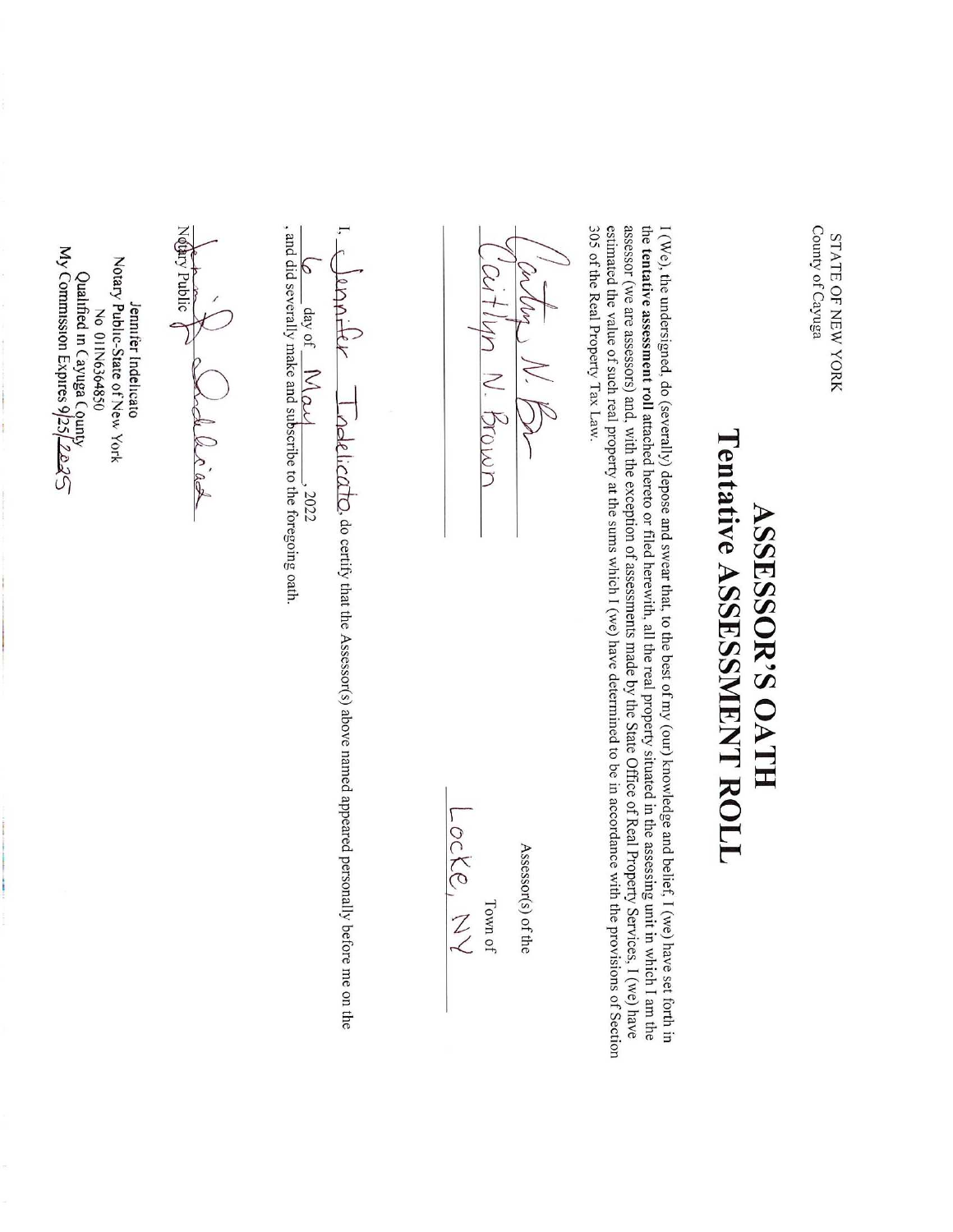| STATE OF NEW YORK<br>COUNTY - Cayuga<br>TOWN<br>- Locke<br>$-053600$<br>SWIS                                                            | 2 0 2 2                                                                                                                                                         | TENTATIVE                 | A S S E S S M E N T<br>$T^T A$ X A B L E SECTION OF THE ROLL - 1<br>TAX MAP NUMBER SEQUENCE<br>UNIFORM PERCENT OF VALUE IS 097.00 | PAGE<br>ROLL<br>VALUATION DATE-JUL 01, 2021<br>TAXABLE STATUS DATE-MAR 01, 2022 |        |
|-----------------------------------------------------------------------------------------------------------------------------------------|-----------------------------------------------------------------------------------------------------------------------------------------------------------------|---------------------------|-----------------------------------------------------------------------------------------------------------------------------------|---------------------------------------------------------------------------------|--------|
| TAX MAP PARCEL NUMBER<br>CURRENT OWNERS NAME<br>CURRENT OWNERS ADDRESS                                                                  | PARCEL SIZE/GRID COORD                                                                                                                                          | TOTAL                     | SPECIAL DISTRICTS                                                                                                                 | ACCOUNT NO.                                                                     |        |
| $220.00 - 1 - 1.1$<br>Signor, RLU Alfred<br>Signor Peter A<br>PO Box 116<br>Genoa, NY 13071                                             | Town Line Rd<br>910 Priv forest<br>Southern Cayuga 053001 108,000<br>Alfred Signor Rlu<br>ACRES 102.10<br>EAST-0854064 NRTH-0980024<br>DEED BOOK 1228<br>PG-245 | 109,000                   | COUNTY<br>TAXABLE VALUE<br>TOWN<br>TAXABLE VALUE<br>SCHOOL TAXABLE VALUE<br>FD361 LOCKE FIRE DIST                                 | 09029150<br>109,000<br>109,000<br>109,000<br>109,000 TO                         |        |
|                                                                                                                                         | FULL MARKET VALUE                                                                                                                                               | 112,371                   |                                                                                                                                   |                                                                                 |        |
| $220.00-1-1.2$ 105 Vac farmland<br>Signor Irrevocable Trust Charl Southern Cayuga 053001 169,800<br>795 State Rt. 34<br>Genoa, NY 13071 | Town Line Rd<br>EAST-0854240 NRTH-0977965<br>DEED BOOK 4155 PG-88<br>FULL MARKET VALUE                                                                          | 175,052                   | AG LAND EX 41720<br>COUNTY TAXABLE VALUE<br>TAXABLE VALUE<br>TOWN<br>SCHOOL TAXABLE VALUE<br>FD361 LOCKE FIRE DIST                | 09029151<br>51,114<br>51,114<br>118,686<br>118,686<br>118,686<br>169,800 TO     | 51,114 |
| MAY BE SUBJECT TO PAYMENT<br>UNDER AGDIST LAW TIL 2026                                                                                  |                                                                                                                                                                 |                           |                                                                                                                                   |                                                                                 |        |
| $220.00 - 1 - 2.1$<br>Hall Gerald<br>Hall Linda<br>82 Oak Hill Rd<br>Moravia, NY 13118-3477                                             | Main Rd<br>322 Rural vac>10<br>054201<br>Moravia<br>$p$ /o 220.00-1-2<br>$10/27/2011$ - split off 4<br>by SM2011-140 & L1458 P18<br>ACRES<br>29.00              | 38,100<br>38,100          | COUNTY<br>TAXABLE VALUE<br>TOWN<br>TAXABLE VALUE<br>SCHOOL TAXABLE VALUE<br>FD361 LOCKE FIRE DIST                                 | 09004100<br>38,100<br>38,100<br>38,100<br>38,100 TO                             |        |
| MAY BE SUBJECT TO PAYMENT<br>UNDER RPTL480A UNTIL 2031                                                                                  | EAST-0856059 NRTH-0980523<br>DEED BOOK 645<br>PG-143<br>FULL MARKET VALUE                                                                                       | 39,278                    |                                                                                                                                   |                                                                                 |        |
|                                                                                                                                         | 1503 Main Rd                                                                                                                                                    | * * * * * * * * * * *     |                                                                                                                                   | 09004100                                                                        |        |
| 220.00-1-2.2<br>Slocum Linda R<br>Slocum James B<br>1503 Main Road<br>Locke, NY 13092                                                   | 210 1 Family Res<br>054201<br>Moravia<br>$p/\circ 220.00 - 1 - 2$<br>SM2011-140 Lot 2<br>ACRES<br>4.00<br>EAST-0856677 NRTH-0980345<br>DEED BOOK 3763 PG-146    | 23,000<br>215,000         | 41854<br>BAS STAR<br>COUNTY TAXABLE VALUE<br>TAXABLE VALUE<br>TOWN<br>SCHOOL TAXABLE VALUE<br>FD361 LOCKE FIRE DIST               | $\overline{0}$<br>$\Omega$<br>215,000<br>215,000<br>185,000<br>215,000 TO       | 30,000 |
|                                                                                                                                         | FULL MARKET VALUE                                                                                                                                               | 221,649<br>************** |                                                                                                                                   |                                                                                 |        |
| $220.00 - 1 - 3.31$<br>Timber Ridge Acres, LLC<br>4147 State Route 34-B<br>Union Springs, NY 13160                                      | Off Main Rd<br>105 Vac farmland<br>Moravia 054201 46,000<br>Sm 96-262 P/o220-1-5 sm20 46,000<br>Ad 1010-191<br>inc $p/o 220.00-1-3.2$                           |                           | AG LAND EX 41720<br>COUNTY TAXABLE VALUE<br>TOWN<br>TAXABLE VALUE<br>SCHOOL TAXABLE VALUE<br>FD361 LOCKE FIRE DIST                | 9,278<br>9,278<br>36,722<br>36,722<br>36,722<br>46,000 TO                       | 9,278  |
| MAY BE SUBJECT TO PAYMENT<br>UNDER AGDIST LAW TIL 2026                                                                                  | ACRES<br>29.10<br>EAST-0858813 NRTH-0979976<br>DEED BOOK 3855<br>PG-203<br>FULL MARKET VALUE                                                                    | 47,423                    |                                                                                                                                   |                                                                                 |        |
| ***********************                                                                                                                 | *******************                                                                                                                                             |                           |                                                                                                                                   |                                                                                 |        |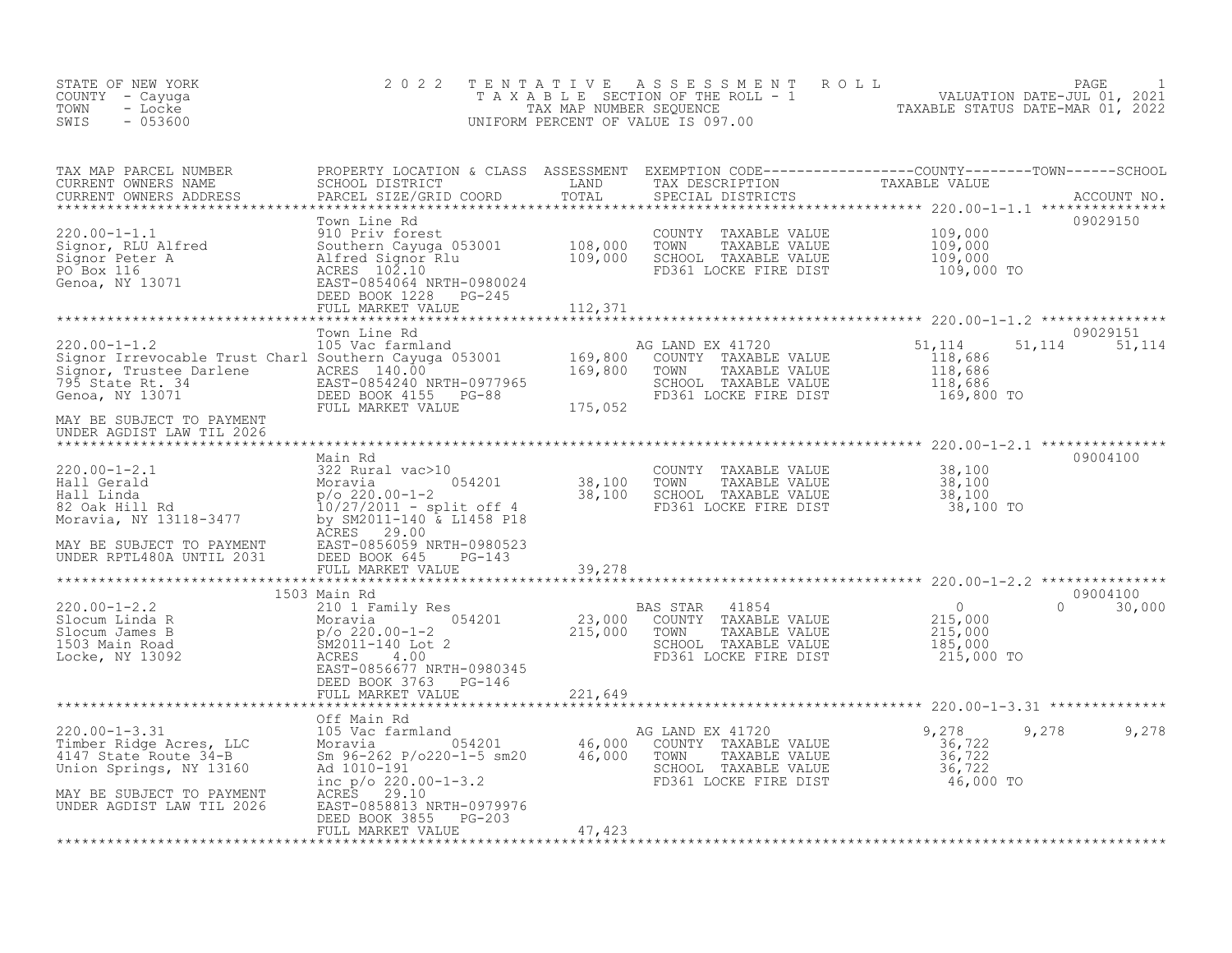| STATE OF NEW YORK<br>COUNTY - Cayuga<br>TOWN<br>- Locke<br>$-053600$<br>SWIS                                                                                                                                                                                | 2 0 2 2                                                                             | TENTATIVE | T E N T A T I V E A S S E S S M E N T R O L L<br>T A X A B L E SECTION OF THE ROLL - 1 VALUATION DATE-JUL 01, 2021<br>TAX MAP NUMBER SEQUENCE TAXABLE STATUS DATE-MAR 01, 2022<br>JNIFORM PERCENT OF VALUE IS 097.00<br>UNIFORM PERCENT OF VALUE IS 097.00 |                                                                                 |                           |
|-------------------------------------------------------------------------------------------------------------------------------------------------------------------------------------------------------------------------------------------------------------|-------------------------------------------------------------------------------------|-----------|------------------------------------------------------------------------------------------------------------------------------------------------------------------------------------------------------------------------------------------------------------|---------------------------------------------------------------------------------|---------------------------|
| TAX MAP PARCEL NUMBER PROPERTY LOCATION & CLASS ASSESSMENT EXEMPTION CODE----------------COUNTY--------TOWN------SCHOOL SCHOOL DISTRICT LAND TAX DESCRIPTION TRAXABLE VALUE<br>CURRENT OWNERS ADDRESS PARCEL SIZE/GRID COORD TOTA                           |                                                                                     |           |                                                                                                                                                                                                                                                            |                                                                                 |                           |
|                                                                                                                                                                                                                                                             | Main Rd<br>DEED BOOK 3669 PG-241                                                    |           |                                                                                                                                                                                                                                                            |                                                                                 | 14,786 14,786             |
|                                                                                                                                                                                                                                                             | FULL MARKET VALUE                                                                   | 28,247    |                                                                                                                                                                                                                                                            |                                                                                 |                           |
| 220.00-1-4<br>Fedeli Thomas<br>Merivid Moravia 17,500<br>Maywalt Christopher ACRES 17.00<br>7260 Potter Rd EAST-0859292 NRTH-0981019<br>Auburn, NY 13021 DEED BOOK 116 PG-248<br>FULL MARKET VALUE 18,041<br>*******************************                | Main Rd                                                                             |           | COUNTY TAXABLE VALUE $17,500$<br>TOWN TAXABLE VALUE $17,500$<br>SCHOOL TAXABLE VALUE $17,500$<br>FD361 LOCKE FIRE DIST $17,500$                                                                                                                            |                                                                                 | 09019060                  |
|                                                                                                                                                                                                                                                             |                                                                                     |           |                                                                                                                                                                                                                                                            | ******************** 220.00-1-5.1 ****************                              |                           |
|                                                                                                                                                                                                                                                             |                                                                                     |           | COUNTY TAXABLE VALUE $32,200$<br>TOWN TAXABLE VALUE $32,200$<br>SCHOOL TAXABLE VALUE $32,200$<br>FD361 LOCKE FIRE DIST $32,200$                                                                                                                            |                                                                                 | 09033020                  |
|                                                                                                                                                                                                                                                             |                                                                                     |           |                                                                                                                                                                                                                                                            |                                                                                 |                           |
| 220.00-1-6.12<br>Nelson Eleanor 1432 Main St<br>Moravia 210 1 Family Res<br>Moravia 31,000<br>Moravia 23,000<br>1432 Main Rd<br>1432 Main Rd<br>162 Main St<br>23,000<br>Small 753-108,Sm 95-22<br>23,000<br>ACRES<br>4.00<br>EAST-0857405 NRTH-0979123<br> | 1432 Main St<br>FULL MARKET VALUE                                                   | 156,495   | COUNTY TAXABLE VALUE 151,800<br>TOWN TAXABLE VALUE 151,800<br>SCHOOL TAXABLE VALUE 151,800<br>FD361 LOCKE FIRE DIST 151,800 TO                                                                                                                             |                                                                                 |                           |
|                                                                                                                                                                                                                                                             |                                                                                     |           |                                                                                                                                                                                                                                                            |                                                                                 |                           |
| 1390 Main Rd<br>220.00-1-6.113<br>Phillips Lacinda M<br>1390 Main St<br>1390 Main Rd<br>28,400<br>155,000<br>155,000<br>28,400<br>28,400<br>28,400<br>28,400<br>29,000-1-6.111<br>25,000<br>29,000-1-6.111<br>25,000<br>29,000-1-6.111                      | 1390 Main Rd<br>8.00<br>ACRES<br>EAST-0857847 NRTH-0978566<br>DEED BOOK 1640 PG-246 |           | 41854<br>BAS STAR<br>COUNTY TAXABLE VALUE<br>TOWN<br>TAXABLE VALUE<br>SCHOOL TAXABLE VALUE<br>FD361 LOCKE FIRE DIST                                                                                                                                        | $\begin{array}{c} 0 \\ 155,000 \\ 155,000 \end{array}$<br>125,000<br>155,000 TO | 09010030<br>$0 \t 30,000$ |
|                                                                                                                                                                                                                                                             | FULL MARKET VALUE                                                                   | 159,794   |                                                                                                                                                                                                                                                            |                                                                                 |                           |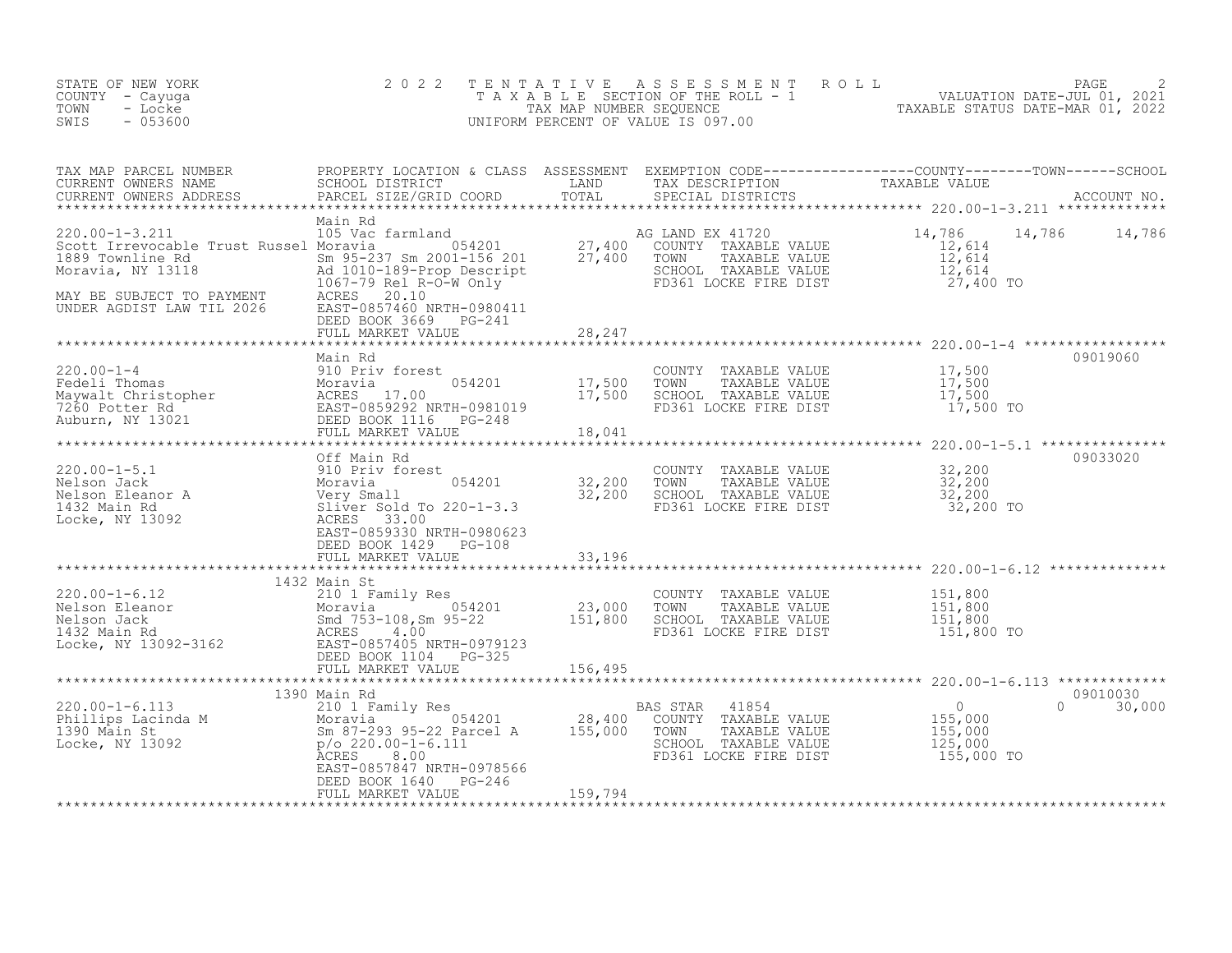| STATE OF NEW YORK<br>COUNTY - Cayuga<br>TOWN<br>- Locke<br>$-053600$<br>SWIS                                                                                                                                                                                                                                                                                                                                                                                             | 2 0 2 2                                                             |         | TENTATIVE ASSESSMENT ROLL PACE 3<br>TAXABLE SECTION OF THE ROLL - 1 VALUATION DATE-JUL 01, 2021<br>TAX MAP NUMBER SEQUENCE TAXABLE STATUS DATE-MAR 01, 2022<br>UNIFORM PERCENT OF VALUE IS 097.00 |                   |
|--------------------------------------------------------------------------------------------------------------------------------------------------------------------------------------------------------------------------------------------------------------------------------------------------------------------------------------------------------------------------------------------------------------------------------------------------------------------------|---------------------------------------------------------------------|---------|---------------------------------------------------------------------------------------------------------------------------------------------------------------------------------------------------|-------------------|
| TAX MAP PARCEL NUMBER<br>CURRENT OWNERS NAME SCHOOL DISTRICT LAND TAX DESCRIPTION<br>CURRENT OWNERS NAME SCHOOL DISTRICT LAND TAX DESCRIPTION TAXABLE VALUE<br>CURRENT OWNERS ADDRESS PARCEL SIZE/GRID COORD TOTAL SPECIAL DISTRICTS                                                                                                                                                                                                                                     |                                                                     |         |                                                                                                                                                                                                   |                   |
|                                                                                                                                                                                                                                                                                                                                                                                                                                                                          |                                                                     |         |                                                                                                                                                                                                   |                   |
|                                                                                                                                                                                                                                                                                                                                                                                                                                                                          |                                                                     |         |                                                                                                                                                                                                   |                   |
| 1463 Main Rd<br>241 Rural res&ag<br>Weibel Wayne Moravia (1854 David Moravia (1856)<br>245,000 COUNTY TAXABLE VALUE 245,000<br>245,000 TOWN TAXABLE VALUE 245,000<br>245,000 TOWN TAXABLE VALUE 245,000<br>245,000 TOWN TAXABLE VALUE 245,                                                                                                                                                                                                                               | 1463 Main Rd<br>ACRES 36.50 BANK 99999<br>EAST-0856410 NRTH-0979634 |         |                                                                                                                                                                                                   | $0 \t 30,000$     |
|                                                                                                                                                                                                                                                                                                                                                                                                                                                                          | DEED BOOK 1462 PG-331<br>FULL MARKET VALUE                          | 252,577 |                                                                                                                                                                                                   |                   |
| $\begin{tabular}{lllllllllllllllllllll} \multicolumn{3}{c}{1480\text{ Main Rd} & \multicolumn{3}{c}{1480\text{ Main Rd} & \multicolumn{3}{c}{1480\text{ Main Rd} & \multicolumn{3}{c}{1480\text{ Main Rd} & \multicolumn{3}{c}{1480\text{ Main Rd} & \multicolumn{3}{c}{1480\text{ Main Rd} & \multicolumn{3}{c}{1480\text{ Main Rd} & \multicolumn{3}{c}{1480\text{ Main Rd} & \multicolumn{3}{c}{1480\text{ Main Rd} & \multicolumn{3}{c}{1480\text{ Main Rd} & \mult$ | 1480 Main Rd                                                        |         |                                                                                                                                                                                                   |                   |
|                                                                                                                                                                                                                                                                                                                                                                                                                                                                          |                                                                     |         |                                                                                                                                                                                                   |                   |
|                                                                                                                                                                                                                                                                                                                                                                                                                                                                          | EAST-0856328 NRTH-0978714<br>DEED BOOK 1303 PG-52                   |         |                                                                                                                                                                                                   |                   |
|                                                                                                                                                                                                                                                                                                                                                                                                                                                                          |                                                                     |         |                                                                                                                                                                                                   |                   |
|                                                                                                                                                                                                                                                                                                                                                                                                                                                                          | 1380 Main Rd                                                        |         |                                                                                                                                                                                                   |                   |
|                                                                                                                                                                                                                                                                                                                                                                                                                                                                          | DEED BOOK 1472 PG-181                                               |         |                                                                                                                                                                                                   | $\circ$<br>30,000 |
|                                                                                                                                                                                                                                                                                                                                                                                                                                                                          | FULL MARKET VALUE                                                   | 48,969  |                                                                                                                                                                                                   |                   |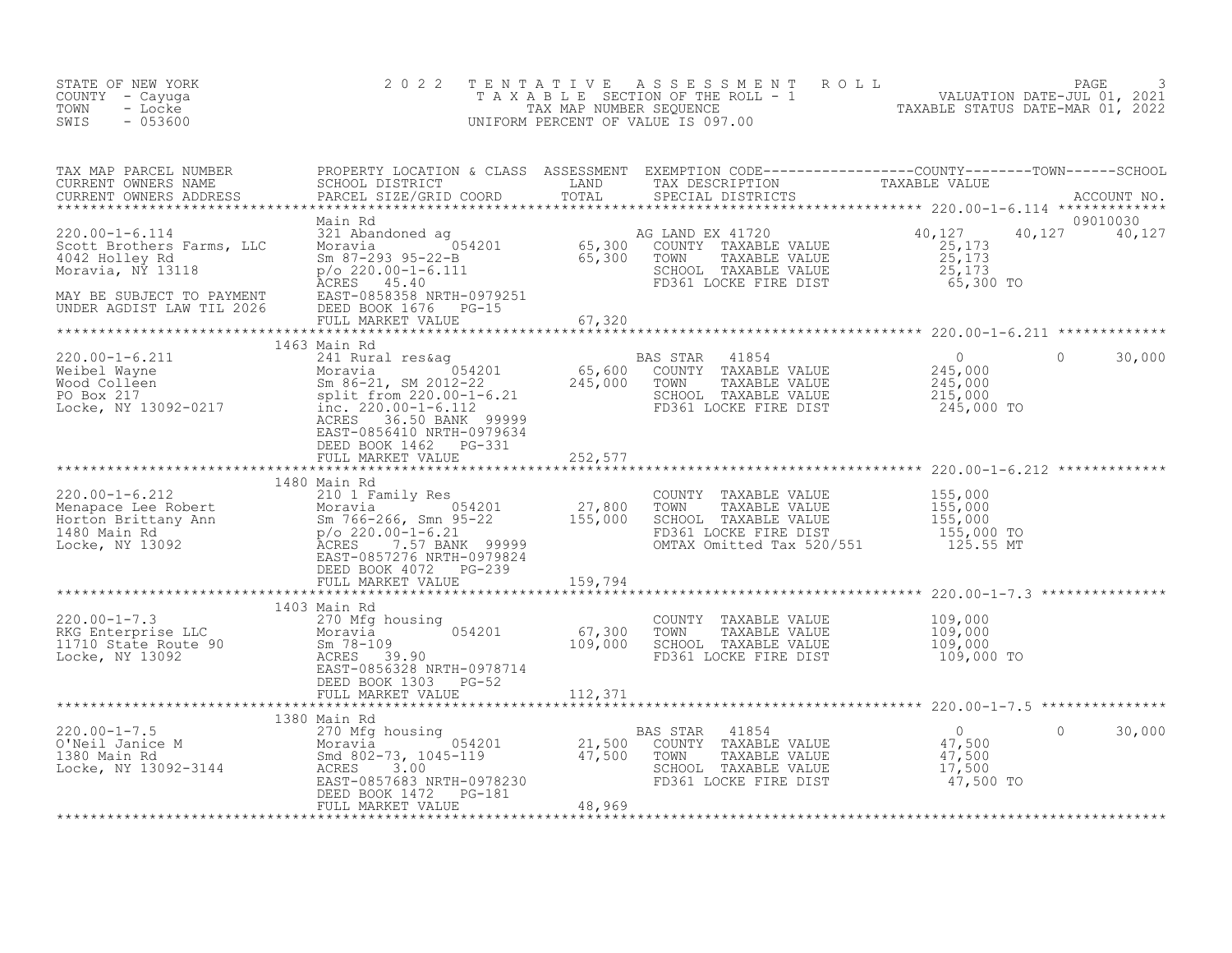| STATE OF NEW YORK<br>COUNTY - Cayuga                                                                                                                                                                                                                                                                                                                                                              |  |                                                                                                                                                                                                        |          |
|---------------------------------------------------------------------------------------------------------------------------------------------------------------------------------------------------------------------------------------------------------------------------------------------------------------------------------------------------------------------------------------------------|--|--------------------------------------------------------------------------------------------------------------------------------------------------------------------------------------------------------|----------|
| - Locke<br>TOWN<br>SWIS<br>$-053600$                                                                                                                                                                                                                                                                                                                                                              |  | 2022 TENTATIVE ASSESSMENT ROLL PAGE 4<br>TAXABLE SECTION OF THE ROLL - 1 VALUATION DATE-JUL 01, 2021<br>TAX MAP NUMBER SEQUENCE TAXABLE STATUS DATE-MAR 01, 2022<br>UNIFORM PERCENT OF VALUE IS 097.00 |          |
|                                                                                                                                                                                                                                                                                                                                                                                                   |  |                                                                                                                                                                                                        |          |
|                                                                                                                                                                                                                                                                                                                                                                                                   |  |                                                                                                                                                                                                        |          |
|                                                                                                                                                                                                                                                                                                                                                                                                   |  |                                                                                                                                                                                                        |          |
|                                                                                                                                                                                                                                                                                                                                                                                                   |  |                                                                                                                                                                                                        |          |
|                                                                                                                                                                                                                                                                                                                                                                                                   |  |                                                                                                                                                                                                        |          |
|                                                                                                                                                                                                                                                                                                                                                                                                   |  |                                                                                                                                                                                                        |          |
|                                                                                                                                                                                                                                                                                                                                                                                                   |  |                                                                                                                                                                                                        |          |
|                                                                                                                                                                                                                                                                                                                                                                                                   |  |                                                                                                                                                                                                        |          |
|                                                                                                                                                                                                                                                                                                                                                                                                   |  |                                                                                                                                                                                                        |          |
|                                                                                                                                                                                                                                                                                                                                                                                                   |  |                                                                                                                                                                                                        |          |
|                                                                                                                                                                                                                                                                                                                                                                                                   |  |                                                                                                                                                                                                        |          |
| $\begin{tabular}{lcccccc} \texttt{****}{\texttt{****}} & \texttt{****}{\texttt{****}} & \texttt{1360} & \texttt{1360} & \texttt{1360} & \texttt{1360} & \texttt{1360} & \texttt{1360} & \texttt{1360} & \texttt{1360} & \texttt{1360} & \texttt{1360} & \texttt{1360} & \texttt{1360} & \texttt{1360} & \texttt{1360} & \texttt{1360} & \texttt{1360} & \texttt{1360} & \texttt{1360} & \texttt{$ |  |                                                                                                                                                                                                        | 09020030 |
|                                                                                                                                                                                                                                                                                                                                                                                                   |  |                                                                                                                                                                                                        |          |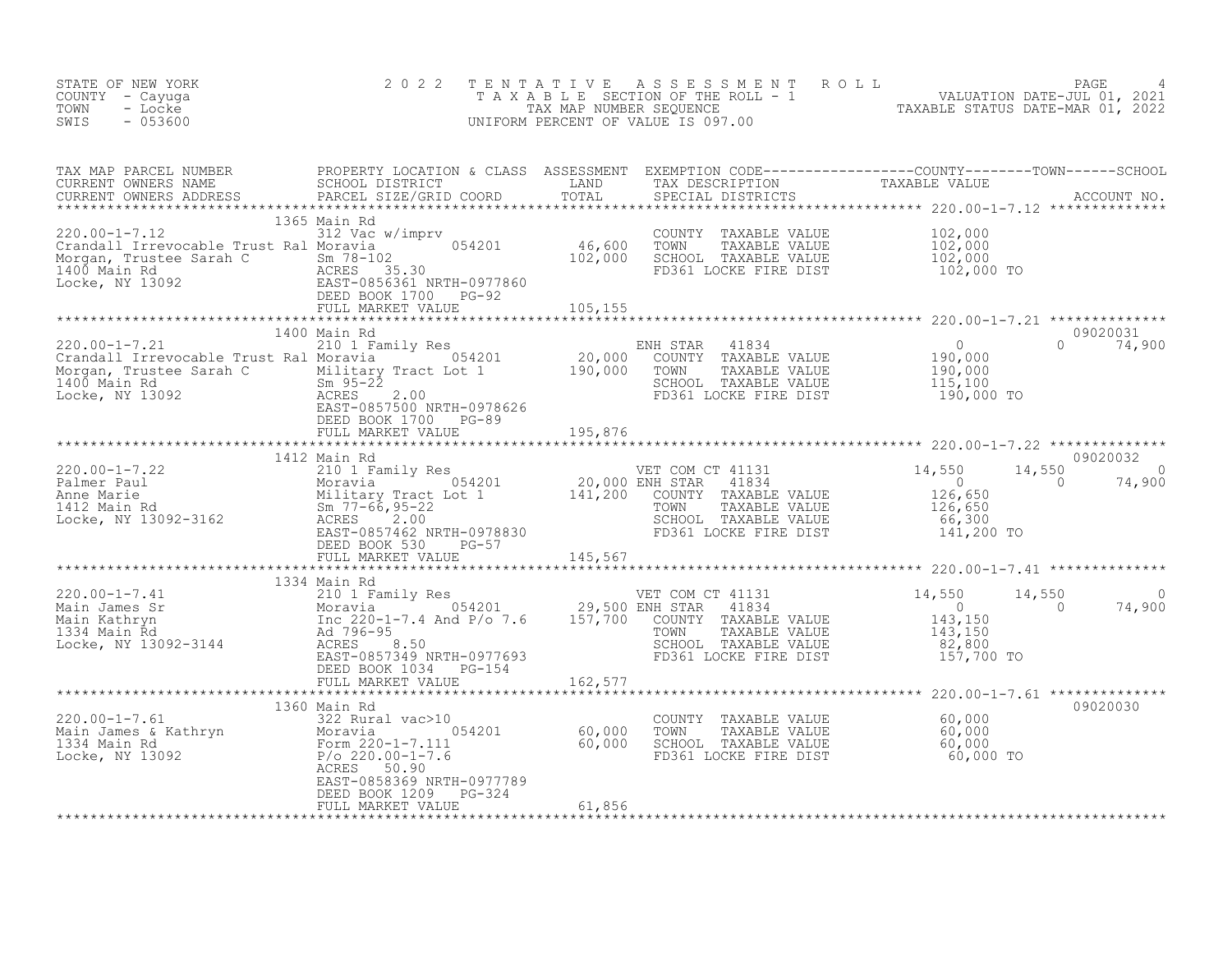| STATE OF NEW YORK<br>COUNTY – Cayuqa | 2022 TENTATIVE ASSESSMENT ROLL<br>T A X A B L E SECTION OF THE ROLL - 1 |                                  | PAGE<br>VALUATION DATE-JUL 01, 2021 |  |
|--------------------------------------|-------------------------------------------------------------------------|----------------------------------|-------------------------------------|--|
| TOWN<br>- Locke<br>$-053600$<br>SWIS | TAX MAP NUMBER SEOUENCE<br>UNIFORM PERCENT OF VALUE IS 097.00           | TAXABLE STATUS DATE-MAR 01, 2022 |                                     |  |

| TAX MAP PARCEL NUMBER<br>CURRENT OWNERS NAME                                                                                   | SCHOOL DISTRICT                                                                                                                                | LAND              | TAX DESCRIPTION                                                                                                    | PROPERTY LOCATION & CLASS ASSESSMENT EXEMPTION CODE----------------COUNTY-------TOWN-----SCHOOL<br>TAXABLE VALUE |             |
|--------------------------------------------------------------------------------------------------------------------------------|------------------------------------------------------------------------------------------------------------------------------------------------|-------------------|--------------------------------------------------------------------------------------------------------------------|------------------------------------------------------------------------------------------------------------------|-------------|
| CURRENT OWNERS ADDRESS                                                                                                         | PARCEL SIZE/GRID COORD                                                                                                                         | TOTAL             | SPECIAL DISTRICTS                                                                                                  |                                                                                                                  | ACCOUNT NO. |
|                                                                                                                                |                                                                                                                                                |                   |                                                                                                                    |                                                                                                                  |             |
| $220.00 - 1 - 8$<br>Crandall Irrevocable Trust Ral Moravia<br>Morgan, Trustee Sarah C<br>1400 Main Rd                          | Main Rd<br>322 Rural vac>10<br>054201<br>ACRES 27.00<br>EAST-0856169 NRTH-0976866                                                              | 30,900<br>30,900  | COUNTY TAXABLE VALUE<br>TOWN<br>TAXABLE VALUE<br>SCHOOL TAXABLE VALUE<br>FD361 LOCKE FIRE DIST                     | 30,900<br>30,900<br>30,900<br>30,900 TO                                                                          | 09006180    |
| Locke, NY 13092                                                                                                                | DEED BOOK 1700 PG-109                                                                                                                          |                   |                                                                                                                    |                                                                                                                  |             |
|                                                                                                                                | FULL MARKET VALUE                                                                                                                              | 31,856            |                                                                                                                    |                                                                                                                  |             |
|                                                                                                                                | Main Rd                                                                                                                                        |                   |                                                                                                                    |                                                                                                                  | 09004150    |
| $220.00 - 1 - 9.2$<br>RKG Enterprises, LLC<br>11710 State Route 90<br>Locke, NY 13092-3268                                     | 322 Rural vac>10<br>054201<br>Moravia<br>SM2014-65<br>inc $220.00-1-9$ & 10<br>ACRES 63.00<br>EAST-0858313 NRTH-0976526<br>DEED BOOK 1546 PG-1 | 76,300<br>76,300  | COUNTY TAXABLE VALUE<br>TOWN<br>TAXABLE VALUE<br>SCHOOL TAXABLE VALUE<br>FD361 LOCKE FIRE DIST                     | 76,300<br>76,300<br>76,300<br>76,300 TO                                                                          |             |
|                                                                                                                                | FULL MARKET VALUE                                                                                                                              | 78,660            |                                                                                                                    |                                                                                                                  |             |
|                                                                                                                                |                                                                                                                                                |                   |                                                                                                                    |                                                                                                                  |             |
|                                                                                                                                | Rounds Ln                                                                                                                                      |                   |                                                                                                                    |                                                                                                                  | 09021030    |
| $221.00 - 1 - 1.1$<br>Timber Ridge Acres, LLC<br>4147 State Route 34-B<br>Union Springs, NY 13160<br>MAY BE SUBJECT TO PAYMENT | 105 Vac farmland<br>054201<br>Moravia<br>Sm 90-59, AD804-321<br>inc $221.00-1-1$ & $72.2$<br>ACRES 74.70<br>EAST-0861825 NRTH-0980651          | 67,500<br>67,500  | AG LAND EX 41720<br>COUNTY TAXABLE VALUE<br>TOWN<br>TAXABLE VALUE<br>SCHOOL TAXABLE VALUE<br>FD361 LOCKE FIRE DIST | 3,056<br>3,056<br>64,444<br>64,444<br>64,444<br>67,500 TO                                                        | 3,056       |
| UNDER AGDIST LAW TIL 2026                                                                                                      | DEED BOOK 3855<br>$PG-203$                                                                                                                     |                   |                                                                                                                    |                                                                                                                  |             |
|                                                                                                                                | FULL MARKET VALUE                                                                                                                              | 69,588            |                                                                                                                    |                                                                                                                  |             |
|                                                                                                                                |                                                                                                                                                |                   |                                                                                                                    |                                                                                                                  |             |
| $221.00 - 1 - 3$<br>Moravia, NY 13118                                                                                          | 1499 State Route 38<br>270 Mfg housing<br>DEED BOOK 3719 PG-159<br>FULL MARKET VALUE                                                           | 29,300<br>92,800  | COUNTY TAXABLE VALUE<br>TOWN<br>TAXABLE VALUE<br>SCHOOL TAXABLE VALUE<br>FD361 LOCKE FIRE DIST                     | 92,800<br>92,800<br>92,800<br>92,800 TO                                                                          | 09021020    |
|                                                                                                                                |                                                                                                                                                | 95,670            |                                                                                                                    |                                                                                                                  |             |
|                                                                                                                                |                                                                                                                                                |                   |                                                                                                                    |                                                                                                                  |             |
| Compton Sally R<br>210 1 Family Re<br>Moravia<br>1541 State Route 38<br>Moravia, NY 13118<br>2017-109<br>2017-109              | 210 1 Family Res<br>054201<br>2.50 BANK 99999<br>EAST-0863477 NRTH-0981247<br>DEED BOOK 1679 PG-264                                            | 20,800<br>139,900 | COUNTY TAXABLE VALUE<br>TOWN<br>TAXABLE VALUE<br>SCHOOL TAXABLE VALUE<br>FD361 LOCKE FIRE DIST                     | 139,900<br>139,900<br>139,900<br>139,900 TO                                                                      |             |
|                                                                                                                                | FULL MARKET VALUE                                                                                                                              | 144,227           |                                                                                                                    |                                                                                                                  |             |
|                                                                                                                                |                                                                                                                                                |                   |                                                                                                                    |                                                                                                                  |             |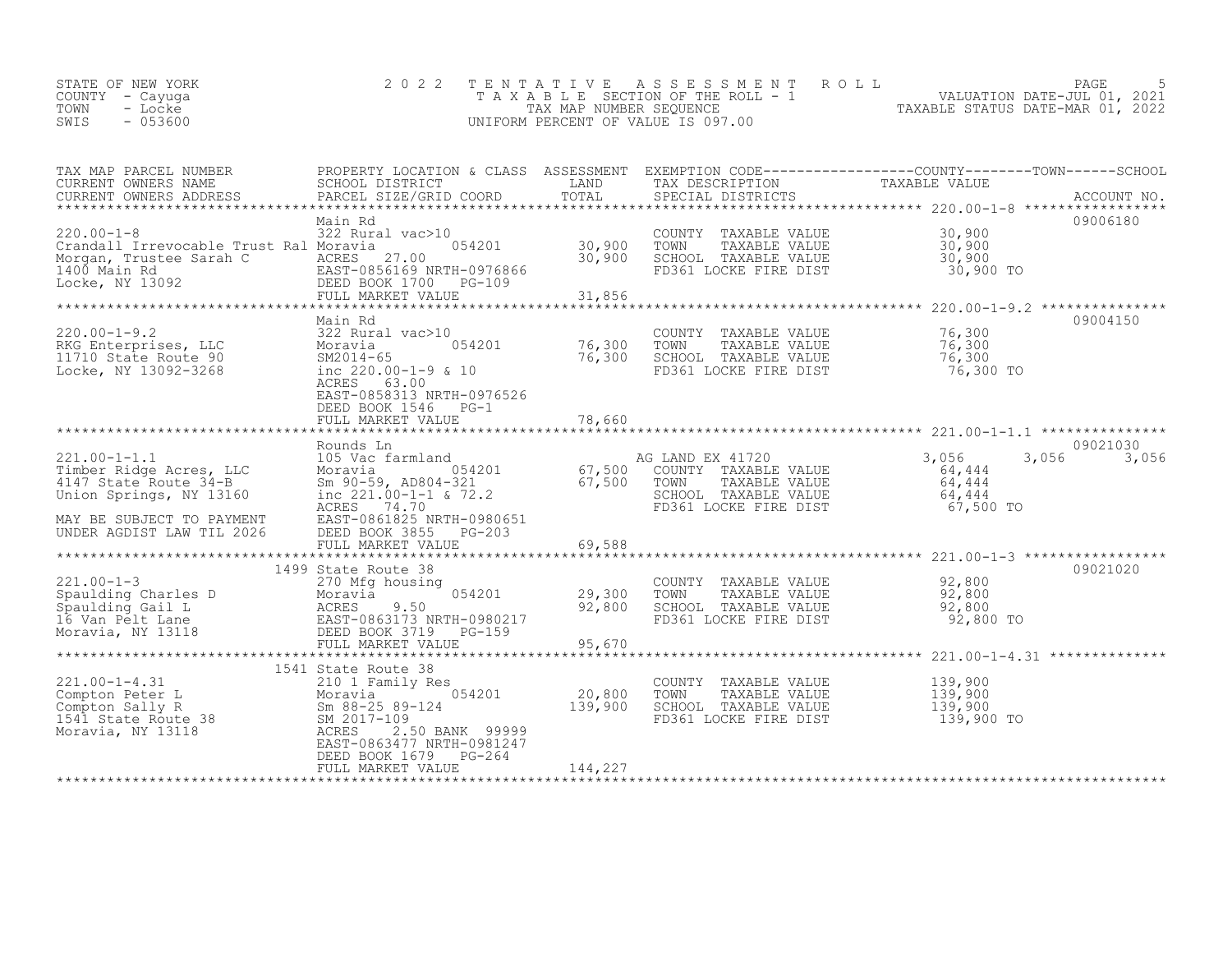| STATE OF NEW YORK<br>COUNTY - Cayuga<br>TOWN<br>- Locke<br>SWIS<br>$-053600$                                                                                                                                                                                                            | 2 0 2 2                                                                                                                 |         | TENTATIVE ASSESSMENT ROLL PACE PAGE 6<br>TAXABLE SECTION OF THE ROLL - 1 VALUATION DATE-JUL 01, 2021<br>TAXABLE STATUS DATE-MAR 01, 2022<br>UNIFORM PERCENT OF VALUE IS 097.00 |                                                                          |                          |                           |
|-----------------------------------------------------------------------------------------------------------------------------------------------------------------------------------------------------------------------------------------------------------------------------------------|-------------------------------------------------------------------------------------------------------------------------|---------|--------------------------------------------------------------------------------------------------------------------------------------------------------------------------------|--------------------------------------------------------------------------|--------------------------|---------------------------|
|                                                                                                                                                                                                                                                                                         |                                                                                                                         |         |                                                                                                                                                                                |                                                                          |                          |                           |
| 1993 1994 1994 1994 1994 1994 100-1-4.56<br>White Daniel W Moravia 054201 208,000<br>White Kelly Sm 88-25, Lots 2,3 P/o 5 208,000 TOWN TAXABLE VALUE<br>Moravia, NY 13118-3300 P/o 221-1-4.41<br>Moravia, NY 13118-3300 R/o 221-1-4.41                                                  | 1529 State Route 38<br>ACRES 3.07 BANK 99997<br>EAST-0863458 NRTH-0980934<br>DEED BOOK 1052 PG-342<br>FULL MARKET VALUE | 214,433 |                                                                                                                                                                                |                                                                          | $\Omega$                 | 30,000                    |
|                                                                                                                                                                                                                                                                                         |                                                                                                                         |         |                                                                                                                                                                                |                                                                          |                          |                           |
| $\begin{tabular}{lllllllllll} 221.00-1-4.111 & 211.3\,\, & \, 210 & 210 & 18,000 & \, 201.00-1-4.111 & 211.0\,\, & \, 210 & 18,000 & \, 210.00\,\, & \, 210.00\,\, & \, 210.00\,\, & \, 210.00\,\, & \, 210.00\,\, & \, 210.00\,\, & \, 210.00\,\, & \, 210.00\,\, & \, 210.00\,\, & \$ | 1515 State Route 38<br>DEED BOOK 985<br>PG-178                                                                          |         |                                                                                                                                                                                | $\begin{smallmatrix}&&&0\108,000\108,000\end{smallmatrix}$<br>108,000 TO |                          | 09013050<br>$0 \t 30,000$ |
|                                                                                                                                                                                                                                                                                         |                                                                                                                         |         |                                                                                                                                                                                |                                                                          |                          |                           |
| 14,550 14 1603<br>Richards Gary 210 1 Family Res<br>Richards Gary Moravia 054201 169,500 BAS STAR 41854 0<br>Richards Julie Moravia 2322 500 RAS STAR 41854 0<br>4805 Rounds Ln Sm 88-5 Inc 221-1-2 169,500 COUNTY TAXABLE VALUE 154,9                                                  | 4805 Rounds Ln<br>DEED BOOK 754<br>$PG-104$                                                                             |         |                                                                                                                                                                                |                                                                          | 14,550<br>$\overline{0}$ | 30,000                    |
|                                                                                                                                                                                                                                                                                         |                                                                                                                         |         |                                                                                                                                                                                |                                                                          |                          |                           |
| 221.00-1-4.412<br>Richards Gary 314 Rural vac<10<br>Richards Gary 314 Rural vac<10<br>Richards Julie 3m 88-25,89-124,Lot 5<br>Form 221-1-4.41<br>Moravia, NY 13118-2322 P/O 221.00-1-4.411<br>Moravia, NY 13118-2322 P/O 221.00-1-4.411<br>P                                            | Rounds Ln<br>ACRES 6.80<br>EAST-0863065 NRTH-0981010<br>DEED BOOK 863<br>$PG-24$                                        |         |                                                                                                                                                                                |                                                                          |                          |                           |
|                                                                                                                                                                                                                                                                                         | FULL MARKET VALUE                                                                                                       | 15,979  |                                                                                                                                                                                |                                                                          |                          |                           |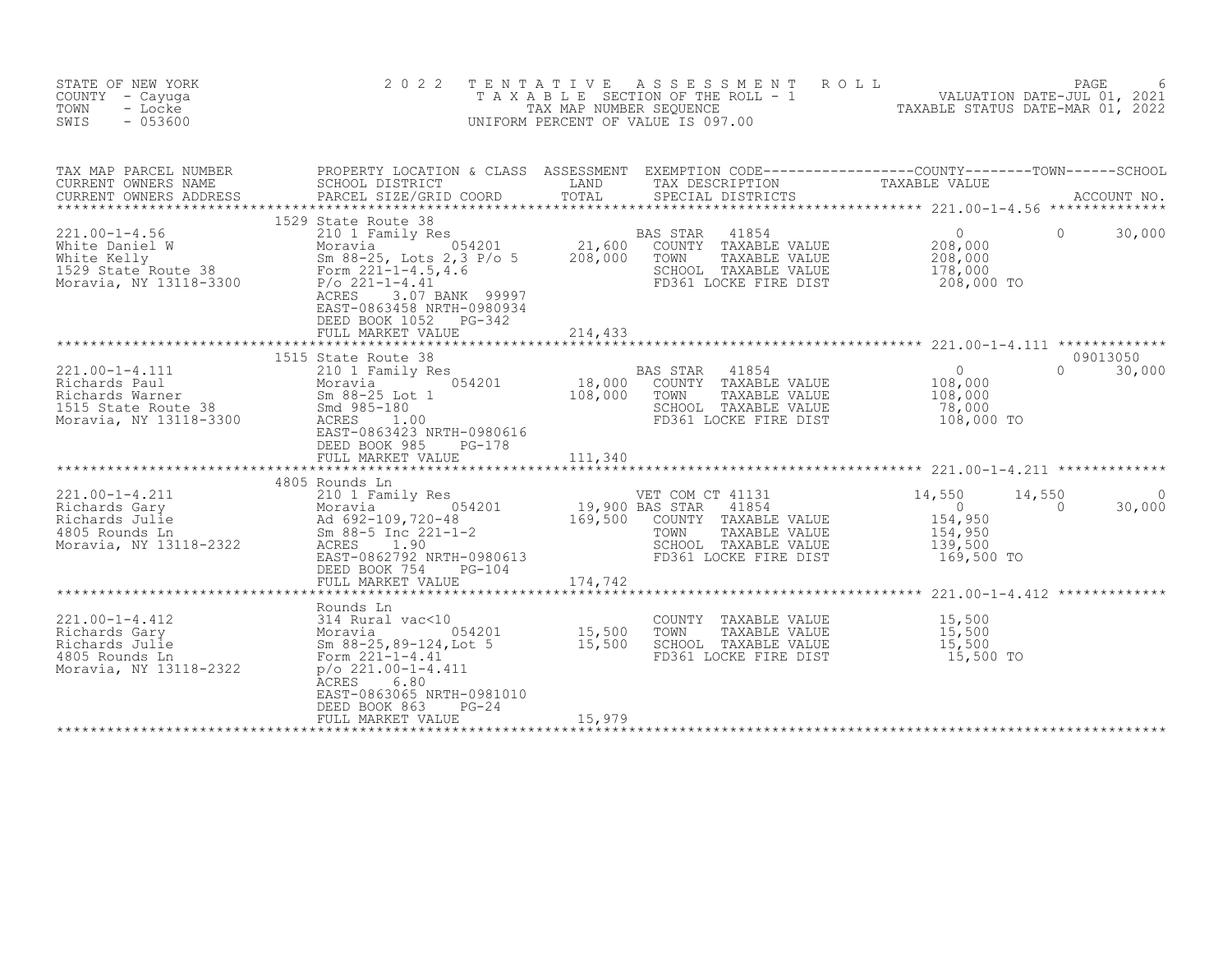| STATE OF NEW YORK<br>COUNTY - Cayuga<br>TOWN<br>- Locke<br>SWIS<br>$-053600$                    | 2 0 2 2                                                                                                                                                                                                                                       | TENTATIVE<br>TAX MAP NUMBER SEQUENCE              | A S S E S S M E N T<br>UNIFORM PERCENT OF VALUE IS 097.00                                                           | ROLL<br>PAGE<br>T A X A B L E SECTION OF THE ROLL - 1 VALUATION DATE-JUL 01, 2021<br>TAX MAP NUMBER SEOUENCE TAX ABLE STATUS DATE-MAR 01, 2022<br>TAXABLE STATUS DATE-MAR 01, 2022 |
|-------------------------------------------------------------------------------------------------|-----------------------------------------------------------------------------------------------------------------------------------------------------------------------------------------------------------------------------------------------|---------------------------------------------------|---------------------------------------------------------------------------------------------------------------------|------------------------------------------------------------------------------------------------------------------------------------------------------------------------------------|
| TAX MAP PARCEL NUMBER<br>CURRENT OWNERS NAME<br>CURRENT OWNERS ADDRESS                          | SCHOOL DISTRICT<br>PARCEL SIZE/GRID COORD                                                                                                                                                                                                     | LAND<br>TOTAL                                     | TAX DESCRIPTION<br>SPECIAL DISTRICTS                                                                                | PROPERTY LOCATION & CLASS ASSESSMENT EXEMPTION CODE----------------COUNTY-------TOWN-----SCHOOL<br>TAXABLE VALUE<br>ACCOUNT NO.                                                    |
| $221.00 - 1 - 4.413$<br>Richards Daniel<br>20 Gunn Loop<br>Moravia, NY 13118                    | 4817 Rounds Ln<br>314 Rural vac<10<br>Form 221-1-4.41<br>$p/o$ 221.00-1-4.411<br><b>ACRES</b><br>1.24<br>EAST-0863220 NRTH-0980650<br>DEED BOOK 3923 PG-117<br>FULL MARKET VALUE                                                              | 3,093                                             | COUNTY TAXABLE VALUE<br>TOWN<br>TAXABLE VALUE<br>SCHOOL TAXABLE VALUE<br>FD361 LOCKE FIRE DIST                      | 3,000<br>3,000<br>3,000<br>3,000 TO                                                                                                                                                |
|                                                                                                 |                                                                                                                                                                                                                                               | *************                                     |                                                                                                                     |                                                                                                                                                                                    |
| $221.00 - 1 - 5.13$<br>Morehouse Cynthia M<br>1549 State Route 38<br>Moravia, NY 13118          | 1549 State Route 38<br>210 1 Family Res<br>054201<br>Moravia<br>Sm 88-25, Lot 6 Ad 866-341<br>Inc 221.00-1-5.12<br>FRNT 172.09 DPTH 230.71<br>BANK 99999<br>EAST-0863661 NRTH-0981346<br>DEED BOOK 1359 PG-141<br>FULL MARKET VALUE           | 17,100<br>132,500<br>136,598                      | BAS STAR<br>41854<br>COUNTY TAXABLE VALUE<br>TOWN<br>TAXABLE VALUE<br>SCHOOL TAXABLE VALUE<br>FD361 LOCKE FIRE DIST | 09006160<br>$\circ$<br>$\Omega$<br>30,000<br>132,500<br>132,500<br>102,500<br>132,500 TO                                                                                           |
| $221.00 - 1 - 6.2$<br>Cayuga Estates MHP, LLC<br>4294 Caledonia Avon Rd<br>Caledonia, NY 14424  | 39 Morse Dr<br>416 Mfg hsing pk<br>054201<br>Moravia<br>Sm 86-258, 95-63, 97-155<br>Thru 97-155P, ad 906-9<br>Sewer Dwgs/130 Trailers<br>69.20 BANK 99999<br>ACRES<br>EAST-0864336 NRTH-0980436<br>DEED BOOK 3956 PG-146<br>FULL MARKET VALUE | 1200,000<br>2750,000<br>2835,052<br>************* | COUNTY TAXABLE VALUE<br>TOWN<br>TAXABLE VALUE<br>SCHOOL TAXABLE VALUE<br>FD361 LOCKE FIRE DIST                      | 2750,000<br>2750,000<br>2750,000<br>2750,000 TO                                                                                                                                    |
|                                                                                                 | 1458 State Route 38                                                                                                                                                                                                                           |                                                   |                                                                                                                     | 09021010                                                                                                                                                                           |
| $221.00 - 1 - 6.11$<br>Cayuga Estates MHP, LLC<br>4294 Caledonia Avon Rd<br>Caledonia, NY 14424 | 433 Auto body<br>054201<br>Moravia<br>Inc $221 - 1 - 8$ Sm $86 - 258$ ,<br>2001-205 Hru 97-155P<br>Sewer Dwgs $P/O$ 221-1-6.1<br>3.90 BANK 99999<br>ACRES<br>EAST-0863926 NRTH-0979655<br>DEED BOOK 3956<br>PG-146<br>FULL MARKET VALUE       | 22,900<br>79,000<br>81,443                        | COUNTY<br>TAXABLE VALUE<br>TOWN<br>TAXABLE VALUE<br>SCHOOL TAXABLE VALUE<br>FD361 LOCKE FIRE DIST                   | 79,000<br>79,000<br>79,000<br>79,000 TO                                                                                                                                            |
|                                                                                                 |                                                                                                                                                                                                                                               |                                                   |                                                                                                                     |                                                                                                                                                                                    |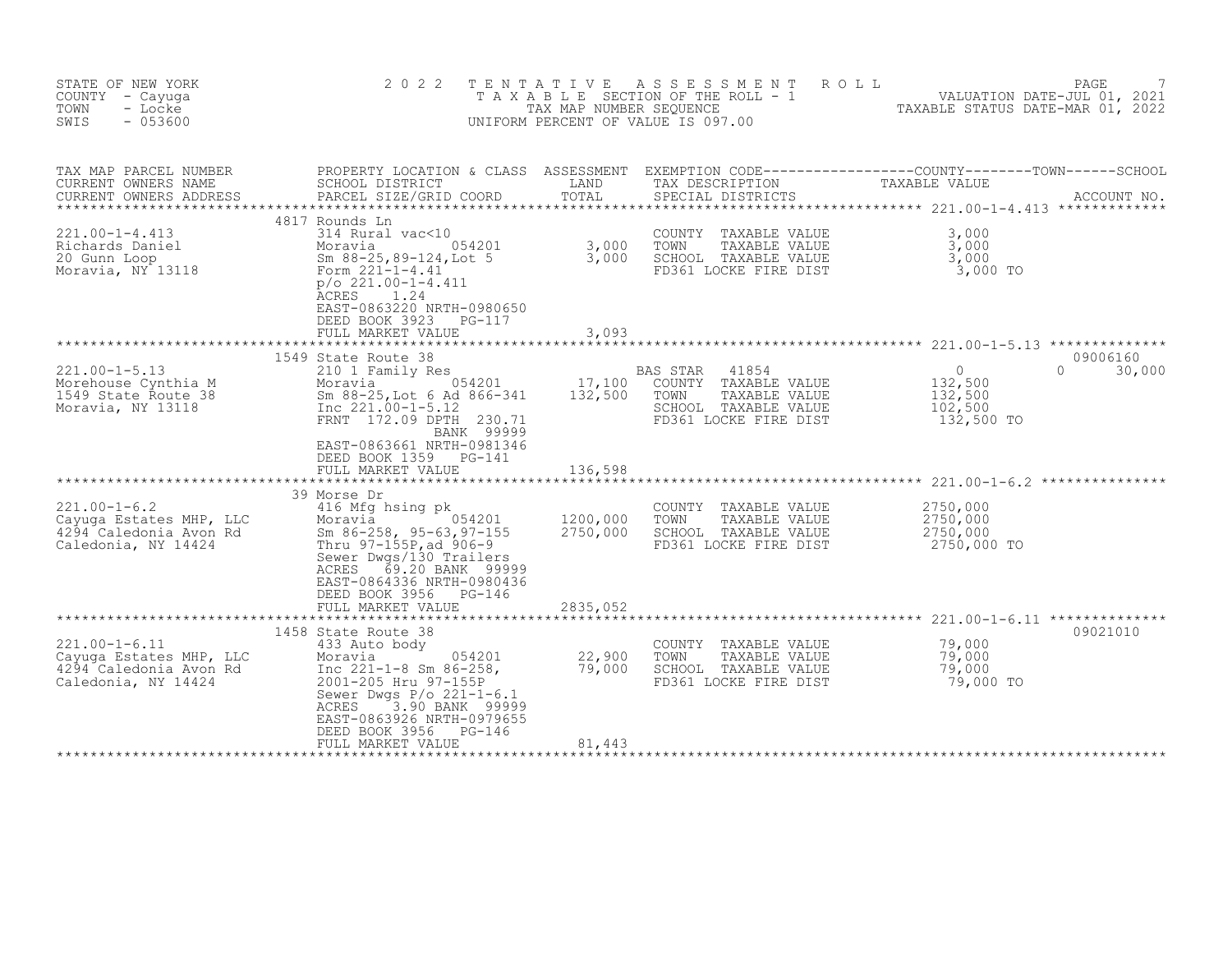| STATE OF NEW YORK<br>COUNTY - Cayuga<br>- Locke<br>TOWN<br>$-053600$<br>SWIS                                                                                                                                                                                                                                                                                                                                                                                                            | 2 0 2 2                                                                   |         |                                                                                                                                | TENTATIVE ASSESSMENT ROLL PAGE PAGE 8<br>TAXABLE SECTION OF THE ROLL - 1 VALUATION DATE-JUL 01, 2021<br>TAX MAP NUMBER SEQUENCE TAXABLE STATUS DATE-MAR 01, 2022<br>UNIFORM PERCENT OF VALUE IS 097.00                            |
|-----------------------------------------------------------------------------------------------------------------------------------------------------------------------------------------------------------------------------------------------------------------------------------------------------------------------------------------------------------------------------------------------------------------------------------------------------------------------------------------|---------------------------------------------------------------------------|---------|--------------------------------------------------------------------------------------------------------------------------------|-----------------------------------------------------------------------------------------------------------------------------------------------------------------------------------------------------------------------------------|
|                                                                                                                                                                                                                                                                                                                                                                                                                                                                                         |                                                                           |         |                                                                                                                                | TAX MAP PARCEL NUMBER BROPERTY LOCATION & CLASS ASSESSMENT EXEMPTION CODE-----------------COUNTY--------TOWN-----SCHOOL CURRENT OWNERS NAME SCHOOL DISTRICT LAND TAX DESCRIPTION TAXABLE VALUE<br>CURRENT OWNERS ADDRESS PARCEL S |
| 221.00-1-6.121 1440 state Koute 38<br>Kratzer Gary E 1440 State Route 38<br>Moravia, NY 13118-2323 P/o 221.00-1-6.1, 6.12 FD361 LO<br>Moravia, NY 13118-2323 P/o 221.00-1-6.1, 6.12 FD361 LO                                                                                                                                                                                                                                                                                            | 1446 State Route 38<br>EAST-0863675 NRTH-0979530<br>DEED BOOK 1077 PG-192 |         | COUNTY TAXABLE VALUE 159,000<br>TOWN TAXABLE VALUE 159,000<br>SCHOOL TAXABLE VALUE 159,000<br>FD361 LOCKE FIRE DIST 159,000 TO |                                                                                                                                                                                                                                   |
|                                                                                                                                                                                                                                                                                                                                                                                                                                                                                         | FULL MARKET VALUE                                                         | 163,918 |                                                                                                                                |                                                                                                                                                                                                                                   |
|                                                                                                                                                                                                                                                                                                                                                                                                                                                                                         | 1444 State Route 38                                                       |         |                                                                                                                                |                                                                                                                                                                                                                                   |
|                                                                                                                                                                                                                                                                                                                                                                                                                                                                                         | FULL MARKET VALUE 335,052                                                 |         |                                                                                                                                |                                                                                                                                                                                                                                   |
| $\begin{tabular}{lcccccc} \texttt{****}{\texttt{****}} & \texttt{****}{\texttt{****}} & \texttt{****}{\texttt{****}} & \texttt{****}{\texttt{****}} & \texttt{****}{\texttt{****}} & \texttt{****}{\texttt{****}} & \texttt{****}{\texttt{****}} & \texttt{****}{\texttt{****}} & \texttt{0} & \texttt{1} & \texttt{0} & \texttt{0} & \texttt{0} & \texttt{0} & \texttt{0} & \texttt{0} & \texttt{0} & \texttt{0} & \texttt{0} & \texttt{0} & \texttt{0} & \texttt{0} & \texttt{0} & \$ |                                                                           |         |                                                                                                                                | 09019200                                                                                                                                                                                                                          |
|                                                                                                                                                                                                                                                                                                                                                                                                                                                                                         |                                                                           |         |                                                                                                                                |                                                                                                                                                                                                                                   |
|                                                                                                                                                                                                                                                                                                                                                                                                                                                                                         |                                                                           |         |                                                                                                                                |                                                                                                                                                                                                                                   |
|                                                                                                                                                                                                                                                                                                                                                                                                                                                                                         |                                                                           |         |                                                                                                                                | 09010200                                                                                                                                                                                                                          |
| 221.00-1-9<br>Ranke Philip A 270 Moravia 12,000<br>278 State Park Rd M2006-104. SM KK-42 30,000<br>Troutman, NC 28166 FRNT 145.00 DPTH 185.00<br>EAST-0865290 NRTH-0981448<br>DEED BOOK 1458 PG-341                                                                                                                                                                                                                                                                                     | 1555 Toll Gate Rd                                                         |         |                                                                                                                                |                                                                                                                                                                                                                                   |
|                                                                                                                                                                                                                                                                                                                                                                                                                                                                                         | FULL MARKET VALUE                                                         | 30,928  |                                                                                                                                |                                                                                                                                                                                                                                   |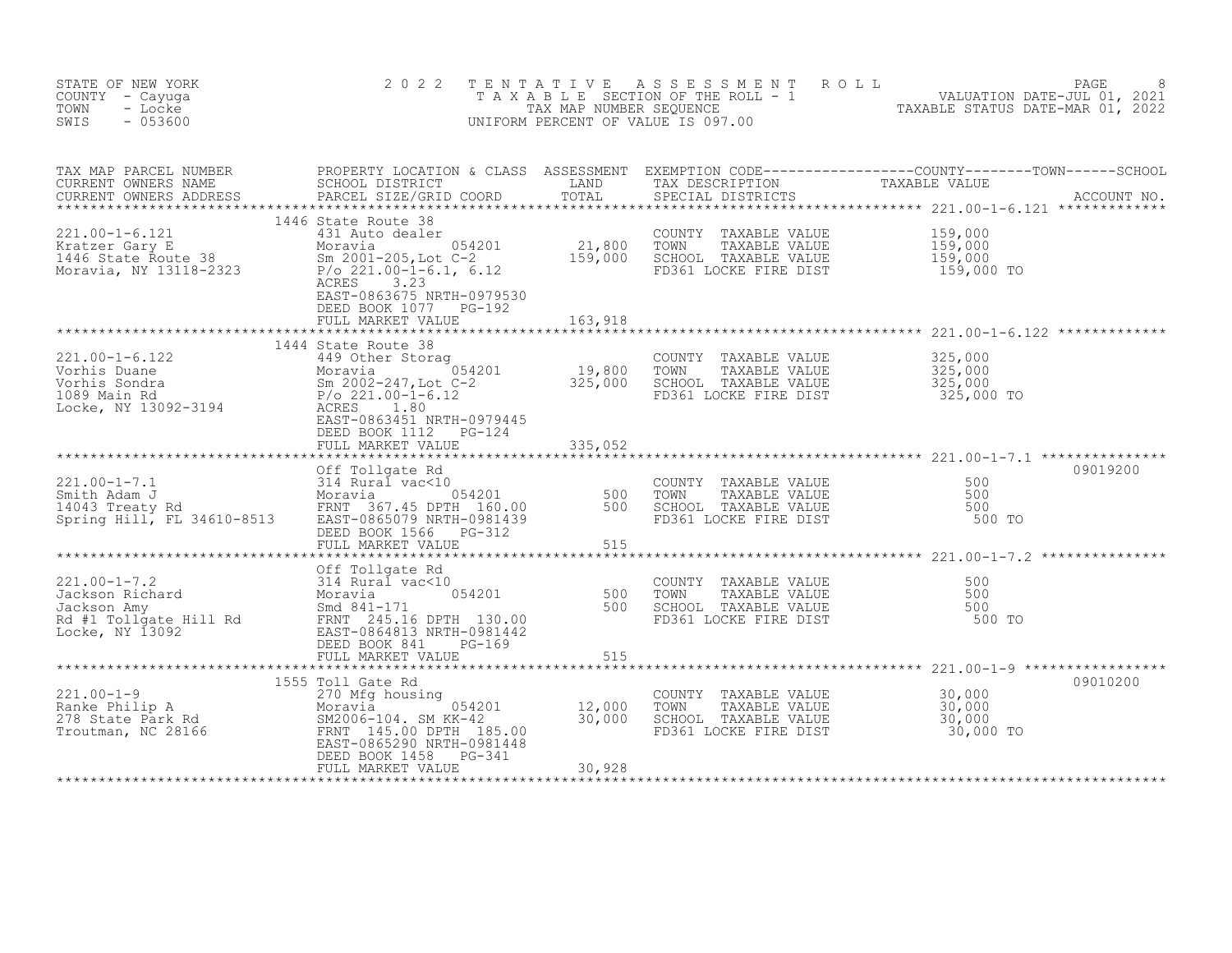| STATE OF NEW YORK<br>COUNTY - Cayuga<br>TOWN<br>- Locke<br>$-053600$<br>SWIS                                                                                                      | 2 0 2 2                                                                                                                                                                        | TENTATIVE<br>TAX MAP NUMBER SEQUENCE | ASSESSMENT ROLL<br>T A X A B L E SECTION OF THE ROLL - 1<br>UNIFORM PERCENT OF VALUE IS 097.00                      | PAGE<br>VALUATION DATE-JUL 01, 2021<br>TAXABLE STATUS DATE-MAR 01, 2022                                                         |
|-----------------------------------------------------------------------------------------------------------------------------------------------------------------------------------|--------------------------------------------------------------------------------------------------------------------------------------------------------------------------------|--------------------------------------|---------------------------------------------------------------------------------------------------------------------|---------------------------------------------------------------------------------------------------------------------------------|
| TAX MAP PARCEL NUMBER<br>CURRENT OWNERS NAME<br>CURRENT OWNERS ADDRESS                                                                                                            | SCHOOL DISTRICT<br>PARCEL SIZE/GRID COORD                                                                                                                                      | LAND<br>TOTAL                        | TAX DESCRIPTION<br>SPECIAL DISTRICTS                                                                                | PROPERTY LOCATION & CLASS ASSESSMENT EXEMPTION CODE----------------COUNTY-------TOWN-----SCHOOL<br>TAXABLE VALUE<br>ACCOUNT NO. |
| $221.00 - 1 - 10.11$<br>Costley David<br>1541 Tollgate Hill Rd<br>Locke, NY 13092                                                                                                 | 1541 Toll Gate Rd<br>242 Rurl res&rec<br>054201<br>Moravia<br>$Sm$ 89-32<br>ACRES 12.50<br>EAST-0865770 NRTH-0981226<br>DEED BOOK 1128 PG-341                                  | 35,200<br>111,700                    | BAS STAR<br>41854<br>COUNTY TAXABLE VALUE<br>TOWN<br>TAXABLE VALUE<br>SCHOOL TAXABLE VALUE<br>FD361 LOCKE FIRE DIST | 09010133<br>$\Omega$<br>$\Omega$<br>30,000<br>111,700<br>111,700<br>81,700<br>111,700 TO                                        |
|                                                                                                                                                                                   |                                                                                                                                                                                |                                      |                                                                                                                     | *********************** 221.00-1-10.31 *************                                                                            |
| $221.00 - 1 - 10.31$<br>Fickeisen Christopher Dungen.<br>Zieba Emily Joy<br>5057 Golf View Dr. 1999<br>1999<br>2017-123 & 42.32<br>5057 Golf View Dr. 1999<br>2017-123<br>507 010 | 5057 Golf View Dr<br>210 1 Family Res<br>054201<br>ACRES<br>2.10<br>EAST-0867453 NRTH-0978086<br>DEED BOOK 1680<br>PG-328<br>FULL MARKET VALUE                                 | 20,200<br>190,000<br>195,876         | COUNTY TAXABLE VALUE<br>TOWN<br>TAXABLE VALUE<br>SCHOOL TAXABLE VALUE<br>FD361 LOCKE FIRE DIST                      | 190,000<br>190,000<br>190,000<br>190,000 TO                                                                                     |
|                                                                                                                                                                                   |                                                                                                                                                                                |                                      |                                                                                                                     |                                                                                                                                 |
| $221.00 - 1 - 10.122$<br>roll Ga<br>323 Vac.<br>Moravia<br>Sm 85<br>Ranke Philip A<br>278 State Park Rd<br>Troutman, NC 28166                                                     | Toll Gate Rd<br>323 Vacant rural<br>054201<br>Sm 85-45 Lot B<br>$P/O$ 221.00-1-10.12<br>ACRES 34.78<br>EAST-0867056 NRTH-0980901                                               | 39,500<br>39,500                     | COUNTY TAXABLE VALUE<br>TOWN<br>TAXABLE VALUE<br>SCHOOL TAXABLE VALUE<br>FD361 LOCKE FIRE DIST                      | 39,500<br>39,500<br>39,500<br>39,500 TO                                                                                         |
|                                                                                                                                                                                   | DEED BOOK 965<br>PG-316<br>FULL MARKET VALUE                                                                                                                                   | 40,722                               |                                                                                                                     | *************************** 221.00-1-10.123 ************                                                                        |
| 221.00-1-10.123<br>DKI Group, LLC<br>29 Grove Street<br>Moravia, NY 13118                                                                                                         | Toll Gate Rd<br>552 Golf course<br>Moravia<br>054201<br>Sm 85-45 Lot A,c<br>$P/O$ 221.00-1-10.12<br>inc $221 - 1 - 10.121$ & 10.2<br>ACRES 129.90<br>EAST-0866414 NRTH-0979588 | 250,000<br>450,000                   | COUNTY<br>TAXABLE VALUE<br>TOWN<br>TAXABLE VALUE<br>SCHOOL TAXABLE VALUE<br>FD361 LOCKE FIRE DIST                   | 450,000<br>450,000<br>450,000<br>450,000 TO                                                                                     |
|                                                                                                                                                                                   | $PG-202$<br>DEED BOOK 3705<br>FULL MARKET VALUE                                                                                                                                | 463,918                              |                                                                                                                     |                                                                                                                                 |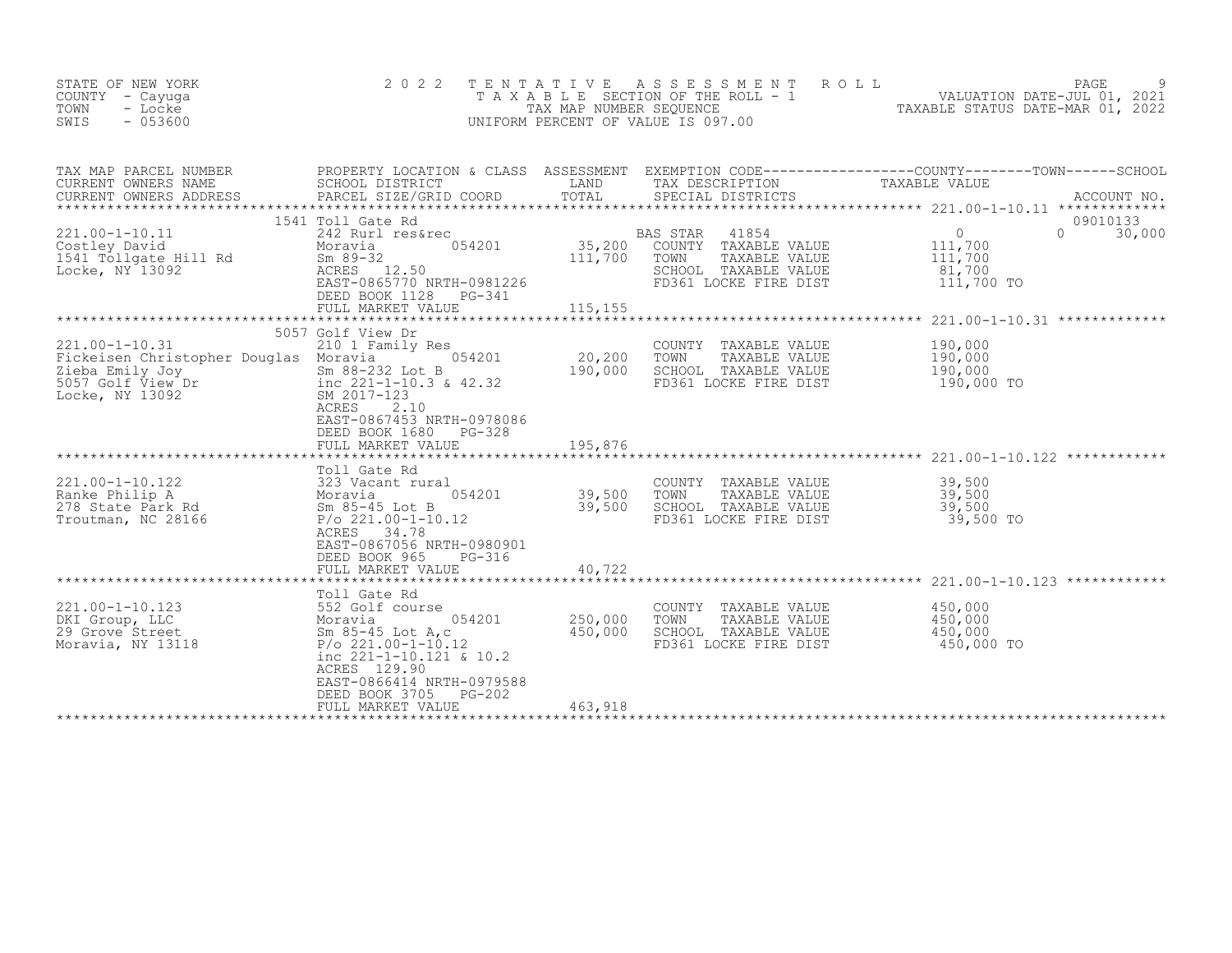| STATE OF NEW YORK<br>COUNTY - Cayuga<br>TOWN<br>- Locke<br>SWIS<br>$-053600$ | 2022                                                                                                                                                                                                                                                                                                                                                                                                                                                                                                                     |         |                                                                                                                                        | TENTATIVE ASSESSMENT ROLL PAGE 10<br>TAXABLE SECTION OF THE ROLL - 1 VALUATION DATE-JUL 01, 2021<br>TAX MAP NUMBER SEQUENCE TAXABLE STATUS DATE-MAR 01, 2022<br>UNIFORM PERCENT OF VALUE IS 097.00                                                                                                                                                                      |
|------------------------------------------------------------------------------|--------------------------------------------------------------------------------------------------------------------------------------------------------------------------------------------------------------------------------------------------------------------------------------------------------------------------------------------------------------------------------------------------------------------------------------------------------------------------------------------------------------------------|---------|----------------------------------------------------------------------------------------------------------------------------------------|-------------------------------------------------------------------------------------------------------------------------------------------------------------------------------------------------------------------------------------------------------------------------------------------------------------------------------------------------------------------------|
|                                                                              |                                                                                                                                                                                                                                                                                                                                                                                                                                                                                                                          |         |                                                                                                                                        |                                                                                                                                                                                                                                                                                                                                                                         |
|                                                                              | 1470 Cloverleaf Rd<br>FULL MARKET VALUE 141, 134                                                                                                                                                                                                                                                                                                                                                                                                                                                                         |         |                                                                                                                                        | 09026160<br>$0 \t 30,000$                                                                                                                                                                                                                                                                                                                                               |
|                                                                              |                                                                                                                                                                                                                                                                                                                                                                                                                                                                                                                          |         |                                                                                                                                        |                                                                                                                                                                                                                                                                                                                                                                         |
|                                                                              | 1448 Cloverleaf Rd                                                                                                                                                                                                                                                                                                                                                                                                                                                                                                       |         |                                                                                                                                        | 09010160<br>$\begin{array}{cccccccc} 221.00-1-13 & 1448 \, \, & 210 \, \, \mathrm{1\,cm} & 1448 \, \, & 210 \, \, \mathrm{1\,cm} & 210 \, \, \mathrm{1\,cm} & 210 \, \, \mathrm{1\,cm} & 210 \, \, \mathrm{1\,cm} & 210 \, \, \mathrm{1\,cm} & 210 \, \, \mathrm{1\,cm} & 210 \, \, \mathrm{1\,cm} & 210 \, \, \mathrm{1\,cm} & 210 \, \, \mathrm{1\,cm} & 210 \, \, \$ |
|                                                                              |                                                                                                                                                                                                                                                                                                                                                                                                                                                                                                                          |         |                                                                                                                                        |                                                                                                                                                                                                                                                                                                                                                                         |
|                                                                              | 1417 Cloverleaf Rd<br>$\begin{array}{cccccccc} 221.00-1-14.2 & & & & & 141 & \text{Lloverleat RA} & & & & & & \text{COUNTY TAXABLE VALUE} & & & & & 92,000 \\ \text{Musco John A} & & & & & & & & 054201 & & & 16,400 & \text{TOWN} & \text{TAXABLE VALUE} & & & & 92,000 \\ \text{Musco Luann} & & & & & & & 054201 & & & 16,400 & \text{TOWN} & \text{TAXABLE VALUE} & & & 92,000 \\ \text{Musco Luann} & & & & & & 054201 &$<br>BANK 99997<br>EAST-0869077 NRTH-0979905<br>DEED BOOK 1673 PG-199<br>FULL MARKET VALUE | 94,845  |                                                                                                                                        | 09029014                                                                                                                                                                                                                                                                                                                                                                |
|                                                                              |                                                                                                                                                                                                                                                                                                                                                                                                                                                                                                                          |         |                                                                                                                                        |                                                                                                                                                                                                                                                                                                                                                                         |
|                                                                              | DEED BOOK 3665 PG-183<br>FULL MARKET VALUE                                                                                                                                                                                                                                                                                                                                                                                                                                                                               | 194,845 | COUNTY TAXABLE VALUE 189,000<br>TOWN TAXABLE VALUE 189,000<br>SCHOOL TAXABLE VALUE 189,000<br>FD361 LOCKE FIRE DIST 189,000 TO         |                                                                                                                                                                                                                                                                                                                                                                         |
|                                                                              |                                                                                                                                                                                                                                                                                                                                                                                                                                                                                                                          |         |                                                                                                                                        |                                                                                                                                                                                                                                                                                                                                                                         |
|                                                                              | DEED BOOK 1601 PG-11<br>FULL MARKET VALUE                                                                                                                                                                                                                                                                                                                                                                                                                                                                                | 175,258 | COUNTY TAXABLE VALUE $170,000$<br>TOWN TAXABLE VALUE $170,000$<br>SCHOOL TAXABLE VALUE $170,000$<br>FD361 LOCKE FIRE DIST $170,000$ TO |                                                                                                                                                                                                                                                                                                                                                                         |
|                                                                              |                                                                                                                                                                                                                                                                                                                                                                                                                                                                                                                          |         |                                                                                                                                        |                                                                                                                                                                                                                                                                                                                                                                         |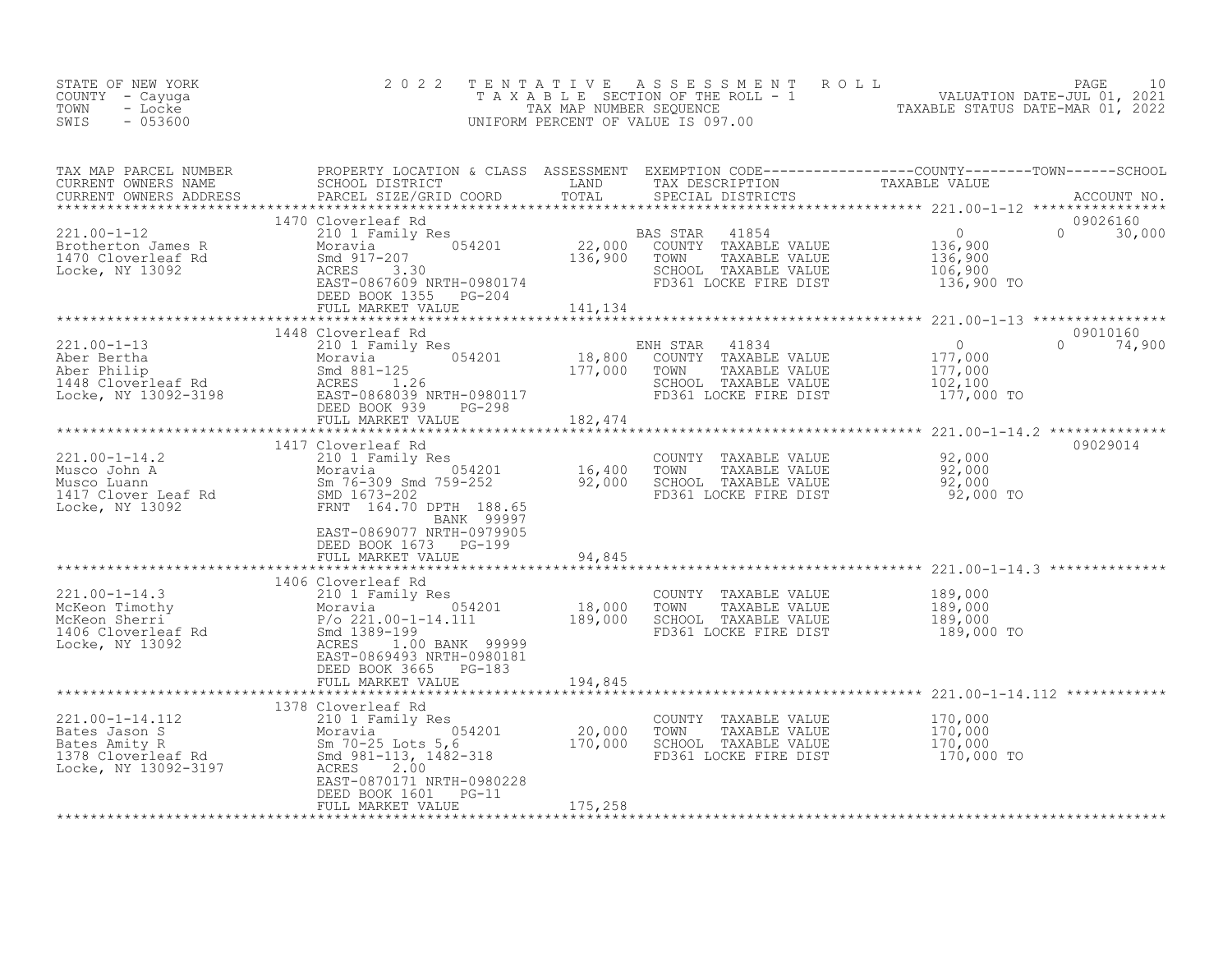| STATE OF NEW YORK | 2022 TENTATIVE ASSESSMENT ROLL     |                                  | PAGE                        |  |
|-------------------|------------------------------------|----------------------------------|-----------------------------|--|
| COUNTY – Cayuga   | TAXABLE SECTION OF THE ROLL - 1    |                                  | VALUATION DATE-JUL 01, 2021 |  |
| TOWN<br>- Locke   | TAX MAP NUMBER SEOUENCE            | TAXABLE STATUS DATE-MAR 01, 2022 |                             |  |
| - 053600<br>SWIS  | UNIFORM PERCENT OF VALUE IS 097.00 |                                  |                             |  |

| TAX MAP PARCEL NUMBER                                                                                                                                                                                                                                 | PROPERTY LOCATION & CLASS ASSESSMENT EXEMPTION CODE----------------COUNTY-------TOWN-----SCHOOL |         |                                                          |                                                                           |          |               |
|-------------------------------------------------------------------------------------------------------------------------------------------------------------------------------------------------------------------------------------------------------|-------------------------------------------------------------------------------------------------|---------|----------------------------------------------------------|---------------------------------------------------------------------------|----------|---------------|
|                                                                                                                                                                                                                                                       |                                                                                                 |         |                                                          |                                                                           |          |               |
| CURRENT OWNERS ADDRESS                                                                                                                                                                                                                                |                                                                                                 |         |                                                          |                                                                           |          |               |
|                                                                                                                                                                                                                                                       |                                                                                                 |         |                                                          |                                                                           |          |               |
|                                                                                                                                                                                                                                                       | 1430 Cloverleaf Rd                                                                              |         |                                                          |                                                                           |          | 09029010      |
|                                                                                                                                                                                                                                                       |                                                                                                 |         |                                                          |                                                                           |          | 97,647 97,647 |
|                                                                                                                                                                                                                                                       |                                                                                                 |         |                                                          | $\begin{array}{cccc} 0 & 0 & 70,700 \\ 1,500 & 1,500 & 1,500 \end{array}$ |          |               |
|                                                                                                                                                                                                                                                       |                                                                                                 |         |                                                          |                                                                           |          |               |
|                                                                                                                                                                                                                                                       |                                                                                                 |         |                                                          |                                                                           |          |               |
|                                                                                                                                                                                                                                                       |                                                                                                 |         |                                                          |                                                                           |          |               |
|                                                                                                                                                                                                                                                       |                                                                                                 |         |                                                          |                                                                           |          |               |
|                                                                                                                                                                                                                                                       |                                                                                                 |         |                                                          |                                                                           |          |               |
|                                                                                                                                                                                                                                                       |                                                                                                 |         |                                                          |                                                                           |          |               |
|                                                                                                                                                                                                                                                       | 1390 Cloverleaf Rd                                                                              |         |                                                          |                                                                           |          |               |
| 221.00-1-14.122<br>Westlake, trustee Stephen<br>Moravia 054201 18,100 COUNTY TAXABLE VALUE 149,000<br>Mestlake, trustee Marilyn AD 1065-73<br>1390 Cloverleaf Rd p/o 221.00-1-14.12 & 14.1<br>Locke, NY 13092<br>Pro 221.00-1-14.12 & 14.1            |                                                                                                 |         |                                                          |                                                                           | $\Omega$ | 74,900        |
|                                                                                                                                                                                                                                                       |                                                                                                 |         |                                                          |                                                                           |          |               |
|                                                                                                                                                                                                                                                       |                                                                                                 |         |                                                          |                                                                           |          |               |
|                                                                                                                                                                                                                                                       |                                                                                                 |         |                                                          |                                                                           |          |               |
|                                                                                                                                                                                                                                                       |                                                                                                 |         |                                                          |                                                                           |          |               |
|                                                                                                                                                                                                                                                       | FRNT 187.00 DPTH 250.00                                                                         |         |                                                          |                                                                           |          |               |
|                                                                                                                                                                                                                                                       | EAST-0869885 NRTH-0980212                                                                       |         |                                                          |                                                                           |          |               |
|                                                                                                                                                                                                                                                       | DEED BOOK 1386 PG-314                                                                           |         |                                                          |                                                                           |          |               |
|                                                                                                                                                                                                                                                       |                                                                                                 |         |                                                          |                                                                           |          |               |
|                                                                                                                                                                                                                                                       |                                                                                                 |         |                                                          |                                                                           |          |               |
|                                                                                                                                                                                                                                                       |                                                                                                 |         |                                                          |                                                                           |          |               |
|                                                                                                                                                                                                                                                       |                                                                                                 |         |                                                          |                                                                           |          |               |
|                                                                                                                                                                                                                                                       |                                                                                                 |         |                                                          |                                                                           |          |               |
|                                                                                                                                                                                                                                                       |                                                                                                 |         |                                                          |                                                                           |          |               |
|                                                                                                                                                                                                                                                       |                                                                                                 |         |                                                          |                                                                           |          |               |
|                                                                                                                                                                                                                                                       |                                                                                                 |         |                                                          |                                                                           |          |               |
|                                                                                                                                                                                                                                                       | FULL MARKET VALUE                                                                               | 103     |                                                          |                                                                           |          |               |
|                                                                                                                                                                                                                                                       |                                                                                                 |         |                                                          |                                                                           |          |               |
|                                                                                                                                                                                                                                                       | 1396 Cloverleaf Rd                                                                              |         |                                                          |                                                                           |          | 09030182      |
|                                                                                                                                                                                                                                                       |                                                                                                 |         | COUNTY TAXABLE VALUE                                     | 132,000                                                                   |          |               |
|                                                                                                                                                                                                                                                       |                                                                                                 |         | TOWN                                                     | TAXABLE VALUE 132,000<br>TAXABLE VALUE 132,000                            |          |               |
|                                                                                                                                                                                                                                                       |                                                                                                 |         | SCHOOL TAXABLE VALUE                                     | 132,000                                                                   |          |               |
| 221.00-1-15<br>Ranke Philip A<br>Ranke Margaret H<br>278 State Park Rd<br>278 State Park Rd<br>278 State Park Rd<br>278 State Park Rd<br>278 State Park Rd<br>279 State Park Rd<br>279 State Park Rd<br>279 State Park Rd<br>279 State Park Rd<br>279 |                                                                                                 |         | FD361 LOCKE FIRE DIST 132,000 TO                         |                                                                           |          |               |
|                                                                                                                                                                                                                                                       |                                                                                                 |         |                                                          |                                                                           |          |               |
|                                                                                                                                                                                                                                                       |                                                                                                 |         |                                                          |                                                                           |          |               |
|                                                                                                                                                                                                                                                       |                                                                                                 |         |                                                          |                                                                           |          |               |
|                                                                                                                                                                                                                                                       | FULL MARKET VALUE                                                                               | 136,082 |                                                          |                                                                           |          |               |
|                                                                                                                                                                                                                                                       |                                                                                                 |         |                                                          |                                                                           |          |               |
|                                                                                                                                                                                                                                                       | Cloverleaf Rd                                                                                   |         |                                                          |                                                                           |          | 09029013      |
|                                                                                                                                                                                                                                                       |                                                                                                 |         | COUNTY TAXABLE VALUE 10,500<br>TOWN TAXABLE VALUE 10,500 |                                                                           |          |               |
|                                                                                                                                                                                                                                                       |                                                                                                 |         |                                                          |                                                                           |          |               |
|                                                                                                                                                                                                                                                       |                                                                                                 |         | SCHOOL TAXABLE VALUE<br>FD361 LOCKE FIRE DIST 10,500 TO  | 10,500                                                                    |          |               |
| 221.00-1-16<br>Ryerson Leon Jr 3118<br>The Moravia Correct Moravia Control 10,500<br>PO Box 1112<br>Moravia, NY 13118<br>Moravia, NY 13118<br>CORPERST-0870461 NRTH-0980227                                                                           |                                                                                                 |         |                                                          |                                                                           |          |               |
|                                                                                                                                                                                                                                                       | DEED BOOK 890<br>$PG-6$                                                                         |         |                                                          |                                                                           |          |               |
|                                                                                                                                                                                                                                                       | FULL MARKET VALUE                                                                               | 10,825  |                                                          |                                                                           |          |               |
|                                                                                                                                                                                                                                                       |                                                                                                 |         |                                                          |                                                                           |          |               |
|                                                                                                                                                                                                                                                       |                                                                                                 |         |                                                          |                                                                           |          |               |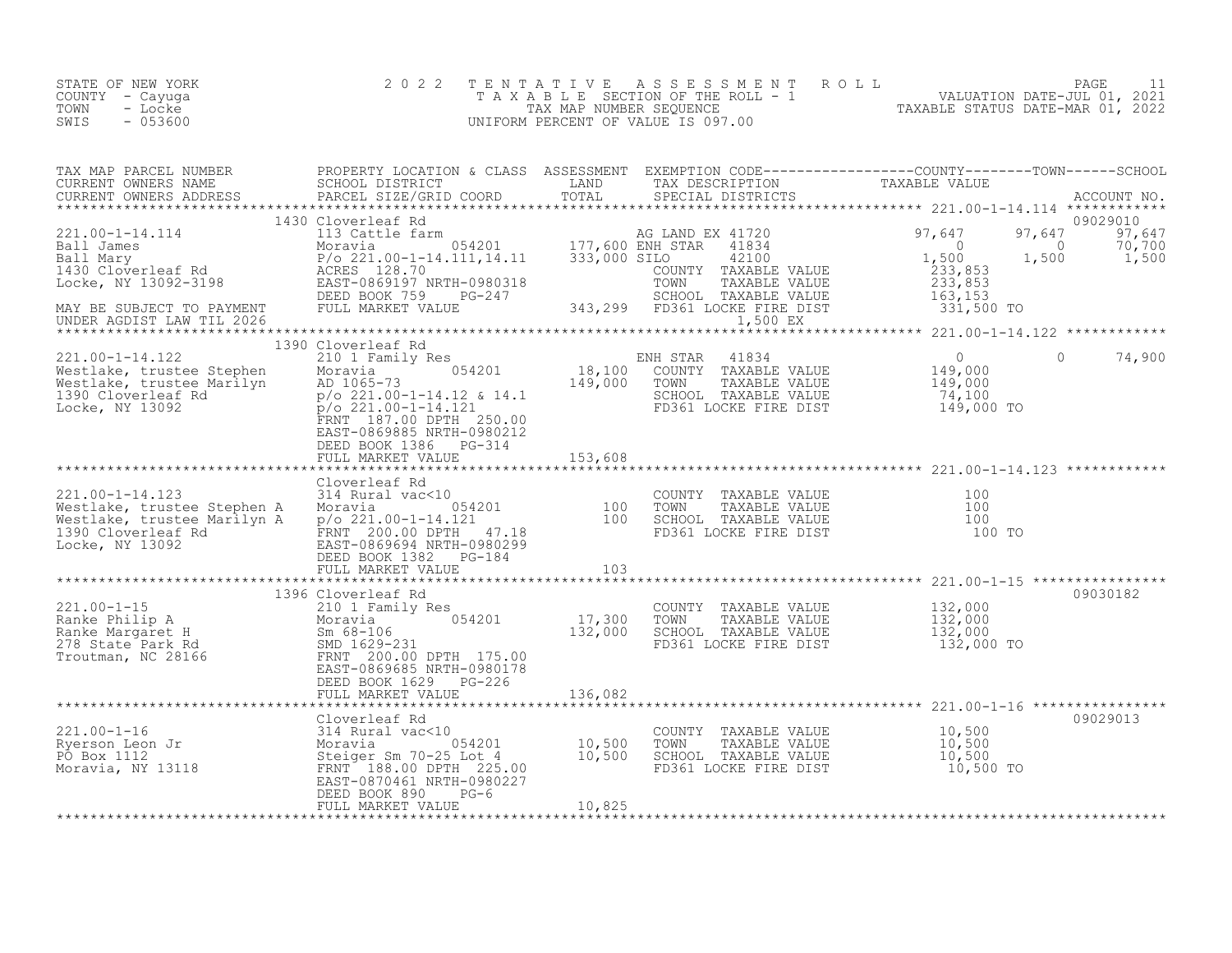| STATE OF NEW YORK<br>COUNTY - Cayuga<br>TOWN<br>- Locke<br>SWIS<br>$-053600$                                                                                                                                                                                                                                                                                                                          | 2 0 2 2                                   |         | TENTATIVE ASSESSMENT ROLL PAGE 12<br>TAXABLE SECTION OF THE ROLL - 1 VALUATION DATE-JUL 01, 2021<br>TAX MAP NUMBER SEQUENCE TAXABLE STATUS DATE-MAR 01, 2022<br>UNIFORM PERCENT OF VALUE IS 097.00 |               |
|-------------------------------------------------------------------------------------------------------------------------------------------------------------------------------------------------------------------------------------------------------------------------------------------------------------------------------------------------------------------------------------------------------|-------------------------------------------|---------|----------------------------------------------------------------------------------------------------------------------------------------------------------------------------------------------------|---------------|
|                                                                                                                                                                                                                                                                                                                                                                                                       |                                           |         |                                                                                                                                                                                                    |               |
|                                                                                                                                                                                                                                                                                                                                                                                                       |                                           |         |                                                                                                                                                                                                    |               |
|                                                                                                                                                                                                                                                                                                                                                                                                       | 1383 Cloverleaf Rd                        |         |                                                                                                                                                                                                    | 09029011      |
|                                                                                                                                                                                                                                                                                                                                                                                                       |                                           |         |                                                                                                                                                                                                    |               |
|                                                                                                                                                                                                                                                                                                                                                                                                       | DEED BOOK 3739 PG-71<br>FULL MARKET VALUE | 232,680 |                                                                                                                                                                                                    |               |
|                                                                                                                                                                                                                                                                                                                                                                                                       | 1389 Cloverleaf Rd                        |         |                                                                                                                                                                                                    | 09020160      |
| 1389 Cloverleaf Rd<br>201.00-1-19<br>Butler Edward N<br>Butler Ann D<br>4900 Lombard Lane<br>4900 Lombard Lane<br>67-80 Ad 569-77<br>265,000 BCHOOL TAXABLE VALUE<br>265,000 TO SCHOOL TAXABLE VALUE<br>265,000 TO 265,000 ENSILOCKE FIRE DIST<br>                                                                                                                                                    |                                           |         |                                                                                                                                                                                                    |               |
|                                                                                                                                                                                                                                                                                                                                                                                                       | FULL MARKET VALUE 273,196                 |         |                                                                                                                                                                                                    |               |
| $\begin{tabular}{lllllllllllll} \multicolumn{3}{c c c c c c} \multicolumn{3}{c c c c} \multicolumn{3}{c c c c} \multicolumn{3}{c c c} \multicolumn{3}{c c c} \multicolumn{3}{c c c} \multicolumn{3}{c c c} \multicolumn{3}{c c c} \multicolumn{3}{c c c} \multicolumn{3}{c c c} \multicolumn{3}{c c c} \multicolumn{3}{c c c} \multicolumn{3}{c c c} \multicolumn{3}{c c c} \multicolumn{3}{c c c} \$ |                                           |         |                                                                                                                                                                                                    | 09005121      |
|                                                                                                                                                                                                                                                                                                                                                                                                       |                                           |         |                                                                                                                                                                                                    |               |
| $\begin{tabular}{lllllllllllllllllllllll} \multicolumn{3}{c }{\begin{tabular}{c} \multicolumn{3}{c}{0.0cm} \multicolumn{3}{c}{\begin{tabular}{c} \multicolumn{3}{c}{\begin{tabular}{c} $1459$ Cloverleaf Rd$ & $1459$ Cloverleaf Rd$ & $1459$ & $100$ & $1459$ & Cloverleaf Rd$ & $1459$ & $100$ & $1459$ & $100$ & $1459$ & $100$ & $1459$ & $100$ & $1459$ & $100$ & $1459$ & $100$ & $1459$ &$     |                                           |         |                                                                                                                                                                                                    | $0 \t 74,900$ |
|                                                                                                                                                                                                                                                                                                                                                                                                       |                                           |         |                                                                                                                                                                                                    |               |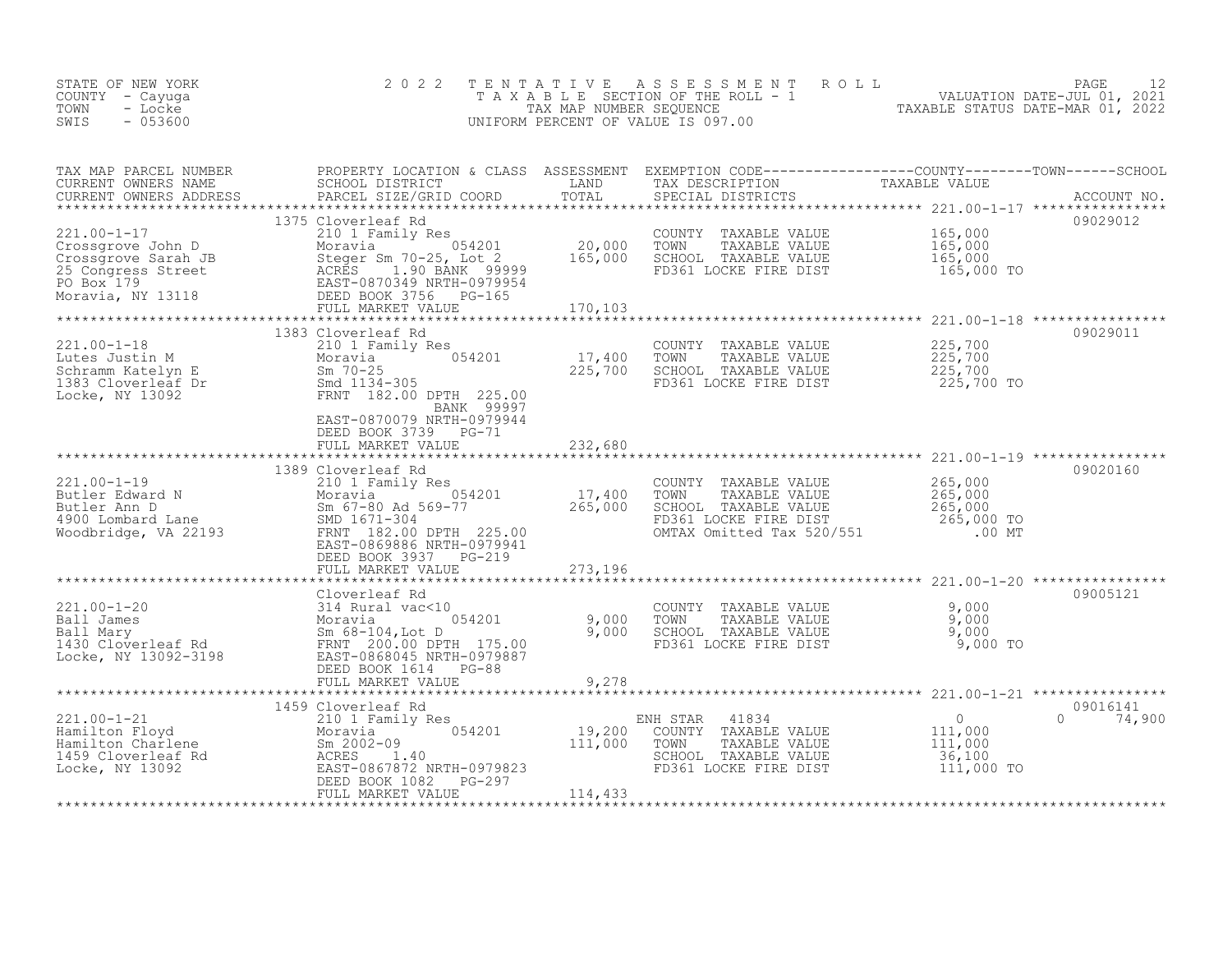| 09031090<br>Toll Gate Rd<br>$p$ /o 221.00-1-22, SM2017-6<br>2.60 BANK 99999<br>ACRES<br>EAST-0867540 NRTH-0979734<br>DEED BOOK 1670 PG-56<br>FULL MARKET VALUE<br>11,546<br>**********<br>******************<br>Toll Gate Rd<br>09031090                                                                                                                                                                                                                                                                                                                | STATE OF NEW YORK<br>COUNTY - Cayuga<br>TOWN<br>- Locke<br>$-053600$<br>SWIS | 2 0 2 2 |  | TENTATIVE ASSESSMENT ROLL PACE 13<br>TAXABLE SECTION OF THE ROLL - 1 VALUATION DATE-JUL 01, 2021<br>TAX MAP NUMBER SEQUENCE TAXABLE STATUS DATE-MAR 01, 2022<br>UNIFORM PERCENT OF VALUE IS 097.00 |  |
|---------------------------------------------------------------------------------------------------------------------------------------------------------------------------------------------------------------------------------------------------------------------------------------------------------------------------------------------------------------------------------------------------------------------------------------------------------------------------------------------------------------------------------------------------------|------------------------------------------------------------------------------|---------|--|----------------------------------------------------------------------------------------------------------------------------------------------------------------------------------------------------|--|
|                                                                                                                                                                                                                                                                                                                                                                                                                                                                                                                                                         |                                                                              |         |  |                                                                                                                                                                                                    |  |
|                                                                                                                                                                                                                                                                                                                                                                                                                                                                                                                                                         |                                                                              |         |  |                                                                                                                                                                                                    |  |
|                                                                                                                                                                                                                                                                                                                                                                                                                                                                                                                                                         |                                                                              |         |  |                                                                                                                                                                                                    |  |
| 221.00-1-22.2<br>221.00-1-22.2<br>Stetz Edward A<br>Stetz Mary Alice Moravia 2011-116 Lot A<br>PO Box 178<br>Locke, NY 13092-0178<br>$\begin{array}{r} 13092-0178 \\ \text{for } 2011-0.22 \\ \text{or } 221.00-1-22 \\ \text{or } 258.00 \text{ DPTH} \\ 175.00 \\ \text{EAST}-0867495 \text{ NRTH$<br>COUNTY TAXABLE VALUE $\begin{array}{ccc} 3,000\ \text{TOWN} & \text{TAXABLE VALUE} & 3,000\ \text{SCHOL} & \text{TAXABLE VALUE} & 3,000\ \text{FD361 LOCRE FIRE DIST} & 3,000\ \end{array}$<br>EAST-0867495 NRTH-0979571<br>DEED BOOK 1562 PG-1 |                                                                              |         |  |                                                                                                                                                                                                    |  |
| FULL MARKET VALUE<br>3,093<br>************                                                                                                                                                                                                                                                                                                                                                                                                                                                                                                              |                                                                              |         |  |                                                                                                                                                                                                    |  |
| 09013110<br>1440 Toll Gate Rd                                                                                                                                                                                                                                                                                                                                                                                                                                                                                                                           |                                                                              |         |  |                                                                                                                                                                                                    |  |
| $\begin{array}{cccc} & & & & & 1440\, \text{Toll Gate Rd} & & & & & & & 1440\, \text{Toll Gate Rd} & & & & & & & & 1440\, \text{2101 } \text{Fami1y Res} & & & & & & & & & 15,100\, \text{WET CIL} & 41001 & & & & & & 49,665 & 49,665 & 49,665 & 49,665 & 49,665 & 49,665 & 49,665 & 49,665 & 49,665 & 49,665 & 49,665 & 49,665 & 49,$<br>$\begin{array}{cc} 49,665 & 0 \\ 29,100 & 0 \\ 0 & 74,900 \end{array}$                                                                                                                                       |                                                                              |         |  |                                                                                                                                                                                                    |  |
| *********************************<br>09016142<br>1455 Cloverleaf Rd                                                                                                                                                                                                                                                                                                                                                                                                                                                                                     |                                                                              |         |  |                                                                                                                                                                                                    |  |
| COUNTY TAXABLE VALUE 173,000<br>TOWN TAXABLE VALUE 173,000<br>SCHOOL TAXABLE VALUE 173,000<br>FD361 LOCKE FIRE DIST 173,000 TO<br>SM 2013-153, 2017-60<br>ACRES 5.70 BANK 99999<br>EAST-0867833 NRTH-0979580<br>DEED BOOK 1670 PG-56<br>FULL MARKET VALUE<br>178,351                                                                                                                                                                                                                                                                                    |                                                                              |         |  |                                                                                                                                                                                                    |  |
|                                                                                                                                                                                                                                                                                                                                                                                                                                                                                                                                                         |                                                                              |         |  |                                                                                                                                                                                                    |  |
| 221.00-1-24.5<br>221.00-1-24.5<br>221.00-1-24.5<br>2.000<br>2.000<br>2.000<br>2.000<br>2.000<br>2.000<br>2.000<br>2.000<br>2.000<br>2.000<br>2.000<br>2.000<br>2.000<br>2.000<br>2.000<br>2.000<br>2.000<br>2.000<br>2.000<br>2.000<br>2.000<br>2.000<br>2.000<br>2.000<br>2.000<br>2.<br>09016142<br>$2,000$<br>$2,000$<br>$2,000$<br>$2,000$ TO<br>COUNTY TAXABLE VALUE<br>TOWN<br>TAXABLE VALUE<br>SCHOOL TAXABLE VALUE<br>FD361 LOCKE FIRE DIST<br>EAST-0867775 NRTH-0979380<br>DEED BOOK 1562 PG-1                                                 |                                                                              |         |  |                                                                                                                                                                                                    |  |
| FULL MARKET VALUE<br>2,062                                                                                                                                                                                                                                                                                                                                                                                                                                                                                                                              |                                                                              |         |  |                                                                                                                                                                                                    |  |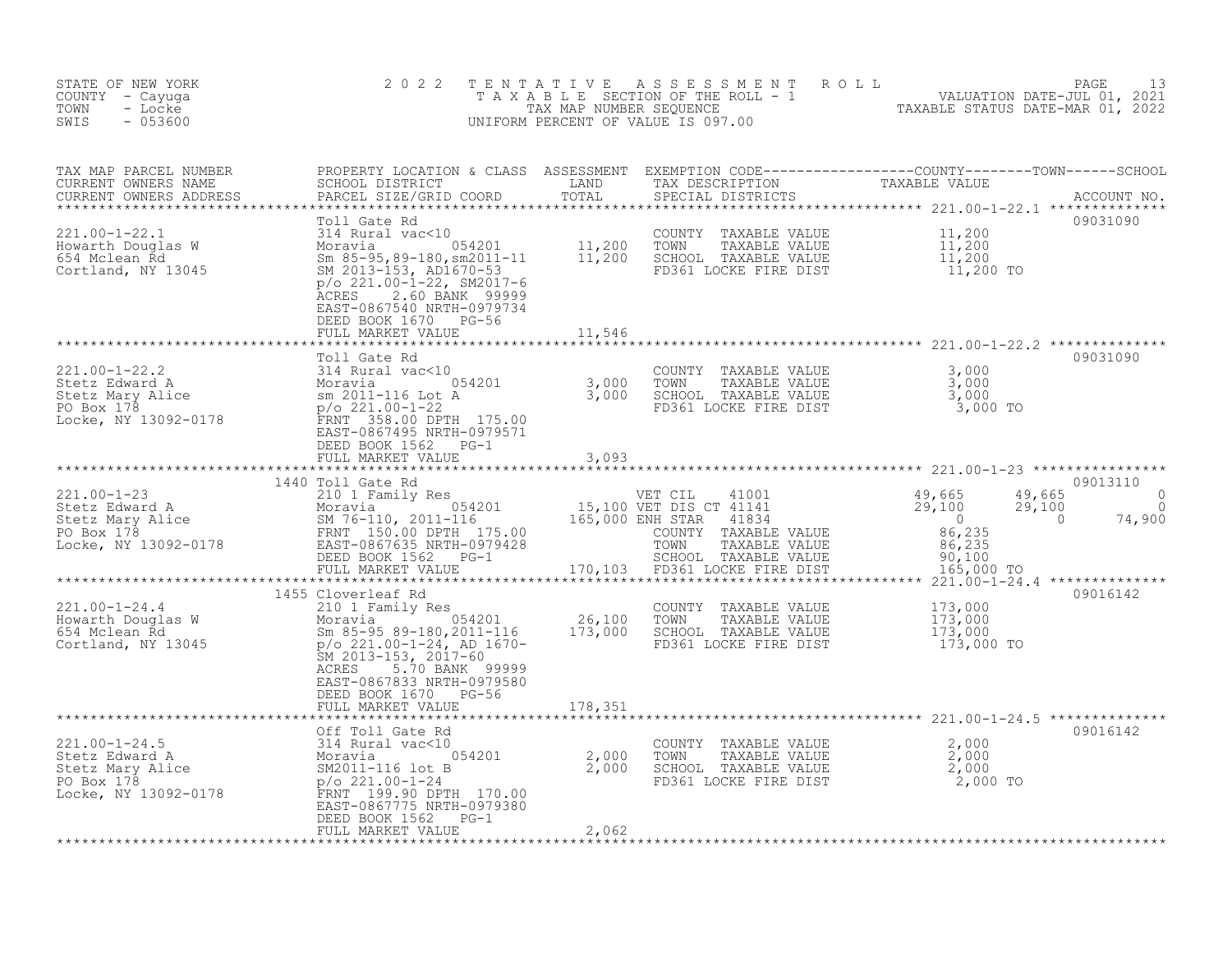| STATE OF NEW YORK<br>COUNTY – Cayuqa | 2022 TENTATIVE ASSESSMENT ROLL<br>T A X A B L E SECTION OF THE ROLL - 1 |                                  | PAGE<br>VALUATION DATE-JUL 01, 2021 |  |
|--------------------------------------|-------------------------------------------------------------------------|----------------------------------|-------------------------------------|--|
| TOWN<br>- Locke                      | TAX MAP NUMBER SEOUENCE                                                 | TAXABLE STATUS DATE-MAR 01, 2022 |                                     |  |
| $-053600$<br>SWIS                    | UNIFORM PERCENT OF VALUE IS 097.00                                      |                                  |                                     |  |

| TAX MAP PARCEL NUMBER<br>TAX MAP PARCER NUMBER<br>CURRENT OWNERS NAME SCHOOL DISTRICT COORD TOTAL TRANSFERS TRANSFERS ADDRESS FACCOUNT NO.<br>CURRENT OWNERS ADDRESS PARCEL SIZE/GRID COORD TOTAL SPECIAL DISTRICTS ACCOUNT NO.<br>***************************** | PROPERTY LOCATION & CLASS ASSESSMENT EXEMPTION CODE-----------------COUNTY-------TOWN------SCHOOL |       |                                                                                                                                        |          |
|------------------------------------------------------------------------------------------------------------------------------------------------------------------------------------------------------------------------------------------------------------------|---------------------------------------------------------------------------------------------------|-------|----------------------------------------------------------------------------------------------------------------------------------------|----------|
|                                                                                                                                                                                                                                                                  |                                                                                                   |       |                                                                                                                                        |          |
|                                                                                                                                                                                                                                                                  |                                                                                                   |       |                                                                                                                                        |          |
| 221.00-1-25<br>221.00-1-25<br>221.00-1-25<br>221.00-1-25<br>323 Vacant rural<br>221.00-1-25<br>23 Vacant rural<br>221.00-1-25<br>23 Vacant rural<br>221.00-1-25<br>23 Vacant rural<br>221.00-1-25<br>23 Vacant rural<br>221.00-1-25<br>221.00-1-25<br>221.00     |                                                                                                   |       |                                                                                                                                        | 09006080 |
|                                                                                                                                                                                                                                                                  |                                                                                                   |       |                                                                                                                                        |          |
|                                                                                                                                                                                                                                                                  |                                                                                                   |       |                                                                                                                                        |          |
|                                                                                                                                                                                                                                                                  | FULL MARKET VALUE                                                                                 | 1,031 |                                                                                                                                        |          |
|                                                                                                                                                                                                                                                                  |                                                                                                   |       |                                                                                                                                        |          |
|                                                                                                                                                                                                                                                                  | 1430 Toll Gate Rd                                                                                 |       |                                                                                                                                        | 09010170 |
|                                                                                                                                                                                                                                                                  |                                                                                                   |       | COUNTY TAXABLE VALUE $183,000$<br>TOWN TAXABLE VALUE $183,000$<br>SCHOOL TAXABLE VALUE $183,000$<br>FD361 LOCKE FIRE DIST $183,000$ TO |          |
|                                                                                                                                                                                                                                                                  |                                                                                                   |       |                                                                                                                                        |          |
|                                                                                                                                                                                                                                                                  |                                                                                                   |       |                                                                                                                                        |          |
| 1430 Toll Gate Rd<br>211.00-1-26<br>Murray Ryan P<br>4121 Twelve Corners Road<br>Moravia, NY 13118<br>Moravia, NY 13118<br>2000 Moravia, NY 13118<br>2000 Moravia, NY 13118<br>2000 Moravia, NY 13118<br>2000 Moravia, NY 13118<br>2000 Moravia, N               |                                                                                                   |       |                                                                                                                                        |          |
|                                                                                                                                                                                                                                                                  |                                                                                                   |       |                                                                                                                                        |          |
|                                                                                                                                                                                                                                                                  |                                                                                                   |       |                                                                                                                                        |          |
|                                                                                                                                                                                                                                                                  |                                                                                                   |       |                                                                                                                                        |          |
|                                                                                                                                                                                                                                                                  |                                                                                                   |       |                                                                                                                                        |          |
|                                                                                                                                                                                                                                                                  |                                                                                                   |       |                                                                                                                                        |          |
|                                                                                                                                                                                                                                                                  |                                                                                                   |       |                                                                                                                                        |          |
|                                                                                                                                                                                                                                                                  |                                                                                                   |       |                                                                                                                                        |          |
|                                                                                                                                                                                                                                                                  |                                                                                                   |       |                                                                                                                                        |          |
|                                                                                                                                                                                                                                                                  |                                                                                                   |       |                                                                                                                                        |          |
|                                                                                                                                                                                                                                                                  |                                                                                                   |       |                                                                                                                                        |          |
|                                                                                                                                                                                                                                                                  |                                                                                                   |       |                                                                                                                                        | 09008090 |
|                                                                                                                                                                                                                                                                  | 1371 Toll Gate Rd                                                                                 |       |                                                                                                                                        |          |
|                                                                                                                                                                                                                                                                  |                                                                                                   |       |                                                                                                                                        |          |
|                                                                                                                                                                                                                                                                  |                                                                                                   |       |                                                                                                                                        |          |
|                                                                                                                                                                                                                                                                  |                                                                                                   |       |                                                                                                                                        |          |
|                                                                                                                                                                                                                                                                  |                                                                                                   |       |                                                                                                                                        |          |
|                                                                                                                                                                                                                                                                  | EAST-0867683 NRTH-0978165                                                                         |       |                                                                                                                                        |          |
|                                                                                                                                                                                                                                                                  |                                                                                                   |       |                                                                                                                                        |          |
|                                                                                                                                                                                                                                                                  |                                                                                                   |       |                                                                                                                                        |          |
|                                                                                                                                                                                                                                                                  |                                                                                                   |       |                                                                                                                                        | 09033011 |
|                                                                                                                                                                                                                                                                  |                                                                                                   |       |                                                                                                                                        |          |
|                                                                                                                                                                                                                                                                  |                                                                                                   |       |                                                                                                                                        |          |
|                                                                                                                                                                                                                                                                  |                                                                                                   |       |                                                                                                                                        |          |
|                                                                                                                                                                                                                                                                  |                                                                                                   |       |                                                                                                                                        |          |
|                                                                                                                                                                                                                                                                  |                                                                                                   |       |                                                                                                                                        |          |
|                                                                                                                                                                                                                                                                  |                                                                                                   |       |                                                                                                                                        |          |
|                                                                                                                                                                                                                                                                  | EAST-0870226 NRTH-0975313                                                                         |       |                                                                                                                                        |          |
|                                                                                                                                                                                                                                                                  | DEED BOOK 1678 PG-210                                                                             |       |                                                                                                                                        |          |
|                                                                                                                                                                                                                                                                  |                                                                                                   |       |                                                                                                                                        |          |
|                                                                                                                                                                                                                                                                  |                                                                                                   |       |                                                                                                                                        |          |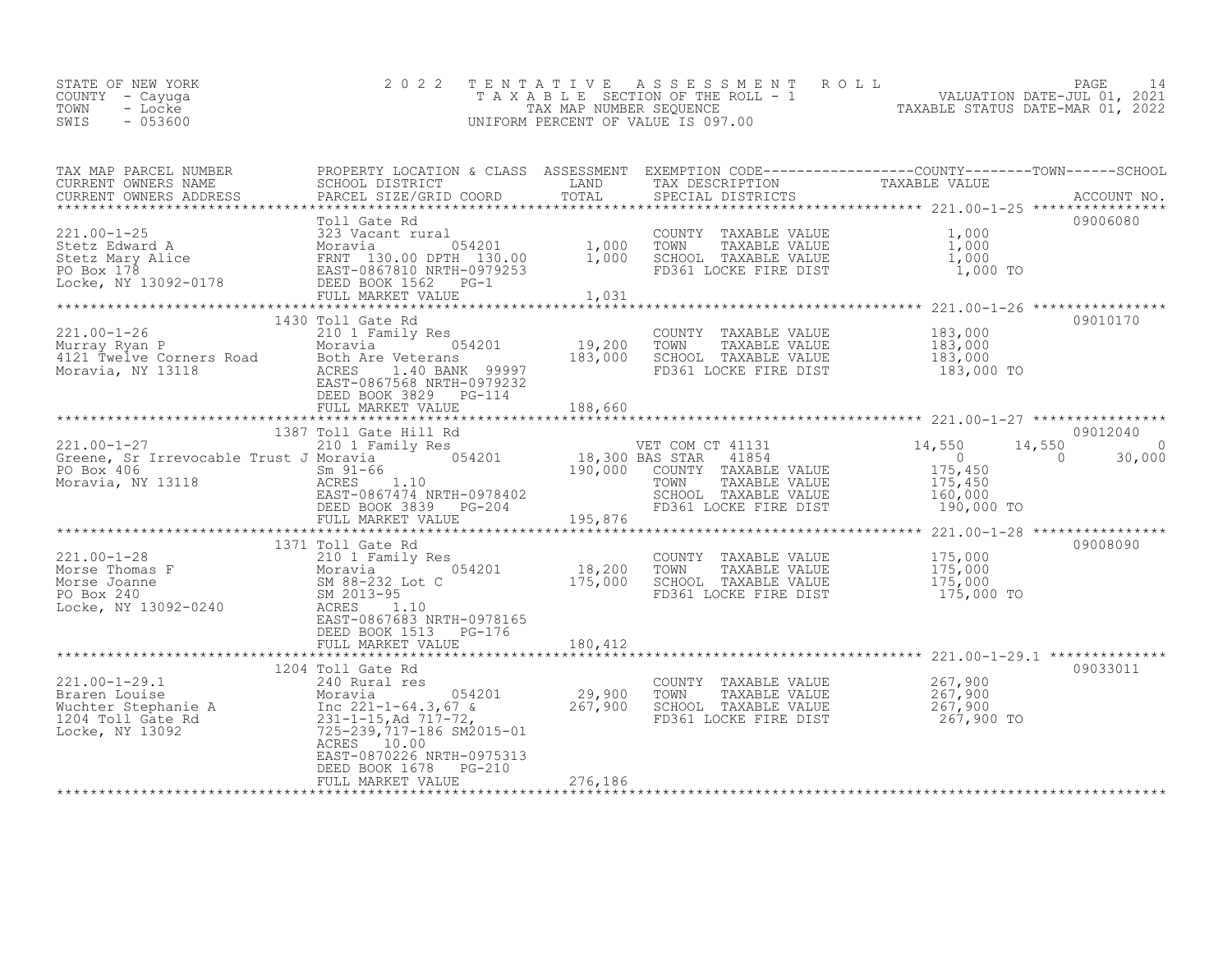| STATE OF NEW YORK<br>COUNTY - Cayuga<br>TOWN<br>- Locke<br>$-053600$<br>SWIS                               | 2 0 2 2<br>TAXABLE                                                                                                                                                                               | TENTATIVE<br>TAX MAP NUMBER SEQUENCE | A S S E S S M E N T<br>ROLL<br>SECTION OF THE ROLL - 1<br>UNIFORM PERCENT OF VALUE IS 097.00                                            | را<br>2021, VALUATION DATE-JUL 01, 2021<br>2021 TAXABLE STATUS DATE-MAR 01 | PAGE<br>15         |
|------------------------------------------------------------------------------------------------------------|--------------------------------------------------------------------------------------------------------------------------------------------------------------------------------------------------|--------------------------------------|-----------------------------------------------------------------------------------------------------------------------------------------|----------------------------------------------------------------------------|--------------------|
| TAX MAP PARCEL NUMBER<br>CURRENT OWNERS NAME<br>CURRENT OWNERS ADDRESS                                     | SCHOOL DISTRICT<br>PARCEL SIZE/GRID COORD                                                                                                                                                        | LAND<br>TOTAL                        | PROPERTY LOCATION & CLASS ASSESSMENT EXEMPTION CODE----------------COUNTY-------TOWN-----SCHOOL<br>TAX DESCRIPTION<br>SPECIAL DISTRICTS | TAXABLE VALUE                                                              | ACCOUNT NO.        |
| $221.00 - 1 - 30$<br>Nye Gary<br>Nye Bonnie<br>5054 Golf View Dr<br>Locke, NY 13092-4172                   | 5054 Golf View Dr<br>210 1 Family Res<br>054201<br>Moravia<br>Fillmore Sm 71-144 Lot 1<br>FRNT 160.41 DPTH 243.96<br>EAST-0867279 NRTH-0978342<br>DEED BOOK 974<br>$PG-243$<br>FULL MARKET VALUE | 16,500<br>165,000<br>170,103         | COUNTY TAXABLE VALUE<br>TOWN<br>TAXABLE VALUE<br>SCHOOL TAXABLE VALUE<br>FD361 LOCKE FIRE DIST                                          | 165,000<br>165,000<br>165,000<br>165,000 TO                                | 09010131           |
|                                                                                                            |                                                                                                                                                                                                  | ***************                      |                                                                                                                                         | *********************** 221.00-1-31 ****************                       |                    |
| $221.00 - 1 - 31$<br>Nye Gary E<br>5054 Golf View Dr<br>Locke, NY 13092-4172                               | Toll Gate Rd<br>312 vac<br>Moravia<br>Fillmore Subdivision<br>Annu 217.8<br>054201<br>FRNT 145.00 DPTH 217.80<br>EAST-0867157 NRTH-0978132<br>DEED BOOK 717<br>$PG-3$                            | 15,600<br>48,000                     | COUNTY TAXABLE VALUE<br>TOWN<br>TAXABLE VALUE<br>SCHOOL TAXABLE VALUE<br>FD361 LOCKE FIRE DIST                                          | 48,000<br>48,000<br>48,000<br>48,000 TO                                    | 09010132           |
|                                                                                                            |                                                                                                                                                                                                  |                                      |                                                                                                                                         |                                                                            |                    |
|                                                                                                            |                                                                                                                                                                                                  |                                      |                                                                                                                                         |                                                                            |                    |
| $221.00 - 1 - 32.11$<br>Howland Gregory J<br>Neild Lisa<br>1416 State Route 38<br>Moravia, NY 13118        | 1416 State Route 38<br>240 Rural res<br>054201<br>Moravia<br>p/o 221.00-1-32.1<br>$Sm$ 03-169<br>SM 2004-223<br>ACRES<br>57.10<br>EAST-0864450 NRTH-0978696                                      | 87,400<br>185,500                    | <b>BAS STAR</b><br>41854<br>COUNTY TAXABLE VALUE<br>TOWN<br>TAXABLE VALUE<br>SCHOOL TAXABLE VALUE<br>FD361 LOCKE FIRE DIST              | $\overline{0}$<br>$\Omega$<br>185,500<br>185,500<br>155,500<br>185,500 TO  | 09010140<br>30,000 |
|                                                                                                            | DEED BOOK 1070<br>PG-291                                                                                                                                                                         |                                      |                                                                                                                                         |                                                                            |                    |
|                                                                                                            | FULL MARKET VALUE<br>*************************                                                                                                                                                   | 191,237                              |                                                                                                                                         | **************************** 221.00-1-32.12 *************                  |                    |
| $221.00 - 1 - 32.12$<br>Howland Gregory J<br>Howland Lisa<br>1408 State Route 38<br>Moravia, NY 13118-2323 | 1408 State Route 38<br>312 Vac w/imprv<br>054201<br>Moravia<br>1408 Route 38-Business<br>Sm 03-169 Sm 04-223<br>$p$ /o 221.00-1-32.1<br><b>ACRES</b><br>1.01<br>EAST-0863184 NRTH-0978761        | 18,100<br>77,000                     | COUNTY<br>TAXABLE VALUE<br>TOWN<br>TAXABLE VALUE<br>SCHOOL TAXABLE VALUE<br>FD361 LOCKE FIRE DIST                                       | 77,000<br>77,000<br>77,000<br>77,000 TO                                    | 09010140           |
|                                                                                                            | DEED BOOK 1070<br><b>PG-291</b><br>FULL MARKET VALUE                                                                                                                                             | 79,381                               |                                                                                                                                         |                                                                            |                    |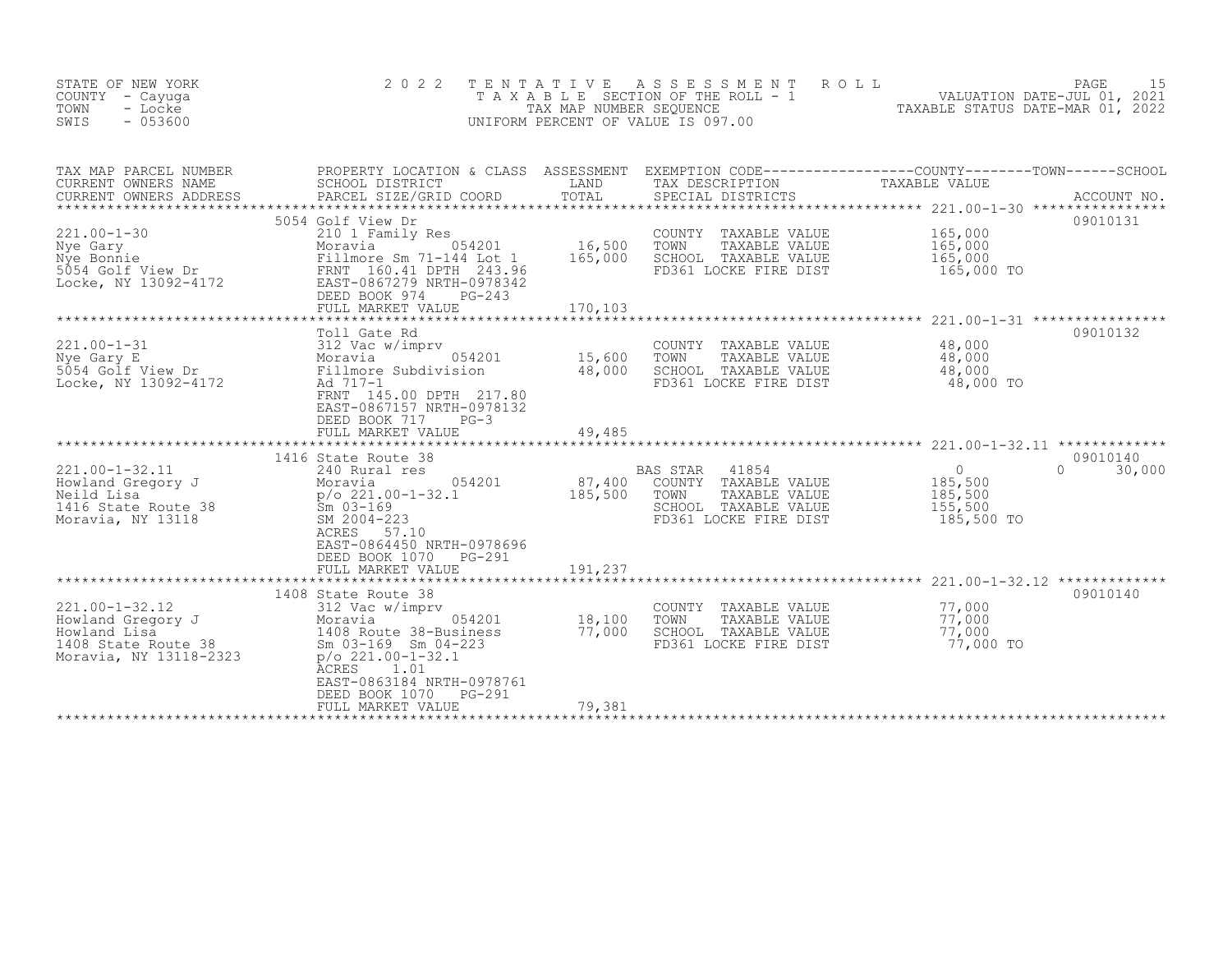| TAX MAP PARCEL NUMBER<br>TAX MAP FAKULE NUMBER TRIPPER TRIPPER TRIPPER TRIPPER TRIPPER TRIPPER TRIPPER TRIPPER TRIPPER TRIPPER TRIPPER TRIPPER TRIPPER TRIPPER TRIPPER TRIPPER TRIPPER TRIPPER TRIPPER TRIPPER TRIPPER TRIPPER TRIPPER TRIPPER TRIPPER                                                                                                                                                                                                                                                                                                                                                                    | PROPERTY LOCATION & CLASS ASSESSMENT EXEMPTION CODE----------------COUNTY-------TOWN-----SCHOOL |                                                                  |           |                                |
|---------------------------------------------------------------------------------------------------------------------------------------------------------------------------------------------------------------------------------------------------------------------------------------------------------------------------------------------------------------------------------------------------------------------------------------------------------------------------------------------------------------------------------------------------------------------------------------------------------------------------|-------------------------------------------------------------------------------------------------|------------------------------------------------------------------|-----------|--------------------------------|
|                                                                                                                                                                                                                                                                                                                                                                                                                                                                                                                                                                                                                           |                                                                                                 |                                                                  |           |                                |
|                                                                                                                                                                                                                                                                                                                                                                                                                                                                                                                                                                                                                           | 1388 State Route 38                                                                             |                                                                  | 98,700 TO | 09028040<br>$0 \t 74,900$      |
|                                                                                                                                                                                                                                                                                                                                                                                                                                                                                                                                                                                                                           |                                                                                                 |                                                                  |           |                                |
|                                                                                                                                                                                                                                                                                                                                                                                                                                                                                                                                                                                                                           | 1432 State Route 38<br>EAST-0863443 NRTH-0979211<br>DEED BOOK 1581 PG-264                       |                                                                  |           | 09019191                       |
|                                                                                                                                                                                                                                                                                                                                                                                                                                                                                                                                                                                                                           |                                                                                                 |                                                                  |           |                                |
|                                                                                                                                                                                                                                                                                                                                                                                                                                                                                                                                                                                                                           |                                                                                                 |                                                                  |           |                                |
| $[1421 \text{ State Route 38} \newline \text{Lewis Franklin B Jr} \newline \text{Lewis Shirley} \newline \text{Meous Smith S.} \newline \text{Lewis Shirley} \newline \text{Meous Shirley} \newline \text{Levis Shirley} \newline \text{Meous Shirley} \newline \text{Meous Shirley} \newline \text{Meous Shirley} \newline \text{Meous Shirley} \newline \text{Meous Shirley} \newline \text{Meous Shirley} \newline \text{Meous Shirley} \newline \text{Meous Shirley} \newline \text{Meous Shirley} \newline \text{Meous Shirley} \newline \text{Meous Shirley} \newline \text{Meous Shirley} \newline \text{Meous Sh$ | DEED BOOK 823<br>$PG-9$                                                                         | SCHOOL TAXABLE VALUE 168,800<br>FD361 LOCKE FIRE DIST 243,700 TO |           | 09019080<br>$\Omega$<br>74,900 |
|                                                                                                                                                                                                                                                                                                                                                                                                                                                                                                                                                                                                                           |                                                                                                 |                                                                  |           | 09034110                       |
| MAY BE SUBJECT TO PAYMENT ACRES 184.00<br>UNDER AGDIST LAW TIL 2026 EAST-0860927 I                                                                                                                                                                                                                                                                                                                                                                                                                                                                                                                                        |                                                                                                 | FD361 LOCKE FIRE DIST 186,000 TO                                 |           | 9,200<br>9,200                 |
| UNDER AGDIST LAW TIL 2026                                                                                                                                                                                                                                                                                                                                                                                                                                                                                                                                                                                                 | EAST-0860927 NRTH-0977113<br>DEED BOOK 3908 PG-137                                              |                                                                  |           |                                |
|                                                                                                                                                                                                                                                                                                                                                                                                                                                                                                                                                                                                                           |                                                                                                 |                                                                  |           |                                |
|                                                                                                                                                                                                                                                                                                                                                                                                                                                                                                                                                                                                                           | 1265 Suckerport Ln                                                                              |                                                                  |           | 09016030                       |
|                                                                                                                                                                                                                                                                                                                                                                                                                                                                                                                                                                                                                           |                                                                                                 |                                                                  |           |                                |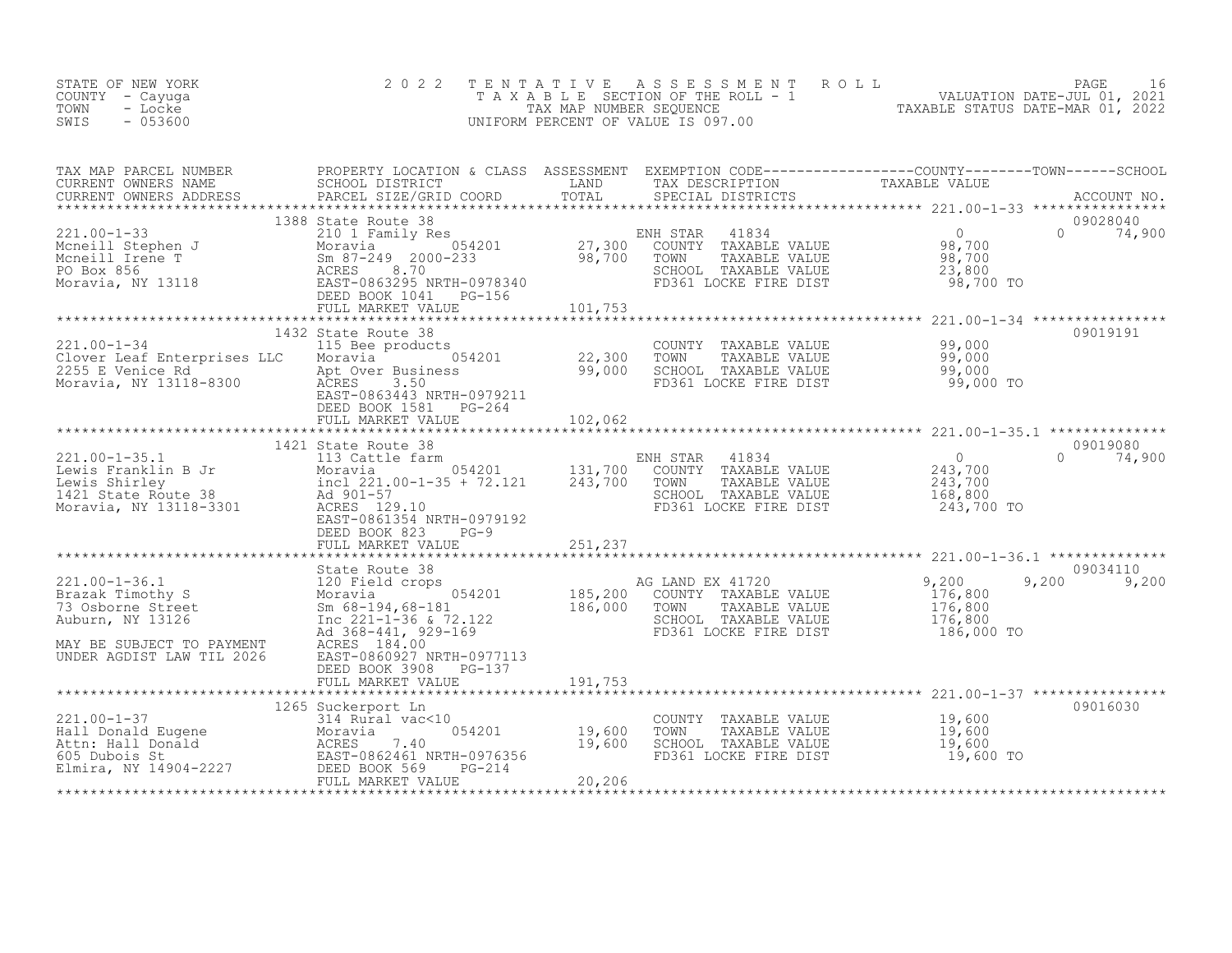| STATE OF NEW YORK<br>COUNTY - Cayuga<br>- Locke<br>TOWN<br>$-053600$<br>SWIS                                                                                                                                                                                                             | 2 0 2 2                                                         | TENTATIVE | TENTATIVE ASSESSMENT ROLL PAGE 17<br>TAXABLE SECTION OF THE ROLL - 1 VALUATION DATE-JUL 01, 2021<br>TAX MAP NUMBER SEQUENCE TAXABLE STATUS DATE-MAR 01, 2022<br>JNIFORM PERCENT OF VALUE IS 097.00<br>UNIFORM PERCENT OF VALUE IS 097.00 |                                             |                           |
|------------------------------------------------------------------------------------------------------------------------------------------------------------------------------------------------------------------------------------------------------------------------------------------|-----------------------------------------------------------------|-----------|------------------------------------------------------------------------------------------------------------------------------------------------------------------------------------------------------------------------------------------|---------------------------------------------|---------------------------|
|                                                                                                                                                                                                                                                                                          |                                                                 |           |                                                                                                                                                                                                                                          |                                             |                           |
|                                                                                                                                                                                                                                                                                          | 1293 Suckerport Ln<br>DEED BOOK 913 PG-155<br>FULL MARKET VALUE | 8,763     |                                                                                                                                                                                                                                          |                                             | 09020140                  |
|                                                                                                                                                                                                                                                                                          |                                                                 |           |                                                                                                                                                                                                                                          |                                             |                           |
|                                                                                                                                                                                                                                                                                          |                                                                 |           |                                                                                                                                                                                                                                          |                                             |                           |
|                                                                                                                                                                                                                                                                                          | 1302 Suckerport Ln                                              |           |                                                                                                                                                                                                                                          |                                             | 09025060                  |
|                                                                                                                                                                                                                                                                                          | DEED BOOK 1634 PG-21                                            |           |                                                                                                                                                                                                                                          |                                             | $0 \t 30,000$             |
|                                                                                                                                                                                                                                                                                          | FULL MARKET VALUE                                               | 37,113    |                                                                                                                                                                                                                                          |                                             |                           |
| $\begin{tabular}{lcccc} \tt 221.00-1-40 & 1290 Suckerport Ln & 210.1 Family Res & 0 & 0.00000 & 0.00000 & 0.00000 & 0.00000 & 0.0000 & 0.0000 & 0.0000 & 0.0000 & 0.0000 & 0.0000 & 0.0000 & 0.0000 & 0.0000 & 0.0000 & 0.0000 & 0.0000 & 0.0000 & 0.0000 & 0.0000 & 0.0000 & 0.0000 & $ |                                                                 |           |                                                                                                                                                                                                                                          |                                             | 09004090<br>$0 \t 30,000$ |
|                                                                                                                                                                                                                                                                                          | FULL MARKET VALUE 113,402                                       |           |                                                                                                                                                                                                                                          |                                             |                           |
| 221.00-1-41.1<br>Wade Brittany Moravia Moravia 054201 150,800<br>1330 State Route 38 ACRES 114.90 BANK 99999 250,000<br>Moravia, NY 13118 BAST-0864096 NRTH-0976992<br>EAST-0864096 NRTH-0976992<br>EELD BOK 3973                                                                        | 1330 State Route 38<br>FULL MARKET VALUE                        | 257,732   | COUNTY TAXABLE VALUE<br>TOWN<br>TAXABLE VALUE<br>SCHOOL TAXABLE VALUE<br>FD361 LOCKE FIRE DIST                                                                                                                                           | 250,000<br>250,000<br>250,000<br>250,000 TO | 09034100                  |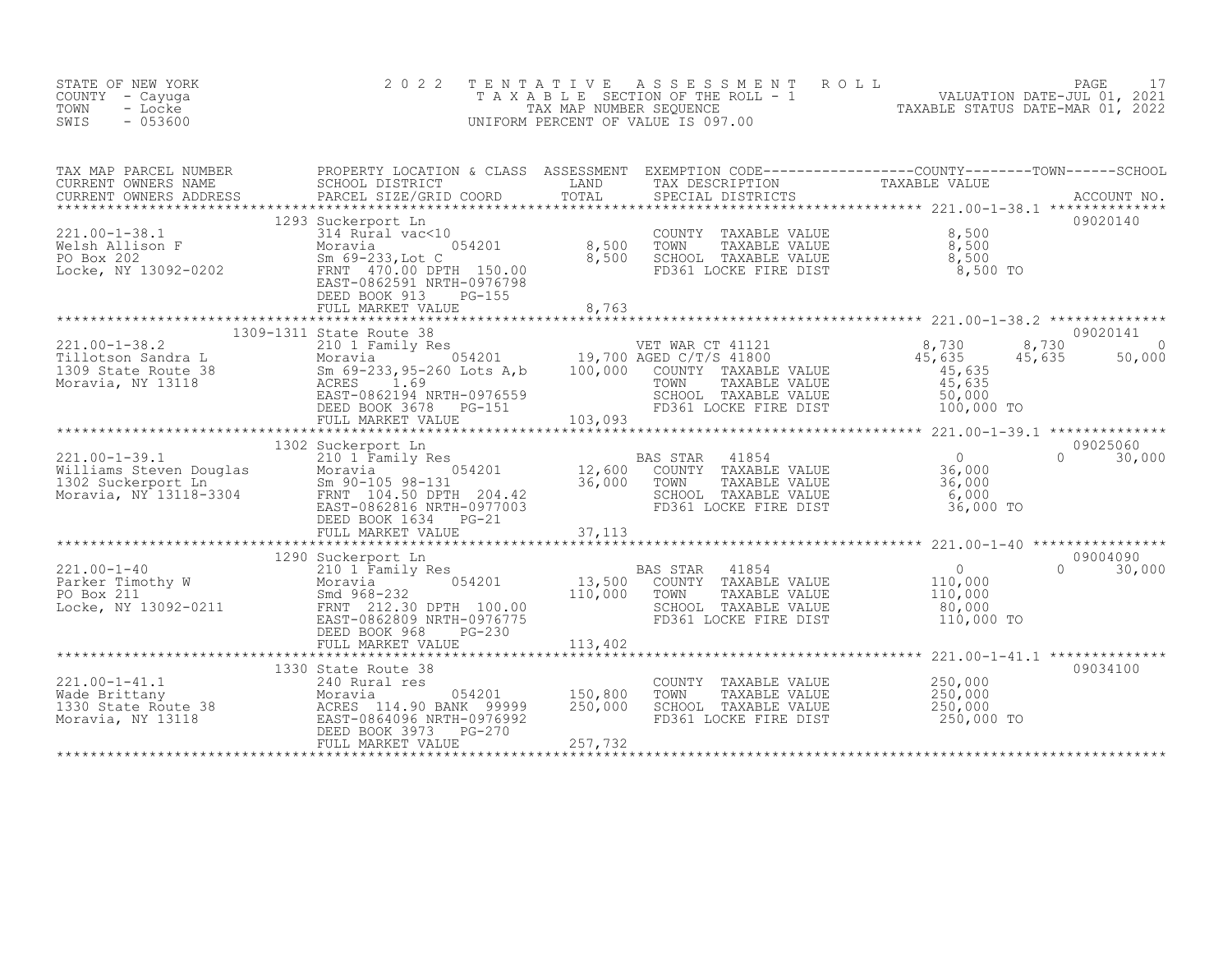| STATE OF NEW YORK | 2022 TENTATIVE ASSESSMENT ROLL        |                                  | PAGE                        |  |
|-------------------|---------------------------------------|----------------------------------|-----------------------------|--|
| COUNTY – Cayuga   | T A X A B L E SECTION OF THE ROLL - 1 |                                  | VALUATION DATE-JUL 01, 2021 |  |
| TOWN<br>- Locke   | TAX MAP NUMBER SEOUENCE               | TAXABLE STATUS DATE-MAR 01, 2022 |                             |  |
| $-053600$<br>SWIS | UNIFORM PERCENT OF VALUE IS 097.00    |                                  |                             |  |
|                   |                                       |                                  |                             |  |

| TAX MAP PARCEL NUMBER                                                                                                                                                                                                                                                                                                                                                                                                           | PROPERTY LOCATION & CLASS ASSESSMENT EXEMPTION CODE-----------------COUNTY-------TOWN------SCHOOL |       |  |  |
|---------------------------------------------------------------------------------------------------------------------------------------------------------------------------------------------------------------------------------------------------------------------------------------------------------------------------------------------------------------------------------------------------------------------------------|---------------------------------------------------------------------------------------------------|-------|--|--|
| TAX MAP PARCEL NUMBER AND PROPERTION A CHASS ASSEMBLY DESCRIPTION TAXABLE VALUE<br>CURRENT OWNERS NAME SCHOOL DISTRICT TOTAL TRAND TRANSFORM THE TRANSFORM TO TAKABLE VALUE<br>CURRENT OWNERS ADDRESS PARCEL SIZE/GRID COORD TOTAL S                                                                                                                                                                                            |                                                                                                   |       |  |  |
|                                                                                                                                                                                                                                                                                                                                                                                                                                 |                                                                                                   |       |  |  |
|                                                                                                                                                                                                                                                                                                                                                                                                                                 |                                                                                                   |       |  |  |
|                                                                                                                                                                                                                                                                                                                                                                                                                                 |                                                                                                   |       |  |  |
|                                                                                                                                                                                                                                                                                                                                                                                                                                 |                                                                                                   |       |  |  |
|                                                                                                                                                                                                                                                                                                                                                                                                                                 |                                                                                                   |       |  |  |
|                                                                                                                                                                                                                                                                                                                                                                                                                                 |                                                                                                   |       |  |  |
|                                                                                                                                                                                                                                                                                                                                                                                                                                 |                                                                                                   |       |  |  |
|                                                                                                                                                                                                                                                                                                                                                                                                                                 |                                                                                                   |       |  |  |
|                                                                                                                                                                                                                                                                                                                                                                                                                                 |                                                                                                   |       |  |  |
|                                                                                                                                                                                                                                                                                                                                                                                                                                 |                                                                                                   |       |  |  |
|                                                                                                                                                                                                                                                                                                                                                                                                                                 | 1349 Bell View Hts                                                                                |       |  |  |
|                                                                                                                                                                                                                                                                                                                                                                                                                                 |                                                                                                   |       |  |  |
|                                                                                                                                                                                                                                                                                                                                                                                                                                 |                                                                                                   |       |  |  |
|                                                                                                                                                                                                                                                                                                                                                                                                                                 |                                                                                                   |       |  |  |
|                                                                                                                                                                                                                                                                                                                                                                                                                                 |                                                                                                   |       |  |  |
|                                                                                                                                                                                                                                                                                                                                                                                                                                 |                                                                                                   |       |  |  |
|                                                                                                                                                                                                                                                                                                                                                                                                                                 |                                                                                                   |       |  |  |
|                                                                                                                                                                                                                                                                                                                                                                                                                                 |                                                                                                   |       |  |  |
|                                                                                                                                                                                                                                                                                                                                                                                                                                 |                                                                                                   |       |  |  |
|                                                                                                                                                                                                                                                                                                                                                                                                                                 |                                                                                                   |       |  |  |
|                                                                                                                                                                                                                                                                                                                                                                                                                                 |                                                                                                   |       |  |  |
|                                                                                                                                                                                                                                                                                                                                                                                                                                 |                                                                                                   |       |  |  |
|                                                                                                                                                                                                                                                                                                                                                                                                                                 |                                                                                                   |       |  |  |
|                                                                                                                                                                                                                                                                                                                                                                                                                                 |                                                                                                   |       |  |  |
|                                                                                                                                                                                                                                                                                                                                                                                                                                 |                                                                                                   |       |  |  |
|                                                                                                                                                                                                                                                                                                                                                                                                                                 |                                                                                                   |       |  |  |
|                                                                                                                                                                                                                                                                                                                                                                                                                                 |                                                                                                   |       |  |  |
| $\begin{tabular}{lllllllllllllllllllll} \textbf{M} & \textbf{M} & \textbf{M} & \textbf{M} & \textbf{M} & \textbf{M} & \textbf{M} & \textbf{M} & \textbf{M} & \textbf{M} & \textbf{M} & \textbf{M} & \textbf{M} & \textbf{M} & \textbf{M} & \textbf{M} & \textbf{M} & \textbf{M} & \textbf{M} & \textbf{M} & \textbf{M} & \textbf{M} & \textbf{M} & \textbf{M} & \textbf{M} & \textbf{M} & \textbf{M} & \textbf{M} & \textbf{M}$ |                                                                                                   |       |  |  |
| 221.00-1-42.6<br>221.00-1-42.6<br>24,000<br>Murphy Thomas W<br>Murphy Clara G<br>Murphy Clara G<br>24,000<br>Murphy Clara G<br>Murphy Clara G<br>24,000<br>Murphy Clara G<br>24,000<br>24,000<br>24,000<br>24,000<br>24,000<br>24,000<br>24,000<br>24,000<br>24,000<br>                                                                                                                                                         |                                                                                                   |       |  |  |
|                                                                                                                                                                                                                                                                                                                                                                                                                                 |                                                                                                   |       |  |  |
|                                                                                                                                                                                                                                                                                                                                                                                                                                 |                                                                                                   |       |  |  |
|                                                                                                                                                                                                                                                                                                                                                                                                                                 |                                                                                                   |       |  |  |
|                                                                                                                                                                                                                                                                                                                                                                                                                                 |                                                                                                   |       |  |  |
|                                                                                                                                                                                                                                                                                                                                                                                                                                 |                                                                                                   |       |  |  |
|                                                                                                                                                                                                                                                                                                                                                                                                                                 |                                                                                                   |       |  |  |
|                                                                                                                                                                                                                                                                                                                                                                                                                                 |                                                                                                   |       |  |  |
|                                                                                                                                                                                                                                                                                                                                                                                                                                 |                                                                                                   |       |  |  |
| 221.00-1-42.7<br>McLean Shane Moravia (1077-198 Lot 11,611-<br>McLean Elizabeth Smd 1077-198 Lot 11,1611-<br>McClean Elizabeth Smd 1077-198 Lot 11,1611-<br>McClean Elizabeth Smd 1077-198 Lot 11,1611-<br>McCHOOL TAXABLE VALUE 9,000<br>                                                                                                                                                                                      | Bell View Hts                                                                                     |       |  |  |
|                                                                                                                                                                                                                                                                                                                                                                                                                                 |                                                                                                   |       |  |  |
|                                                                                                                                                                                                                                                                                                                                                                                                                                 |                                                                                                   |       |  |  |
|                                                                                                                                                                                                                                                                                                                                                                                                                                 |                                                                                                   |       |  |  |
|                                                                                                                                                                                                                                                                                                                                                                                                                                 |                                                                                                   |       |  |  |
|                                                                                                                                                                                                                                                                                                                                                                                                                                 | bank 99999                                                                                        |       |  |  |
|                                                                                                                                                                                                                                                                                                                                                                                                                                 | EAST-0867292 NRTH-0976869                                                                         |       |  |  |
|                                                                                                                                                                                                                                                                                                                                                                                                                                 | DEED BOOK 1611    PG-226                                                                          |       |  |  |
|                                                                                                                                                                                                                                                                                                                                                                                                                                 | FULL MARKET VALUE                                                                                 | 9,278 |  |  |
|                                                                                                                                                                                                                                                                                                                                                                                                                                 |                                                                                                   |       |  |  |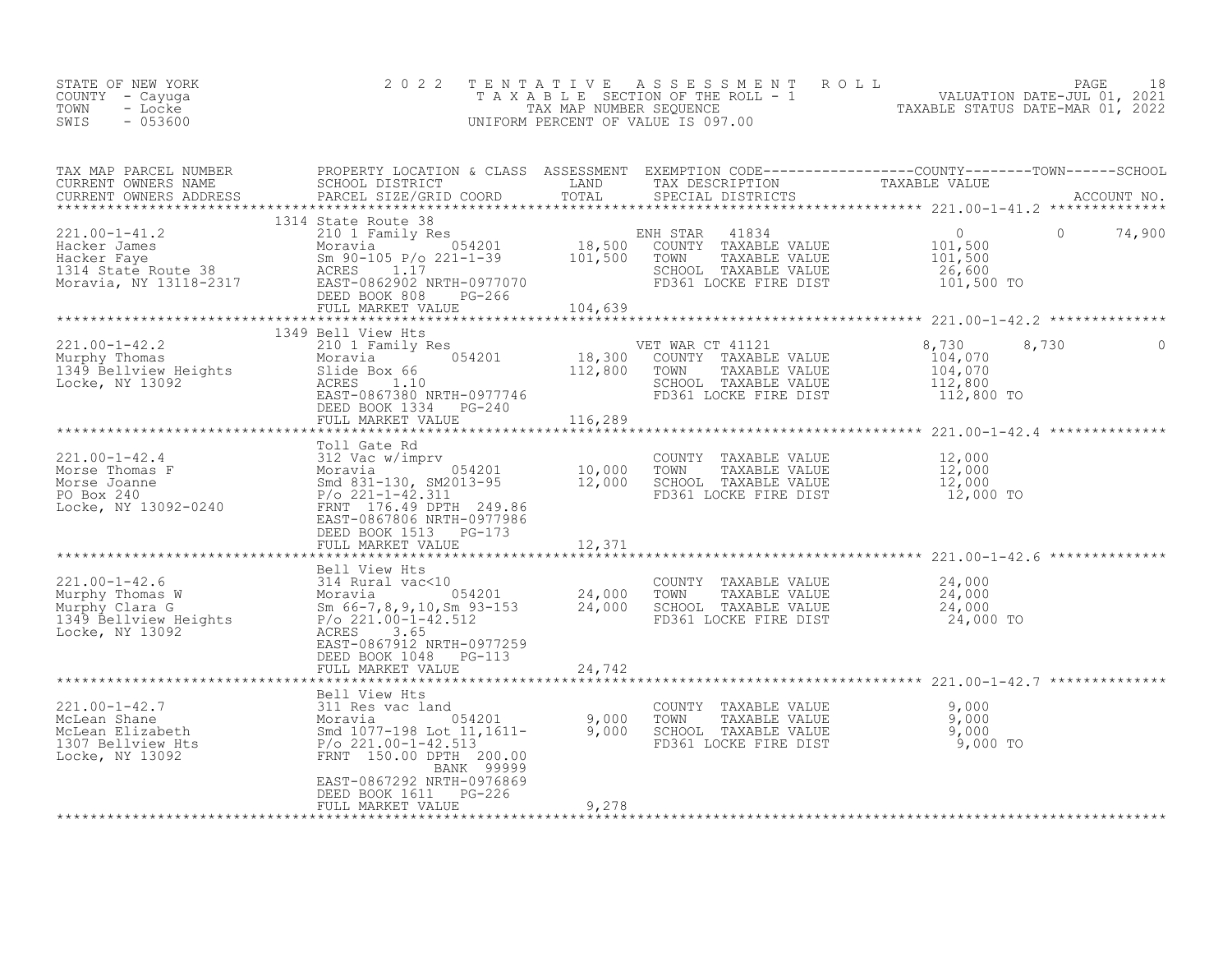| STATE OF NEW YORK<br>COUNTY - Cayuga<br>- Locke<br>TOWN<br>SWIS<br>$-053600$                                    | 2 0 2 2<br>TAXABLE                                                                                                                                                                                                                                                                                                         | TENTATIVE<br>TAX MAP NUMBER SEQUENCE | A S S E S S M E N T<br>UNIFORM PERCENT OF VALUE IS 097.00                                                           | ROLL<br>PAGE<br>19                                                                                                                                       |
|-----------------------------------------------------------------------------------------------------------------|----------------------------------------------------------------------------------------------------------------------------------------------------------------------------------------------------------------------------------------------------------------------------------------------------------------------------|--------------------------------------|---------------------------------------------------------------------------------------------------------------------|----------------------------------------------------------------------------------------------------------------------------------------------------------|
| TAX MAP PARCEL NUMBER<br>CURRENT OWNERS NAME<br>CURRENT OWNERS ADDRESS                                          | PROPERTY LOCATION & CLASS ASSESSMENT<br>SCHOOL DISTRICT<br>PARCEL SIZE/GRID COORD                                                                                                                                                                                                                                          | LAND<br>TOTAL<br>**********          | TAX DESCRIPTION<br>SPECIAL DISTRICTS                                                                                | EXEMPTION CODE-----------------COUNTY-------TOWN------SCHOOL<br>TAXABLE VALUE<br>ACCOUNT NO.<br>*************************** 221.00-1-42.515 ************ |
| 221.00-1-42.515<br>Tibbits Steven P<br>Tibbits Michelle F<br>1291 Bellview Hqts<br>Locke, NY 13092              | Bell View Hts<br>314 Rural vac<10<br>314 Rural vac<10<br>Moravia 054201<br>Slide Box 66 Form 221-1-<br>42.11,42.311,42.511,42.512<br>7.513 Sm 03-153 2012-4<br>054201<br>Slide Box 66 Form $221-1-$<br>42.513 Sm 93-153, 2012-4<br>ACRES<br>4.40<br>EAST-0867593 NRTH-0977043<br>DEED BOOK 1403 PG-20<br>FULL MARKET VALUE | 25,000<br>25,000<br>25,773           | COUNTY TAXABLE VALUE<br>TOWN<br>TAXABLE VALUE<br>SCHOOL TAXABLE VALUE<br>FD361 LOCKE FIRE DIST                      | 09012030<br>25,000<br>25,000<br>25,000<br>25,000 TO                                                                                                      |
|                                                                                                                 | 1331 Bell View Hts                                                                                                                                                                                                                                                                                                         | ********************                 |                                                                                                                     | 09012030                                                                                                                                                 |
| 221.00-1-42.516<br>Green Jeffrey R<br>Green Emily M<br>PO Box 172<br>Moravia, NY 13118-0172                     | 210 1 Family Res<br>054201<br>SM 2012-41<br>ACRES<br>1.69 BANK 99999<br>EAST-0867595 NRTH-0977318<br>DEED BOOK 1471 PG-60                                                                                                                                                                                                  | 23,000<br>240,000                    | 41854<br>BAS STAR<br>COUNTY TAXABLE VALUE<br>TOWN<br>TAXABLE VALUE<br>SCHOOL TAXABLE VALUE<br>FD361 LOCKE FIRE DIST | $\circ$<br>$\Omega$<br>30,000<br>240,000<br>240,000<br>210,000<br>240,000 TO                                                                             |
|                                                                                                                 | FULL MARKET VALUE                                                                                                                                                                                                                                                                                                          | 247,423                              |                                                                                                                     |                                                                                                                                                          |
| 221.00-1-42.521<br>Morse Timothy T<br>1320 Bellview Heights Rd<br>Locke, NY 13092                               | Golf View Dr<br>314 Rural vac<10<br>Moravia 054201<br>Sm $93-153, 2000-210,$<br>Lots B, c, d, ad 876-125<br>$P/O$ 221.00-1-42.52<br>4.64<br>ACRES<br>EAST-0867102 NRTH-0976553                                                                                                                                             | 15,300<br>15,300                     | COUNTY TAXABLE VALUE<br>TOWN<br>TAXABLE VALUE<br>SCHOOL TAXABLE VALUE<br>FD361 LOCKE FIRE DIST                      | 15,300<br>15,300<br>15,300<br>15,300 TO                                                                                                                  |
|                                                                                                                 | DEED BOOK 1066<br>PG-201<br>FULL MARKET VALUE                                                                                                                                                                                                                                                                              | 15,773<br>**************             |                                                                                                                     |                                                                                                                                                          |
| $221.00 - 1 - 42.522$<br>322 Rura<br>Moravia<br>Sm 2000-<br>Jameson Mark C<br>15 Havens Ave<br>Auburn, NY 13021 | Golf View Dr<br>322 Rural vac>10<br>054201<br>Sm 2000-210 Lot A<br>$P/O$ 221.00-1-42.52<br>ACRES 54.29<br>EAST-0866342 NRTH-0977339<br>DEED BOOK 1039<br>PG-125<br>FULL MARKET VALUE                                                                                                                                       | 71,900<br>71,900<br>74,124           | COUNTY TAXABLE VALUE<br>TOWN<br>TAXABLE VALUE<br>SCHOOL TAXABLE VALUE<br>FD361 LOCKE FIRE DIST                      | 71,900<br>71,900<br>71,900<br>71,900 TO                                                                                                                  |
|                                                                                                                 |                                                                                                                                                                                                                                                                                                                            |                                      |                                                                                                                     |                                                                                                                                                          |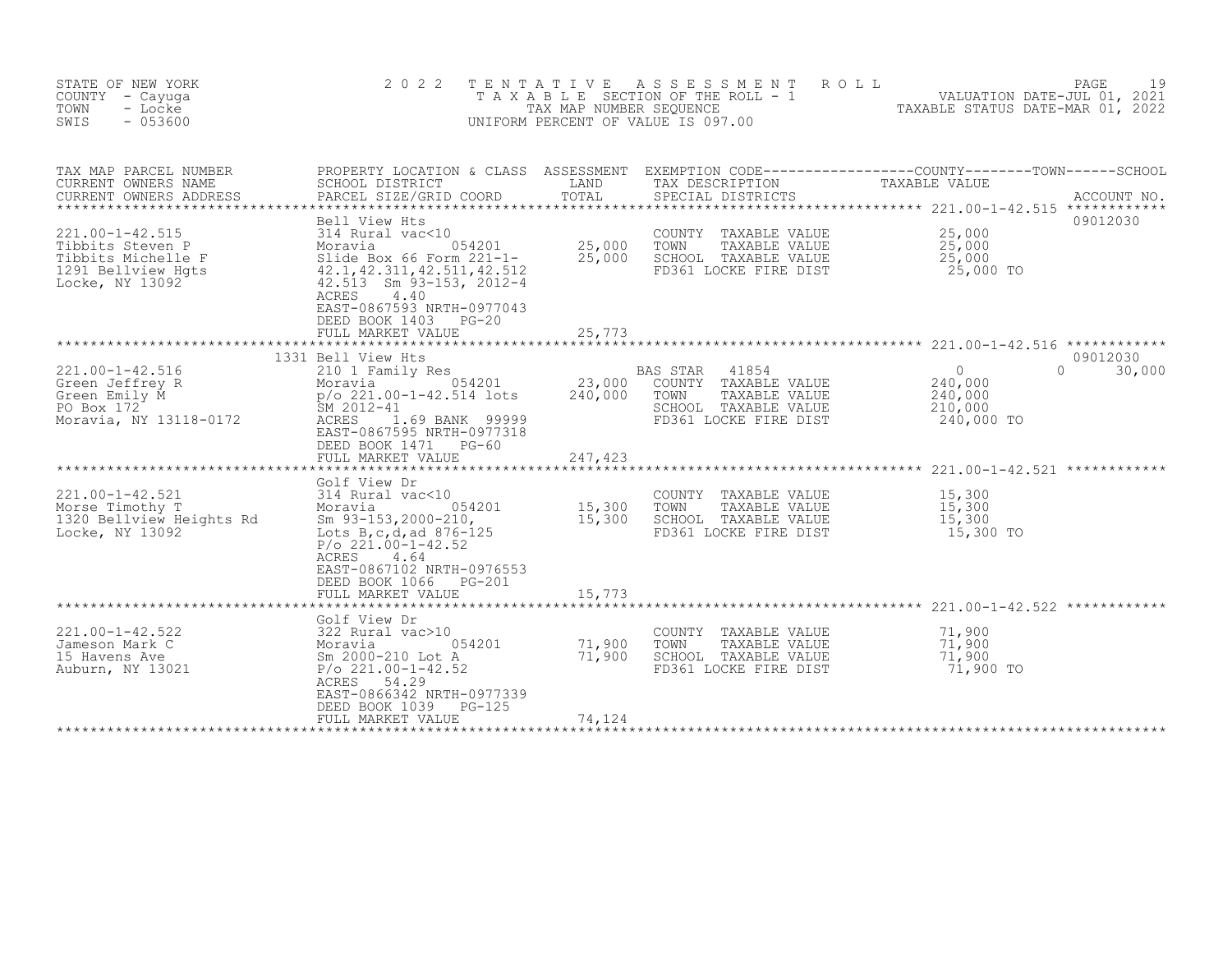|      | STATE OF NEW YORK | 2022 TENTATIVE ASSESSMENT ROLL     | 20<br>PAGE                       |
|------|-------------------|------------------------------------|----------------------------------|
|      | COUNTY – Cayuga   | TAXABLE SECTION OF THE ROLL - 1    | VALUATION DATE-JUL 01, 2021      |
| TOWN | - Locke           | TAX MAP NUMBER SEOUENCE            | TAXABLE STATUS DATE-MAR 01, 2022 |
| SWIS |                   | UNIFORM PERCENT OF VALUE IS 097.00 |                                  |
|      | $-053600$         |                                    |                                  |

| TAX MAP PARCEL NUMBER                                                                                                                                                                                                                                                                                                                                                                                                                                  | PROPERTY LOCATION & CLASS ASSESSMENT EXEMPTION CODE----------------COUNTY-------TOWN-----SCHOOL |         |                                                                                                                                |           |               |          |
|--------------------------------------------------------------------------------------------------------------------------------------------------------------------------------------------------------------------------------------------------------------------------------------------------------------------------------------------------------------------------------------------------------------------------------------------------------|-------------------------------------------------------------------------------------------------|---------|--------------------------------------------------------------------------------------------------------------------------------|-----------|---------------|----------|
|                                                                                                                                                                                                                                                                                                                                                                                                                                                        |                                                                                                 |         |                                                                                                                                |           |               |          |
|                                                                                                                                                                                                                                                                                                                                                                                                                                                        | 1357 Toll Gate Rd                                                                               |         |                                                                                                                                |           | 09012031      |          |
|                                                                                                                                                                                                                                                                                                                                                                                                                                                        |                                                                                                 |         |                                                                                                                                |           |               |          |
|                                                                                                                                                                                                                                                                                                                                                                                                                                                        |                                                                                                 |         |                                                                                                                                |           |               |          |
| $\begin{tabular}{lllllllllllll} 221.00-1-44.11 & 1394 Toll Gate Rd & VET COM CT 41131 & 09028050 \\ \hline \text{Reynolds Doris} & \text{Mcrivald} & \text{ACRES} & 42.70 & 054201 & 65,900 ENH STAR & 41834 \\ \text{Reynolds Rollo} & \text{ACRES} & 42.70 & 157,000 COUNTY TAXABLE VALUE & 142,450 \\ \text{Locke, NY 13092-3190} & \text{EEL SIT}-0868361 NRTH-0978411 & $                                                                         | 1394 Toll Gate Rd                                                                               |         |                                                                                                                                |           |               | 09028050 |
|                                                                                                                                                                                                                                                                                                                                                                                                                                                        | 1358 Toll Gate Rd                                                                               |         |                                                                                                                                |           |               |          |
| $\begin{array}{cccccccc} 221.00-1-44.21 & 1358 \; \text{Toll Gate Rd} & & & & & & & & & 1358 \; \text{Toll Gate Rd} & & & & & & & & & 0 \\ \text{Miles Jole} & & & & & & & & & & & 0 \\ \text{Miles Nale H} & & & & & & & & & 0 \\ \text{Miles Nale H} & & & & & & & & 0 \\ \text{Miles Nale H} & & & & & & & 0 \\ \text{Miles Nale M} & & & & & & 0 \\ \text{Miles Nale M} & & & & & & 0 \\ \text{Miles Nale M} & & & & & & 0 \\ \text{Miles Nale M}$ | DEED BOOK 1144 PG-14                                                                            |         | FD361 LOCKE FIRE DIST 158,000 TO                                                                                               |           | $0 \t 30,000$ |          |
|                                                                                                                                                                                                                                                                                                                                                                                                                                                        | FULL MARKET VALUE                                                                               | 162,887 |                                                                                                                                |           |               |          |
| 221.00-1-45<br>Lasher Christopher Moravia 210 1 Family Res COUNT<br>Lasher Tonya Sm L1-100 Smd 1012-165 180,000 SCHOO<br>PO Box 372 SMD 1290-78<br>Moravia, NY 13118 ACRES 1.40 BANK 99999<br>EAST-0868302 NRTH-0977747                                                                                                                                                                                                                                | 1342 Toll Gate Rd<br>EAST-0868302 NRTH-0977747<br>DEED BOOK 3977 PG-1                           |         | COUNTY TAXABLE VALUE 180,000<br>TOWN TAXABLE VALUE 180,000<br>SCHOOL TAXABLE VALUE 180,000<br>FD361 LOCKE FIRE DIST 180,000 TO |           |               | 09009040 |
|                                                                                                                                                                                                                                                                                                                                                                                                                                                        |                                                                                                 |         |                                                                                                                                |           |               |          |
|                                                                                                                                                                                                                                                                                                                                                                                                                                                        | 1305 Toll Gate Hill Rd                                                                          |         | COUNTY TAXABLE VALUE 49,800<br>TOWN TAXABLE VALUE 49,800<br>SCHOOL TAXABLE VALUE 49,800<br>FD361 LOCKE FIRE DIST               | 49,800 TO |               | 09028070 |
|                                                                                                                                                                                                                                                                                                                                                                                                                                                        |                                                                                                 |         |                                                                                                                                |           |               |          |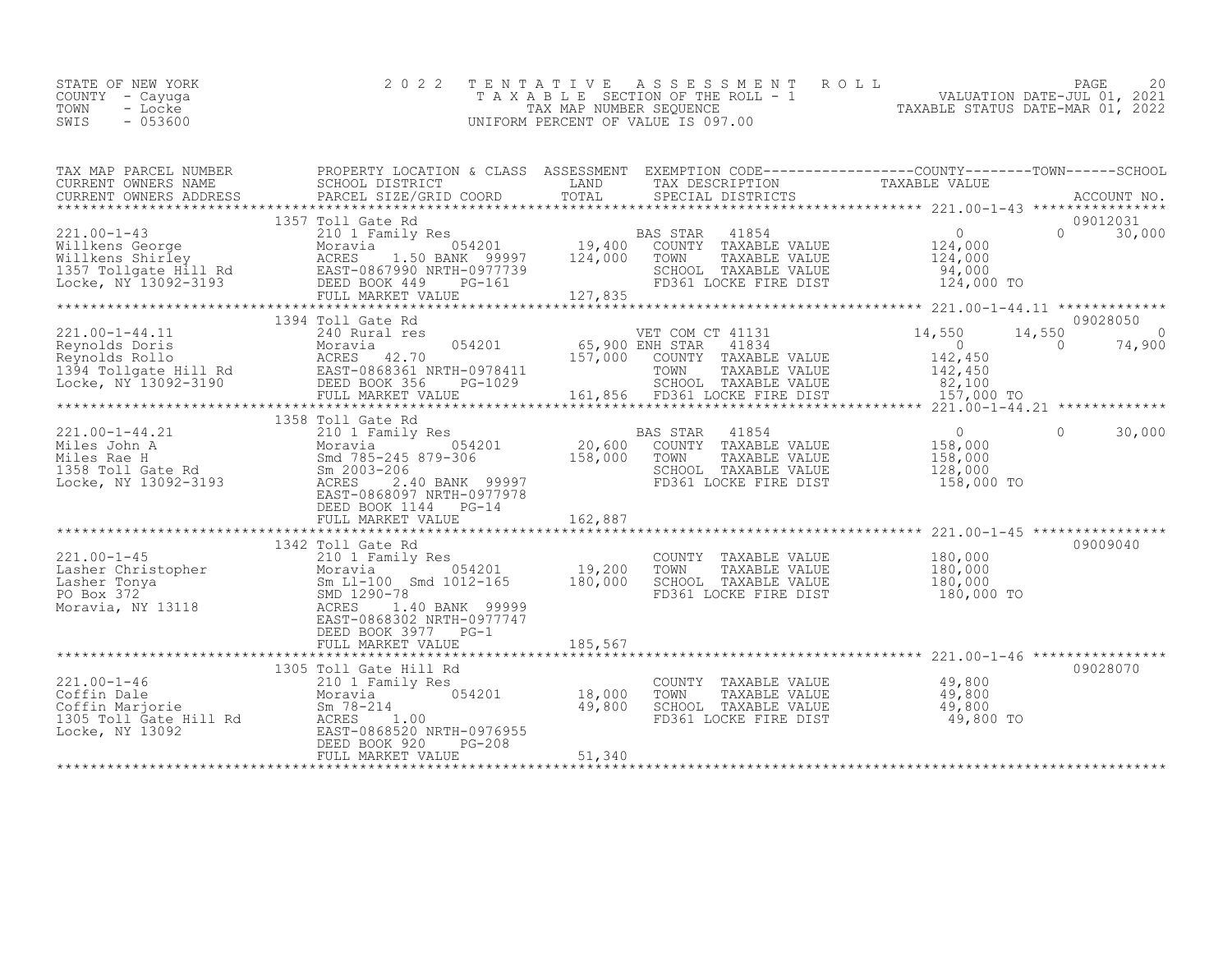| STATE OF NEW YORK<br>COUNTY - Cayuga<br>- Locke<br>TOWN<br>$-053600$<br>SWIS                                                                                                                                                                                                                                                                                                                                            | 2 0 2 2                                                                                  | TENTATIVE     | UNIFORM PERCENT OF VALUE IS 097.00                                                                                                                                                                | TENTATIVE ASSESSMENT ROLL MALUATION DATE-JUL 01, 2021<br>TAXABLE SECTION OF THE ROLL - 1 VALUATION DATE-JUL 01, 2021<br>TAX MAP NUMBER SEQUENCE TAXABLE STATUS DATE-MAR 01, 2022<br>JNIFORM PERCENT OF VALUE IS 097.00         |
|-------------------------------------------------------------------------------------------------------------------------------------------------------------------------------------------------------------------------------------------------------------------------------------------------------------------------------------------------------------------------------------------------------------------------|------------------------------------------------------------------------------------------|---------------|---------------------------------------------------------------------------------------------------------------------------------------------------------------------------------------------------|--------------------------------------------------------------------------------------------------------------------------------------------------------------------------------------------------------------------------------|
|                                                                                                                                                                                                                                                                                                                                                                                                                         |                                                                                          |               |                                                                                                                                                                                                   |                                                                                                                                                                                                                                |
|                                                                                                                                                                                                                                                                                                                                                                                                                         | BANK 99995<br>EAST-0868749 NRTH-0977004<br>DEED BOOK 1493 PG-87                          |               |                                                                                                                                                                                                   | 09029170 1302 7011 64th 212 100-1-47 221.00-1-47 201.00-1-47 201.00-1-47 201.00-1-47 201.00-1-47 201.00-1-47 221.00-1-47 201.00-1-47 201.00-1-47 201.00-1-47 201.00-1-47 201.00-1-47 201.00-1-47 201.00-1-47 201.00-1-47 201.0 |
|                                                                                                                                                                                                                                                                                                                                                                                                                         | FULL MARKET VALUE                                                                        | 36,186        |                                                                                                                                                                                                   |                                                                                                                                                                                                                                |
| $\begin{array}{cccccccc} 221.00-1-48.3 & & & & 1300\; \text{Toll Gate Rd} & & & & & & & \cr & & & & & 270 \; \text{Mg housing} & & & & & \cr \text{Raymond Geraldine A} & & & & & & 054201 & & & 6,000\; \text{TOWN} & \text{TXABLE VALUE} & & & 22,000\; \cr \text{Chase Steven P} & & & & & & & 054201 & & 6,000\; \text{TOWN} & \text{TXABLE VALUE} & & & 22,000\; \cr \text{Chase Steven P} & & & & & & & 22,000\;$ | 1300 Toll Gate Rd                                                                        |               |                                                                                                                                                                                                   |                                                                                                                                                                                                                                |
|                                                                                                                                                                                                                                                                                                                                                                                                                         |                                                                                          |               |                                                                                                                                                                                                   |                                                                                                                                                                                                                                |
|                                                                                                                                                                                                                                                                                                                                                                                                                         |                                                                                          |               |                                                                                                                                                                                                   |                                                                                                                                                                                                                                |
|                                                                                                                                                                                                                                                                                                                                                                                                                         |                                                                                          |               |                                                                                                                                                                                                   | $0 \t 30,000$<br>68,900 TO                                                                                                                                                                                                     |
|                                                                                                                                                                                                                                                                                                                                                                                                                         |                                                                                          |               |                                                                                                                                                                                                   |                                                                                                                                                                                                                                |
| Toll Gate Rd<br>221.00-1-48.6<br>Townsend Albert E Sr<br>1271 Toll Gate Rd<br>PO Box 231<br>Locke, NY 13092-0231<br>COLLER PO BOOK 1028<br>PO Box 231<br>Locke, NY 13092-0231<br>COLLER PO BOX 231<br>EAST-0868262 NRTH-0976382<br>DEED BOOK 1028<br>P                                                                                                                                                                  | FULL MARKET VALUE                                                                        | 9,175         | COUNTY TAXABLE VALUE $\begin{array}{cccc} 8,900 \ \text{TOWN} & \text{TAXABLE VALUE} & 8,900 \ \text{SCHOOL} & \text{TAXABLE VALUE} & 8,900 \ \text{FD361 LOCKE FIRE DIST} & 8,900 \ \end{array}$ | 09031010                                                                                                                                                                                                                       |
|                                                                                                                                                                                                                                                                                                                                                                                                                         |                                                                                          | ************* |                                                                                                                                                                                                   |                                                                                                                                                                                                                                |
| 221.00-1-48.7<br>Morse Thomas F 314 Rural vac<10<br>1371 Tollgate Hill Road<br>Morse Thomas F 654201<br>Morse Thomas F 654201<br>2005-35<br>2005-35<br>2005-35<br>ACRES 1.69                                                                                                                                                                                                                                            | 30-31 McLaughlins Ln<br>ACRES 1.69<br>EAST-0869438 NRTH-0977018<br>DEED BOOK 3989 PG-125 |               | COUNTY TAXABLE VALUE $10,000$<br>TOWN TAXABLE VALUE $10,000$<br>SCHOOL TAXABLE VALUE $10,000$<br>FD361 LOCKE FIRE DIST $10,000$ TO                                                                |                                                                                                                                                                                                                                |
|                                                                                                                                                                                                                                                                                                                                                                                                                         | FULL MARKET VALUE                                                                        | 10,309        |                                                                                                                                                                                                   |                                                                                                                                                                                                                                |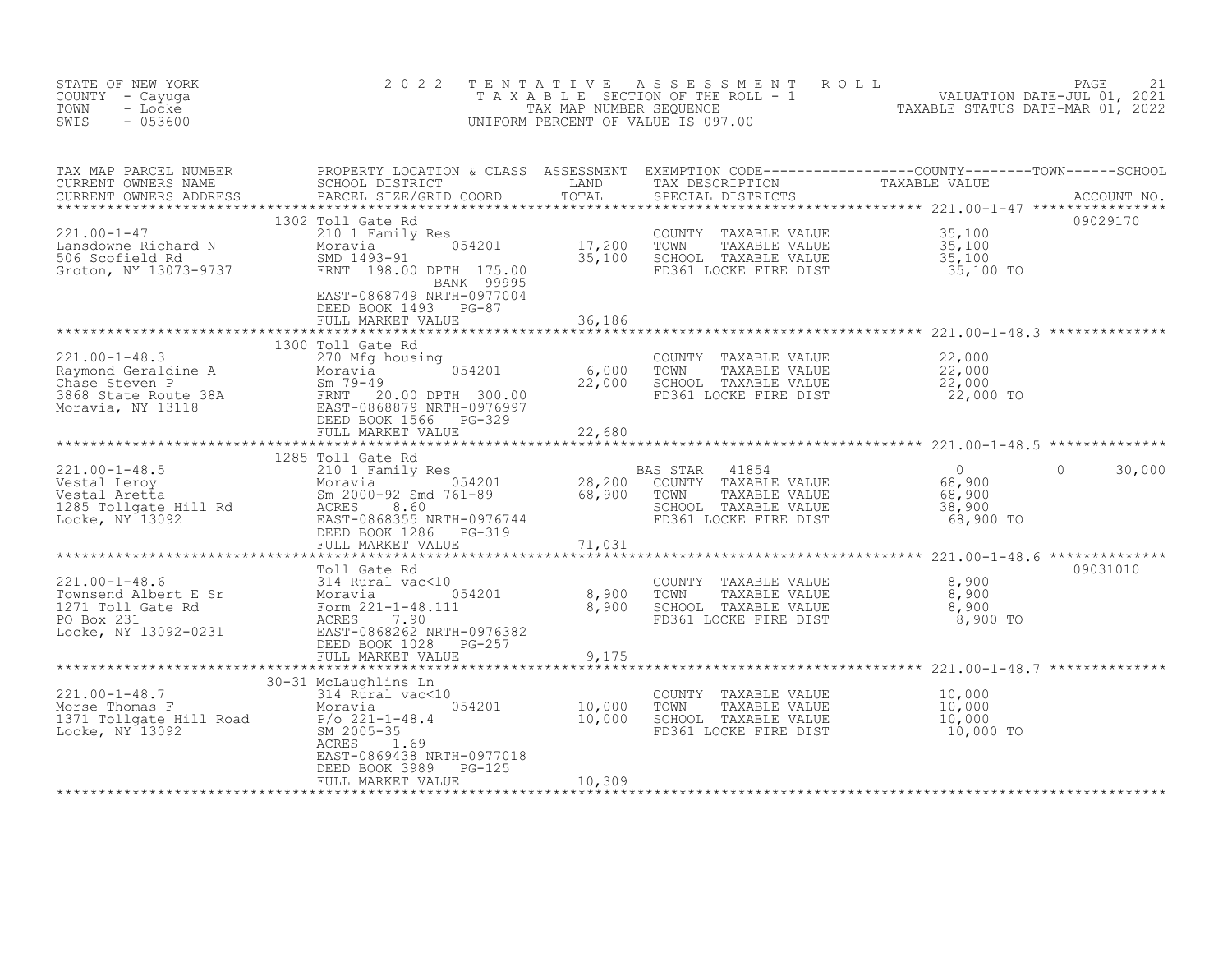| STATE OF NEW YORK<br>COUNTY - Cayuga<br>- Locke<br>TOWN<br>$-053600$<br>SWIS                                                                                                                                                                       | 2 0 2 2                                                                 | TENTATIVE | UNIFORM PERCENT OF VALUE IS 097.00                                                                                                 | TENTATIVE ASSESSMENT ROLL TAXABLE PAGE 22<br>TAXABLE SECTION OF THE ROLL - 1 VALUATION DATE-JUL 01, 2021<br>TAX MAP NUMBER SEQUENCE TAXABLE STATUS DATE-MAR 01, 2022<br>JNIFORM PERCENT OF VALUE IS 097.00 |                                                                                     |
|----------------------------------------------------------------------------------------------------------------------------------------------------------------------------------------------------------------------------------------------------|-------------------------------------------------------------------------|-----------|------------------------------------------------------------------------------------------------------------------------------------|------------------------------------------------------------------------------------------------------------------------------------------------------------------------------------------------------------|-------------------------------------------------------------------------------------|
| TAX MAP PARCEL NUMBER PROPERTY LOCATION & CLASS ASSESSMENT EXEMPTION CODE----------------COUNTY--------TOWN------SCHOOL CURRENT OWNERS NAME SCHOOL DISTRICT LAND TAX DESCRIPTION TAXABLE VALUE<br>CURRENT OWNERS ADDRESS PARCEL S                  |                                                                         |           |                                                                                                                                    |                                                                                                                                                                                                            |                                                                                     |
|                                                                                                                                                                                                                                                    | DEED BOOK 3989 PG-129<br>FULL MARKET VALUE                              | 12,371    |                                                                                                                                    |                                                                                                                                                                                                            |                                                                                     |
|                                                                                                                                                                                                                                                    |                                                                         |           |                                                                                                                                    |                                                                                                                                                                                                            |                                                                                     |
|                                                                                                                                                                                                                                                    | 1271 Toll Gate Rd                                                       |           |                                                                                                                                    |                                                                                                                                                                                                            | $\begin{smallmatrix} & & 0\ & & 0\ & 0\ & 74\textcolor{red}{,}900\end{smallmatrix}$ |
|                                                                                                                                                                                                                                                    |                                                                         |           |                                                                                                                                    |                                                                                                                                                                                                            |                                                                                     |
|                                                                                                                                                                                                                                                    |                                                                         |           |                                                                                                                                    | 09031012                                                                                                                                                                                                   |                                                                                     |
|                                                                                                                                                                                                                                                    |                                                                         |           |                                                                                                                                    |                                                                                                                                                                                                            | $\begin{matrix}0&0\\0&0\end{matrix}$                                                |
|                                                                                                                                                                                                                                                    |                                                                         |           |                                                                                                                                    |                                                                                                                                                                                                            |                                                                                     |
| 1310 Toll Gate Rd<br>221.00-1-48.22<br>Palmer Matthew R Moravia 550.00<br>Eunter Emily C Sm 99-77 99-272<br>2008-103<br>Example 2008-103<br>Example 2008-103<br>Example 250.00<br>EXABLE VALUE 2008-103<br>EXABLE VALUE 2008-103<br>EXABLE VALUE 2 | BANK 99999                                                              |           |                                                                                                                                    | $\circ$                                                                                                                                                                                                    | 30,000                                                                              |
|                                                                                                                                                                                                                                                    | EAST-0868686 NRTH-0977134<br>DEED BOOK 1353 PG-300<br>FULL MARKET VALUE | 141,237   |                                                                                                                                    |                                                                                                                                                                                                            |                                                                                     |
| 1292 Toll Gate Rd<br>221.00-1-48.43<br>270 Mfg housing<br>Calkins John E<br>1272 Tollgate Hill Rd<br>ICAC Sm79-49 Form 221-1-48.112<br>Locke, NY 13092-3192<br>ACRES<br>3.80                                                                       | ACRES<br>3.80<br>EAST-0869156 NRTH-0976697                              |           | COUNTY TAXABLE VALUE $27,000$<br>TOWN TAXABLE VALUE $27,000$<br>SCHOOL TAXABLE VALUE $27,000$<br>FD361 LOCKE FIRE DIST $27,000$ TO |                                                                                                                                                                                                            |                                                                                     |
|                                                                                                                                                                                                                                                    | DEED BOOK 1481 PG-337<br>FULL MARKET VALUE                              | 27,835    |                                                                                                                                    |                                                                                                                                                                                                            |                                                                                     |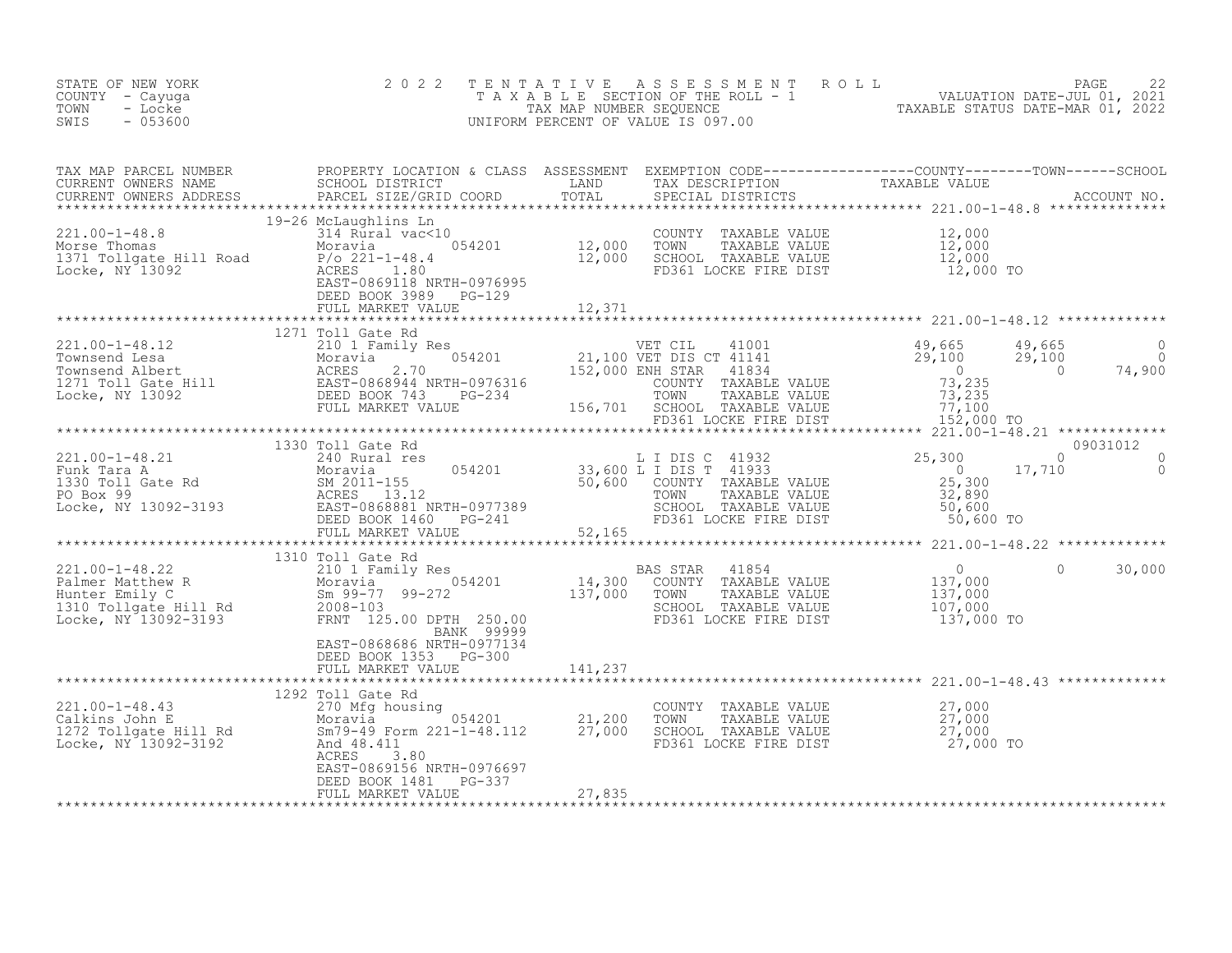| STATE OF NEW YORK<br>COUNTY - Cayuga<br>TOWN<br>- Locke<br>$-053600$<br>SWIS                                                                                      | 2 0 2 2                                                                                                                                                                                                                                                            | TENTATIVE | ASSESSMENT ROLL<br>UNIFORM PERCENT OF VALUE IS 097.00                                                   | PAGE<br>23<br>TAXABLE SECTION OF THE ROLL - 1 (1995) VALUATION DATE-JUL 01, 2021<br>TAX MAP NUMBER SEQUENCE TAXABLE STATUS DATE-MAR 01, 2022                                                                                     |
|-------------------------------------------------------------------------------------------------------------------------------------------------------------------|--------------------------------------------------------------------------------------------------------------------------------------------------------------------------------------------------------------------------------------------------------------------|-----------|---------------------------------------------------------------------------------------------------------|----------------------------------------------------------------------------------------------------------------------------------------------------------------------------------------------------------------------------------|
| TAX MAP PARCEL NUMBER<br>CURRENT OWNERS NAME<br>CURRENT OWNERS ADDRESS                                                                                            |                                                                                                                                                                                                                                                                    |           |                                                                                                         | PROPERTY LOCATION & CLASS ASSESSMENT EXEMPTION CODE----------------COUNTY-------TOWN------SCHOOL<br>SCHOOL DISTRICT                 LAND       TAX DESCRIPTION             TAXABLE VALUE<br>PARCEL SIZE/GRID COORD         TOTAL |
| 221.00-1-49.1<br>Calkins John E<br>1272 Tollgate Hill Rd<br>Locke, NY 13092-3192                                                                                  | 1272 Toll Gate Rd<br>Examply Res<br>Moravia 054201 22,900 COUNTY<br>Smd 832-238, AD 1212-23 135,000 TOWN<br>INC 221.00-1-49 & 48.42 135,000 TOWN<br>ACRES 3.90<br>EAST-0869330 NPTH 3355<br>EAST-0869330 NRTH-0976535<br>DEED BOOK 832 PG-236<br>FULL MARKET VALUE | 139,175   | 41854<br>TAXABLE VALUE<br>TAXABLE VALUE<br>SCHOOL TAXABLE VALUE<br>FD361 LOCKE FIRE DIST                | 09031011<br>$\overline{0}$<br>$\Omega$<br>30,000<br>135,000<br>135,000<br>105,000<br>135,000 TO                                                                                                                                  |
|                                                                                                                                                                   | Hurley Dr                                                                                                                                                                                                                                                          |           |                                                                                                         | 09033016                                                                                                                                                                                                                         |
| 221.00-1-51.1<br>Enhance Properties, LLC<br>59 Aurora Street<br>Moravia, NY 13118<br>Moravia, NY 13118<br>Ad 490-44, Inc 221-1-50<br>ACRES 690<br>ACRES 690       | ACRES 6.90<br>EAST-0869669 NRTH-0976407<br>DEED BOOK 4172 PG-316                                                                                                                                                                                                   |           | COUNTY TAXABLE VALUE<br>TAXABLE VALUE<br>TOWN<br>SCHOOL TAXABLE VALUE<br>FD361 LOCKE FIRE DIST          | 16,700<br>16,700<br>16,700<br>16,700 TO                                                                                                                                                                                          |
|                                                                                                                                                                   | FULL MARKET VALUE                                                                                                                                                                                                                                                  | 17,216    |                                                                                                         |                                                                                                                                                                                                                                  |
| 221.00-1-52<br>Emerson Lorrie A 314 Rural vac<10<br>5220 Dresserville Rd 1.1 Lake View Ac, Lot 32<br>Moravia, NY 13118-2334<br>Moravia, NY 13118-2334<br>SM71-156 | Hurley Dr<br>ACRES 4.90<br>EAST-0870401 NRTH-0976387<br>DEED BOOK 1540 PG-65                                                                                                                                                                                       |           | COUNTY TAXABLE VALUE<br>TOWN<br>TAXABLE VALUE<br>SCHOOL TAXABLE VALUE<br>FD361 LOCKE FIRE DIST 8,424 TO | 0903301B<br>8,424<br>8,424<br>8,424                                                                                                                                                                                              |
|                                                                                                                                                                   | FULL MARKET VALUE                                                                                                                                                                                                                                                  | 8,685     |                                                                                                         |                                                                                                                                                                                                                                  |
| $221.00 - 1 - 53.2$<br>Albany Cayuga Six Trust<br>Smith Parker, LLC, Trustee<br>$11357$ Nuckols Rd, $#1071$<br>Glen Allen, VA 23059                               | Hurley Dr<br>270 Mfg housing<br>Moravia 054201 25,100<br>Sm 71-156 Lot 50 35,000<br>NCES 6.00<br>ACRES<br>6.00<br>EAST-0869806 NRTH-0976818<br>DEED BOOK 4182 PG-98<br>FULL MARKET VALUE                                                                           | 36,082    | COUNTY TAXABLE VALUE<br>TAXABLE VALUE<br>TOWN<br>SCHOOL TAXABLE VALUE<br>FD361 LOCKE FIRE DIST          | 0903301H<br>35,000<br>$\frac{35,000}{35,000}$<br>35,000 TO                                                                                                                                                                       |
|                                                                                                                                                                   |                                                                                                                                                                                                                                                                    |           |                                                                                                         |                                                                                                                                                                                                                                  |
| Emerson Lorrie A<br>5220 Dross: A<br>Emerson Lorrie<br>5220 Dresserville Rd<br>NV 13118                                                                           | EAST-0870336 NRTH-0976752<br>DEED BOOK 1535 PG-67<br>FULL MARKET VALUE                                                                                                                                                                                             | 7,732     | COUNTY TAXABLE VALUE<br>TOWN<br>TAXABLE VALUE<br>SCHOOL TAXABLE VALUE<br>FD361 LOCKE FIRE DIST          | 7,500<br>7,500<br>7,500<br>7,500 TO                                                                                                                                                                                              |
|                                                                                                                                                                   |                                                                                                                                                                                                                                                                    |           |                                                                                                         |                                                                                                                                                                                                                                  |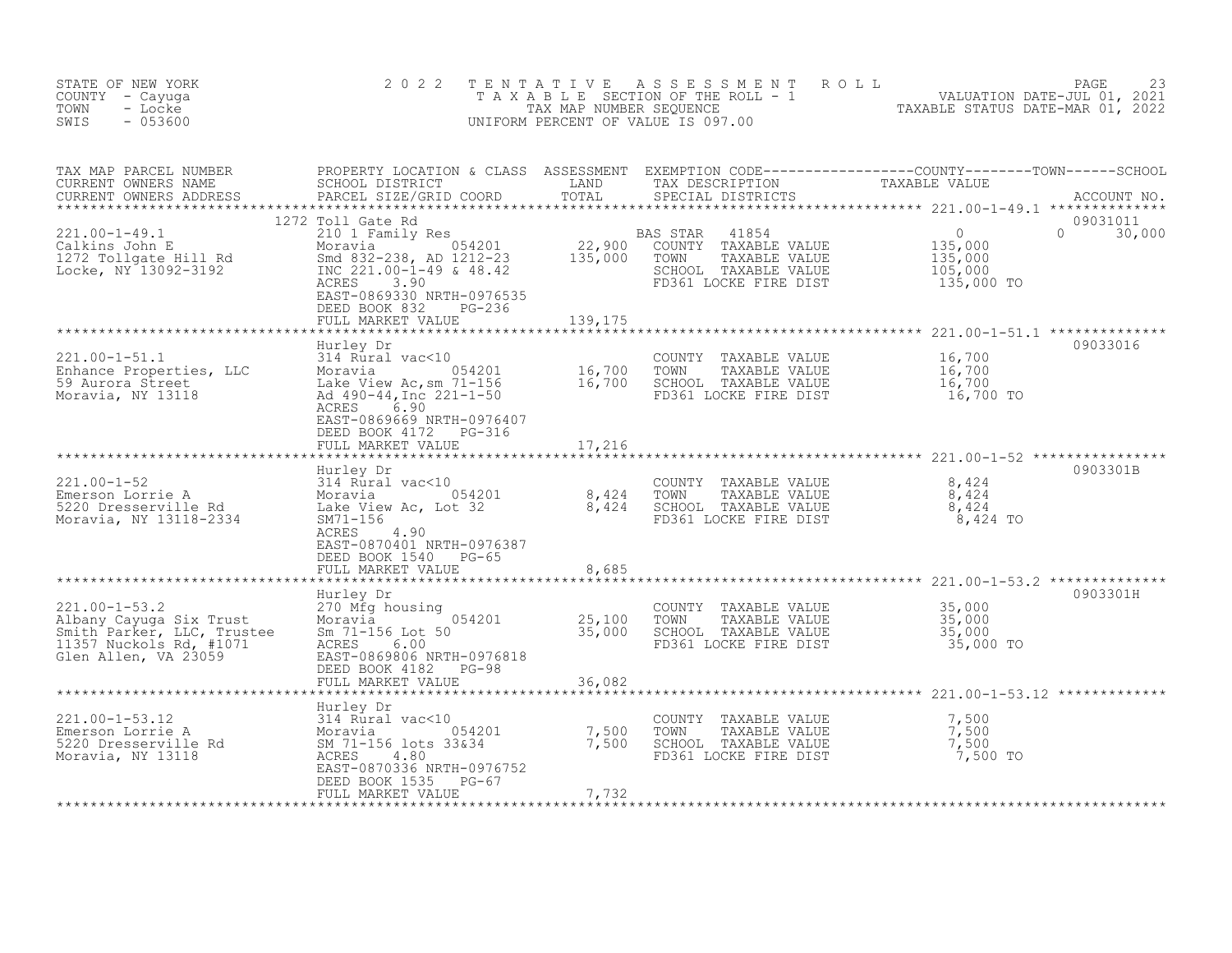| STATE OF NEW YORK<br>COUNTY - Cayuga<br>TOWN<br>- Locke<br>$-053600$<br>SWIS           | 2 0 2 2                                                                                                                                                                                                              | TENTATIVE<br>TAX MAP NUMBER SEQUENCE    | A S S E S S M E N T<br>ROLL<br>TAXABLE SECTION OF THE ROLL - 1<br>UNIFORM PERCENT OF VALUE IS 097.00 | PAGE<br>VALUATION DATE-JUL 01, 2021<br>TAXABLE STATUS DATE-MAR 01, 2022                            | 24          |
|----------------------------------------------------------------------------------------|----------------------------------------------------------------------------------------------------------------------------------------------------------------------------------------------------------------------|-----------------------------------------|------------------------------------------------------------------------------------------------------|----------------------------------------------------------------------------------------------------|-------------|
| TAX MAP PARCEL NUMBER<br>CURRENT OWNERS NAME<br>CURRENT OWNERS ADDRESS                 | PROPERTY LOCATION & CLASS ASSESSMENT<br>SCHOOL DISTRICT<br>PARCEL SIZE/GRID COORD                                                                                                                                    | LAND<br>TOTAL<br>***********            | TAX DESCRIPTION<br>SPECIAL DISTRICTS                                                                 | TAXABLE VALUE<br>*************************** 221.00-1-53.112 ************                          | ACCOUNT NO. |
| 221.00-1-53.112<br>Emerson Garrett A<br>5380 Sayles Corners Rd<br>Moravia, NY 13118    | Hurley Dr<br>314 Rural vac<10<br>054201<br>Moravia<br>$Sm$ 71-156<br>ACRES<br>1.90<br>EAST-0870331 NRTH-0977554<br>DEED BOOK 1535 PG-70<br>FULL MARKET VALUE                                                         | 4,700<br>4,700<br>4,845                 | COUNTY<br>TAXABLE VALUE<br>TOWN<br>TAXABLE VALUE<br>SCHOOL TAXABLE VALUE<br>FD361 LOCKE FIRE DIST    | 4,700<br>4,700<br>4,700<br>4,700 TO                                                                |             |
| 221.00-1-53.113<br>Lawton Ross C<br>309 Clark Street Rd<br>Cayuga, NY 13034-2105       | ******************<br>Hurley Dr<br>314 Rural vac<10<br>054201<br>Moravia<br>Sm 71-156 Lot 35<br>$p$ /o 221.00-1-53.111<br>ACRES 4.90<br>EAST-0870330 NRTH-0977185<br>DEED BOOK 1509<br>PG-119<br>FULL MARKET VALUE   | ************<br>3,900<br>3,900<br>4,021 | COUNTY TAXABLE VALUE<br>TAXABLE VALUE<br>TOWN<br>SCHOOL TAXABLE VALUE<br>FD361 LOCKE FIRE DIST       | 3,900<br>3,900<br>3,900<br>3,900 TO                                                                | 0903301F    |
| $221.00 - 1 - 53.114$<br>Lawton Ross C<br>309 Clark Street Rd<br>Cayuga, NY 13034-2105 | Hurley Dr<br>314 Rural vac<10<br>054201<br>Moravia<br>Sm 71-156 Lot 38<br>$p$ /o 21.00-1-53.111<br>2.80<br>ACRES<br>EAST-0870330 NRTH-0977740<br>DEED BOOK 1509<br>PG-119<br>FULL MARKET VALUE                       | 2,300<br>2,300<br>2,371                 | COUNTY<br>TAXABLE VALUE<br>TOWN<br>TAXABLE VALUE<br>SCHOOL TAXABLE VALUE<br>FD361 LOCKE FIRE DIST    | ********************* 221.00-1-53.114 ************<br>2,300<br>2,300<br>2,300<br>2,300 TO          | 0903301F    |
| 221.00-1-53.115<br>Ragusa Caleb C<br>632 Bartnick Rd<br>Genoa, NY 13071                | 1327 Hurley Dr<br>314 Rural vac<10<br>054201<br>Moravia<br>SM 71-156 Lot 49 & Reserv<br>$p$ /o 221.00-1-53.111<br>5.80<br>ACRES<br>EAST-0869740 NRTH-0977435<br>DEED BOOK 1685<br>$PG-248$<br>FULL MARKET VALUE      | *******<br>4,400<br>4,400<br>4,536      | COUNTY<br>TAXABLE VALUE<br>TOWN<br>TAXABLE VALUE<br>SCHOOL TAXABLE VALUE<br>FD361 LOCKE FIRE DIST    | ************** 221.00-1-53.115 ************<br>4,400<br>4,400<br>4,400<br>4,400 TO                 | 0903301F    |
| $221.00 - 1 - 54$<br>Emerson Reagan R<br>5220 Dresserville Rd<br>Moravia, NY 13118     | **********************<br>Hurley Dr<br>323 Vacant rural<br>054201<br>Moravia<br>Lake View Acres<br>Sm 71-156, Lot 36<br>ACRES<br>2.10<br>EAST-0870326 NRTH-0977404<br>DEED BOOK 1535<br>$PG-76$<br>FULL MARKET VALUE | 5,000<br>5,000<br>5,155                 | COUNTY<br>TAXABLE VALUE<br>TOWN<br>TAXABLE VALUE<br>SCHOOL TAXABLE VALUE<br>FD361 LOCKE FIRE DIST    | ****************************** 221.00-1-54 ****************<br>5,000<br>5,000<br>5,000<br>5,000 TO | 0903301A    |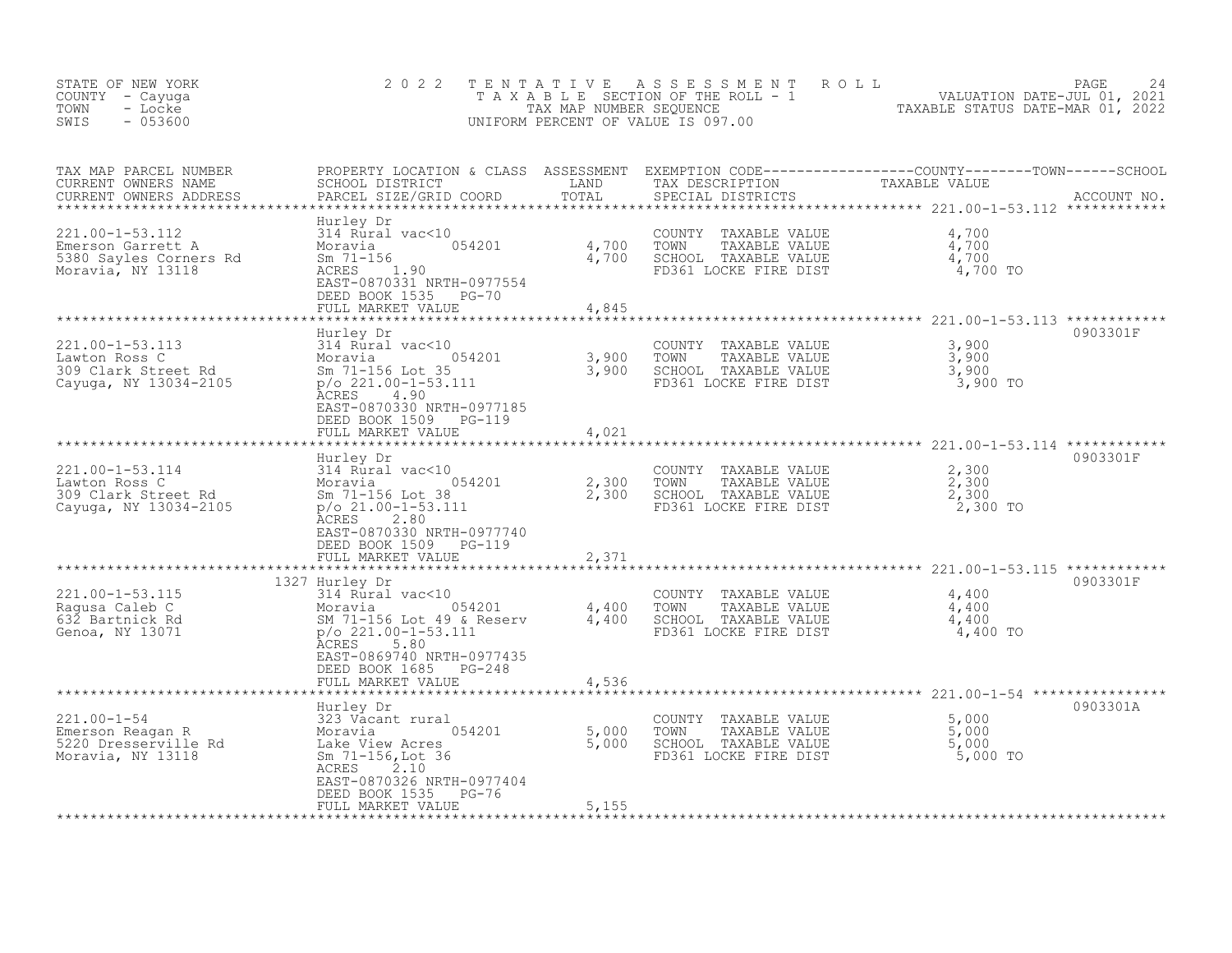| STATE OF NEW YORK<br>COUNTY - Cayuga<br>- Locke<br>TOWN<br>$-053600$<br>SWIS                                                           | 2 0 2 2                                                                                                                                                                                    | TENTATIVE                  | ASSESSMENT ROLL<br>UNIFORM PERCENT OF VALUE IS 097.00                                          | TAXABLE SECTION OF THE ROLL - 1<br>TAXABLE SECTION OF THE ROLL - 1<br>TAXABLE STATUS DATE-MAR 01, 2022                                                                                                                              | 25<br>PAGE  |
|----------------------------------------------------------------------------------------------------------------------------------------|--------------------------------------------------------------------------------------------------------------------------------------------------------------------------------------------|----------------------------|------------------------------------------------------------------------------------------------|-------------------------------------------------------------------------------------------------------------------------------------------------------------------------------------------------------------------------------------|-------------|
| TAX MAP PARCEL NUMBER<br>CURRENT OWNERS NAME<br>CURRENT OWNERS ADDRESS                                                                 | PARCEL SIZE/GRID COORD                                                                                                                                                                     | TOTAL                      | SPECIAL DISTRICTS                                                                              | PROPERTY LOCATION & CLASS ASSESSMENT EXEMPTION CODE----------------COUNTY--------TOWN------SCHOOL<br>SCHOOL DISTRICT         LAND     TAX DESCRIPTION       TAXABLE VALUE<br>PARCEL SIZE/GRID COORD     TOTAL     SPECIAL DISTRICTS | ACCOUNT NO. |
| $221.00 - 1 - 55$<br>Morisani Rosemary M<br>499 Innes Rd<br>Wood Ridge, NJ 07075                                                       | Hurley Dr<br>323 Vacant rural<br>Lake View Ac, lot 48<br>ACRES 8.80<br>EAST-0869612 NRTH-0977906<br>DEED BOOK 1041 PG-60<br>FULL MARKET VALUE                                              | 20,800<br>20,800<br>21,443 | COUNTY TAXABLE VALUE<br>TAXABLE VALUE<br>TOWN<br>SCHOOL TAXABLE VALUE<br>FD361 LOCKE FIRE DIST | 20,800<br>20,800<br>20,800<br>20,800 TO                                                                                                                                                                                             | 09033019    |
|                                                                                                                                        | Hurley Dr                                                                                                                                                                                  |                            |                                                                                                |                                                                                                                                                                                                                                     | 0903301D    |
| $221.00 - 1 - 56$<br>Darling Robert J Sr<br>2275 State Route 38A<br>Moravia, NY 13118                                                  | 323 Vacant rural<br>Moravia 054201<br>Lake View Acres Lot 39<br>SM 71-156<br>ACRES<br>4.90<br>EAST-0870343 NRTH-0978107<br>DEED BOOK 1535 PG-73                                            | 7,700<br>7,700             | COUNTY TAXABLE VALUE<br>TOWN<br>TAXABLE VALUE<br>SCHOOL TAXABLE VALUE<br>FD361 LOCKE FIRE DIST | 7,700<br>7,700<br>7,700<br>7,700 TO                                                                                                                                                                                                 |             |
|                                                                                                                                        | FULL MARKET VALUE                                                                                                                                                                          | 7,938                      |                                                                                                |                                                                                                                                                                                                                                     |             |
|                                                                                                                                        | Hurley Dr                                                                                                                                                                                  |                            |                                                                                                |                                                                                                                                                                                                                                     |             |
| $221.00 - 1 - 57.1$<br>Lawton Ross C<br>309 Clark Street Rd<br>Cayuga, NY 13034-2105                                                   | 322 Rural vac>10<br>322 Rural vac>10<br>Moravia 054201 22,400<br>Lake View Ac,lots 40-44, 22,400<br>46, 47, SM 71-156<br>ACRES 27.60<br>EAST-0870091 NRTH-0978775<br>DEED BOOK 1509 PG-119 |                            | COUNTY TAXABLE VALUE<br>TOWN<br>TAXABLE VALUE<br>SCHOOL TAXABLE VALUE<br>FD361 LOCKE FIRE DIST | 22,400<br>22,400<br>22,400<br>22,400 TO                                                                                                                                                                                             |             |
|                                                                                                                                        | FULL MARKET VALUE                                                                                                                                                                          | 23,093                     |                                                                                                |                                                                                                                                                                                                                                     |             |
| $221.00 - 1 - 57.2$<br>Darling Leon W II<br>Lorrie Emerson, executor<br>5220 Dresserville Rd<br>Moravia. NY 13110<br>Moravia, NY 13118 | Hurley Dr<br>323 Vacant rural<br>Moravia 054201<br>$\frac{5m}{2}$ 71-156, Lot 45<br>4.90<br>ACRES<br>EAST-0869547 NRTH-0978649<br>DEED BOOK 1536 PG-219<br>FULL MARKET VALUE               | 7,700<br>7,700<br>7,938    | COUNTY TAXABLE VALUE<br>TAXABLE VALUE<br>TOWN<br>SCHOOL TAXABLE VALUE<br>FD361 LOCKE FIRE DIST | 7,700<br>7,700<br>7,700<br>7,700 TO                                                                                                                                                                                                 |             |
|                                                                                                                                        |                                                                                                                                                                                            |                            |                                                                                                | ********************* 221.00-1-61 ****************                                                                                                                                                                                  |             |
| 221.00-1-61<br>Lashomb Marc<br>Lahomb Meghan<br>79 Cottage St<br>Auburn, NY 13021-2472                                                 | Conforti Way<br>314 Rural vac<10<br>ACRES<br>5.00<br>EAST-0871863 NRTH-0976072<br>DEED BOOK 1572 PG-340<br>FULL MARKET VALUE                                                               | 18,557                     | COUNTY TAXABLE VALUE<br>TOWN<br>TAXABLE VALUE<br>SCHOOL TAXABLE VALUE<br>FD361 LOCKE FIRE DIST | 18,000<br>18,000<br>18,000<br>18,000 TO                                                                                                                                                                                             | 09033017    |
|                                                                                                                                        |                                                                                                                                                                                            |                            |                                                                                                |                                                                                                                                                                                                                                     |             |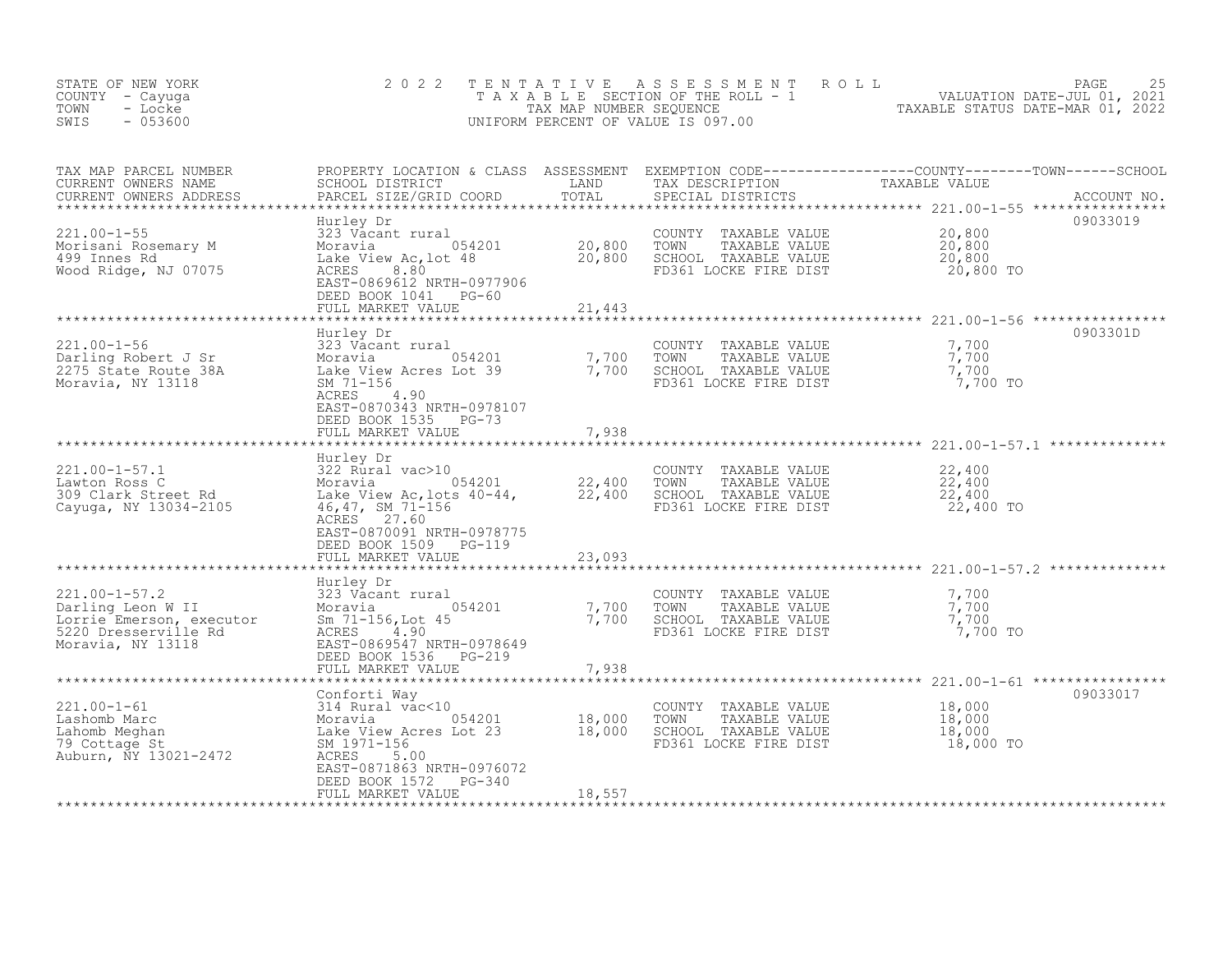| STATE OF NEW YORK<br>COUNTY - Cayuga<br>TOWN<br>- Locke<br>SWIS<br>$-053600$                                                                                                                                                                        | 2 0 2 2                                                                                          | TENTATIVE | UNIFORM PERCENT OF VALUE IS 097.00                                                                                                                     | TENTATIVE ASSESSMENT ROLL MALUATION DATE-JUL 01, 2021<br>TAXABLE SECTION OF THE ROLL - 1 VALUATION DATE-JUL 01, 2021<br>TAXABLE STATUS DATE-MAR 01, 2022<br>INIFORM PERCENT OF VALUE IS 097 00 |
|-----------------------------------------------------------------------------------------------------------------------------------------------------------------------------------------------------------------------------------------------------|--------------------------------------------------------------------------------------------------|-----------|--------------------------------------------------------------------------------------------------------------------------------------------------------|------------------------------------------------------------------------------------------------------------------------------------------------------------------------------------------------|
| TAX MAP PARCEL NUMBER<br>CURRENT OWNERS NAME<br>CURRENT OWNERS ADDRESS                                                                                                                                                                              |                                                                                                  | TOTAL     |                                                                                                                                                        |                                                                                                                                                                                                |
|                                                                                                                                                                                                                                                     | EAST-0871511 NRTH-0976038<br>DEED BOOK 030<br>DEED BOOK 939<br>PG-331<br>FULL MARKET VALUE       | 10,825    | COUNTY TAXABLE VALUE $10,500$<br>TOWN TAXABLE VALUE $10,500$<br>SCHOOL TAXABLE VALUE $10,500$<br>CHOOL TAXABLE VALUE $10,500$<br>FD361 LOCKE FIRE DIST | 09033013<br>10,500 TO                                                                                                                                                                          |
|                                                                                                                                                                                                                                                     |                                                                                                  |           |                                                                                                                                                        |                                                                                                                                                                                                |
| 221.00-1-63.2<br>Worsel Eric Moravia Moravia (10,000 TOWNT TAXABLE VALUE<br>Worsel Crystal Sm 71-156 (10,000 SCHOOL TAXABLE VALUE<br>PO Box 933 ACRES 2.00 FD361 LOCKE FIRE DIST<br>Intercession City, FL 33848 EAST-0870900 NRTH-0975              | Conforti Way                                                                                     |           | COUNTY TAXABLE VALUE $10,000$<br>TOWN TAXABLE VALUE $10,000$<br>SCHOOL TAXABLE VALUE $10,000$<br>FD361 LOCKE FIRE DIST 10,000 TO                       |                                                                                                                                                                                                |
|                                                                                                                                                                                                                                                     | DEED BOOK 1025 PG-78<br>FULL MARKET VALUE                                                        | 10,309    |                                                                                                                                                        |                                                                                                                                                                                                |
|                                                                                                                                                                                                                                                     |                                                                                                  |           |                                                                                                                                                        |                                                                                                                                                                                                |
| CALLOU-1-63.5<br>Enhance Properties, LLC<br>59 Aurora Street<br>Moravia, NY 13118<br>Moravia, NY 13118<br>Moravia, NY 13118<br>Moravia, NY 13118<br>Moravia, NY 13118<br>Moravia, NY 13118<br>Moravia, NY 13118<br>Moravia, NY 13118<br>Moravia, NY | DEED BOOK 4172 PG-316                                                                            |           | COUNTY TAXABLE VALUE<br>TAXABLE VALUE<br>TOWN<br>SCHOOL TAXABLE VALUE<br>FD361 LOCKE FIRE DIST                                                         | 16,100<br>16,100<br>16,100<br>16,100 TO                                                                                                                                                        |
|                                                                                                                                                                                                                                                     | FULL MARKET VALUE                                                                                | 16,598    |                                                                                                                                                        |                                                                                                                                                                                                |
|                                                                                                                                                                                                                                                     |                                                                                                  |           |                                                                                                                                                        |                                                                                                                                                                                                |
| $221.00 - 1 - 63.62$<br>Card Craig C<br>PO Box 933<br>Intercession City, FL 33848                                                                                                                                                                   | Conforti Way<br><b>ACRES</b><br>3.90<br>EAST-0871160 NRTH-0975464<br>DEED BOOK 1513 PG-144       |           | COUNTY TAXABLE VALUE 3,200<br>TOWN TAXABLE VALUE 3,200<br>SCHOOL TAXABLE VALUE 3,200                                                                   | 09033010<br>3,200 TO                                                                                                                                                                           |
|                                                                                                                                                                                                                                                     | FULL MARKET VALUE                                                                                | 3,299     |                                                                                                                                                        |                                                                                                                                                                                                |
|                                                                                                                                                                                                                                                     | 5320 Conforti Way                                                                                |           |                                                                                                                                                        | 09033010                                                                                                                                                                                       |
| $221.00 - 1 - 63.612$<br>221.00-1-63.612 312 Vac w/imprv<br>Lawton Ross C Moravia 054201 26,000<br>309 Clark Street Rd Lake View Acres, sm 71-156 28,250<br>Cayuga, NY 13034-2105 Lots 7-11, 25-29, 13-18,                                          | $p$ /o 221.00-1-63.6;63.611<br>ACRES 31.56<br>EAST-0872695 NRTH-0975780<br>DEED BOOK 1509 PG-119 |           | COUNTY TAXABLE VALUE<br>TOWN<br>TAXABLE VALUE<br>SCHOOL TAXABLE VALUE<br>FD361 LOCKE FIRE DIST                                                         | 28,250<br>28,250<br>28,250<br>28,250 TO                                                                                                                                                        |
|                                                                                                                                                                                                                                                     | FULL MARKET VALUE                                                                                | 29,124    |                                                                                                                                                        |                                                                                                                                                                                                |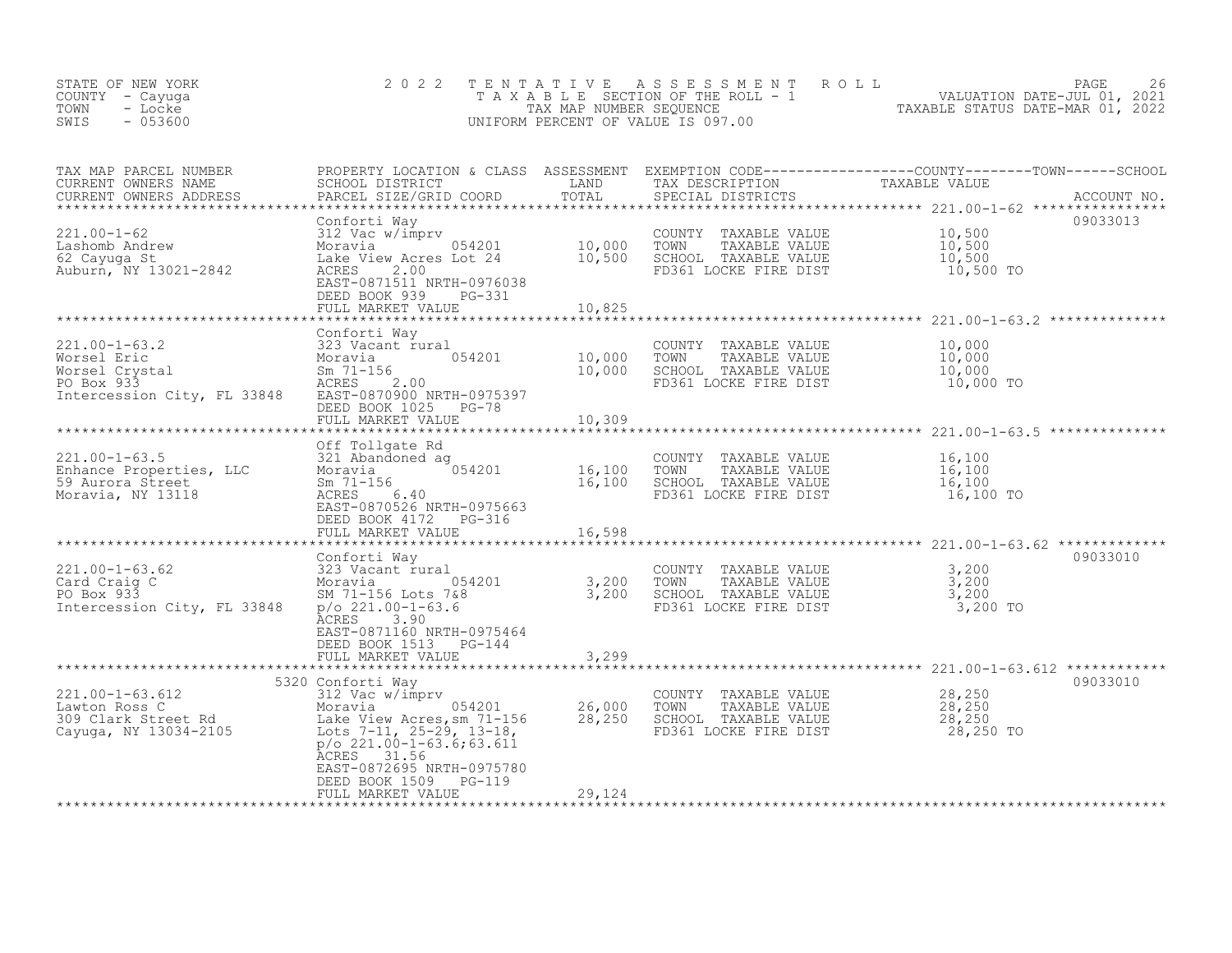| STATE OF NEW YORK<br>COUNTY - Cayuga<br>TOWN<br>- Locke<br>SWIS<br>$-053600$                                                                                                                                                                 | 2 0 2 2                                                                                                                                                                                                                                                       | TENTATIVE | FENTATIVE ASSESSMENT ROLL<br>TAXABLE SECTION OF THE ROLL - 1 VALUATION DATE-JUL 01, 2021<br>TAX MAP NUMBER SEQUENCE TAXABLE STATUS DATE-MAR 01, 2022<br>JNIFORM PERCENT OF VALUE IS 097.00<br>UNIFORM PERCENT OF VALUE IS 097.00 |           |                                                                 |
|----------------------------------------------------------------------------------------------------------------------------------------------------------------------------------------------------------------------------------------------|---------------------------------------------------------------------------------------------------------------------------------------------------------------------------------------------------------------------------------------------------------------|-----------|----------------------------------------------------------------------------------------------------------------------------------------------------------------------------------------------------------------------------------|-----------|-----------------------------------------------------------------|
|                                                                                                                                                                                                                                              |                                                                                                                                                                                                                                                               |           |                                                                                                                                                                                                                                  |           |                                                                 |
| 221.00-1-63.613<br>Haff Christopher Moravia 10,500<br>Moravia 10,500<br>10,500 TOWN TAXABLE VALUE 10,500<br>10,500 TOWN TAXABLE VALUE 10,500<br>10,500 TOWN TAXABLE VALUE 10,500<br>10,500 TOWN TAXABLE VALUE 10,500<br>Union Springs, NY 13 | Conforti Way<br><b>ACRES</b><br>9.84<br>EAST-0871000 NRTH-0975980<br>DEED BOOK 4039 PG-125<br>FULL MARKET VALUE                                                                                                                                               |           |                                                                                                                                                                                                                                  |           | 09033010                                                        |
|                                                                                                                                                                                                                                              |                                                                                                                                                                                                                                                               | 10,825    |                                                                                                                                                                                                                                  |           |                                                                 |
|                                                                                                                                                                                                                                              |                                                                                                                                                                                                                                                               |           | COUNTY TAXABLE VALUE $13,200$<br>TOWN TAXABLE VALUE $13,200$<br>SCHOOL TAXABLE VALUE $13,200$<br>FD361 LOCKE FIRE DIST $13,200$                                                                                                  |           | 0903301C                                                        |
|                                                                                                                                                                                                                                              |                                                                                                                                                                                                                                                               | 13,608    |                                                                                                                                                                                                                                  |           |                                                                 |
|                                                                                                                                                                                                                                              | Toll Gate Rd<br>EAST-0869541 NRTH-0976040<br>DEED BOOK 4172 PG-316                                                                                                                                                                                            |           |                                                                                                                                                                                                                                  |           | 09033018                                                        |
|                                                                                                                                                                                                                                              | FULL MARKET VALUE                                                                                                                                                                                                                                             | 11,134    |                                                                                                                                                                                                                                  |           |                                                                 |
| 221.00-1-66<br>Ullah Jolika<br>1222 Toll Gate Rd<br>Locke, NY 13092                                                                                                                                                                          | 1222 Toll Gate Rd<br>21,500 COM CT 41131 14,550<br>Moravia 14,550<br>Moravia 16,500 VET DIS CT 41141 129,100<br>Sm 2003-9 82,300 COUNTY TAXABLE VALUE 38,650<br>ACRES 3.00 TOWN TAXABLE VALUE 38,650<br>EAST-0869715 NRTH-0975755 SCHOOL TAXABLE VALUE 38,650 |           |                                                                                                                                                                                                                                  | 82,300 TO | 09006070<br>14,550<br>29,100<br>$\Omega$<br>29,100<br>$\bigcap$ |
|                                                                                                                                                                                                                                              | 5076 Golf View Dr                                                                                                                                                                                                                                             |           |                                                                                                                                                                                                                                  |           | 09012033                                                        |
| 221.00-1-68<br>Strauf Amy J<br>5076 Golf View Dr<br>Locke, NY 13092-2103<br>2001 Cocke, NY 13092-2103<br>2003<br>2003<br>2003<br>2003<br>201179-229, 1596-101<br>226.00<br>226.00                                                            | BANK 99999<br>EAST-0867751 NRTH-0977736                                                                                                                                                                                                                       |           | COUNTY TAXABLE VALUE $85,000$<br>TOWN TAXABLE VALUE $85,000$<br>SCHOOL TAXABLE VALUE $85,000$<br>FD361 LOCKE FIRE DIST $85,000$ TO                                                                                               |           |                                                                 |
|                                                                                                                                                                                                                                              | DEED BOOK 1596 PG-98<br>FULL MARKET VALUE                                                                                                                                                                                                                     | 87,629    |                                                                                                                                                                                                                                  |           |                                                                 |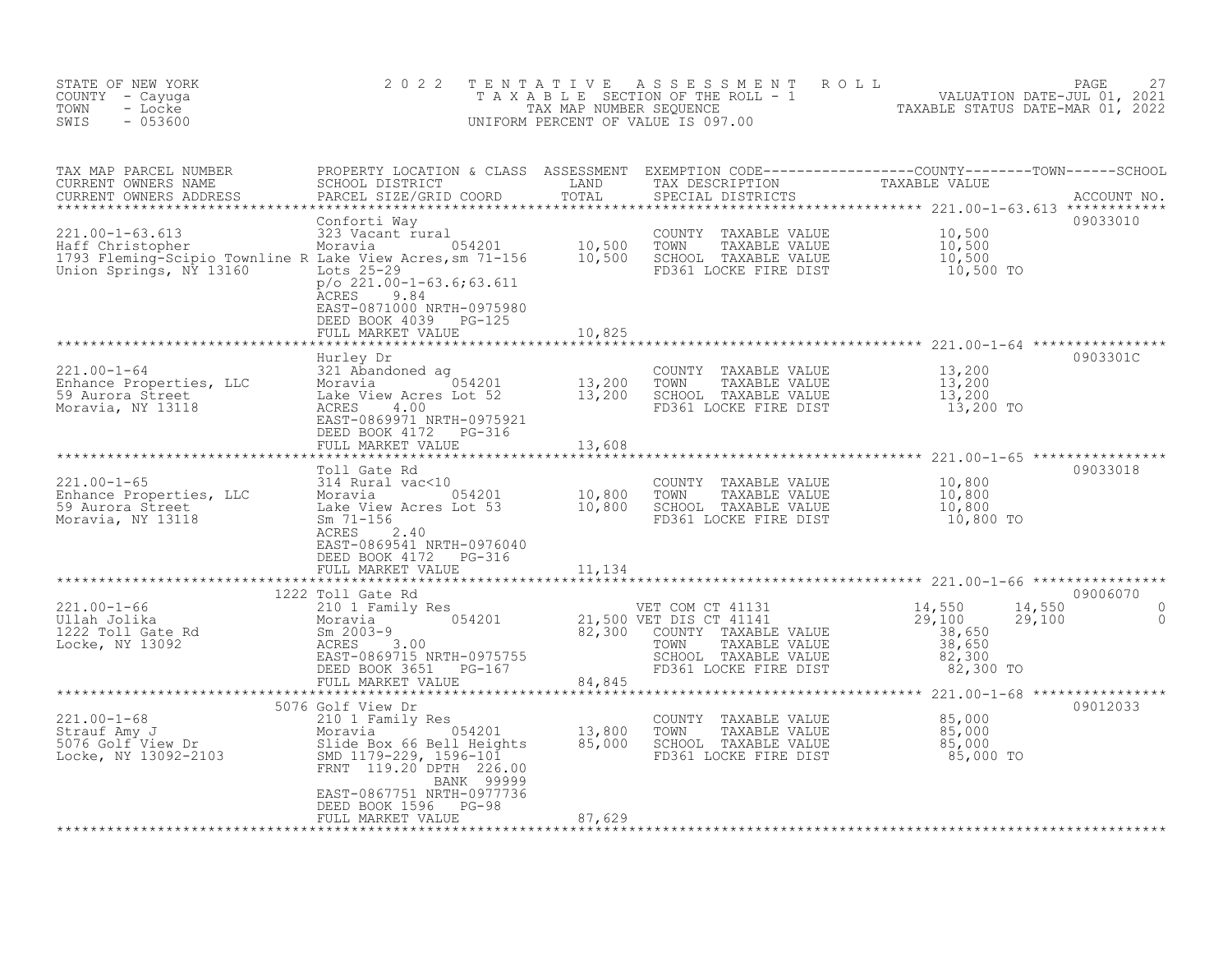| STATE OF NEW YORK<br>COUNTY - Cayuga<br>TOWN<br>- Locke<br>$-053600$<br>SWIS                                                                                                                                                         | 2 0 2 2                                            | TENTATIVE ASSESSMENT ROLL PACE 28<br>TAXABLE SECTION OF THE ROLL - 1 VALUATION DATE-JUL 01, 2021<br>TAX MAP NUMBER SEQUENCE TAXABLE STATUS DATE-MAR 01, 2022<br>UNIFORM PERCENT OF VALUE IS 097.00 |                           |
|--------------------------------------------------------------------------------------------------------------------------------------------------------------------------------------------------------------------------------------|----------------------------------------------------|----------------------------------------------------------------------------------------------------------------------------------------------------------------------------------------------------|---------------------------|
| TAX MAP PARCEL NUMBER PROPERTY LOCATION & CLASS ASSESSMENT EXEMPTION CODE-----------------COUNTY--------TOWN------SCHOOL SCHOOL DISTRICT LAND TAX DESCRIPTION TO TAXABLE VALUE<br>CURRENT OWNERS ADDRESS PARCEL SIZE/GRID COORD T    |                                                    |                                                                                                                                                                                                    | 09012032<br>$0 \t 30,000$ |
| 1348 Bell With the Higher Care (21.00-1-69<br>221.00-1-69 1348 Bell View His School (1988 STAR 41854 0<br>George Pavid Moravia (54201 15,900 COUNTY TAXABLE VALUE<br>SECRE PALTICIA SIMIC SELL Heights SELL Heights SERINT 15090 FOR |                                                    |                                                                                                                                                                                                    |                           |
|                                                                                                                                                                                                                                      |                                                    |                                                                                                                                                                                                    |                           |
|                                                                                                                                                                                                                                      |                                                    |                                                                                                                                                                                                    |                           |
|                                                                                                                                                                                                                                      |                                                    |                                                                                                                                                                                                    |                           |
|                                                                                                                                                                                                                                      |                                                    |                                                                                                                                                                                                    |                           |
|                                                                                                                                                                                                                                      |                                                    |                                                                                                                                                                                                    |                           |
|                                                                                                                                                                                                                                      |                                                    |                                                                                                                                                                                                    |                           |
|                                                                                                                                                                                                                                      |                                                    |                                                                                                                                                                                                    |                           |
|                                                                                                                                                                                                                                      |                                                    |                                                                                                                                                                                                    |                           |
|                                                                                                                                                                                                                                      | DEED BOOK 1307 PG-288<br>FULL MARKET VALUE 105,155 |                                                                                                                                                                                                    |                           |
|                                                                                                                                                                                                                                      |                                                    |                                                                                                                                                                                                    |                           |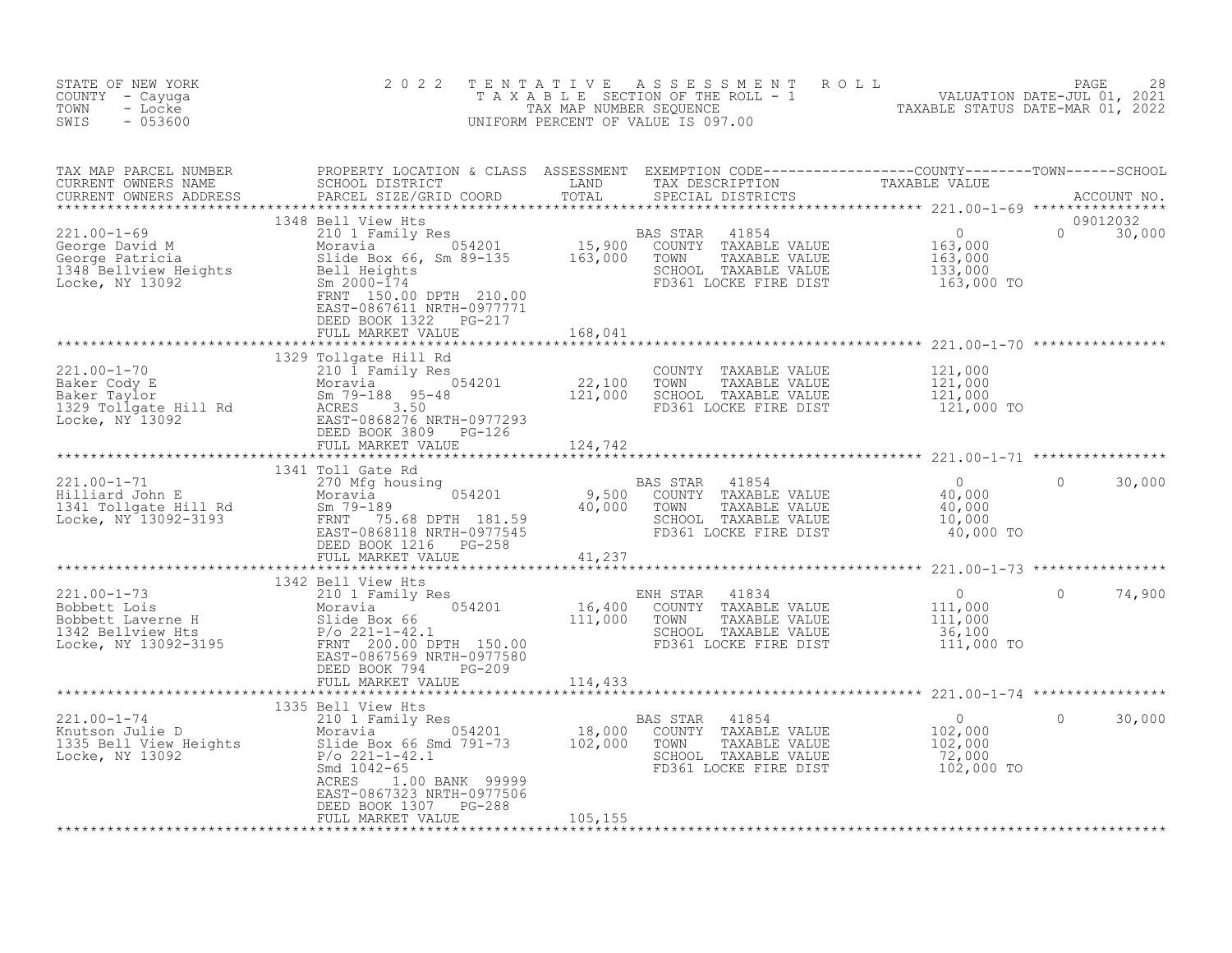| STATE OF NEW YORK<br>COUNTY - Cayuga<br>TOWN<br>- Locke<br>$-053600$<br>SWIS                                                                                                                                                                                                                                                                                     | 2 0 2 2<br>TENTATIVE                                                                                                                     |         | A S S E S S M E N T A O L L<br>UNIFORM PERCENT OF VALUE IS 097.00                                                   | PAGE<br>29<br>TAXABLE SECTION OF THE ROLL - 1<br>TAX MAP NUMBER SEQUENCE TARE ROLL - 1 TAXABLE STATUS DATE-JUL 01, 2021                                                                                                              |
|------------------------------------------------------------------------------------------------------------------------------------------------------------------------------------------------------------------------------------------------------------------------------------------------------------------------------------------------------------------|------------------------------------------------------------------------------------------------------------------------------------------|---------|---------------------------------------------------------------------------------------------------------------------|--------------------------------------------------------------------------------------------------------------------------------------------------------------------------------------------------------------------------------------|
| TAX MAP PARCEL NUMBER<br>CURRENT OWNERS NAME<br>CURRENT OWNERS ADDRESS                                                                                                                                                                                                                                                                                           | PARCEL SIZE/GRID COORD                                                                                                                   |         |                                                                                                                     | PROPERTY LOCATION & CLASS ASSESSMENT EXEMPTION CODE----------------COUNTY--------TOWN------SCHOOL<br>SCHOOL DISTRICT               LAND       TAX DESCRIPTION         TAXABLE VALUE<br>PARCEL SIZE/GRID COORD       TOTAL     SPECIA |
| 221.00-1-75.1<br>Lawrence Jeffrey Jr. 210 1 Family Res<br>Lawrence Melinda S<br>1323 Bellview Heights<br>Locke, NY 13092<br>Locke, NY 13092<br>221-1-42.311<br>FRNT 134.80 DPTH 214 04                                                                                                                                                                           | 1323 Bell View Hts<br>BANK 99999<br>EAST-0867287 NRTH-0977328                                                                            |         | COUNTY TAXABLE VALUE<br>TOWN<br>TAXABLE VALUE<br>SCHOOL TAXABLE VALUE<br>FD361 LOCKE FIRE DIST                      | 194,200<br>$194,200$<br>$194,200$<br>194,200 TO                                                                                                                                                                                      |
|                                                                                                                                                                                                                                                                                                                                                                  | DEED BOOK 3678 PG-341<br>FULL MARKET VALUE                                                                                               | 200,206 |                                                                                                                     |                                                                                                                                                                                                                                      |
| 221.00-1-76.1<br>Starner Mark G<br>Starner Amy E<br>23 Walnut St. P/o 221.00-1-42.51<br>Moravia, NY 13118<br>Moravia, NY 13118<br>P/o 221.00-1-42.51<br>EPNT 135.73.000 SCHOO PORTED PORTERS<br>FRNT 135.73.000 PORTED PORTED PORTED PORTED PO                                                                                                                   | BANK 99999<br>EAST-0867284 NRTH-0977174<br>DEED BOOK 3822 PG-48                                                                          |         | COUNTY TAXABLE VALUE<br>TAXABLE VALUE<br>SCHOOL TAXABLE VALUE<br>FD361 LOCKE FIRE DIST                              | 102,000<br>102,000<br>102,000<br>102,000 TO                                                                                                                                                                                          |
|                                                                                                                                                                                                                                                                                                                                                                  | FULL MARKET VALUE                                                                                                                        | 105,155 |                                                                                                                     |                                                                                                                                                                                                                                      |
| 221.00-1-77<br>McLean Shane<br>McLean Elizabeth Moravia 054201 15,700<br>McLean Elizabeth Sm 66-4,Lot 12, SMD 1611- 120,000<br>1307 Bell View Hts P/o 221.00-1-42.51<br>Locke, NY 13092 Smd 1045-107                                                                                                                                                             | 1307 Bell View Hts<br>210 1 Family Res<br>FRNT 149.23 DPTH 200.57<br>BANK 99999<br>EAST-0867287 NRTH-0977024<br>DEED BOOK 1611    PG-226 |         | COUNTY TAXABLE VALUE<br>TOWN<br>TAXABLE VALUE<br>SCHOOL TAXABLE VALUE<br>FD361 LOCKE FIRE DIST                      | 120,000<br>$\frac{120}{120}$ , 000<br>120, 000<br>120,000 TO                                                                                                                                                                         |
|                                                                                                                                                                                                                                                                                                                                                                  | FULL MARKET VALUE                                                                                                                        | 123,711 |                                                                                                                     |                                                                                                                                                                                                                                      |
| $\begin{tabular}{l c c c c c c} \multicolumn{1}{c}{221.00-1-78}& \multicolumn{1}{c}{1500\;{ {\small 150\;hspace{-0.1cm} {\small 150\;s\;011\;}}\; {\small 1500\;{\small 160\;s\;011\;s\;081}}& \multicolumn{1}{c}{12,700\;{\small 12,700\;{\small 18A\;s\;57AR}}& \hspace{150pt}\text{VET COM C}\\ \text{Searles Kinie} & \multicolumn{1}{c}{21.00-1-42.511}& \$ | 1336 Bell View Hts<br>FULL MARKET VALUE                                                                                                  | 87,629  | VET COM CT 41131<br>41854<br>COUNTY TAXABLE VALUE<br>TAXABLE VALUE<br>SCHOOL TAXABLE VALUE<br>FD361 LOCKE FIRE DIST | 14,550<br>14,550<br>0<br>$\Omega$<br>30,000<br>70,450<br>70,450<br>55,000<br>85,000 TO                                                                                                                                               |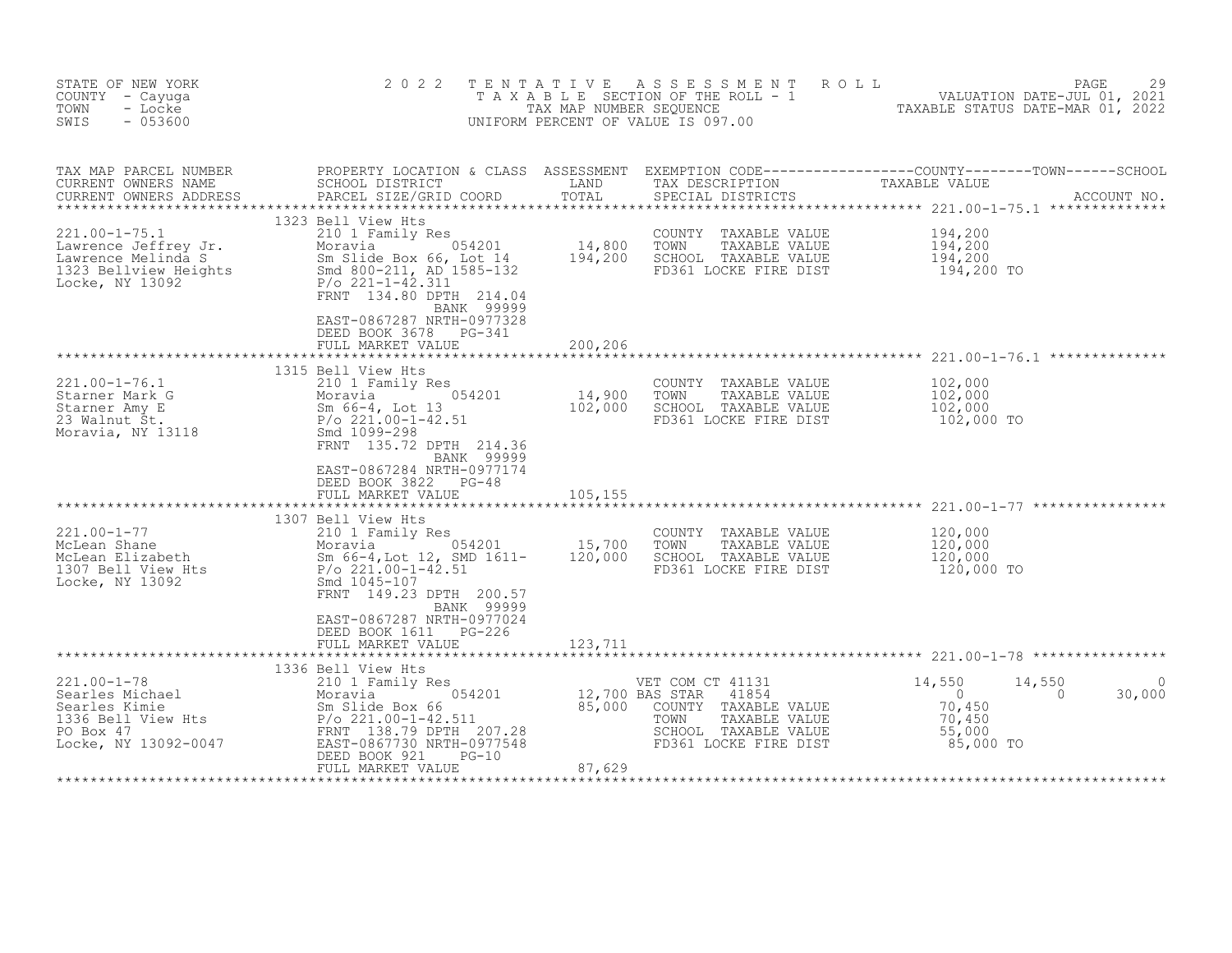| STATE OF NEW YORK<br>COUNTY<br>- Cayuqa<br>TOWN<br>- Locke<br>SWIS<br>$-053600$                                         | 2 0 2 2<br>TAXABLE                                                                                                                                                                                                | T E N T A T I V E<br>TAX MAP NUMBER SEQUENCE<br>UNIFORM PERCENT OF VALUE IS 097.00 | A S S E S S M E N T<br>SECTION OF THE ROLL - 1        |                                                                                                 | ROLL<br>TAXABLE STATUS DATE-MAR 01, 2022                             | VALUATION DATE-JUL 01, 2021 | PAGE<br>30       |
|-------------------------------------------------------------------------------------------------------------------------|-------------------------------------------------------------------------------------------------------------------------------------------------------------------------------------------------------------------|------------------------------------------------------------------------------------|-------------------------------------------------------|-------------------------------------------------------------------------------------------------|----------------------------------------------------------------------|-----------------------------|------------------|
| TAX MAP PARCEL NUMBER<br>CURRENT OWNERS NAME<br>CURRENT OWNERS ADDRESS<br>************************                      | PROPERTY LOCATION & CLASS ASSESSMENT EXEMPTION CODE----------------COUNTY-------TOWN-----SCHOOL<br>SCHOOL DISTRICT<br>PARCEL SIZE/GRID COORD                                                                      | LAND<br>TOTAL                                                                      | TAX DESCRIPTION                                       | SPECIAL DISTRICTS                                                                               | TAXABLE VALUE                                                        |                             | ACCOUNT NO.      |
| $221.00 - 1 - 79$<br>Tibbits Steven P<br>Tibbits Michelle F<br>1291 Bellview Hts<br>Locke, NY 13092                     | 1291 Bell View Hts<br>210 1 Family Res<br>054201<br>Moravia<br>Sm 66-4 Lot 10<br>$P/O$ 221.00-1-42.511<br>FRNT 150.00 DPTH 200.00<br>EAST-0867295 NRTH-0976719<br>DEED BOOK 1140<br>$PG-291$<br>FULL MARKET VALUE | 15,000<br>154,600<br>159,381                                                       | <b>BAS STAR</b><br>TOWN                               | 41854<br>COUNTY TAXABLE VALUE<br>TAXABLE VALUE<br>SCHOOL TAXABLE VALUE<br>FD361 LOCKE FIRE DIST | $\Omega$<br>154,600<br>154,600<br>124,600<br>154,600 TO              | $\bigcap$                   | 30,000           |
|                                                                                                                         |                                                                                                                                                                                                                   |                                                                                    |                                                       |                                                                                                 |                                                                      |                             |                  |
| $221.00 - 1 - 80$<br>Morse Timothy<br>1320 Bellview Hts<br>Locke, NY 13092-3195                                         | 1320 Bell View Hts<br>210 1 Family Res<br>054201<br>Moravia<br>Sm 66-4 Lots 1,2<br>$P/O$ 221-1-42.511<br>Smd 1066-200<br>ACRES<br>1.95<br>EAST-0867608 NRTH-0976652<br>DEED BOOK 1066<br>$PG-197$                 | 20,000<br>205,000                                                                  | <b>BAS STAR</b><br>COUNTY<br>TOWN                     | 41854<br>TAXABLE VALUE<br>TAXABLE VALUE<br>SCHOOL TAXABLE VALUE<br>FD361 LOCKE FIRE DIST        | $\circ$<br>205,000<br>205,000<br>175,000<br>205,000 TO               | $\Omega$                    | 30,000           |
|                                                                                                                         | FULL MARKET VALUE<br>***************                                                                                                                                                                              | 211,340<br>************                                                            |                                                       |                                                                                                 | ******************************* 222.00-1-2 *****************         |                             |                  |
|                                                                                                                         | 1583 Masten Rd                                                                                                                                                                                                    |                                                                                    |                                                       |                                                                                                 |                                                                      |                             | 09021050         |
| $222.00 - 1 - 2$<br>Kerrick William<br>Kerrick Victoria<br>Dream Acres Farm<br>1583 Masten Rd<br>Moravia, NY 13118-2368 | 112 Dairy farm<br>054201<br>Moravia<br>ACRES<br>50.00<br>EAST-0876761 NRTH-0981656<br>DEED BOOK 646<br>$PG-256$<br>FULL MARKET VALUE                                                                              | 118,000<br>121,649                                                                 | AG LAND EX 41720<br>67,400 ENH STAR<br>COUNTY<br>TOWN | 41834<br>TAXABLE VALUE<br>TAXABLE VALUE<br>SCHOOL TAXABLE VALUE<br>FD361 LOCKE FIRE DIST        | 20,972<br>$\overline{0}$<br>97,028<br>97,028<br>26,328<br>118,000 TO | 20,972<br>$\Omega$          | 20,972<br>70,700 |
| MAY BE SUBJECT TO PAYMENT<br>UNDER AGDIST LAW TIL 2026                                                                  |                                                                                                                                                                                                                   |                                                                                    |                                                       |                                                                                                 |                                                                      |                             |                  |
|                                                                                                                         | 1539 Masten Rd                                                                                                                                                                                                    |                                                                                    |                                                       |                                                                                                 |                                                                      |                             | 09033091         |
| $222.00 - 1 - 3$<br>Miller Lyndsey<br>Hopkins Lane<br>1539 Masten Road<br>Locke, NY 13092                               | 240 Rural res<br>054201<br>Moravia<br>$Sm$ 75-159<br>ACRES<br>11.30 BANK 99999<br>EAST-0877256 NRTH-0981004<br>DEED BOOK 3807<br>PG-191                                                                           | 33,300<br>128,000                                                                  | COUNTY<br>TOWN<br>SCHOOL                              | TAXABLE VALUE<br>TAXABLE VALUE<br>TAXABLE VALUE<br>FD361 LOCKE FIRE DIST                        | 128,000<br>128,000<br>128,000<br>128,000 TO                          |                             |                  |
|                                                                                                                         | FULL MARKET VALUE                                                                                                                                                                                                 | 131,959                                                                            |                                                       |                                                                                                 |                                                                      |                             |                  |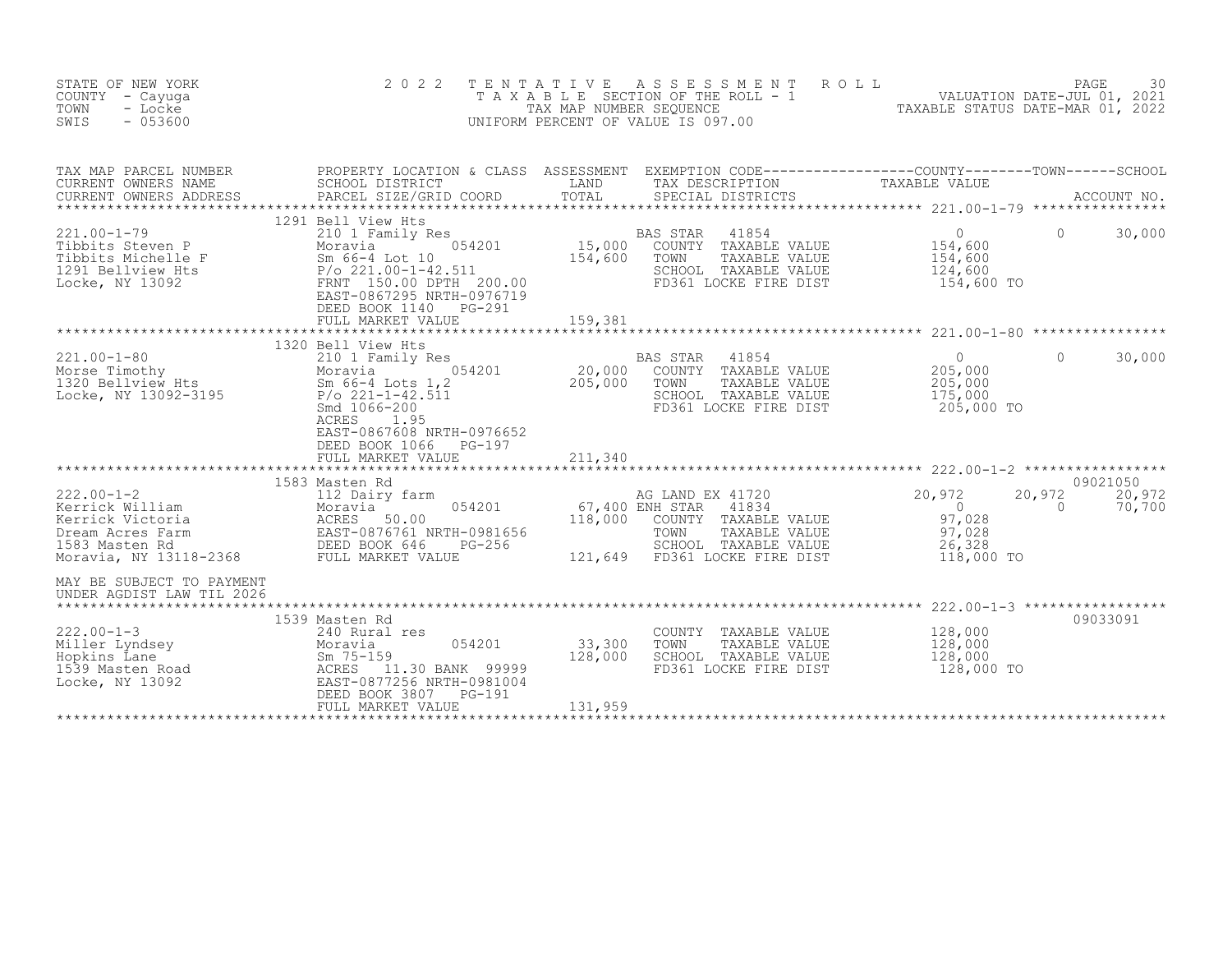| STATE OF NEW YORK | 2022 TENTATIVE ASSESSMENT ROLL        |                                  | PAGE                        |  |
|-------------------|---------------------------------------|----------------------------------|-----------------------------|--|
| COUNTY - Cayuga   | T A X A B L E SECTION OF THE ROLL - 1 |                                  | VALUATION DATE-JUL 01, 2021 |  |
| TOWN<br>- Locke   | TAX MAP NUMBER SEQUENCE               | TAXABLE STATUS DATE-MAR 01, 2022 |                             |  |
| SWIS<br>$-053600$ | UNIFORM PERCENT OF VALUE IS 097.00    |                                  |                             |  |
|                   |                                       |                                  |                             |  |

| TAX MAP PARCEL NUMBER<br>CURRENT OWNERS NAME                                                                                                                                             | PROPERTY LOCATION & CLASS ASSESSMENT EXEMPTION CODE----------------COUNTY-------TOWN-----SCHOOL<br>SCHOOL DISTRICT LAND |                        | TAX DESCRIPTION                                                                                                                                                                   | TAXABLE VALUE                                      |                           |
|------------------------------------------------------------------------------------------------------------------------------------------------------------------------------------------|-------------------------------------------------------------------------------------------------------------------------|------------------------|-----------------------------------------------------------------------------------------------------------------------------------------------------------------------------------|----------------------------------------------------|---------------------------|
|                                                                                                                                                                                          |                                                                                                                         |                        |                                                                                                                                                                                   |                                                    |                           |
| 222.00-1-4<br>Pearsall Kenneth<br>Pearsall Mary<br>1515 Masten Rd<br>Moravia, NY 13118-2368<br>Pearsal Moravia, NY 13118-2368<br>PEAST-0876671<br>FULL MARKET VALUE<br>FULL MARKET VALUE | 1515 Masten Rd<br>FULL MARKET VALUE 15 200                                                                              | $\frac{151,400}{2}$    | BAS STAR 41854 0<br>054201 67,900 COUNTY TAXABLE VALUE 151,400<br>151.400 - 151.400 - 153.400 - 153.400<br>TOWN<br>TAXABLE VALUE<br>SCHOOL TAXABLE VALUE<br>FD361 LOCKE FIRE DIST | $\overline{0}$<br>151,400<br>121,400<br>151,400 TO | 09033090<br>$0 \t 30,000$ |
|                                                                                                                                                                                          | 1465 Masten Rd                                                                                                          |                        |                                                                                                                                                                                   |                                                    | 09026120                  |
|                                                                                                                                                                                          |                                                                                                                         |                        |                                                                                                                                                                                   |                                                    |                           |
|                                                                                                                                                                                          |                                                                                                                         |                        |                                                                                                                                                                                   |                                                    |                           |
|                                                                                                                                                                                          | EAST-0873230 NRTH-0978753<br>DEED BOOK 1071    PG-200                                                                   |                        |                                                                                                                                                                                   |                                                    | 09029020                  |
|                                                                                                                                                                                          |                                                                                                                         |                        |                                                                                                                                                                                   |                                                    |                           |
|                                                                                                                                                                                          | Cloverleaf Rd<br>EAST-0873589 NRTH-0978657<br>DEED BOOK 1071    PG-200                                                  |                        |                                                                                                                                                                                   | 18,100 TO                                          | 09029020                  |
|                                                                                                                                                                                          | FULL MARKET VALUE                                                                                                       | 18,660<br>************ |                                                                                                                                                                                   |                                                    |                           |
|                                                                                                                                                                                          | Cloverleaf Rd<br>EAST-0873974 NRTH-0978562<br>DEED BOOK 1071 PG-200<br>FULL MARKET VALUE                                | 19,072                 |                                                                                                                                                                                   | 18,500 TO                                          | 09029020                  |
|                                                                                                                                                                                          |                                                                                                                         |                        |                                                                                                                                                                                   |                                                    |                           |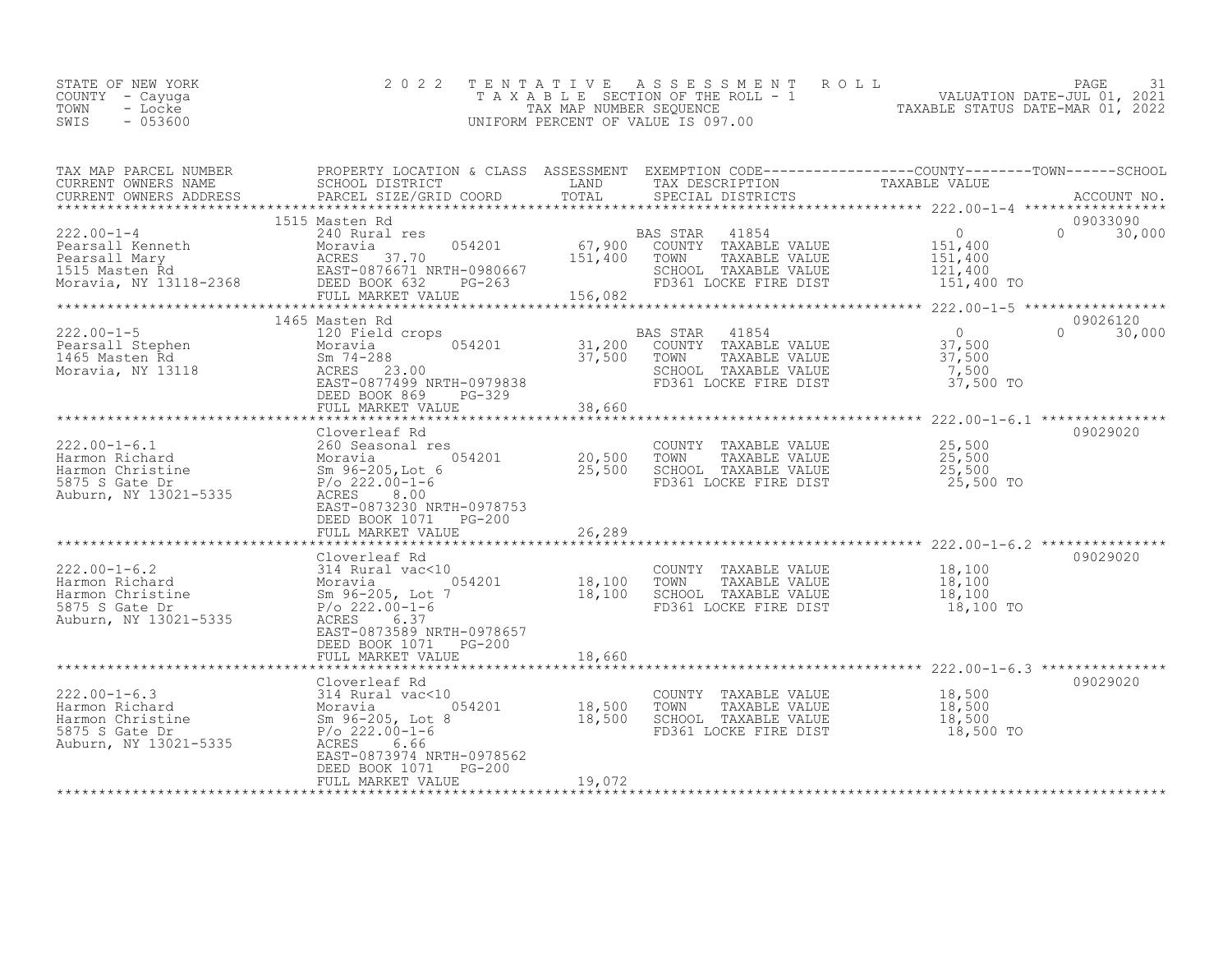| STATE OF NEW YORK<br>COUNTY - Cayuga<br>TOWN<br>- Locke<br>$-053600$<br>SWIS                                                                                                                                                                                                                                                                                                                                                 | 2 0 2 2                                |        |  | TENTATIVE ASSESSMENT ROLL PAGE 32<br>TAXABLE SECTION OF THE ROLL - 1 VALUATION DATE-JUL 01, 2021<br>TAX MAP NUMBER SEQUENCE TAXABLE STATUS DATE-MAR 01, 2022<br>UNIFORM PERCENT OF VALUE IS 097.00 |                           |  |  |
|------------------------------------------------------------------------------------------------------------------------------------------------------------------------------------------------------------------------------------------------------------------------------------------------------------------------------------------------------------------------------------------------------------------------------|----------------------------------------|--------|--|----------------------------------------------------------------------------------------------------------------------------------------------------------------------------------------------------|---------------------------|--|--|
|                                                                                                                                                                                                                                                                                                                                                                                                                              |                                        |        |  |                                                                                                                                                                                                    |                           |  |  |
| $\begin{tabular}{l c c c c c} \multicolumn{1}{c c c c} \multicolumn{1}{c c c} \multicolumn{1}{c c c} \multicolumn{1}{c c} \multicolumn{1}{c c} \multicolumn{1}{c c} \multicolumn{1}{c c} \multicolumn{1}{c c} \multicolumn{1}{c c} \multicolumn{1}{c c} \multicolumn{1}{c c} \multicolumn{1}{c c} \multicolumn{1}{c c} \multicolumn{1}{c c} \multicolumn{1}{c c} \multicolumn{1}{c c} \multicolumn{1}{c c} \multicolumn{1}{$ | DEED BOOK 1071    PG-200               |        |  |                                                                                                                                                                                                    | 09029020                  |  |  |
|                                                                                                                                                                                                                                                                                                                                                                                                                              | FULL MARKET VALUE                      | 16,495 |  |                                                                                                                                                                                                    |                           |  |  |
|                                                                                                                                                                                                                                                                                                                                                                                                                              | Cloverleaf Rd<br>DEED BOOK 1071 PG-200 |        |  |                                                                                                                                                                                                    | 09029020                  |  |  |
|                                                                                                                                                                                                                                                                                                                                                                                                                              | FULL MARKET VALUE                      | 48,969 |  |                                                                                                                                                                                                    |                           |  |  |
| $\begin{tabular}{lllllllllllll} \multicolumn{3}{c}{222.00-1-6.6} & 110 / \text{Cloverleaf Rd} & \text{AG LAND EX 41720} & 222.00-1\\ \text{Morse Thomas F} & 321 \text{ Abandoned ag} & 054201 & 61,400 & \text{COMNY TAXABLE VALUE} & 34,618\\ \text{PO Box 240} & 8m 96-205, \text{ Lot 11} & 61,400 & \text{TOWN TAXABLE VALUE} & 34,618\\ \text{Locke, NY 13092-0240} & 8m 96-205$                                       |                                        |        |  | 61,400 TO                                                                                                                                                                                          | 09029020<br>26,782 26,782 |  |  |
|                                                                                                                                                                                                                                                                                                                                                                                                                              |                                        |        |  |                                                                                                                                                                                                    |                           |  |  |
|                                                                                                                                                                                                                                                                                                                                                                                                                              |                                        |        |  |                                                                                                                                                                                                    | 09029020<br>6,514 6,514   |  |  |
|                                                                                                                                                                                                                                                                                                                                                                                                                              |                                        |        |  |                                                                                                                                                                                                    |                           |  |  |
|                                                                                                                                                                                                                                                                                                                                                                                                                              |                                        |        |  |                                                                                                                                                                                                    | 09029020<br>8,628 8,628   |  |  |
| MAY BE SUBJECT TO PAYMENT<br>MAY BE SUBJECT TO PAYMENT<br>UNDER AGDIST LAW TIL 2026<br>UNDER AGDIST LAW TIL 2026<br>FULL MARKET VALUE                                                                                                                                                                                                                                                                                        |                                        | 28,351 |  |                                                                                                                                                                                                    |                           |  |  |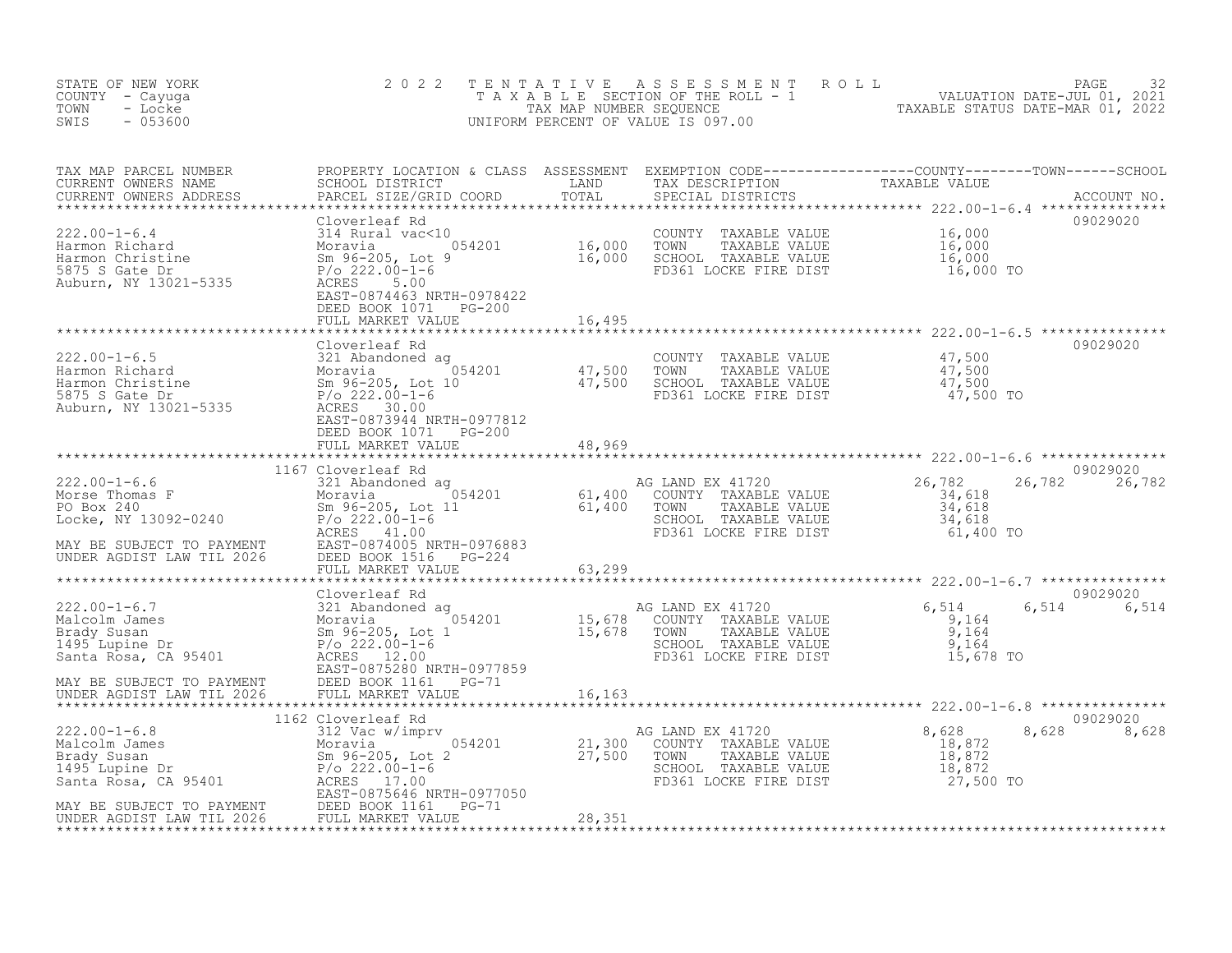| STATE OF NEW YORK<br>COUNTY - Cayuga<br>TOWN<br>- Locke<br>SWIS<br>$-053600$                                                                                                                                                                                           | 2 0 2 2                                                                                                                                                                                                                    | T E N T A T I V E<br>TAX MAP NUMBER SEQUENCE | ASSESSMENT ROLL<br>T A X A B L E SECTION OF THE ROLL - 1<br>UNIFORM PERCENT OF VALUE IS 097.00                                                                       | PAGE<br>33<br>TAXABLE STATUS DATE-JUL 01, 2021<br>TAXABLE STATUS DATE-MAR 01, 2022                                                                                                                                                   |
|------------------------------------------------------------------------------------------------------------------------------------------------------------------------------------------------------------------------------------------------------------------------|----------------------------------------------------------------------------------------------------------------------------------------------------------------------------------------------------------------------------|----------------------------------------------|----------------------------------------------------------------------------------------------------------------------------------------------------------------------|--------------------------------------------------------------------------------------------------------------------------------------------------------------------------------------------------------------------------------------|
| TAX MAP PARCEL NUMBER<br>CURRENT OWNERS NAME                                                                                                                                                                                                                           |                                                                                                                                                                                                                            |                                              |                                                                                                                                                                      | PROPERTY LOCATION & CLASS ASSESSMENT EXEMPTION CODE-----------------COUNTY--------TOWN------SCHOOL<br>SCHOOL DISTRICT               LAND       TAX DESCRIPTION         TAXABLE VALUE<br>PARCEL SIZE/GRID COORD       TOTAL     SPECI |
| CURRENT OWNERS ADDRESS                                                                                                                                                                                                                                                 |                                                                                                                                                                                                                            |                                              |                                                                                                                                                                      |                                                                                                                                                                                                                                      |
|                                                                                                                                                                                                                                                                        | 1170 Genoa-Locke Townline Rd                                                                                                                                                                                               |                                              |                                                                                                                                                                      |                                                                                                                                                                                                                                      |
| 230.00-1-1.2<br>Rejman Matthew<br>Howe- Rejman Melissa<br>1170 Genoa Locke<br>1170 Genoa Locke<br>2001-65<br>2001-65<br>230.00-1-1<br>Townline Rd<br>2002-3313<br>225.23<br>225.23<br>225.23<br>225.23<br>225.23<br>225.23<br>225.23<br>225.23<br>225.23<br>225.23<br> | 210 1 Family Res<br>Southern Cayuga 053001<br>EAST-0853233 NRTH-0974763<br>DEED BOOK 1058<br>PG-109                                                                                                                        |                                              | BAS STAR<br>41854<br>24,800 COUNTY TAXABLE VALUE<br>164,900 TOWN TAXABLE VALUE<br>SCHOOL TAXABLE VALUE<br>FD361 LOCKE FIRE DIST                                      | $\overline{0}$<br>$\Omega$<br>30,000<br>164,900<br>164,900<br>134,900<br>164,900 TO                                                                                                                                                  |
|                                                                                                                                                                                                                                                                        | FULL MARKET VALUE                                                                                                                                                                                                          | 170,000                                      |                                                                                                                                                                      |                                                                                                                                                                                                                                      |
|                                                                                                                                                                                                                                                                        | 1252 Genoa-Locke Townline Rd                                                                                                                                                                                               |                                              |                                                                                                                                                                      | 09034060                                                                                                                                                                                                                             |
| $230.00 - 1 - 1.112$<br>Mattoon Dale L<br>Mattoon Colleen P<br>1118 E. Venice Rd<br>Locke, NY 13092<br>MAY BE SUBJECT TO PAYMENT<br>UNDER AGDIST LAW TIL 2026                                                                                                          | 105 Vac farmland<br>105 Vac farmland<br>Southern Cayuga 053001<br>P/o 230.00-1-1<br>Sm 2002-185, SM 2012-129<br>P/O 230.00-1-1.11<br>ACRES 102.00<br>ACRES 102.00<br>EAST-0854200 NRTH-0975604<br>DEED BOOK 1315<br>PG-193 |                                              | AG LAND EX 41720<br>AG LAND BA TITLE VALUE<br>136,300 COUNTY TAXABLE VALUE<br>136,300 TOWN TAXABLE VALUE<br>SCHOOL TAXABLE VALUE<br>FD361 LOCKE FIRE DIST 136,300 TO | 76,948<br>76,948<br>76,948<br>59,352<br>59,352<br>59,352                                                                                                                                                                             |
|                                                                                                                                                                                                                                                                        | FULL MARKET VALUE                                                                                                                                                                                                          | 140,515                                      |                                                                                                                                                                      |                                                                                                                                                                                                                                      |
|                                                                                                                                                                                                                                                                        | 1260 Genoa-Locke Townline Rd                                                                                                                                                                                               |                                              |                                                                                                                                                                      | 09034060                                                                                                                                                                                                                             |
| 230.00-1-1.113<br>Lampman Jeffrey L Sr<br>1260 Genoa Locke Townline Rd P/o 230.00-1-111<br>Locke, NY 13092                                                                                                                                                             | 240 Rural res<br>Southern Cayuga 053001<br>SM 2012-129<br>SMD 1682-322<br>ACRES 13.75<br>EAST-0853464 NRTH-0976444<br>DEED BOOK 1682 PG-319<br>FULL MARKET VALUE                                                           | 35,900<br>208,700<br>215,155                 | COUNTY TAXABLE VALUE<br>TOWN<br>TAXABLE VALUE<br>SCHOOL TAXABLE VALUE<br>FD361 LOCKE FIRE DIST                                                                       | 208,700<br>208,700<br>208,700<br>208,700 TO                                                                                                                                                                                          |
|                                                                                                                                                                                                                                                                        |                                                                                                                                                                                                                            |                                              |                                                                                                                                                                      |                                                                                                                                                                                                                                      |
| $230.00 - 1 - 1.121$<br>----ne pavid<br>Perrine Candice<br>1252 Genoa Locke<br>1246 Genoa-Locke Ferrin<br>1246 Genoa-Locke Townline Rd p/o 230.00-1-1.11<br>Locke, NY 13092                                                                                            | 1246 Genoa-Locke Townline Rd<br>240 Rural res<br>Southern Cayuga 053001 28,000<br>SM2002-185,2009-178,2011- 218,800<br>includes 230.00-1-1.12 &<br>ĀCRES<br>3.00<br>EAST-0853086 NRTH-0975960<br>PG-92<br>DEED BOOK 1399   |                                              | COUNTY TAXABLE VALUE<br>TOWN<br>TAXABLE VALUE<br>SCHOOL TAXABLE VALUE<br>FD361 LOCKE FIRE DIST                                                                       | 09034060<br>218,800<br>218,800<br>218,800<br>218,800 TO                                                                                                                                                                              |
|                                                                                                                                                                                                                                                                        | FULL MARKET VALUE                                                                                                                                                                                                          | 225,567                                      |                                                                                                                                                                      |                                                                                                                                                                                                                                      |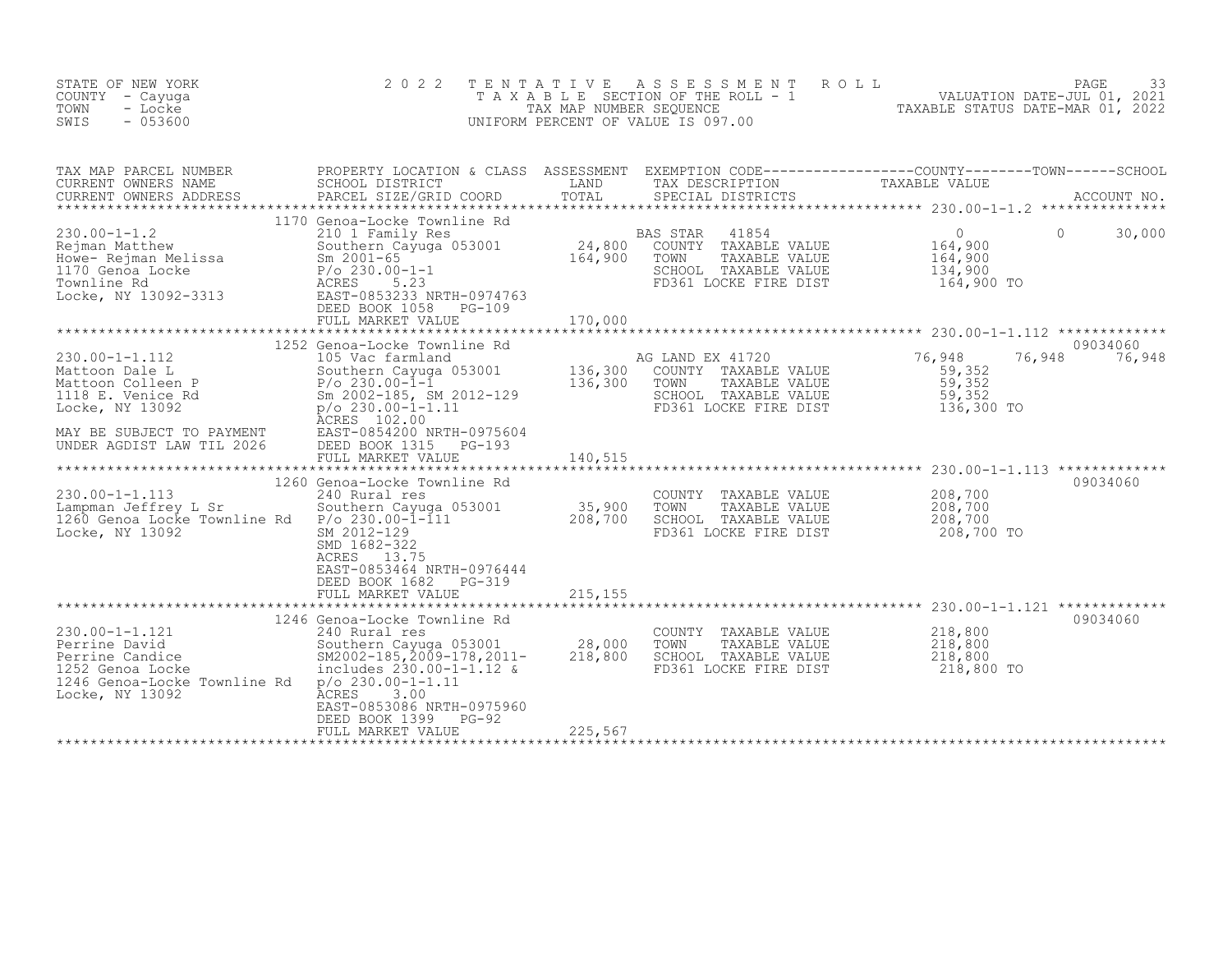| STATE OF NEW YORK<br>COUNTY - Cayuga<br>TOWN<br>- Locke<br>SWIS<br>$-053600$                                                             | 2 0 2 2<br>TAXABLE                                                                                                                                                                                                                                                                                                    | T E N T A T I V E<br>TAX MAP NUMBER SEQUENCE | A S S E S S M E N T<br>UNIFORM PERCENT OF VALUE IS 097.00                                                                                                                  | ROLL<br>PAGE<br>34<br>SECTION OF THE ROLL - 1 VALUATION DATE-JUL 01, 2021<br>NUMBER SEQUENCE CONTROLL TAXABLE STATUS DATE-MAR 01. 2022<br>TAXABLE STATUS DATE-MAR 01, 2022 |
|------------------------------------------------------------------------------------------------------------------------------------------|-----------------------------------------------------------------------------------------------------------------------------------------------------------------------------------------------------------------------------------------------------------------------------------------------------------------------|----------------------------------------------|----------------------------------------------------------------------------------------------------------------------------------------------------------------------------|----------------------------------------------------------------------------------------------------------------------------------------------------------------------------|
| TAX MAP PARCEL NUMBER<br>CURRENT OWNERS NAME<br>CURRENT OWNERS ADDRESS                                                                   | SCHOOL DISTRICT<br>PARCEL SIZE/GRID COORD<br>Main Rd                                                                                                                                                                                                                                                                  | LAND<br>TOTAL                                | TAX DESCRIPTION<br>SPECIAL DISTRICTS                                                                                                                                       | PROPERTY LOCATION & CLASS ASSESSMENT EXEMPTION CODE----------------COUNTY-------TOWN-----SCHOOL<br>TAXABLE VALUE<br>ACCOUNT NO.<br>09029161                                |
| $230.00 - 1 - 2.2$<br>Funk Kenneth<br>Funk Melanie<br>1235 Main Rd<br>Locke, NY 13092-3322                                               | 314 Rural vac<10<br>Moravia 054201<br>Sm 88-93 2001-167, 04-152<br>$p/O 230-1-2$<br>$1$ ot # 3-c<br>7.22 BANK 99999<br>ACRES<br>EAST-0855865 NRTH-0975013<br>DEED BOOK 1160 PG-334<br>FULL MARKET VALUE                                                                                                               | 19,500<br>19,500<br>20,103                   | COUNTY<br>TAXABLE VALUE<br>TOWN<br>TAXABLE VALUE<br>SCHOOL TAXABLE VALUE<br>FD361 LOCKE FIRE DIST                                                                          | 19,500<br>19,500<br>19,500<br>19,500 TO                                                                                                                                    |
|                                                                                                                                          |                                                                                                                                                                                                                                                                                                                       | ***********                                  |                                                                                                                                                                            | *********************** 230.00-1-2.31 **************                                                                                                                       |
| $230.00 - 1 - 2.31$<br>Funk Kenneth<br>Funk Melanie<br>1235 Main Rd<br>Locke, NY 13092-3322<br>$230.00 - 1 - 2.111$<br>Hackett Heather A | 1235 Main Rd<br>210 1 Family Res<br>054201<br>Moravia<br>Sm 88-93 2001-167, 04-152<br>$p/o$ 230-1-2 AD 1160-334<br>inc $230.00-1-2.3$ & $p/o$ 2.<br>ACRES<br>EAST-0855865 NRTH-0975013<br>DEED BOOK 1160<br>PG-334<br>FULL MARKET VALUE<br>********************<br>1175 Main Rd<br>240 Rural res<br>054201<br>Moravia | 28,800<br>232,800<br>240,000<br>35,900       | <b>BAS STAR</b><br>41854<br>COUNTY TAXABLE VALUE<br>TOWN<br>TAXABLE VALUE<br>SCHOOL TAXABLE VALUE<br>FD361 LOCKE FIRE DIST<br>BAS STAR<br>41854<br>TAXABLE VALUE<br>COUNTY | 09029161<br>$\circ$<br>$\Omega$<br>30,000<br>232,800<br>232,800<br>202,800<br>232,800 TO<br>09029161<br>$\overline{0}$<br>$\Omega$<br>30,000<br>260,300                    |
| 1175 Main Rd<br>Locke, NY 13092-3161                                                                                                     | Sm 88-93 2001-167<br>$p$ /o 230-1-2, Sm 05-239 Lo<br>inc $230-1-2.4 \times 2.1$ , $2.11$<br>13.76 BANK 99999<br>ACRES<br>EAST-0855865 NRTH-0975013<br>DEED BOOK 1592<br>$PG-209$<br>FULL MARKET VALUE                                                                                                                 | 260,300<br>268,351                           | TOWN<br>TAXABLE VALUE<br>SCHOOL TAXABLE VALUE<br>FD361 LOCKE FIRE DIST                                                                                                     | 260,300<br>230,300<br>260,300 TO                                                                                                                                           |
|                                                                                                                                          | Main Rd                                                                                                                                                                                                                                                                                                               |                                              |                                                                                                                                                                            | 09029161                                                                                                                                                                   |
| $230.00 - 1 - 2.113$<br>Hackett Heather A<br>1175 Main Rd<br>Locke, NY 13092-3161                                                        | 311 Res vac land<br>054201<br>Moravia<br>p/o 230.00-1-2.11<br>Sm 05-239, Lot #2<br>inc $p$ / $o$ 230.00-1-2.112<br>8.80 BANK 99999<br>ACRES<br>EAST-0855897 NRTH-0975520<br>DEED BOOK 1592<br>$PG-209$<br>FULL MARKET VALUE                                                                                           | 21,000<br>21,000<br>21,649                   | COUNTY<br>TAXABLE VALUE<br>TOWN<br>TAXABLE VALUE<br>SCHOOL TAXABLE VALUE<br>FD361 LOCKE FIRE DIST                                                                          | 21,000<br>21,000<br>21,000<br>21,000 TO                                                                                                                                    |
|                                                                                                                                          |                                                                                                                                                                                                                                                                                                                       |                                              |                                                                                                                                                                            |                                                                                                                                                                            |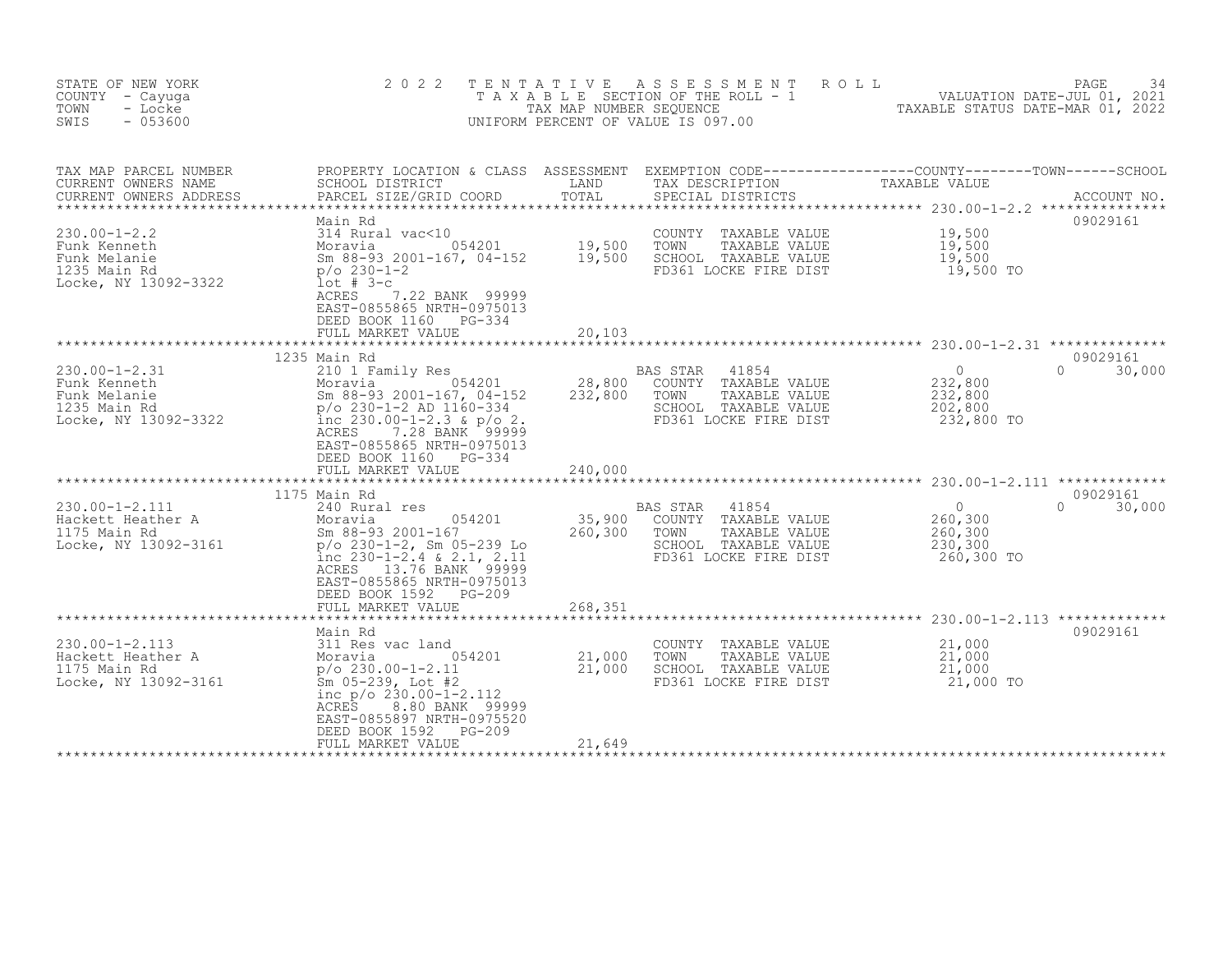| STATE OF NEW YORK<br>COUNTY – Cayuga<br>TOWN<br>- Locke | 2022 TENTATIVE ASSESSMENT ROLL<br>TAXABLE SECTION OF THE ROLL - 1<br>TAX MAP NUMBER SEOUENCE | TAXABLE STATUS DATE-MAR 01, 2022 | PAGE<br>VALUATION DATE-JUL 01, 2021 |  |
|---------------------------------------------------------|----------------------------------------------------------------------------------------------|----------------------------------|-------------------------------------|--|
| $-053600$<br>SWIS                                       | UNIFORM PERCENT OF VALUE IS 097.00                                                           |                                  |                                     |  |

| TAX MAP PARCEL NUMBER<br>CURRENT OWNERS NAME                                                                                                                                                                                                                        | PROPERTY LOCATION & CLASS ASSESSMENT EXEMPTION CODE----------------COUNTY-------TOWN-----SCHOOL<br>SCHOOL DISTRICT | LAND               | TAX DESCRIPTION                                                                                                                      | TAXABLE VALUE                                                                                |                              |
|---------------------------------------------------------------------------------------------------------------------------------------------------------------------------------------------------------------------------------------------------------------------|--------------------------------------------------------------------------------------------------------------------|--------------------|--------------------------------------------------------------------------------------------------------------------------------------|----------------------------------------------------------------------------------------------|------------------------------|
| CURRENT OWNERS ADDRESS                                                                                                                                                                                                                                              |                                                                                                                    |                    |                                                                                                                                      |                                                                                              |                              |
|                                                                                                                                                                                                                                                                     | Main Rd                                                                                                            |                    |                                                                                                                                      |                                                                                              | 09017020                     |
| 230.00-1-4<br>Pichel Michael J<br>320 North Aurora St<br>320 North Aurora St<br>320 North Aurora St<br>320 North Aurora St<br>320 North ACRES<br>20 North ACRES<br>21.00<br>20 North ACRES<br>21.00<br>20 North ACRES<br>21.00<br>20 North ACRES<br>21.00<br>       | 054201                                                                                                             | 20,300<br>20,300   | COUNTY TAXABLE VALUE 20,300<br>TOWN<br>TAXABLE VALUE<br>FD361 LOCKE FIRE DIST                                                        | 20,300<br>20,300 TO                                                                          |                              |
|                                                                                                                                                                                                                                                                     | FULL MARKET VALUE                                                                                                  | 20,928             |                                                                                                                                      |                                                                                              |                              |
|                                                                                                                                                                                                                                                                     | State Route 38                                                                                                     |                    |                                                                                                                                      |                                                                                              |                              |
| 230.00-1-5.1<br>Peppe Anthony A 310 Priv forest<br>5 South Main St Sm 83-81<br>Moravia, NY 13118<br>Moravia, NY 13118<br>EAST-0859946 NRT                                                                                                                           | 054201 27,000<br>EAST-0859946 NRTH-0975103<br>DEED BOOK 1016 PG-37                                                 | 27,000             | COUNTY TAXABLE VALUE $27,000$<br>TOWN TAXABLE VALUE $27,000$<br>SCHOOL TAXABLE VALUE $27,000$<br>FD361 LOCKE FIRE DIST $27,000$ TO   |                                                                                              |                              |
|                                                                                                                                                                                                                                                                     | FULL MARKET VALUE                                                                                                  | 27,835             |                                                                                                                                      |                                                                                              |                              |
|                                                                                                                                                                                                                                                                     | 1123 State Route 38<br>ACRES 10.80<br>EAST-0861367 NRTH-0974159<br>DEED BOOK 1048 PG-146                           | ***************    | FD361 LOCKE FIRE DIST                                                                                                                | $\begin{smallmatrix} & & 0 \\ 193,000 \end{smallmatrix}$<br>193,000<br>163,000<br>193,000 TO | 09025050<br>$\cap$<br>30,000 |
|                                                                                                                                                                                                                                                                     | 1075 State Route 38                                                                                                |                    |                                                                                                                                      |                                                                                              | 09017010                     |
| 230.00-1-8<br>Altmann Herman J<br>Moravia 120 Field crops<br>Moravia 054201 109,900<br>Williams Altmann Diane ACRES 118.40 1123 State Route 38<br>Locke, NY 13092 DEED BOOK 1366 NRTH-0973530<br>Locke, NY 13092 DEED BOOK 13092                                    | 054201 109,900                                                                                                     |                    | COUNTY TAXABLE VALUE 143,000<br>TOWN TAXABLE VALUE 143.000<br>TOWN<br>TAXABLE VALUE<br>SCHOOL TAXABLE VALUE<br>FD361 LOCKE FIRE DIST | 143,000<br>143,000<br>143,000 TO                                                             |                              |
|                                                                                                                                                                                                                                                                     |                                                                                                                    |                    |                                                                                                                                      |                                                                                              |                              |
| 230.00-1-9<br>Etola Henry G<br>Etola Sandra<br>1143 Main Rd<br>1143 Main Rd<br>1143 Main Rd<br>1143 Main Rd<br>2054201<br>2054201<br>20513699<br>20513699<br>20513699<br>20513699<br>20513699<br>20513699<br>20513699<br>20513699<br>20513699<br>20513699<br>205136 | 1143 Main Rd<br>$054201$ $34,200$<br>DEED BOOK 429<br>$PG-36$<br>FULL MARKET VALUE                                 | 156,000<br>160,825 | 41854<br><b>BAS STAR</b><br>COUNTY TAXABLE VALUE<br>TOWN<br>TAXABLE VALUE<br>SCHOOL TAXABLE VALUE<br>FD361 LOCKE FIRE DIST           | $\frac{1}{1-\epsilon}$<br>156,000<br>156,000<br>126,000<br>156,000 TO                        | 09029162<br>$\cap$<br>30,000 |
|                                                                                                                                                                                                                                                                     |                                                                                                                    |                    |                                                                                                                                      |                                                                                              |                              |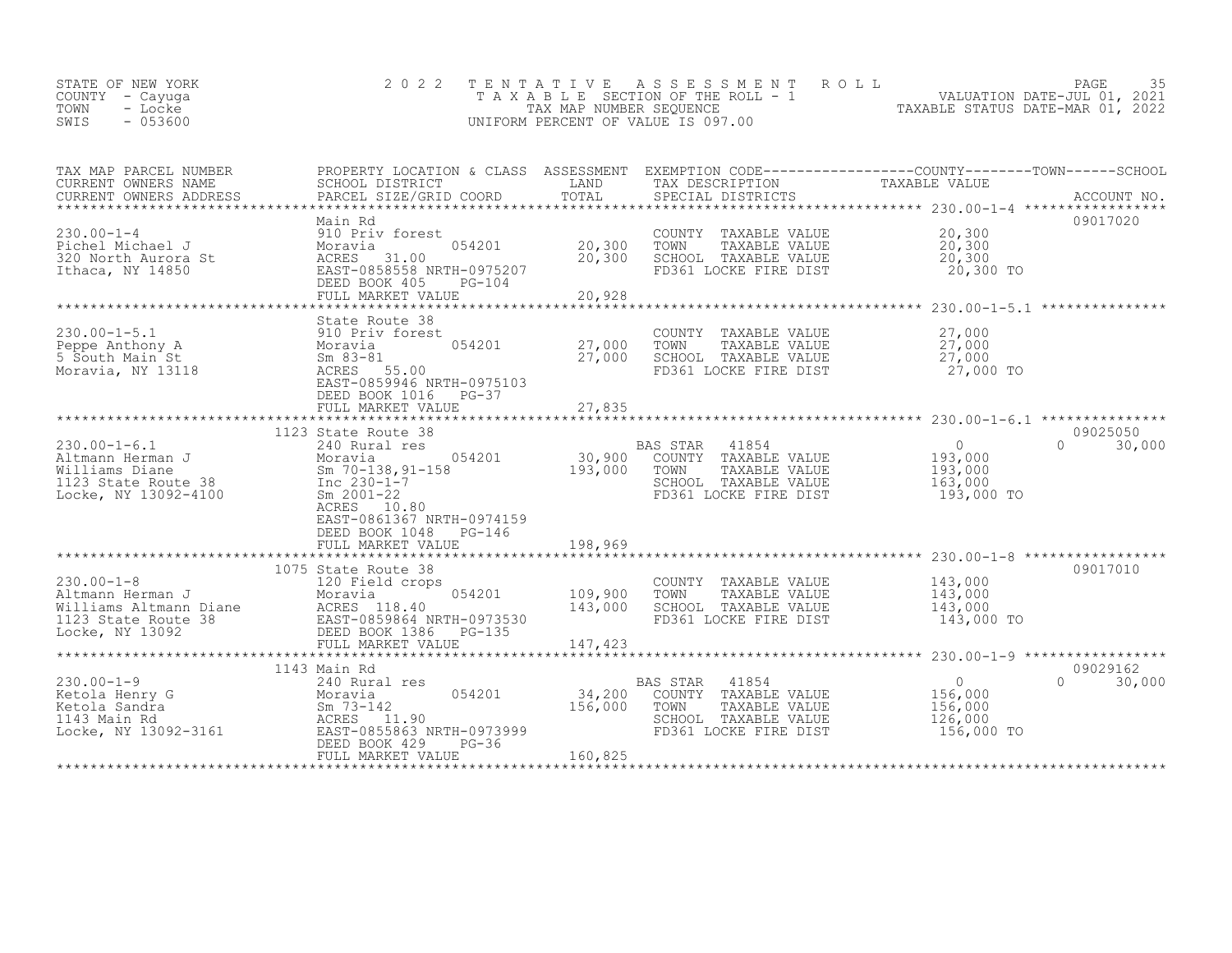| STATE OF NEW YORK<br>COUNTY - Cayuga<br>- Locke<br>TOWN<br>$-053600$<br>SWIS                                                                                                                                                                                                                                                                   | 2 0 2 2           | TENTATIVE | TENTATIVE ASSESSMENT ROLL<br>TAXABLE SECTION OF THE ROLL - 1 VALUATION DATE-JUL 01, 2021<br>TAX MAP NUMBER SEQUENCE TAXABLE STATUS DATE-MAR 01, 2022<br>JNIFORM PERCENT OF VALUE IS 097.00<br>UNIFORM PERCENT OF VALUE IS 097.00 |                            |                                      |                  |
|------------------------------------------------------------------------------------------------------------------------------------------------------------------------------------------------------------------------------------------------------------------------------------------------------------------------------------------------|-------------------|-----------|----------------------------------------------------------------------------------------------------------------------------------------------------------------------------------------------------------------------------------|----------------------------|--------------------------------------|------------------|
| TAX MAP PARCEL NUMBER<br>CURRENT OWNERS NAME SCHOOL DISTRICT LOCATION & CLASS ASSESSMENT EXEMPTION CODE----------------COUNTY--------TOWN------SCHOOL<br>CURRENT OWNERS NAME PARCEL SIZE/GRID COORD TOTAL SPECIAL DISTRICTS<br>TAXAB                                                                                                           |                   |           |                                                                                                                                                                                                                                  |                            |                                      |                  |
| 1105 Main Rd                                                                                                                                                                                                                                                                                                                                   |                   |           |                                                                                                                                                                                                                                  |                            | 09030040                             |                  |
|                                                                                                                                                                                                                                                                                                                                                | 4292 West Hill Rd |           |                                                                                                                                                                                                                                  |                            | 09033080                             |                  |
| $\begin{tabular}{lllllllllll} 230.00-1-11.1 & 4292 West Hill Rd & BAS STAR & 41854 & 09033080 \\ \hline \text{Signor Robert} & 210 1 Fermily Res & 0.00000 & 30,0000 \\ \text{Signor Pamela} & 5m 92-260 & 200.000000 & 128,100 AG LAND EX 41720 & 48,490 & 48,490 & 30,000 \\ \text{Signor Pamela} & 5m 92-260 & 201.610 & 0.000000000000000$ |                   |           |                                                                                                                                                                                                                                  |                            |                                      |                  |
|                                                                                                                                                                                                                                                                                                                                                |                   |           |                                                                                                                                                                                                                                  |                            |                                      |                  |
| 330.00-1-11.2<br>230.00-1-11.2<br>230.00-1-11.2<br>240 Rural res<br>229,900<br>229,900<br>229,900<br>229,900<br>229,900<br>229,900<br>229,900<br>229,900<br>229,900<br>229,900<br>229,900<br>229,900<br>229,900<br>229,900<br>229,900<br>229,900<br>229,900<br>229,900<br>                                                                     |                   |           |                                                                                                                                                                                                                                  |                            | 09033080<br>$\Omega$                 | 30,000           |
|                                                                                                                                                                                                                                                                                                                                                |                   |           |                                                                                                                                                                                                                                  |                            |                                      |                  |
|                                                                                                                                                                                                                                                                                                                                                |                   |           |                                                                                                                                                                                                                                  |                            | 09034050<br>56,549<br>$\overline{0}$ | 56,549<br>30,000 |
| MAY BE SUBJECT TO PAYMENT<br>UNDER AGDIST LAW TIL 2026                                                                                                                                                                                                                                                                                         |                   |           |                                                                                                                                                                                                                                  |                            |                                      |                  |
|                                                                                                                                                                                                                                                                                                                                                |                   |           | TOWN TAXABLE VALUE 49,991<br>SCHOOL TAXABLE VALUE 49,991<br>FD361 LOCKE FIRE DIST 103,000 TO                                                                                                                                     | 53,009<br>49,991<br>49,991 | 09017060<br>53,009 53,009            |                  |
|                                                                                                                                                                                                                                                                                                                                                |                   |           |                                                                                                                                                                                                                                  |                            |                                      |                  |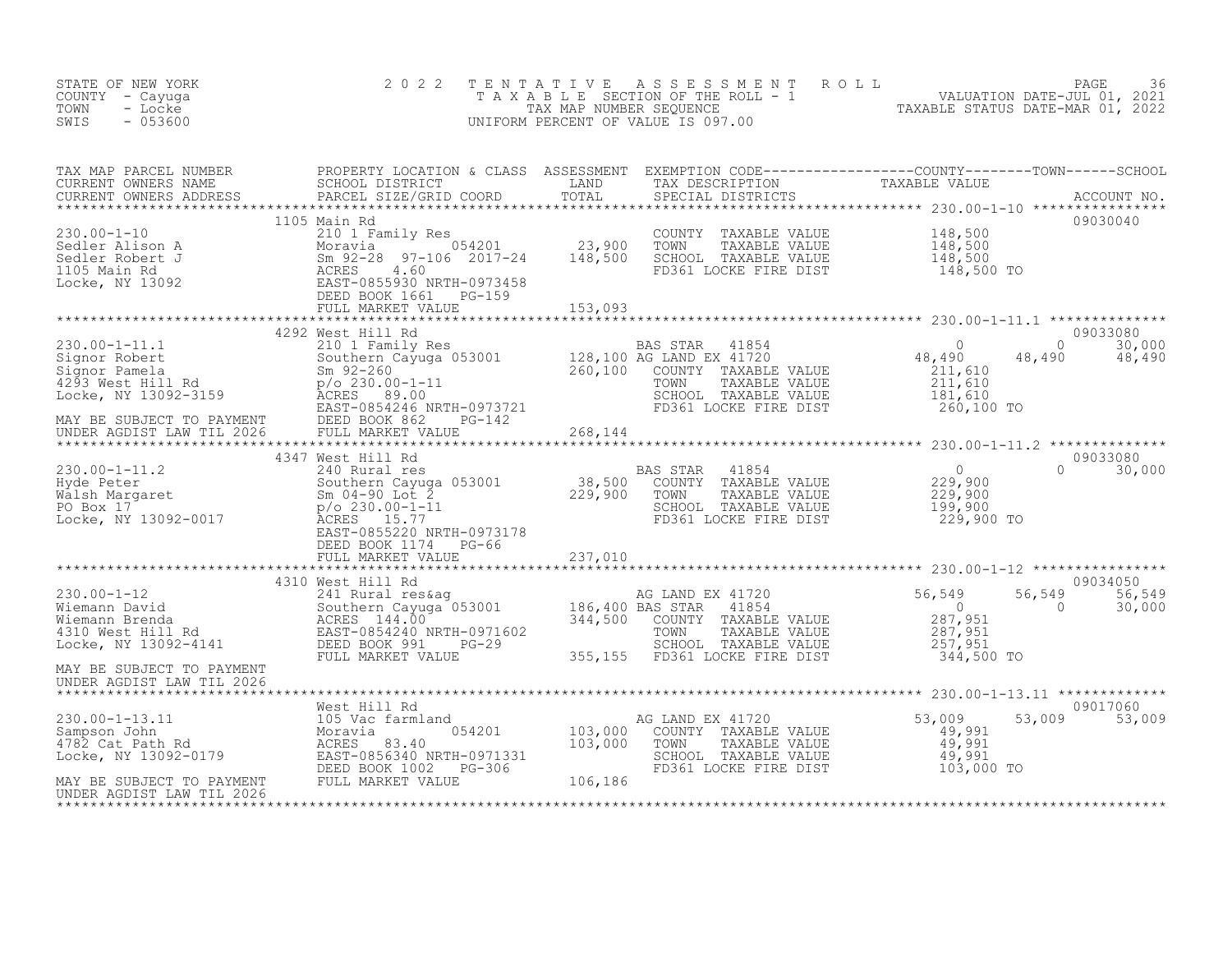| STATE OF NEW YORK<br>COUNTY - Cayuga<br>TOWN<br>- Locke<br>SWIS<br>$-053600$                                                                                                       | 2 0 2 2                                                                                                                                                                                                                                                        |                              | ROLL<br>TENTATIVE ASSESSMENT<br>UNIFORM PERCENT OF VALUE IS 097.00                                                     | PAGE<br>T A X A B L E SECTION OF THE ROLL - 1 WALUATION DATE-JUL 01, 2021<br>TAX MAP NUMBER SEQUENCE TAXABLE STATUS DATE-MAR 01, 2022 | 37     |
|------------------------------------------------------------------------------------------------------------------------------------------------------------------------------------|----------------------------------------------------------------------------------------------------------------------------------------------------------------------------------------------------------------------------------------------------------------|------------------------------|------------------------------------------------------------------------------------------------------------------------|---------------------------------------------------------------------------------------------------------------------------------------|--------|
| TAX MAP PARCEL NUMBER<br>CURRENT OWNERS NAME<br>CURRENT OWNERS ADDRESS                                                                                                             | SCHOOL DISTRICT<br>PARCEL SIZE/GRID COORD                                                                                                                                                                                                                      | LAND<br>TOTAL                | TAX DESCRIPTION<br>SPECIAL DISTRICTS                                                                                   | PROPERTY LOCATION & CLASS ASSESSMENT EXEMPTION CODE----------------COUNTY-------TOWN------SCHOOL<br>TAXABLE VALUE<br>ACCOUNT NO.      |        |
| $230.00 - 1 - 13.22$<br>Brown Keith W<br>Brown Sandra L<br>1039 Main Rd<br>Locke, NY 13092                                                                                         | 1039 Main Rd<br>210 1 Family Res<br>Moravia<br>Smd 949-70<br>SM 2006-13 <sup>5</sup><br>ACRES 1<br>FAST-0856<br>054201<br>SM 2006-138<br>ACRES 1.00 BANK 99999<br>EAST-0856193 NRTH-0972285<br>DEED BOOK 1267<br>$PG-40$<br>FULL MARKET VALUE                  | 18,000<br>73,000<br>75,258   | 41854<br>BAS STAR<br>TAXABLE VALUE<br>COUNTY<br>TAXABLE VALUE<br>TOWN<br>SCHOOL TAXABLE VALUE<br>FD361 LOCKE FIRE DIST | $\overline{0}$<br>$\Omega$<br>73,000<br>73,000<br>43,000<br>73,000 TO                                                                 | 30,000 |
| $230.00 - 1 - 13.121$<br>Paradise Marisa J<br>Paradise Marisa J<br>Dietschler Nicholas J<br>1706 Hanshaw Road<br>1706 Hanshaw Road<br>1706 Hanshaw Road<br>1850 100-230.00-1-13.12 | 4483 West Hill Rd<br>210 1 Family Res<br>054201<br>Moravia<br>ACRES<br>3.90 BANK 99999<br>EAST-0857085 NRTH-0971248<br>DEED BOOK 3719<br>PG-88<br>FULL MARKET VALUE                                                                                            | 22,900<br>137,500<br>141,753 | COUNTY TAXABLE VALUE<br>TOWN<br>TAXABLE VALUE<br>SCHOOL TAXABLE VALUE<br>FD361 LOCKE FIRE DIST                         | 137,500<br>137,500<br>137,500<br>137,500 TO                                                                                           |        |
| 230.00-1-13.122<br>Lust Linda<br>Lust Theodore<br>Lust Theodore<br>4466 West Hill Rd<br>Locke, NY 13092<br>Locke, NY 13092                                                         | 4449 West Hill Rd<br>270 Mfg housing<br>270 Mfg housing<br>Moravia 054<br>Sm 03-262 Lot#1<br>P/O 230.00-1-13.12<br>054201<br>Sm 2008-228<br>ACRES<br>7.00<br>EAST-0856924 NRTH-0971671<br>DEED BOOK 3761<br>$PG-276$<br>FULL MARKET VALUE                      | 25,000<br>59,000<br>60,825   | COUNTY TAXABLE VALUE<br>TOWN<br>TAXABLE VALUE<br>SCHOOL TAXABLE VALUE<br>FD361 LOCKE FIRE DIST                         | 59,000<br>59,000<br>59,000<br>59,000 TO                                                                                               |        |
| 230.00-1-13.211<br>Langtry Florence T<br>1053 Main Rd<br>Locke, NY 13092-3194                                                                                                      | 1053 Main Rd<br>270 Mfg housing<br>Moravia 0542<br>Sm 75-155, 2011-174<br>SM 04-276 Lot #2<br>054201<br>SM 04-276 Lot # 2<br>$p/0230.00 - 1 - 13.21$<br>4.30 BANK 99995<br>ACRES<br>EAST-0856103 NRTH-0972611<br>DEED BOOK 1463<br>PG-318<br>FULL MARKET VALUE | 23,500<br>49,500<br>51,031   | BAS STAR<br>41854<br>COUNTY<br>TAXABLE VALUE<br>TOWN<br>TAXABLE VALUE<br>SCHOOL TAXABLE VALUE<br>FD361 LOCKE FIRE DIST | 09017062<br>$\overline{0}$<br>$\Omega$<br>49,500<br>49,500<br>19,500<br>49,500 TO                                                     | 30,000 |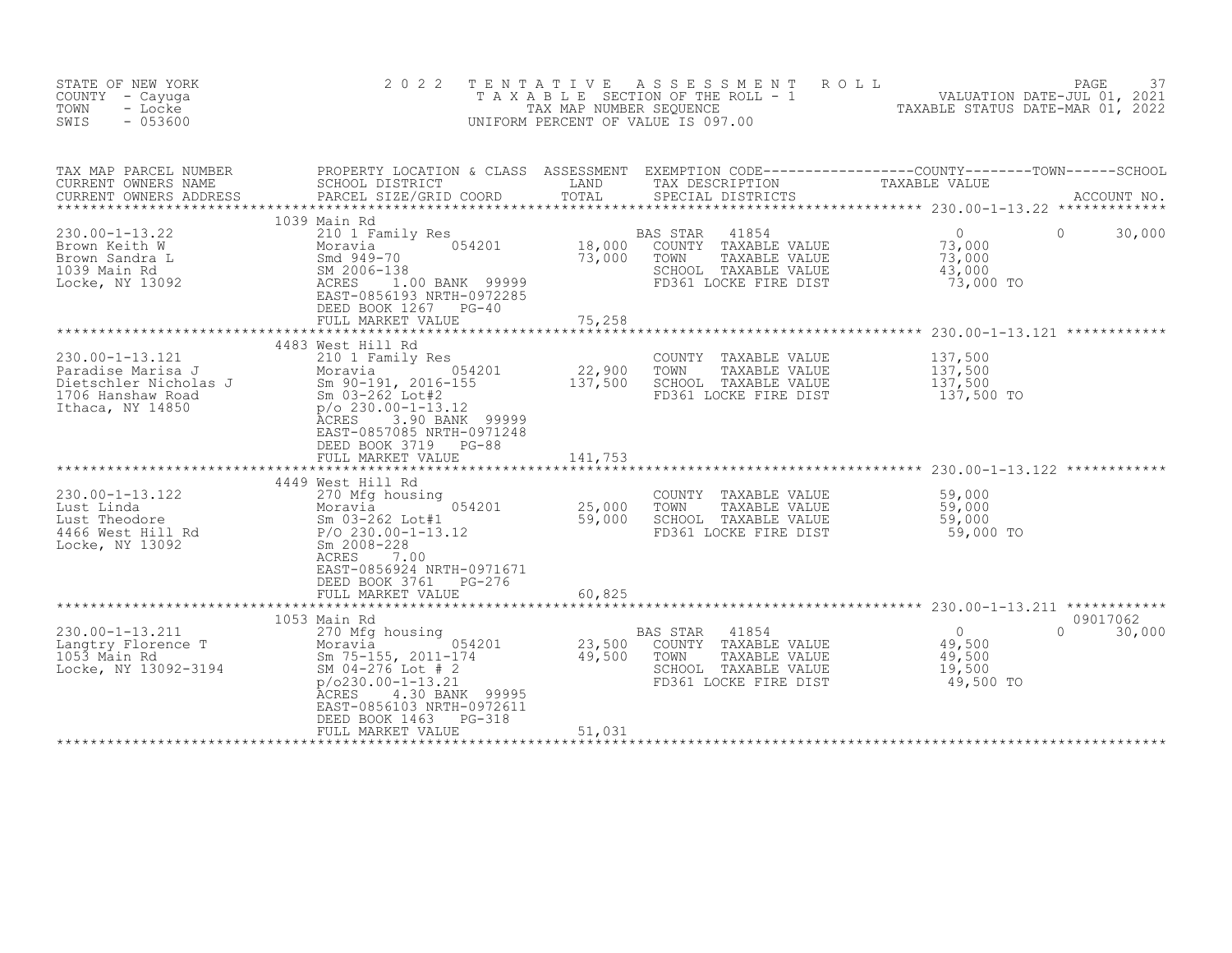| STATE OF NEW YORK<br>COUNTY - Cayuga<br>TOWN<br>- Locke<br>$-053600$<br>SWIS                                          | 2 0 2 2                                                                                                                                                                                                            | TENTATIVE                    | A S S E S S M E N T<br>UNIFORM PERCENT OF VALUE IS 097.00                                                           | PAGE<br>ROLL<br>38                                                                                                                                                                                                                                                                                                                         |
|-----------------------------------------------------------------------------------------------------------------------|--------------------------------------------------------------------------------------------------------------------------------------------------------------------------------------------------------------------|------------------------------|---------------------------------------------------------------------------------------------------------------------|--------------------------------------------------------------------------------------------------------------------------------------------------------------------------------------------------------------------------------------------------------------------------------------------------------------------------------------------|
| TAX MAP PARCEL NUMBER<br>CURRENT OWNERS NAME<br>CURRENT OWNERS ADDRESS                                                | PROPERTY LOCATION & CLASS ASSESSMENT<br>SCHOOL DISTRICT<br>PARCEL SIZE/GRID COORD                                                                                                                                  | <b>LAND</b><br>TOTAL         | SPECIAL DISTRICTS                                                                                                   | ${\small \begin{array}{ll} \texttt{EXEMPTION} & \texttt{CODE} \texttt{---} \texttt{---} \texttt{---} \texttt{---} \texttt{---} \texttt{--COUNTY} \texttt{---} \texttt{---} \texttt{TOWN} \texttt{---} \texttt{---} \texttt{SCHOOL} \\ \texttt{TAX} & \texttt{DESCRIPTION} & \texttt{TAXABLE} & \texttt{VALUE} \end{array}}$<br>ACCOUNT NO. |
| $230.00 - 1 - 13.212$<br>Griggs Michael J.<br>4383 West Hill Road<br>Locke, NY 13092<br>Locke, NY 13092               | 4383 West Hill Rd<br>210 1 Family Res<br>054201<br>Moravia<br>p/o 230.00-1-13.21<br>SM $04-276$ Lot # 1<br>6.34 BANK 99997<br>ACRES<br>EAST-0855697 NRTH-0972623<br>DEED BOOK 3678<br>$PG-90$<br>FULL MARKET VALUE | 25,500<br>162,000<br>167,010 | COUNTY TAXABLE VALUE<br>TOWN<br>TAXABLE VALUE<br>SCHOOL TAXABLE VALUE<br>FD361 LOCKE FIRE DIST                      | 09017062<br>162,000<br>162,000<br>162,000<br>162,000 TO                                                                                                                                                                                                                                                                                    |
| $230.00 - 1 - 14$<br>Peppe Anthony<br>5 South Main St<br>Moravia, NY 13118-2308<br>Moravia, NY 13118-2308<br>EAST-085 | 4448 West Hill Rd<br>314 Rural vac<10<br>054201<br>2.80<br>EAST-0856386 NRTH-0971826<br>DEED BOOK 994<br>PG-211<br>FULL MARKET VALUE                                                                               | 5,265<br>5,265<br>5,428      | COUNTY TAXABLE VALUE<br>TOWN<br>TAXABLE VALUE<br>SCHOOL TAXABLE VALUE<br>FD361 LOCKE FIRE DIST                      | 09007010<br>5,265<br>5,265<br>5,265<br>5,265 TO                                                                                                                                                                                                                                                                                            |
| $230.00 - 1 - 15$<br>Treacy Linda M<br>4466 West Hill Rd<br>Locke, NY 13092                                           | 4466 West Hill Rd<br>210 1 Family Res<br>054201<br>Moravia<br>Sm 72-178<br>ACRES 2.40<br>EAST-0856607 NRTH-0971318<br>DEED BOOK 1359 PG-180<br>FULL MARKET VALUE                                                   | 20,600<br>75,000<br>77,320   | 41854<br>BAS STAR<br>COUNTY TAXABLE VALUE<br>TOWN<br>TAXABLE VALUE<br>SCHOOL TAXABLE VALUE<br>FD361 LOCKE FIRE DIST | 09017061<br>$\overline{0}$<br>$\Omega$<br>30,000<br>$75,000$<br>$75,000$<br>75,000<br>45,000<br>75,000 TO                                                                                                                                                                                                                                  |
| $230.00 - 1 - 16.1$<br>Harriger Douglas R<br>4539 Ŵest Hill Rd<br>Locke, NY                                           | West Hill Rd<br>330 Vacant comm<br>Moravia<br>P/o 230.00-1-16<br>054201<br>ACRES 17.90<br>EAST-0858580 NRTH-0971265<br>DEED BOOK 3911 PG-238<br>FULL MARKET VALUE                                                  | 24,500<br>24,500<br>25,258   | COUNTY TAXABLE VALUE<br>TOWN<br>TAXABLE VALUE<br>SCHOOL TAXABLE VALUE<br>FD361 LOCKE FIRE DIST                      | 09013140<br>24,500<br>24,500<br>24,500<br>24,500 TO                                                                                                                                                                                                                                                                                        |
| $230.00 - 1 - 16.2$<br>Harriger Douglas R<br>"The Mest Hill Rd<br>4539 West Hill Rd<br>Locke, NY                      | 4539 West Hill Rd<br>240 Rural res<br>054201<br>Moravia<br>$p$ /o 230.00-1-16<br>ACRES 31.90<br>EAST-0857800 NRTH-0971375<br>DEED BOOK 3911<br>$PG-238$<br>FULL MARKET VALUE                                       | 58,000<br>100,000<br>103,093 | COUNTY TAXABLE VALUE<br>TOWN<br>TAXABLE VALUE<br>SCHOOL TAXABLE VALUE<br>FD361 LOCKE FIRE DIST                      | 09013140<br>100,000<br>100,000<br>100,000<br>100,000 TO                                                                                                                                                                                                                                                                                    |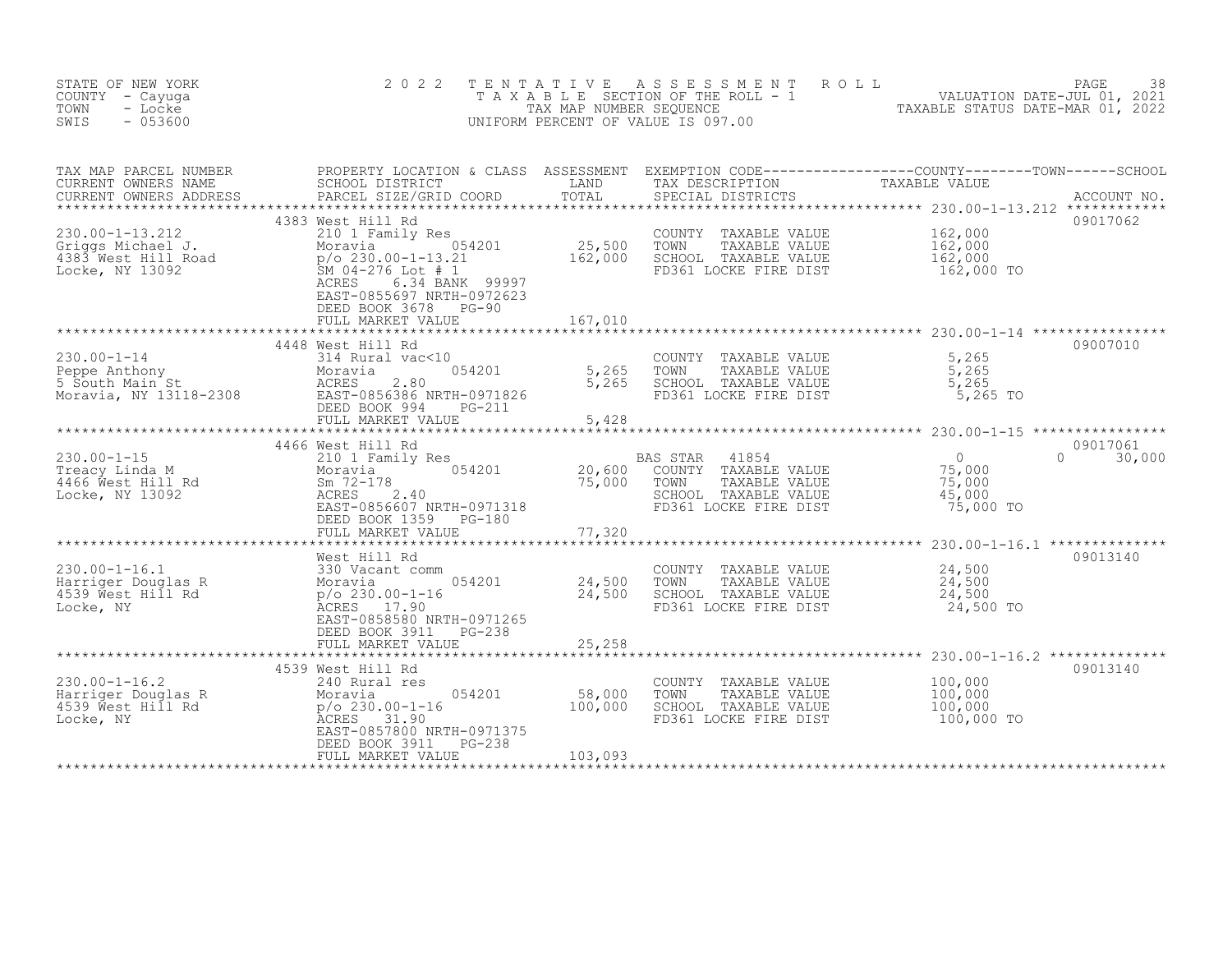| STATE OF NEW YORK | 2022 TENTATIVE ASSESSMENT ROLL        |                                  | PAGE                        | 39 |
|-------------------|---------------------------------------|----------------------------------|-----------------------------|----|
| COUNTY – Cayuqa   | T A X A B L E SECTION OF THE ROLL - 1 |                                  | VALUATION DATE-JUL 01, 2021 |    |
| TOWN<br>- Locke   | TAX MAP NUMBER SEQUENCE               | TAXABLE STATUS DATE-MAR 01, 2022 |                             |    |
| $-053600$<br>SWIS | UNIFORM PERCENT OF VALUE IS 097.00    |                                  |                             |    |

| TAX MAP PARCEL NUMBER<br>CURRENT OWNERS NAME<br>CURRENT OWNERS ADDRESS                                                                                                                    | SCHOOL DISTRICT<br>PARCEL SIZE/GRID COORD                                                                                                                                                       | LAND<br>TOTAL                     | TAX DESCRIPTION<br>SPECIAL DISTRICTS                                                                                            | PROPERTY LOCATION & CLASS ASSESSMENT EXEMPTION CODE----------------COUNTY-------TOWN-----SCHOOL<br>TAXABLE VALUE |
|-------------------------------------------------------------------------------------------------------------------------------------------------------------------------------------------|-------------------------------------------------------------------------------------------------------------------------------------------------------------------------------------------------|-----------------------------------|---------------------------------------------------------------------------------------------------------------------------------|------------------------------------------------------------------------------------------------------------------|
| ********************************                                                                                                                                                          |                                                                                                                                                                                                 |                                   |                                                                                                                                 |                                                                                                                  |
| $230.00 - 1 - 17$<br>Mackey Trent D<br>973 Main St<br>Locke, NY 13092-3183                                                                                                                | West Hill Rd<br>WEST MILLING<br>910 Priv forest<br>Moravia 054201<br>ACRES 10.30<br>92-3183 EAST-0859123 NRTH-0971453<br>054201<br>DEED BOOK 1468<br>PG-126<br>FULL MARKET VALUE                | $10,530$ TOWN<br>10,530<br>10,856 | COUNTY TAXABLE VALUE<br>TAXABLE VALUE<br>SCHOOL TAXABLE VALUE<br>FD361 LOCKE FIRE DIST                                          | 09021040<br>10,530<br>10,530<br>10,530<br>10,530 TO                                                              |
|                                                                                                                                                                                           |                                                                                                                                                                                                 |                                   |                                                                                                                                 |                                                                                                                  |
| 230.00-1-18<br>Pichel Michael J<br>320 North Aurora St<br>1320 North Aurora St<br>12.000 EAST-0859336 NRTH-0972276<br>22.000 EAST-0859336 NRTH-0972276                                    | State Route 38<br>054201 38,200<br>DEED BOOK 405<br>$PG-104$                                                                                                                                    | 38,200                            | COUNTY TAXABLE VALUE<br>TOWN<br>TAXABLE VALUE<br>SCHOOL TAXABLE VALUE<br>FD361 LOCKE FIRE DIST                                  | 09017030<br>38,200<br>38,200<br>38,200<br>38,200 TO                                                              |
|                                                                                                                                                                                           | 1035 Main St                                                                                                                                                                                    |                                   |                                                                                                                                 | 09026130                                                                                                         |
| $230.00 - 1 - 19.1$<br>Clark Darleen<br>Clark Stephen<br>1035 Main St<br>Locke, NY 13092                                                                                                  | 240 Rural res<br>n<br>m 5m 86-185<br>m 5m 86-185<br>SM 2018-214 Lot A1<br>p/o 230.00-1-19<br>p/o 230.00-1-19<br>054201<br>ACRES<br>1.84<br>EAST-0860975 NRTH-0972188<br>DEED BOOK 725<br>PG-174 |                                   | BAS STAR<br>41854<br>20,000 COUNTY TAXABLE VALUE<br>115,000 TOWN TAXABLE VALUE<br>SCHOOL TAXABLE VALUE<br>FD361 LOCKE FIRE DIST | $\overline{0}$<br>$0 \t 30,000$<br>115,000<br>115,000<br>85,000<br>115,000 TO                                    |
|                                                                                                                                                                                           | FULL MARKET VALUE                                                                                                                                                                               | 118,557                           |                                                                                                                                 |                                                                                                                  |
| 230.00-1-19.2<br>Peppe Anthony<br>5 South Main Street<br>Moravia, NY 13118<br>Moravia, NY 13118<br>Moravia, NY 13118<br>SM 2018-214 Lots A2                                               | Main St<br>$5$<br>5 $054201$<br>5 $11,400$<br>SM 2018-214 Lots A2 & B<br>$p$ /o 230.00-1-19<br><b>ACRES</b><br>9.60<br>EAST-0860595 NRTH-0972336<br>DEED BOOK 3881 PG-288                       |                                   | COUNTY TAXABLE VALUE 11,400<br>TOWN<br>TAXABLE VALUE<br>SCHOOL TAXABLE VALUE<br>FD361 LOCKE FIRE DIST                           | 09026130<br>11,400<br>11,400<br>11,400 TO                                                                        |
|                                                                                                                                                                                           | FULL MARKET VALUE                                                                                                                                                                               | 11,753                            |                                                                                                                                 |                                                                                                                  |
| $230.00 - 1 - 20$<br>EXECUTE THE TABLE 174<br>The Moravia<br>Smdb 1355-152<br>t<br>CRES 1.74<br>EAST-0861003 N<br>Altmann Herman<br>Williams Diane<br>1045 Main Street<br>Locke, NY 13092 | 1045 Main St<br>210 1 Family Res<br>054201<br>EAST-0861003 NRTH-0972570<br>DEED BOOK 3772<br>PG-288                                                                                             | 19,800<br>110,000                 | COUNTY TAXABLE VALUE<br>TOWN<br>TAXABLE VALUE<br>SCHOOL TAXABLE VALUE<br>FD361 LOCKE FIRE DIST                                  | 09026200<br>110,000<br>110,000<br>110,000<br>110,000 TO                                                          |
|                                                                                                                                                                                           | FULL MARKET VALUE                                                                                                                                                                               | 113,402                           |                                                                                                                                 |                                                                                                                  |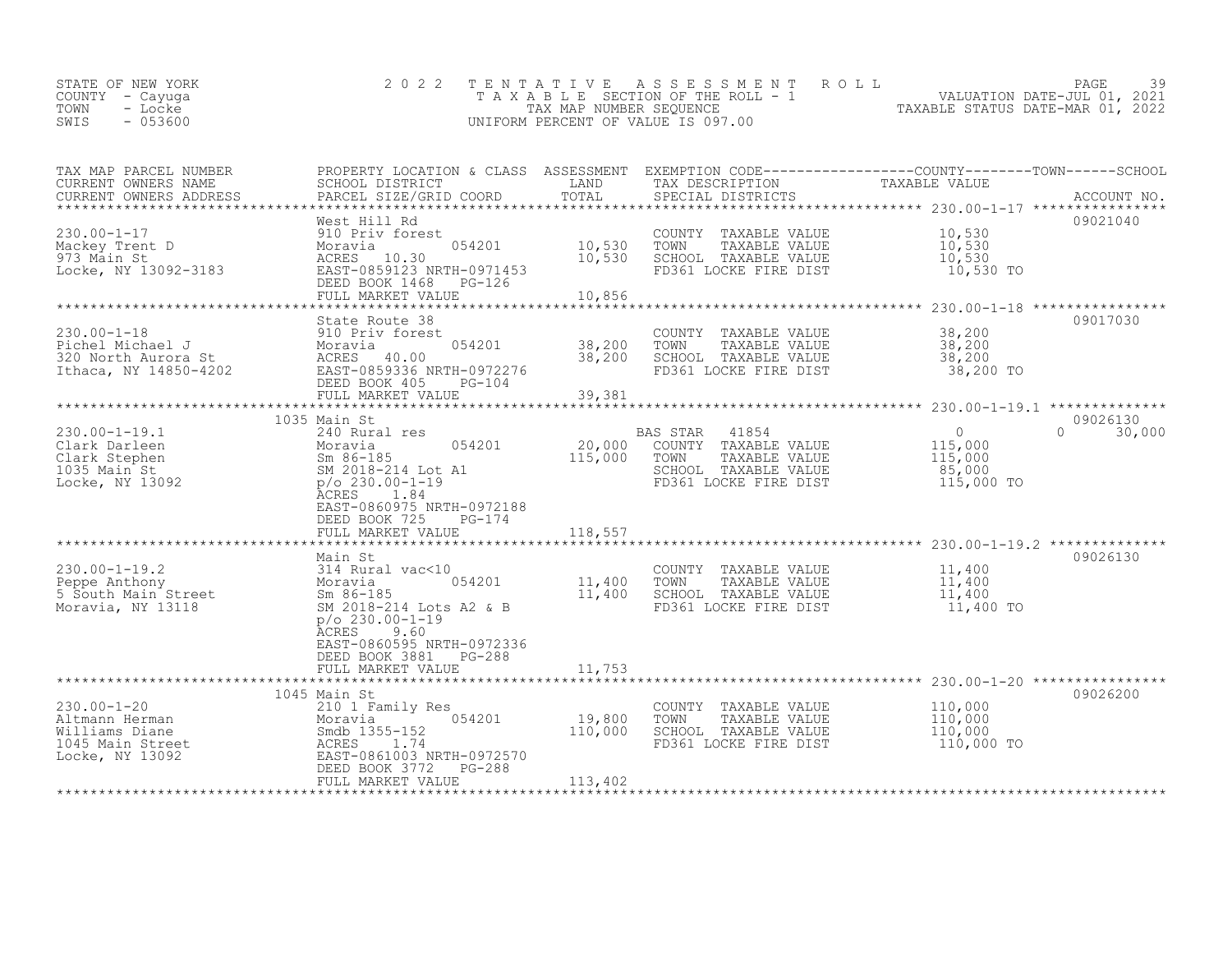| STATE OF NEW YORK<br>COUNTY - Cayuga<br>TOWN<br>- Locke<br>$-053600$<br>SWIS | 2 0 2 2      |                                                                                                                                                                                                          | TENTATIVE ASSESSMENT ROLL PACE 40<br>TAXABLE SECTION OF THE ROLL - 1 VALUATION DATE-JUL 01, 2021<br>TAX MAP NUMBER SEQUENCE TAXABLE STATUS DATE-MAR 01, 2022<br>UNIFORM PERCENT OF VALUE IS 097.00 |              |
|------------------------------------------------------------------------------|--------------|----------------------------------------------------------------------------------------------------------------------------------------------------------------------------------------------------------|----------------------------------------------------------------------------------------------------------------------------------------------------------------------------------------------------|--------------|
|                                                                              |              |                                                                                                                                                                                                          |                                                                                                                                                                                                    |              |
|                                                                              |              |                                                                                                                                                                                                          |                                                                                                                                                                                                    |              |
|                                                                              |              |                                                                                                                                                                                                          |                                                                                                                                                                                                    |              |
|                                                                              |              |                                                                                                                                                                                                          |                                                                                                                                                                                                    |              |
|                                                                              |              |                                                                                                                                                                                                          |                                                                                                                                                                                                    |              |
|                                                                              |              |                                                                                                                                                                                                          |                                                                                                                                                                                                    |              |
|                                                                              | 1015 Main St |                                                                                                                                                                                                          |                                                                                                                                                                                                    |              |
|                                                                              |              | COUNTY TAXABLE VALUE 155,000<br>TOWN TAXABLE VALUE 155,000<br>SCHOOL TAXABLE VALUE 155,000<br>FD361 LOCKE FIRE DIST 155,000 TO<br>LD361 LOCKE LIGHT DIST 155,000 TO<br>WD361 LOCKE WATER OM 155,000 TO M |                                                                                                                                                                                                    |              |
|                                                                              |              |                                                                                                                                                                                                          |                                                                                                                                                                                                    |              |
|                                                                              |              |                                                                                                                                                                                                          |                                                                                                                                                                                                    |              |
|                                                                              |              |                                                                                                                                                                                                          |                                                                                                                                                                                                    |              |
|                                                                              |              | AS STAR 41854<br>COUNTY TAXABLE VALUE 155,000<br>TOWN TAXABLE VALUE 155,000<br>SCHOOL TAXABLE VALUE 155,000<br>FD361 LOCKE FIBE DIET 125,000<br>BAS STAR<br>FD361 LOCKE FIRE DIST 155,000 TO             |                                                                                                                                                                                                    | $0 \t30,000$ |
|                                                                              |              |                                                                                                                                                                                                          |                                                                                                                                                                                                    |              |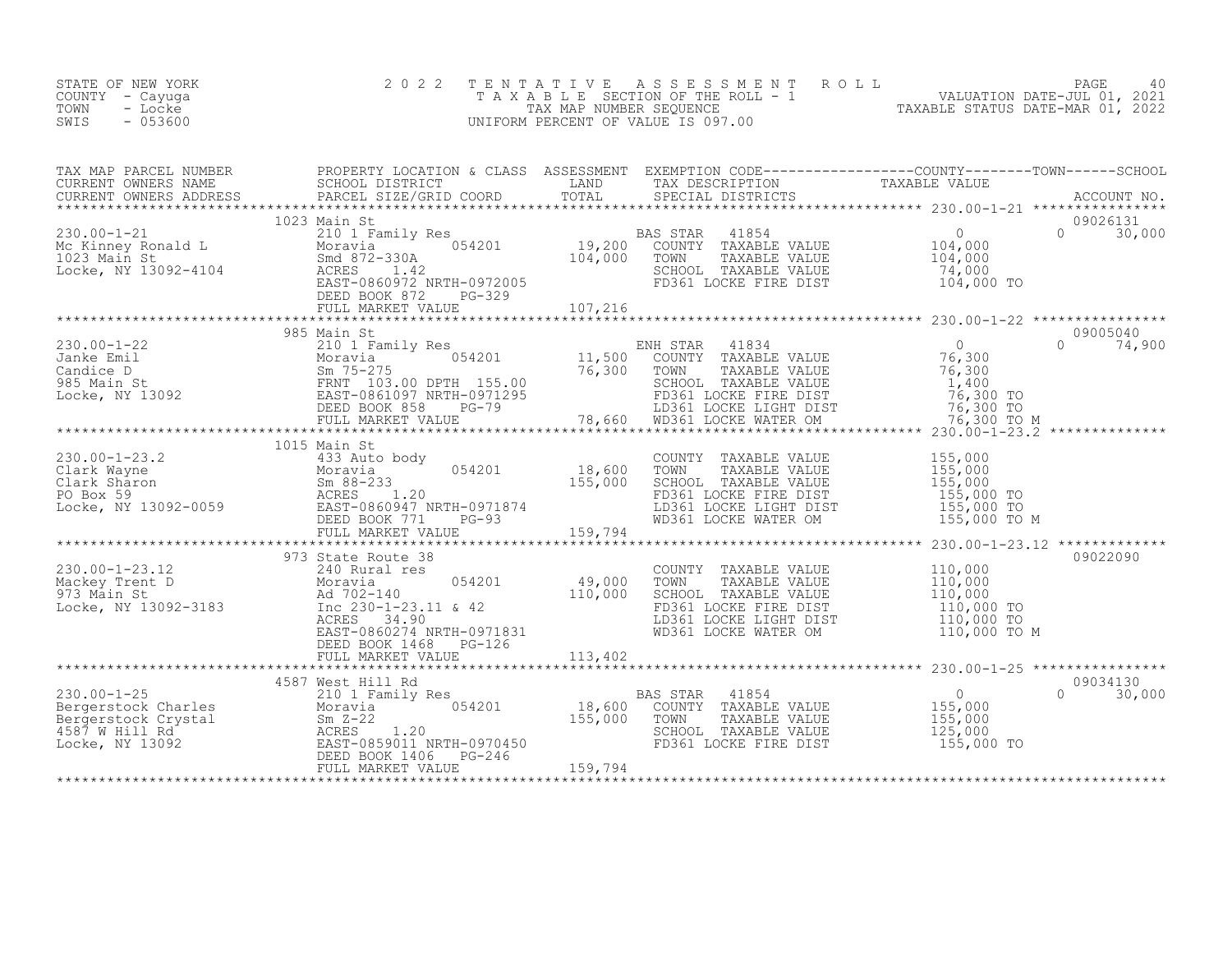| STATE OF NEW YORK<br>COUNTY - Cayuga<br>- Locke<br>TOWN<br>$-053600$<br>SWIS                                                                                                                                                                                                   | 2 0 2 2                                                                                                                                                                                                             | TENTATIVE | UNIFORM PERCENT OF VALUE IS 097.00                                                                                                                                | PAGE 41<br>TAXABLE SECTION OF THE ROLL - 1<br>TAX MAP NUMBER SEQUENCE<br>NIFORM PERCENT OF VALUE IS 097.00<br>TAXABLE STATUS DATE-MAR 01, 2022                                                                                    |  |
|--------------------------------------------------------------------------------------------------------------------------------------------------------------------------------------------------------------------------------------------------------------------------------|---------------------------------------------------------------------------------------------------------------------------------------------------------------------------------------------------------------------|-----------|-------------------------------------------------------------------------------------------------------------------------------------------------------------------|-----------------------------------------------------------------------------------------------------------------------------------------------------------------------------------------------------------------------------------|--|
| TAX MAP PARCEL NUMBER<br>CURRENT OWNERS NAME<br>CURRENT OWNERS ADDRESS                                                                                                                                                                                                         |                                                                                                                                                                                                                     |           |                                                                                                                                                                   | TAX MAP PARCEL NUMBER PROPERTY LOCATION & CLASS ASSESSMENT EXEMPTION CODE-----------------COUNTY--------TOWN------SCHOOL SCHOOL DISTRICT LAND TAX DESCRIPTION TAXABLE VALUE<br>CURRENT OWNERS ADDRESS PARCEL SIZE/GRID COORD TOTA |  |
| 230.00-1-26<br>Kelley Doris<br>PO Box 265<br>Locke, NY 13092-0265                                                                                                                                                                                                              | 4564 West Hill Rd<br>West Hill Kd<br>210 1 Family Res<br>Moravia 054201 18,000<br>Sm 86-77 47,000<br>ACRES<br>RAST-0858647 NRTH-0970265<br>EAST-0858647 NRTH-0970265<br>DEED BOOK 974<br>PG-92<br>FULL MARKET VALUE | 48,454    |                                                                                                                                                                   | 09003090                                                                                                                                                                                                                          |  |
|                                                                                                                                                                                                                                                                                | 4530 West Hill Rd                                                                                                                                                                                                   |           |                                                                                                                                                                   | 09008040<br>$7,500$<br>0 50,00<br>50,000                                                                                                                                                                                          |  |
| 230.00-1-28<br>230.00-1-28<br>Ennis Sharon<br>4508 West Hill Rd<br>Locke, NY 13092-3166                                                                                                                                                                                        | 4508 West Hill Rd<br>West Hill Rd<br>210 1 Family Res<br>Moravia 054201 24,700<br>Sm 68-128,Lot A 46,000<br>2005 4.80<br>EAST-0857454 NRTH-0970584<br>DEED BOOK 875<br>PG-61                                        |           | COUNTY TAXABLE VALUE $46,000$<br>TOWN TAXABLE VALUE $46,000$<br>SCHOOL TAXABLE VALUE $46,000$<br>$46,000$<br>FD361 LOCKE FIRE DIST                                | 09008171<br>46,000 TO                                                                                                                                                                                                             |  |
| 230.00-1-29.2<br>210.00-1-29.2<br>210.1 Family Res<br>20,800<br>20,800<br>20,800<br>20,800<br>20,800<br>20,800<br>20,800<br>20,800<br>20,800<br>20,800<br>20,800<br>20,800<br>20,800<br>20,800<br>20,800<br>20,800<br>20,000-1-29<br>20,000<br>20,000<br>20,000<br>20,000<br>2 | 4275 Boughton Rd<br>2.55<br>EAST-0853396 NRTH-0969949<br>DEED BOOK 1109 PG-334<br>FULL MARKET VALUE                                                                                                                 | 113,402   | BAS STAR 41854<br>COUNTY TAXABLE VALUE<br>TAXABLE VALUE<br>TOWN<br>SCHOOL TAXABLE VALUE<br>FD361 LOCKE FIRE DIST                                                  | $\begin{array}{c} 0 \\ 110,000 \\ 110,000 \\ 80,000 \end{array}$<br>$\Omega$<br>30,000<br>110,000 TO                                                                                                                              |  |
| 230.00-1-29.11<br>Buhl Timothy<br>Buhl Mary Ellen<br>Buhl Mary Ellen<br>35 Fire Lane 24<br>Auburn, NY 13021-1175<br>Po 230.00-1-29,29.1<br>AcRES<br>AcRES<br>Buhl Mary 24<br>AcRES<br>Buhl Mary 29.1<br>AcRES<br>Buhl Mary 29.1<br>AcRES<br>Buhl Mary 13021-                   | EAST-0853558 NRTH-0969757<br>DEED BOOK 505<br>PG-274<br>FULL MARKET VALUE                                                                                                                                           | 12,887    | COUNTY TAXABLE VALUE $12,500$<br>TOWN TAXABLE VALUE $12,500$<br>SCHOOL TAXABLE VALUE $12,500$<br>FD361 LOCKE FIRE DIST $12,500$<br>TD361 LOCKE FIRE DIST $12,500$ | 09026030                                                                                                                                                                                                                          |  |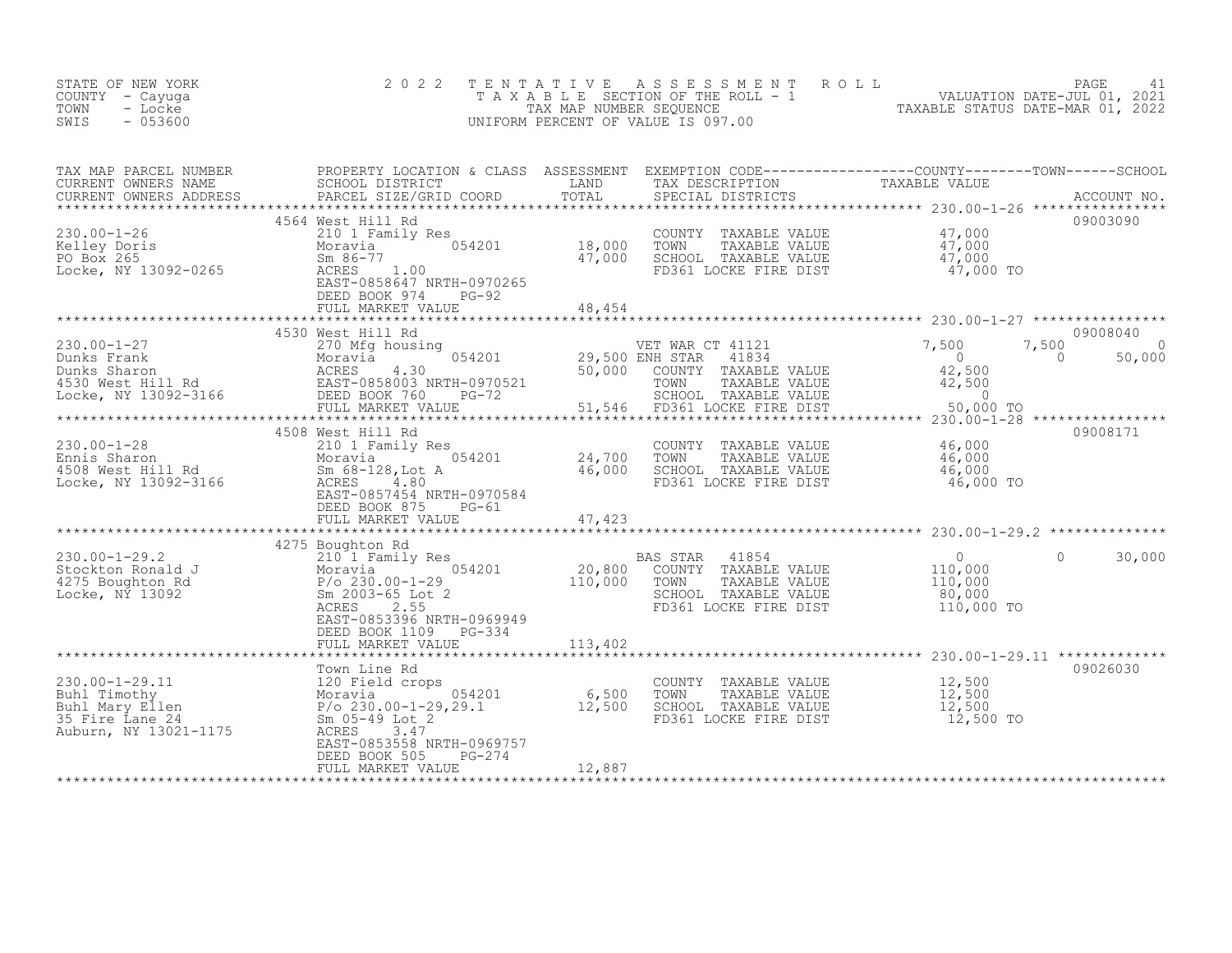| STATE OF NEW YORK<br>COUNTY - Cayuga<br>TOWN<br>- Locke<br>$-053600$<br>SWIS | 2022 TENTATIVE ASSESSMENT ROLL<br>T A X A B L E SECTION OF THE ROLL - 1<br>TAX MAP NUMBER SEOUENCE<br>UNIFORM PERCENT OF VALUE IS 097.00 | PAGE<br>VALUATION DATE-JUL 01, 2021<br>TAXABLE STATUS DATE-MAR 01, 2022 |  |
|------------------------------------------------------------------------------|------------------------------------------------------------------------------------------------------------------------------------------|-------------------------------------------------------------------------|--|
|                                                                              |                                                                                                                                          |                                                                         |  |

| $\begin{tabular}{lllllllllllllllllllllll} \textsc{trX} \textsc{Map} \textsc{PACEL NUNBER} & \textsc{PROBERT OCONPRODEF} \textsc{DCTIOM} & \textsc{CLASS} & \textsc{ASES SNSIN} & \textsc{EXMPTION} & \textsc{CODRTI} & \textsc{CODRTI} & \textsc{TAXABLE VALUE} \\ \textsc{CURRENT ONNERS NADES} & \textsc{SACL DISTRICT} & \textsc{LANDR} & \textsc{TAXADE} & \textsc{RACEL SIZE/GRID COORD} & \textsc{TAXADE} & \textsc{RACEL SIZE/GRID COORD} & \textsc$ |  |  |  |
|-------------------------------------------------------------------------------------------------------------------------------------------------------------------------------------------------------------------------------------------------------------------------------------------------------------------------------------------------------------------------------------------------------------------------------------------------------------|--|--|--|
|                                                                                                                                                                                                                                                                                                                                                                                                                                                             |  |  |  |
|                                                                                                                                                                                                                                                                                                                                                                                                                                                             |  |  |  |
|                                                                                                                                                                                                                                                                                                                                                                                                                                                             |  |  |  |
|                                                                                                                                                                                                                                                                                                                                                                                                                                                             |  |  |  |
|                                                                                                                                                                                                                                                                                                                                                                                                                                                             |  |  |  |
| $\begin{tabular}{l c c c c c} \multicolumn{1}{c}{\textbf{0.001--0.0121}} \multicolumn{1}{c}{\textbf{0.001--0.0121}} \multicolumn{1}{c}{\textbf{0.001--0.0122}} \multicolumn{1}{c}{\textbf{0.001--0.0123}} \multicolumn{1}{c}{\textbf{0.001--0.0123}} \multicolumn{1}{c}{\textbf{0.001--0.0123}} \multicolumn{1}{c}{\textbf{0.001--0.0123}} \multicolumn{1}{c}{\textbf{0.001--0$                                                                             |  |  |  |
|                                                                                                                                                                                                                                                                                                                                                                                                                                                             |  |  |  |
|                                                                                                                                                                                                                                                                                                                                                                                                                                                             |  |  |  |
|                                                                                                                                                                                                                                                                                                                                                                                                                                                             |  |  |  |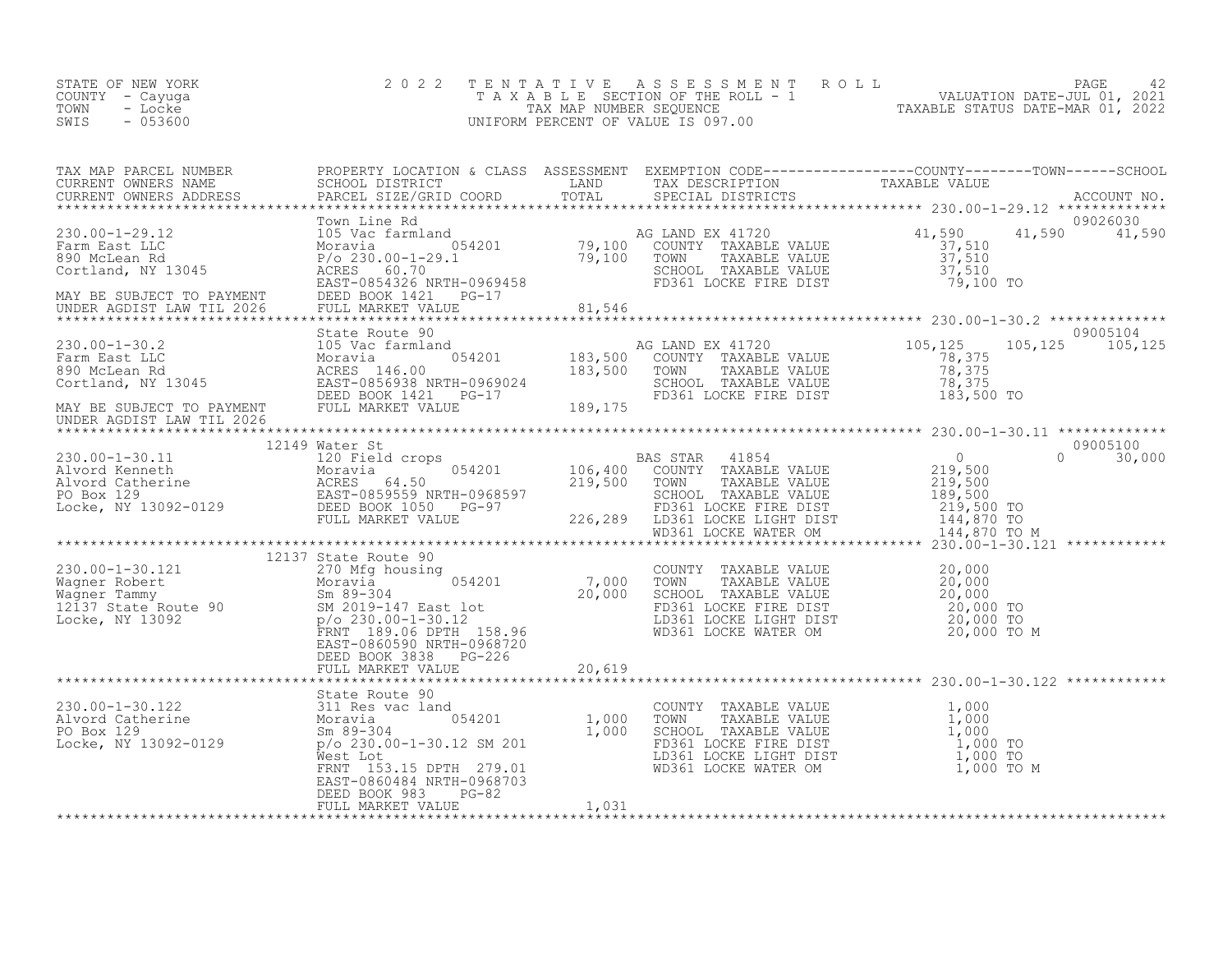| STATE OF NEW YORK<br>COUNTY - Cayuga<br>TOWN<br>- Locke<br>$-053600$<br>SWIS                                                                                                                                                          | 2 0 2 2                                                                                                                                                                                                                                                 | TENTATIVE<br>TAX MAP NUMBER SEQUENCE | ASSESSMENT ROLL<br>TAXABLE SECTION OF THE ROLL - 1<br>UNIFORM PERCENT OF VALUE IS 097.00                                                         | PAGE<br>43<br>$-1$ $-1$ $-1$ $-1$ $VALUATION DATE-JUL 01, 2021$<br>TAXABLE STATUS DATE-MAR 01, 2022            |
|---------------------------------------------------------------------------------------------------------------------------------------------------------------------------------------------------------------------------------------|---------------------------------------------------------------------------------------------------------------------------------------------------------------------------------------------------------------------------------------------------------|--------------------------------------|--------------------------------------------------------------------------------------------------------------------------------------------------|----------------------------------------------------------------------------------------------------------------|
| TAX MAP PARCEL NUMBER<br>CURRENT OWNERS NAME<br>CURRENT OWNERS ADDRESS                                                                                                                                                                | SCHOOL DISTRICT<br>PARCEL SIZE/GRID COORD                                                                                                                                                                                                               | LAND<br>TOTAL                        | TAX DESCRIPTION TAXABLE VALUE<br>SPECIAL DISTRICTS TAXABLE VALUE<br>SPECIAL DISTRICTS                                                            | PROPERTY LOCATION & CLASS ASSESSMENT EXEMPTION CODE----------------COUNTY-------TOWN-----SCHOOL<br>ACCOUNT NO. |
| 230.00-1-31.1<br>Gray Ralph Moravia 054201<br>Gray Lorraine SM 2014-189, AD 1563-214<br>1018 Main St inc 230.00-1-31 & p/o 33<br>Locke, NY 13092-3160<br>Moravia SM 2014-189, AD 1563-214<br>ACRES 37.00<br>PAST-0859508 NRTH-0969936 | 4604 West Hill Rd<br>Moravia 654201<br>EAST-0859508 NRTH-0969936<br>DEED BOOK 648<br>$PG-293$<br>FULL MARKET VALUE                                                                                                                                      | 58,600<br>80,000<br>82,474           | COUNTY TAXABLE VALUE<br>TOWN<br>TAXABLE VALUE<br>SCHOOL TAXABLE VALUE<br>FD361 LOCKE FIRE DIST<br>LD361 LOCKE LIGHT DIST<br>WD361 LOCKE WATER OM | 09012121<br>80,000<br>80,000<br>80,000<br>80,000 TO<br>16,000 TO<br>16,000 TO M                                |
| $230.00 - 1 - 32$<br>230.00-1-32<br>Nedrow Adam (10.1 Family Res 10.4201)<br>Nedrow Erica (10.54201)<br>Nedrow Erica (10.56-307, 1685-187<br>4622 W Hill Rd (10.1356-307, 1685-187<br>Locke, NY 13092 (15.00 FRNT 150.00 DPTH 155.00  | 4622 West Hill Rd<br>210 1 Family Res<br>BANK 99999<br>EAST-0859772 NRTH-0970276<br>DEED BOOK 1685 PG-184<br>FULL MARKET VALUE                                                                                                                          | 14,500<br>165,000<br>170,103         | COUNTY TAXABLE VALUE<br>TOWN<br>TAXABLE VALUE<br>SCHOOL TAXABLE VALUE<br>FD361 LOCKE FIRE DIST                                                   | 09028060<br>165,000<br>165,000<br>165,000<br>165,000 TO                                                        |
| $230.00 - 1 - 33.1$<br>Chesbro Kira L<br>4628 West Hill Road<br>Locke, NY 13092                                                                                                                                                       | 4628 West Hill Rd<br>210 1 Family Res<br>210 1 Fa<br>Moravia<br>SM 2014-<br>p/o 230.<br>054201<br>SM 2014-189<br>$p$ /o 230.00-1-33<br>FRNT 195.00 DPTH 155.00<br>BANK 99999<br>EAST-0859942 NRTH-0970293<br>DEED BOOK 3888 PG-261<br>FULL MARKET VALUE | 16,400<br>100,000<br>103,093         | COUNTY<br>TAXABLE VALUE<br>TOWN<br>TAXABLE VALUE<br>SCHOOL TAXABLE VALUE<br>FD361 LOCKE FIRE DIST                                                | 09003160<br>100,000<br>100,000<br>100,000<br>100,000 TO                                                        |
| $230.00 - 1 - 36$<br>Alvord Donald E<br>12113 State Route 90<br>Locke, NY 13092                                                                                                                                                       | 12113 State Route 90<br>210 1 ram,<br>Moravia 054201<br>Land Contract 772-252<br>Assignment 847-3 Thru 8<br>ACRES 3.50<br>1000333<br>EAST-0860234 NRTH-0968338<br>DEED BOOK 1212<br>PG-157<br>FULL MARKET VALUE                                         | 22,300<br>103,000<br>106,186         | BAS STAR 41854<br>COUNTY TAXABLE VALUE<br>TOWN<br>TAXABLE VALUE<br>SCHOOL TAXABLE VALUE<br>FD361 LOCKE FIRE DIST                                 | 09020111<br>$\Omega$<br>$\overline{0}$<br>30,000<br>103,000<br>103,000<br>73,000<br>103,000 TO                 |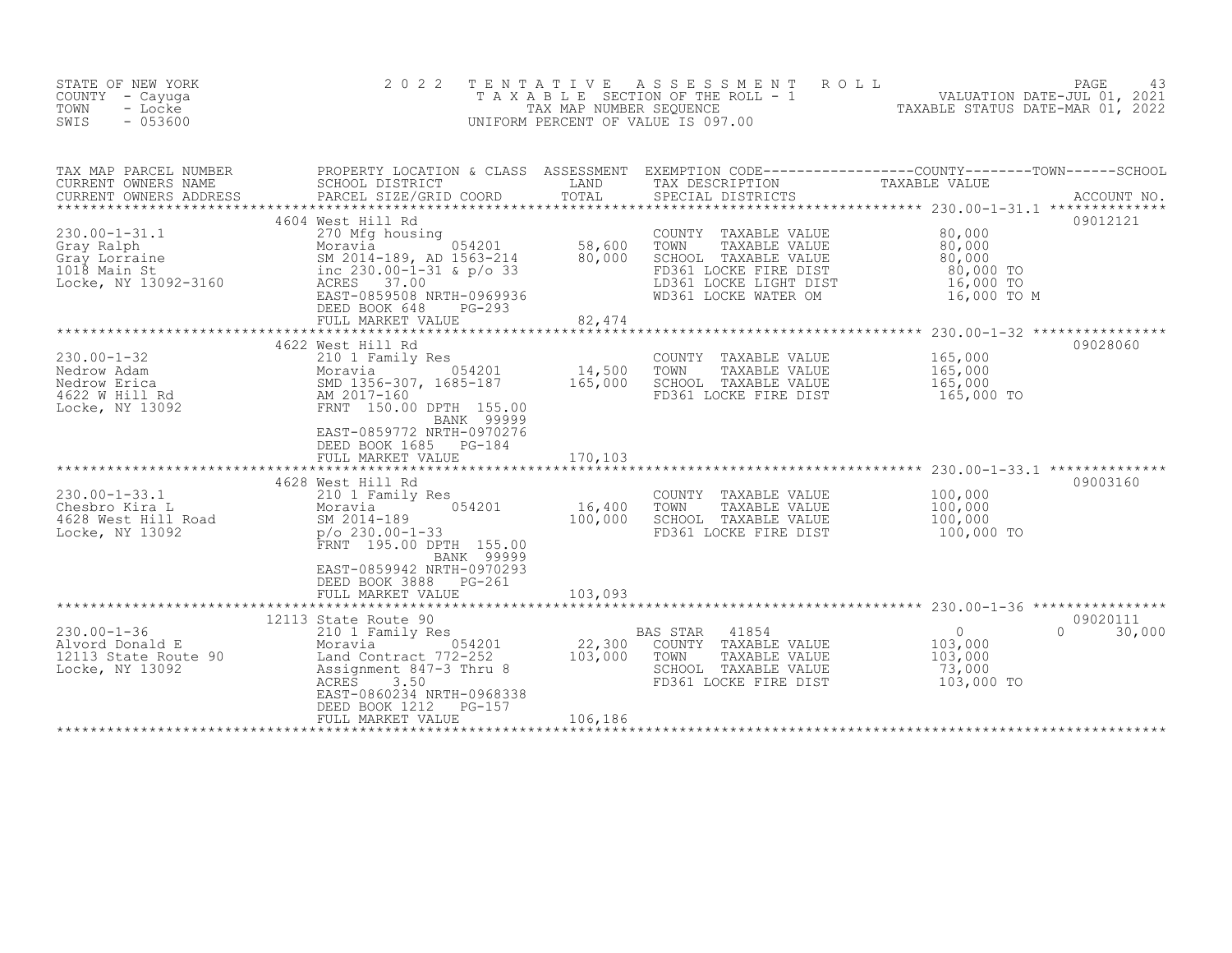| STATE OF NEW YORK<br>COUNTY - Cayuga<br>TOWN<br>- Locke<br>SWIS<br>$-053600$                                                                                                                                                                            | 2 0 2 2              | TENTATIVE ASSESSMENT ROLL PAGE 44<br>TAXABLE SECTION OF THE ROLL - 1 VALUATION DATE-JUL 01, 2021<br>TAX MAP NUMBER SEQUENCE TAXABLE STATUS DATE-MAR 01, 2022<br>UNIFORM PERCENT OF VALUE IS 097.00 |                                                                    |                    |
|---------------------------------------------------------------------------------------------------------------------------------------------------------------------------------------------------------------------------------------------------------|----------------------|----------------------------------------------------------------------------------------------------------------------------------------------------------------------------------------------------|--------------------------------------------------------------------|--------------------|
| TAX MAP PARCEL NUMBER PROPERTY LOCATION & CLASS ASSESSMENT EXEMPTION CODE-----------------COUNTY--------TOWN------SCHOOL CURRENT OWNERS NAME SCHOOL DISTRICT LAND TAX DESCRIPTION TAXABLE VALUE<br>CURRENT OWNERS ADDRESS PARCEL                        |                      |                                                                                                                                                                                                    |                                                                    |                    |
| 230.00-1-37<br>Alvord Donald E<br>270 Moravia 2010<br>270 Moravia 996-201 18,000<br>2113 State Route 90<br>Locke, NY 13092 200<br>28ST-0860188 NRTH-0968110<br>21,500<br>21,500<br>22 ACRES<br>22,174<br>22 DEED BOOK 1696<br>22 DEED BOOK 1696<br>22 D | 12099 State Route 90 | COUNTY TAXABLE VALUE $31,500$<br>TOWN TAXABLE VALUE $31,500$<br>SCHOOL TAXABLE VALUE $31,500$<br>FD361 LOCKE FIRE DIST $31,500$ TO                                                                 |                                                                    | 09005102           |
|                                                                                                                                                                                                                                                         |                      |                                                                                                                                                                                                    |                                                                    |                    |
|                                                                                                                                                                                                                                                         |                      |                                                                                                                                                                                                    |                                                                    |                    |
|                                                                                                                                                                                                                                                         |                      |                                                                                                                                                                                                    |                                                                    |                    |
|                                                                                                                                                                                                                                                         |                      |                                                                                                                                                                                                    |                                                                    |                    |
|                                                                                                                                                                                                                                                         |                      |                                                                                                                                                                                                    |                                                                    |                    |
|                                                                                                                                                                                                                                                         |                      |                                                                                                                                                                                                    |                                                                    |                    |
|                                                                                                                                                                                                                                                         |                      |                                                                                                                                                                                                    |                                                                    |                    |
|                                                                                                                                                                                                                                                         |                      | AS STAR 41854<br>COUNTY TAXABLE VALUE 110,000<br>TOWN TAXABLE VALUE 110,000<br>SCHOOL TAXABLE VALUE 80,000<br>110,000                                                                              |                                                                    |                    |
|                                                                                                                                                                                                                                                         |                      |                                                                                                                                                                                                    |                                                                    |                    |
| 1089 Main Rd<br>230.00-1-40.2<br>Vorhis Duane Moravia (1089 Main Rd<br>Vorhis Sondra Moravia (183, 92-71 135,000<br>1089 Main Rd<br>Locke, NY 13092-3194<br>Locke, NY 13092-3194<br>CEED BOOK 725 PG-75<br>FULL MARKET VALUE                            |                      | BAS STAR 41854<br>COUNTY TAXABLE VALUE<br>TOWN TAXABLE VALUE<br>SCHOOL TAXABLE VALUE<br>FD361 LOCKE FIRE DIST                                                                                      | $\overline{0}$<br>0<br>135,000<br>135,000<br>105,000<br>135,000 TO | $\Omega$<br>30,000 |
|                                                                                                                                                                                                                                                         |                      |                                                                                                                                                                                                    |                                                                    |                    |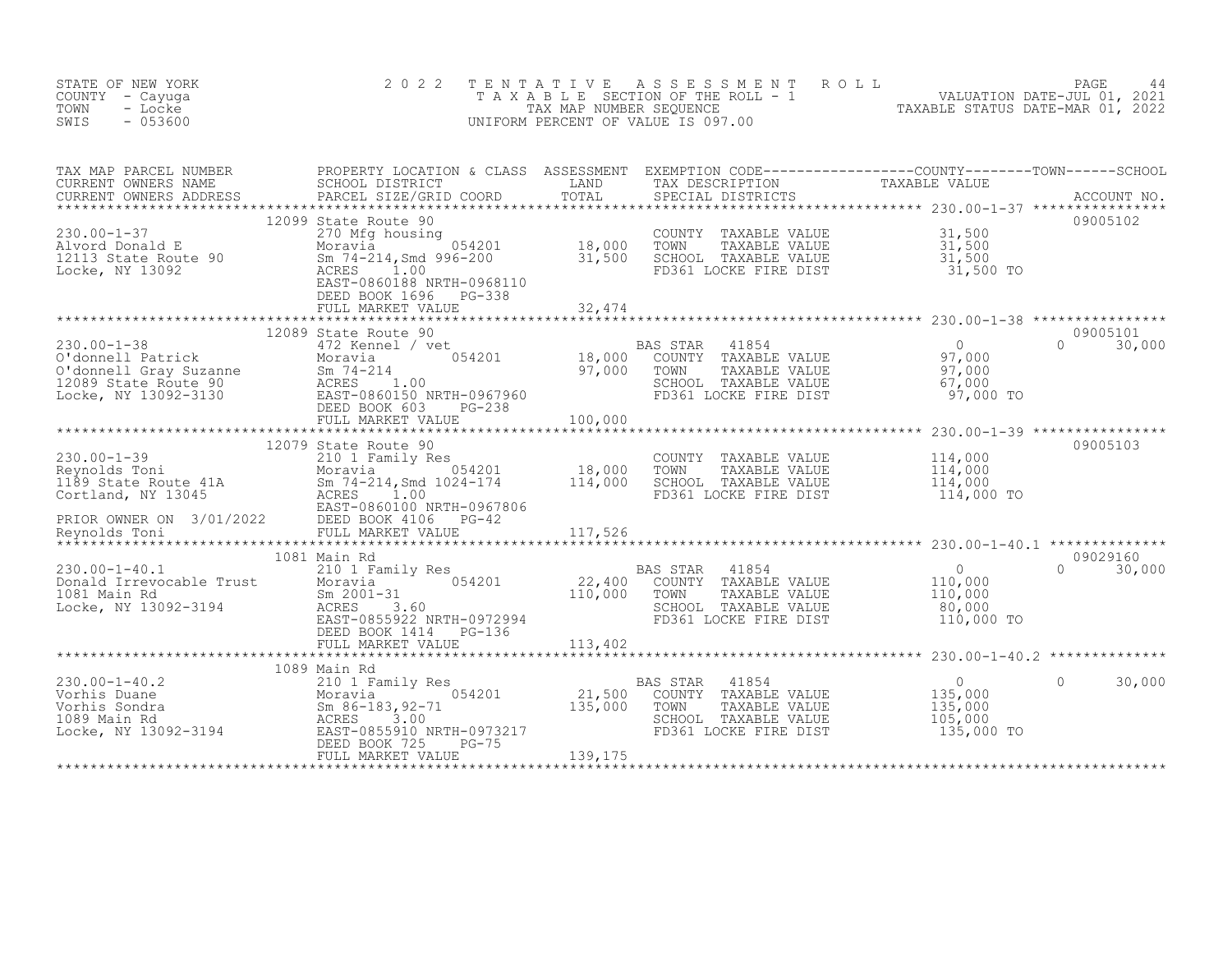| STATE OF NEW YORK | 2022 TENTATIVE ASSESSMENT ROLL     | PAGE                             |  |
|-------------------|------------------------------------|----------------------------------|--|
| COUNTY - Cayuga   | TAXABLE SECTION OF THE ROLL - 1    | VALUATION DATE-JUL 01, 2021      |  |
| TOWN<br>- Locke   | TAX MAP NUMBER SEOUENCE            | TAXABLE STATUS DATE-MAR 01, 2022 |  |
| $-053600$<br>SWIS | UNIFORM PERCENT OF VALUE IS 097.00 |                                  |  |

| TAX MAP PARCEL NUMBER |                                                                                                                                                                                                                                                            |                                                                                                                                                                                                                                                                  | PROPERTY LOCATION & CLASS ASSESSMENT EXEMPTION CODE-----------------COUNTY-------TOWN-----SCHOOL                                                                                                                                                                                                                                                                                                                        |
|-----------------------|------------------------------------------------------------------------------------------------------------------------------------------------------------------------------------------------------------------------------------------------------------|------------------------------------------------------------------------------------------------------------------------------------------------------------------------------------------------------------------------------------------------------------------|-------------------------------------------------------------------------------------------------------------------------------------------------------------------------------------------------------------------------------------------------------------------------------------------------------------------------------------------------------------------------------------------------------------------------|
|                       | 1160 State Route 38<br>231.00-1-1<br>Five Nyes LLC<br>59 Aurora St<br>PO Box 1118<br>Moravia, NY 13118-1118<br>Moravia, NY 13118-1118<br>PO Box 1118<br>PO Box 1118<br>PO Box 1118<br>PO Box 1118<br>PO Box 1118<br>PO Box 1118<br>PO Box 1118<br>PO Box 1 | COUNTY TAXABLE VALUE $75,000$<br>TOWN TAXABLE VALUE 75,000<br>SCHOOL TAXABLE VALUE 75,000<br>FD361 LOCKE FIRE DIST 75,000 TO                                                                                                                                     | 09029180                                                                                                                                                                                                                                                                                                                                                                                                                |
|                       |                                                                                                                                                                                                                                                            |                                                                                                                                                                                                                                                                  |                                                                                                                                                                                                                                                                                                                                                                                                                         |
|                       | 1130 State Route 38                                                                                                                                                                                                                                        |                                                                                                                                                                                                                                                                  | 09034140                                                                                                                                                                                                                                                                                                                                                                                                                |
|                       |                                                                                                                                                                                                                                                            | 331.00-1-4<br>231.00-1-4<br>Conner Baul<br>Conner Betsy Moravia 054201<br>231.00-1-4<br>231.00-1-4<br>231.00-1-4<br>231.00-1-4<br>231.00-1-4<br>231.00-1-4<br>231.00-1-4<br>231.00-1-4<br>231.00-1-4<br>231.00-1-4<br>231.00-1-4<br>231.00-1-4<br>231.00-1-4<br> | 09003140<br>$0 \t 30,000$                                                                                                                                                                                                                                                                                                                                                                                               |
|                       |                                                                                                                                                                                                                                                            |                                                                                                                                                                                                                                                                  | $\begin{array}{cccccccc} \text{231.00-1-5} & \text{4739 Harris Hill Rd} & \text{AGED C} & \text{41802} & \text{42,150} & \text{09001070} & \text{09001070} \\ \text{Wagner Dorothy} & \text{Morria Hill Rd} & \text{Morria Hill Rd} & \text{231.00-1-5} & \text{09001070} & \text{09001070} \\ \text{Wagner Dorothy} & \text{Morria Hill Rd} & \text{Bndy Line } 869-93 \text{ To } 96 & 84,300 \text{ AGED S} & \text$ |
|                       |                                                                                                                                                                                                                                                            |                                                                                                                                                                                                                                                                  |                                                                                                                                                                                                                                                                                                                                                                                                                         |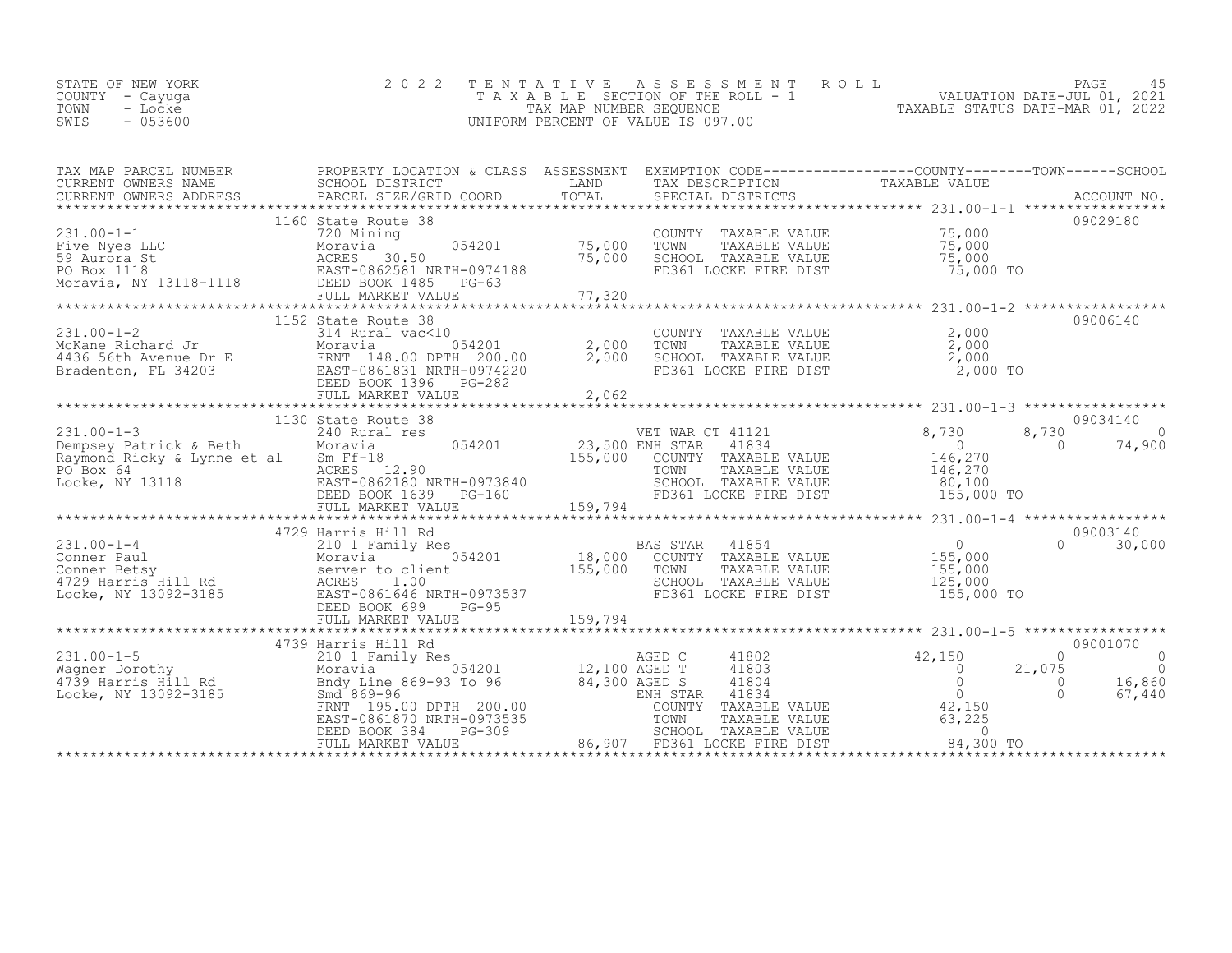| STATE OF NEW YORK<br>COUNTY - Cayuga<br>TOWN<br>- Locke<br>SWIS<br>$-053600$                                                                                                                                                                   | 2 0 2 2                                                                                                           | TENTATIVE                              | UNIFORM PERCENT OF VALUE IS 097.00                                                                                                              | FENTATIVE ASSESSMENT ROLL ROUM VALUATION DATE-JUL 01, 2021<br>TAXABLE SECTION OF THE ROLL - 1 VALUATION DATE-JUL 01, 2021<br>TAXABLE STATUS DATE-MAR 01, 2022<br>JNIFORM PERCENT OF VALUE IS 097.00                                                                                                                                                                                                                                                                                                                          |
|------------------------------------------------------------------------------------------------------------------------------------------------------------------------------------------------------------------------------------------------|-------------------------------------------------------------------------------------------------------------------|----------------------------------------|-------------------------------------------------------------------------------------------------------------------------------------------------|------------------------------------------------------------------------------------------------------------------------------------------------------------------------------------------------------------------------------------------------------------------------------------------------------------------------------------------------------------------------------------------------------------------------------------------------------------------------------------------------------------------------------|
|                                                                                                                                                                                                                                                |                                                                                                                   |                                        |                                                                                                                                                 | $\begin{tabular}{lllllllllll} \texttt{TAX} \texttt{MAP} \texttt{PARCH} \texttt{NUMBER} & \texttt{PROPERTIES} \texttt{BROPERTY} \texttt{LOCALS} \texttt{CUASS} \texttt{ASSESSMENT} & \texttt{EXEMENT} \texttt{EXEMENT} \texttt{COMD} \texttt{CODE----------COUNTY-----COWNT-----TOWN-----SCHOOL} \\ \texttt{CURRENT} \texttt{OWNERS} \texttt{NAME} & \texttt{CHACEL} \texttt{SIZE/GRID COORD} & \texttt{TOTAL} & \texttt{SPECTAL} \texttt{DISTRICTS} & \texttt{ACCOUNT NO.} \\ & & & & & &$<br>09006100<br>$\Omega$<br>30,000 |
|                                                                                                                                                                                                                                                | EAST-0862073 NRTH-0973534<br>DEED BOOK 869<br>PG-102<br>FULL MARKET VALUE                                         | 161,031                                |                                                                                                                                                 |                                                                                                                                                                                                                                                                                                                                                                                                                                                                                                                              |
| 31.00-1-7<br>Seamon Carol 210 1 Family Res<br>Moravia 2010 1 Family Res<br>Moravia 2010 18,300 COUNTY TAXABLE VALUE<br>Moravia 2010 18,300 COUNTY TAXABLE VALUE<br>Moravia 2010 19,000<br>SEROOL TAXABLE VALUE<br>Locke, NY 13092<br>Moravia 2 | 4763 Harris Hill Rd<br>ACRES<br>1.10<br>EAST-0862317 NRTH-0973531<br>DEED BOOK 827<br>PG-181<br>FULL MARKET VALUE | 122,680                                | SCHOOL TAXABLE VALUE $\overline{44}$ , 100<br>FD361 LOCKE FIRE DIST 119,000 TO                                                                  | 09019090<br>$\Omega$<br>74,900                                                                                                                                                                                                                                                                                                                                                                                                                                                                                               |
| 4785 Harris Hill Rd<br>231.00-1-8.1 210 1 Family Res<br>Lust Theodore Moravia 054201 12,000<br>Lust Thomas FRNT 216.75 DPTH 72.09 77,000<br>4749 Harris Hill Rd<br>Locke, NY 13092 DEED BOOK 1123 PG-225                                       | 4785 Harris Hill Rd<br>FULL MARKET VALUE                                                                          | 79,381                                 |                                                                                                                                                 | 09012010                                                                                                                                                                                                                                                                                                                                                                                                                                                                                                                     |
|                                                                                                                                                                                                                                                | 4775 Harris Hill Rd                                                                                               |                                        | COUNTY TAXABLE VALUE $21,000$<br>TOWN TAXABLE VALUE $21,000$<br>SCHOOL TAXABLE VALUE $21,000$<br>FD361 LOCKE FIRE DIST<br>FD361 LOCKE FIRE DIST | 21,000 TO                                                                                                                                                                                                                                                                                                                                                                                                                                                                                                                    |
| $231.00 - 1 - 9$<br>231.00-1-9<br>Bell Theodore L<br>Bell Tina L<br>1274 Suckerport Ln<br>Moravia MCRES 51.80<br>Moravia, NY 13118<br>Moravia, NY 13118<br>PEED BOOK 1698 PG-124<br>PULL MARKET VALUE                                          | 1274 Suckerport Ln                                                                                                | $054201$ $79,900$ $191,880$<br>197,814 | COUNTY TAXABLE VALUE<br>TOWN<br>TAXABLE VALUE<br>SCHOOL TAXABLE VALUE<br>FD361 LOCKE FIRE DIST                                                  | 09006170<br>191,880<br>191,880<br>191,880<br>191,880<br>191,880 TO                                                                                                                                                                                                                                                                                                                                                                                                                                                           |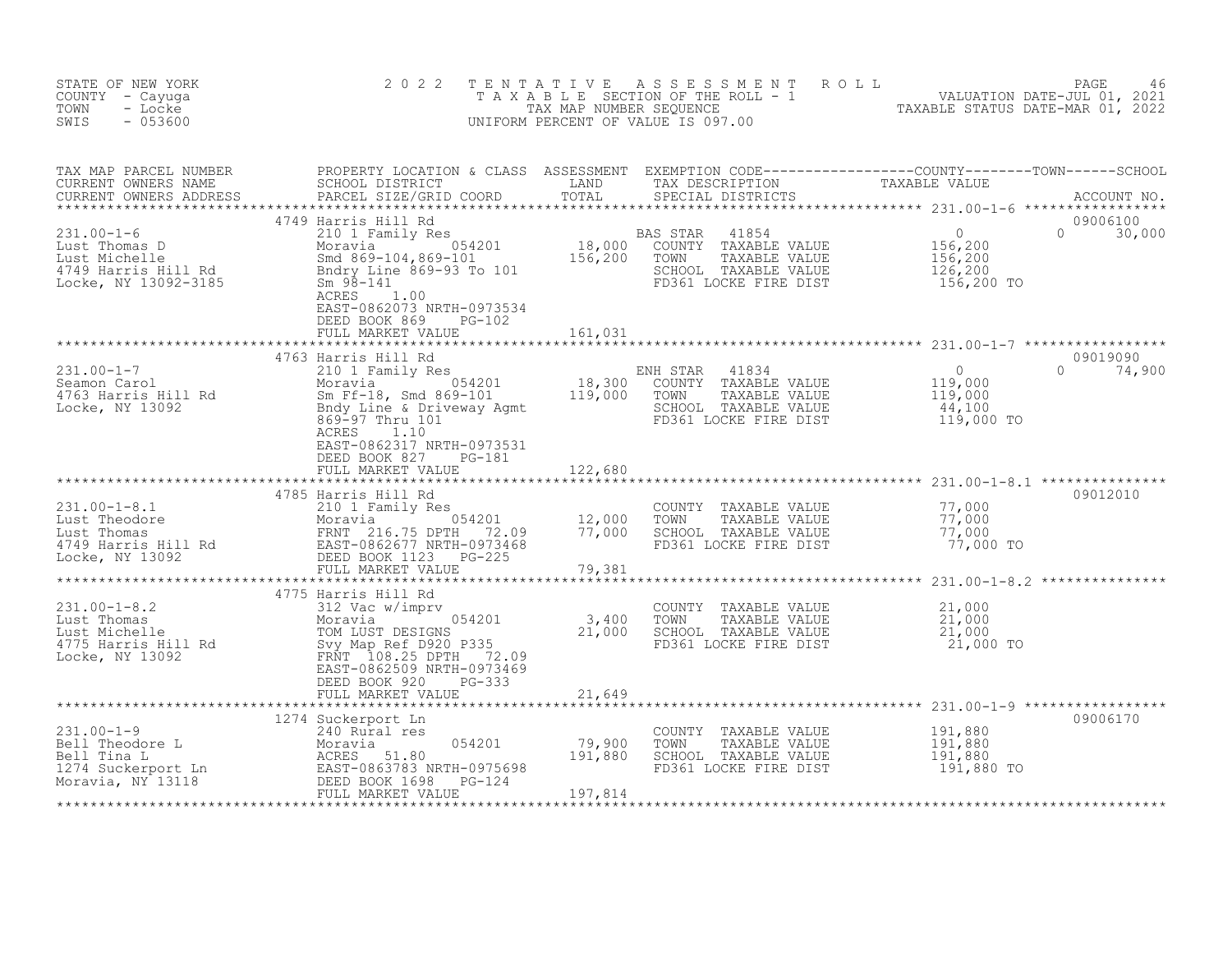| STATE OF NEW YORK<br>COUNTY - Cayuga<br>- Locke<br>TOWN<br>SWIS<br>$-053600$                                                                                                                                                                                                                                | 2 0 2 2                                                                                                                     | TENTATIVE | T E N T A T I V E A S S E S S M E N T R O L L<br>T A X A B L E SECTION OF THE ROLL - 1 VALUATION DATE-JUL 01, 2021<br>TAX MAP NUMBER SEQUENCE TAXABLE STATUS DATE-MAR 01, 2022<br>JNIFORM PERCENT OF VALUE IS 097.00<br>UNIFORM PERCENT OF VALUE IS 097.00 |                                                                                 |                                        |
|-------------------------------------------------------------------------------------------------------------------------------------------------------------------------------------------------------------------------------------------------------------------------------------------------------------|-----------------------------------------------------------------------------------------------------------------------------|-----------|------------------------------------------------------------------------------------------------------------------------------------------------------------------------------------------------------------------------------------------------------------|---------------------------------------------------------------------------------|----------------------------------------|
|                                                                                                                                                                                                                                                                                                             |                                                                                                                             |           |                                                                                                                                                                                                                                                            |                                                                                 |                                        |
| 231.00-1-10.2<br>Five Nyes, LLC<br>Five Nyes, LLC<br>Five Nyes, LLC<br>25,000<br>59 Aurora St<br>25,000<br>PO Box 1118<br>Moravia, NY 13118<br>25,000<br>25,000<br>25,000<br>25,000<br>25,000<br>25,000<br>25,000<br>25,000<br>25,000<br>25,000<br>25,000<br>25,000<br>2                                    | Harris Hill Rd                                                                                                              |           | COUNTY TAXABLE VALUE<br>TOWN TAXABLE VALUE<br>SCHOOL TAXABLE VALUE<br>FD361 LOCKE FIRE DIST                                                                                                                                                                | 25,000<br>25,000<br>25,000<br>25,000 TO                                         |                                        |
|                                                                                                                                                                                                                                                                                                             |                                                                                                                             |           |                                                                                                                                                                                                                                                            |                                                                                 |                                        |
| 011 Harris Hill<br>Cox Beth A<br>Box 163<br>Cayuga, NY 13034-0163<br>Cayuga, NY 13034-0163<br>Carrier Content Content Content Content Content Content Content Content Content Content<br>Content Content Content Content Content Content C                                                                  | 11 Rd<br>3t<br>054201 3,900<br>3,900<br>3,900<br>Off Harris Hill Rd<br>EAST-0864100 NRTH-0974789<br>DEED BOOK 708<br>PG-280 |           | COUNTY TAXABLE VALUE 3,900<br>TOWN TAXABLE VALUE 3,900<br>SCHOOL TAXABLE VALUE 3,900<br>FD361 LOCKE FIRE DIST 3,900 TO                                                                                                                                     |                                                                                 |                                        |
|                                                                                                                                                                                                                                                                                                             | FULL MARKET VALUE                                                                                                           | 4,021     |                                                                                                                                                                                                                                                            |                                                                                 |                                        |
|                                                                                                                                                                                                                                                                                                             | 4941 Harris Hill Rd                                                                                                         |           |                                                                                                                                                                                                                                                            |                                                                                 | 09013060<br>17,000<br>17,000<br>50,410 |
| $\begin{tabular}{lllllllllllll} 231.00-1-10.111 & 4941 Harris Hill Rd & & & & & & & & & 17,000 \\ \text{Thormton Esther & & & & & & & & 131:2d1 & 201 & 221:201 & 231:201 & 241:201 & 250,410 & 261:201 & 271:201 & 281:201 & 271:201 & 281:201 & 281:201 & 281:201 & 281:201 & 281:201 & 281:201 & 281:20$ |                                                                                                                             |           | WE SIGN: THE VALUE (143,590<br>COUNTY TAXABLE VALUE 143,590<br>SCHOOL TAXABLE VALUE 143,590<br>SCHOOL TAXABLE VALUE 72,890<br>FD361 LOCKE FIRE DIST 211,000 TO                                                                                             |                                                                                 | 50,410<br>70.700<br>$\sim$ 0           |
|                                                                                                                                                                                                                                                                                                             |                                                                                                                             |           |                                                                                                                                                                                                                                                            |                                                                                 |                                        |
|                                                                                                                                                                                                                                                                                                             |                                                                                                                             |           |                                                                                                                                                                                                                                                            |                                                                                 | 09013060                               |
|                                                                                                                                                                                                                                                                                                             | DEED BOOK 1267 PG-343                                                                                                       |           | 41854                                                                                                                                                                                                                                                      | $\begin{array}{c} 0 \\ 180,000 \\ 180,000 \\ 150,000 \end{array}$<br>180,000 TO | $\Omega$<br>30,000                     |
|                                                                                                                                                                                                                                                                                                             | FULL MARKET VALUE                                                                                                           | 185,567   |                                                                                                                                                                                                                                                            |                                                                                 |                                        |
|                                                                                                                                                                                                                                                                                                             | 4995 Harris Hill Rd                                                                                                         |           |                                                                                                                                                                                                                                                            |                                                                                 | 09023030                               |
| 1995 Harris Hill Rd<br>Heim Erica 120 Field crops<br>Moravia 181,800<br>Moravia 232,600<br>5326 Sayles Corner Rd<br>Moravia, NY 13118<br>Noravia, NY 13118<br>Heim Michael EAST-0866596 NRTH-0974746<br>EED BOOK 1529 PG-78<br>FULL MARKET VALUE                                                            |                                                                                                                             |           | AG LAND EX 41720<br>3 COUNTY TAXABLE VALUE<br>TOWN TAXABLE VALUE 130, 557<br>TAXABLE VALUE 130, 557<br>TAXABLE VALUE 130, 557<br>130, 557<br>232, 600<br>FD361 LOCKE FIRE DIST 232,600 TO                                                                  |                                                                                 | 102,043<br>102,043                     |
| MAY BE SUBJECT TO PAYMENT<br>UNDER AGDIST LAW TIL 2026                                                                                                                                                                                                                                                      |                                                                                                                             |           |                                                                                                                                                                                                                                                            |                                                                                 |                                        |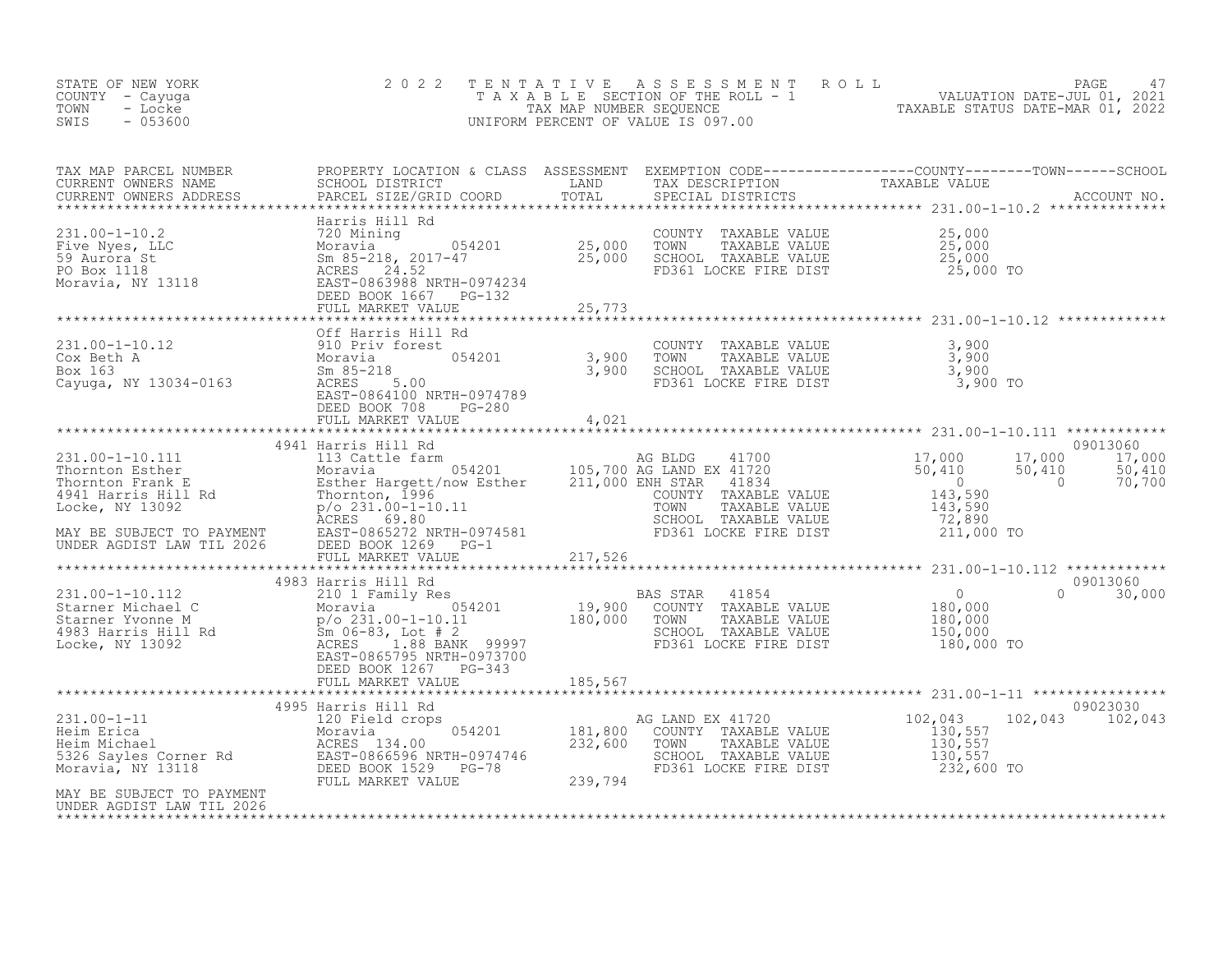| STATE OF NEW YORK | 2022 TENTATIVE ASSESSMENT ROLL        | PAGE                             |
|-------------------|---------------------------------------|----------------------------------|
| COUNTY - Cayuga   | T A X A B L E SECTION OF THE ROLL - 1 | VALUATION DATE-JUL 01, 2021      |
| TOWN<br>- Locke   | TAX MAP NUMBER SEQUENCE               | TAXABLE STATUS DATE-MAR 01, 2022 |
| SWIS<br>$-053600$ | UNIFORM PERCENT OF VALUE IS 097.00    |                                  |
|                   |                                       |                                  |

| TAX MAP PARCEL NUMBER                                                                                                                                                                                                                                                                                                                                                                                                | PROPERTY LOCATION & CLASS ASSESSMENT EXEMPTION CODE----------------COUNTY-------TOWN-----SCHOOL |                           |                                                                      | TAXABLE VALUE         |                  |
|----------------------------------------------------------------------------------------------------------------------------------------------------------------------------------------------------------------------------------------------------------------------------------------------------------------------------------------------------------------------------------------------------------------------|-------------------------------------------------------------------------------------------------|---------------------------|----------------------------------------------------------------------|-----------------------|------------------|
|                                                                                                                                                                                                                                                                                                                                                                                                                      |                                                                                                 |                           |                                                                      |                       |                  |
|                                                                                                                                                                                                                                                                                                                                                                                                                      | 5069 Harris Hill Rd                                                                             |                           |                                                                      |                       | 09033070         |
| 231.00-1-12<br>Bieling Herman F Jr 2332 State Route 11A<br>La Fayette, NY 13084<br>CRES 64.90<br>La Fayette, NY 13084<br>CRES 64.90<br>EAST-0867816 NRTH-0974880<br>DEED BOOK 865<br>PG-41                                                                                                                                                                                                                           |                                                                                                 | 100, 800                  | COUNTY TAXABLE VALUE 185,000<br>TOWN<br>TAXABLE VALUE                | 185,000               |                  |
|                                                                                                                                                                                                                                                                                                                                                                                                                      |                                                                                                 | 185,000                   | SCHOOL TAXABLE VALUE                                                 | 185,000<br>185,000    |                  |
|                                                                                                                                                                                                                                                                                                                                                                                                                      |                                                                                                 |                           | FD361 LOCKE FIRE DIST 185,000 TO                                     |                       |                  |
|                                                                                                                                                                                                                                                                                                                                                                                                                      | FULL MARKET VALUE                                                                               | 190,722                   |                                                                      |                       |                  |
|                                                                                                                                                                                                                                                                                                                                                                                                                      | 5139 Harris Hill Rd                                                                             |                           |                                                                      |                       | 09003030         |
| $231.00 - 1 - 14$                                                                                                                                                                                                                                                                                                                                                                                                    | 240 Rural res                                                                                   |                           | COUNTY TAXABLE VALUE $228,600$<br>TOWN TAXABLE VALUE $228,600$       |                       |                  |
|                                                                                                                                                                                                                                                                                                                                                                                                                      |                                                                                                 | 054201 123,000<br>228,600 |                                                                      |                       |                  |
| 231.00-1-14<br>Wagemann Lina Moravia 1054201<br>Magemann Heindrich 1953-111<br>5139 Harris Hill Rd 2000 ANK 99995<br>Locke, NY 13092-4101 2007-069402 NRTH-0974580<br>NEED ROOK 423 PG-178                                                                                                                                                                                                                           |                                                                                                 |                           | SCHOOL TAXABLE VALUE<br>FD361 LOCKE FIRE DIST                        | 228,000<br>228,600 TO |                  |
|                                                                                                                                                                                                                                                                                                                                                                                                                      | DEED BOOK 423<br>PG-178                                                                         |                           |                                                                      |                       |                  |
|                                                                                                                                                                                                                                                                                                                                                                                                                      |                                                                                                 |                           |                                                                      |                       |                  |
|                                                                                                                                                                                                                                                                                                                                                                                                                      | 1138 Toll Gate Rd                                                                               |                           |                                                                      |                       | 09017070         |
| $231.00 - 1 - 16.1$<br>$\begin{array}{cccccccc} 231.00-1-16.1 & 240 \text{ Rural res} & \text{ENH STAR} & 41834 & 0 & 0 & 74,900 \\ \text{Kinney Jerry A} & \text{Moravia} & 054201 & 101,600 & \text{COUNTY TAXABLE VALUE} & 213,000 & 213,000 \\ 1138 Tollgate Hill Rd & \text{ACRES} & 65.80 & 213,000 & \text{TONNY TAXABLE VALUE} & 213,000 \\ \text{Locke, NY 13092-3191} & \text{EAESE DE30} & \text{BOK 385$ | 240 Rural res                                                                                   |                           | NH STAR 41834 (0)<br>COUNTY TAXABLE VALUE (213,000<br>ENH STAR 41834 |                       | $0 \t 74,900$    |
|                                                                                                                                                                                                                                                                                                                                                                                                                      |                                                                                                 |                           |                                                                      |                       |                  |
|                                                                                                                                                                                                                                                                                                                                                                                                                      |                                                                                                 |                           |                                                                      |                       |                  |
|                                                                                                                                                                                                                                                                                                                                                                                                                      |                                                                                                 |                           |                                                                      |                       |                  |
|                                                                                                                                                                                                                                                                                                                                                                                                                      | Toll Gate Rd                                                                                    |                           |                                                                      |                       | 09020080         |
| 231.00-1-18<br>Francis Donald/cheryl<br>Francis Richard<br>Racker Moravia 054201<br>Racker Million (1968767<br>Racker Million (1968767<br>DEED BOOK 689<br>PG-90                                                                                                                                                                                                                                                     |                                                                                                 |                           | COUNTY TAXABLE VALUE                                                 | 69,200                |                  |
|                                                                                                                                                                                                                                                                                                                                                                                                                      |                                                                                                 | 054201 69,200<br>69,200   | TOWN       TAXABLE  VALUE<br>SCHOOL    TAXABLE  VALUE                | $69,200$<br>$69,200$  |                  |
|                                                                                                                                                                                                                                                                                                                                                                                                                      |                                                                                                 |                           | FD361 LOCKE FIRE DIST                                                | 69,200 TO             |                  |
|                                                                                                                                                                                                                                                                                                                                                                                                                      |                                                                                                 |                           |                                                                      |                       |                  |
|                                                                                                                                                                                                                                                                                                                                                                                                                      | 5198 Harris Hill Rd                                                                             |                           |                                                                      |                       | 09033051         |
| $231.00 - 1 - 19.2$                                                                                                                                                                                                                                                                                                                                                                                                  |                                                                                                 |                           |                                                                      |                       | $\cap$<br>30,000 |
| Perez Dorothy E<br>5198 Harris Hill Rd                                                                                                                                                                                                                                                                                                                                                                               |                                                                                                 |                           |                                                                      |                       |                  |
| Locke, NY 13092-3189                                                                                                                                                                                                                                                                                                                                                                                                 |                                                                                                 |                           | SCHOOL TAXABLE VALUE                                                 | 110,300               |                  |
|                                                                                                                                                                                                                                                                                                                                                                                                                      | Dorothy Crout/aka Perez<br>ACRES 9.61 BANK 99999                                                |                           | FD361 LOCKE FIRE DIST                                                | 140,300 TO            |                  |
|                                                                                                                                                                                                                                                                                                                                                                                                                      | EAST-0870022 NRTH-0973345                                                                       |                           |                                                                      |                       |                  |
|                                                                                                                                                                                                                                                                                                                                                                                                                      | DEED BOOK 1004 PG-4<br>FULL MARKET VALUE                                                        | 144,639                   |                                                                      |                       |                  |
|                                                                                                                                                                                                                                                                                                                                                                                                                      |                                                                                                 |                           |                                                                      |                       |                  |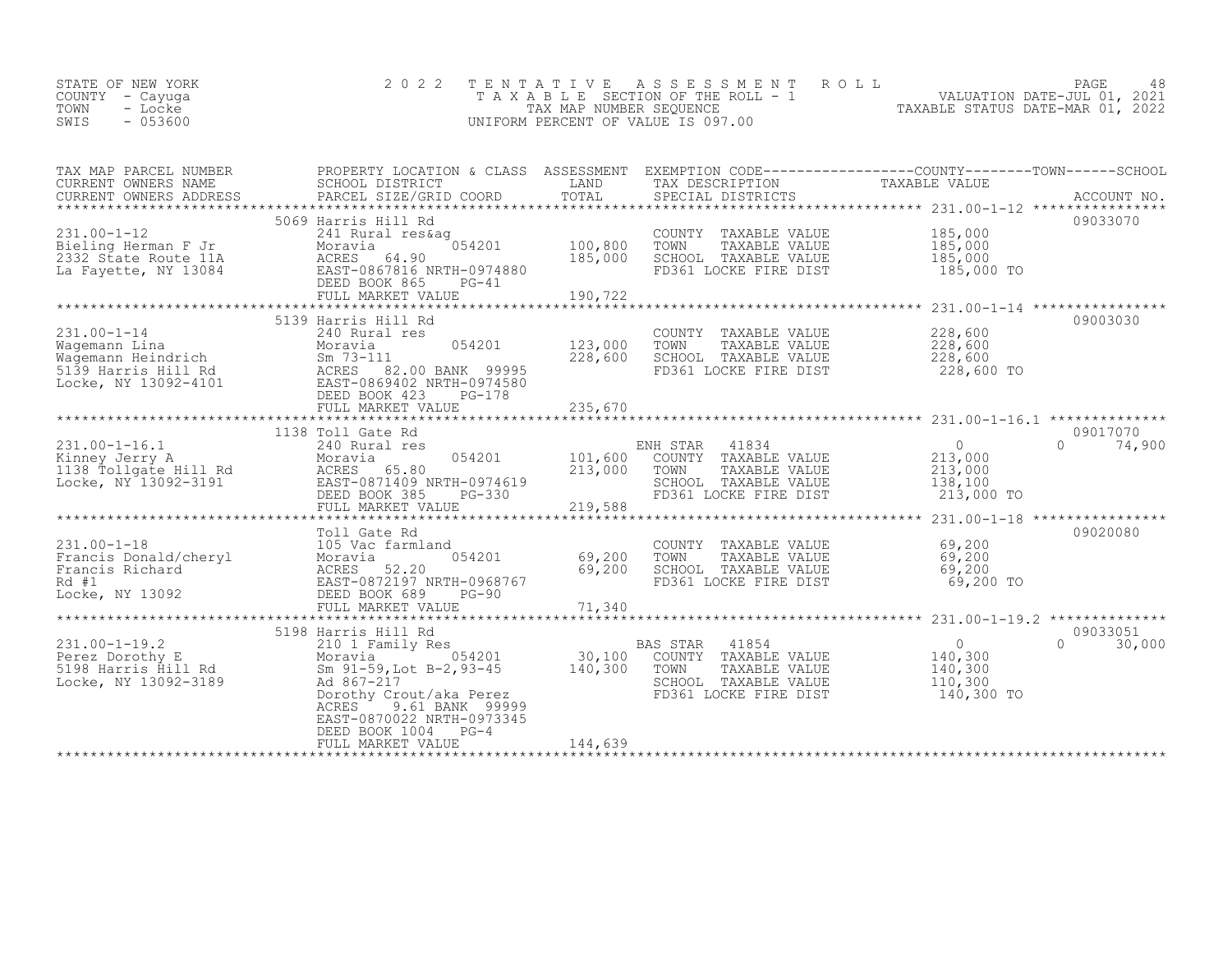| STATE OF NEW YORK<br>COUNTY - Cayuga<br>TOWN<br>- Locke<br>$-053600$<br>SWIS                                                                                                                                                               | 2022                                                                                    | TENTATIVE | FENTATIVE ASSESSMENT ROLL<br>TAXABLE SECTION OF THE ROLL - 1 VALUATION DATE-JUL 01, 2021<br>TAX MAP NUMBER SEQUENCE TAXABLE STATUS DATE-MAR 01, 2022<br>JNIFORM PERCENT OF VALUE IS 097.00<br>UNIFORM PERCENT OF VALUE IS 097.00 |           |          |               |
|--------------------------------------------------------------------------------------------------------------------------------------------------------------------------------------------------------------------------------------------|-----------------------------------------------------------------------------------------|-----------|----------------------------------------------------------------------------------------------------------------------------------------------------------------------------------------------------------------------------------|-----------|----------|---------------|
| TAX MAP PARCEL NUMBER PROPERTY LOCATION & CLASS ASSESSMENT EXEMPTION CODE-----------------COUNTY---------TOWN------SCHOOL SCHOOL DISTRICT LAND TAX DESCRIPTION TAXABLE VALUE<br>CURRENT OWNERS ADDRESS PARCEL SIZE/GRID COORD TOT          |                                                                                         |           |                                                                                                                                                                                                                                  |           |          |               |
| 231.00-1-19.3<br>Williams Irrevocable Trust Ste Moravia 210 1 Family Res<br>Williams Irrevocable Trust Ste Moravia 2011<br>Prugh, Trustee Kristin Sm 91-59 Lot B-2<br>5182 Harris Hill Rd P/o 231-1-19.112<br>Locke, NY 13092<br>EAST-0869 | 5182 Harris Hill Rd<br>DEED BOOK 1682    PG-182<br>FULL MARKET VALUE                    | 159,794   |                                                                                                                                                                                                                                  |           | $\Omega$ | 74,900        |
|                                                                                                                                                                                                                                            | Harris Hill Rd                                                                          |           |                                                                                                                                                                                                                                  |           |          |               |
| 131.00-1-19.12<br>Mitchell Gary M 314 Rural vac<10<br>Mitchell Gary M 314 Rural vac<10<br>12329 STATE ROUTE 90 Sm 88-249,91-59, Lot A 15,100 TOWN TAXABLE VALUE 15,100<br>LOCKE, NY 13092 MCRES 5.400 REED BOOK 4053 PG-316<br>THE DIST    |                                                                                         |           |                                                                                                                                                                                                                                  |           |          |               |
|                                                                                                                                                                                                                                            |                                                                                         |           |                                                                                                                                                                                                                                  |           |          |               |
|                                                                                                                                                                                                                                            |                                                                                         |           |                                                                                                                                                                                                                                  |           |          |               |
| 31.00-1-19.41<br>231.00-1-19.41<br>241 Rural res&ag<br>Baum Wesley N Moravia (184201 41,100 COUNTY TAXABLE VALUE 187,000<br>262 Harris Hill Rd Sm 88-249,91-59, B-1 41,100 COUNTY TAXABLE VALUE 187,000<br>262 Harris Hill Rd School Tax   | EAST-0869050 NRTH-0973187<br>DEED BOOK 1530 PG-342<br>FULL MARKET VALUE                 | 192,784   |                                                                                                                                                                                                                                  |           |          | $0 \t 30,000$ |
|                                                                                                                                                                                                                                            |                                                                                         |           |                                                                                                                                                                                                                                  |           |          |               |
| 31.00-1-19.42<br>21.00-1-19.42<br>21.00-1-19.42<br>21.00-1-19.42<br>21.000 20000 20000 24,200 200000 20000 20000 20000 20000 20000 20000 20000 20000 20000 20000 20000 20000 20000<br>24,200 24,200 20000 20000 20000 20000 20000 20000    | 5170 Harris Hill Rd<br>DEED BOOK 982 PG-262                                             |           |                                                                                                                                                                                                                                  |           | $\Omega$ | 30,000        |
|                                                                                                                                                                                                                                            | FULL MARKET VALUE 113,402                                                               |           |                                                                                                                                                                                                                                  |           |          |               |
| 231.00-1-19.111<br>Booth Judith A Moravia 054201<br>5118 Harris Hill Rd Sm 88-249,91-59, Lot C 10,000<br>Locke, NY 13092 Judith Motta/now Booth<br>2001<br>2001                                                                            | 5118 Harris Hill Rd                                                                     |           | COUNTY TAXABLE VALUE $10,000$<br>TOWN TAXABLE VALUE $10,000$<br>SCHOOL TAXABLE VALUE $10,000$<br>FR361 LOXE TERRALLE 10,000                                                                                                      |           |          | 09033050      |
|                                                                                                                                                                                                                                            | ACRES<br>4.90<br>EAST-0868584 NRTH-0973110<br>DEED BOOK 891 PG-207<br>FULL MARKET VALUE | 10,309    | FD361 LOCKE FIRE DIST                                                                                                                                                                                                            | 10,000 TO |          |               |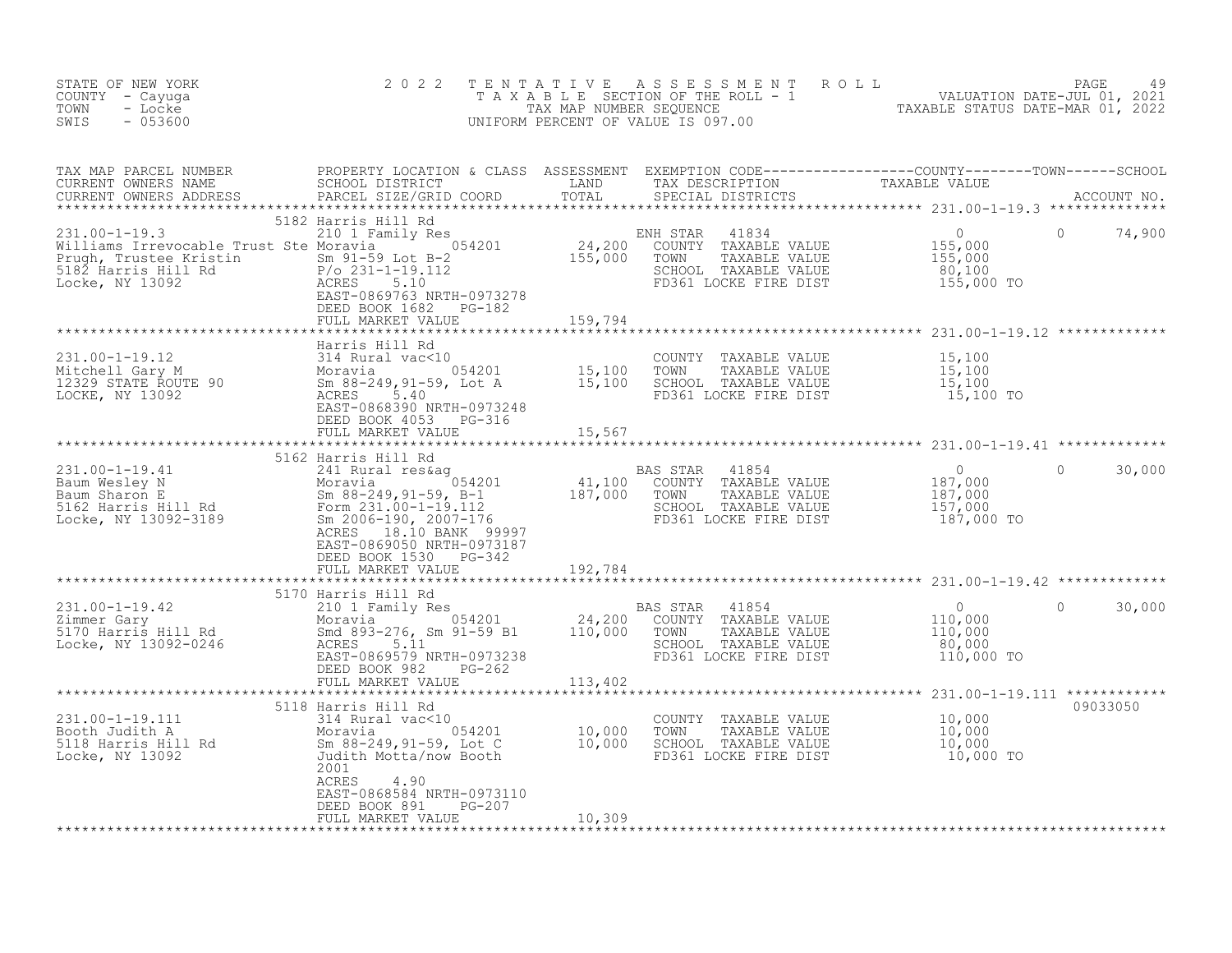| STATE OF NEW YORK | 2022 TENTATIVE ASSESSMENT ROLL        | 50<br>PAGE                       |
|-------------------|---------------------------------------|----------------------------------|
| COUNTY – Cayuga   | T A X A B L E SECTION OF THE ROLL - 1 | VALUATION DATE-JUL 01, 2021      |
| TOWN<br>- Locke   | TAX MAP NUMBER SEOUENCE               | TAXABLE STATUS DATE-MAR 01, 2022 |
| SWIS<br>$-053600$ | UNIFORM PERCENT OF VALUE IS 097.00    |                                  |
|                   |                                       |                                  |

| TAX MAP PARCEL NUMBER |                                                   |                                                                                                                                                                                                                                                | PROPERTY LOCATION & CLASS ASSESSMENT EXEMPTION CODE-----------------COUNTY-------TOWN------SCHOOL<br>TAX MAP PARCER NUMBER<br>CURRENT OWNERS NAME SCHOOL DISTRICT COORD TOTAL TRANSFERS TRANSFERS ADDRESS FACCOUNT NO.<br>CURRENT OWNERS ADDRESS PARCEL SIZE/GRID COORD TOTAL SPECIAL DISTRICTS ACCOUNT NO.<br>*****************************                                                                                                                                                             |
|-----------------------|---------------------------------------------------|------------------------------------------------------------------------------------------------------------------------------------------------------------------------------------------------------------------------------------------------|----------------------------------------------------------------------------------------------------------------------------------------------------------------------------------------------------------------------------------------------------------------------------------------------------------------------------------------------------------------------------------------------------------------------------------------------------------------------------------------------------------|
|                       |                                                   |                                                                                                                                                                                                                                                |                                                                                                                                                                                                                                                                                                                                                                                                                                                                                                          |
|                       |                                                   |                                                                                                                                                                                                                                                |                                                                                                                                                                                                                                                                                                                                                                                                                                                                                                          |
|                       |                                                   |                                                                                                                                                                                                                                                | $\begin{tabular}{lcccccc} \texttt{\textbf{1}} & \texttt{\textbf{2}} & \texttt{\textbf{3}} & \texttt{\textbf{4}} & \texttt{\textbf{5}} & \texttt{\textbf{5}} & \texttt{\textbf{6}} & \texttt{\textbf{6}} & \texttt{\textbf{6}} & \texttt{\textbf{6}} & \texttt{\textbf{6}} & \texttt{\textbf{6}} & \texttt{\textbf{6}} & \texttt{\textbf{6}} & \texttt{\textbf{6}} & \texttt{\textbf{6}} & \texttt{\textbf{6}} & \texttt{\textbf{6}} & \texttt{\textbf{6}} & \texttt{\textbf{6}} & \texttt{\textbf{6}} &$ |
|                       |                                                   |                                                                                                                                                                                                                                                |                                                                                                                                                                                                                                                                                                                                                                                                                                                                                                          |
|                       |                                                   |                                                                                                                                                                                                                                                |                                                                                                                                                                                                                                                                                                                                                                                                                                                                                                          |
|                       |                                                   |                                                                                                                                                                                                                                                |                                                                                                                                                                                                                                                                                                                                                                                                                                                                                                          |
|                       |                                                   |                                                                                                                                                                                                                                                | 09013012<br>$0 \t30,000$                                                                                                                                                                                                                                                                                                                                                                                                                                                                                 |
|                       | DEED BOOK 1462 PG-198                             | 4898 Harris Hill Rd<br>2011 Family Res<br>2010 1 Family Res<br>2010 1 Family Res<br>2010 1 Family Res<br>2010 15,800 TOWN TAXABLE VALUE<br>2010 15,800 TOWN TAXABLE VALUE<br>2010 17,000 SCHOOL TAXABLE VALUE<br>2010 17,000 SCHOOL TAXABLE VA | 09002101                                                                                                                                                                                                                                                                                                                                                                                                                                                                                                 |
|                       | EAST-0864459 NRTH-0973634<br>DEED BOOK 1677 PG-10 |                                                                                                                                                                                                                                                |                                                                                                                                                                                                                                                                                                                                                                                                                                                                                                          |
|                       |                                                   |                                                                                                                                                                                                                                                |                                                                                                                                                                                                                                                                                                                                                                                                                                                                                                          |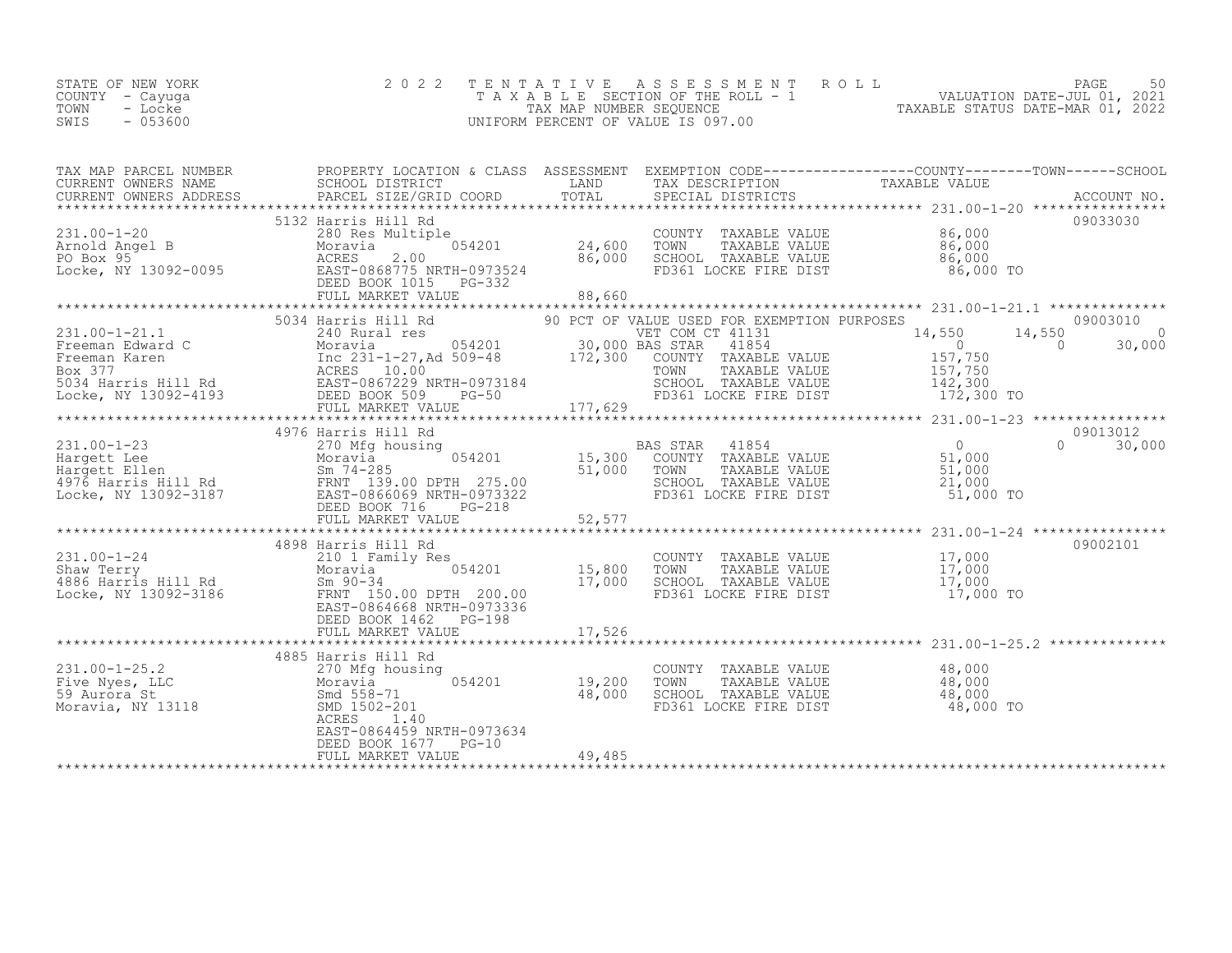| TAX MAP PARCEL NUMBER PROPERTY LOCATION & CLASS ASSESSMENT EXEMPTION CODE----------------COUNTY--------TOWN------SCHOOL CURRENT OWNERS NAME SCHOOL SCHOOL DISTRICT LAND TAX DESCRIPTION TAXABLE VALUE<br>CURRENT OWNERS ADDRESS P<br>4862 Harris Hill Rd<br>1991.00-1-25.3<br>Slater Stanley and the Moravia Moravia and David Moravia and David Moravia and David 21,500 COUNTY TAXABLE VALUE<br>Slater Brenda Sm 81-166,2003-167,Lt #1 76,000 TOWN TAXABLE VALUE 76,000<br>Sm 81-166,2003-167,<br>$\Omega$<br>76,000 TO<br>EAST-0864000 NRTH-0973241<br>DEED BOOK 625 PG-278<br>FULL MARKET VALUE 78,351<br>4874 Harris Hill Rd<br>231.00-1-25.4<br>270 Mfg housing<br>270 Mfg housing<br>270 Mfg housing<br>270 Mfg housing<br>270 Mfg housing<br>270 Mfg housing<br>274 Harris Hill Rd<br>274 Harris Hill Rd<br>276 231.00-1-25.112<br>28.231.00-1-25.112<br>28.<br>$\Omega$<br>4S STAR 41854 0<br>COUNTY TAXABLE VALUE 61,000<br>TOWN TAXABLE VALUE 61,000<br>SCHOOL TAXABLE VALUE 31,000<br>FD361 LOCKE FIRE DIST 61,000 TO<br>EAST-0864291 NRTH-0973246<br>DEED BOOK 1144 PG-106<br>62,887<br>FULL MARKET VALUE<br>09010100<br>4835 Harris Hill Rd<br>COUNTY TAXABLE VALUE<br>42,000<br>231.00-1-25.5<br>Five Nyes, LLC<br>59 Aurora Street<br>Moravia, NY 13118<br>$\frac{97-218}{270 \text{ Mfg} \text{ housing}}$<br>59 Aurora Street<br>$\frac{59-218}{270 \text{ Mfg} \text{ housing}}$<br>$\frac{97-218}{270 \text{ Mfg} \text{ housing}}$<br>27,400<br>42,000<br>COUNTY TAXABLE VALUE<br>TOWN TAXABLE VALUE 42,000<br>SCHOOL TAXABLE VALUE 42,000<br>FD361 LOCKE FIRE DIST 42,000 TO<br>ACRES 7.20<br>EAST-0863902 NRTH-0973598<br>DEED BOOK 3764 PG-327<br>FULL MARKET VALUE<br>43,299<br>09010100<br>4836 Harris Hill Rd<br>231.00-1-25.6<br>Mick Susan G<br>PO Box 55<br>Locke, NY 13092<br>231.00-1-25.11<br>26,900<br>231.00-1-25.11<br>26,900<br>231.00-1-25.11<br>26,900<br>28.50<br>28.50<br>28.50<br>28.50<br>28.50<br>28.50<br>28.50<br>28.50<br>28.50<br>28.50<br>28.50<br>28.50<br>28.50<br>28<br>COUNTY TAXABLE VALUE 36,900<br>TOWN TAXABLE VALUE 36,900<br>SCHOOL TAXABLE VALUE 36,900<br>SCHOOL TAXABLE VALUE<br>$36,900$ TO<br>FD361 LOCKE FIRE DIST<br>EAST-0863853 NRTH-0972821<br>DEED BOOK 972<br>PG-327<br>FULL MARKET VALUE<br>38,041<br>4886 Harris Hill Rd<br>231.00-1-25.12<br>Shaw Terry L<br>Shaw Sherry L<br>4886 Harris Hill Rd<br>4886 Harris Hill Rd<br>4886 Harris Hill Rd<br>4886 Harris Hill Rd<br>4886 Harris Hill Rd<br>4886 Harris Hill Rd<br>4886 Harris Hill Rd<br>4886 Harris Hill Rd<br>4886 Harr<br>41854<br>$\overline{0}$<br>COUNTY TAXABLE VALUE<br>TAXABLE VALUE<br>SCHOOL TAXABLE VALUE<br>FD361 LOCKE FIRE DIST | STATE OF NEW YORK<br>COUNTY - Cayuga<br>TOWN<br>- Locke<br>$-053600$<br>SWIS | 2 0 2 2                 | TENTATIVE ASSESSMENT ROLL<br>UNIFORM PERCENT OF VALUE IS 097.00 |                                                                           |        |
|--------------------------------------------------------------------------------------------------------------------------------------------------------------------------------------------------------------------------------------------------------------------------------------------------------------------------------------------------------------------------------------------------------------------------------------------------------------------------------------------------------------------------------------------------------------------------------------------------------------------------------------------------------------------------------------------------------------------------------------------------------------------------------------------------------------------------------------------------------------------------------------------------------------------------------------------------------------------------------------------------------------------------------------------------------------------------------------------------------------------------------------------------------------------------------------------------------------------------------------------------------------------------------------------------------------------------------------------------------------------------------------------------------------------------------------------------------------------------------------------------------------------------------------------------------------------------------------------------------------------------------------------------------------------------------------------------------------------------------------------------------------------------------------------------------------------------------------------------------------------------------------------------------------------------------------------------------------------------------------------------------------------------------------------------------------------------------------------------------------------------------------------------------------------------------------------------------------------------------------------------------------------------------------------------------------------------------------------------------------------------------------------------------------------------------------------------------------------------------------------------------------------------------------------------------------------------------------------------------------------------------------------------------------------------------|------------------------------------------------------------------------------|-------------------------|-----------------------------------------------------------------|---------------------------------------------------------------------------|--------|
|                                                                                                                                                                                                                                                                                                                                                                                                                                                                                                                                                                                                                                                                                                                                                                                                                                                                                                                                                                                                                                                                                                                                                                                                                                                                                                                                                                                                                                                                                                                                                                                                                                                                                                                                                                                                                                                                                                                                                                                                                                                                                                                                                                                                                                                                                                                                                                                                                                                                                                                                                                                                                                                                                |                                                                              |                         |                                                                 |                                                                           |        |
|                                                                                                                                                                                                                                                                                                                                                                                                                                                                                                                                                                                                                                                                                                                                                                                                                                                                                                                                                                                                                                                                                                                                                                                                                                                                                                                                                                                                                                                                                                                                                                                                                                                                                                                                                                                                                                                                                                                                                                                                                                                                                                                                                                                                                                                                                                                                                                                                                                                                                                                                                                                                                                                                                |                                                                              |                         |                                                                 |                                                                           | 30,000 |
|                                                                                                                                                                                                                                                                                                                                                                                                                                                                                                                                                                                                                                                                                                                                                                                                                                                                                                                                                                                                                                                                                                                                                                                                                                                                                                                                                                                                                                                                                                                                                                                                                                                                                                                                                                                                                                                                                                                                                                                                                                                                                                                                                                                                                                                                                                                                                                                                                                                                                                                                                                                                                                                                                |                                                                              |                         |                                                                 |                                                                           |        |
|                                                                                                                                                                                                                                                                                                                                                                                                                                                                                                                                                                                                                                                                                                                                                                                                                                                                                                                                                                                                                                                                                                                                                                                                                                                                                                                                                                                                                                                                                                                                                                                                                                                                                                                                                                                                                                                                                                                                                                                                                                                                                                                                                                                                                                                                                                                                                                                                                                                                                                                                                                                                                                                                                |                                                                              |                         |                                                                 |                                                                           | 30,000 |
|                                                                                                                                                                                                                                                                                                                                                                                                                                                                                                                                                                                                                                                                                                                                                                                                                                                                                                                                                                                                                                                                                                                                                                                                                                                                                                                                                                                                                                                                                                                                                                                                                                                                                                                                                                                                                                                                                                                                                                                                                                                                                                                                                                                                                                                                                                                                                                                                                                                                                                                                                                                                                                                                                |                                                                              |                         |                                                                 |                                                                           |        |
|                                                                                                                                                                                                                                                                                                                                                                                                                                                                                                                                                                                                                                                                                                                                                                                                                                                                                                                                                                                                                                                                                                                                                                                                                                                                                                                                                                                                                                                                                                                                                                                                                                                                                                                                                                                                                                                                                                                                                                                                                                                                                                                                                                                                                                                                                                                                                                                                                                                                                                                                                                                                                                                                                |                                                                              |                         |                                                                 |                                                                           |        |
|                                                                                                                                                                                                                                                                                                                                                                                                                                                                                                                                                                                                                                                                                                                                                                                                                                                                                                                                                                                                                                                                                                                                                                                                                                                                                                                                                                                                                                                                                                                                                                                                                                                                                                                                                                                                                                                                                                                                                                                                                                                                                                                                                                                                                                                                                                                                                                                                                                                                                                                                                                                                                                                                                |                                                                              |                         |                                                                 |                                                                           |        |
|                                                                                                                                                                                                                                                                                                                                                                                                                                                                                                                                                                                                                                                                                                                                                                                                                                                                                                                                                                                                                                                                                                                                                                                                                                                                                                                                                                                                                                                                                                                                                                                                                                                                                                                                                                                                                                                                                                                                                                                                                                                                                                                                                                                                                                                                                                                                                                                                                                                                                                                                                                                                                                                                                |                                                                              |                         |                                                                 |                                                                           |        |
|                                                                                                                                                                                                                                                                                                                                                                                                                                                                                                                                                                                                                                                                                                                                                                                                                                                                                                                                                                                                                                                                                                                                                                                                                                                                                                                                                                                                                                                                                                                                                                                                                                                                                                                                                                                                                                                                                                                                                                                                                                                                                                                                                                                                                                                                                                                                                                                                                                                                                                                                                                                                                                                                                |                                                                              |                         |                                                                 |                                                                           |        |
|                                                                                                                                                                                                                                                                                                                                                                                                                                                                                                                                                                                                                                                                                                                                                                                                                                                                                                                                                                                                                                                                                                                                                                                                                                                                                                                                                                                                                                                                                                                                                                                                                                                                                                                                                                                                                                                                                                                                                                                                                                                                                                                                                                                                                                                                                                                                                                                                                                                                                                                                                                                                                                                                                |                                                                              |                         |                                                                 |                                                                           |        |
| FULL MARKET VALUE<br>89,691                                                                                                                                                                                                                                                                                                                                                                                                                                                                                                                                                                                                                                                                                                                                                                                                                                                                                                                                                                                                                                                                                                                                                                                                                                                                                                                                                                                                                                                                                                                                                                                                                                                                                                                                                                                                                                                                                                                                                                                                                                                                                                                                                                                                                                                                                                                                                                                                                                                                                                                                                                                                                                                    |                                                                              | DEED BOOK 838<br>PG-237 |                                                                 | $\begin{array}{c} 0 \ 87,000 \ 87,000 \ 57,000 \ 87,000 \ 70 \end{array}$ | 30,000 |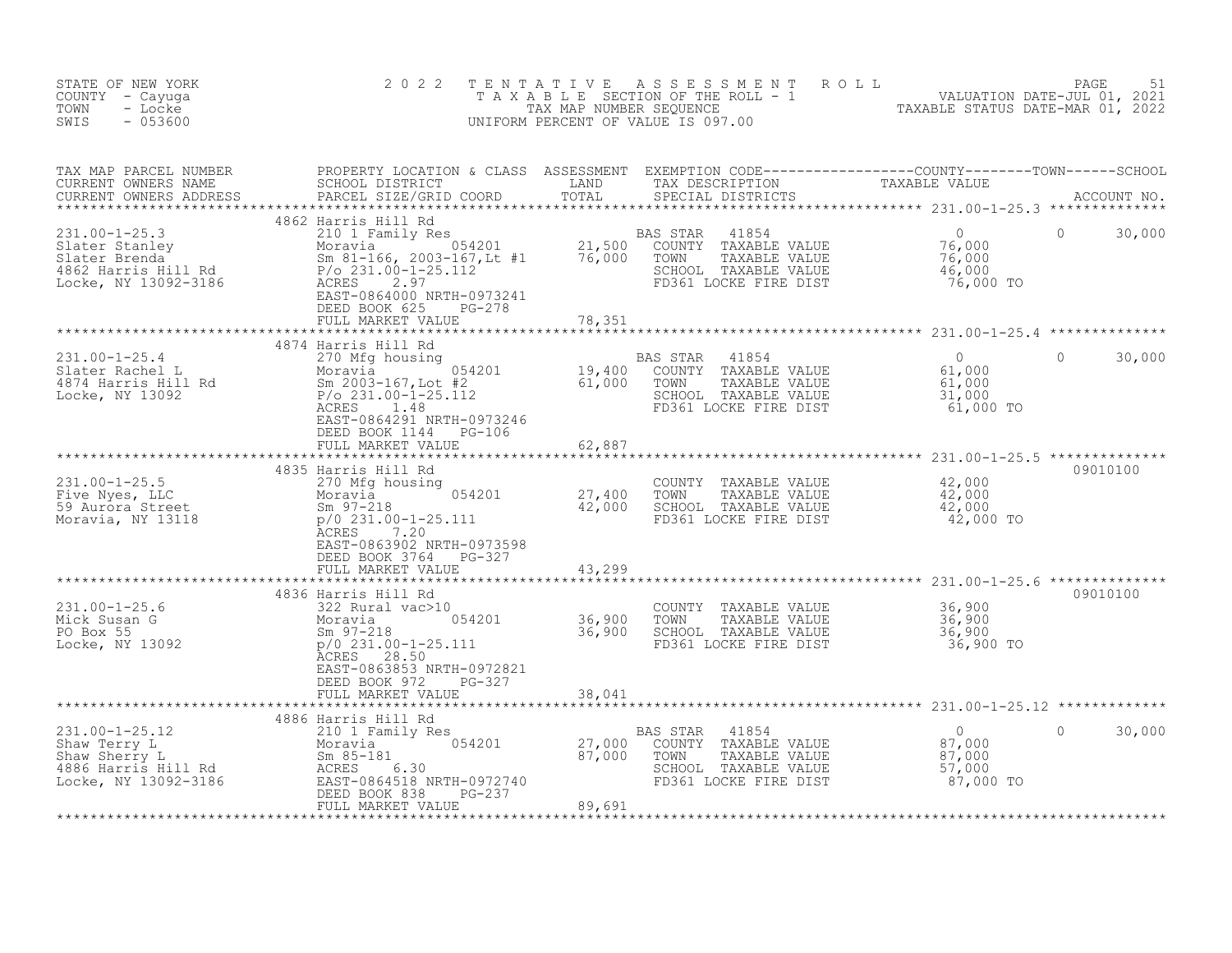| STATE OF NEW YORK<br>COUNTY - Cayuga<br>- Locke<br>TOWN<br>- 053600<br>SWIS |                                                                                                     |                    | 2022 TENTATIVE ASSESSMENT ROLL<br>T A X A B L E SECTION OF THE ROLL - 1<br>TAX MAP NUMBER SEOUENCE<br>UNIFORM PERCENT OF VALUE IS 097.00 | 52<br>PAGE<br>VALUATION DATE-JUL 01, 2021<br>TAXABLE STATUS DATE-MAR 01, 2022                            |
|-----------------------------------------------------------------------------|-----------------------------------------------------------------------------------------------------|--------------------|------------------------------------------------------------------------------------------------------------------------------------------|----------------------------------------------------------------------------------------------------------|
| TAX MAP PARCEL NUMBER<br>CURRENT OWNERS NAME<br>CURRENT OWNERS ADDRESS      | PROPERTY LOCATION & CLASS<br>SCHOOL DISTRICT<br>PARCEL SIZE/GRID COORD TOTAL<br>4810 Harris Hill Rd | ASSESSMENT<br>LAND | TAX DESCRIPTION<br>SPECIAL DISTRICTS                                                                                                     | EXEMPTION CODE-----------------COUNTY-------TOWN------SCHOOL<br>TAXABLE VALUE<br>ACCOUNT NO.<br>09012051 |

| $231.00 - 1 - 26.1$<br>Locke, NY 13092-3186                                                            | 210 1 Family Res<br>Early Moravia<br>Harding Gary<br>Harding Donna<br>4810 Harris Hill Rd FRNT 140.00 DPTH 300.00<br>EAST-0863122 NRTH-0973216<br>DEED BOOK 374<br>PG-347<br>FULL MARKET VALUE                                | ENH STAR<br>41834<br>15,500<br>COUNTY TAXABLE VALUE<br>110,000<br>TOWN<br>TAXABLE VALUE<br>SCHOOL TAXABLE VALUE<br>FD361 LOCKE FIRE DIST<br>113,402                                                | $\overline{0}$<br>$\Omega$<br>74,900<br>110,000<br>110,000<br>35,100<br>110,000 TO                                                                                                         |
|--------------------------------------------------------------------------------------------------------|-------------------------------------------------------------------------------------------------------------------------------------------------------------------------------------------------------------------------------|----------------------------------------------------------------------------------------------------------------------------------------------------------------------------------------------------|--------------------------------------------------------------------------------------------------------------------------------------------------------------------------------------------|
| $231.00 - 1 - 27.1$<br>Mc Lain John E<br>Mc Lain Linda<br>4800 Harris Hill Rd<br>Locke, NY 13092-3186  | 4800 Harris Hill Rd<br>210 1 Family Res<br>054201<br>Moravia<br>Inc 231-1-28.1<br>Smd 775-316, Ad 881-155<br>ACRES 1.40 BANK 99999<br>EAST-0862936 NRTH-0973240<br>DEED BOOK 895<br>$PG-30$<br>FULL MARKET VALUE              | ENH STAR<br>41834<br>19,200<br>COUNTY TAXABLE VALUE<br>165,000<br>TOWN<br>TAXABLE VALUE<br>SCHOOL TAXABLE VALUE<br>FD361 LOCKE FIRE DIST<br>170,103                                                | 09012052<br>$\overline{0}$<br>74,900<br>$\Omega$<br>165,000<br>165,000<br>90,100<br>165,000 TO                                                                                             |
| $231.00 - 1 - 28.2$<br>McCall Michael P<br>4792 Harris Hill Rd<br>Locke, NY 13092                      | 4792 Harris Hill Rd<br>210 1 Family Res<br>054201<br>Moravia<br>Sm 88-305, Lot A, 2018-49<br>sm 2003-7, lot A, 2014-17<br>1.20 BANK 99998<br>ACRES<br>EAST-0862731 NRTH-0973180<br>DEED BOOK 1700 PG-116<br>FULL MARKET VALUE | COUNTY TAXABLE VALUE<br>18,600<br>TOWN<br>TAXABLE VALUE<br>145,000<br>SCHOOL TAXABLE VALUE<br>FD361 LOCKE FIRE DIST<br>149,485                                                                     | 145,000<br>145,000<br>145,000<br>145,000 TO                                                                                                                                                |
| $231.00 - 1 - 29$<br>Warner Carlton<br>4786 Harris Hill Rd<br>Locke, NY 13092-3176                     | 4786 Harris Hill Rd<br>210 1 Family Res<br>054201<br>Moravia<br>$Sm$ 88-305<br>FRNT 150.00 DPTH 150.00<br>EAST-0862677 NRTH-0973305<br>DEED BOOK 864<br>PG-127<br>FULL MARKET VALUE                                           | VET WAR CT 41121<br>14,300 VET DIS CT 41141<br>41802<br>167,000 AGED C<br>ENH STAR 41834<br>COUNTY TAXABLE VALUE<br>TOWN<br>TAXABLE VALUE<br>172,165 SCHOOL TAXABLE VALUE<br>FD361 LOCKE FIRE DIST | 09012020<br>8,730<br>8,730<br>$\Omega$<br>8,350<br>8,350<br>$\Omega$<br>74,960<br>$\circ$<br>$\Omega$<br>$\Omega$<br>70,700<br>$\overline{0}$<br>74,960<br>149,920<br>96,300<br>167,000 TO |
| $231.00 - 1 - 30.1$<br>Smith William A<br>Smith Karen D<br>4744 Harris Hill Rd<br>Locke, NY 13092-3176 | 4744 Harris Hill Rd<br>270 Mfg housing<br>Moravia (Moravia )<br>SM 2010-90 Lot 1<br>Rd ACRES 1.14<br>054201<br>ACRES 1.14<br>EAST-0861970 NRTH-0973289<br>DEED BOOK 1472<br>PG-270<br>FULL MARKET VALUE                       | 41854<br>BAS STAR<br>19,400<br>COUNTY TAXABLE VALUE<br>32,000<br>TOWN<br>TAXABLE VALUE<br>SCHOOL TAXABLE VALUE<br>FD361 LOCKE FIRE DIST<br>32,990                                                  | 09017081<br>$\Omega$<br>$\Omega$<br>30,000<br>32,000<br>32,000<br>2,000<br>32,000 TO                                                                                                       |
|                                                                                                        |                                                                                                                                                                                                                               |                                                                                                                                                                                                    |                                                                                                                                                                                            |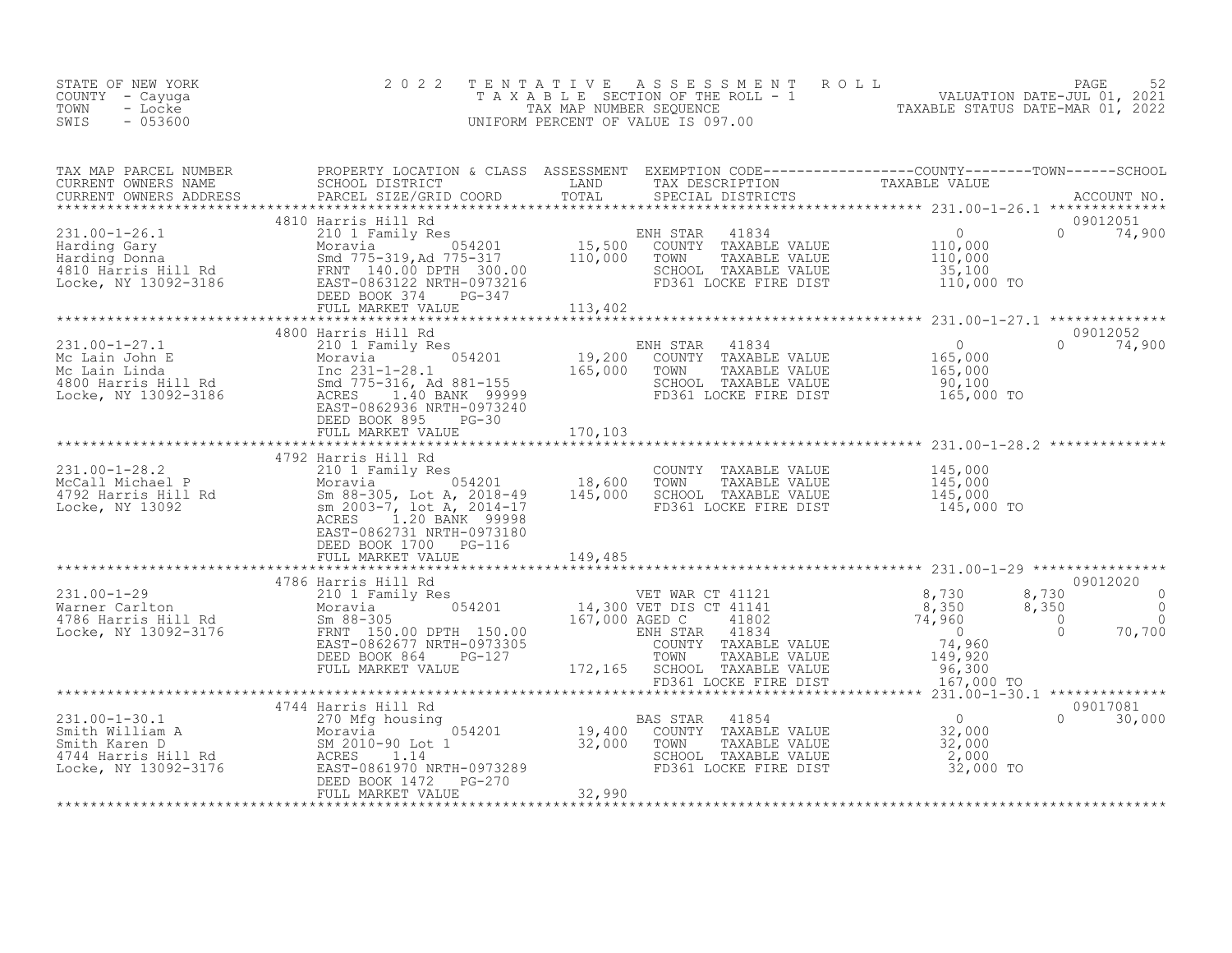| STATE OF NEW YORK<br>COUNTY - Cayuga<br>TOWN<br>- Locke<br>$-053600$<br>SWIS                                                                                                                                                                                                                               | 2 0 2 2                                                                        | TENTATIVE | UNIFORM PERCENT OF VALUE IS 097.00                                                                                                             | TAXABLE SECTION OF THE ROLL - 1<br>TAX A B L E SECTION OF THE ROLL - 1<br>TAX MAP NUMBER SEQUENCE TAXABLE STATUS DATE-MAR 01, 2022<br>INIFORM PERCENT OF VALUE IS 097.00                                       |                           |
|------------------------------------------------------------------------------------------------------------------------------------------------------------------------------------------------------------------------------------------------------------------------------------------------------------|--------------------------------------------------------------------------------|-----------|------------------------------------------------------------------------------------------------------------------------------------------------|----------------------------------------------------------------------------------------------------------------------------------------------------------------------------------------------------------------|---------------------------|
| TAX MAP PARCEL NUMBER PROPERTY LOCATION & CLASS ASSESSMENT EXEMPTION CODE----------------COUNTY--------TOWN------SCHOOL CURRENT OWNERS NAME SCHOOL DISTRICT LAND TAX DESCRIPTION TAXABLE VALUE CURRENT OWNERS ADDRESS PARCEL S                                                                             |                                                                                |           |                                                                                                                                                |                                                                                                                                                                                                                |                           |
| 231.00-1-30.2<br>Morse Penni 210 1 Family Res<br>Morse Penni 210 1 Family Res<br>Morse Penni 2010-90 Lot 2<br>4778 Harris Hill Rd<br>Locke, NY 13092<br>Locke, NY 13092<br>2010-90 Lot 2<br>AD 1690-155 correction de<br>ACRES<br>20288 NRTH-09073                                                         | 4778 Harris Hill Rd<br>DEED BOOK 1694 PG-168<br>FULL MARKET VALUE              | 156,701   | COUNTY TAXABLE VALUE $152,000$<br>TOWN TAXABLE VALUE $152,000$<br>SCHOOL TAXABLE VALUE $152,000$<br>FD361 LOCKE FIRE DIST $152,000$ TO         |                                                                                                                                                                                                                | 09017081                  |
|                                                                                                                                                                                                                                                                                                            | 1090 State Route 38                                                            |           |                                                                                                                                                |                                                                                                                                                                                                                | 09017080                  |
| 231.00-1-32.111<br>Musco Joseph N<br>1090 State Route 38<br>Locke, NY 13092-3108<br>231.00-1-32.11<br>Moravia<br>231.00-1-32.11<br>231.00-1-32.11<br>231.00-1-32.11<br>231.00-1-32.11<br>231.00-1-32.11<br>231.00-1-32.11<br>231.00-1-32.11<br>231.00-1-                                                   |                                                                                |           | COUNTY TAXABLE VALUE $140,000$<br>TOWN TAXABLE VALUE $140,000$<br>SCHOOL TAXABLE VALUE $140,000$<br>FD361 LOCKE FIRE DIST $140,000$ TO         |                                                                                                                                                                                                                |                           |
|                                                                                                                                                                                                                                                                                                            | DEED BOOK 1620 PG-13                                                           |           |                                                                                                                                                |                                                                                                                                                                                                                |                           |
| $\begin{array}{cccccccc} 231.00-1-32.112 & 1100 \text{ State Route } 38 & 0.00-1-32.112 & 210 1 Family Res & 87,000 & 190 \text{ State Route } 38 & 87,000 & 87,000 & 87,000 & 87,000 & 87,000 & 87,000 & 87,000 & 87,000 & 87,000 & 87,000 & 87,000 & 87,000 & 87,000 & 87,000 & 87,000 & 87,000 & 87,00$ | ACRES<br>3.50 BANK 99997<br>EAST-0861652 NRTH-0973230<br>DEED BOOK 1008 PG-270 |           |                                                                                                                                                |                                                                                                                                                                                                                |                           |
|                                                                                                                                                                                                                                                                                                            | FULL MARKET VALUE                                                              | 89,691    |                                                                                                                                                |                                                                                                                                                                                                                |                           |
|                                                                                                                                                                                                                                                                                                            | 4781 Erron Hill Rd                                                             |           | ENH STAR 41834<br>0 COUNTY TAXABLE VALUE 103,400<br>103,400 TOWN TAXABLE VALUE 103,400<br>SCHOOL TAXABLE VALUE 28,500<br>FD361 LOCKE FIRE DIST | 103,400 TO                                                                                                                                                                                                     | 09007020<br>$0 \t 74,900$ |
|                                                                                                                                                                                                                                                                                                            |                                                                                |           |                                                                                                                                                |                                                                                                                                                                                                                |                           |
|                                                                                                                                                                                                                                                                                                            |                                                                                |           | BAS STAR<br>COUNTY<br>TOWN<br>SCHOOL TAXABLE VALUE                                                                                             | $\circ$<br>******<br>41854<br>TAXABLE VALUE 86,000<br>TAXABLE VALUE 86,000<br>56,000<br>56,000<br>66,000<br>FOR THANGE VALUE TO SO, 000<br>FD361 LOCKE FIRE DIST 86,000 TO<br>WD361 LOCKE WATER OM 86,000 TO M | 30,000                    |
|                                                                                                                                                                                                                                                                                                            |                                                                                |           |                                                                                                                                                |                                                                                                                                                                                                                |                           |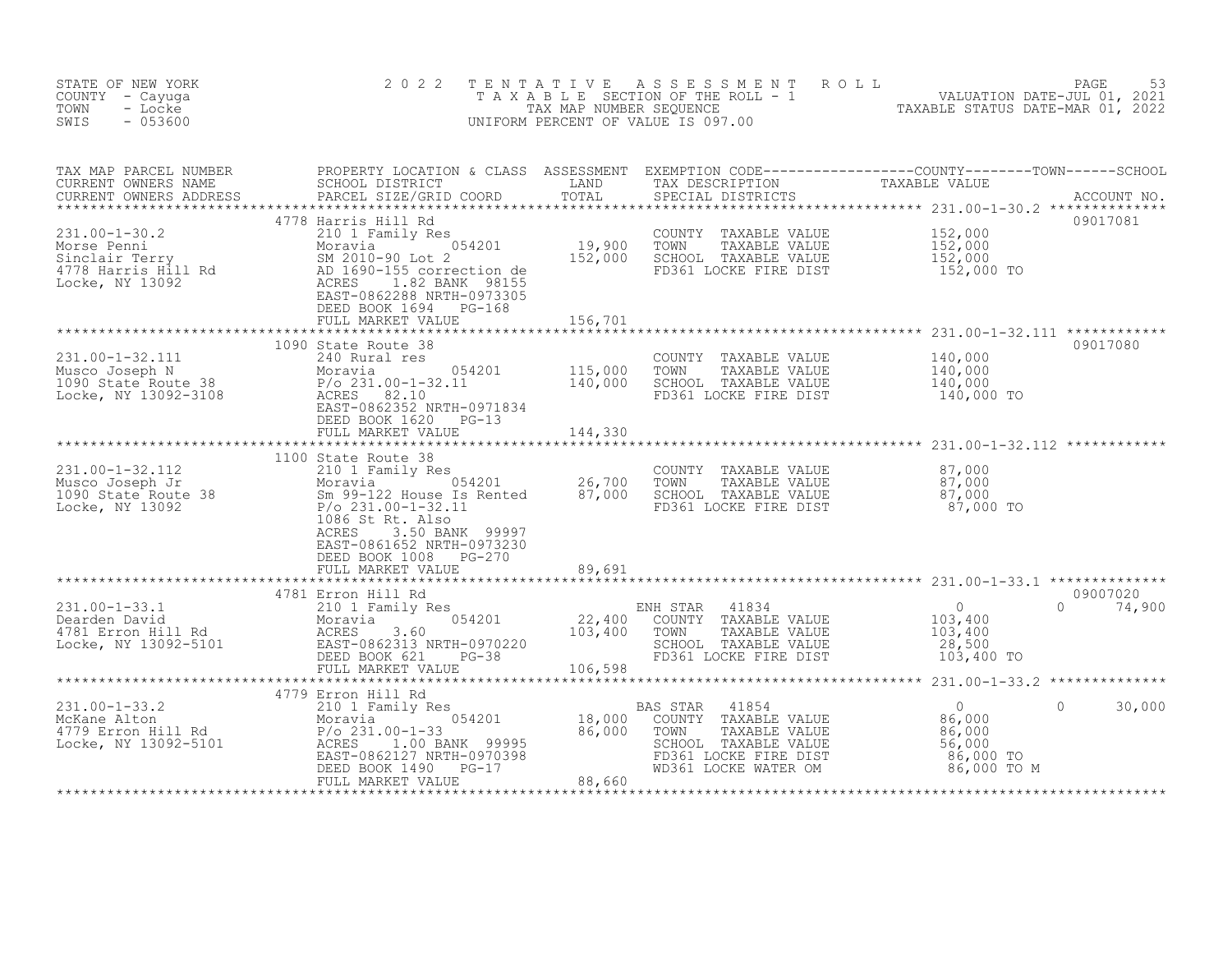| TOWN<br>TAXABLE STATUS DATE-MAR 01, 2022<br>TAX MAP NUMBER SEOUENCE<br>- Locke<br>$-053600$<br>SWIS<br>UNIFORM PERCENT OF VALUE IS 097.00 | STATE OF NEW YORK<br>COUNTY – Cayuga |  | 2022 TENTATIVE ASSESSMENT ROLL<br>TAXABLE SECTION OF THE ROLL - 1 |  | PAGE<br>VALUATION DATE-JUL 01, 2021 | 54 |
|-------------------------------------------------------------------------------------------------------------------------------------------|--------------------------------------|--|-------------------------------------------------------------------|--|-------------------------------------|----|
|-------------------------------------------------------------------------------------------------------------------------------------------|--------------------------------------|--|-------------------------------------------------------------------|--|-------------------------------------|----|

| TAX MAP PARCEL NUMBER<br>CURRENT OWNERS NAME                                                                                                                                             | PROPERTY LOCATION & CLASS ASSESSMENT EXEMPTION CODE----------------COUNTY-------TOWN-----SCHOOL<br>SCHOOL DISTRICT<br><b>EXAMPLE SERVICE SERVICE SERVICE SERVICE SERVICE SERVICE SERVICE SERVICE SERVICE SERVICE SERVICE SERVICE SERVICE</b> |                  | TAX DESCRIPTION                                                                                            | TAXABLE VALUE                               |                                               |
|------------------------------------------------------------------------------------------------------------------------------------------------------------------------------------------|----------------------------------------------------------------------------------------------------------------------------------------------------------------------------------------------------------------------------------------------|------------------|------------------------------------------------------------------------------------------------------------|---------------------------------------------|-----------------------------------------------|
| CURRENT OWNERS ADDRESS                                                                                                                                                                   | PARCEL SIZE/GRID COORD                                                                                                                                                                                                                       | TOTAL            | SPECIAL DISTRICTS                                                                                          |                                             | ACCOUNT NO.                                   |
|                                                                                                                                                                                          | 4851 Erron Hill Rd                                                                                                                                                                                                                           |                  |                                                                                                            |                                             | 09034021                                      |
| $231.00 - 1 - 34.2$                                                                                                                                                                      | 210 1 Family Res                                                                                                                                                                                                                             |                  | VET COM CT 41131<br>41854                                                                                  | 14,550                                      | 14,550<br>$\circ$<br>30,000<br>$\overline{0}$ |
|                                                                                                                                                                                          |                                                                                                                                                                                                                                              |                  | COUNTY TAXABLE VALUE                                                                                       | $\begin{array}{c} 0 \\ 102,450 \end{array}$ |                                               |
|                                                                                                                                                                                          |                                                                                                                                                                                                                                              |                  | TOWN TAXABLE VALUE 102,450<br>SCHOOL TAXABLE VALUE 102,450<br>FD361 LOCKE FIRE DIST 117,000 TO             |                                             |                                               |
|                                                                                                                                                                                          |                                                                                                                                                                                                                                              |                  |                                                                                                            |                                             |                                               |
|                                                                                                                                                                                          | DEED BOOK 1142 PG-10                                                                                                                                                                                                                         | $G-10$ $120,619$ |                                                                                                            |                                             |                                               |
|                                                                                                                                                                                          | FULL MARKET VALUE                                                                                                                                                                                                                            |                  |                                                                                                            |                                             |                                               |
|                                                                                                                                                                                          | 4825 Erron Hill Rd                                                                                                                                                                                                                           |                  |                                                                                                            |                                             | 09034020                                      |
| 231.00-1-34.11<br>Williams Martin C Moravia 054201 31,100<br>3782 State Route 11 Also 4779 Erron Hill Rd 108,810<br>Marathon, NY 13803 ACRES 10.40<br>FAST-0862965 NPTH.0070000          |                                                                                                                                                                                                                                              |                  | COUNTY TAXABLE VALUE                                                                                       | 108,810                                     |                                               |
|                                                                                                                                                                                          |                                                                                                                                                                                                                                              |                  | TOWN<br>TAXABLE VALUE                                                                                      | 108,810                                     |                                               |
|                                                                                                                                                                                          |                                                                                                                                                                                                                                              |                  | SCHOOL TAXABLE VALUE                                                                                       | 108,810                                     |                                               |
|                                                                                                                                                                                          |                                                                                                                                                                                                                                              |                  | FD361 LOCKE FIRE DIST                                                                                      | $108,810$ TO $108,810$                      |                                               |
|                                                                                                                                                                                          |                                                                                                                                                                                                                                              |                  |                                                                                                            |                                             |                                               |
|                                                                                                                                                                                          | DEED BOOK 670<br>PG-176                                                                                                                                                                                                                      |                  |                                                                                                            |                                             |                                               |
|                                                                                                                                                                                          |                                                                                                                                                                                                                                              |                  |                                                                                                            |                                             |                                               |
|                                                                                                                                                                                          |                                                                                                                                                                                                                                              |                  |                                                                                                            |                                             |                                               |
|                                                                                                                                                                                          | 4793 Erron Hill Rd                                                                                                                                                                                                                           |                  |                                                                                                            |                                             | 09034020                                      |
|                                                                                                                                                                                          |                                                                                                                                                                                                                                              |                  | COUNTY TAXABLE VALUE 35,000<br>TOWN TAXABLE VALUE 35,000                                                   |                                             |                                               |
|                                                                                                                                                                                          |                                                                                                                                                                                                                                              |                  | TOWN TAXABLE VALUE 35,000<br>SCHOOL TAXABLE VALUE 35,000                                                   |                                             |                                               |
|                                                                                                                                                                                          |                                                                                                                                                                                                                                              |                  | FD361 LOCKE FIRE DIST                                                                                      | 35,000 TO                                   |                                               |
| 231.00-1-34.12<br>Lynch Matthew J<br>18,700<br>1945 West 9th Street<br>Brooklyn, NY 11223<br>270 Moravia 1.00-1-34.1<br>270 Moravia 1.00-1-34.1<br>28 SM 05-262, lot #2<br>297, 1592-176 | Smd 1380-297, 1592-176                                                                                                                                                                                                                       |                  |                                                                                                            |                                             |                                               |
|                                                                                                                                                                                          | 1.23<br>ACRES                                                                                                                                                                                                                                |                  |                                                                                                            |                                             |                                               |
|                                                                                                                                                                                          | EAST-0862632 NRTH-0970007                                                                                                                                                                                                                    |                  |                                                                                                            |                                             |                                               |
|                                                                                                                                                                                          | DEED BOOK 4115 PG-176                                                                                                                                                                                                                        |                  |                                                                                                            |                                             |                                               |
|                                                                                                                                                                                          | FULL MARKET VALUE                                                                                                                                                                                                                            | 36,082           |                                                                                                            |                                             |                                               |
|                                                                                                                                                                                          |                                                                                                                                                                                                                                              |                  |                                                                                                            |                                             |                                               |
|                                                                                                                                                                                          | 4867 Erron Hill Rd                                                                                                                                                                                                                           |                  | BAS STAR 41854<br>COUNTY TAXABLE VALUE 127,000<br>TOWN TAXABLE VALUE 127,000<br>TOWN TAXABLE VALUE 127,000 |                                             | 09020012                                      |
|                                                                                                                                                                                          |                                                                                                                                                                                                                                              |                  |                                                                                                            |                                             | $0 \t 30,000$                                 |
|                                                                                                                                                                                          |                                                                                                                                                                                                                                              |                  |                                                                                                            |                                             |                                               |
|                                                                                                                                                                                          |                                                                                                                                                                                                                                              |                  |                                                                                                            | 97,000                                      |                                               |
|                                                                                                                                                                                          |                                                                                                                                                                                                                                              |                  |                                                                                                            | 127,000 TO                                  |                                               |
|                                                                                                                                                                                          | DEED BOOK 739 PG-231                                                                                                                                                                                                                         |                  |                                                                                                            |                                             |                                               |
|                                                                                                                                                                                          |                                                                                                                                                                                                                                              |                  |                                                                                                            |                                             |                                               |
|                                                                                                                                                                                          |                                                                                                                                                                                                                                              |                  |                                                                                                            |                                             |                                               |
|                                                                                                                                                                                          | 4921 Erron Hill Rd                                                                                                                                                                                                                           |                  |                                                                                                            |                                             | 09020010                                      |
| 231.00-1-36.1<br>Herman Lee Moravia (1921 Erron Hill Rd 1921 Erron Hill Rd 5.M. 2006-201<br>Locke, NY 13092-5111 ACRES 8.00                                                              |                                                                                                                                                                                                                                              |                  | COUNTY TAXABLE VALUE 235,000                                                                               |                                             |                                               |
|                                                                                                                                                                                          | 054201                                                                                                                                                                                                                                       | 28,400           | TOWN<br>TAXABLE VALUE                                                                                      | 235,000<br>235,000                          |                                               |
|                                                                                                                                                                                          |                                                                                                                                                                                                                                              | 235,000          | SCHOOL TAXABLE VALUE                                                                                       |                                             |                                               |
|                                                                                                                                                                                          |                                                                                                                                                                                                                                              |                  | FD361 LOCKE FIRE DIST                                                                                      | 235,000 TO                                  |                                               |
|                                                                                                                                                                                          | EAST-0864206 NRTH-0970710                                                                                                                                                                                                                    |                  |                                                                                                            |                                             |                                               |
|                                                                                                                                                                                          | DEED BOOK 1275 PG-27<br>FULL MARKET VALUE                                                                                                                                                                                                    | 242,268          |                                                                                                            |                                             |                                               |
|                                                                                                                                                                                          |                                                                                                                                                                                                                                              |                  |                                                                                                            |                                             |                                               |
|                                                                                                                                                                                          |                                                                                                                                                                                                                                              |                  |                                                                                                            |                                             |                                               |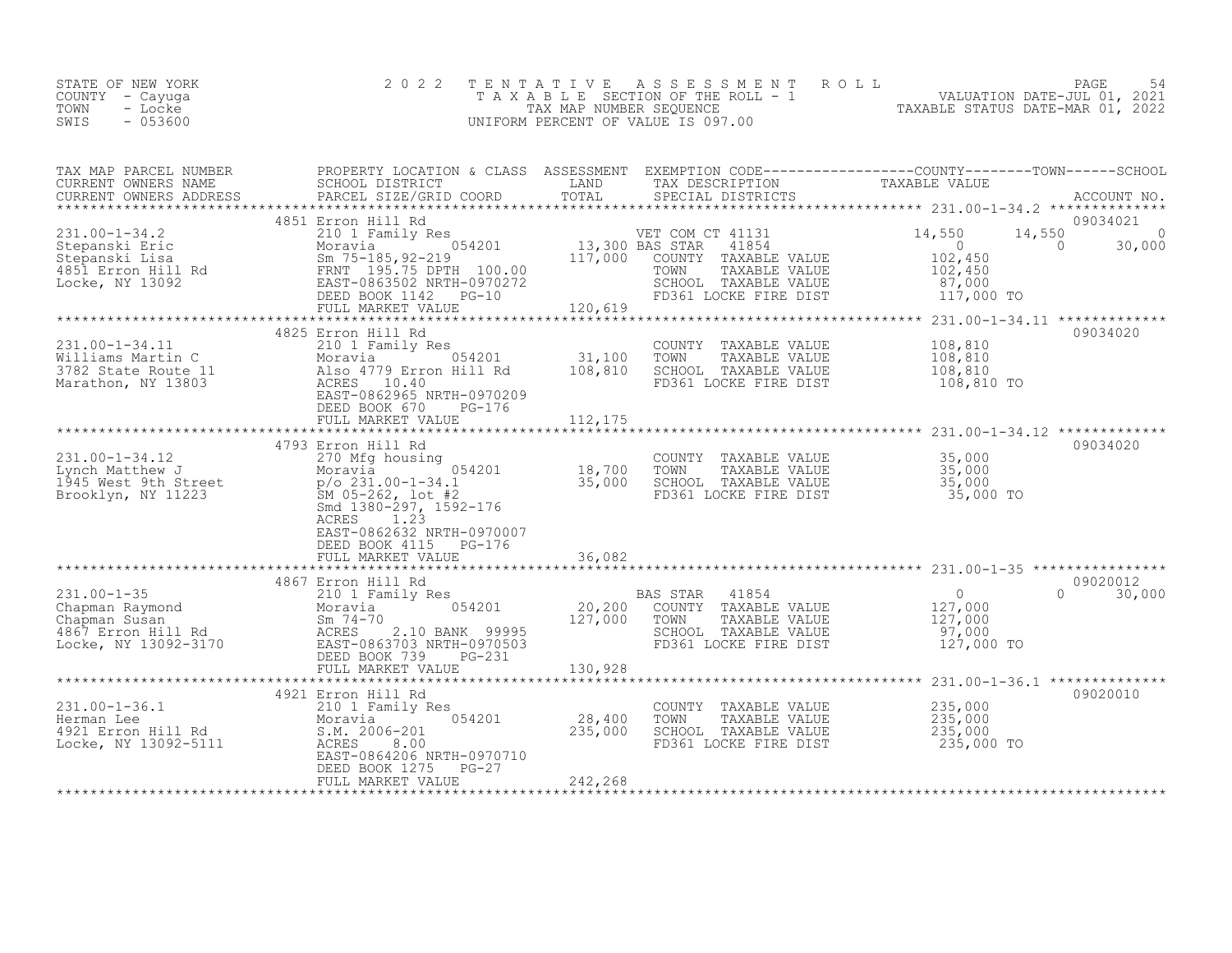| STATE OF NEW YORK<br>COUNTY - Cayuga<br>- Locke<br>TOWN<br>$-053600$<br>SWIS                                                                                                                                                                                                                                                                                                                                                                                                                                                           | 2 0 2 2                                                              |                                 |                                                                                                                                    | TENTATIVE ASSESSMENT ROLL PAGE 55<br>TAXABLE SECTION OF THE ROLL - 1 VALUATION DATE-JUL 01, 2021<br>TAX MAP NUMBER SEQUENCE TAXABLE STATUS DATE-MAR 01, 2022<br>UNIFORM PERCENT OF VALUE IS 097.00 |        |
|----------------------------------------------------------------------------------------------------------------------------------------------------------------------------------------------------------------------------------------------------------------------------------------------------------------------------------------------------------------------------------------------------------------------------------------------------------------------------------------------------------------------------------------|----------------------------------------------------------------------|---------------------------------|------------------------------------------------------------------------------------------------------------------------------------|----------------------------------------------------------------------------------------------------------------------------------------------------------------------------------------------------|--------|
|                                                                                                                                                                                                                                                                                                                                                                                                                                                                                                                                        |                                                                      |                                 |                                                                                                                                    |                                                                                                                                                                                                    |        |
| 231.00-1-36.2<br>Hargett Paul 105 Vac farmland<br>Hargett Linda Moravia 47.70<br>4936 Harris Hill Rd EAST-0863981 NRTH-0971374<br>PO Box 203<br>Locke, NY 13092<br>Harget Linda EAST-0863981 NRTH-0971374<br>PO Box 203<br>Locke, NY 13092<br>EE                                                                                                                                                                                                                                                                                       |                                                                      |                                 |                                                                                                                                    | 25,722 25,722                                                                                                                                                                                      |        |
| MAY BE SUBJECT TO PAYMENT<br>UNDER AGDIST LAW TIL 2026                                                                                                                                                                                                                                                                                                                                                                                                                                                                                 |                                                                      |                                 |                                                                                                                                    |                                                                                                                                                                                                    |        |
| 31.00-1-37.1<br>4910 Harris Hill Rd<br>Hargett, RLU Betsy<br>Hargett Darris Hill Rd<br>Moravia 054201<br>4910 Harris Hill Rd<br>4910 Harris Hill Rd<br>4910 Harris Hill Rd<br>4910 Harris Hill Rd<br>4910 Harris Hill Rd<br>4910 Harris Hill Rd<br>4                                                                                                                                                                                                                                                                                   | DEED BOOK 1401 PG-340                                                |                                 |                                                                                                                                    | 09013010<br>$0 \t 30,000$                                                                                                                                                                          |        |
|                                                                                                                                                                                                                                                                                                                                                                                                                                                                                                                                        | FULL MARKET VALUE                                                    | 107,216<br>$******************$ |                                                                                                                                    |                                                                                                                                                                                                    |        |
| $\begin{tabular}{lcccccc} \texttt{****}{\texttt{****}{\texttt{****}{\texttt{****}{\texttt{****}{\texttt{****}{\texttt{****}{\texttt{****}{\texttt{****}{\texttt{****}{\texttt{****}{\texttt{****}{\texttt{****}{\texttt{****}{\texttt{****}{\texttt{****}{\texttt{****}{\texttt{****}{\texttt{****}{\texttt{****}{\texttt{****}{\texttt{****}{\texttt{****}{\texttt{****}{\texttt{****}{\texttt{****}{\texttt{****}{\texttt{****}{\texttt{****}{\texttt{****}{\texttt{****}{\texttt{****}{\texttt{****}{\texttt{****}{\texttt{****}{\$ |                                                                      |                                 |                                                                                                                                    | 30,000 30,000<br>85,501 85,501<br>0 70,700                                                                                                                                                         | 70,700 |
| MAY BE SUBJECT TO PAYMENT<br>UNDER AGDIST LAW TIL 2026                                                                                                                                                                                                                                                                                                                                                                                                                                                                                 |                                                                      |                                 |                                                                                                                                    |                                                                                                                                                                                                    |        |
| $\begin{tabular}{lllllllllllll} \multicolumn{3}{c}{\begin{tabular}{l} \textbf{180.412} \end{tabular} } \multicolumn{2}{c}{\begin{tabular}{l} \textbf{231.00--1-38} \end{tabular} } \multicolumn{2}{c}{\begin{tabular}{l} \textbf{231.00--1-38} \end{tabular} } \multicolumn{2}{c}{\begin{tabular}{l} \textbf{231.00--1-38} \end{tabular} } \multicolumn{2}{c}{\begin{tabular}{l} \textbf{231.00--1-38} \end{tabular} } \multicolumn{2}{c}{\$                                                                                           |                                                                      |                                 |                                                                                                                                    | 09013011<br>$\begin{array}{c} 0 \\ 175,000 \\ 175,000 \\ 145,000 \\ 145,000 \\ \end{array}$<br>$0 \t 30,000$<br>175,000 TO                                                                         |        |
|                                                                                                                                                                                                                                                                                                                                                                                                                                                                                                                                        | Erron Hill Rd                                                        |                                 |                                                                                                                                    | 09033060                                                                                                                                                                                           |        |
| 231.00-1-39.1<br>260 Seasonal res<br>Diangelo Richard 260 Seasonal res<br>5207 Erron Hill Rd<br>Locke, NY 13092-4118<br>200 Seasonal 292, Lot # 1<br>25,000<br>200 Seasonal 292, Lot # 1<br>200 Seasonal 292, Lot # 1                                                                                                                                                                                                                                                                                                                  | ACRES 20.63<br>EAST-0869308 NRTH-0971746<br>DEED BOOK 832<br>$PG-40$ |                                 | COUNTY TAXABLE VALUE $35,000$<br>TOWN TAXABLE VALUE $35,000$<br>SCHOOL TAXABLE VALUE $35,000$<br>FD361 LOCKE FIRE DIST $35,000$ TO |                                                                                                                                                                                                    |        |
|                                                                                                                                                                                                                                                                                                                                                                                                                                                                                                                                        | FULL MARKET VALUE                                                    | 36,082                          |                                                                                                                                    |                                                                                                                                                                                                    |        |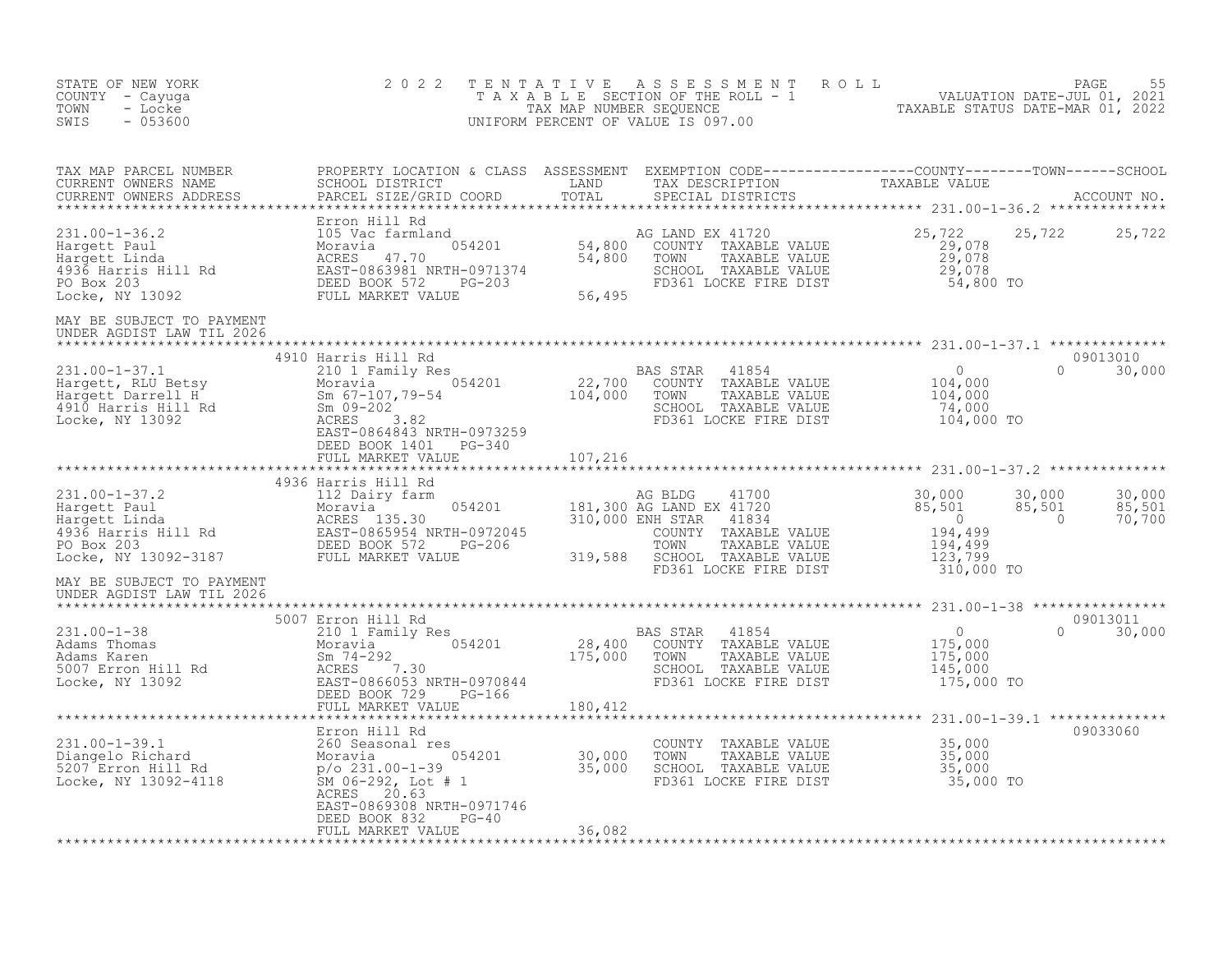| STATE OF NEW YORK<br>COUNTY - Cayuga<br>- Locke<br>TOWN<br>SWIS<br>$-053600$                                                                                                                                                                                                                                                    | 2 0 2 2                                                                                                                                                                                                               | TENTATIVE | UNIFORM PERCENT OF VALUE IS 097.00                                                                                                              | FENTATIVE ASSESSMENT ROLL PACE 56<br>TAXABLE SECTION OF THE ROLL - 1 VALUATION DATE-JUL 01, 2021<br>TAXABLE STATUS DATE-MAR 01, 2022<br>JNIFORM PERCENT OF VALUE IS 097.00                                                           |  |
|---------------------------------------------------------------------------------------------------------------------------------------------------------------------------------------------------------------------------------------------------------------------------------------------------------------------------------|-----------------------------------------------------------------------------------------------------------------------------------------------------------------------------------------------------------------------|-----------|-------------------------------------------------------------------------------------------------------------------------------------------------|--------------------------------------------------------------------------------------------------------------------------------------------------------------------------------------------------------------------------------------|--|
| TAX MAP PARCEL NUMBER<br>CURRENT OWNERS NAME<br>CURRENT OWNERS ADDRESS                                                                                                                                                                                                                                                          |                                                                                                                                                                                                                       |           |                                                                                                                                                 | PROPERTY LOCATION & CLASS ASSESSMENT EXEMPTION CODE---------------COUNTY-------TOWN------SCHOOL<br>SCHOOL DISTRICT                   LAND         TAX DESCRIPTION                 TAXABLE VALUE<br>PARCEL SIZE/GRID COORD       TOTA |  |
|                                                                                                                                                                                                                                                                                                                                 | 5183 Erron Hill Rd<br>EAST-0869541 NRTH-0971050<br>DEED BOOK 1293<br>PG-299                                                                                                                                           |           | AS STAR 41854 0<br>COUNTY TAXABLE VALUE 24,500<br>SCHOOL TAXABLE VALUE 24,500<br>SCHOOL TAXABLE VALUE 24,500<br>FD361 LOCKE FIRE DIST 24,500 TO | 09033060<br>$0 \t 24,500$                                                                                                                                                                                                            |  |
|                                                                                                                                                                                                                                                                                                                                 | FULL MARKET VALUE                                                                                                                                                                                                     | 25,258    |                                                                                                                                                 |                                                                                                                                                                                                                                      |  |
|                                                                                                                                                                                                                                                                                                                                 | 5215 Erron Hill Rd<br>EAST-0869812 NRTH-0971804                                                                                                                                                                       |           | AS STAR 41854 0<br>COUNTY TAXABLE VALUE 51,200<br>TOWN TAXABLE VALUE 51,200<br>SCHOOL TAXABLE VALUE 21,200                                      | 09033060<br>$\overline{0}$<br>$0 \t 30,000$<br>51,200 TO                                                                                                                                                                             |  |
|                                                                                                                                                                                                                                                                                                                                 | DEED BOOK 1293 PG-302<br>FULL MARKET VALUE                                                                                                                                                                            | 52,784    |                                                                                                                                                 |                                                                                                                                                                                                                                      |  |
|                                                                                                                                                                                                                                                                                                                                 |                                                                                                                                                                                                                       |           |                                                                                                                                                 |                                                                                                                                                                                                                                      |  |
| 231.00-1-39.4<br>Diangelo Richard P<br>5207 Erron Hill Rd<br>Locke, NY 13092-4118<br>$\begin{array}{ccc}\n & 2207 & 242 & \text{Rurl} & \text{r}}{\text{Rurl} & \text{r}} & 054201 \\  & 242 & \text{Rurl} & \text{r}} & 054201 \\  & 054201 & 21,900 \\  & 06-292 & \text{Lot} & 4 \\  & 054201 & 21,900 \\  & 06-292 & \text$ | 5207 Erron Hill Rd<br>3.28<br>ACRES<br>EAST-0869993 NRTH-0971017<br>DEED BOOK 832 PG-40                                                                                                                               |           | COUNTY TAXABLE VALUE<br>TOWN<br>TAXABLE VALUE<br>SCHOOL TAXABLE VALUE<br>FD361 LOCKE FIRE DIST                                                  | 09033060<br>149,900<br>149,900<br>149,900<br>149,900 TO                                                                                                                                                                              |  |
|                                                                                                                                                                                                                                                                                                                                 | FULL MARKET VALUE                                                                                                                                                                                                     | 154,536   |                                                                                                                                                 |                                                                                                                                                                                                                                      |  |
| 31.00-1-39.5<br>DiAngelo Christopher P<br>5227 Erron Hill Rd<br>527 Erron Hill Rd<br>527 Erron Hill Rd<br>527 Erron Hill Rd<br>527 Erron Hill Rd<br>527 Erron Hill Rd<br>527 Erron Hill Rd<br>527 Erron Hill Rd<br>527 Erron Hill Rd<br>527 Erron Hi                                                                            | 5227 Erron Hill Rd<br>EAST-0870268 NRTH-0971808<br>DEED BOOK 1293 PG-305<br>FULL MARKET VALUE                                                                                                                         | 78,351    | SCHOOL TAXABLE VALUE 46,000<br>FD361 LOCKE FIRE DIST 76,000 TO                                                                                  | 09033060<br>$\Omega$<br>30,000                                                                                                                                                                                                       |  |
|                                                                                                                                                                                                                                                                                                                                 |                                                                                                                                                                                                                       |           |                                                                                                                                                 |                                                                                                                                                                                                                                      |  |
| 231.00-1-40.1<br>Parker Sigrid L<br>975 Mill Street<br>Locke, NY 13092                                                                                                                                                                                                                                                          | 5245 Erron Hill Rd<br>5245 Erron Hill Rd<br>270 Mfg housing<br>Moravia 054201 20,100<br>Sm 89-41,98-210 37,000<br>P/O 231.00-1-40<br>ACEES 1 21<br>ACRES<br>1.21<br>EAST-0870630 NRTH-0970989<br>DEED BOOK 3826 PG-38 |           | COUNTY TAXABLE VALUE<br>TOWN<br>TAXABLE VALUE<br>SCHOOL TAXABLE VALUE<br>FD361 LOCKE FIRE DIST                                                  | 09008080<br>37,000<br>37,000<br>37,000<br>37,000 TO                                                                                                                                                                                  |  |
|                                                                                                                                                                                                                                                                                                                                 | FULL MARKET VALUE                                                                                                                                                                                                     | 38,144    |                                                                                                                                                 |                                                                                                                                                                                                                                      |  |
|                                                                                                                                                                                                                                                                                                                                 |                                                                                                                                                                                                                       |           |                                                                                                                                                 |                                                                                                                                                                                                                                      |  |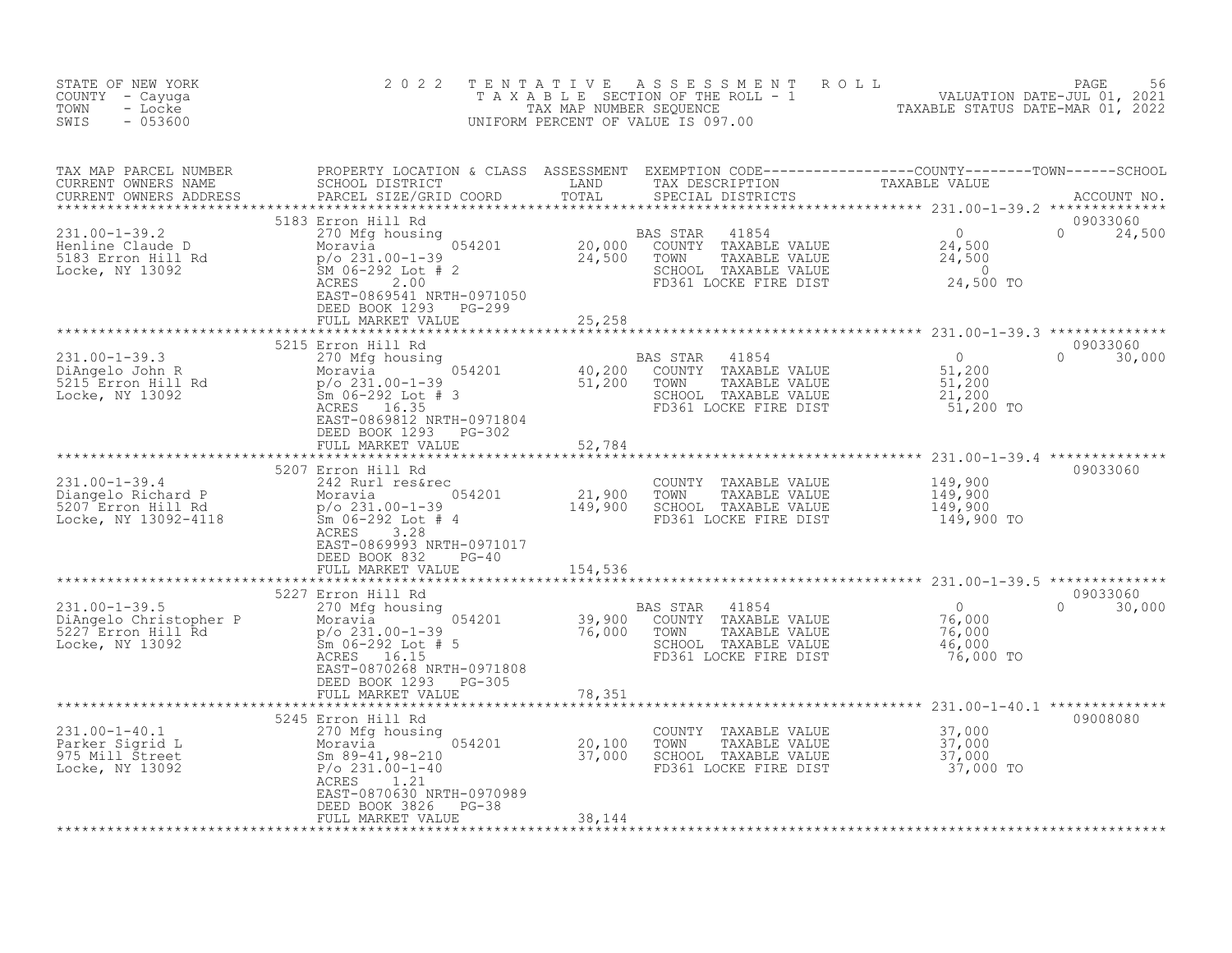| STATE OF NEW YORK<br>COUNTY - Cayuga<br>TOWN<br>- Locke<br>SWIS<br>$-053600$                                                                                                                                                                                                                                                                                                                                               | 2022                                                                                        |        | TENTATIVE ASSESSMENT ROLL PACE 57<br>TAXABLE SECTION OF THE ROLL - 1 VALUATION DATE-JUL 01, 2021<br>TAX MAP NUMBER SEQUENCE TAXABLE STATUS DATE-MAR 01, 2022<br>UNIFORM PERCENT OF VALUE IS 097.00 |        |
|----------------------------------------------------------------------------------------------------------------------------------------------------------------------------------------------------------------------------------------------------------------------------------------------------------------------------------------------------------------------------------------------------------------------------|---------------------------------------------------------------------------------------------|--------|----------------------------------------------------------------------------------------------------------------------------------------------------------------------------------------------------|--------|
|                                                                                                                                                                                                                                                                                                                                                                                                                            |                                                                                             |        |                                                                                                                                                                                                    |        |
| $\begin{tabular}{lllllllllllll} \multicolumn{3}{c}{231.00-1-40.21} & 5277 \text{ Erron Hill Rd} & \text{AC R} & 5277 \text{ Erron Hill Rd} & \text{AC R} & 78,100 \text{ BAS STAR } 41720 & 47,977 & 47,977 & 47,977 \\ \text{Harriger Willard R} & 120 \text{ Field crops} & 054201 & 78,100 \text{ BAS STAR } 41854 & 0 & 30,000 \\ \text{Fox Linda R} & 0 & 30,000 & 30,000 & 30,0$                                     | 5277 Erron Hill Rd                                                                          |        |                                                                                                                                                                                                    |        |
|                                                                                                                                                                                                                                                                                                                                                                                                                            |                                                                                             |        |                                                                                                                                                                                                    |        |
| $\begin{tabular}{lllllllllll} 231.00-1-40.22 & 5271 \; \text{Error Hill Rd} & \text{WET COM CT 41131} & 14,550 & 14 \; \text{Nestcott Joseph M} & \text{Moravia} & 054201 & 21,000 \; \text{ENH STAR} & 41834 & 0 \; \text{Mestcott Maria} & 0 & 04-146 \; \text{Lot 2} & 141,600 & \text{COUNTY TAXABLE VALUE} & 127,050 \; \text{LOCKe, NY 13092} & \text{ACRES-TOR Hill Rd} & \text{EAGTE$                              | 5271 Erron Hill Rd                                                                          |        | $14,550$ 0<br>0 74,900                                                                                                                                                                             |        |
|                                                                                                                                                                                                                                                                                                                                                                                                                            |                                                                                             |        |                                                                                                                                                                                                    |        |
|                                                                                                                                                                                                                                                                                                                                                                                                                            | 5321 Erron Hill Rd                                                                          |        |                                                                                                                                                                                                    |        |
|                                                                                                                                                                                                                                                                                                                                                                                                                            | DEED BOOK 1529 PG-260<br>FULL MARKET VALUE 215,052                                          |        | $\Omega$                                                                                                                                                                                           | 30,000 |
|                                                                                                                                                                                                                                                                                                                                                                                                                            |                                                                                             |        |                                                                                                                                                                                                    |        |
|                                                                                                                                                                                                                                                                                                                                                                                                                            | DEED BOOK 1411 PG-16                                                                        |        |                                                                                                                                                                                                    |        |
|                                                                                                                                                                                                                                                                                                                                                                                                                            | FULL MARKET VALUE 17,526                                                                    |        |                                                                                                                                                                                                    |        |
| $\begin{array}{lllllllllllllll} \text{231.00--1-41.5} & & & & & 1025 \text{ Tol1 Gate Rd} & & & & & & \text{COUNTY} & \text{TAXABLE VALUE} & & & & 59,000 \\ \text{Harriger Properties, LLC} & & & & & & 054201 & & & 24,100 & \text{TOWN} & \text{TAXABLE VALUE} & & & 59,000 \\ \text{5277 Error Hill Rd} & & & & & & 59,000 & & & \text{SMA BLE VALUE} & & & 59,000 \\ \text{Locke, NY 13092} & & & & & & \text{SMD154$ | 1025 Toll Gate Rd<br>EAST-0872174 NRTH-0971829<br>DEED BOOK 1641 PG-16<br>FULL MARKET VALUE | 60,825 |                                                                                                                                                                                                    |        |
|                                                                                                                                                                                                                                                                                                                                                                                                                            |                                                                                             |        |                                                                                                                                                                                                    |        |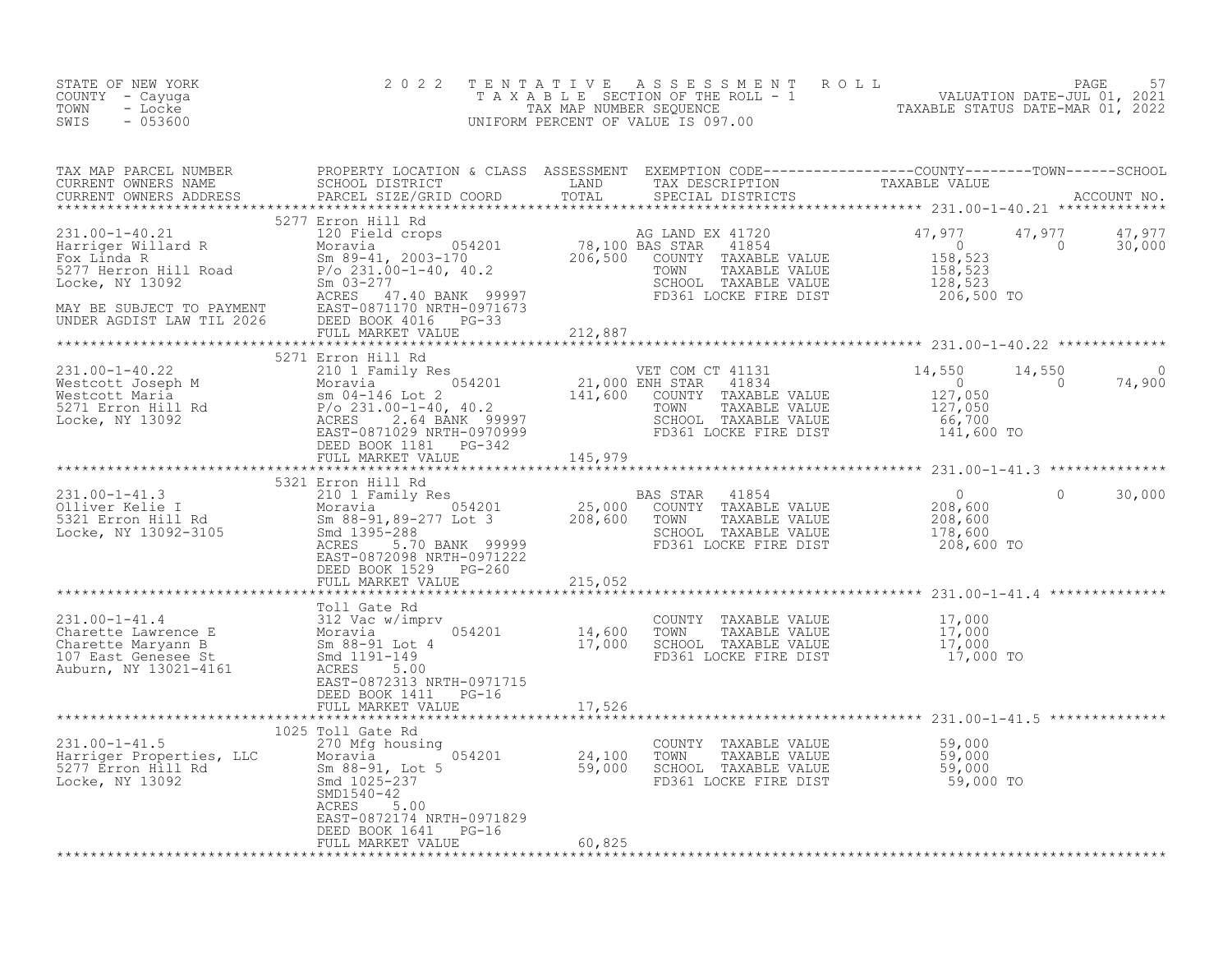| STATE OF NEW YORK<br>COUNTY - Cayuga<br>TOWN<br>- Locke<br>SWIS<br>$-053600$                                                               | 2 0 2 2                                                                                                                                                                                                                                              | TENTATIVE                  | A S S E S S M E N T R O L L<br>UNIFORM PERCENT OF VALUE IS 097.00                                                   | TAXABLE SECTION OF THE ROLL - 1 THE TRANSLE STATUS DATE-JUL 01, 2021                                                                                                                                                               | PAGE<br>58  |
|--------------------------------------------------------------------------------------------------------------------------------------------|------------------------------------------------------------------------------------------------------------------------------------------------------------------------------------------------------------------------------------------------------|----------------------------|---------------------------------------------------------------------------------------------------------------------|------------------------------------------------------------------------------------------------------------------------------------------------------------------------------------------------------------------------------------|-------------|
| TAX MAP PARCEL NUMBER<br>CURRENT OWNERS NAME<br>CURRENT OWNERS ADDRESS                                                                     | PARCEL SIZE/GRID COORD                                                                                                                                                                                                                               | TOTAL                      | SPECIAL DISTRICTS                                                                                                   | PROPERTY LOCATION & CLASS ASSESSMENT EXEMPTION CODE----------------COUNTY-------TOWN------SCHOOL<br>SCHOOL DISTRICT               LAND         TAX DESCRIPTION               TAXABLE VALUE<br>PARCEL SIZE/GRID COORD         TOTAL | ACCOUNT NO. |
| $231.00 - 1 - 41.6$<br>Hill Gerald A<br>1035 Tollgate Hill Rd<br>Locke, NY 13092-3104                                                      | 1035 Toll Gate Rd<br>270 Mfg housing<br>054201<br>Moravia<br>Sm 88-91, Lot 6<br>ACRES 5.00<br>EAST-0872097 NRTH-0972142<br>DEED BOOK 761<br>PG-127<br>FULL MARKET VALUE                                                                              | 24,100<br>57,500<br>59,278 | ENH STAR<br>41834<br>COUNTY TAXABLE VALUE<br>TAXABLE VALUE<br>TOWN<br>SCHOOL TAXABLE VALUE<br>FD361 LOCKE FIRE DIST | $\Omega$<br>0<br>57,500<br>57,500<br>$\overline{0}$<br>57,500 TO                                                                                                                                                                   | 57,500      |
|                                                                                                                                            |                                                                                                                                                                                                                                                      |                            |                                                                                                                     |                                                                                                                                                                                                                                    |             |
| $231.00 - 1 - 41.22$<br>Thomas Harl<br>5343 Erron Hill Rd<br>Locke, NY 13092-3105                                                          | 5343 Erron Hill Rd<br>210 1 Family Res<br>Moravia (1991)<br>Sm 88-91, P/o Lot 2 (1991)<br>Smd 835-88 (1992)<br>Smd 835-88<br>Smd 835-88<br>see notes page<br>ACRES<br>7.46<br>EAST-0872666 NRTH-0971246<br>DEED BOOK 978 PG-298<br>FULL MARKET VALUE |                            | BAS STAR<br>41854<br>COUNTY TAXABLE VALUE<br>TAXABLE VALUE<br>TOWN<br>SCHOOL TAXABLE VALUE<br>FD361 LOCKE FIRE DIST | $\circ$<br>$\Omega$<br>181,800<br>181,800<br>151,800<br>181,800 TO                                                                                                                                                                 | 30,000      |
|                                                                                                                                            |                                                                                                                                                                                                                                                      | 187,423                    |                                                                                                                     |                                                                                                                                                                                                                                    |             |
|                                                                                                                                            | 5292 Erron Hill Rd                                                                                                                                                                                                                                   |                            |                                                                                                                     |                                                                                                                                                                                                                                    |             |
| 231.00-1-41.712<br>Dusseau Stephen<br>Dusseau Robert<br>5238 Erron Hill Rd<br>Locke, NY 13092                                              | 312 Vac w/imprv<br>Moravia 054201<br>Chateau Dusseau Winery<br>Survey maps 93-125, 04-12<br>ACRES 41.00<br>EAST-0871401 NRTH-0970021<br>DEED BOOK 1033 PG-17                                                                                         | 53,500<br>69,000           | COUNTY TAXABLE VALUE<br>TOWN<br>TAXABLE VALUE<br>SCHOOL TAXABLE VALUE<br>FD361 LOCKE FIRE DIST                      | 69,000<br>69,000<br>69,000<br>$69,000$ TO                                                                                                                                                                                          |             |
|                                                                                                                                            | FULL MARKET VALUE                                                                                                                                                                                                                                    | 71,134                     |                                                                                                                     |                                                                                                                                                                                                                                    |             |
| 231.00-1-41.714<br>Sovocool Arron<br>Sovocool Arron<br>Sovocool Stacey Francis<br>881 Tollgate Hill Rd<br>Ni 1968: 1970<br>Locke, NY 13092 | 881 Toll Gate Rd<br>210 1 Family Res<br>Moravia <sup>1</sup> 054201<br>SM 2016-20<br>SM 2016-20<br>$p$ /o 231.00-1-41.711<br>ACRES 4.60<br>EAST-0872777 NRTH-0970103                                                                                 | 23,400<br>200,000          | COUNTY TAXABLE VALUE<br>TOWN<br>TAXABLE VALUE<br>SCHOOL TAXABLE VALUE<br>FD361 LOCKE FIRE DIST                      | 200,000<br>200,000<br>200,000<br>200,000 TO                                                                                                                                                                                        | 09010060    |
|                                                                                                                                            | DEED BOOK 1621 PG-328                                                                                                                                                                                                                                |                            |                                                                                                                     |                                                                                                                                                                                                                                    |             |
|                                                                                                                                            | FULL MARKET VALUE                                                                                                                                                                                                                                    | 206,186                    |                                                                                                                     |                                                                                                                                                                                                                                    |             |
| $231.00 - 1 - 41.715$<br>Francis Richard<br>Francis Donald<br>21 Pine St Apt D<br>Homer, NY 13077                                          | Toll Gate Rd<br>105 Vac farmland<br>Moravia 054201 64,300<br>Form 231-1-41 64,300<br>p/o_231.00-1-41.711 64,300<br>SM 2016-20<br>ACRES 51.60<br>EAST-0872639 NRTH-0970055                                                                            |                            | COUNTY TAXABLE VALUE<br>TOWN<br>TAXABLE VALUE<br>SCHOOL TAXABLE VALUE<br>FD361 LOCKE FIRE DIST                      | 64,300<br>64,300<br>64,300<br>64,300 TO                                                                                                                                                                                            | 09010060    |
|                                                                                                                                            | DEED BOOK 991<br>PG-76<br>FULL MARKET VALUE                                                                                                                                                                                                          | 66,289                     |                                                                                                                     |                                                                                                                                                                                                                                    |             |
|                                                                                                                                            |                                                                                                                                                                                                                                                      |                            |                                                                                                                     |                                                                                                                                                                                                                                    |             |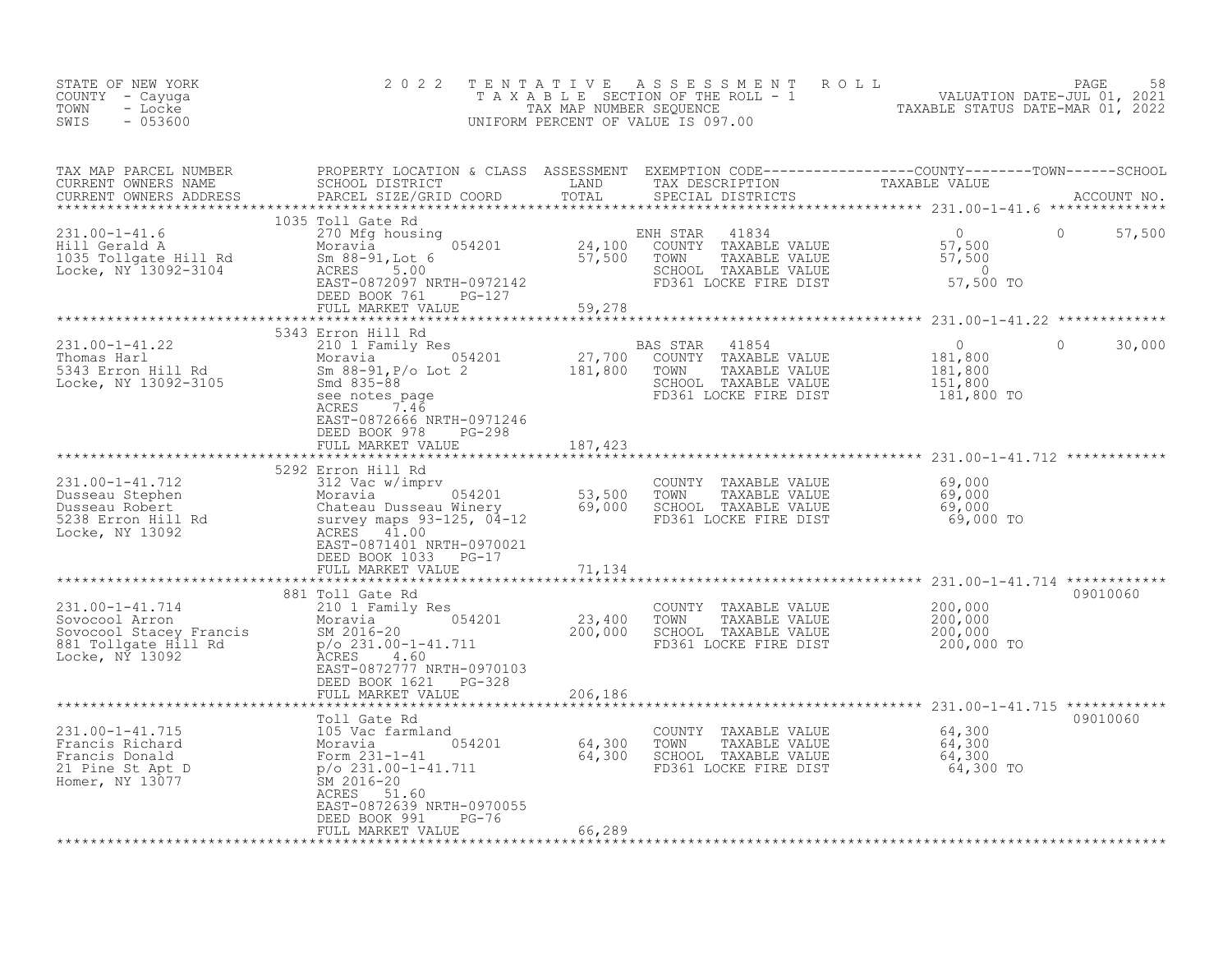| STATE OF NEW YORK<br>COUNTY - Cayuga<br>- Locke<br>TOWN<br>$-053600$<br>SWIS                                                                                                                                                                                         | 2 0 2 2                                                                                                                                                                                       | TENTATIVE                           | ASSESSMENT ROLL<br>UNIFORM PERCENT OF VALUE IS 097.00                                                               | T A X A B L E SECTION OF THE ROLL - 1 WALUATION DATE-JUL 01, 2021<br>TAX MAP NUMBER SEQUENCE TANGER SECTION OF THE SECTION OF THE SECTION OF THE SECTION OF TAXABLE STATUS DATE-MAR 01, 2022 | PAGE<br>59         |
|----------------------------------------------------------------------------------------------------------------------------------------------------------------------------------------------------------------------------------------------------------------------|-----------------------------------------------------------------------------------------------------------------------------------------------------------------------------------------------|-------------------------------------|---------------------------------------------------------------------------------------------------------------------|----------------------------------------------------------------------------------------------------------------------------------------------------------------------------------------------|--------------------|
| TAX MAP PARCEL NUMBER<br>CURRENT OWNERS NAME<br>CURRENT OWNERS ADDRESS                                                                                                                                                                                               |                                                                                                                                                                                               |                                     |                                                                                                                     |                                                                                                                                                                                              |                    |
| 231.00-1-41.716<br>231.00-1-41.716 210 1 Famil<br>Gopual Mukesh Moravia<br>121 Ampere Parkway East SM 2020-45<br>East Orange, NJ 07017 p/or 231.00                                                                                                                   | 944 Toll Gate Rd<br>210 1 Family Res<br>054201<br>$p$ /o 231.00-1-41.713<br>ĀCRES<br>6.70<br>EAST-0873514 NRTH-0970527<br>DEED BOOK 3878 PG-335<br>FULL MARKET VALUE                          | $\frac{23,000}{110,700}$<br>114,124 | COUNTY TAXABLE VALUE<br>TOWN<br>TAXABLE VALUE<br>SCHOOL TAXABLE VALUE<br>FD361 LOCKE FIRE DIST                      | 110,700<br>110,700<br>110,700<br>110,700 TO                                                                                                                                                  | 09010060           |
|                                                                                                                                                                                                                                                                      |                                                                                                                                                                                               |                                     |                                                                                                                     |                                                                                                                                                                                              |                    |
|                                                                                                                                                                                                                                                                      | 5196/5238 Erron Hill Rd                                                                                                                                                                       |                                     | TOWN TAXABLE VALUE<br>SCHOOL TAXABLE VALUE                                                                          | 0<br>321,750<br>321,750<br>246,850<br>321,750 TO<br>$\Omega$                                                                                                                                 | 09010050<br>74,900 |
|                                                                                                                                                                                                                                                                      |                                                                                                                                                                                               |                                     |                                                                                                                     |                                                                                                                                                                                              |                    |
| 31.00-1-43.2<br>Prine Roger 22,600<br>Prine Lorna 5156 Erron Hill Rd<br>5156 Erron Hill Rd<br>Locke, NY 13092-4117<br>22,600<br>22,600<br>54201<br>22,600<br>22,600<br>22,600<br>22,600<br>22,600<br>22,600<br>22,600<br>22,600<br>22,600<br>22,600<br>255,000<br>25 | 5156 Erron Hill Rd                                                                                                                                                                            |                                     | 41854<br>BAS STAR<br>COUNTY TAXABLE VALUE<br>TAXABLE VALUE<br>TOWN<br>SCHOOL TAXABLE VALUE<br>FD361 LOCKE FIRE DIST | $\overline{0}$<br>$\Omega$<br>$155,000$<br>$155,000$<br>155,000<br>125,000<br>155,000 TO                                                                                                     | 30,000             |
|                                                                                                                                                                                                                                                                      |                                                                                                                                                                                               |                                     |                                                                                                                     |                                                                                                                                                                                              |                    |
| 231.00-1-43.11<br>Hopkins-Laudig Katrena<br><sup>-274</sup> Erron Hill Rd                                                                                                                                                                                            | 5126 Erron Hill Rd<br>312 Vac w/imprv<br>Moravia <sup>1</sup> 054201<br>SM 83-124 Lot A<br>ACRES 7 50<br>ACRES 7.50<br>EAST-0868554 NRTH-0970335<br>DEED BOOK 1560 PG-46<br>FULL MARKET VALUE | 12,000<br>13,000<br>13,402          | COUNTY TAXABLE VALUE<br>TOWN TAXABLE VALUE $13,000$<br>SCHOOL TAXABLE VALUE $13,000$<br>FD361 LOCKE FIRE DIST       | 13,000<br>13,000 TO                                                                                                                                                                          | 09029090           |
|                                                                                                                                                                                                                                                                      |                                                                                                                                                                                               |                                     |                                                                                                                     |                                                                                                                                                                                              |                    |
| 231.00-1-43.12<br>Prine Roger<br>Prine Lorna<br>5142 Erron Hill Road<br>1992<br>Locke, NY 13092<br>200 Mgg housing<br>270 Mgg housing<br>Moravia<br>270 Mgg housing<br>270 Mgg housing<br>270 Mgg housing<br>270 Mgg housing<br>270 Mgg housing<br>270 Mgg           | 5142/5144 Erron Hill Rd<br>FULL MARKET VALUE                                                                                                                                                  | $31,700$<br>50.000<br>51,546        | COUNTY TAXABLE VALUE<br>TOWN TAXABLE VALUE 50,000<br>SCHOOL TAXABLE VALUE 50,000<br>FD361 LOCKE FIRE DIST           | 50,000<br>50,000 TO                                                                                                                                                                          |                    |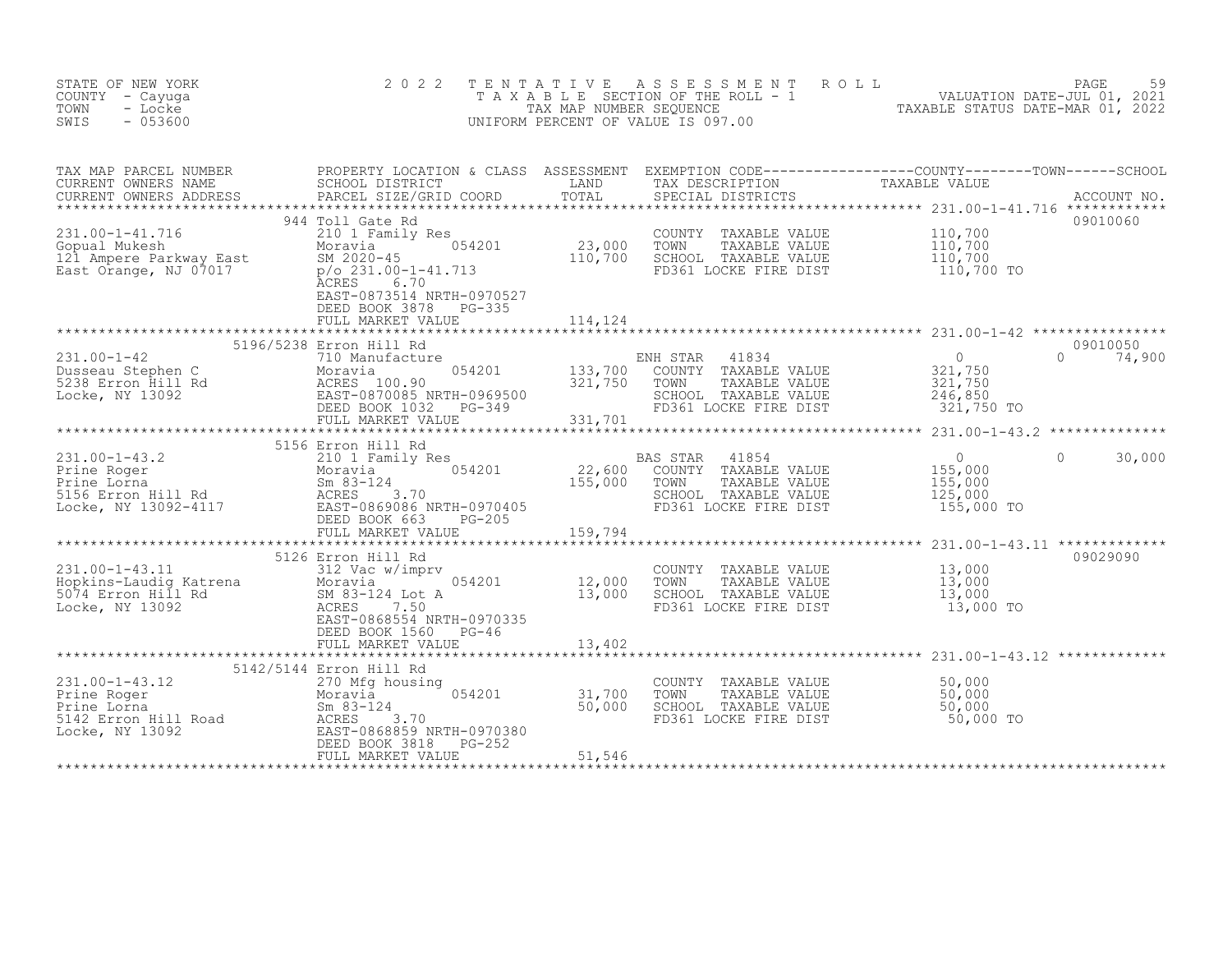| STATE OF NEW YORK<br>COUNTY - Cayuga<br>- Locke<br>TOWN<br>$-053600$<br>SWIS                                                                                                                                                                                                                                                             | 2 0 2 2                                                                       |                                                                                                                             | TENTATIVE ASSESSMENT ROLL PAGE 60<br>TAXABLE SECTION OF THE ROLL - 1 VALUATION DATE-JUL 01, 2021<br>TAX MAP NUMBER SEQUENCE TAXABLE STATUS DATE-MAR 01, 2022<br>UNIFORM PERCENT OF VALUE IS 097.00 |               |
|------------------------------------------------------------------------------------------------------------------------------------------------------------------------------------------------------------------------------------------------------------------------------------------------------------------------------------------|-------------------------------------------------------------------------------|-----------------------------------------------------------------------------------------------------------------------------|----------------------------------------------------------------------------------------------------------------------------------------------------------------------------------------------------|---------------|
|                                                                                                                                                                                                                                                                                                                                          |                                                                               |                                                                                                                             |                                                                                                                                                                                                    |               |
|                                                                                                                                                                                                                                                                                                                                          |                                                                               |                                                                                                                             |                                                                                                                                                                                                    |               |
|                                                                                                                                                                                                                                                                                                                                          | EAST-0866520 NRTH-0970518<br>DEED BOOK 750 PG-22<br>FULL MARKET VALUE 145,876 |                                                                                                                             |                                                                                                                                                                                                    | $0 \t 74,900$ |
|                                                                                                                                                                                                                                                                                                                                          |                                                                               |                                                                                                                             |                                                                                                                                                                                                    |               |
| $\begin{tabular}{lllllllllllllllllllll} \hline & & & & & & & & \\ 231.00-1-45.4 & & & & & & & \\ 231.00-1-45.4 & & & & & & & \\ 231.00-1-45.4 & & & & & & \\ 231.00-1-45.4 & & & & & & \\ 231.00-1-45.4 & & & & & & \\ 231.00-1-45.4 & & & & & & \\ 231.00-1-45.4 & & & & & & \\ 231.00-1-45.4 & & & & & & \\ 231.00-1-45.4 & & & & & &$ |                                                                               |                                                                                                                             |                                                                                                                                                                                                    | 5,970 5,970   |
| Erron Hill Rd<br>231.00-1-45.11 314 Rural vac<10 COUNTY<br>Hopkins Living Trust, dated Oc Moravia 054201 8,500 TOWN<br>Hopkins, Phillip G., TTE Gerald ACRES 4.20 8,500 SCHOOL<br>5054 Erron Hill Road EAST-0866046 NRTH-0970503 FD361                                                                                                   |                                                                               | COUNTY TAXABLE VALUE $8,500$<br>TOWN TAXABLE VALUE $8,500$<br>SCHOOL TAXABLE VALUE $8,500$<br>FD361 LOCKE FIRE DIST $8,500$ |                                                                                                                                                                                                    | 09031060      |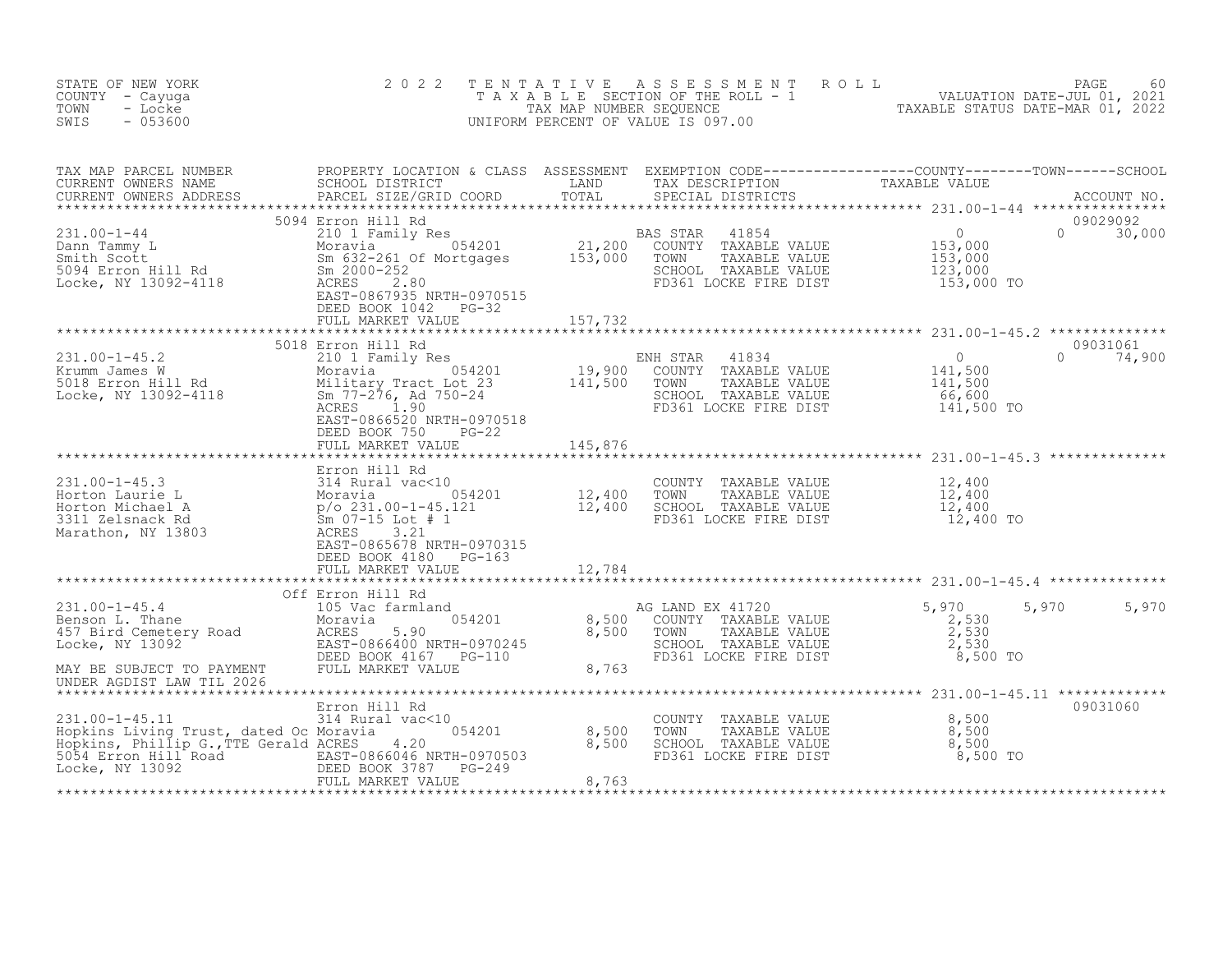| STATE OF NEW YORK<br>COUNTY - Cayuga<br>- Locke<br>TOWN<br>SWIS<br>$-053600$                                                                                                                                                                                                                                                                                                                                                                                                           | 2 0 2 2                                                                                                                                               | TENTATIVE                    | UNIFORM PERCENT OF VALUE IS 097.00                                                                                                              | $\begin{tabular}{lllllllllllllllllll} $\bot$ & $\bot$ & $\bot$ & PAGE & 61 \\ $\top$ A $X$ A $B$ L $E$ & SECTION OF THE ROLL & $-1$ & \tt{VALUATION DATE-JUL 01, 2021} \\ $\top$ A $X$ A $B$ L $E$ & SECTION OF THE ROLL & $-1$ & \tt{VALUATION DATE-JUL 01, 2022} \\ $\top$ & The ROL & The ROL & \tt{TXABLE STATUS DATE-MAR 01, 2022} \\ $\top$ & The ROL & The ROL & \tt{TXABLE STATUS DATE-MAR 01, 2022} \\ $\top$ & The ROL & The ROL & \tt{VALU$ |        |
|----------------------------------------------------------------------------------------------------------------------------------------------------------------------------------------------------------------------------------------------------------------------------------------------------------------------------------------------------------------------------------------------------------------------------------------------------------------------------------------|-------------------------------------------------------------------------------------------------------------------------------------------------------|------------------------------|-------------------------------------------------------------------------------------------------------------------------------------------------|--------------------------------------------------------------------------------------------------------------------------------------------------------------------------------------------------------------------------------------------------------------------------------------------------------------------------------------------------------------------------------------------------------------------------------------------------------|--------|
| TAX MAP PARCEL NUMBER<br>CURRENT OWNERS NAME<br>CURRENT OWNERS ADDRESS                                                                                                                                                                                                                                                                                                                                                                                                                 |                                                                                                                                                       |                              |                                                                                                                                                 |                                                                                                                                                                                                                                                                                                                                                                                                                                                        |        |
| 231.00-1-45.62<br>BAS STAR 41854<br>Beiler Stephen S<br>Beiler Elizabeth J<br>12407 State Route 90<br>Locke, NY 13092<br>BAS STAR 41854<br>Moravia<br>241 Runaria 054201<br>241.00-1-45.6, 45.121<br>26962626<br>241.000 TOWN TAXABLE VALUE<br>2696262                                                                                                                                                                                                                                 | State Route 90<br>EAST-0864529 NRTH-0969626<br>DEED BOOK 1357 PG-278<br>FULL MARKET VALUE                                                             | 116,495                      | AS STAR 41854<br>COUNTY TAXABLE VALUE 113,000<br>TOWN TAXABLE VALUE 113,000<br>SCHOOL TAXABLE VALUE 113,000<br>FD361 LOCKE FIRE DIST 113,000 TO | $\overline{0}$<br>$\Omega$                                                                                                                                                                                                                                                                                                                                                                                                                             | 30,000 |
| $\begin{array}{llllllll} \text{231.00--1--45.63} & \text{State Route 90} & \text{AG LAND EX 41720} \\ \text{Benson L. Thane} & \text{Moravia} & 054201 & 16,600 & \text{COUNTY TAXABLE VALUE} \\ \text{457 Bird Cemetery Road} & \text{P/o 231.00--1--45.12,45.121} & 16,600 & \text{TOWN} & \text{TAXABLE VALUE} \\ \text{Locke, NY 13092} & \text{Ad 589--255, Sm 05--254} & \text{SCHOOL TAXABLE VALUE} \\ & \text{P/o 2$<br>MAY BE SUBJECT TO PAYMENT<br>UNDER AGDIST LAW TIL 2026 | --- 509-235, Sm 05<br>p/o 231.00-1-45.6<br>ACRES 12.80<br>EAST-0864920 ---<br>EAST-0864938 NRTH-0970196<br>DEED BOOK 4167 PG-110<br>FULL MARKET VALUE | 17,113                       | SCHOOL TAXABLE VALUE<br>FD361 LOCKE FIRE DIST                                                                                                   | $6, 252$<br>$10, 348$<br>6,252<br>10,348<br>$\begin{array}{c} 10,348 \\ 16,600 \end{array}$ TO                                                                                                                                                                                                                                                                                                                                                         | 6,252  |
|                                                                                                                                                                                                                                                                                                                                                                                                                                                                                        | 4810 Erron Hill Rd                                                                                                                                    |                              |                                                                                                                                                 |                                                                                                                                                                                                                                                                                                                                                                                                                                                        |        |
| 231.00-1-46.12<br>Exactor Ronald Moravia 054201 20,000<br>Exactor Todd Teresa ACRES 2.00 41,000<br>Erron Hill Rd EAST-0862857 NRTH-0969658<br>PO Box 56 DEED BOOK 683 PG-125<br>Locke, NY 13092-0056 PEULL MARKET VALUE 42,268<br>Locket,                                                                                                                                                                                                                                              |                                                                                                                                                       |                              | BAS STAR<br>41854<br>COUNTY TAXABLE VALUE<br>TOWN TAXABLE VALUE<br>SCHOOL TAXABLE VALUE<br>FD361 LOCKE FIRE DIST                                | $\Omega$<br>$\Omega$<br>$41,000$<br>$41,000$<br>$11,000$<br>41,000 TO                                                                                                                                                                                                                                                                                                                                                                                  | 30,000 |
| 231.00-1-46.21<br>Dyer Ray<br>Dyer Ry<br>Dyer Kyle<br>PO Box 83<br>Locke, NY 13092-0083<br>Ad 758-231<br>RAST-0863162 NRTH-0969628<br>RAST-0863162 NRTH-0969628                                                                                                                                                                                                                                                                                                                        | 4826 Erron Hill Rd<br>EAST-0863162 NRTH-0969628<br>DEED BOOK 485 PG-56<br>FULL MARKET VALUE                                                           | 159,216                      | COUNTY TAXABLE VALUE<br>TOWN<br>TAXABLE VALUE<br>SCHOOL TAXABLE VALUE<br>FD361 LOCKE FIRE DIST                                                  | 09031051<br>154,440<br>154,440<br>154,440<br>154,440 TO                                                                                                                                                                                                                                                                                                                                                                                                |        |
|                                                                                                                                                                                                                                                                                                                                                                                                                                                                                        | 12329 State Route 90                                                                                                                                  |                              |                                                                                                                                                 |                                                                                                                                                                                                                                                                                                                                                                                                                                                        |        |
| 231.00-1-46.112<br>Hammon Matthew W 3349 Center Road<br>Moravia, NY 13118<br>Moravia, NY 13118<br>Moravia, NY 13118<br>Moravia, NY 13118<br>Moravia, NY 13118<br>Moravia, NY 13118<br>Moravia, NY 13118<br>Moravia, NY 13118<br>Moravia, NY 13118<br>                                                                                                                                                                                                                                  | ACRES<br>5.08 BANK 99999<br>EAST-0863180 NRTH-0968933<br>DEED BOOK 4173 PG-244<br>FULL MARKET VALUE                                                   | 24,000<br>145,000<br>149,485 | COUNTY TAXABLE VALUE<br>TOWN<br>TAXABLE VALUE<br>SCHOOL TAXABLE VALUE<br>FD361 LOCKE FIRE DIST                                                  | 145,000<br>145,000<br>145,000<br>145,000 TO                                                                                                                                                                                                                                                                                                                                                                                                            |        |
|                                                                                                                                                                                                                                                                                                                                                                                                                                                                                        |                                                                                                                                                       |                              |                                                                                                                                                 |                                                                                                                                                                                                                                                                                                                                                                                                                                                        |        |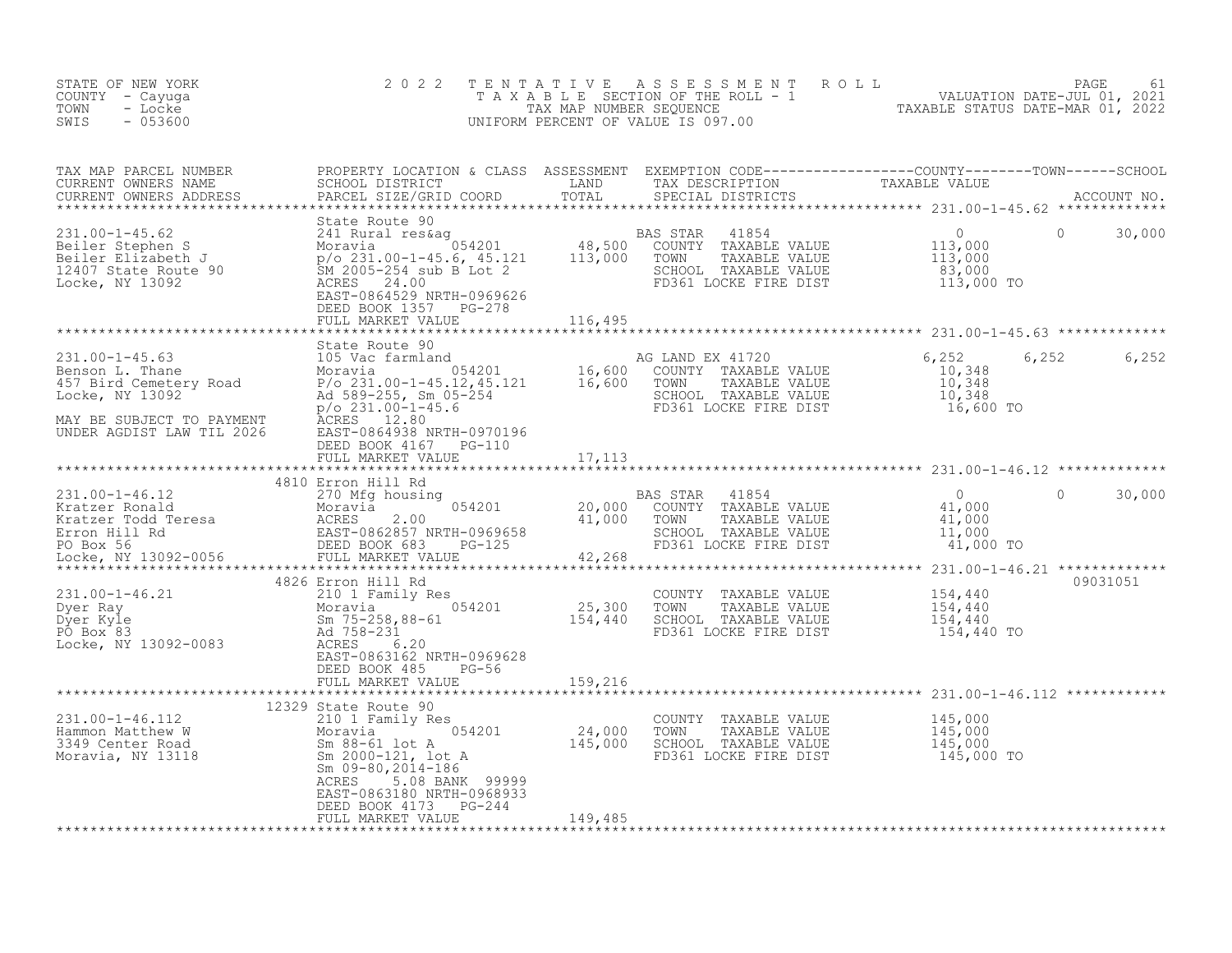| STATE OF NEW YORK<br>COUNTY - Cayuga<br>TOWN<br>- Locke<br>$-053600$<br>SWIS                                                                           | 2 0 2 2                                                                                                                                                                                              | TENTATIVE                    | A S S E S S M E N T<br>UNIFORM PERCENT OF VALUE IS 097.00                                                          | ROLL<br>T A X A B L E SECTION OF THE ROLL - 1 VALUATION DATE-JUL 01, 2021<br>TAX MAP NUMBER SEQUENCE TAXABLE STATUS DATE-MAR 01, 2022 | 62<br>PAGE         |
|--------------------------------------------------------------------------------------------------------------------------------------------------------|------------------------------------------------------------------------------------------------------------------------------------------------------------------------------------------------------|------------------------------|--------------------------------------------------------------------------------------------------------------------|---------------------------------------------------------------------------------------------------------------------------------------|--------------------|
| TAX MAP PARCEL NUMBER<br>CURRENT OWNERS NAME<br>CURRENT OWNERS ADDRESS<br>************************                                                     | PROPERTY LOCATION & CLASS ASSESSMENT<br>SCHOOL DISTRICT<br>PARCEL SIZE/GRID COORD                                                                                                                    | LAND<br>TOTAL                | TAX DESCRIPTION<br>SPECIAL DISTRICTS                                                                               | TAXABLE VALUE                                                                                                                         | ACCOUNT NO.        |
| 231.00-1-46.113<br>Todd Gerald<br>Todd Georgianna<br>12519 State Route 90<br>Locke, NY 13092<br>MAY BE SUBJECT TO PAYMENT<br>UNDER AGDIST LAW TIL 2026 | State Route 90<br>105 Vac farmland<br>$-054201$<br>Moravia<br>Sm gg-41, SM2005-255<br>Ad 589-255<br>$P/O$ 231.00-1-46.111<br>65.20<br>ACRES<br>EAST-0863614 NRTH-0967859<br>DEED BOOK 1082<br>PG-219 | 85,700<br>85,700             | AG LAND EX 41720<br>COUNTY TAXABLE VALUE<br>TOWN<br>TAXABLE VALUE<br>SCHOOL TAXABLE VALUE<br>FD361 LOCKE FIRE DIST | 55,003<br>55,003<br>30,697<br>30,697<br>30,697<br>85,700 TO                                                                           | 09031050<br>55,003 |
|                                                                                                                                                        | FULL MARKET VALUE                                                                                                                                                                                    | 88,351<br>***********        |                                                                                                                    |                                                                                                                                       |                    |
| 231.00-1-46.114<br>Beiler Stephen S<br>Beiler Elizabeth J<br>12407 State Route 90<br>Locke, NY 13092-4106                                              | State Route 90<br>105 Vac farmland<br>054201<br>Moravia<br>SM 2005-255<br>$p$ /o 231.00-1-46.111<br>ACRES<br>34.40<br>EAST-0863810 NRTH-0969557<br>DEED BOOK 1486<br>$PG-48$                         | 44,700<br>44,700             | COUNTY<br>TAXABLE VALUE<br>TOWN<br>TAXABLE VALUE<br>SCHOOL TAXABLE VALUE<br>FD361 LOCKE FIRE DIST                  | 44,700<br>44,700<br>44,700<br>44,700 TO                                                                                               | 09031050           |
|                                                                                                                                                        | FULL MARKET VALUE                                                                                                                                                                                    | 46,082                       |                                                                                                                    |                                                                                                                                       |                    |
| $231.00 - 1 - 48$<br>Mincher Brenda L<br>الد المستدل<br>المستدل<br>PO Box 232<br>Locke, NY 13092                                                       | ********************************<br>12290 State Route 90<br>210 1 Family Res<br>054201<br>Moravia<br>Sm $X-48, 91-145$<br>3.70<br>ACRES<br>EAST-0862722 NRTH-0968450<br>DEED BOOK 3797 PG-277        | 22,300<br>75,000             | COUNTY TAXABLE VALUE<br>TOWN<br>TAXABLE VALUE<br>SCHOOL TAXABLE VALUE<br>FD361 LOCKE FIRE DIST                     | 75,000<br>75,000<br>75,000<br>75,000 TO                                                                                               | 09034010           |
|                                                                                                                                                        | FULL MARKET VALUE                                                                                                                                                                                    | 77,320                       |                                                                                                                    |                                                                                                                                       |                    |
| $231.00 - 1 - 49$<br>Hawthorne Nathan A<br>12342 State Route 90<br>Locke, NY 13092                                                                     | 12342 State Route 90<br>210 1 Family Res<br>054201<br>Moravia<br>Sm Gg-41,93-47<br>FRNT 200.00 DPTH 333.00<br>BANK 99999                                                                             | ********<br>18,700<br>98,000 | COUNTY<br>TAXABLE VALUE<br>TAXABLE VALUE<br>TOWN<br>SCHOOL TAXABLE VALUE<br>FD361 LOCKE FIRE DIST                  | ************************ 231.00-1-49 *****************<br>98,000<br>98,000<br>98,000<br>98,000 TO                                     | 09024010           |
|                                                                                                                                                        | EAST-0863444 NRTH-0968352<br>DEED BOOK 1717 PG-293<br>FULL MARKET VALUE                                                                                                                              | 101,031                      |                                                                                                                    |                                                                                                                                       |                    |
|                                                                                                                                                        |                                                                                                                                                                                                      |                              |                                                                                                                    |                                                                                                                                       |                    |
| $231.00 - 1 - 50$<br>Manzari Mark W<br>1673 Main Rd<br>Locke, NY 13092                                                                                 | State Route 90<br>314 Rural vac<10<br>054201<br>Moravia<br>FRNT 310.00 DPTH 191.00<br>EAST-0863761 NRTH-0968695<br>DEED BOOK 3931<br>PG-331<br>FULL MARKET VALUE                                     | 4,000<br>4,000<br>4,124      | COUNTY TAXABLE VALUE<br>TOWN<br>TAXABLE VALUE<br>SCHOOL TAXABLE VALUE<br>FD361 LOCKE FIRE DIST                     | 4,000<br>4,000<br>4,000<br>4,000 TO                                                                                                   | 09001090           |
|                                                                                                                                                        |                                                                                                                                                                                                      |                              |                                                                                                                    |                                                                                                                                       |                    |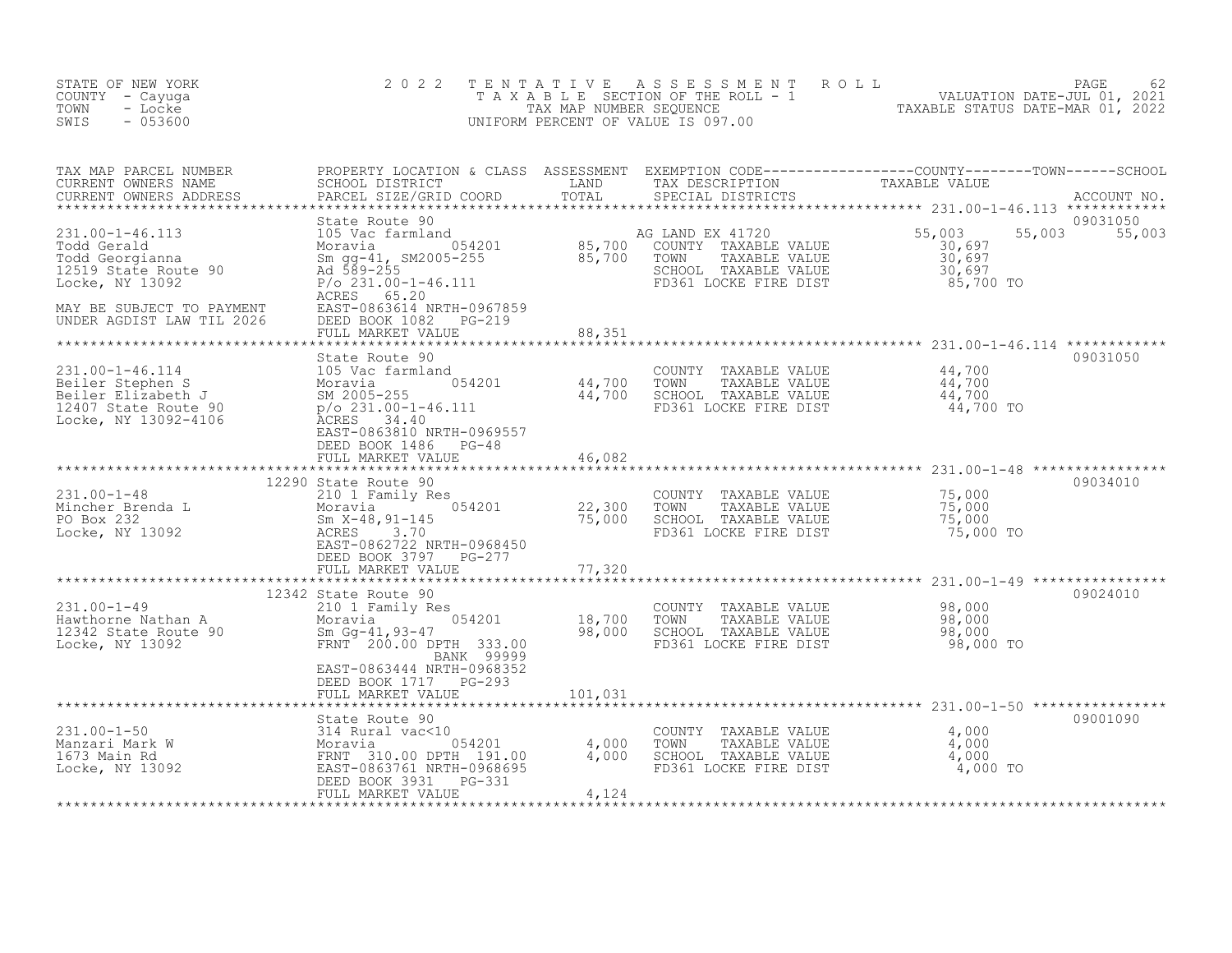| STATE OF NEW YORK<br>COUNTY - Cayuga<br>- Locke<br>TOWN<br>$-053600$<br>SWIS                                                                                                                                                                   | 2 0 2 2                                                                                 |         | TENTATIVE ASSESSMENT ROLL PAGE 63<br>TAXABLE SECTION OF THE ROLL - 1 VALUATION DATE-JUL 01, 2021<br>TAX MAP NUMBER SEQUENCE TAXABLE STATUS DATE-MAR 01, 2022<br>UNIFORM PERCENT OF VALUE IS 097.00                                |  |
|------------------------------------------------------------------------------------------------------------------------------------------------------------------------------------------------------------------------------------------------|-----------------------------------------------------------------------------------------|---------|-----------------------------------------------------------------------------------------------------------------------------------------------------------------------------------------------------------------------------------|--|
|                                                                                                                                                                                                                                                |                                                                                         |         | TAX MAP PARCEL NUMBER PROPERTY LOCATION & CLASS ASSESSMENT EXEMPTION CODE-----------------COUNTY--------TOWN-----SCHOOL CURRENT OWNERS NAME SCHOOL DISTRICT LAND TAX DESCRIPTION TAXABLE VALUE<br>CURRENT OWNERS ADDRESS PARCEL S |  |
|                                                                                                                                                                                                                                                |                                                                                         |         |                                                                                                                                                                                                                                   |  |
|                                                                                                                                                                                                                                                | 12443 State Route 90                                                                    |         |                                                                                                                                                                                                                                   |  |
| 12443 State 90<br>Fox Lucas J<br>210 1 Family Res<br>Moravia 054201 25,000 COUNTY TAXABLE VALUE 139,800<br>25,000 COUNTY TAXABLE VALUE 139,800<br>TAXABLE VALUE 139,800<br>25,000 COUNTY TAXABLE VALUE 139,800<br>TAXABLE VALUE 139,800<br>211 | EAST-0865134 NRTH-0968765                                                               |         | $\circ$<br>30,000                                                                                                                                                                                                                 |  |
|                                                                                                                                                                                                                                                | DEED BOOK 1545 PG-43<br>FULL MARKET VALUE 144,124                                       |         |                                                                                                                                                                                                                                   |  |
|                                                                                                                                                                                                                                                |                                                                                         |         |                                                                                                                                                                                                                                   |  |
| 331.00-1-52.21<br>Hopkins Living Trust, dated Oc Moravia 210 1 Family Res<br>Hopkins, TTE Phillip G Moravia 2002-202 Lot 2<br>Hopkins, TTE Phillip G Moravia 21,200 COUNTY TAXABLE VALUE<br>5054 Erron Hill Road<br>52.2 & P/o 52.11<br>Lo     | EAST-0867149 NRTH-0970543                                                               |         | 09031041<br>$0 \t 74,900$                                                                                                                                                                                                         |  |
|                                                                                                                                                                                                                                                | DEED BOOK 3817 PG-338<br>FULL MARKET VALUE 168,351                                      |         |                                                                                                                                                                                                                                   |  |
|                                                                                                                                                                                                                                                |                                                                                         |         |                                                                                                                                                                                                                                   |  |
| 31.00-1-52.111 5038 Erron Hill Kd<br>2100-1-52.111 210 1 Family Res BAS STAR 41854 0<br>2100-1-52.11 150,000 19,700 COUNTY TAXABLE VALUE 150,000<br>5038 Erron Hill Rd P/o 231.00-1-52.11 150,000 TOWN TAXABLE VALUE 150,000<br>2000 5         | 5038 Erron Hill Rd<br>EAST-0866821 NRTH-0970529<br>DEED BOOK 1414 PG-252                |         | 09031040<br>$0 \t 30,000$                                                                                                                                                                                                         |  |
|                                                                                                                                                                                                                                                | FULL MARKET VALUE 154,639                                                               |         |                                                                                                                                                                                                                                   |  |
| 12319 State Route 90<br>Mast Henry Moravia 054201<br>Mast Salina Moravia 054201<br>Mast Salina Ad 589-255 (1/2 interest 126,000 SCHOOL TAXABLE VALUE 126,000<br>Moravia 125,000 F/0 22,400 TOWN TAXABLE VALUE 126,000<br>Moravia 126,000       | 12519 State Route 90<br>ACRES 3.60<br>EAST-0866875 NRTH-0968347<br>DEED BOOK 4184 PG-41 |         |                                                                                                                                                                                                                                   |  |
|                                                                                                                                                                                                                                                | FULL MARKET VALUE                                                                       | 129,897 |                                                                                                                                                                                                                                   |  |
|                                                                                                                                                                                                                                                |                                                                                         |         |                                                                                                                                                                                                                                   |  |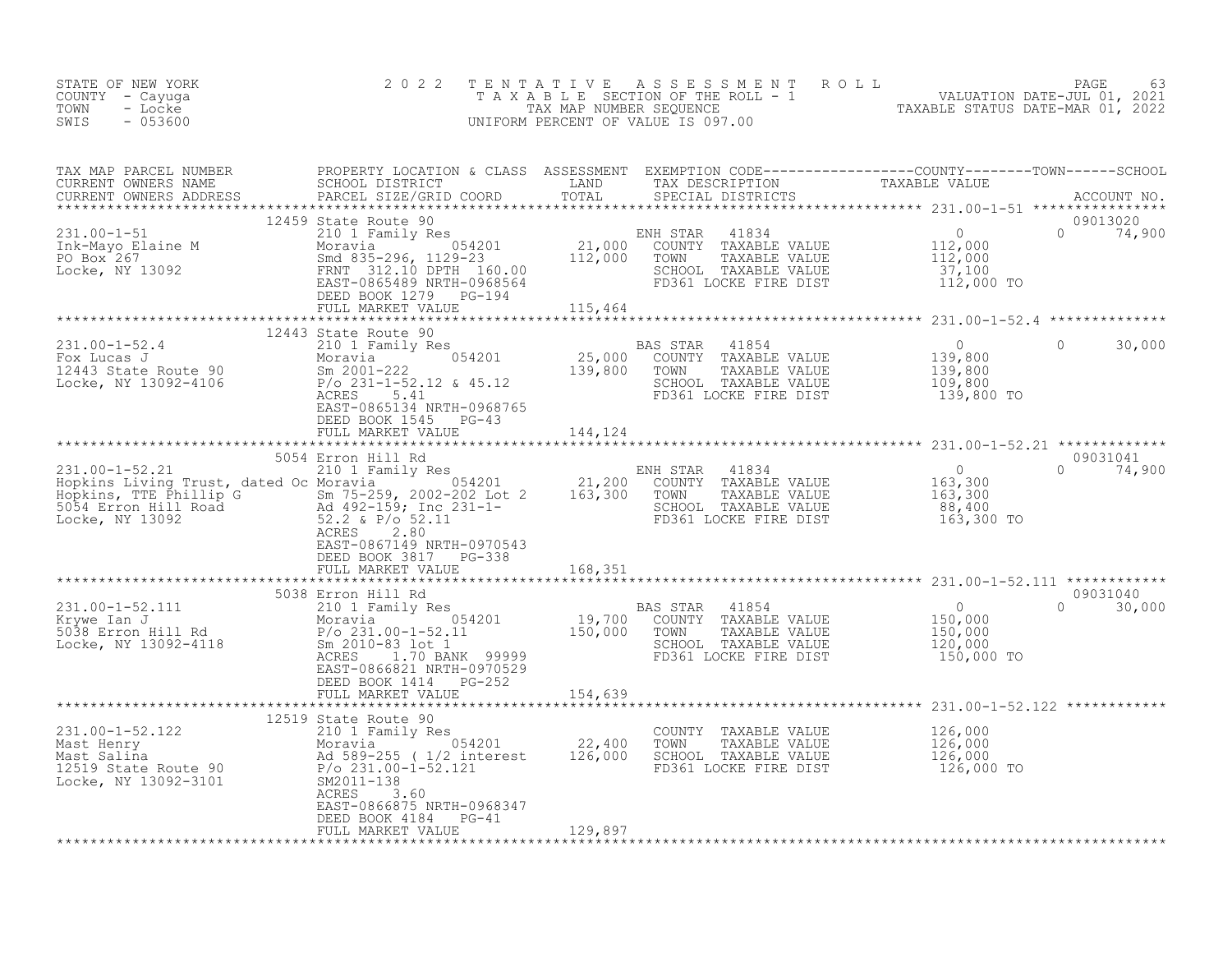| VALUATION DATE-JUL 01, 2021<br>TAXABLE SECTION OF THE ROLL - 1<br>COUNTY - Cayuga<br>TAXABLE STATUS DATE-MAR 01, 2022<br>TOWN<br>TAX MAP NUMBER SEOUENCE<br>- Locke<br>SWIS<br>$-053600$<br>UNIFORM PERCENT OF VALUE IS 097.00 | STATE OF NEW YORK |  | 2022 TENTATIVE ASSESSMENT ROLL |  | PAGE | 64 |
|--------------------------------------------------------------------------------------------------------------------------------------------------------------------------------------------------------------------------------|-------------------|--|--------------------------------|--|------|----|
|--------------------------------------------------------------------------------------------------------------------------------------------------------------------------------------------------------------------------------|-------------------|--|--------------------------------|--|------|----|

| 12562 State Route 90 |  |          |
|----------------------|--|----------|
|                      |  |          |
|                      |  |          |
|                      |  |          |
|                      |  |          |
|                      |  |          |
| 12595 State Route 90 |  |          |
|                      |  |          |
|                      |  | 09029094 |
|                      |  |          |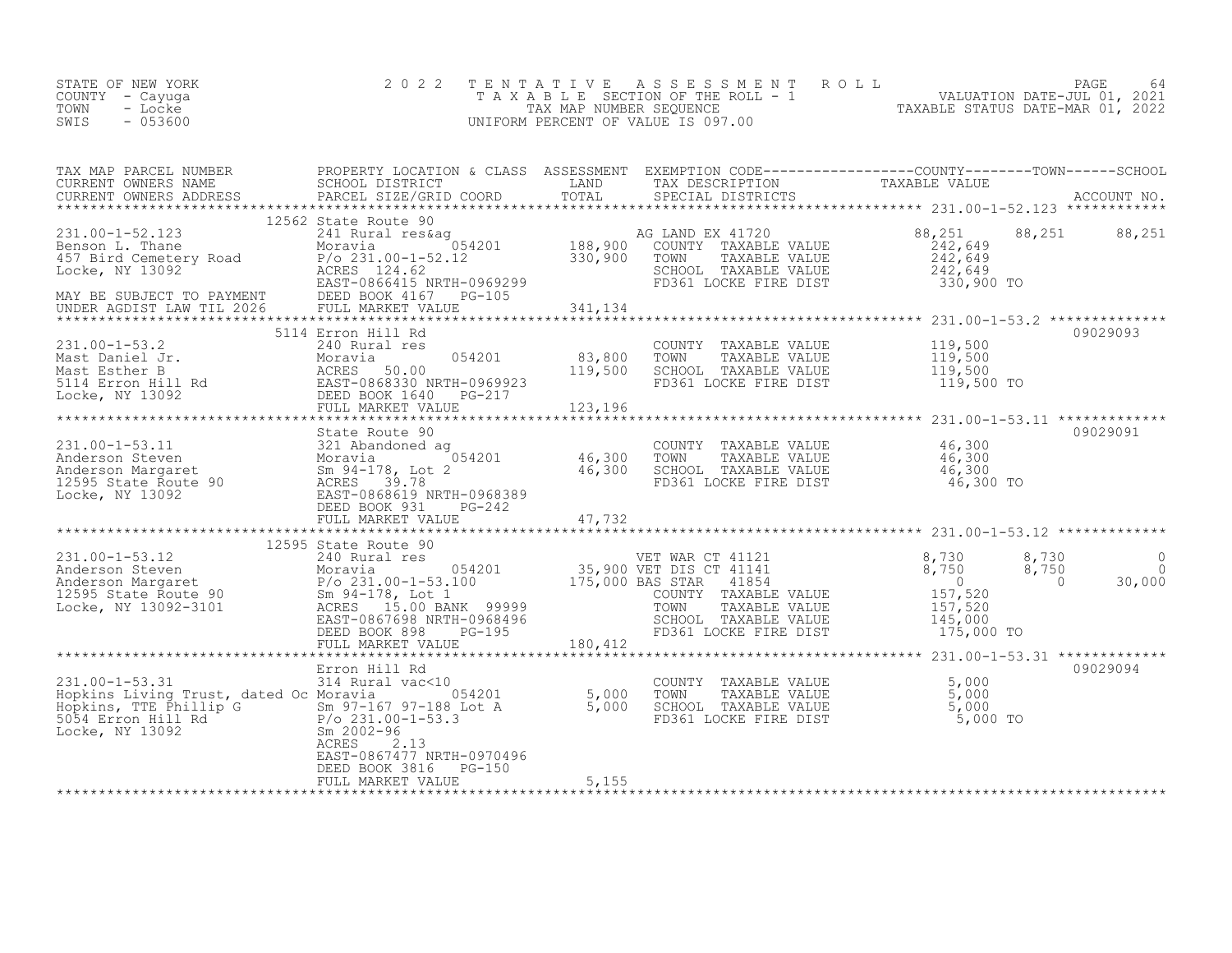| STATE OF NEW YORK<br>COUNTY<br>- Cayuqa<br>TOWN<br>- Locke<br>SWIS<br>$-053600$                                   | 2 0 2 2<br>TAXABLE                                                                                                                                                                                     | TENTATIVE<br>TAX MAP NUMBER SEQUENCE | ASSESSMENT<br>SECTION OF THE ROLL - 1<br>UNIFORM PERCENT OF VALUE IS 097.00                                                             | PAGE 65<br>VALUATION DATE-JUL 01, 2021<br>TAXABLE STATUS DATE MARIC 2021 |                    |
|-------------------------------------------------------------------------------------------------------------------|--------------------------------------------------------------------------------------------------------------------------------------------------------------------------------------------------------|--------------------------------------|-----------------------------------------------------------------------------------------------------------------------------------------|--------------------------------------------------------------------------|--------------------|
| TAX MAP PARCEL NUMBER<br>CURRENT OWNERS NAME<br>CURRENT OWNERS ADDRESS                                            | SCHOOL DISTRICT<br>PARCEL SIZE/GRID COORD                                                                                                                                                              | LAND<br>TOTAL<br>**********          | PROPERTY LOCATION & CLASS ASSESSMENT EXEMPTION CODE----------------COUNTY-------TOWN-----SCHOOL<br>TAX DESCRIPTION<br>SPECIAL DISTRICTS | TAXABLE VALUE                                                            | ACCOUNT NO.        |
| $231.00 - 1 - 53.32$<br>Hopkins Katrena (Posson) S<br>5074 Erron Hill Rd<br>Locke, NY 13092                       | 5074 Erron Hill Rd<br>210 1 Family Res<br>054201<br>Moravia<br>Sm 97-188 Lot B 2002-96<br>$P/O$ 231.00-1-53.3<br>2.13<br>ACRES<br>EAST-0867682 NRTH-0970505<br>DEED BOOK 968<br>$PG-248$               | 20,200<br>141,000                    | BAS STAR<br>41854<br>COUNTY TAXABLE VALUE<br>TOWN<br>TAXABLE VALUE<br>SCHOOL TAXABLE VALUE<br>FD361 LOCKE FIRE DIST                     | $\overline{0}$<br>141,000<br>141,000<br>111,000<br>141,000 TO            | 30,000<br>$\Omega$ |
| *********************************                                                                                 | FULL MARKET VALUE                                                                                                                                                                                      | 145,361                              |                                                                                                                                         |                                                                          |                    |
| 231.00-1-54.11<br>State<br>105 Vac<br>Moravia<br>p/o ??"<br>Mackey Susan J<br>2 Hillside Terr<br>Auburn, NY 13021 | State Route 90<br>105 Vac farmland<br>054201<br>$p$ /o 231.00-1-54.1<br>Sm 2010-37<br>ACRES 22.24<br>EAST-0869207 NRTH-0967747<br>DEED BOOK 1408<br>$PG-54$                                            | 26,400<br>26,400                     | COUNTY TAXABLE VALUE<br>TOWN<br>TAXABLE VALUE<br>SCHOOL TAXABLE VALUE<br>FD361 LOCKE FIRE DIST                                          | 26,400<br>26,400<br>26,400<br>26,400 TO                                  | 09020110           |
|                                                                                                                   | FULL MARKET VALUE                                                                                                                                                                                      | 27,216                               |                                                                                                                                         |                                                                          |                    |
| 231.00-1-54.21<br>Mackey Bonnie<br>12727 State Route 90<br>Locke, NY 13092                                        | 12727 State Route 90<br>210 1 Family Res<br>054201<br>Moravia<br>Sm 2010-37<br>$p$ /o 231.00-1-54.3 + 54.1<br>$A/d$ 1408-60<br>ACRES<br>9.60<br>EAST-0870053 NRTH-0967833<br>DEED BOOK 1408<br>$PG-60$ | 31,400<br>151,000                    | BAS STAR<br>41854<br>COUNTY TAXABLE VALUE<br>TOWN<br>TAXABLE VALUE<br>SCHOOL TAXABLE VALUE<br>FD361 LOCKE FIRE DIST                     | $\overline{0}$<br>151,000<br>151,000<br>121,000<br>151,000 TO            | $\Omega$<br>30,000 |
|                                                                                                                   | FULL MARKET VALUE                                                                                                                                                                                      | 155,670                              |                                                                                                                                         |                                                                          |                    |
| 231.00-1-54.31<br>Mackey Frederick M<br>10005 Chata Boute 90<br>Locke, NY 13092-4108                              | 12765 State Route 90<br>240 Rural res<br>054201<br>Moravia<br>$p$ /o 231.00-1-54.3<br>$Sm$ 2010-37<br>ACRES 14.98<br>EAST-0870544 NRTH-0967691<br>DEED BOOK 1408<br>$PG-51$                            | 38,100<br>119,000                    | COUNTY TAXABLE VALUE<br>TOWN<br>TAXABLE VALUE<br>SCHOOL TAXABLE VALUE<br>FD361 LOCKE FIRE DIST                                          | 119,000<br>119,000<br>119,000<br>119,000 TO                              |                    |
|                                                                                                                   | FULL MARKET VALUE                                                                                                                                                                                      | 122,680                              |                                                                                                                                         |                                                                          |                    |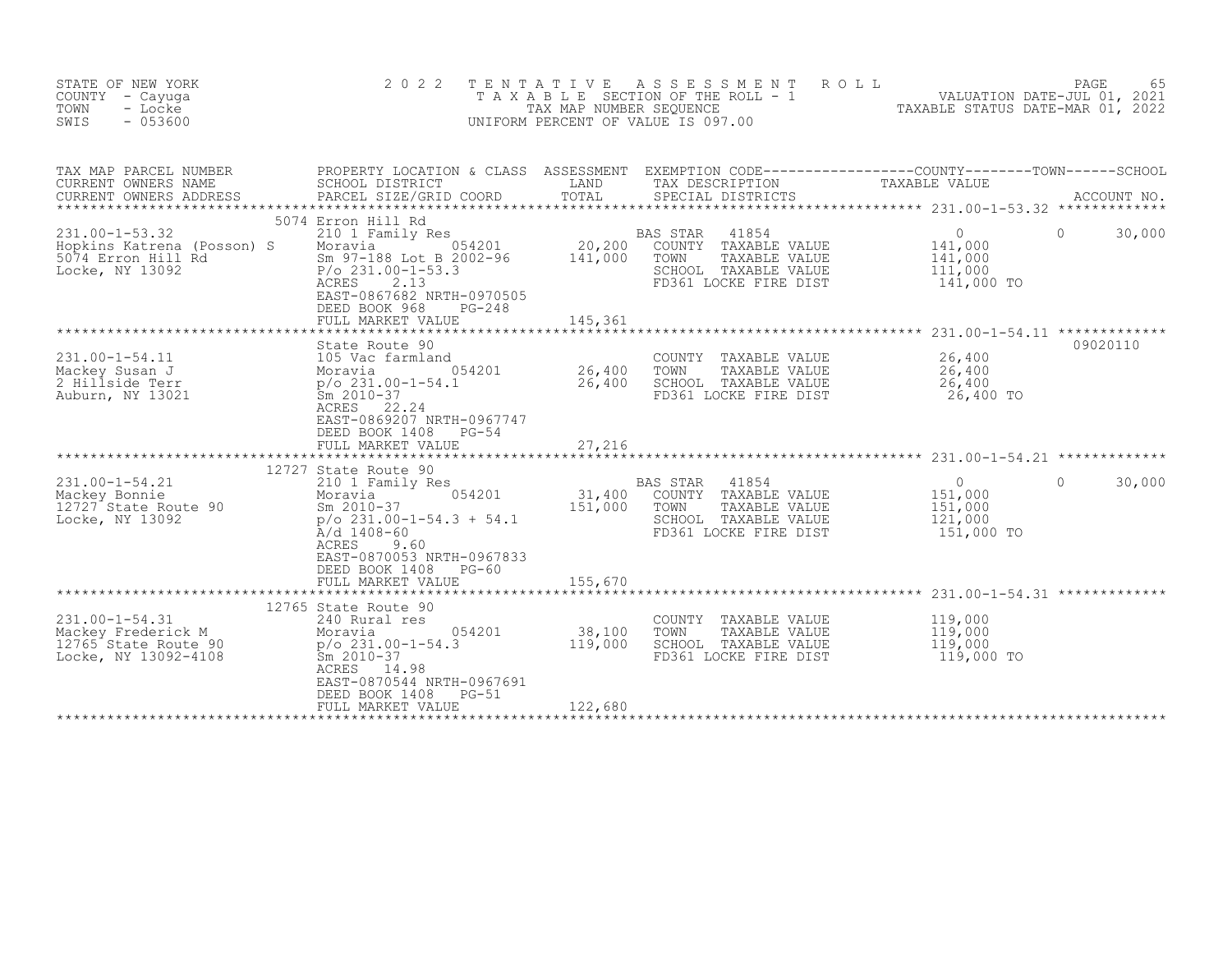| STATE OF NEW YORK | 2022 TENTATIVE ASSESSMENT ROLL     | 66<br>PAGE                       |
|-------------------|------------------------------------|----------------------------------|
| COUNTY – Cayuga   | TAXABLE SECTION OF THE ROLL - 1    | VALUATION DATE-JUL 01, 2021      |
| TOWN<br>- Locke   | TAX MAP NUMBER SEOUENCE            | TAXABLE STATUS DATE-MAR 01, 2022 |
| $-053600$<br>SWIS | UNIFORM PERCENT OF VALUE IS 097.00 |                                  |
|                   |                                    |                                  |

| TAX MAP PARCEL NUMBER<br>CURRENT OWNERS NAME SCHOOL DISTRICT<br>CURRENT OWNERS ADDRESS PARCEL SIZE/GRID COORD |                                                                                |                                                                                                                                                                                                                                                                                                                                                                                                                          | PROPERTY LOCATION & CLASS ASSESSMENT EXEMPTION CODE----------------COUNTY-------TOWN-----SCHOOL<br>TAX MAP PARCES NAME<br>CURRENT OWNERS NAME SCHOOL DISTRICT COORD TOTAL TRIN THE CONFERNT OWNERS ADDRESS SECTION CURRENT OWNERS ADDRESS<br>CURRENT OWNERS ADDRESS PARCEL SIZE/GRID COORD TOTAL SPECIAL DISTRICTS ACCOUNT NO.<br>******** |
|---------------------------------------------------------------------------------------------------------------|--------------------------------------------------------------------------------|--------------------------------------------------------------------------------------------------------------------------------------------------------------------------------------------------------------------------------------------------------------------------------------------------------------------------------------------------------------------------------------------------------------------------|--------------------------------------------------------------------------------------------------------------------------------------------------------------------------------------------------------------------------------------------------------------------------------------------------------------------------------------------|
|                                                                                                               |                                                                                |                                                                                                                                                                                                                                                                                                                                                                                                                          |                                                                                                                                                                                                                                                                                                                                            |
|                                                                                                               |                                                                                |                                                                                                                                                                                                                                                                                                                                                                                                                          |                                                                                                                                                                                                                                                                                                                                            |
|                                                                                                               | 12791 State Route 90                                                           |                                                                                                                                                                                                                                                                                                                                                                                                                          | 09034082                                                                                                                                                                                                                                                                                                                                   |
|                                                                                                               |                                                                                |                                                                                                                                                                                                                                                                                                                                                                                                                          |                                                                                                                                                                                                                                                                                                                                            |
|                                                                                                               | 12807 State Route 90<br>DEED BOOK 765<br>PG-152                                | $\begin{array}{cccccccc} 231.00-1-56.1 & 210 & 1200 \end{array} \quad \quad \begin{array}{cccccccc} 1200 & 1200 & 1200 \end{array} \quad \quad \begin{array}{cccccccc} 1200 & 1200 & 1200 \end{array} \quad \quad \begin{array}{cccccccc} 1200 & 1200 & 1200 & 1200 \end{array} \quad \quad \begin{array}{cccccccc} 210 & 1 & 1200 & 1200 & 1200 & 1200 \end{array} \quad \quad \begin{array}{cccccccc} 1200 & 1200 & 1$ | 09034083<br>$0 \t 74,900$                                                                                                                                                                                                                                                                                                                  |
|                                                                                                               |                                                                                |                                                                                                                                                                                                                                                                                                                                                                                                                          |                                                                                                                                                                                                                                                                                                                                            |
|                                                                                                               | 57.00 DPTH 507.48<br>FRNT<br>EAST-0871475 NRTH-0967285<br>DEED BOOK 3898 PG-81 | 31.00-1-56.2<br>Meunier Tyler B 314 Rural vac<10<br>Meunier Tyler B Moravia 12817 State Route 90<br>12817 State Route 90 500 500 501.00-1-56<br>12817 State Route 90 500 501.00-1-56<br>1286, NY 13092 500 500 501.00-1-56<br>500 501.00-1                                                                                                                                                                               | 09034083                                                                                                                                                                                                                                                                                                                                   |
|                                                                                                               | FULL MARKET VALUE 515                                                          |                                                                                                                                                                                                                                                                                                                                                                                                                          |                                                                                                                                                                                                                                                                                                                                            |
|                                                                                                               |                                                                                |                                                                                                                                                                                                                                                                                                                                                                                                                          |                                                                                                                                                                                                                                                                                                                                            |
|                                                                                                               |                                                                                |                                                                                                                                                                                                                                                                                                                                                                                                                          |                                                                                                                                                                                                                                                                                                                                            |
|                                                                                                               |                                                                                |                                                                                                                                                                                                                                                                                                                                                                                                                          |                                                                                                                                                                                                                                                                                                                                            |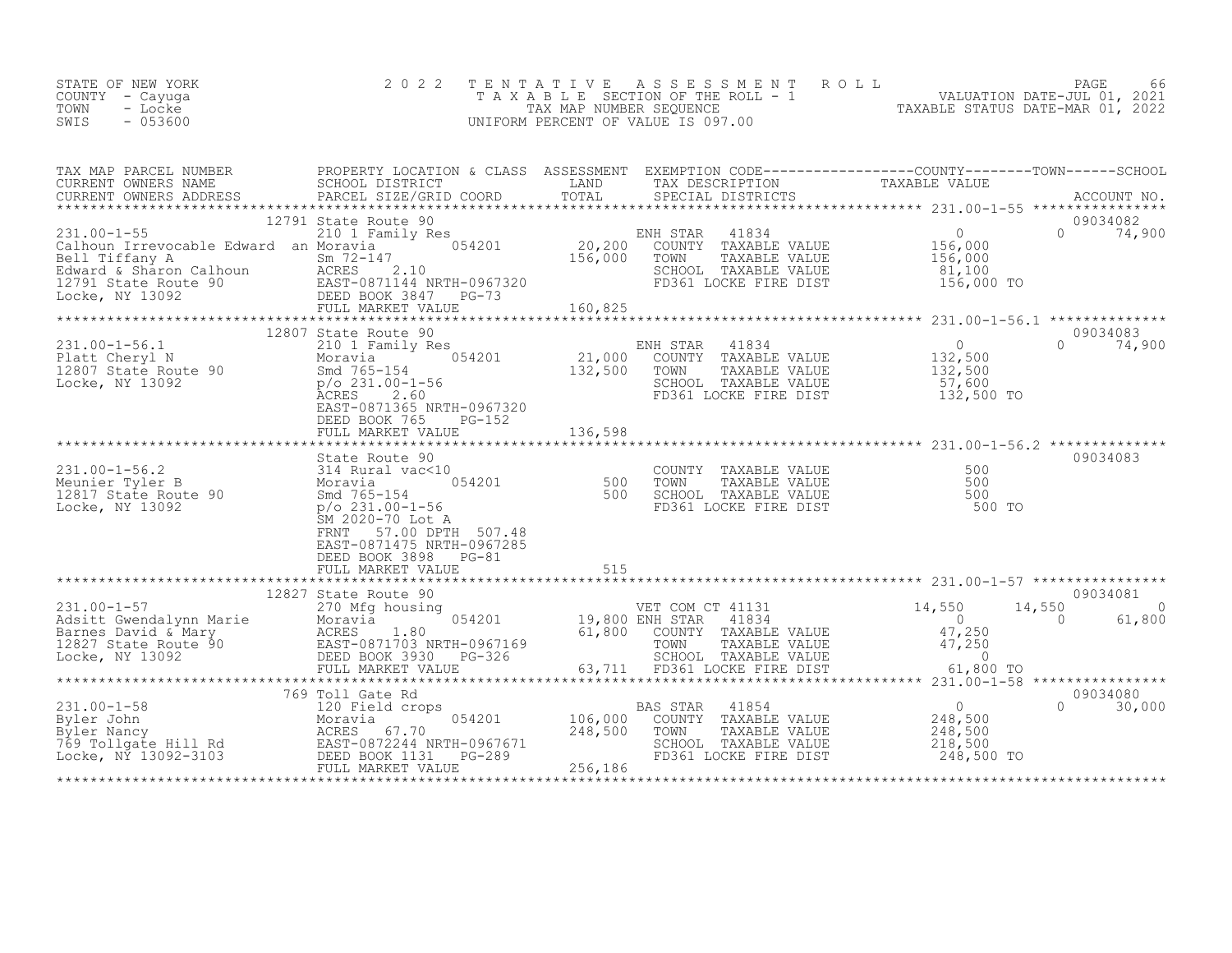| STATE OF NEW YORK<br>COUNTY - Cayuga<br>TOWN<br>- Locke<br>$-053600$<br>SWIS                                                                                                                                                                              | 2 0 2 2                                                                 |         |                                                                                                                                | TENTATIVE ASSESSMENT ROLL PAGE 67<br>TAXABLE SECTION OF THE ROLL - 1 VALUATION DATE-JUL 01, 2021<br>TAX MAP NUMBER SEQUENCE TAXABLE STATUS DATE-MAR 01, 2022<br>UNIFORM PERCENT OF VALUE IS 097.00 |                           |
|-----------------------------------------------------------------------------------------------------------------------------------------------------------------------------------------------------------------------------------------------------------|-------------------------------------------------------------------------|---------|--------------------------------------------------------------------------------------------------------------------------------|----------------------------------------------------------------------------------------------------------------------------------------------------------------------------------------------------|---------------------------|
| TAX MAP PARCEL NUMBER PROPERTY LOCATION & CLASS ASSESSMENT EXEMPTION CODE----------------COUNTY--------TOWN------SCHOOL CURRENT OWNERS NAME SCHOOL DISTRICT LAND TAX DESCRIPTION TAXABLE VALUE<br>CURRENT OWNERS ADDRESS PARCEL S                         |                                                                         |         |                                                                                                                                |                                                                                                                                                                                                    |                           |
|                                                                                                                                                                                                                                                           | DEED BOOK 1687 PG-322<br>FULL MARKET VALUE                              | 63,918  |                                                                                                                                |                                                                                                                                                                                                    | 09034084                  |
|                                                                                                                                                                                                                                                           | 4780 Harris Hill Rd                                                     |         |                                                                                                                                |                                                                                                                                                                                                    | 09017082                  |
| 231.00-1-61<br>Marsh Christopher D<br>21.000 Moravia 054201 16,100 TOWN TAXABLE VALUE<br>21780 Harris Hill Rd Sm 75-54 Inc 231-1-60 81,000 SCHOOL TAXABLE VALUE<br>231.000 SCHOOL TAXABLE VALUE<br>231.000 SCHOOL TAXABLE VALUE<br>231.000                | BANK 99995                                                              |         |                                                                                                                                |                                                                                                                                                                                                    |                           |
|                                                                                                                                                                                                                                                           | EAST-0862524 NRTH-0973106<br>DEED BOOK 4187 PG-236<br>FULL MARKET VALUE | 83,505  |                                                                                                                                |                                                                                                                                                                                                    |                           |
|                                                                                                                                                                                                                                                           |                                                                         |         |                                                                                                                                |                                                                                                                                                                                                    | 09031042                  |
| Erron Hill Rd<br>231.00-1-62 241 Rural res&ag<br>Mast Daniel Moravia 054201 119,600 TOWNTY TAXABLE VALUE 275,000<br>Mast Susan Ad 589-255 275,000 SCHOOL TAXABLE VALUE 275,000<br>5077 Erron Hill Rd ACRES 80.60 FD361 LOCKE FIRE DIST                    |                                                                         |         |                                                                                                                                |                                                                                                                                                                                                    |                           |
|                                                                                                                                                                                                                                                           |                                                                         |         |                                                                                                                                |                                                                                                                                                                                                    |                           |
| 1172 State Route 38<br>1172 State Route 38<br>1172 State Route 38<br>1172 State Route 38<br>1172 State Route 38<br>1172 State Route 38<br>1172 State Route 38<br>1172 State Route 38<br>1172 State Route 38<br>1172 State Route 38<br>1172 State R        | EAST-0862075 NRTH-0974670<br>DEED BOOK 1540 PG-245                      |         |                                                                                                                                |                                                                                                                                                                                                    | 09020020<br>$0 \t 74,900$ |
|                                                                                                                                                                                                                                                           | FULL MARKET VALUE                                                       | 151,546 |                                                                                                                                |                                                                                                                                                                                                    |                           |
| 231.00-1-63.21<br>Benson John C<br>Vivenzio Joy E<br>184 State Route 38<br>184 State Route 38<br>184 State Route 38<br>184 State Route 38<br>184 State Route 38<br>184 State Route 38<br>186 ACRES<br>1.70<br>138,900<br>138,900<br>138,900<br>FD361 LOCK | 1184 State Route 38<br>FULL MARKET VALUE                                | 143,196 | COUNTY TAXABLE VALUE 138,900<br>TOWN TAXABLE VALUE 138,900<br>SCHOOL TAXABLE VALUE 138,900<br>FD361 LOCKE FIRE DIST 138,900 TO |                                                                                                                                                                                                    | 09020022                  |
|                                                                                                                                                                                                                                                           |                                                                         |         |                                                                                                                                |                                                                                                                                                                                                    |                           |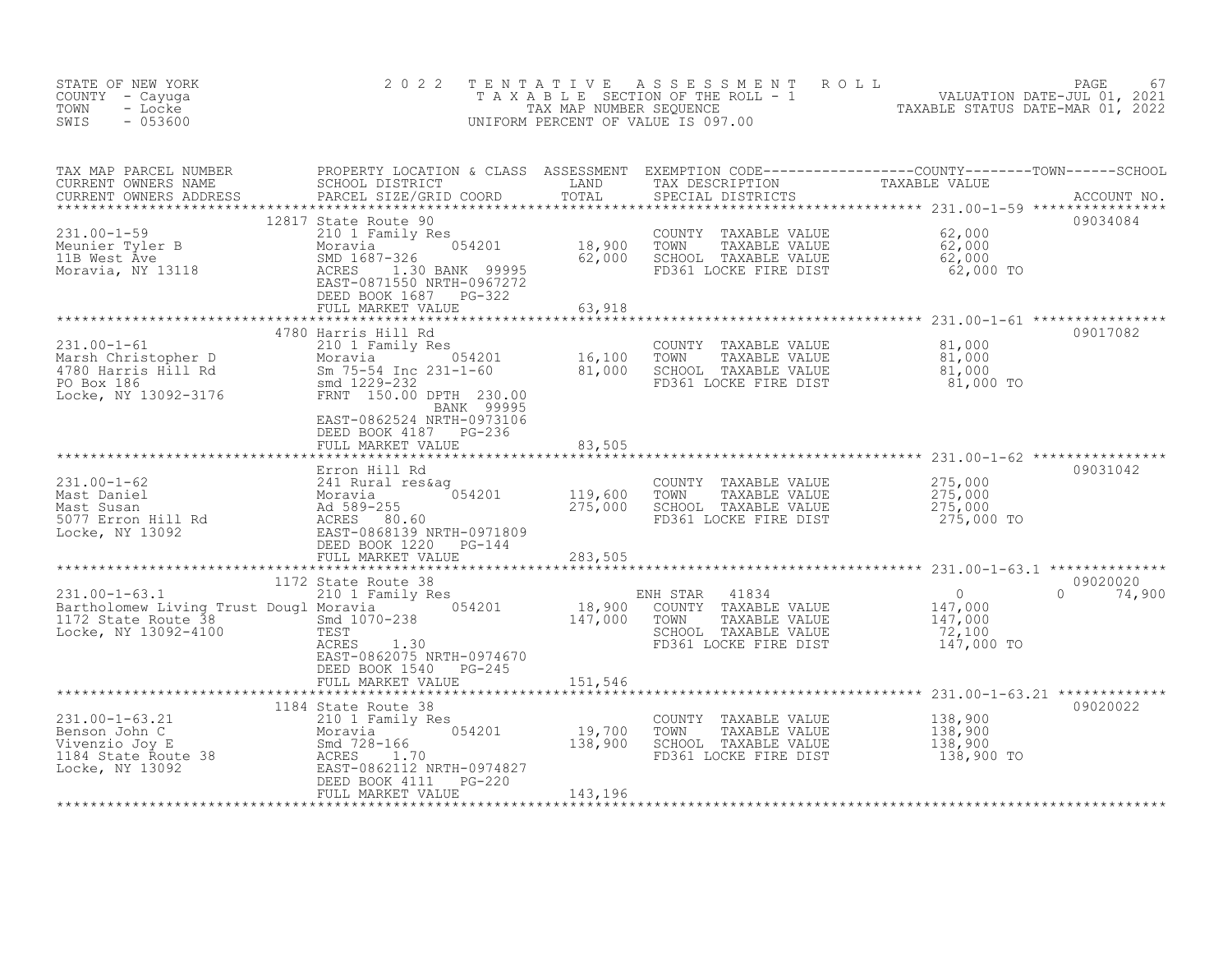| STATE OF NEW YORK<br>COUNTY - Cayuga<br>TOWN<br>- Locke<br>SWIS<br>$-053600$                                                                                                                                                                           | 2 0 2 2                                                                                                                              |         |                                                                                                                                    | TENTATIVE ASSESSMENT ROLL PAGE 68<br>TAXABLE SECTION OF THE ROLL - 1 VALUATION DATE-JUL 01, 2021<br>TAX MAP NUMBER SEQUENCE TAXABLE STATUS DATE-MAR 01, 2022<br>UNIFORM PERCENT OF VALUE IS 097.00                                |
|--------------------------------------------------------------------------------------------------------------------------------------------------------------------------------------------------------------------------------------------------------|--------------------------------------------------------------------------------------------------------------------------------------|---------|------------------------------------------------------------------------------------------------------------------------------------|-----------------------------------------------------------------------------------------------------------------------------------------------------------------------------------------------------------------------------------|
|                                                                                                                                                                                                                                                        |                                                                                                                                      |         |                                                                                                                                    | TAX MAP PARCEL NUMBER BROPERTY LOCATION & CLASS ASSESSMENT EXEMPTION CODE----------------COUNTY--------TOWN------SCHOOL CURRENT OWNERS NAME SCHOOL DISTRICT LAND TAX DESCRIPTION TAXABLE VALUE<br>CURRENT OWNERS ADDRESS PARCEL S |
| 231.00-1-63.22<br>231.00-1-63.22<br>24,000 TOWN TAXABLE VALUE<br>Moravia 054201<br>24,000 TOWN TAXABLE VALUE<br>Moravia, NY 13118-1118<br>24,000 SCHOOL TAXABLE VALUE<br>Moravia, NY 13118-1118<br>24,000 SCHOOL TAXABLE VALUE<br>24,000 SCHOOL        | EAST-0862367 NRTH-0975228<br>DEED BOOK 1545 PG-240<br>FULL MARKET VALUE                                                              | 24,742  | TAXABLE VALUE<br>FD361 LOCKE FIRE DIST 24,000 TO                                                                                   | $24,000$<br>$24,000$<br>$24,000$                                                                                                                                                                                                  |
|                                                                                                                                                                                                                                                        |                                                                                                                                      |         | COUNTY TAXABLE VALUE $29,000$<br>TOWN TAXABLE VALUE $29,000$<br>SCHOOL TAXABLE VALUE $29,000$<br>FD361 LOCKE FIRE DIST $29,000$ TO |                                                                                                                                                                                                                                   |
| 231.00-1-64.2<br>Green Troy W.A. Moravia and Moravia and COUNTY TAXABLE VALUE<br>Sm 2000-17<br>Locke, NY 13092 120,500 SCHOOL TAXABLE VALUE<br>Moravia 120,500 SCHOOL TAXABLE VALUE<br>P/o 21.00-1-64<br>P/o 21.00-1-64<br>P/o 21.00-1-64<br>P         | State Route 38<br>Hardware/elec Supply Stor<br>ACRES 2.40<br>EAST-0862000 NRTH-0975580<br>DEED BOOK 4007 PG-187<br>FULL MARKET VALUE | 124,227 | COUNTY TAXABLE VALUE                                                                                                               | 120,500<br>120,500<br>120,500<br>120,500 TO                                                                                                                                                                                       |
| Main St<br>231.13-1-1<br>Thompson John 270 Mfg housing<br>6 West Ave Sm 88-26<br>Moravia, NY 13118-3553<br>TRNT 296.00 DPTH 185.00<br>FRNT 296.00 DPTH 185.00<br>FRNT 296.00 NPTH-0872226                                                              | Main St<br>EAST-0861294 NRTH-0972226<br>DEED BOOK 1250 PG-319                                                                        |         | COUNTY TAXABLE VALUE 23,000<br>TOWN<br>TAXABLE VALUE<br>SCHOOL TAXABLE VALUE<br>FD361 LOCKE FIRE DIST                              | 09029110<br>23,000<br>23,000<br>23,000 TO                                                                                                                                                                                         |
|                                                                                                                                                                                                                                                        |                                                                                                                                      |         |                                                                                                                                    |                                                                                                                                                                                                                                   |
| 231.13-1-2<br>McHugh Thomas<br>127 Yellow Barn Rd.<br>Family Res<br>McHugh Thomas<br>16,200<br>16,200<br>Smd 1170-57 Sm 2009-1<br>55,000<br>Freeville, NY 13068<br>EAST-0861298 NRTH-0972006<br>EAST-0861298 NRTH-0972006<br>EAST-0861298 NRTH-0972006 | 1022 Main St<br>DEED BOOK 1374 PG-51<br>FULL MARKET VALUE                                                                            | 36,082  | COUNTY TAXABLE VALUE<br>TOWN<br>SCHOOL TAXABLE VALUE<br>FD361 LOCKE FIRE DIST                                                      | 09013100<br>TAXABLE VALUE<br>TAXABLE VALUE 35,000<br>TAXABLE VALUE 35,000<br>35,000 TO<br>WD361 LOCKE WATER OM 35,000 TO M                                                                                                        |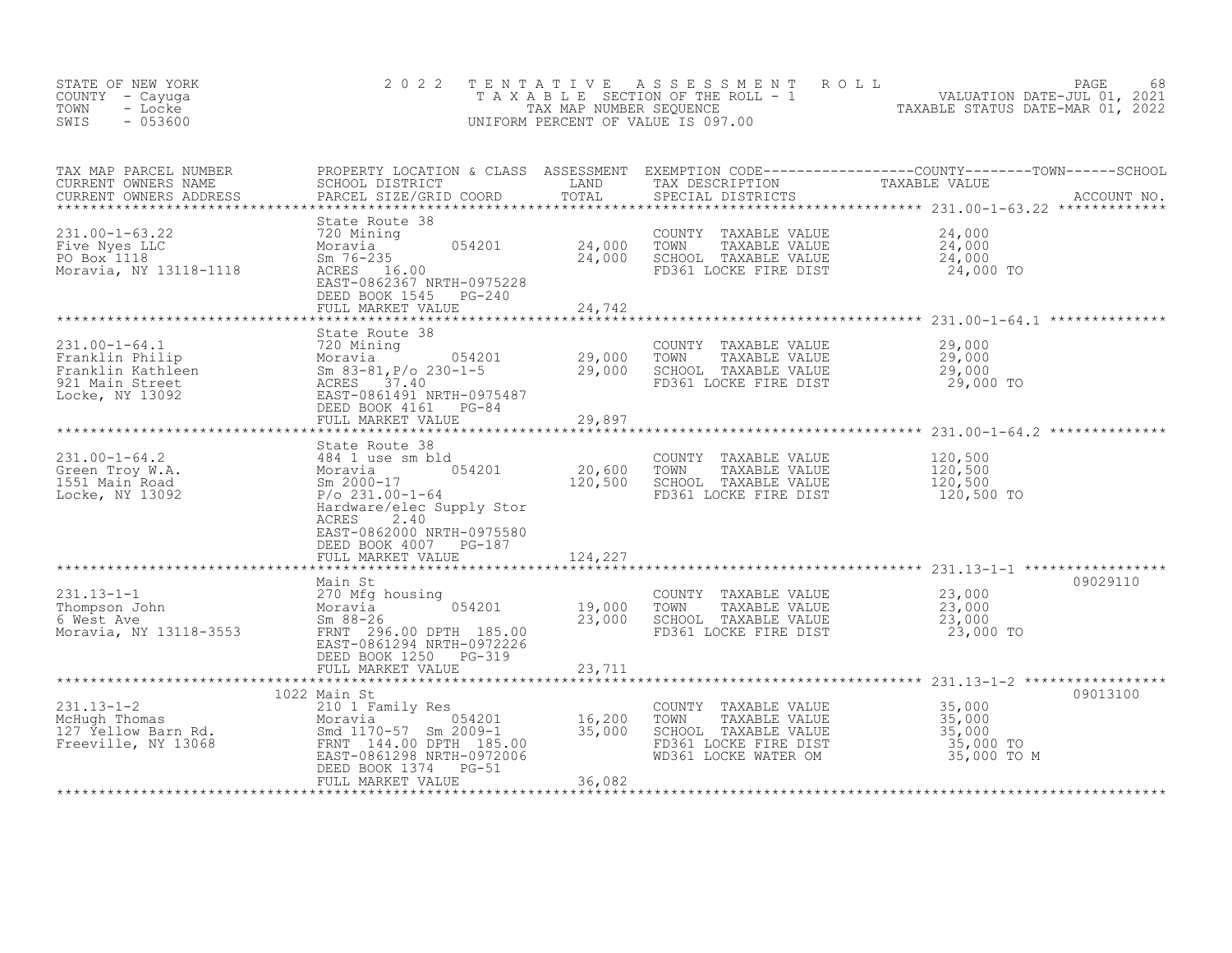| STATE OF NEW YORK<br>COUNTY - Cayuga<br>TOWN<br>- Locke<br>SWIS<br>$-053600$                                                                                                                                                                                                                                                                                                      | 2 0 2 2      |                                                                                                                                                                                                       | TENTATIVE ASSESSMENT ROLL PACE 69<br>TAXABLE SECTION OF THE ROLL - 1 VALUATION DATE-JUL 01, 2021<br>TAX MAP NUMBER SEQUENCE TAXABLE STATUS DATE-MAR 01, 2022<br>UNIFORM PERCENT OF VALUE IS 097.00 |          |
|-----------------------------------------------------------------------------------------------------------------------------------------------------------------------------------------------------------------------------------------------------------------------------------------------------------------------------------------------------------------------------------|--------------|-------------------------------------------------------------------------------------------------------------------------------------------------------------------------------------------------------|----------------------------------------------------------------------------------------------------------------------------------------------------------------------------------------------------|----------|
|                                                                                                                                                                                                                                                                                                                                                                                   |              |                                                                                                                                                                                                       |                                                                                                                                                                                                    |          |
|                                                                                                                                                                                                                                                                                                                                                                                   |              |                                                                                                                                                                                                       |                                                                                                                                                                                                    |          |
| $\begin{array}{cccccccc} 231.13-1-4 & 1006 \text{ Main St} & 19,600 \text{ Main St} & 55,000 & 09016040 \\ \text{Miller Paul} & 431 \text{Aut} & 431 \text{ Aut} & 66210 & 55,000 & 09016040 \\ \text{Miller Paul} & 55,000 & 808-10 & 55,000 \text{ INXABLE VALUE} & 55,000 \\ \text{S26 Bird Cemetery Rd} & 56-10 & 55,000 \text{ ERS} & 1.20 & 55,000 \text{ INXABLE VALUE} &$ | 1006 Main St |                                                                                                                                                                                                       |                                                                                                                                                                                                    | 09016040 |
| 331.13-1-5<br>231.13-1-5<br>231.13-1-5<br>231.13-1-5<br>231.13-1-5<br>231.13-1-5<br>231.13-1-5<br>231.13-1-5<br>231.13-1-5<br>231.13-1-5<br>231.13-1-5<br>231.13-1-5<br>231.13-1-5<br>231.13-1-5<br>231.13-1-5<br>231.13-1-5<br>231.13-1-5<br>231.13-1-5<br>231.13                                                                                                                |              |                                                                                                                                                                                                       |                                                                                                                                                                                                    | 09019190 |
| 131.13-1-7<br>231.13-1-7<br>231.13-1-7<br>231.13-1-7<br>20007100<br>20007100<br>20007100<br>20007100<br>20007100<br>20007100<br>20007100<br>20007100<br>20007100<br>20007100<br>20007100<br>20007100<br>20007100<br>20007100<br>20007100<br>20007100<br>20007100<br>2000                                                                                                          |              |                                                                                                                                                                                                       |                                                                                                                                                                                                    |          |
|                                                                                                                                                                                                                                                                                                                                                                                   | 974 Main St  | COUNTY TAXABLE VALUE<br>TOWN TAXABLE VALUE 80,730<br>SCHOOL TAXABLE VALUE 80,730<br>FD361 LOCKE FIRE DIST 80,730<br>LD361 LOCKE LIGHT DIST 80,730 TO<br>WD361 LOCKE WATER OM 80,730 TO M<br>80,730 TO |                                                                                                                                                                                                    | 09030130 |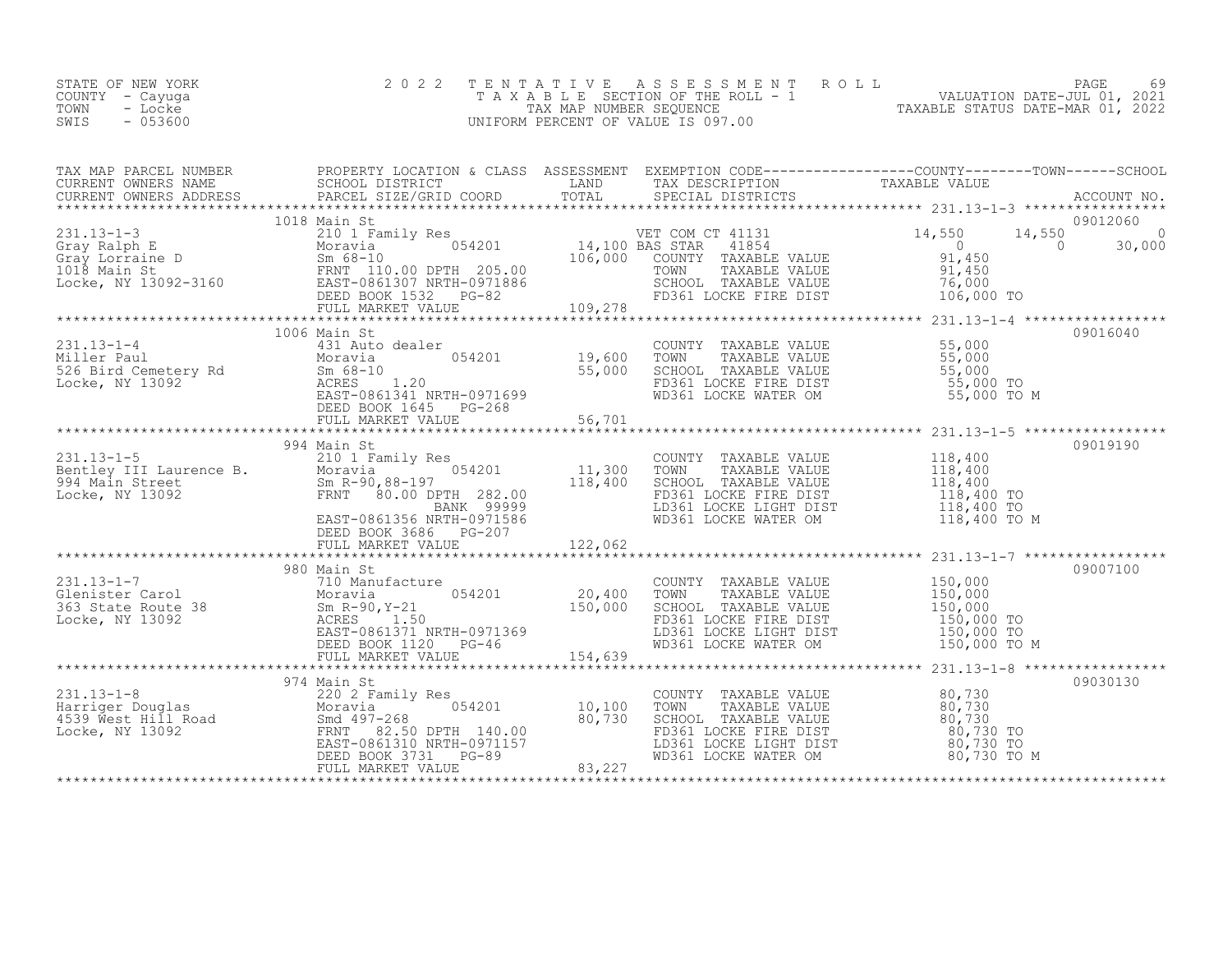| STATE OF NEW YORK<br>COUNTY - Cayuga<br>- Locke<br>TOWN<br>$-053600$<br>SWIS | 2 0 2 2 |  | TENTATIVE ASSESSMENT ROLL PAGE 70<br>TAXABLE SECTION OF THE ROLL - 1 VALUATION DATE-JUL 01, 2021<br>TAX MAP NUMBER SEQUENCE TAXABLE STATUS DATE-MAR 01, 2022<br>UNIFORM PERCENT OF VALUE IS 097.00 |
|------------------------------------------------------------------------------|---------|--|----------------------------------------------------------------------------------------------------------------------------------------------------------------------------------------------------|
|                                                                              |         |  |                                                                                                                                                                                                    |
|                                                                              |         |  |                                                                                                                                                                                                    |
|                                                                              |         |  |                                                                                                                                                                                                    |
|                                                                              |         |  |                                                                                                                                                                                                    |
|                                                                              |         |  |                                                                                                                                                                                                    |
|                                                                              |         |  |                                                                                                                                                                                                    |
|                                                                              |         |  |                                                                                                                                                                                                    |
|                                                                              |         |  |                                                                                                                                                                                                    |
|                                                                              |         |  |                                                                                                                                                                                                    |
|                                                                              |         |  | 09035070                                                                                                                                                                                           |
|                                                                              |         |  |                                                                                                                                                                                                    |
|                                                                              |         |  |                                                                                                                                                                                                    |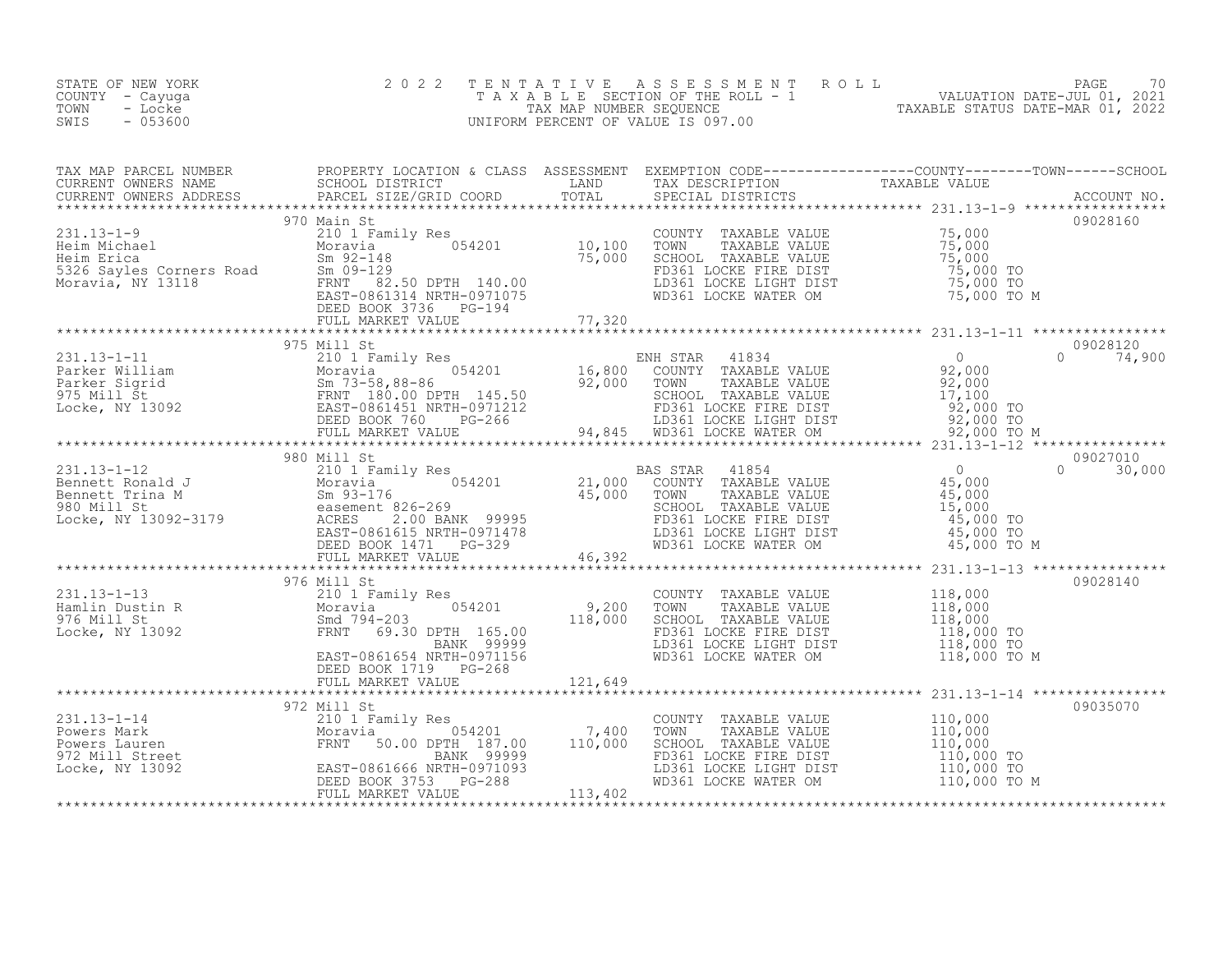| STATE OF NEW YORK<br>COUNTY - Cayuga<br>- Locke<br>TOWN<br>$-053600$<br>SWIS | 2 0 2 2 |  | TENTATIVE ASSESSMENT ROLL PALUATION DATE-JUL 01, 2021<br>TAXABLE SECTION OF THE ROLL - 1 VALUATION DATE-JUL 01, 2021<br>UNIFORM PERCENT OF VALUE IS 097.00<br>UNIFORM PERCENT OF VALUE IS 097.00                                                                                                                                                                                                                                                         |
|------------------------------------------------------------------------------|---------|--|----------------------------------------------------------------------------------------------------------------------------------------------------------------------------------------------------------------------------------------------------------------------------------------------------------------------------------------------------------------------------------------------------------------------------------------------------------|
|                                                                              |         |  |                                                                                                                                                                                                                                                                                                                                                                                                                                                          |
|                                                                              |         |  | $\begin{tabular}{lllllllllllllllllllll} \textsc{rank} & \textsc{PROEENT} & \textsc{PROPENT} & \textsc{OCATION} & \textsc{CIASS} & \textsc{SSESSMEMPITION} & \textsc{CDEFICN} & \textsc{CORB-------------C-COMPT------C-CONNT-----SCH0OL} \\ \textsc{CURERENT} & \textsc{ONWERS} & \textsc{NDES} & \textsc{PARCL} & \textsc{SREGI} & \textsc{TSICARID} & \textsc{CORD} & \textsc{TDSTIC} & \textsc{TSESIRIPTON} & \textsc{TSESIRIPINT} & \textsc{TSSCAL}$ |
|                                                                              |         |  |                                                                                                                                                                                                                                                                                                                                                                                                                                                          |
|                                                                              |         |  |                                                                                                                                                                                                                                                                                                                                                                                                                                                          |
|                                                                              |         |  |                                                                                                                                                                                                                                                                                                                                                                                                                                                          |
|                                                                              |         |  |                                                                                                                                                                                                                                                                                                                                                                                                                                                          |
|                                                                              |         |  |                                                                                                                                                                                                                                                                                                                                                                                                                                                          |
|                                                                              |         |  |                                                                                                                                                                                                                                                                                                                                                                                                                                                          |
|                                                                              |         |  |                                                                                                                                                                                                                                                                                                                                                                                                                                                          |
|                                                                              |         |  |                                                                                                                                                                                                                                                                                                                                                                                                                                                          |
|                                                                              |         |  |                                                                                                                                                                                                                                                                                                                                                                                                                                                          |
|                                                                              |         |  |                                                                                                                                                                                                                                                                                                                                                                                                                                                          |
|                                                                              |         |  |                                                                                                                                                                                                                                                                                                                                                                                                                                                          |
|                                                                              |         |  |                                                                                                                                                                                                                                                                                                                                                                                                                                                          |
|                                                                              |         |  |                                                                                                                                                                                                                                                                                                                                                                                                                                                          |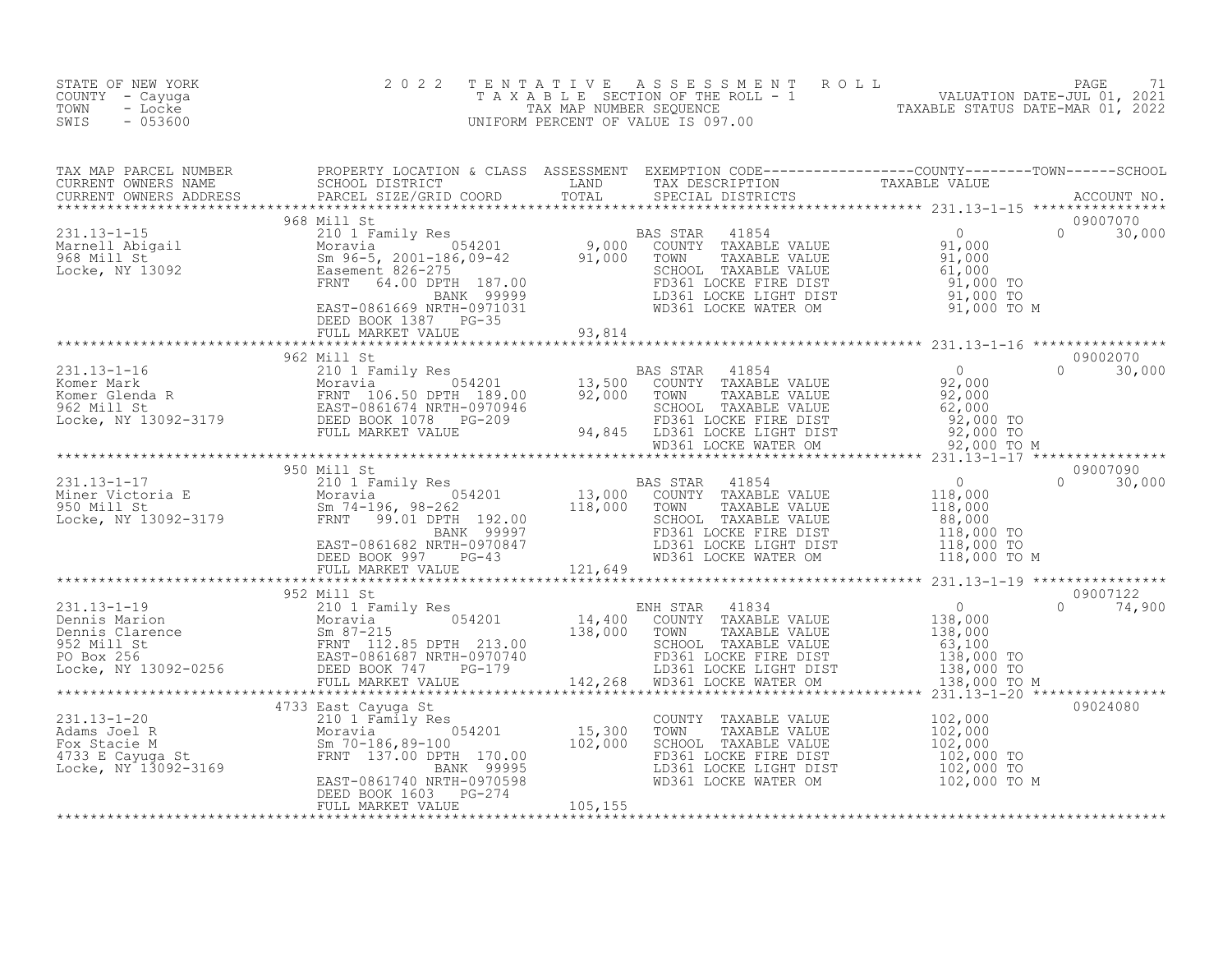| STATE OF NEW YORK<br>COUNTY - Cayuga<br>- Locke<br>TOWN<br>SWIS<br>$-053600$                                                                                                                                                                                                                                                                                                                                    | 2 0 2 2<br>TENTATIVE                                                                                                                                                                                                          |        | UNIFORM PERCENT OF VALUE IS 097.00                                                                                                                                                          | T E N T A T I V E A S S E S S M E N T R O L L<br>T A X A B L E SECTION OF THE ROLL - 1<br>TAX MAP NUMBER SEQUENCE TAXABLE STATUS DATE-MAR 01, 2022<br>JNIFORM PERCENT OF VALUE IS 097.00                                          |
|-----------------------------------------------------------------------------------------------------------------------------------------------------------------------------------------------------------------------------------------------------------------------------------------------------------------------------------------------------------------------------------------------------------------|-------------------------------------------------------------------------------------------------------------------------------------------------------------------------------------------------------------------------------|--------|---------------------------------------------------------------------------------------------------------------------------------------------------------------------------------------------|-----------------------------------------------------------------------------------------------------------------------------------------------------------------------------------------------------------------------------------|
|                                                                                                                                                                                                                                                                                                                                                                                                                 |                                                                                                                                                                                                                               |        |                                                                                                                                                                                             | TAX MAP PARCEL NUMBER PROPERTY LOCATION & CLASS ASSESSMENT EXEMPTION CODE----------------COUNTY--------TOWN------SCHOOL SCHOOL DISTRICT LAND TAX DESCRIPTION TAXABLE VALUE<br>CURRENT OWNERS ADDRESS PARCEL SIZE/GRID COORD TOTAL |
| 231.13-1-21<br>Wilkinson Zachery<br>4725 East Cayuga Street<br>11,600 TOWN<br>4725 East Cayuga Street<br>11,800 TOWN<br>5CHOO Sm 2010-110<br>ERNT 89.00 DPTH 176.00<br>FRNT 89.00 DPTH 176.00<br>ERNT 89.00 DPTH 176.00<br>ERNT 89.00 DPTH 176.00                                                                                                                                                               | 4725 East Cayuga St<br>EAST-0861624 NRTH-0970595                                                                                                                                                                              |        | COUNTY TAXABLE VALUE<br>TOWN TAXABLE VALUE 91,800<br>SCHOOL TAXABLE VALUE 91,800<br>FD361 LOCKE FIRE DIST 91,800 TO<br>LD361 LOCKE LIGHT DIST 91,800 TO<br>WD361 LOCKE WATER OM 91,800 TO M | 09024070                                                                                                                                                                                                                          |
|                                                                                                                                                                                                                                                                                                                                                                                                                 | DEED BOOK 4046 PG-244<br>FULL MARKET VALUE                                                                                                                                                                                    | 94,639 |                                                                                                                                                                                             | 09030120                                                                                                                                                                                                                          |
|                                                                                                                                                                                                                                                                                                                                                                                                                 | DEED BOOK 942 PG-332<br>FULL MARKET VALUE                                                                                                                                                                                     | 89,691 |                                                                                                                                                                                             | $0 \t 74,900$                                                                                                                                                                                                                     |
|                                                                                                                                                                                                                                                                                                                                                                                                                 |                                                                                                                                                                                                                               |        |                                                                                                                                                                                             |                                                                                                                                                                                                                                   |
| 231.13-1-23<br>Howland Gregory J<br>953 Mill Street<br>Locke, NY 13092<br>$\begin{array}{r}270 \text{ Mfg} \text{ housing} \\ \text{Moravia} \\ 953 \text{ Mill Street} \\ \text{Locke} \\ \text{INTS} \\ \text{INST} \\ 180.83 \text{ DPTH} \\ 105.25 \\ \text{TRNT} \\ 180.83 \text{ DPTH} \\ 105.25 \\ \end{array}$                                                                                          | 949 Mill St<br>Mill St<br>270 Mg housing<br>Moravia 054201 14,400<br>Sm Jj-8 34,000<br>2007-92<br>FRNT 180.83 DPTH 105.25<br>EAST-0861491 NRTH-0970699<br>DEED BOOK 3756 PG-161<br>DEED BOOK 3756 PG-161<br>FULL MARKET VALUE | 35,052 | COUNTY TAXABLE VALUE<br>TOWN TAXABLE VALUE 34,000<br>SCHOOL TAXABLE VALUE 34,000<br>FD361 LOCKE FIRE DIST 34,000 TO<br>LD361 LOCKE LIGHT DIST 34,000 TO<br>WD361 LOCKE WATER OM 34,000 TO M | 09012120                                                                                                                                                                                                                          |
|                                                                                                                                                                                                                                                                                                                                                                                                                 | 953 Mill St                                                                                                                                                                                                                   |        |                                                                                                                                                                                             | 09018041                                                                                                                                                                                                                          |
| $\begin{tabular}{@{}c@{\hspace{1cm}}c@{\hspace{1cm}}c@{\hspace{1cm}}c@{\hspace{1cm}}c@{\hspace{1cm}}c@{\hspace{1cm}}c@{\hspace{1cm}}c@{\hspace{1cm}}c@{\hspace{1cm}}c@{\hspace{1cm}}c@{\hspace{1cm}}c@{\hspace{1cm}}c@{\hspace{1cm}}c@{\hspace{1cm}}c@{\hspace{1cm}}c@{\hspace{1cm}}c@{\hspace{1cm}}c@{\hspace{1cm}}c@{\hspace{1cm}}c@{\hspace{1cm}}c@{\hspace{1cm}}c@{\hspace{1cm}}c@{\hspace{1cm}}c@{\hspace$ |                                                                                                                                                                                                                               |        |                                                                                                                                                                                             | 8,730<br>$\circ$<br>8,730<br>$\Omega$<br>74,900<br>$\overline{0}$                                                                                                                                                                 |
|                                                                                                                                                                                                                                                                                                                                                                                                                 |                                                                                                                                                                                                                               |        |                                                                                                                                                                                             |                                                                                                                                                                                                                                   |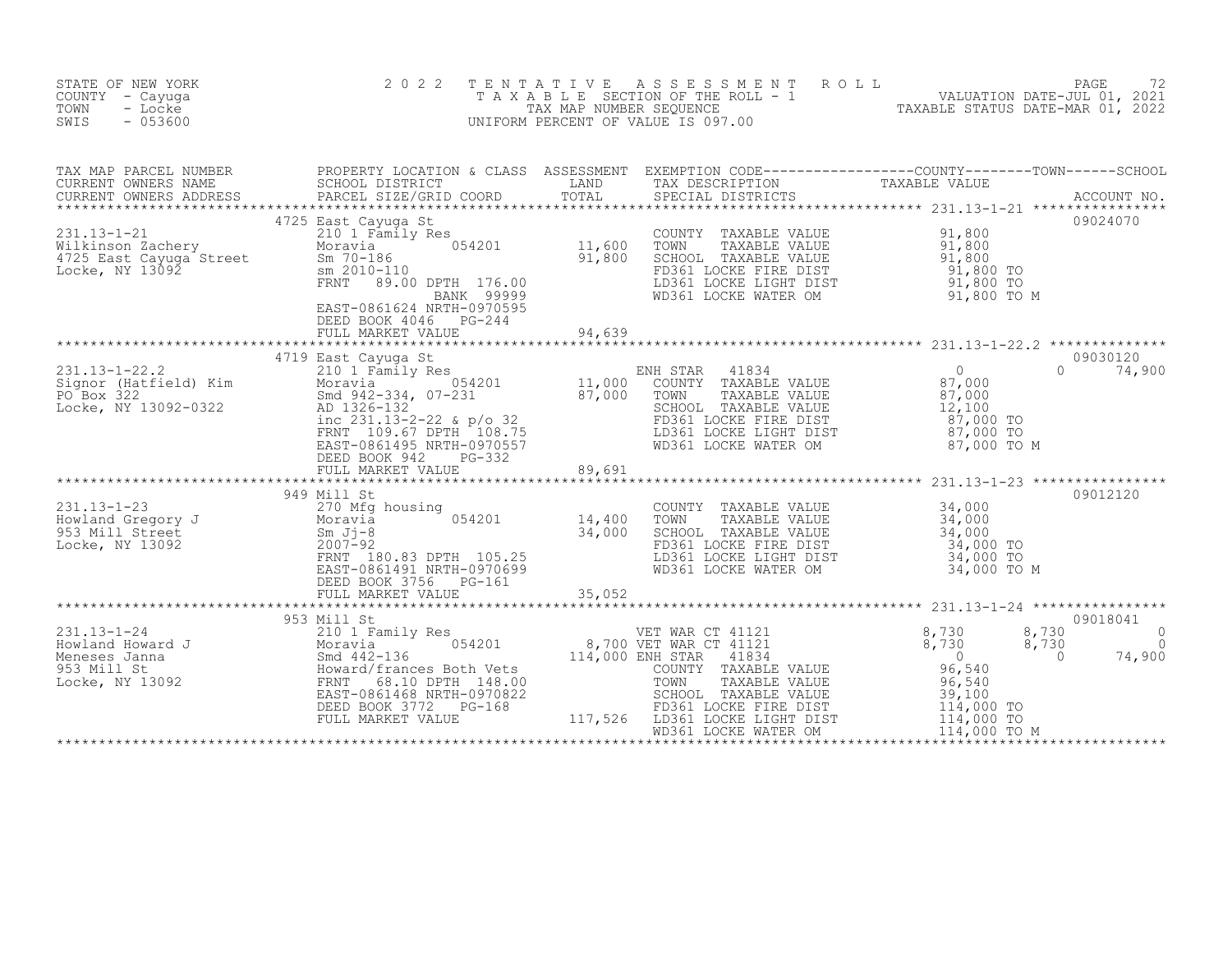| STATE OF NEW YORK<br>COUNTY - Cayuga<br>TOWN<br>- Locke<br>SWIS<br>$-053600$                                                                                                                                                                 | 2 0 2 2<br>T E N T A T I V E                                                                                                                                                                                                                          |                  | UNIFORM PERCENT OF VALUE IS 097.00                                                                                                                           | TENTATIVE ASSESSMENT ROLL UNIVALUATION DATE-JUL 01, 2021<br>TAXABLE SECTION OF THE ROLL - 1 VALUATION DATE-JUL 01, 2021<br>TAXABLE STATUS DATE-MAR 01, 2022<br>JNIFORM PERCENT OF VALUE IS 097.00 |
|----------------------------------------------------------------------------------------------------------------------------------------------------------------------------------------------------------------------------------------------|-------------------------------------------------------------------------------------------------------------------------------------------------------------------------------------------------------------------------------------------------------|------------------|--------------------------------------------------------------------------------------------------------------------------------------------------------------|---------------------------------------------------------------------------------------------------------------------------------------------------------------------------------------------------|
| CURRENT OWNERS NAME<br>CURRENT OWNERS ADDRESS                                                                                                                                                                                                | SCHOOL DISTRICT<br>PARCEL SIZE/GRID COORD                                                                                                                                                                                                             |                  | COORD TAIND TAX DESCRIPTION TAXABLE VALUE COORD TOTAL SPECIAL DISTRICTS                                                                                      | TAX MAP PARCEL NUMBER PROPERTY LOCATION & CLASS ASSESSMENT EXEMPTION CODE----------------COUNTY-------TOWN-----SCHOOL<br>ACCOUNT NO.                                                              |
| 231.13-1-25<br>Wilkinson Christine 210 1 Family Res<br>Moravia 054201 8,600 COUNTY TAXABLE VALUE 88,000<br>961 Mill St 58,000 SM 07-96<br>Locke, NY 13092-3311 SM 07-96<br>FRNT 70.00 DPTH 134.00<br>FRNT 70.00 DPTH 134.00<br>MORE ENSEL DO | 961 Mill St<br>EAST-0861470 NRTH-0970893<br>DEED BOOK 1571 PG-93<br>FULL MARKET VALUE                                                                                                                                                                 | 90,722           | WD361 LOCKE WATER OM 88,000 TO M                                                                                                                             | 09016140<br>$\Omega$<br>30,000                                                                                                                                                                    |
| 331.13-1-26<br>Bouck, II Gary A.<br>Bouck Meghan J.<br>Bouck Meghan J.<br>963 Mill St 54201 6,300<br>Sm T-34, Smd 809-312 70,000<br>963 Mill St 5m T-8, 2007-92<br>10,000<br>ERNT 79.00 DPTH 62.00<br>BANK 99999                             | 963 Mill St<br>EAST-0861495 NRTH-0970965<br>DEED BOOK 3688 PG-218<br>FULL MARKET VALUE                                                                                                                                                                | 72,165           | COUNTY TAXABLE VALUE<br>TOWN<br>TAXABLE VALUE<br>SCHOOL TAXABLE VALUE<br>FD361 LOCKE FIRE DIST<br>LD361 LOCKE LIGHT DIST<br>WD361 LOCKE WATER OM 70,000 TO M | 09035090<br>70,000<br>70,000<br>70,000 TO<br>70,000 TO                                                                                                                                            |
|                                                                                                                                                                                                                                              |                                                                                                                                                                                                                                                       |                  |                                                                                                                                                              |                                                                                                                                                                                                   |
| $231.13 - 1 - 28$<br>Ernst Alyssa R.<br>962 Main Street<br>Locke, NY 13092                                                                                                                                                                   | 962 Main St<br>210 1 Family Res<br>210 1 Family Re<br>Moravia<br>Sm 87-87,94-17<br>FRNT 132.00 DP<br>054201 14,400<br>79,000<br>FRNT 132.00 DPTH 152.00<br>BANK 99999<br>EAST-0861326 NRTH-0970919<br>$PG-275$<br>DEED BOOK 3715<br>FULL MARKET VALUE | 79,000<br>81,443 | COUNTY TAXABLE VALUE<br>TOWN<br>TAXABLE VALUE<br>SCHOOL TAXABLE VALUE<br>FD361 LOCKE FIRE DIST<br>LD361 LOCKE LIGHT DIST<br>WD361 LOCKE WATER OM             | 09022080<br>79,000<br>79,000<br>79,000<br>79,000 TO<br>79,000 TO<br>79,000 TO M                                                                                                                   |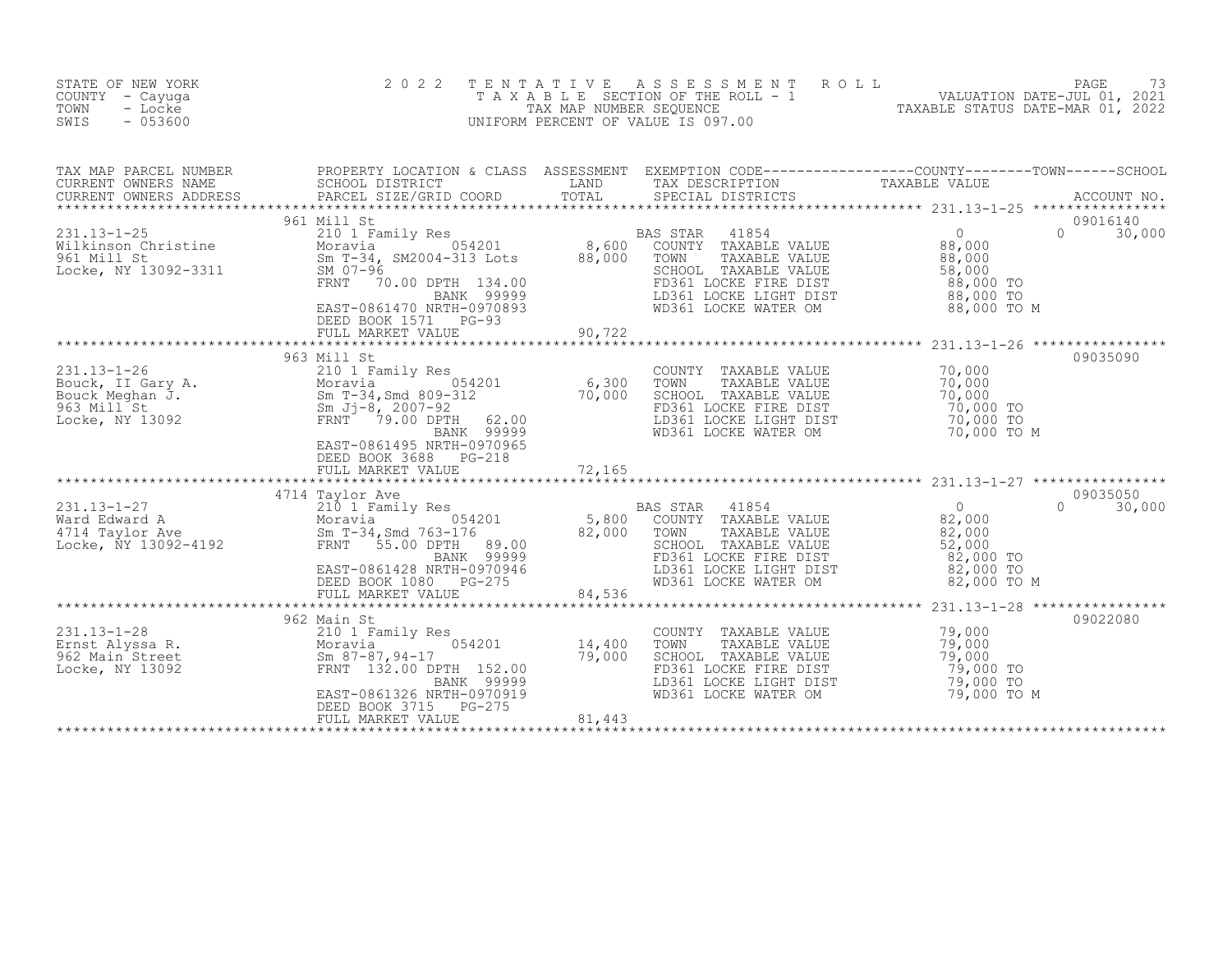| STATE OF NEW YORK<br>COUNTY - Cayuga<br>TOWN<br>- Locke<br>SWIS<br>$-053600$                                                                                                                                                                                     | 2 0 2 2                                                                 | TENTATIVE | TAXABLE SECTION OF THE ROLL - 1<br>TAXABLE SECTION OF THE ROLL - 1<br>TAX MAP NUMBER SEQUENCE TAXABLE STATUS DATE-MAR 01, 2022<br>INIFORM PERCENT OF VALUE IS 097.00<br>UNIFORM PERCENT OF VALUE IS 097.00                               |                                     |                             |         |
|------------------------------------------------------------------------------------------------------------------------------------------------------------------------------------------------------------------------------------------------------------------|-------------------------------------------------------------------------|-----------|------------------------------------------------------------------------------------------------------------------------------------------------------------------------------------------------------------------------------------------|-------------------------------------|-----------------------------|---------|
| TAX MAP PARCEL NUMBER PROPERTY LOCATION & CLASS ASSESSMENT EXEMPTION CODE----------------COUNTY--------TOWN-----SCHOOL CURRENT OWNERS NAME SCHOOL DISTRICT LAND TAX DESCRIPTION TAXABLE VALUE<br>CURRENT OWNERS ADDRESS PARCEL SI                                |                                                                         |           |                                                                                                                                                                                                                                          |                                     |                             |         |
| 231.13-1-29<br>Welsh Allison 210 1 Family Res<br>Welsh Christopher Moravia 054201 8,700<br>Welsh Christopher 53,000<br>4857 Pierce Rd SMD 1686-199<br>Locke, NY 13092<br>EAST-0861327 NRTH-0970816<br>EAST-0861327 NRTH-0970816<br>EAST-086132                   | 956 Main St<br>DEED BOOK 1686    PG-196<br>FULL MARKET VALUE            | 54,639    | COUNTY TAXABLE VALUE<br>TOWN TAXABLE VALUE 53,000<br>SCHOOL TAXABLE VALUE 53,000<br>FD361 LOCKE FIRE DIST 53,000 TO<br>LD361 LOCKE LIGHT DIST 53,000 TO<br>WD361 LOCKE WATER OM 53,000 TO M                                              |                                     | 09018040                    |         |
|                                                                                                                                                                                                                                                                  | 950 Main St                                                             |           |                                                                                                                                                                                                                                          |                                     | 09002060                    |         |
| 231.13-1-30<br>Beaumont Thomas<br>Beaumont Patricia<br>Beaumont Patricia<br>220 2 Family Res<br>Moravia<br>220 2 Family Res<br>054201<br>231.13-1-30<br>220 2 Family Res<br>054201<br>25201<br>264201<br>264201<br>2650 150,000<br>200NTY TAXABLE<br>25-303<br>2 |                                                                         |           |                                                                                                                                                                                                                                          | 8,730                               | 8,730<br>$\sim$ 0<br>74,900 | $\circ$ |
|                                                                                                                                                                                                                                                                  | 946 Main St                                                             |           |                                                                                                                                                                                                                                          |                                     | 09005080                    |         |
| 231.13-1-31<br>Alwes Karla 210 1 Family Res BA<br>Moravia 054201 13,700<br>946 Main St<br>Locke, NY 13092-3183 Easement 825-305<br>ERST-0861352 NRTH-0970654<br>ERST-0861352 NRTH-0970654<br>DEED BOOK 769 PG-194<br>************************                    |                                                                         |           | AS STAR 41854 0<br>COUNTY TAXABLE VALUE 134,500<br>TOWN TAXABLE VALUE 134,500<br>SCHOOL TAXABLE VALUE 104,500<br>FD361 LOCKE FIRE DIST 134,500 TO<br>BAS STAR<br>FD361 LOCKE FIRE DIST<br>LD361 LOCKE LIGHT DIST<br>WD361 LOCKE WATER OM | 134,500 TO<br>134,500 TO M          | $\cap$<br>30,000            |         |
|                                                                                                                                                                                                                                                                  |                                                                         |           |                                                                                                                                                                                                                                          |                                     |                             |         |
| 231.13-1-32.1<br>Law Matthew V<br>Sannes Anna M<br>940 Main St<br>2018-110<br>Locke, NY 13092<br>2018-110<br>Po 231.13-1-32<br>FRNT 109.10 DPTH 177.60                                                                                                           | 940 Main St<br>BANK 99999                                               |           | COUNTY TAXABLE VALUE<br>TAXABLE VALUE<br>TAXABLE VALUE 133,000<br>TAXABLE VALUE 133,000<br>TOWN<br>SCHOOL TAXABLE VALUE<br>FD361 LOCKE FIRE DIST<br>LD361 LOCKE LIGHT DIST<br>WD361 LOCKE WATER OM 133,000 TO M                          | 133,000<br>133,000 TO<br>133,000 TO | 09014030                    |         |
|                                                                                                                                                                                                                                                                  | EAST-0861352 NRTH-0970552<br>DEED BOOK 1711 PG-129<br>FULL MARKET VALUE | 137, 113  |                                                                                                                                                                                                                                          |                                     |                             |         |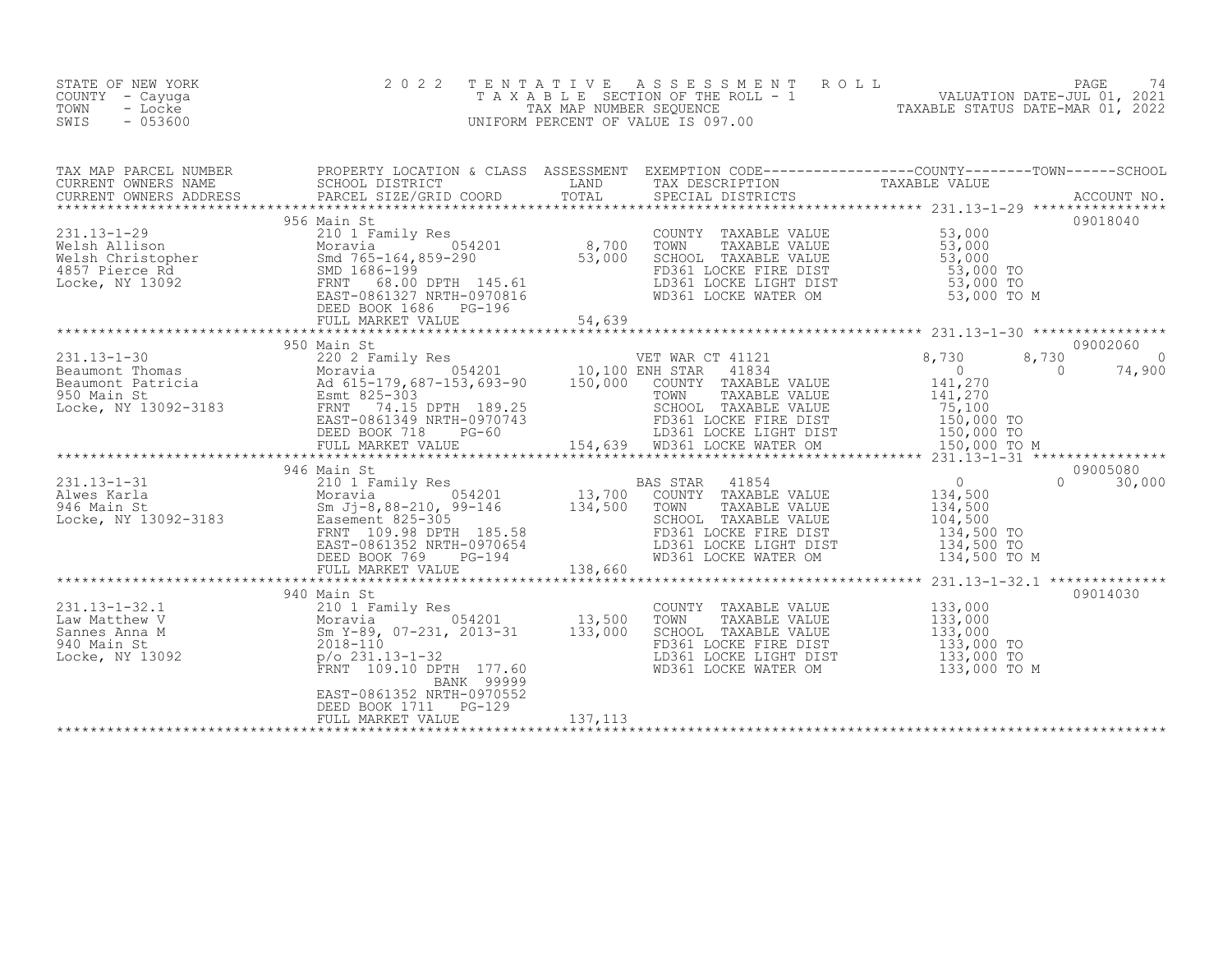| STATE OF NEW YORK<br>COUNTY - Cayuga<br>TOWN<br>- Locke<br>SWIS<br>$-053600$                                                                                                                                                 | 2 0 2 2                                                 |         |                                                                                                                                                                                                                                       | TENTATIVE ASSESSMENT ROLL PAGE 75<br>TAXABLE SECTION OF THE ROLL - 1 VALUATION DATE-JUL 01, 2021<br>TAX MAP NUMBER SEQUENCE TAXABLE STATUS DATE-MAR 01, 2022<br>UNIFORM PERCENT OF VALUE IS 097.00                                                                                                                                                                                            |
|------------------------------------------------------------------------------------------------------------------------------------------------------------------------------------------------------------------------------|---------------------------------------------------------|---------|---------------------------------------------------------------------------------------------------------------------------------------------------------------------------------------------------------------------------------------|-----------------------------------------------------------------------------------------------------------------------------------------------------------------------------------------------------------------------------------------------------------------------------------------------------------------------------------------------------------------------------------------------|
|                                                                                                                                                                                                                              |                                                         |         |                                                                                                                                                                                                                                       |                                                                                                                                                                                                                                                                                                                                                                                               |
|                                                                                                                                                                                                                              |                                                         |         |                                                                                                                                                                                                                                       | 09035060<br>$0 \t 30,000$                                                                                                                                                                                                                                                                                                                                                                     |
|                                                                                                                                                                                                                              |                                                         |         |                                                                                                                                                                                                                                       |                                                                                                                                                                                                                                                                                                                                                                                               |
|                                                                                                                                                                                                                              |                                                         |         |                                                                                                                                                                                                                                       | $\begin{tabular}{@{}c c c c c} \multicolumn{1}{c}{\textbf{231.13--1--35}} \multicolumn{1}{c}{\textbf{231.13--1--35}} \multicolumn{1}{c}{\textbf{231.13--1--35}} \multicolumn{1}{c}{\textbf{231.13--1--35}} \multicolumn{1}{c}{\textbf{231.13--1--35}} \multicolumn{1}{c}{\textbf{231.13--1--35}} \multicolumn{1}{c}{\textbf{231.13--1--35}} \multicolumn{1}{c}{\textbf{231.13--1--35}} \mult$ |
| 31.13-1-37<br>Wilkinson Zachery<br>Moravia 054201<br>Adams Joel Sm 2009-31<br>Locke, NY 13092<br>EAST-0861095 NRTH-0970951<br>Moravia 054201<br>110,000<br>FRNT 69.00 DPTH 175.00<br>BANK 99999<br>EAST-0861095 NRTH-0970951 | 963 Main St<br>DEED BOOK 4059 PG-3<br>FULL MARKET VALUE | 113,402 | COUNTY TAXABLE VALUE<br>TOWN TAXABLE VALUE 110,000<br>SCHOOL TAXABLE VALUE 110,000<br>FD361 LOCKE FIRE DIST 110,000 TO<br>TRISSE TOWE LIGHT DIST 110,000 TO<br>LD361 LOCKE LIGHT DIST 110,000 TO<br>WD361 LOCKE WATER OM 110,000 TO M | 09028110                                                                                                                                                                                                                                                                                                                                                                                      |
|                                                                                                                                                                                                                              |                                                         |         |                                                                                                                                                                                                                                       |                                                                                                                                                                                                                                                                                                                                                                                               |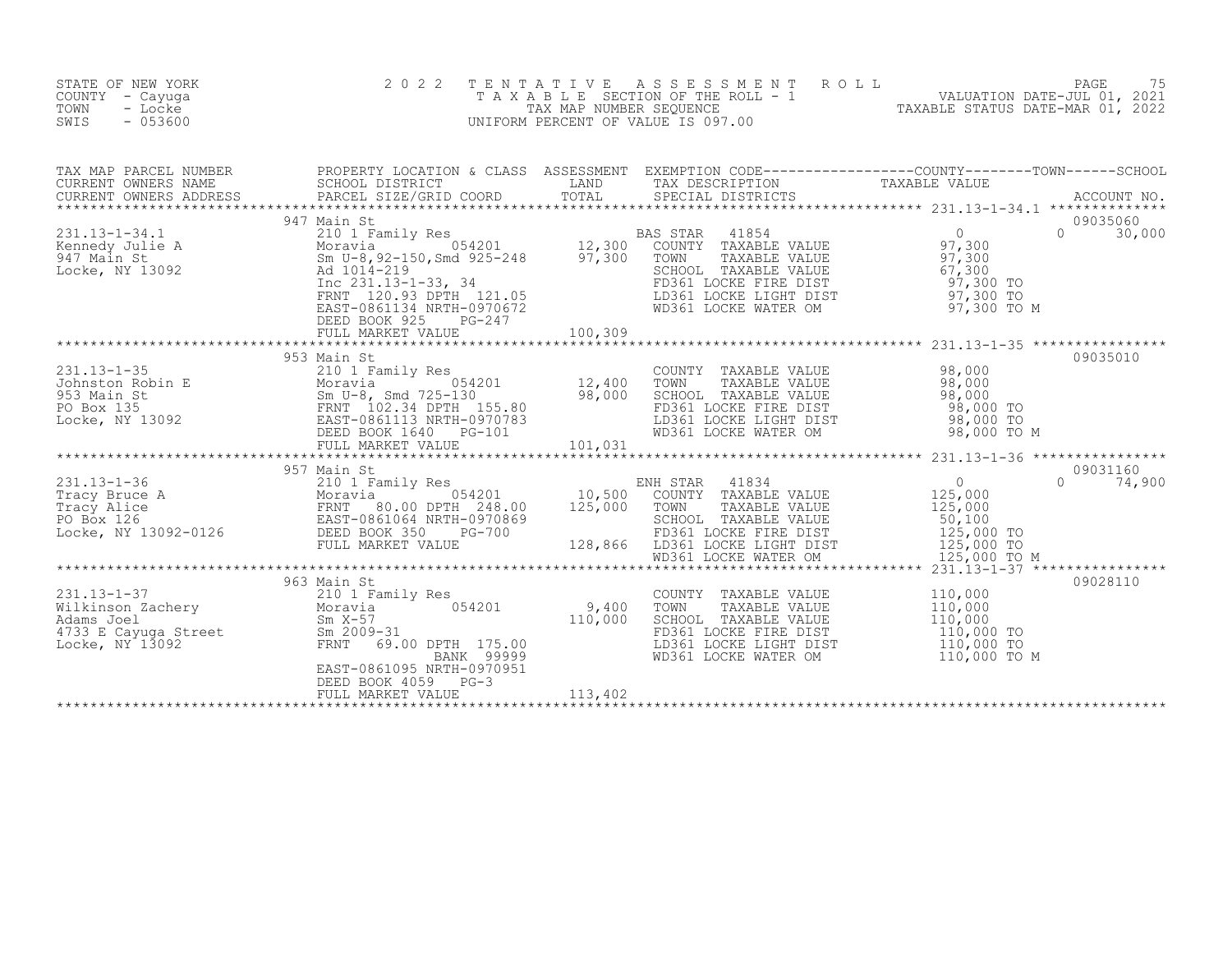| STATE OF NEW YORK | 2022 TENTATIVE ASSESSMENT ROLL        | PAGE                             |
|-------------------|---------------------------------------|----------------------------------|
| COUNTY – Cayuga   | T A X A B L E SECTION OF THE ROLL - 1 | VALUATION DATE-JUL 01, 2021      |
| TOWN<br>- Locke   | TAX MAP NUMBER SEQUENCE               | TAXABLE STATUS DATE-MAR 01, 2022 |
| $-053600$<br>SWIS | UNIFORM PERCENT OF VALUE IS 097.00    |                                  |

| TAX MAP PARCEL NUMBER |  | PROPERTY LOCATION & CLASS ASSESSMENT EXEMPTION CODE-----------------COUNTY-------TOWN-----SCHOOL                                                                                                     |          |
|-----------------------|--|------------------------------------------------------------------------------------------------------------------------------------------------------------------------------------------------------|----------|
|                       |  | CURRENT OWNERS NAME SCHOOL DISTRICT SURFACE LAND TAX DESCRIPTION TAXABLE VALUE<br>CURRENT OWNERS ADDRESS PARCEL SIZE/GRID COORD TOTAL SPECIAL DISTRICTS ACCOUNT NO.<br>***************************** |          |
|                       |  |                                                                                                                                                                                                      |          |
|                       |  |                                                                                                                                                                                                      |          |
|                       |  |                                                                                                                                                                                                      |          |
|                       |  |                                                                                                                                                                                                      |          |
|                       |  |                                                                                                                                                                                                      |          |
|                       |  |                                                                                                                                                                                                      |          |
|                       |  |                                                                                                                                                                                                      |          |
|                       |  |                                                                                                                                                                                                      |          |
|                       |  |                                                                                                                                                                                                      |          |
|                       |  | COUNTY TAXABLE VALUE<br>TOWN TAXABLE VALUE 69,000<br>SCHOOL TAXABLE VALUE 69,000<br>FD361 LOCKE FIRE DIST 69,000 TO<br>LD361 LOCKE LIGHT DIST 69,000 TO<br>WD361 LOCKE WATER OM 69,000 TO M          | 09002030 |
|                       |  |                                                                                                                                                                                                      |          |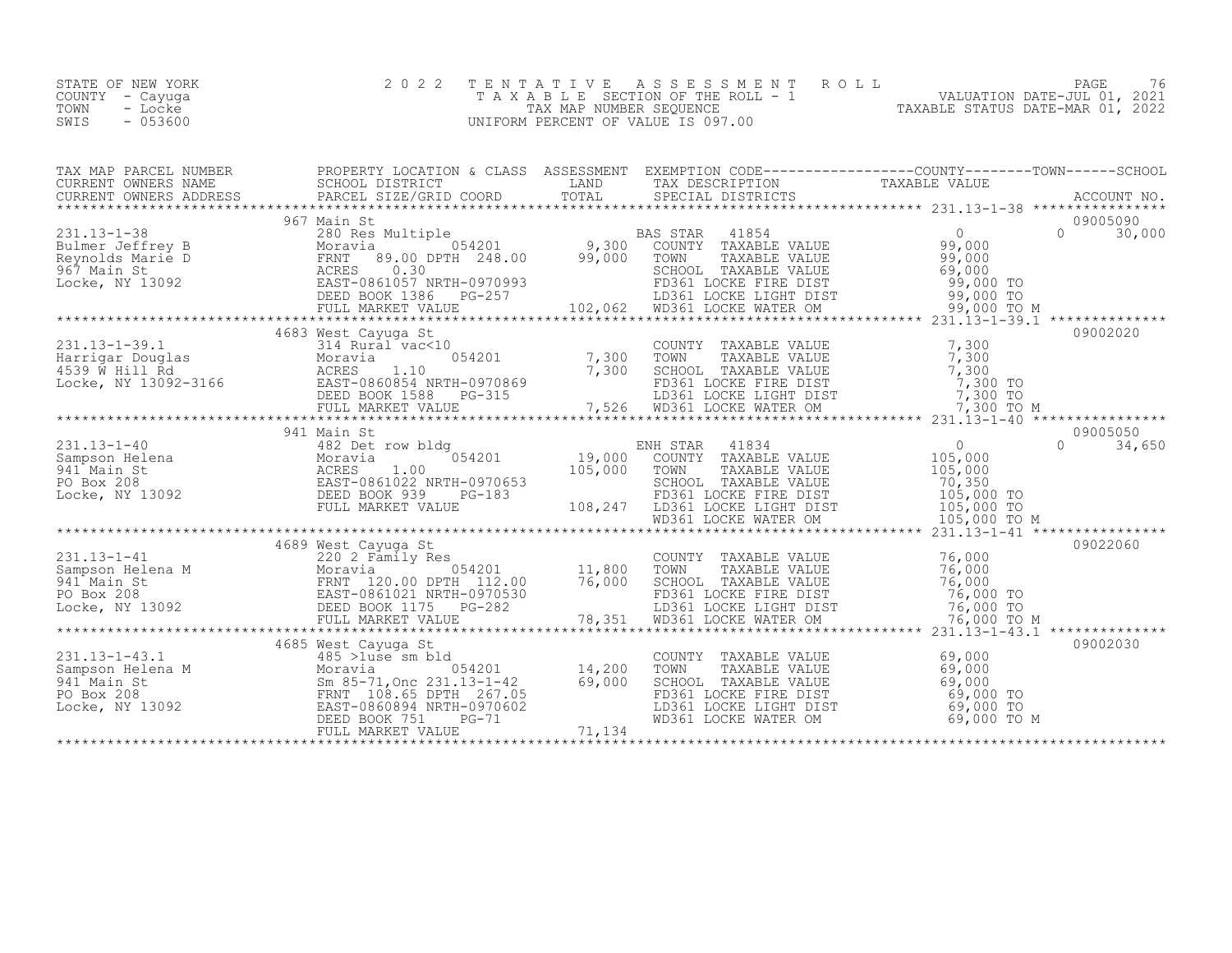| STATE OF NEW YORK<br>COUNTY - Cayuga<br>TOWN<br>- Locke<br>SWIS<br>$-053600$                                                                                                                                                                                                     | 2 0 2 2                                                                                                                                                                                                                             |         |                                                                                                                                                                                                                                                                                                                                                                                      | TENTATIVE ASSESSMENT ROLL PAGE 77<br>TAXABLE SECTION OF THE ROLL - 1 VALUATION DATE-JUL 01, 2021<br>TAX MAP NUMBER SEQUENCE TAXABLE STATUS DATE-MAR 01, 2022<br>UNIFORM PERCENT OF VALUE IS 097.00                                |
|----------------------------------------------------------------------------------------------------------------------------------------------------------------------------------------------------------------------------------------------------------------------------------|-------------------------------------------------------------------------------------------------------------------------------------------------------------------------------------------------------------------------------------|---------|--------------------------------------------------------------------------------------------------------------------------------------------------------------------------------------------------------------------------------------------------------------------------------------------------------------------------------------------------------------------------------------|-----------------------------------------------------------------------------------------------------------------------------------------------------------------------------------------------------------------------------------|
|                                                                                                                                                                                                                                                                                  |                                                                                                                                                                                                                                     |         |                                                                                                                                                                                                                                                                                                                                                                                      | TAX MAP PARCEL NUMBER PROPERTY LOCATION & CLASS ASSESSMENT EXEMPTION CODE-------------------COUNTY---------TOWN------SCHOOL SCHOOL DISTRICT LAND TAX DESCRIPTION CORN TAXABLE VALUE<br>CURRENT OWNERS ADDRESS PARCEL SIZE/GRID CO |
|                                                                                                                                                                                                                                                                                  | EAST-0860710 NRTH-0970576<br>DEED BOOK 4179 PG-63<br>FULL MARKET VALUE                                                                                                                                                              | 98,763  | COUNTY TAXABLE VALUE<br>TOWN TAXABLE VALUE 95,800<br>SCHOOL TAXABLE VALUE 95,800<br>FD361 LOCKE FIRE DIST 95,800 TO<br>LD361 LOCKE LIGHT DIST 95,800 TO<br>WD361 LOCKE WATER OM 95,800 TO M                                                                                                                                                                                          | 09008130                                                                                                                                                                                                                          |
|                                                                                                                                                                                                                                                                                  |                                                                                                                                                                                                                                     |         |                                                                                                                                                                                                                                                                                                                                                                                      |                                                                                                                                                                                                                                   |
| 231.13-1-46<br>Mosch Jennifer L<br>11847 State Route 90<br>Locke, NY 13092<br>21<br>21<br>2100 Sm Z-22<br>22<br>22<br>22<br>22<br>22<br>22<br>22<br>22<br>231.13-1-46<br>210 1 Family Res<br>254201<br>25,000<br>25,000<br>25,000<br>25,000<br>25,000<br>25,000<br>25,000<br>25, | 4665 West Cayuga St<br>EAST-0860543 NRTH-0970534<br>DEED BOOK 3880 PG-33<br>FULL MARKET VALUE                                                                                                                                       | 46,392  | COUNTY TAXABLE VALUE $\begin{array}{cccc} 45,000 \ \text{TOWN} & \text{TAXABLE VALUE} & 45,000 \ \text{SCHOOL} & \text{TAXABLE VALUE} & 45,000 \ \text{FD361 LOCKE FIRST} & 45,000 \ \text{LD361 LOCKE LIGHT DIST} & 45,000 \ \text{WD361 LOCKE MATER OM} & 45,000 \ \text{WD361 LOCKE WATER OM} & 45,000 \ \text{TO} & 45,000 \ \text{TO} & 45,000 \ \text{TO} & 45,000 \ \text{TO$ | 09030180                                                                                                                                                                                                                          |
| 231.13-1-47<br>McCarty Keegan D<br>4657 West Cayuga Street<br>Locke, NY 13092<br>13092<br>145.50 DP                                                                                                                                                                              | 4657 West Cayuga St<br>West Cayuga St<br>210 1 Family Res<br>Moravia 054201 15,000<br>Sm Z-22 90-243 139,000<br>FRNT 145.50 DPTH 145.00<br>BANK 99995<br>EAST-0860419 NRTH-0970515<br>DEED BOOK 3728<br>$PG-1$<br>FULL MARKET VALUE | 143,299 | COUNTY TAXABLE VALUE 139,000<br>TOWN TAXABLE VALUE 139,000<br>SCHOOL TAXABLE VALUE 139,000<br>FD361 LOCKE FIRE DIST 139,000 TO<br>LD361 LOCKE LIGHT DIST 139,000 TO<br>WD361 LOCKE WATER OM 139,000 TO M                                                                                                                                                                             | 09015040                                                                                                                                                                                                                          |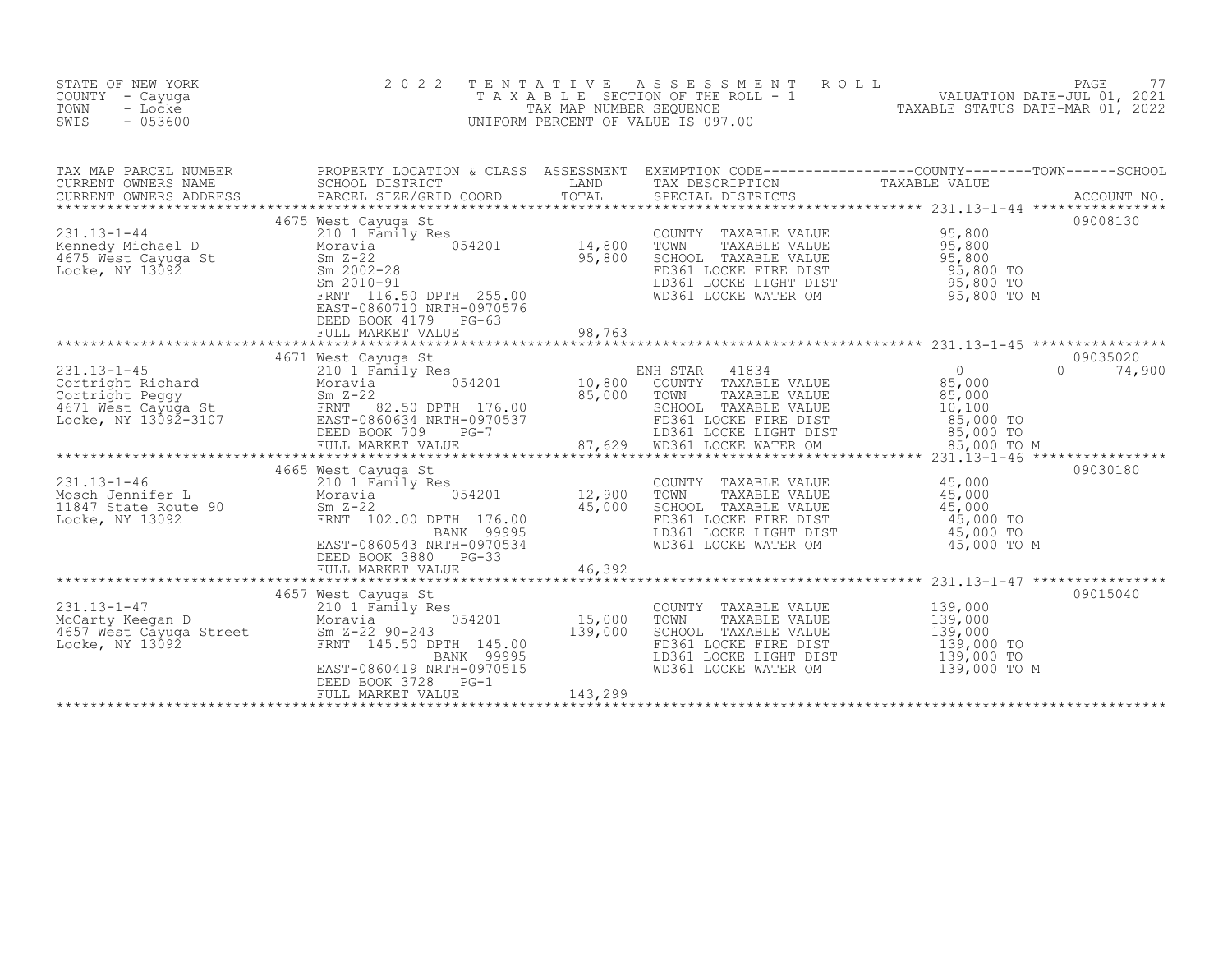| STATE OF NEW YORK<br>COUNTY<br>- Cayuga<br>- Locke<br>TOWN<br>- 053600<br>SWIS |                                                                                                                                                                                                                                                                                                                                                                                                        |                    | 2022 TENTATIVE ASSESSMENT ROLL<br>T A X A B L E SECTION OF THE ROLL - 1<br>TAX MAP NUMBER SEQUENCE<br>UNIFORM PERCENT OF VALUE IS 097.00 |                                                                                | 78<br>PAGE<br>VALUATION DATE-JUL 01, 2021<br>TAXABLE STATUS DATE-MAR 01, 2022 |
|--------------------------------------------------------------------------------|--------------------------------------------------------------------------------------------------------------------------------------------------------------------------------------------------------------------------------------------------------------------------------------------------------------------------------------------------------------------------------------------------------|--------------------|------------------------------------------------------------------------------------------------------------------------------------------|--------------------------------------------------------------------------------|-------------------------------------------------------------------------------|
| TAX MAP PARCEL NUMBER<br>CURRENT OWNERS NAME                                   | PROPERTY LOCATION & CLASS<br>SCHOOL DISTRICT                                                                                                                                                                                                                                                                                                                                                           | ASSESSMENT<br>LAND | TAX DESCRIPTION                                                                                                                          | EXEMPTION CODE-----------------COUNTY--------TOWN------SCHOOL<br>TAXABLE VALUE |                                                                               |
| $221 12 - 1 - 10$                                                              | 4651 West Cayuga St<br>$210 + 7$ $\overline{1}$ $\overline{1}$ $\overline{1}$ $\overline{1}$ $\overline{1}$ $\overline{1}$ $\overline{1}$ $\overline{1}$ $\overline{1}$ $\overline{1}$ $\overline{1}$ $\overline{1}$ $\overline{1}$ $\overline{1}$ $\overline{1}$ $\overline{1}$ $\overline{1}$ $\overline{1}$ $\overline{1}$ $\overline{1}$ $\overline{1}$ $\overline{1}$ $\overline{1}$ $\overline{$ |                    | $C\cap T\cup T\cup T$ and $T\cup T$ and $T$ is a set of $T$                                                                              | 17 000                                                                         | 09002080                                                                      |

| $231.13 - 1 - 48$                                                                                                                                                                                                                                                                                                                                                                                                                | 210 1 Family Res                                                                               |        | COUNTY TAXABLE VALUE                                                                                                                                                                                | 17,000                                                 |           |          |
|----------------------------------------------------------------------------------------------------------------------------------------------------------------------------------------------------------------------------------------------------------------------------------------------------------------------------------------------------------------------------------------------------------------------------------|------------------------------------------------------------------------------------------------|--------|-----------------------------------------------------------------------------------------------------------------------------------------------------------------------------------------------------|--------------------------------------------------------|-----------|----------|
| XCATTY Paul B<br>Moravia Moravia 9054201 14,200 TOWN TAXABLE VALUE 17,000<br>MCCarty Jennifer S<br>Moravia 9006-109 17,000 SCHOOL TAXABLE VALUE 17,000 TO<br>243 Clark Street Extension FRNT 132.00 DPTH 145.00 17,000 TO<br>Croton, NY                                                                                                                                                                                          |                                                                                                |        |                                                                                                                                                                                                     |                                                        |           |          |
|                                                                                                                                                                                                                                                                                                                                                                                                                                  |                                                                                                |        |                                                                                                                                                                                                     |                                                        |           |          |
|                                                                                                                                                                                                                                                                                                                                                                                                                                  |                                                                                                |        |                                                                                                                                                                                                     |                                                        |           |          |
|                                                                                                                                                                                                                                                                                                                                                                                                                                  |                                                                                                |        |                                                                                                                                                                                                     |                                                        |           |          |
|                                                                                                                                                                                                                                                                                                                                                                                                                                  |                                                                                                |        |                                                                                                                                                                                                     |                                                        |           |          |
|                                                                                                                                                                                                                                                                                                                                                                                                                                  |                                                                                                |        |                                                                                                                                                                                                     |                                                        |           |          |
|                                                                                                                                                                                                                                                                                                                                                                                                                                  |                                                                                                |        |                                                                                                                                                                                                     |                                                        |           |          |
|                                                                                                                                                                                                                                                                                                                                                                                                                                  | 4643 West Cayuga St                                                                            |        |                                                                                                                                                                                                     |                                                        |           | 09028170 |
|                                                                                                                                                                                                                                                                                                                                                                                                                                  | Res<br>054201 15,300                                                                           |        |                                                                                                                                                                                                     |                                                        |           |          |
|                                                                                                                                                                                                                                                                                                                                                                                                                                  |                                                                                                |        |                                                                                                                                                                                                     |                                                        |           |          |
|                                                                                                                                                                                                                                                                                                                                                                                                                                  |                                                                                                | 95,000 |                                                                                                                                                                                                     |                                                        |           |          |
|                                                                                                                                                                                                                                                                                                                                                                                                                                  |                                                                                                |        | COUNTY TAXABLE VALUE $95,000$<br>TOWN TAXABLE VALUE $95,000$<br>SCHOOL TAXABLE VALUE $95,000$<br>FD361 LOCKE FIRE DIST $95,000$<br>LD361 LOCKE LIGHT DIST $95,000$<br>WD361 LOCKE WATER OM $95,000$ | $95,000$ TO                                            |           |          |
|                                                                                                                                                                                                                                                                                                                                                                                                                                  | EAST-0860139 NRTH-0970505                                                                      |        |                                                                                                                                                                                                     | 95,000 TO<br>95,000 TO M                               |           |          |
|                                                                                                                                                                                                                                                                                                                                                                                                                                  |                                                                                                |        |                                                                                                                                                                                                     |                                                        |           |          |
|                                                                                                                                                                                                                                                                                                                                                                                                                                  | DEED BOOK 1145 PG-341<br>FULL MARKET VALUE                                                     | 97,938 |                                                                                                                                                                                                     |                                                        |           |          |
|                                                                                                                                                                                                                                                                                                                                                                                                                                  |                                                                                                |        |                                                                                                                                                                                                     |                                                        |           |          |
|                                                                                                                                                                                                                                                                                                                                                                                                                                  | 4635 West Cayuga St                                                                            |        |                                                                                                                                                                                                     |                                                        |           | 09003150 |
|                                                                                                                                                                                                                                                                                                                                                                                                                                  |                                                                                                |        |                                                                                                                                                                                                     |                                                        | $\Omega$  | 30,000   |
|                                                                                                                                                                                                                                                                                                                                                                                                                                  |                                                                                                |        |                                                                                                                                                                                                     | $\begin{smallmatrix}&&0\\&&79\\ 000&\end{smallmatrix}$ |           |          |
|                                                                                                                                                                                                                                                                                                                                                                                                                                  |                                                                                                |        | TOWN                                                                                                                                                                                                | 79,000                                                 |           |          |
|                                                                                                                                                                                                                                                                                                                                                                                                                                  |                                                                                                | 79,000 | TOWN TAXABLE VALUE<br>SCHOOL TAXABLE VALUE                                                                                                                                                          | 49,000                                                 |           |          |
|                                                                                                                                                                                                                                                                                                                                                                                                                                  |                                                                                                |        | FD361 LOCKE FIRE DIST                                                                                                                                                                               | 79,000 TO                                              |           |          |
|                                                                                                                                                                                                                                                                                                                                                                                                                                  |                                                                                                |        |                                                                                                                                                                                                     |                                                        |           |          |
| 231.13-1-50<br>Ennis Jim Moravia 054201<br>Ennis Jody Sm Z-22<br>PO Box 188<br>Locke, NY 13092<br>COLLECTRATION CONTRACT PORTH 145.00<br>EED BOOK 779 PG-165<br>PULL MARKET VALUE                                                                                                                                                                                                                                                |                                                                                                |        |                                                                                                                                                                                                     |                                                        |           |          |
|                                                                                                                                                                                                                                                                                                                                                                                                                                  |                                                                                                |        |                                                                                                                                                                                                     |                                                        |           |          |
|                                                                                                                                                                                                                                                                                                                                                                                                                                  | West Cayuqa St                                                                                 |        |                                                                                                                                                                                                     |                                                        |           |          |
|                                                                                                                                                                                                                                                                                                                                                                                                                                  |                                                                                                |        |                                                                                                                                                                                                     | 2,500                                                  |           |          |
|                                                                                                                                                                                                                                                                                                                                                                                                                                  |                                                                                                |        |                                                                                                                                                                                                     | 2,500                                                  |           |          |
|                                                                                                                                                                                                                                                                                                                                                                                                                                  |                                                                                                |        |                                                                                                                                                                                                     | 2,500                                                  |           |          |
| 231.13-1-51<br>Johnston Tina L<br>311 Res vac land<br>353 Main St<br>1953 Main St<br>1966.00 DPTH 500.00<br>Locke, NY 13092-3183<br>EAST-0860772 NRTH-0970743                                                                                                                                                                                                                                                                    |                                                                                                |        | COUNTY TAXABLE VALUE<br>TOWN - TAXABLE VALUE<br>SCHOOL - TAXABLE VALUE<br>FD361 LOCKE FIRE DIST                                                                                                     | 2,500 TO                                               |           |          |
|                                                                                                                                                                                                                                                                                                                                                                                                                                  | d<br>054201 2,500 TOWN<br>TH 500.00 2,500 SCHOOL<br>TH-0970743 PC-165<br>DEED BOOK 1554 PG-165 |        |                                                                                                                                                                                                     |                                                        |           |          |
|                                                                                                                                                                                                                                                                                                                                                                                                                                  |                                                                                                |        |                                                                                                                                                                                                     |                                                        |           |          |
|                                                                                                                                                                                                                                                                                                                                                                                                                                  |                                                                                                |        |                                                                                                                                                                                                     |                                                        |           |          |
|                                                                                                                                                                                                                                                                                                                                                                                                                                  | 4643 Erron Hill Rd                                                                             |        |                                                                                                                                                                                                     |                                                        |           |          |
|                                                                                                                                                                                                                                                                                                                                                                                                                                  |                                                                                                |        |                                                                                                                                                                                                     | $\overline{0}$                                         | $\bigcap$ | 30,000   |
|                                                                                                                                                                                                                                                                                                                                                                                                                                  |                                                                                                |        |                                                                                                                                                                                                     | 128,000                                                |           |          |
|                                                                                                                                                                                                                                                                                                                                                                                                                                  |                                                                                                |        |                                                                                                                                                                                                     | 128,000                                                |           |          |
|                                                                                                                                                                                                                                                                                                                                                                                                                                  |                                                                                                |        |                                                                                                                                                                                                     | 98,000                                                 |           |          |
|                                                                                                                                                                                                                                                                                                                                                                                                                                  |                                                                                                |        |                                                                                                                                                                                                     | 128,000 TO                                             |           |          |
|                                                                                                                                                                                                                                                                                                                                                                                                                                  |                                                                                                |        |                                                                                                                                                                                                     |                                                        |           |          |
| $\begin{tabular}{lllllllllllllllllllll} \hline & & & & & & & 4043&\text{EITODI HILL KQ} & & & & & & \text{BAS STAR} & 41854 \\ \hline \text{Phoenix Richard} & & & & & & & 210&1 &\text{Family Res} & & & & \text{BAS STAR} & 41854 \\ \text{Phoenix John} & & & & & & & 054201 & & & 19,600 & \text{COUNTY TAXABLE VALUE} & & \\ \text{Fhoenix John} & & & & & & & 0548 & 2000-148 & & & 128,000 & \text{TOWN} & \text{TAXABLE$ |                                                                                                |        |                                                                                                                                                                                                     |                                                        |           |          |
|                                                                                                                                                                                                                                                                                                                                                                                                                                  |                                                                                                |        |                                                                                                                                                                                                     |                                                        |           |          |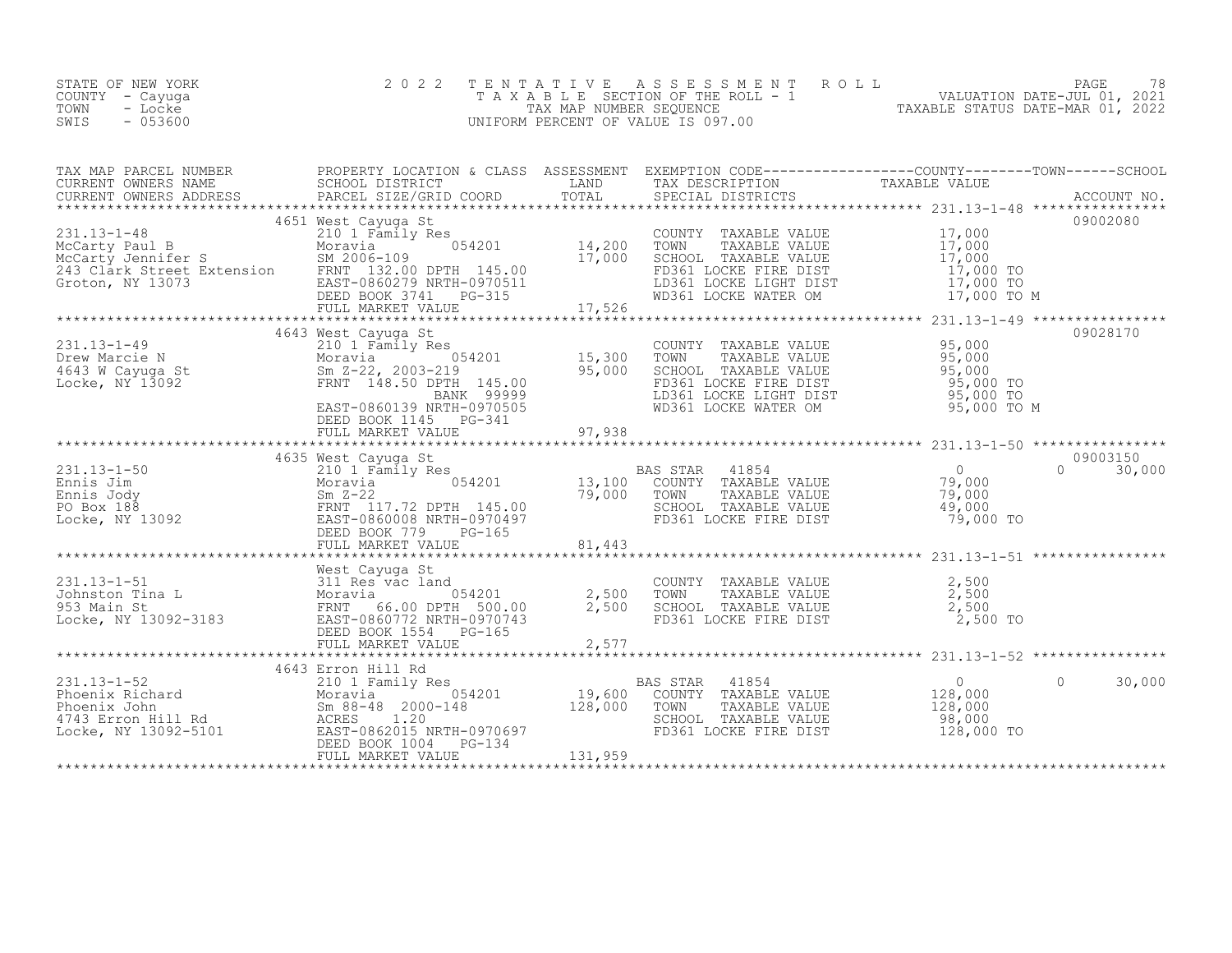| STATE OF NEW YORK<br>COUNTY - Cayuga<br>- Locke<br>TOWN<br>$-053600$<br>SWIS                                                                                                                                                                                                                                                                                                                                                                                     | 2 0 2 2                       | TENTATIVE ASSESSMENT ROLL PACE 79<br>TAXABLE SECTION OF THE ROLL - 1 VALUATION DATE-JUL 01, 2021<br>TAX MAP NUMBER SEQUENCE TAXABLE STATUS DATE-MAR 01, 2022<br>UNIFORM PERCENT OF VALUE IS 097.00 |          |
|------------------------------------------------------------------------------------------------------------------------------------------------------------------------------------------------------------------------------------------------------------------------------------------------------------------------------------------------------------------------------------------------------------------------------------------------------------------|-------------------------------|----------------------------------------------------------------------------------------------------------------------------------------------------------------------------------------------------|----------|
|                                                                                                                                                                                                                                                                                                                                                                                                                                                                  |                               |                                                                                                                                                                                                    |          |
| $\begin{tabular}{l c c c c c} \hline \texttt{TAX} \texttt{MAP} \texttt{PRACT} & \texttt{PRODEFRIT OCATION} \texttt{6 CLASS} & \texttt{SASSERMENT} & \texttt{EXEMPITION} \texttt{CODB------------C-CONTY------CONTY------TOMPX----GCHOOL} \texttt{CURERENT \texttt{OWBERS} \texttt{RADRES} & \texttt{FACEL SISTACT} \texttt{CORID} & \texttt{TARADLE} & \texttt{TRAXABLE VALUE} & \texttt{TAXABLE VALUE} & \texttt{TAXABLE VALUE} & \texttt{231.17--1} & \texttt$ |                               |                                                                                                                                                                                                    |          |
|                                                                                                                                                                                                                                                                                                                                                                                                                                                                  | FULL MARKET VALUE 105 119,588 |                                                                                                                                                                                                    | 09028150 |
|                                                                                                                                                                                                                                                                                                                                                                                                                                                                  |                               |                                                                                                                                                                                                    |          |
| $\begin{tabular}{lcccc} \texttt{11,17--1-7,12} & 4686 \text{ West Cayuga St} & \texttt{COUNT} & \texttt{EXAMPLE} & \texttt{231.17--1-7,12} & 4686 \text{ West Cayuga St} & \texttt{COUNTY} & \texttt{TAXABLE VALUE} & 59,000 & 09002042 \\ \texttt{Hattield Sea} & \texttt{Moxavia} & \texttt{Mixay Tract Lot 22} & 11,400 \text{ TAXABLE VALUE} & 59,000 \\ \texttt{Hattield Sandra} & \texttt{Mixay Tract Lot 22} & 59,000 \text$                              |                               |                                                                                                                                                                                                    |          |
|                                                                                                                                                                                                                                                                                                                                                                                                                                                                  |                               |                                                                                                                                                                                                    |          |
|                                                                                                                                                                                                                                                                                                                                                                                                                                                                  |                               |                                                                                                                                                                                                    |          |
|                                                                                                                                                                                                                                                                                                                                                                                                                                                                  |                               |                                                                                                                                                                                                    |          |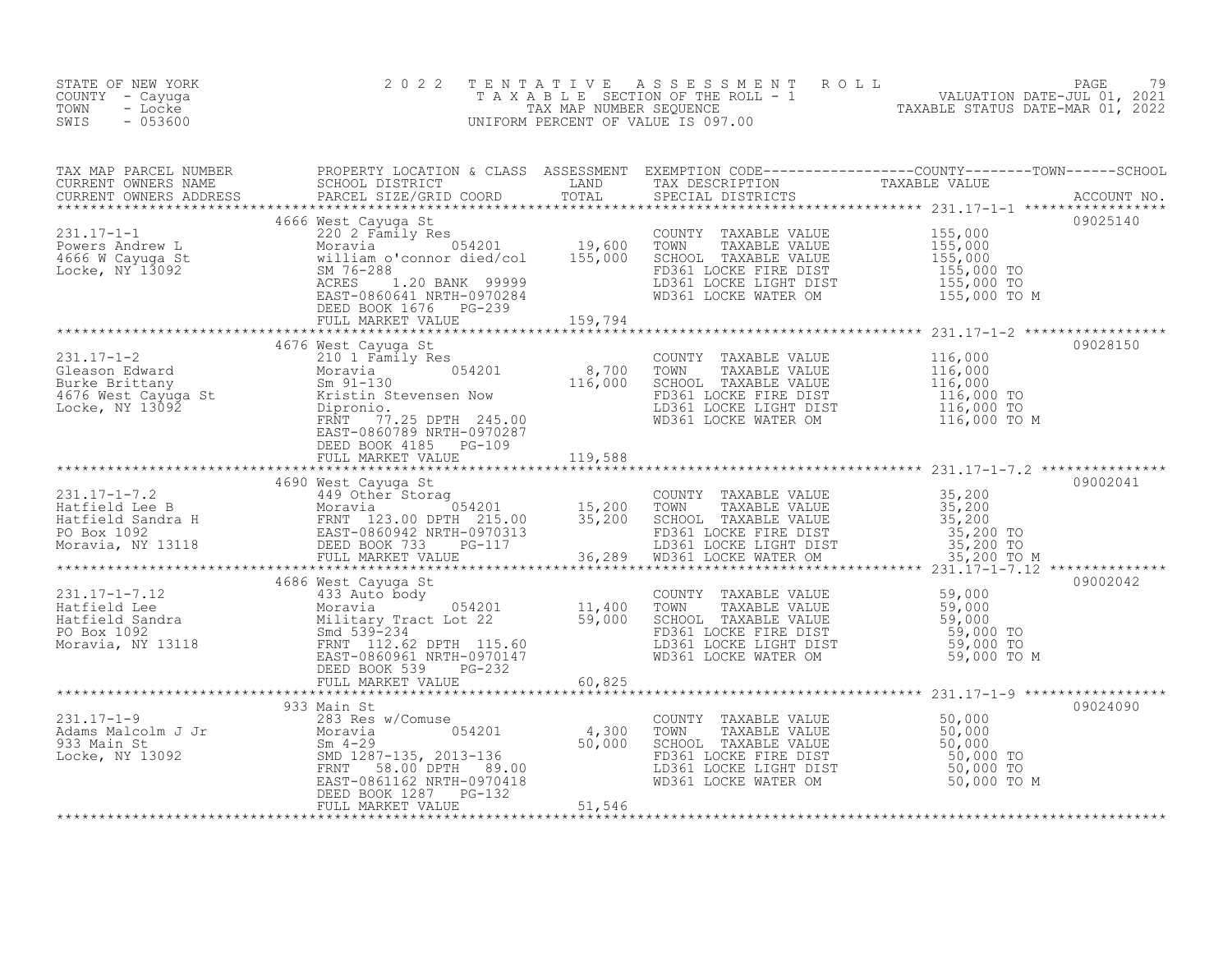| STATE OF NEW YORK<br>COUNTY - Cayuga<br>- Locke<br>TOWN<br>SWIS<br>$-053600$                                                                                                                                                                                                                                                                                                                                 | 2 0 2 2<br>TENTATIVE | UNIFORM PERCENT OF VALUE IS 097.00                                                                                                                                                                                                                   | T E N T A T I V E A S S E S S M E N T R O L L<br>T A X A B L E SECTION OF THE ROLL - 1<br>TAX MAP NUMBER SEQUENCE<br>UNIFORM PERCENT OF VALUE IS 097.00 |  |
|--------------------------------------------------------------------------------------------------------------------------------------------------------------------------------------------------------------------------------------------------------------------------------------------------------------------------------------------------------------------------------------------------------------|----------------------|------------------------------------------------------------------------------------------------------------------------------------------------------------------------------------------------------------------------------------------------------|---------------------------------------------------------------------------------------------------------------------------------------------------------|--|
|                                                                                                                                                                                                                                                                                                                                                                                                              |                      |                                                                                                                                                                                                                                                      |                                                                                                                                                         |  |
|                                                                                                                                                                                                                                                                                                                                                                                                              |                      |                                                                                                                                                                                                                                                      |                                                                                                                                                         |  |
| $\begin{tabular}{lcccc} \texttt{231.17--1-11} & & & 921 Main St & & & & \texttt{WET WAR CT 41121} & & & 8,730 & 8,73 \\ \texttt{231.17--1-11} & & & 2101 Family Res & & & \texttt{Woraiv} & & 8,700 BAS STAR 41854 & & & 0 \\ \texttt{Franklin Fahlleen} & & & & & & & \texttt{Moraiv} & 53.00 DPTH 209.80 & & 126,500 COUNTY TAXABLE VALUE & & & 117,770 \\ \texttt{Pranklin Kathleen} & & & & & & & \text$ |                      |                                                                                                                                                                                                                                                      | 09007120<br>8,730<br>$\sim$ 0<br>$\Omega$<br>30,000                                                                                                     |  |
|                                                                                                                                                                                                                                                                                                                                                                                                              |                      |                                                                                                                                                                                                                                                      |                                                                                                                                                         |  |
| 231.17-1-13.1 913 Main St<br>Velazquez Jon 210 I Family Res BA<br>Velazquez Rhonda Sm 98-89 145,000<br>913 Main St<br>Locke, NY 13092-3183 FRNT 99.95 DPHH 314.49<br>Locke, NY 13092-3183 FRNT 99.96.1077 NRTH-0970073<br>DEED BOOK 983 P                                                                                                                                                                    | 913 Main St          | AS STAR 41854 0<br>COUNTY TAXABLE VALUE 145,000<br>TOWN TAXABLE VALUE 145,000<br>SCHOOL TAXABLE VALUE 115,000<br>FD361 LOCKE FIRE DIST 145,000<br>BAS STAR<br>FD361 LOCKE FIRE DIST<br>LD361 LOCKE LIGHT DIST<br>WD361 LOCKE WATER OM $145,000$ TO M | 09033140<br>$\Omega$<br>30,000<br>145,000 TO<br>145,000 TO                                                                                              |  |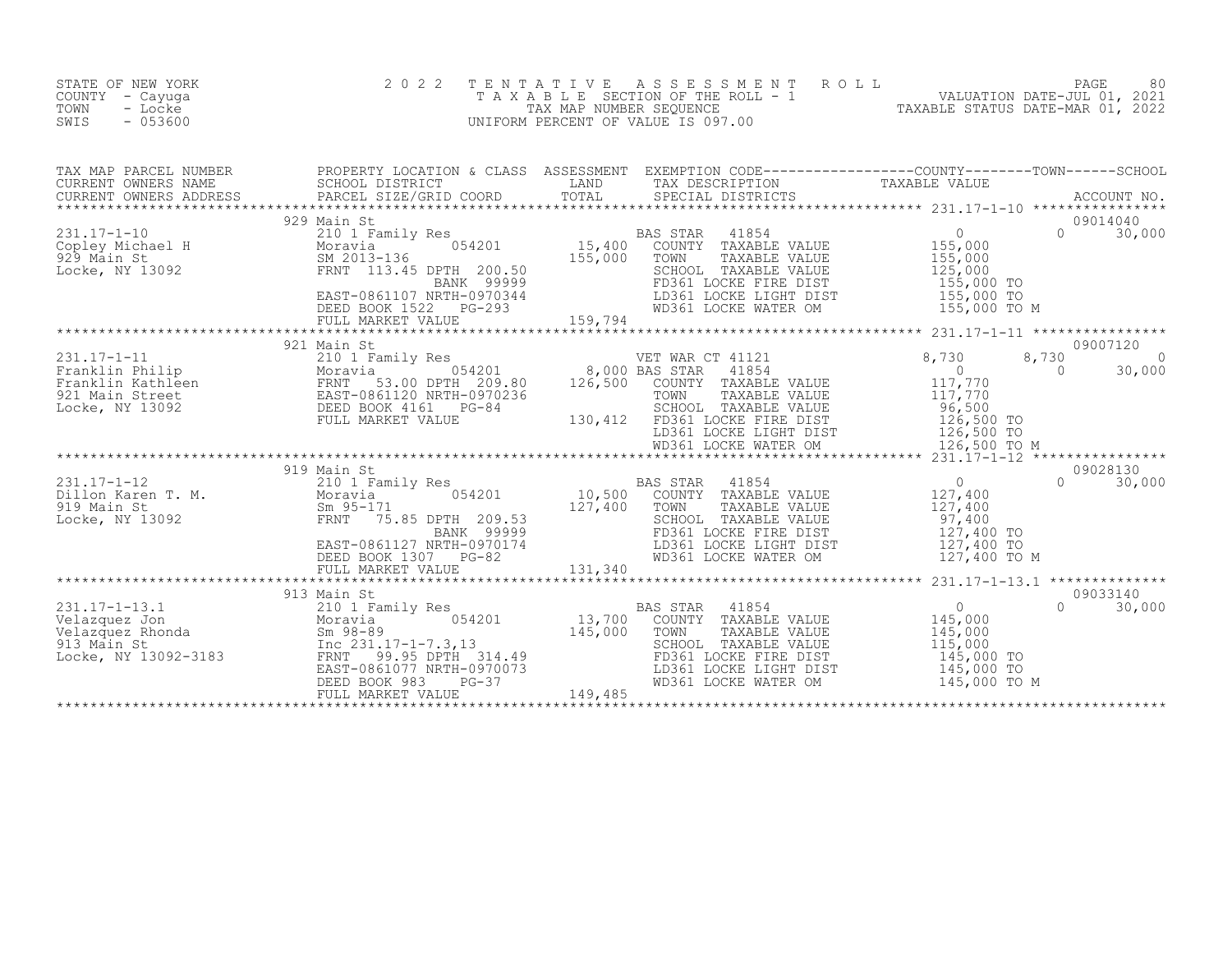| STATE OF NEW YORK<br>COUNTY - Cayuga<br>TOWN<br>- Locke<br>SWIS<br>$-053600$                                                                                                                                                                                                                                                  | 2 0 2 2<br>T E N T A T I V E | TENTATIVE ASSESSMENT ROLL PAGE 81<br>TAXABLE SECTION OF THE ROLL - 1 VALUATION DATE-JUL 01, 2021<br>TAX MAP NUMBER SEQUENCE TAXABLE STATUS DATE-MAR 01, 2022<br>JNIFORM PERCENT OF VALUE IS 097.00<br>UNIFORM PERCENT OF VALUE IS 097.00 |                    |
|-------------------------------------------------------------------------------------------------------------------------------------------------------------------------------------------------------------------------------------------------------------------------------------------------------------------------------|------------------------------|------------------------------------------------------------------------------------------------------------------------------------------------------------------------------------------------------------------------------------------|--------------------|
| TAX MAP PARCEL NUMBER PROPERTY LOCATION & CLASS ASSESSMENT EXEMPTION CODE-------------------COUNTY---------TOWN------SCHOOL SCHOOL DISTRICT LAND TAX DESCRIPTION CORN TAXABLE VALUE<br>CURRENT OWNERS ADDRESS PARCEL SIZE/GRID CO                                                                                             |                              |                                                                                                                                                                                                                                          |                    |
| 31.17-1-14<br>231.17-1-14<br>231.17-1-14<br>231.17-1-14<br>231.17-1-14<br>231.17-1-14<br>231.17-1-14<br>231.17-1-14<br>231.17-1-14<br>231.17-1-14<br>231.17-1-14<br>231.17-1-14<br>231.17-1-14<br>231.17-1-14<br>231.17-1-14<br>231.10CKR FIRE DIST<br>231.10C                                                                | DEED BOOK 1623 PG-115        |                                                                                                                                                                                                                                          | 09019170           |
| $\begin{tabular}{lcccccc} \texttt{311.17--1-15} & 903\text{ Main St} & 0 & 0 & 30,000 \\ 231.17--1-15 & 203\text{ Main St} & 0 & 0 & 30,000 \\ 231.17--1-15 & 203\text{ Main St} & 0 & 0 & 30,000 \\ 231.17--1-15 & 203\text{ Main St} & 0 & 0 & 30,000 \\ 231.17--1-15 & 0 & 0 & 0 & 30,000 \\ 231.17--1-15 & 0 & 0 & 0 & 3$ |                              |                                                                                                                                                                                                                                          |                    |
|                                                                                                                                                                                                                                                                                                                               |                              |                                                                                                                                                                                                                                          |                    |
| $\begin{tabular}{lcccccc} \texttt{113,17--1-17.21} & 897 \text{ Main St} & 897 \text{ Main St} & 107.20 & 107.20 & 107.20 & 107.20 & 107.20 & 107.20 & 107.20 & 107.20 & 107.20 & 107.20 & 107.20 & 107.20 & 107.20 & 107.20 & 107.20 & 107.20 & 107.20 & 107.20 & 107.20 & 107.20 & 107.20 &$                                |                              |                                                                                                                                                                                                                                          | 30,000<br>$\Omega$ |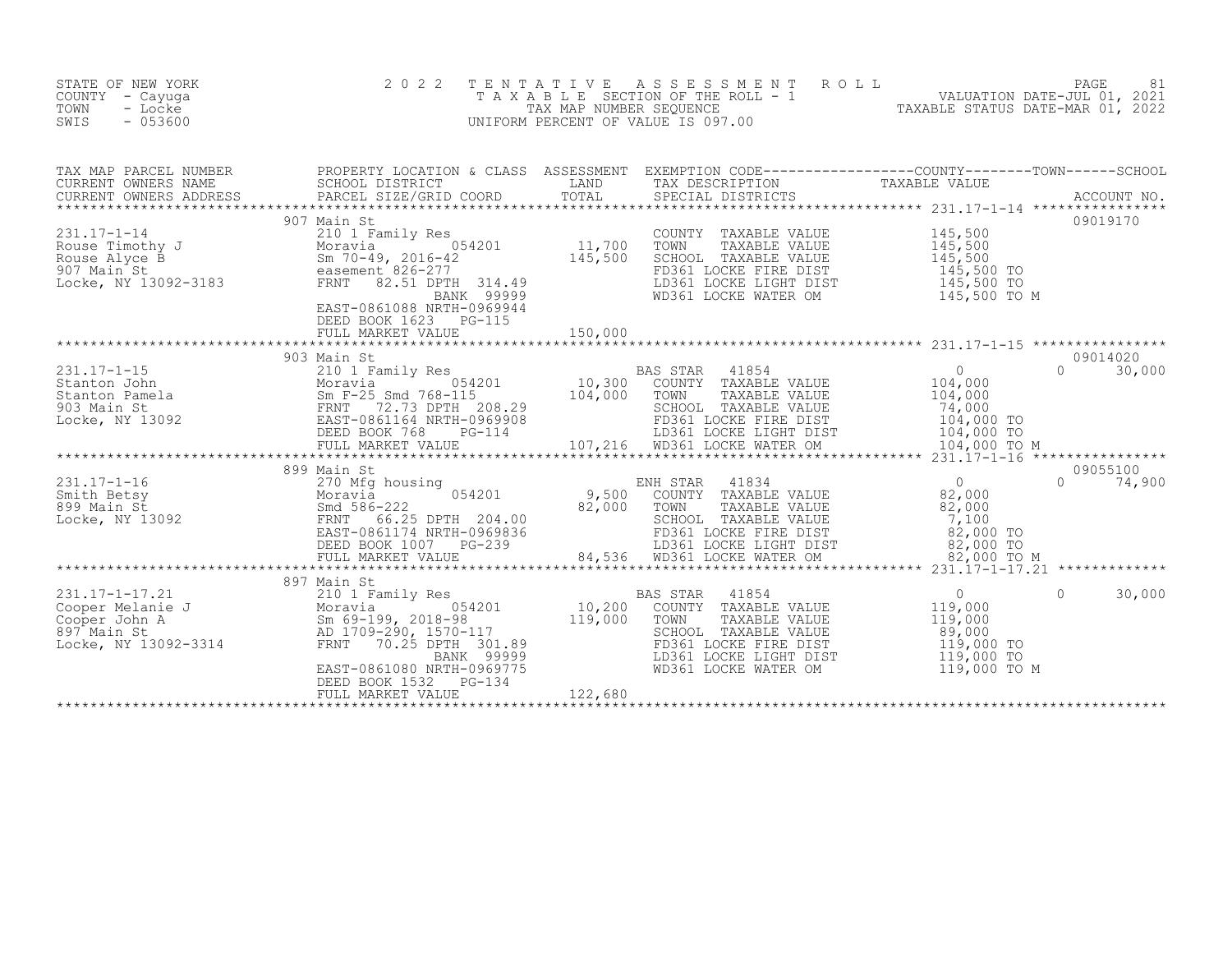| STATE OF NEW YORK<br>COUNTY - Cayuga<br>- Locke<br>TOWN<br>SWIS<br>$-053600$                                                                                                                                                                  | 2 0 2 2                                            |         |                                                                                                                                                                                             | TENTATIVE ASSESSMENT ROLL PACE 82<br>TAXABLE SECTION OF THE ROLL - 1 VALUATION DATE-JUL 01, 2021<br>TAX MAP NUMBER SEQUENCE TAXABLE STATUS DATE-MAR 01, 2022<br>UNIFORM PERCENT OF VALUE IS 097.00 |          |
|-----------------------------------------------------------------------------------------------------------------------------------------------------------------------------------------------------------------------------------------------|----------------------------------------------------|---------|---------------------------------------------------------------------------------------------------------------------------------------------------------------------------------------------|----------------------------------------------------------------------------------------------------------------------------------------------------------------------------------------------------|----------|
|                                                                                                                                                                                                                                               |                                                    |         |                                                                                                                                                                                             |                                                                                                                                                                                                    |          |
|                                                                                                                                                                                                                                               |                                                    |         |                                                                                                                                                                                             |                                                                                                                                                                                                    |          |
| 331.17-1-21.111<br>Wheeler Susan M Moravia (1992)<br>434 State Route 38 (1994)<br>14,200 TOWN Moravia (1992)<br>14,200 TOWN Moravia (1992)<br>14,200 TOWN Moravia (1992)<br>14,200 TOWN Moravia (1992)<br>14,200 TOWN Moravia (1992)<br>204.0 | EAST-0861251 NRTH-0969600<br>DEED BOOK 3839 PG-209 |         | COUNTY TAXABLE VALUE<br>TOWN TAXABLE VALUE 77,000<br>SCHOOL TAXABLE VALUE 77,000<br>FD361 LOCKE FIRE DIST 77,000 TO<br>LD361 LOCKE LIGHT DIST 77,000 TO<br>WD361 LOCKE WATER OM 77,000 TO M |                                                                                                                                                                                                    | 09005030 |
|                                                                                                                                                                                                                                               |                                                    |         |                                                                                                                                                                                             |                                                                                                                                                                                                    |          |
|                                                                                                                                                                                                                                               | DEED BOOK 3839 PG-209                              |         |                                                                                                                                                                                             |                                                                                                                                                                                                    | 09005030 |
|                                                                                                                                                                                                                                               | FULL MARKET VALUE                                  | 1,031   |                                                                                                                                                                                             |                                                                                                                                                                                                    |          |
|                                                                                                                                                                                                                                               | DEED BOOK 1202 PG-76<br>FULL MARKET VALUE          | 100,000 | SCHOOL TAXABLE VALUE<br>FD361 LOCKE FIRE DIST 97,000 TO<br>LD361 LOCKE LIGHT DIST 97,000 TO<br>TILL TOOL MATER OM 97,000 TO                                                                 | 97,000 TO M                                                                                                                                                                                        | 09005020 |
|                                                                                                                                                                                                                                               |                                                    |         |                                                                                                                                                                                             |                                                                                                                                                                                                    |          |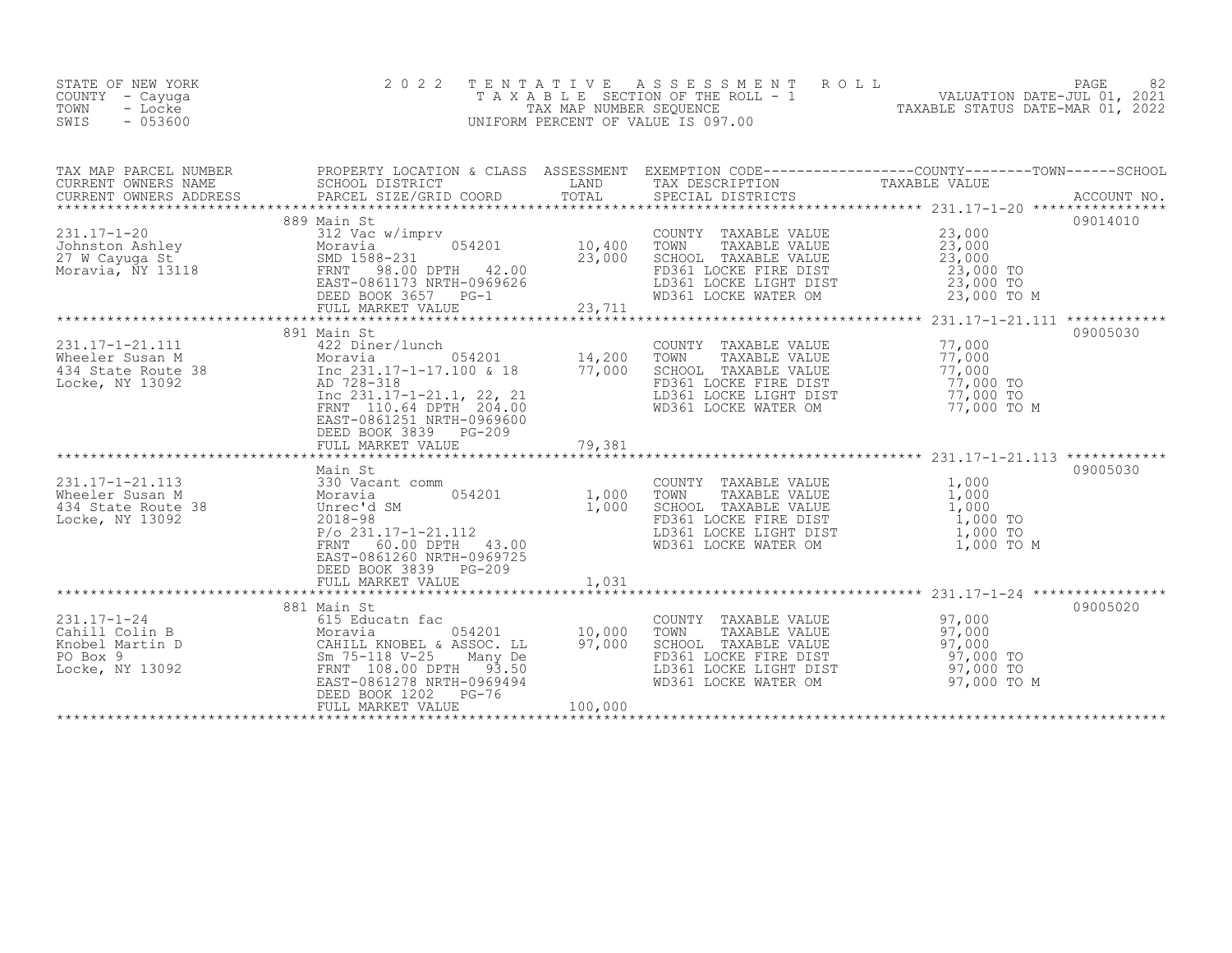| STATE OF NEW YORK | 2022 TENTATIVE ASSESSMENT ROLL        |                                  | PAGE                        |  |
|-------------------|---------------------------------------|----------------------------------|-----------------------------|--|
| COUNTY – Cayuga   | T A X A B L E SECTION OF THE ROLL - 1 |                                  | VALUATION DATE-JUL 01, 2021 |  |
| TOWN<br>- Locke   | TAX MAP NUMBER SEOUENCE               | TAXABLE STATUS DATE-MAR 01, 2022 |                             |  |
| $-053600$<br>SWIS | UNIFORM PERCENT OF VALUE IS 097.00    |                                  |                             |  |
|                   |                                       |                                  |                             |  |

| TAX MAP PARCEL NUMBER                                                                                                                                                                                                                                                                                                                                                      | PROPERTY LOCATION & CLASS ASSESSMENT EXEMPTION CODE----------------COUNTY-------TOWN------SCHOOL |  |          |
|----------------------------------------------------------------------------------------------------------------------------------------------------------------------------------------------------------------------------------------------------------------------------------------------------------------------------------------------------------------------------|--------------------------------------------------------------------------------------------------|--|----------|
| $\begin{tabular}{l cccc} \textbf{12203} & \textbf{12203} & \textbf{12203} & \textbf{12203} & \textbf{12203} & \textbf{12203} & \textbf{12203} & \textbf{12203} & \textbf{12203} & \textbf{12203} & \textbf{12203} & \textbf{12203} & \textbf{12203} & \textbf{12203} & \textbf{12203} & \textbf{12203} & \textbf{12203} & \textbf{12203} & \textbf{12203} & \$             |                                                                                                  |  |          |
|                                                                                                                                                                                                                                                                                                                                                                            | 12199 Water St                                                                                   |  | 09014100 |
|                                                                                                                                                                                                                                                                                                                                                                            | 12178 Water St                                                                                   |  | 09018030 |
| $\begin{array}{cccccccc} 231.17-1-29 & 12178 \text{ Water St} & 09018030 \\ \text{Killam, RLU Mary} & 2101 \text{ Famiily Res} & 054201 & 16,700 \text{ AGED C} & 41802 & 41,725 & 14,550 & 14,550 & 0 \\ \text{Hall, RLU Mary} & 0550 & 0 & 0 & 0 & 0 \\ \text{Hall Linda KLU} & 0 & 0 & 0 & 0 & 0 \\ \text{SCO a K Hill RGL} & 0 & 0 & 0 & 70,700 \\ \text{SCO a K Hill$ |                                                                                                  |  |          |
|                                                                                                                                                                                                                                                                                                                                                                            |                                                                                                  |  | 09014080 |
|                                                                                                                                                                                                                                                                                                                                                                            |                                                                                                  |  |          |
|                                                                                                                                                                                                                                                                                                                                                                            |                                                                                                  |  |          |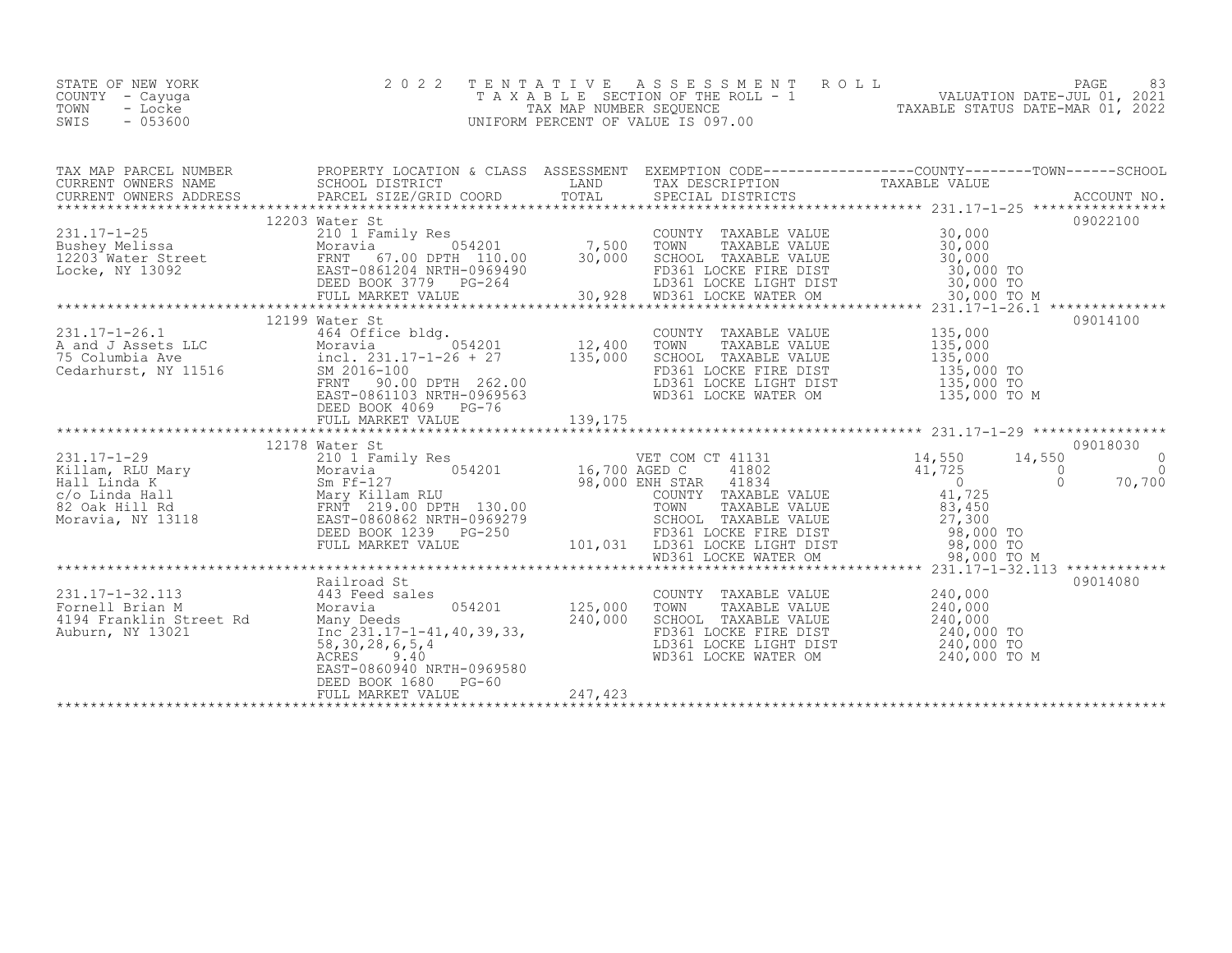| STATE OF NEW YORK<br>COUNTY - Cayuga<br>TOWN<br>- Locke<br>SWIS<br>$-053600$                                                                                                                                                                                         | 2 0 2 2<br>TENTATIVE                                                                   |                    | UNIFORM PERCENT OF VALUE IS 097.00                                                                                                                                                                                                           | TENTATIVE ASSESSMENT ROLL UNIVALUATION DATE-JUL 01, 2021<br>TAXABLE SECTION OF THE ROLL - 1<br>TAXABLE STATUS DATE-MAR 01, 2022<br>JNIFORM PERCENT OF VALUE IS 097.00 |
|----------------------------------------------------------------------------------------------------------------------------------------------------------------------------------------------------------------------------------------------------------------------|----------------------------------------------------------------------------------------|--------------------|----------------------------------------------------------------------------------------------------------------------------------------------------------------------------------------------------------------------------------------------|-----------------------------------------------------------------------------------------------------------------------------------------------------------------------|
|                                                                                                                                                                                                                                                                      |                                                                                        |                    |                                                                                                                                                                                                                                              |                                                                                                                                                                       |
| 231.17-1-34<br>Miller Robert G<br>Miller Deserae<br>244 Bird Cemetery Road<br>Locke, NY 13092<br>EAST-0861270 NRTH-09693326<br>EAST-0861270 NRTH-09693926<br>EAST-0861270 NRTH-0969326<br>EAST-0861270 NRTH-0969326<br>DEED BOOK 3905 PG-168<br>PE                   | 871 Main St<br>DEED BOOK 3905 PG-168<br>FULL MARKET VALUE                              | $PG-168$ $108,247$ | COUNTY TAXABLE VALUE $105,000$<br>TOWN TAXABLE VALUE $105,000$<br>SCHOOL TAXABLE VALUE $105,000$<br>FD361 LOCKE FIRE DIST $105,000$ TO<br>LD361 LOCKE LIGHT DIST $105,000$ TO<br>LD361 LOCKE LIGHT DIST $105,000$ TO<br>WD361 LOCKE WATER OM | 09015030<br>$105,000$ TO M                                                                                                                                            |
|                                                                                                                                                                                                                                                                      |                                                                                        |                    |                                                                                                                                                                                                                                              |                                                                                                                                                                       |
| 231.17-1-35<br>Bradshaw Geoffrey W 210 1 Family Res<br>865 Main St Moravia 054201 10,100<br>865 Main St Sm 90-113,99-43 115,000<br>Locke, NY 13092 FRNT 73.12 DPTH 196.00<br>FRNT 73.12 DPTH 196.00                                                                  | 865 Main St<br>EAST-0861263 NRTH-0969244<br>DEED BOOK 1457 PG-339<br>FULL MARKET VALUE | 118,557            | COUNTY TAXABLE VALUE 115,000<br>TOWN TAXABLE VALUE 115,000<br>SCHOOL TAXABLE VALUE 115,000<br>FD361 LOCKE FIRE DIST 115,000 TO<br>FD361 LOCKE FIKE DIST<br>LD361 LOCKE LIGHT DIST 115,000 TO<br>WD361 LOCKE WATER OM 115,000 TO M            | 09027040                                                                                                                                                              |
| 331.17-1-36<br>231.17-1-36<br>210 1 Family Res<br>210 1 Family Res<br>210 1 Family Res<br>2014-133<br>2014-133<br>2014-133<br>2014-133<br>2014-133<br>2014-133<br>2014-133<br>2014-133<br>2014-133<br>2014-133<br>2014-133<br>2014-133<br>2014-133<br>2015.000<br>20 | EAST-0861290 NRTH-0969170<br>DEED BOOK 3925 PG-126                                     |                    | LD361 LOCKE LIGHT DIST<br>LD361 LOCKE LIGHT DIST 115,000 TO<br>WD361 LOCKE WATER OM 115,000 TO M                                                                                                                                             | 09015010                                                                                                                                                              |
|                                                                                                                                                                                                                                                                      | FULL MARKET VALUE                                                                      | 118,557            |                                                                                                                                                                                                                                              |                                                                                                                                                                       |
|                                                                                                                                                                                                                                                                      | EAST-0861340 NRTH-0969045<br>DEED BOOK 1473 PG-252                                     |                    |                                                                                                                                                                                                                                              | 09022110<br>$\Omega$<br>30,000<br>109,000 TO<br>109,000 TO<br>109,000 TO M                                                                                            |
|                                                                                                                                                                                                                                                                      | FULL MARKET VALUE                                                                      | 112,371            |                                                                                                                                                                                                                                              |                                                                                                                                                                       |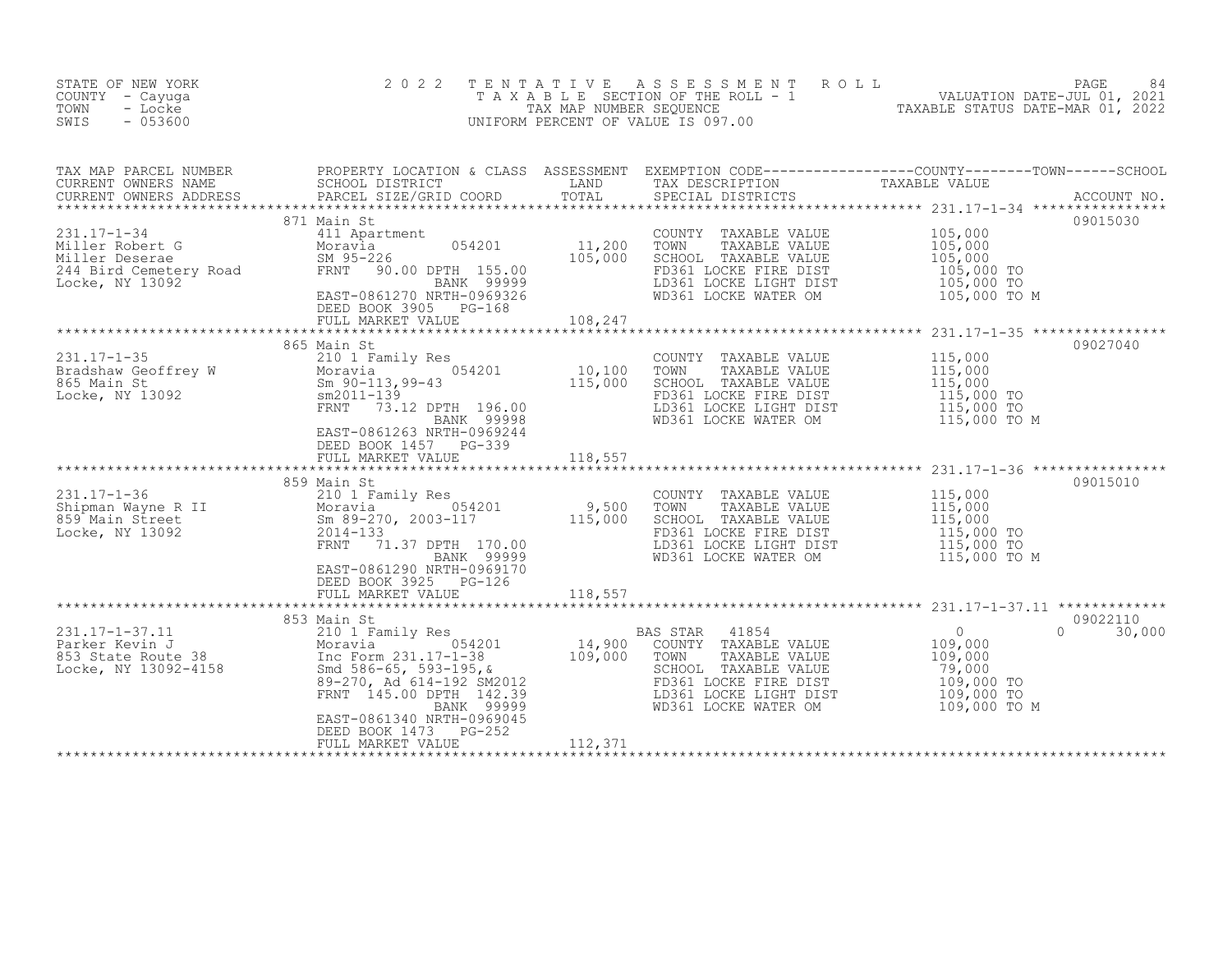| STATE OF NEW YORK<br>COUNTY - Cayuga<br>TOWN<br>- Locke<br>SWIS<br>$-053600$                                                                                                                                                                                                                                                                                                                             | 2 0 2 2        | T E N T A T I V E | UNIFORM PERCENT OF VALUE IS 097.00 | TENTATIVE ASSESSMENT ROLL PAGE 85<br>TAXABLE SECTION OF THE ROLL - 1 VALUATION DATE-JUL 01, 2021<br>TAX MAP NUMBER SEQUENCE TAXABLE STATUS DATE-MAR 01, 2022<br>JNIFORM PERCENT OF VALUE IS 097.00 |                    |
|----------------------------------------------------------------------------------------------------------------------------------------------------------------------------------------------------------------------------------------------------------------------------------------------------------------------------------------------------------------------------------------------------------|----------------|-------------------|------------------------------------|----------------------------------------------------------------------------------------------------------------------------------------------------------------------------------------------------|--------------------|
| TAX MAP PARCEL NUMBER PROPERTY LOCATION & CLASS ASSESSMENT EXEMPTION CODE-------------------COUNTY---------TOWN------SCHOOL SCHOOL DISTRICT LAND TAX DESCRIPTION CORN TAXABLE VALUE<br>CURRENT OWNERS ADDRESS PARCEL SIZE/GRID CO                                                                                                                                                                        |                |                   |                                    |                                                                                                                                                                                                    |                    |
|                                                                                                                                                                                                                                                                                                                                                                                                          | 12160 Water St |                   |                                    |                                                                                                                                                                                                    | 09055140           |
|                                                                                                                                                                                                                                                                                                                                                                                                          |                |                   |                                    |                                                                                                                                                                                                    |                    |
|                                                                                                                                                                                                                                                                                                                                                                                                          |                |                   |                                    |                                                                                                                                                                                                    |                    |
| $\begin{tabular}{c c c c c} \multicolumn{3}{c c c} \multicolumn{3}{c c c} \multicolumn{3}{c c c} \multicolumn{3}{c c c} \multicolumn{3}{c c c} \multicolumn{3}{c c c} \multicolumn{3}{c c c} \multicolumn{3}{c c c} \multicolumn{3}{c c c} \multicolumn{3}{c c c} \multicolumn{3}{c c c} \multicolumn{3}{c c c} \multicolumn{3}{c c c} \multicolumn{3}{c c c} \multicolumn{3}{c c c} \multicolumn{3}{c $ |                |                   |                                    |                                                                                                                                                                                                    |                    |
|                                                                                                                                                                                                                                                                                                                                                                                                          |                |                   |                                    |                                                                                                                                                                                                    |                    |
| $\begin{tabular}{c c c c c c} \multicolumn{3}{c c c c} \multicolumn{3}{c c c} \multicolumn{3}{c c c} \multicolumn{3}{c c c} \multicolumn{3}{c c c} \multicolumn{3}{c c c} \multicolumn{3}{c c c} \multicolumn{3}{c c c} \multicolumn{3}{c c c} \multicolumn{3}{c c c} \multicolumn{3}{c c c} \multicolumn{3}{c c c} \multicolumn{3}{c c c} \multicolumn{3}{c c c} \multicolumn{3}{c c c} \multicolumn{$  |                |                   |                                    | 8,730<br>$\overline{a}$                                                                                                                                                                            | 09007080<br>74,900 |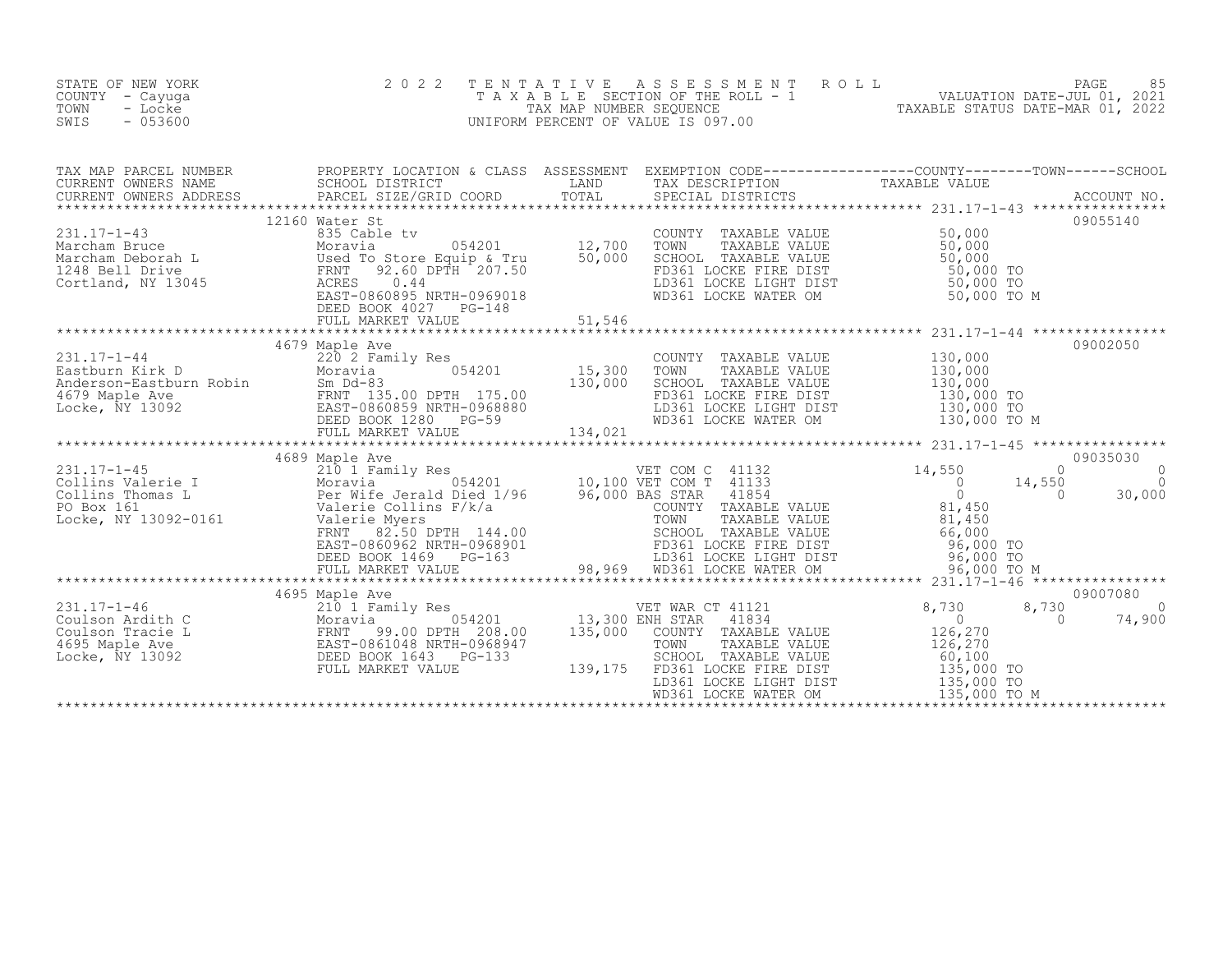| STATE OF NEW YORK<br>COUNTY - Cayuga<br>TOWN<br>- Locke<br>SWIS<br>$-053600$                                                                                                                                                                                                                | 2 0 2 2                                                                                                                     |         |                                                                                                                                                                                                                                                                                          | TENTATIVE ASSESSMENT ROLL PACE PAGE 86<br>TAXABLE SECTION OF THE ROLL - 1 VALUATION DATE-JUL 01, 2021<br>TAXABLE STATUS DATE-MAR 01, 2022<br>UNIFORM PERCENT OF VALUE IS 097.00 |        |
|---------------------------------------------------------------------------------------------------------------------------------------------------------------------------------------------------------------------------------------------------------------------------------------------|-----------------------------------------------------------------------------------------------------------------------------|---------|------------------------------------------------------------------------------------------------------------------------------------------------------------------------------------------------------------------------------------------------------------------------------------------|---------------------------------------------------------------------------------------------------------------------------------------------------------------------------------|--------|
|                                                                                                                                                                                                                                                                                             |                                                                                                                             |         |                                                                                                                                                                                                                                                                                          |                                                                                                                                                                                 |        |
|                                                                                                                                                                                                                                                                                             | 4706 Maple Ave                                                                                                              |         | WD361 LOCKE WATER OM 35,000 TO M                                                                                                                                                                                                                                                         | 09005060<br>$\Omega$<br>5,000<br>35,000 TO<br>35,000 TO                                                                                                                         | 30,000 |
| 231.17-1-48<br>Burke Patrick J<br>4,000<br>4,000<br>4,000<br>4,000<br>4,000<br>5,000<br>Locke, NY 13092<br>2016<br>2017<br>2017<br>2017<br>2018<br>2018<br>2018<br>2018<br>2018<br>2018<br>2018<br>2018<br>2018<br>2019<br>2018<br>2019<br>2019<br>2019<br>2019<br>2019<br>2019<br>2019<br> | Maple Ave<br>DEED BOOK 3891 PG-177<br>FULL MARKET VALUE                                                                     | 5,155   | COUNTY TAXABLE VALUE<br>TOWN TAXABLE VALUE 5,000<br>TOWN TAXABLE VALUE 5,000<br>5,000<br>FOR THAT THE VALUE<br>FOR TAXABLE VALUE<br>FOR TOOKE FIRE DIST<br>LD361 LOCKE LIGHT DIST<br>WD361 LOCKE WATER OM 5,000 TO M<br>5,000 TO M                                                       | 09035120                                                                                                                                                                        |        |
| 231.17-1-49.1<br>Burke Patrick J<br>4698 Maple Avenue<br>Land Contract 821-98<br>Locke, NY 13092<br>ENNT 129.60 DPTH 211.43<br>ENNT 129.60 DPTH 211.43                                                                                                                                      | 4698 Maple Ave<br>EAST-0861204 NRTH-0968719<br>DEED BOOK 3891 PG-177<br>FULL MARKET VALUE                                   | 46,392  | COUNTY TAXABLE VALUE 45,000<br>TAXABLE VALUE<br>TAXABLE VALUE 45,000<br>TAXABLE VALUE 45,000<br>TOWN<br>CHOOL TAXABLE VALUE $\begin{array}{ccc} 45,000 \\ 45,000 \end{array}$<br>FD361 LOCKE FIRE DIST 45,000 TO<br>LD361 LOCKE LIGHT DIST 45,000 TO<br>WD361 LOCKE WATER OM 45,000 TO M | 09022010                                                                                                                                                                        |        |
| 231.17-1-50.1<br>Eldred Wayne Jr<br>Eldred Jolene Moravia 054201 9,100<br>PO Box 201 5md 931-264 1006-324 99,700<br>Groton, NY 13073 231.17-1-49 PO Box 201<br>FRNT 61 89 PO PO 232.17-1-49<br>FRNT 61 89 PO 232.17-1-49                                                                    | 4696 Maple Ave<br>61.89 DPTH 222.24<br>FRNT<br>EAST-0861114 NRTH-0968693<br>DEED BOOK 1566<br>$PG-193$<br>FULL MARKET VALUE | 102,784 | COUNTY TAXABLE VALUE $99,700$<br>TOWN TAXABLE VALUE $99,700$<br>SCHOOL TAXABLE VALUE $99,700$<br>FD361 LOCKE FIBE DIST (98.700<br>FD361 LOCKE FIRE DIST<br>LD361 LOCKE LIGHT DIST<br>WD361 LOCKE WATER OM 39,700 TO M                                                                    | 09028180<br>99,700<br>99,700 TO<br>99,700 TO                                                                                                                                    |        |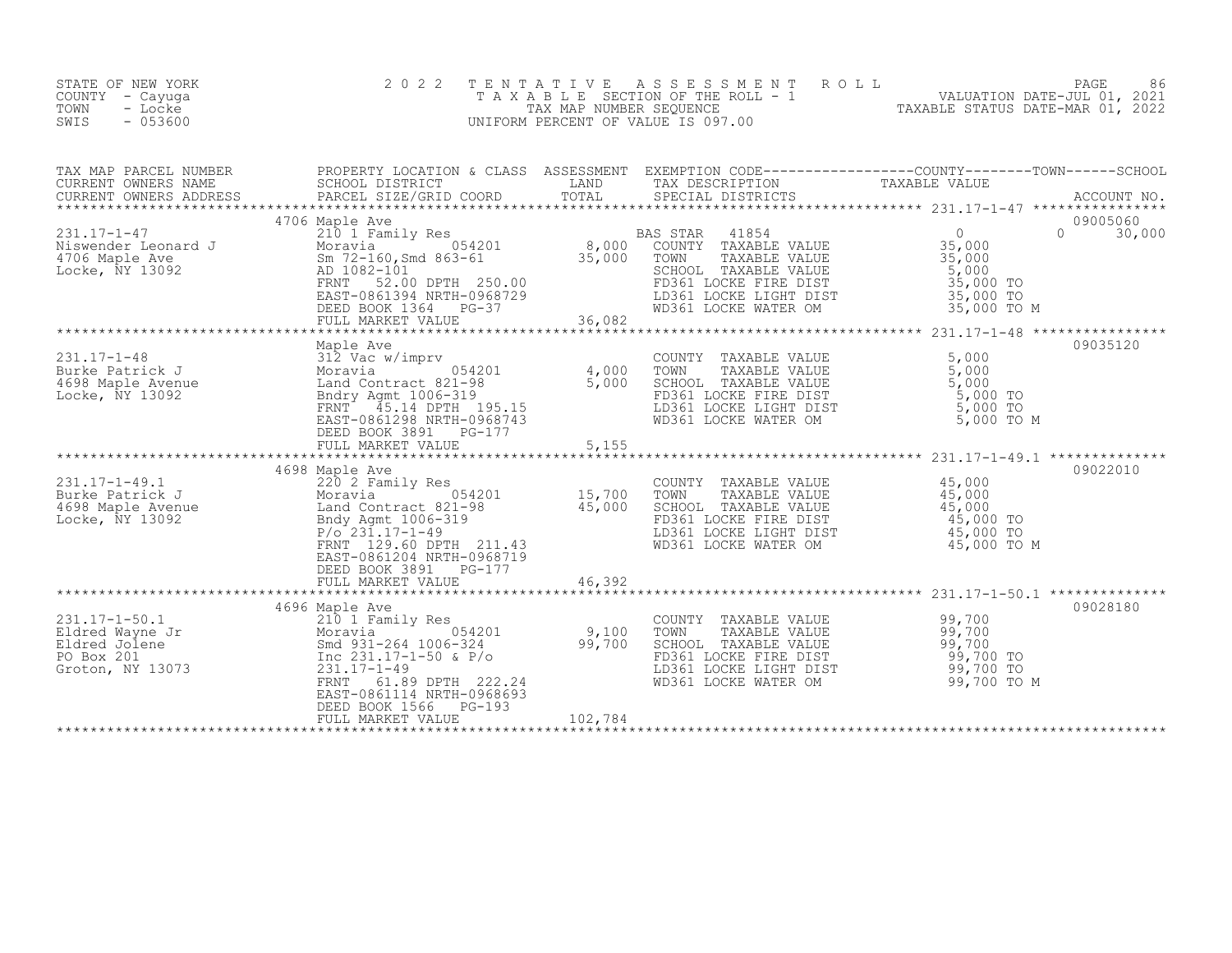| STATE OF NEW YORK<br>COUNTY - Cayuga<br>- Locke<br>TOWN<br>SWIS<br>$-053600$                                                                                                                                                                                                                                                                                                | 2 0 2 2                                                                                   | TENTATIVE              | UNIFORM PERCENT OF VALUE IS 097.00                                                                                                                                                          | T E N T A T I V E A S S E S S M E N T R O L L<br>T A X A B L E SECTION OF THE ROLL - 1<br>TAX MAP NUMBER SEQUENCE TAXABLE STATUS DATE-MAR 01, 2022<br>JNIFORM PERCENT OF VALUE IS 097.00                                          |
|-----------------------------------------------------------------------------------------------------------------------------------------------------------------------------------------------------------------------------------------------------------------------------------------------------------------------------------------------------------------------------|-------------------------------------------------------------------------------------------|------------------------|---------------------------------------------------------------------------------------------------------------------------------------------------------------------------------------------|-----------------------------------------------------------------------------------------------------------------------------------------------------------------------------------------------------------------------------------|
|                                                                                                                                                                                                                                                                                                                                                                             |                                                                                           |                        |                                                                                                                                                                                             | TAX MAP PARCEL NUMBER PROPERTY LOCATION & CLASS ASSESSMENT EXEMPTION CODE----------------COUNTY--------TOWN-----SCHOOL CURRENT OWNERS NAME SCHOOL DISTRICT LAND TAX DESCRIPTION TAXABLE VALUE<br>CURRENT OWNERS ADDRESS PARCEL SI |
| 1688 Maple Ave (210 1 Family Res (21.17-1-51.1 (22.24 Milkinson Christina (22.31.17-1-51) Primarily Res (21.17-1-51.1 (22.24 Milkinson Christina Moravia FAMILY SURVER (22.24 Milkinson Street FRIMT 59.36 DPTH 222.24 MILM (2                                                                                                                                              | 4688 Maple Ave<br>BANK 99999<br>EAST-0861048 NRTH-0968679<br>DEED BOOK 3910 PG-327        |                        |                                                                                                                                                                                             | 09027050                                                                                                                                                                                                                          |
|                                                                                                                                                                                                                                                                                                                                                                             | FULL MARKET VALUE                                                                         | 89,691<br>************ |                                                                                                                                                                                             |                                                                                                                                                                                                                                   |
| $\begin{array}{lcccc} 231.17-1-52.1 & 4686 \text{ Maple Ave} & 21011 Family Res & 0.000\text{TONN} & TAXABLE VALUE & 92,000\text{Garrow} & 92,000\text{Garrow} & 92,000\text{Garrow} & 92,000\text{Garrow} & 92,000\text{Garrow} & 92,000\text{Garrow} & 92,000\text{Garrow} & 92,000\text{Garrow} & 92,000\text{Garrow} & 92,000\text{Garrow} & 92,000\text{Garrow} & 92,$ | DEED BOOK 1609 PG-246<br>FULL MARKET VALUE                                                | 94,845                 |                                                                                                                                                                                             | 09035040                                                                                                                                                                                                                          |
| 231.17-1-53<br>Hatch Roger Lee 210 1 Family Res<br>4684 Maple Ave Moravia Fishing Rights 546-77 98,000<br>Locke, NY 13092 5m 96-60<br>Roger/sally Both Vets<br>Roger/sally Both Vets<br>Roger/sally Both Vets<br>Roger/sally Both Vets<br>Rog                                                                                                                               | 4684 Maple Ave<br>EAST-0860898 NRTH-0968403<br>DEED BOOK 1719 PG-137<br>FULL MARKET VALUE | 101,031                | COUNTY TAXABLE VALUE<br>TOWN TAXABLE VALUE 98,000<br>SCHOOL TAXABLE VALUE 98,000<br>FD361 LOCKE FIRE DIST 98,000 TO<br>LD361 LOCKE LIGHT DIST 98,000 TO<br>WD361 LOCKE WATER OM 98,000 TO M | 09019180                                                                                                                                                                                                                          |
| 12114 State Route 90<br>Tarntino Dustin 12114 State Route 90<br>12114 State Route 90<br>12114 State Route 90<br>19,900<br>SMD 1653-57<br>2CRES<br>EAST-0860636 NRTH-0968281<br>EAST-0860636 NRTH-0968281<br>EAST-0860636 NRTH-0968281                                                                                                                                       | 12114 State Route 90<br>DEED BOOK 4030 PG-68<br>FULL MARKET VALUE                         | 50,515                 | COUNTY TAXABLE VALUE<br>TOWN TAXABLE VALUE 49,000<br>SCHOOL TAXABLE VALUE 49,000<br>FD361 LOCKE FIRE DIST 49,000 TO<br>LD361 LOCKE LIGHT DIST 49,000 TO<br>WD361 LOCKE WATER OM 49,000 TO M | 09035100                                                                                                                                                                                                                          |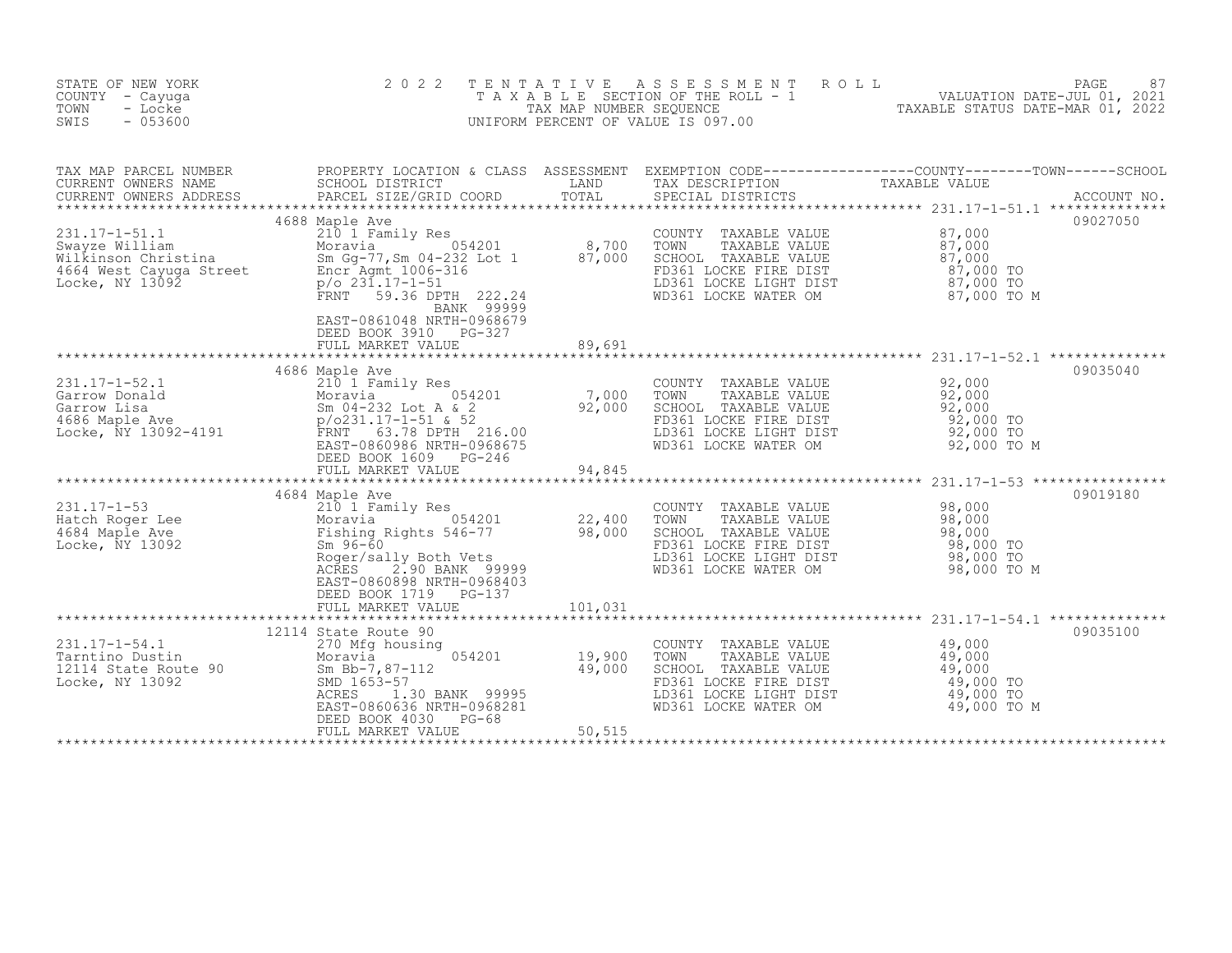| STATE OF NEW YORK<br>COUNTY - Cayuga<br>TOWN<br>- Locke<br>SWIS<br>$-053600$                                      | 2 0 2 2<br>TENTATIVE                                                                                                                                                                                                                                                                                                                                   | ASSESSMENT ROLL<br>UNIFORM PERCENT OF VALUE IS 097.00                                                                                                                                                                                                               | PAGE<br>88<br>TAXABLE SECTION OF THE ROLL - 1<br>TAXABLE STATUS DATE-JUL 01, 2021<br>TAXABLE STATUS DATE-MAR 01, 2022                                  |
|-------------------------------------------------------------------------------------------------------------------|--------------------------------------------------------------------------------------------------------------------------------------------------------------------------------------------------------------------------------------------------------------------------------------------------------------------------------------------------------|---------------------------------------------------------------------------------------------------------------------------------------------------------------------------------------------------------------------------------------------------------------------|--------------------------------------------------------------------------------------------------------------------------------------------------------|
| TAX MAP PARCEL NUMBER<br>CURRENT OWNERS NAME                                                                      | SCHOOL DISTRICT                                                                                                                                                                                                                                                                                                                                        | LAND<br>TAX DESCRIPTION                                                                                                                                                                                                                                             | PROPERTY LOCATION & CLASS ASSESSMENT EXEMPTION CODE-----------------COUNTY--------TOWN------SCHOOL<br>TAXABLE VALUE                                    |
|                                                                                                                   | 12134 State Route 90<br>231.17-1-54.2<br>Eldred Wayne D Jr<br>Eldred Johnson Moravia<br>20,700<br>Eldred Johnson Moravia<br>20,700<br>20,700<br>20,700<br>20,700<br>20,700<br>20,700<br>20,700<br>20,700<br>20,700<br>20,700<br>20,700<br>20,700<br>20,700<br>20,700<br>20,700<br>20,700<br>20,7<br>EAST-0860677 NRTH-0968547<br>DEED BOOK 1610 PG-242 | COUNTY TAXABLE VALUE<br>TOWN<br>TAXABLE VALUE<br>SCHOOL TAXABLE VALUE<br>FD361 LOCKE FIRE DIST<br>LD361 LOCKE LIGHT DIST<br>WD361 LOCKE WATER OM                                                                                                                    | 142,000<br>142,000<br>142,000<br>142,000 TO<br>142,000 TO<br>142,000 TO M                                                                              |
|                                                                                                                   | 41844 EX<br>FRNT - 210.00 DPTH - 259.00<br>FAST-0860528 NRTH-0968146<br>DEED BOOK 1474    PG-147                                                                                                                                                                                                                                                       | BAS STAR 41854<br>COUNTY TAXABLE VALUE<br>TOWN<br>TAXABLE VALUE<br>SCHOOL TAXABLE VALUE<br>FD361 LOCKE FIRE DIST<br>LD361 LOCKE LIGHT DIST<br>WD361 LOCKE WATER OM                                                                                                  | 09035101<br>$\begin{smallmatrix}&&0\0&103,000\end{smallmatrix}$<br>$\Omega$<br>30,000<br>103,000<br>73,000<br>103,000 TO<br>103,000 TO<br>103,000 TO M |
| 231.17-1-56 210 1 Fa<br>Whaley Steven R Moravia<br>12092 State Route 90 Sm Ff-16<br>Locke, NY 13092-3145 Land Cor | 12092 State Route 90<br>210 1 Family Res<br>EAST-0860404 NRTH-0967970<br>DEED BOOK 679<br>$PG-246$                                                                                                                                                                                                                                                     | BAS STAR<br>41854<br>210 1 Family Res<br>Moravia 054201 13,300 L I DIS C 41932<br>Sm Ff-164 95,000 COUNTY TAXABLE VALUE<br>Land Contract 615-189 TOWN TAXABLE VALUE<br>FRNT 165.00 DPTH 99.00 SCHOOL TAXABLE VALUE<br>SCHOOL TAXABLE VALUE<br>FD361 LOCKE FIRE DIST | 09026020<br>47,500<br>30,000<br>0<br>$\bigcap$<br>$\Omega$<br>47,500<br>95,000<br>65,000<br>95,000 TO                                                  |
|                                                                                                                   | 12086 State Route 90<br>231.17-1-57<br>Baker Dale Richard<br>Banas Raymond Scott<br>5728 Silver Street Road<br>Auburn, NY 13021<br>Auburn, NY 13021<br>Bass-0860448 NRTH-0967906<br>DEED BOOK 4162<br>$PG-39$<br>FULL MARKET VALUE                                                                                                                     | COUNTY TAXABLE VALUE 74,000<br>13,200<br>TOWN<br>TAXABLE VALUE<br>74,000<br>SCHOOL TAXABLE VALUE<br>FD361 LOCKE FIRE DIST<br>76,289                                                                                                                                 | 09033100<br>74,000<br>74,000<br>74,000 TO                                                                                                              |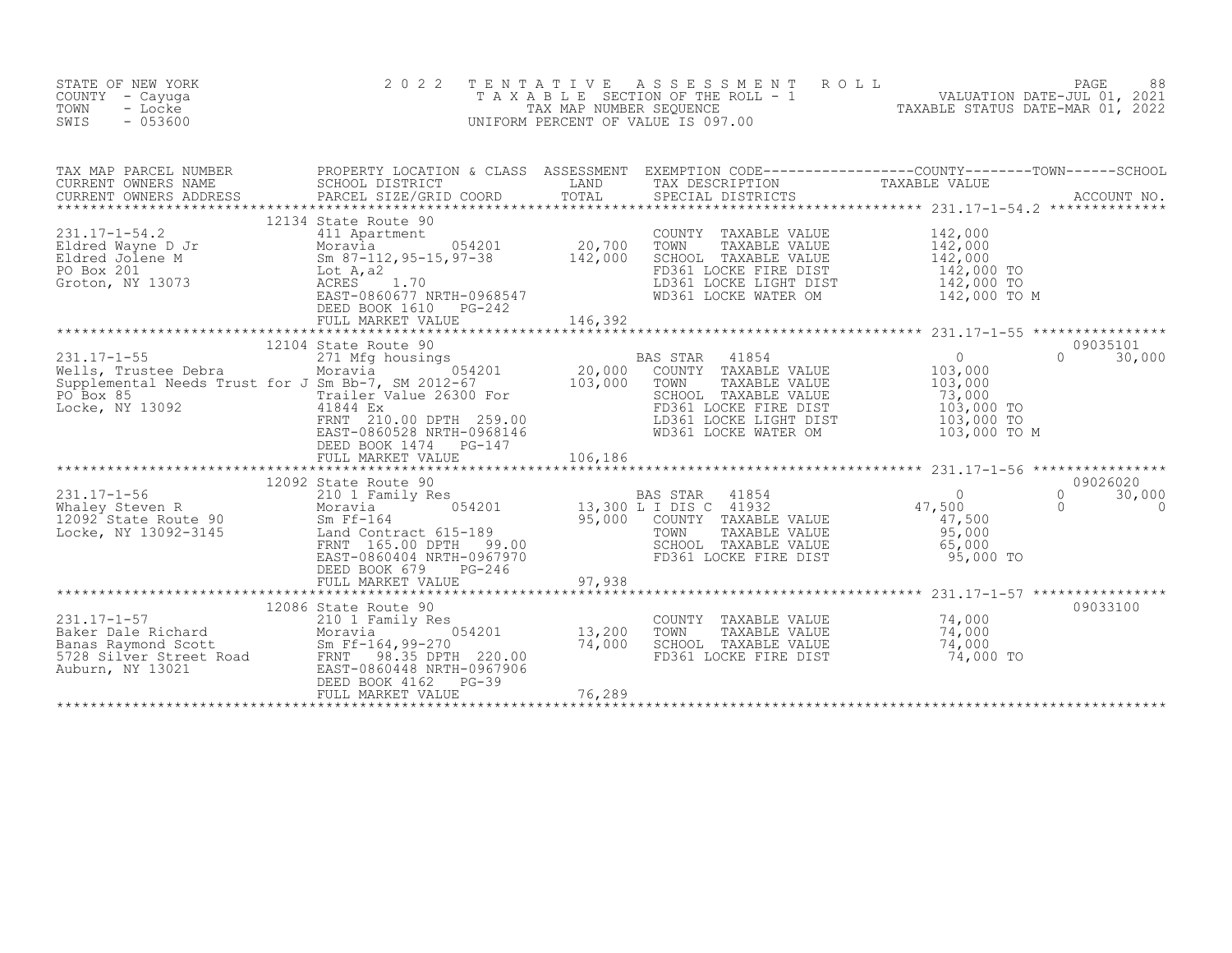| STATE OF NEW YORK | 2022 TENTATIVE ASSESSMENT ROLL     |                                  | PAGE                        | 89 |
|-------------------|------------------------------------|----------------------------------|-----------------------------|----|
| COUNTY – Cayuga   | TAXABLE SECTION OF THE ROLL - 1    |                                  | VALUATION DATE-JUL 01, 2021 |    |
| TOWN<br>- Locke   | TAX MAP NUMBER SEOUENCE            | TAXABLE STATUS DATE-MAR 01, 2022 |                             |    |
| $-053600$<br>SWIS | UNIFORM PERCENT OF VALUE IS 097.00 |                                  |                             |    |

| $\begin{tabular}{c cccc} \textbf{C11}\textbf{1} & 4710 & 8410 & 8410 & 8410 & 8410 & 8410 & 8410 & 8410 & 8410 & 8410 & 8410 & 8410 & 8410 & 8410 & 8410 & 8410 & 8410 & 8410 & 8410 & 8410 & 8410 & 8410 & 8410 & 8410 & 8410 & 8410 & 8410 & 8410 & 8410 & 8410 & 8410 & 8410 & 841$                                                                                                                   |  |  |  |
|----------------------------------------------------------------------------------------------------------------------------------------------------------------------------------------------------------------------------------------------------------------------------------------------------------------------------------------------------------------------------------------------------------|--|--|--|
|                                                                                                                                                                                                                                                                                                                                                                                                          |  |  |  |
|                                                                                                                                                                                                                                                                                                                                                                                                          |  |  |  |
|                                                                                                                                                                                                                                                                                                                                                                                                          |  |  |  |
|                                                                                                                                                                                                                                                                                                                                                                                                          |  |  |  |
|                                                                                                                                                                                                                                                                                                                                                                                                          |  |  |  |
| $\begin{tabular}{cccccc} \texttt{1117--7-3} & 922 & \texttt{Main St} & \texttt{C} & \texttt{C} & \texttt{C} & \texttt{31117--2-3} & \texttt{035} & \texttt{C} & \texttt{03027020} \\ & 922 & \texttt{Main St} & 054201 & 4,200 & \texttt{TONTY} & \texttt{TAXABLE VALUE} & 40,000 \\ & \texttt{Rxmin} & 935 & \texttt{Cable tv} & 054201 & 4,200 & \texttt{TONY} & \texttt{TAXABLE VALUE} & 40,000 \\ &$ |  |  |  |
|                                                                                                                                                                                                                                                                                                                                                                                                          |  |  |  |
|                                                                                                                                                                                                                                                                                                                                                                                                          |  |  |  |
|                                                                                                                                                                                                                                                                                                                                                                                                          |  |  |  |
|                                                                                                                                                                                                                                                                                                                                                                                                          |  |  |  |
|                                                                                                                                                                                                                                                                                                                                                                                                          |  |  |  |
|                                                                                                                                                                                                                                                                                                                                                                                                          |  |  |  |
|                                                                                                                                                                                                                                                                                                                                                                                                          |  |  |  |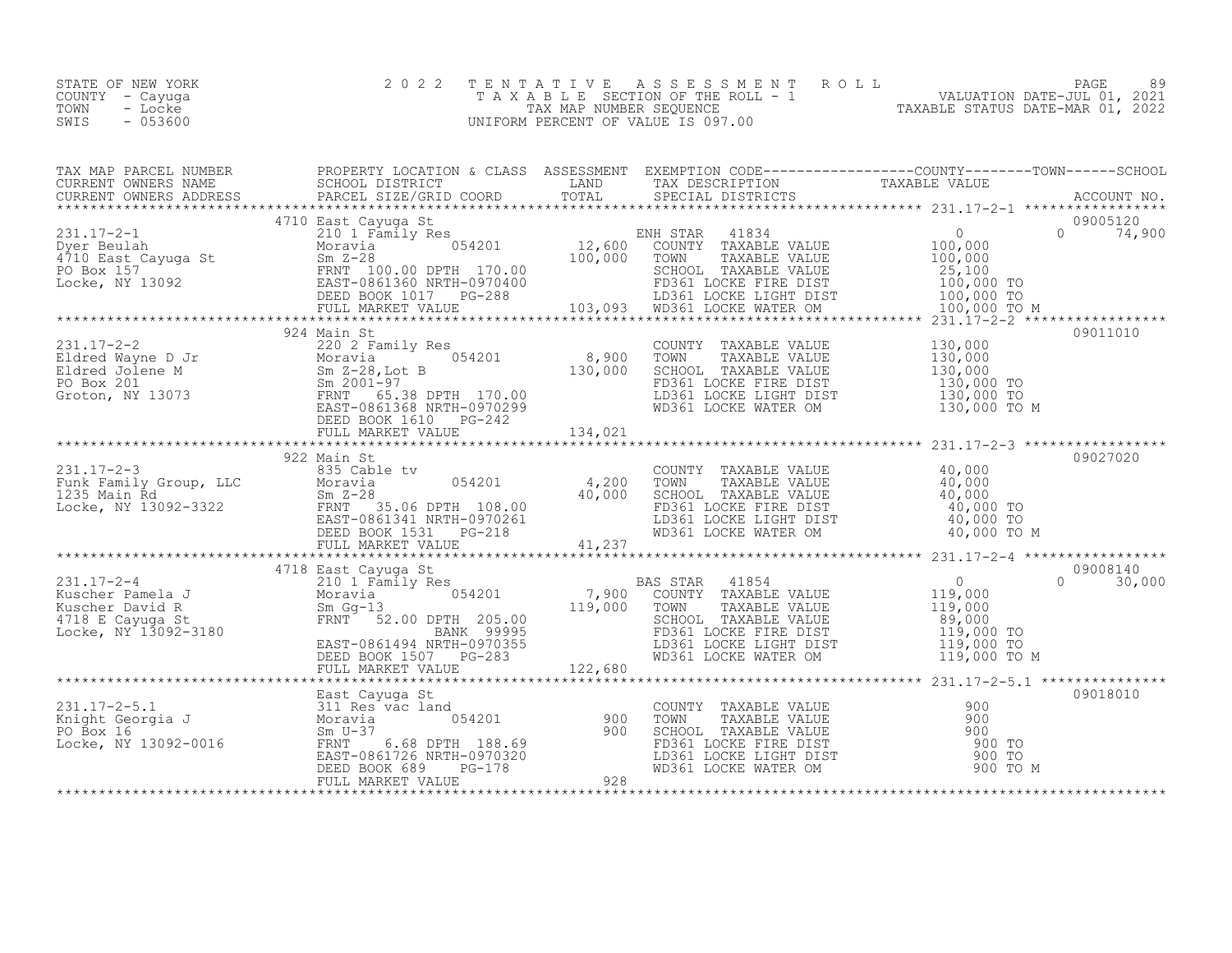| STATE OF NEW YORK<br>COUNTY - Cayuga<br>- Locke<br>TOWN<br>$-053600$<br>SWIS                                                                                                                                                                                                                                                                                                                       | 2 0 2 2                                                                                  | TENTATIVE | UNIFORM PERCENT OF VALUE IS 097.00                                                                                                                                                                                          |                                                                                                                                                                                                                                |  |
|----------------------------------------------------------------------------------------------------------------------------------------------------------------------------------------------------------------------------------------------------------------------------------------------------------------------------------------------------------------------------------------------------|------------------------------------------------------------------------------------------|-----------|-----------------------------------------------------------------------------------------------------------------------------------------------------------------------------------------------------------------------------|--------------------------------------------------------------------------------------------------------------------------------------------------------------------------------------------------------------------------------|--|
|                                                                                                                                                                                                                                                                                                                                                                                                    |                                                                                          |           |                                                                                                                                                                                                                             | TAX MAP PARCEL NUMBER PROPERTY LOCATION & CLASS ASSESSMENT EXEMPTION CODE------------------COUNTY---------TOWN------SCHOOL SCHOOL DISTRICT LAND TAX DESCRIPTION CORNERS NAME SCHOOL SCHOOL DISTRICT LAND TAX DESCRIPTION TAXAB |  |
| 231.17-2-5.21<br>Henline Claude David<br>4726 E Cayuga Street<br>Locke, NY 13092<br>19,300<br>19,300<br>4726 E Cayuga Street<br>59,700<br>231.17-2-5.2<br>point 1473-151<br>2CRES<br>1.10<br>EAST-08661725 NRTH-0970386<br>PERS 1.10<br>EAST-0861725 NRTH-                                                                                                                                         | 4726 East Cayuga St<br>DEED BOOK 3890<br>PG-215<br>FULL MARKET VALUE                     | 71,856    | COUNTY TAXABLE VALUE 69,700<br>TOWN TAXABLE VALUE 69,700<br>SCHOOL TAXABLE VALUE 69,700<br>FD361 LOCKE FIRE DIST 69,700 TO<br>FD361 LOCKE FIRE DIST<br>LD361 LOCKE LIGHT DIST 69,700 TO<br>WD361 LOCKE WATER OM 69,700 TO M |                                                                                                                                                                                                                                |  |
|                                                                                                                                                                                                                                                                                                                                                                                                    |                                                                                          |           |                                                                                                                                                                                                                             |                                                                                                                                                                                                                                |  |
| 231.17-2-7.1<br>Figgolari Rockey J<br>Figgolari Yvette M<br>4772 Erron Hill Rd<br>Locke, NY 13092<br>210 1 Family Res<br>Moravia 20-87, Ad 320-696<br>210.00<br>21.17-2-8<br>210.00<br>210.00<br>210.00<br>210.00<br>210.00<br>210.00<br>210.00<br>210.00<br>22.                                                                                                                                   | 4776 Erron Hill Rd<br>4772 Erron Hill Rd<br>FULL MARKET VALUE                            | 113,918   | NH STAR 41834<br>COUNTY TAXABLE VALUE 106,000<br>TOWN TAXABLE VALUE 106,000<br>COUNTY TAXABLE VALUE 110,500<br>TOWN<br>TOWN TAXABLE VALUE<br>SCHOOL TAXABLE VALUE 110,500 TO                                                | 09004120<br>09010120<br>TAXABLE VALUE 110,500<br>TAXABLE VALUE 110,500<br>TAXABLE VALUE 110,500                                                                                                                                |  |
|                                                                                                                                                                                                                                                                                                                                                                                                    |                                                                                          |           |                                                                                                                                                                                                                             |                                                                                                                                                                                                                                |  |
| $\begin{tabular}{llllll} \multicolumn{1}{c}{231.17-2-8.11} & \multicolumn{1}{c}{\tt Error} & Hill Rd\\ \hline \texttt{Weed Dale Co-} & 322 Rural vac >10 & 12,500\\ \texttt{Weed Janice} & 054201 & 12,500\\ \texttt{Weed Janice} & \texttt{Sm 80-87} & 1704 \texttt{Carley Dr} & P/o 231.17-2-8.1 per 1473\\ \texttt{Port Byron, NY 13140} & \multicolumn{1}{c}{p/o 231.17-2-8.1 per 1473} \end{$ | ACRES 10.40<br>EAST-0862015 NRTH-0969816<br>DEED BOOK 922<br>$PG-4$<br>FULL MARKET VALUE | 12,887    | COUNTY TAXABLE VALUE $12,500$<br>TOWN TAXABLE VALUE $12,500$<br>SCHOOL TAXABLE VALUE $12,500$<br>FD361 LOCKE FIRE DIST                                                                                                      | 09004110<br>$\frac{12}{12}$ ,500<br>12,500 TO                                                                                                                                                                                  |  |
|                                                                                                                                                                                                                                                                                                                                                                                                    |                                                                                          |           |                                                                                                                                                                                                                             |                                                                                                                                                                                                                                |  |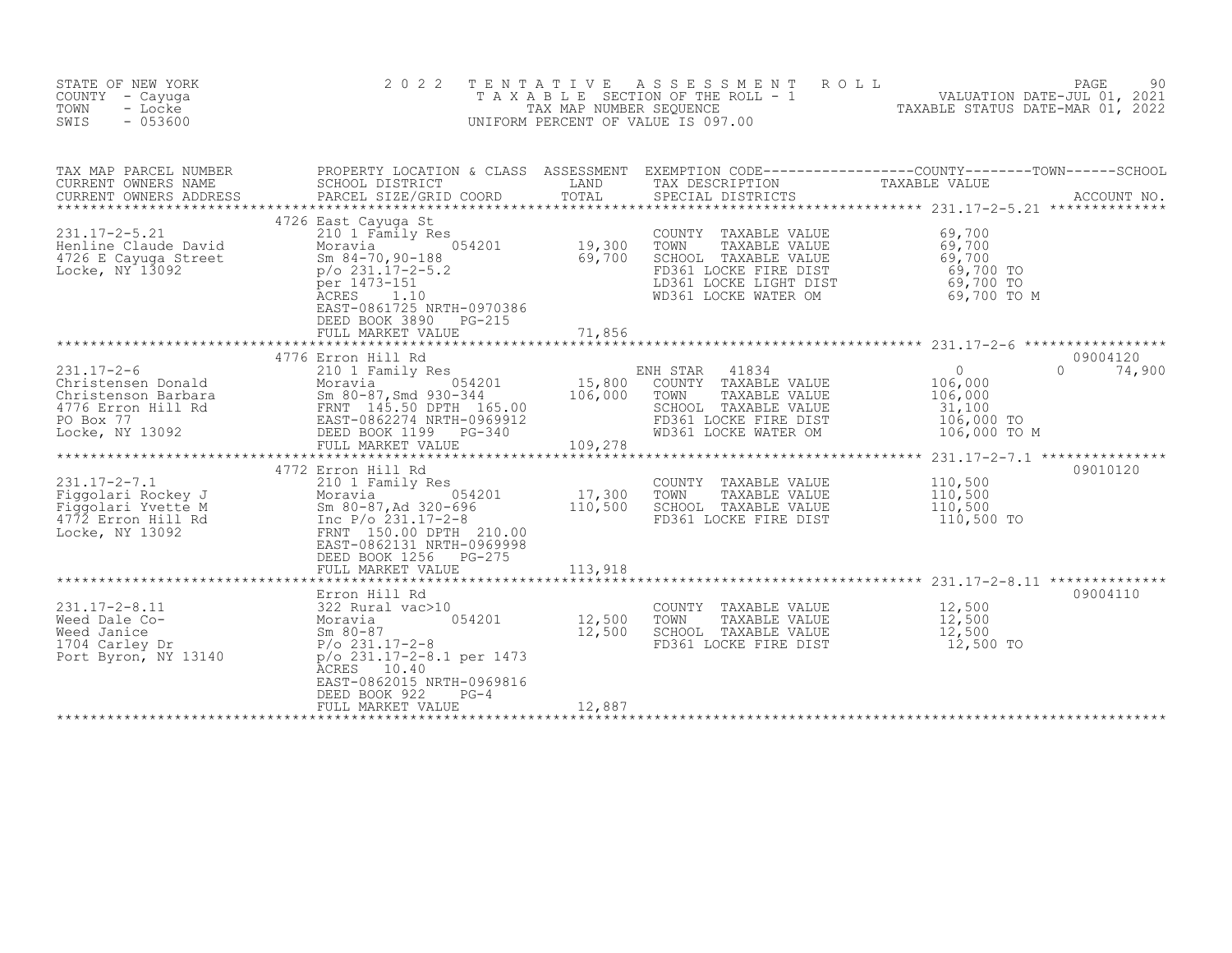| STATE OF NEW YORK<br>COUNTY - Cayuga<br>TOWN<br>- Locke<br>SWIS<br>$-053600$ | 2 0 2 2                                                                 |       |                                                                                                                                                                                                                                                                                                                                                                                                  | TENTATIVE ASSESSMENT ROLL PAGE 91<br>TAXABLE SECTION OF THE ROLL - 1 VALUATION DATE-JUL 01, 2021<br>TAX MAP NUMBER SEQUENCE TAXABLE STATUS DATE-MAR 01, 2022<br>UNIFORM PERCENT OF VALUE IS 097.00                                                                                                                                                                         |
|------------------------------------------------------------------------------|-------------------------------------------------------------------------|-------|--------------------------------------------------------------------------------------------------------------------------------------------------------------------------------------------------------------------------------------------------------------------------------------------------------------------------------------------------------------------------------------------------|----------------------------------------------------------------------------------------------------------------------------------------------------------------------------------------------------------------------------------------------------------------------------------------------------------------------------------------------------------------------------|
|                                                                              |                                                                         |       |                                                                                                                                                                                                                                                                                                                                                                                                  |                                                                                                                                                                                                                                                                                                                                                                            |
|                                                                              |                                                                         |       |                                                                                                                                                                                                                                                                                                                                                                                                  | $\begin{tabular}{lcccc} \texttt{1111} & \texttt{2111} & \texttt{3111} & \texttt{3111} & \texttt{3111} & \texttt{4111} & \texttt{5111} & \texttt{5111} & \texttt{5111} & \texttt{5111} & \texttt{5111} & \texttt{5111} & \texttt{5111} & \texttt{5111} & \texttt{5111} & \texttt{5111} & \texttt{5111} & \texttt{5111} & \texttt{5111} & \texttt{5111} & \texttt{5111} & \$ |
|                                                                              |                                                                         |       |                                                                                                                                                                                                                                                                                                                                                                                                  | $\begin{tabular}{lllllllllll} 231.17-2-11.1 & 928 & \text{Mill St} & \text{EMH STAR} & 41834 & 9012110 & 9012110 & 9012110 & 9012110 & 9012110 & 9012110 & 9012110 & 9012110 & 9012110 & 9012110 & 9012110 & 9012110 & 9012110 & 9012110 & 9012110 & 9012110 & 9012110 & 9012110 & 90$                                                                                     |
|                                                                              |                                                                         |       |                                                                                                                                                                                                                                                                                                                                                                                                  |                                                                                                                                                                                                                                                                                                                                                                            |
|                                                                              |                                                                         |       |                                                                                                                                                                                                                                                                                                                                                                                                  |                                                                                                                                                                                                                                                                                                                                                                            |
|                                                                              | EAST-0861328 NRTH-0970123<br>DEED BOOK 1631 PG-313<br>FULL MARKET VALUE | 1,031 | COUNTY TAXABLE VALUE $\begin{array}{cccc} 1,000 \ \text{TOMN} & \text{TAXABLE VALUE} & 1,000 \ \text{SCHOOL} & \text{TAXABLE VALUE} & 1,000 \ \text{SCHOOL} & \text{TAXABLE VALUE} & 1,000 \ \text{FD361 LOCKE FIRST} & 1,000 \ \text{LD361 LOCKE UIGHT DIST} & 1,000 \ \text{WD361 LOCKE WATER OM} & 1,000 \ \text{TO} & 1,000 \ \text{TO} & 1,000 \ \text{TO} & 1,000 \ \text{TO} & 1,000 \ \$ | 09008150                                                                                                                                                                                                                                                                                                                                                                   |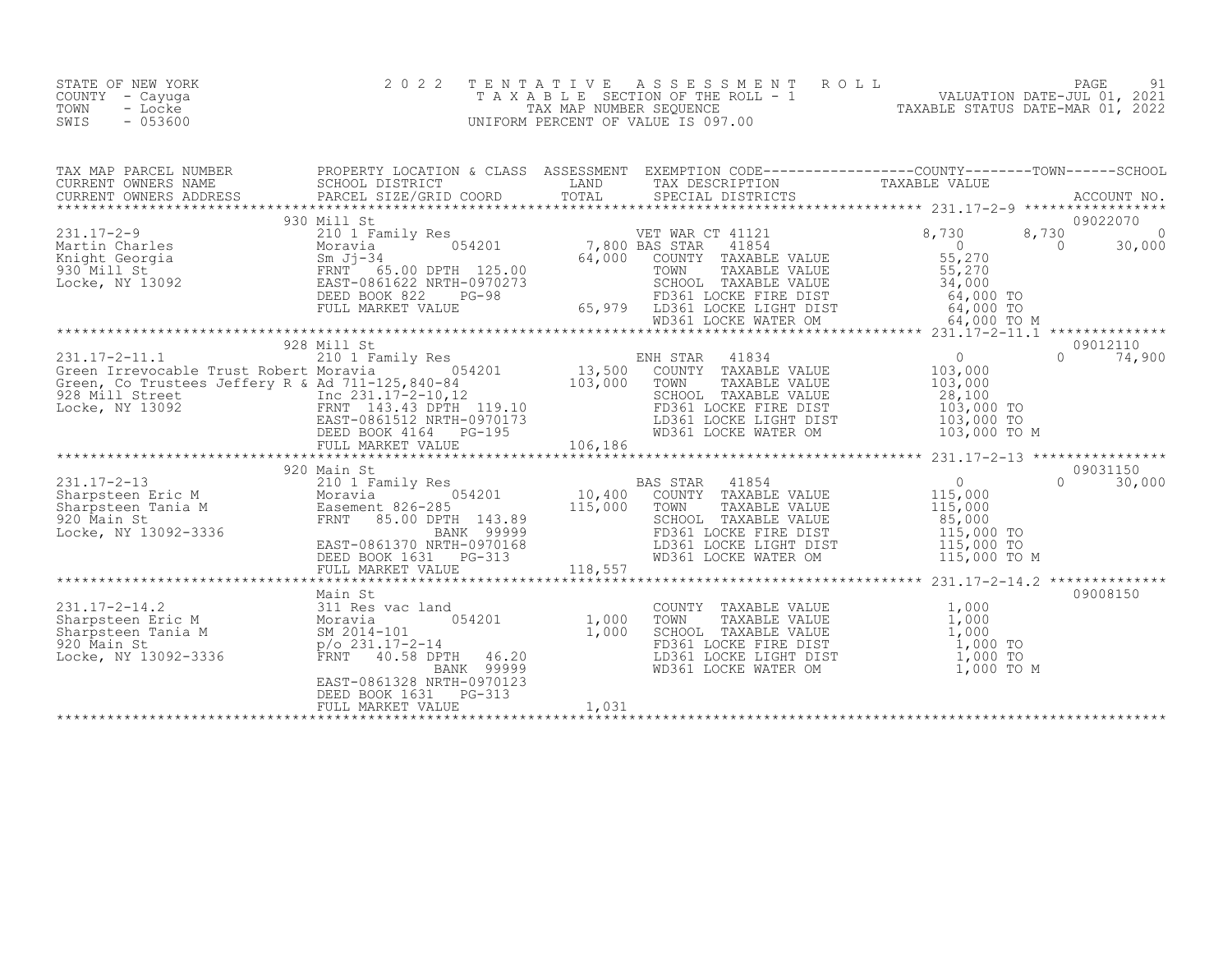| STATE OF NEW YORK<br>COUNTY - Cayuga<br>TOWN<br>- Locke<br>SWIS<br>$-053600$                                                                        | 2 0 2 2<br>TAXABLE                                                                                                                                                              | T E N T A T I V E<br>TAX MAP NUMBER SEQUENCE | $\begin{tabular}{lllllllllllll} \multicolumn{2}{c}{\begin{tabular}{c} \multicolumn{2}{c}{\begin{tabular}{c} \multicolumn{2}{c}{\begin{tabular}{c} \multicolumn{2}{c}{\begin{tabular}{c} \multicolumn{2}{c}{\begin{tabular}{c} \multicolumn{2}{c}{\begin{tabular}{c} \multicolumn{2}{c}{\begin{tabular}{c} \multicolumn{2}{c}{\begin{tabular}{c} \multicolumn{2}{c}{\begin{tabular}{c} \multicolumn{2}{c}{\begin{tabular}{c} \multicolumn{2}{c}{\begin{tabular}{c} \multicolumn{2}{c}{\begin{tabular}{c} \mult$<br>UNIFORM PERCENT OF VALUE IS 097.00 |                                                                                                   |                    |
|-----------------------------------------------------------------------------------------------------------------------------------------------------|---------------------------------------------------------------------------------------------------------------------------------------------------------------------------------|----------------------------------------------|------------------------------------------------------------------------------------------------------------------------------------------------------------------------------------------------------------------------------------------------------------------------------------------------------------------------------------------------------------------------------------------------------------------------------------------------------------------------------------------------------------------------------------------------------|---------------------------------------------------------------------------------------------------|--------------------|
| TAX MAP PARCEL NUMBER<br>CURRENT OWNERS NAME<br>CURRENT OWNERS ADDRESS<br>*************************                                                 | PROPERTY_LOCATION & CLASS ASSESSMENT EXEMPTION CODE-----------------COUNTY--------TOWN------SCHOOL<br>SCHOOL DISTRICT<br>PARCEL SIZE/GRID COORD                                 | LAND<br>TOTAL                                | TAX DESCRIPTION<br>SPECIAL DISTRICTS                                                                                                                                                                                                                                                                                                                                                                                                                                                                                                                 | TAXABLE VALUE                                                                                     | ACCOUNT NO.        |
| $231.17 - 2 - 14.11$<br>231.17<br>Zaydman Eduard<br>Inker Emma<br>908 Main Street<br>Locke, NY 13092<br>231.17-2-14;14.1<br>27.19<br>27.19<br>27.19 | 908 Main St<br>210 1 Family Res<br>054201<br>$p$ /o 231.17-2-14;14.1<br>FRNT 108.61 DPTH 227.19<br>EAST-0861440 NRTH-9770060<br>DEED BOOK 3749<br>$PG-144$<br>FULL MARKET VALUE | 14,200<br>200,000<br>206,186                 | COUNTY TAXABLE VALUE<br>TOWN<br>TAXABLE VALUE<br>SCHOOL TAXABLE VALUE<br>FD361 LOCKE FIRE DIST<br>LD361 LOCKE LIGHT DIST<br>WD361 LOCKE WATER OM                                                                                                                                                                                                                                                                                                                                                                                                     | 200,000<br>200,000<br>200,000<br>200,000 TO<br>200,000 TO<br>200,000 TO M                         | 09031150           |
|                                                                                                                                                     |                                                                                                                                                                                 |                                              |                                                                                                                                                                                                                                                                                                                                                                                                                                                                                                                                                      |                                                                                                   |                    |
| $231.17 - 2 - 17$                                                                                                                                   | 896 Main St<br>210 1 Family Res<br>65.82 DPTH 221.30<br>FRNT<br>EAST-0861468 NRTH-0969788<br>DEED BOOK 1455<br>PG-346<br>FULL MARKET VALUE                                      | 9,400<br>75,000<br>77,320                    | BAS STAR<br>41854<br>COUNTY TAXABLE VALUE<br>TOWN<br>TAXABLE VALUE<br>SCHOOL TAXABLE VALUE<br>FD361 LOCKE FIRE DIST<br>LD361 LOCKE LIGHT DIST<br>WD361 LOCKE WATER OM                                                                                                                                                                                                                                                                                                                                                                                | $\overline{0}$<br>$\Omega$<br>75,000<br>75,000<br>45,000<br>75,000 TO<br>75,000 TO<br>75,000 TO M | 09027030<br>30,000 |
|                                                                                                                                                     |                                                                                                                                                                                 |                                              |                                                                                                                                                                                                                                                                                                                                                                                                                                                                                                                                                      |                                                                                                   |                    |
| $231.17 - 2 - 18$<br>Oliver Dewitt<br>892 Main Street<br>Locke, NY 13092                                                                            | 892 Main St<br>210 1 Family Res<br>Moravia 1 054201<br>Sm 77-72<br>Easement 826-289<br>FRNT<br>59.40 DPTH 165.00<br>EAST-0861441 NRTH-0969743<br>DEED BOOK 4095<br>PG-249       | 8,200<br>43,000                              | TAXABLE VALUE<br>COUNTY<br>TOWN<br>TAXABLE VALUE<br>SCHOOL TAXABLE VALUE<br>FD361 LOCKE FIRE DIST<br>LD361 LOCKE LIGHT DIST<br>WD361 LOCKE WATER OM                                                                                                                                                                                                                                                                                                                                                                                                  | 43,000<br>43,000<br>43,000<br>43,000 TO<br>43,000 TO<br>43,000 TO M                               | 09008170           |
|                                                                                                                                                     | FULL MARKET VALUE                                                                                                                                                               | 44,330<br>*****************                  |                                                                                                                                                                                                                                                                                                                                                                                                                                                                                                                                                      | ************************ 231.17-2-20.1 **************                                             |                    |
| $231.17 - 2 - 20.1$<br>Varela Socorro R<br>Moravia<br>Sm J-56<br>Inc 231.<br>884 Main Street<br>Locke, NY 13092                                     | 884 Main St<br>210 1 Family Res<br>054201<br>Inc 231.17-2-19 & 20                                                                                                               | 16,100<br>37,000                             | COUNTY TAXABLE VALUE<br>TOWN<br>TAXABLE VALUE<br>SCHOOL TAXABLE VALUE<br>FD361 LOCKE FIRE DIST                                                                                                                                                                                                                                                                                                                                                                                                                                                       | 37,000<br>37,000<br>37,000<br>37,000 TO                                                           | 09022130           |
|                                                                                                                                                     | FRNT 133.33 DPTH 246.15<br>EAST-0861496 NRTH-0969649<br>DEED BOOK 3891<br>$PG-73$<br>FULL MARKET VALUE                                                                          | 38,144                                       | LD361 LOCKE LIGHT DIST<br>WD361 LOCKE WATER OM                                                                                                                                                                                                                                                                                                                                                                                                                                                                                                       | 37,000 TO<br>37,000 TO M                                                                          |                    |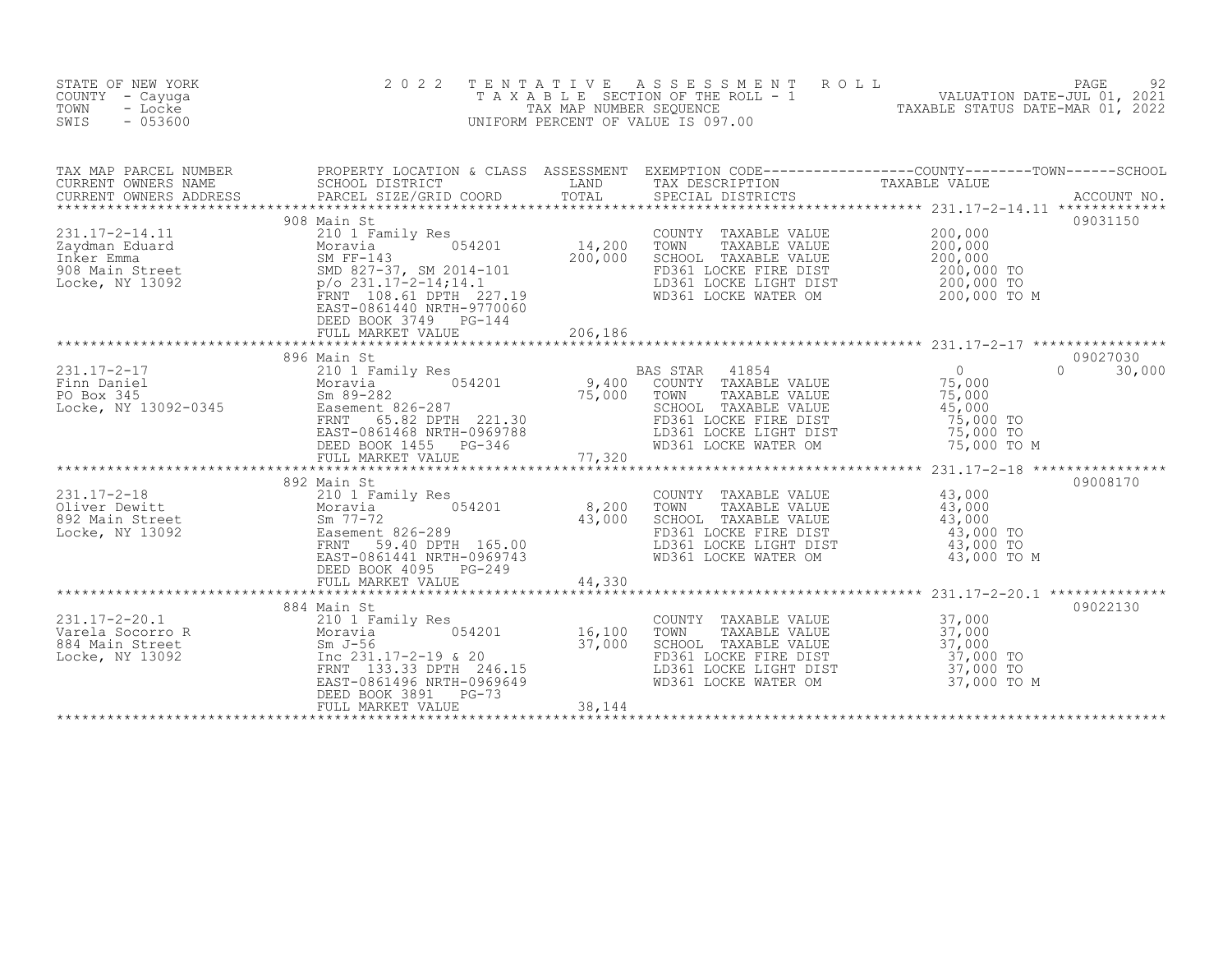| STATE OF NEW YORK<br>COUNTY - Cayuga<br>TOWN<br>- Locke<br>$-053600$<br>SWIS                                                                                                                                                                                      | 2 0 2 2                                                   |        |                                                                                                                                                                                                                                | TENTATIVE ASSESSMENT ROLL PAGE 93<br>TAXABLE SECTION OF THE ROLL - 1 VALUATION DATE-JUL 01, 2021<br>TAX MAP NUMBER SEQUENCE TAXABLE STATUS DATE-MAR 01, 2022<br>UNIFORM PERCENT OF VALUE IS 097.00 |          |
|-------------------------------------------------------------------------------------------------------------------------------------------------------------------------------------------------------------------------------------------------------------------|-----------------------------------------------------------|--------|--------------------------------------------------------------------------------------------------------------------------------------------------------------------------------------------------------------------------------|----------------------------------------------------------------------------------------------------------------------------------------------------------------------------------------------------|----------|
| TAX MAP PARCEL NUMBER PROPERTY LOCATION & CLASS ASSESSMENT EXEMPTION CODE-----------------COUNTY--------TOWN------SCHOOL CURRENT OWNERS NAME SCHOOL DISTRICT LAND TAX DESCRIPTION TAXABLE VALUE<br>CURRENT OWNERS ADDRESS PARCEL                                  |                                                           |        |                                                                                                                                                                                                                                |                                                                                                                                                                                                    |          |
| 31.17-2-22<br>Mancini Kevin M. 210 1 Family Res<br>Mancini Marisa A. Moravia 054201<br>Mancini Marisa A. Sm J-56 105,000<br>Easement 826-291<br>Locke, NY 13092<br>Noravia 2001 177.00<br>Easement 826-291<br>Easement 826-291<br>Easement 326-2                  | 874 Main St<br>EAST-0861440 NRTH-0969447                  |        | The second transfer that the second the second to the second the second to the second to the second to the second to the second to the second to the second to the second to the second to the second to the second to the sec |                                                                                                                                                                                                    | 09002100 |
|                                                                                                                                                                                                                                                                   | DEED BOOK 3679 PG-118                                     |        |                                                                                                                                                                                                                                |                                                                                                                                                                                                    |          |
|                                                                                                                                                                                                                                                                   | 12219 Water St<br>DEED BOOK 1628 PG-125                   |        | FD361 LOCKE FIRE DIST<br>LD361 LOCKE LIGHT DIST 95,000 TO<br>WD361 LOCKE WATER OM 95,000 TO M                                                                                                                                  |                                                                                                                                                                                                    | 09030140 |
|                                                                                                                                                                                                                                                                   | FULL MARKET VALUE                                         | 97,938 |                                                                                                                                                                                                                                |                                                                                                                                                                                                    |          |
| 231.17-2-24.1<br>Weir Brian C.<br>Weir Joan M.<br>19,300<br>19,300<br>19,300<br>19,300<br>19,300<br>19,300<br>Smd 791-24,997-268<br>AD 1510-273, SM 69-146, 8<br>AD 1510-273, SM 69-146, 8<br>ACRES<br>1.10<br>EAST-0861660 NRTH-0969470<br>EAST-0861660 NRT      | 12221 Water St<br>DEED BOOK 1719 PG-82                    |        | COUNTY TAXABLE VALUE<br>TOWN TAXABLE VALUE 75,000<br>SCHOOL TAXABLE VALUE 75,000<br>FD361 LOCKE FIRE DIST 75,000 TO<br>LD361 LOCKE LIGHT DIST 75,000 TO<br>WD361 LOCKE WATER OM 75,000 TO M                                    |                                                                                                                                                                                                    | 09030170 |
|                                                                                                                                                                                                                                                                   | FULL MARKET VALUE                                         | 77,320 |                                                                                                                                                                                                                                |                                                                                                                                                                                                    |          |
| 12227 Water St<br>210 1 Family Res<br>210 1 Family Res<br>210 1 Family Res<br>210 1 Family Res<br>210 1 Family Res<br>216 231.17-2-21.1<br>227 Water St<br>210 1 Family Res<br>20 34201<br>234201<br>234201<br>234201<br>234201<br>234201<br>234201<br>234201<br> | 12227 Water St<br>BANK 99995<br>EAST-0861655 NRTH-0969337 |        | COUNTY TAXABLE VALUE<br>TOWN TAXABLE VALUE 61,500<br>SCHOOL TAXABLE VALUE 61,500<br>FD361 LOCKE FIRE DIST 61,500 TO<br>LD361 LOCKE LIGHT DIST 61,500 TO<br>WD361 LOCKE WATER OM 61,500 TO M                                    |                                                                                                                                                                                                    | 09005070 |
|                                                                                                                                                                                                                                                                   | DEED BOOK 1623 PG-95<br>FULL MARKET VALUE                 | 63,402 |                                                                                                                                                                                                                                |                                                                                                                                                                                                    |          |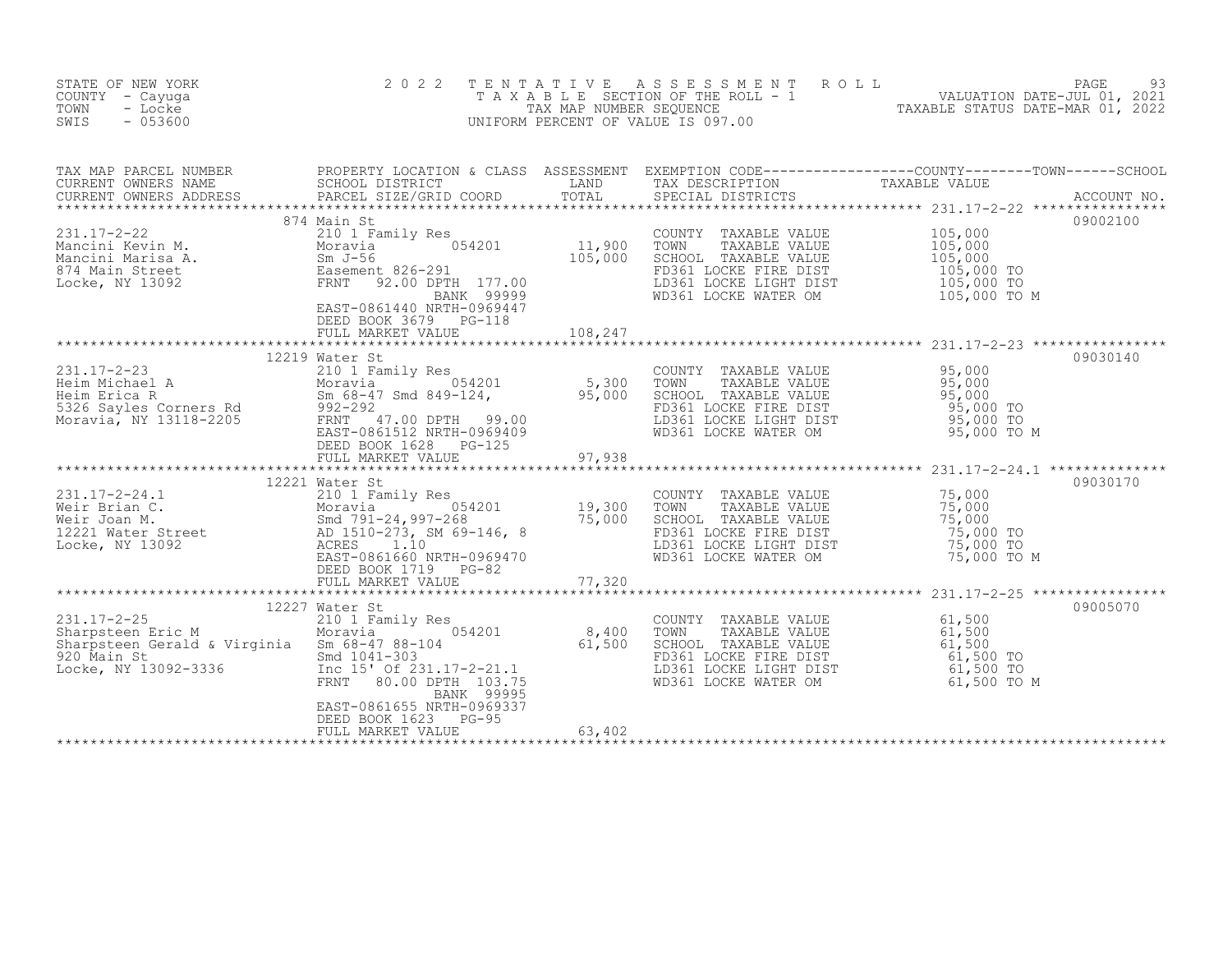| STATE OF NEW YORK<br>COUNTY - Cayuga<br>TOWN<br>- Locke<br>SWIS<br>- 053600 | 2022 TENTATIVE ASSESSMENT ROLL<br>TAXABLE SECTION OF THE ROLL - 1<br>TAX MAP NUMBER SEOUENCE<br>UNIFORM PERCENT OF VALUE IS 097.00 | 94<br>PAGE<br>VALUATION DATE-JUL 01, 2021<br>TAXABLE STATUS DATE-MAR 01, 2022 |
|-----------------------------------------------------------------------------|------------------------------------------------------------------------------------------------------------------------------------|-------------------------------------------------------------------------------|
|-----------------------------------------------------------------------------|------------------------------------------------------------------------------------------------------------------------------------|-------------------------------------------------------------------------------|

| $\begin{tabular}{l cccccc cccccc} \texttt{117--2--29} & \texttt{117--2--29} & \texttt{117--2--29} & \texttt{117--2--29} & \texttt{117--2--29} & \texttt{117--2--29} & \texttt{117--2--29} & \texttt{117--2--29} & \texttt{117--2--29} & \texttt{117--2--29} & \texttt{117--2--29} & \texttt{117--2--29} & \texttt{117--2--29} & \texttt{117--2--29} & \texttt{117--2--$ |  |  |  |
|-------------------------------------------------------------------------------------------------------------------------------------------------------------------------------------------------------------------------------------------------------------------------------------------------------------------------------------------------------------------------|--|--|--|
|                                                                                                                                                                                                                                                                                                                                                                         |  |  |  |
|                                                                                                                                                                                                                                                                                                                                                                         |  |  |  |
|                                                                                                                                                                                                                                                                                                                                                                         |  |  |  |
|                                                                                                                                                                                                                                                                                                                                                                         |  |  |  |
|                                                                                                                                                                                                                                                                                                                                                                         |  |  |  |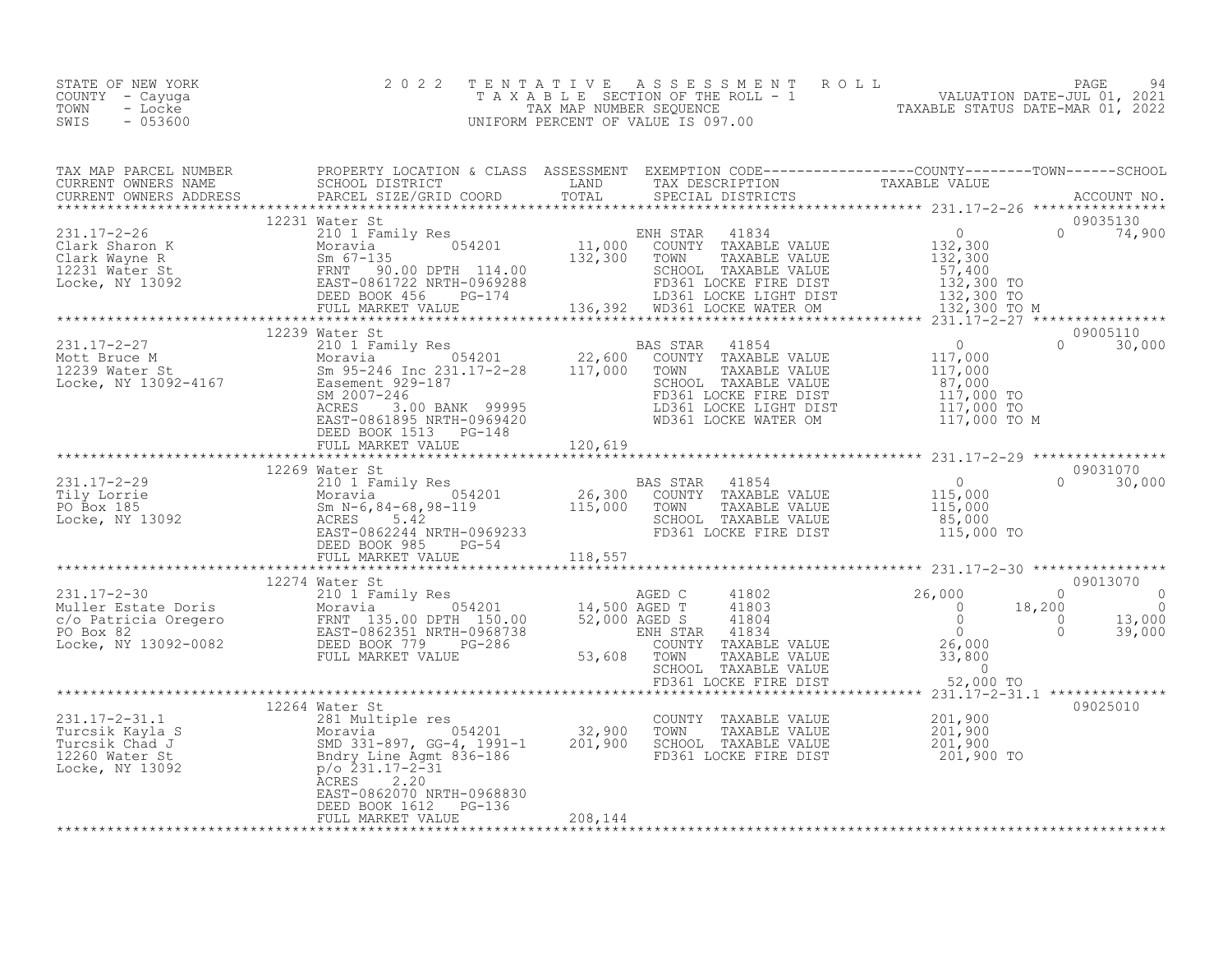| STATE OF NEW YORK<br>COUNTY - Cayuga<br>TOWN<br>- Locke<br>SWIS<br>$-053600$                                                                                                                                                                             | 2 0 2 2                                                                                   |         | TENTATIVE ASSESSMENT ROLL PAGE 95<br>TAXABLE SECTION OF THE ROLL - 1 VALUATION DATE-JUL 01, 2021<br>TAX MAP NUMBER SEQUENCE TAXABLE STATUS DATE-MAR 01, 2022<br>UNIFORM PERCENT OF VALUE IS 097.00 |             |                                |
|----------------------------------------------------------------------------------------------------------------------------------------------------------------------------------------------------------------------------------------------------------|-------------------------------------------------------------------------------------------|---------|----------------------------------------------------------------------------------------------------------------------------------------------------------------------------------------------------|-------------|--------------------------------|
|                                                                                                                                                                                                                                                          |                                                                                           |         |                                                                                                                                                                                                    |             |                                |
|                                                                                                                                                                                                                                                          |                                                                                           |         |                                                                                                                                                                                                    |             | 09025010                       |
|                                                                                                                                                                                                                                                          | 12257 Water St                                                                            |         |                                                                                                                                                                                                    |             |                                |
|                                                                                                                                                                                                                                                          |                                                                                           |         |                                                                                                                                                                                                    |             |                                |
|                                                                                                                                                                                                                                                          | 12240 Water St<br>EAST-0861824 NRTH-0969039<br>DEED BOOK 1277 PG-144<br>FULL MARKET VALUE | 109,278 | LD361 LOCKE LIGHT DIST<br>WD361 LOCKE LIGHT DIST 106,000 TO M<br>WD361 LOCKE WATER OM 106,000 TO M                                                                                                 |             | 09022021<br>$\Omega$<br>30,000 |
|                                                                                                                                                                                                                                                          |                                                                                           |         |                                                                                                                                                                                                    |             |                                |
|                                                                                                                                                                                                                                                          |                                                                                           |         |                                                                                                                                                                                                    |             |                                |
|                                                                                                                                                                                                                                                          | 868 Main St                                                                               |         |                                                                                                                                                                                                    |             | 09005010                       |
| 231.17-2-35<br>Miller Robert<br>Miller Deserae<br>244 Bird Cemetery Rd<br>13092<br>26 Miller Deserae<br>244 Bird Cemetery Rd<br>26 Miller Deserae<br>244 Bird Cemetery Rd<br>26661483 NRTH-0969244<br>27 FRNT<br>27 FRNT<br>27 POS61483 NRTH-0969244<br> | PG-330<br>DEED BOOK 4092<br>FULL MARKET VALUE                                             | 82, 474 | COUNTY TAXABLE VALUE<br>TOWN TAXABLE VALUE 80,000<br>SCHOOL TAXABLE VALUE 80,000<br>FD361 LOCKE FIRE DIST 80,000 TO<br>LD361 LOCKE LIGHT DIST 80,000 TO<br>WD361 LOCKE WATER OM                    | 80,000 TO M |                                |
|                                                                                                                                                                                                                                                          |                                                                                           |         |                                                                                                                                                                                                    |             |                                |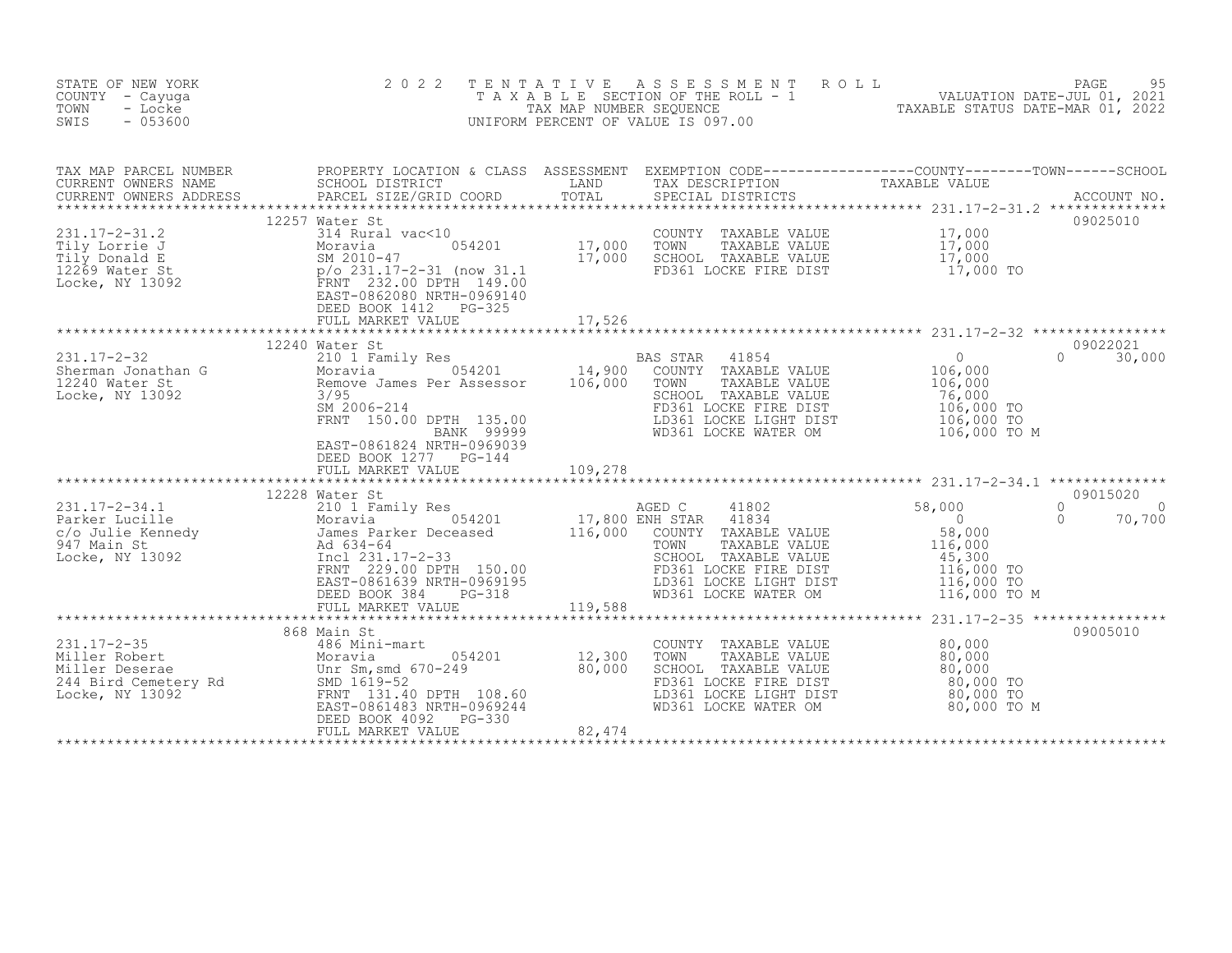| STATE OF NEW YORK | 2022 TENTATIVE ASSESSMENT ROLL     | 96<br>PAGE                       |
|-------------------|------------------------------------|----------------------------------|
| COUNTY – Cayuga   | TAXABLE SECTION OF THE ROLL - 1    | VALUATION DATE-JUL 01, 2021      |
| TOWN<br>- Locke   | TAX MAP NUMBER SEOUENCE            | TAXABLE STATUS DATE-MAR 01, 2022 |
| $-053600$<br>SWIS | UNIFORM PERCENT OF VALUE IS 097.00 |                                  |
|                   |                                    |                                  |

| $\begin{tabular}{lcccccc} \texttt{1111} & \texttt{1211} & \texttt{1311} & \texttt{1311} & \texttt{1411} & \texttt{1511} & \texttt{1511} & \texttt{1511} & \texttt{1511} & \texttt{1511} & \texttt{1511} & \texttt{1511} & \texttt{1511} & \texttt{1511} & \texttt{1511} & \texttt{1511} & \texttt{1511} & \texttt{1511} & \texttt{1511} & \texttt{1511} & \texttt{1511} &$                                                                                                                              |  |  |          |
|---------------------------------------------------------------------------------------------------------------------------------------------------------------------------------------------------------------------------------------------------------------------------------------------------------------------------------------------------------------------------------------------------------------------------------------------------------------------------------------------------------|--|--|----------|
|                                                                                                                                                                                                                                                                                                                                                                                                                                                                                                         |  |  |          |
|                                                                                                                                                                                                                                                                                                                                                                                                                                                                                                         |  |  |          |
|                                                                                                                                                                                                                                                                                                                                                                                                                                                                                                         |  |  |          |
|                                                                                                                                                                                                                                                                                                                                                                                                                                                                                                         |  |  |          |
|                                                                                                                                                                                                                                                                                                                                                                                                                                                                                                         |  |  |          |
| $\begin{tabular}{lcccccc} \texttt{\textbf{7}} & \texttt{\textbf{7}} & \texttt{\textbf{7}} & \texttt{\textbf{7}} & \texttt{\textbf{7}} & \texttt{\textbf{7}} & \texttt{\textbf{7}} & \texttt{\textbf{7}} & \texttt{\textbf{7}} & \texttt{\textbf{7}} & \texttt{\textbf{7}} & \texttt{\textbf{7}} & \texttt{\textbf{7}} \\ \texttt{\textbf{23}} & \texttt{\textbf{1}} & \texttt{\textbf{21}} & \texttt{\textbf{21}} & \texttt{\textbf{1}} & \texttt{\textbf{1}} & \texttt{\textbf{1}} & \texttt{\textbf{$ |  |  |          |
|                                                                                                                                                                                                                                                                                                                                                                                                                                                                                                         |  |  |          |
|                                                                                                                                                                                                                                                                                                                                                                                                                                                                                                         |  |  |          |
|                                                                                                                                                                                                                                                                                                                                                                                                                                                                                                         |  |  |          |
|                                                                                                                                                                                                                                                                                                                                                                                                                                                                                                         |  |  |          |
|                                                                                                                                                                                                                                                                                                                                                                                                                                                                                                         |  |  |          |
|                                                                                                                                                                                                                                                                                                                                                                                                                                                                                                         |  |  |          |
|                                                                                                                                                                                                                                                                                                                                                                                                                                                                                                         |  |  |          |
|                                                                                                                                                                                                                                                                                                                                                                                                                                                                                                         |  |  |          |
|                                                                                                                                                                                                                                                                                                                                                                                                                                                                                                         |  |  |          |
|                                                                                                                                                                                                                                                                                                                                                                                                                                                                                                         |  |  |          |
|                                                                                                                                                                                                                                                                                                                                                                                                                                                                                                         |  |  |          |
|                                                                                                                                                                                                                                                                                                                                                                                                                                                                                                         |  |  |          |
|                                                                                                                                                                                                                                                                                                                                                                                                                                                                                                         |  |  |          |
|                                                                                                                                                                                                                                                                                                                                                                                                                                                                                                         |  |  |          |
|                                                                                                                                                                                                                                                                                                                                                                                                                                                                                                         |  |  |          |
|                                                                                                                                                                                                                                                                                                                                                                                                                                                                                                         |  |  | 09016130 |
|                                                                                                                                                                                                                                                                                                                                                                                                                                                                                                         |  |  |          |
|                                                                                                                                                                                                                                                                                                                                                                                                                                                                                                         |  |  |          |
|                                                                                                                                                                                                                                                                                                                                                                                                                                                                                                         |  |  |          |
|                                                                                                                                                                                                                                                                                                                                                                                                                                                                                                         |  |  |          |
|                                                                                                                                                                                                                                                                                                                                                                                                                                                                                                         |  |  |          |
|                                                                                                                                                                                                                                                                                                                                                                                                                                                                                                         |  |  |          |
|                                                                                                                                                                                                                                                                                                                                                                                                                                                                                                         |  |  |          |
|                                                                                                                                                                                                                                                                                                                                                                                                                                                                                                         |  |  | 30,000   |
|                                                                                                                                                                                                                                                                                                                                                                                                                                                                                                         |  |  |          |
|                                                                                                                                                                                                                                                                                                                                                                                                                                                                                                         |  |  |          |
|                                                                                                                                                                                                                                                                                                                                                                                                                                                                                                         |  |  |          |
|                                                                                                                                                                                                                                                                                                                                                                                                                                                                                                         |  |  |          |
|                                                                                                                                                                                                                                                                                                                                                                                                                                                                                                         |  |  |          |
|                                                                                                                                                                                                                                                                                                                                                                                                                                                                                                         |  |  |          |
|                                                                                                                                                                                                                                                                                                                                                                                                                                                                                                         |  |  |          |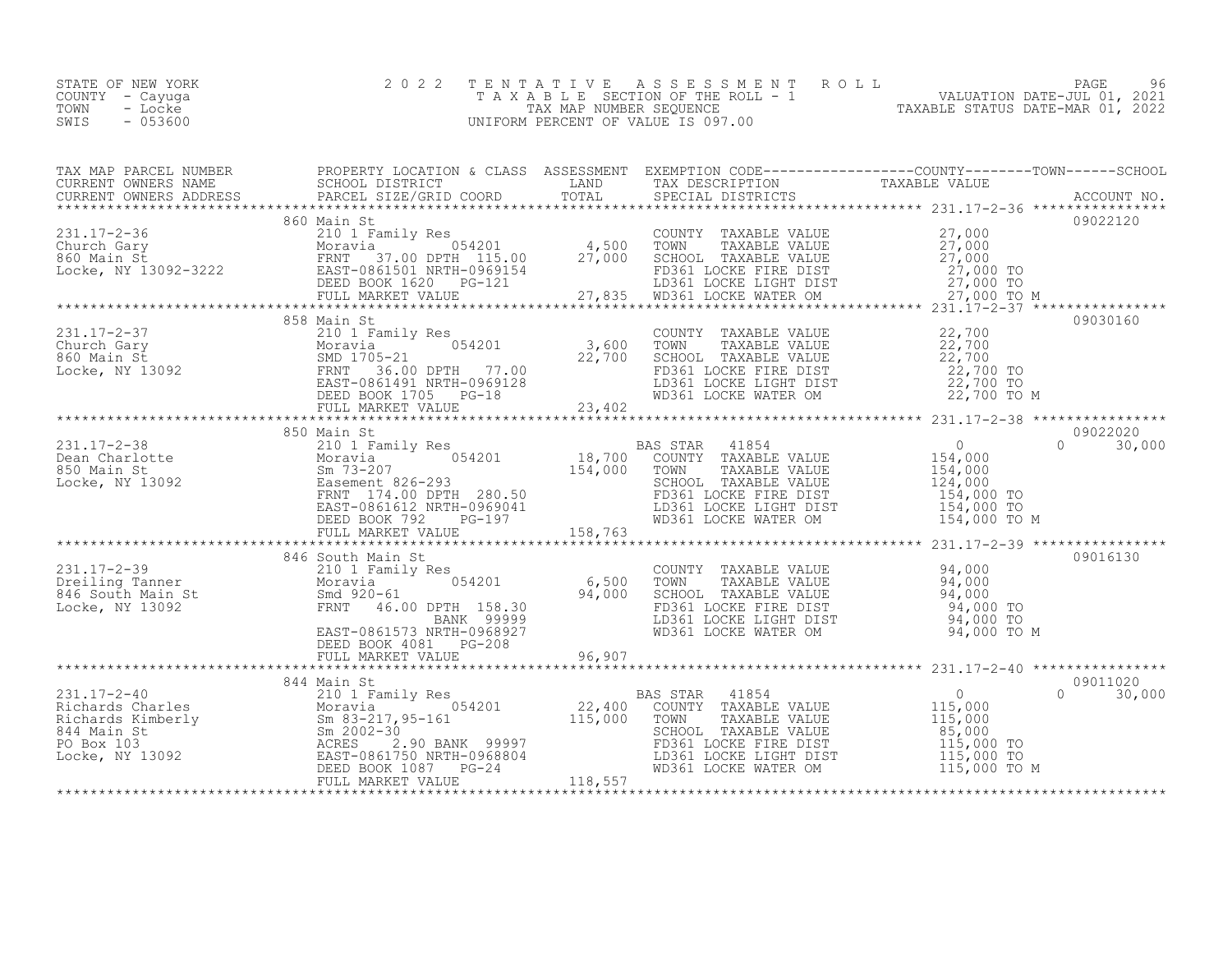| STATE OF NEW YORK<br>COUNTY - Cayuga<br>TOWN - Locke<br>- 053600<br>SWIS | 2022 TENTATIVE ASSESSMENT ROLL<br>TAXABLE SECTION OF THE ROLL - 1<br>TAX MAP NUMBER SEOUENCE<br>UNIFORM PERCENT OF VALUE IS 097.00 | TAXABLE STATUS DATE-MAR 01, 2022 | PAGE<br>VALUATION DATE-JUL 01, 2021 |  |
|--------------------------------------------------------------------------|------------------------------------------------------------------------------------------------------------------------------------|----------------------------------|-------------------------------------|--|
|                                                                          |                                                                                                                                    |                                  |                                     |  |

| TAX MAP PARCEL NUMBER                                                                                                                                                                                                                                                                                                                                                                                                                                          | PROPERTY LOCATION & CLASS ASSESSMENT EXEMPTION CODE----------------COUNTY-------TOWN------SCHOOL |        |                                                                       |          |
|----------------------------------------------------------------------------------------------------------------------------------------------------------------------------------------------------------------------------------------------------------------------------------------------------------------------------------------------------------------------------------------------------------------------------------------------------------------|--------------------------------------------------------------------------------------------------|--------|-----------------------------------------------------------------------|----------|
|                                                                                                                                                                                                                                                                                                                                                                                                                                                                |                                                                                                  |        |                                                                       |          |
|                                                                                                                                                                                                                                                                                                                                                                                                                                                                | 826 State Route 38                                                                               |        |                                                                       | 09026170 |
| 331.17-2-41<br>Cabisca Jackson P<br>200 Scape Moravia 054201<br>200 Scape Moravia 054201<br>200 Scape 17,600 TOWN TAXABLE VALUE 103,000<br>220 Scape 38<br>210 Scape 192<br>220 Scape 17,600 TOWN TAXABLE VALUE 103,000<br>220 Scape 36<br>220 S                                                                                                                                                                                                               |                                                                                                  |        |                                                                       |          |
|                                                                                                                                                                                                                                                                                                                                                                                                                                                                |                                                                                                  |        |                                                                       |          |
|                                                                                                                                                                                                                                                                                                                                                                                                                                                                |                                                                                                  |        |                                                                       |          |
|                                                                                                                                                                                                                                                                                                                                                                                                                                                                |                                                                                                  |        | FD361 LOCKE FIRE DIST 103,000 TO<br>WD361 LOCKE WATER OM 103,000 TO M |          |
|                                                                                                                                                                                                                                                                                                                                                                                                                                                                | DEED BOOK 965 PG-191                                                                             |        |                                                                       |          |
|                                                                                                                                                                                                                                                                                                                                                                                                                                                                |                                                                                                  |        |                                                                       |          |
|                                                                                                                                                                                                                                                                                                                                                                                                                                                                | 814 State Route 38                                                                               |        |                                                                       | 09026140 |
|                                                                                                                                                                                                                                                                                                                                                                                                                                                                |                                                                                                  |        |                                                                       |          |
|                                                                                                                                                                                                                                                                                                                                                                                                                                                                |                                                                                                  |        |                                                                       |          |
|                                                                                                                                                                                                                                                                                                                                                                                                                                                                |                                                                                                  |        |                                                                       |          |
|                                                                                                                                                                                                                                                                                                                                                                                                                                                                |                                                                                                  |        |                                                                       |          |
|                                                                                                                                                                                                                                                                                                                                                                                                                                                                |                                                                                                  |        |                                                                       |          |
|                                                                                                                                                                                                                                                                                                                                                                                                                                                                |                                                                                                  |        |                                                                       |          |
|                                                                                                                                                                                                                                                                                                                                                                                                                                                                |                                                                                                  |        |                                                                       | 09026150 |
|                                                                                                                                                                                                                                                                                                                                                                                                                                                                |                                                                                                  |        |                                                                       |          |
|                                                                                                                                                                                                                                                                                                                                                                                                                                                                |                                                                                                  |        |                                                                       |          |
|                                                                                                                                                                                                                                                                                                                                                                                                                                                                |                                                                                                  |        |                                                                       |          |
|                                                                                                                                                                                                                                                                                                                                                                                                                                                                |                                                                                                  |        |                                                                       |          |
|                                                                                                                                                                                                                                                                                                                                                                                                                                                                |                                                                                                  |        |                                                                       |          |
|                                                                                                                                                                                                                                                                                                                                                                                                                                                                |                                                                                                  |        |                                                                       |          |
|                                                                                                                                                                                                                                                                                                                                                                                                                                                                |                                                                                                  |        |                                                                       |          |
|                                                                                                                                                                                                                                                                                                                                                                                                                                                                |                                                                                                  |        |                                                                       |          |
|                                                                                                                                                                                                                                                                                                                                                                                                                                                                |                                                                                                  |        |                                                                       |          |
|                                                                                                                                                                                                                                                                                                                                                                                                                                                                |                                                                                                  |        |                                                                       |          |
| MAY BE SUBJECT TO PAYMENT<br>UNDER AGDIST LAW TIL 2026 DEED BOOK 1516 PG-224                                                                                                                                                                                                                                                                                                                                                                                   |                                                                                                  |        |                                                                       |          |
|                                                                                                                                                                                                                                                                                                                                                                                                                                                                |                                                                                                  |        |                                                                       |          |
|                                                                                                                                                                                                                                                                                                                                                                                                                                                                |                                                                                                  |        |                                                                       |          |
| $\begin{tabular}{lllllllllllll} \multicolumn{4}{c }{\begin{tabular}{l}c@{}} \multicolumn{4}{c }{\begin{tabular}{l}c@{}} \multicolumn{4}{c }{\begin{tabular}{l}c@{}} \multicolumn{4}{c }{\begin{tabular}{l}c@{}} \multicolumn{4}{c }{\begin{tabular}{l}c@{}} \multicolumn{4}{c }{\begin{tabular}{l}c@{}} \multicolumn{4}{c }{\begin{tabular}{l}c@{}} \multicolumn{4}{c }{\begin{tabular}{l}c@{}} \multicolumn{4}{c }{\begin{tabular}{l}c@{}} \multicolumn{4}{c$ |                                                                                                  |        |                                                                       | 09029030 |
|                                                                                                                                                                                                                                                                                                                                                                                                                                                                |                                                                                                  |        |                                                                       |          |
|                                                                                                                                                                                                                                                                                                                                                                                                                                                                |                                                                                                  |        |                                                                       |          |
|                                                                                                                                                                                                                                                                                                                                                                                                                                                                |                                                                                                  |        |                                                                       |          |
|                                                                                                                                                                                                                                                                                                                                                                                                                                                                |                                                                                                  |        |                                                                       |          |
|                                                                                                                                                                                                                                                                                                                                                                                                                                                                | EAST-0876324 NRTH-0976031<br>DEED BOOK 1399 PG-203                                               |        |                                                                       |          |
|                                                                                                                                                                                                                                                                                                                                                                                                                                                                | FULL MARKET VALUE                                                                                | 72,165 |                                                                       |          |
|                                                                                                                                                                                                                                                                                                                                                                                                                                                                |                                                                                                  |        |                                                                       |          |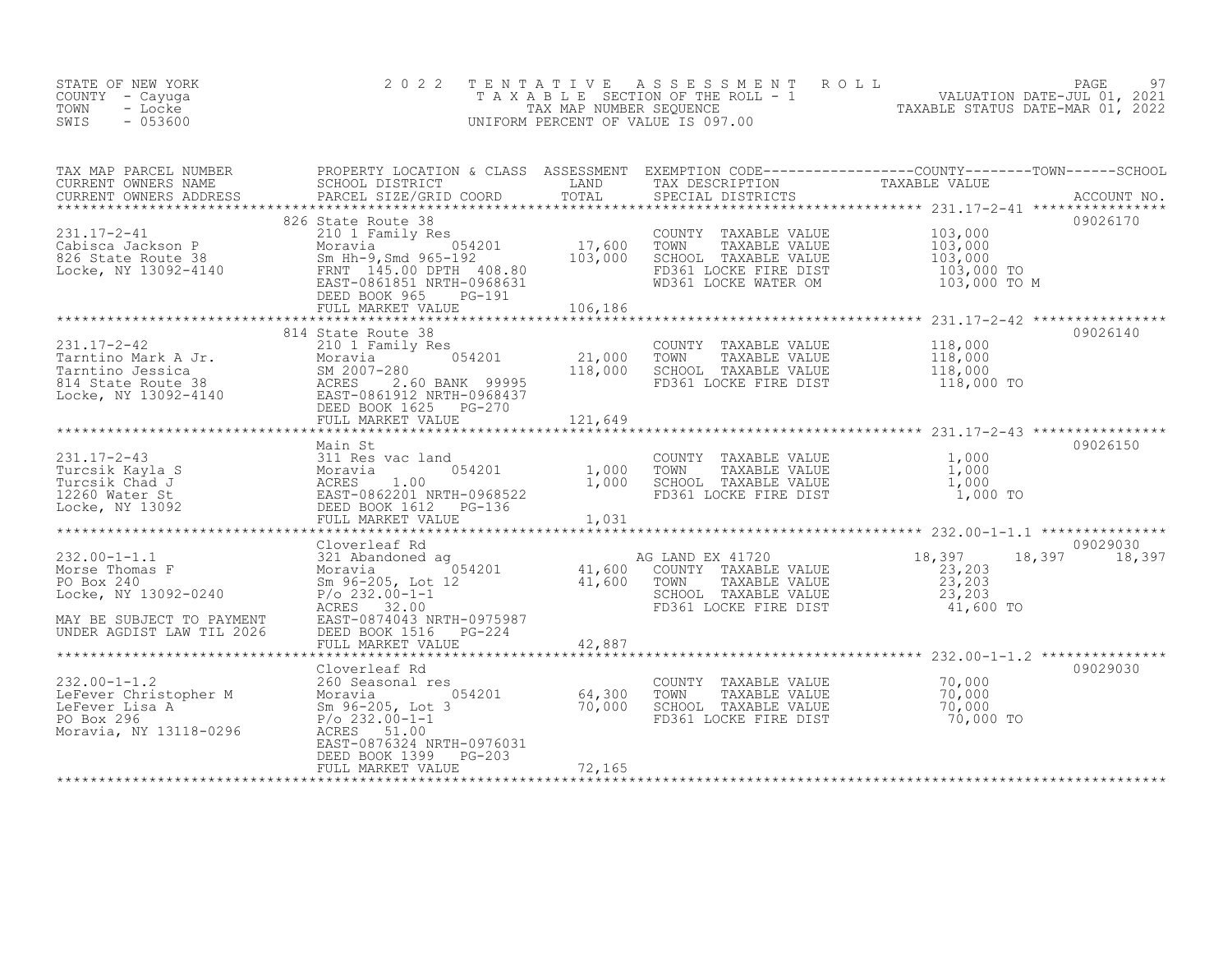| STATE OF NEW YORK<br>COUNTY - Cayuga<br>TOWN<br>- Locke<br>$-053600$<br>SWIS                                                                                                                      | 2 0 2 2                                                                                                                                                                                                                                     | TENTATIVE                         | ASSESSMENT ROLL<br>UNIFORM PERCENT OF VALUE IS 097.00                                                              | T A X A B L E SECTION OF THE ROLL - 1 VALUATION DATE-JUL 01, 2021                                                                                          | PAGE<br>98        |
|---------------------------------------------------------------------------------------------------------------------------------------------------------------------------------------------------|---------------------------------------------------------------------------------------------------------------------------------------------------------------------------------------------------------------------------------------------|-----------------------------------|--------------------------------------------------------------------------------------------------------------------|------------------------------------------------------------------------------------------------------------------------------------------------------------|-------------------|
| TAX MAP PARCEL NUMBER<br>CURRENT OWNERS NAME<br>CURRENT OWNERS ADDRESS                                                                                                                            | PARCEL SIZE/GRID COORD                                                                                                                                                                                                                      | TOTAL<br>***********              | SPECIAL DISTRICTS                                                                                                  | PROPERTY LOCATION & CLASS ASSESSMENT EXEMPTION CODE----------------COUNTY-------TOWN------SCHOOL SCHOOL SCHOOL OUSTRICT LAND TAX DESCRIPTION TAXABLE VALUE | ACCOUNT NO.       |
| $232.00 - 1 - 1.3$<br>Weyant Andrew<br>3841 Corrigan Road<br>Moravia, NY 13118<br>MAY BE SUBJECT TO PAYMENT<br>UNDER AGDIST LAW TIL 2026                                                          | Cloverleaf Rd<br>321 Abandoned ag<br>054201<br>Moravia<br>Sm 96-205, Lot 4<br>$P/O$ 232.00-1-1<br>ACRES 35.00<br>EAST-0875959 NRTH-0975541<br>DEED BOOK 3696<br>PG-175                                                                      | $\frac{45,300}{45,300}$           | AG LAND EX 41720<br>COUNTY TAXABLE VALUE<br>TAXABLE VALUE<br>TOWN<br>SCHOOL TAXABLE VALUE<br>FD361 LOCKE FIRE DIST | 5,222<br>5,222<br>40,078<br>40,078<br>40,078<br>45,300 TO                                                                                                  | 09029030<br>5,222 |
|                                                                                                                                                                                                   | FULL MARKET VALUE                                                                                                                                                                                                                           | 46,701                            |                                                                                                                    |                                                                                                                                                            |                   |
| $232.00 - 1 - 1.4$<br>Weyant Andrew<br>3841 Corrigan Road<br>Moravia, NÝ 13118<br>MAY BE SUBJECT TO PAYMENT                                                                                       | Cloverleaf Rd<br>105 Vac farmland<br>Rd<br>.rmland<br>054201 53,000<br>, Lot 5 53,000<br>0-1-1<br>1 40<br>Moravia<br>Sm 96-205, Lot 5<br>$P/O$ 232.00-1-1<br>ACRES 41.40<br>EAST-0875774 NRTH-0974540                                       |                                   | AG LAND EX 41720<br>COUNTY TAXABLE VALUE<br>TAXABLE VALUE<br>TOWN<br>SCHOOL TAXABLE VALUE<br>FD361 LOCKE FIRE DIST | 7,903<br>7,903<br>45,097<br>45,097<br>45,097<br>53,000 TO                                                                                                  | 09029030<br>7,903 |
| UNDER AGDIST LAW TIL 2026                                                                                                                                                                         | DEED BOOK 3696 PG-175<br>FULL MARKET VALUE                                                                                                                                                                                                  | 54,639                            |                                                                                                                    |                                                                                                                                                            |                   |
|                                                                                                                                                                                                   |                                                                                                                                                                                                                                             |                                   |                                                                                                                    |                                                                                                                                                            |                   |
| $232.00 - 1 - 1.5$<br>232.00-1-1.5 321 Abandoned ag<br>Stewart Shawn Moravia 054201<br>Silvaggio Lisa Sm 96-205, Lot 14<br>7471 Cherry St Rd P/o 232.00-1-1<br>P/o 232.00-1-1<br>Auburn, NY 13021 | Cloverleaf Rd<br>321 Abandoned ag<br>ACRES 34.00<br>EAST-0874107 NRTH-0974400                                                                                                                                                               | 44,100<br>44,100                  | COUNTY TAXABLE VALUE<br>TOWN<br>TAXABLE VALUE<br>SCHOOL TAXABLE VALUE<br>FD361 LOCKE FIRE DIST                     | 44,100<br>44,100<br>44,100<br>44,100 TO                                                                                                                    | 09029030          |
|                                                                                                                                                                                                   | DEED BOOK 1106<br>PG-234<br>FULL MARKET VALUE                                                                                                                                                                                               | 45,464                            |                                                                                                                    |                                                                                                                                                            |                   |
| $232.00 - 1 - 1.6$<br>Stewart Shawn<br>Silvaggio Lisa<br>7471 Cherry St Rd<br>Auburn, NY 13021                                                                                                    | **************************************<br>Cloverleaf Rd<br>321 Abanuones<br>Moravia<br>Sm 96-205, Lot<br>P/o 232.00-1-1<br>Anrs 30.00<br>321 Abandoned ag<br>,054201<br>L3<br>Sm 96-205, Lot 13<br>ACRES 30.00<br>EAST-0874072 NRTH-0975188 | *************<br>39,300<br>39,300 | COUNTY TAXABLE VALUE<br>TOWN<br>TAXABLE VALUE<br>SCHOOL TAXABLE VALUE<br>FD361 LOCKE FIRE DIST                     | 39,300<br>39,300<br>39,300<br>39,300 TO                                                                                                                    | 09029030          |
|                                                                                                                                                                                                   | DEED BOOK 1106<br>PG-234<br>FULL MARKET VALUE                                                                                                                                                                                               | 40,515                            |                                                                                                                    |                                                                                                                                                            |                   |
| $232.00 - 1 - 3.2$<br>nartin michael<br>Martin Sharon<br>4266 Doolittle Rd<br>Locke, NY 13092-4174                                                                                                | 988 Toll Gate Rd<br>210 1 Family Res<br>054201<br>Moravia<br>Smd $877 - 8$<br>ACRES 4.99<br>EAST-0873345 NRTH-0971542<br>DEED BOOK 877<br>$PG-6$<br>FULL MARKET VALUE                                                                       | 21,900<br>58,000<br>59,794        | COUNTY<br>TAXABLE VALUE<br>TOWN<br>TAXABLE VALUE<br>SCHOOL TAXABLE VALUE<br>FD361 LOCKE FIRE DIST                  | 58,000<br>58,000<br>58,000<br>58,000 TO                                                                                                                    |                   |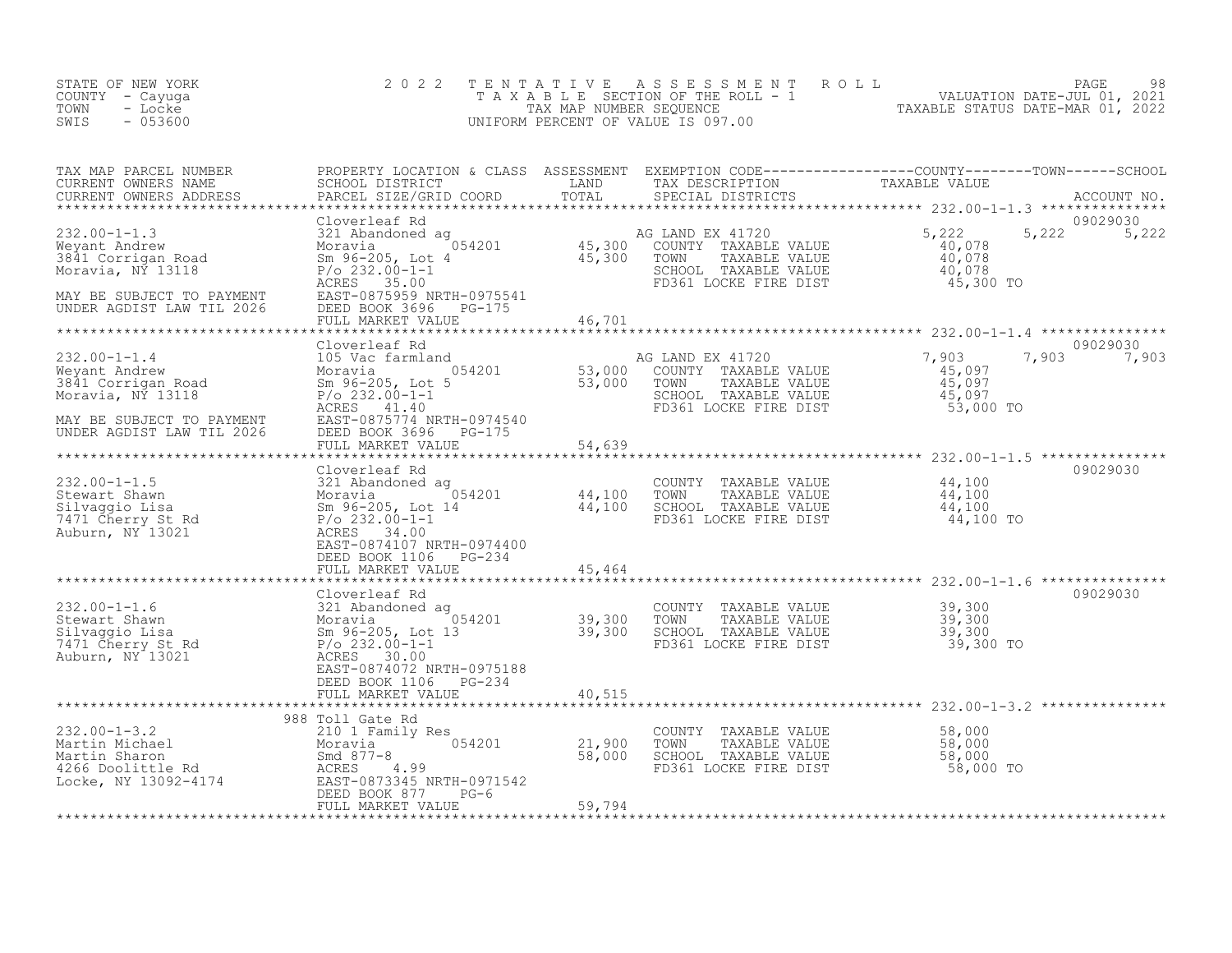| STATE OF NEW YORK<br>COUNTY - Cayuga<br>TOWN<br>- Locke<br>SWIS<br>$-053600$                                                                                                                                                                                                                                                            | 2 0 2 2                                                                                                                                    | TENTATIVE<br>TAX MAP NUMBER SEQUENCE | ASSESSMENT<br>ROLL<br>TAXABLE SECTION OF THE ROLL - 1<br>UNIFORM PERCENT OF VALUE IS 097.00                        | $\ensuremath{\mathsf{PAGE}}$<br>99<br>99<br>VALUATION DATE-JUL 01, 2021<br>TAXABLE STATUS DATE-MAP 01 2000 |
|-----------------------------------------------------------------------------------------------------------------------------------------------------------------------------------------------------------------------------------------------------------------------------------------------------------------------------------------|--------------------------------------------------------------------------------------------------------------------------------------------|--------------------------------------|--------------------------------------------------------------------------------------------------------------------|------------------------------------------------------------------------------------------------------------|
| TAX MAP PARCEL NUMBER<br>CURRENT OWNERS NAME<br>CURRENT OWNERS ADDRESS                                                                                                                                                                                                                                                                  | PARCEL SIZE/GRID COORD                                                                                                                     | TOTAL                                | SPECIAL DISTRICTS                                                                                                  | ACCOUNT NO.                                                                                                |
| $232.00 - 1 - 3.111$<br>xystem Fred<br>Contract Moravia 054201 118,100<br>Contract 118,100<br>Contract 118,100<br>Section Point 118,100<br>Point 1232-1-3.11 & 3.12<br>New Fairfield, CT 06812<br>Section 118,12<br>Section 118,100<br>Section 118,100<br>Section 118,100<br><br>MAY BE SUBJECT TO PAYMENT<br>UNDER AGDIST LAW TIL 2026 | 985 Clover Leaf Rd<br>242 Rurl res&rec<br>ACRES<br>67.88<br>EAST-0873553 NRTH-0971743<br>DEED BOOK 1198 PG-214<br>FULL MARKET VALUE        |                                      | AG LAND EX 41720<br>COUNTY TAXABLE VALUE<br>TOWN<br>TAXABLE VALUE<br>SCHOOL TAXABLE VALUE<br>FD361 LOCKE FIRE DIST | 09020050<br>61,662<br>61,662<br>61,662<br>278,338<br>278,338<br>278,338<br>340,000 TO                      |
| $232.00 - 1 - 6.1$<br>Poland Daniel<br>Poland Revocable Living Tst Da Sm 2002-2                                                                                                                                                                                                                                                         | FULL MARKET VALUE<br>854/878 Toll Gate Rd<br>321 Abandoned ag<br>054201<br>Moravia                                                         | 350,515<br>66,000<br>66,000          | COUNTY<br>TAXABLE VALUE<br>TOWN<br>TAXABLE VALUE<br>SCHOOL TAXABLE VALUE                                           | 09020061<br>66,000<br>66,000<br>66,000                                                                     |
| 127 Kime Ave<br>North Babylon, NY 11703-3316 AD 1576-133                                                                                                                                                                                                                                                                                | $P/O$ 232.00-1-6<br>ACRES<br>51.90<br>EAST-0874640 NRTH-0969397<br>DEED BOOK 1576<br>$PG-133$<br>FULL MARKET VALUE                         | 68,041                               | FD361 LOCKE FIRE DIST                                                                                              | 66,000 TO                                                                                                  |
|                                                                                                                                                                                                                                                                                                                                         |                                                                                                                                            |                                      |                                                                                                                    |                                                                                                            |
| $232.00 - 1 - 6.2$<br>Poland Daniel<br>127 Kime Ave<br>North Babylon, NY 11703                                                                                                                                                                                                                                                          | 854 Toll Gate Rd<br>270 Mfg housing<br>054201<br>Moravia<br>$Sm$ 2002-2<br>$P/O$ 232.00-1-6<br>ACRES<br>11.11<br>EAST-0873958 NRTH-0968854 | 32,400<br>62,000                     | COUNTY TAXABLE VALUE<br>TOWN<br>TAXABLE VALUE<br>SCHOOL TAXABLE VALUE<br>FD361 LOCKE FIRE DIST                     | 62,000<br>62,000<br>62,000<br>62,000 TO                                                                    |
|                                                                                                                                                                                                                                                                                                                                         | DEED BOOK 1082<br>PG-67<br>FULL MARKET VALUE                                                                                               | 63,918                               |                                                                                                                    |                                                                                                            |
|                                                                                                                                                                                                                                                                                                                                         | 878 Toll Gate Rd                                                                                                                           |                                      |                                                                                                                    |                                                                                                            |
| $232.00 - 1 - 6.3$<br>Poland Revocable Living Tst Da Moravia<br>Poland, Trustee David A<br>818 Bowie Rd<br>Rockville, MD 20852-1023                                                                                                                                                                                                     | 242 Rurl res&rec<br>054201<br>$Sm 2002 - 2$<br>$P/O$ 232.00-1-6<br>ACRES<br>11.11<br>EAST-0873939 NRTH-0969358                             | 32,400<br>116,000                    | COUNTY TAXABLE VALUE<br>TOWN<br>TAXABLE VALUE<br>SCHOOL TAXABLE VALUE<br>FD361 LOCKE FIRE DIST                     | 116,000<br>116,000<br>116,000<br>116,000 TO                                                                |
|                                                                                                                                                                                                                                                                                                                                         | DEED BOOK 1566<br>$PG-84$<br>FULL MARKET VALUE                                                                                             | 119,588                              |                                                                                                                    |                                                                                                            |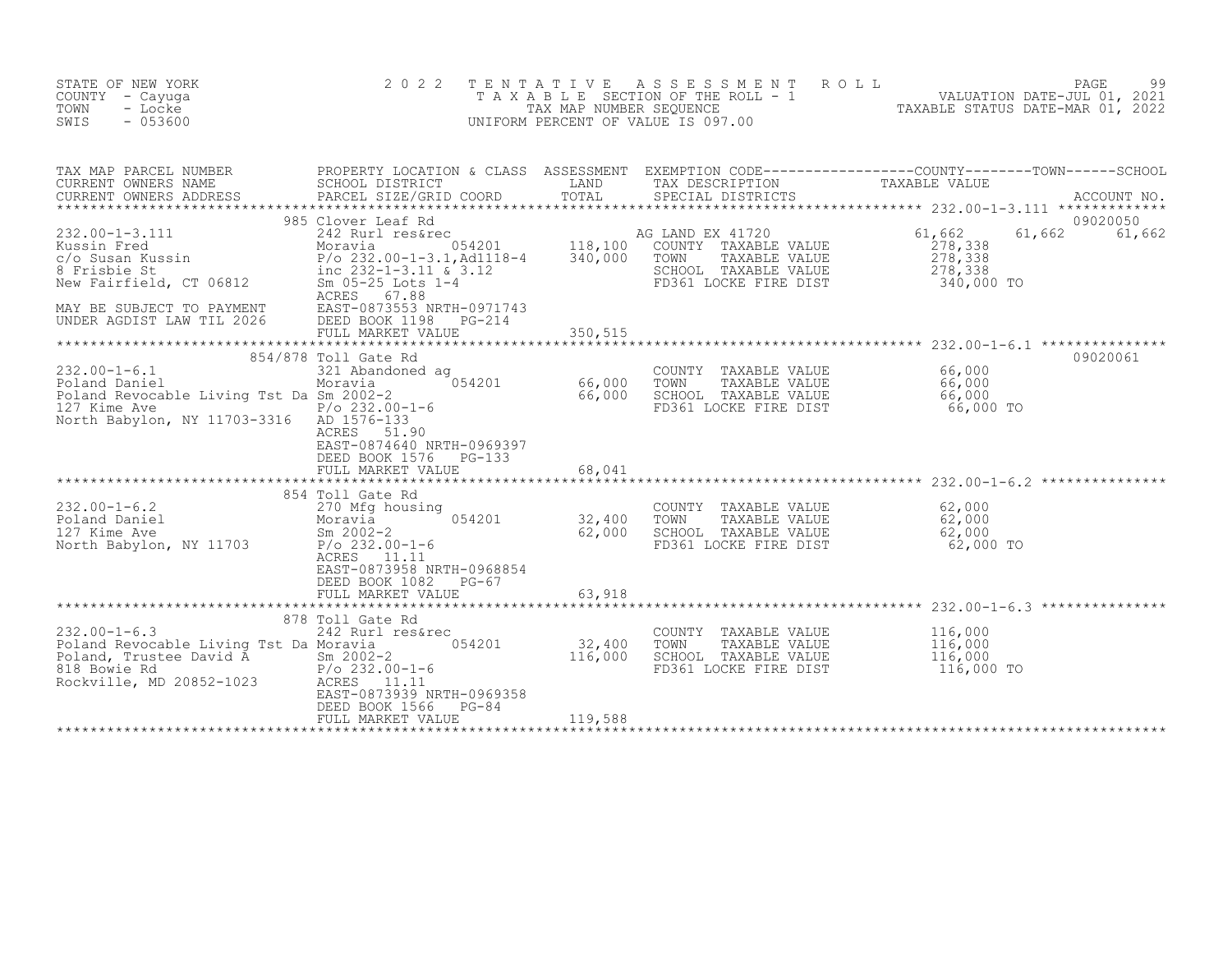| STATE OF NEW YORK<br>COUNTY - Cayuga<br>TOWN<br>- Locke<br>SWIS<br>- 053600 |  | 2022 TENTATIVE ASSESSMENT ROLL<br>TAXABLE SECTION OF THE ROLL - 1<br>TAX MAP NUMBER SEOUENCE<br>UNIFORM PERCENT OF VALUE IS 097.00 | TAXABLE STATUS DATE-MAR 01, 2022 | PAGE<br>VALUATION DATE-JUL 01, 2021 | 100 |
|-----------------------------------------------------------------------------|--|------------------------------------------------------------------------------------------------------------------------------------|----------------------------------|-------------------------------------|-----|
| TAX MAP PARCEL NUMBER                                                       |  | PROPERTY LOCATION & CLASS ASSESSMENT EXEMPTION CODE---------------COUNTY-------TOWN-----SCHOOL                                     |                                  |                                     |     |

| CURRENT OWNERS NAME<br>CURRENT OWNERS ADDRESS                                                               | SCHOOL DISTRICT<br>PARCEL SIZE/GRID COORD                                                                                                                                           | LAND<br>TOTAL                              | TAX DESCRIPTION<br>SPECIAL DISTRICTS                                                                                        | TAXABLE VALUE                                                                                         | ACCOUNT NO.<br>*************** |
|-------------------------------------------------------------------------------------------------------------|-------------------------------------------------------------------------------------------------------------------------------------------------------------------------------------|--------------------------------------------|-----------------------------------------------------------------------------------------------------------------------------|-------------------------------------------------------------------------------------------------------|--------------------------------|
| $232.00 - 1 - 7.1$<br>Southworth Steven<br>Wells Jennifer<br>711 Auburn Road<br>Groton, NY 13073            | Toll Gate Rd<br>321 Abandoned ag<br>054201<br>Moravia<br>ACRES<br>88.30<br>EAST-0874983 NRTH-0968156<br>DEED BOOK 4134<br>PG-133<br>FULL MARKET VALUE                               | 109,300<br>109,300<br>112,680              | COUNTY TAXABLE VALUE<br>TAXABLE VALUE<br>TOWN<br>SCHOOL TAXABLE VALUE<br>FD361 LOCKE FIRE DIST                              | 109,300<br>109,300<br>109,300<br>109,300 TO<br>************************ 232.00-1-7.2 **************** | 09020081                       |
| $232.00 - 1 - 7.2$<br>Shoemaker Joseph A<br>3013 Buckley Hill Rd<br>Moravia, NY 13118                       | 784 Toll Gate Rd<br>210 1 Family Res<br>054201<br>Moravia<br>Sm $88 - 214$ ,<br>5.00 BANK 99999<br>ACRES<br>EAST-0873808 NRTH-0967881<br>DEED BOOK 4083 PG-214<br>FULL MARKET VALUE | 25,000<br>102,000<br>105,155               | COUNTY TAXABLE VALUE<br>TOWN<br>TAXABLE VALUE<br>SCHOOL TAXABLE VALUE<br>FD361 LOCKE FIRE DIST                              | 102,000<br>102,000<br>102,000<br>102,000 TO                                                           |                                |
| $232.00 - 1 - 8$<br>Carey Madeline A.<br>Romancik Catherine I.<br>5864 Mondore Drive<br>Lafayette, NY 13084 | Town Line Rd<br>910 Priv forest<br>054201<br>Moravia<br>Robt Carey Died 10/30/94<br>58.00<br>ACRES<br>EAST-0877481 NRTH-0968505<br>DEED BOOK 3703<br>PG-187<br>FULL MARKET VALUE    | 53,500<br>53,500<br>55,155<br>************ | COUNTY TAXABLE VALUE<br>TAXABLE VALUE<br>TOWN<br>SCHOOL TAXABLE VALUE<br>FD361 LOCKE FIRE DIST                              | 53,500<br>53,500<br>53,500<br>53,500 TO                                                               | 09006020                       |
|                                                                                                             | 820 Toll Gate Rd                                                                                                                                                                    |                                            |                                                                                                                             |                                                                                                       | 09020062                       |
| $232.00 - 1 - 10$<br>Roy Dennis J<br>820 Tollgate Hill Rd<br>Locke, NY 13092-4115                           | 240 Rural res<br>054201<br>Moravia<br>ACRES 10.40<br>EAST-0874765 NRTH-0968531<br>DEED BOOK 470<br>PG-184<br>FULL MARKET VALUE                                                      | 32,400 ENH STAR<br>126,000<br>129,897      | AGED C/T/S 41800<br>41834<br>COUNTY TAXABLE VALUE<br>TOWN<br>TAXABLE VALUE<br>SCHOOL TAXABLE VALUE<br>FD361 LOCKE FIRE DIST | 63,000<br>63,000<br>$\overline{0}$<br>$\Omega$<br>63,000<br>63,000<br>$\Omega$<br>126,000 TO          | 63,000<br>63,000               |
|                                                                                                             |                                                                                                                                                                                     |                                            | *************************************                                                                                       | $x******$ 232.00-1-11 *****************                                                               |                                |
| $232.00 - 1 - 11$<br>Dewitt Mark<br>4699 West Lake Rd<br>Auburn, NY 13021                                   | Off Tollgate Rd<br>910 Priv forest<br>054201<br>Moravia<br>Form 900-0-4<br>Now 232-1-11<br>ACRES<br>22.00<br>EAST-0876591 NRTH-0969479                                              | 22,300<br>22,300                           | COUNTY<br>TAXABLE VALUE<br>TAXABLE VALUE<br>TOWN<br>SCHOOL TAXABLE VALUE<br>FD361 LOCKE FIRE DIST                           | 22,300<br>22,300<br>22,300<br>22,300 TO                                                               | 09020060                       |
|                                                                                                             | DEED BOOK 799<br>PG-338<br>FULL MARKET VALUE                                                                                                                                        | 22,990                                     |                                                                                                                             |                                                                                                       |                                |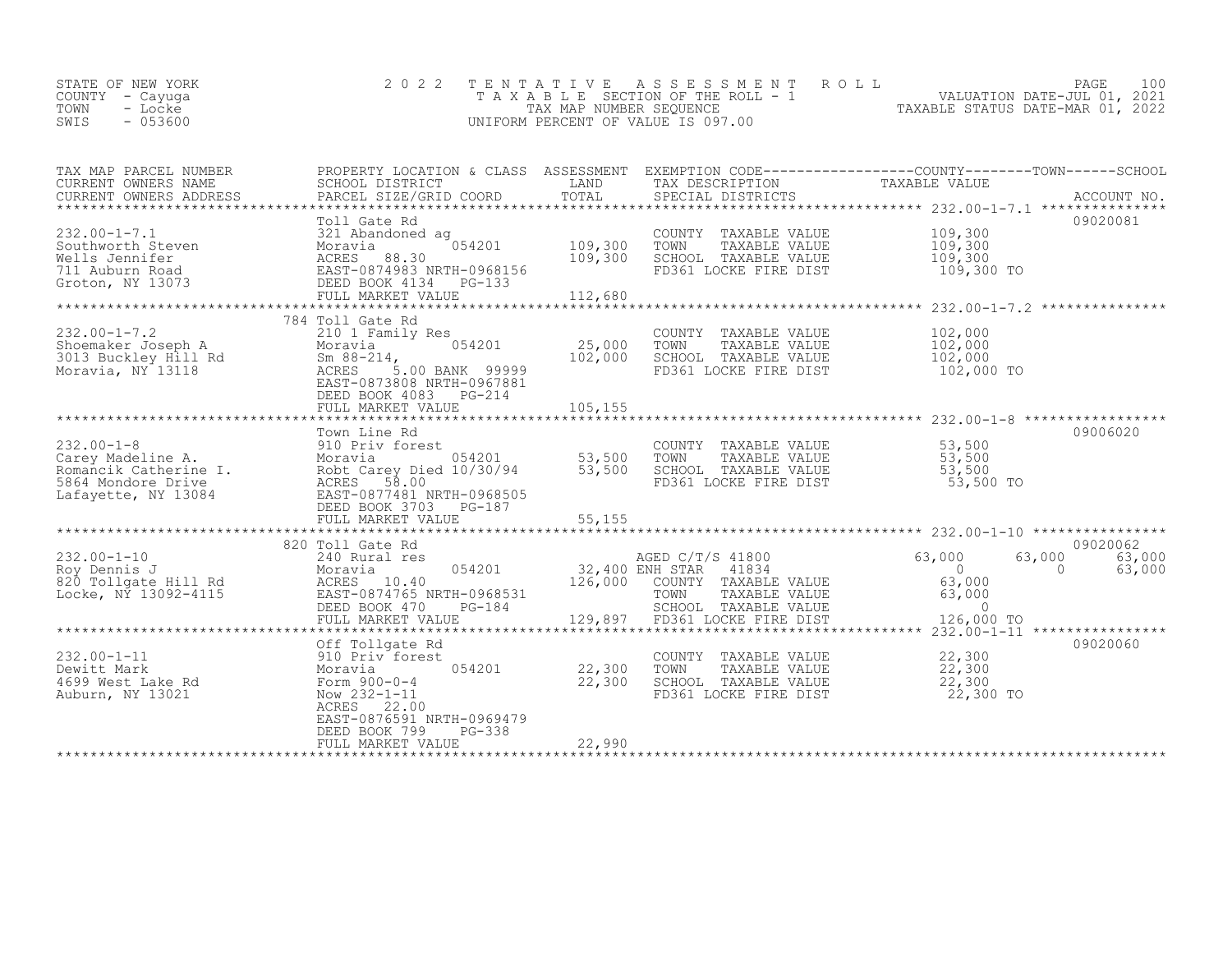| STATE OF NEW YORK<br>COUNTY - Cayuga<br>TOWN<br>- Locke<br>SWIS<br>$-053600$                                                                                                                                                                                                                                                                                                                                                                                                                                      | 2 0 2 2                                                                                                                                                                                    | TENTATIVE | UNIFORM PERCENT OF VALUE IS 097.00                                                                                 | FENTATIVE ASSESSMENT ROLL<br>TAXABLE SECTION OF THE ROLL - 1 VALUATION DATE-JUL 01, 2021<br>TAX MAP NUMBER SEQUENCE TAXABLE STATUS DATE-MAR 01, 2022<br>JNIFORM PERCENT OF VALUE IS 097.00 |
|-------------------------------------------------------------------------------------------------------------------------------------------------------------------------------------------------------------------------------------------------------------------------------------------------------------------------------------------------------------------------------------------------------------------------------------------------------------------------------------------------------------------|--------------------------------------------------------------------------------------------------------------------------------------------------------------------------------------------|-----------|--------------------------------------------------------------------------------------------------------------------|--------------------------------------------------------------------------------------------------------------------------------------------------------------------------------------------|
| CURRENT OWNERS ADDRESS                                                                                                                                                                                                                                                                                                                                                                                                                                                                                            | PARCEL SIZE/GRID COORD                                                                                                                                                                     | TOTAL     | SPECIAL DISTRICTS                                                                                                  |                                                                                                                                                                                            |
| $232.00 - 1 - 12.2$<br>232.00-1-12.2<br>Ocon Jose<br>4447 McCloy Rd<br>- tiang NY 13045-9122                                                                                                                                                                                                                                                                                                                                                                                                                      | 5410 Hoag Ave<br>270 Mfg housing<br>Moravia 054201 22,800<br>Smd 774-304 39,500<br>ACRES 1.00<br>ACRES 20110<br>EAST-0873752 NRTH-0970566<br>DEED BOOK 922 PG-64<br>FULL MARKET VALUE      | 40,722    | COUNTY TAXABLE VALUE<br>TAXABLE VALUE<br>TOWN<br>SCHOOL TAXABLE VALUE<br>FD361 LOCKE FIRE DIST                     | 39,500<br>39,500<br>39,500<br>39,500<br>39,500 TO                                                                                                                                          |
|                                                                                                                                                                                                                                                                                                                                                                                                                                                                                                                   |                                                                                                                                                                                            |           |                                                                                                                    |                                                                                                                                                                                            |
| $\begin{tabular}{lllllllll} \multicolumn{3}{c}{\begin{tabular}{l} \multicolumn{3}{c}{\begin{tabular}{l} \multicolumn{3}{c}{\begin{tabular}{l} \multicolumn{3}{c}{\begin{tabular}{l} \multicolumn{3}{c}{\begin{tabular}{l} \multicolumn{3}{c}{\begin{tabular}{l} \multicolumn{3}{c}{\begin{tabular}{l} \multicolumn{3}{c}{\begin{tabular}{l} \multicolumn{3}{c}{\begin{tabular}{l} \multicolumn{3}{c}{\begin{tabular}{l} \multicolumn{3}{c}{\begin{tabular}{l} \multicolumn{3}{c}{\begin{tabular}{l} \multicolumn$ | EAST-0874196 NRTH-0970576<br>DEED BOOK 1236 PG-312                                                                                                                                         |           |                                                                                                                    | $\overline{0}$<br>30,000<br>$106,000$<br>$106,000$<br>76,000<br>106,000 TO                                                                                                                 |
|                                                                                                                                                                                                                                                                                                                                                                                                                                                                                                                   | FULL MARKET VALUE                                                                                                                                                                          | 109,278   |                                                                                                                    |                                                                                                                                                                                            |
| 232.00-1-12.12<br>Thomas Timothy<br>Thomas Timothy<br>Richards Jennifer<br>S474 Hoag Ave Smd 775-132 Unr Sm<br>Locke, NY 13092-2107<br>The Smd 2012-98<br>National SM 2012-98<br>The Smd 2012-98<br>The Smd 2012-98<br>The SM 2012-98                                                                                                                                                                                                                                                                             | ACRES<br>6.00 BANK 99999<br>EAST-0874711 NRTH-0970592<br>DEED BOOK 1589 PG-52                                                                                                              |           | COUNTY TAXABLE VALUE<br>TOWN<br>TAXABLE VALUE<br>SCHOOL TAXABLE VALUE<br>FD361 LOCKE FIRE DIST                     | 163,500<br>163,500<br>163,500<br>163,500 TO                                                                                                                                                |
|                                                                                                                                                                                                                                                                                                                                                                                                                                                                                                                   | FULL MARKET VALUE                                                                                                                                                                          | 168,557   |                                                                                                                    |                                                                                                                                                                                            |
|                                                                                                                                                                                                                                                                                                                                                                                                                                                                                                                   |                                                                                                                                                                                            |           |                                                                                                                    |                                                                                                                                                                                            |
| $240.00 - 1 - 1.2$<br>Farm East LLC<br>890 McLean Rd<br>Cortland, NY 13045<br>MAY BE SUBJECT TO PAYMENT                                                                                                                                                                                                                                                                                                                                                                                                           | Goodrich Hill Rd<br>105 Vac farmland<br>Moravia 054201 126,200<br>Sm 05-48 Lots 1b 126,200<br>p/o 240.00-1-1<br>ACRES 101.00<br>PAST-08544.00<br>PAST-0854.00<br>EAST-0854488 NRTH-0967697 |           | AG LAND EX 41720<br>COUNTY TAXABLE VALUE<br>TAXABLE VALUE<br>TOWN<br>SCHOOL TAXABLE VALUE<br>FD361 LOCKE FIRE DIST | 09026040<br>64,631<br>64,631 64,631<br>61,569<br>61,569<br>61,569<br>126,200 TO                                                                                                            |
| UNDER AGDIST LAW TIL 2026                                                                                                                                                                                                                                                                                                                                                                                                                                                                                         | DEED BOOK 1421 PG-17<br>FULL MARKET VALUE                                                                                                                                                  | 130,103   |                                                                                                                    |                                                                                                                                                                                            |
|                                                                                                                                                                                                                                                                                                                                                                                                                                                                                                                   | Goodrich Hill Rd                                                                                                                                                                           |           |                                                                                                                    | 09026040                                                                                                                                                                                   |
| 240.00-1-1.11<br>Stanton Jaci B<br>502 Cowan Road<br>Locke, NY 13092                                                                                                                                                                                                                                                                                                                                                                                                                                              | 312 Vac w/imprv<br>Moravia (14,800)<br>Sm 2010-36 (16,500)<br>p/o 240.00-1-1 (16,500)<br>lot 2B<br>ACRES<br>5.85<br>EAST-0853474 NRTH-0967124                                              |           | COUNTY TAXABLE VALUE 16,500<br>TOWN TAXABLE VALUE 16,500<br>SCHOOL TAXABLE VALUE<br>FD361 LOCKE FIRE DIST          | 16,500<br>16,500 TO                                                                                                                                                                        |
|                                                                                                                                                                                                                                                                                                                                                                                                                                                                                                                   | DEED BOOK 3651 PG-202<br>FULL MARKET VALUE                                                                                                                                                 | 17,010    |                                                                                                                    |                                                                                                                                                                                            |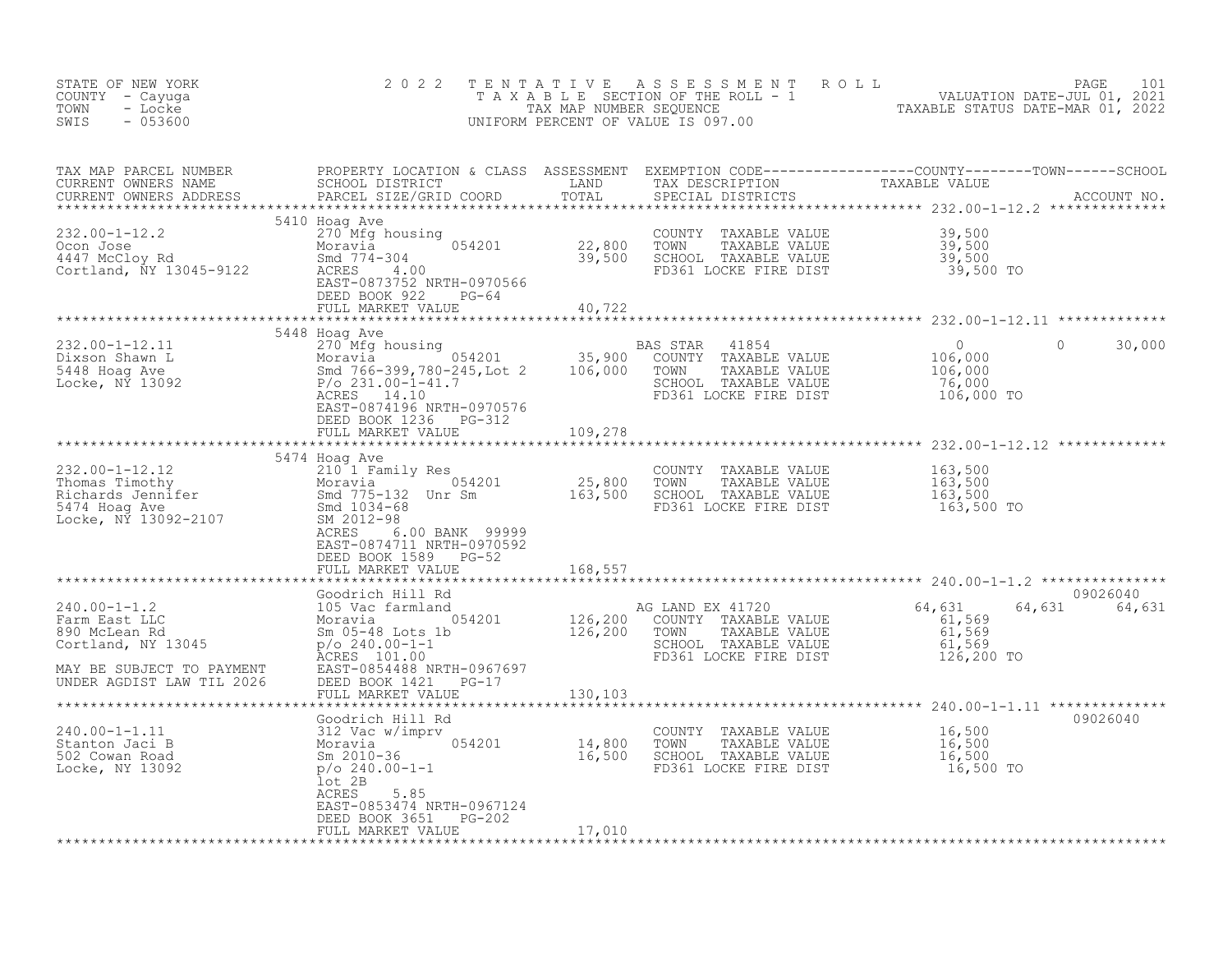| STATE OF NEW YORK<br>COUNTY - Cayuga<br>TOWN<br>- Locke<br>$-053600$<br>SWIS                                                                                                                                                                                                | 2 0 2 2<br>TAXABLE                                                                                                                                                                                                   | TENTATIVE<br>TAX MAP NUMBER SEQUENCE  | A S S E S S M E N T<br>SECTION OF THE ROLL - 1<br>UNIFORM PERCENT OF VALUE IS 097.00                                                                                       | ROLL<br>PAGE<br>102<br>2021 - PAGE PRODUCED DATE-JUL 01, 2021<br>TAXABLE STATUS DATE-MAR 01 2022                                                                                                                                  |
|-----------------------------------------------------------------------------------------------------------------------------------------------------------------------------------------------------------------------------------------------------------------------------|----------------------------------------------------------------------------------------------------------------------------------------------------------------------------------------------------------------------|---------------------------------------|----------------------------------------------------------------------------------------------------------------------------------------------------------------------------|-----------------------------------------------------------------------------------------------------------------------------------------------------------------------------------------------------------------------------------|
| TAX MAP PARCEL NUMBER<br>CURRENT OWNERS NAME<br>CURRENT OWNERS ADDRESS                                                                                                                                                                                                      | PARCEL SIZE/GRID COORD                                                                                                                                                                                               | TOTAL                                 | SPECIAL DISTRICTS                                                                                                                                                          | PROPERTY LOCATION & CLASS ASSESSMENT EXEMPTION CODE----------------COUNTY-------TOWN------SCHOOL<br>SCHOOL DISTRICT DESCRIPTION TRANS DESCRIPTION TRANSLE VALUE<br>PRECEL CISE/CRIP COOPP – TOTAL CRECILI RIGHTOTS<br>ACCOUNT NO. |
| $240.00 - 1 - 1.12$<br>Layton Amy E<br>Morkman Kevin D<br>824 Goodrich Hill Rd<br>Locke, NY 13092                                                                                                                                                                           | 824 Goodrich Hill Rd<br>210 1 Family Res<br>054201<br>Moravia<br>Sm $2010 - 36$<br>p/o 240.00-1-1.1<br>2.90 BANK 99999<br><b>ACRES</b><br>EAST-0853546 NRTH-0967518<br>DEED BOOK 1407<br>PG-305<br>FULL MARKET VALUE | 115,000<br>118,557                    | VET COM CT 41131<br>21,400 VET DIS CT 41141<br>COUNTY TAXABLE VALUE<br>TOWN<br>TAXABLE VALUE<br>SCHOOL TAXABLE VALUE<br>FD361 LOCKE FIRE DIST                              | 09026040<br>14,550<br>14,550<br>$\Omega$<br>29,100<br>29,100<br>$\Omega$<br>71,350<br>71,350<br>115,000<br>115,000 TO                                                                                                             |
| $240.00 - 1 - 2.1$<br>Venice View Farms, LLC<br>2243 INDIAN FIELD ROAD<br>SCIPIO CENTER, NY 13147<br>PRIOR OWNER ON 3/01/2022<br>Venice View Farms, LLC<br>MAY BE SUBJECT TO PAYMENT<br>UNDER AGDIST LAW TIL 2026                                                           | State Route 90<br>105 Vac farmland<br>054201<br>Moravia<br>Sm 99-251, SM2018-192<br>$p$ /o 240.00-1-2<br>79.70<br>ACRES<br>EAST-0857470 NRTH-0967420<br>DEED BOOK 4089<br>$PG-14$<br>FULL MARKET VALUE               | 109,300<br>109,300<br>112,680         | AG LAND EX 41720<br>COUNTY TAXABLE VALUE<br>TOWN<br>TAXABLE VALUE<br>SCHOOL TAXABLE VALUE<br>FD361 LOCKE FIRE DIST                                                         | 09008010<br>64,132<br>64,132<br>64,132<br>45,168<br>45,168<br>45,168<br>109,300 TO                                                                                                                                                |
| $240.00 - 1 - 2.2$<br>Fatlock Jacob<br>Stoddard Emily J<br>12075 State Route 90<br>Locke, NY 13092<br>2008 MCRES 10.50 BANK 99999<br>ACRES 10.50 BANK 99999<br>ACRES 10.50 BANK 99999<br>ACRES 10.50 BANK 99999<br>MAY BE SUBJECT TO PAYMENT<br>ANY BE SUBJECT TAM TIL 2023 | 12075 State Route 90<br>240 Rural res<br>054201<br>EAST-0859580 NRTH-0967460<br>DEED BOOK 3671<br>PG-143<br>FULL MARKET VALUE                                                                                        | 34,100<br>164,700<br>169,794          | COUNTY TAXABLE VALUE<br>TOWN<br>TAXABLE VALUE<br>SCHOOL TAXABLE VALUE<br>FD361 LOCKE FIRE DIST                                                                             | 09008010<br>164,700<br>164,700<br>164,700<br>164,700 TO                                                                                                                                                                           |
| $240.00 - 1 - 3$<br>Prusinowski, Trustee Michael<br>Prusinowski Irrevocable Trust Sm 86-161<br>753 Bird Cemetery Road<br>Locke, NY 13092<br>Locke, NY 13092                                                                                                                 | 753 Bird Cemetery Rd<br>240 Rural res<br>054201<br>Moravia<br>Fishing Rights- 541-138<br>11.10<br>ACRES<br>EAST-0859783 NRTH-0966858<br>DEED BOOK 3759<br>PG-307<br>FULL MARKET VALUE                                | 31,100 BAS STAR<br>184,000<br>189,691 | 67 PCT OF VALUE USED FOR EXEMPTION PURPOSES<br>VET COM CT 41131<br>41854<br>COUNTY TAXABLE VALUE<br>TAXABLE VALUE<br>TOWN<br>SCHOOL TAXABLE VALUE<br>FD361 LOCKE FIRE DIST | 09008050<br>14,550<br>14,550<br>$\Omega$<br>$\sim$ 0<br>$\Omega$<br>30,000<br>169,450<br>169,450<br>154,000<br>184,000 TO                                                                                                         |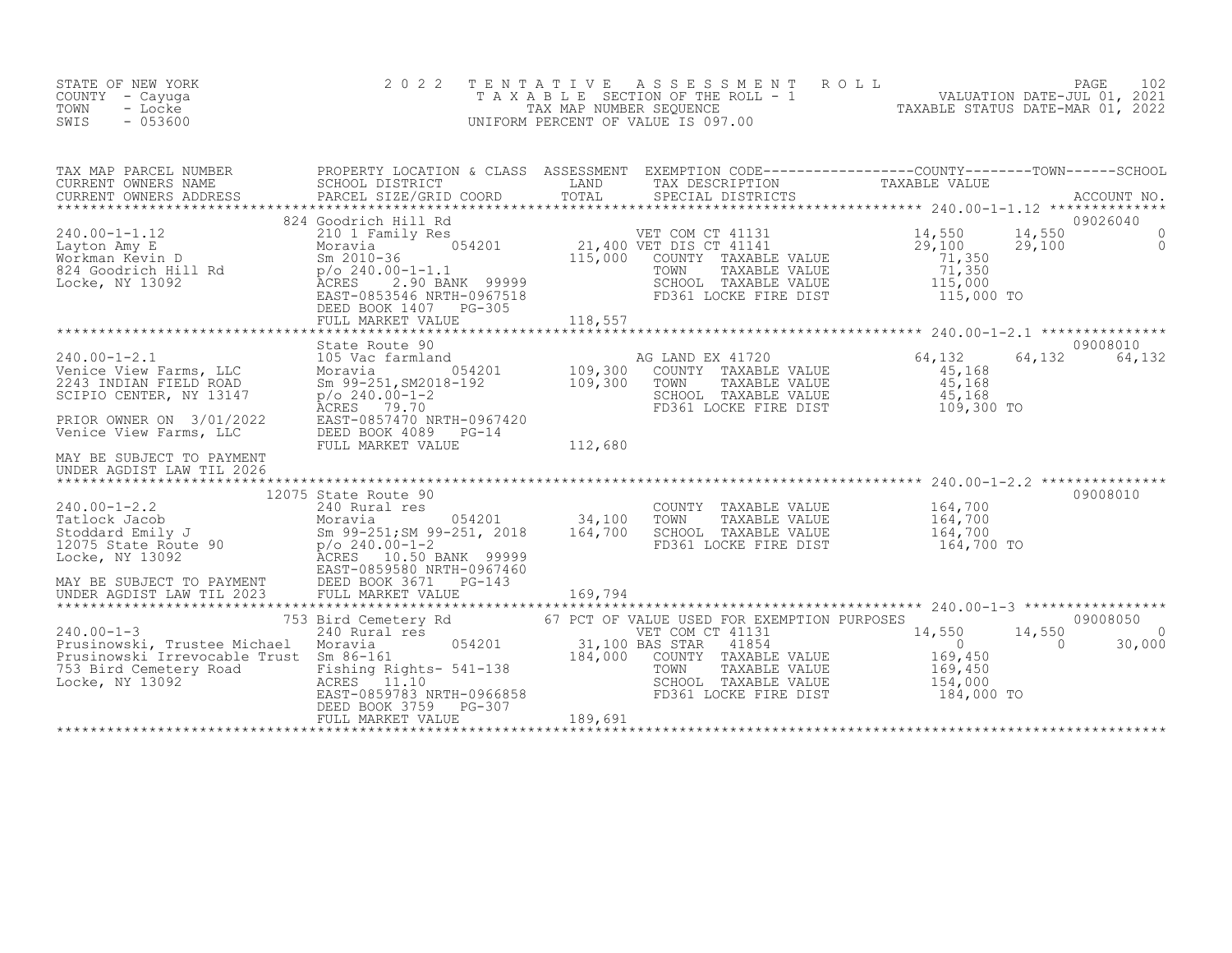| PROPERTY LOCATION & CLASS ASSESSMENT EXEMPTION CODE----------------COUNTY-------TOWN-----SCHOOL<br>TAX MAP PARCEL NUMBER                                                                                                                                                                                                                                                                                                                                                                       |          |
|------------------------------------------------------------------------------------------------------------------------------------------------------------------------------------------------------------------------------------------------------------------------------------------------------------------------------------------------------------------------------------------------------------------------------------------------------------------------------------------------|----------|
|                                                                                                                                                                                                                                                                                                                                                                                                                                                                                                |          |
|                                                                                                                                                                                                                                                                                                                                                                                                                                                                                                |          |
| 693 Bird Cemetery Rd<br>$W/$ imprv<br>054201 11,800<br>$240.00-1-4$<br>Pierce Kevin<br>Pierce Betty<br>Pierce Betty<br>Pierce Betty<br>Pierce Betty<br>Pierce Betty<br>Pierce Betty<br>Pierce Betty<br>Pierce Betty<br>Pierce Betty<br>Pierce Betty<br>Pierce Betty<br>COUNTY TAXABLE VALUE $26,000$<br>TOWN TAXABLE VALUE $26,000$<br>TOWN<br>SCHOOL TAXABLE VALUE 26,000<br>26,000<br>2854 South East on Owasco Rd EAST-0860214 NRTH-0966258<br>26,000 TO<br>FD361 LOCKE FIRE DIST<br>PG-249 | 09004051 |
| Moravia, NY 13118<br>DEED BOOK 842<br>FULL MARKET VA<br>26,804<br>FULL MARKET VALUE                                                                                                                                                                                                                                                                                                                                                                                                            |          |
|                                                                                                                                                                                                                                                                                                                                                                                                                                                                                                |          |
| 659 Bird Cemetery Rd<br>18,000<br>136,400<br>$240.00 - 1 - 5$<br>COUNTY TAXABLE VALUE<br>136,400<br>210 1 Family Res<br>Shepherd's Way, LLC<br>1374 Indian Field Rd<br>6enoa, NY 13071-8774 ACRES<br>Moravia 054201<br>TOWN TAXABLE VALUE 136,400<br>SCHOOL TAXABLE VALUE 136,400<br>FD361 LOCKE FIRE DIST 136,400 TO<br>ACRES 1.00<br>EAST-0860227 NRTH-0965613<br>DEED BOOK 1560 PG-108<br>FULL MARKET VALUE<br>140,619                                                                      | 09004052 |
|                                                                                                                                                                                                                                                                                                                                                                                                                                                                                                |          |
| 681 Bird Cemetery Rd<br>--<br>054201 53,000<br>COUNTY TAXABLE VALUE $94,000$<br>TOWN TAXABLE VALUE 94,000<br>SCHOOL TAXABLE VALUE 94,000<br>240.00-1-6<br>Bossard Randy<br>PO Box 148<br>Locke, NY 13092<br>Sm 86-104<br>RCRES 26.90<br>RCRES 26.90<br>PRET-085889 N<br>431 Auto dealer<br>94,000<br>FD361 LOCKE FIRE DIST<br>94,000 TO<br>EAST-0859689 NRTH-0965858<br>DEED BOOK 3730 PG-339<br>96,907<br>FULL MARKET VALUE                                                                   | 09004050 |
| 706 Old Genoa Rd                                                                                                                                                                                                                                                                                                                                                                                                                                                                               | 09010190 |
| 240.00-1-7<br>Albern Douglas R<br>Moravia 19<br>Moravia 150<br>Moravia 150<br>Moravia 150<br>Moravia 150<br>Moravia 150<br>Moravia 150<br>Moravia 150<br>Moravia 150<br>Moravia 150<br>Moravia 150<br>2013-171<br>220,000<br>COUNTY TAXABLE VALUE<br>220,000<br>TAXABLE VALUE<br>TOWN<br>220,000<br>SCHOOL TAXABLE VALUE<br>FD361 LOCKE FIRE DIST<br>220,000<br>220,000 TO<br>EAST-0859376 NRTH-0966572<br>DEED BOOK 1613 PG-137                                                               |          |
|                                                                                                                                                                                                                                                                                                                                                                                                                                                                                                |          |
| 697 Old Genoa Rd<br>240.00-1-8.1<br>Little Christphor 210 1 Family Res<br>11 Fall Creek Rd 5054201<br>Freeville, NY 13068<br>Exam 2014-219<br>107,000<br>COUNTY TAXABLE VALUE<br>$054201$ $26,400$<br>$107,000$<br>TOWN<br>TAXABLE VALUE<br>107,000<br>107,000<br>SCHOOL TAXABLE VALUE<br>107,000 TO<br>FD361 LOCKE FIRE DIST<br>ACRES<br>5.90<br>EAST-0858998 NRTH-0966458<br>DEED BOOK 1684 PG-306                                                                                           | 09026110 |
| 110,309<br>FULL MARKET VALUE                                                                                                                                                                                                                                                                                                                                                                                                                                                                   |          |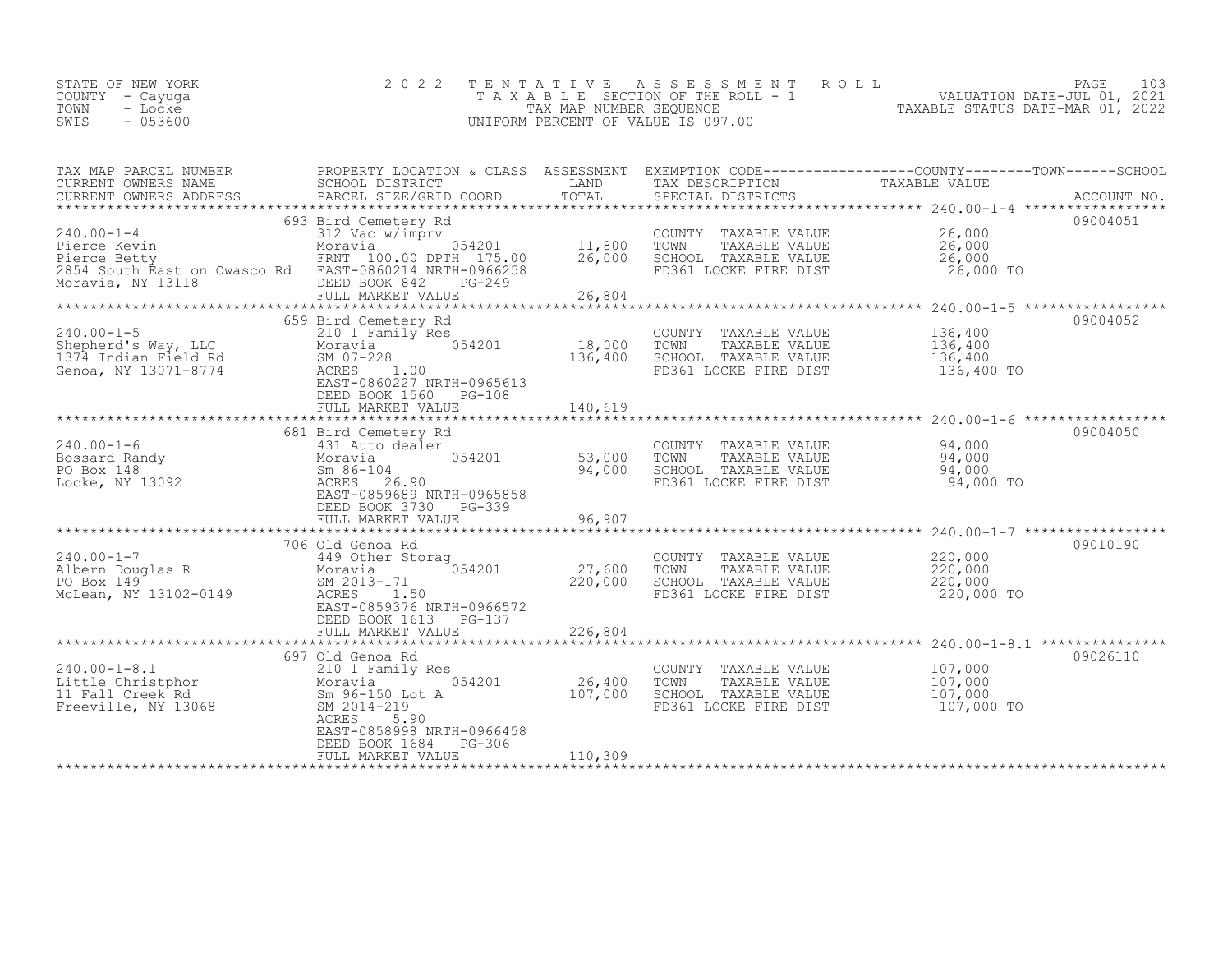| STATE OF NEW YORK<br>COUNTY - Cayuga<br>- Locke<br>TOWN<br>$-053600$<br>SWIS                                                                                                                                                                      | 2 0 2 2                                                                                                                                                                                                                        | TENTATIVE                                                       | UNIFORM PERCENT OF VALUE IS 097.00                                                                        | FENTATIVE ASSESSMENT ROLL<br>TAXABLE SECTION OF THE ROLL - 1<br>TAX MAP NUMBER SEQUENCE<br>INIFORM PERCENT OF VALUE TO 47 00 |
|---------------------------------------------------------------------------------------------------------------------------------------------------------------------------------------------------------------------------------------------------|--------------------------------------------------------------------------------------------------------------------------------------------------------------------------------------------------------------------------------|-----------------------------------------------------------------|-----------------------------------------------------------------------------------------------------------|------------------------------------------------------------------------------------------------------------------------------|
| TAX MAP PARCEL NUMBER<br>CURRENT OWNERS NAME<br>CURRENT OWNERS ADDRESS                                                                                                                                                                            | PROPERTY LOCATION & CLASS ASSESSMENT<br>SCHOOL DISTRICT<br>PARCEL SIZE/GRID COORD                                                                                                                                              | LAND<br>TOTAL<br>**************                                 |                                                                                                           |                                                                                                                              |
| $240.00 - 1 - 8.2$<br>Anden: Amerman Robert Jr<br>13473 State Route 90<br>Locke, NY 13092                                                                                                                                                         | 12001 State Route 90<br>270 Mfg housing<br>Moravia 654201<br>Sm $96-150, 97-192$ Lot B $34,000$<br>ACRES<br>1.60<br>EAST-0859175 NRTH-0966844<br>DEED BOOK 1018 PG-210<br>FULL MARKET VALUE                                    | 19,600<br>35,052                                                | COUNTY<br>TAXABLE VALUE<br>TAXABLE VALUE<br>TOWN<br>SCHOOL TAXABLE VALUE<br>FD361 LOCKE FIRE DIST         | $34,000$<br>$34,000$<br>$34,000$<br>34,000 TO                                                                                |
| $240.00 - 1 - 9$<br>240.00-1-9<br>Perreault George E Moravia 54201 19,200<br>Thompson Jeannett L Fishing Rights- 541-141 43,200<br>679 Old Genoa Road ACRES 1.40 BANK 99995<br>Locke, NY 13092 EAST-0858723 NRTH-0966100<br>DEED BOOK 4125 PG-202 | 679/683 Old Genoa Rd<br>270 Mfg housing<br>FULL MARKET VALUE                                                                                                                                                                   | 44,536                                                          | COUNTY TAXABLE VALUE<br>TOWN TAXABLE VALUE 43,200<br>SCHOOL TAXABLE VALUE 43,200<br>FD361 LOCKE FIRE DIST | 09037010<br>43,200<br>43,200 TO                                                                                              |
| $240.00 - 1 - 11.3$<br>Genoa Silber LLC<br>6 Saint Andrew's Hill<br>Pittsford, NY 14534                                                                                                                                                           | 688 Old Genoa Rd<br>416 Mfg hsing pk<br>Moravia $p/0.240.00-1-11$<br>$p$ /o 240.00-1-11<br>6 Trailers<br>$\rm{Sm}$ 2008-176, lot a<br>8.50<br>ACRES<br>EAST-0858660 NRTH-0965747<br>DEED BOOK 4166 PG-139<br>FULL MARKET VALUE | $60,000$<br>126,000<br>129,897                                  | COUNTY TAXABLE VALUE<br>TOWN<br>TAXABLE VALUE<br>SCHOOL TAXABLE VALUE<br>FD361 LOCKE FIRE DIST            | 09001080<br>126,000<br>126,000<br>126,000<br>126,000 TO                                                                      |
| $240.00 - 1 - 11.4$<br>Genoa Silber LLC<br>6 Saint Andrew's Hill<br>Pittsford NY 14504<br>Pittsford, NY 14534                                                                                                                                     | 11888 State Route 90<br>330 Vacant comm<br>Moravia<br>$p$ /o 240.00-1-11<br>Sm 2008-176, lot b<br>ACRES<br>1.05<br>EAST-0858468 NRTH-0965720<br>DEED BOOK 4166 PG-139<br>FULL MARKET VALUE                                     | ************<br>$054201$ $2,200$<br>$2,200$<br>$2,200$<br>2,268 | COUNTY TAXABLE VALUE<br>TOWN     TAXABLE VALUE                                                            | 09001080<br>2,200<br>2,200                                                                                                   |
| $240.00 - 1 - 11.5$<br>Genoa Silber LLC<br>6 Saint Andrew's Hill<br>Pittsford, NY 14534                                                                                                                                                           | Old Genoa Rd<br>330 Vacant comm<br>Moravia 054201 6,500<br>p/o 240.00-1-11 6,500<br>Sm 2008-176, lot c<br>aCRES 3.10<br>ACRES<br>3.19<br>EAST-0858395 NRTH-0965242<br>PG-139<br>DEED BOOK 4166<br>FULL MARKET VALUE            | 6,701                                                           | COUNTY TAXABLE VALUE<br>TAXABLE VALUE<br>TOWN<br>SCHOOL TAXABLE VALUE<br>FD361 LOCKE FIRE DIST            | 09001080<br>6,500<br>6,500<br>6,500<br>6,500 TO                                                                              |
|                                                                                                                                                                                                                                                   |                                                                                                                                                                                                                                |                                                                 |                                                                                                           |                                                                                                                              |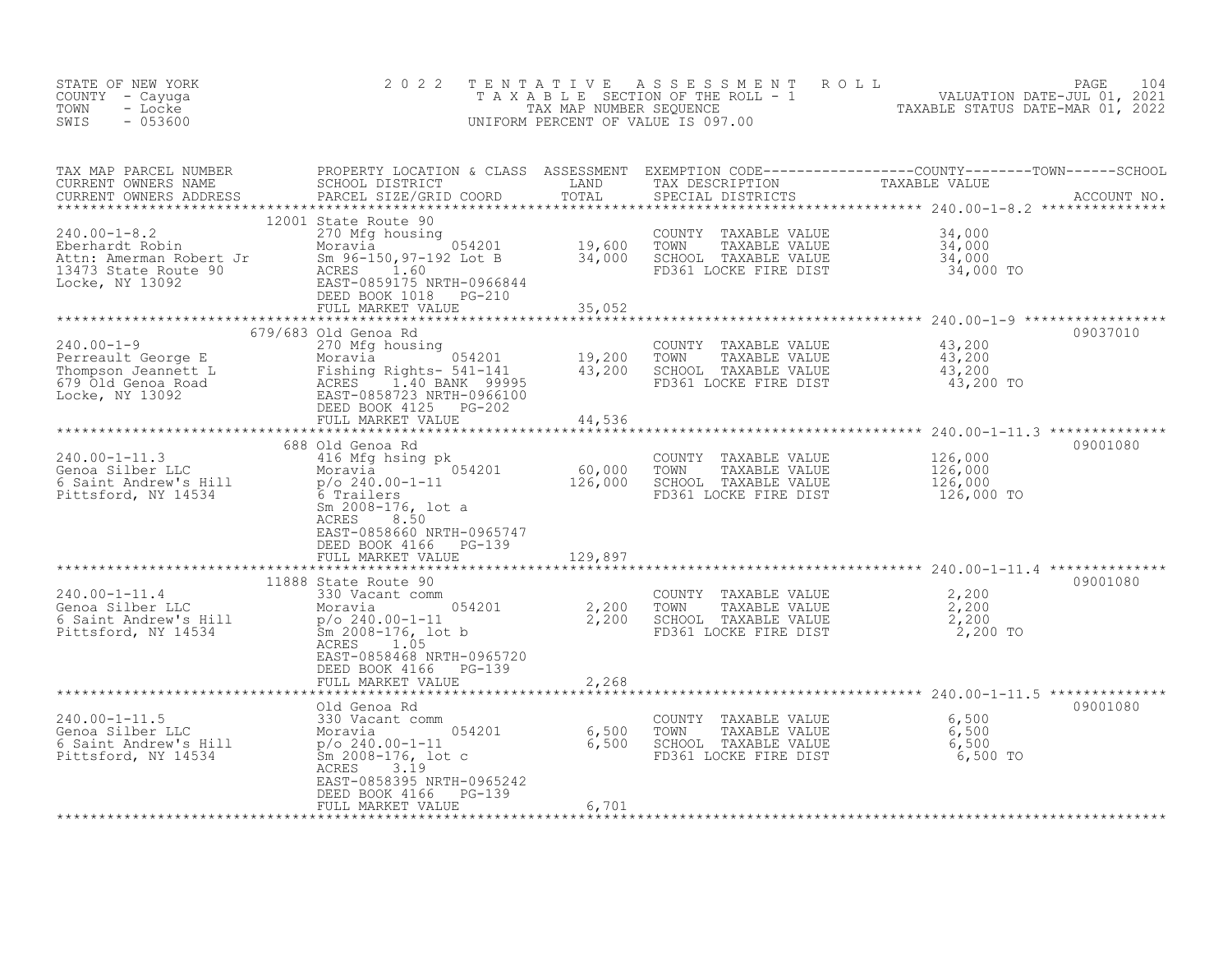| STATE OF NEW YORK<br>COUNTY - Cayuga<br>TOWN<br>- Locke<br>SWIS<br>$-053600$                                                                                                 | 2 0 2 2<br>TAXABLE                                                                                                                                                                               | TENTATIVE<br>TAX MAP NUMBER SEQUENCE | A S S E S S M E N T<br>SECTION OF THE ROLL - 1<br>NUMBER SEQUENCE - 1<br>TAXABLE STATUS DATE-MAR 01, 2022<br>UNIFORM PERCENT OF VALUE IS 097.00          | ROLL                                                                          | PAGE<br>105                                   |
|------------------------------------------------------------------------------------------------------------------------------------------------------------------------------|--------------------------------------------------------------------------------------------------------------------------------------------------------------------------------------------------|--------------------------------------|----------------------------------------------------------------------------------------------------------------------------------------------------------|-------------------------------------------------------------------------------|-----------------------------------------------|
| TAX MAP PARCEL NUMBER<br>CURRENT OWNERS NAME<br>CURRENT OWNERS ADDRESS<br>***********************                                                                            | PROPERTY LOCATION & CLASS ASSESSMENT EXEMPTION CODE----------------COUNTY-------TOWN-----SCHOOL<br>SCHOOL DISTRICT<br>PARCEL SIZE/GRID COORD                                                     | LAND<br>TOTAL                        | TAX DESCRIPTION<br>SPECIAL DISTRICTS                                                                                                                     | TAXABLE VALUE                                                                 | ACCOUNT NO.                                   |
| $240.00 - 1 - 11.6$<br>Shepherd's Way, LLC<br>1374 Indian Field Rd<br>Genoa, NY 13071-8774                                                                                   | Old Genoa Rd<br>105 Vac farmland<br>054201<br>Moravia<br>$p$ /o 240.00-1-11<br>Sm 2008-176, lot d<br>ACRES<br>3.00<br>EAST-0858030 NRTH-0964926<br>DEED BOOK 1581<br>PG-186<br>FULL MARKET VALUE | 4,000<br>4,000<br>4,124              | COUNTY TAXABLE VALUE<br>TOWN<br>TAXABLE VALUE<br>SCHOOL TAXABLE VALUE<br>FD361 LOCKE FIRE DIST                                                           | 4,000<br>4,000<br>$\frac{4,000}{4,000}$ TO                                    | 09001080                                      |
|                                                                                                                                                                              |                                                                                                                                                                                                  |                                      |                                                                                                                                                          |                                                                               |                                               |
| $240.00 - 1 - 12.1$<br>Whiteman Charles & Bernice RLU Moravia<br>Whiteman Charles & Lorri<br>11888 State Route 90<br>Locke, NY 13092                                         | 11888 State Route 90<br>241 Rural res&ag<br>054201<br>Ad 668-153<br>ACRES 86.20<br>EAST-0857547 NRTH-0966014<br>DEED BOOK 1715 PG-120                                                            | 250,000 ENH STAR                     | $41001$<br>$49,665$<br>$54.162$<br>VET CIL<br>126,400 AG LAND EX 41720<br>41834<br>COUNTY TAXABLE VALUE<br>TOWN<br>TAXABLE VALUE<br>SCHOOL TAXABLE VALUE | 49,665<br>54,162<br>54,162<br>$\overline{0}$<br>146,173<br>146,173<br>125,138 | 09032010<br>0<br>54,162<br>$\Omega$<br>70,700 |
| MAY BE SUBJECT TO PAYMENT<br>UNDER AGDIST LAW TIL 2026                                                                                                                       | FULL MARKET VALUE                                                                                                                                                                                |                                      | 257,732 FD361 LOCKE FIRE DIST                                                                                                                            | 250,000 TO                                                                    |                                               |
|                                                                                                                                                                              |                                                                                                                                                                                                  |                                      |                                                                                                                                                          |                                                                               |                                               |
| $240.00 - 1 - 12.2$<br>240.00-1-12.2<br>Gould Heather L<br>662 Goodrich Hill Rd<br>Times NY 13092<br>Locke, NY 13092                                                         | 662 Goodrich Hill Rd<br>210 1 Family Res<br>054201<br>Moravia<br>Sm 92-93 98-178<br>SMD 1581-22, 1683-154<br>5.10 BANK 99999<br>ACRES<br>EAST-0856723 NRTH-0965230<br>DEED BOOK 1683 PG-151      | 24,600<br>147,000                    | COUNTY TAXABLE VALUE<br>TOWN<br>TAXABLE VALUE<br>SCHOOL TAXABLE VALUE<br>FD361 LOCKE FIRE DIST                                                           | 147,000<br>147,000<br>147,000<br>147,000 TO                                   |                                               |
|                                                                                                                                                                              | FULL MARKET VALUE                                                                                                                                                                                | 151,546                              |                                                                                                                                                          |                                                                               |                                               |
|                                                                                                                                                                              | 747 Goodrich Hill Rd                                                                                                                                                                             |                                      |                                                                                                                                                          |                                                                               | 09026050                                      |
| $240.00 - 1 - 13.11$<br>Jiynor Joseph Victor<br>Signor Miranda Marie<br>1357 Genoa Locko Marrii<br>1357 Genoa Locke Townline Rd Appropriation 939-75<br>Locke, NY 13092-3174 | 120 Field crops<br>054201<br>Moravia<br>$P/O 240.00 - 1 - 13,13.1$<br>$\rm{Sm}$ 05-48 Lot 2c<br>56.74<br>ACRES<br>EAST-0855167 NRTH-0964289                                                      | 51,000<br>118,000                    | COUNTY<br>TAXABLE VALUE<br>TOWN<br>TAXABLE VALUE<br>SCHOOL TAXABLE VALUE<br>FD361 LOCKE FIRE DIST                                                        | 118,000<br>118,000<br>118,000<br>118,000 TO                                   |                                               |
|                                                                                                                                                                              | DEED BOOK 1539<br>PG-336<br>FULL MARKET VALUE                                                                                                                                                    | 121,649                              |                                                                                                                                                          |                                                                               |                                               |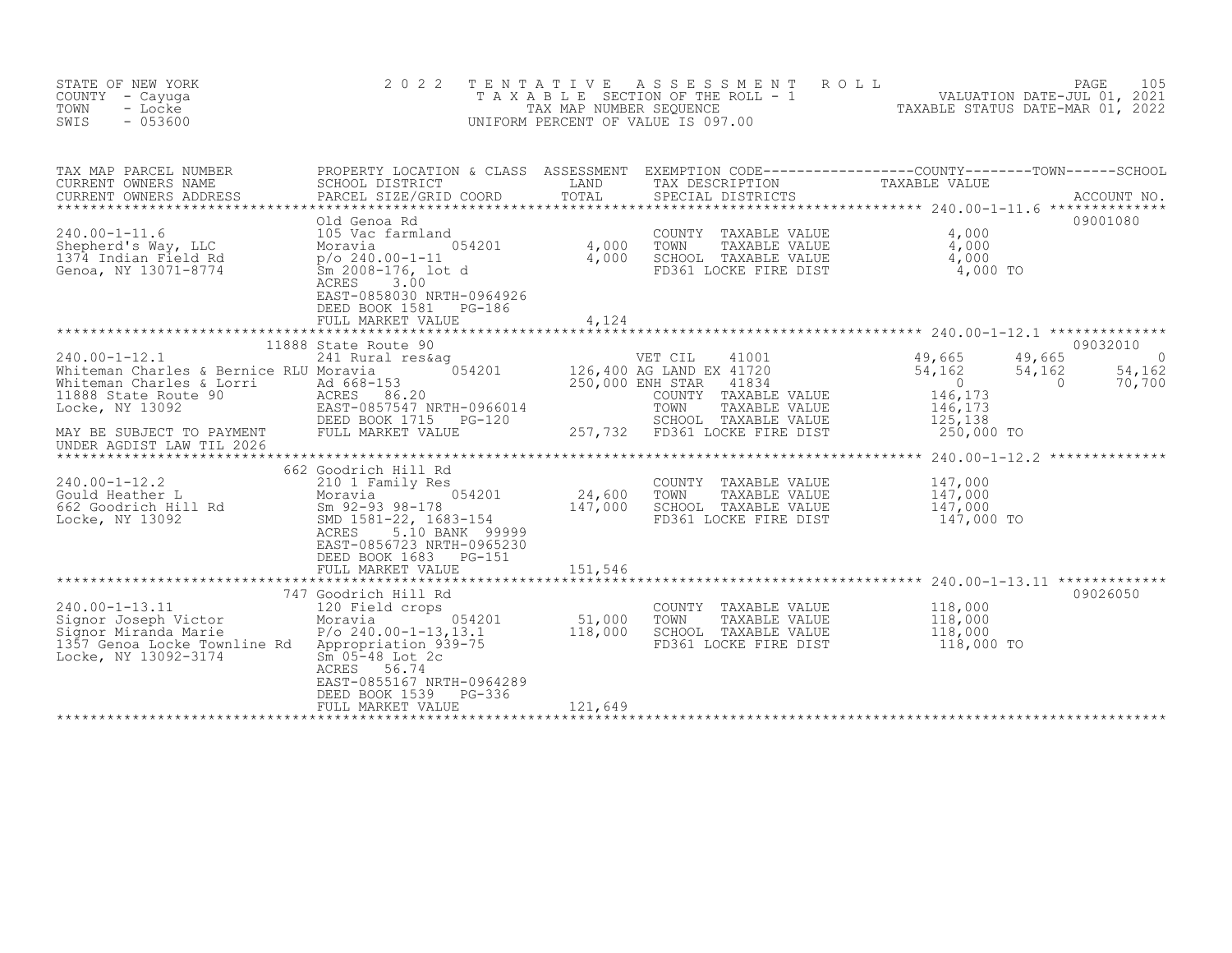| STATE OF NEW YORK<br>COUNTY - Cayuga<br>TOWN<br>- Locke<br>SWIS<br>$-053600$                                                                                                                                                   | 2 0 2 2                                                                                                                                                                                                 | TENTATIVE                          | ASSESSMENT ROLL<br>UNIFORM PERCENT OF VALUE IS 097.00                                                                   | PAGE<br>106<br>TAXABLE SECTION OF THE ROLL - 1 VALUATION DATE-JUL 01, 2021                                                                                                                                                                    |
|--------------------------------------------------------------------------------------------------------------------------------------------------------------------------------------------------------------------------------|---------------------------------------------------------------------------------------------------------------------------------------------------------------------------------------------------------|------------------------------------|-------------------------------------------------------------------------------------------------------------------------|-----------------------------------------------------------------------------------------------------------------------------------------------------------------------------------------------------------------------------------------------|
| TAX MAP PARCEL NUMBER<br>CURRENT OWNERS NAME<br>CURRENT OWNERS ADDRESS                                                                                                                                                         | PARCEL SIZE/GRID COORD                                                                                                                                                                                  | TOTAL                              | SPECIAL DISTRICTS                                                                                                       | PROPERTY LOCATION & CLASS ASSESSMENT EXEMPTION CODE----------------COUNTY-------TOWN------SCHOOL<br>SCHOOL DISTRICT                         LAND         TAX DESCRIPTION               TAXABLE VALUE<br>PARCEL SIZE/GRID COORD<br>ACCOUNT NO. |
| $240.00 - 1 - 13.12$<br>Farm East LLC<br>890 McLean Rd<br>Cortland, NY 13045<br>MAY BE SUBJECT TO PAYMENT<br>UNDER AGDIST LAW TIL 2026                                                                                         | Goodrich Hill Rd<br>105 Vac farmland<br>EAST-0854364 NRTH-0965749<br>DEED BOOK 1421 PG-17<br>FULL MARKET VALUE                                                                                          | 96,186                             | AG LAND EX 41720<br>COUNTY TAXABLE VALUE<br>TAXABLE VALUE<br>TOWN<br>SCHOOL TAXABLE VALUE<br>FD361 LOCKE FIRE DIST      | 09026050<br>60,171<br>60,171<br>60,171<br>33,129<br>33,129<br>33,129<br>93,300 TO                                                                                                                                                             |
| 240.00-1-13.21<br>Moravia, NY 13118                                                                                                                                                                                            | State Route 90<br>270 Mfg housing<br>$2003-28$ ; $P/0$ 240-1-13,<br>13.2, sm 2005-210, lot 3<br>1.81<br>ACRES<br>EAST-0853561 NRTH-0964363<br>DEED BOOK 1231<br><b>PG-151</b>                           | **************<br>19,600<br>43,600 | COUNTY TAXABLE VALUE<br>TAXABLE VALUE<br>TOWN<br>SCHOOL TAXABLE VALUE<br>FD361 LOCKE FIRE DIST                          | ************************************* 240.00-1-13.21 *************<br>43,600<br>43,600<br>43,600<br>43,600 TO                                                                                                                                 |
|                                                                                                                                                                                                                                | FULL MARKET VALUE                                                                                                                                                                                       | 44,948                             |                                                                                                                         |                                                                                                                                                                                                                                               |
| Notice the Contract of the Case of the Case of the Case of the Case of the Case of the Case of the Case of the Case of the Case of the Case of the Case of the Case of the Case of the Case of the Case of the Case of the Cas | DEED BOOK 1540 PG-91<br>FULL MARKET VALUE                                                                                                                                                               | 236,000<br>243,299                 | ENH STAR 41834<br>51,300 COUNTY TAXABLE VALUE<br>TAXABLE VALUE<br>TOWN<br>SCHOOL TAXABLE VALUE<br>FD361 LOCKE FIRE DIST | 09026050<br>$\overline{0}$<br>$\Omega$<br>74,900<br>236,000<br>236,000<br>161,100<br>236,000 TO                                                                                                                                               |
|                                                                                                                                                                                                                                | Goodrich Hill Rd                                                                                                                                                                                        | ************                       |                                                                                                                         | ******************* 240.00-1-13.132 ************<br>09026050                                                                                                                                                                                  |
| 240.00-1-13.132<br>Signor Joseph Victor<br>Signor Joseph Victor<br>Signor Miranda Marie<br>1357 Genoa Locke Townline Rd p/o 240.00-1-13.13<br>Locke, NY 13092-3174                                                             | 105 Vac farmland<br>1.1.1.2001 1.1.1.2005<br>SM 2014-41, 2005-48<br>p/o 240.00-1-13.13<br>p/o 240.00-1-13.13<br>p/o 240.00-1-13.13<br>ACRES 12.70<br>EAST-0856075 NRTH-0965354<br>DEED BOOK 1539 PG-336 |                                    | COUNTY TAXABLE VALUE<br>TAXABLE VALUE<br>TOWN<br>SCHOOL TAXABLE VALUE<br>FD361 LOCKE FIRE DIST                          | 35,000<br>35,000<br>35,000<br>35,000 TO                                                                                                                                                                                                       |
|                                                                                                                                                                                                                                | FULL MARKET VALUE                                                                                                                                                                                       | 36,082                             |                                                                                                                         |                                                                                                                                                                                                                                               |
| 240.00-1-13.221                                                                                                                                                                                                                | 11658 State Route 90<br>240 Rural res<br>054201<br>SM 2003-28 Lot 2, 2000-14 250,000<br>2017-94, AD 1695-265<br>inc $240.00 - 1 - 13.22$ & $p/o$<br>EAST-0845515 NRTH-0963760<br>DEED BOOK 1580 PG-163  | 47,600                             | COUNTY TAXABLE VALUE<br>TAXABLE VALUE<br>TOWN<br>SCHOOL TAXABLE VALUE<br>FD361 LOCKE FIRE DIST                          | 250,000<br>250,000<br>250,000<br>250,000 TO                                                                                                                                                                                                   |
|                                                                                                                                                                                                                                | FULL MARKET VALUE                                                                                                                                                                                       | 257,732                            |                                                                                                                         |                                                                                                                                                                                                                                               |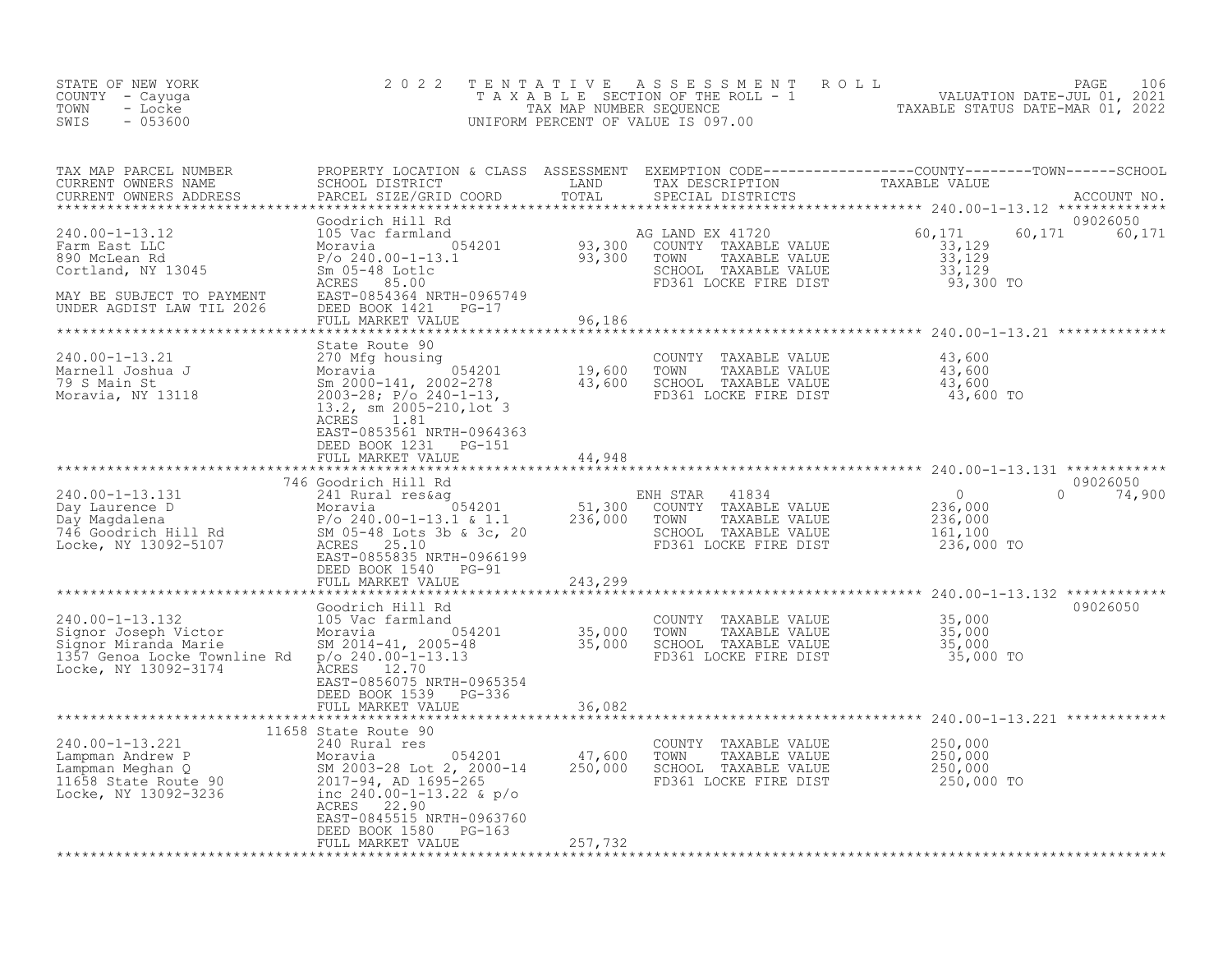| STATE OF NEW YORK<br>COUNTY - Cayuga | 2022 TENTATIVE ASSESSMENT ROLL<br>TAXABLE SECTION OF THE ROLL - 1 | VALUATION DATE-JUL 01, 2021      | PAGE 107 |  |
|--------------------------------------|-------------------------------------------------------------------|----------------------------------|----------|--|
| TOWN<br>- Locke                      | TAX MAP NUMBER SEOUENCE                                           | TAXABLE STATUS DATE-MAR 01, 2022 |          |  |
| - 053600<br>SWIS                     | UNIFORM PERCENT OF VALUE IS 097.00                                |                                  |          |  |

| TAX MAP PARCEL NUMBER<br>CURRENT OWNERS NAME<br>CURRENT OWNERS NAME<br>CURRENT OWNERS ADDRESS                                                                                                                                              | PROPERTY LOCATION & CLASS ASSESSMENT EXEMPTION CODE----------------COUNTY-------TOWN-----SCHOOL<br>SCHOOL DISTRICT                   | LAND                                  | TAX DESCRIPTION                                                                                                                                             | TAXABLE VALUE                                                                  |                                                         |
|--------------------------------------------------------------------------------------------------------------------------------------------------------------------------------------------------------------------------------------------|--------------------------------------------------------------------------------------------------------------------------------------|---------------------------------------|-------------------------------------------------------------------------------------------------------------------------------------------------------------|--------------------------------------------------------------------------------|---------------------------------------------------------|
| 240.00-1-14<br>Lampman Jeffrey Lampman Andrew P (Moravia Moravia)<br>Lampman Andrew P (Moravia 19.00<br>1260 Genoa Locke Townline Rd EAST-0853833 NRTH-0963585<br>Locke, NY 13092                                                          | State Route 90<br>DEED BOOK 1474 PG-188<br>FULL MARKET VALUE                                                                         | COUNT 26,000 TOWN<br>26,000<br>26,804 |                                                                                                                                                             |                                                                                | 09013080                                                |
| 240.00-1-15.2<br>Marks David W 210 1 Family Res<br>671 Goodrich Hill Rd 5m 75-88,91-157<br>Locke, NY 13902-3244<br>Engress 2.90 BANK 99999                                                                                                 | 671 Goodrich Hill Rd<br>EAST-0856254 NRTH-0964834<br>DEED BOOK 1499 PG-257<br>FULL MARKET VALUE                                      |                                       | nily Res<br>054201 054201 21,400 VET DIS CT 41141<br>182,000 BAS STAR 41854<br>2.90 BANK 99999 00UNTY TAXABLE VALUE<br>5254 NRTH-0964834 TOMN TAXABLE VALUE | 8,730<br>29,100<br>182,000 TO                                                  | 09019025<br>8,730<br>$\Omega$<br>$29,100$ 0<br>0 30,000 |
| $240.00 - 1 - 15.3$<br>240.00-1-15.3<br>Bilow Dennis J<br>12078 State Route 90 Sm 2004-167<br>Locke, NY 13092 p/o_240.00-1                                                                                                                 | 665 Goodrich Hill Rd<br>312 Vac w/imprv<br>$p$ /o 240.00-1-15.11<br>ACRES 2.60<br>EAST-0856659 NRTH-0964794<br>DEED BOOK 1235 PG-100 |                                       | COUNTY TAXABLE VALUE 37,800<br>054201 20,900 TOWN TAXABLE VALUE 37,800<br>37,800 SCHOOL TAXABLE VALUE 37,800<br>PD361 LOCKE FIRE DIST 37,800 TO             |                                                                                | 09019021                                                |
| 240.00-1-15.112<br>Lamphier Frank J<br>Lamphier Norma N Moravia (1910)<br>Moravia (194201 21,900 COUNTY TAXABLE VALUE<br>Sm 2010-45 140,000 TOWN TAXABLE VALUE<br>1715 State Route 90 p/o original 240.00-1-15.<br>Locke, NY 13092-3328 AC | 11715 State Route 90<br>EAST-0856366 NRTH-0963694<br>DEED BOOK 1424    PG-302<br>FULL MARKET VALUE                                   | 144,330                               | SCHOOL TAXABLE VALUE<br>FD361 LOCKE FIRE DIST                                                                                                               | $\begin{array}{c} 0 \\ 140,000 \\ 140,000 \end{array}$<br>65,100<br>140,000 TO | 09019021<br>$0 \t 74,900$                               |
|                                                                                                                                                                                                                                            | 11713 State Route 90                                                                                                                 | ***************                       |                                                                                                                                                             |                                                                                | 09019021                                                |
| 240.00-1-15.113<br>Lamphier Kyle H Moravia 054201 45,400<br>11752 State Route 90 5 m 2004-167 227,600<br>Locke, NY 13092 p/o 240.00-1-15.11                                                                                                | ACRES 21.75 BANK 99999<br>EAST-0856481 NRTH-0964128<br>DEED BOOK 1424<br>$PG-298$<br>FULL MARKET VALUE                               | 234,639                               | COUNTY TAXABLE VALUE $227,600$<br>TOWN TAXABLE VALUE $227,600$<br>TOWN<br>SCHOOL TAXABLE VALUE<br>FD361 LOCKE FIRE DIST                                     | 227,600<br>227,600 TO                                                          |                                                         |
|                                                                                                                                                                                                                                            |                                                                                                                                      |                                       |                                                                                                                                                             |                                                                                |                                                         |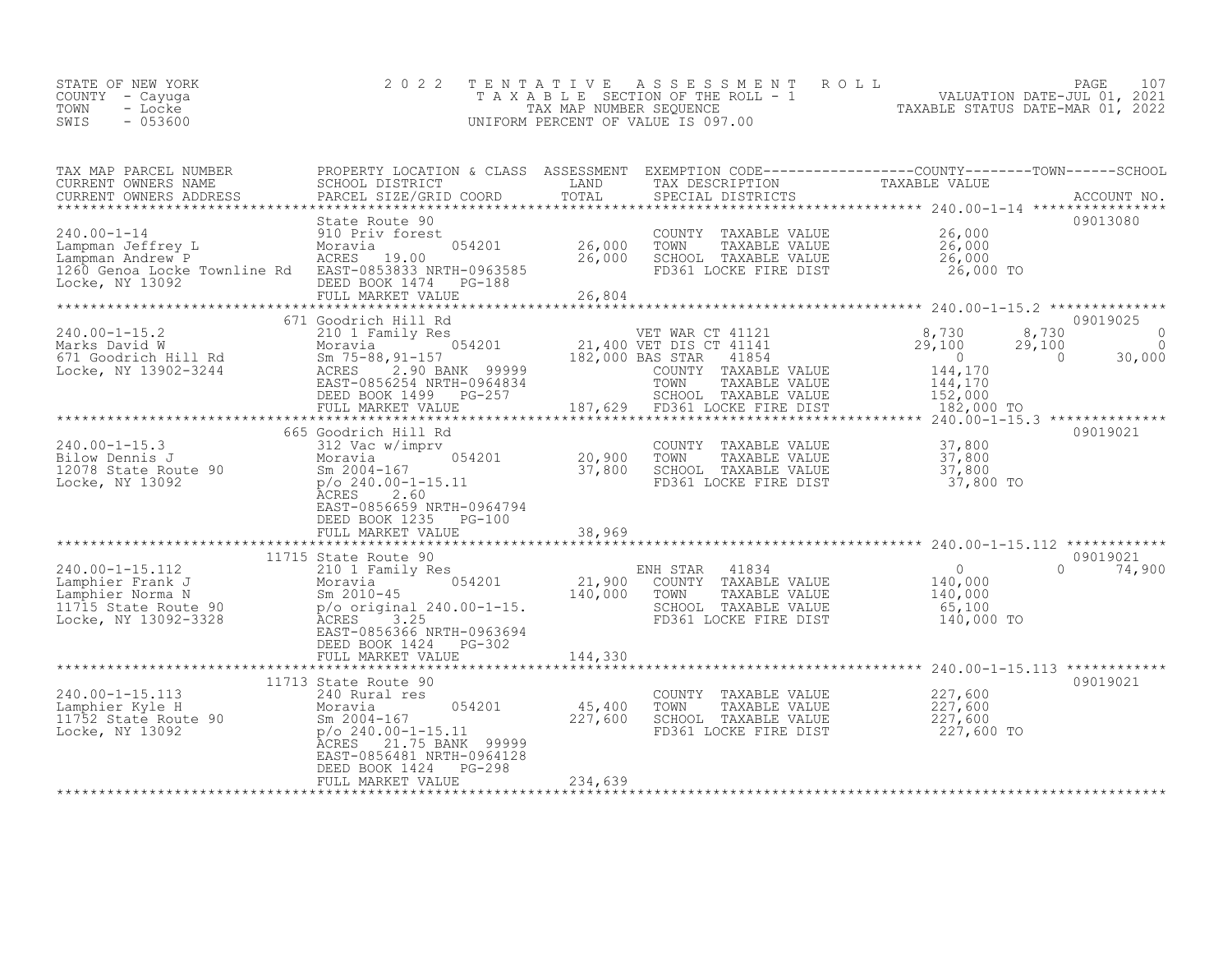| STATE OF NEW YORK<br>COUNTY - Cayuga<br>TOWN<br>- Locke<br>SWIS<br>$-053600$                                                                                                                                                                                           | 2 0 2 2                                                                                                                  |         | TENTATIVE ASSESSMENT ROLL PAGE 108<br>TAXABLE SECTION OF THE ROLL - 1 VALUATION DATE-JUL 01, 2021<br>TAX MAP NUMBER SEQUENCE TAXABLE STATUS DATE-MAR 01, 2022<br>UNIFORM PERCENT OF VALUE IS 097.00 |                                                                                                    |                    |
|------------------------------------------------------------------------------------------------------------------------------------------------------------------------------------------------------------------------------------------------------------------------|--------------------------------------------------------------------------------------------------------------------------|---------|-----------------------------------------------------------------------------------------------------------------------------------------------------------------------------------------------------|----------------------------------------------------------------------------------------------------|--------------------|
|                                                                                                                                                                                                                                                                        | 11795/7 State Route 90                                                                                                   |         |                                                                                                                                                                                                     |                                                                                                    | 09019010           |
| 11/95//State Route 90<br>280 RAS STAR 41854<br>McLean Brenda Moravia (1995-235, 10ts A & 3 (1997) 25,900 COUNTY TAXABLE VALUE<br>11795 State Route 90 Moravia (1995-235, 10ts A & 3 (1998) 154,900 TOWN TAXABLE VALUE<br>Locke, NY 130                                 | ACRES 3.40<br>EAST-0856953 NRTH-0964182<br>DEED BOOK 1234 PG-44                                                          |         |                                                                                                                                                                                                     |                                                                                                    | $0 \t 30,000$      |
|                                                                                                                                                                                                                                                                        | FULL MARKET VALUE                                                                                                        | 159,691 |                                                                                                                                                                                                     |                                                                                                    |                    |
| 240.00-1-17.11<br>Lamphier Jamie<br>10,800<br>10222 Beechwood Dr.<br>Parker, Co 80138<br>11,800<br>Parker, Co 80138<br>11,800<br>Parker, Co 80138<br>Parker Vietnam FUILL MARKET VALUE<br>THILL MARKET VALUE<br>THILL MARKET VALUE<br>THILL MARKET VA                  | 11833 State Route 90                                                                                                     |         | 11,800<br>TOWN TAXABLE VALUE 11,800<br>SCHOOL TAXABLE VALUE 11,800<br>FD361 LOCKE FIRE DIST                                                                                                         | 11,800 TO                                                                                          | 09019070           |
|                                                                                                                                                                                                                                                                        |                                                                                                                          |         |                                                                                                                                                                                                     |                                                                                                    |                    |
| 11847 State Route 90<br>Mosch Jennifer Moravia (1847 State Route 90<br>Mosch Jennifer Moravia (1847 State Route 90<br>Moravia 054201 19,400 COUNTY TAXABLE VALUE<br>Moravia 19,400 COUNTY TAXABLE VALUE<br>Moravia 19,000 TOWN TAXABLE V                               | EAST-0857485 NRTH-0964912<br>DEED BOOK 1628 PG-98<br>FULL MARKET VALUE                                                   | 143,299 | TAXABLE VALUE                                                                                                                                                                                       | $\overline{0}$<br>139,000<br>139,000<br>109,000<br>139,000 TO                                      | $\Omega$<br>30,000 |
|                                                                                                                                                                                                                                                                        | 11811 State Route 90                                                                                                     |         |                                                                                                                                                                                                     |                                                                                                    |                    |
| 240.00-1-17.22<br>Bush Karl 210 1 Family Res<br>11811 State Route 90<br>Locke, NY 13092-3235<br>21,800<br>21,800<br>21,800<br>21,800<br>21,800<br>21,800<br>21,800<br>21,800<br>21,800<br>21,800<br>21,800<br>21,800<br>21,800<br>21,800<br>21,800<br>21,800<br>21,800 | EAST-0857059 NRTH-0964380<br>DEED BOOK 1240 PG-275<br>FULL MARKET VALUE                                                  | 86,804  | BAS STAR<br>41854<br>COUNTY TAXABLE VALUE<br>TOWN     TAXABLE VALUE<br>SCHOOL TAXABLE VALUE<br>FD361 LOCKE FIRE DIST                                                                                | $\overline{0}$<br>84,200<br>84,200<br>54,200<br>84,200 TO                                          | $\Omega$<br>30,000 |
|                                                                                                                                                                                                                                                                        |                                                                                                                          |         |                                                                                                                                                                                                     |                                                                                                    |                    |
| 240.00-1-17.211<br>White Richard G<br>3721 Green Rd<br>13092<br>Sm 84-172 Sm 2002-8, 08-<br>22,000<br>P/o 240.00-1-17.2<br>Sm 08-11 p/o 17.21 & 17.2                                                                                                                   | 11823 State Route 90<br>Sm 08-11 p/o 17.21 & 17.2<br>ACRES<br>3.33<br>EAST-0857104 NRTH-0964595<br>DEED BOOK 1343 PG-204 |         | COUNTY TAXABLE VALUE<br>TOWN<br>SCHOOL TAXABLE VALUE<br>FD361 LOCKE FIRE DIST                                                                                                                       | TAXABLE VALUE $78,700$<br>TAXABLE VALUE 78,700<br>TAXABLE VALUE 78,700<br>OCKE FIRE DIST 78,700 TO |                    |
|                                                                                                                                                                                                                                                                        | FULL MARKET VALUE                                                                                                        | 81,134  | **************                                                                                                                                                                                      |                                                                                                    |                    |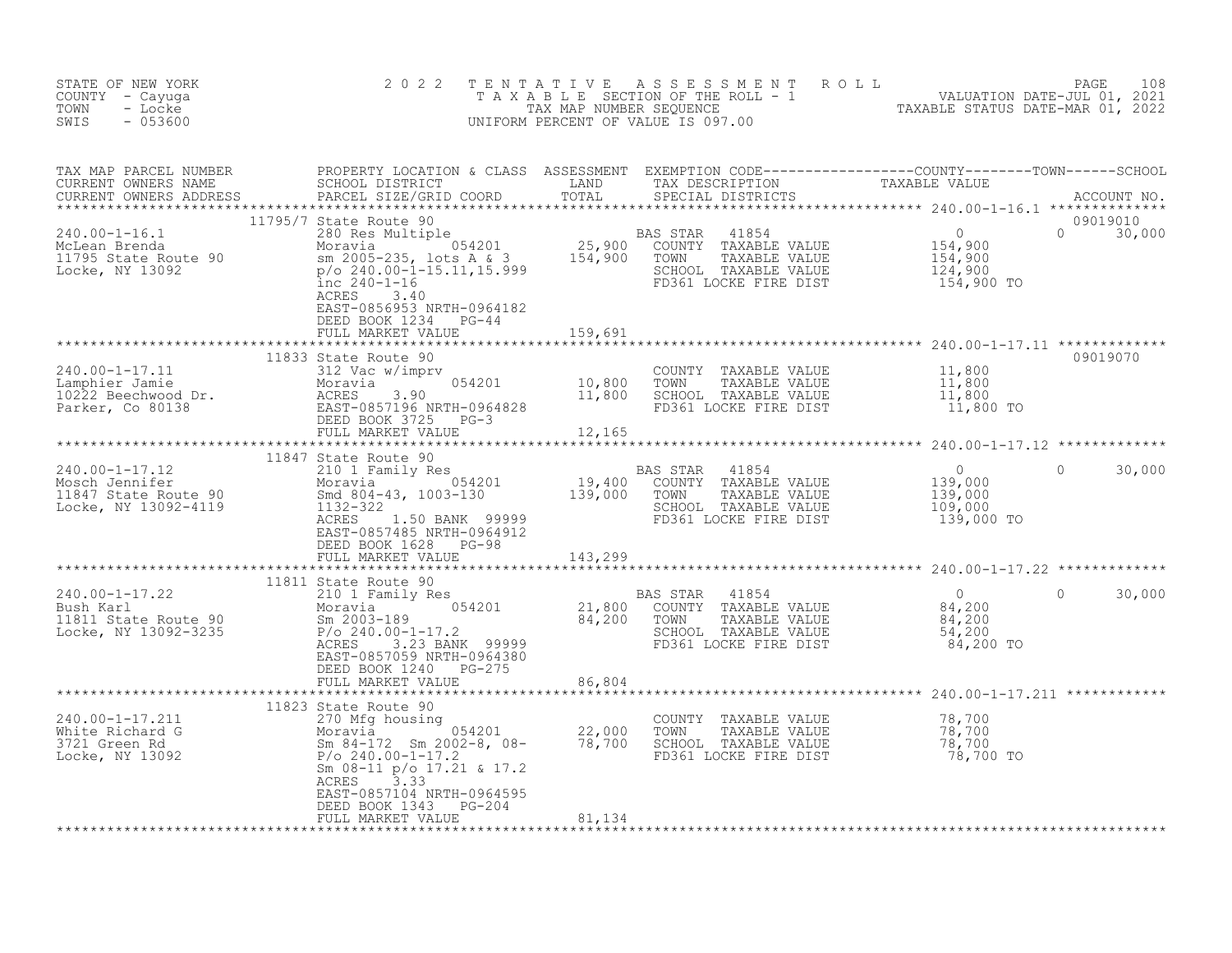| STATE OF NEW YORK<br>COUNTY - Cayuga<br>- Locke<br>TOWN<br>$-053600$<br>SWIS                                                                                                                                                                                                                                                                                          | 2 0 2 2                                                                                                                                                                                                                                                                   | TENTATIVE ASSESSMENT ROLL UNIVERSION DATE-JUL 01, 2021<br>TAXABLE SECTION OF THE ROLL - 1 VALUATION DATE-JUL 01, 2021<br>TAXABLE STATUS DATE-MAR 01, 2022<br>JNIFORM PERCENT OF VALUE IS 097.00<br>TENTATIVE<br>UNIFORM PERCENT OF VALUE IS 097.00                                                                                                            |                                                                                                                                                                                                               |
|-----------------------------------------------------------------------------------------------------------------------------------------------------------------------------------------------------------------------------------------------------------------------------------------------------------------------------------------------------------------------|---------------------------------------------------------------------------------------------------------------------------------------------------------------------------------------------------------------------------------------------------------------------------|---------------------------------------------------------------------------------------------------------------------------------------------------------------------------------------------------------------------------------------------------------------------------------------------------------------------------------------------------------------|---------------------------------------------------------------------------------------------------------------------------------------------------------------------------------------------------------------|
|                                                                                                                                                                                                                                                                                                                                                                       |                                                                                                                                                                                                                                                                           |                                                                                                                                                                                                                                                                                                                                                               |                                                                                                                                                                                                               |
| 240.00-1-17.212<br>Losey Cindy L<br>11825 State Route 90<br>Locke, NY 13092<br>210 1 Family Res<br>Moravia<br>210 1 Family Res<br>210 1 Family Res<br>210 1 Family Res<br>210 1 Family Res<br>210 1 Family Res<br>210 1 Family Res<br>210 1 Family Res                                                                                                                | 11825 State Route 90<br>210 1 Family Res<br>Moravia 054201 20,000 COUNTY<br>Moravia 054201 20,000 COUNTY<br>Sm 08-11 75,000 TOWN<br>P/o 240.00-1-17.21 5CHOOL<br>ACRES 1.10 FD361 L<br>EAST-0857381 NRTH-0964610<br>FD361 L<br>DEED BOOK 1341 PG-166<br>FULL MARKET VALUE | AS STAR 41854 U<br>COUNTY TAXABLE VALUE 75,000<br>TOWN TAXABLE VALUE 75,000<br>TOWN TAXABLE VALUE 75,000<br>AS 15,000<br>45,000<br>SCHOOL TAXABLE VALUE 45,000<br>FD361 LOCKE FIRE DIST 75,000 TO<br>77,320                                                                                                                                                   | $\circ$<br>30,000                                                                                                                                                                                             |
|                                                                                                                                                                                                                                                                                                                                                                       |                                                                                                                                                                                                                                                                           |                                                                                                                                                                                                                                                                                                                                                               | 09010090                                                                                                                                                                                                      |
| 240.00-1-18<br>Ward Scott R<br>11822 State Route 90<br>Locke, NY 13092<br>210 1 Family Res<br>210 1 Family Res<br>210 5 Moravia<br>2105, 94-187<br>2102<br>22 DPTH<br>2102<br>22 DPTH<br>22.00                                                                                                                                                                        | 11822 State Route 90<br>BANK 99999<br>EAST-0857555 NRTH-0964522                                                                                                                                                                                                           | an Taran<br>Manazarta<br>SCHOOL TAXABLE VALUE<br>FD361 LOCKE FIRE DIST                                                                                                                                                                                                                                                                                        | $\begin{array}{c} 0 \\ 141,000 \\ 141,000 \\ 111,000 \\ 111,000 \end{array}$<br>$\Omega$<br>30,000<br>141,000 TO                                                                                              |
|                                                                                                                                                                                                                                                                                                                                                                       | DEED BOOK 1315 PG-159<br>FULL MARKET VALUE                                                                                                                                                                                                                                | 145,361                                                                                                                                                                                                                                                                                                                                                       |                                                                                                                                                                                                               |
|                                                                                                                                                                                                                                                                                                                                                                       |                                                                                                                                                                                                                                                                           |                                                                                                                                                                                                                                                                                                                                                               | 09028010                                                                                                                                                                                                      |
| 240.00-1-19 240 Rural res<br>Cannon Jeffrey Moravia 054201<br>Lamphier Deborah Ad 559/30<br>11810 State Route 90 ACRES 14.00<br>Locke, NY 13092-3157 EAST-0857768 NRTH-0964350<br>FRED BOOK 668 PG-153                                                                                                                                                                | 11810 State Route 90<br>240 Rural res UET WAR C<br>Moravia 054201 32,700 ENH STAR<br>ACRES 14.00 165,000 COUNTY<br>EAST-0857768 NRTH-0964350 5CHOOL<br>DEED BOOK 668 PG-153 170,103 FD361 L<br>FULL MARKET VALUE 170,103 FD361 L<br>FULL MARKET VALUE 170,103 FD36        | VET WAR CT 41121<br>41834<br>COUNTY TAXABLE VALUE<br>TAXABLE VALUE<br>SCHOOL TAXABLE VALUE<br>FD361 LOCKE FIRE DIST                                                                                                                                                                                                                                           | 8,730<br>8,730<br>$\Omega$<br>$\begin{array}{c} 0 \\ 156,270 \end{array}$<br>$\circ$<br>74,900<br>156,270<br>90,100<br>165,000 TO                                                                             |
|                                                                                                                                                                                                                                                                                                                                                                       |                                                                                                                                                                                                                                                                           |                                                                                                                                                                                                                                                                                                                                                               | 09003120                                                                                                                                                                                                      |
| $\begin{array}{lll} \text{240.00-1-20} & & & \text{230 Res Multiply Rd} \\ \text{Shepherical's Way, LLC} & & & 280 Res Multiply Rd} & & & 054201 & & 18,000 \\ 1374 Indian Field Rd & & & 54201 & & 175,000 \\ 1374 J13071-8774 & & & & \text{ACRES} & 1.20 \\ 13071-8774 & & & & \text{ACRES} & 1.20 \\ 13280 & & & 054201 & & 175,000 \\ 1374 & & & 054201 & & 175$ | DEED BOOK 1546 PG-54                                                                                                                                                                                                                                                      | COUNTY TAXABLE VALUE<br>TOWN<br>TAXABLE VALUE<br>TOWN IRAADIL<br>SCHOOL TAXABLE VALUE<br>ACTA ACTE FIRE DIST                                                                                                                                                                                                                                                  | 175,000<br>175,000<br>175,000<br>175,000<br>175,000 TO                                                                                                                                                        |
|                                                                                                                                                                                                                                                                                                                                                                       | FULL MARKET VALUE                                                                                                                                                                                                                                                         | 180,412                                                                                                                                                                                                                                                                                                                                                       |                                                                                                                                                                                                               |
| 240.00-1-21.11<br>240.00-1-21.11<br>Benson Thane L<br>457 Bird Cemetery Rd<br>Locke, NY 13092<br>MAY BE SUBJECT TO PAYMENT<br>UNDER AGDIST LAW TIL 2026                                                                                                                                                                                                               | 457 Bird Cemetery Rd<br>ACRES<br>75.00<br>EAST-0859625 NRTH-0962446<br>DEED BOOK 1144<br>PG-267<br>FULL MARKET VALUE                                                                                                                                                      | Bird Cemetery Rd<br>112 Dairy farm<br>Moravia 054201<br>5/A 240.00-1-21 109,900 VET COM T 41133<br>5/A 240.00-1-21.2<br>implies 228,700 AG LAND EX 41750<br>228,700 AG LAND EX 41751<br>228,700 AG LAND EX 41854<br>FORE 184 AD 1141-221<br>TOWN<br>COUNTY TAXABLE VALUE<br>TAXABLE VALUE<br>TOWN<br>SCHOOL TAXABLE VALUE<br>FD361 LOCKE FIRE DIST<br>235,773 | 09010180<br>$14,550$<br>67,171<br>$\bigcirc$<br>0<br>14,550<br>$\circ$<br>67,171<br>67,171<br>$\begin{array}{r} 7 - 0 \\ 146,979 \\ 146,979 \end{array}$<br>$\overline{0}$<br>30,000<br>131,529<br>228,700 TO |

\*\*\*\*\*\*\*\*\*\*\*\*\*\*\*\*\*\*\*\*\*\*\*\*\*\*\*\*\*\*\*\*\*\*\*\*\*\*\*\*\*\*\*\*\*\*\*\*\*\*\*\*\*\*\*\*\*\*\*\*\*\*\*\*\*\*\*\*\*\*\*\*\*\*\*\*\*\*\*\*\*\*\*\*\*\*\*\*\*\*\*\*\*\*\*\*\*\*\*\*\*\*\*\*\*\*\*\*\*\*\*\*\*\*\*\*\*\*\*\*\*\*\*\*\*\*\*\*\*\*\*\*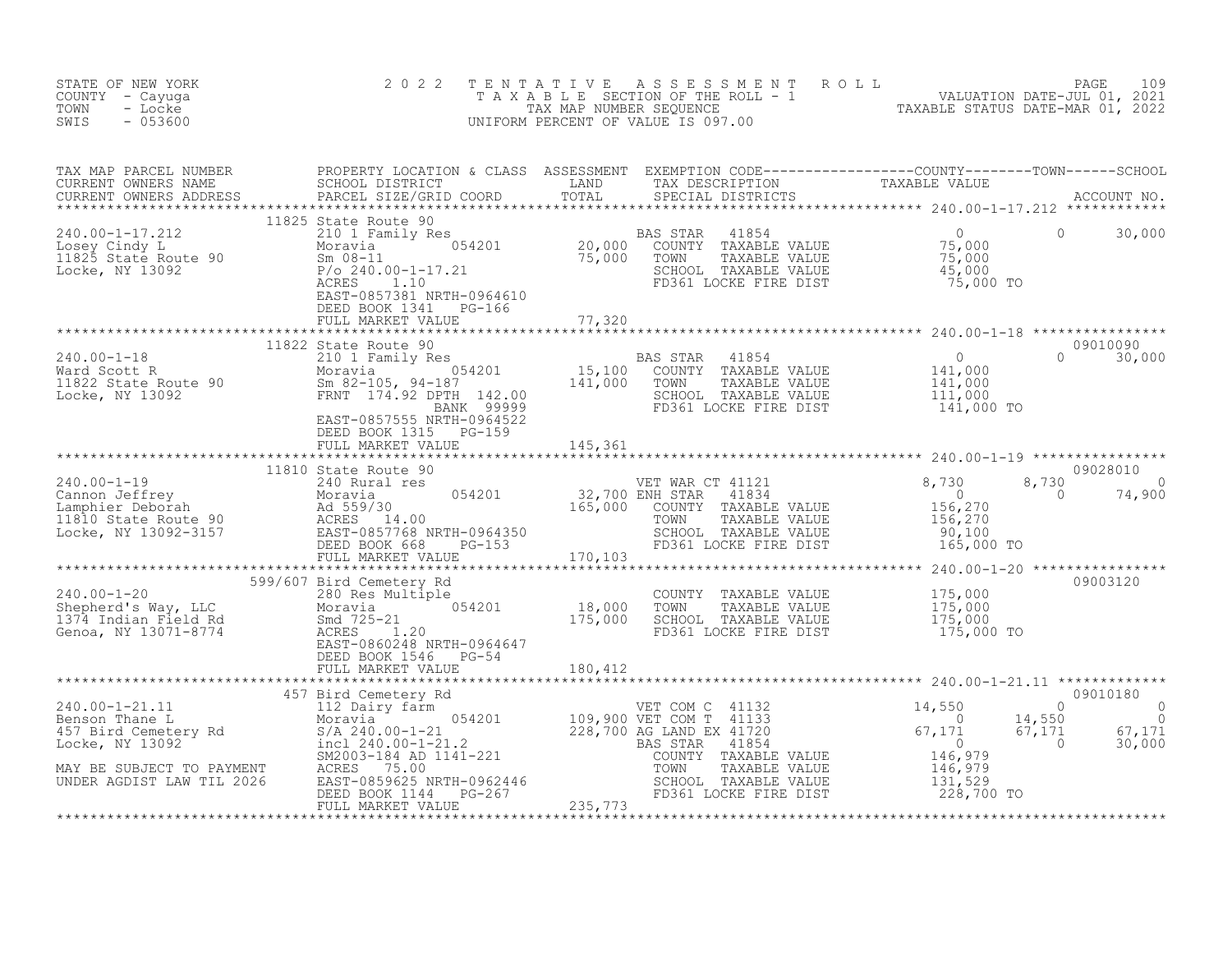| STATE OF NEW YORK<br>COUNTY - Cayuga<br>TOWN<br>- Locke<br>$-053600$<br>SWIS                                                                                                                                                                   | 2 0 2 2<br>TENTATIVE                                                                       |         | UNIFORM PERCENT OF VALUE IS 097.00                                                                                                                    | T E N T A T I V E A S S E S S M E N T R O L L<br>T A X A B L E SECTION OF THE ROLL - 1<br>TAX MAP NUMBER SEQUENCE<br>TAXABLE STATUS DATE-MAR 01, 2022<br>TAXABLE STATUS DATE-MAR 01, 2022 |                                |
|------------------------------------------------------------------------------------------------------------------------------------------------------------------------------------------------------------------------------------------------|--------------------------------------------------------------------------------------------|---------|-------------------------------------------------------------------------------------------------------------------------------------------------------|-------------------------------------------------------------------------------------------------------------------------------------------------------------------------------------------|--------------------------------|
|                                                                                                                                                                                                                                                |                                                                                            |         |                                                                                                                                                       |                                                                                                                                                                                           |                                |
| 240.00-1-22<br>Padman Brian A. Badman Brian A. Moravia 054201 20,600<br>11790 State Route 90 Sm 2001-163 98,000<br>Locke, NY 13092 2.40 BANK 99999<br>EAST-0857366 NRTH-0963943<br>EAST-0857366 NRTH-0963943<br>PEED ROOK 3714 PC-207          | 11790 State Route 90<br>DEED BOOK 3714 PG-207<br>FULL MARKET VALUE                         | 101,031 | COUNTY TAXABLE VALUE $98,000$<br>TOWN TAXABLE VALUE 98,000<br>SCHOOL TAXABLE VALUE 98,000<br>FD361 LOCKE FIRE DIST 98,000 TO<br>FD361 LOCKE FIRE DIST |                                                                                                                                                                                           | 09028020                       |
|                                                                                                                                                                                                                                                |                                                                                            |         |                                                                                                                                                       |                                                                                                                                                                                           |                                |
| 11770 State Moravia (1998)<br>210 1 Family Res (1999)<br>210 1 Family Res (1999)<br>Moravia (199,000 ENH STAR 41834<br>25,900 ENH STAR 41834<br>25,900 ENH STAR 41834<br>25,900 ENH STAR 41834<br>25,900 ENH STAR 41834<br>25,900 ENH STAR 418 | 11770 State Route 90                                                                       |         |                                                                                                                                                       | 41001<br>41834 0<br>TAXABLE VALUE 163,242<br>TAXABLE VALUE 163,242<br>TAXABLE VALUE 163,242<br>TAXABLE VALUE 124,100<br>35,758<br>$\sim$ 0<br>199,000 TO                                  | 09028011<br>$\Omega$<br>74,900 |
|                                                                                                                                                                                                                                                | DEED BOOK 389 PG-48<br>FULL MARKET VALUE                                                   | 205,155 |                                                                                                                                                       |                                                                                                                                                                                           |                                |
|                                                                                                                                                                                                                                                |                                                                                            |         |                                                                                                                                                       |                                                                                                                                                                                           |                                |
| 240.00-1-24.1<br>Nov Tina L<br>Nov Tina L<br>18,000<br>11752 State Route 90<br>Moravia, NY 13092<br>2000 P/o 240.00-1-26.11<br>2000-1-26.11<br>2000-1-26.11<br>2000-1-26.11<br>2000-1-26.11                                                    | EAST-0856862 NRTH-0963300<br>DEED BOOK 3975 PG-347<br>FULL MARKET VALUE                    | 157,732 | COUNTY TAXABLE VALUE<br>TOWN TAXABLE VALUE<br>SCHOOL TAXABLE VALUE<br>FD361 LOCKE FIRE DIST                                                           | 153,000<br>153,000<br>153,000<br>153,000 TO                                                                                                                                               | 09013040                       |
|                                                                                                                                                                                                                                                |                                                                                            |         |                                                                                                                                                       |                                                                                                                                                                                           |                                |
|                                                                                                                                                                                                                                                | 493 Creek Rd<br>EAST-0856610 NRTH-0962775<br>DEED BOOK 955 PG-167                          |         |                                                                                                                                                       | $\circ$<br>$\begin{array}{c} 0 \\ 125,000 \\ 125,000 \\ 95,000 \\ 125,000 \ \text{TO} \end{array}$                                                                                        | 30,000                         |
|                                                                                                                                                                                                                                                | FULL MARKET VALUE                                                                          | 128,866 |                                                                                                                                                       |                                                                                                                                                                                           |                                |
| 240.00-1-26.3<br>Collins Travis R<br>11742 State Route 90<br>Locke, NY 13092<br>2901<br>290-1-15.12<br>290-1-26.11<br>290-1-26.11<br>290-1-26.11<br>290-1-26.11                                                                                | 11742 State Route 90<br>FRNT 137.01 DPTH 237.04<br>BANK 99998<br>EAST-0856726 NRTH-0963284 |         | COUNTY TAXABLE VALUE<br>TOWN     TAXABLE VALUE<br>SCHOOL TAXABLE VALUE<br>FD361 LOCKE FIRE DIST                                                       | 104,000<br>104,000<br>104,000<br>104,000 TO                                                                                                                                               | 09019022                       |
|                                                                                                                                                                                                                                                | DEED BOOK 4117 PG-33<br>FULL MARKET VALUE                                                  | 107,216 |                                                                                                                                                       |                                                                                                                                                                                           |                                |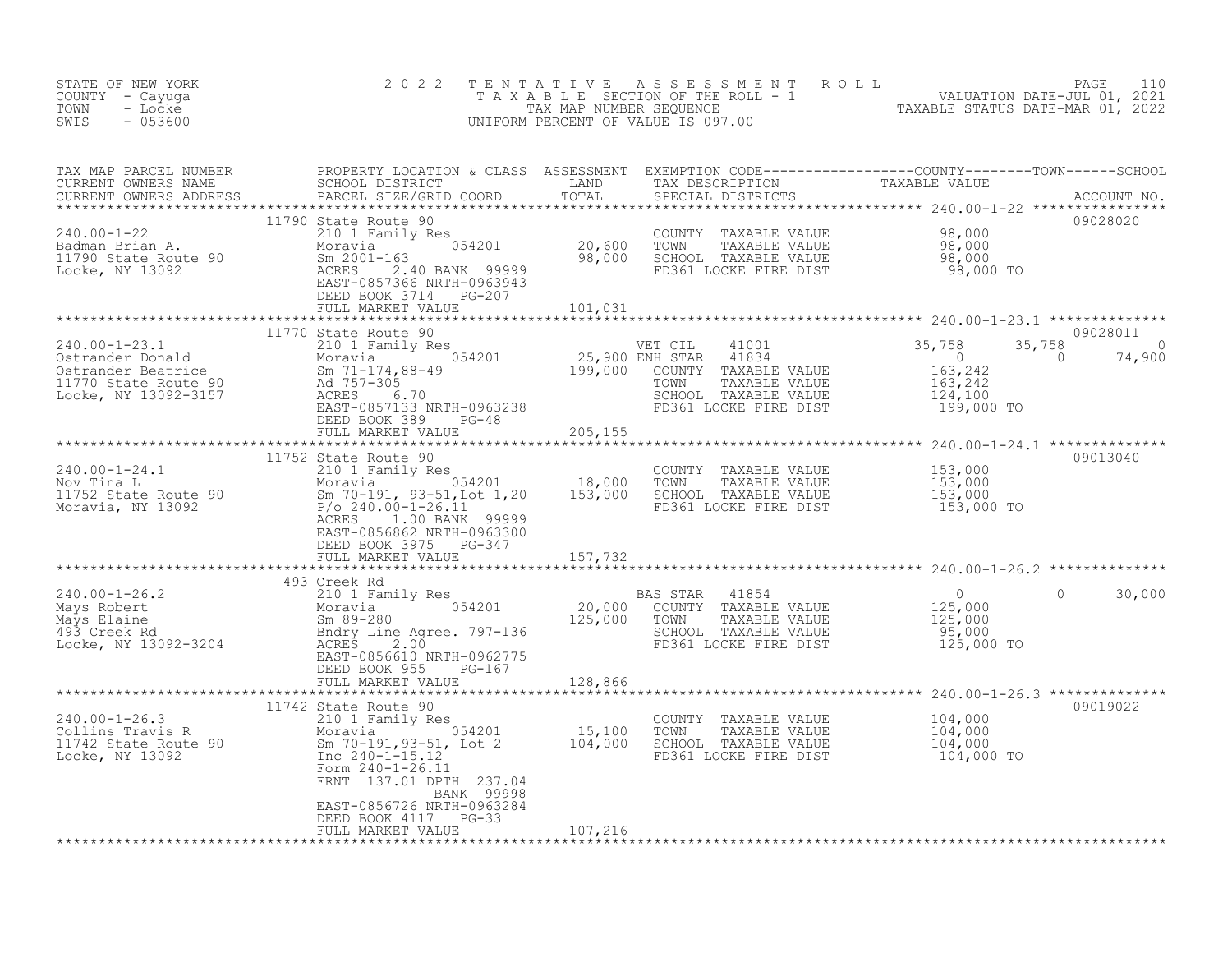| STATE OF NEW YORK<br>COUNTY - Cayuga<br>TOWN<br>- Locke<br>SWIS<br>$-053600$                                                                                                                            | 2 0 2 2                                                                                                                                                                                                         | TENTATIVE<br>TAX MAP NUMBER SEQUENCE | A S S E S S M E N T<br>ROLL<br>TAXABLE SECTION OF THE ROLL - 1<br>UNIFORM PERCENT OF VALUE IS 097.00                              | $\frac{1}{2}$ 1 $\frac{1}{2}$ 7221<br>TAXABLE STATUS DATE-MAR 01, 2022 | PAGE         | 111         |
|---------------------------------------------------------------------------------------------------------------------------------------------------------------------------------------------------------|-----------------------------------------------------------------------------------------------------------------------------------------------------------------------------------------------------------------|--------------------------------------|-----------------------------------------------------------------------------------------------------------------------------------|------------------------------------------------------------------------|--------------|-------------|
| TAX MAP PARCEL NUMBER<br>CURRENT OWNERS NAME<br>CURRENT OWNERS ADDRESS                                                                                                                                  | PROPERTY LOCATION & CLASS ASSESSMENT EXEMPTION CODE----------------COUNTY-------TOWN------SCHOOL<br>SCHOOL DISTRICT<br>PARCEL SIZE/GRID COORD                                                                   | LAND<br>TOTAL                        | TAX DESCRIPTION<br>SPECIAL DISTRICTS                                                                                              | TAXABLE VALUE                                                          |              | ACCOUNT NO. |
| 240.00-1-26.12<br>Leonard Shawn Moravia 054201 18,000<br>Leonard Angela Sm 90-291,93-250 188,000<br>509 Creek Rd ACRES 1.00 BANK 99999<br>Locke, NY 13092-3205 EAST-09656642 NRTH-0963019               | 509 Creek Rd<br>DEED BOOK 884<br>PG-211                                                                                                                                                                         |                                      | BAS STAR 41854 0<br>18,000 COUNTY TAXABLE VALUE 188,000<br>TOWN<br>TAXABLE VALUE<br>SCHOOL TAXABLE VALUE<br>FD361 LOCKE FIRE DIST | 188,000<br>158,000<br>188,000 TO                                       | $\mathbf{0}$ | 30,000      |
|                                                                                                                                                                                                         |                                                                                                                                                                                                                 |                                      |                                                                                                                                   |                                                                        |              |             |
| $240.00 - 1 - 27.2$<br>240.00-1-27.2<br>Genson Roy Moravia 054201<br>Genson Roxanne Sm 70-193, P/o 240-1-27<br>11716 State Route 90 SM 99-70 lot A-2<br>Locke, NY 13092-3268 ACRES 0656544 NPTH 0963194 | 11716 State Route 90<br>EAST-0856544 NRTH-0963184<br>DEED BOOK 1449 PG-1                                                                                                                                        |                                      | BAS STAR<br>41854<br>COUNTY TAXABLE VALUE 148,600<br>TOWN<br>TAXABLE VALUE<br>SCHOOL TAXABLE VALUE<br>FD361 LOCKE FIRE DIST       | $\overline{0}$<br>148,600<br>118,600<br>148,600 TO                     | $\Omega$     | 30,000      |
|                                                                                                                                                                                                         | FULL MARKET VALUE                                                                                                                                                                                               |                                      |                                                                                                                                   |                                                                        |              |             |
|                                                                                                                                                                                                         |                                                                                                                                                                                                                 |                                      |                                                                                                                                   |                                                                        |              |             |
| 240.00-1-27.11<br>RKG Enterprise, LLC<br>11710 State Route 90<br>Locke, NY 13092-3268                                                                                                                   | State Route 90<br>449 Other Storag<br>Moravia 054201<br>Sm 70-193, 99-70, Lot A3<br>$P$ /o 240.00-1-27, 27.1, 28<br>Ad 956-280<br>70.90 DPTH 377.10<br>FRNT<br>EAST-0856423 NRTH-0963147<br>DEED BOOK 1449 PG-4 | 9,700<br>45,000                      | COUNTY TAXABLE VALUE 45,000<br>TOWN TAXABLE VALUE 45,000<br>SCHOOL TAXABLE VALUE<br>FD361 LOCKE FIRE DIST                         | 45,000<br>45,000 TO                                                    | 09019020     |             |
|                                                                                                                                                                                                         | FULL MARKET VALUE                                                                                                                                                                                               | 46,392                               |                                                                                                                                   |                                                                        |              |             |
|                                                                                                                                                                                                         |                                                                                                                                                                                                                 |                                      |                                                                                                                                   |                                                                        |              |             |
| 240.00-1-27.12<br>RKG Enterprise, LLC Moravia 054201<br>11710 State Route 90 Sm 99-70 Lots A1 B<br>Locke, NY 13092 P/o 240.00-1-27.1 28                                                                 | State Route 90<br>054201<br>Sm 99-70 Lots A1 B<br>Overhead Door Co<br>3.76<br>ACRES<br>EAST-0856165 NRTH-0963110                                                                                                | 22,600<br>130,000                    | COUNTY TAXABLE VALUE<br>TOWN<br>TAXABLE VALUE<br>SCHOOL TAXABLE VALUE<br>FD361 LOCKE FIRE DIST                                    | 130,000<br>130,000<br>130,000<br>130,000 TO                            |              |             |
|                                                                                                                                                                                                         | DEED BOOK 1005<br>PG-36<br>FULL MARKET VALUE                                                                                                                                                                    | 134,021                              |                                                                                                                                   |                                                                        |              |             |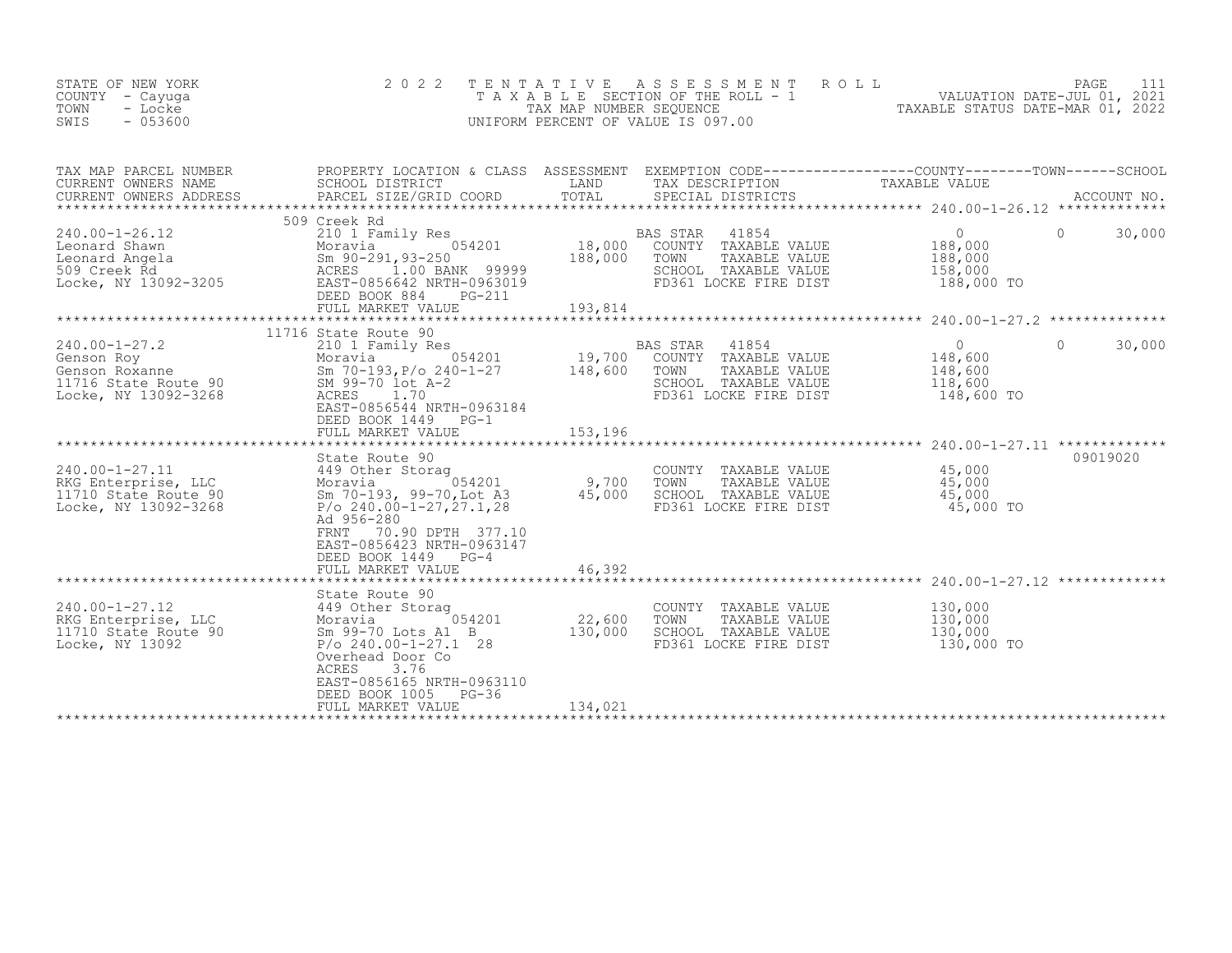| PROPERTY LOCATION & CLASS ASSESSMENT EXEMPTION CODE-------------------COUNTY--------TOWN------SCHOOL<br>SCHOOL DISTRICT LAND TAX DESCRIPTION TAXABLE VALUE<br>PARCEL SIZE/GRID COORD TOTAL SPECIAL DISTRICTS ACCOUNT NO.<br>***********<br>TAX MAP PARCEL NUMBER<br>CURRENT OWNERS NAME<br>ULSTRICT (MERS ADDRESS PARCEL SIZE/GRID COORD PARALL SIZE/GRID COORD PARCEL SIZE/GRID COORD<br>CURRENT OWNERS ADDRESS<br>09019024<br>11672 State Route 90<br>$\begin{array}{c} 0 \\ 75,100 \\ 75,100 \\ 45,100 \\ 75,100 \text{ TO} \end{array}$<br>240.00-1-28.1<br>Lamphier Steven<br>Lamphier Terry Moravia 21,100 COUNTY TAXABLE VALUE<br>Moravia 054201<br>21,100 COUNTY TAXABLE VALUE<br>21,100 COUNTY TAXABLE VALUE<br>21,100 COUNTY TAXABLE VALUE<br>21,100 COUNTY TAXABLE VALUE<br>21,100<br>$0 \t 30,000$<br>FD361 LOCKE FIRE DIST<br>EAST-0855669 NRTH-0963029<br>DEED BOOK 783<br>PG-202<br>77,423<br>FULL MARKET VALUE<br>09019023<br>4269 Lamphier Rd |
|----------------------------------------------------------------------------------------------------------------------------------------------------------------------------------------------------------------------------------------------------------------------------------------------------------------------------------------------------------------------------------------------------------------------------------------------------------------------------------------------------------------------------------------------------------------------------------------------------------------------------------------------------------------------------------------------------------------------------------------------------------------------------------------------------------------------------------------------------------------------------------------------------------------------------------------------------------------|
|                                                                                                                                                                                                                                                                                                                                                                                                                                                                                                                                                                                                                                                                                                                                                                                                                                                                                                                                                                |
|                                                                                                                                                                                                                                                                                                                                                                                                                                                                                                                                                                                                                                                                                                                                                                                                                                                                                                                                                                |
|                                                                                                                                                                                                                                                                                                                                                                                                                                                                                                                                                                                                                                                                                                                                                                                                                                                                                                                                                                |
| 240.00-1-29.1<br>240.00-1-29.1<br>241 Rund Poravia University Dubber of the Moravia US4201<br>205,000 TOWN TAXABLE VALUE<br>269 Lamphier Rd p/o 240.00-1-29<br>205,000 TOWN TAXABLE VALUE<br>205,000 TOWN TAXABLE VALUE<br>205,000 TOWN TAXA<br>$\overline{0}$<br>$\Omega$<br>30,000<br>$\begin{array}{c} 0 \\ 205,000 \\ 205,000 \\ 175,000 \end{array}$<br>$205,000$ TO<br>EAST-0854555 NRTH-0962990<br>DEED BOOK 1511    PG-119                                                                                                                                                                                                                                                                                                                                                                                                                                                                                                                             |
| 211,340<br>FULL MARKET VALUE                                                                                                                                                                                                                                                                                                                                                                                                                                                                                                                                                                                                                                                                                                                                                                                                                                                                                                                                   |
|                                                                                                                                                                                                                                                                                                                                                                                                                                                                                                                                                                                                                                                                                                                                                                                                                                                                                                                                                                |
| 8,969<br>8,969<br>8,969<br>1,031<br>1,031<br>1,031<br>10,000 TO<br>10,309<br>FULL MARKET VALUE<br>MAY BE SUBJECT TO PAYMENT<br>UNDER AGDIST LAW TIL 2026                                                                                                                                                                                                                                                                                                                                                                                                                                                                                                                                                                                                                                                                                                                                                                                                       |
| *****************************<br>*************** 240.00-1-30.4 ***************                                                                                                                                                                                                                                                                                                                                                                                                                                                                                                                                                                                                                                                                                                                                                                                                                                                                                 |
| 140.00-1-30.4<br>Younger Todd 321 Abandoned ag<br>Younger Kathryn Sm 90-64, P/o Lot B<br>1387 Lamphier Rd P/o 240.00-1-30.11<br>Locke, NY 13092-3207<br>P/o 240.00-1-30.11<br>ACRES 38.20<br>P/o 240.00-1-30.11<br>ACRES 38.20<br>COUNTY TAXABLE VALUE $\begin{array}{cccc} 49,900 \ \text{TOWN} & \text{TAXABLE VALUE} & 49,900 \ \text{SCHOOL} & \text{TAXABLE VALUE} & 49,900 \ \text{FD361 LOCKE FIRE DIST} & 49,900 \ \end{array}$<br>EAST-0854967 NRTH-0962273<br>DEED BOOK 949<br>PG-47                                                                                                                                                                                                                                                                                                                                                                                                                                                                 |
| FULL MARKET VALUE<br>51,443                                                                                                                                                                                                                                                                                                                                                                                                                                                                                                                                                                                                                                                                                                                                                                                                                                                                                                                                    |
| 4387 Lamphier Rd                                                                                                                                                                                                                                                                                                                                                                                                                                                                                                                                                                                                                                                                                                                                                                                                                                                                                                                                               |
| $\bigcirc$<br>30,000<br>BAS STAR<br>41854<br>0                                                                                                                                                                                                                                                                                                                                                                                                                                                                                                                                                                                                                                                                                                                                                                                                                                                                                                                 |
| 240.00-1-30.5<br>Younger Todd<br>Younger Kathryn<br>192,700<br>4387 Lamphier Rd<br>Locke, NY 13092-3207<br>240.00-1-30.11<br>24,500<br>240.00-1-30.11<br>24,500<br>240.00-1-30.11<br>27,700<br>27,700<br>27,700<br>27,700<br>27,700<br>27,700<br>27,700<br>27,700<br><br>0<br>192,700<br>192,700<br>COUNTY<br>TAXABLE VALUE<br>TOWN<br>TAXABLE VALUE<br>162,700<br>SCHOOL TAXABLE VALUE<br>FD361 LOCKE FIRE DIST<br>192,700 TO<br>EAST-0855635 NRTH-0961933<br>DEED BOOK 949<br>$PG-47$<br>FULL MARKET VALUE<br>198,660                                                                                                                                                                                                                                                                                                                                                                                                                                        |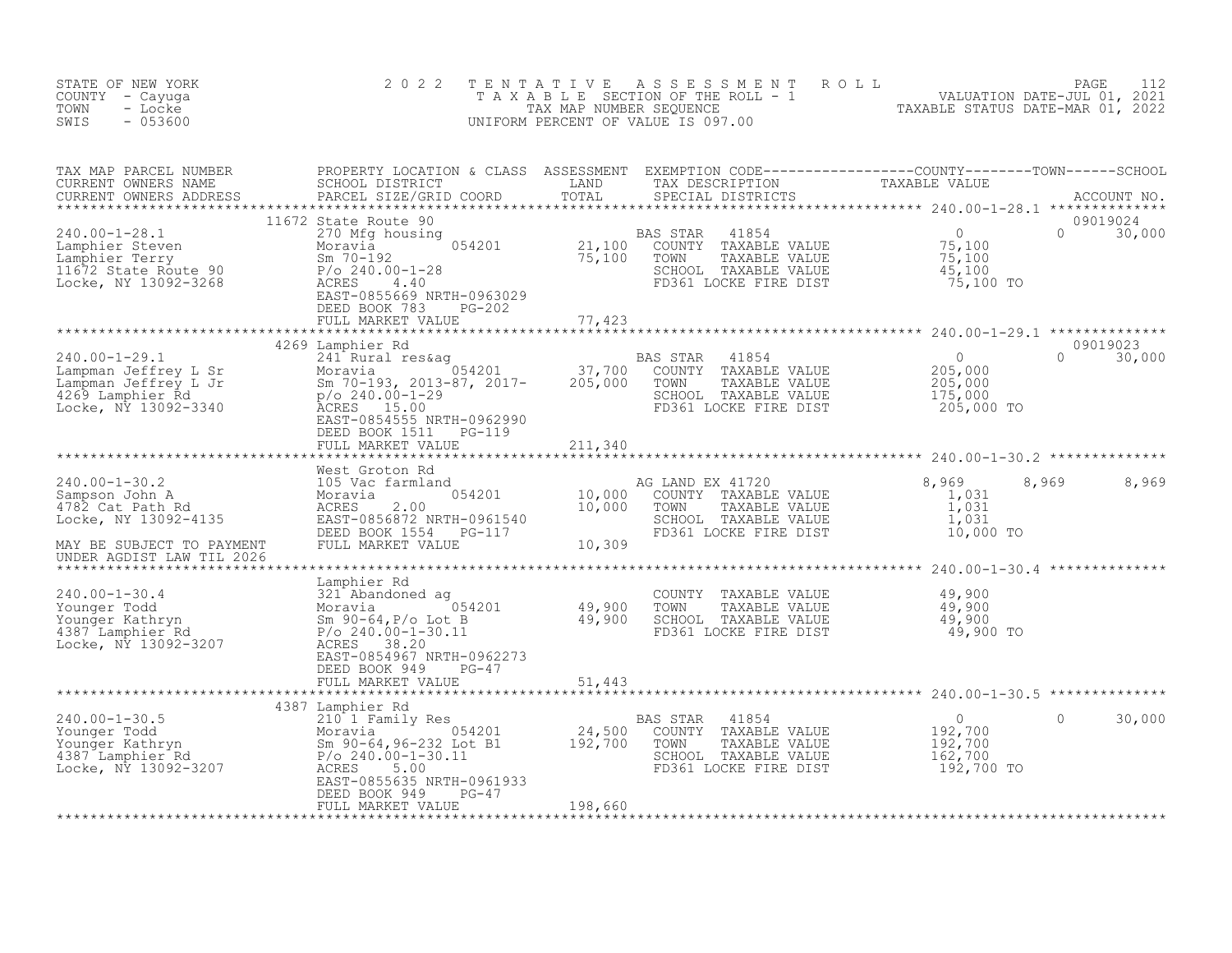| STATE OF NEW YORK<br>COUNTY - Cayuga<br>- Locke<br>TOWN<br>$-053600$<br>SWIS                                                                                                                                                                                                                                                                                                                                                                                                 | 2 0 2 2                  |       | TENTATIVE ASSESSMENT ROLL PAGE 113<br>TAXABLE SECTION OF THE ROLL - 1 VALUATION DATE-JUL 01, 2021<br>TAX MAP NUMBER SEQUENCE TAXABLE STATUS DATE-MAR 01, 2022<br>UNIFORM PERCENT OF VALUE IS 097.00 |                |
|------------------------------------------------------------------------------------------------------------------------------------------------------------------------------------------------------------------------------------------------------------------------------------------------------------------------------------------------------------------------------------------------------------------------------------------------------------------------------|--------------------------|-------|-----------------------------------------------------------------------------------------------------------------------------------------------------------------------------------------------------|----------------|
|                                                                                                                                                                                                                                                                                                                                                                                                                                                                              |                          |       |                                                                                                                                                                                                     |                |
| $\begin{tabular}{lllllllllllllllllllllll} \textsc{rank} & \textsc{PROPERY} & \textsc{PROPERTY LOCATION & \textsc{CIASS} & \textsc{ASSSESSEMENT} & \textsc{EXEMPTION COD} & \textsc{CODE}-------------C-COUNT----C-COUNT----T0NN------SCHOOD \\ \textsc{CURREINT ONNERS ANDRESS & \textsc{SCHOD. DISTRICI} & \textsc{COD. DISTIC} & \textsc{TAYABLE} & \textsc{RXABLE} & \textsc{NAND} \\ \textsc{CURRENT ONNERS ANDRESS & \textsc{PACCLS IZE (GRID COORD & \textsc{TAYABLE}$ |                          |       |                                                                                                                                                                                                     |                |
|                                                                                                                                                                                                                                                                                                                                                                                                                                                                              |                          | 5,670 |                                                                                                                                                                                                     |                |
|                                                                                                                                                                                                                                                                                                                                                                                                                                                                              |                          |       |                                                                                                                                                                                                     |                |
|                                                                                                                                                                                                                                                                                                                                                                                                                                                                              |                          |       |                                                                                                                                                                                                     |                |
|                                                                                                                                                                                                                                                                                                                                                                                                                                                                              |                          |       |                                                                                                                                                                                                     | 8,228<br>8,228 |
|                                                                                                                                                                                                                                                                                                                                                                                                                                                                              |                          |       |                                                                                                                                                                                                     |                |
|                                                                                                                                                                                                                                                                                                                                                                                                                                                                              |                          |       |                                                                                                                                                                                                     | 9,035 9,035    |
|                                                                                                                                                                                                                                                                                                                                                                                                                                                                              | FULL MARKET VALUE 14,948 |       |                                                                                                                                                                                                     |                |
| $\begin{tabular}{lllllllllllllllllllllll} & & & & & & \mbox{Lamphier Rd} & & & & \mbox{Lamphier Rd} & & & \mbox{Mille} & 240.00-1-30.113 & 105 \text{ Vac farmland} & & & \mbox{MGLAND EX 41720} & 46,079 & 46,079 & 40.000-1-30 & 105 \text{ Vac farmland} & & & \mbox{MGLAND EX 41720} & 46,079 & 40.000-1-30 & 105 \text{ Vac farmland} & & & \mbox{MGLND EX 41720} &$                                                                                                    |                          |       |                                                                                                                                                                                                     | 46,079 46,079  |
|                                                                                                                                                                                                                                                                                                                                                                                                                                                                              |                          |       |                                                                                                                                                                                                     |                |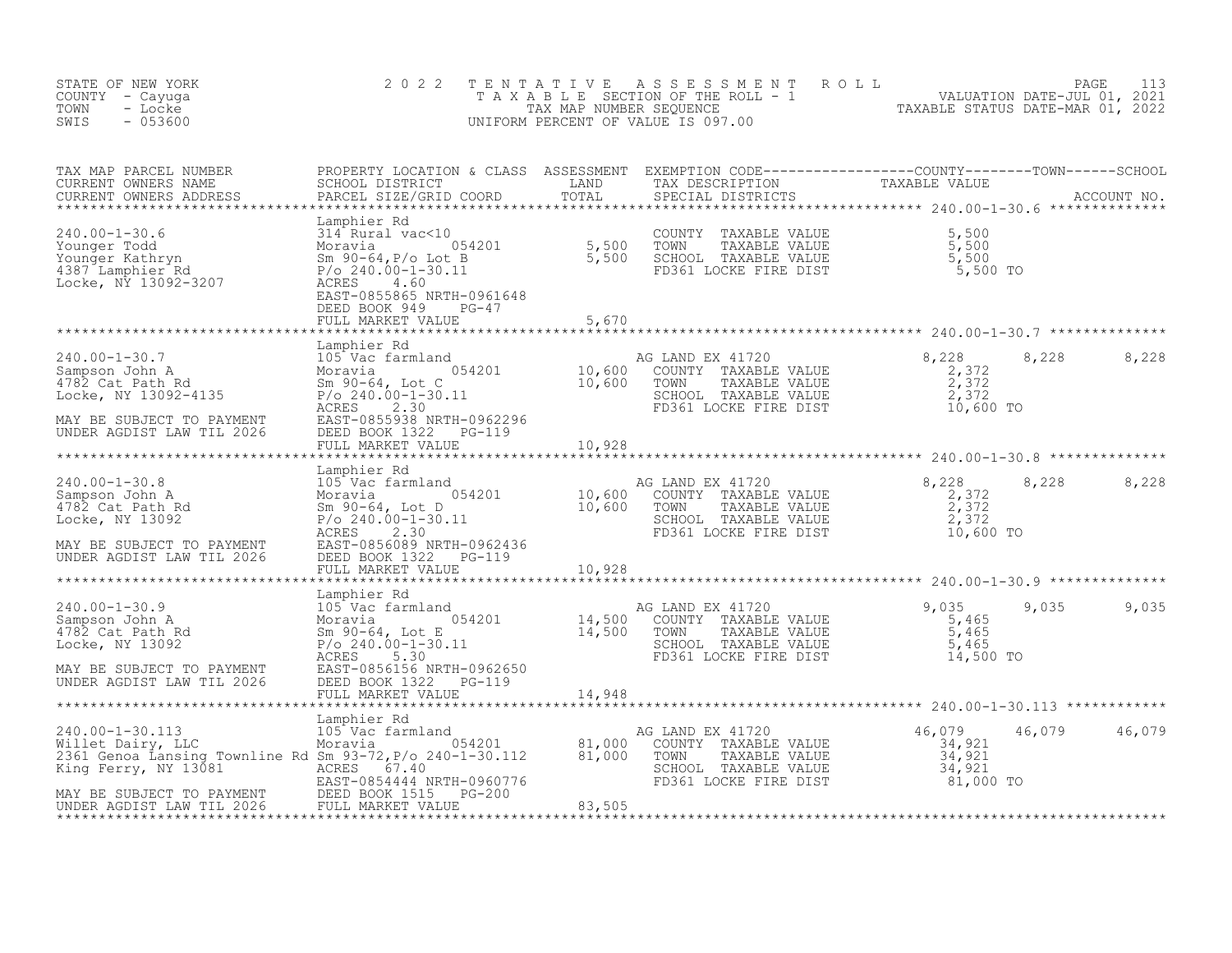| STATE OF NEW YORK<br>COUNTY – Cayuga<br>TOWN - Locke<br>SWIS<br>- 053600 | 2022 TENTATIVE ASSESSMENT ROLL<br>TAXABLE SECTION OF THE ROLL - 1<br>TAX MAP NUMBER SEOUENCE<br>UNIFORM PERCENT OF VALUE IS 097.00 | TAXABLE STATUS DATE-MAR 01, 2022 | PAGE 114<br>VALUATION DATE-JUL 01, 2021 |  |
|--------------------------------------------------------------------------|------------------------------------------------------------------------------------------------------------------------------------|----------------------------------|-----------------------------------------|--|
|                                                                          |                                                                                                                                    |                                  |                                         |  |

| TAX MAP PARCEL NUMBER<br>CURRENT OWNERS NAME<br>CURRENT OWNERS ADDRESS                                                                                   | PROPERTY LOCATION & CLASS ASSESSMENT EXEMPTION CODE----------------COUNTY-------TOWN-----SCHOOL<br>SCHOOL DISTRICT<br><b>EXAMPLE EXAMPLE EXAMPLE EXAMPLE EXAMPLE EXAMPLE EXAMPLE EXAMPLE EXAMPLE EXAMPLE EXAMPLE EXAMPLE EXAMPLE EXAMPLE E</b>                                                                                             |         | TAX DESCRIPTION TAXABLE VALUE                                                                                                                                                     |                      |          |          |
|----------------------------------------------------------------------------------------------------------------------------------------------------------|--------------------------------------------------------------------------------------------------------------------------------------------------------------------------------------------------------------------------------------------------------------------------------------------------------------------------------------------|---------|-----------------------------------------------------------------------------------------------------------------------------------------------------------------------------------|----------------------|----------|----------|
|                                                                                                                                                          | Lamphier Rd                                                                                                                                                                                                                                                                                                                                |         |                                                                                                                                                                                   |                      |          | 09019050 |
| 240.00-1-30.114<br>Sampson John A<br>4782 Cat Path Rd<br>Locke, NY 13092<br>MAY BE SUBJECT TO PAYMENT<br>UNDER AGDIST LAW TIL 2026 DEED BOOK 1322 PG-119 |                                                                                                                                                                                                                                                                                                                                            |         | AG LAND EX 41720<br>COUNTY TAXABLE VALUE<br>TOWN TAXABLE VALUE<br>TOWN TAXABLE VALUE<br>$42,470$<br>$42,470$<br>SCHOOL TAXABLE VALUE $42,470$<br>FD361 LOCKE FIRE DIST 115,100 TO |                      |          |          |
|                                                                                                                                                          | Off Lamphier Rd                                                                                                                                                                                                                                                                                                                            |         |                                                                                                                                                                                   |                      |          |          |
| 240.00-1-30.121 105 Vac farmland<br>Shepherd's Way, LLC Moravia C<br>1374 Indian Field Rd Sm 87-111,88-49<br>Genoa, NY 13071-8774 ACRES 24.40            | 16,185 16<br>16 Moravia 16,185 16<br>Moravia 054201 31,500 COUNTY TAXABLE VALUE 15,315<br>31,500 TOWN TAXABLE VALUE 15,315<br>24.40 SCHOOL TAXABLE VALUE 15,315<br>EAST-0857836 NRTH-0963296 FD361 LOCKE FIRE DIST 31,500 TO                                                                                                               |         |                                                                                                                                                                                   | 16,185 16,185 16,185 |          |          |
| MAY BE SUBJECT TO PAYMENT DEED BOOK 1549 PG-232<br>UNDER AGDIST LAW TIL 2026                                                                             |                                                                                                                                                                                                                                                                                                                                            |         |                                                                                                                                                                                   |                      |          |          |
|                                                                                                                                                          | 4267 Lamphier Rd                                                                                                                                                                                                                                                                                                                           |         |                                                                                                                                                                                   |                      |          |          |
| 240.00-1-30.311<br>Nesbit Andrew D<br>4267 Lamphier Rd<br>Locke, NY 13092                                                                                | 210 <sup>1</sup> 1 Family Res RAS STAR 41854 0<br>Moravia 054201 29,600 COUNTY TAXABLE VALUE 182,000<br>210 <sup>-1</sup> Family Res<br>Moravia 054201 29,600 COON.<br>Sm 90-64, Lot A 182,000 TOWN<br>P/o 240-1-30.111 SCHOOL<br>SM2011-36(3 lots) 2013-15<br>PORE 8.20 BANK 999999<br>EAST-0853722 NRTH-0962335<br>DEED BOOK 1527 PG-249 |         | TOWN      TAXABLE VALUE<br>SCHOOL   TAXABLE VALUE<br>FD361 LOCKE FIRE DIST 182,000 TO                                                                                             | 182,000<br>152,000   | $\Omega$ | 30,000   |
|                                                                                                                                                          |                                                                                                                                                                                                                                                                                                                                            |         |                                                                                                                                                                                   |                      |          |          |
| 240.00-1-30.312<br>Stevens Alexander J<br>1015 Dutch Valley Rd<br>Edmeston, NY 13335-1821<br>Edmeston, NY 13335-1821<br>2015-55                          | 4272 Lamphier Rd<br>ACRES 10.70 BANK 99999<br>EAST-0853772 NRTH-0961418<br>DEED BOOK 1584 PG-53                                                                                                                                                                                                                                            |         | COUNTY TAXABLE VALUE $140,000$<br>TOWN TAXABLE VALUE $140,000$<br>SCHOOL TAXABLE VALUE $140,000$<br>FD361 LOCKE FIRE DIST 140,000 TO                                              |                      |          |          |
|                                                                                                                                                          | FULL MARKET VALUE                                                                                                                                                                                                                                                                                                                          | 144,330 |                                                                                                                                                                                   |                      |          |          |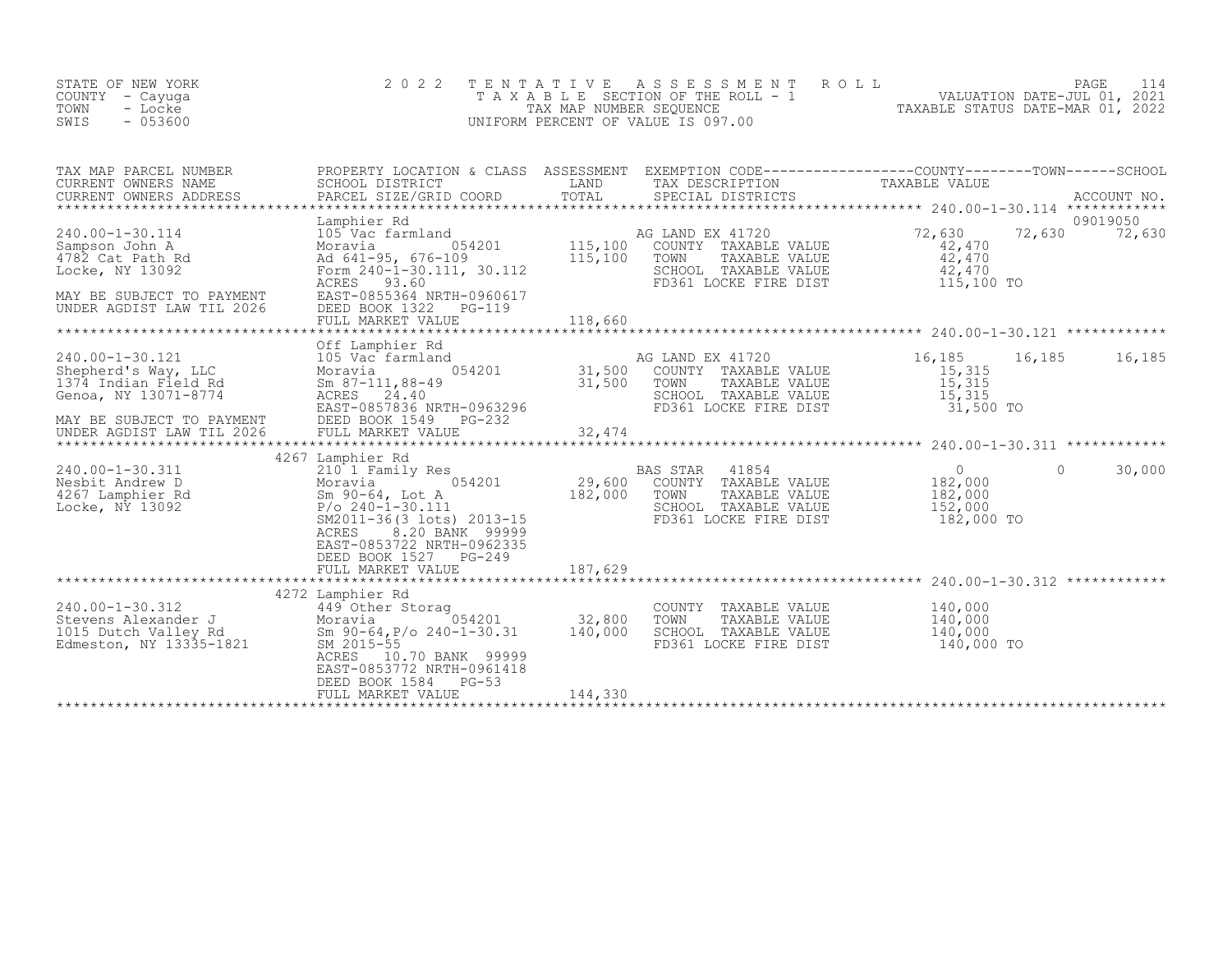| COUNTY<br>- Cayuqa<br>TOWN<br>- Locke<br>$-053600$<br>SWIS                                                                                                                                                                                                                                                                                                                                                                                          |                                                                                |                              | T A X A B L E SECTION OF THE ROLL - 1 WALUATION DATE-JUL 01, 2021<br>TAXABLE STATUS DATE-MAR 01, 2022<br>INIEOPM PERCENT OF VALUE IS 097.00<br>UNIFORM PERCENT OF VALUE IS 097.00 |                                                                                |                         |                                |
|-----------------------------------------------------------------------------------------------------------------------------------------------------------------------------------------------------------------------------------------------------------------------------------------------------------------------------------------------------------------------------------------------------------------------------------------------------|--------------------------------------------------------------------------------|------------------------------|-----------------------------------------------------------------------------------------------------------------------------------------------------------------------------------|--------------------------------------------------------------------------------|-------------------------|--------------------------------|
| TAX MAP PARCEL NUMBER BROPERTY LOCATION & CLASS ASSESSMENT EXEMPTION CODE----------------COUNTY--------TOWN-----SCHOOL CURRENT OWNERS NAME SCHOOL DISTRICT LAND TAX DESCRIPTION TAXABLE VALUE CURRENT OWNERS ADDRESS PARCEL SI                                                                                                                                                                                                                      |                                                                                |                              |                                                                                                                                                                                   |                                                                                |                         |                                |
|                                                                                                                                                                                                                                                                                                                                                                                                                                                     | 4527 Demond Rd<br>DEED BOOK 424 PG-254                                         |                              | VET WAR CT 41121 8,730<br>ENH STAR 41834 0<br>COUNTY TAXABLE VALUE<br>TAXABLE VALUE<br>SCHOOL TAXABLE VALUE<br>FD361 LOCKE FIRE DIST                                              | $\sim$ 0<br>128,670<br>128,670<br>62,500<br>137,400 TO                         | 8,730<br>$\overline{0}$ | 09026061<br>$\Omega$<br>74,900 |
|                                                                                                                                                                                                                                                                                                                                                                                                                                                     |                                                                                |                              |                                                                                                                                                                                   |                                                                                |                         |                                |
| $\begin{array}{lllllllllllll} 240.00-1-33.2 & & & & 45/5\text{ J} & \text{Demond KA} & & & & \text{B} \\ \text{Phelps Allen} & & & & & 210\text{ I Family Res} & & & & 24,000 \\ \text{Phelps Nancy} & & & & & & \text{ACRES} & 4.30 & & 177,000 \\ 4575\text{ Demond Rd} & & & & & & \text{EAST-0858955 NRTH-0960189} & & & & 177,000 \\ \text{Locke, NY 13092-4143 & & & & & \text{EUL} &$                                                        | 4575 Demond Rd                                                                 |                              | <b>BAS STAR</b><br>41854<br>COUNTY TAXABLE VALUE<br>TOWN<br>TAXABLE VALUE<br>SCHOOL TAXABLE VALUE<br>FD361 LOCKE FIRE DIST                                                        | $\overline{0}$<br>$177,000$<br>$177,000$<br>147,000<br>177,000 TO              | $\Omega$                | 30,000                         |
|                                                                                                                                                                                                                                                                                                                                                                                                                                                     |                                                                                |                              |                                                                                                                                                                                   |                                                                                |                         |                                |
| $\begin{tabular}{lllllllllll} \multicolumn{3}{c }{\begin{tabular}{c} \multicolumn{3}{c}{\begin{tabular}{c} $\mathsf{240.00$--1$--33.11}$} \multicolumn{3}{c}{\begin{tabular}{c} $\mathsf{39.3~Bird} $\mathsf{C}$ & $\mathsf{39.3~Bird}$ & $\mathsf{122~Dairy}$ & $\mathsf{farm}$ & $\mathsf{AG} $\mathsf{LAND} $\mathsf{EX}$ & $\mathsf{41720}$ \\ 112 & \mathsf{Dairy} $\mathsf{farm}$ & $\mathsf{102,500} $\mathsf{BAS} $\mathsf{STAR}$ & $\math$ |                                                                                |                              | AG LAND EX 41720<br>DAG STAR 41854<br>COUNTY TAXABLE VALUE<br>TAXABLE VALUE<br>SCHOOL TAXABLE VALUE<br>FD361 LOCKE FIRE DIST                                                      | 43,122<br>$\frac{7}{0}$<br>133,578<br>133,378<br>103,578<br>176,700 TO         | 43,122<br>$\sim$ 0      | 09026090<br>43,122<br>30,000   |
|                                                                                                                                                                                                                                                                                                                                                                                                                                                     |                                                                                |                              |                                                                                                                                                                                   |                                                                                |                         |                                |
| 240.00-1-33.12<br>Phelps Allen 314 Rural vac<10<br>Phelps Nancy Moravia 91-225 18,900<br>4575 Demond Rd 201<br>Locke, NY 13092<br>2021<br>2021<br>2022 234<br>2022 234<br>2022 234<br>2022 234<br>2022 234<br>2022 234<br>2022 234<br>2022 234<br>2022 234<br>                                                                                                                                                                                      | Demond Rd                                                                      |                              | COUNTY TAXABLE VALUE 18,900<br>TOWN TAXABLE VALUE 18,900<br>SCHOOL TAXABLE VALUE 18,900<br>FD361 LOCKE FIRE DIST                                                                  | 18,900 TO                                                                      |                         |                                |
|                                                                                                                                                                                                                                                                                                                                                                                                                                                     | FULL MARKET VALUE                                                              | 19,485                       |                                                                                                                                                                                   |                                                                                |                         |                                |
| $240.00 - 1 - 34$<br>240.00-1-34<br>Powers Kenneth S<br>Beyea-Poweres Lori J<br>483 Creek Rd<br>Locke, NY 13092<br>FRNT 180.00 DPTH 110.00<br>EAST-0856506 NRTH-0962556<br>FRNT 180.00 DPTH 110.00<br>EAST-0856506 NRTH-0962556<br>FRNT 180.00 DPTH 110.00<br>EAST-0856                                                                                                                                                                             | 483 Creek Rd<br>210 1 Family Res<br>DEED BOOK 1703 PG-107<br>FULL MARKET VALUE | 13,500<br>115,000<br>118,557 | BAS STAR<br>41854<br>COUNTY TAXABLE VALUE<br>TOWN<br>TAXABLE VALUE<br>SCHOOL TAXABLE VALUE<br>FD361 LOCKE FIRE DIST                                                               | $\begin{array}{c} 0 \\ 115,000 \\ 115,000 \end{array}$<br>85,000<br>115,000 TO | $\Omega$                | 09019040<br>30,000             |

\*\*\*\*\*\*\*\*\*\*\*\*\*\*\*\*\*\*\*\*\*\*\*\*\*\*\*\*\*\*\*\*\*\*\*\*\*\*\*\*\*\*\*\*\*\*\*\*\*\*\*\*\*\*\*\*\*\*\*\*\*\*\*\*\*\*\*\*\*\*\*\*\*\*\*\*\*\*\*\*\*\*\*\*\*\*\*\*\*\*\*\*\*\*\*\*\*\*\*\*\*\*\*\*\*\*\*\*\*\*\*\*\*\*\*\*\*\*\*\*\*\*\*\*\*\*\*\*\*\*\*\*

STATE OF NEW YORK 2 0 2 2 T E N T A T I V E A S S E S S M E N T R O L L PAGE 115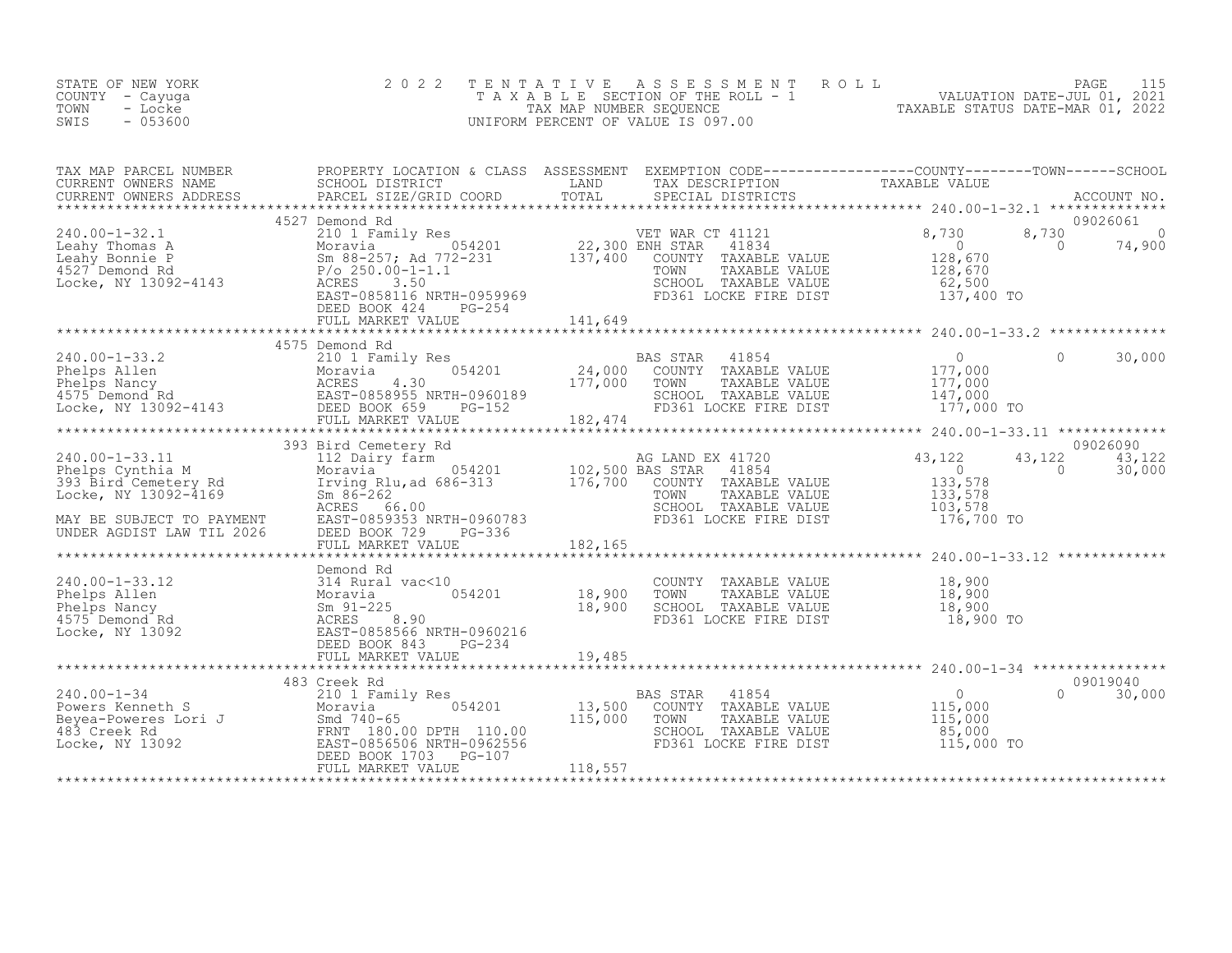| STATE OF NEW YORK<br>COUNTY – Cayuga | 2022 TENTATIVE ASSESSMENT ROLL<br>TAXABLE SECTION OF THE ROLL - 1 |                                  | PAGE<br>VALUATION DATE-JUL 01, 2021 |  |
|--------------------------------------|-------------------------------------------------------------------|----------------------------------|-------------------------------------|--|
| TOWN<br>- Locke<br>$-053600$<br>SWIS | TAX MAP NUMBER SEOUENCE<br>UNIFORM PERCENT OF VALUE IS 097.00     | TAXABLE STATUS DATE-MAR 01, 2022 |                                     |  |

| TAX MAP PARCEL NUMBER<br>TAX MAP PARCER NUMBER<br>CURRENT OWNERS NAME SCHOOL DISTRICT COORD TOTAL TRANSFERS TRANSFERS ADDRESS FACCOUNT NO.<br>CURRENT OWNERS ADDRESS PARCEL SIZE/GRID COORD TOTAL SPECIAL DISTRICTS ACCOUNT NO.<br>*****************************                                                                                              | PROPERTY LOCATION & CLASS ASSESSMENT EXEMPTION CODE----------------COUNTY-------TOWN------SCHOOL |        |  |          |                           |
|---------------------------------------------------------------------------------------------------------------------------------------------------------------------------------------------------------------------------------------------------------------------------------------------------------------------------------------------------------------|--------------------------------------------------------------------------------------------------|--------|--|----------|---------------------------|
| 340.00-1-35<br>240.00-1-35<br>240.00-1-35<br>26.00<br>26.00 Examples value<br>26.00 Examples value<br>26.00 Examples value<br>26.00 Examples value<br>26.90 SCHOOL TAXABLE VALUE<br>26.90 SCHOOL TAXABLE VALUE<br>26.90 SCHOOL TAXABLE VALUE<br>26.9                                                                                                          |                                                                                                  | 36,701 |  |          | 09030073                  |
| $\begin{tabular}{lllllllllllll} \multicolumn{3}{c}{240.00-1-36} & 587 \text{ Bird} & 587 \text{ Find} & 587 \text{ and} & 587 \text{ and} & 0 & 30,000 \\ & 210.1 \text{ Family Res} & 0 & 30,000 \\ & & 22,300 & \text{COUNTY} & \text{TAABLE VALUE} & 147,400 \\ & & 9/0 & 241-1-36 & 147,400 & 147,400 \\ & & 9/0 & 241-1-36 & 147,400 & 147,400 \\ & & 9$ | 587 Bird Cemetery Rd                                                                             |        |  |          |                           |
|                                                                                                                                                                                                                                                                                                                                                               | 338 West Groton Rd                                                                               |        |  |          |                           |
| UNDER AGDIST LAW TIL 2026                                                                                                                                                                                                                                                                                                                                     |                                                                                                  |        |  |          | 78,882 78,882<br>0 70,700 |
| 340.00-1-38<br>COUNTY TAXABLE VALUE<br>Genoa Silber LLC<br>6 Saint Andrew's Hill<br>Moravia 3,800<br>Moravia 554201<br>SM 2015-06<br>Pittsford, NY 14534<br>Pittsford, NY 14534<br>ACRES<br>ACRES<br>2.1.73<br>2.1.73<br>2.1.73<br>2.1.73<br>2.1.73<br>2.1.73<br>                                                                                             | EAST-0858474 NRTH-0964984<br>DEED BOOK 4166 PG-139                                               |        |  |          | 09030070                  |
|                                                                                                                                                                                                                                                                                                                                                               | 12078 State Route 90                                                                             |        |  | 09032020 |                           |
|                                                                                                                                                                                                                                                                                                                                                               |                                                                                                  |        |  |          | $0 \t 30,000$             |
|                                                                                                                                                                                                                                                                                                                                                               |                                                                                                  |        |  |          |                           |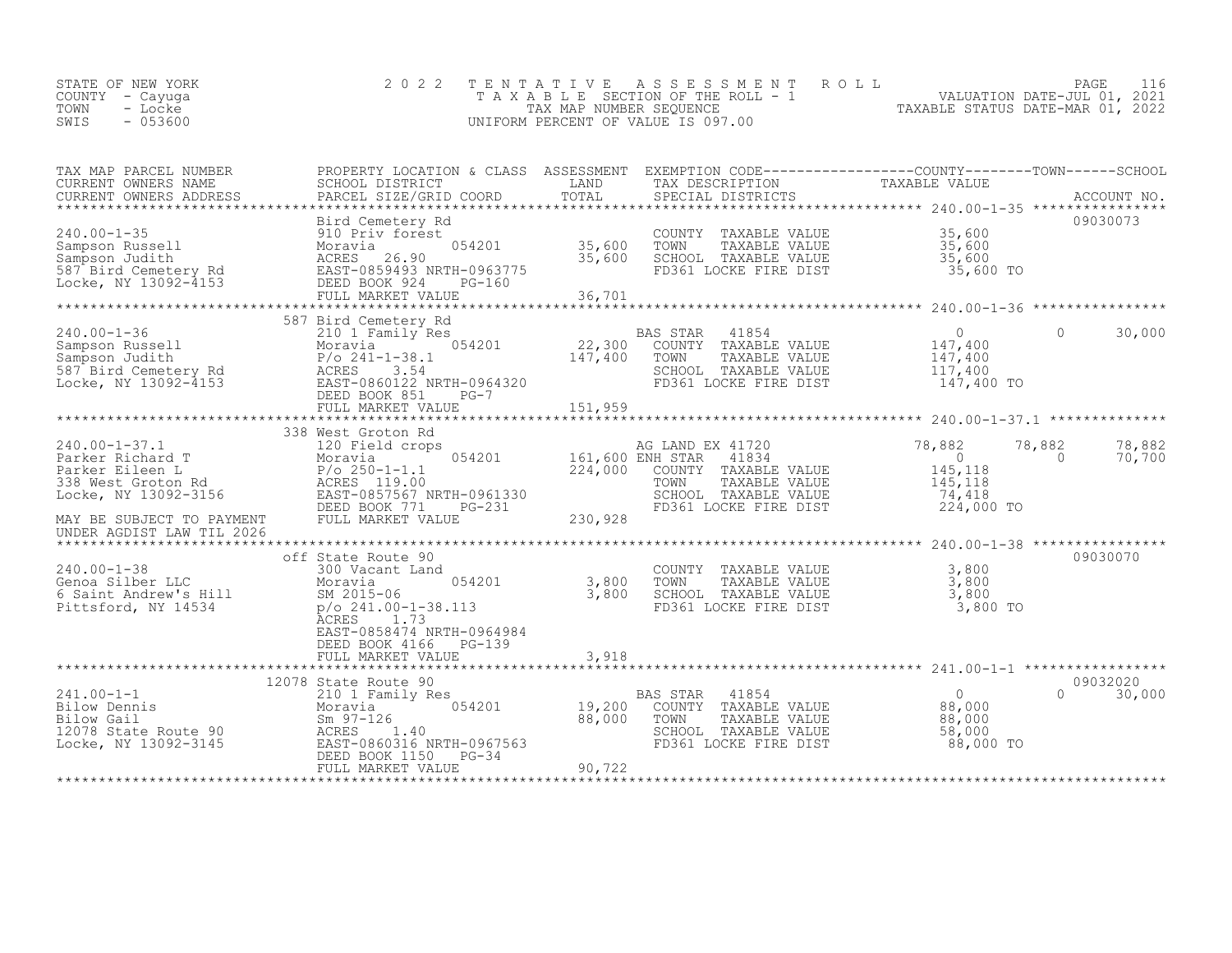| STATE OF NEW YORK<br>COUNTY – Cayuga<br>TOWN<br>- Locke<br>SWIS<br>$-053600$ | 2022 TENTATIVE ASSESSMENT ROLL<br>T A X A B L E SECTION OF THE ROLL - 1<br>TAX MAP NUMBER SEQUENCE<br>UNIFORM PERCENT OF VALUE IS 097.00 | TAXABLE STATUS DATE-MAR 01, 2022 | PAGE<br>VALUATION DATE-JUL 01, 2021 |  |
|------------------------------------------------------------------------------|------------------------------------------------------------------------------------------------------------------------------------------|----------------------------------|-------------------------------------|--|
|                                                                              |                                                                                                                                          |                                  |                                     |  |

| TAX MAP PARCEL NUMBER                                                                                                                                                                                                                                                                                                                                                                                                                                                                                         | PROPERTY LOCATION & CLASS ASSESSMENT EXEMPTION CODE----------------COUNTY-------TOWN-----SCHOOL |         |                                                                                                                                                                                                                         |                       |                                                    |
|---------------------------------------------------------------------------------------------------------------------------------------------------------------------------------------------------------------------------------------------------------------------------------------------------------------------------------------------------------------------------------------------------------------------------------------------------------------------------------------------------------------|-------------------------------------------------------------------------------------------------|---------|-------------------------------------------------------------------------------------------------------------------------------------------------------------------------------------------------------------------------|-----------------------|----------------------------------------------------|
|                                                                                                                                                                                                                                                                                                                                                                                                                                                                                                               |                                                                                                 |         |                                                                                                                                                                                                                         |                       |                                                    |
| $\begin{tabular}{lllllllllllllllllll} \multicolumn{3}{c }{\begin{tabular}{l} \multicolumn{3}{c}{\begin{tabular}{l} \multicolumn{3}{c}{\begin{tabular}{l} \multicolumn{3}{c}{\begin{tabular}{l} \multicolumn{3}{c}{\begin{tabular}{l} \multicolumn{3}{c}{\begin{tabular}{l} \multicolumn{3}{c}{\begin{tabular}{c} \multicolumn{3}{c}{\begin{tabular}{c} \multicolumn{3}{c}{\begin{tabular}{c} \multicolumn{3}{c}{\begin{tabular}{c} \multicolumn{3}{c}{\begin{tabular}{c} \multicolumn{3}{c}{\begin{tabular}{$ |                                                                                                 |         |                                                                                                                                                                                                                         | 136,800<br>166,800 TO | 09012070<br>$0 \t 30,000$                          |
|                                                                                                                                                                                                                                                                                                                                                                                                                                                                                                               |                                                                                                 |         |                                                                                                                                                                                                                         |                       |                                                    |
|                                                                                                                                                                                                                                                                                                                                                                                                                                                                                                               |                                                                                                 |         |                                                                                                                                                                                                                         |                       |                                                    |
|                                                                                                                                                                                                                                                                                                                                                                                                                                                                                                               | FULL MARKET VALUE                                                                               | 11,546  |                                                                                                                                                                                                                         |                       |                                                    |
|                                                                                                                                                                                                                                                                                                                                                                                                                                                                                                               | 751 Cruthers Rd                                                                                 |         |                                                                                                                                                                                                                         |                       |                                                    |
| $\begin{array}{cccccc} 241.00-1-3.4 & 751 \text{ Cruthers } \text{Rd} & \text{EMH } \text{STAR} & 41834 \\ \text{Cohen Harvey} & \text{Moravia} & 240 \text{ Rural res} & 054201 & 47,400 \text{ COUNTY } \text{TAXABLE VALUE} & 0 \\ \text{White-Cohen Wanda B} & \text{Sm } 79-41 & 39,000 \text{ TONN } \text{TAXABLE VALUE} & 139,000 \\ \text{Thic-Cohen Wanda B} & \text{Sm } 79-41 & 339,000 \text{ TONN } \text{TAXABLE VALUE$                                                                        |                                                                                                 |         |                                                                                                                                                                                                                         |                       | $\cap$<br>74,900                                   |
|                                                                                                                                                                                                                                                                                                                                                                                                                                                                                                               | FULL MARKET VALUE                                                                               | 143,299 |                                                                                                                                                                                                                         |                       |                                                    |
|                                                                                                                                                                                                                                                                                                                                                                                                                                                                                                               |                                                                                                 |         |                                                                                                                                                                                                                         |                       |                                                    |
|                                                                                                                                                                                                                                                                                                                                                                                                                                                                                                               | EAST-0860421 NRTH-0966758<br>DEED BOOK 1125 PG-215                                              |         | COUNTY TAXABLE VALUE $\begin{array}{ccc} 9,000 \ \text{TOWN} & \text{TAXABLE VALUE} \ \text{SCHOOL} & \text{TAXABLE VALUE} \ \text{FDS61 LOCKE FIRE DIST} & 9,000 \ \text{FDS61 LOCKE FIRE DIST} & 9,000 \ \end{array}$ |                       |                                                    |
|                                                                                                                                                                                                                                                                                                                                                                                                                                                                                                               | FULL MARKET VALUE                                                                               | 9,278   |                                                                                                                                                                                                                         |                       |                                                    |
|                                                                                                                                                                                                                                                                                                                                                                                                                                                                                                               |                                                                                                 |         |                                                                                                                                                                                                                         |                       |                                                    |
|                                                                                                                                                                                                                                                                                                                                                                                                                                                                                                               |                                                                                                 |         |                                                                                                                                                                                                                         | 137,536<br>225,000 TO | 09003110<br>16,764<br>16,764<br>$\sim$ 0<br>70,700 |
|                                                                                                                                                                                                                                                                                                                                                                                                                                                                                                               |                                                                                                 |         |                                                                                                                                                                                                                         |                       |                                                    |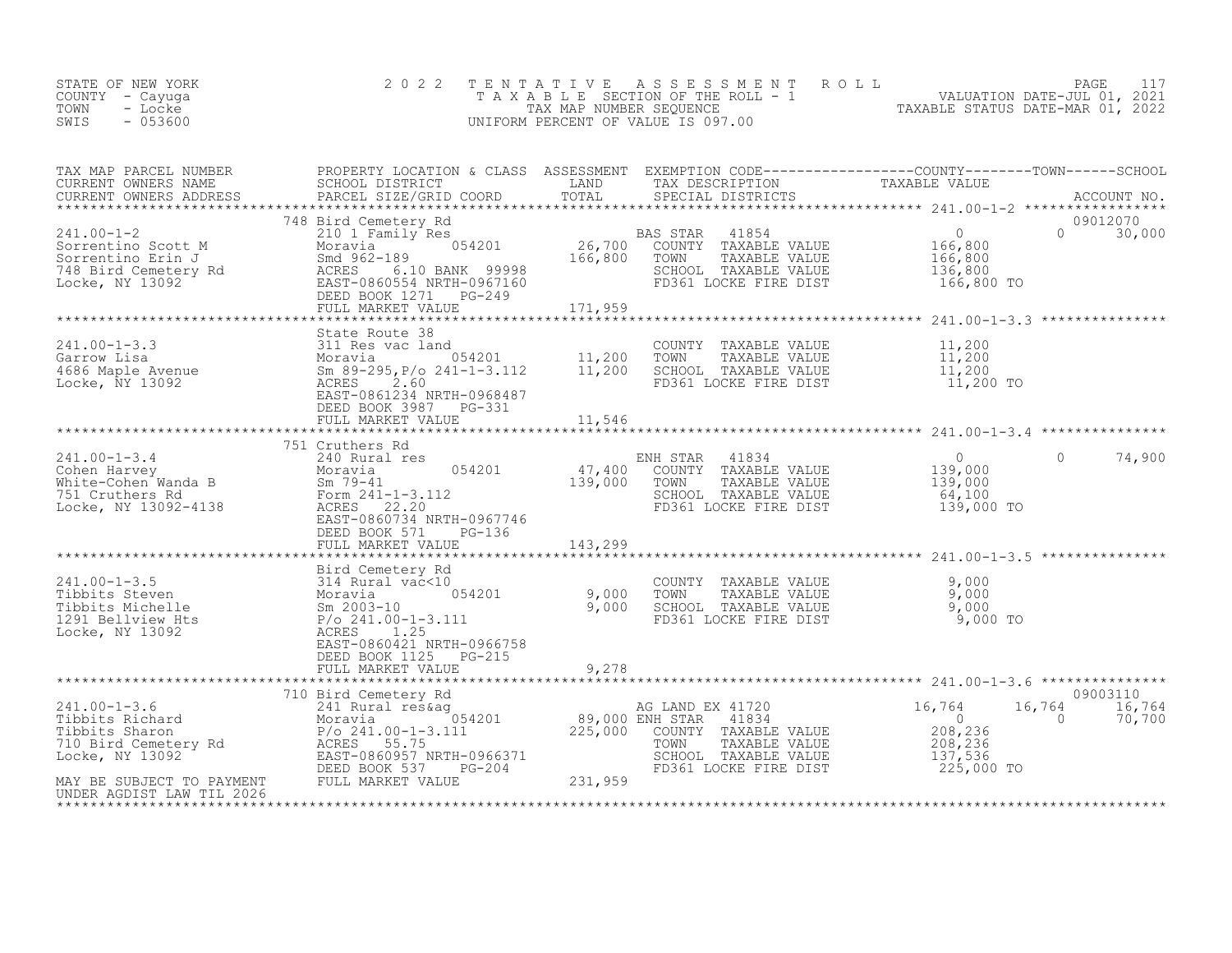| STATE OF NEW YORK<br>COUNTY - Cayuga<br>TOWN<br>- Locke<br>SWIS<br>$-053600$                                                                                                                                                                                                                                                                                                                                                        | 2 0 2 2                                                                 | TENTATIVE | UNIFORM PERCENT OF VALUE IS 097.00                                                                                         | FENTATIVE ASSESSMENT ROLL<br>TAXABLE SECTION OF THE ROLL - 1 VALUATION DATE-JUL 01, 2021<br>TAX MAP NUMBER SEQUENCE TAXABLE STATUS DATE-MAR 01, 2022<br>JNIFORM PERCENT OF VALUE IS 097.00 |                          |
|-------------------------------------------------------------------------------------------------------------------------------------------------------------------------------------------------------------------------------------------------------------------------------------------------------------------------------------------------------------------------------------------------------------------------------------|-------------------------------------------------------------------------|-----------|----------------------------------------------------------------------------------------------------------------------------|--------------------------------------------------------------------------------------------------------------------------------------------------------------------------------------------|--------------------------|
| TAX MAP PARCEL NUMBER<br>CURRENT OWNERS NAME<br>CURRENT OWNERS ADDRESS                                                                                                                                                                                                                                                                                                                                                              |                                                                         |           |                                                                                                                            |                                                                                                                                                                                            |                          |
|                                                                                                                                                                                                                                                                                                                                                                                                                                     | DEED BOOK 1408 PG-159<br>FULL MARKET VALUE                              | 76,495    |                                                                                                                            |                                                                                                                                                                                            | 09003112                 |
|                                                                                                                                                                                                                                                                                                                                                                                                                                     |                                                                         |           |                                                                                                                            |                                                                                                                                                                                            |                          |
| $\begin{tabular}{lllllllllllllllllll} \hline 241.00-1-4.4 & 719\;\;Cruthers\;\;Rd & 210\;\;1\;\;Family\;\;Res & 054201 & 719\;\;Cruthers\;\;Rd & 054201 & 27,300\;\;VET\;\;COM\;\;CT\;\;41131 & 14,550\;\;14,550\;\;27,300\;\;VET\;\;DIS\;\;CT\;\;41141 & 29,100\;\;29,450\;\;EWRST\;\;Rd & 0& 0& 0& 0& 0$                                                                                                                          | 719 Cruthers Rd                                                         |           |                                                                                                                            | 14,550<br>29,100<br>$\sim$ 0                                                                                                                                                               | $\overline{0}$<br>74,900 |
|                                                                                                                                                                                                                                                                                                                                                                                                                                     |                                                                         |           |                                                                                                                            |                                                                                                                                                                                            |                          |
|                                                                                                                                                                                                                                                                                                                                                                                                                                     |                                                                         |           |                                                                                                                            |                                                                                                                                                                                            |                          |
| $\begin{array}{lllllllllllll} 241.00-1-4.21 & \text{Cat } \texttt{Path } \texttt{Rd} & \texttt{COUNTY} & \texttt{TAXABLE VALUE} & 2,700 \\ \texttt{Sampson John} & \texttt{Moravia} & 054201 & 2,700 & \texttt{TOWN} & \texttt{TAXABLE VALUE} & 2,700 \\ 4782 \texttt{Cat } \texttt{Path } \texttt{Rd} & \texttt{SM } 2015-10 \texttt{ Lot} & 2,700 & \texttt{SCHOOL} & \texttt{TAXABLE VALUE} & 2,700 \\ \texttt{Locke, NY } 1309$ | ACRES 1.50                                                              |           |                                                                                                                            |                                                                                                                                                                                            | 09001016                 |
|                                                                                                                                                                                                                                                                                                                                                                                                                                     | EAST-0861397 NRTH-0965383<br>DEED BOOK 1651 PG-315<br>FULL MARKET VALUE | 2,784     |                                                                                                                            |                                                                                                                                                                                            |                          |
|                                                                                                                                                                                                                                                                                                                                                                                                                                     | 4725 Cat Path Rd                                                        |           |                                                                                                                            |                                                                                                                                                                                            | 09001016                 |
| 241.00-1-4.22<br>Sampson John A<br>4782 Cat Path Rd<br>1782 Cat Path Rd<br>1782 Cat Path Rd<br>1782 Cat Path Rd<br>1782 Cat Path Rd<br>1892-4135<br>29/0241.00-1-4.2<br>29/00 SCHOOL TAXABLE VALUE<br>29,900 SCHOOL TAXABLE VALUE<br>55,000 SCHOOL                                                                                                                                                                                  |                                                                         |           | COUNTY TAXABLE VALUE 55,000<br>TOWN TAXABLE VALUE 55,000<br>SCHOOL TAXABLE VALUE 55,000<br>FD361 LOCKE FIRE DIST 55,000 TO |                                                                                                                                                                                            |                          |
|                                                                                                                                                                                                                                                                                                                                                                                                                                     | EAST-0861690 NRTH-0965609<br>DEED BOOK 1574 PG-175<br>FULL MARKET VALUE | 56,701    |                                                                                                                            |                                                                                                                                                                                            |                          |
|                                                                                                                                                                                                                                                                                                                                                                                                                                     |                                                                         |           |                                                                                                                            |                                                                                                                                                                                            | 09001011                 |
|                                                                                                                                                                                                                                                                                                                                                                                                                                     |                                                                         |           |                                                                                                                            | 9,480<br>$\begin{array}{r} 11,620 \\ 11,620 \\ 11,620 \end{array}$<br>21,100 TO                                                                                                            | 9,480 9,480              |
|                                                                                                                                                                                                                                                                                                                                                                                                                                     |                                                                         |           |                                                                                                                            |                                                                                                                                                                                            |                          |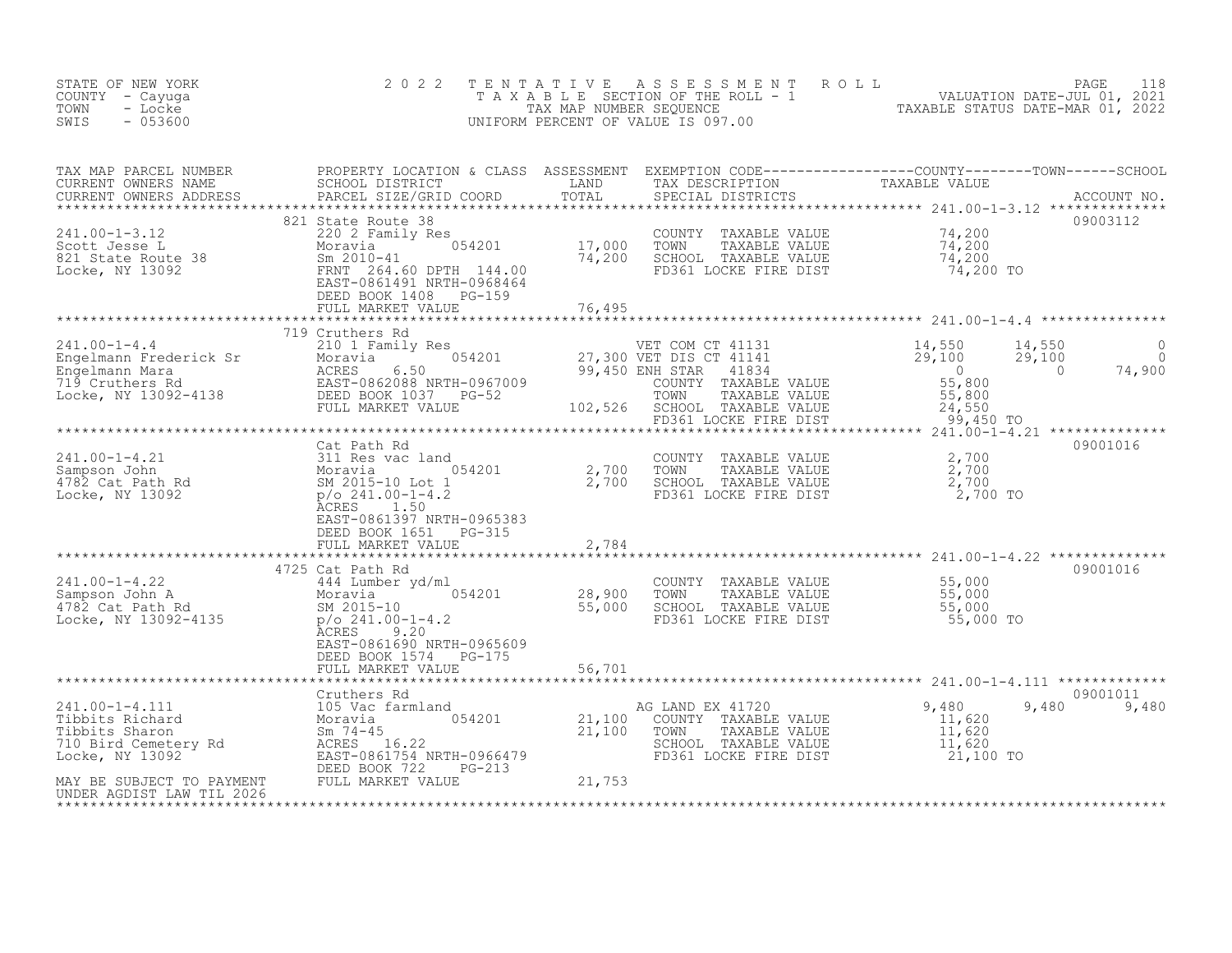| STATE OF NEW YORK<br>COUNTY - Cayuga<br>- Locke<br>TOWN<br>$-053600$<br>SWIS                                                                                                                                                                                                                                                                 | 2 0 2 2                                                                                                                 |         | TENTATIVE ASSESSMENT ROLL ROUM VALUATION DATE-JUL 01, 2021<br>TAXABLE SECTION OF THE ROLL - 1 VALUATION DATE-JUL 01, 2021<br>TAXABLE STATUS DATE-MAR 01, 2022<br>UNIFORM PERCENT OF VALUE IS 097.00 |                   |                      |        |
|----------------------------------------------------------------------------------------------------------------------------------------------------------------------------------------------------------------------------------------------------------------------------------------------------------------------------------------------|-------------------------------------------------------------------------------------------------------------------------|---------|-----------------------------------------------------------------------------------------------------------------------------------------------------------------------------------------------------|-------------------|----------------------|--------|
| TAX MAP PARCEL NUMBER PROPERTY LOCATION & CLASS ASSESSMENT EXEMPTION CODE----------------COUNTY--------TOWN------SCHOOL CURRENT OWNERS NAME SCHOOL DISTRICT LAND TAX DESCRIPTION TAXABLE VALUE<br>CURRENT OWNERS ADDRESS PARCEL S                                                                                                            |                                                                                                                         |         |                                                                                                                                                                                                     |                   |                      |        |
| 241.00-1-4.112<br>Tyrrell Aaron D 270 Mfg housing 054201 BAS STAR 41854 0<br>4751 Cat Path Rd Sm 74-45, Lot c 33,000 TOWN TAXABLE VALUE<br>Locke, NY 13092-4135 SIRS 31,000 SCHOL TAXABLE VALUE<br>Moravia 954201 26,000 COUNTY TAXAB                                                                                                        | 4751 Cat Path Rd<br>6.50 BANK 99995<br>ACRES<br>EAST-0862223 NRTH-0965575<br>DEED BOOK 1450 PG-314<br>FULL MARKET VALUE | 34,021  |                                                                                                                                                                                                     |                   | 0                    | 30,000 |
|                                                                                                                                                                                                                                                                                                                                              |                                                                                                                         |         |                                                                                                                                                                                                     |                   |                      |        |
|                                                                                                                                                                                                                                                                                                                                              |                                                                                                                         |         | COUNTY TAXABLE VALUE<br>TOWN TAXABLE VALUE 6,676<br>SCHOOL TAXABLE VALUE 6,676<br>FD361 LOCKE FIRE DIST                                                                                             | 2,024<br>8,700 TO | 2,024 2,024          |        |
|                                                                                                                                                                                                                                                                                                                                              |                                                                                                                         |         |                                                                                                                                                                                                     |                   |                      |        |
|                                                                                                                                                                                                                                                                                                                                              | DEED BOOK 1150 PG-246<br>FULL MARKET VALUE                                                                              | 8,247   |                                                                                                                                                                                                     |                   |                      |        |
|                                                                                                                                                                                                                                                                                                                                              |                                                                                                                         |         |                                                                                                                                                                                                     |                   |                      |        |
| $\begin{array}{lllllllllllllllllllll} \end{array} \begin{array}{l} \text{0.5, 700} & \text{0.5, 700} & \text{0.5, 700} & \text{0.5, 700} & \text{0.5, 700} & \text{0.5, 700} & \text{0.5, 700} & \text{0.5, 700} & \text{0.5, 700} & \text{0.5, 700} & \text{0.5, 700} & \text{0.5, 700} & \text{0.5, 700} & \text{0.5, 700} & \text{0.5, 7$ | 695 Cruthers Rd<br>DEED BOOK 848 PG-340<br>FULL MARKET VALUE 66,804                                                     |         |                                                                                                                                                                                                     |                   | 09031100<br>$\Omega$ | 35,700 |
|                                                                                                                                                                                                                                                                                                                                              |                                                                                                                         |         |                                                                                                                                                                                                     |                   |                      |        |
| 241.00-1-6.21<br>Hingston Michael G.<br>Hingston Natalie E Moravia 054201 28,300<br>703 State Route 38<br>Locke, NY 13092<br>28.300<br>28,300<br>28,300<br>28,300<br>28,300<br>28,300<br>28,300<br>28,300<br>28,300<br>28,300<br>28,300<br>28,300<br>28,300<br>28,                                                                           | 703 State Route 38<br>ACRES<br>3.50<br>EAST-0862575 NRTH-0966160<br>DEED BOOK 3675 PG-256<br>FULL MARKET VALUE          | 150,928 | BAS STAR<br>41854<br>AS STAR 41854<br>COUNTY TAXABLE VALUE 146,400<br>TOWN TAXABLE VALUE 146,400<br>SCHOOL TAXABLE VALUE 116,400<br>FD361 LOCKE FIRE DIST 146,400 TO                                | $\overline{0}$    | $\circ$              | 30,000 |
|                                                                                                                                                                                                                                                                                                                                              |                                                                                                                         |         |                                                                                                                                                                                                     |                   |                      |        |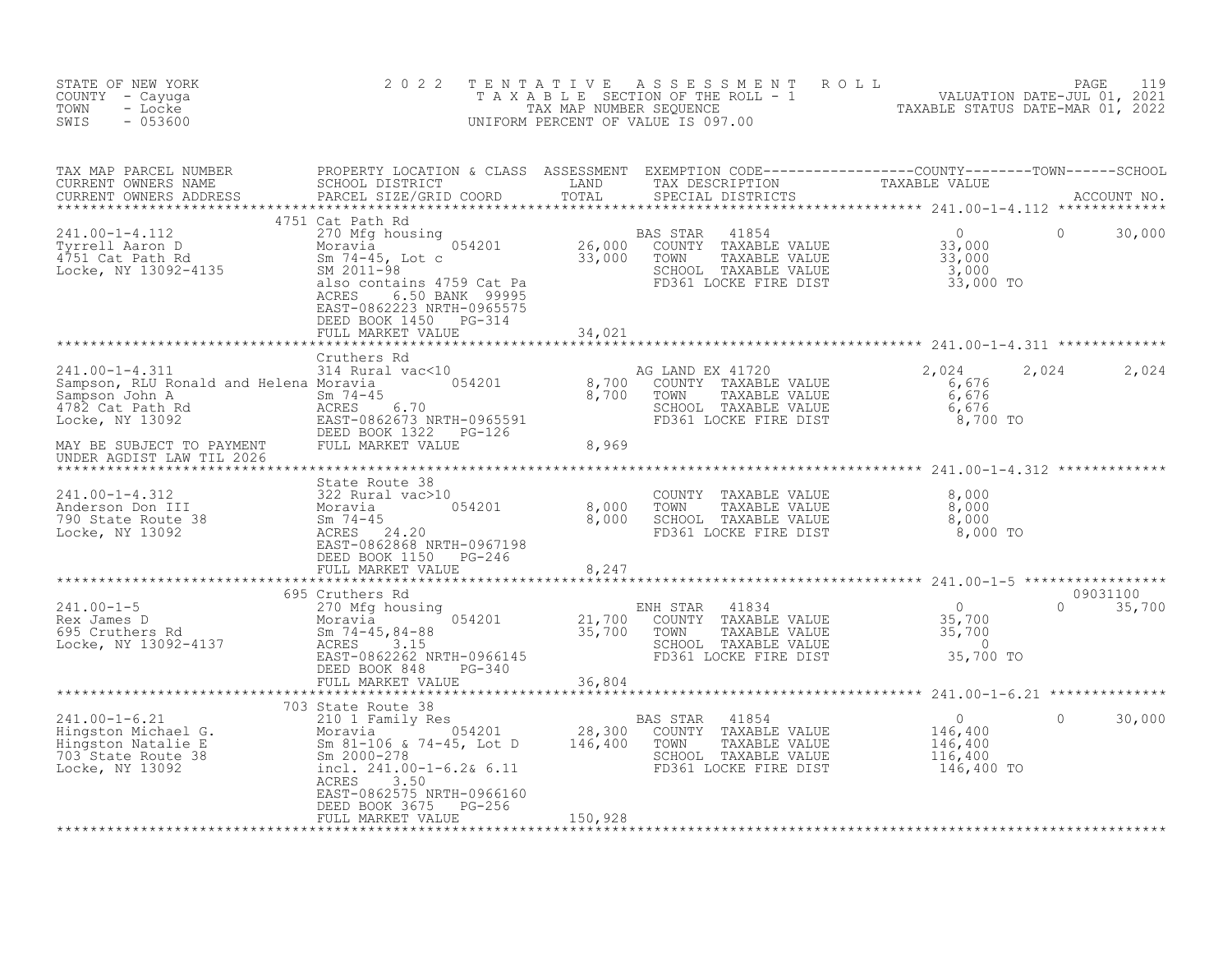| STATE OF NEW YORK | 2022 TENTATIVE ASSESSMENT ROLL        |                                  | PAGE                        | 1 2 0 |
|-------------------|---------------------------------------|----------------------------------|-----------------------------|-------|
| COUNTY - Cayuga   | T A X A B L E SECTION OF THE ROLL - 1 |                                  | VALUATION DATE-JUL 01, 2021 |       |
| TOWN<br>Locke     | TAX MAP NUMBER SEOUENCE               | TAXABLE STATUS DATE-MAR 01, 2022 |                             |       |
| $-053600$<br>SWIS | UNIFORM PERCENT OF VALUE IS 097.00    |                                  |                             |       |

| TAX MAP PARCEL NUMBER THE PROPERTY LOCATION & CLASS ASSESSMENT EXEMPTION CODE----------------COUNTY--------TOWN-----SCHOOL |                      |  |             |  |
|----------------------------------------------------------------------------------------------------------------------------|----------------------|--|-------------|--|
|                                                                                                                            |                      |  |             |  |
|                                                                                                                            |                      |  |             |  |
|                                                                                                                            |                      |  |             |  |
|                                                                                                                            |                      |  |             |  |
|                                                                                                                            |                      |  |             |  |
|                                                                                                                            |                      |  |             |  |
|                                                                                                                            | DEED BOOK 989 PG-167 |  | 72,100 TO M |  |
|                                                                                                                            |                      |  |             |  |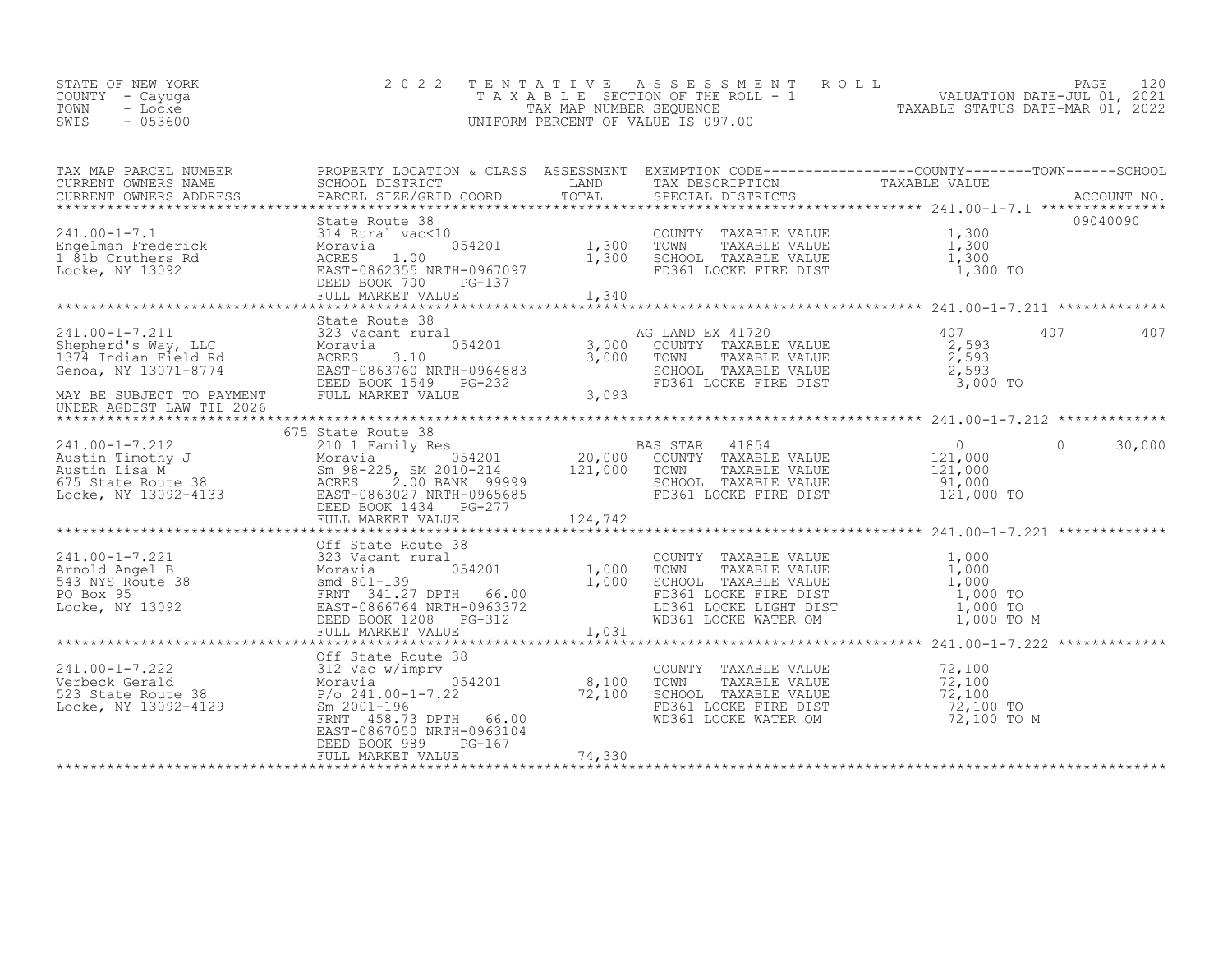| STATE OF NEW YORK<br>COUNTY - Cayuga<br>- Locke<br>TOWN<br>$-053600$<br>SWIS                                                                                | 2 0 2 2                                                                                                                                                                                         | TENTATIVE               | ASSESSMENT ROLL<br>EAGE 121<br>TAXABLE SECTION OF THE ROLL - 1 VALUATION DATE-JUL 01, 2021<br>TAXABLE STATUS DATE-MAR 01, 2022<br>NULLE STATUS DATE-MAR 01, 2022<br>UNIFORM PERCENT OF VALUE IS 097.00 |                                                    | 121<br>PAGE                    |
|-------------------------------------------------------------------------------------------------------------------------------------------------------------|-------------------------------------------------------------------------------------------------------------------------------------------------------------------------------------------------|-------------------------|--------------------------------------------------------------------------------------------------------------------------------------------------------------------------------------------------------|----------------------------------------------------|--------------------------------|
| TAX MAP PARCEL NUMBER<br>CURRENT OWNERS NAME<br>CURRENT OWNERS ADDRESS                                                                                      | PARCEL SIZE/GRID COORD                                                                                                                                                                          | TOTAL                   | SPECIAL DISTRICTS                                                                                                                                                                                      |                                                    | ACCOUNT NO.                    |
| $241.00 - 1 - 8.1$<br>241.00-1 U.1<br>Friend Michael J<br>716 Cruthers Rd<br>*** 12002-4138<br>Locke, NY 13092-4138                                         | 716 Cruthers Rd<br>210 1 Family Res<br>Moravia $054201$<br>Sm $74-45$ , L-E<br>Inc $241 - 1 - 8$ &<br>$P/O 241-1-6.1$<br>ACRES 1.70<br>EAST-0862535 NRTH-0966492<br>DEED BOOK 1458 PG-258       |                         | BAS STAR 41854<br>19,700 COUNTY TAXABLE VALUE<br>146,200 TOWN TAXABLE VALUE<br>SCHOOL TAXABLE VALUE<br>FD361 LOCKE FIRE DIST                                                                           | $0$<br>146,200<br>146,200<br>116,200<br>146,200 TO | 09001012<br>$\Omega$<br>30,000 |
|                                                                                                                                                             | FULL MARKET VALUE                                                                                                                                                                               | 150,722                 |                                                                                                                                                                                                        |                                                    |                                |
| 241.00-1-9<br>Anderson Kimberly A Moravia<br>Anderson Donald G III Sm 2000-153<br>790 State Route 38 ACRES 7.70<br>NY 13092 BAST-0862250 N<br>NEED BOOK 103 | 790 State Route 38<br>210 1 Family Res<br>054201<br>Moravia<br>Sm 2000-153                                                                                                                      | 27,600<br>170,000       | 41854<br>BAS STAR<br>COUNTY TAXABLE VALUE<br>TOWN<br>TAXABLE VALUE<br>SCHOOL TAXABLE VALUE                                                                                                             | $\overline{0}$<br>170,000<br>170,000<br>140,000    | 09001010<br>$\Omega$<br>30,000 |
|                                                                                                                                                             | EAST-0862250 NRTH-0967616<br>DEED BOOK 1033 PG-349<br>FULL MARKET VALUE                                                                                                                         | 175,258                 | FD361 LOCKE FIRE DIST                                                                                                                                                                                  | 170,000 TO                                         |                                |
| $241.00 - 1 - 10$<br>Whaley Rebecca E<br>730 Route 38<br>Locke, NY 13092                                                                                    | 730 State Route 38<br>210 1 Family Res<br>054201<br>Moravia<br>Sm 2002-312<br>ACRES<br>2.40 BANK 99999<br>EAST-0862701 NRTH-0966843<br>DEED BOOK 1313 PG-104                                    | 20,600<br>120,000       | COUNTY TAXABLE VALUE<br>TOWN<br>TAXABLE VALUE<br>SCHOOL TAXABLE VALUE<br>FD361 LOCKE FIRE DIST                                                                                                         | 120,000<br>120,000<br>120,000<br>120,000 TO        | 09029100                       |
|                                                                                                                                                             | FULL MARKET VALUE                                                                                                                                                                               | 123,711                 |                                                                                                                                                                                                        |                                                    |                                |
| $241.00 - 1 - 11$<br>Quaile Thomas<br>716 State Route 38<br>Locke, NY 13092                                                                                 | 716 State Route 38<br>271 Mfg housings<br>Moravia 1984201 25,100<br>Sm <sub>1</sub> 68-187 Sm <sub>1</sub> 02-107 44,100<br>ACRES<br>1,70<br>EAST-0862822 NRTH-0966627<br>DEED BOOK 1096 PG-206 |                         | COUNTY TAXABLE VALUE<br>TOWN<br>TAXABLE VALUE<br>SCHOOL TAXABLE VALUE<br>FD361 LOCKE FIRE DIST                                                                                                         | 44,100<br>44,100<br>44,100<br>44,100 TO            | 09005123                       |
|                                                                                                                                                             | FULL MARKET VALUE                                                                                                                                                                               | 45,464                  |                                                                                                                                                                                                        |                                                    |                                |
| $241.00 - 1 - 12$<br>Quaile Thomas<br>716 State Route 38<br>Locke, NY 13092-0174                                                                            | State Route 38<br>314 Rural vac<10<br>Moravia 054201<br>Sm 68-187 Sm 02-107<br>ACRES 1.40<br>ACRES 1.40<br>EAST-0862962 NRTH-0966366<br>DEED BOOK 1096 PG-206<br>FULL MARKET VALUE              | 9,000<br>9,000<br>9,278 | COUNTY TAXABLE VALUE<br>TOWN<br>TAXABLE VALUE<br>SCHOOL TAXABLE VALUE<br>FD361 LOCKE FIRE DIST                                                                                                         | 9,000<br>9,000<br>9,000<br>9,000 TO                | 09030181                       |
|                                                                                                                                                             |                                                                                                                                                                                                 |                         |                                                                                                                                                                                                        |                                                    |                                |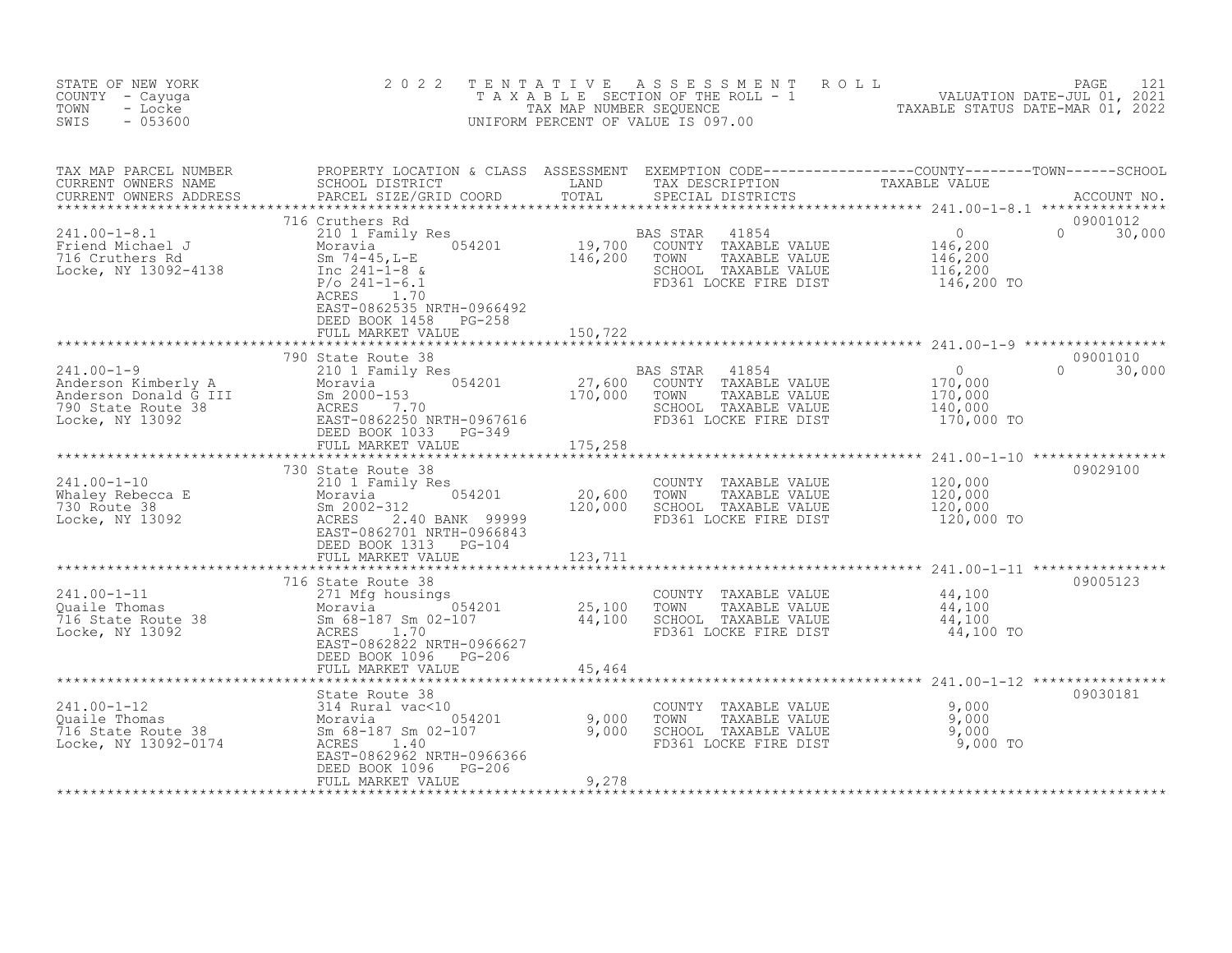| STATE OF NEW YORK<br>COUNTY - Cayuga<br>- Locke<br>TOWN<br>$-053600$<br>SWIS                                                                                                                                                                                                                                                                                                                              | 2 0 2 2           |                                                                                                                                                             | TAXABLE SECTION OF THE ROLL - 1<br>TAXABLE SECTION OF THE ROLL - 1<br>TAXABLE STATUS DATE-JUL 01, 2021<br>UNIFORM PERCENT OF VALUE IS 097.00<br>UNIFORM PERCENT OF VALUE IS 097.00 |                           |
|-----------------------------------------------------------------------------------------------------------------------------------------------------------------------------------------------------------------------------------------------------------------------------------------------------------------------------------------------------------------------------------------------------------|-------------------|-------------------------------------------------------------------------------------------------------------------------------------------------------------|------------------------------------------------------------------------------------------------------------------------------------------------------------------------------------|---------------------------|
| TAX MAP PARCEL NUMBER PROPERTY LOCATION & CLASS ASSESSMENT EXEMPTION CODE-----------------COUNTY--------TOWN------SCHOOL CURRENT OWNERS NAME SCHOOL DISTRICT LAND TAX DESCRIPTION TAXABLE VALUE<br>CURRENT OWNERS ADDRESS PARCEL                                                                                                                                                                          |                   |                                                                                                                                                             |                                                                                                                                                                                    |                           |
| $\begin{array}{cccccccc} 241.00-1-13 & 4811\text{ Cat } \text{Path } \text{Rd} & 270\text{ Nor} \text{ housing} & 054201 & 18,300\text{ COUNTY} & \text{PAXABLE VALUE} & 0 & 0 & 30,000\text{ Nor} \text{m} \text{volume} & 0.800\text{ Nor} \text{volume} & 0.800\text{ Nor} \text{volume} & 0.800\text{ Nor} \text{volume} & 0.800\text{ Nor} \text{volume} & 0.800\text{ Nor} \text{m} \text{u} & 0.8$ | 4811 Cat Path Rd  |                                                                                                                                                             |                                                                                                                                                                                    | 09001014                  |
|                                                                                                                                                                                                                                                                                                                                                                                                           |                   |                                                                                                                                                             |                                                                                                                                                                                    |                           |
| $241.00 - 1 - 15$                                                                                                                                                                                                                                                                                                                                                                                         | 4836 Old State Rd | NH STAR 41834 0<br>COUNTY TAXABLE VALUE 84,000<br>TOWN TAXABLE VALUE 84,000<br>SCHOOL TAXABLE VALUE 9,100<br>FD361 LOCKE FIRE DIST 84,000<br>ENH STAR 41834 | 84,000 TO                                                                                                                                                                          | 09001100<br>$0 \t 74,900$ |
|                                                                                                                                                                                                                                                                                                                                                                                                           |                   |                                                                                                                                                             |                                                                                                                                                                                    |                           |
| 241.00-1-16<br>Anderson Donald G<br>Anderson Kimberly A<br>790 State Route 38<br>Locke, NY 13092<br>MAY BE SUBJECT TO PAYMENT<br>NAY BE SUBJECT TO PAYMENT<br>THE BOOK 1287<br>PULL MARKET VALUE<br>PULL MARKET VALUE<br>TULL MARKET VALUE<br>18,763<br>UNDER AGDIST LAW TIL 2026                                                                                                                         | 4845 Old State Rd | AG LAND EX 41720<br>COUNTY TAXABLE VALUE<br>TOWN TAXABLE VALUE 8,122<br>SCHOOL TAXABLE VALUE 8,122<br>FD361 LOCKE FIRE DIST 18,200 TO                       | VALUE $10,078$<br>$8,122$<br>$8,122$                                                                                                                                               | 09007121<br>10,078 10,078 |
|                                                                                                                                                                                                                                                                                                                                                                                                           |                   |                                                                                                                                                             |                                                                                                                                                                                    |                           |
| 11.00-1-17<br>241.00-1-17 321 Abandoned ag<br>25,536 25,536 25,536 25,536 25,536 25,536<br>25,536 25,536 25,536 25,536 25,536 25,536<br>24,764 50,300 COUNTY TAXABLE VALUE<br>24,764 24,764 50,300 COUNTY TAXABLE VALUE<br>24,764 EXERC 24                                                                                                                                                                |                   |                                                                                                                                                             |                                                                                                                                                                                    |                           |
|                                                                                                                                                                                                                                                                                                                                                                                                           |                   |                                                                                                                                                             |                                                                                                                                                                                    |                           |
| 441.00-1-18<br>Anderson Donald III 334 Old State Route 38<br>314 Rural vac<10<br>2010 3790 State Route 38<br>2010 54201 6,000<br>2000 54201 6,000<br>790 State Route 38<br>2000 284, 873-257<br>2000 284, 873-257<br>2000 284, 873-257<br>2000 284                                                                                                                                                        |                   |                                                                                                                                                             |                                                                                                                                                                                    | 09029200                  |
|                                                                                                                                                                                                                                                                                                                                                                                                           |                   |                                                                                                                                                             |                                                                                                                                                                                    |                           |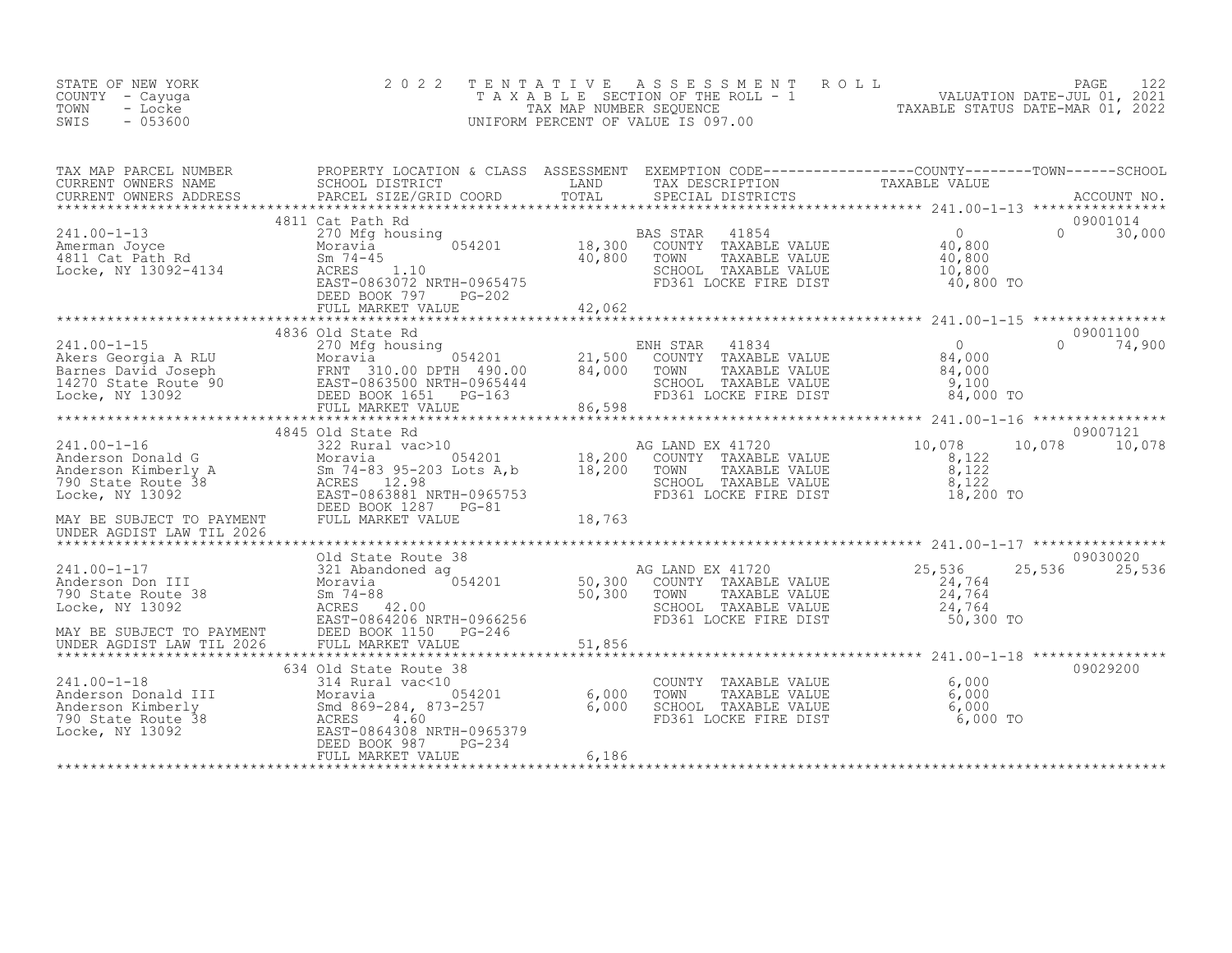| STATE OF NEW YORK | 2022 TENTATIVE ASSESSMENT ROLL     |                                  | PAGE :                      |  |
|-------------------|------------------------------------|----------------------------------|-----------------------------|--|
| COUNTY - Cayuqa   | TAXABLE SECTION OF THE ROLL - 1    |                                  | VALUATION DATE-JUL 01, 2021 |  |
| TOWN<br>- Locke   | TAX MAP NUMBER SEQUENCE            | TAXABLE STATUS DATE-MAR 01, 2022 |                             |  |
| SWIS<br>- 053600  | UNIFORM PERCENT OF VALUE IS 097.00 |                                  |                             |  |

| TAX MAP PARCEL NUMBER                                                                                                                                                                                                                                                                                                                                                                                                                                                                                       | PROPERTY LOCATION & CLASS ASSESSMENT EXEMPTION CODE----------------COUNTY-------TOWN------SCHOOL    |                 |                                                                                                                                 |            |                    |
|-------------------------------------------------------------------------------------------------------------------------------------------------------------------------------------------------------------------------------------------------------------------------------------------------------------------------------------------------------------------------------------------------------------------------------------------------------------------------------------------------------------|-----------------------------------------------------------------------------------------------------|-----------------|---------------------------------------------------------------------------------------------------------------------------------|------------|--------------------|
|                                                                                                                                                                                                                                                                                                                                                                                                                                                                                                             |                                                                                                     |                 |                                                                                                                                 |            |                    |
|                                                                                                                                                                                                                                                                                                                                                                                                                                                                                                             | 4887 Old State Rd                                                                                   |                 |                                                                                                                                 |            | 09007123           |
|                                                                                                                                                                                                                                                                                                                                                                                                                                                                                                             |                                                                                                     |                 |                                                                                                                                 |            | 09030010           |
|                                                                                                                                                                                                                                                                                                                                                                                                                                                                                                             | Old State Route 38                                                                                  |                 |                                                                                                                                 | 106,825    | 106,825            |
|                                                                                                                                                                                                                                                                                                                                                                                                                                                                                                             |                                                                                                     |                 |                                                                                                                                 |            |                    |
|                                                                                                                                                                                                                                                                                                                                                                                                                                                                                                             |                                                                                                     |                 |                                                                                                                                 |            |                    |
| 241.00-1-21.2<br>Tartino Mark A Sr<br>12400 State Route 90<br>Locke, NY 13092-4140<br>21,100<br>Locke, NY 13092-4140<br>21,100<br>SMD 1515-191<br>21,100<br>21,100<br>21,100<br>21,100<br>21,100<br>21,100<br>21,100<br>21,100<br>21,100<br>21,000                                                                                                                                                                                                                                                          | 12400 State Route 90<br>ACRES 1.38 BANK 99995<br>EAST-0864448 NRTH-0968381<br>DEED BOOK 1515 PG-188 | $\bar{75}$ ,000 | COUNTY TAXABLE VALUE 75,000<br>TOWN TAXABLE VALUE 75,000<br>SCHOOL TAXABLE VALUE 75,000<br>FD361 LOCKE FIRE DIST 75,000<br>TOWN | 75,000 TO  | 09020121           |
|                                                                                                                                                                                                                                                                                                                                                                                                                                                                                                             |                                                                                                     |                 |                                                                                                                                 |            | 09020120           |
| 12420 State Route 90<br>241.00-1-21.11<br>2420 State Route 90<br>25 Vac farmland<br>263.900 SCHOOL TAXABLE VALUE<br>273.900 SCHOOL TAXABLE VALUE<br>273.900 SCHOOL TAXABLE VALUE<br>273.900 SCHOOL TAXABLE VALUE<br>273.900 SCHOOL TAXABLE VAL                                                                                                                                                                                                                                                              | ACRES 72.70<br>EAST-0865445 NRTH-0967253<br>DEED BOOK 1447 PG-259                                   |                 |                                                                                                                                 |            |                    |
|                                                                                                                                                                                                                                                                                                                                                                                                                                                                                                             | FULL MARKET VALUE                                                                                   | 96,804          |                                                                                                                                 |            |                    |
|                                                                                                                                                                                                                                                                                                                                                                                                                                                                                                             |                                                                                                     |                 |                                                                                                                                 |            |                    |
| $\begin{tabular}{lllllllllllll} \multicolumn{3}{c }{\begin{tabular}{l} \multicolumn{3}{c}{\begin{tabular}{l} \multicolumn{3}{c}{\begin{tabular}{l} \multicolumn{3}{c}{\begin{tabular}{l} \multicolumn{3}{c}{\begin{tabular}{l} \multicolumn{3}{c}{\begin{tabular}{l} \multicolumn{3}{c}{\begin{tabular}{l} \multicolumn{3}{c}{\begin{tabular}{l} \multicolumn{3}{c}{\begin{tabular}{l} \multicolumn{3}{c}{\begin{tabular}{l} \multicolumn{3}{c}{\begin{tabular}{l} \multicolumn{3}{c}{\begin{tabular}{l} \$ | EAST-0864735 NRTH-0968179<br>DEED BOOK 1467    PG-158                                               |                 | BAS STAR 41854<br>COUNTY TAXABLE VALUE 102,000<br>TOWN TAXABLE VALUE 102,000<br>SCHOOL TAXABLE VALUE 72,000                     | 102,000 TO | 30,000<br>$\Omega$ |
|                                                                                                                                                                                                                                                                                                                                                                                                                                                                                                             | FULL MARKET VALUE                                                                                   | 105,155         |                                                                                                                                 |            |                    |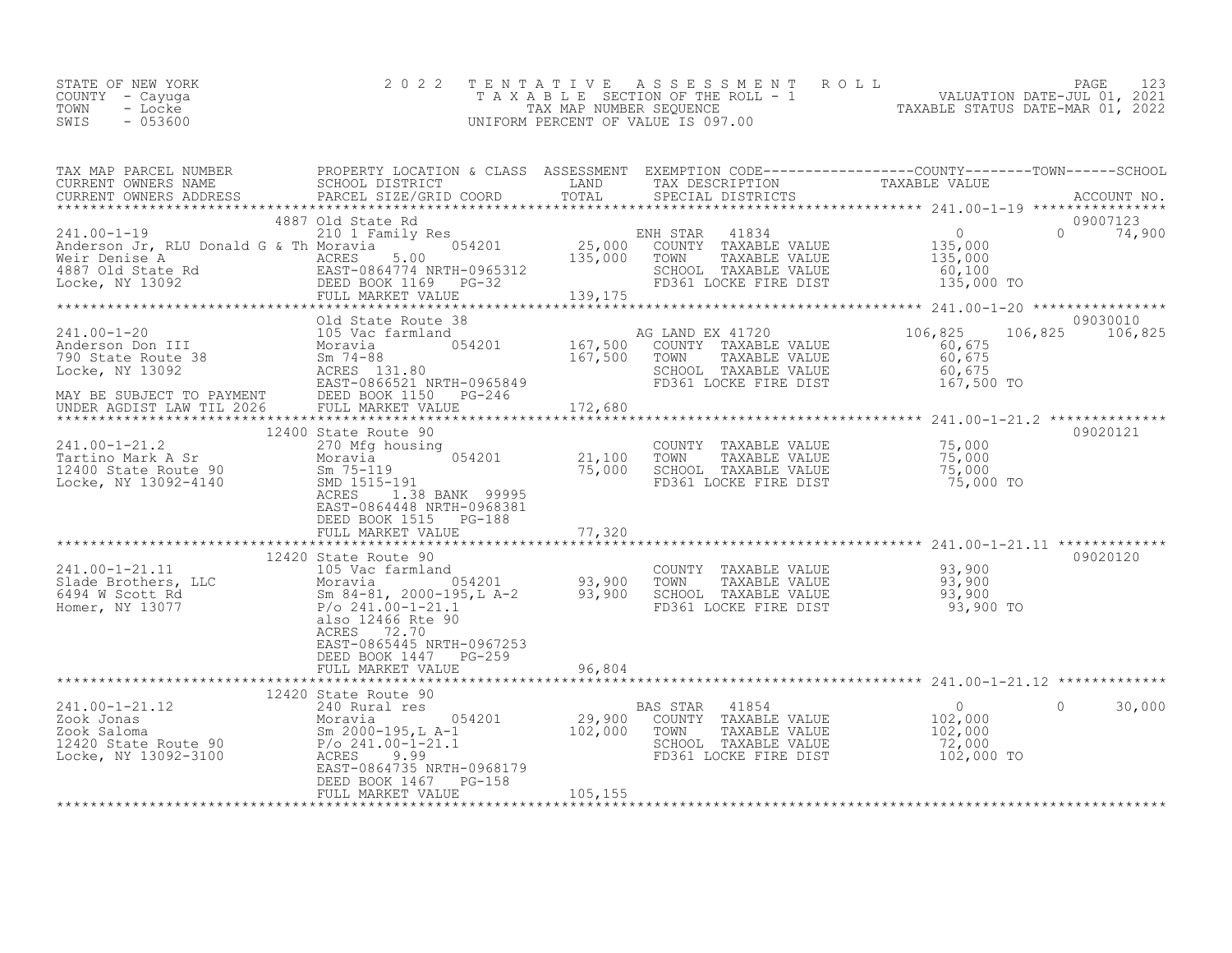| STATE OF NEW YORK | 2022 TENTATIVE ASSESSMENT ROLL        |                                  | PAGE                        |  |
|-------------------|---------------------------------------|----------------------------------|-----------------------------|--|
| COUNTY – Cayuga   | T A X A B L E SECTION OF THE ROLL - 1 |                                  | VALUATION DATE-JUL 01, 2021 |  |
| TOWN<br>- Locke   | TAX MAP NUMBER SEOUENCE               | TAXABLE STATUS DATE-MAR 01, 2022 |                             |  |
| $-053600$<br>SWIS | UNIFORM PERCENT OF VALUE IS 097.00    |                                  |                             |  |

| TAX MAP PARCEL NUMBER<br>CURRENT OWNERS NAME<br>CURRENT OWNERS ADDRESS<br>TRANCEL SIZE/GRID<br>TRANCEL SIZE/GRID<br>TRANCEL SIZE/GRID                                                         | PROPERTY LOCATION & CLASS ASSESSMENT EXEMPTION CODE-----------------COUNTY--------TOWN------SCHOOL<br>CONNERI OWNERS ADDRESS DANCEL SIZE/GRID COORD TOTAL SECIAL DISTRICTS FOR ACCOUNT NO.<br>CURRENT OWNERS ADDRESS PARCEL SIZE/GRID COORD TOTAL SECIAL DISTRICTS ACCOUNT NO.                                                                                                                                                               |         | LAND TAX DESCRIPTION TAXABLE VALUE                                                                                                                                                                       |                                                |                    |
|-----------------------------------------------------------------------------------------------------------------------------------------------------------------------------------------------|----------------------------------------------------------------------------------------------------------------------------------------------------------------------------------------------------------------------------------------------------------------------------------------------------------------------------------------------------------------------------------------------------------------------------------------------|---------|----------------------------------------------------------------------------------------------------------------------------------------------------------------------------------------------------------|------------------------------------------------|--------------------|
|                                                                                                                                                                                               | 12766 State Route 90                                                                                                                                                                                                                                                                                                                                                                                                                         |         |                                                                                                                                                                                                          |                                                | 09020100           |
|                                                                                                                                                                                               |                                                                                                                                                                                                                                                                                                                                                                                                                                              |         |                                                                                                                                                                                                          |                                                |                    |
|                                                                                                                                                                                               | 12720 State Route 90                                                                                                                                                                                                                                                                                                                                                                                                                         |         |                                                                                                                                                                                                          |                                                |                    |
|                                                                                                                                                                                               | 241.00-1-22.2<br>Mackey John Moravia 054201<br>Mackey Nancy 240 Rural res<br>12720 State Route 90<br>Locke, NY 13092-4107<br>Mackey Nancy 256<br>Locke, NY 13092-4107<br>DEED BOOK 861<br>DEED BOOK 861<br>Mackey Nancy<br>DEED BOOK 861<br>Mackey N                                                                                                                                                                                         | 244,200 | BAS STAR 41854 0<br>054201 145,700 COUNTY TAXABLE VALUE 244,200<br>TOWN<br>SCHOOL TAXABLE VALUE<br>FD361 LOCKE FIRE DIST 244,200 TO                                                                      | TAXABLE VALUE 244,200<br>TAXABLE VALUE 214,200 | $\Omega$<br>30,000 |
|                                                                                                                                                                                               |                                                                                                                                                                                                                                                                                                                                                                                                                                              |         |                                                                                                                                                                                                          |                                                | 09001110           |
| 241.00-1-23<br>Cornwell Douglas E 210 1 Family Ave<br>12838 State Route 90<br>Tooke, NY 13092<br>2015-175<br>2015-175<br>2020 2021839 N<br>2020 2021839 N<br>2020 2021839 N<br>2020 2021839 N | state Route 90<br>210 1 Family Res<br>22,000<br>144,000<br>EAST-0871839 NRTH-0966667<br>DEED BOOK 1604 PG-99                                                                                                                                                                                                                                                                                                                                 |         | COUNTY TAXABLE VALUE 144,000<br>TOWN TAXABLE VALUE 144,000<br>TOWN<br>SCHOOL TAXABLE VALUE<br>FD361 LOCKE FIRE DIST                                                                                      | 144,000<br>144,000 TO                          |                    |
|                                                                                                                                                                                               | 12863 State Route 90<br>$\begin{array}{cccccccc} 241.00-1-24 & 12863 & 5 \text{tate Route} & 90 & 270 \text{ V2000150} \\ & 270 \text{ Mg housing} & 054201 & 13,000 & \text{TOMN} & \text{TAXABLE VALUE} & 23,000 \\ \text{Karschner Thomas} & \text{Aorie} & \text{ACRES} & 1.70 & 23,000 & \text{SCHOOL TAXABLE VALUE} & 23,000 \\ \text{Karschner Marie} & \text{Aorie} & \text{ACRES} & 1.70 & 23,000 & \text{SCHOOL TAXABLE VALUE} & $ |         |                                                                                                                                                                                                          |                                                | 09006130           |
|                                                                                                                                                                                               | 12925 State Route 90                                                                                                                                                                                                                                                                                                                                                                                                                         |         |                                                                                                                                                                                                          |                                                | 09010070           |
|                                                                                                                                                                                               | 241.00-1-25.1<br>Francis Donald K<br>Francis Cheryl<br>12925 State Route 90<br>12925 State Route 90<br>12925 State Route 90<br>12925 State Route 90<br>12925 State Route 90<br>12925 State Route 90<br>12925 State Route 90<br>12925 State Route 9                                                                                                                                                                                           |         | ENH STAR 41834<br>054201 164,500 COUNTY TAXABLE VALUE 220,000<br>220,000 TOWN TAXABLE VALUE 220,000<br>SCHOOL TAXABLE VALUE 145,100<br>FD361 LOCKE FIRE DIST 220,000<br>FD361 LOCKE FIRE DIST 220,000 TO |                                                | $0 \t 74,900$      |
|                                                                                                                                                                                               |                                                                                                                                                                                                                                                                                                                                                                                                                                              |         |                                                                                                                                                                                                          |                                                |                    |
|                                                                                                                                                                                               |                                                                                                                                                                                                                                                                                                                                                                                                                                              |         |                                                                                                                                                                                                          |                                                |                    |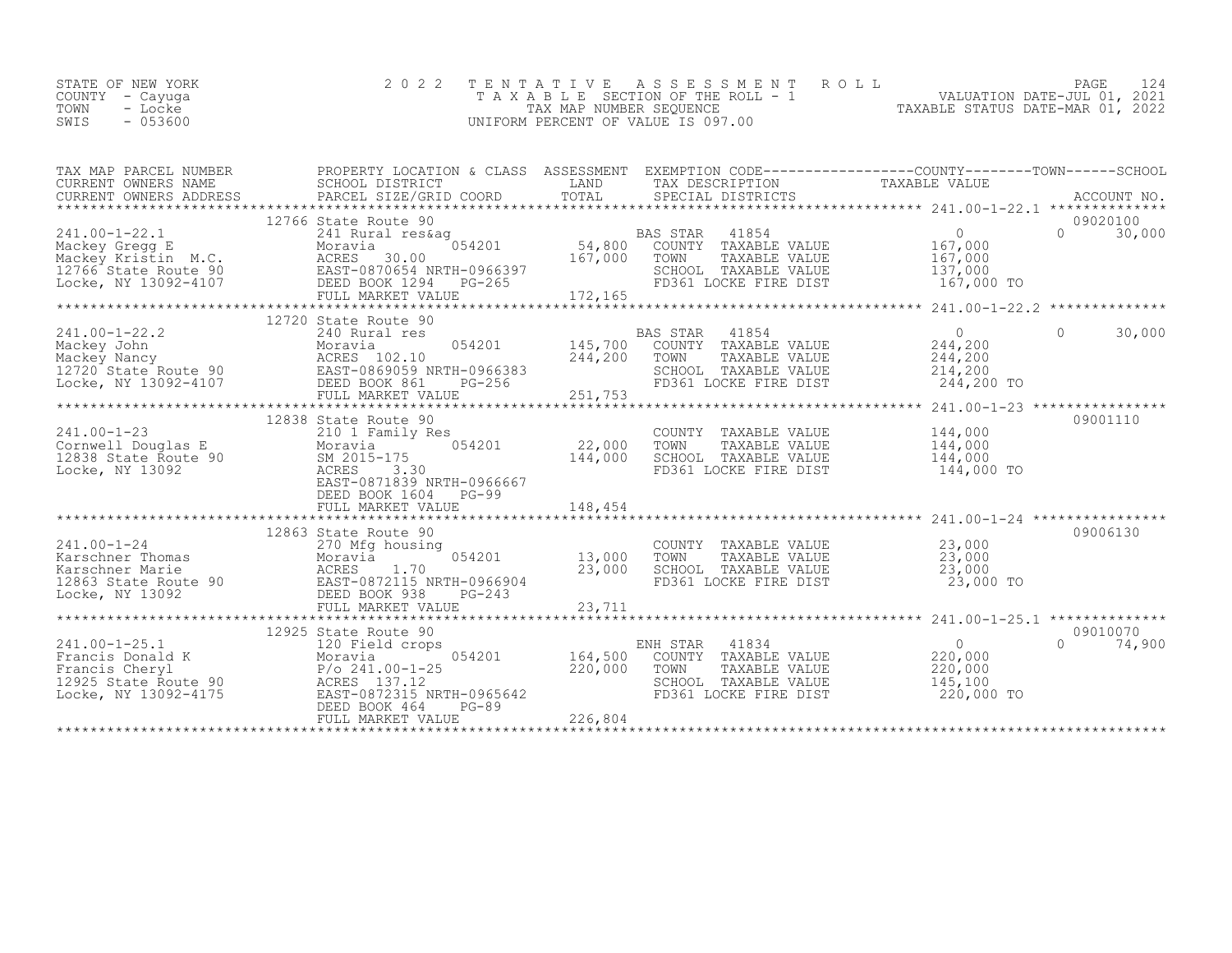| STATE OF NEW YORK<br>COUNTY - Cayuga<br>TOWN<br>- Locke<br>$-053600$<br>SWIS                                                                                                                    | 2 0 2 2                                                                                                                                                                                                                             | TENTATIVE                    | ASSESSMENT ROLL<br>T A X A B L E SECTION OF THE ROLL - 1 VALUATION DATE-JUL 01, 2021<br>UNIFORM PERCENT OF VALUE IS 097.00 |                                                           | PAGE<br>125        |
|-------------------------------------------------------------------------------------------------------------------------------------------------------------------------------------------------|-------------------------------------------------------------------------------------------------------------------------------------------------------------------------------------------------------------------------------------|------------------------------|----------------------------------------------------------------------------------------------------------------------------|-----------------------------------------------------------|--------------------|
| TAX MAP PARCEL NUMBER<br>CURRENT OWNERS NAME<br>CURRENT OWNERS ADDRESS                                                                                                                          | PROPERTY LOCATION & CLASS ASSESSMENT EXEMPTION CODE----------------COUNTY--------TOWN------SCHOOL<br>SCHOOL DISTRICT         LAND     TAX DESCRIPTION       TAXABLE VALUE<br>PARCEL SIZE/GRID COORD     TOTAL     SPECIAL DISTRICTS |                              | SPECIAL DISTRICTS                                                                                                          |                                                           |                    |
|                                                                                                                                                                                                 |                                                                                                                                                                                                                                     | **************               |                                                                                                                            |                                                           |                    |
| $241.00 - 1 - 25.2$<br>241.00 1 2012<br>Zavaski Christopher Moravia<br>12891 State Route 90 Sm 2001-66<br>Tocke, NY 13092 P/o 241.00-1-25<br>ACPES 3.88 BA                                      | 12891 State Route 90<br>270 Mfg housing<br>054201<br>ACRES<br>3.88 BANK 99995<br>EAST-0872758 NRTH-0966845<br>DEED BOOK 1440 PG-226                                                                                                 | 22,800<br>59,000             | BAS STAR<br>41854<br>COUNTY TAXABLE VALUE<br>TAXABLE VALUE<br>TOWN<br>SCHOOL TAXABLE VALUE<br>FD361 LOCKE FIRE DIST        | $\overline{0}$<br>59,000<br>59,000<br>29,000<br>59,000 TO | $\Omega$<br>30,000 |
|                                                                                                                                                                                                 | FULL MARKET VALUE                                                                                                                                                                                                                   | 60,825                       |                                                                                                                            |                                                           |                    |
| 241.00-1-26<br>Robinson David P<br>Moravia 1990 Priv forest<br>2580 S Highway A1A #35<br>Melbourne Beach, FL 32951-2802 DEED BOOK 1425                                                          | Stony Hill Rd<br>054201<br>EAST-0870864 NRTH-0964975                                                                                                                                                                                | 12,800<br>12,800             | COUNTY TAXABLE VALUE<br>TOWN<br>TAXABLE VALUE<br>SCHOOL TAXABLE VALUE<br>FD361 LOCKE FIRE DIST                             | 12,800<br>12,800<br>12,800<br>12,800 TO                   | 09019030           |
|                                                                                                                                                                                                 | PG-342                                                                                                                                                                                                                              |                              |                                                                                                                            |                                                           |                    |
|                                                                                                                                                                                                 | FULL MARKET VALUE<br>*************************                                                                                                                                                                                      | 13,196<br>*************      |                                                                                                                            | *********************** 241.00-1-27 *****************     |                    |
| olony<br>Mackey Kristin<br>12766 State Route 90<br>Locke, NY 13092<br>Mackey Kristin<br>2001<br>Mackey Kristin<br>2001<br>ACRES<br>EAST-09<br>EAST-09                                           | Stony Hill Rd<br>910 Priv forest<br>054201<br>Moravia<br>$Sm 81 - 114$<br>9.96<br>EAST-0870457 NRTH-0964881<br>DEED BOOK 1408<br>$PG-57$                                                                                            | 10,700<br>10,700             | COUNTY TAXABLE VALUE<br>TOWN<br>TAXABLE VALUE<br>SCHOOL TAXABLE VALUE<br>FD361 LOCKE FIRE DIST                             | 10,700<br>10,700<br>10,700<br>10,700 TO                   | 09020130           |
|                                                                                                                                                                                                 | FULL MARKET VALUE                                                                                                                                                                                                                   | 11,031                       |                                                                                                                            |                                                           |                    |
| $241.00 - 1 - 28$<br>Foster Michael<br>5113 Stony Hill Rd<br>Locke, NY 13092-4127                                                                                                               | Stony Hill Rd<br>910 Priv forest<br>054201<br>Moravia<br>ACRES<br>5.00<br>EAST-0870029 NRTH-0965320<br>DEED BOOK 1480<br>$PG-4$<br>FULL MARKET VALUE                                                                                | 5,900<br>5,900<br>6,082      | COUNTY TAXABLE VALUE<br>TOWN<br>TAXABLE VALUE<br>SCHOOL TAXABLE VALUE<br>FD361 LOCKE FIRE DIST                             | 5,900<br>5,900<br>5,900<br>5,900 TO                       | 09029070           |
|                                                                                                                                                                                                 |                                                                                                                                                                                                                                     |                              |                                                                                                                            |                                                           |                    |
| $241.00 - 1 - 29.1$<br>241.00-1-29.1 240 Rural res<br>Foster, RLU Donald Moravia 05<br>Foster Michael Donald Foster Rlu<br>5113 Stony Hill Rd ACRES 47.60<br>Locke, NY 13092 EAST-0869191 NRTH- | 5099 Stony Hill Rd<br>240 Rural res<br>054201<br>EAST-0869191 NRTH-0964124<br>DEED BOOK 1069<br>PG-258<br>FULL MARKET VALUE                                                                                                         | 77,800<br>103,000<br>106,186 | COUNTY TAXABLE VALUE<br>TOWN<br>TAXABLE VALUE<br>SCHOOL TAXABLE VALUE<br>FD361 LOCKE FIRE DIST                             | 103,000<br>103,000<br>103,000<br>103,000 TO               | 09010040           |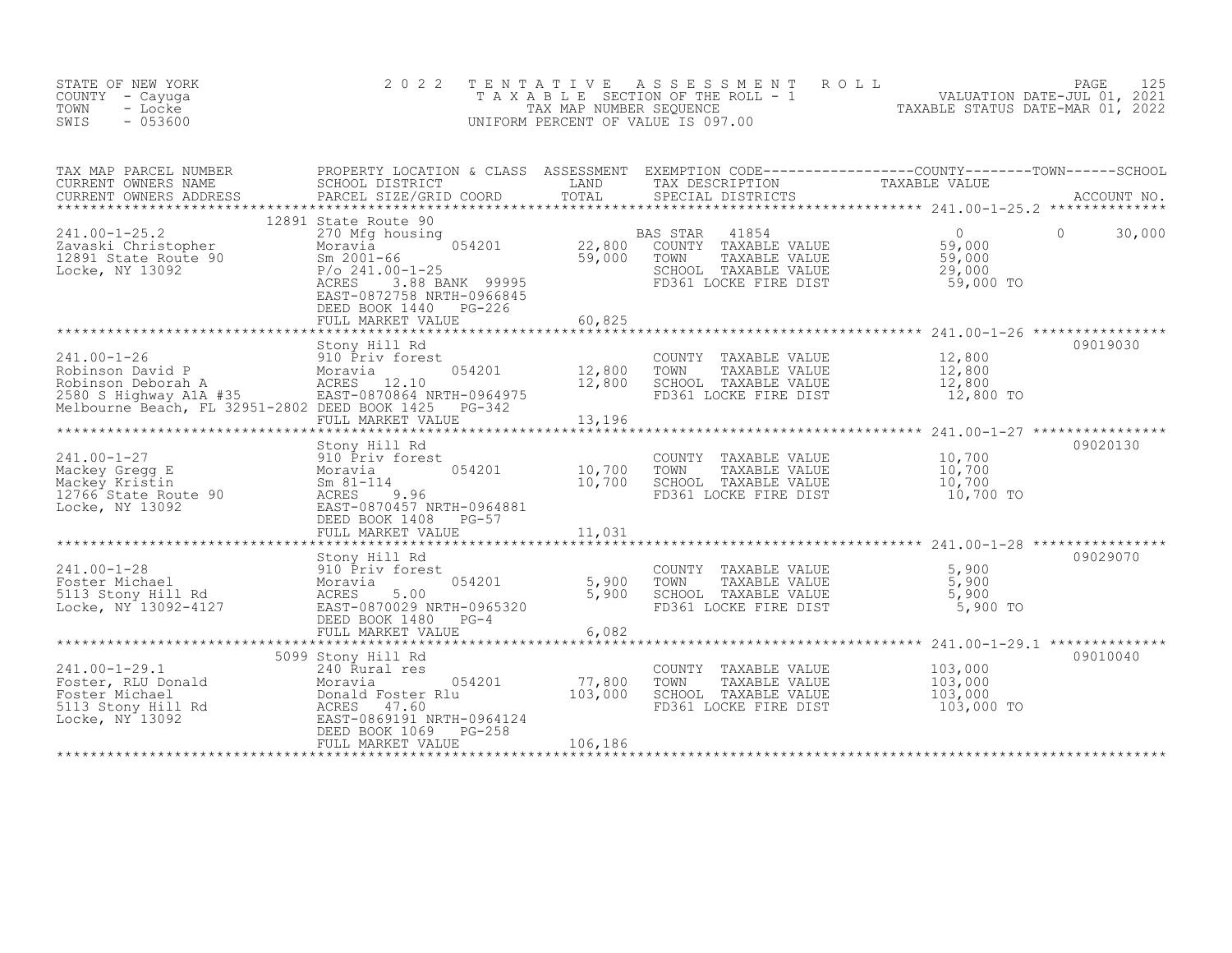| STATE OF NEW YORK<br>COUNTY - Cayuga<br>TOWN<br>- Locke<br>$-053600$<br>SWIS                                                                                                                                                                                                                                                                                          | 2 0 2 2                                                                                                                      |         | TENTATIVE ASSESSMENT ROLL PAGE 126<br>TAXABLE SECTION OF THE ROLL - 1 VALUATION DATE-JUL 01, 2021<br>TAX MAP NUMBER SEQUENCE TAXABLE STATUS DATE-MAR 01, 2022<br>UNIFORM PERCENT OF VALUE IS 097.00 |                |                           |
|-----------------------------------------------------------------------------------------------------------------------------------------------------------------------------------------------------------------------------------------------------------------------------------------------------------------------------------------------------------------------|------------------------------------------------------------------------------------------------------------------------------|---------|-----------------------------------------------------------------------------------------------------------------------------------------------------------------------------------------------------|----------------|---------------------------|
| TAX MAP PARCEL NUMBER BROPERTY LOCATION & CLASS ASSESSMENT EXEMPTION CODE-----------------COUNTY--------TOWN------SCHOOL CURRENT OWNERS NAME SCHOOL DISTRICT LAND TAX DESCRIPTION TAXABLE VALUE<br>CURRENT OWNERS ADDRESS PARCEL                                                                                                                                      |                                                                                                                              |         |                                                                                                                                                                                                     |                |                           |
| $\begin{array}{lllllllllllll} \text{241.00-1-29.2} & & & & & & & & \\ \text{241.00-1-29.2} & & & & & & & & \\ \text{241.00-1-29.2} & & & & & & & \\ \text{241.00-1-29.2} & & & & & & & \\ \text{241.01-12} & & & & & & & & \\ \text{241.02} & & & & & & & & \\ \text{241.03-13.3} & & & & & & & \\ \text{241.04} & & & & & & & & \\ \text{241.05-13.4} & & & & & & &$ | 5113 Stony Hill Rd<br>DEED BOOK 1012 PG-228<br>FULL MARKET VALUE 128,866                                                     |         | AS STAR 41854<br>COUNTY TAXABLE VALUE 125,000<br>TOWN TAXABLE VALUE 125,000<br>SCHOOL TAXABLE VALUE 95,000<br>FD361 LOCKE FIRE DIST 125,000 TO                                                      | $\overline{0}$ | $\Omega$<br>30,000        |
|                                                                                                                                                                                                                                                                                                                                                                       |                                                                                                                              |         |                                                                                                                                                                                                     |                |                           |
|                                                                                                                                                                                                                                                                                                                                                                       | 4967 Old State Rd<br>EAST-0866769 NRTH-0964425<br>DEED BOOK 1452 PG-88                                                       |         |                                                                                                                                                                                                     |                | 09006060<br>$0 \t 30,000$ |
|                                                                                                                                                                                                                                                                                                                                                                       | FULL MARKET VALUE 149,485                                                                                                    |         |                                                                                                                                                                                                     |                |                           |
|                                                                                                                                                                                                                                                                                                                                                                       |                                                                                                                              |         |                                                                                                                                                                                                     |                |                           |
| 241.00-1-30.2<br>240 Rural res<br>Beardslee Amaretta L Moravia 054201<br>260 State Route 38<br>260 State Route 38<br>27/0 241.00-1-30<br>27/0 241.00-1-30<br>27/0 241.00-1-30<br>27/0 241.00-1-30<br>27/0 241.00-1-30<br>27/0 241.00-1-30<br>27/0 24                                                                                                                  | EAST-0866998 NRTH-0963922<br>DEED BOOK 3944 PG-32<br>FULL MARKET VALUE                                                       | 125,052 |                                                                                                                                                                                                     |                | 09006060                  |
|                                                                                                                                                                                                                                                                                                                                                                       |                                                                                                                              |         |                                                                                                                                                                                                     |                |                           |
| 241.00-1-31.1<br>Verbeck Gerald<br>S23 State Route 38<br>S23 State Route 38<br>Davis 10,700<br>Davis State 1054201<br>S20 DETH 125.23<br>EAST-0867002 NRTH-0963296<br>DEED PON 08.2<br>DREED PON 08.2<br>DREED PON 08.2<br>DREED PON 08.2<br>DREED PON                                                                                                                | FULL MARKET VALUE                                                                                                            | 11,031  | COUNTY TAXABLE VALUE $10,700$<br>TOWN TAXABLE VALUE $10,700$<br>SCHOOL TAXABLE VALUE $10,700$<br>FD361 LOCKE FIRE DIST $10,700$<br>FD361 LOCKE FIRE DIST                                            | 10,700 TO      | 09004020                  |
|                                                                                                                                                                                                                                                                                                                                                                       |                                                                                                                              |         |                                                                                                                                                                                                     |                |                           |
| 241.00-1-33.1<br>Arnold Angel B<br>543 State Route 38<br>Form P. Van Benschoten<br>150,000<br>150,000<br>Experiment State Service Service Service Service State Service Service State State Route<br>150,000<br>PO Box 95<br>Term P. Van Benscho                                                                                                                      | 537/543 State Route 38<br>FRNT 340.00 DPTH 125.00<br>EAST-0866848 NRTH-0963450<br>DEED BOOK 1209 PG-334<br>FULL MARKET VALUE | 154,639 | COUNTY TAXABLE VALUE $150,000$<br>TOWN TAXABLE VALUE $150,000$<br>SCHOOL TAXABLE VALUE $150,000$<br>FD361 LOCKE FIRE DIST $150,000$ TO                                                              |                | 09028080                  |
|                                                                                                                                                                                                                                                                                                                                                                       |                                                                                                                              |         |                                                                                                                                                                                                     |                |                           |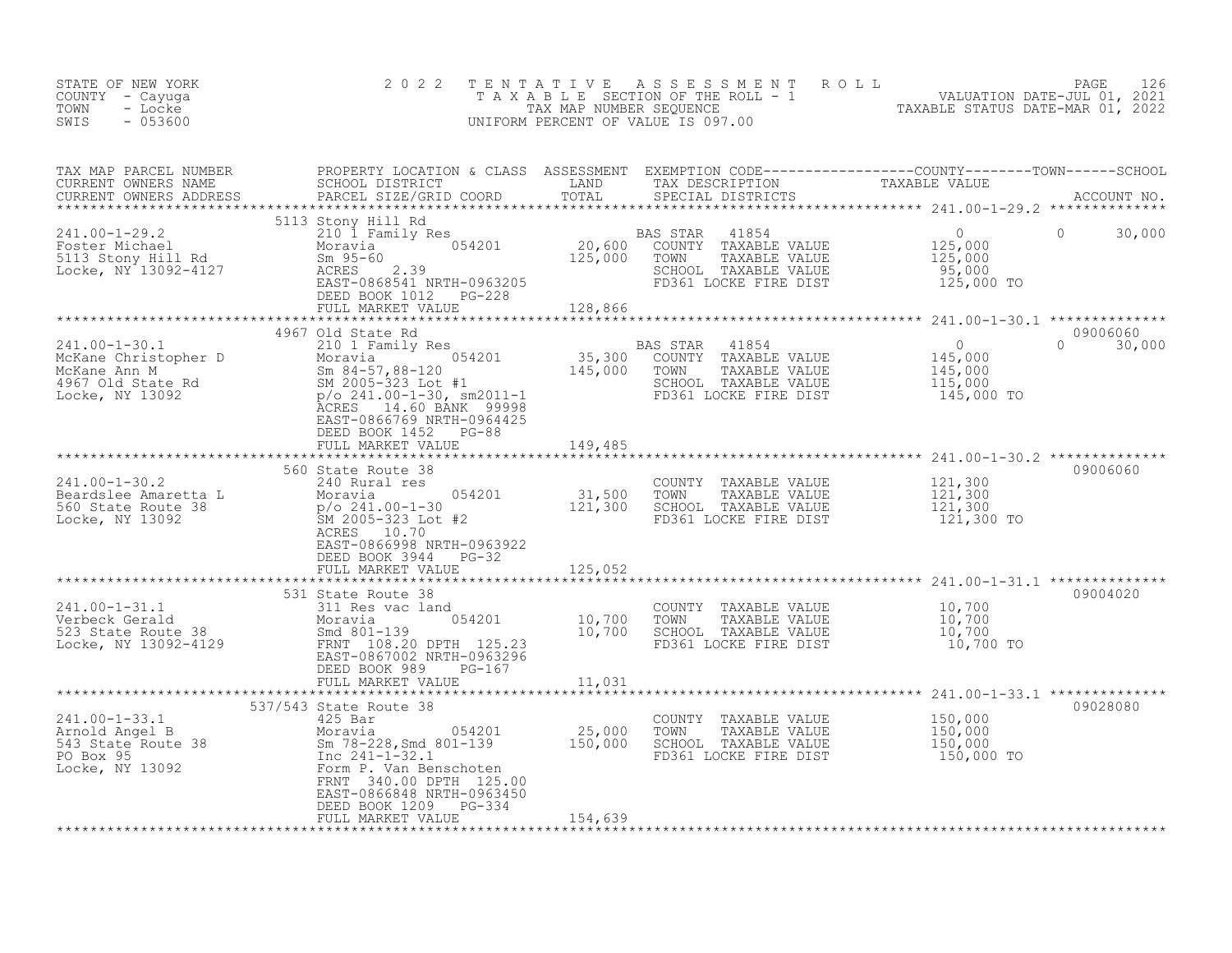| STATE OF NEW YORK<br>COUNTY - Cayuga<br>TOWN<br>- Locke<br>$-053600$<br>SWIS                     | 2 0 2 2                                                                                                                                                                                                                                             | TAX MAP NUMBER SEQUENCE                       | TENTATIVE ASSESSMENT ROLL<br>T A X A B L E SECTION OF THE ROLL - 1<br>UNIFORM PERCENT OF VALUE IS 097.00 | PAGE<br>VALUATION DATE-JUL 01, 2021<br>TAXABLE STATUS DATE-MAR 01, 2022                                          | 127         |
|--------------------------------------------------------------------------------------------------|-----------------------------------------------------------------------------------------------------------------------------------------------------------------------------------------------------------------------------------------------------|-----------------------------------------------|----------------------------------------------------------------------------------------------------------|------------------------------------------------------------------------------------------------------------------|-------------|
| TAX MAP PARCEL NUMBER<br>CURRENT OWNERS NAME<br>CURRENT OWNERS ADDRESS                           | SCHOOL DISTRICT<br>PARCEL SIZE/GRID COORD                                                                                                                                                                                                           | LAND<br>TOTAL                                 | TAX DESCRIPTION<br>SPECIAL DISTRICTS                                                                     | PROPERTY LOCATION & CLASS ASSESSMENT EXEMPTION CODE----------------COUNTY-------TOWN-----SCHOOL<br>TAXABLE VALUE | ACCOUNT NO. |
| $241.00 - 1 - 34$<br>Hughes Melissa<br>7891 Main<br>Fabius, NY                                   | 565 State Route 38<br>210 1 Family Res<br>054201<br>Moravia<br>Sm 74-5, Smd 827-176<br>Sm 2003-54<br>3.10 BANK 99999<br>ACRES<br>EAST-0866411 NRTH-0963717<br>DEED BOOK 3662<br>PG-185<br>FULL MARKET VALUE                                         | 21,700<br>120,000<br>123,711                  | COUNTY TAXABLE VALUE<br>TOWN<br>TAXABLE VALUE<br>SCHOOL TAXABLE VALUE<br>FD361 LOCKE FIRE DIST           | 120,000<br>120,000<br>120,000<br>120,000 TO                                                                      | 09020092    |
| $241.00 - 1 - 35$<br>Shortle Allegra JoAnne<br>4972 Old State Rd<br>Locke, NY 13092              | 4972 Old State Rd<br>240 Rural res<br>054201<br>Moravia<br>Sm 73-249,85-172<br>Sm 04-11, 2018-108A<br>19.90 BANK 99999<br>ACRES<br>EAST-0865413 NRTH-0964539<br>DEED BOOK 1710<br>PG-335<br>FULL MARKET VALUE                                       | 43,000<br>160,000<br>164,948<br>************* | COUNTY TAXABLE VALUE<br>TAXABLE VALUE<br>TOWN<br>SCHOOL TAXABLE VALUE<br>FD361 LOCKE FIRE DIST           | 160,000<br>160,000<br>160,000<br>160,000 TO                                                                      | 09020091    |
| $241.00 - 1 - 36$<br>Komer George M<br>616 State Route 38<br>PO Box 180<br>Locke, NY 13092       | 616 State Route 38<br>431 Auto dealer<br>054201<br>Moravia<br>$Sm$ 73-119<br>Trailer Value 19000 For<br>41864 Ex<br>ACRES<br>5.80<br>EAST-0864003 NRTH-0965000<br>DEED BOOK 589<br>PG-114<br>FULL MARKET VALUE                                      | 41,400<br>130,300<br>134,330                  | COUNTY TAXABLE VALUE<br>TOWN<br>TAXABLE VALUE<br>SCHOOL TAXABLE VALUE<br>FD361 LOCKE FIRE DIST           | 130,300<br>130,300<br>130,300<br>130,300 TO                                                                      | 09001120    |
| $241.00 - 1 - 37.1$<br>Babcock Scott D<br>Babcock Erica F<br>4682 Cat Path Rd<br>Locke, NY 13092 | **************************<br>4682 Cat Path Rd<br>210 1 Family Res<br>054201<br>Moravia<br>Smd 489-169<br>Inc 241-1-37 & 38.2<br>Sm 1380-51<br>FRNT 175.00 DPTH 150.00<br>EAST-0860936 NRTH-0965091<br>DEED BOOK 1626<br>PG-39<br>FULL MARKET VALUE | 15,400<br>264,000<br>272,165                  | COUNTY TAXABLE VALUE<br>TOWN<br>TAXABLE VALUE<br>SCHOOL TAXABLE VALUE<br>FD361 LOCKE FIRE DIST           | 264,000<br>264,000<br>264,000<br>264,000 TO                                                                      | 09030072    |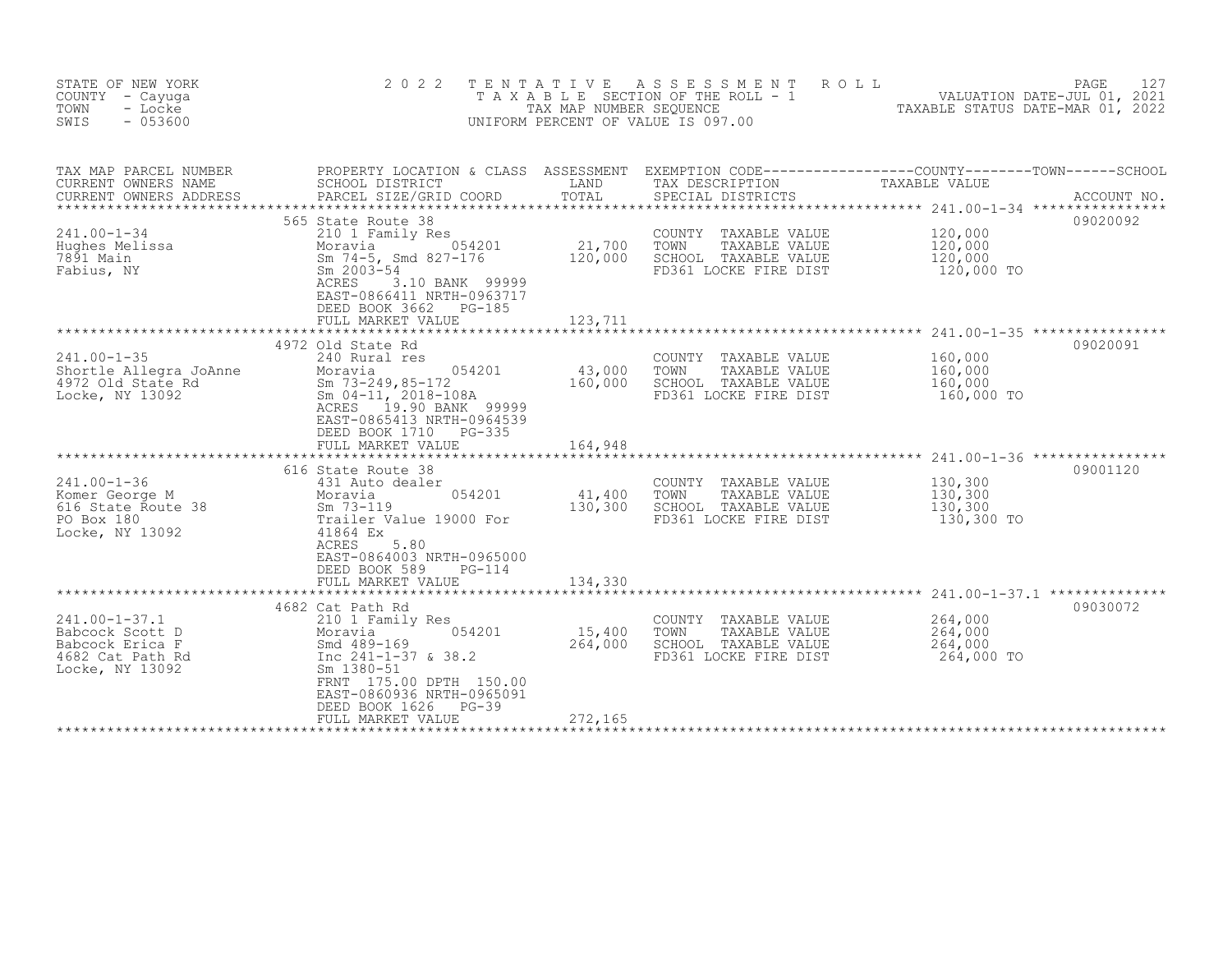| STATE OF NEW YORK<br>COUNTY - Cayuga<br>- Locke<br>TOWN<br>SWIS<br>$-053600$                                                                                                                                                                                     | 2 0 2 2                                                                |         | TENTATIVE ASSESSMENT ROLL PACE 128<br>TAXABLE SECTION OF THE ROLL - 1 VALUATION DATE-JUL 01, 2021<br>TAX MAP NUMBER SEQUENCE TAXABLE STATUS DATE-MAR 01, 2022<br>UNIFORM PERCENT OF VALUE IS 097.00 |               |
|------------------------------------------------------------------------------------------------------------------------------------------------------------------------------------------------------------------------------------------------------------------|------------------------------------------------------------------------|---------|-----------------------------------------------------------------------------------------------------------------------------------------------------------------------------------------------------|---------------|
|                                                                                                                                                                                                                                                                  |                                                                        |         |                                                                                                                                                                                                     |               |
|                                                                                                                                                                                                                                                                  | FULL MARKET VALUE 96,907                                               |         |                                                                                                                                                                                                     |               |
|                                                                                                                                                                                                                                                                  |                                                                        |         |                                                                                                                                                                                                     |               |
|                                                                                                                                                                                                                                                                  | DEED BOOK 1322 PG-132                                                  |         | 09030070                                                                                                                                                                                            | $0 \t 30,000$ |
|                                                                                                                                                                                                                                                                  | FULL MARKET VALUE 1944 123,711                                         |         |                                                                                                                                                                                                     |               |
|                                                                                                                                                                                                                                                                  | Cat Path Rd                                                            |         | 09030070<br>586,000 586,000                                                                                                                                                                         | 88,753        |
|                                                                                                                                                                                                                                                                  |                                                                        |         |                                                                                                                                                                                                     |               |
|                                                                                                                                                                                                                                                                  |                                                                        |         |                                                                                                                                                                                                     |               |
|                                                                                                                                                                                                                                                                  | FULL MARKET VALUE                                                      | 127,835 | 09030071<br>124,000 TO                                                                                                                                                                              | $0 \t 30,000$ |
|                                                                                                                                                                                                                                                                  |                                                                        |         |                                                                                                                                                                                                     |               |
| 341.00-1-40.3<br>484 1 use sm bld<br>Manzari Nancy<br>4412 Doolittle Rd<br>18,000 TOWN TAXABLE VALUE<br>4412 Doolittle Rd<br>18,000 TOWN TAXABLE VALUE<br>50,000<br>50,000<br>50,000<br>50,000<br>50,000<br>50,000<br>50,000<br>50,000<br>50,000<br>50,000<br>50 | ACRES<br>1.00                                                          |         |                                                                                                                                                                                                     |               |
|                                                                                                                                                                                                                                                                  | EAST-0864800 NRTH-0964345<br>DEED BOOK 1030 PG-61<br>FULL MARKET VALUE | 51,546  |                                                                                                                                                                                                     |               |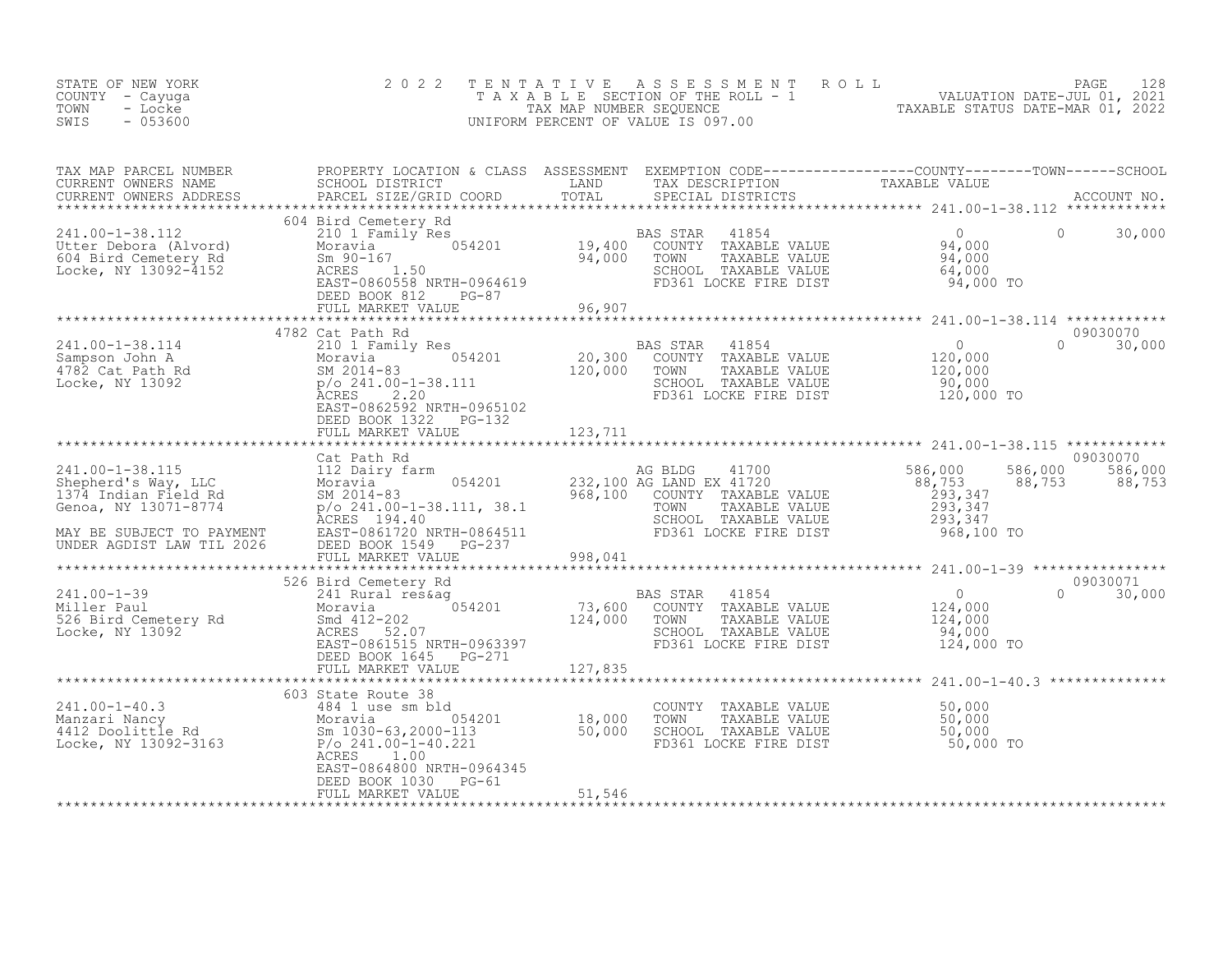| STATE OF NEW YORK<br>COUNTY - Cayuga<br>- Locke<br>TOWN<br>$-053600$<br>SWIS                                                                                                                                                                                           | 2 0 2 2                                                                                                                                                                                                          | TENTATIVE         | TENTATIVE ASSESSMENT ROLL ROLL PAGE 129<br>TAXABLE SECTION OF THE ROLL - 1 VALUATION DATE-JUL 01, 2021<br>TAX MAP NUMBER SEQUENCE TAXABLE STATUS DATE-MAR 01, 2022<br>JNIFORM PERCENT OF VALUE IS 097.00<br>UNIFORM PERCENT OF VALUE IS 097.00 |                                                          |                                               |                         |
|------------------------------------------------------------------------------------------------------------------------------------------------------------------------------------------------------------------------------------------------------------------------|------------------------------------------------------------------------------------------------------------------------------------------------------------------------------------------------------------------|-------------------|------------------------------------------------------------------------------------------------------------------------------------------------------------------------------------------------------------------------------------------------|----------------------------------------------------------|-----------------------------------------------|-------------------------|
|                                                                                                                                                                                                                                                                        |                                                                                                                                                                                                                  |                   |                                                                                                                                                                                                                                                |                                                          |                                               |                         |
|                                                                                                                                                                                                                                                                        | 599 State Route 38                                                                                                                                                                                               |                   | COUNTY TAXABLE VALUE<br>TOWN TAXABLE VALUE<br>SCHOOL TAXABLE VALUE<br>FD361 LOCKE FIRE DIST                                                                                                                                                    | 320,000<br>$\frac{320,000}{320,000}$<br>320,000 TO       |                                               |                         |
| 241.00-1-40.11<br>Sampson John A<br>4782 Cat Path Rd<br>Locke, NY 13092<br>MAY BE SUBJECT TO PAYMENT<br>UNDER AGDIST LAW TIL 2026<br>UNDER AGDIST LAW TIL 2026                                                                                                         | State Route 38<br>105 Vac farmland<br>Moravia 054201 46,200 COUNTY TAXABLE VALUE<br>SM 2017-139 46,200 TOWN TAXABLE VALUE<br>ACRES 37.20<br>EAST-0866129 NRTH-0963365 FD361 LOCKE FIRE DIST<br>FULL MARKET VALUE | 47,629            | TOWN TAXABLE VALUE<br>SCHOOL TAXABLE VALUE                                                                                                                                                                                                     | 21,612<br>24,588<br>$\frac{24}{24}$ , 588<br>46,200 TO   | 21,612 21,612                                 | 09020090                |
|                                                                                                                                                                                                                                                                        |                                                                                                                                                                                                                  | ***************** |                                                                                                                                                                                                                                                |                                                          |                                               |                         |
|                                                                                                                                                                                                                                                                        | 601 State Route 38                                                                                                                                                                                               |                   |                                                                                                                                                                                                                                                | 70,400 TO                                                | 8,730<br>$\sim$ 0<br>12,334<br>$\overline{0}$ | 0<br>$\Omega$<br>70,400 |
|                                                                                                                                                                                                                                                                        |                                                                                                                                                                                                                  |                   |                                                                                                                                                                                                                                                |                                                          |                                               |                         |
| 141.00-1-40.222<br>210.00-1-40.222<br>210.1 Family Res<br>21,700<br>589 State Route 38<br>21,700<br>21,700<br>21,700<br>21,700<br>21,700<br>21,700<br>21,700<br>21,700<br>21,700<br>21,700<br>21,700<br>21,700<br>21,700<br>21,700<br>21,700<br>21,89 Sm 91-141,93-221 | ACRES<br>4.00<br>EAST-0865618 NRTH-0964016<br>DEED BOOK 859<br>PG-166                                                                                                                                            |                   | 41854<br>BAS STAR<br>COUNTY<br>TAXABLE VALUE<br>TOWN<br>TAXABLE VALUE<br>SCHOOL TAXABLE VALUE<br>FD361 LOCKE FIRE DIST                                                                                                                         | $0$<br>106,000<br>106<br>106,000<br>76,000<br>106,000 TO | $\Omega$                                      | 30,000                  |
|                                                                                                                                                                                                                                                                        | FULL MARKET VALUE                                                                                                                                                                                                | 109,278           |                                                                                                                                                                                                                                                |                                                          |                                               |                         |
| 241.00-1-41.2<br>Verbeck Gerald<br>Verbeck Feggy<br>523 State Route 38<br>523 State Route 38<br>523 State Route 38<br>523 State Route 38<br>523 State Route 38<br>523 State Route 38<br>523 State Route 38<br>523 State Route 38<br>525 SMS Moravia<br>                | 523 State Route 38<br>ing 054201 18,900<br>0 50,900<br>NRTH-0963007<br>A 06-200<br>FULL MARKET VALUE                                                                                                             | 52,474            | BAS STAR<br>41854<br>COUNTY TAXABLE VALUE<br>TAXABLE VALUE<br>TOWN<br>SCHOOL TAXABLE VALUE<br>FD361 LOCKE FIRE DIST                                                                                                                            | $\Omega$<br>$50,900$<br>$50,900$<br>20,900<br>50,900 TO  | $\Omega$                                      | 30,000                  |
|                                                                                                                                                                                                                                                                        |                                                                                                                                                                                                                  |                   |                                                                                                                                                                                                                                                |                                                          |                                               |                         |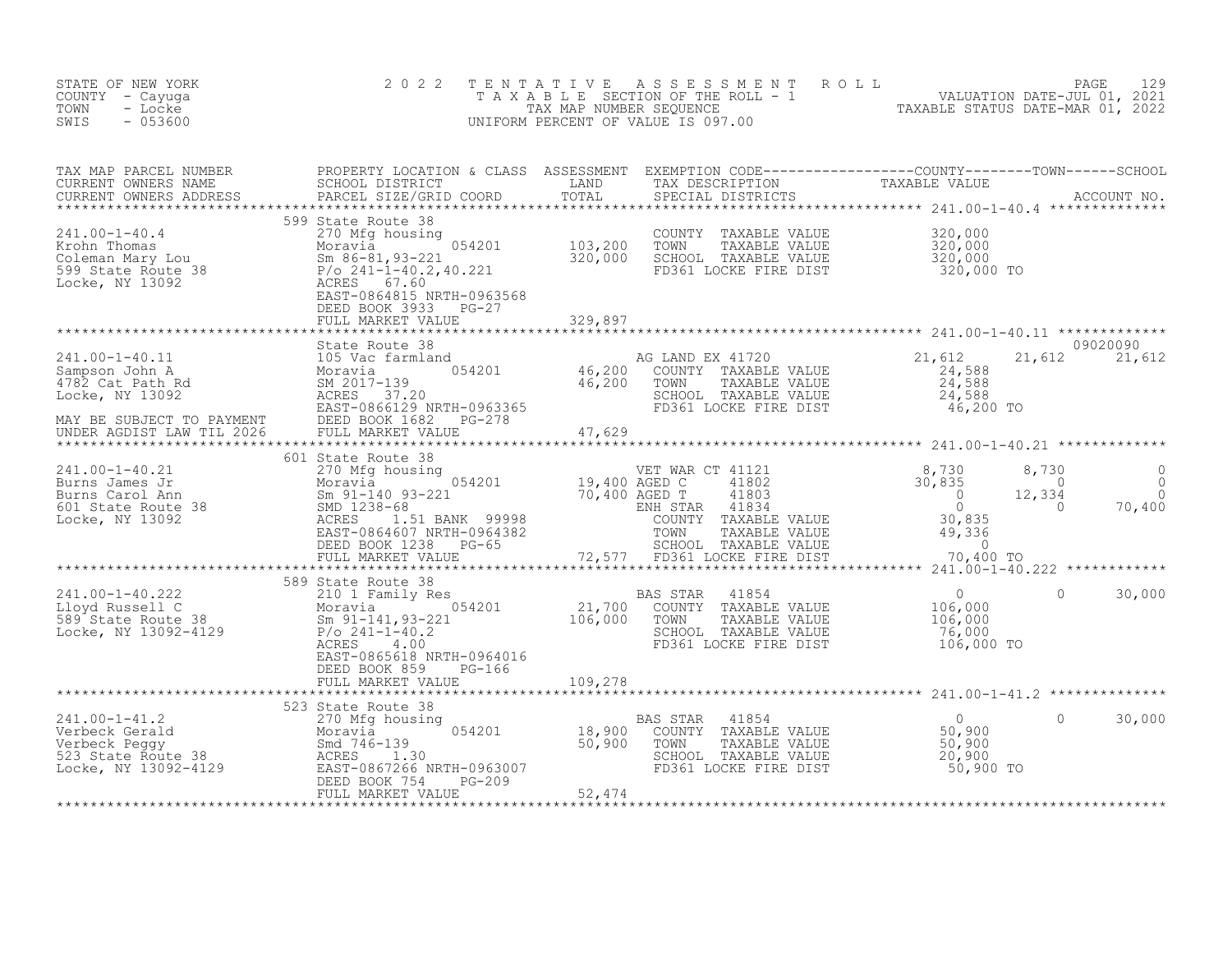| STATE OF NEW YORK<br>COUNTY - Cayuga<br>- Locke<br>TOWN<br>$-053600$<br>SWIS                                                                                                                                                                       | 2 0 2 2                                                                 |         |                                                                                                                                                           | TENTATIVE ASSESSMENT ROLL PACE 130<br>TAXABLE SECTION OF THE ROLL - 1 VALUATION DATE-JUL 01, 2021<br>TAX MAP NUMBER SEQUENCE TAXABLE STATUS DATE-MAR 01, 2022<br>UNIFORM PERCENT OF VALUE IS 097.00 |               |
|----------------------------------------------------------------------------------------------------------------------------------------------------------------------------------------------------------------------------------------------------|-------------------------------------------------------------------------|---------|-----------------------------------------------------------------------------------------------------------------------------------------------------------|-----------------------------------------------------------------------------------------------------------------------------------------------------------------------------------------------------|---------------|
|                                                                                                                                                                                                                                                    |                                                                         |         |                                                                                                                                                           |                                                                                                                                                                                                     |               |
| Stony Hill Rd<br>105 Vac farmland<br>105 Vac farmland<br>11,300 TOWN TAXABLE VALUE<br>11,300 TOWN TAXABLE VALUE<br>969 Carlson Rd<br>211.00-1-41.3<br>11,300 SCHOOL TAXABLE VALUE<br>11,300 SCHOOL TAXABLE VALUE<br>211.00-1-41.3<br>211.00-1-41.3 | DEED BOOK 1682 PG-68<br>FULL MARKET VALUE                               | 11,649  |                                                                                                                                                           |                                                                                                                                                                                                     |               |
|                                                                                                                                                                                                                                                    |                                                                         |         |                                                                                                                                                           |                                                                                                                                                                                                     |               |
|                                                                                                                                                                                                                                                    |                                                                         |         | AG LAND EX 41720 57,864 57<br>COUNTY TAXABLE VALUE 57,536<br>TOWN TAXABLE VALUE 57,536<br>SCHOOL TAXABLE VALUE 57,536<br>FD361 LOCKE FIRE DIST 115,400 TO |                                                                                                                                                                                                     | 57,864 57,864 |
| UNDER AGDIST LAW TIL 2026                                                                                                                                                                                                                          |                                                                         |         |                                                                                                                                                           |                                                                                                                                                                                                     |               |
|                                                                                                                                                                                                                                                    |                                                                         |         |                                                                                                                                                           |                                                                                                                                                                                                     |               |
|                                                                                                                                                                                                                                                    |                                                                         |         |                                                                                                                                                           |                                                                                                                                                                                                     | 09001020      |
| 31.00-1-41.11<br>240 Rural res<br>Clark Rarcia Moravia Sm (1892)<br>Moravia Sm (1892-234<br>220,000 Minimips 220,000 TOWN TAXABLE VALUE<br>220,000 TOWN TAXABLE VALUE<br>220,000 TOWN TAXABLE VALUE<br>220,000 220,000 TOWN TAXABLE VALUE<br>2     | DEED BOOK 869 PG-204                                                    |         |                                                                                                                                                           |                                                                                                                                                                                                     | $0 \t30,000$  |
|                                                                                                                                                                                                                                                    | FULL MARKET VALUE                                                       | 226,804 |                                                                                                                                                           |                                                                                                                                                                                                     |               |
| 528 State Route 38<br>241.00-1-41.12 210 1 Family Res<br>Predmore Cassidie A.K. Moravia 054201 25,700 TOWN TAXABLE VALUE 135,000<br>528 State Route 38 Sm 88-234 135,000 SCHOOL TAXABLE VALUE 135,000<br>Locke, NY 13092 26 CRES<br>ACRE           | EAST-0867414 NRTH-0963940<br>DEED BOOK 3874 PG-282<br>FULL MARKET VALUE | 139,175 |                                                                                                                                                           |                                                                                                                                                                                                     | 09001020      |
|                                                                                                                                                                                                                                                    |                                                                         |         |                                                                                                                                                           |                                                                                                                                                                                                     |               |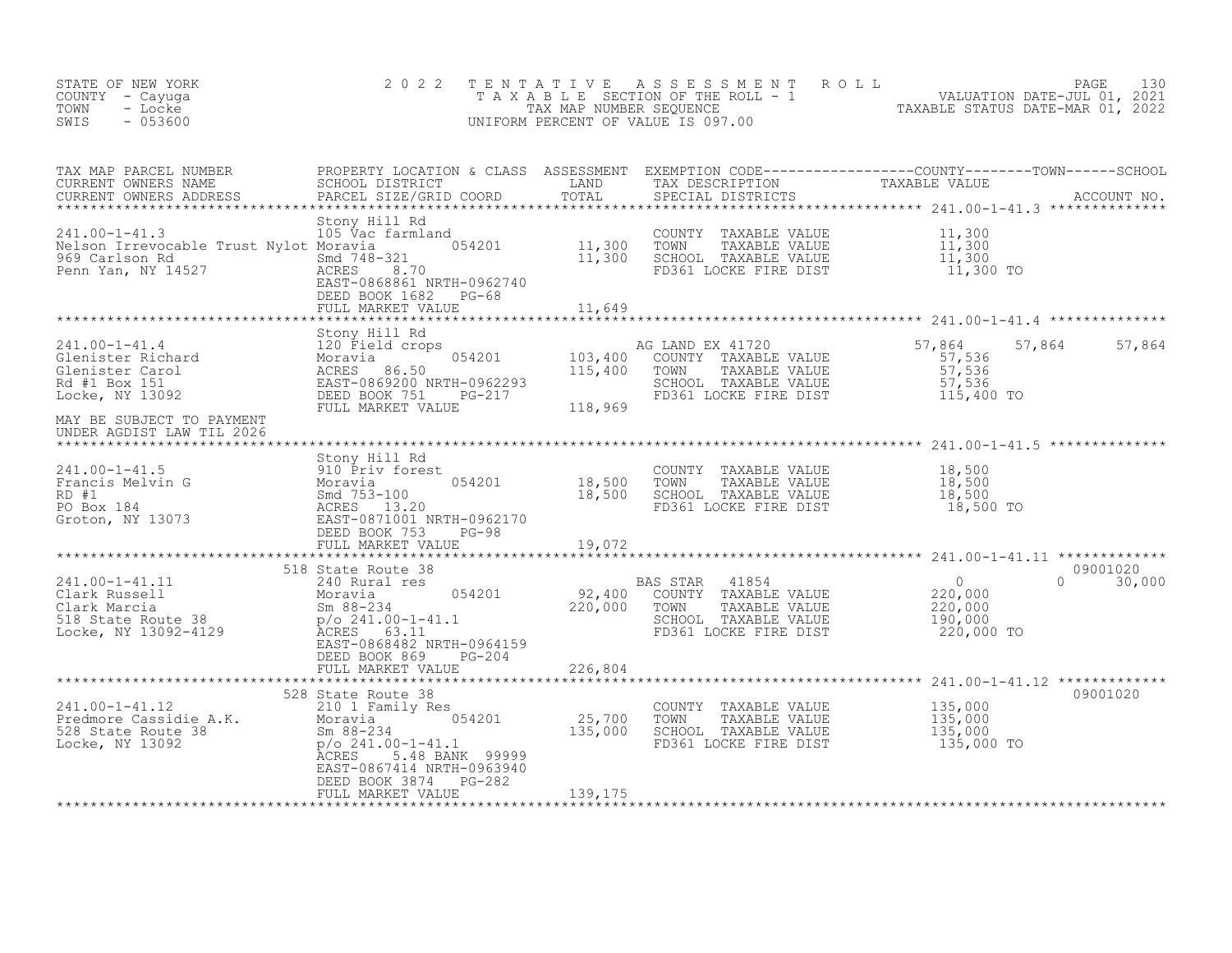| STATE OF NEW YORK<br>COUNTY - Cayuga<br>TOWN<br>- Locke<br>SWIS<br>$-053600$                                                                                                                                                                             | 2 0 2 2                                                                                                                                                                                                                | TENTATIVE                             | A S S E S S M E N T<br>ROLL<br>UNIFORM PERCENT OF VALUE IS 097.00                                                               | PAGE<br>T A X A B L E SECTION OF THE ROLL - 1<br>TAX MAP NUMBER SEQUENCE<br>JNIFORM PERCENT OF VALUE IS 097.00                     | 131 |
|----------------------------------------------------------------------------------------------------------------------------------------------------------------------------------------------------------------------------------------------------------|------------------------------------------------------------------------------------------------------------------------------------------------------------------------------------------------------------------------|---------------------------------------|---------------------------------------------------------------------------------------------------------------------------------|------------------------------------------------------------------------------------------------------------------------------------|-----|
| TAX MAP PARCEL NUMBER<br>CURRENT OWNERS NAME<br>CURRENT OWNERS ADDRESS                                                                                                                                                                                   | SCHOOL DISTRICT<br><b>LAND</b><br>PARCEL SIZE/GRID COORD                                                                                                                                                               | TOTAL                                 | TAX DESCRIPTION<br>SPECIAL DISTRICTS                                                                                            | PROPERTY LOCATION & CLASS ASSESSMENT EXEMPTION CODE-----------------COUNTY--------TOWN------SCHOOL<br>TAXABLE VALUE<br>ACCOUNT NO. |     |
| 241.00-1-42<br>Mackey Vanessa<br>5137 Stoney Hill Rd<br>Locke, NY 13092-4127                                                                                                                                                                             | 5137 Stony Hill Rd<br>240 Rural res<br>054201<br>Moravia<br>SM 2012-34<br>ACRES 15.00 BANK 99998<br>EAST-0869178 NRTH-0963484<br>DEED BOOK 1556 PG-222                                                                 | 37,300<br>128,000                     | COUNTY TAXABLE VALUE<br>TAXABLE VALUE<br>TOWN<br>SCHOOL TAXABLE VALUE<br>FD361 LOCKE FIRE DIST                                  | 09013130<br>128,000<br>128,000<br>128,000<br>128,000 TO                                                                            |     |
|                                                                                                                                                                                                                                                          |                                                                                                                                                                                                                        |                                       |                                                                                                                                 |                                                                                                                                    |     |
| 241.00-1-43<br>241.00-1-43<br>210 Briv forest<br>210 Briv forest<br>210 Briv forest<br>210 Briv forest<br>210 Briv 60 Ballott<br>210 Briv 60 Ballott<br>2010 Briv 60 Ballott<br>2010 Ballott<br>2010 Ballott<br>2010 Ballott<br>2010 Ballott<br>2010 Bal | DEED BOOK 1444 PG-197                                                                                                                                                                                                  | 054201 33,200<br>33,200               | TAXABLE VALUE 33, 200<br>TAXABLE VALUE 33, 200<br>COUNTY TAXABLE VALUE<br>TOWN<br>SCHOOL TAXABLE VALUE<br>FD361 LOCKE FIRE DIST | 09001030<br>33,200<br>33,200 TO                                                                                                    |     |
|                                                                                                                                                                                                                                                          | FULL MARKET VALUE                                                                                                                                                                                                      | 34,227                                |                                                                                                                                 |                                                                                                                                    |     |
| 241.00-1-44.2<br>Davis John 210 1 Family Res<br>Tratt Deborah 210 1 Family Res<br>5341 Stony Hill Rd<br>5341 Stony Hill Rd<br>5341 Stony Hill Rd<br>5341 Stony Hill Rd<br>5341 Stony Hill Rd<br>5341 Stony Hill Rd<br>5341 Stony Hill Rd<br>526 DE       | 5341 Stony Hill Rd<br>FULL MARKET VALUE                                                                                                                                                                                | $054201$ 18,000<br>127,000<br>130,928 | ENH STAR 41834<br>COUNTY TAXABLE VALUE<br>TOWN<br>TAXABLE VALUE<br>SCHOOL TAXABLE VALUE<br>FD361 LOCKE FIRE DIST                | $\overline{0}$<br>$\Omega$<br>74,900<br>127,000<br>127,000<br>52,100<br>127,000 TO                                                 |     |
|                                                                                                                                                                                                                                                          |                                                                                                                                                                                                                        |                                       |                                                                                                                                 |                                                                                                                                    |     |
| $241.00 - 1 - 44.11$<br>Francis Melvin<br>PO Box 184<br>Groton, NY 13073-0184                                                                                                                                                                            | Stony Hill Rd<br>11 S22 Rund Hill Kd.<br>72 Rund Vac>10<br>71 Moravia Contract 489<br>13073-0184 ACRES 11.50<br>054201<br>Land Contract 489-190<br>ACRES 11.50<br>EAST-0872523 NRTH-0963385<br>DEED BOOK 739<br>PG-265 | 12,000<br>12,000                      | COUNTY TAXABLE VALUE<br>TOWN<br>TAXABLE VALUE<br>SCHOOL TAXABLE VALUE<br>FD361 LOCKE FIRE DIST                                  | 09001040<br>12,000<br>12,000<br>12,000<br>12,000 TO                                                                                |     |
|                                                                                                                                                                                                                                                          | FULL MARKET VALUE                                                                                                                                                                                                      | 12,371                                |                                                                                                                                 |                                                                                                                                    |     |
|                                                                                                                                                                                                                                                          | Stony Hill Rd                                                                                                                                                                                                          |                                       |                                                                                                                                 |                                                                                                                                    |     |
| $241.00 - 1 - 44.12$<br>Francis Melvin<br>PO Box 184<br>Groton, NY 13073-0184                                                                                                                                                                            | 105 V̄ac farmland<br>Moravia<br>054201<br>Sm 78-119<br>ACRES 82.50<br>EAST-0871379 NRTH-0963188                                                                                                                        | 105,700<br>105,700                    | COUNTY TAXABLE VALUE<br>TOWN<br>TAXABLE VALUE<br>SCHOOL TAXABLE VALUE<br>FD361 LOCKE FIRE DIST                                  | 105,700<br>105,700<br>105,700<br>105,700 TO                                                                                        |     |

\*\*\*\*\*\*\*\*\*\*\*\*\*\*\*\*\*\*\*\*\*\*\*\*\*\*\*\*\*\*\*\*\*\*\*\*\*\*\*\*\*\*\*\*\*\*\*\*\*\*\*\*\*\*\*\*\*\*\*\*\*\*\*\*\*\*\*\*\*\*\*\*\*\*\*\*\*\*\*\*\*\*\*\*\*\*\*\*\*\*\*\*\*\*\*\*\*\*\*\*\*\*\*\*\*\*\*\*\*\*\*\*\*\*\*\*\*\*\*\*\*\*\*\*\*\*\*\*\*\*\*\*

EAST-0871379 NRTH-0963188 DEED BOOK 555 PG-260

FULL MARKET VALUE 108,969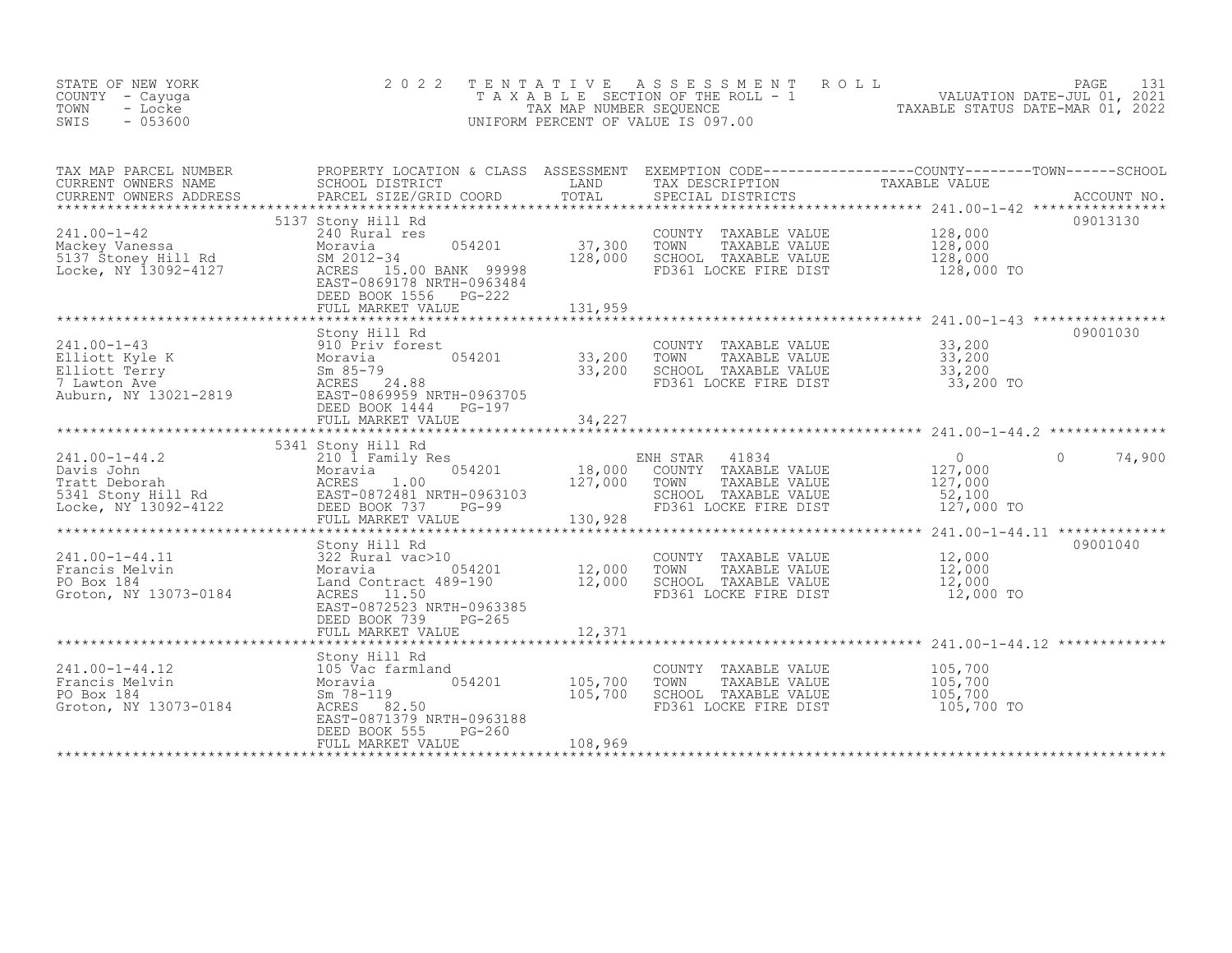| STATE OF NEW YORK<br>COUNTY – Cayuga<br>TOWN<br>- Locke<br>$-053600$<br>SWIS | 2022 TENTATIVE ASSESSMENT ROLL<br>TAXABLE SECTION OF THE ROLL - 1<br>TAX MAP NUMBER SEOUENCE<br>UNIFORM PERCENT OF VALUE IS 097.00 | TAXABLE STATUS DATE-MAR 01, 2022 | PAGE<br>VALUATION DATE-JUL 01, 2021 |  |
|------------------------------------------------------------------------------|------------------------------------------------------------------------------------------------------------------------------------|----------------------------------|-------------------------------------|--|
|                                                                              |                                                                                                                                    |                                  |                                     |  |

| 5373 Stony Hill Rd<br>09010080<br>VET COM CT 41131 14,550<br>054201 122,000 ENH STAR 41834 14.9 0<br>14,550<br>$\sim$ 0<br>74,900<br>NH STAR 41834<br>COUNTY TAXABLE VALUE 154,950<br>TOWN TAXABLE VALUE 154,950<br>SCHOOL TAXABLE VALUE 154,950<br>SCHOOL TAXABLE VALUE 94,600<br>FD361 LOCKE FIRE DIST 169,500 TO<br>$\sim$ 0<br>169,500<br>Pierce Rd<br>ACRES 7.30<br>EAST-0865817 NRTH-0961037<br>DEED BOOK 1560 PG-266<br>FULL MARKET VALUE<br>185,567<br>*******************<br>09001060<br>State Route 38<br>COUNTY TAXABLE VALUE 139,600<br>TOWN TAXABLE VALUE 139,600<br>SCHOOL TAXABLE VALUE 139,600<br>FD361 LOCKE FIRE DIST 139,600 TO<br>EAST-0866440 NRTH-0961786<br>DEED BOOK 1575 PG-7<br>FULL MARKET VALUE<br>143,918 | TAX MAP PARCED NUMBER TROPING PROPERTY DOCALLON & CLASS ASSESSMENT EXAMPLE CONTRESS TO TAXABLE VALUE<br>CURRENT OWNERS NAME SCHOL DISTRICT TOTAL TRANSFORMENT ON TRANSFORM THE RECOUNT NO.<br>CURRENT OWNERS ADDRESS PARCEL SIZE/GRI<br>241.00-1-45<br>Francis Melvin<br>PO Box 184<br>Groton, NY 13073-0184<br>ACRES 82.10<br>241.00-1-48.21<br>Welsh Christopher<br>Welsh Allison Moravia (180,000 UNITY TAXABLE VALUE 180,000<br>Welsh Allison Sm 98-109, 2014-78 180,000 SCHOOL TAXABLE VALUE 180,000<br>PO Box 202 P/o 241.00-1-48.2 & p/o 4<br>Locke, NY 13092-51<br>311.00-1-48.111<br>241.00-1-48.111<br>322 Rural vac>10<br>22 Rural vac>10<br>2014-78<br>2014-78<br>2014-78<br>2014-78<br>2014-78<br>2014-78<br>2014-78<br>2014-78<br>2014-78<br>2014-78<br>2014-78<br>2014-78<br>2014-78<br>2015-00<br>2011.00-1 | TAX MAP PARCEL NUMBER | PROPERTY LOCATION & CLASS ASSESSMENT EXEMPTION CODE-----------------COUNTY-------TOWN------SCHOOL |  |  |
|----------------------------------------------------------------------------------------------------------------------------------------------------------------------------------------------------------------------------------------------------------------------------------------------------------------------------------------------------------------------------------------------------------------------------------------------------------------------------------------------------------------------------------------------------------------------------------------------------------------------------------------------------------------------------------------------------------------------------------------|-----------------------------------------------------------------------------------------------------------------------------------------------------------------------------------------------------------------------------------------------------------------------------------------------------------------------------------------------------------------------------------------------------------------------------------------------------------------------------------------------------------------------------------------------------------------------------------------------------------------------------------------------------------------------------------------------------------------------------------------------------------------------------------------------------------------------------|-----------------------|---------------------------------------------------------------------------------------------------|--|--|
|                                                                                                                                                                                                                                                                                                                                                                                                                                                                                                                                                                                                                                                                                                                                        |                                                                                                                                                                                                                                                                                                                                                                                                                                                                                                                                                                                                                                                                                                                                                                                                                             |                       |                                                                                                   |  |  |
|                                                                                                                                                                                                                                                                                                                                                                                                                                                                                                                                                                                                                                                                                                                                        |                                                                                                                                                                                                                                                                                                                                                                                                                                                                                                                                                                                                                                                                                                                                                                                                                             |                       |                                                                                                   |  |  |
|                                                                                                                                                                                                                                                                                                                                                                                                                                                                                                                                                                                                                                                                                                                                        |                                                                                                                                                                                                                                                                                                                                                                                                                                                                                                                                                                                                                                                                                                                                                                                                                             |                       |                                                                                                   |  |  |
|                                                                                                                                                                                                                                                                                                                                                                                                                                                                                                                                                                                                                                                                                                                                        |                                                                                                                                                                                                                                                                                                                                                                                                                                                                                                                                                                                                                                                                                                                                                                                                                             |                       |                                                                                                   |  |  |
|                                                                                                                                                                                                                                                                                                                                                                                                                                                                                                                                                                                                                                                                                                                                        |                                                                                                                                                                                                                                                                                                                                                                                                                                                                                                                                                                                                                                                                                                                                                                                                                             |                       |                                                                                                   |  |  |
|                                                                                                                                                                                                                                                                                                                                                                                                                                                                                                                                                                                                                                                                                                                                        |                                                                                                                                                                                                                                                                                                                                                                                                                                                                                                                                                                                                                                                                                                                                                                                                                             |                       |                                                                                                   |  |  |
|                                                                                                                                                                                                                                                                                                                                                                                                                                                                                                                                                                                                                                                                                                                                        |                                                                                                                                                                                                                                                                                                                                                                                                                                                                                                                                                                                                                                                                                                                                                                                                                             |                       |                                                                                                   |  |  |
|                                                                                                                                                                                                                                                                                                                                                                                                                                                                                                                                                                                                                                                                                                                                        |                                                                                                                                                                                                                                                                                                                                                                                                                                                                                                                                                                                                                                                                                                                                                                                                                             |                       |                                                                                                   |  |  |
|                                                                                                                                                                                                                                                                                                                                                                                                                                                                                                                                                                                                                                                                                                                                        |                                                                                                                                                                                                                                                                                                                                                                                                                                                                                                                                                                                                                                                                                                                                                                                                                             |                       |                                                                                                   |  |  |
|                                                                                                                                                                                                                                                                                                                                                                                                                                                                                                                                                                                                                                                                                                                                        |                                                                                                                                                                                                                                                                                                                                                                                                                                                                                                                                                                                                                                                                                                                                                                                                                             |                       |                                                                                                   |  |  |
|                                                                                                                                                                                                                                                                                                                                                                                                                                                                                                                                                                                                                                                                                                                                        |                                                                                                                                                                                                                                                                                                                                                                                                                                                                                                                                                                                                                                                                                                                                                                                                                             |                       |                                                                                                   |  |  |
|                                                                                                                                                                                                                                                                                                                                                                                                                                                                                                                                                                                                                                                                                                                                        |                                                                                                                                                                                                                                                                                                                                                                                                                                                                                                                                                                                                                                                                                                                                                                                                                             |                       |                                                                                                   |  |  |
|                                                                                                                                                                                                                                                                                                                                                                                                                                                                                                                                                                                                                                                                                                                                        |                                                                                                                                                                                                                                                                                                                                                                                                                                                                                                                                                                                                                                                                                                                                                                                                                             |                       |                                                                                                   |  |  |
|                                                                                                                                                                                                                                                                                                                                                                                                                                                                                                                                                                                                                                                                                                                                        |                                                                                                                                                                                                                                                                                                                                                                                                                                                                                                                                                                                                                                                                                                                                                                                                                             |                       |                                                                                                   |  |  |
|                                                                                                                                                                                                                                                                                                                                                                                                                                                                                                                                                                                                                                                                                                                                        |                                                                                                                                                                                                                                                                                                                                                                                                                                                                                                                                                                                                                                                                                                                                                                                                                             |                       |                                                                                                   |  |  |
|                                                                                                                                                                                                                                                                                                                                                                                                                                                                                                                                                                                                                                                                                                                                        |                                                                                                                                                                                                                                                                                                                                                                                                                                                                                                                                                                                                                                                                                                                                                                                                                             |                       |                                                                                                   |  |  |
|                                                                                                                                                                                                                                                                                                                                                                                                                                                                                                                                                                                                                                                                                                                                        |                                                                                                                                                                                                                                                                                                                                                                                                                                                                                                                                                                                                                                                                                                                                                                                                                             |                       |                                                                                                   |  |  |
|                                                                                                                                                                                                                                                                                                                                                                                                                                                                                                                                                                                                                                                                                                                                        |                                                                                                                                                                                                                                                                                                                                                                                                                                                                                                                                                                                                                                                                                                                                                                                                                             |                       |                                                                                                   |  |  |
|                                                                                                                                                                                                                                                                                                                                                                                                                                                                                                                                                                                                                                                                                                                                        |                                                                                                                                                                                                                                                                                                                                                                                                                                                                                                                                                                                                                                                                                                                                                                                                                             |                       |                                                                                                   |  |  |
|                                                                                                                                                                                                                                                                                                                                                                                                                                                                                                                                                                                                                                                                                                                                        |                                                                                                                                                                                                                                                                                                                                                                                                                                                                                                                                                                                                                                                                                                                                                                                                                             |                       |                                                                                                   |  |  |
|                                                                                                                                                                                                                                                                                                                                                                                                                                                                                                                                                                                                                                                                                                                                        |                                                                                                                                                                                                                                                                                                                                                                                                                                                                                                                                                                                                                                                                                                                                                                                                                             |                       |                                                                                                   |  |  |
|                                                                                                                                                                                                                                                                                                                                                                                                                                                                                                                                                                                                                                                                                                                                        |                                                                                                                                                                                                                                                                                                                                                                                                                                                                                                                                                                                                                                                                                                                                                                                                                             |                       |                                                                                                   |  |  |
|                                                                                                                                                                                                                                                                                                                                                                                                                                                                                                                                                                                                                                                                                                                                        |                                                                                                                                                                                                                                                                                                                                                                                                                                                                                                                                                                                                                                                                                                                                                                                                                             |                       |                                                                                                   |  |  |
|                                                                                                                                                                                                                                                                                                                                                                                                                                                                                                                                                                                                                                                                                                                                        |                                                                                                                                                                                                                                                                                                                                                                                                                                                                                                                                                                                                                                                                                                                                                                                                                             |                       |                                                                                                   |  |  |
|                                                                                                                                                                                                                                                                                                                                                                                                                                                                                                                                                                                                                                                                                                                                        |                                                                                                                                                                                                                                                                                                                                                                                                                                                                                                                                                                                                                                                                                                                                                                                                                             |                       |                                                                                                   |  |  |
|                                                                                                                                                                                                                                                                                                                                                                                                                                                                                                                                                                                                                                                                                                                                        |                                                                                                                                                                                                                                                                                                                                                                                                                                                                                                                                                                                                                                                                                                                                                                                                                             |                       |                                                                                                   |  |  |
|                                                                                                                                                                                                                                                                                                                                                                                                                                                                                                                                                                                                                                                                                                                                        |                                                                                                                                                                                                                                                                                                                                                                                                                                                                                                                                                                                                                                                                                                                                                                                                                             |                       |                                                                                                   |  |  |
|                                                                                                                                                                                                                                                                                                                                                                                                                                                                                                                                                                                                                                                                                                                                        |                                                                                                                                                                                                                                                                                                                                                                                                                                                                                                                                                                                                                                                                                                                                                                                                                             |                       |                                                                                                   |  |  |
|                                                                                                                                                                                                                                                                                                                                                                                                                                                                                                                                                                                                                                                                                                                                        |                                                                                                                                                                                                                                                                                                                                                                                                                                                                                                                                                                                                                                                                                                                                                                                                                             |                       |                                                                                                   |  |  |
|                                                                                                                                                                                                                                                                                                                                                                                                                                                                                                                                                                                                                                                                                                                                        |                                                                                                                                                                                                                                                                                                                                                                                                                                                                                                                                                                                                                                                                                                                                                                                                                             |                       |                                                                                                   |  |  |
|                                                                                                                                                                                                                                                                                                                                                                                                                                                                                                                                                                                                                                                                                                                                        |                                                                                                                                                                                                                                                                                                                                                                                                                                                                                                                                                                                                                                                                                                                                                                                                                             |                       |                                                                                                   |  |  |
|                                                                                                                                                                                                                                                                                                                                                                                                                                                                                                                                                                                                                                                                                                                                        |                                                                                                                                                                                                                                                                                                                                                                                                                                                                                                                                                                                                                                                                                                                                                                                                                             |                       |                                                                                                   |  |  |
|                                                                                                                                                                                                                                                                                                                                                                                                                                                                                                                                                                                                                                                                                                                                        |                                                                                                                                                                                                                                                                                                                                                                                                                                                                                                                                                                                                                                                                                                                                                                                                                             |                       |                                                                                                   |  |  |
|                                                                                                                                                                                                                                                                                                                                                                                                                                                                                                                                                                                                                                                                                                                                        |                                                                                                                                                                                                                                                                                                                                                                                                                                                                                                                                                                                                                                                                                                                                                                                                                             |                       |                                                                                                   |  |  |
|                                                                                                                                                                                                                                                                                                                                                                                                                                                                                                                                                                                                                                                                                                                                        |                                                                                                                                                                                                                                                                                                                                                                                                                                                                                                                                                                                                                                                                                                                                                                                                                             |                       |                                                                                                   |  |  |
|                                                                                                                                                                                                                                                                                                                                                                                                                                                                                                                                                                                                                                                                                                                                        |                                                                                                                                                                                                                                                                                                                                                                                                                                                                                                                                                                                                                                                                                                                                                                                                                             |                       |                                                                                                   |  |  |
|                                                                                                                                                                                                                                                                                                                                                                                                                                                                                                                                                                                                                                                                                                                                        |                                                                                                                                                                                                                                                                                                                                                                                                                                                                                                                                                                                                                                                                                                                                                                                                                             |                       |                                                                                                   |  |  |
|                                                                                                                                                                                                                                                                                                                                                                                                                                                                                                                                                                                                                                                                                                                                        |                                                                                                                                                                                                                                                                                                                                                                                                                                                                                                                                                                                                                                                                                                                                                                                                                             |                       |                                                                                                   |  |  |
|                                                                                                                                                                                                                                                                                                                                                                                                                                                                                                                                                                                                                                                                                                                                        |                                                                                                                                                                                                                                                                                                                                                                                                                                                                                                                                                                                                                                                                                                                                                                                                                             |                       |                                                                                                   |  |  |
|                                                                                                                                                                                                                                                                                                                                                                                                                                                                                                                                                                                                                                                                                                                                        |                                                                                                                                                                                                                                                                                                                                                                                                                                                                                                                                                                                                                                                                                                                                                                                                                             |                       |                                                                                                   |  |  |
|                                                                                                                                                                                                                                                                                                                                                                                                                                                                                                                                                                                                                                                                                                                                        |                                                                                                                                                                                                                                                                                                                                                                                                                                                                                                                                                                                                                                                                                                                                                                                                                             |                       |                                                                                                   |  |  |
|                                                                                                                                                                                                                                                                                                                                                                                                                                                                                                                                                                                                                                                                                                                                        |                                                                                                                                                                                                                                                                                                                                                                                                                                                                                                                                                                                                                                                                                                                                                                                                                             |                       |                                                                                                   |  |  |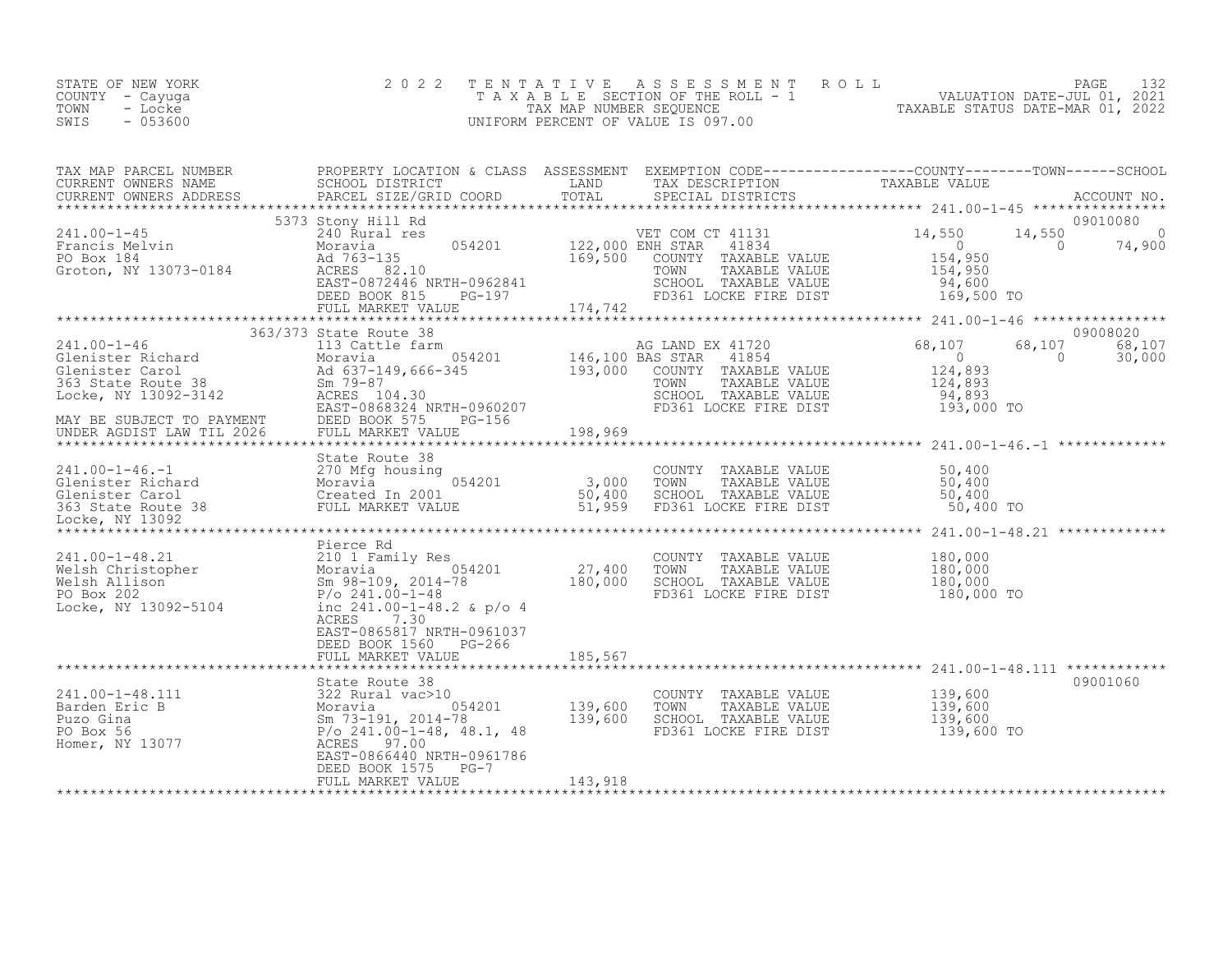| STATE OF NEW YORK<br>COUNTY - Cayuga<br>TOWN<br>- Locke<br>$-053600$<br>SWIS                                                                                                                                                                             | 2 0 2 2                                                                                                                                                                                               | TENTATIVE                        | UNIFORM PERCENT OF VALUE IS 097.00                                                                                     | TENTATIVE ASSESSMENT ROLL MALUATION DATE-JUL 01, 2021<br>TAXABLE SECTION OF THE ROLL - 1 VALUATION DATE-JUL 01, 2021<br>TAXABLE STATUS DATE-MAR 01, 2022<br>INIEORM PERCENT OF UALUATION OF LATTE TO 00 |
|----------------------------------------------------------------------------------------------------------------------------------------------------------------------------------------------------------------------------------------------------------|-------------------------------------------------------------------------------------------------------------------------------------------------------------------------------------------------------|----------------------------------|------------------------------------------------------------------------------------------------------------------------|---------------------------------------------------------------------------------------------------------------------------------------------------------------------------------------------------------|
| TAX MAP PARCEL NUMBER<br>CURRENT OWNERS NAME<br>CURRENT OWNERS ADDRESS                                                                                                                                                                                   | PARCEL SIZE/GRID COORD                                                                                                                                                                                | TOTAL                            | SPECIAL DISTRICTS                                                                                                      | ACCOUNT NO.                                                                                                                                                                                             |
| 241.00-1-48.112<br>Bulger Patrick R<br>Bulger Lisa D<br>485 State Route 38<br>1865 State Route 38<br>2014-185, 73-191<br>2014-185, 73-191<br>2014-185, 73-191<br>2014-185, 73-191<br>2014-185, 73-191<br>20201<br>20201 RARES<br>20201 RARES<br>2020 RAR | 485 State Route 38<br>EAST-0867430 NRTH-0962424<br>DEED BOOK 4146 PG-255<br>FULL MARKET VALUE                                                                                                         | $37,400$<br>$134,000$<br>138,144 | COUNTY TAXABLE VALUE<br>TOWN<br>TAXABLE VALUE<br>SCHOOL TAXABLE VALUE<br>FD361 LOCKE FIRE DIST                         | 09001060<br>134,000<br>134,000<br>134,000<br>134,000 TO                                                                                                                                                 |
|                                                                                                                                                                                                                                                          |                                                                                                                                                                                                       | ************                     |                                                                                                                        | 09031030                                                                                                                                                                                                |
|                                                                                                                                                                                                                                                          |                                                                                                                                                                                                       | 16,300<br>60,000                 | COUNTY TAXABLE VALUE<br>TAXABLE VALUE<br>TOWN<br>SCHOOL TAXABLE VALUE<br>FD361 LOCKE FIRE DIST                         | 60,000<br>60,000<br>60,000<br>60,000 TO                                                                                                                                                                 |
|                                                                                                                                                                                                                                                          |                                                                                                                                                                                                       | 61,856<br>************           |                                                                                                                        | ************************ 241.00-1-49.21 **************                                                                                                                                                  |
| 241.00-1-49.21<br>Baran Richard T<br>8051 Weedsport Sennett Rd<br>Weedsport, NY 13166-9756                                                                                                                                                               | Pierce Rd<br>321 Abandoned ag<br>Moravia 054201<br>Inc 241-1-40.12<br>Ad 700-45<br>Ad 700-45<br>ACRES 52.00<br>EAST-0864474 NRTH-0961795                                                              | 65,300                           | COUNTY TAXABLE VALUE<br>TAXABLE VALUE<br>TOWN<br>SCHOOL TAXABLE VALUE<br>FD361 LOCKE FIRE DIST                         | 65,300<br>$65,300$<br>$65,300$<br>$65,300$<br>65,300 TO                                                                                                                                                 |
|                                                                                                                                                                                                                                                          | DEED BOOK 710 PG-330<br>FULL MARKET VALUE                                                                                                                                                             | 67,320                           |                                                                                                                        |                                                                                                                                                                                                         |
|                                                                                                                                                                                                                                                          | **************************************<br>Pierce Rd                                                                                                                                                   |                                  |                                                                                                                        |                                                                                                                                                                                                         |
| 241.00-1-49.121<br>241.00-1-49.121<br>Baran Bobbie J<br>8051 Weedsport Sennett Rd<br>Weedsport, NY 13116-9756<br>Weedsport, NY 13116-9756                                                                                                                | 321 Abandoned ag<br>054201<br>Moravia<br>a di Papa Salah Indonesia.<br>Pada tahun 1970<br>SM 2014-121<br>$p$ /o 241.00-1-49.12<br>ACRES 65.60<br>EAST-0864915 NRTH-0960270<br>DEED BOOK 710<br>PG-332 | 76,500<br>76,500                 | COUNTY TAXABLE VALUE<br>TOWN<br>TAXABLE VALUE<br>SCHOOL TAXABLE VALUE<br>FD361 LOCKE FIRE DIST                         | 76,500<br>76,500<br>76,500<br>76,500 TO                                                                                                                                                                 |
|                                                                                                                                                                                                                                                          | FULL MARKET VALUE                                                                                                                                                                                     | 78,866                           |                                                                                                                        |                                                                                                                                                                                                         |
| 241.00-1-50.1<br>Searles Steven<br>Searles Mary<br>Searles Mary<br>Pierce Rd<br>PO Box 127<br>Locke, NY 13092-0127<br>228.00 DPTH 125.00                                                                                                                 | 4870 Pierce Rd<br>EAST-0864341 NRTH-0960928<br>DEED BOOK 854<br>$PG-40$<br>FULL MARKET VALUE                                                                                                          | 15,000<br>99,500<br>102,577      | 41854<br>BAS STAR<br>TAXABLE VALUE<br>COUNTY<br>TOWN<br>TAXABLE VALUE<br>SCHOOL TAXABLE VALUE<br>FD361 LOCKE FIRE DIST | 09013120<br>$\overline{0}$<br>$\Omega$<br>30,000<br>$99,500$<br>99,500<br>69,500<br>99,500 TO                                                                                                           |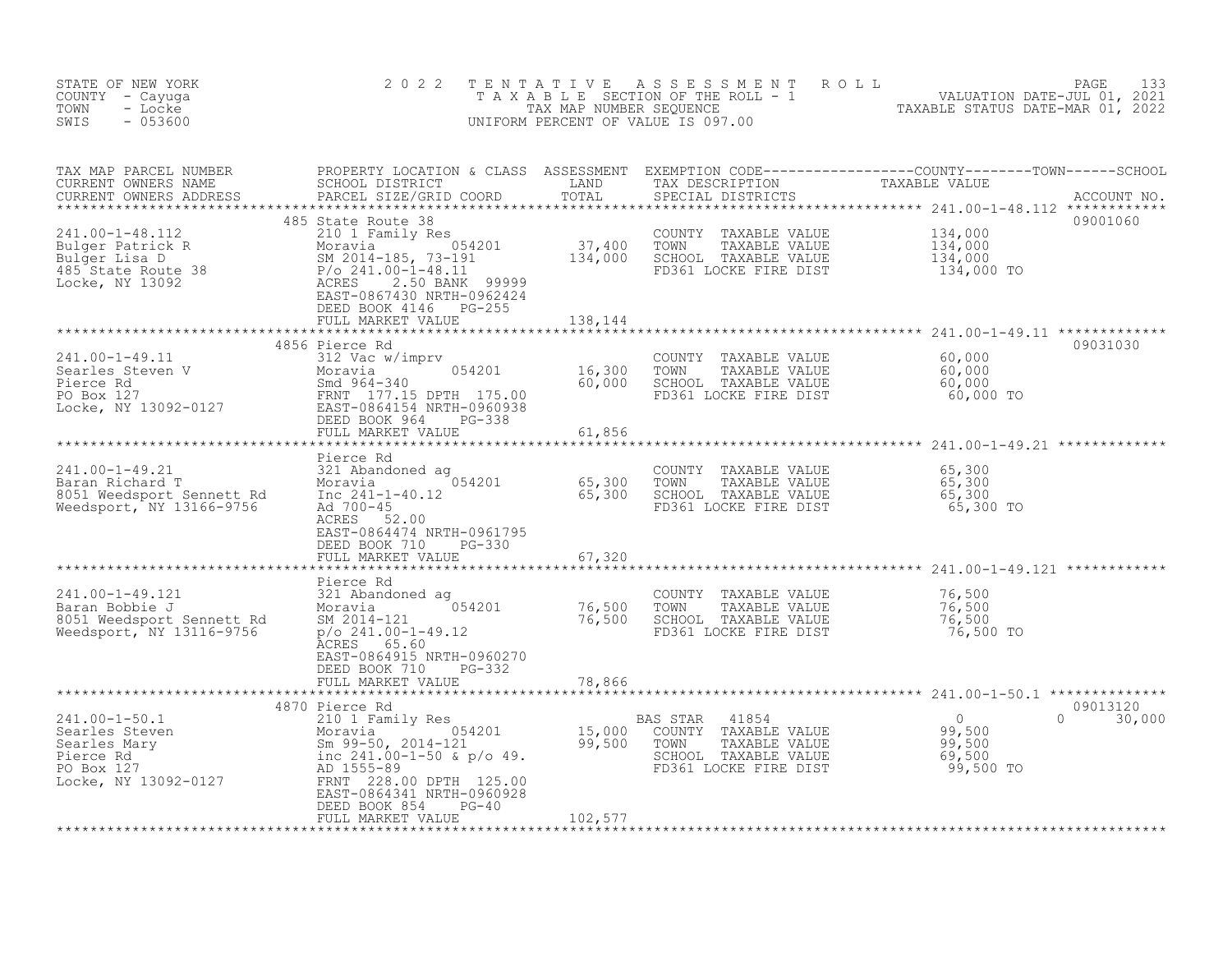| STATE OF NEW YORK<br>COUNTY - Cayuga<br>- Locke<br>TOWN<br>$-053600$<br>SWIS | 2 0 2 2 | TENTATIVE ASSESSMENT ROLL PAGE 134<br>TAXABLE SECTION OF THE ROLL - 1 VALUATION DATE-JUL 01, 2021<br>TAX MAP NUMBER SEQUENCE TAXABLE STATUS DATE-MAR 01, 2022<br>UNIFORM PERCENT OF VALUE IS 097.00 |                                                    |
|------------------------------------------------------------------------------|---------|-----------------------------------------------------------------------------------------------------------------------------------------------------------------------------------------------------|----------------------------------------------------|
|                                                                              |         |                                                                                                                                                                                                     |                                                    |
|                                                                              |         |                                                                                                                                                                                                     |                                                    |
| MAY BE SUBJECT TO PAYMENT<br>UNDER AGDIST LAW TIL 2026                       |         | AG LAND EX 41720<br>COUNTY TAXABLE VALUE 100,856<br>TOWN TAXABLE VALUE 100,856<br>SCHOOL TAXABLE VALUE 100,856<br>FD361 LOCKE FIRE DIST 182,500 TO                                                  | 09016050<br>81,644 81,644                          |
|                                                                              |         |                                                                                                                                                                                                     |                                                    |
|                                                                              |         |                                                                                                                                                                                                     | $0 \t 30,000$                                      |
|                                                                              |         |                                                                                                                                                                                                     | 09003100<br>27,223<br>27,223<br>$\sim$ 0<br>30,000 |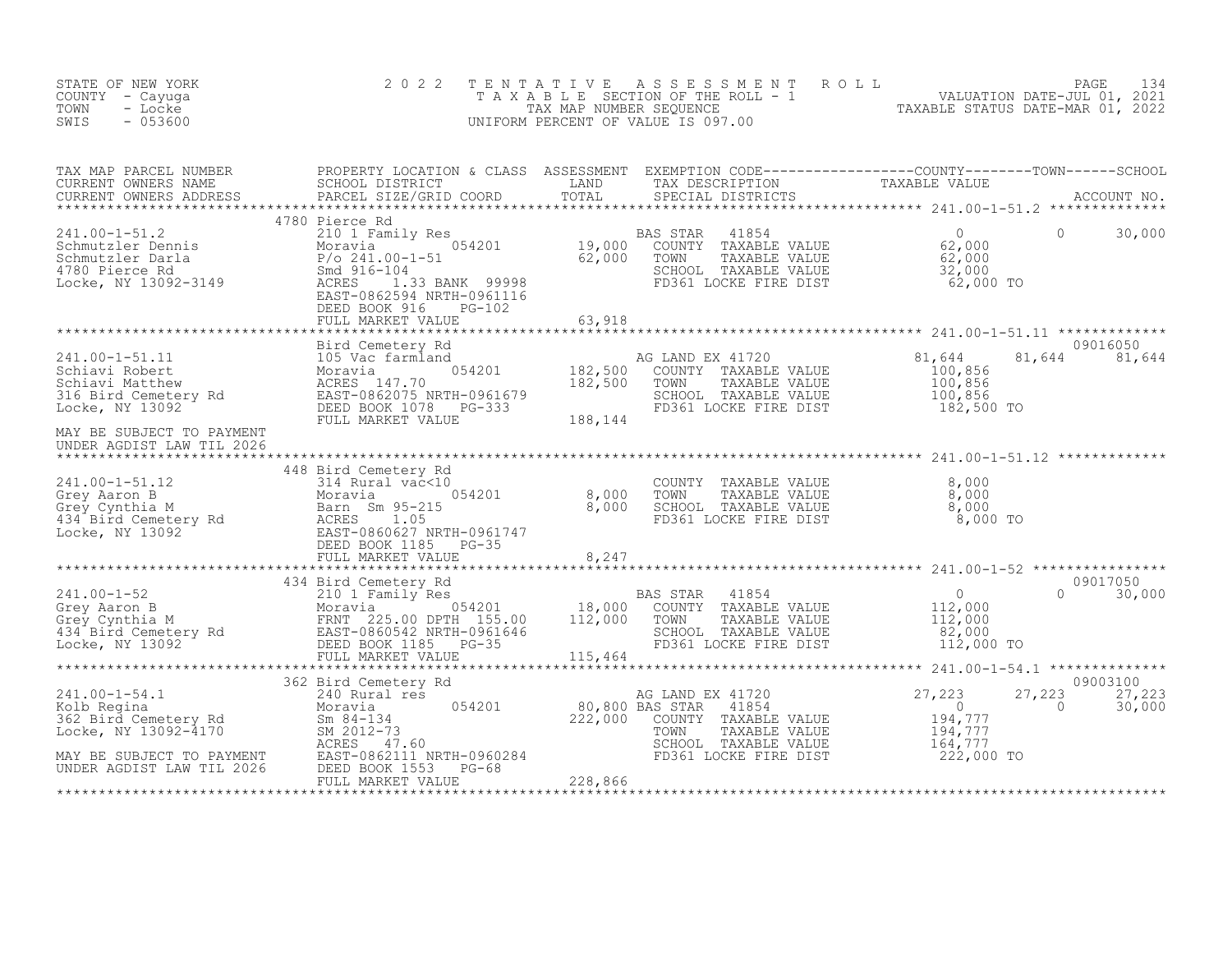| STATE OF NEW YORK<br>COUNTY - Cayuga<br>- Locke<br>TOWN<br>SWIS<br>$-053600$                                                                                                                                                                        | 2 0 2 2                                                                 |         | TENTATIVE ASSESSMENT ROLL PACE 135<br>TAXABLE SECTION OF THE ROLL - 1 VALUATION DATE-JUL 01, 2021<br>TAX MAP NUMBER SEQUENCE TAXABLE STATUS DATE-MAR 01, 2022<br>UNIFORM PERCENT OF VALUE IS 097.00 |                                             |                                |
|-----------------------------------------------------------------------------------------------------------------------------------------------------------------------------------------------------------------------------------------------------|-------------------------------------------------------------------------|---------|-----------------------------------------------------------------------------------------------------------------------------------------------------------------------------------------------------|---------------------------------------------|--------------------------------|
| TAX MAP PARCEL NUMBER<br>CURRENT OWNERS NAME<br>CURRENT OWNERS NAME SCHOOL DISTRICT LAND TAX DESCRIPTION TAXABLE VALUE<br>CURRENT OWNERS ADDRESS PARCEL SIZE/GRID COORD TOTAL SPECIAL DISTRICTS ACCOUNT NO.<br>***********************              |                                                                         |         |                                                                                                                                                                                                     |                                             |                                |
|                                                                                                                                                                                                                                                     |                                                                         |         |                                                                                                                                                                                                     |                                             |                                |
| 241.00-1-55<br>BAS STAR 41854<br>BAS STAR 41854<br>Durke Patrick B<br>Burke Penny D<br>334 Bird Cemetery Rd<br>Moravia 1978-140<br>Sm 2008-180<br>334 Bird Cemetery Rd<br>Sm 2008-180<br>20,200 COUNTY TAXABLE VALUE<br>20,200 COUNTY TAXABLE VALUE | FULL MARKET VALUE<br>334 Bird Cemetery Rd                               | 50,000  |                                                                                                                                                                                                     |                                             | 09003190<br>$\Omega$<br>30,000 |
|                                                                                                                                                                                                                                                     | DEED BOOK 1363 PG-306<br>FULL MARKET VALUE<br>FULL MARKET VALUE 150,515 |         |                                                                                                                                                                                                     |                                             |                                |
|                                                                                                                                                                                                                                                     | DEED BOOK 1681 PG-202                                                   |         |                                                                                                                                                                                                     |                                             |                                |
|                                                                                                                                                                                                                                                     | FULL MARKET VALUE 161, 134                                              |         |                                                                                                                                                                                                     |                                             |                                |
|                                                                                                                                                                                                                                                     | ACRES<br>8.00<br>EAST-0868365 NRTH-0961899<br>DEED BOOK 3837 PG-119     |         |                                                                                                                                                                                                     |                                             |                                |
|                                                                                                                                                                                                                                                     | FULL MARKET VALUE                                                       | 180,412 |                                                                                                                                                                                                     |                                             |                                |
| 242.00-1-1<br>Wibling Paul A<br>975 Knotty Pine Ln<br>Michael A<br>975 Knotty Pine Ln<br>Michael A<br>975 Knotty Pine Ln<br>MCRES 71.00<br>BEED BOOK 462 PG-39<br>FULL MARKET VALUE<br>182,500<br>188,144<br>188,144                                |                                                                         |         | COUNTY TAXABLE VALUE<br>TAXABLE VALUE<br>TOWN<br>SCHOOL TAXABLE VALUE<br>FD361 LOCKE FIRE DIST                                                                                                      | 182,500<br>182,500<br>182,500<br>182,500 TO | 09020070                       |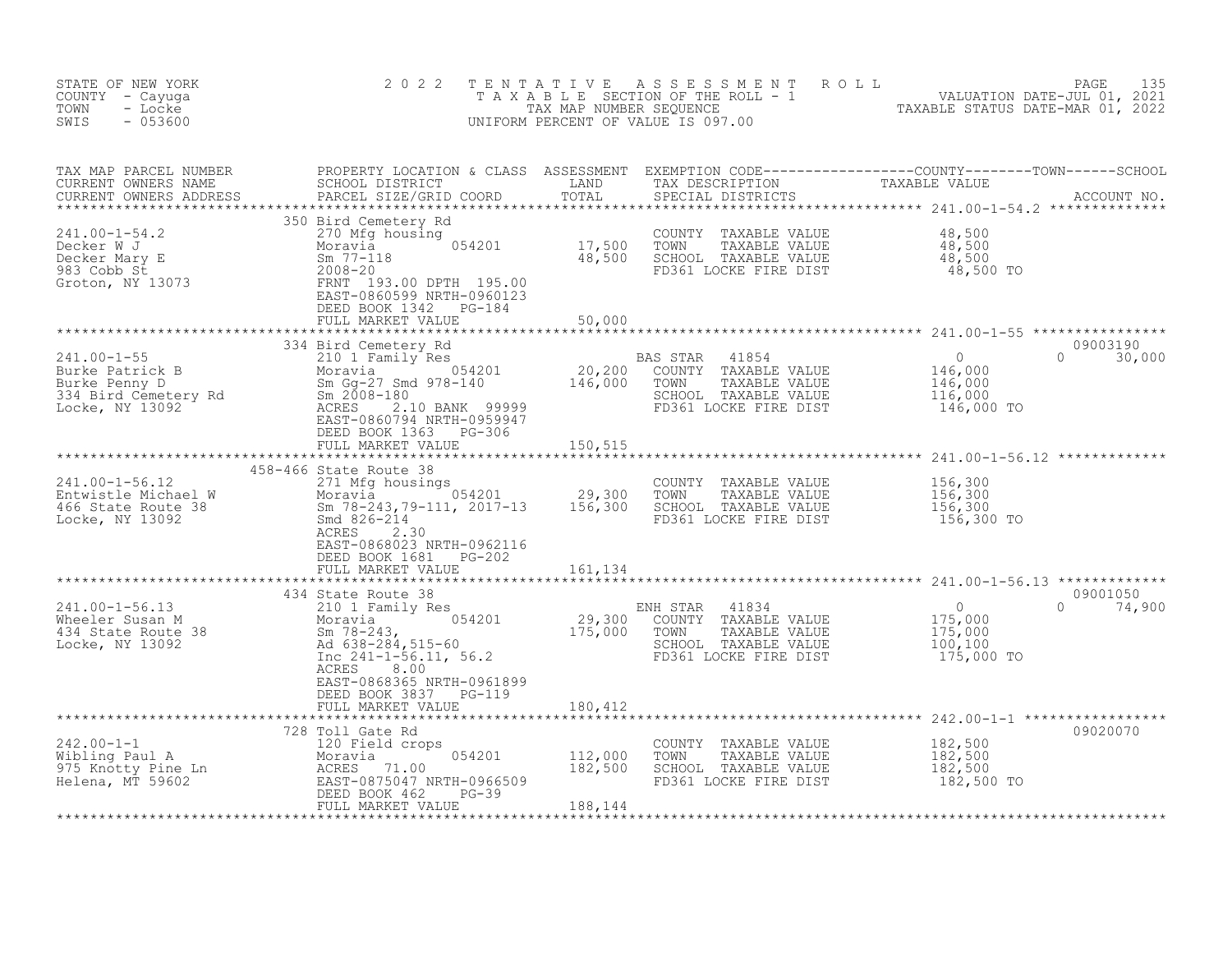| STATE OF NEW YORK<br>COUNTY - Cayuga<br>- Locke<br>TOWN<br>SWIS<br>$-053600$                                                                                                           | 2 0 2 2<br>TAXABLE                                                                                                                                                                                                           | TENTATIVE<br>TAX MAP NUMBER SEQUENCE | A S S E S S M E N T<br>SECTION OF THE ROLL - 1<br>UNIFORM PERCENT OF VALUE IS 097.00                                | PAGE 136<br>VALUATION DATE-JUL 01, 2021<br>TAXABLE STATIIS DATE-MAR 01, 2021                                                    |
|----------------------------------------------------------------------------------------------------------------------------------------------------------------------------------------|------------------------------------------------------------------------------------------------------------------------------------------------------------------------------------------------------------------------------|--------------------------------------|---------------------------------------------------------------------------------------------------------------------|---------------------------------------------------------------------------------------------------------------------------------|
| TAX MAP PARCEL NUMBER<br>CURRENT OWNERS NAME<br>CURRENT OWNERS ADDRESS                                                                                                                 | SCHOOL DISTRICT<br>PARCEL SIZE/GRID COORD                                                                                                                                                                                    | LAND<br>TOTAL                        | TAX DESCRIPTION<br>SPECIAL DISTRICTS                                                                                | PROPERTY LOCATION & CLASS ASSESSMENT EXEMPTION CODE----------------COUNTY-------TOWN-----SCHOOL<br>TAXABLE VALUE<br>ACCOUNT NO. |
| $242.00 - 1 - 3.1$<br>Antal resk<br>Mantey Courtney A Moravia<br>Sm 87-188, 05-1<br>655 Locke Summerhill<br>Townline Rd B 2012.00-1-3<br>Locke. NY 12002.200-1<br>Locke, NY 13092-3352 | 655 Locke-Summerhill Townline<br>241 Rural res&ag<br>Moravia 1054201<br>Sm 87-188, 05-197 Lot 1&2<br>ACRES<br>13.80 BANK 99999<br>EAST-0878139 NRTH-0965543<br>DEED BOOK 1558<br>PG-307<br>FULL MARKET VALUE                 | 36,800<br>285,000                    | BAS STAR<br>41854<br>COUNTY TAXABLE VALUE<br>TOWN<br>TAXABLE VALUE<br>SCHOOL TAXABLE VALUE<br>FD361 LOCKE FIRE DIST | 09006150<br>$\overline{0}$<br>$\Omega$<br>30,000<br>285,000<br>285,000<br>255,000<br>285,000 TO                                 |
|                                                                                                                                                                                        |                                                                                                                                                                                                                              | 293,814                              |                                                                                                                     |                                                                                                                                 |
| $242.00 - 1 - 3.21$<br>Aswad Mark C<br>Aswad Mark C<br>Aswad Rebecca J<br>13219 State Route 90<br>Locke, NY 13092-4176                                                                 | 13219 State Route 90<br>240 Rural res<br>054201<br>Moravia<br>$p$ /o 242.00-1-3,3.2<br>Sm $06-205$ Lot # 1, Sm $07-$<br>ACRES 26.64<br>EAST-0878193 NRTH-0964634<br>DEED BOOK 1275<br>PG-115                                 | 51,800<br>255,000                    | BAS STAR<br>41854<br>COUNTY TAXABLE VALUE<br>TAXABLE VALUE<br>TOWN<br>SCHOOL TAXABLE VALUE<br>FD361 LOCKE FIRE DIST | 09006150<br>$\Omega$<br>$\overline{0}$<br>30,000<br>255,000<br>255,000<br>225,000<br>255,000 TO                                 |
|                                                                                                                                                                                        | FULL MARKET VALUE                                                                                                                                                                                                            | 262,887                              |                                                                                                                     |                                                                                                                                 |
| $242.00 - 1 - 3.22$<br>Aswad Mark C<br>Aswad Rebecca J<br>13219 State Route 90<br>Locke, NY 13092                                                                                      | 13249 State Route 90<br>312 Vac w/imprv<br>054201<br>Moravia<br>FIREHOUSE APPARATUS<br>Sm 06-205 Lot # 1<br>$p$ /o 242.00-1-3<br>ACRES<br>1.00<br>EAST-0878285 NRTH-0964165<br>DEED BOOK 1275<br>PG-115<br>FULL MARKET VALUE | 18,000<br>83,000<br>85,567           | COUNTY TAXABLE VALUE<br>TOWN<br>TAXABLE VALUE<br>SCHOOL TAXABLE VALUE<br>FD361 LOCKE FIRE DIST                      | 09006150<br>83,000<br>83,000<br>83,000<br>83,000 TO                                                                             |
|                                                                                                                                                                                        |                                                                                                                                                                                                                              |                                      |                                                                                                                     |                                                                                                                                 |
| $242.00 - 1 - 4.1$<br>Carey Madeline A<br>Mantey Anne<br>3045 White Rd<br>Moravia, NY 13118<br>MAY BE SUBJECT TO PAYMENT<br>UNDER AGDIST LAW TIL 2026                                  | State Route 90<br>105 Vac farmland<br>054201<br>Moravia<br>Robt Carey Died 10/30/94<br>SM 2018-1<br>$p$ /o 242.00-1-4<br>24.50<br>ACRES<br>EAST-0875920 NRTH-0965450<br>DEED BOOK 3703<br>PG-177                             | 31,300<br>31,300                     | AG LAND EX 41720<br>COUNTY TAXABLE VALUE<br>TOWN<br>TAXABLE VALUE<br>SCHOOL TAXABLE VALUE<br>FD361 LOCKE FIRE DIST  | 09006010<br>2,256<br>2,256<br>2,256<br>29,044<br>29,044<br>29,044<br>31,300 TO                                                  |
|                                                                                                                                                                                        | FULL MARKET VALUE                                                                                                                                                                                                            | 32,268                               |                                                                                                                     |                                                                                                                                 |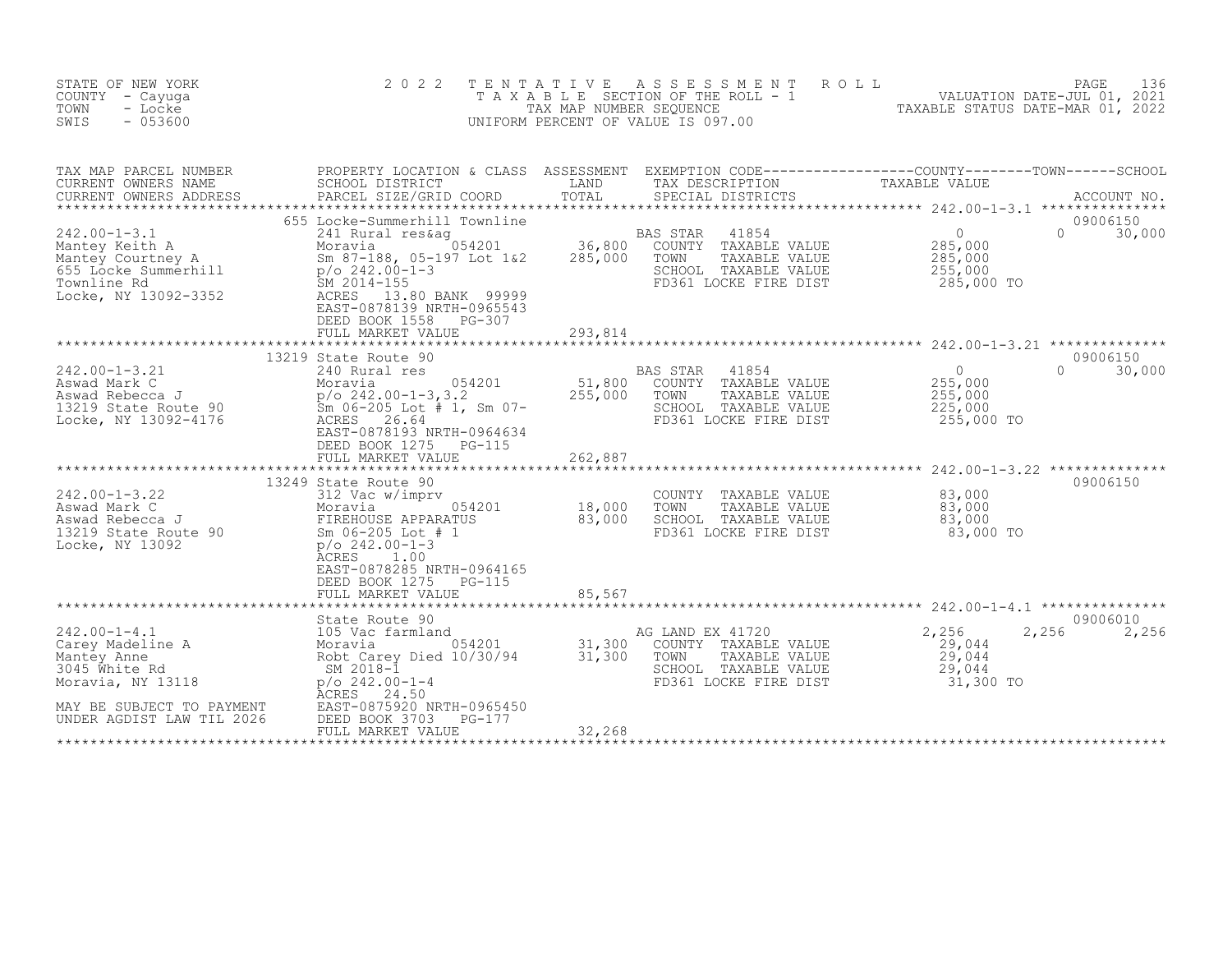| STATE OF NEW YORK<br>COUNTY - Cayuga<br>- Locke<br>TOWN<br>SWIS<br>$-053600$                                                                                            | 2 0 2 2<br>TAXABLE                                                                                                                                                                                                                  | TENTATIVE<br>TAX MAP NUMBER SEQUENCE | A S S E S S M E N T<br>ROLL<br>SECTION OF THE ROLL - 1<br>UNIFORM PERCENT OF VALUE IS 097.00                                                                                      | VALUATION DATE-JUL 01, 2021<br>TAXABLE STATUS DATE-MAR 01, 2022                   | 137<br>PAGE                 |
|-------------------------------------------------------------------------------------------------------------------------------------------------------------------------|-------------------------------------------------------------------------------------------------------------------------------------------------------------------------------------------------------------------------------------|--------------------------------------|-----------------------------------------------------------------------------------------------------------------------------------------------------------------------------------|-----------------------------------------------------------------------------------|-----------------------------|
| TAX MAP PARCEL NUMBER<br>CURRENT OWNERS NAME<br>CURRENT OWNERS ADDRESS                                                                                                  | PARCEL SIZE/GRID COORD                                                                                                                                                                                                              | TOTAL                                | PROPERTY LOCATION & CLASS ASSESSMENT EXEMPTION CODE-----------------COUNTY--------TOWN------SCHOOL SCHOOL SCHOOL OUSTRICT LAND TAX DESCRIPTION TAXABLE VALUE<br>SPECIAL DISTRICTS |                                                                                   | ACCOUNT NO.                 |
| $242.00 - 1 - 4.2$<br>Carey Madeline A.<br>Shaw Maureen C.<br>534 Chipman Corners Rd<br>Locke, NY 13092<br>MAY BE SUBJECT TO PAYMENT<br>UNDER AGDIST LAW TIL 2026       | State Route 90<br>105 Vac farmland<br>Moravia 054201 60,300<br>Robt Carey Died 10/30/94 60,300<br>SM 2018-142 Lot 2<br>P/o 242.00-1-4<br>ACRES 47.20<br>EAST-0876915 NRTH-0965140<br>DEED BOOK 3703 PG-184                          |                                      | AG LAND EX 41720<br>COUNTY TAXABLE VALUE<br>TOWN<br>TAXABLE VALUE<br>SCHOOL TAXABLE VALUE<br>FD361 LOCKE FIRE DIST                                                                | 10,386<br>10,386<br>49,914<br>49,914<br>49,914<br>$60,300$ TO                     | 09006010<br>10,386          |
|                                                                                                                                                                         | FULL MARKET VALUE                                                                                                                                                                                                                   | 62,165                               |                                                                                                                                                                                   |                                                                                   |                             |
| $242.00 - 1 - 4.3$<br>Carey Madeline A.<br>Romancik Catherine I.<br>5864 Mondore Drive<br>Lafayette, NY 13084<br>MAY BE SUBJECT TO PAYMENT<br>UNDER AGDIST LAW TIL 2026 | State Route 90<br>105 Vac farmland<br>Moravia 054201 26,500<br>Robt Carey Died 10/30/94 26,500<br>SM 2018-142 Lot 3<br>p/o_242.00-1-4<br>ACRES 20.70<br>EAST-0876740 NRTH-0964030<br>DEED BOOK 3703<br>PG-187                       |                                      | AG LAND EX 41720<br>COUNTY TAXABLE VALUE<br>TAXABLE VALUE<br>TOWN<br>SCHOOL TAXABLE VALUE<br>FD361 LOCKE FIRE DIST                                                                | 9,922<br>9,922<br>16,578<br>16,578<br>16,578<br>26,500 TO                         | 09006010<br>9,922           |
|                                                                                                                                                                         | FULL MARKET VALUE                                                                                                                                                                                                                   | 27,320                               |                                                                                                                                                                                   |                                                                                   | 09006010                    |
| $242.00 - 1 - 4.4$<br>Carey Madeline A<br>Mantey Anne<br>3045 White Rd<br>Moravia, NY 13118<br>MAY BE SUBJECT TO PAYMENT<br>UNDER AGDIST LAW TIL 2026                   | State Route 90<br>105 Vac farmland<br>animianu 054201 11,200<br>11,200 y Died 10/30/94 11,200<br>Moravia<br>Robt Carey Died 10/30/94<br>SM 2018-142 Lot 4<br>$p$ /o 242.00-1-4<br><b>ACRES</b><br>9.30<br>EAST-0875840 NRTH-0964200 |                                      | AG LAND EX 41720<br>COUNTY TAXABLE VALUE<br>TOWN<br>TAXABLE VALUE<br>SCHOOL TAXABLE VALUE<br>FD361 LOCKE FIRE DIST                                                                | 2,950<br>2,950<br>8,250<br>8,250<br>8,250<br>$11,200$ TO                          | 2,950                       |
|                                                                                                                                                                         | DEED BOOK 3703<br>PG-177<br>FULL MARKET VALUE                                                                                                                                                                                       | 11,546                               |                                                                                                                                                                                   |                                                                                   |                             |
| 242.00-1-6<br>Carey Madeline A.<br>Mantey Anne<br>3045 White Road<br>Moravia, NY 13118<br>MAY BE SUBJECT TO PAYMENT<br>UNDER AGDIST LAW TIL 2026                        | 13055 State Route 90<br>120 Field crops<br>Moravia<br>Robt Carey Died 10/30/94 160,000<br>ACRES 36.00<br>EAST-0875275 NRTH-0965122<br>DEED BOOK 3703 PG-174<br>FULL MARKET VALUE                                                    | 054201 65,500 SILO<br>164,948        | AG LAND EX 41720<br>42100<br>COUNTY TAXABLE VALUE<br>TOWN<br>TAXABLE VALUE<br>SCHOOL TAXABLE VALUE<br>FD361 LOCKE FIRE DIST<br>2,500 EX                                           | 24,598<br>24,598<br>2,500<br>2,500<br>132,902<br>132,902<br>132,902<br>157,500 TO | 09006030<br>24,598<br>2,500 |
|                                                                                                                                                                         |                                                                                                                                                                                                                                     |                                      |                                                                                                                                                                                   |                                                                                   |                             |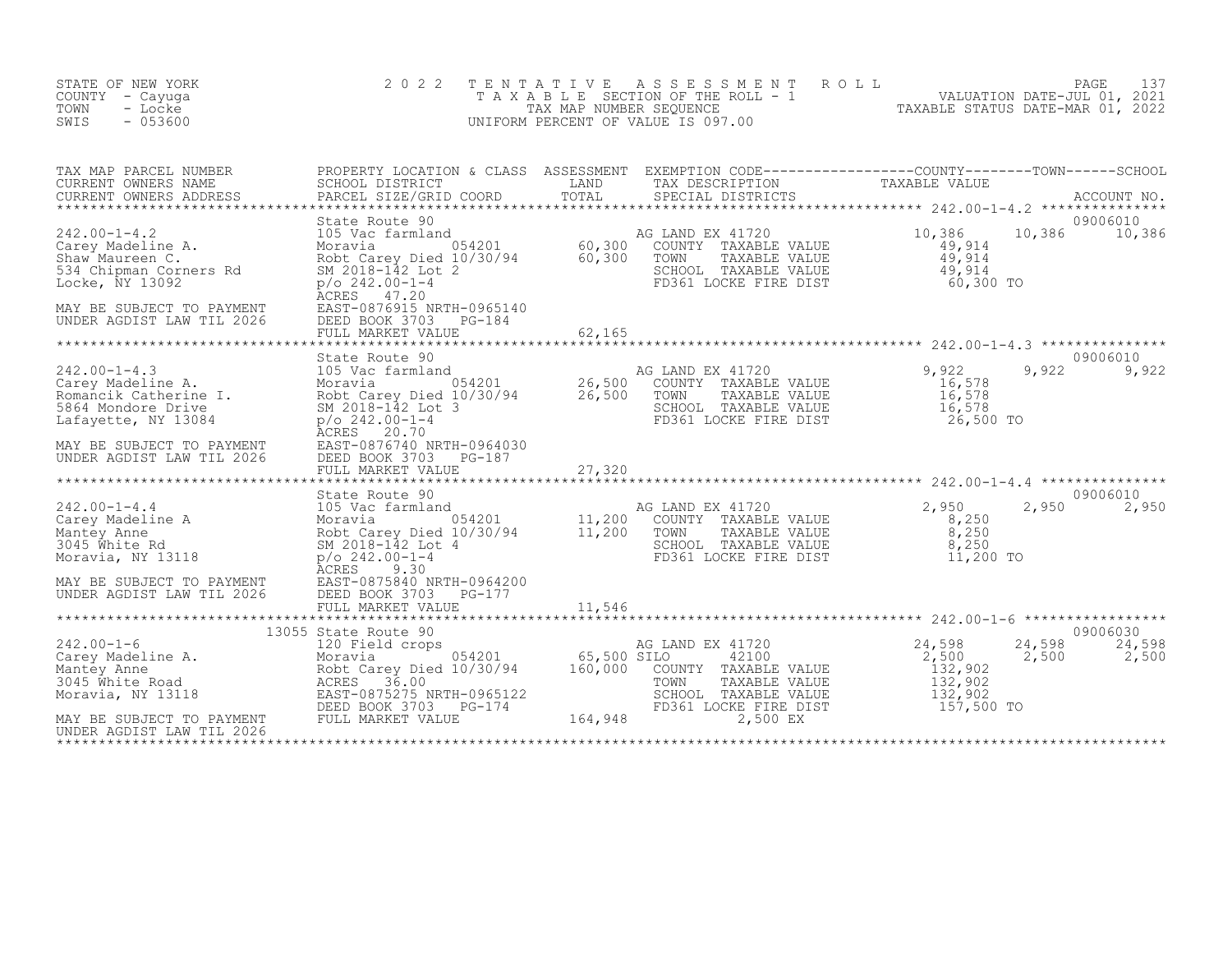| STATE OF NEW YORK<br>COUNTY - Cayuga<br>TOWN<br>- Locke<br>SWIS<br>$-053600$                                                                                                                                                                         | 2 0 2 2                                                                                                                                                                                                                                           | TENTATIVE                                                                               | T E N T A T I V E A S S E S S M E N T R O L L<br>T A X A B L E SECTION OF THE ROLL - 1 VALUATION DATE-JUL 01, 2021<br>TAX MAP NUMBER SEQUENCE TAXABLE STATUS DATE-MAR 01, 2022<br>JNIFORM PERCENT OF VALUE IS 097.00<br>UNIFORM PERCENT OF VALUE IS 097.00 |                                                                                        |                                          |
|------------------------------------------------------------------------------------------------------------------------------------------------------------------------------------------------------------------------------------------------------|---------------------------------------------------------------------------------------------------------------------------------------------------------------------------------------------------------------------------------------------------|-----------------------------------------------------------------------------------------|------------------------------------------------------------------------------------------------------------------------------------------------------------------------------------------------------------------------------------------------------------|----------------------------------------------------------------------------------------|------------------------------------------|
| TAX MAP PARCEL NUMBER<br>TAX MAP PARCEL NUMBER<br>CURRENT OWNERS NAME<br>CURRENT OWNERS ADDRESS                                                                                                                                                      | PROPERTY LOCATION & CLASS ASSESSMENT EXEMPTION CODE------------------COUNTY--------TOWN------SCHOOL<br>SCHOOL DISTRICT LAND TAX DESCRIPTION TAXABLE VALUE<br>PARCEL SIZE/GRID COORD TOTAL SPECIAL DISTRICTS                                       |                                                                                         |                                                                                                                                                                                                                                                            |                                                                                        |                                          |
|                                                                                                                                                                                                                                                      | DEED BOOK 3703 PG-181                                                                                                                                                                                                                             |                                                                                         |                                                                                                                                                                                                                                                            | 11,131<br>16,469<br>16,469<br>16,469<br>27,600 TO                                      | 11, 131 11, 131                          |
| MAY BE SUBJECT TO PAYMENT<br>UNDER AGDIST LAW TIL 2026                                                                                                                                                                                               | FULL MARKET VALUE                                                                                                                                                                                                                                 | 28,454                                                                                  |                                                                                                                                                                                                                                                            |                                                                                        |                                          |
| 242.00-1-7.11<br>Van Dusen Percy<br>Dennis J Roy<br>820 Tollgate Rd<br>Locke, NY 13092-4115<br>20 Tollgate Rd<br>20 Tollgate Rd<br>20 EAST-0873955 NRTH-0964993<br>20 Tollgate Rd<br>20 EAST-0873955 NRTH-0964993<br>20 EED BOOK 616<br>20 FULL MARK | Powers Rd                                                                                                                                                                                                                                         | $\begin{array}{r} 0.54201 & 21,100 \\ 21,100 \\ 21,100 \\ 264993 \\ 27,100 \end{array}$ | COUNTY TAXABLE VALUE<br>TOWN<br>TAXABLE VALUE<br>SCHOOL TAXABLE VALUE 21,100<br>FD361 LOCKE FIRE DIST                                                                                                                                                      | 21,100<br>21,100<br>$21,100$ TO                                                        | 09029060                                 |
|                                                                                                                                                                                                                                                      | FULL MARKET VALUE                                                                                                                                                                                                                                 | 21,753                                                                                  |                                                                                                                                                                                                                                                            |                                                                                        |                                          |
| 242.00-1-7.12<br>Burgman Kathryn M<br>12958 State Route 90<br>Locke, NY 13092-4120                                                                                                                                                                   | 12958 State Route 90<br>VET WAR C<br>210 1 Family Res<br>Moravia 054201 27,600 ENH STAR<br>Sm 99-61 100,900 COUNTY<br>ACRES 7.42 TOWN<br>EAST-0873930 NRTH-0965872 SCHOOL<br>DEED BOOK 1003 PG-180 FD361 L<br>THIS ROOK 1003<br>FULL MARKET VALUE | 104,021                                                                                 | VET WAR CT 41121<br>41834<br>COUNTY TAXABLE VALUE<br>TOWN    TAXABLE VALUE<br>SCHOOL  TAXABLE VALUE<br>FD361 LOCKE FIRE DIST                                                                                                                               | 8,730<br>$92,170$<br>$92,170$<br>$92,170$<br>26,000<br>100,900 TO                      | 8,730<br>$\bigcap$<br>74,900<br>$\sim$ 0 |
| 242.00-1-7.112<br>Van Dusen Percy<br>C/o Dennis J Roy<br>820 Tollgate Rd<br>Locke, NY 13092<br>200 EAST-0874398 NRTH-0965663<br>200 EAST-0874398 NRTH-0965663<br>200 EAST-0874398 NRTH-0965663<br>200 EAST-0874398 NRTH-0965663<br>200 EEED BOOK     | State Route 90<br>DEED BOOK 616<br>PG-227<br>FULL MARKET VALUE                                                                                                                                                                                    | 19,794                                                                                  | COUNTY TAXABLE VALUE<br>TOWN      TAXABLE VALUE<br>SCHOOL   TAXABLE VALUE<br>FD361 LOCKE FIRE DIST                                                                                                                                                         | ************** 242.00-1-7.112 *************<br>19,200<br>19,200<br>19,200<br>19,200 TO |                                          |
|                                                                                                                                                                                                                                                      | Powers Rd                                                                                                                                                                                                                                         |                                                                                         |                                                                                                                                                                                                                                                            |                                                                                        | 09006040                                 |
| $242.00 - 1 - 8.1$<br>Carey Madeline A.<br>Carey John D.<br>536 Powers Road<br>Locke, NY 13092                                                                                                                                                       | 120 Field crops<br>Moravia 054201 39,000<br>Robt_Carey Died 10/30/94 57,000<br>29.00<br>ACRES<br>EAST-0874253 NRTH-0963214<br>DEED BOOK 3703 PG-171                                                                                               |                                                                                         | AG LAND EX 41720<br>COUNTY TAXABLE VALUE<br>TAXABLE VALUE<br>TOWN<br>SCHOOL TAXABLE VALUE<br>FD361 LOCKE FIRE DIST                                                                                                                                         | 21,542<br>35,458<br>35,458<br>$\frac{35}{5}$ , 458<br>$57,000$ TO                      | 21,542 21,542                            |
| MAY BE SUBJECT TO PAYMENT<br>UNDER AGDIST LAW TIL 2026                                                                                                                                                                                               | FULL MARKET VALUE                                                                                                                                                                                                                                 | 58,763                                                                                  |                                                                                                                                                                                                                                                            |                                                                                        |                                          |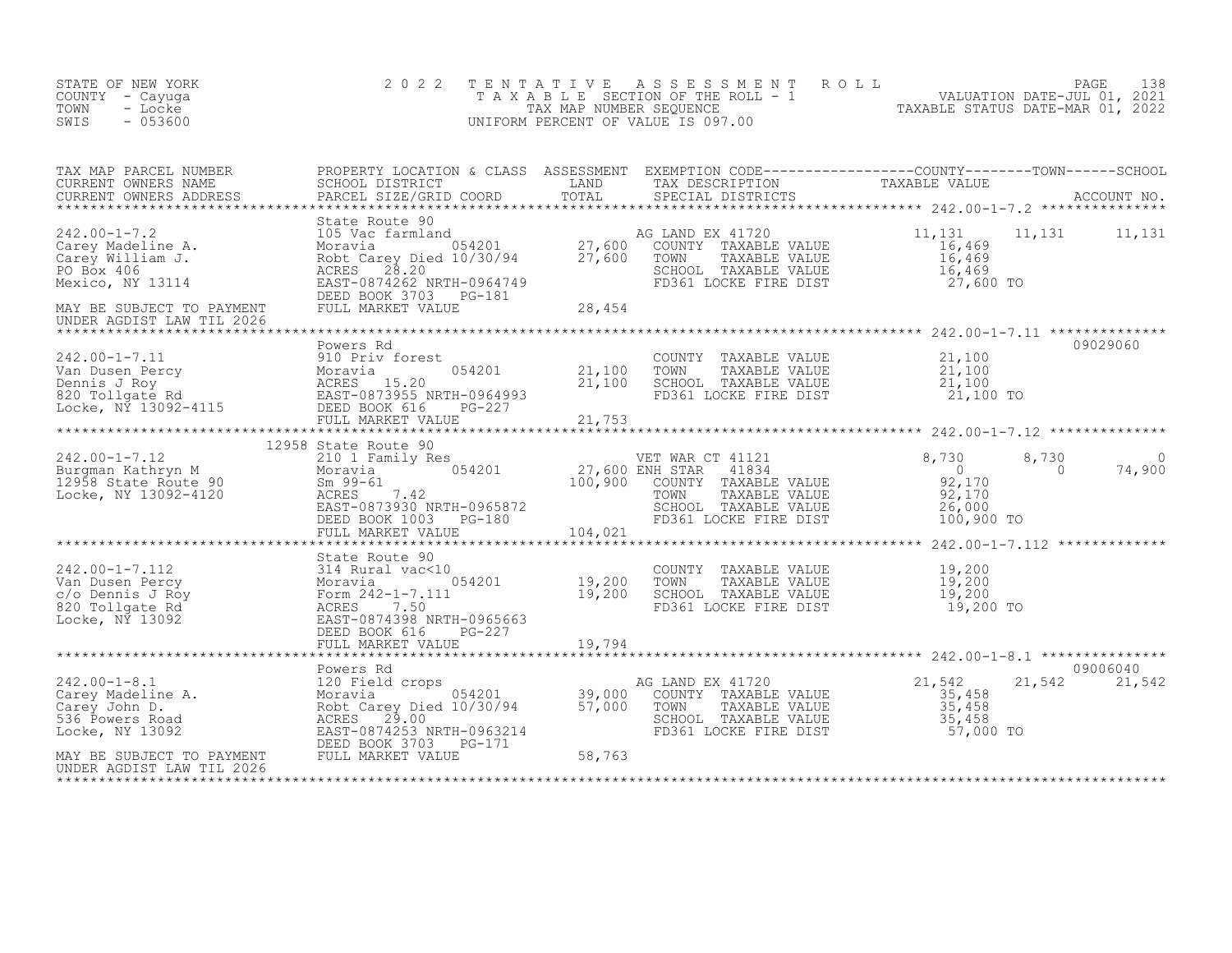| STATE OF NEW YORK | 2022 TENTATIVE ASSESSMENT ROLL     | 139<br>PAGE <b>Fig.</b>          |
|-------------------|------------------------------------|----------------------------------|
| COUNTY – Cayuga   | TAXABLE SECTION OF THE ROLL - 1    | VALUATION DATE-JUL 01, 2021      |
| TOWN<br>- Locke   | TAX MAP NUMBER SEOUENCE            | TAXABLE STATUS DATE-MAR 01, 2022 |
| $-053600$<br>SWIS | UNIFORM PERCENT OF VALUE IS 097.00 |                                  |

|                                                                                                                                                                                                                                          |                           |  |  | 09006050      |
|------------------------------------------------------------------------------------------------------------------------------------------------------------------------------------------------------------------------------------------|---------------------------|--|--|---------------|
|                                                                                                                                                                                                                                          |                           |  |  | 51,826 51,826 |
|                                                                                                                                                                                                                                          |                           |  |  |               |
|                                                                                                                                                                                                                                          |                           |  |  |               |
|                                                                                                                                                                                                                                          |                           |  |  |               |
|                                                                                                                                                                                                                                          |                           |  |  |               |
|                                                                                                                                                                                                                                          |                           |  |  |               |
|                                                                                                                                                                                                                                          |                           |  |  |               |
|                                                                                                                                                                                                                                          |                           |  |  |               |
|                                                                                                                                                                                                                                          |                           |  |  |               |
|                                                                                                                                                                                                                                          |                           |  |  |               |
|                                                                                                                                                                                                                                          |                           |  |  |               |
|                                                                                                                                                                                                                                          |                           |  |  |               |
|                                                                                                                                                                                                                                          |                           |  |  |               |
|                                                                                                                                                                                                                                          |                           |  |  |               |
|                                                                                                                                                                                                                                          |                           |  |  |               |
|                                                                                                                                                                                                                                          | 13250 State Route 90      |  |  | 09005122      |
|                                                                                                                                                                                                                                          |                           |  |  |               |
|                                                                                                                                                                                                                                          |                           |  |  |               |
|                                                                                                                                                                                                                                          |                           |  |  |               |
|                                                                                                                                                                                                                                          |                           |  |  |               |
|                                                                                                                                                                                                                                          |                           |  |  |               |
|                                                                                                                                                                                                                                          |                           |  |  |               |
|                                                                                                                                                                                                                                          |                           |  |  |               |
| 13262 State Route 90<br>242.00-1-12.1 13262 State Route 90<br>Fiske William Moravia 16,500 COUNTY TAXABLE VALUE 114,000<br>Gazlay Nancy Sm 70-201,90-134,95-163 114,000 TOWN TAXABLE VALUE 114,000<br>13262 State Route 90 Lot C1<br>Loc |                           |  |  | 09029051      |
|                                                                                                                                                                                                                                          |                           |  |  | $0 \t 30,000$ |
|                                                                                                                                                                                                                                          |                           |  |  |               |
|                                                                                                                                                                                                                                          |                           |  |  |               |
|                                                                                                                                                                                                                                          |                           |  |  |               |
|                                                                                                                                                                                                                                          | FRNT 159.80 DPTH 232.21   |  |  |               |
|                                                                                                                                                                                                                                          | EAST-0878463 NRTH-0963806 |  |  |               |
|                                                                                                                                                                                                                                          | DEED BOOK 1515 PG-101     |  |  |               |
|                                                                                                                                                                                                                                          |                           |  |  |               |
|                                                                                                                                                                                                                                          |                           |  |  |               |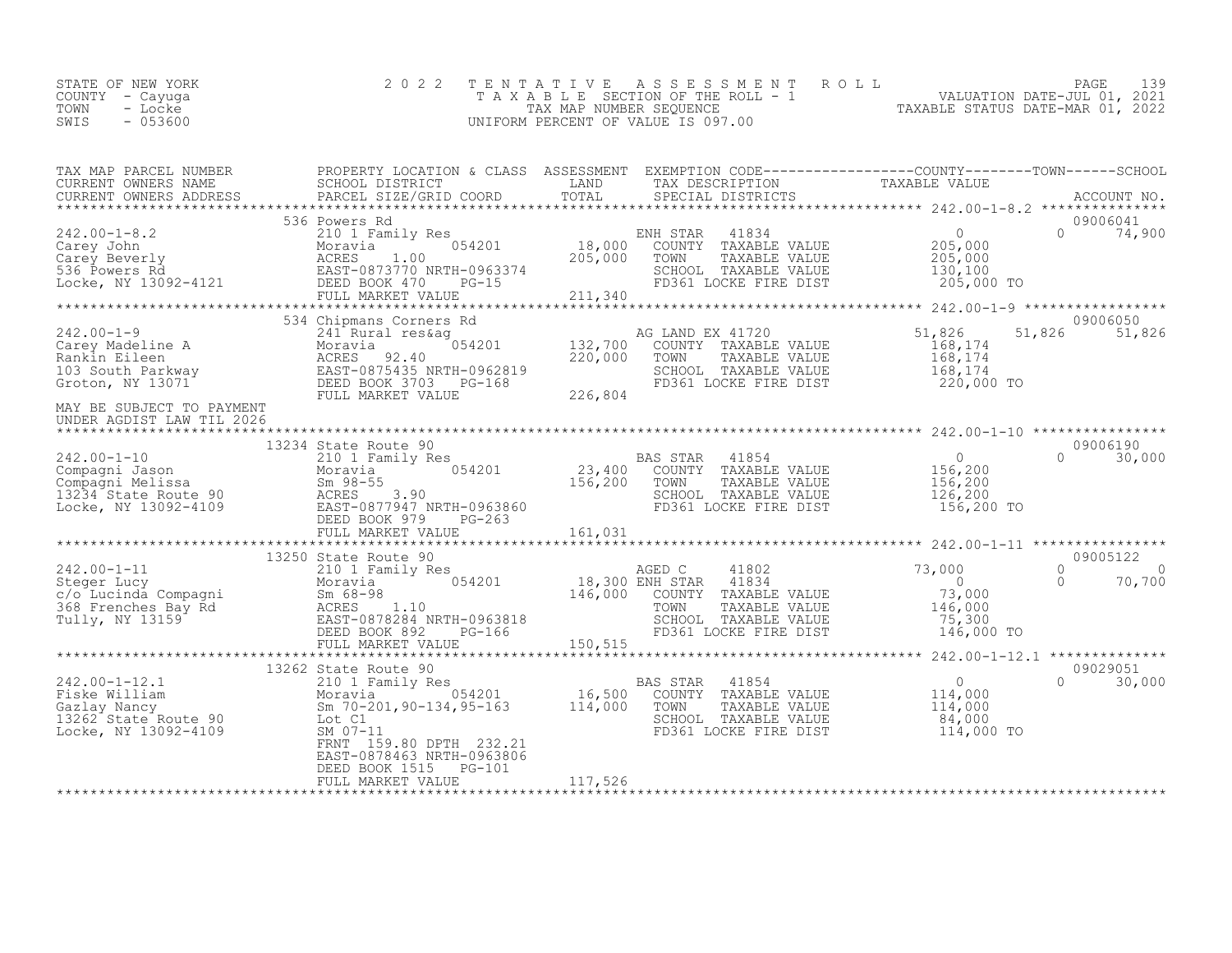| STATE OF NEW YORK<br>COUNTY - Cayuga<br>TOWN<br>- Locke<br>$-053600$<br>SWIS                                                                                                                                                                                                                                                                            | 2 0 2 2                                                                                       | TENTATIVE           | PAGE 140<br>TAXABLE SECTION OF THE ROLL - 1 VALUATION DATE-JUL 01, 2021<br>TAX MAP NUMBER SEQUENCE TAXABLE STATUS DATE-MAR 01, 2022<br>NIFORM PERCENT OF VALUE IS 097.00<br>UNIFORM PERCENT OF VALUE IS 097.00 |                                                                  |                    |
|---------------------------------------------------------------------------------------------------------------------------------------------------------------------------------------------------------------------------------------------------------------------------------------------------------------------------------------------------------|-----------------------------------------------------------------------------------------------|---------------------|----------------------------------------------------------------------------------------------------------------------------------------------------------------------------------------------------------------|------------------------------------------------------------------|--------------------|
|                                                                                                                                                                                                                                                                                                                                                         |                                                                                               |                     |                                                                                                                                                                                                                |                                                                  |                    |
| 242.00-1-12.2<br>Prouty Michael 210 1 Family Res<br>Prouty Helen Moravia 054201 16,500<br>Prouty Helen 50<br>210 1 Family Res<br>Moravia 054201 16,500<br>20 16,500<br>Sm 99-264<br>ERNT 159.83 DPTH 249.18<br>ERST-0878629 NRTH-0963772<br>DEED B                                                                                                      | 13274 State Route 90                                                                          |                     | COUNTY TAXABLE VALUE<br>TAXABLE VALUE<br>TAXABLE VALUE<br>TAXABLE VALUE<br>65,000<br>TOWN<br>SCHOOL TAXABLE VALUE<br>FD361 LOCKE FIRE DIST                                                                     | 65,000<br>65,000 TO                                              |                    |
|                                                                                                                                                                                                                                                                                                                                                         |                                                                                               |                     |                                                                                                                                                                                                                |                                                                  |                    |
|                                                                                                                                                                                                                                                                                                                                                         |                                                                                               |                     | COUNTY TAXABLE VALUE 52,000<br>TOWN TAXABLE VALUE 52,000<br>SCHOOL TAXABLE VALUE 52,000<br>FD361 LOCKE FIRE DIST 52,000 TO                                                                                     |                                                                  | 09029050           |
|                                                                                                                                                                                                                                                                                                                                                         | Chipmans Corners Rd                                                                           | ******************* |                                                                                                                                                                                                                |                                                                  | 09029040           |
| $\begin{tabular}{ll} \texttt{242.00-1-14.3} & \texttt{Chipmans Conners} \\ \texttt{Coen Paul} & 105 \text{ Vac farmland} & 50 \\ \texttt{Mc Couch Susan} & SM 2018-63 \\ \texttt{10 Super Hts} & p/o 242.00-1-14 \\ \texttt{Ithaca, NY 14850} & \texttt{RORES 148.30} \\ & \texttt{EAST-0877350 NDMT} \\ & \texttt{RMST-0877350 NDMT} \\ \end{tabular}$ | nd<br>502801 190,000<br>4 190,000<br>EAST-0877350 NRTH-0961440<br>PG-290                      |                     | COUNTY TAXABLE VALUE<br>TOWN<br>TAXABLE VALUE<br>SCHOOL TAXABLE VALUE<br>FD361 LOCKE FIRE DIST                                                                                                                 | 190,000<br>190,000<br>190,000<br>190,000 TO                      |                    |
|                                                                                                                                                                                                                                                                                                                                                         | FULL MARKET VALUE                                                                             | 195,876             |                                                                                                                                                                                                                |                                                                  |                    |
| 242.00-1-14.4<br>Houck Douglas Jay and the corners Ku and the same of the same of the season of the season of the season of the season of the season of the season of the season of the season of the season of the season of t                                                                                                                         | 408 Chipmans Corners Rd                                                                       |                     | AG LAND EX 41720<br>COUNTY TAXABLE VALUE<br>TAXABLE VALUE<br>TOWN<br>SCHOOL TAXABLE VALUE<br>FD361 LOCKE FIRE DIST                                                                                             | 6,170<br>6,170<br>258,830<br>258,830<br>258,830<br>265,000 TO    | 09029040<br>6,170  |
|                                                                                                                                                                                                                                                                                                                                                         |                                                                                               |                     |                                                                                                                                                                                                                |                                                                  |                    |
|                                                                                                                                                                                                                                                                                                                                                         | 393/398 Powers Rd<br>103,300<br>Multiple 054201 103,300<br>62.20 171,500<br>FULL MARKET VALUE | 176,804             | AG LAND EX 41720<br>COUNTY TAXABLE VALUE<br>TOWN<br>TAXABLE VALUE<br>SCHOOL TAXABLE VALUE<br>FD361 LOCKE FIRE DIST                                                                                             | 27,032<br>27,032<br>144, 468<br>144,468<br>144,468<br>171,500 TO | 09026010<br>27,032 |
| MAY BE SUBJECT TO PAYMENT<br>UNDER AGDIST LAW TIL 2026                                                                                                                                                                                                                                                                                                  |                                                                                               |                     |                                                                                                                                                                                                                |                                                                  |                    |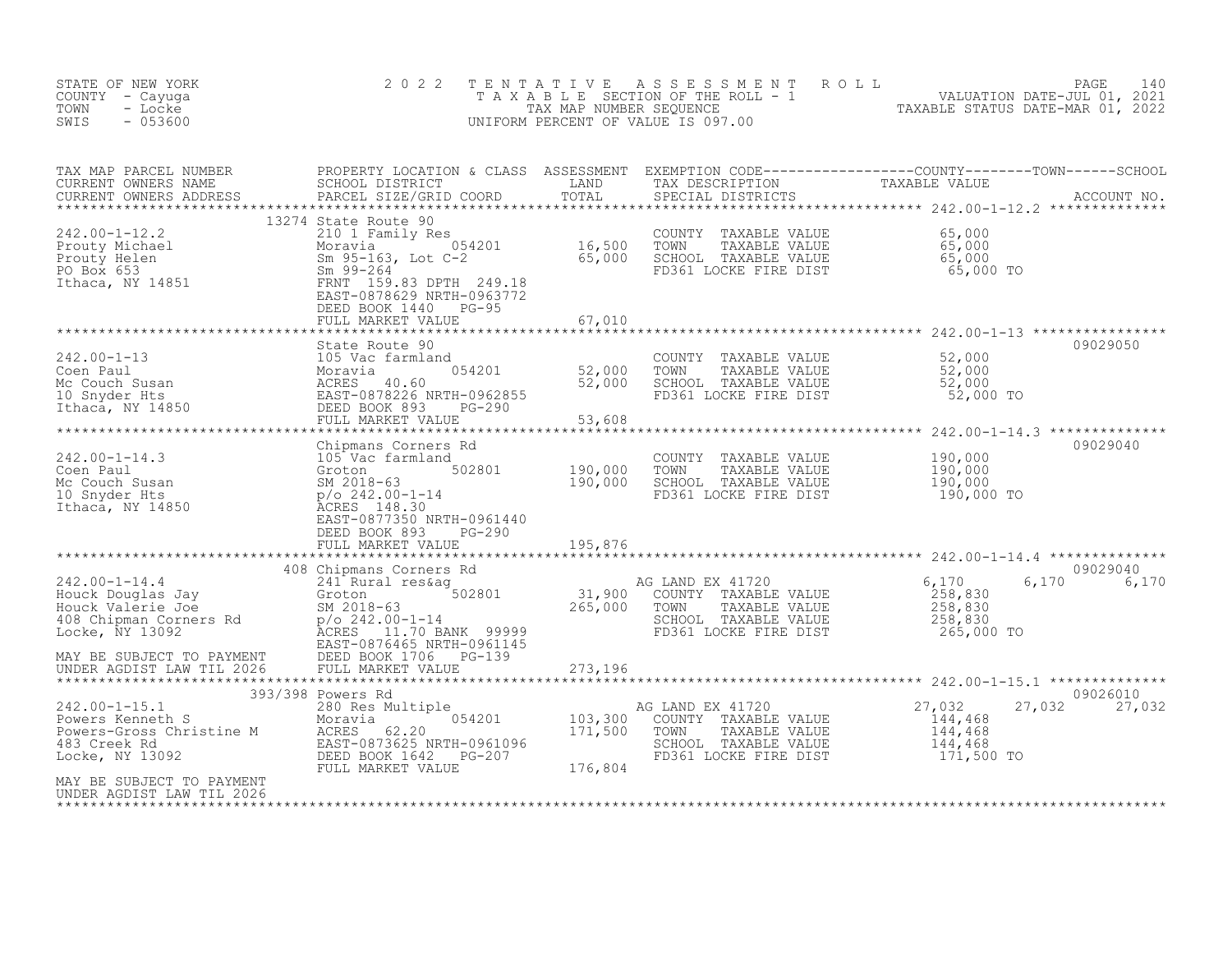| STATE OF NEW YORK<br>COUNTY - Cayuga<br>TOWN<br>- Locke<br>$-053600$<br>SWIS                                                                                                                                                                                        | 2 0 2 2                                                                                                                  | TENTATIVE               | A S S E S S M E N T A O L L<br>TAXABLE SECTION OF THE ROLL - 1<br>TAXABLE STATUS DATE-JUL 01, 2021<br>INIEOPM PERCENT OF VALUATION DATE-MAR 01, 2022<br>UNIFORM PERCENT OF VALUE IS 097.00 |                                                              | PAGE<br>141        |
|---------------------------------------------------------------------------------------------------------------------------------------------------------------------------------------------------------------------------------------------------------------------|--------------------------------------------------------------------------------------------------------------------------|-------------------------|--------------------------------------------------------------------------------------------------------------------------------------------------------------------------------------------|--------------------------------------------------------------|--------------------|
| TAX MAP PARCEL NUMBER<br>CURRENT OWNERS NAME<br>CURRENT OWNERS ADDRESS                                                                                                                                                                                              |                                                                                                                          |                         |                                                                                                                                                                                            |                                                              |                    |
| $242.00 - 1 - 15.2$                                                                                                                                                                                                                                                 | 367 Powers Rd<br>210 1 Family Res<br>es<br>054201 29,000<br>200,000<br>EAST-0873057 NRTH-0960480<br>DEED BOOK 1637 PG-62 |                         | COUNTY TAXABLE VALUE<br>TOWN<br>TAXABLE VALUE<br>SCHOOL TAXABLE VALUE<br>FD361 LOCKE FIRE DIST                                                                                             | 200,000<br>200,000<br>200,000<br>200,000 TO                  |                    |
|                                                                                                                                                                                                                                                                     | FULL MARKET VALUE                                                                                                        | 206,186                 |                                                                                                                                                                                            |                                                              |                    |
| 242.00-1-16.1<br>Powers Kenneth S<br>Powers-Gross Christine M<br>483 Creek Rd<br>Locke, NY 13092<br>EED BOOK 1642<br>POWER TO BOOK 1642<br>POWER TO BOOK 1642<br>POWER TO BOOK 1642<br>POWER TO BOOK 1642<br>POWER TO FULL MARKET VALUE                             | Powers Rd                                                                                                                | 33,300<br>33,300        | COUNTY TAXABLE VALUE<br>TAXABLE VALUE<br>TOWN<br>SCHOOL TAXABLE VALUE<br>FD361 LOCKE FIRE DIST                                                                                             | 33,300<br>33,300<br>33,300<br>33,300 TO                      | 09055010           |
|                                                                                                                                                                                                                                                                     |                                                                                                                          | 34,330                  |                                                                                                                                                                                            |                                                              |                    |
|                                                                                                                                                                                                                                                                     | 454 Powers Rd                                                                                                            |                         |                                                                                                                                                                                            |                                                              |                    |
| 242.00-1-16.2<br>Short Donald<br>Short Allison<br>454 Powers Rd<br>16.0 BANK 99998<br>16.0 BANK 99998<br>16.0 BANK 99998<br>16.0 BANK 99998<br>16.0 BANK 99998<br>20.17<br>20.2159<br>20.2159<br>20.2159<br>20.2159<br>20.2159<br>20.2159<br>20.2159<br>20.2159<br> |                                                                                                                          | 24,400<br>125,000       | BAS STAR<br>41854<br>COUNTY<br>TAXABLE VALUE<br>TOWN<br>TAXABLE VALUE<br>SCHOOL TAXABLE VALUE<br>FD361 LOCKE FIRE DIST                                                                     | $\overline{0}$<br>125,000<br>125,000<br>95,000<br>125,000 TO | 30,000<br>$\Omega$ |
|                                                                                                                                                                                                                                                                     | FULL MARKET VALUE                                                                                                        | 128,866<br>************ |                                                                                                                                                                                            |                                                              |                    |
| $250.00 - 1 - 1.2$<br>250.00-1-1.2<br>Cornell Timothy S<br>Cornell Joanna G<br>Cornell Joanna G<br>ACRES<br>ACRES<br>Locke, NY 13092<br>DEED BOOK 1563<br>PG-80<br>DEED BOOK 1563<br>PG-80                                                                          | 200 Creek Rd<br>DEED BOOK 1563 PG-80                                                                                     | 18,300<br>133,000       | COUNTY TAXABLE VALUE<br>TOWN<br>TAXABLE VALUE<br>SCHOOL TAXABLE VALUE<br>FD361 LOCKE FIRE DIST                                                                                             | 133,000<br>133,000<br>133,000<br>133,000 TO                  |                    |
|                                                                                                                                                                                                                                                                     |                                                                                                                          | 137,113                 |                                                                                                                                                                                            |                                                              |                    |
| $250.00 - 1 - 1.3$<br>Leahy Thomas<br>Leahy Bonnie<br>4527 Demond Rd<br>Locke, NY 13092                                                                                                                                                                             |                                                                                                                          | $41,700$ A<br>41,700    | AG LAND EX 41720<br>COUNTY TAXABLE VALUE<br>TAXABLE VALUE<br>TOWN<br>SCHOOL TAXABLE VALUE<br>FD361 LOCKE FIRE DIST                                                                         | 19,313<br>22,387<br>22,387<br>22,387<br>41,700 TO            | 19,313<br>19,313   |
| MAY BE SUBJECT TO PAYMENT<br>UNDER AGDIST LAW TIL 2026                                                                                                                                                                                                              | FULL MARKET VALUE                                                                                                        | 42,990                  |                                                                                                                                                                                            |                                                              |                    |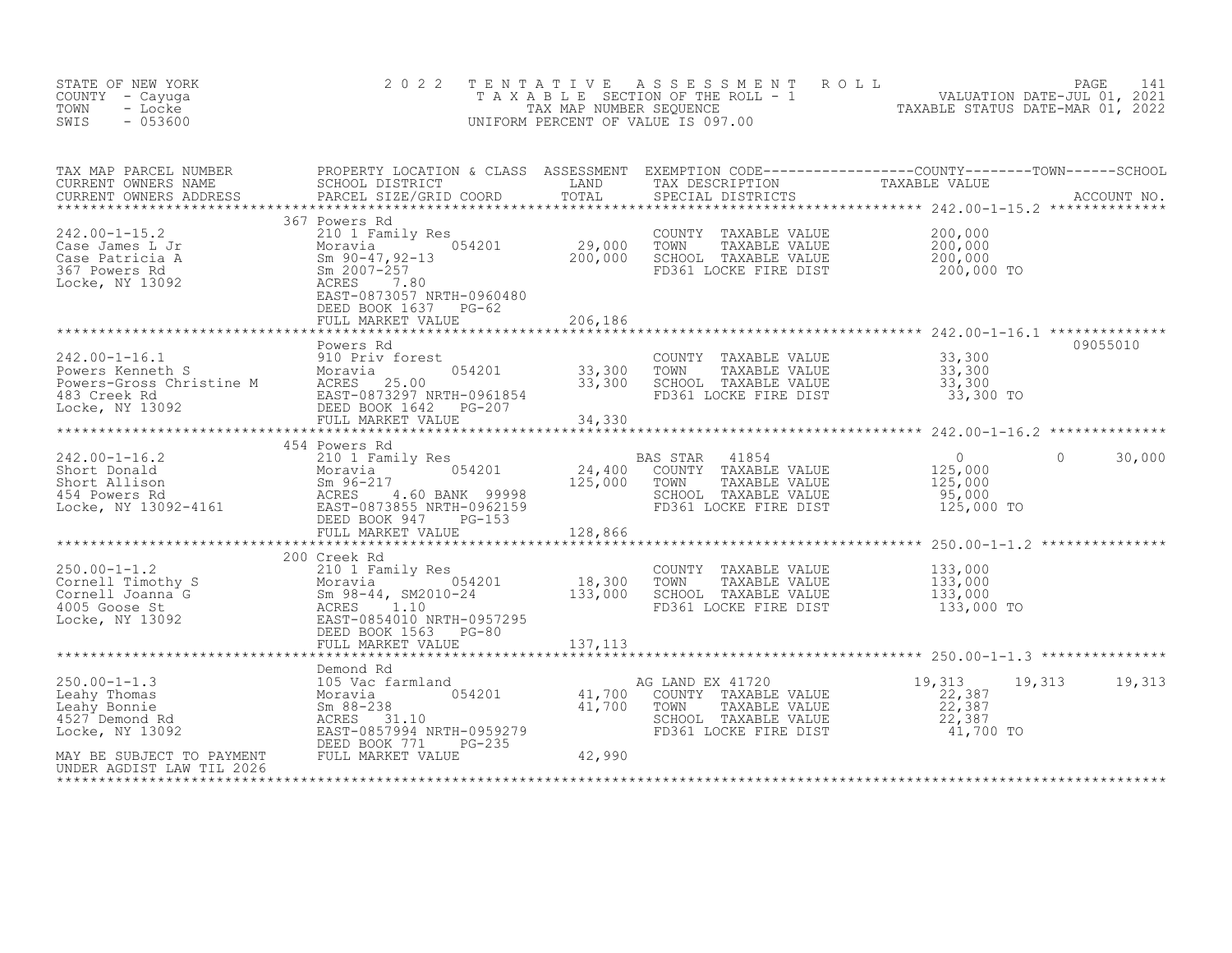| STATE OF NEW YORK<br>COUNTY - Cayuqa<br>TOWN<br>- Locke<br>SWIS<br>$-053600$                                                                                                                                                                                          | 2 0 2 2                                                                                                                                                                                                                                                                  | TENTATIVE | UNIFORM PERCENT OF VALUE IS 097.00                                                                                                            | $\begin{tabular}{lllllllllllllllllllll} \hline $\texttt{n$} $\texttt{n$} $\texttt{n$} $\texttt{n$} $\texttt{n$} $\texttt{n$} $\texttt{n$} $\texttt{n$} $\texttt{n$} $\texttt{n$} $\texttt{n$} $\texttt{n$} $\texttt{n$} $\texttt{n$} $\texttt{n$} $\texttt{n$} $\texttt{n$} $\texttt{n$} $\texttt{n$} $\texttt{n$} $\texttt{n$} $\texttt{n$} $\texttt{n$} $\texttt{n$} $\texttt{n$} $\texttt{n$} $\texttt{n$} $\texttt{n$} $\texttt{n$} $\texttt{n$} $\texttt{n$} $\texttt{n$} $\texttt{n$} $\text$ |
|-----------------------------------------------------------------------------------------------------------------------------------------------------------------------------------------------------------------------------------------------------------------------|--------------------------------------------------------------------------------------------------------------------------------------------------------------------------------------------------------------------------------------------------------------------------|-----------|-----------------------------------------------------------------------------------------------------------------------------------------------|-----------------------------------------------------------------------------------------------------------------------------------------------------------------------------------------------------------------------------------------------------------------------------------------------------------------------------------------------------------------------------------------------------------------------------------------------------------------------------------------------------|
| TAX MAP PARCEL NUMBER<br>CURRENT OWNERS NAME<br>CURRENT OWNERS ADDRESS                                                                                                                                                                                                |                                                                                                                                                                                                                                                                          |           | SPECIAL DISTRICTS                                                                                                                             |                                                                                                                                                                                                                                                                                                                                                                                                                                                                                                     |
|                                                                                                                                                                                                                                                                       | FULL MARKET VALUE                                                                                                                                                                                                                                                        | 20,619    | COUNTY TAXABLE VALUE<br>TOWN TAXABLE VALUE<br>SCHOOL TAXABLE VALUE<br>SCHOOL TAXABLE VALUE<br>20,000<br>FD361 LOCKE FIRE DIST                 | 20,000<br>20,000 TO                                                                                                                                                                                                                                                                                                                                                                                                                                                                                 |
|                                                                                                                                                                                                                                                                       | 310 Creek Rd                                                                                                                                                                                                                                                             |           |                                                                                                                                               | 09026060                                                                                                                                                                                                                                                                                                                                                                                                                                                                                            |
| $250.00 - 1 - 1.11$<br>Short Revolute from Fig. 3767 Graham St<br>Weedsport, NY 13166                                                                                                                                                                                 | 314 Rural vac<10<br>ACRES<br>1.50<br>EAST-0855343 NRTH-0959165<br>DEED BOOK 3758 PG-237                                                                                                                                                                                  |           | COUNTY TAXABLE VALUE                                                                                                                          | 12,000<br>12,000<br>12,000<br>12,000 TO                                                                                                                                                                                                                                                                                                                                                                                                                                                             |
|                                                                                                                                                                                                                                                                       | FULL MARKET VALUE                                                                                                                                                                                                                                                        | 12,371    |                                                                                                                                               |                                                                                                                                                                                                                                                                                                                                                                                                                                                                                                     |
|                                                                                                                                                                                                                                                                       | 259 West Groton Rd                                                                                                                                                                                                                                                       |           |                                                                                                                                               |                                                                                                                                                                                                                                                                                                                                                                                                                                                                                                     |
| $250.00 - 1 - 1.122$<br>Trucks-N-Stuff Moravia, LLC<br>1408 State Route 38<br>Moravia, NY 13118                                                                                                                                                                       | 270 Mfg housing<br>Moravia 054201 26,000 TOWN TAXABLE VALUE 82,000<br>Sm 88-243,98-44, Lot 6 82,000 SCHOOL TAXABLE VALUE 82,000<br>P/o 250.00-1-1.12 FD361 LOCKE FIRE DIST 82,000 TO<br>SM 2013-78 32,000 TO<br>SM 2013-78<br>ACRES<br>6.15<br>EAST-0856628 NRTH-0959550 |           |                                                                                                                                               |                                                                                                                                                                                                                                                                                                                                                                                                                                                                                                     |
|                                                                                                                                                                                                                                                                       | DEED BOOK 1510 PG-76                                                                                                                                                                                                                                                     |           |                                                                                                                                               |                                                                                                                                                                                                                                                                                                                                                                                                                                                                                                     |
|                                                                                                                                                                                                                                                                       | FULL MARKET VALUE                                                                                                                                                                                                                                                        | 84,536    |                                                                                                                                               |                                                                                                                                                                                                                                                                                                                                                                                                                                                                                                     |
| CONTRACT THE CONTRACT OF THE CONTRACT OF THE CONTRACT OF THE CONTRACT OF THE CONTRACT OF THE CONTRACT OF THE CONTRACT OF THE CONTRACT OF THE CONTRACT OF THE CONTRACT OF THE CONTRACT OF THE CONTRACT OF THE CONTRACT OF THE C                                        | 287 Creek Rd<br>Timber Contract 901-141<br>$P/O 250.00-1-1.12$ & 1.121<br>ACRES 58.15<br>EAST-0854489 NRTH-0958492<br>DEED BOOK 1619 PG-300                                                                                                                              |           | 75 PCT OF VALUE USED FOR EXEMPTION PURPOSES<br>COUNTY TAXABLE VALUE<br>TAXABLE VALUE<br>TOWN<br>SCHOOL TAXABLE VALUE<br>FD361 LOCKE FIRE DIST | 8,730<br>8,730<br>14,550<br>29,100<br>0<br>$\frac{14}{29}$ , 550<br>$\overline{0}$<br>$\overline{0}$<br>258,620<br>258,620<br>311,000<br>311,000 TO                                                                                                                                                                                                                                                                                                                                                 |
|                                                                                                                                                                                                                                                                       | FULL MARKET VALUE                                                                                                                                                                                                                                                        | 320,619   |                                                                                                                                               |                                                                                                                                                                                                                                                                                                                                                                                                                                                                                                     |
| 250.00-1-1.124<br>250.00-1-1.124<br>265 Creek Rocen<br>242 Rurl res&rec<br>2654201<br>265,900<br>265,900<br>265,900<br>265,900<br>265,900<br>265,900<br>265,900<br>265,900<br>265,900<br>265,900<br>265,900<br>265,900<br>265,900<br>265,900<br>Naples, FL 34112-7130 | 256 Creek Rd<br>$P/O 250.00-1-1.121$<br>ACRES 42.94<br>EAST-0854876 NRTH-0957710                                                                                                                                                                                         |           | COUNTY TAXABLE VALUE<br>TOWN      TAXABLE VALUE<br>SCHOOL   TAXABLE VALUE<br>FD361 LOCKE FIRE DIST                                            | 265,900<br>265,900<br>265,900<br>265,900 TO                                                                                                                                                                                                                                                                                                                                                                                                                                                         |
|                                                                                                                                                                                                                                                                       | DEED BOOK 1596 PG-102<br>FULL MARKET VALUE                                                                                                                                                                                                                               | 274,124   |                                                                                                                                               |                                                                                                                                                                                                                                                                                                                                                                                                                                                                                                     |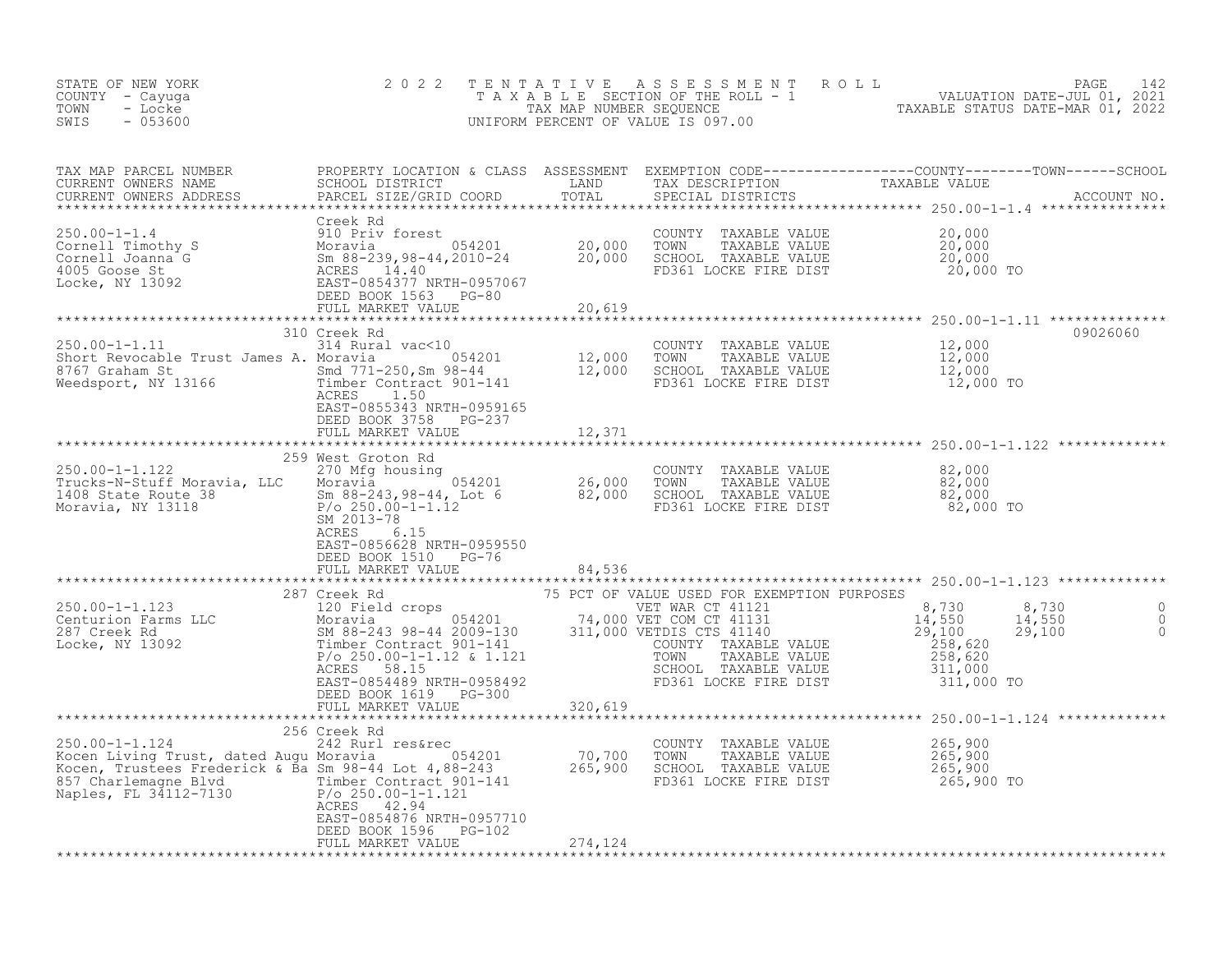| STATE OF NEW YORK<br>COUNTY - Cayuga<br>- Locke<br>TOWN<br>$-053600$<br>SWIS                                                                                | 2 0 2 2<br>TAXABLE                                                                                                                                                                                                                  | TENTATIVE<br>TAX MAP NUMBER SEQUENCE         | UNIFORM PERCENT OF VALUE IS 097.00                                                                                                                          |                                                                           |                                            |                                         |
|-------------------------------------------------------------------------------------------------------------------------------------------------------------|-------------------------------------------------------------------------------------------------------------------------------------------------------------------------------------------------------------------------------------|----------------------------------------------|-------------------------------------------------------------------------------------------------------------------------------------------------------------|---------------------------------------------------------------------------|--------------------------------------------|-----------------------------------------|
| TAX MAP PARCEL NUMBER<br>CURRENT OWNERS NAME<br>CURRENT OWNERS ADDRESS                                                                                      | PROPERTY LOCATION & CLASS ASSESSMENT EXEMPTION CODE----------------COUNTY-------TOWN------SCHOOL SCHOOL SCHOOL OUSTRICT LAND TAX DESCRIPTION TAXABLE VALUE<br>PARCEL SIZE/GRID COORD                                                | TOTAL<br>*************************           | SPECIAL DISTRICTS                                                                                                                                           | *********************** 250.00-1-1.125 *************                      |                                            | ACCOUNT NO.                             |
| $250.00 - 1 - 1.125$<br>Botsford Aaron<br>Botsford Sarah<br>273 W Groton Rd<br>Locke, NY 13092<br>MAY BE SUBJECT TO PAYMENT<br>UNDER AGDIST LAW TIL 2026    | Creek Rd<br>321 Abandoned ag<br>Moravia 1054201<br>Sm 98-44 Lot 2,88-243<br>Timer Cnt 901-141<br>$P/O 250.00 - 1 - 1.121$<br>ACRES 26.44<br>EAST-0855608 NRTH-0958901<br>DEED BOOK 3736 PG-9<br>FULL MARKET VALUE                   | 32,600<br>32,600<br>33,608                   | AG LAND EX 41720<br>COUNTY TAXABLE VALUE<br>TOWN<br>TAXABLE VALUE<br>SCHOOL TAXABLE VALUE<br>FD361 LOCKE FIRE DIST                                          | 18,278<br>14,322<br>14,322<br>14,322<br>32,600 TO                         | 18,278                                     | 18,278                                  |
|                                                                                                                                                             |                                                                                                                                                                                                                                     |                                              |                                                                                                                                                             |                                                                           |                                            |                                         |
| $250.00 - 1 - 1.126$<br>Botsford Aaron<br>Botsford Sarah<br>273 West Groton Rd<br>Locke, NY 13092<br>MAY BE SUBJECT TO PAYMENT<br>UNDER AGDIST LAW TIL 2026 | 273 West Groton Rd<br>241 Rural res&aq<br>054201<br>Moravia<br>Sm 98-44 Lot 1,88-243<br>Timber Cnt 901-141<br>$P/O 250.00 - 1 - 1.121$<br>ACRES<br>48.76<br>EAST-0857147 NRTH-0958833<br>DEED BOOK 1193 PG-189<br>FULL MARKET VALUE | 49,600 BAS STAR<br>202,140 COUNTY<br>208,392 | AG LAND EX 41720<br>41854<br>COUNTY TAXABLE VALUE<br>TOWN<br>TAXABLE VALUE<br>SCHOOL TAXABLE VALUE<br>FD361 LOCKE FIRE DIST                                 | $\Omega$<br>$\overline{0}$<br>202,140<br>202,140<br>172,140<br>202,140 TO | $\Omega$<br>$\Omega$                       | 30,000                                  |
|                                                                                                                                                             | 263 West Groton Rd                                                                                                                                                                                                                  |                                              |                                                                                                                                                             |                                                                           |                                            |                                         |
| $250.00 - 1 - 1.127$<br>Randall Minnie<br>263 West Groton Rd<br>Locke, NY 13092                                                                             | 270 Mfg housing<br>Moravia 654201<br>Sm 98-57, 98-44 Lot 7,<br>$88 - 243$ , $P/O$ 250.00-1-1.121<br>ACRES 5.00<br>EAST-0857674 NRTH-0958395<br>DEED BOOK 979<br>$PG-180$<br>FULL MARKET VALUE                                       | 24,500 AGED T<br>38,500 AGED S               | AGED C<br>41802<br>41803<br>41804<br>41834<br>ENH STAR<br>COUNTY<br>TAXABLE VALUE<br>TOWN<br>TAXABLE VALUE<br>SCHOOL TAXABLE VALUE<br>FD361 LOCKE FIRE DIST | 19,250<br>$\circ$<br>$\Omega$<br>$\Omega$<br>19,250<br>26,950<br>$\sim$ 0 | $\Omega$<br>11,550<br>$\Omega$<br>$\Omega$ | $\Omega$<br>$\Omega$<br>9,625<br>28,875 |
|                                                                                                                                                             |                                                                                                                                                                                                                                     | 39,691                                       |                                                                                                                                                             | 38,500 TO<br>******** 250.00-1-2.1 ***************                        |                                            |                                         |
| $250.00 - 1 - 2.1$<br>Ostrander Gerald<br>727 1/2 W Groton Rd<br>Groton, NY 13073-8741                                                                      | West Groton Rd<br>322 Rural vac>10<br>054201<br>Moravia<br>Sm 98-44, 2014-151<br>$p$ /o 250.00-1-2<br>ACRES 23.10<br>EAST-0856414 NRTH-0957865<br>DEED BOOK 1556<br>PG-275<br>FULL MARKET VALUE                                     | $\frac{27,800}{27.800}$<br>28,660            | COUNTY TAXABLE VALUE<br>TOWN<br>TAXABLE VALUE<br>SCHOOL TAXABLE VALUE<br>FD361 LOCKE FIRE DIST                                                              | 27,800<br>27,800<br>27,800<br>27,800 TO                                   |                                            | 09025020                                |
|                                                                                                                                                             |                                                                                                                                                                                                                                     |                                              |                                                                                                                                                             |                                                                           |                                            |                                         |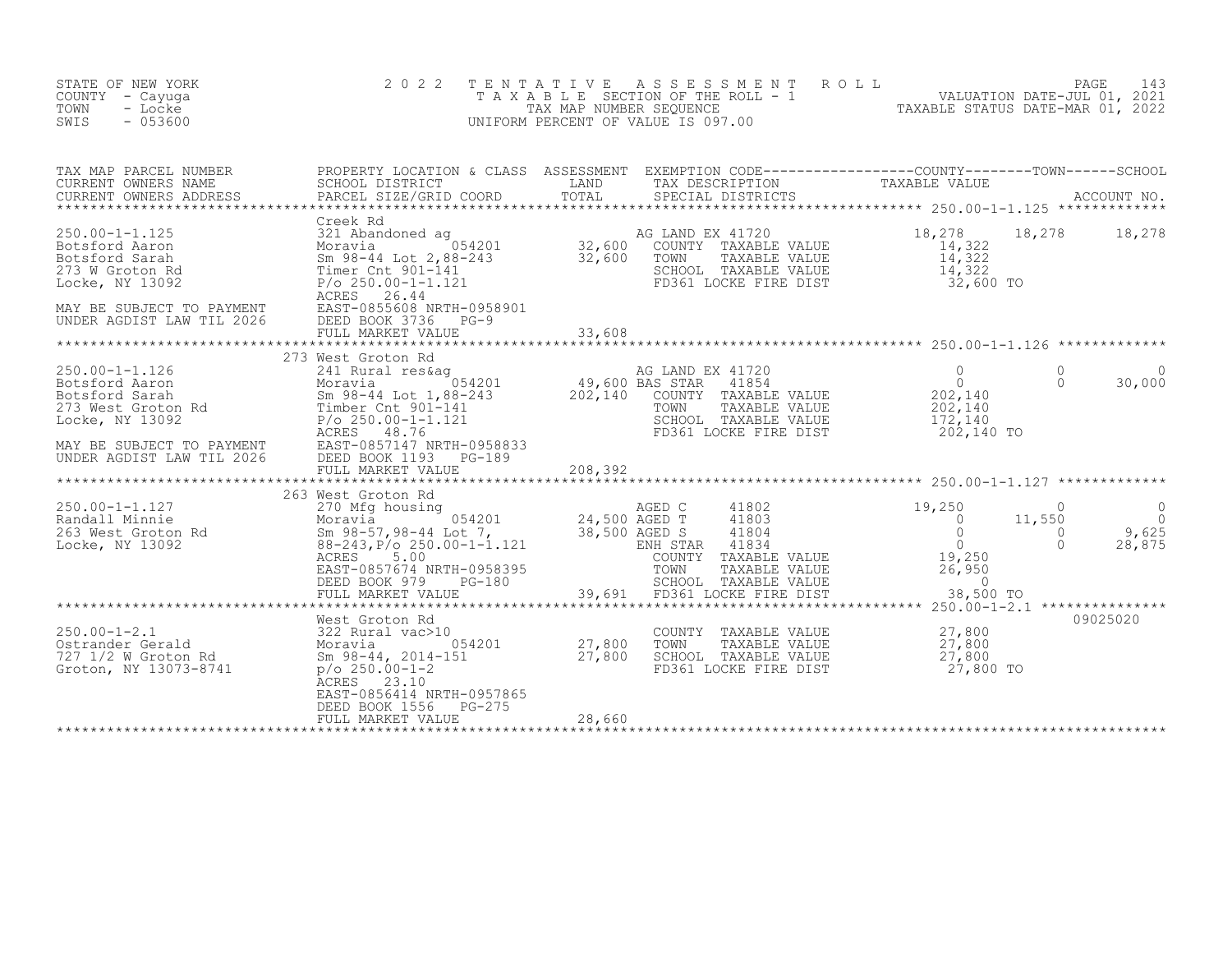| STATE OF NEW YORK<br>COUNTY - Cayuga<br>TOWN<br>- Locke<br>SWIS<br>$-053600$                                                  | 2 0 2 2<br>TAXABLE                                                                                                                                                                                        | T E N T A T I V E<br>TAX MAP NUMBER SEQUENCE | A S S E S S M E N T<br>ROLL<br>SECTION OF THE ROLL - 1<br>UNIFORM PERCENT OF VALUE IS 097.00                           | 144<br>PAGE<br>244 - PAGE<br>2021 VALUATION DATE-JUL<br>2000 - TAXABLE STATHS DATE-MAD 01                                                          |
|-------------------------------------------------------------------------------------------------------------------------------|-----------------------------------------------------------------------------------------------------------------------------------------------------------------------------------------------------------|----------------------------------------------|------------------------------------------------------------------------------------------------------------------------|----------------------------------------------------------------------------------------------------------------------------------------------------|
| TAX MAP PARCEL NUMBER<br>CURRENT OWNERS NAME<br>CURRENT OWNERS ADDRESS<br>***********************                             | SCHOOL DISTRICT<br>PARCEL SIZE/GRID COORD                                                                                                                                                                 | LAND<br>TOTAL                                | TAX DESCRIPTION<br>SPECIAL DISTRICTS                                                                                   | PROPERTY LOCATION & CLASS ASSESSMENT EXEMPTION CODE----------------COUNTY-------TOWN-----SCHOOL<br>TAXABLE VALUE<br>ACCOUNT NO.<br>*************** |
| $250.00 - 1 - 2.2$<br>Ramirez Mario M Jr<br>Jackson Rachael A<br>388 State Route 38 Apt 4D<br>Dryden, NY 13053-9639           | 216 West Groton Rd<br>210 1 Family Res<br>054201<br>Moravia<br>SM 2014-151<br>$p$ /o 250.00-1-2<br>ACRES<br>1.80 BANK 99999<br>EAST-0857016 NRTH-0957806<br>DEED BOOK 1558<br>PG-110<br>FULL MARKET VALUE | 19,800<br>165,000<br>170,103                 | COUNTY<br>TAXABLE VALUE<br>TOWN<br>TAXABLE VALUE<br>SCHOOL TAXABLE VALUE<br>FD361 LOCKE FIRE DIST                      | 09025020<br>165,000<br>165,000<br>165,000<br>165,000 TO                                                                                            |
| $250.00 - 1 - 3$<br>Schiavi Matthew<br>Schiavi Robert<br>316 Bird Cemetery Rd<br>Locke, NY 13092<br>MAY BE SUBJECT TO PAYMENT | West Groton Rd<br>105 Vac farmland<br>054201<br>Moravia<br>Timber Contract 901-141<br>Sm 98-44, Lot 5<br>ACRES 46.58<br>EAST-0856284 NRTH-0956793<br>DEED BOOK 1111<br>PG-309                             | 58,800<br>58,800                             | AG LAND EX 41720<br>COUNTY TAXABLE VALUE<br>TOWN<br>TAXABLE VALUE<br>SCHOOL TAXABLE VALUE<br>FD361 LOCKE FIRE DIST     | 09026070<br>26,330<br>26,330<br>26,330<br>32,470<br>32,470<br>32,470<br>58,800 TO                                                                  |
| UNDER AGDIST LAW TIL 2026                                                                                                     | FULL MARKET VALUE                                                                                                                                                                                         | 60,619                                       |                                                                                                                        |                                                                                                                                                    |
| $250.00 - 1 - 4$<br>Ehrentraut David W<br>199 W Groton Rd<br>Locke, NY 13092-3155                                             | 199 West Groton Rd<br>210 1 Family Res<br>054201<br>Moravia<br>Smd 966-125, Sm 98-44,<br>2004-128<br>FRNT 168.70 DPTH 242.00<br>BANK 99999<br>EAST-0857007 NRTH-0957494                                   | 16,900<br>109,000                            | 41854<br>BAS STAR<br>COUNTY<br>TAXABLE VALUE<br>TOWN<br>TAXABLE VALUE<br>SCHOOL TAXABLE VALUE<br>FD361 LOCKE FIRE DIST | 09006110<br>$\overline{0}$<br>$\cap$<br>30,000<br>109,000<br>109,000<br>79,000<br>109,000 TO                                                       |
|                                                                                                                               | DEED BOOK 1610<br>$PG-17$<br>FULL MARKET VALUE                                                                                                                                                            | 112,371                                      |                                                                                                                        |                                                                                                                                                    |
| $250.00 - 1 - 5.1$<br>Botsford Aaron R<br>Botsford Sarah A<br>273 West Groton Road<br>Locke, NY 13092                         | 210 West Groton Rd<br>240 Rural res<br>054201<br>Moravia<br>$Sm$ 91-100<br>ACRES<br>47.00<br>EAST-0858000 NRTH-0957535<br>DEED BOOK 3865<br>PG-180                                                        | 78,400<br>145,000                            | AG LAND EX 41720<br>COUNTY TAXABLE VALUE<br>TAXABLE VALUE<br>TOWN<br>SCHOOL TAXABLE VALUE<br>FD361 LOCKE FIRE DIST     | 09016010<br>29,973<br>29,973<br>29,973<br>115,027<br>115,027<br>115,027<br>145,000 TO                                                              |
| MAY BE SUBJECT TO PAYMENT<br>UNDER AGDIST LAW TIL 2026                                                                        | FULL MARKET VALUE                                                                                                                                                                                         | 149,485                                      |                                                                                                                        |                                                                                                                                                    |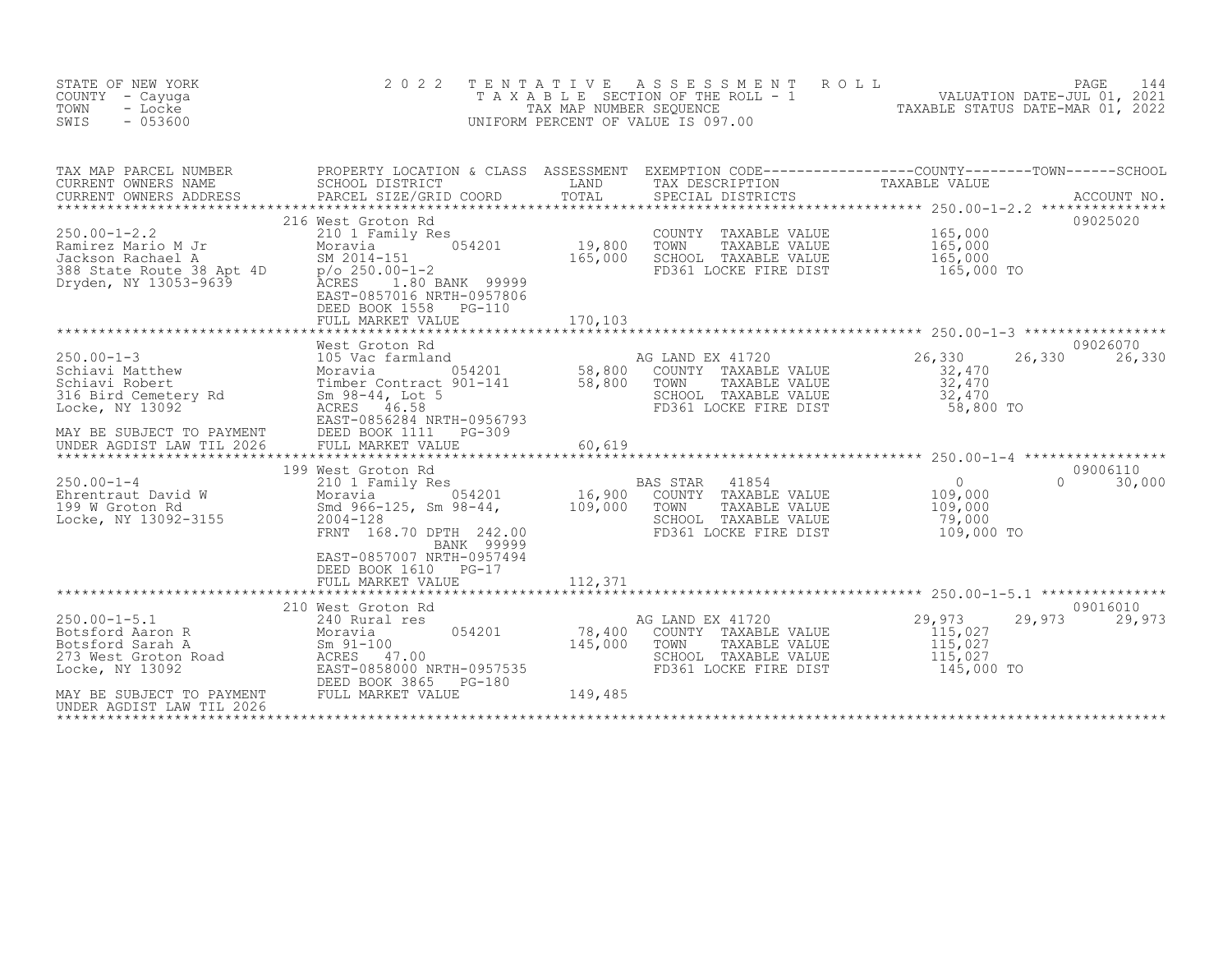| STATE OF NEW YORK<br>COUNTY - Cayuga<br>- Locke<br>TOWN<br>$-053600$<br>SWIS                                                                                                                                                                                                                                                                                                                                                | 2 0 2 2                                                                                                                                                                                                                                                                                     |         | TENTATIVE ASSESSMENT ROLL PAGE 145<br>TAXABLE SECTION OF THE ROLL - 1 VALUATION DATE-JUL 01, 2021<br>TAX MAP NUMBER SEQUENCE TAXABLE STATUS DATE-MAR 01, 2022<br>UNIFORM PERCENT OF VALUE IS 097.00 |                                                         |                                |
|-----------------------------------------------------------------------------------------------------------------------------------------------------------------------------------------------------------------------------------------------------------------------------------------------------------------------------------------------------------------------------------------------------------------------------|---------------------------------------------------------------------------------------------------------------------------------------------------------------------------------------------------------------------------------------------------------------------------------------------|---------|-----------------------------------------------------------------------------------------------------------------------------------------------------------------------------------------------------|---------------------------------------------------------|--------------------------------|
| TAX MAP PARCEL NUMBER PROPERTY LOCATION & CLASS ASSESSMENT EXEMPTION CODE-----------------COUNTY--------TOWN------SCHOOL CURRENT OWNERS NAME SCHOOL DISTRICT LAND TAX DESCRIPTION TAXABLE VALUE<br>CURRENT OWNERS ADDRESS PARCEL                                                                                                                                                                                            |                                                                                                                                                                                                                                                                                             |         |                                                                                                                                                                                                     |                                                         |                                |
| 170 West Groton Rd 250.00-1-5.2<br>Halladay Daniel Moravia 054201<br>Halladay Shari Sm 76-102, Smd 904-321<br>Locke, NY 13092-3155<br>Halladay Shari Sm 76-102, Smd 904-321<br>203,000<br>Locke, NY 13092-3155<br>203,000<br>DEED BOOK 904<br>PG                                                                                                                                                                            | FULL MARKET VALUE 209,278                                                                                                                                                                                                                                                                   |         |                                                                                                                                                                                                     | 203,000 TO                                              | 09016011<br>$0 \t 30,000$      |
|                                                                                                                                                                                                                                                                                                                                                                                                                             |                                                                                                                                                                                                                                                                                             |         |                                                                                                                                                                                                     |                                                         |                                |
| 250.00-1-6<br>Struble Angela<br>146 W Groton Rd<br>16 W Groton Rd<br>16 Nocke, NY 13092-3155<br>2002-3155<br>2008<br>2008<br>2008<br>2008<br>2008<br>2008<br>2008<br>2008<br>2008<br>2008<br>2008<br>2008<br>2008                                                                                                                                                                                                           | 146 West Groton Rd<br>West Groton Rd<br>2010 18,600 COUNTY TAXABLE VALUE<br>2010 18,600 COUNTY TAXABLE VALUE<br>2010 130,000 TOWN TAXABLE VALUE<br>2010 130,000 TOWN TAXABLE VALUE<br>2000 2010 130,000 SCHOOL TAXABLE VALUE<br>2000 2010 100,000<br>2000 2010 FD3<br>DEED BOOK 1532 PG-160 |         |                                                                                                                                                                                                     | 130,000 TO                                              | 09034151<br>$\Omega$<br>30,000 |
|                                                                                                                                                                                                                                                                                                                                                                                                                             | FULL MARKET VALUE                                                                                                                                                                                                                                                                           | 134,021 |                                                                                                                                                                                                     |                                                         |                                |
|                                                                                                                                                                                                                                                                                                                                                                                                                             |                                                                                                                                                                                                                                                                                             |         |                                                                                                                                                                                                     |                                                         |                                |
|                                                                                                                                                                                                                                                                                                                                                                                                                             | 128 West Groton Rd                                                                                                                                                                                                                                                                          |         |                                                                                                                                                                                                     |                                                         | 09034152                       |
|                                                                                                                                                                                                                                                                                                                                                                                                                             |                                                                                                                                                                                                                                                                                             |         |                                                                                                                                                                                                     |                                                         |                                |
| $\begin{tabular}{lllllllllllllllllllll} \multicolumn{3}{c c c c c c} \multicolumn{3}{c c c c} \multicolumn{3}{c c c} \multicolumn{3}{c c c} \multicolumn{3}{c c c} \multicolumn{3}{c c c} \multicolumn{3}{c c c} \multicolumn{3}{c c} \multicolumn{3}{c c} \multicolumn{3}{c c} \multicolumn{3}{c c} \multicolumn{3}{c c} \multicolumn{3}{c c} \multicolumn{3}{c c} \multicolumn{3}{c c} \multicolumn{3}{c c} \multicolumn$ |                                                                                                                                                                                                                                                                                             |         | FD361 LOCKE FIRE DIST                                                                                                                                                                               | 35,230<br>$\frac{35}{35}$ , 230<br>35, 230<br>50,900 TO | 15,670 15,670 15,670           |
|                                                                                                                                                                                                                                                                                                                                                                                                                             |                                                                                                                                                                                                                                                                                             |         |                                                                                                                                                                                                     |                                                         |                                |
| UNDER AGDIST LAW TIL 2026                                                                                                                                                                                                                                                                                                                                                                                                   |                                                                                                                                                                                                                                                                                             |         |                                                                                                                                                                                                     |                                                         |                                |
| 250.00-1-8.112<br>Wells Justin L<br>Wells Kacey L<br>114 W Groton Rd<br>Locke, NY 13092-3155<br>270 Mfg housing<br>Moravia<br>270 Mfg housing<br>Moravia<br>270 Mfg housing<br>Moravia<br>270 Mfg housing<br>Moravia<br>270 Mfg housing<br>270 Mfg housing                                                                                                                                                                  | 114 West Groton Rd<br>270 Mfg housing<br>EAST-0857360 NRTH-0956036                                                                                                                                                                                                                          |         | COUNTY TAXABLE VALUE 75,200<br>TOWN TAXABLE VALUE 75,200<br>SCHOOL TAXABLE VALUE 75,200<br>FD361 LOCKE FIRE DIST 75,200 TO                                                                          |                                                         |                                |
|                                                                                                                                                                                                                                                                                                                                                                                                                             | DEED BOOK 1543<br>PG-114<br>FULL MARKET VALUE                                                                                                                                                                                                                                               | 77,526  |                                                                                                                                                                                                     |                                                         |                                |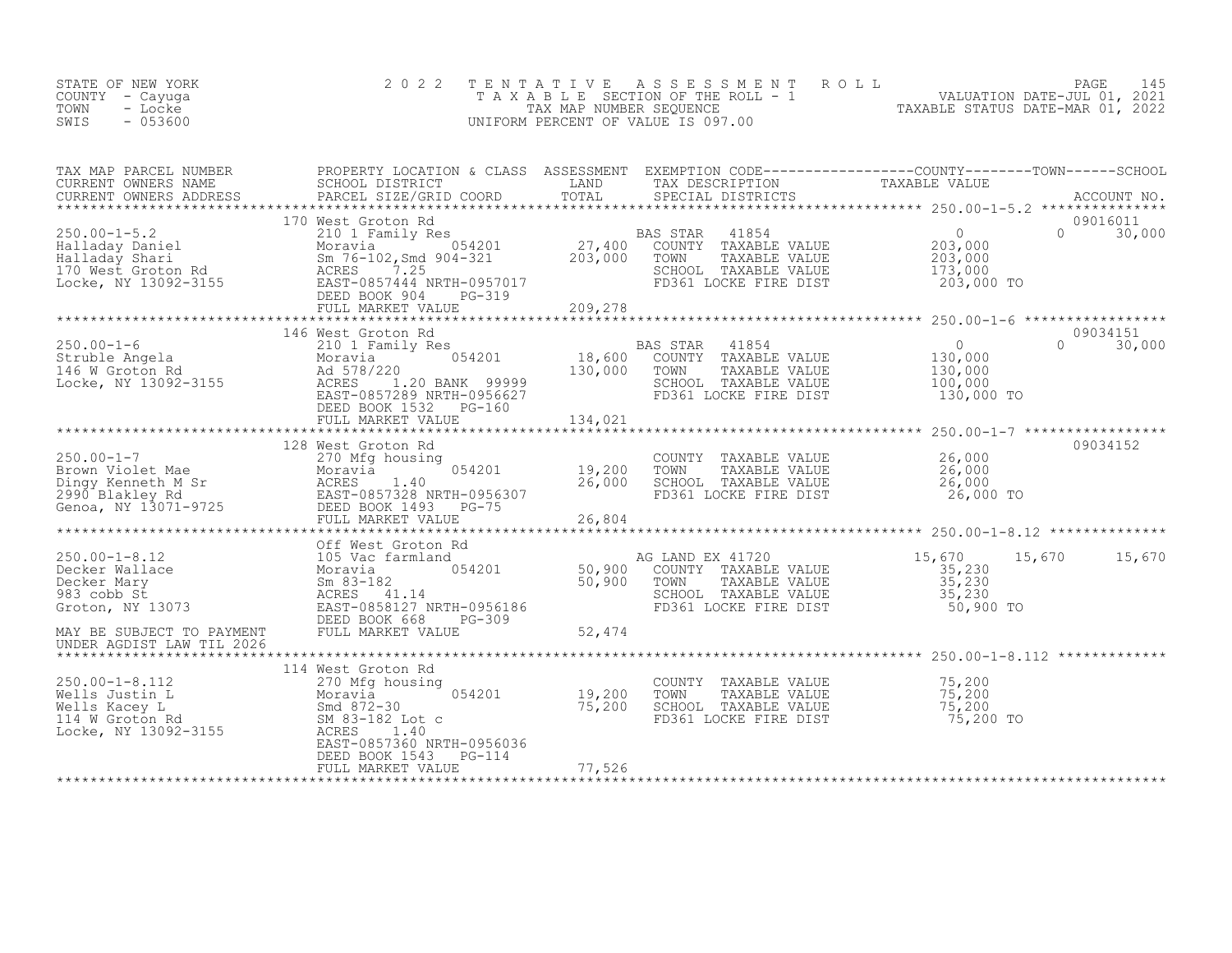| STATE OF NEW YORK<br>COUNTY - Cayuga<br>TOWN<br>- Locke<br>$-053600$<br>SWIS                                                                                                                                                                                                                                                                                                                                                                         | 2 0 2 2                  |  | TENTATIVE ASSESSMENT ROLL PALUATION DATE-JUL 01, 2021<br>TAXABLE SECTION OF THE ROLL - 1 VALUATION DATE-JUL 01, 2021<br>UNIFORM PERCENT OF VALUE IS 097.00<br>UNIFORM PERCENT OF VALUE IS 097.00 |                           |
|------------------------------------------------------------------------------------------------------------------------------------------------------------------------------------------------------------------------------------------------------------------------------------------------------------------------------------------------------------------------------------------------------------------------------------------------------|--------------------------|--|--------------------------------------------------------------------------------------------------------------------------------------------------------------------------------------------------|---------------------------|
| TAX MAP PARCEL NUMBER PROPERTY LOCATION & CLASS ASSESSMENT EXEMPTION CODE-----------------COUNTY--------TOWN------SCHOOL SCHOOL DISTRICT LAND TAX DESCRIPTION TAXABLE VALUE<br>CURRENT OWNERS NAME PARCEL SIZE/GRID COORD TOTAL S                                                                                                                                                                                                                    |                          |  |                                                                                                                                                                                                  |                           |
|                                                                                                                                                                                                                                                                                                                                                                                                                                                      |                          |  |                                                                                                                                                                                                  | 09034153                  |
|                                                                                                                                                                                                                                                                                                                                                                                                                                                      |                          |  |                                                                                                                                                                                                  |                           |
| $\begin{tabular}{lllllllllll} \multicolumn{3}{l}{{\footnotesize \begin{tabular}{l}p{0.00-1-9.12}}\hline & {\color{red}{\begin{tabular}{l}p{0.00-1}}\hline & {\color{red}{\begin{tabular}{l}p{0.00-1}}\hline & {\color{red}{\begin{tabular}{l}p{0.00-1}}\hline & {\color{red}{\begin{tabular}{l}p{0.00-1}}\hline & {\color{red}{\begin{tabular}{l}p{0.00-1}}\hline & {\color{red}{\begin{tabular}{l}p{0.00-1}}\hline & {\color{red}{\begin{tabular}{$ |                          |  |                                                                                                                                                                                                  |                           |
|                                                                                                                                                                                                                                                                                                                                                                                                                                                      |                          |  |                                                                                                                                                                                                  |                           |
| $\begin{tabular}{l c c c c c} \multicolumn{4}{c c c c} \multicolumn{4}{c c c} \multicolumn{4}{c c c} \multicolumn{4}{c c c} \multicolumn{4}{c c c} \multicolumn{4}{c c c} \multicolumn{4}{c c c} \multicolumn{4}{c c c} \multicolumn{4}{c c c} \multicolumn{4}{c c c} \multicolumn{4}{c c c} \multicolumn{4}{c c c} \multicolumn{4}{c c c} \multicolumn{4}{c c c} \multicolumn{4}{c c c} \multicolumn{$                                              |                          |  |                                                                                                                                                                                                  | 09008030<br>24,468 24,468 |
|                                                                                                                                                                                                                                                                                                                                                                                                                                                      | FULL MARKET VALUE 64,845 |  |                                                                                                                                                                                                  |                           |
|                                                                                                                                                                                                                                                                                                                                                                                                                                                      |                          |  |                                                                                                                                                                                                  |                           |
|                                                                                                                                                                                                                                                                                                                                                                                                                                                      |                          |  |                                                                                                                                                                                                  |                           |
|                                                                                                                                                                                                                                                                                                                                                                                                                                                      |                          |  |                                                                                                                                                                                                  |                           |
| XAMBLE VALUE (105,248 MORE AGDIST LAN TIL 2026 DEED BOOK 1482 PG-330 MORE AGDIST LAN TIL 2026 AND EXAMBLE VALUE (16.248 MORE SUBJECT TO PAYMENT ASST -0856808 NRTH-0955460 MORE SUBJECT TO PAYMENT ASST -085000 MAY BE SUBJECT                                                                                                                                                                                                                       |                          |  |                                                                                                                                                                                                  | 51,752<br>30,000          |
|                                                                                                                                                                                                                                                                                                                                                                                                                                                      |                          |  |                                                                                                                                                                                                  |                           |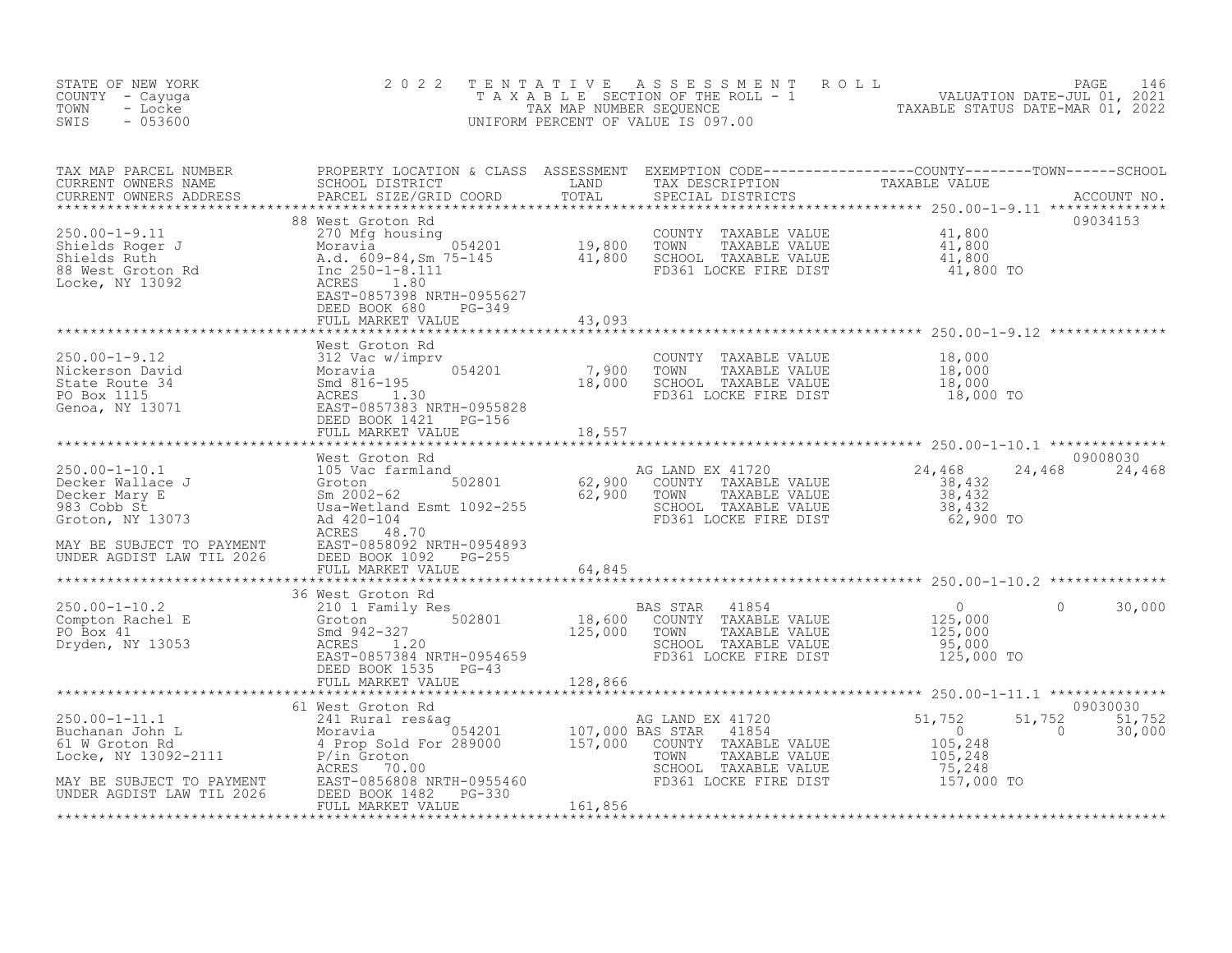| STATE OF NEW YORK<br>COUNTY - Cayuga<br>- Locke<br>TOWN<br>$-053600$<br>SWIS                                                                                                                                                                                                                                                                                                                                                                                                     | 2 0 2 2           | $\begin{tabular}{lllllllllllllllllllll} \hline T & E & N & T & I & V & E & A & S & S & E & S & M & E & N & T & R & O & L & \\\hline T & A & X & A & B & L & E & SECTION OF THE ROLL & - & 1 & & \text{VALUATION DATE–JUL 01, 2021} \\ & T & X & MAP NUMBER SEQUENCE & & & \text{TXABLE STATUS DATE–MAR 01, 2022} \\ & & & & & \text{UNIFORM PERCENT OF VALUE IS 097.00} & & & & \text{TXABLE STATUS DATE–MAR 01, 2022} \end{tabular}$ |                       |                           |
|----------------------------------------------------------------------------------------------------------------------------------------------------------------------------------------------------------------------------------------------------------------------------------------------------------------------------------------------------------------------------------------------------------------------------------------------------------------------------------|-------------------|---------------------------------------------------------------------------------------------------------------------------------------------------------------------------------------------------------------------------------------------------------------------------------------------------------------------------------------------------------------------------------------------------------------------------------------|-----------------------|---------------------------|
| TAX MAP PARCEL NUMBER PROPERTY LOCATION & CLASS ASSESSMENT EXEMPTION CODE-----------------COUNTY--------TOWN------SCHOOL SCHOOL DISTRICT LAND TAX DESCRIPTION TAXABLE VALUE<br>CURRENT OWNERS ADDRESS PARCEL SIZE/GRID COORD TOTA                                                                                                                                                                                                                                                |                   |                                                                                                                                                                                                                                                                                                                                                                                                                                       |                       |                           |
| 250.00-1-11.2<br>Decker James W 3000 Moravia 270 Mfg housing<br>Moravia 934-170, Sm 92-12<br>983 Cobb St Smd 1099-143<br>Groton, NY 13073<br>SACRES 1.00<br>EAST-0857117 NRTH-0955672<br>DECKE FIRE DIST<br>EAST-0857117 NRTH-0955672<br>DECKE                                                                                                                                                                                                                                   | 93 West Groton Rd |                                                                                                                                                                                                                                                                                                                                                                                                                                       |                       |                           |
|                                                                                                                                                                                                                                                                                                                                                                                                                                                                                  |                   |                                                                                                                                                                                                                                                                                                                                                                                                                                       |                       |                           |
| 350.00-1-13.2<br>250.00-1-13.2<br>280 Res Multiple 202801<br>280 Res Multiple 202801<br>280 Res Multiple 202801<br>280 Res Multiple 202801<br>280 Res Multiple 202801<br>280 Res Multiple 202801<br>280 Res Multiple 202801<br>280 Res Multiple                                                                                                                                                                                                                                  |                   |                                                                                                                                                                                                                                                                                                                                                                                                                                       |                       | $0 \t 30,000$             |
|                                                                                                                                                                                                                                                                                                                                                                                                                                                                                  |                   |                                                                                                                                                                                                                                                                                                                                                                                                                                       |                       |                           |
|                                                                                                                                                                                                                                                                                                                                                                                                                                                                                  |                   |                                                                                                                                                                                                                                                                                                                                                                                                                                       |                       | 09025070                  |
|                                                                                                                                                                                                                                                                                                                                                                                                                                                                                  |                   |                                                                                                                                                                                                                                                                                                                                                                                                                                       |                       | 40,525 40,525             |
|                                                                                                                                                                                                                                                                                                                                                                                                                                                                                  |                   |                                                                                                                                                                                                                                                                                                                                                                                                                                       |                       |                           |
| West Groton Rd 250.00-1-14<br>Meyn Roman (105 Vac farmland COUNTY TAXABLE VALUE 15,600<br>Montgomery Elsie ACRES 11.00<br>16 Talmadge Rd 250.00 ERS 11.00<br>16 Talmadge Rd 250.00 ERS 11.00<br>26 EAST-0854651<br>26 EAST-0854651<br>2561 L                                                                                                                                                                                                                                     |                   |                                                                                                                                                                                                                                                                                                                                                                                                                                       |                       | 09013090                  |
|                                                                                                                                                                                                                                                                                                                                                                                                                                                                                  |                   |                                                                                                                                                                                                                                                                                                                                                                                                                                       |                       |                           |
|                                                                                                                                                                                                                                                                                                                                                                                                                                                                                  |                   |                                                                                                                                                                                                                                                                                                                                                                                                                                       |                       | 09004060<br>$0 \t 30,000$ |
| $\begin{tabular}{lllllllllllll} \multicolumn{3}{c}{\begin{tabular}{l} \multicolumn{3}{c}{\begin{tabular}{l} $251.00-1-1$} \end{tabular} }} & $4566/4568$ & Demoned Rd & & & & & & & & & & & & \\ & $281$ & Multiple res & & & & & & & & & & & & \\ & $281$ & Multiple res & & & & & & & & & & & & \\ & $281$ & Multiple res & & & & & & & & & & & & \\ & $281$ & Multiple res & & & & & & & & & & & & \\ & $274400$ & COMNTY & TAXABLE VALUE & & & & & & & & \\ & $566$ & Demon$ |                   |                                                                                                                                                                                                                                                                                                                                                                                                                                       | 179,900<br>209,900 TO |                           |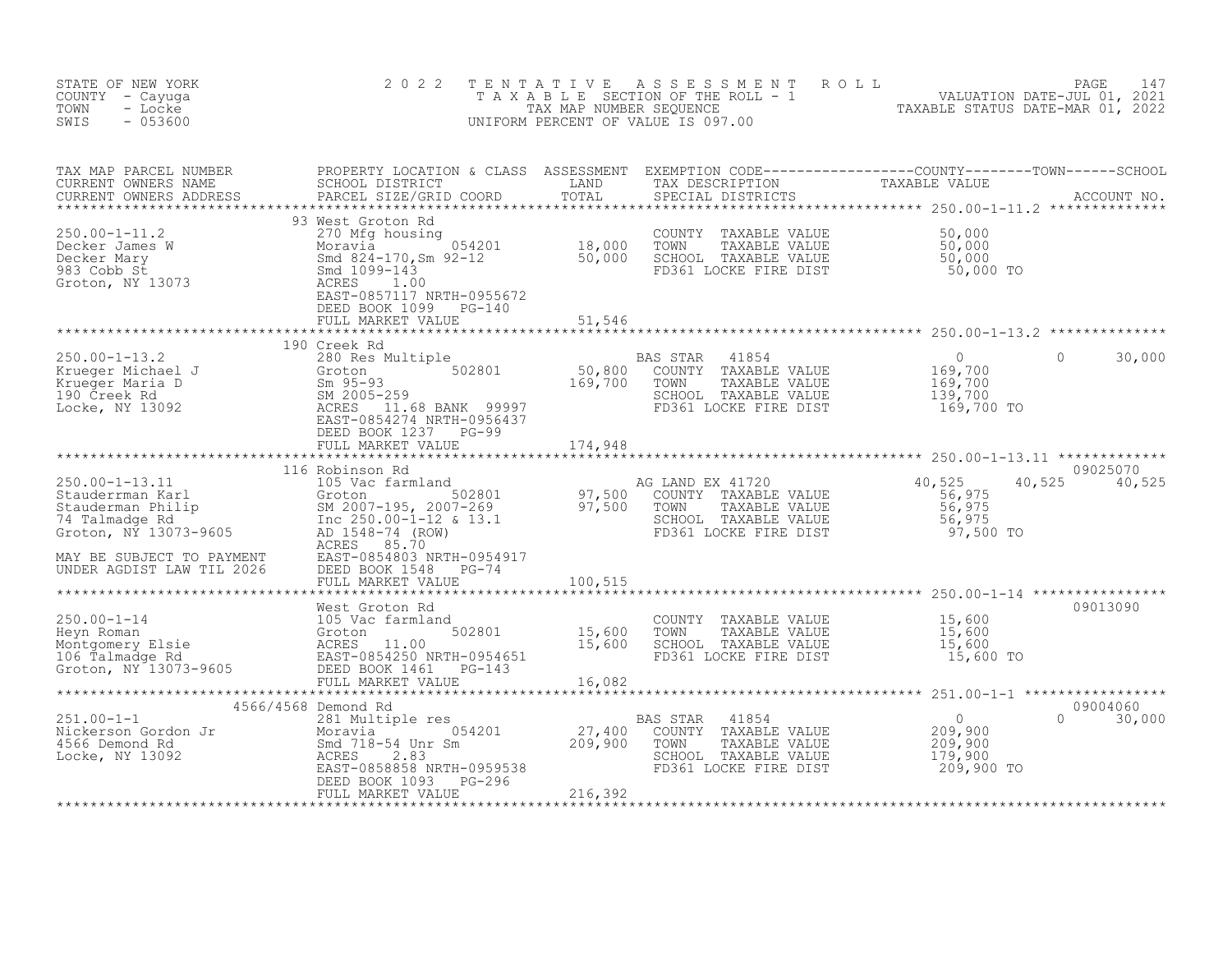| STATE OF NEW YORK<br>COUNTY - Cayuga<br>- Locke<br>TOWN<br>$-053600$<br>SWIS                                                                                                                                                                                                                                                                                                                                                                  | 2 0 2 2           | TENTATIVE ASSESSMENT ROLL PAGE 148<br>TAXABLE SECTION OF THE ROLL - 1 VALUATION DATE-JUL 01, 2021<br>TAX MAP NUMBER SEQUENCE TAXABLE STATUS DATE-MAR 01, 2022<br>UNIFORM PERCENT OF VALUE IS 097.00 |          |        |
|-----------------------------------------------------------------------------------------------------------------------------------------------------------------------------------------------------------------------------------------------------------------------------------------------------------------------------------------------------------------------------------------------------------------------------------------------|-------------------|-----------------------------------------------------------------------------------------------------------------------------------------------------------------------------------------------------|----------|--------|
|                                                                                                                                                                                                                                                                                                                                                                                                                                               |                   |                                                                                                                                                                                                     |          |        |
|                                                                                                                                                                                                                                                                                                                                                                                                                                               |                   |                                                                                                                                                                                                     |          |        |
|                                                                                                                                                                                                                                                                                                                                                                                                                                               |                   |                                                                                                                                                                                                     |          |        |
|                                                                                                                                                                                                                                                                                                                                                                                                                                               |                   |                                                                                                                                                                                                     |          |        |
|                                                                                                                                                                                                                                                                                                                                                                                                                                               |                   |                                                                                                                                                                                                     |          |        |
|                                                                                                                                                                                                                                                                                                                                                                                                                                               |                   |                                                                                                                                                                                                     |          |        |
|                                                                                                                                                                                                                                                                                                                                                                                                                                               | 4781 Chevalier Rd |                                                                                                                                                                                                     |          |        |
| $\begin{array}{lllllllllllll} \text{251.00-1-4.3} & & & & & & & 4781 \text{ Chevalier Rd} & & & & & & & & 0 \\ \text{Pattern Michael} & & & & & & & & & & & & 20,000 & \text{COUNTY} & \text{TAXABLE VALUE} & & & & & 0 \\ \text{Pattern Laurie} & & & & & & & & & & 054201 & & & & 20,000 & \text{COUNTY} & \text{TAXABLE VALUE} & & & & 159,600 \\ \text{Pattern Laurie} & & & & & & & & & & 054201 & & & & 20,000 & \text{COUNTY} & \text$ |                   |                                                                                                                                                                                                     | $\Omega$ | 30,000 |
|                                                                                                                                                                                                                                                                                                                                                                                                                                               |                   |                                                                                                                                                                                                     |          |        |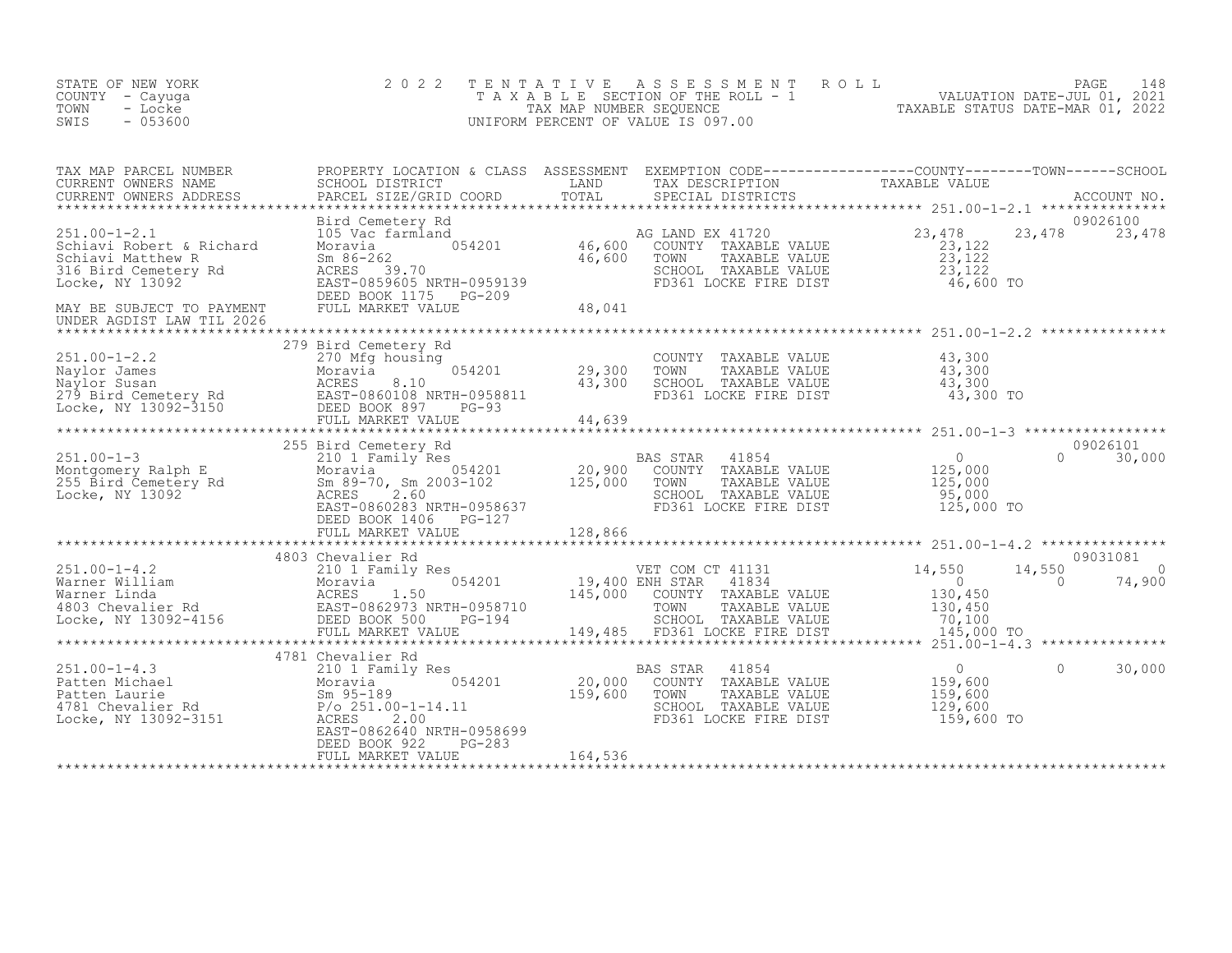| STATE OF NEW YORK<br>COUNTY - Cayuga<br>TOWN<br>- Locke<br>$-053600$<br>SWIS                                                                                                                                                                                                                                                                                                                                 | 2 0 2 2                                                              |              | TENTATIVE ASSESSMENT<br>ROLL<br>T A X A B L E SECTION OF THE ROLL - 1<br>TAX MAP NUMBER SEQUENCE<br>UNIFORM PERCENT OF VALUE IS 097.00                                                                                                                                                                                                                                                                                     |                                                                                                               | PAGE                                     | 149                |
|--------------------------------------------------------------------------------------------------------------------------------------------------------------------------------------------------------------------------------------------------------------------------------------------------------------------------------------------------------------------------------------------------------------|----------------------------------------------------------------------|--------------|----------------------------------------------------------------------------------------------------------------------------------------------------------------------------------------------------------------------------------------------------------------------------------------------------------------------------------------------------------------------------------------------------------------------------|---------------------------------------------------------------------------------------------------------------|------------------------------------------|--------------------|
|                                                                                                                                                                                                                                                                                                                                                                                                              |                                                                      |              |                                                                                                                                                                                                                                                                                                                                                                                                                            |                                                                                                               |                                          |                    |
| 251.00-1-4.12<br>Tibbits Michael Moravia 054201 19,700<br>4717 Chevalier Rd Sm 90-102 195,000<br>Locke, NY 13092-4146 ACRES 1.70<br>EAST-0861542 NRTH-0958664                                                                                                                                                                                                                                                | 4717 Chevalier Rd<br>DEED BOOK 1168 PG-326                           | 195,000 TOWN | TAXABLE VALUE 195,000<br>SCHOOL TAXABLE VALUE<br>FD361 LOCKE FIRE DIST                                                                                                                                                                                                                                                                                                                                                     | $\begin{matrix}0&0\end{matrix}$<br>165,000<br>195,000 TO<br>******************** 251.00-1-4.112 ************* |                                          | 30,000             |
| $\begin{tabular}{lllllllllllll} \multicolumn{3}{c}{\begin{tabular}{c} \multicolumn{3}{c}{51.00-1-4.112} & $\color{red$18.00$ & $\color{red$18.00$ & $\color{red$18.00$ & $\color{red$18.00$ & $\color{red$18.00$ & $\color{red$18.00$ & $\color{red$18.00$ & $\color{red$18.00$ & $\color{red$18.00$ & $\color{red$18.00$ & $\color{red$18.00$ & $\color{red$18.00$ & $\color{red$18.00$ & $\color{red$18.0$ | 316 Bird Cemetery Rd                                                 |              |                                                                                                                                                                                                                                                                                                                                                                                                                            | 40,771<br>$\sim$ 0<br>16,600<br>137,629<br>137,629<br>107,629<br>178,400 TO                                   | 40,771<br>$0 \t 30,000$<br>16,600 16,600 | 09031080<br>40,771 |
| 251.00-1-4.113<br>Tibbits Richard<br>Tibbits Sharon<br>710 Bird Cemetery Rd<br>8 2001-130 Lot 1<br>710 Bird Cemetery Rd<br>8 2001-130 Lot 1<br>710 Bird Cemetery Rd<br>8 2001-14.111<br>7 251.00-1-4.111<br>MAY BE SUBJECT TO PAYMENT                                                                                                                                                                        | Chevalier Rd<br>EAST-0862261 NRTH-0959251<br>DEED BOOK 346<br>PG-519 |              | $\begin{tabular}{lllllllll} {\tiny &\begin{tabular}{lcl} d & $\mbox{AG$ & \texttt{LAND} & \texttt{EX} & $41720$ \\ 054201 & 47,000 & \texttt{COUNTY} & \texttt{TAXABLE VALUE} \\ \mbox{\tiny $c$ & 1} & $47,000 & \texttt{TOWN} & \texttt{TAXABLE VALUE} \\ \mbox{\tiny $+111$ & & \texttt{SCHOOL} & \texttt{TAXABLE VALUE} \\ \mbox{\tiny $FD361$ & \texttt{LOCKE} & \texttt{FIRE DIST} \\ \end{tabular} } \end{tabular}$ | 31,565<br>15,435<br>15,435<br>15,435<br>47,000 TO                                                             | 31,565                                   | 31,565             |

| $251.00 - 1 - 5$<br>Beckwith Richard<br>4871 CHEVELIER RD<br>LOCKE, NY 13092 | 4871 Chevalier Rd<br>210 1 Family Res<br>054201<br>Moravia<br>SM 2017-97, SMD 998-119,<br>1685-267<br>AD 1685-268<br>300.00<br>FRNT 125.00 DPTH<br>EAST-0864230 NRTH-0958454<br>DEED BOOK 3934 PG-313<br>FULL MARKET VALUE | 14,400<br>41,000<br>42,268 | COUNTY<br>TAXABLE VALUE<br>TOWN<br>TAXABLE VALUE<br>SCHOOL<br>TAXABLE VALUE<br>FD361 LOCKE FIRE DIST | 09017121<br>41,000<br>41,000<br>41,000<br>41,000 TO |  |
|------------------------------------------------------------------------------|----------------------------------------------------------------------------------------------------------------------------------------------------------------------------------------------------------------------------|----------------------------|------------------------------------------------------------------------------------------------------|-----------------------------------------------------|--|
|                                                                              |                                                                                                                                                                                                                            |                            |                                                                                                      |                                                     |  |
|                                                                              |                                                                                                                                                                                                                            |                            |                                                                                                      |                                                     |  |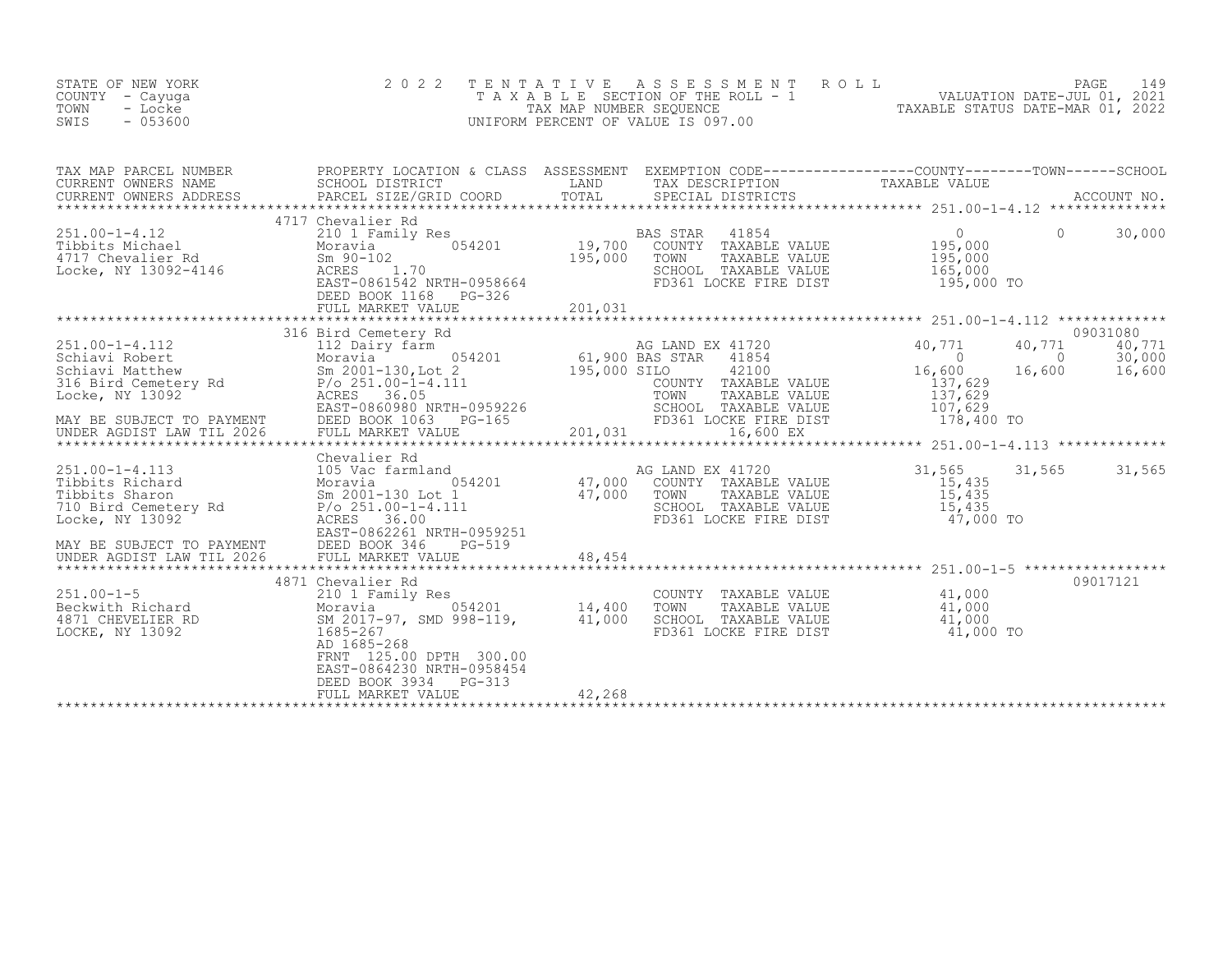| STATE OF NEW YORK<br>COUNTY – Cayuga<br>TOWN<br>- Locke<br>$-053600$<br>SWIS | 2022 TENTATIVE ASSESSMENT ROLL<br>TAXABLE SECTION OF THE ROLL - 1<br>TAX MAP NUMBER SEQUENCE<br>UNIFORM PERCENT OF VALUE IS 097.00 | 150<br>PAGE<br>VALUATION DATE-JUL 01, 2021<br>TAXABLE STATUS DATE-MAR 01, 2022 |
|------------------------------------------------------------------------------|------------------------------------------------------------------------------------------------------------------------------------|--------------------------------------------------------------------------------|
|------------------------------------------------------------------------------|------------------------------------------------------------------------------------------------------------------------------------|--------------------------------------------------------------------------------|

| TAX MAP PARCEL NUMBER<br>CURRENT OWNERS NAME<br>CURRENT OWNERS ADDRESS                                                                                                                                                                               | PROPERTY LOCATION & CLASS ASSESSMENT EXEMPTION CODE----------------COUNTY-------TOWN-----SCHOOL<br>SCHOOL DISTRICT<br>PARCEL SIZE/GRID COORD                                                         | LAND<br>TOTAL              | TAX DESCRIPTION<br>SPECIAL DISTRICTS                                                                                                | TAXABLE VALUE                                                                         | ACCOUNT NO. |
|------------------------------------------------------------------------------------------------------------------------------------------------------------------------------------------------------------------------------------------------------|------------------------------------------------------------------------------------------------------------------------------------------------------------------------------------------------------|----------------------------|-------------------------------------------------------------------------------------------------------------------------------------|---------------------------------------------------------------------------------------|-------------|
|                                                                                                                                                                                                                                                      |                                                                                                                                                                                                      |                            |                                                                                                                                     |                                                                                       |             |
| $251.00 - 1 - 6.2$<br>251.00-1-6.2<br>Ciccone Anthony<br>Ciccone Jill Moravia (194201<br>210 1 Family Res<br>Moravia (194201<br>2.70<br>4888 Chevalier Rd (1945) EAST-0864539 NRTH-0957987<br>Locke, NY 13092-4145<br>DEED BOOK 584<br>DEED BOOK 584 | 4888 Chevalier Rd<br>210 1 Family Res<br>PG-168<br>FULL MARKET VALUE                                                                                                                                 | 21,100 ENH STAR<br>155,000 | VET WAR CT 41121<br>41834<br>COUNTY TAXABLE VALUE<br>TOWN<br>TAXABLE VALUE<br>SCHOOL TAXABLE VALUE<br>159,794 FD361 LOCKE FIRE DIST | 8,730<br>8,730<br>$\bigcap$<br>$\sim$ 0<br>146,270<br>146,270<br>80,100<br>155,000 TO | 74,900      |
|                                                                                                                                                                                                                                                      | Chevalier Rd                                                                                                                                                                                         |                            |                                                                                                                                     |                                                                                       |             |
| $251.00 - 1 - 6.12$<br>Augustyn Patricia<br>Augustyn Patricia<br>Augustyn Matthew Smd 998-119<br>104 Evergreen Ave P/o 251.00-1-6.1<br>Elmira, NY 14905<br>ACRES 2.00                                                                                | 054201<br>EAST-0864030 NRTH-0958429<br>DEED BOOK 3763<br>PG-179                                                                                                                                      | 10,000<br>10,000           | COUNTY TAXABLE VALUE<br>TOWN<br>TAXABLE VALUE<br>SCHOOL TAXABLE VALUE<br>FD361 LOCKE FIRE DIST                                      | 10,000<br>10,000<br>10,000<br>10,000 TO                                               |             |
|                                                                                                                                                                                                                                                      | FULL MARKET VALUE                                                                                                                                                                                    | 10,309                     |                                                                                                                                     |                                                                                       |             |
|                                                                                                                                                                                                                                                      | Chevalier Rd                                                                                                                                                                                         |                            |                                                                                                                                     |                                                                                       | 09017120    |
| $251.00 - 1 - 6.111$<br>251.00-1-6.111<br>Baran Richard<br>Baran Bobbie<br>8051 Weedsport Sennett Rd<br>Weedsport, NY 13166<br>Weedsport, NY 13166                                                                                                   | 323 Vacant rural<br>Moravia 199201 50,000<br>SM 74-150, 2017-97 Lot 1 50,000<br>$p$ /o 251.00-1-6.1,6.11<br>ACRES 38.60<br>EAST-0863755 NRTH-0959020<br>DEED BOOK 1704<br>PG-151                     |                            | COUNTY TAXABLE VALUE<br>TOWN<br>TAXABLE VALUE<br>SCHOOL TAXABLE VALUE<br>FD361 LOCKE FIRE DIST                                      | 50,000<br>50,000<br>50,000<br>50,000 TO                                               |             |
|                                                                                                                                                                                                                                                      | FULL MARKET VALUE                                                                                                                                                                                    | 51,546                     |                                                                                                                                     |                                                                                       |             |
|                                                                                                                                                                                                                                                      |                                                                                                                                                                                                      | ************               |                                                                                                                                     |                                                                                       |             |
| 251.00-1-6.112 120 Field crops<br>Ciccone Anthony M<br>Ciccone Jill T<br>4888 Chevalier Dr p/o 251.00-1-6.11<br>4888 Nevelier Dr p/o 251.00-1-6.11<br>Locke, NY 13092                                                                                | Chevalier Rd<br>054201 66,800<br>ACRES 52.40<br>EAST-0865015 NRTH-0959090<br>DEED BOOK 1676 PG-34                                                                                                    | 66, 800                    | COUNTY TAXABLE VALUE<br>TOWN<br>TAXABLE VALUE<br>SCHOOL TAXABLE VALUE<br>FD361 LOCKE FIRE DIST                                      | 66,800<br>66,800<br>66,800<br>66,800 TO                                               | 09017120    |
|                                                                                                                                                                                                                                                      | FULL MARKET VALUE                                                                                                                                                                                    | 68,866                     |                                                                                                                                     |                                                                                       |             |
|                                                                                                                                                                                                                                                      |                                                                                                                                                                                                      |                            |                                                                                                                                     |                                                                                       |             |
| $251.00 - 1 - 6.113$<br>Thomas Matthew A<br>54 Holley Street<br>Auburn, NY 13021                                                                                                                                                                     | 4967 Chevalier Rd<br>323 Vacant rural<br>323 Vacant 101.<br>Moravia 05/<br>SM 2017-97 Lot 3<br>p/o 251.00-1-6.11<br>Approve 23.00<br>054201<br>EAST-0866050 NRTH-0959160<br>DEED BOOK 3731<br>PG-116 | 36,000<br>36,000           | COUNTY TAXABLE VALUE 36,000<br>TOWN<br>TAXABLE VALUE<br>SCHOOL TAXABLE VALUE<br>FD361 LOCKE FIRE DIST                               | 36,000<br>36,000<br>36,000 TO                                                         | 09017120    |
|                                                                                                                                                                                                                                                      | FULL MARKET VALUE                                                                                                                                                                                    | 37,113                     |                                                                                                                                     |                                                                                       |             |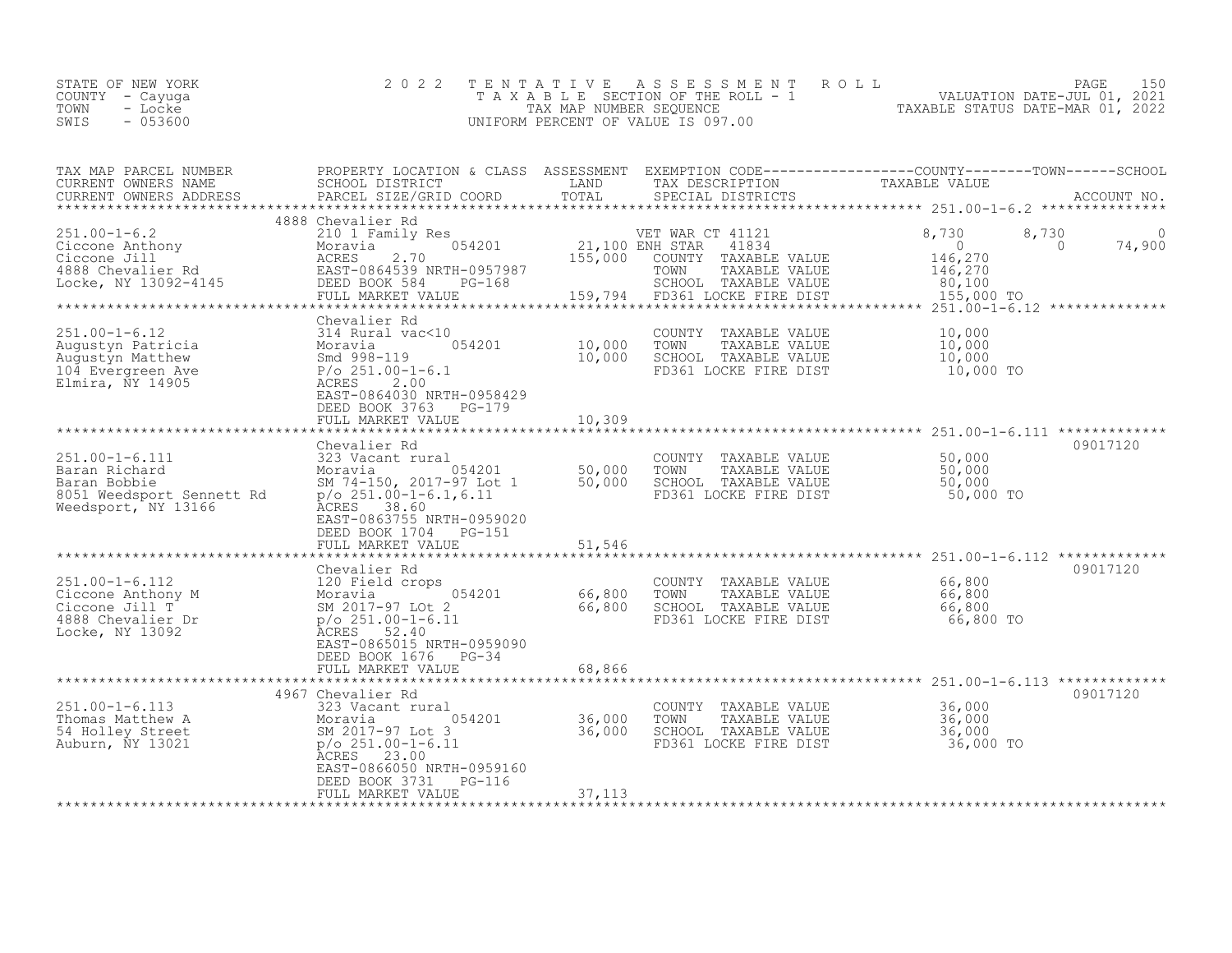| STATE OF NEW YORK<br>COUNTY - Cayuga<br>- Locke<br>TOWN<br>$-053600$<br>SWIS                                                                                                                                                                                                                                                                                                                                                                                                                                | 2 0 2 2                                           |                       | TENTATIVE ASSESSMENT ROLL PAGE 151<br>TAXABLE SECTION OF THE ROLL - 1 VALUATION DATE-JUL 01, 2021<br>TAX MAP NUMBER SEQUENCE TAXABLE STATUS DATE-MAR 01, 2022<br>UNIFORM PERCENT OF VALUE IS 097.00 |               |
|-------------------------------------------------------------------------------------------------------------------------------------------------------------------------------------------------------------------------------------------------------------------------------------------------------------------------------------------------------------------------------------------------------------------------------------------------------------------------------------------------------------|---------------------------------------------------|-----------------------|-----------------------------------------------------------------------------------------------------------------------------------------------------------------------------------------------------|---------------|
| TAX MAP PARCEL NUMBER PROPERTY LOCATION & CLASS ASSESSMENT EXEMPTION CODE------------------COUNTY---------TOWN------SCHOOL SCHOOL DISTRICT<br>CURRENT OWNERS NAME SCHOOL DISTRICT LAND TAX DESCRIPTION TAXABLE VALUE<br>CURRENT OWNE                                                                                                                                                                                                                                                                        |                                                   |                       |                                                                                                                                                                                                     |               |
| $\begin{tabular}{lllllllllllll} \multicolumn{4}{c }{\begin{tabular}{l} \multicolumn{4}{c}{\begin{tabular}{l} \multicolumn{4}{c}{\begin{tabular}{l} \multicolumn{4}{c}{\begin{tabular}{l} \multicolumn{4}{c}{\begin{tabular}{l} \multicolumn{4}{c}{\begin{tabular}{l} \multicolumn{4}{c}{\begin{tabular}{l} \multicolumn{4}{c}{\begin{tabular}{l} \multicolumn{4}{c}{\begin{tabular}{l} \multicolumn{4}{c}{\begin{tabular}{l} \multicolumn{4}{c}{\begin{tabular}{c} \multicolumn{4}{c}{\begin{tabular}{c} \$ |                                                   |                       |                                                                                                                                                                                                     | 09017120      |
|                                                                                                                                                                                                                                                                                                                                                                                                                                                                                                             |                                                   |                       |                                                                                                                                                                                                     |               |
| $\begin{tabular}{lllllllll} \textbf{251.00-1-7.2} & \textbf{5235 Booth Hill Rd} & \textbf{270 Mg housing} & \textbf{285 Booth Hill Rd} & \textbf{29025031} & \textbf{201.00-1-7.2} & \textbf{211.00-1-7.2} & \textbf{221.00-1-7.2} & \textbf{231.00-1-7.2} & \textbf{2425} \\ \textbf{251.00-1-7.2} & \textbf{270 Mg housing} & \textbf{270 Mg housing} & \textbf{285 B OF} & \textbf{29$                                                                                                                   |                                                   |                       |                                                                                                                                                                                                     |               |
|                                                                                                                                                                                                                                                                                                                                                                                                                                                                                                             |                                                   |                       |                                                                                                                                                                                                     |               |
|                                                                                                                                                                                                                                                                                                                                                                                                                                                                                                             |                                                   |                       |                                                                                                                                                                                                     |               |
|                                                                                                                                                                                                                                                                                                                                                                                                                                                                                                             |                                                   |                       | $\overline{0}$                                                                                                                                                                                      | 30,000        |
|                                                                                                                                                                                                                                                                                                                                                                                                                                                                                                             |                                                   | ********************* |                                                                                                                                                                                                     |               |
| $\begin{array}{lllllllllllll} \text{251.00--1-7.12} & & & & & 348 \text{ Tucker Hill Rd} & & & & & \text{COUNTY} & \text{TXABLE VALUE} & & & 85,000 \\ \text{Franklin Nicole} & & & & & & 210 \text{ I Family Res} & & & & \text{COUNTY} & \text{TXABLE VALUE} & & 85,000 \\ \text{Franklin Andrew} & & & & & & 054201 & & 16,400 & \text{TOWN} & \text{TXABLE VALUE} & & 85,000 \\ \text{Franklin Andrew} & & & & & & 85,000 & \text{SMM} & \text{TXABLE VALUE$                                            | 348 Tucker Hill Rd                                |                       |                                                                                                                                                                                                     |               |
|                                                                                                                                                                                                                                                                                                                                                                                                                                                                                                             | DEED BOOK 3998 PG-201<br>FULL MARKET VALUE 87,629 |                       |                                                                                                                                                                                                     |               |
|                                                                                                                                                                                                                                                                                                                                                                                                                                                                                                             |                                                   |                       |                                                                                                                                                                                                     | 09025030      |
|                                                                                                                                                                                                                                                                                                                                                                                                                                                                                                             |                                                   |                       |                                                                                                                                                                                                     | 61,709 61,709 |
|                                                                                                                                                                                                                                                                                                                                                                                                                                                                                                             |                                                   |                       |                                                                                                                                                                                                     |               |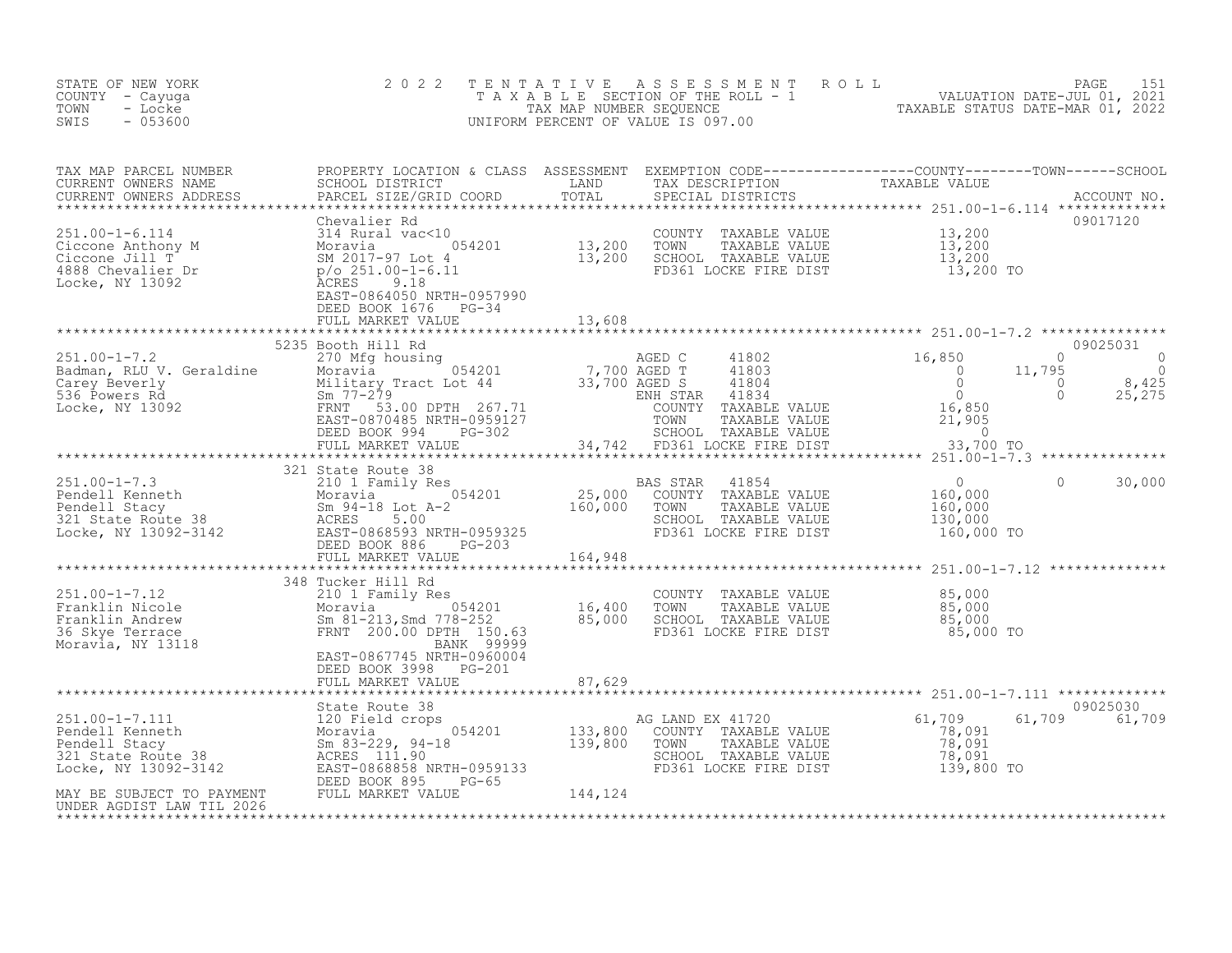| STATE OF NEW YORK | 2022 TENTATIVE ASSESSMENT ROLL     | PAGE                             |
|-------------------|------------------------------------|----------------------------------|
| COUNTY - Cayuqa   | TAXABLE SECTION OF THE ROLL - 1    | VALUATION DATE-JUL 01, 2021      |
| TOWN<br>- Locke   | TAX MAP NUMBER SEQUENCE            | TAXABLE STATUS DATE-MAR 01, 2022 |
| $-053600$<br>SWIS | UNIFORM PERCENT OF VALUE IS 097.00 |                                  |

| TAX MAP PARCEL NUMBER PROPERTY LOCATION & CLASS ASSESSMENT EXEMPTION CODE----------------COUNTY-------TOWN-----SCHOOL                                                                                                                                                                                                                          |                      |  |          |          |
|------------------------------------------------------------------------------------------------------------------------------------------------------------------------------------------------------------------------------------------------------------------------------------------------------------------------------------------------|----------------------|--|----------|----------|
|                                                                                                                                                                                                                                                                                                                                                |                      |  |          |          |
|                                                                                                                                                                                                                                                                                                                                                | 5287 Booth Hill Rd   |  |          | 09025090 |
|                                                                                                                                                                                                                                                                                                                                                |                      |  |          |          |
| 373 Booth Hill Rd<br>29,900 COUNTY TAXABLE VALUE<br>George Thomas M Moravia 29,900 COUNTY TAXABLE VALUE<br>George Thomas M Moravia 29,900 COUNTY TAXABLE VALUE<br>San 88-28, 96-100 145,000 TOWN TAXABLE VALUE<br>5273 Booth Hill Rd ACR                                                                                                       |                      |  |          |          |
|                                                                                                                                                                                                                                                                                                                                                |                      |  |          |          |
| 315 Booth Hill Rd (139,000 BORES 3.10<br>Experiment Market Market (139,000 BOR) 21,700 COUNTY TAXABLE VALUE<br>Experiment Market Market (139,000 Market Market (139,000 Market Market Market Market Market Market Market Market Ma                                                                                                             | DEED BOOK 1468 PG-62 |  | $\Omega$ | 30,000   |
|                                                                                                                                                                                                                                                                                                                                                |                      |  |          |          |
| $\begin{tabular}{lllllllllll} \textbf{78.600} & \textbf{5297 Booth Hill Rd} & \textbf{5201.00-1-8.22} & \textbf{521.00-1-8.22} & \textbf{5297 Booth Hill Rd} & \textbf{5201.00-1-8.22} & \textbf{521.00-1-8.22} & \textbf{521.00-1-8.22} & \textbf{521.00-1-8.22} & \textbf{521.01.00} & \textbf{521.02.000} & \textbf{521.01.000} & \textbf{$ |                      |  |          |          |
|                                                                                                                                                                                                                                                                                                                                                |                      |  |          | 09023010 |
|                                                                                                                                                                                                                                                                                                                                                |                      |  |          |          |
|                                                                                                                                                                                                                                                                                                                                                |                      |  |          |          |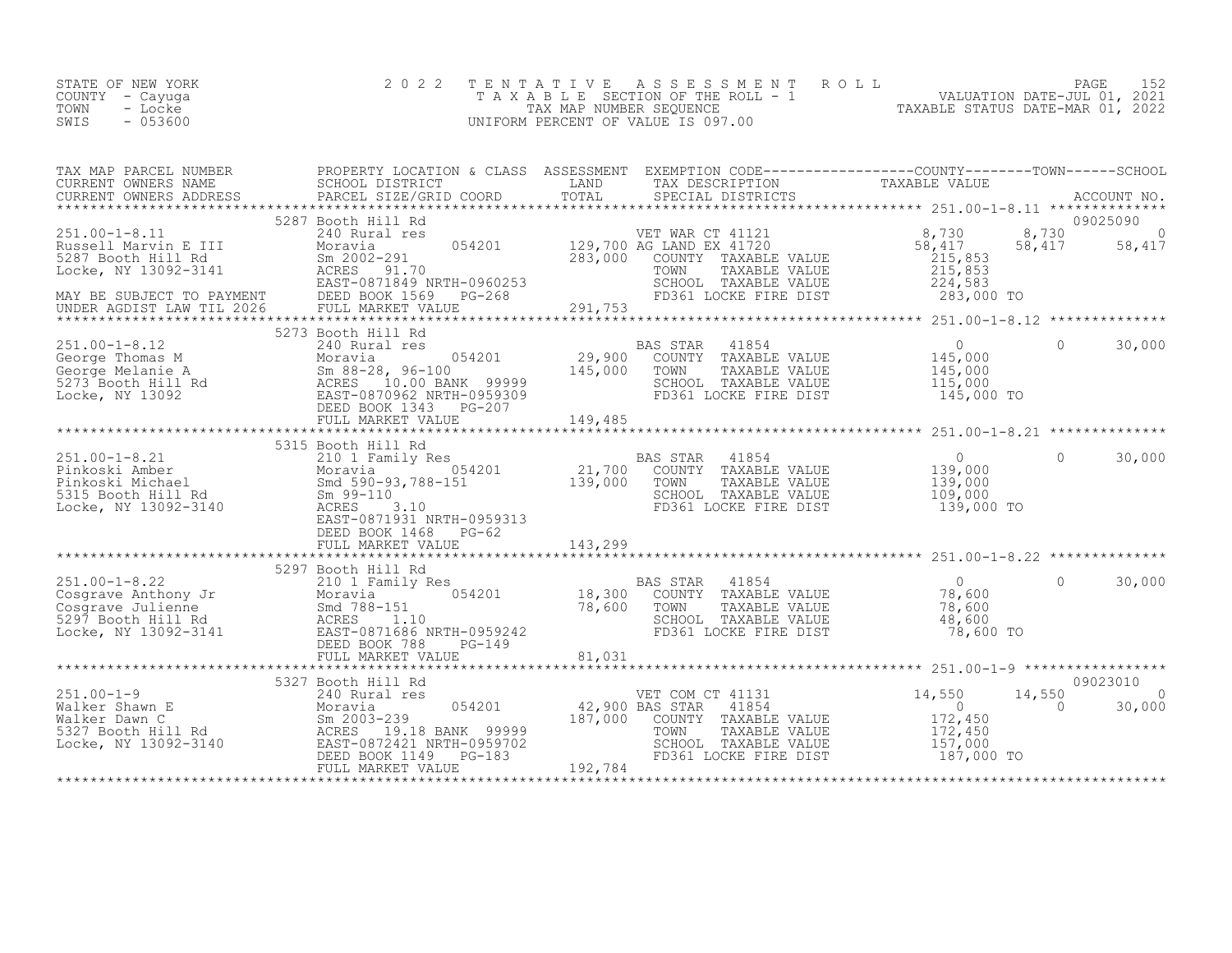| STATE OF NEW YORK<br>COUNTY – Cayuga<br>TOWN<br>- Locke<br>- 053600<br>SWIS |  | 2022 TENTATIVE ASSESSMENT ROLL<br>T A X A B L E SECTION OF THE ROLL - 1<br>TAX MAP NUMBER SEOUENCE<br>UNIFORM PERCENT OF VALUE IS 097.00 |  | TAXABLE STATUS DATE-MAR 01, 2022 | PAGE 153<br>VALUATION DATE-JUL 01, 2021 |  |
|-----------------------------------------------------------------------------|--|------------------------------------------------------------------------------------------------------------------------------------------|--|----------------------------------|-----------------------------------------|--|
|-----------------------------------------------------------------------------|--|------------------------------------------------------------------------------------------------------------------------------------------|--|----------------------------------|-----------------------------------------|--|

| TAX MAP PARCEL NUMBER                                                                                                                                                                                                                                          | PROPERTY LOCATION & CLASS ASSESSMENT EXEMPTION CODE----------------COUNTY-------TOWN------SCHOOL |                                                                                        |            |                           |
|----------------------------------------------------------------------------------------------------------------------------------------------------------------------------------------------------------------------------------------------------------------|--------------------------------------------------------------------------------------------------|----------------------------------------------------------------------------------------|------------|---------------------------|
| COMPRESS NAME SORREL SURFACTLE CORPORAGING THE TRANSPORT TRANSPORT TRANSPORT TRANSPORT TRANSPORT TRANSPORT TRANSPORT TRANSPORT TRANSPORT TRANSPORT TRANSPORT TRANSPORT TRANSPORT TRANSPORT TRANSPORT TRANSPORT TRANSPORT TRANS                                 |                                                                                                  |                                                                                        |            |                           |
|                                                                                                                                                                                                                                                                |                                                                                                  |                                                                                        |            |                           |
|                                                                                                                                                                                                                                                                | 315 Powers Rd                                                                                    |                                                                                        |            | 09025081                  |
|                                                                                                                                                                                                                                                                |                                                                                                  |                                                                                        |            |                           |
|                                                                                                                                                                                                                                                                |                                                                                                  |                                                                                        |            |                           |
| 251.00-1-10<br>Mueller Gordon C<br>Mueller Gordon C<br>Moravia 054201 41,500 TOWN TAXABLE VALUE 89,000<br>39 Woodworth St ACRES 18.20 89,000 SCHOOL TAXABLE VALUE 89,000<br>Victor, NY 14564-1341 EAST-0873232 NRTH-0959813 FD361 LOCKE                        |                                                                                                  | FD361 LOCKE FIRE DIST 89,000 TO                                                        |            |                           |
|                                                                                                                                                                                                                                                                |                                                                                                  |                                                                                        |            |                           |
|                                                                                                                                                                                                                                                                |                                                                                                  |                                                                                        |            |                           |
|                                                                                                                                                                                                                                                                | 5384 Booth Hill Rd                                                                               |                                                                                        |            | 09025082<br>$0 \t 30,000$ |
|                                                                                                                                                                                                                                                                |                                                                                                  |                                                                                        |            |                           |
|                                                                                                                                                                                                                                                                |                                                                                                  |                                                                                        |            |                           |
|                                                                                                                                                                                                                                                                |                                                                                                  |                                                                                        |            |                           |
|                                                                                                                                                                                                                                                                | DEED BOOK 679<br>$PG-175$                                                                        |                                                                                        |            |                           |
|                                                                                                                                                                                                                                                                |                                                                                                  |                                                                                        |            |                           |
|                                                                                                                                                                                                                                                                |                                                                                                  |                                                                                        |            |                           |
|                                                                                                                                                                                                                                                                | 5400 Booth Hill Rd                                                                               |                                                                                        |            |                           |
|                                                                                                                                                                                                                                                                |                                                                                                  | COUNTY TAXABLE VALUE 112,000<br>TOWN TAXABLE VALUE 112,000                             |            |                           |
|                                                                                                                                                                                                                                                                |                                                                                                  | TOWN TAXABLE VALUE<br>SCHOOL TAXABLE VALUE 112,000<br>ED361 LOCKE FIRE DIST 112,000 TO |            |                           |
|                                                                                                                                                                                                                                                                |                                                                                                  |                                                                                        |            |                           |
|                                                                                                                                                                                                                                                                |                                                                                                  |                                                                                        |            |                           |
| 251.00-1-11.2<br>Adams Joan B<br>Adams Bruce B<br>5400 Booth Hill Rd<br>Locke, NY 13092-3332<br>Adams Bruce B<br>28,500 TOWN<br>Moravia<br>28,500 TOWN<br>28,500 TOWN<br>28,500 TOWN<br>28,500 TOWN<br>28,500 TOWN<br>28,500 TOWN<br>28,500 TOWN<br>28,500 T   |                                                                                                  |                                                                                        |            |                           |
|                                                                                                                                                                                                                                                                |                                                                                                  |                                                                                        |            |                           |
|                                                                                                                                                                                                                                                                | Booth Hill Rd                                                                                    |                                                                                        |            | 09025040                  |
|                                                                                                                                                                                                                                                                |                                                                                                  |                                                                                        |            |                           |
|                                                                                                                                                                                                                                                                |                                                                                                  |                                                                                        |            |                           |
|                                                                                                                                                                                                                                                                |                                                                                                  |                                                                                        |            |                           |
|                                                                                                                                                                                                                                                                |                                                                                                  |                                                                                        |            |                           |
| MAY BE SUBJECT TO PAYMENT                                                                                                                                                                                                                                      |                                                                                                  | 2,000 EX                                                                               |            |                           |
| UNDER AGDIST LAW TIL 2026                                                                                                                                                                                                                                      |                                                                                                  |                                                                                        |            |                           |
|                                                                                                                                                                                                                                                                | 5248 Booth Hill Rd                                                                               |                                                                                        |            | 09010110                  |
|                                                                                                                                                                                                                                                                |                                                                                                  | COUNTY TAXABLE VALUE $205,000$<br>TOWN TAXABLE VALUE $205,000$                         |            |                           |
|                                                                                                                                                                                                                                                                |                                                                                                  | TOWN<br>SCHOOL TAXABLE VALUE                                                           | 205,000    |                           |
|                                                                                                                                                                                                                                                                |                                                                                                  | FD361 LOCKE FIRE DIST                                                                  | 205,000 TO |                           |
|                                                                                                                                                                                                                                                                |                                                                                                  |                                                                                        |            |                           |
| 251.00-1-13.1<br>Luce Dean S<br>Tobey Carol A<br>Tobey Carol A<br>S240 Rural res<br>Moravia 054201<br>Moravia 054201<br>205,000<br>S240 Rural res<br>Moravia 054201<br>205,000<br>S240 Rural res<br>205,000<br>S240 Rural res<br>205,000<br>S240 Rural res<br> |                                                                                                  |                                                                                        |            |                           |
|                                                                                                                                                                                                                                                                |                                                                                                  |                                                                                        |            |                           |
|                                                                                                                                                                                                                                                                |                                                                                                  |                                                                                        |            |                           |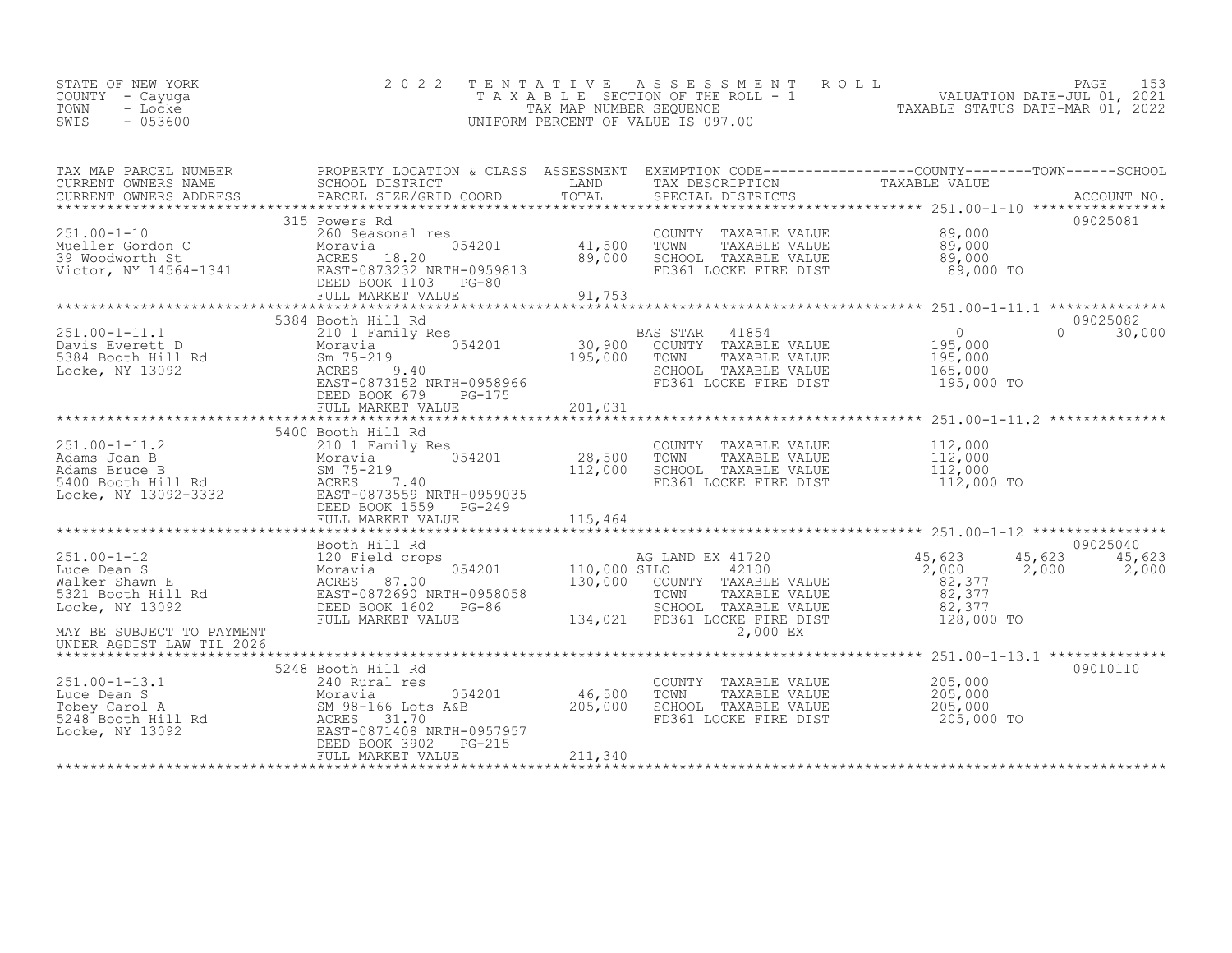| STATE OF NEW YORK<br>COUNTY - Cayuga<br>TOWN<br>- Locke<br>SWIS<br>$-053600$                                                                                                                                                                     | 2022                                                                        |         | TENTATIVE ASSESSMENT ROLL PAGE 154<br>TAXABLE SECTION OF THE ROLL - 1 VALUATION DATE-JUL 01, 2021<br>TAX MAP NUMBER SEQUENCE TAXABLE STATUS DATE-MAR 01, 2022<br>UNIFORM PERCENT OF VALUE IS 097.00 |        |
|--------------------------------------------------------------------------------------------------------------------------------------------------------------------------------------------------------------------------------------------------|-----------------------------------------------------------------------------|---------|-----------------------------------------------------------------------------------------------------------------------------------------------------------------------------------------------------|--------|
|                                                                                                                                                                                                                                                  |                                                                             |         |                                                                                                                                                                                                     |        |
|                                                                                                                                                                                                                                                  |                                                                             |         |                                                                                                                                                                                                     |        |
|                                                                                                                                                                                                                                                  |                                                                             |         |                                                                                                                                                                                                     |        |
|                                                                                                                                                                                                                                                  | DEED BOOK 1711 PG-171<br>DEED BOOK I/II PG-1/1<br>FULL MARKET VALUE 159,794 |         |                                                                                                                                                                                                     |        |
|                                                                                                                                                                                                                                                  |                                                                             |         |                                                                                                                                                                                                     |        |
|                                                                                                                                                                                                                                                  | State Route 38                                                              |         | 09010111                                                                                                                                                                                            |        |
|                                                                                                                                                                                                                                                  |                                                                             |         |                                                                                                                                                                                                     |        |
|                                                                                                                                                                                                                                                  | DEED BOOK 1400 PG-134<br>FULL MARKET VALUE 1919                             |         | $\circ$                                                                                                                                                                                             | 30,000 |
|                                                                                                                                                                                                                                                  |                                                                             |         |                                                                                                                                                                                                     |        |
| 167 State Route 38<br>Moravia 167-210 1 Family Res<br>Moravia 167 State Route 38<br>Moravia 167 State Route 38<br>Moravia 167 State Route 38<br>Moravia 167 State Route 38<br>Sm 38-105 Lock 10<br>Moravia 133,000<br>Sm 88-105 Lock 10<br>Morav | ACRES 3.20<br>EAST-0871374 NRTH-0956890<br>DEED BOOK 1677 PG-240            |         |                                                                                                                                                                                                     |        |
|                                                                                                                                                                                                                                                  | FULL MARKET VALUE                                                           | 137,113 |                                                                                                                                                                                                     |        |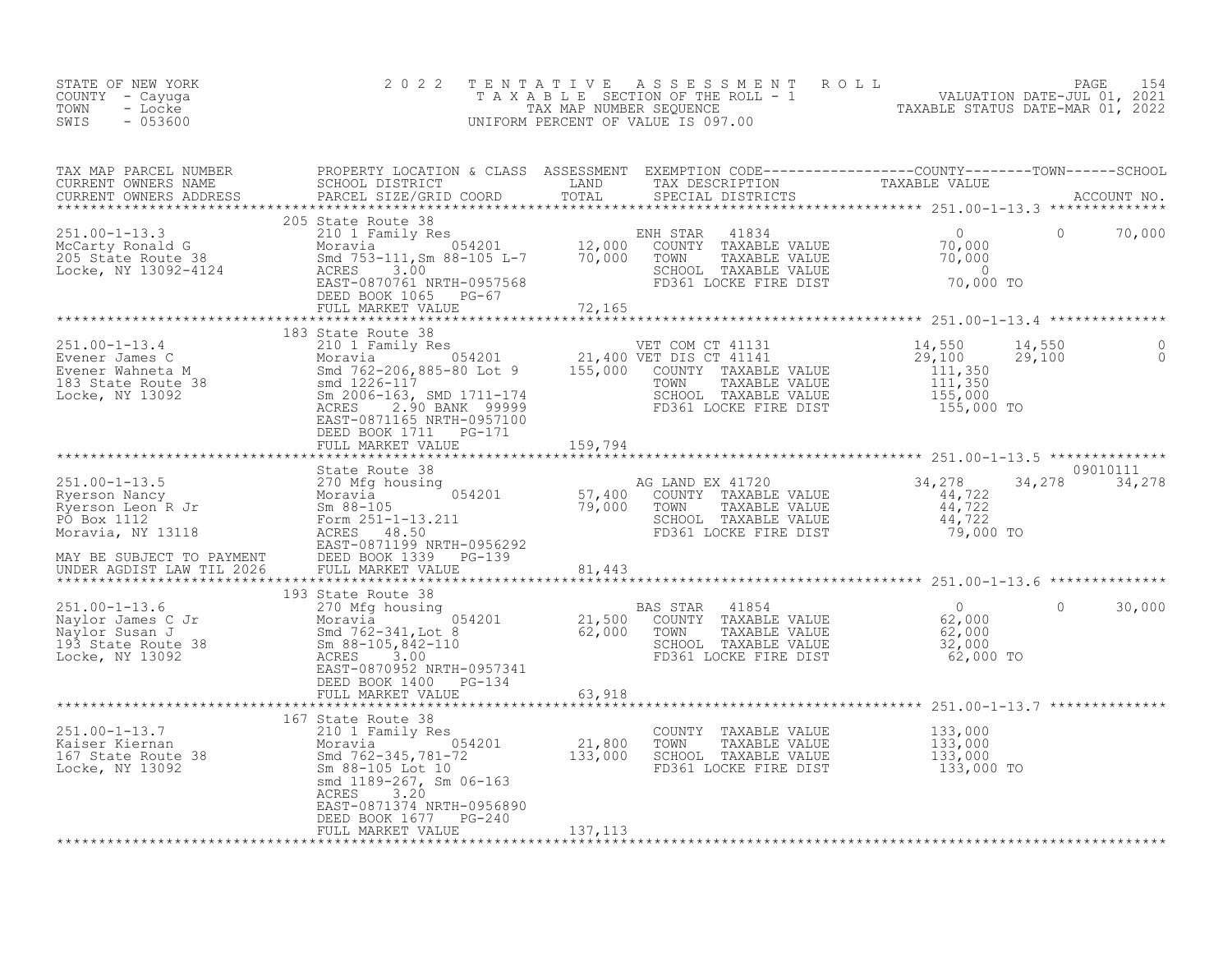| STATE OF NEW YORK<br>COUNTY - Cayuga<br>TOWN<br>- Locke<br>$-053600$<br>SWIS                                                                                                                                                                               | 2 0 2 2                                                                                  |       |                                                                                                                                 | TENTATIVE ASSESSMENT ROLL PAGE 155<br>TAXABLE SECTION OF THE ROLL - 1 VALUATION DATE-JUL 01, 2021<br>TAX MAP NUMBER SEQUENCE TAXABLE STATUS DATE-MAR 01, 2022<br>UNIFORM PERCENT OF VALUE IS 097.00 |        |
|------------------------------------------------------------------------------------------------------------------------------------------------------------------------------------------------------------------------------------------------------------|------------------------------------------------------------------------------------------|-------|---------------------------------------------------------------------------------------------------------------------------------|-----------------------------------------------------------------------------------------------------------------------------------------------------------------------------------------------------|--------|
| TAX MAP PARCEL NUMBER PROPERTY LOCATION & CLASS ASSESSMENT EXEMPTION CODE-----------------COUNTY--------TOWN------SCHOOL CURRENT OWNERS NAME SCHOOL DISTRICT LAND TAX DESCRIPTION TAXABLE VALUE<br>CURRENT OWNERS ADDRESS PARCEL                           |                                                                                          |       |                                                                                                                                 |                                                                                                                                                                                                     |        |
|                                                                                                                                                                                                                                                            | 5226 Booth Hill Rd<br>DEED BOOK 1235 PG-195<br>FULL MARKET VALUE 51,546                  |       |                                                                                                                                 | $\Omega$                                                                                                                                                                                            | 30,000 |
|                                                                                                                                                                                                                                                            |                                                                                          |       |                                                                                                                                 |                                                                                                                                                                                                     |        |
| 251.00-1-13.212<br>243 State Route 38<br>Burnett Living Trust and Moravia constant of the Moravia constant of the Moravia country TAXABLE VALUE<br>200,000 TOWN TAXABLE VALUE 200,000<br>243 State Route 38 Barn Address is 242 St Rt                      | 243 State Route 38                                                                       |       |                                                                                                                                 | $\mathbf{0}$                                                                                                                                                                                        | 30,000 |
|                                                                                                                                                                                                                                                            |                                                                                          |       |                                                                                                                                 |                                                                                                                                                                                                     |        |
|                                                                                                                                                                                                                                                            |                                                                                          |       |                                                                                                                                 |                                                                                                                                                                                                     |        |
| Off Tuckerhill Rd<br>251.00-1-14.3<br>Chapman Thelma<br>Chapman Thelma<br>3,700<br>CoUNTY TAXABLE VALUE<br>CoUNTY TAXABLE VALUE<br>3,700<br>TOMN TAXABLE VALUE<br>3,700<br>TOMN TAXABLE VALUE<br>2,700<br>TOMN TAXABLE VALUE<br>2,700<br>SCHOOL TAXABLE VA | EAST-0866888 NRTH-0958578<br>DEED BOOK 1058 PG-42<br>FULL MARKET VALUE                   | 3,814 |                                                                                                                                 |                                                                                                                                                                                                     |        |
|                                                                                                                                                                                                                                                            |                                                                                          |       |                                                                                                                                 |                                                                                                                                                                                                     |        |
|                                                                                                                                                                                                                                                            |                                                                                          |       |                                                                                                                                 |                                                                                                                                                                                                     |        |
|                                                                                                                                                                                                                                                            |                                                                                          |       |                                                                                                                                 |                                                                                                                                                                                                     |        |
| 251.00-1-14.7<br>Slater James<br>Slater Jeanine<br>266 Tucker Hill Rd<br>266 Tucker Hill Rd<br>266 Tucker Hill Rd<br>266 Tucker Hill Rd<br>266 Tucker Hill Rd<br>266 Tucker Hill Rd<br>266 Tucker Hill Rd<br>266 Tucker Hill Rd<br>280 25,700<br>25,70     | 288 Tucker Hill Rd<br>ACRES<br>5.94<br>EAST-0866969 NRTH-0959266<br>DEED BOOK 1033 PG-30 |       | COUNTY TAXABLE VALUE $34,700$<br>TOWN TAXABLE VALUE $34,700$<br>SCHOOL TAXABLE VALUE $34,700$<br>FD361 LOCKE FIRE DIST $34,700$ |                                                                                                                                                                                                     |        |
|                                                                                                                                                                                                                                                            |                                                                                          |       |                                                                                                                                 |                                                                                                                                                                                                     |        |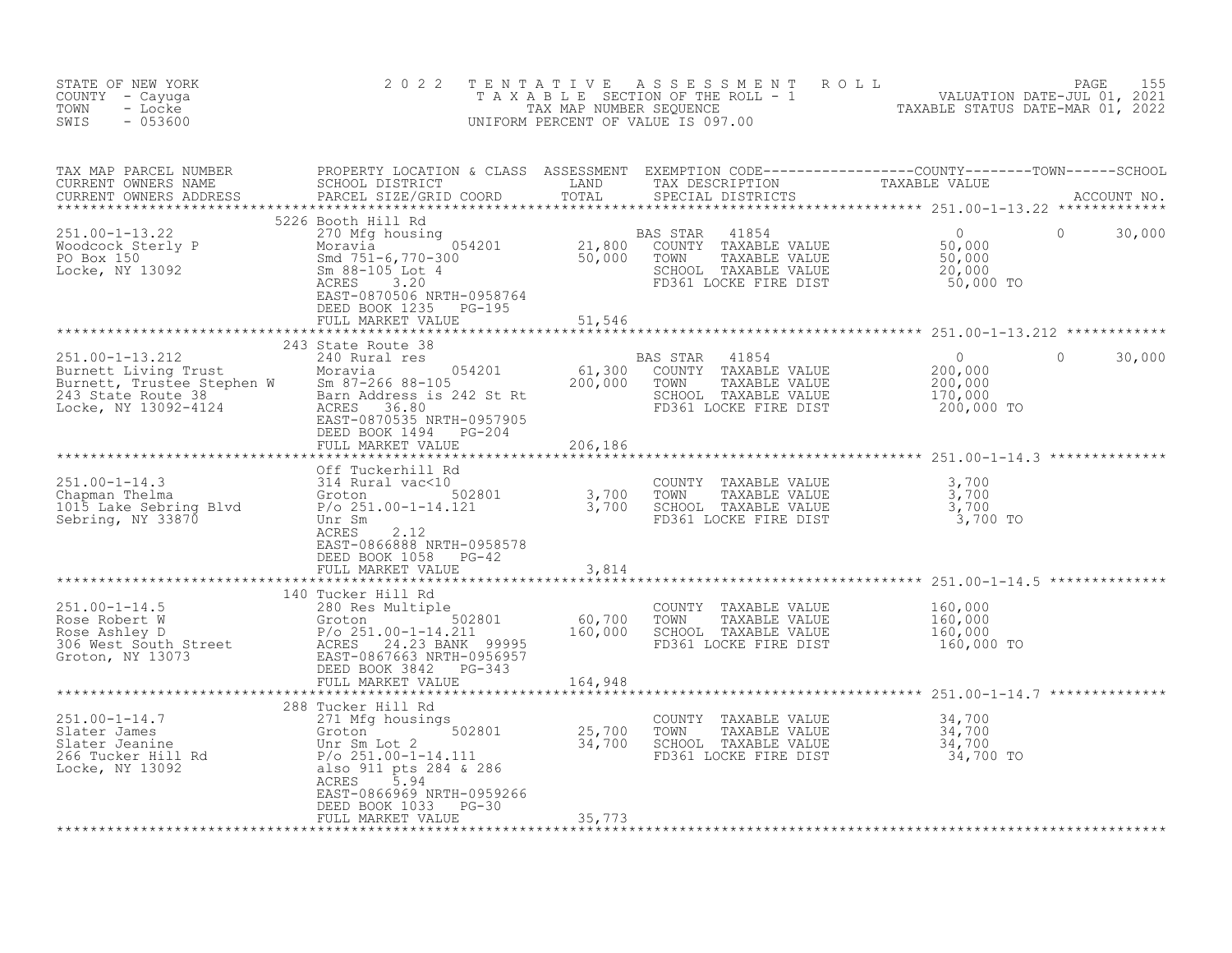| STATE OF NEW YORK<br>COUNTY<br>- Cayuga<br>TOWN<br>- Locke<br>$-053600$<br>SWIS                     | 2 0 2 2                                                                                                                                                                                                                          | T E N T A T I V E<br>TAX MAP NUMBER SEQUENCE | A S S E S S M E N T<br>T A X A B L E SECTION OF THE ROLL - 1 THE TRANSPORT ON DATE-JUL 01, 2021<br>TAX MAP NUMBER SEQUENCE TAXABLE STATIIS DATE-MAR 01. 2022<br>UNIFORM PERCENT OF VALUE IS 097.00 | ROLL                                                                           | PAGE<br>156<br>TAXABLE STATUS DATE-MAR 01, 2022      |
|-----------------------------------------------------------------------------------------------------|----------------------------------------------------------------------------------------------------------------------------------------------------------------------------------------------------------------------------------|----------------------------------------------|----------------------------------------------------------------------------------------------------------------------------------------------------------------------------------------------------|--------------------------------------------------------------------------------|------------------------------------------------------|
| TAX MAP PARCEL NUMBER<br>CURRENT OWNERS NAME<br>CURRENT OWNERS ADDRESS                              | PROPERTY LOCATION & CLASS ASSESSMENT EXEMPTION CODE----------------COUNTY-------TOWN-----SCHOOL<br>SCHOOL DISTRICT<br>PARCEL SIZE/GRID COORD                                                                                     | LAND<br>TOTAL                                | TAX DESCRIPTION<br>SPECIAL DISTRICTS                                                                                                                                                               | TAXABLE VALUE                                                                  | ACCOUNT NO.                                          |
| $251.00 - 1 - 14.8$<br>Slater James<br>Slater-Mejia Jessia<br>266 Tucker Hill Rd<br>Locke, NY 13092 | 266-268 Tucker Hill Rd<br>271 Mfg housings<br>502801<br>Groton<br>$P$ /o 251.00-1-14.111<br>Unr Sm<br>ACRES<br>8.33<br>EAST-0866909 NRTH-0958948<br>DEED BOOK 1033<br>$PG-28$<br>FULL MARKET VALUE                               | 28,800<br>92,000<br>94,845                   | BAS STAR<br>41854<br>COUNTY TAXABLE VALUE<br>TOWN<br>TAXABLE VALUE<br>SCHOOL TAXABLE VALUE<br>FD361 LOCKE FIRE DIST                                                                                | $\overline{0}$<br>92,000<br>92,000<br>62,000<br>92,000 TO                      | 09016020<br>$\Omega$<br>30,000                       |
|                                                                                                     |                                                                                                                                                                                                                                  |                                              |                                                                                                                                                                                                    |                                                                                |                                                      |
| $251.00 - 1 - 14.42$<br>Nelson Marilyn<br>Crutchfield Melcolm<br>PO Box 176<br>Locke, NY 13092      | 250 Tucker Hill Rd<br>270 Mfg housing<br>502801<br>Groton<br>Sm 79-75, UNL Sm<br>Inc P/o 251-1-14.121 &<br>14.212,14.221,14.411<br>14.212, 14.221, 14.411<br>9.90<br>ACRES<br>EAST-0867365 NRTH-0958252<br>DEED BOOK 3770 PG-243 |                                              | L I DIS C 41932<br>30,200 L I DIS T 41933<br>41854<br>53,000 BAS STAR<br>COUNTY TAXABLE VALUE<br>TOWN<br>TAXABLE VALUE<br>SCHOOL TAXABLE VALUE<br>FD361 LOCKE FIRE DIST                            | 26,500<br>$\overline{0}$<br>$\circ$<br>26,500<br>42,400<br>23,000<br>53,000 TO | $\Omega$<br>10,600<br>$\Omega$<br>$\Omega$<br>30,000 |
|                                                                                                     | FULL MARKET VALUE<br>*************************                                                                                                                                                                                   | 54,639                                       |                                                                                                                                                                                                    |                                                                                |                                                      |
| $251.00 - 1 - 14.61$<br>Apple-i-Acres, LLC<br>244 Bird Cemetery Rd<br>Locke, NY 13092               | Tucker Hill Rd<br>$P/O$ 251.00-1-14.211,14.6<br>& 14.411<br>1626-220 transfers water<br>57.80 BANK 98155<br>ACRES<br>EAST-0867718 NRTH-0957618<br>DEED BOOK 4071<br>$PG-32$                                                      | 107,400<br>155,000                           | COUNTY TAXABLE VALUE<br>TOWN<br>TAXABLE VALUE<br>SCHOOL TAXABLE VALUE<br>FD361 LOCKE FIRE DIST                                                                                                     | 155,000<br>155,000<br>155,000<br>155,000 TO                                    | 09016021                                             |
|                                                                                                     | FULL MARKET VALUE                                                                                                                                                                                                                | 159,794                                      |                                                                                                                                                                                                    |                                                                                |                                                      |
| $251.00 - 1 - 14.112$<br>Zimmer Robert L<br>801 South Main St Ext<br>Groton, NY 13073               | Tucker Hill Rd<br>314 Rural vac<10<br>502801<br>Groton<br>$P/O 251.00 - 1 - 14.11$<br>Unr Sm, lot 1<br>ACRES<br>6.10<br>EAST-0866991 NRTH-0959696<br>DEED BOOK 1027<br>PG-300                                                    | 17,200<br>17,200                             | COUNTY TAXABLE VALUE<br>TOWN<br>TAXABLE VALUE<br>SCHOOL TAXABLE VALUE<br>FD361 LOCKE FIRE DIST                                                                                                     | 17,200<br>$\frac{17}{17}$ , 200<br>17, 200<br>17,200 TO                        |                                                      |
|                                                                                                     | FULL MARKET VALUE                                                                                                                                                                                                                | 17,732                                       |                                                                                                                                                                                                    |                                                                                |                                                      |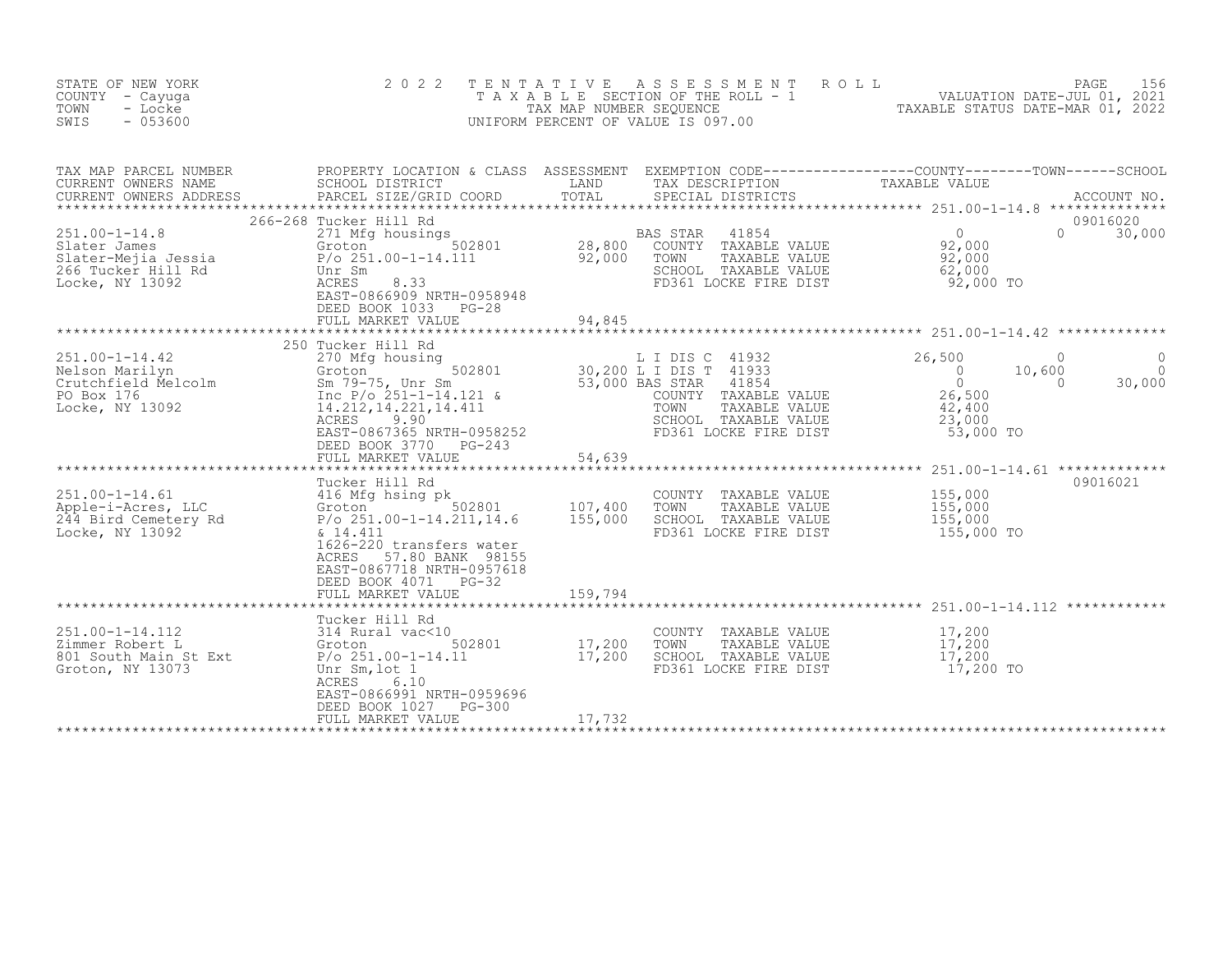| STATE OF NEW YORK<br>COUNTY - Cayuga<br>- Locke<br>TOWN<br>$-053600$<br>SWIS                                                                                                                                                                                                                                                                                                                   | 2 0 2 2                                                          |        |        | TENTATIVE ASSESSMENT ROLL PAGE 157<br>TAXABLE SECTION OF THE ROLL - 1 VALUATION DATE-JUL 01, 2021<br>TAX MAP NUMBER SEQUENCE TAXABLE STATUS DATE-MAR 01, 2022<br>UNIFORM PERCENT OF VALUE IS 097.00 |                           |
|------------------------------------------------------------------------------------------------------------------------------------------------------------------------------------------------------------------------------------------------------------------------------------------------------------------------------------------------------------------------------------------------|------------------------------------------------------------------|--------|--------|-----------------------------------------------------------------------------------------------------------------------------------------------------------------------------------------------------|---------------------------|
|                                                                                                                                                                                                                                                                                                                                                                                                |                                                                  |        |        |                                                                                                                                                                                                     |                           |
|                                                                                                                                                                                                                                                                                                                                                                                                |                                                                  |        |        |                                                                                                                                                                                                     |                           |
|                                                                                                                                                                                                                                                                                                                                                                                                |                                                                  |        |        |                                                                                                                                                                                                     |                           |
| 351.00-1-16.2<br>Walters Kenneth (350.00-1-16.2)<br>Walters Kenneth (37,000 Society Proposed and Test of Section (31,900 COUNTY TAXABLE VALUE 127,000<br>Walters Amy Sm 98-237, P/o 251-1-16 127,000 TOWN TAXABLE VALUE 127,000<br>TOC                                                                                                                                                         | DEED BOOK 995 PG-1                                               |        |        |                                                                                                                                                                                                     | $0 \t 30,000$             |
|                                                                                                                                                                                                                                                                                                                                                                                                | FULL MARKET VALUE 130,928                                        |        |        |                                                                                                                                                                                                     |                           |
|                                                                                                                                                                                                                                                                                                                                                                                                | 4930 Chevalier Rd                                                |        |        |                                                                                                                                                                                                     |                           |
|                                                                                                                                                                                                                                                                                                                                                                                                |                                                                  |        |        |                                                                                                                                                                                                     |                           |
|                                                                                                                                                                                                                                                                                                                                                                                                | Chevalier Rd                                                     |        |        |                                                                                                                                                                                                     | 09009030                  |
| Vervaller Randoned and the countr TAXABLE VALUE<br>Walters Kenneth Groton 502801 31,700 TOWN TAXABLE VALUE 31,700<br>4932 Chevalier Rd F/o 251.00-1-16, 16.1 31,700 SCHOOL TAXABLE VALUE 31,700<br>Locke, NY 13092-4144 SM2012-90, 2                                                                                                                                                           | ACRES 23.65<br>EAST-0864305 NRTH-0957245<br>DEED BOOK 1478 PG-53 |        |        |                                                                                                                                                                                                     |                           |
|                                                                                                                                                                                                                                                                                                                                                                                                | FULL MARKET VALUE                                                |        | 32,680 |                                                                                                                                                                                                     |                           |
| $\begin{tabular}{l c c c c c c c c} \multicolumn{3}{c c c c} \multicolumn{3}{c c c} \multicolumn{3}{c c c} \multicolumn{3}{c c c} \multicolumn{3}{c c c} \multicolumn{3}{c c c} \multicolumn{3}{c c c} \multicolumn{3}{c c c} \multicolumn{3}{c c c} \multicolumn{3}{c c c} \multicolumn{3}{c c c} \multicolumn{3}{c c c} \multicolumn{3}{c c c} \multicolumn{3}{c c c} \multicolumn{3}{c c c$ |                                                                  |        |        |                                                                                                                                                                                                     | 09009030<br>19,199 19,199 |
|                                                                                                                                                                                                                                                                                                                                                                                                | FULL MARKET VALUE                                                | 36,598 |        |                                                                                                                                                                                                     |                           |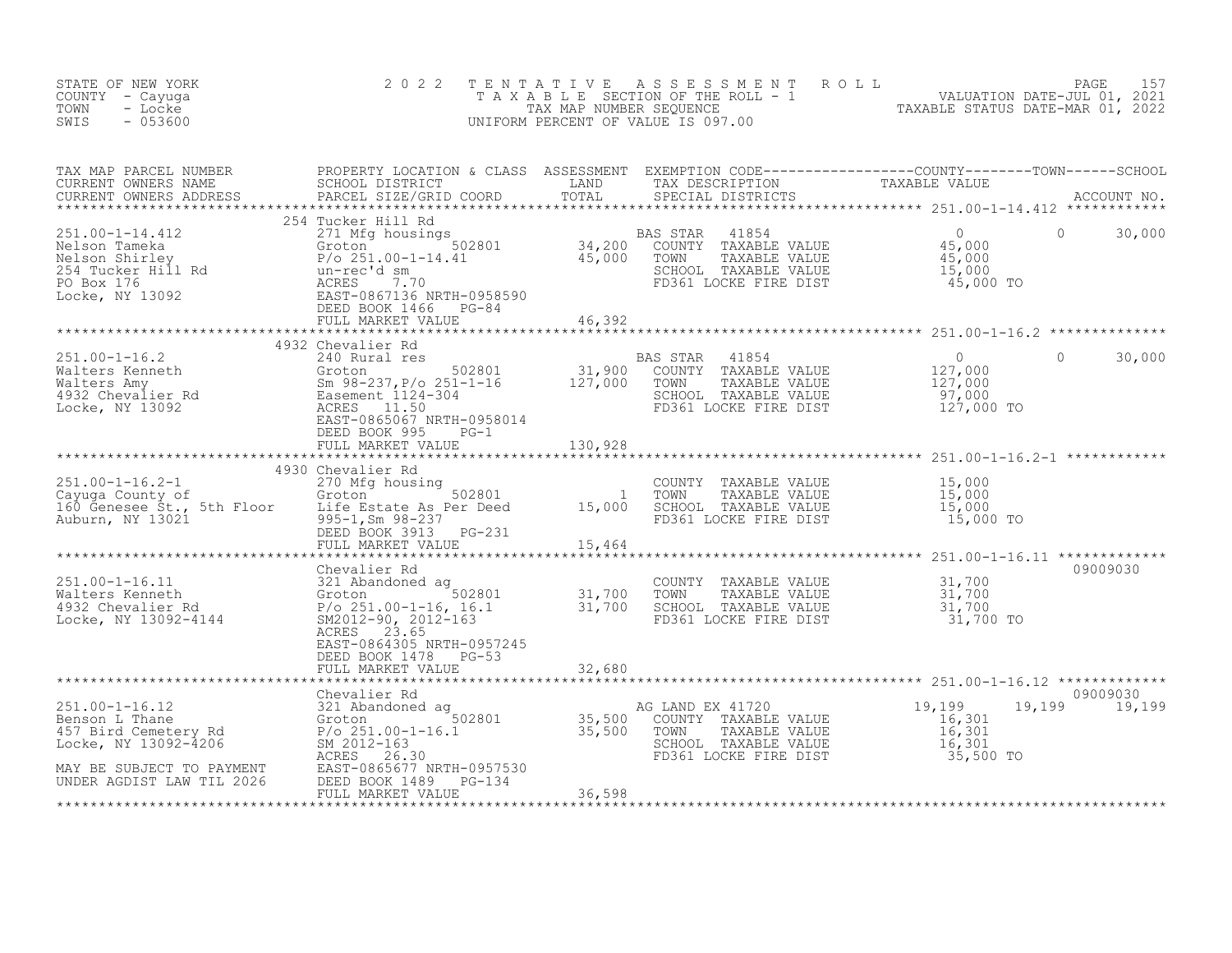| STATE OF NEW YORK<br>COUNTY - Cayuga<br>- Locke<br>TOWN<br>$-053600$<br>SWIS                                                                                                                                                                                                                                                                                                                                                                         | 2 0 2 2                                                                                     | TENTATIVE | UNIFORM PERCENT OF VALUE IS 097.00                                                                                                                                                                                                  | TENTATIVE ASSESSMENT ROLL UNIVERSITY PAGE 158<br>TAXABLE SECTION OF THE ROLL - 1 VALUATION DATE-JUL 01, 2021<br>TAX MAP NUMBER SEQUENCE TAXABLE STATUS DATE-MAR 01, 2022<br>JNIFORM PERCENT OF VALUE IS 097.00 |                                |
|------------------------------------------------------------------------------------------------------------------------------------------------------------------------------------------------------------------------------------------------------------------------------------------------------------------------------------------------------------------------------------------------------------------------------------------------------|---------------------------------------------------------------------------------------------|-----------|-------------------------------------------------------------------------------------------------------------------------------------------------------------------------------------------------------------------------------------|----------------------------------------------------------------------------------------------------------------------------------------------------------------------------------------------------------------|--------------------------------|
| TAX MAP PARCEL NUMBER PROPERTY LOCATION & CLASS ASSESSMENT EXEMPTION CODE----------------COUNTY--------TOWN------SCHOOL CURRENT OWNERS NAME SCHOOL DISTRICT LAND TAX DESCRIPTION TAXABLE VALUE<br>CURRENT OWNERS ADDRESS PARCEL S                                                                                                                                                                                                                    |                                                                                             |           |                                                                                                                                                                                                                                     |                                                                                                                                                                                                                |                                |
| 251.00-1-16.13<br>Walters Kenneth 31 and 314 Rural vac<10<br>4,000<br>4,000<br>Hote, NY 13092-4144<br>EXCES 20012-163<br>MAGNET 20012-163<br>ACRES 20011.85<br>ACRES 20011.85<br>ACRES 20011.85<br>ACRES 20011.85<br>ACRES 20011.85<br>ACRES 20011.85<br>                                                                                                                                                                                            | 4944 Chevalier Rd<br>EAST-0865588 NRTH-0958038<br>DEED BOOK 1478 PG-53<br>FULL MARKET VALUE | 4,124     | COUNTY TAXABLE VALUE $\begin{array}{cccc} 4,000\ \text{TOWN} & \text{TAXABLE VALUE} & 4,000\ \text{SCHOOL} & \text{TAXABLE VALUE} & 4,000\ \text{FD361 LOCKE FIRE DIST} & 4,000\ \text{FD361 LOCKE FIRE DIST} & 4,000\ \end{array}$ |                                                                                                                                                                                                                | 09009030                       |
|                                                                                                                                                                                                                                                                                                                                                                                                                                                      | 4750 Chevalier Rd                                                                           |           | ET WAR CT 41121 8,730<br>NH STAR 41834 0<br>COUNTY TAXABLE VALUE 107,270<br>TOWN TAXABLE VALUE 107,270<br>SCHOOL TAXABLE VALUE 41,100<br>FD361 LOCKE FIRE DIST                                                                      | 8,730<br>$\sim$ 0<br>116,000 TO                                                                                                                                                                                | 09010021<br>$\Omega$<br>74,900 |
| $\begin{array}{lllllllllllll} \text{251.00-1-17.2} & & & & & 4766 \text{ Chevalier Rd} & & & & & \text{COUNTY TAXABLE VALUE} & & & 59,000 \\ \text{Mapley Jessica L} & & & & & 270 \text{ Mfg housing} & & & & 18,300 & \text{TOWN} & \text{TAXABLE VALUE} & & 59,000 \\ \text{Mapley Richard C} & & & & & & & 59,000 & \text{SCHOOL TAXABLE VALUE} & & 59,000 \\ \text{Mapley Richard C} & & & & & & 59,000 & \text{SCHOOL TAXABLE VALUE} & & 59,0$ | 4766 Chevalier Rd                                                                           |           |                                                                                                                                                                                                                                     |                                                                                                                                                                                                                |                                |
| 251.00-1-18.3<br>Heath Stanley G Jr and Moravia Sm 76-209, Lot 13 27,000<br>198 Canaan Hts 27,000<br>Locke, NY 13092-3303<br>Heath Stanley G Jr and Sm 76-209, Lot 13 27,000<br>EAST-0863723 NRTH-0957688<br>DEED BOOK 911 PG-95<br>DEED DR                                                                                                                                                                                                          | 198 Canaan Hts<br>FULL MARKET VALUE 27,835                                                  |           | AS STAR 41854 0<br>COUNTY TAXABLE VALUE 27,000<br>TOWN TAXABLE VALUE 27,000<br>SCHOOL TAXABLE VALUE 27,000<br>FD361 LOCKE FIRE DIST 27,000 TO<br>BAS STAR 41854                                                                     |                                                                                                                                                                                                                | $0 \t 27,000$                  |
|                                                                                                                                                                                                                                                                                                                                                                                                                                                      | DEED BOOK 1090 PG-263<br>FULL MARKET VALUE                                                  | 13,402    | COUNTRE THAABLE VALUE 13,000<br>TOWN TAXABLE VALUE 13,000<br>SCHOOL TAXABLE VALUE 13,000<br>FD361 LOCKE FIRE DIST                                                                                                                   | 13,000 TO                                                                                                                                                                                                      |                                |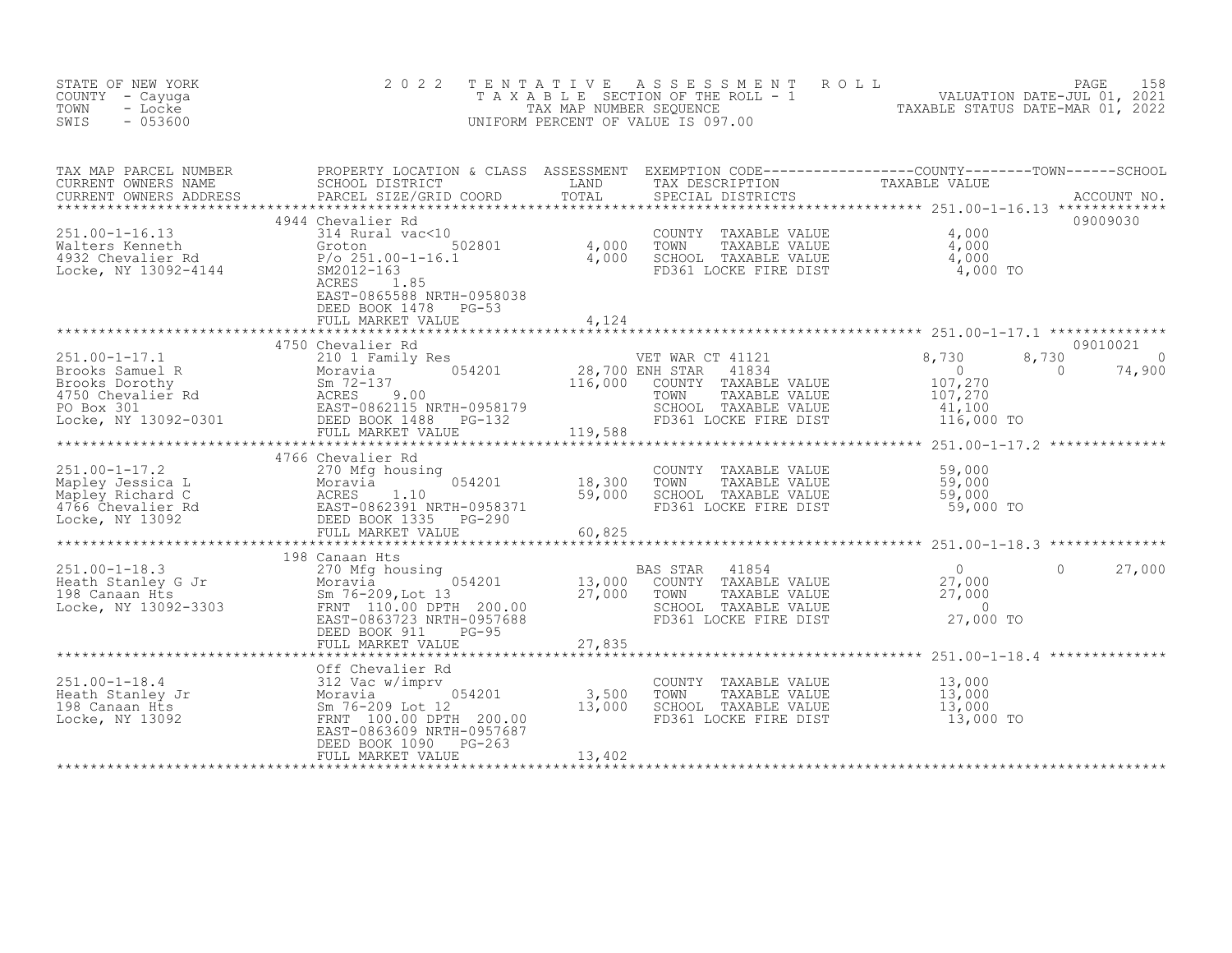|  | STATE OF NEW YORK<br>COUNTY – Cayuga<br>TOWN<br>- Locke<br>SWIS<br>- 053600 |  | 2022 TENTATIVE ASSESSMENT ROLL<br>TAXABLE SECTION OF THE ROLL - 1<br>TAX MAP NUMBER SEOUENCE<br>UNIFORM PERCENT OF VALUE IS 097.00 | PAGE<br>VALUATION DATE-JUL 01, 2021<br>TAXABLE STATUS DATE-MAR 01, 2022 |
|--|-----------------------------------------------------------------------------|--|------------------------------------------------------------------------------------------------------------------------------------|-------------------------------------------------------------------------|
|--|-----------------------------------------------------------------------------|--|------------------------------------------------------------------------------------------------------------------------------------|-------------------------------------------------------------------------|

| TAX MAP PARCEL NUMBER                                                                                                                                                                                                                                      | PROPERTY LOCATION & CLASS ASSESSMENT EXEMPTION CODE-----------------COUNTY-------TOWN-----SCHOOL |         |                                                                                                                                                      |          |          |
|------------------------------------------------------------------------------------------------------------------------------------------------------------------------------------------------------------------------------------------------------------|--------------------------------------------------------------------------------------------------|---------|------------------------------------------------------------------------------------------------------------------------------------------------------|----------|----------|
|                                                                                                                                                                                                                                                            | Bird Cemetery Rd                                                                                 |         |                                                                                                                                                      |          |          |
|                                                                                                                                                                                                                                                            | 4786 Chevalier Rd                                                                                |         |                                                                                                                                                      |          | 09010024 |
|                                                                                                                                                                                                                                                            |                                                                                                  |         |                                                                                                                                                      |          |          |
|                                                                                                                                                                                                                                                            |                                                                                                  |         |                                                                                                                                                      |          |          |
|                                                                                                                                                                                                                                                            | 4818 Chevalier Rd                                                                                |         | FD361 LOCKE FIRE DIST 97,800 TO                                                                                                                      | $\Omega$ | 30,000   |
| 251.00-1-18.51<br>Earle Marvin 321 Abandoned ag<br>Earle Rita Moravia 054201<br>476 Windemere Ave EAST-0862170 NRTH-0957820<br>Mt Arlington, NJ 07856-1412 DEED BOOK 747PG-314                                                                             | Chevalier Rd                                                                                     |         | 3<br>054201 61,300 TOWN TAXABLE VALUE 61,300<br>FI-0957820 61,300 SCHOOL TAXABLE VALUE 61,300<br>FD361 LOCKE FIRE DIST 61,300 TO<br>PG-314 61,300 TO |          |          |
|                                                                                                                                                                                                                                                            |                                                                                                  |         |                                                                                                                                                      |          |          |
| 251.00-1-18.52<br>251.00-1-18.52<br>21.00-1-18.52<br>21.00-1-18.52<br>21.00-1-18.52<br>21.00-1-18.52<br>21.00-1-18.52<br>21.00-1-18.52<br>21.00-1-18.52<br>21.00-1-18.52<br>21.00-1-18.52<br>21.00-1-18.52<br>21.00-1-18.52<br>21.00-1-18.52<br>21.00-1-18 | EAST-0861296 NRTH-0958165<br>DEED BOOK 1459 PG-332                                               |         |                                                                                                                                                      | $\Omega$ | 30,000   |
|                                                                                                                                                                                                                                                            | FULL MARKET VALUE                                                                                | 101,031 |                                                                                                                                                      |          |          |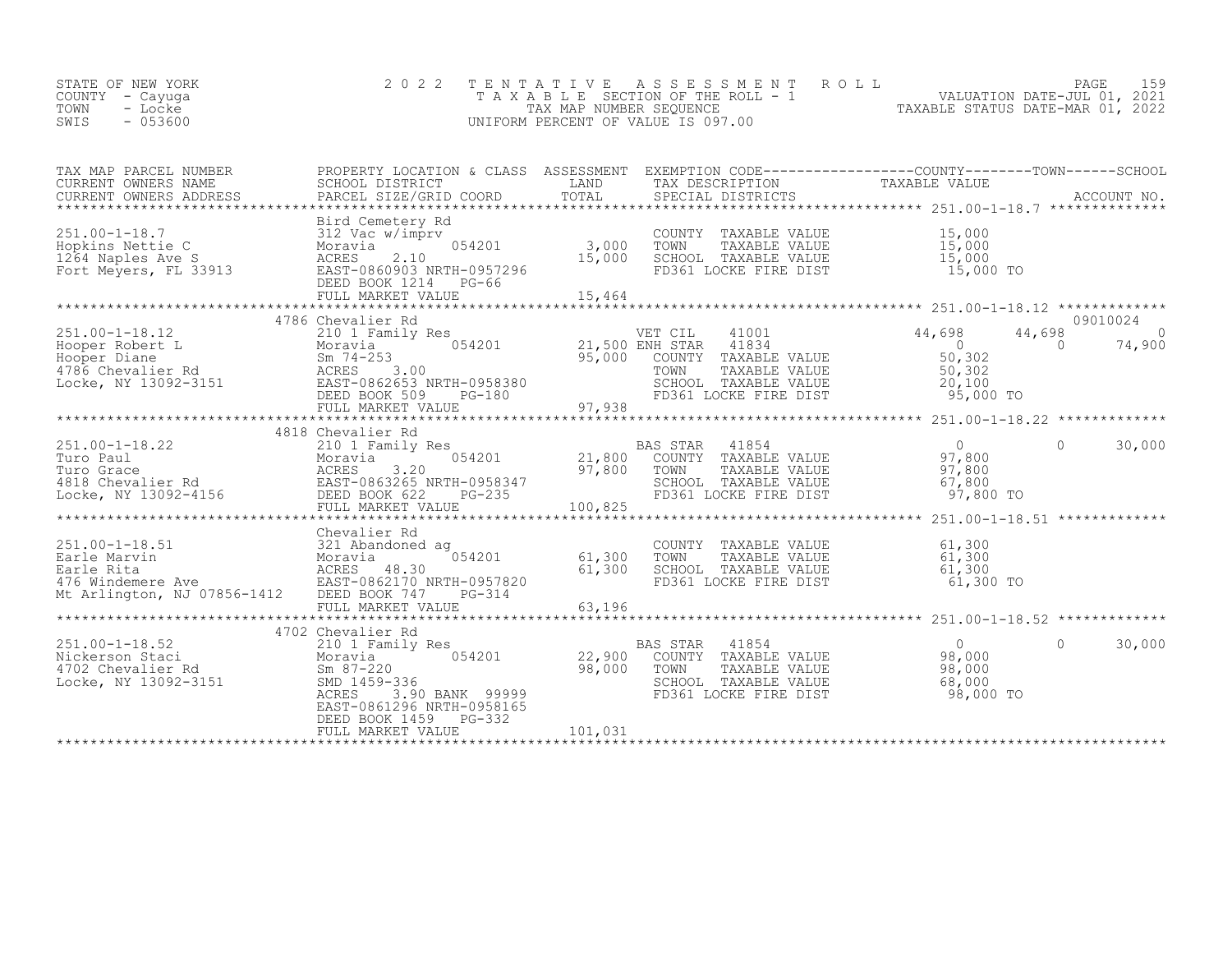| STATE OF NEW YORK<br>COUNTY - Cayuga<br>- Locke<br>TOWN<br>SWIS<br>$-053600$                                                                                                                                                                                                                        | 2 0 2 2                                                                             |                         |                                                                                                                                                                           | TENTATIVE ASSESSMENT ROLL PAGE 160<br>TAXABLE SECTION OF THE ROLL - 1 VALUATION DATE-JUL 01, 2021<br>TAX MAP NUMBER SEQUENCE TAXABLE STATUS DATE-MAR 01, 2022<br>UNIFORM PERCENT OF VALUE IS 097.00 |  |
|-----------------------------------------------------------------------------------------------------------------------------------------------------------------------------------------------------------------------------------------------------------------------------------------------------|-------------------------------------------------------------------------------------|-------------------------|---------------------------------------------------------------------------------------------------------------------------------------------------------------------------|-----------------------------------------------------------------------------------------------------------------------------------------------------------------------------------------------------|--|
|                                                                                                                                                                                                                                                                                                     |                                                                                     |                         |                                                                                                                                                                           |                                                                                                                                                                                                     |  |
|                                                                                                                                                                                                                                                                                                     | Canaan Hts<br>EAST-0863460 NRTH-0957683<br>DEED BOOK 975 PG-33<br>FULL MARKET VALUE | 18,557                  |                                                                                                                                                                           | 09010020                                                                                                                                                                                            |  |
|                                                                                                                                                                                                                                                                                                     |                                                                                     |                         |                                                                                                                                                                           |                                                                                                                                                                                                     |  |
| 1992-1942 201 12 1351-79 2012 11,000<br>Eakins Jennifer A Moravia 16,500 COUNTY TAXABLE VALUE 111,000<br>PO Box 148 58-16, Sm 76-209 111,000 TOWN TAXABLE VALUE 111,000<br>Locke, NY 13092-0148 5MD 949-204 1351-79 1522-<br>MD 949-20                                                              | 152-154 Canaan Hts<br>FRNT 210.00 DPTH 192.00<br><b>EANK 99995</b>                  |                         |                                                                                                                                                                           | $\Omega$<br>30,000                                                                                                                                                                                  |  |
|                                                                                                                                                                                                                                                                                                     | EAST-0863397 NRTH-0958052<br>DEED BOOK 1522 PG-116<br>FULL MARKET VALUE             | 114,433                 |                                                                                                                                                                           |                                                                                                                                                                                                     |  |
|                                                                                                                                                                                                                                                                                                     | 4800 Chevalier Rd                                                                   |                         |                                                                                                                                                                           |                                                                                                                                                                                                     |  |
|                                                                                                                                                                                                                                                                                                     |                                                                                     |                         | *********************************                                                                                                                                         | 8,730<br>74,900<br>$\overline{0}$<br>********************251.00-1-18.211 **************                                                                                                             |  |
|                                                                                                                                                                                                                                                                                                     | 241 Canaan Hts                                                                      |                         |                                                                                                                                                                           | 09010023                                                                                                                                                                                            |  |
| 251.00-1-18.211<br>Turo Paul<br>Turo Grace<br>4818 Chevalier Rd<br>Locke, NY 13092-4156<br>$\frac{50}{750}$<br>$\frac{50}{750}$<br>$\frac{50}{750}$<br>$\frac{50}{750}$<br>$\frac{50}{750}$<br>$\frac{50}{750}$<br>$\frac{50}{750}$<br>$\frac{50}{750}$<br>$\frac{50}{750}$<br>$\frac{50}{750}$<br> | ACRES 1.36<br>EAST-0863560 NRTH-0958370<br>DEED BOOK 781 PG-4                       |                         | COUNTY TAXABLE VALUE 50,750<br>TOWN TAXABLE VALUE 50,750<br>SCHOOL TAXABLE VALUE 50,750<br>FD361 LOCKE FIRE DIST                                                          | 50,750 TO                                                                                                                                                                                           |  |
|                                                                                                                                                                                                                                                                                                     | FULL MARKET VALUE                                                                   | 52,320<br>************* |                                                                                                                                                                           |                                                                                                                                                                                                     |  |
|                                                                                                                                                                                                                                                                                                     | 237 Canaan Hts                                                                      |                         |                                                                                                                                                                           | 09010023                                                                                                                                                                                            |  |
| 251.00-1-18.212<br>Eaton Edward Moravia 054201 16,500<br>237 Canaan Heights Sm 74-252 70,000<br>Locke, NY 13092 5M 2021-82 Lot 1<br>$p/0.251.00-1-18.21$<br>$p/0.251.00-1-18.21$<br>251.00-1-18.21                                                                                                  | FRNT 125.00 DPTH 285.00<br>EAST-0863565 NRTH-0958200<br>DEED BOOK 4161 PG-31        |                         | COUNTY TAXABLE VALUE $\begin{array}{ccc} 70,000 \ 7000 \ 7000 \end{array}$<br>TOWN TAXABLE VALUE 70,000<br>SCHOOL TAXABLE VALUE 70,000<br>FD361 LOCKE FIRE DIST 70,000 TO |                                                                                                                                                                                                     |  |
|                                                                                                                                                                                                                                                                                                     | FULL MARKET VALUE                                                                   | 72,165                  |                                                                                                                                                                           |                                                                                                                                                                                                     |  |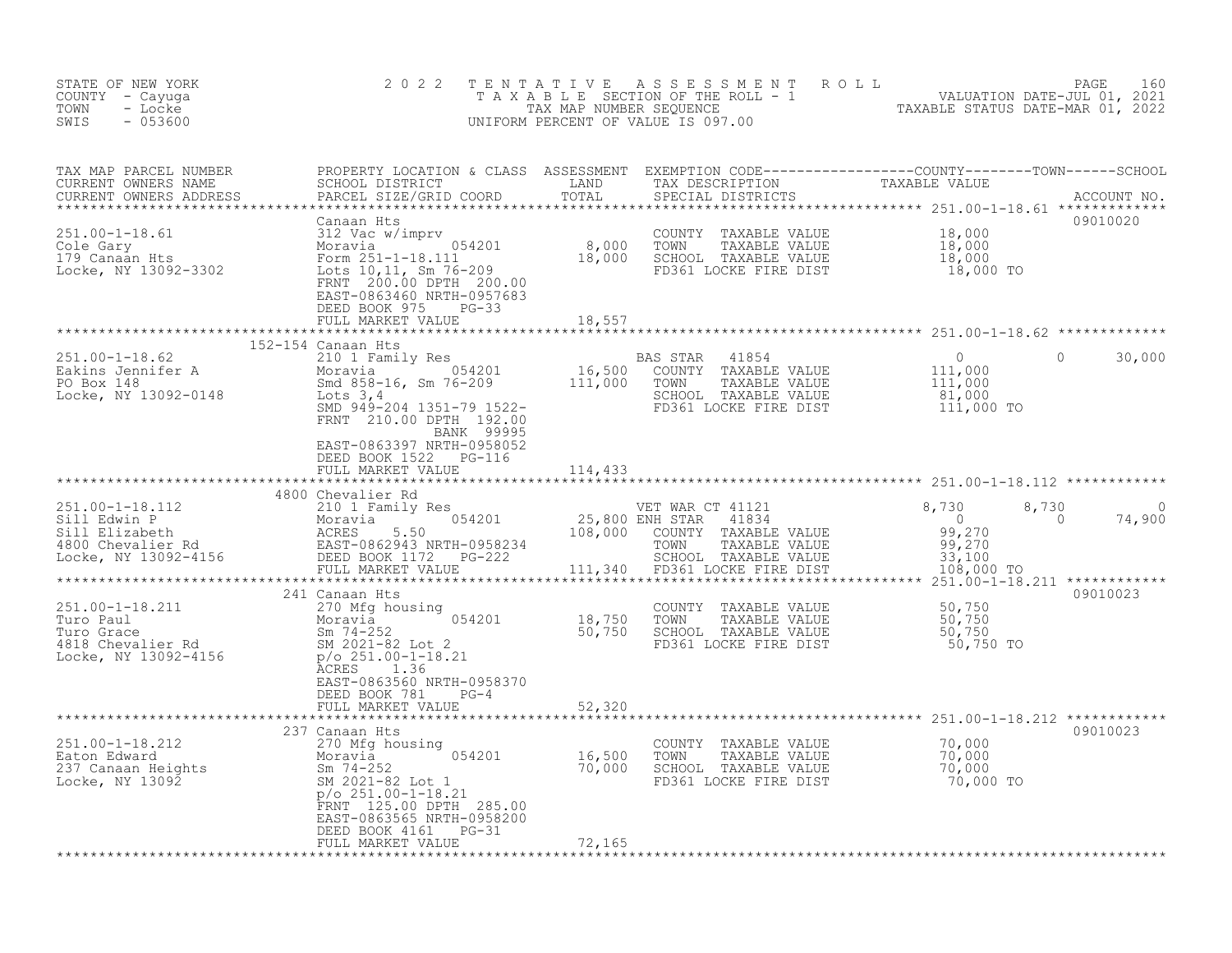| STATE OF NEW YORK<br>COUNTY - Cayuga<br>TOWN<br>- Locke<br>$-053600$<br>SWIS | 2022 TENTATIVE ASSESSMENT ROLL<br>TAXABLE SECTION OF THE ROLL - 1<br>TAX MAP NUMBER SEOUENCE<br>UNIFORM PERCENT OF VALUE IS 097.00 | TAXABLE STATUS DATE-MAR 01, 2022 | PAGE 161<br>VALUATION DATE-JUL 01, 2021 |  |
|------------------------------------------------------------------------------|------------------------------------------------------------------------------------------------------------------------------------|----------------------------------|-----------------------------------------|--|
|                                                                              |                                                                                                                                    |                                  |                                         |  |

| TAX MAP PARCEL NUMBER<br>CURRENT OWNERS NAME                                                                                                                                 | SCHOOL DISTRICT<br><b>LAND</b>                                                                                                                                           |                            | TAX DESCRIPTION                                                                                                              | PROPERTY LOCATION & CLASS ASSESSMENT EXEMPTION CODE----------------COUNTY-------TOWN-----SCHOOL<br>TAXABLE VALUE                                          |
|------------------------------------------------------------------------------------------------------------------------------------------------------------------------------|--------------------------------------------------------------------------------------------------------------------------------------------------------------------------|----------------------------|------------------------------------------------------------------------------------------------------------------------------|-----------------------------------------------------------------------------------------------------------------------------------------------------------|
| $251.00 - 1 - 19.1$<br>251.00-1-15.1<br>Pardoned Path, LLC<br>401 Spring St<br>Groton, NY 13073                                                                              | 244 Bird Cemetery Rd<br>210 1 Family Res<br>054201<br>Moravia<br>Smd 800-172, 1671-230<br>ACRES<br>2.60 BANK 99999<br>EAST-0860688 NRTH-0958314<br>DEED BOOK 1671 PG-227 | 20,900<br>159,000          | COUNTY TAXABLE VALUE<br>TOWN<br>TAXABLE VALUE<br>SCHOOL TAXABLE VALUE<br>FD361 LOCKE FIRE DIST 159,000 TO                    | 09009020<br>159,000<br>159,000<br>159,000                                                                                                                 |
|                                                                                                                                                                              |                                                                                                                                                                          |                            |                                                                                                                              |                                                                                                                                                           |
| $251.00 - 1 - 19.22$<br>Blake Kay S<br>Blake Kay S<br>226 Bird Cemetery Rd<br>Locke, NY 13092                                                                                | 226 Bird Cemetery Rd<br>210 1 Family Res<br>054201<br>Moravia<br>Smd 741-175<br>ACRES<br>5.00<br>EAST-0860819 NRTH-0957993<br>DEED BOOK 963<br>PG-268                    |                            | BAS STAR 41854<br>23,900 COUNTY TAXABLE VALUE<br>147,900 TOWN TAXABLE VALUE<br>SCHOOL TAXABLE VALUE<br>FD361 LOCKE FIRE DIST | 30,000<br>0<br>VALUE 147,900<br>VALUE 147,900<br>$\Omega$<br>147,900<br>117,900<br>147,900 TO                                                             |
| 251.00-1-19.211<br>Earle Marvin<br>Earle Rita<br>476 Windemere Ave (EAST-0861139 NRTH-0958158<br>Mt Arlington, NJ 07856-1412 DEED BOOK 747  PG-314                           | Bird Cemetery Rd<br>054201<br>FULL MARKET VALUE                                                                                                                          | 10,200<br>10,200<br>10,515 | COUNTY TAXABLE VALUE 10,200<br>TOWN TAXABLE VALUE $10,200$<br>SCHOOL TAXABLE VALUE $10,200$<br>FD361 LOCKE FIRE DIST         | 10,200 TO                                                                                                                                                 |
| Bird Cemetery Rd<br>1264 Naples Ave S<br>Fort Meyers, FL 33913<br>1264 Naples Ave S<br>Fort Meyers, FL 33913<br>205.00<br>205.00<br>2057387<br>205110 DPTH 205.00<br>2057387 | DEED BOOK 1214 PG-66                                                                                                                                                     | 5,000<br>5,000             | COUNTY TAXABLE VALUE<br>TOWN TAXABLE VALUE<br>SCHOOL TAXABLE VALUE<br>FD361 LOCKE FIRE DIST                                  | 09010011<br>5,000<br>5,000<br>5,000<br>5,000 TO<br>${\small \newline \text{FULL} \text{MARK}} {\tiny \text{FULL} \text{MARKET} \text{VALUE} \text{5,155}$ |
| $251.00 - 1 - 21$<br>251.00-1-21<br>Sweeney Jeffrey R<br>180 Bird Cemetery Rd<br>Locke, NY 13092-5101                                                                        | 180 Bird Cemetery Rd<br>210 1 Family Res<br>054201<br>Moravia<br>SMD 1590-150<br>FRNT 135.10 DPTH 95.00<br>BANK 99999<br>EAST-0860601 NRTH-0957189                       | 10,700<br>86,200           | COUNTY TAXABLE VALUE<br>TOWN      TAXABLE VALUE<br>SCHOOL   TAXABLE VALUE<br>FD361 LOCKE FIRE DIST                           | 09010010<br>86,200<br>86,200<br>86,200<br>86,200 TO                                                                                                       |
|                                                                                                                                                                              | DEED BOOK 1590 PG-146<br>FULL MARKET VALUE                                                                                                                               | 88,866                     |                                                                                                                              |                                                                                                                                                           |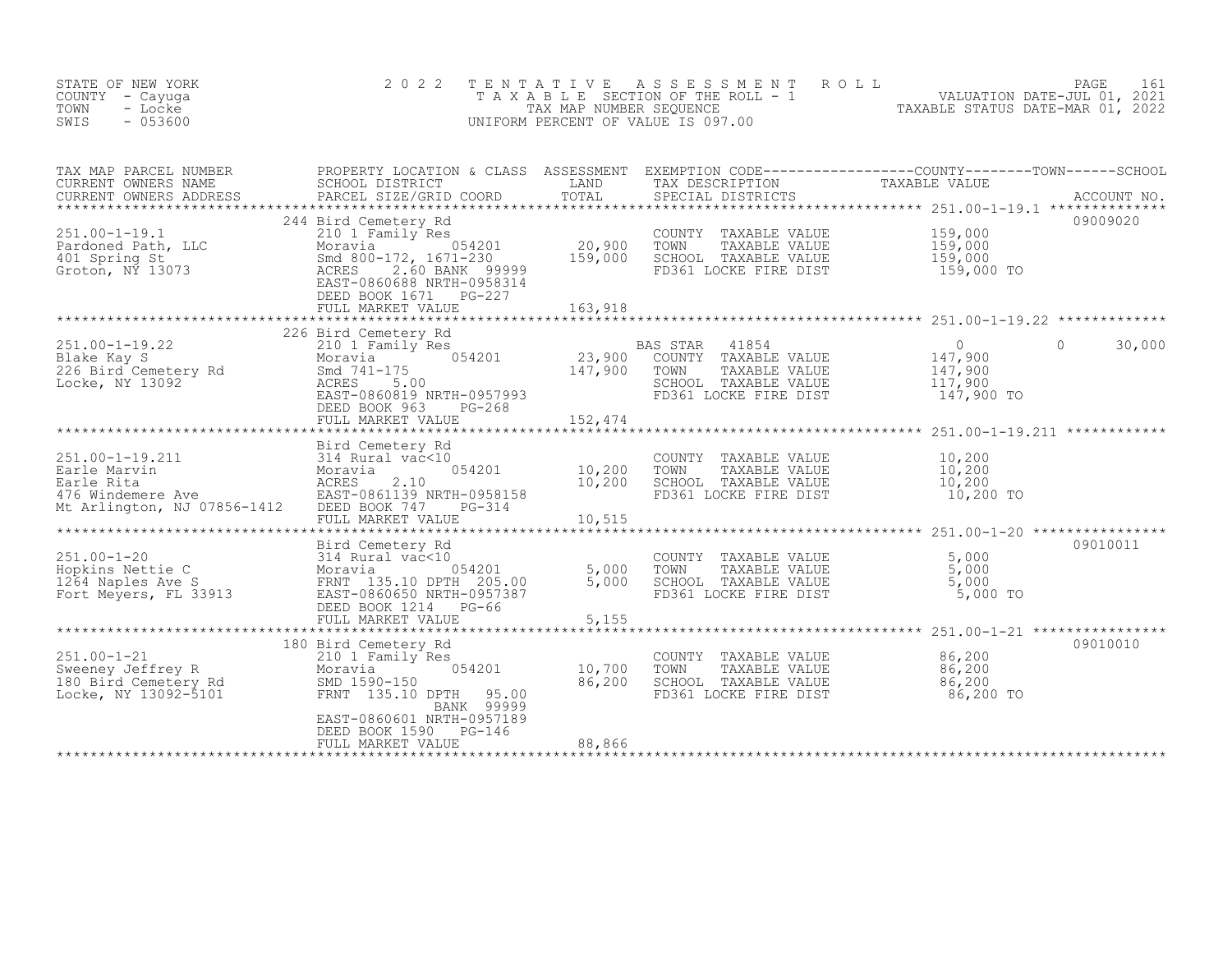| 2022 TENTATIVE ASSESSMENT ROLL<br>STATE OF NEW YORK<br>T A X A B L E SECTION OF THE ROLL - 1<br>COUNTY – Cayuga<br>TOWN<br>TAX MAP NUMBER SEOUENCE<br>- Locke<br>$-053600$<br>SWIS<br>UNIFORM PERCENT OF VALUE IS 097.00 |  | TAXABLE STATUS DATE-MAR 01, 2022 | PAGE<br>VALUATION DATE-JUL 01, 2021 |  |
|--------------------------------------------------------------------------------------------------------------------------------------------------------------------------------------------------------------------------|--|----------------------------------|-------------------------------------|--|
|--------------------------------------------------------------------------------------------------------------------------------------------------------------------------------------------------------------------------|--|----------------------------------|-------------------------------------|--|

| TAX MAP PARCEL NUMBER                                                                                                                                                                                                                                 |                                                                                                                                                            |        |                                                                                                                                        | PROPERTY LOCATION & CLASS ASSESSMENT EXEMPTION CODE-----------------COUNTY-------TOWN------SCHOOL |
|-------------------------------------------------------------------------------------------------------------------------------------------------------------------------------------------------------------------------------------------------------|------------------------------------------------------------------------------------------------------------------------------------------------------------|--------|----------------------------------------------------------------------------------------------------------------------------------------|---------------------------------------------------------------------------------------------------|
|                                                                                                                                                                                                                                                       |                                                                                                                                                            |        |                                                                                                                                        |                                                                                                   |
| 251.00-1-22<br>Hopkins Nettie C<br>10,700<br>10,700<br>10,700<br>10,700<br>Fort Meyers, FL 33913<br>FRNT 135.10 DPH 95.00<br>EAST-0860703 NRTH-0957192<br>EAST-0860703 NRTH-0957192<br>DEED BOOK 1214<br>FRNT MADELED BOOK 1214<br>FILIT MADELED BOOK | 182 Bird Cemetery Rd                                                                                                                                       |        | COUNTY TAXABLE VALUE $127,000$<br>TOWN TAXABLE VALUE $127,000$<br>SCHOOL TAXABLE VALUE $127,000$<br>FD361 LOCKE FIRE DIST $127,000$ TO | 09019100                                                                                          |
|                                                                                                                                                                                                                                                       |                                                                                                                                                            |        |                                                                                                                                        |                                                                                                   |
|                                                                                                                                                                                                                                                       | FULL MARKET VALUE                                                                                                                                          | 71,134 |                                                                                                                                        |                                                                                                   |
|                                                                                                                                                                                                                                                       |                                                                                                                                                            |        |                                                                                                                                        |                                                                                                   |
|                                                                                                                                                                                                                                                       |                                                                                                                                                            |        |                                                                                                                                        | 09026190                                                                                          |
|                                                                                                                                                                                                                                                       |                                                                                                                                                            |        |                                                                                                                                        | 11,678 11,678                                                                                     |
|                                                                                                                                                                                                                                                       |                                                                                                                                                            |        |                                                                                                                                        |                                                                                                   |
|                                                                                                                                                                                                                                                       | 169 Bird Cemetery Rd<br>270 Mfg housing<br>270 Mfg housing<br>054201 18,000 TOWN<br>Sm 2001-121 Let 2<br>EAST-0860401 NRTH-0956950<br>DEED BOOK 573 PG-274 |        |                                                                                                                                        |                                                                                                   |
|                                                                                                                                                                                                                                                       | FULL MARKET VALUE                                                                                                                                          | 31,959 |                                                                                                                                        |                                                                                                   |
|                                                                                                                                                                                                                                                       |                                                                                                                                                            |        |                                                                                                                                        |                                                                                                   |
|                                                                                                                                                                                                                                                       | PG-274<br>DEED BOOK 573                                                                                                                                    |        | COUNTY TAXABLE VALUE $29,500$<br>TOWN TAXABLE VALUE $29,500$<br>SCHOOL TAXABLE VALUE $29,500$<br>FD361 LOCKE FIRE DIST $29,500$ TO     |                                                                                                   |
|                                                                                                                                                                                                                                                       | FULL MARKET VALUE                                                                                                                                          | 30,412 |                                                                                                                                        |                                                                                                   |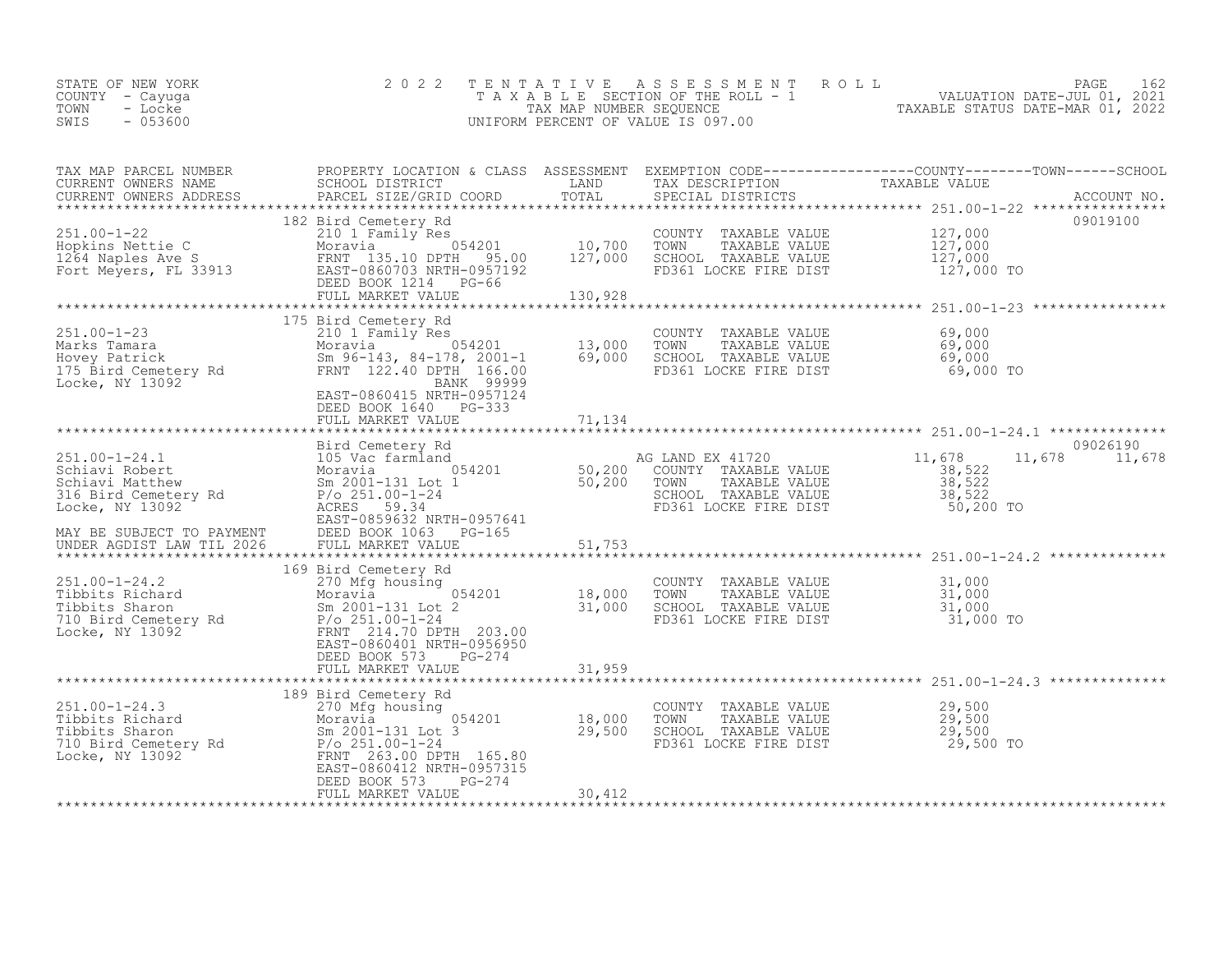| STATE OF NEW YORK<br>COUNTY - Cayuga<br>TOWN<br>- Locke<br>$-053600$<br>SWIS                                                                                                                                                                                       | 2 0 2 2                                       |         | TENTATIVE ASSESSMENT ROLL PAGE 163<br>TAXABLE SECTION OF THE ROLL - 1 VALUATION DATE-JUL 01, 2021<br>TAX MAP NUMBER SEQUENCE TAXABLE STATUS DATE-MAR 01, 2022<br>UNIFORM PERCENT OF VALUE IS 097.00                                                                                                                           |                          |
|--------------------------------------------------------------------------------------------------------------------------------------------------------------------------------------------------------------------------------------------------------------------|-----------------------------------------------|---------|-------------------------------------------------------------------------------------------------------------------------------------------------------------------------------------------------------------------------------------------------------------------------------------------------------------------------------|--------------------------|
|                                                                                                                                                                                                                                                                    |                                               |         | TAX MAP PARCEL NUMBER PROPERTY LOCATION & CLASS ASSESSMENT EXEMPTION CODE----------------COUNTY--------TOWN-----SCHOOL CURRENT OWNERS NAME SCHOOL DISTRICT LAND TAX DESCRIPTION TAXABLE VALUE<br>CURRENT OWNERS ADDRESS PARCEL SI                                                                                             |                          |
|                                                                                                                                                                                                                                                                    | FULL MARKET VALUE                             | 43,814  |                                                                                                                                                                                                                                                                                                                               |                          |
|                                                                                                                                                                                                                                                                    |                                               |         | 09017044<br>$0 \t 30,000$                                                                                                                                                                                                                                                                                                     |                          |
|                                                                                                                                                                                                                                                                    | FULL MARKET VALUE                             | 73,918  |                                                                                                                                                                                                                                                                                                                               |                          |
|                                                                                                                                                                                                                                                                    |                                               |         | 09017040<br>$\begin{tabular}{c cccc} \hline & 126 Bird Center & 18 & 231.00-1-25.5 & 0.9017040 \\ 126 Bird Center & 240 Rural res & 0.9017040 \\ 251.00-1-25.5 & 240 Rural res & 0.9017040 \\ 251.00-1-25.5 & 240 Rural res & 0.9017040 \\ 252.5 & 252.50-0.962192 & 201,000 & 201,000 \\ 253.5 & 254.5000 & 255.5000 \\ 254$ |                          |
|                                                                                                                                                                                                                                                                    |                                               |         |                                                                                                                                                                                                                                                                                                                               |                          |
|                                                                                                                                                                                                                                                                    | DEED BOOK 856<br>$PG-40$<br>FULL MARKET VALUE | 139,175 |                                                                                                                                                                                                                                                                                                                               | 30,000<br>$\overline{0}$ |
|                                                                                                                                                                                                                                                                    |                                               |         |                                                                                                                                                                                                                                                                                                                               |                          |
| 251.00-1-25.7<br>251.00-1-25.7<br>251.00-1-25.7<br>251.00-1-25.7<br>251.00-1-25.7<br>251.00-1-25.7<br>251.00-1-25.7<br>251.00-1-25.23<br>26.251.00-1-25.221<br>257.200<br>257.200<br>257.200<br>257.200<br>257.200<br>257.200<br>257.200<br>257.200<br>257.200<br> | ACRES 26.60<br>EAST-0859725 NRTH-0955016      |         |                                                                                                                                                                                                                                                                                                                               |                          |
|                                                                                                                                                                                                                                                                    | DEED BOOK 1074 PG-34<br>FULL MARKET VALUE     | 36,289  |                                                                                                                                                                                                                                                                                                                               |                          |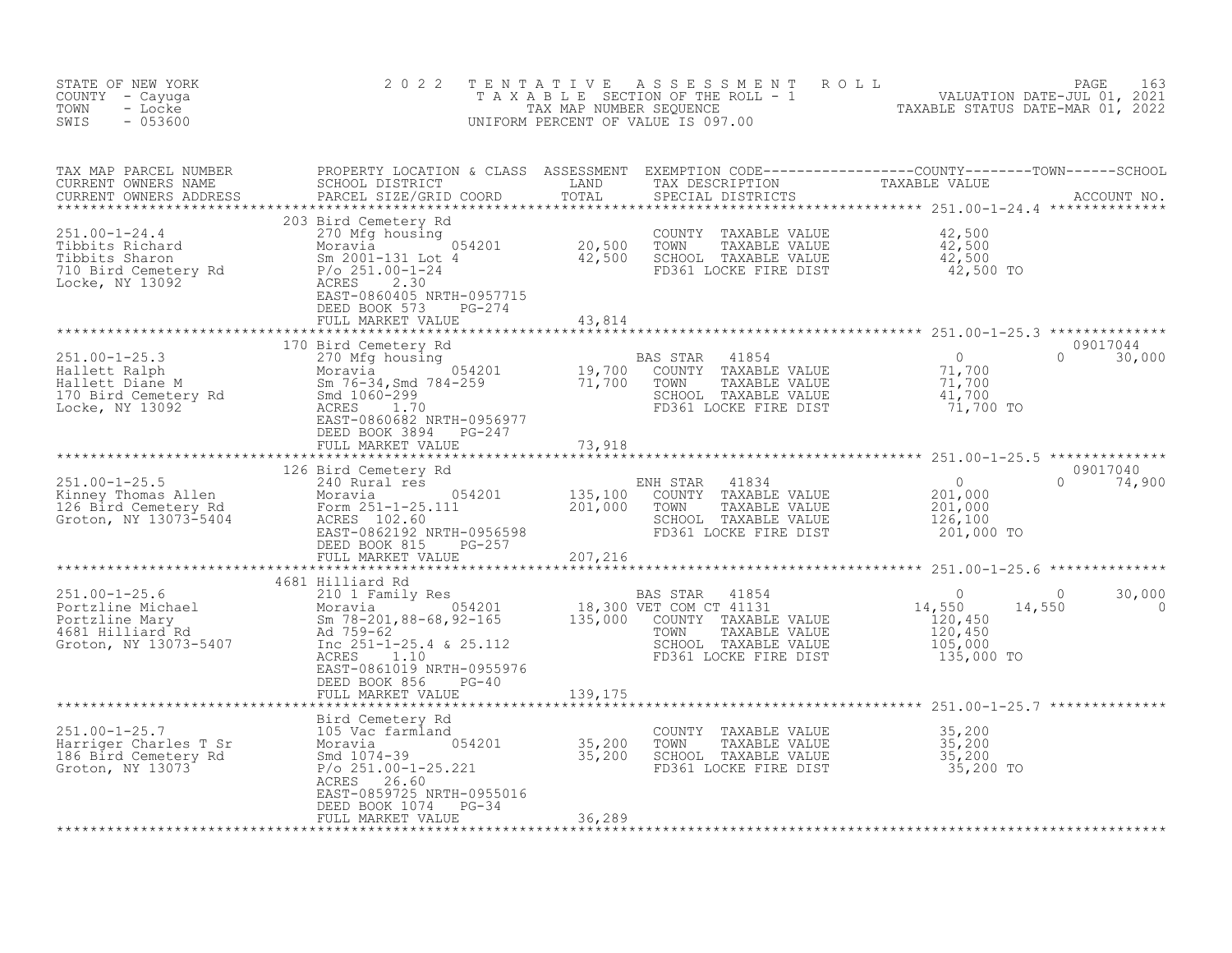| 2 0 2 2                                                                                                        |                                                                                                                                                                                                                                                                                                                                                                                                                                                                                                                                                          |                                                                                                                                                                                                                                                                                                                                                                                                      | PAGE<br>164                                                                                                                                                                                                                                                                                                                                                                                                                                          |
|----------------------------------------------------------------------------------------------------------------|----------------------------------------------------------------------------------------------------------------------------------------------------------------------------------------------------------------------------------------------------------------------------------------------------------------------------------------------------------------------------------------------------------------------------------------------------------------------------------------------------------------------------------------------------------|------------------------------------------------------------------------------------------------------------------------------------------------------------------------------------------------------------------------------------------------------------------------------------------------------------------------------------------------------------------------------------------------------|------------------------------------------------------------------------------------------------------------------------------------------------------------------------------------------------------------------------------------------------------------------------------------------------------------------------------------------------------------------------------------------------------------------------------------------------------|
|                                                                                                                |                                                                                                                                                                                                                                                                                                                                                                                                                                                                                                                                                          |                                                                                                                                                                                                                                                                                                                                                                                                      |                                                                                                                                                                                                                                                                                                                                                                                                                                                      |
| 210 1 Family Res<br>6.00<br>DEED BOOK 1611 PG-299                                                              |                                                                                                                                                                                                                                                                                                                                                                                                                                                                                                                                                          | 41854<br>COUNTY TAXABLE VALUE<br>TOWN<br>TAXABLE VALUE<br>SCHOOL TAXABLE VALUE<br>FD361 LOCKE FIRE DIST                                                                                                                                                                                                                                                                                              | $\Omega$<br>$\Omega$<br>30,000<br>$\begin{array}{c} 311, 700 \\ 311, 700 \\ 221, 700 \end{array}$<br>311,700 TO                                                                                                                                                                                                                                                                                                                                      |
|                                                                                                                |                                                                                                                                                                                                                                                                                                                                                                                                                                                                                                                                                          |                                                                                                                                                                                                                                                                                                                                                                                                      |                                                                                                                                                                                                                                                                                                                                                                                                                                                      |
| 270 Mfg housing<br>EAST-0860722 NRTH-0955885                                                                   | 18,900<br>49,900                                                                                                                                                                                                                                                                                                                                                                                                                                                                                                                                         | COUNTY TAXABLE VALUE<br>TOWN<br>TAXABLE VALUE<br>SCHOOL TAXABLE VALUE<br>FD361 LOCKE FIRE DIST                                                                                                                                                                                                                                                                                                       | 09017043<br>49,900<br>49,900<br>49,900<br>49,900 TO                                                                                                                                                                                                                                                                                                                                                                                                  |
|                                                                                                                |                                                                                                                                                                                                                                                                                                                                                                                                                                                                                                                                                          |                                                                                                                                                                                                                                                                                                                                                                                                      |                                                                                                                                                                                                                                                                                                                                                                                                                                                      |
| 280 Res Multiple<br>Smd 1372-294, 1520-288<br>ACRES 1.80<br>EAST-0860411 NRTH-0955197<br>DEED BOOK 1611 PG-299 | 24,700<br>103,000                                                                                                                                                                                                                                                                                                                                                                                                                                                                                                                                        | COUNTY TAXABLE VALUE<br>TOWN<br>TAXABLE VALUE<br>SCHOOL TAXABLE VALUE<br>FD361 LOCKE FIRE DIST                                                                                                                                                                                                                                                                                                       | 09017042<br>103,000<br>103,000<br>103,000<br>103,000 TO                                                                                                                                                                                                                                                                                                                                                                                              |
|                                                                                                                | 106,186                                                                                                                                                                                                                                                                                                                                                                                                                                                                                                                                                  |                                                                                                                                                                                                                                                                                                                                                                                                      |                                                                                                                                                                                                                                                                                                                                                                                                                                                      |
| EAST-0860455 NRTH-0954685<br>DEED BOOK 925<br>PG-113                                                           | 26,100<br>62,000                                                                                                                                                                                                                                                                                                                                                                                                                                                                                                                                         | COUNTY TAXABLE VALUE<br>TOWN<br>TAXABLE VALUE<br>SCHOOL TAXABLE VALUE<br>FD361 LOCKE FIRE DIST                                                                                                                                                                                                                                                                                                       | 62,000<br>62,000<br>62,000<br>62,000 TO                                                                                                                                                                                                                                                                                                                                                                                                              |
|                                                                                                                |                                                                                                                                                                                                                                                                                                                                                                                                                                                                                                                                                          |                                                                                                                                                                                                                                                                                                                                                                                                      |                                                                                                                                                                                                                                                                                                                                                                                                                                                      |
| Bird Cemetery Rd<br>EAST-0859563 NRTH-0954443<br>DEED BOOK 1074 PG-34<br>FULL MARKET VALUE                     | 10,619                                                                                                                                                                                                                                                                                                                                                                                                                                                                                                                                                   | COUNTY TAXABLE VALUE<br>TOWN<br>TAXABLE VALUE<br>SCHOOL TAXABLE VALUE<br>FD361 LOCKE FIRE DIST                                                                                                                                                                                                                                                                                                       | 09009010<br>10,300<br>10,300<br>10,300<br>10,300 TO                                                                                                                                                                                                                                                                                                                                                                                                  |
|                                                                                                                | 87 Bird Cemetery Rd<br>Brooks-Jacobs Revocable Trust Moravia 054201<br>Brooks-Jacobs, Trustee Stefani Smd 1074-39, SM2011-77<br>$P/O$ 251.00-1-25.221<br>87 Bird Cemetery Rd<br>Groton, NY 13073<br>ACRES<br>EAST-0860152 NRTH-0955447<br>FULL MARKET VALUE<br>4669 Hilliard Rd<br>Moravia<br>Sm 75-288<br>ACRES 1.30<br>DEED BOOK 843<br>$PG-42$<br>FULL MARKET VALUE<br>71-77 Bird Cemetery Rd<br>Moravia 1954201<br>Brooks-Jacobs, Trustee Stefani Sm 560-286<br>FULL MARKET VALUE<br>35-43 Bird Cemetery Rd<br>FULL MARKET VALUE<br>314 Rural vac<10 | TENTATIVE<br>321,340<br>054201<br>51,443<br>251.00-1-26.2<br>Harriger Charles<br>186 Bird Cemetary Rd<br>Groton, NY 13073<br>Cross Context Conduct Conduct Charles<br>2.20<br>Cross Cross Cross Cross Cross Cross Cross Cross Cross Cross Cross Cross Cross Cross Cross Cross Cross Cr<br>63,918<br>314 Rural vac<10<br>Moravia 054201 10,300<br>P/o 251.00-1-26.1 10,300<br>ACRES 6.95 NPTL 0054443 | A S S E S S M E N T A O L L<br>TAXABLE SECTION OF THE ROLL - 1<br>TAXABLE STATUS DATE-JUL 01, 2021<br>TAXABLE STATUS DATE-MAR 01, 2022<br>UNIFORM PERCENT OF VALUE IS 097.00<br>PROPERTY LOCATION & CLASS ASSESSMENT EXEMPTION CODE-----------------COUNTY--------TOWN------SCHOOL<br>SCHOOL DISTRICT             LAND       TAX DESCRIPTION                         TAXABLE VALUE<br>PARCEL SIZE/GRID COORD<br>BAS STAR<br>$\frac{25,800}{311,700}$ |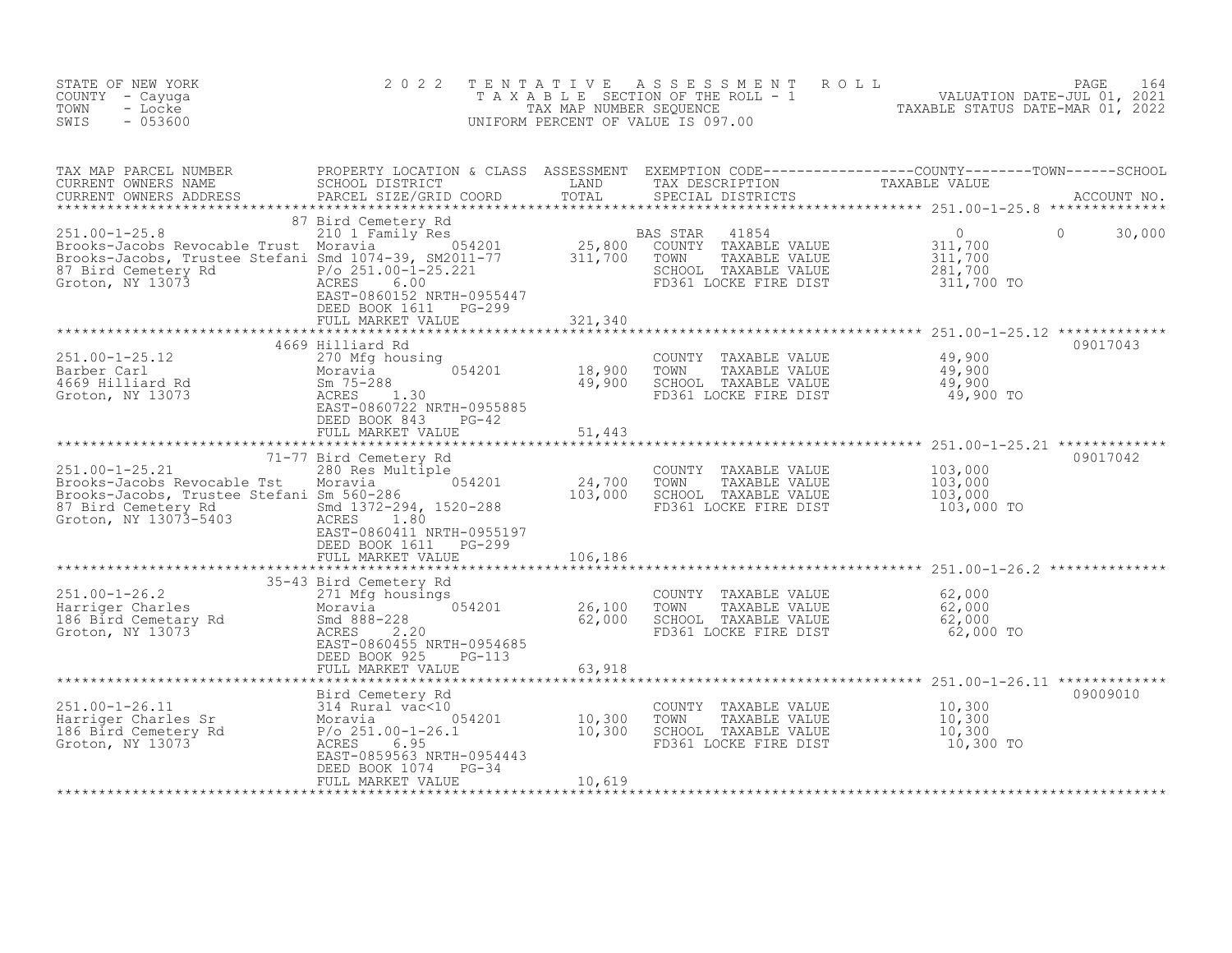| STATE OF NEW YORK<br>COUNTY - Cayuga<br>TOWN<br>- Locke<br>SWIS<br>$-053600$                                                                                                                                                                                                                                                                                               | 2 0 2 2                                                                              |        | TENTATIVE ASSESSMENT ROLL PACE 165<br>TAXABLE SECTION OF THE ROLL - 1 VALUATION DATE-JUL 01, 2021<br>TAX MAP NUMBER SEQUENCE TAXABLE STATUS DATE-MAR 01, 2022<br>UNIFORM PERCENT OF VALUE IS 097.00 |                           |
|----------------------------------------------------------------------------------------------------------------------------------------------------------------------------------------------------------------------------------------------------------------------------------------------------------------------------------------------------------------------------|--------------------------------------------------------------------------------------|--------|-----------------------------------------------------------------------------------------------------------------------------------------------------------------------------------------------------|---------------------------|
|                                                                                                                                                                                                                                                                                                                                                                            |                                                                                      |        |                                                                                                                                                                                                     |                           |
|                                                                                                                                                                                                                                                                                                                                                                            |                                                                                      |        |                                                                                                                                                                                                     |                           |
|                                                                                                                                                                                                                                                                                                                                                                            |                                                                                      |        |                                                                                                                                                                                                     | 09026180                  |
| 4709 Hilliard Rd<br>314 Rural vac<10<br>Harriger Charles Sr<br>186 Bird Cemetery Rd<br>Groton, NY 13073<br>314 Rural vac<10<br>314 Rural vac<10<br>54201<br>554201<br>564201<br>23,600<br>23,600<br>23,600<br>23,600<br>23,600<br>23,600<br>23,600<br>23,600<br>23                                                                                                         | 4709 Hilliard Rd<br>ACRES 4.07<br>EAST-0861649 NRTH-0956144<br>DEED BOOK 3779 PG-305 |        |                                                                                                                                                                                                     | 09017041                  |
|                                                                                                                                                                                                                                                                                                                                                                            |                                                                                      |        |                                                                                                                                                                                                     |                           |
| $\begin{array}{cccccc} 251.00-1-28.2 & 4699 \text{ Hilliard Rd} & \text{BAS STAR} & 41854 & 0 \\ 270 \text{ Mg housing} & 270 \text{ Mg housing} & 0 \\ 4699 \text{ Hilliard Rd} & 8m \text{ } 2005-29 & 36,700 \text{ } 700 \text{ } 86,700 \\ 6700 \text{ FDA} & 8m \text{ } 251.00-1-28 & 36,700 \text{ } 700 \text{ } 86,700 \\ 6700 \text{ FDA} & 8m \text{ } 251.00$ | DEED BOOK 1212 PG-231                                                                |        |                                                                                                                                                                                                     | 09017041<br>$0 \t 30,000$ |
|                                                                                                                                                                                                                                                                                                                                                                            | FULL MARKET VALUE                                                                    | 37,835 |                                                                                                                                                                                                     |                           |
| 251.00-1-29.1<br>Tregaskis David W<br>4797 Hilliard Rd<br>Sm 88-193, Lots A,b<br>Croton, NY 13073-5409<br>MAY BE SUBJECT TO PAYMENT<br>MAY BE SUBJECT TO PAYMENT<br>MAY BE SUBJECT TO PAYMENT<br>MAY BE SUBJECT TO PAYMENT<br>MAY BE SUBJECT TO                                                                                                                            | 4760 Hilliard Rd                                                                     |        | AG LAND EX 41720<br>COUNTY TAXABLE VALUE<br>G LAND EX 41720<br>COUNTY TAXABLE VALUE 118,608<br>TOWN TAXABLE VALUE 118,608<br>SCHOOL TAXABLE VALUE 118,608<br>FD361 LOCKE FIRE DIST 167,000 TO       | 09031020<br>48,392 48,392 |
|                                                                                                                                                                                                                                                                                                                                                                            |                                                                                      |        |                                                                                                                                                                                                     |                           |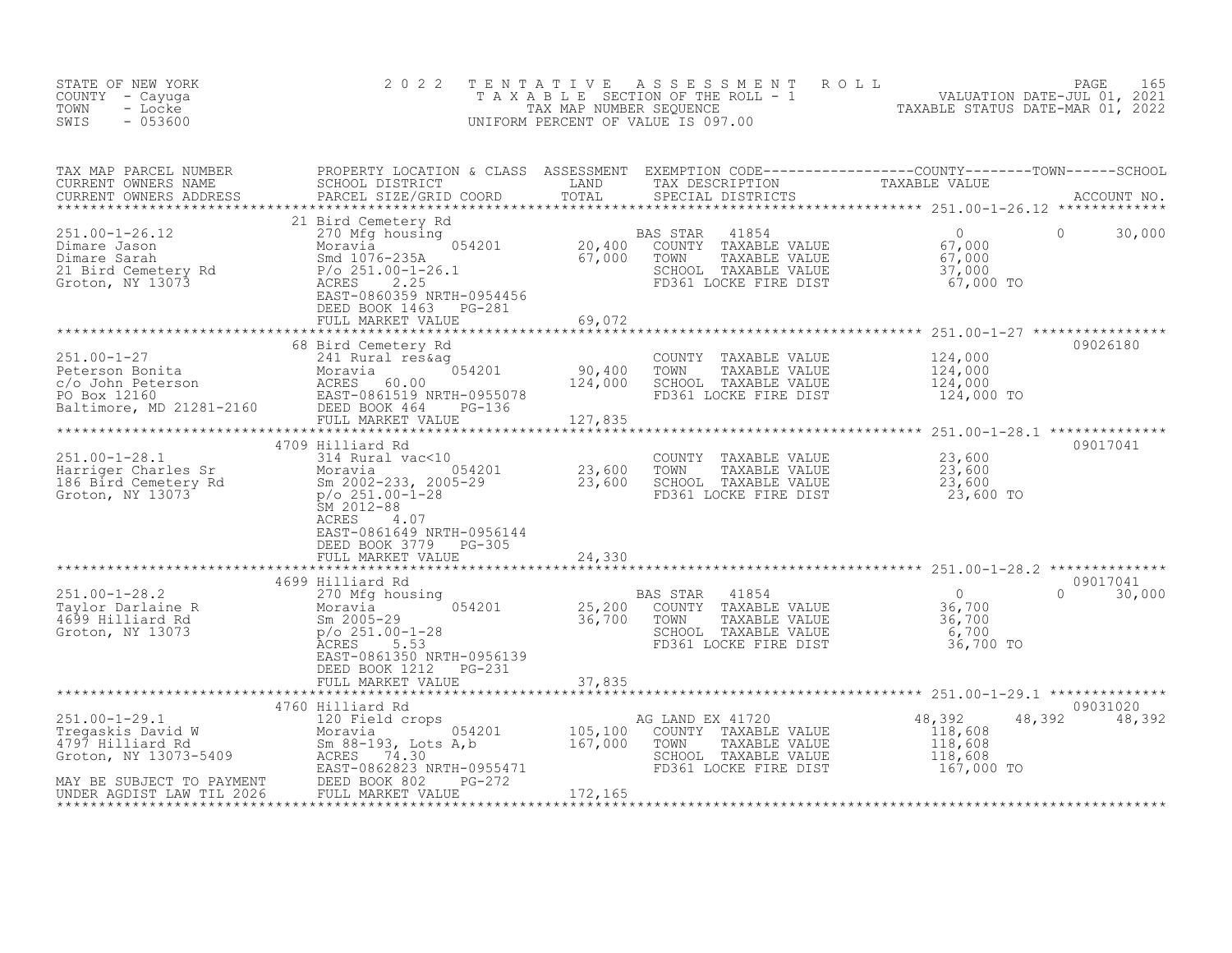| STATE OF NEW YORK<br>COUNTY - Cayuga<br>TOWN<br>- Locke<br>$-053600$<br>SWIS   | 2 0 2 2                                                                                                                                                                                                                                                                                          |         | TENTATIVE ASSESSMENT ROLL PAGE 166<br>TAXABLE SECTION OF THE ROLL - 1 VALUATION DATE-JUL 01, 2021<br>TAX MAP NUMBER SEQUENCE TAXABLE STATUS DATE-MAR 01, 2022<br>UNIFORM PERCENT OF VALUE IS 097.00 |                                                                    |                                        |
|--------------------------------------------------------------------------------|--------------------------------------------------------------------------------------------------------------------------------------------------------------------------------------------------------------------------------------------------------------------------------------------------|---------|-----------------------------------------------------------------------------------------------------------------------------------------------------------------------------------------------------|--------------------------------------------------------------------|----------------------------------------|
|                                                                                |                                                                                                                                                                                                                                                                                                  |         |                                                                                                                                                                                                     |                                                                    |                                        |
|                                                                                |                                                                                                                                                                                                                                                                                                  |         |                                                                                                                                                                                                     |                                                                    |                                        |
| 251.00-1-29.2<br>Mc Umber Amy Lee<br>4826 Hilliard Rd<br>Groton, NY 13073-5405 | DEED BOOK 778<br>PG-282<br>FULL MARKET VALUE 98,041                                                                                                                                                                                                                                              |         |                                                                                                                                                                                                     |                                                                    |                                        |
|                                                                                |                                                                                                                                                                                                                                                                                                  |         |                                                                                                                                                                                                     |                                                                    |                                        |
|                                                                                |                                                                                                                                                                                                                                                                                                  |         |                                                                                                                                                                                                     |                                                                    |                                        |
|                                                                                | 4849 Hilliard Rd                                                                                                                                                                                                                                                                                 |         |                                                                                                                                                                                                     |                                                                    |                                        |
|                                                                                | 251.00-1-31.12<br>210 1 Family Res<br>210 1 Family Res<br>20,000<br>20,000<br>20,000<br>4849 Hilliard Rd<br>Groton, NY 13073<br>20,000<br>20,000<br>20,000<br>20,000<br>20,000<br>20,000<br>20,000<br>20,000<br>20,000<br>20,000<br>20,000<br>20,000<br>20,000<br>20,000<br>DEED BOOK 1640 PG-69 |         | COUNTY TAXABLE VALUE<br>TOWN<br>TAXABLE VALUE<br>SCHOOL TAXABLE VALUE<br>FD361 LOCKE FIRE DIST                                                                                                      | 121,000<br>121,000<br>121,000<br>121,000 TO                        |                                        |
|                                                                                | FULL MARKET VALUE                                                                                                                                                                                                                                                                                | 124,742 |                                                                                                                                                                                                     |                                                                    |                                        |
|                                                                                | 4871 Devlen Rd<br>251.00-1-31.13<br>Kirkey Scott F Moravia 054201 12,100<br>Kirkey Shelley Sm 2001-56 50,000<br>89 Bird Cemetery Rd FRNT 102.86 DPTH 187.00<br>Groton, NY 13073-9616 EAST-0864348 NRTH-0954589<br>DEED BOOK 1594 PG-154 51,546                                                   |         | COUNTY TAXABLE VALUE 50,000<br>TOWN TAXABLE VALUE 50,000<br>SCHOOL TAXABLE VALUE 50,000<br>FD361 LOCKE FIRE DIST                                                                                    | 50,000 TO                                                          |                                        |
|                                                                                | FULL MARKET VALUE                                                                                                                                                                                                                                                                                | 51,546  |                                                                                                                                                                                                     |                                                                    |                                        |
|                                                                                |                                                                                                                                                                                                                                                                                                  |         |                                                                                                                                                                                                     |                                                                    |                                        |
|                                                                                |                                                                                                                                                                                                                                                                                                  |         | AG LAND EX 41720<br>41854<br>COUNTY TAXABLE VALUE<br>TOWN     TAXABLE VALUE<br>SCHOOL TAXABLE VALUE                                                                                                 | 33,993<br>E VALUE 237,007<br>E VALUE 237,007<br>237,007<br>207,007 | 33,993<br>33,993<br>$\Omega$<br>30,000 |
|                                                                                | MAY BE SUBJECT TO PAYMENT<br>UNDER AGDIST LAW TIL 2026 DEED BOOK 1091 PG-212<br>FULL MARKET VALUE                                                                                                                                                                                                | 279,381 | FD361 LOCKE FIRE DIST                                                                                                                                                                               | 271,000 TO                                                         |                                        |
| *********************                                                          |                                                                                                                                                                                                                                                                                                  |         |                                                                                                                                                                                                     |                                                                    |                                        |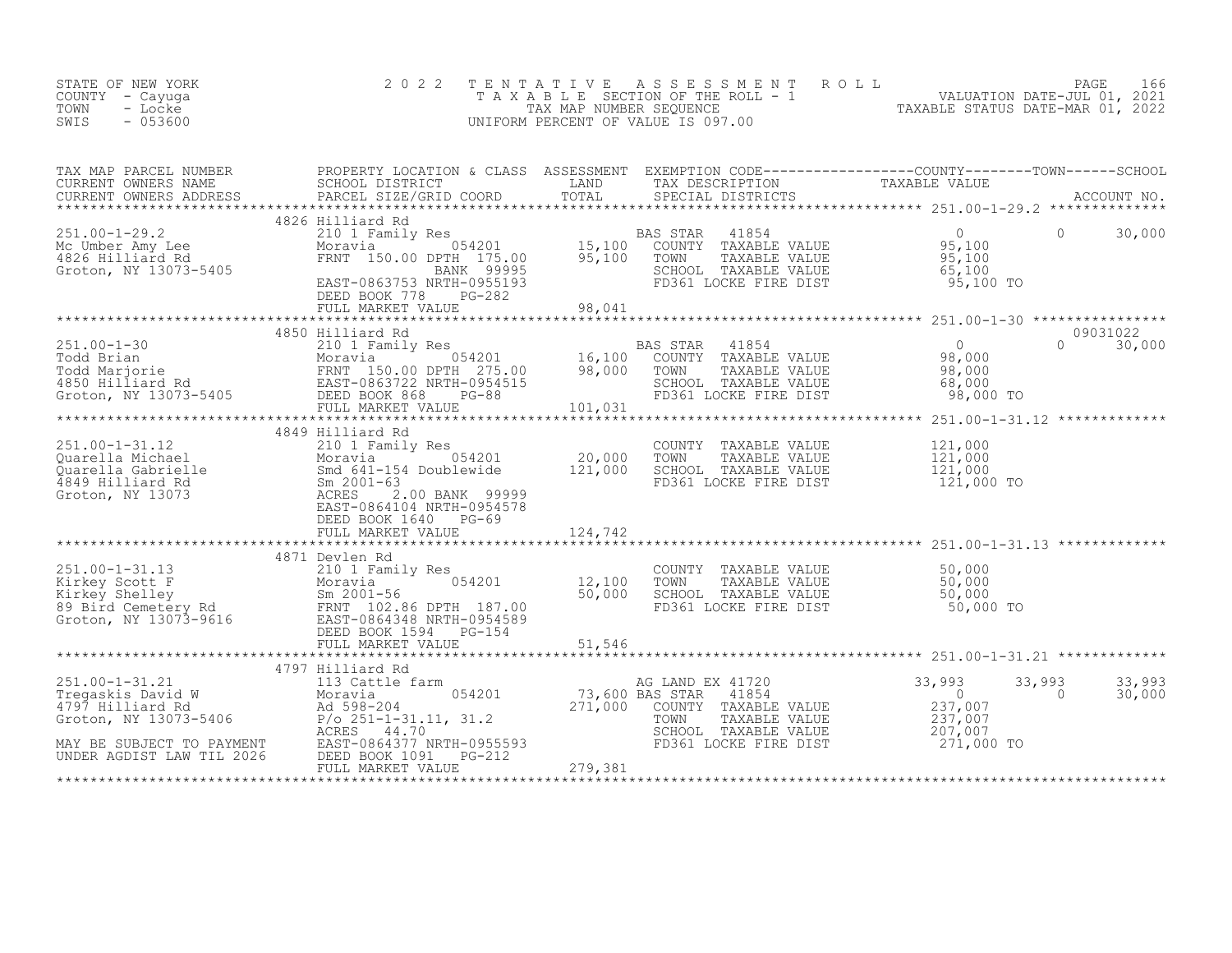| STATE OF NEW YORK | 2022 TENTATIVE ASSESSMENT ROLL     | PAGE 1                           |
|-------------------|------------------------------------|----------------------------------|
| COUNTY - Cayuga   | TAXABLE SECTION OF THE ROLL - 1    | VALUATION DATE-JUL 01, 2021      |
| TOWN<br>- Locke   | TAX MAP NUMBER SEOUENCE            | TAXABLE STATUS DATE-MAR 01, 2022 |
| $-053600$<br>SWIS | UNIFORM PERCENT OF VALUE IS 097.00 |                                  |

| TAX MAP PARCEL NUMBER THE PROPERTY LOCATION & CLASS ASSESSMENT EXEMPTION CODE----------------COUNTY--------TOWN-----SCHOOL                                                                                                                                                                                                                                                                                    |  |          |
|---------------------------------------------------------------------------------------------------------------------------------------------------------------------------------------------------------------------------------------------------------------------------------------------------------------------------------------------------------------------------------------------------------------|--|----------|
|                                                                                                                                                                                                                                                                                                                                                                                                               |  |          |
| 4917 Devlen Rd                                                                                                                                                                                                                                                                                                                                                                                                |  | 09021070 |
| $\begin{array}{cccccccc} 251.00-1-31.111 & 4917 \text{ Devlen Rd} & \text{AGED C} & 41802 & 57,500 & 0 \\ 210.1 & \text{Family Res} & 054201 & 21,200 \text{ AGED T} & 41803 & 0 & 0 \\ 4917 \text{ Devlen Rd} & \text{Small S} & 0 & 0 & 0 \\ 4917 \text{ Devlen Rd} & 0 & 0 & 0 & 0 \\ 57,500 & 0 & 0 & 0 & 0 \\ 57,500 & 0 & 0 & 0 & 0 \\ 57,500 & 0$                                                      |  |          |
|                                                                                                                                                                                                                                                                                                                                                                                                               |  |          |
|                                                                                                                                                                                                                                                                                                                                                                                                               |  |          |
| 169-171 Tucker Hill Rd<br>169-171 Tucker Hill Rd<br>COUNTY TAXABLE VALUE<br>COUNTY TAXABLE VALUE<br>COUNTY TAXABLE VALUE<br>COUNTY TAXABLE VALUE<br>17 Horse farm<br>169-171 Tucker Hill Rd<br>Sex 58.30 BANK 99999<br>ACRES 58.30 BANK 999999<br>                                                                                                                                                            |  |          |
|                                                                                                                                                                                                                                                                                                                                                                                                               |  |          |
| 93 Tucker Hill Rd                                                                                                                                                                                                                                                                                                                                                                                             |  | 09030080 |
|                                                                                                                                                                                                                                                                                                                                                                                                               |  |          |
| 37 Tucker Hill Rd<br>20,000 TOWN TAXABLE VALUE<br>Solution Rd COUNTY TAXABLE VALUE<br>Solution Rd County TAXABLE VALUE<br>Solution Rd County TAXABLE VALUE<br>Solution Repubble 20,000 TOWN TAXABLE VALUE<br>Solution Repubble 20,000 SCHO                                                                                                                                                                    |  |          |
|                                                                                                                                                                                                                                                                                                                                                                                                               |  |          |
| 4931 Devlen Rd<br>$\begin{array}{cccccccc} 251.00-1-34.3 & 4931 \text{ Devlen Rd} & 210 & \text{Family Res} & \text{ENH STAR} & 41834 & 0 & 0 & 74,900 \\ \text{Peters Harold} & 210 & \text{Groton} & 502801 & 18,000 & \text{COUNTY TAXABLE VALUE} & 136,000 & 0 & 74,900 \\ 4931 \text{Devlen Rd} & \text{GCES} & 1.00 & 136,000 & \text{TOWN} & \text{TAXABLE VALUE} & 136,000 \\ \text{Groton, NY 13073$ |  |          |
|                                                                                                                                                                                                                                                                                                                                                                                                               |  |          |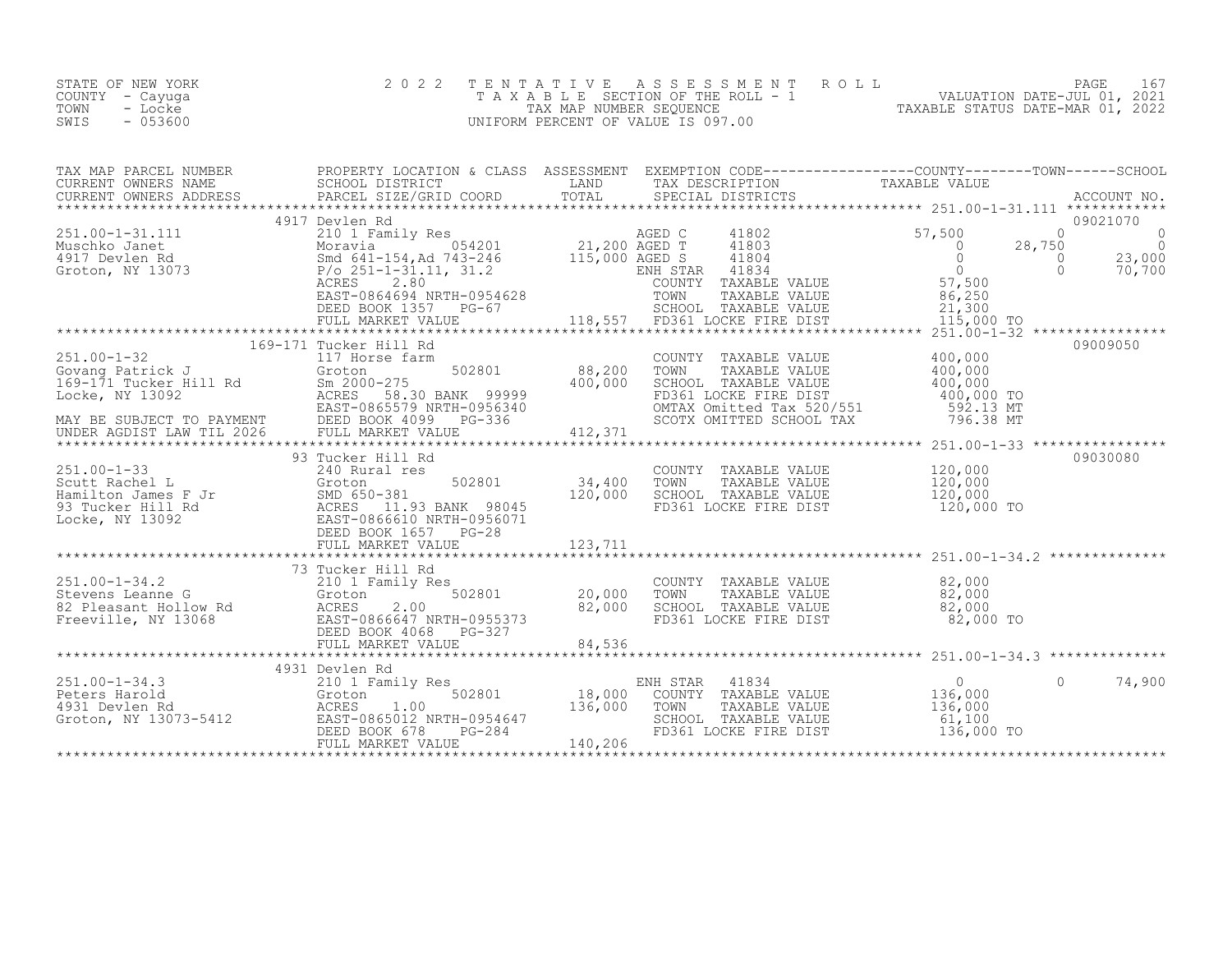| STATE OF NEW YORK<br>COUNTY - Cayuga<br>TOWN<br>- Locke<br>SWIS<br>$-053600$                                                                                                                                                         | 2 0 2 2                                                                                                |         | TENTATIVE ASSESSMENT ROLL PAGE 168<br>TAXABLE SECTION OF THE ROLL - 1 VALUATION DATE-JUL 01, 2021<br>TAX MAP NUMBER SEQUENCE TAXABLE STATUS DATE-MAR 01, 2022<br>UNIFORM PERCENT OF VALUE IS 097.00 |                |                    |
|--------------------------------------------------------------------------------------------------------------------------------------------------------------------------------------------------------------------------------------|--------------------------------------------------------------------------------------------------------|---------|-----------------------------------------------------------------------------------------------------------------------------------------------------------------------------------------------------|----------------|--------------------|
|                                                                                                                                                                                                                                      |                                                                                                        |         |                                                                                                                                                                                                     |                |                    |
| TAX MAP PARCEL NUMBER BROPERTY LOCATION & CLASS ASSESSMENT EXEMPTION CODE----------------COUNTY--------TOWN------SCHOOL CURRENT OWNERS NAME SCHOOL DISTRICT LAND TAX DESCRIPTION TAXABLE VALUE<br>CURRENT OWNERS ADDRESS PARCEL S    |                                                                                                        |         |                                                                                                                                                                                                     |                |                    |
| 1985 Device Hasenjager Rim (1898) Particle 1989 Particle Control of the Section of the Section of the Section<br>251.00-1-34.5 Device Rim (1895 Device Rim (1897)<br>25,100 COUNTY TAXABLE VALUE 73,000<br>37,000 TOWN TAXABLE VALUE | 4985 Devlen Rd<br>EAST-0866036 NRTH-0955006<br>DEED BOOK 1018 PG-282<br>FULL MARKET VALUE              | 75,258  | TOWN TAXABLE VALUE<br>SCHOOL TAXABLE VALUE 45,000 TO<br>TAXABLE VALUE 45,000 TO                                                                                                                     |                | $\Omega$<br>30,000 |
|                                                                                                                                                                                                                                      | 4987 Devlon Rd                                                                                         |         |                                                                                                                                                                                                     |                |                    |
|                                                                                                                                                                                                                                      | DEED BOOK 1076 PG-157<br>FULL MARKET VALUE                                                             | 188,351 | AS STAR 41854 0<br>COUNTY TAXABLE VALUE 182,700<br>TOWN TAXABLE VALUE 182,700<br>SCHOOL TAXABLE VALUE 152,700<br>FD361 LOCKE FIRE DIST 182,700 TO                                                   | $\overline{0}$ | $\Omega$<br>30,000 |
|                                                                                                                                                                                                                                      |                                                                                                        |         |                                                                                                                                                                                                     |                |                    |
| 251.00-1-34.7<br>Moyer Shawn 210 1 Family Res<br>Moyer Shawn Groton 502801 23,100 TOWN TAXABLE VALUE<br>Sm 99-256 Lot 3<br>Locke, NY 13092-4162 P/o 251.00-1-34.113 FD361 LOCKE FIRE DIST<br>SMD 1614-175                            | 61 Tucker Hill Rd<br>ACRES 4.04 BANK 99999<br>EAST-0866590 NRTH-0955223<br>DEED BOOK 1614    PG-170    |         | COUNTY TAXABLE VALUE 195,000<br>TOWN TAXABLE VALUE 195,000<br>SCHOOL TAXABLE VALUE 195,000<br>FD361 LOCKE FIRE DIST 195,000 TO                                                                      |                |                    |
|                                                                                                                                                                                                                                      | FULL MARKET VALUE                                                                                      | 201,031 |                                                                                                                                                                                                     |                |                    |
|                                                                                                                                                                                                                                      | FULL MARKET VALUE 143,814                                                                              |         |                                                                                                                                                                                                     |                | 30,000<br>$\Omega$ |
|                                                                                                                                                                                                                                      |                                                                                                        |         |                                                                                                                                                                                                     |                |                    |
|                                                                                                                                                                                                                                      | Devlen Rd<br>P/o 251-1-34.113,34.8<br>ACRES 1.92<br>EAST-0866458 NRTH-0954780<br>DEED BOOK 1458 PG-223 |         |                                                                                                                                                                                                     |                | 09034070           |
|                                                                                                                                                                                                                                      | FULL MARKET VALUE                                                                                      | 10,103  |                                                                                                                                                                                                     |                |                    |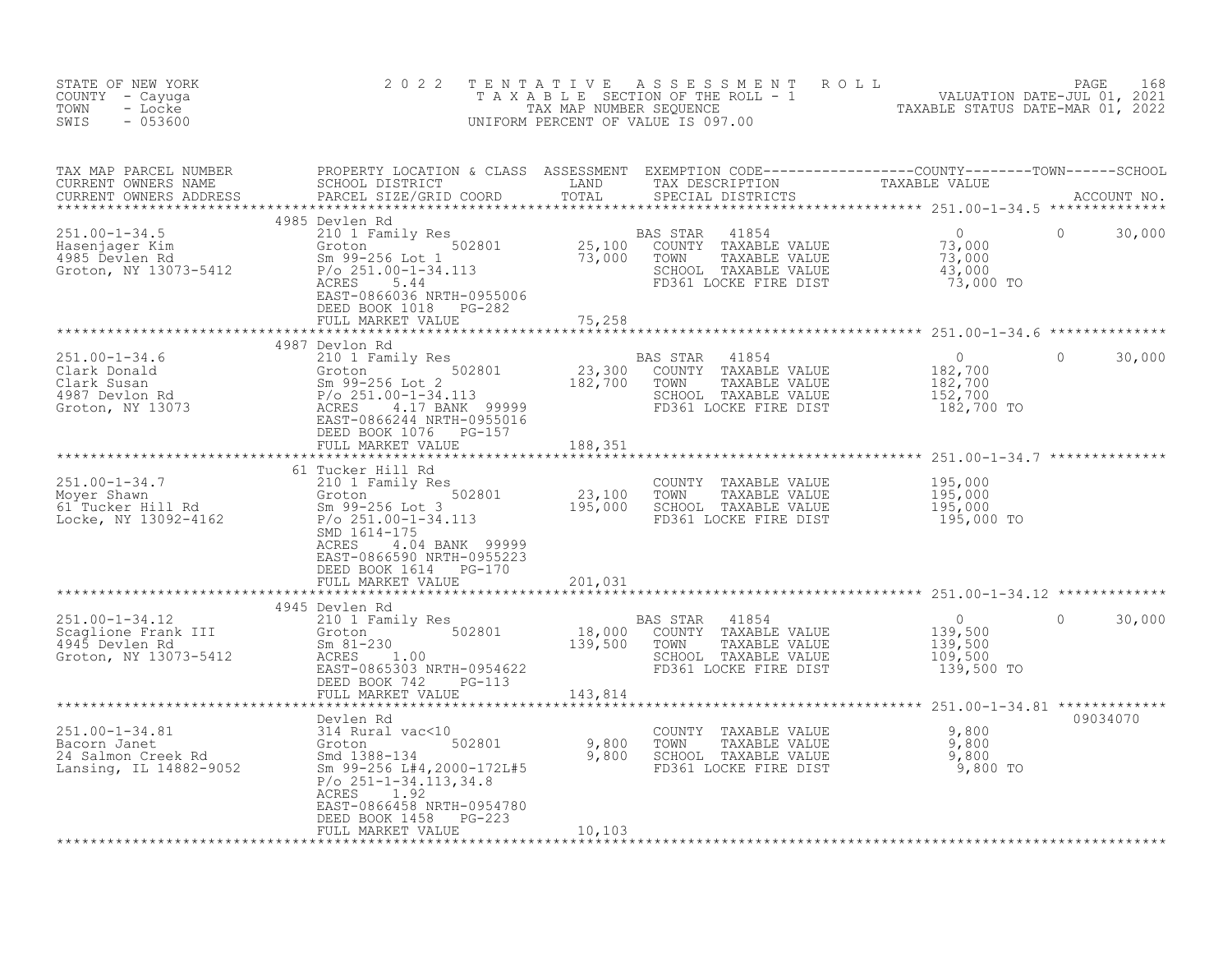| STATE OF NEW YORK<br>COUNTY - Cayuga<br>- Locke<br>TOWN<br>$-053600$<br>SWIS                              | 2 0 2 2<br>TENTATIVE                                                                                                                                                                                                                                                                 |                                        | A S S E S S M E N T R O L L<br>TAXABLE SECTION OF THE ROLL - 1 VALUATION DATE-JUL 01, 2021<br>UNIFORM PERCENT OF VALUE IS 097.00 |                                                                             | PAGE<br>169                            |
|-----------------------------------------------------------------------------------------------------------|--------------------------------------------------------------------------------------------------------------------------------------------------------------------------------------------------------------------------------------------------------------------------------------|----------------------------------------|----------------------------------------------------------------------------------------------------------------------------------|-----------------------------------------------------------------------------|----------------------------------------|
| TAX MAP PARCEL NUMBER<br>CURRENT OWNERS NAME<br>CURRENT OWNERS ADDRESS                                    | PROPERTY LOCATION & CLASS ASSESSMENT EXEMPTION CODE----------------COUNTY-------TOWN------SCHOOL<br>SCHOOL DISTRICT               LAND       TAX DESCRIPTION         TAXABLE VALUE<br>PARCEL SIZE/GRID COORD       TOTAL     SPECIAL<br>PARCEL SIZE/GRID COORD<br>****************** | TOTAL                                  | SPECIAL DISTRICTS                                                                                                                |                                                                             | ACCOUNT NO.                            |
|                                                                                                           | 4999 Devlen Rd                                                                                                                                                                                                                                                                       |                                        |                                                                                                                                  |                                                                             |                                        |
| $251.00 - 1 - 34.82$<br>Goodfriend Howard<br>4999 Devlon Rd<br>Groton, NY 13073                           | 210 1 Family Res<br>Groton 502801<br>Sm 2000-172, Lot 4<br>$P/O$ 251.00-1-34.8<br>ACRES<br>3.22<br>EAST-0866706 NRTH-0954790<br>DEED BOOK 1035<br>PG-170                                                                                                                             | AGED C/T,<br>21,800 ENH STAR<br>66,000 | AGED C/T/S 41800<br>41834<br>COUNTY TAXABLE VALUE<br>TAXABLE VALUE<br>TOWN<br>SCHOOL TAXABLE VALUE<br>FD361 LOCKE FIRE DIST      | 33,000<br>$\overline{0}$<br>33,000<br>33,000<br>$\overline{0}$<br>66,000 TO | 33,000<br>33,000<br>$\Omega$<br>33,000 |
|                                                                                                           | FULL MARKET VALUE                                                                                                                                                                                                                                                                    | 68,041                                 |                                                                                                                                  |                                                                             |                                        |
|                                                                                                           |                                                                                                                                                                                                                                                                                      |                                        |                                                                                                                                  |                                                                             |                                        |
| 251.00-1-34.112<br>Scaglione Frank III<br>4945 Devlen Rd<br>Groton, NY 13073-5412                         | Devlen Rd<br>322 Rural vac>10<br>322 Rural vac>10<br>Groton 502801<br>ACRES 18.70<br>EAST-0865359 NRTH-0955097<br>TTT-0865359 NRTH-0955097<br>DEED BOOK 742<br>PG-110                                                                                                                | 23,400<br>23,400                       | COUNTY TAXABLE VALUE<br>TOWN<br>TAXABLE VALUE<br>SCHOOL TAXABLE VALUE<br>FD361 LOCKE FIRE DIST                                   | 23,400<br>23,400<br>23,400<br>23,400 TO                                     |                                        |
|                                                                                                           | FULL MARKET VALUE                                                                                                                                                                                                                                                                    | 24,124                                 |                                                                                                                                  |                                                                             |                                        |
|                                                                                                           | 4979 Devlen Rd                                                                                                                                                                                                                                                                       |                                        |                                                                                                                                  |                                                                             |                                        |
| 251.00-1-34.114<br>Paige Henry E<br>Paige Marvin E<br>2 Bacon Rd<br>Groton, NY 13073                      | 210 1 Family Res<br>Groton 502801<br>P/o 251-1-34.111<br>Sm 90-85,98-115<br>ACRES<br>EAST-0865729 NRTH-0954812<br>DEED BOOK 1666 PG-163                                                                                                                                              | 23,700<br>120,000                      | ENH STAR<br>41834<br>COUNTY<br>TAXABLE VALUE<br>TOWN<br>TAXABLE VALUE<br>SCHOOL TAXABLE VALUE<br>FD361 LOCKE FIRE DIST           | $\circ$<br>120,000<br>120,000<br>45,100<br>120,000 TO                       | 74,900<br>0                            |
|                                                                                                           |                                                                                                                                                                                                                                                                                      |                                        |                                                                                                                                  |                                                                             |                                        |
|                                                                                                           |                                                                                                                                                                                                                                                                                      |                                        |                                                                                                                                  |                                                                             |                                        |
| $251.00 - 1 - 35$<br>Goodwin Adam S<br>Goodwin Michelle Y<br>5029 Devlen Rd<br>Groton, NY 13073           | 5029 Devlen Rd<br>210 1 Family Res<br>310 1 Family Res<br>502801<br>12 ACRES 3.00 BANK 99995<br>EAST-0867006 NRTH-0954945<br>73 DEED BOOK 1628<br>502801                                                                                                                             | 21,500<br>92,000                       | COUNTY TAXABLE VALUE<br>TOWN<br>TAXABLE VALUE<br>SCHOOL TAXABLE VALUE<br>FD361 LOCKE FIRE DIST                                   | 92,000<br>92,000<br>92,000<br>92,000 TO                                     | 09029130                               |
|                                                                                                           | FULL MARKET VALUE                                                                                                                                                                                                                                                                    | 94,845                                 |                                                                                                                                  |                                                                             |                                        |
|                                                                                                           |                                                                                                                                                                                                                                                                                      |                                        |                                                                                                                                  |                                                                             |                                        |
| $251.00 - 1 - 37.1$<br>Glenister Richard<br>Glenister Carol<br>363 State Route 38<br>Locke, NY 13092-3142 | Devlen Rd<br>120 Field crops<br>502801<br>Groton<br>Land Contract 590-101<br>91.00<br>ACRES<br>EAST-0867841 NRTH-0955603<br>DEED BOOK 1526 PG-175                                                                                                                                    | 114,000<br>125,000                     | AG LAND EX 41720<br>COUNTY TAXABLE VALUE<br>TOWN<br>TAXABLE VALUE<br>SCHOOL TAXABLE VALUE<br>FD361 LOCKE FIRE DIST               | 54,553<br>70,447<br>70,447<br>70,447<br>125,000 TO                          | 09004130<br>54,553<br>54,553           |
| MAY BE SUBJECT TO PAYMENT<br>UNDER AGDIST LAW TIL 2026                                                    | FULL MARKET VALUE                                                                                                                                                                                                                                                                    | 128,866                                |                                                                                                                                  |                                                                             |                                        |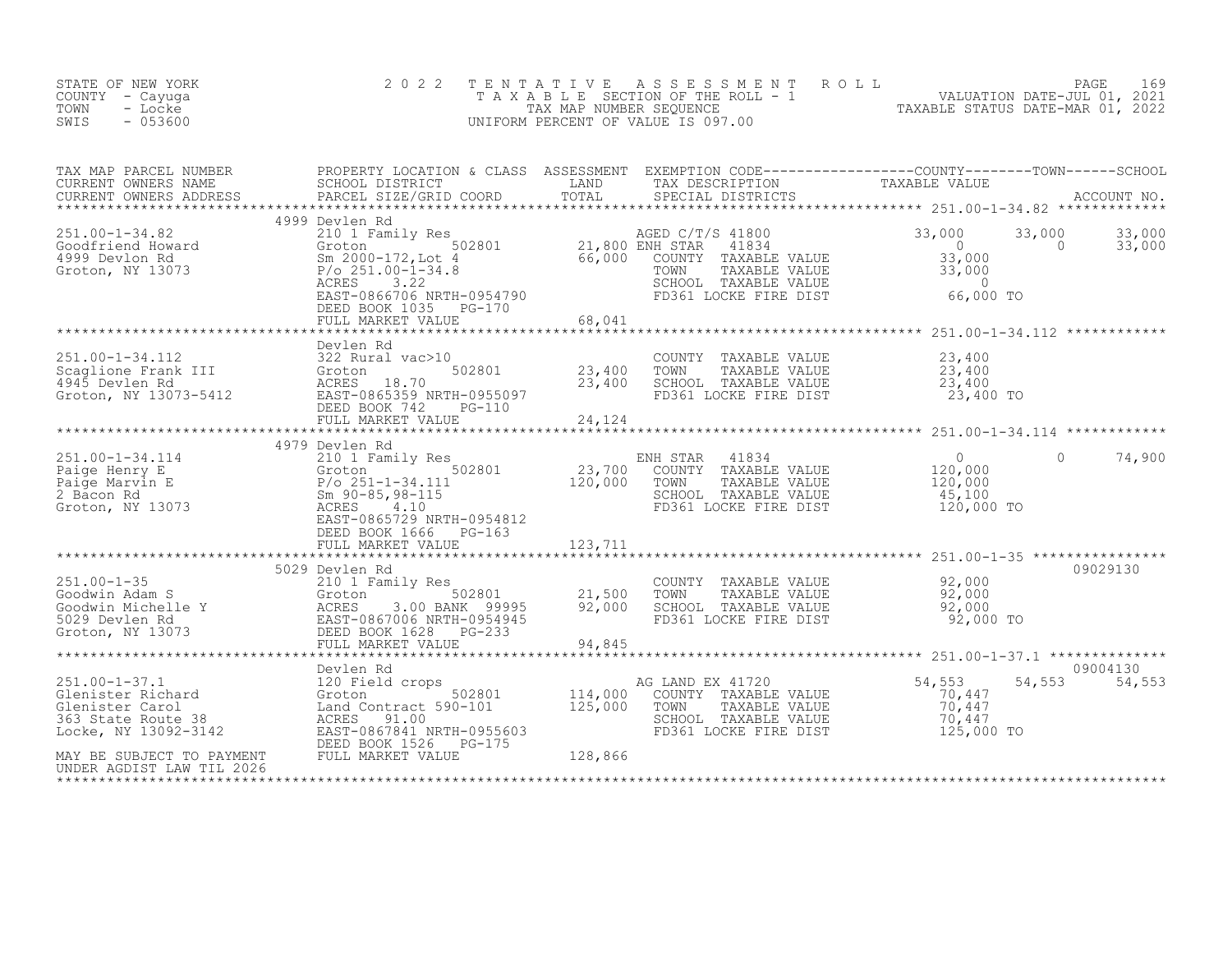| STATE OF NEW YORK<br>COUNTY<br>- Cayuga<br>TOWN<br>- Locke<br>$-053600$<br>SWIS                                                                       | 2 0 2 2                                                                                                                                          |                                          | TENTATIVE ASSESSMENT<br>T A X A B L E SECTION OF THE ROLL - 1 WALUATION DATE-JUL 01, 2021<br>TAX MAP NUMBER SEQUENCE<br>UNIFORM PERCENT OF VALUE IS 097.00 | ROLL                                                         | PAGE<br>170        |
|-------------------------------------------------------------------------------------------------------------------------------------------------------|--------------------------------------------------------------------------------------------------------------------------------------------------|------------------------------------------|------------------------------------------------------------------------------------------------------------------------------------------------------------|--------------------------------------------------------------|--------------------|
| TAX MAP PARCEL NUMBER                                                                                                                                 | PROPERTY LOCATION & CLASS ASSESSMENT EXEMPTION CODE----------------COUNTY-------TOWN-----SCHOOL                                                  |                                          |                                                                                                                                                            |                                                              |                    |
|                                                                                                                                                       | 5041 Devlen Rd                                                                                                                                   |                                          |                                                                                                                                                            |                                                              |                    |
| $251.00 - 1 - 37.2$<br>251.00-1-37.2<br>Krager David<br>Krager Hamilton<br>5041 Devlen Rd<br>Groton, NY 13073-5413                                    | 210 1 Family Res<br>Groton<br>Smd 930-213<br>P/o 251.00-1-37<br>3.50 BANK 99998<br>ACRES<br>EAST-0867313 NRTH-0954779<br>DEED BOOK 930<br>PG-210 | <sup>5</sup><br>502801 22,300<br>113,000 | BAS STAR 41854<br>COUNTY TAXABLE VALUE<br>TOWN<br>TAXABLE VALUE<br>SCHOOL TAXABLE VALUE<br>FD361 LOCKE FIRE DIST                                           | $\overline{0}$<br>113,000<br>113,000<br>83,000<br>113,000 TO | $\Omega$<br>30,000 |
|                                                                                                                                                       | FULL MARKET VALUE                                                                                                                                | 116,495                                  |                                                                                                                                                            |                                                              |                    |
|                                                                                                                                                       |                                                                                                                                                  |                                          |                                                                                                                                                            |                                                              |                    |
| $251.00 - 1 - 38$<br>Farm East LLC<br>890 McLean Rd<br>Cortland, NY 13045                                                                             | Tucker Hill Rd<br>910 Priv forest<br>502801<br>Groton<br>ACRES 25.00<br>EAST-0868785 NRTH-0956325<br>DEED BOOK 940<br>PG-137                     | 33,300<br>33,300                         | COUNTY TAXABLE VALUE<br>TOWN<br>TAXABLE VALUE<br>SCHOOL TAXABLE VALUE<br>FD361 LOCKE FIRE DIST                                                             | 33,300<br>33,300<br>33,300<br>33,300 TO                      | 09003130           |
|                                                                                                                                                       |                                                                                                                                                  |                                          |                                                                                                                                                            |                                                              |                    |
|                                                                                                                                                       |                                                                                                                                                  |                                          |                                                                                                                                                            |                                                              |                    |
| Xames and State Route 38<br>Cotton-Hanlon Inc Moravia Moravia 109.50<br>PO Box 65<br>Cayuta, NY 14824<br>Cayuta, NY 14824<br>Cayuta BAST-0870368 NRTH | 054201<br>EAST-0870368 NRTH-0956598<br>PG-294                                                                                                    | 120,900<br>120,900<br>124,639            | COUNTY TAXABLE VALUE<br>TAXABLE VALUE<br>TOWN<br>SCHOOL TAXABLE VALUE<br>FD361 LOCKE FIRE DIST                                                             | 120,900<br>120,900<br>120,900<br>120,900 TO                  | 09006090           |
|                                                                                                                                                       |                                                                                                                                                  |                                          |                                                                                                                                                            |                                                              |                    |
| 251.00-1-40<br>Neff Patrick 270 Mfg housing<br>74 Drake Rd FRNT 150.00 DPTH 250.00<br>Lansing, NY 14882-8613<br>EAST-0872130 NRTH-0956662             | 130 State Route 38<br>$PG-241$<br>DEED BOOK 1465<br>FULL MARKET VALUE                                                                            | 16, 100<br>52,000<br>53,608              | COUNTY TAXABLE VALUE<br>TOWN<br>TAXABLE VALUE<br>SCHOOL TAXABLE VALUE<br>FD361 LOCKE FIRE DIST                                                             | 52,000<br>52,000<br>52,000<br>52,000 TO                      | 09004080           |

| 251.00-1-41.12         | 142 State Route 38<br>330 Vacant comm |        | TAXABLE VALUE<br>COUNTY | 27,900    |
|------------------------|---------------------------------------|--------|-------------------------|-----------|
| Neff Patrick           | 054201<br>Moravia                     | 27,900 | TAXABLE VALUE<br>TOWN   | 27,900    |
| 74 Drake Rd            | Inc 251-1-41.2                        | 27,900 | SCHOOL<br>TAXABLE VALUE | 27,900    |
| Lansing, NY 14882-8613 | Smd 781-168, 725-188, 683             |        | FD361 LOCKE FIRE DIST   | 27,900 TO |
|                        | SMD 1220-257                          |        |                         |           |
|                        | 6.95<br>ACRES                         |        |                         |           |
|                        | EAST-0872461 NRTH-0956808             |        |                         |           |
|                        | DEED BOOK 1573<br>PG-346              |        |                         |           |
|                        | FULL MARKET VALUE                     | 28,763 |                         |           |
|                        |                                       |        |                         |           |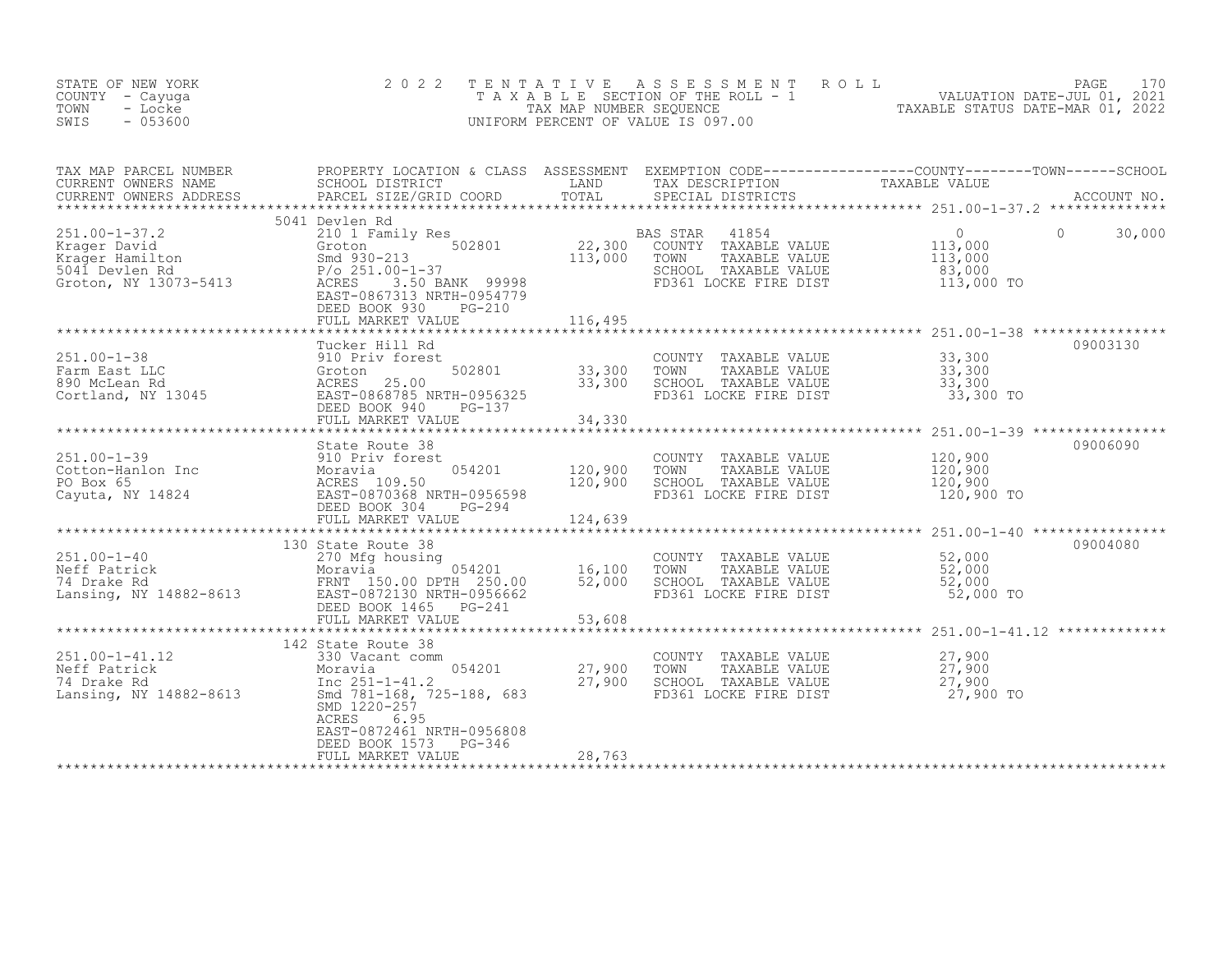| STATE OF NEW YORK<br>COUNTY - Cayuga<br>TOWN<br>- Locke<br>SWIS<br>$-053600$                                                                                                                                                                                                                                                                                                | 2 0 2 2                                                                                                                                                                                                                          | TENTATIVE             | TENTATIVE ASSESSMENT ROLL<br>TAXABLE SECTION OF THE ROLL - 1 VALUATION DATE-JUL 01, 2021<br>TAX MAP NUMBER SEQUENCE TAXABLE STATUS DATE-MAR 01, 2022<br>JNIFORM PERCENT OF VALUE IS 097.00<br>UNIFORM PERCENT OF VALUE IS 097.00 |                                                                                    |                                |
|-----------------------------------------------------------------------------------------------------------------------------------------------------------------------------------------------------------------------------------------------------------------------------------------------------------------------------------------------------------------------------|----------------------------------------------------------------------------------------------------------------------------------------------------------------------------------------------------------------------------------|-----------------------|----------------------------------------------------------------------------------------------------------------------------------------------------------------------------------------------------------------------------------|------------------------------------------------------------------------------------|--------------------------------|
| TAX MAP PARCEL NUMBER<br>CURRENT OWNERS NAME<br>CURRENT OWNERS ADDRESS                                                                                                                                                                                                                                                                                                      | PROPERTY LOCATION & CLASS ASSESSMENT EXEMPTION CODE----------------COUNTY-------TOWN------SCHOOL<br>SCHOOL DISTRICT                         LAND         TAX DESCRIPTION                 TAXABLE VALUE<br>PARCEL SIZE/GRID COORD |                       |                                                                                                                                                                                                                                  |                                                                                    |                                |
| 251.00-1-41.111<br>Neff Patrick<br>74 Drake Rd<br>Lansing, NY 14882-8613                                                                                                                                                                                                                                                                                                    | State Route 38<br>EAST-0872265 NRTH-0956303<br>DEED BOOK 1465 PG-241<br>FULL MARKET VALUE                                                                                                                                        | 2,577                 | COUNTY TAXABLE VALUE<br>TOWN TAXABLE VALUE<br>SCHOOL TAXABLE VALUE<br>FD361 LOCKE FIRE DIST                                                                                                                                      | 2,500<br>$2,500$<br>$2,500$<br>$2,500$<br>2,500 TO                                 | 09010150                       |
| 251.00-1-41.112<br>Cemento, LLC 323 Vacant rural<br>3486 Franklin St Moravia 54201 39,600<br>3486 Franklin St SM 08-54 adj lines & Acre 39,600<br>Auburn, NY 13021-9308 p/o 251.00-1-41.11                                                                                                                                                                                  | State Route 38<br>ACRES 31.92<br>EAST-0872995 NRTH-0956412<br>DEED BOOK 1522 PG-216<br>FULL MARKET VALUE                                                                                                                         | 40,825                |                                                                                                                                                                                                                                  |                                                                                    | 09010150                       |
|                                                                                                                                                                                                                                                                                                                                                                             |                                                                                                                                                                                                                                  |                       |                                                                                                                                                                                                                                  |                                                                                    |                                |
| $\begin{tabular}{lcccc} 251.00-1-42 & 106 State Route & 38 & 37AR & 41854 \\ \texttt{Bradshaw Laure} & 270 Mfg housing & 054201 & 7,600 L I DIS C & 41932 \\ \texttt{Mod Stock Red} & 8017-297,808-252 & 73,600 COUNTY TAXABLE VALUE \\ \texttt{Groton, NY 13073} & FRNT 196.83 DPTH 230.00 & 70WN TAXABLE VALUE \\ & 251.00-1-42 & 7,600 L I DIS C & 41932 \\ & 5000000 &$ | 106 State Route 38                                                                                                                                                                                                               |                       |                                                                                                                                                                                                                                  | $\frac{0}{36,800}$<br>0<br>$\mathbf{0}$<br>36,800<br>73,600<br>43,600<br>73,600 TO | 09004140<br>30,000<br>$\Omega$ |
|                                                                                                                                                                                                                                                                                                                                                                             | 96 State Route 38                                                                                                                                                                                                                |                       |                                                                                                                                                                                                                                  |                                                                                    | 09004030                       |
| $251.00 - 1 - 43$<br>251.00-1-43<br>Bradshaw William Moravia 297 054201<br>Bradshaw Julie-Ann Smd 817-297<br>96 State Route 38 ACRES 1.30<br>Groton, NY 13073 BAST-0872671 NRTH-0955926<br>DEED BOOK 1246                                                                                                                                                                   | FULL MARKET VALUE                                                                                                                                                                                                                | 140,722               | BAS STAR<br>41854<br>COUNTY<br>TAXABLE VALUE<br>TAXABLE VALUE<br>TOWN<br>SCHOOL TAXABLE VALUE<br>FD361 LOCKE FIRE DIST                                                                                                           | 0<br>136,500<br>136,500<br>106,500<br>$\Omega$<br>136,500 TO                       | 30,000                         |
|                                                                                                                                                                                                                                                                                                                                                                             |                                                                                                                                                                                                                                  | ********************* |                                                                                                                                                                                                                                  |                                                                                    |                                |
| $251.00 - 1 - 44.2$<br>251.00-1-44.2<br>Rightmire David<br>Gardiner Karla<br>2912 Elmira Rd<br>2912 Elmira Rd<br>2912 Elmira Rd<br>2912 Elmira Rd<br>2912 Elmira Rd<br>2912 Elmira Rd<br>2912 Elmira Rd<br>2912 Elmira Rd<br>2912 Elmira Rd<br>292 292 29312<br>292 2932<br>292 2                                                                                           | 92 State Route 38<br>210 1 Family Res<br>EAST-0873040 NRTH-0955702<br>DEED BOOK 1670<br>PG-325<br>FULL MARKET VALUE                                                                                                              | 131,959               | COUNTY TAXABLE VALUE<br>TOWN<br>TAXABLE VALUE<br>SCHOOL TAXABLE VALUE<br>FD361 LOCKE FIRE DIST                                                                                                                                   | 128,000<br>128,000<br>128,000<br>128,000 TO                                        |                                |
|                                                                                                                                                                                                                                                                                                                                                                             |                                                                                                                                                                                                                                  |                       |                                                                                                                                                                                                                                  |                                                                                    |                                |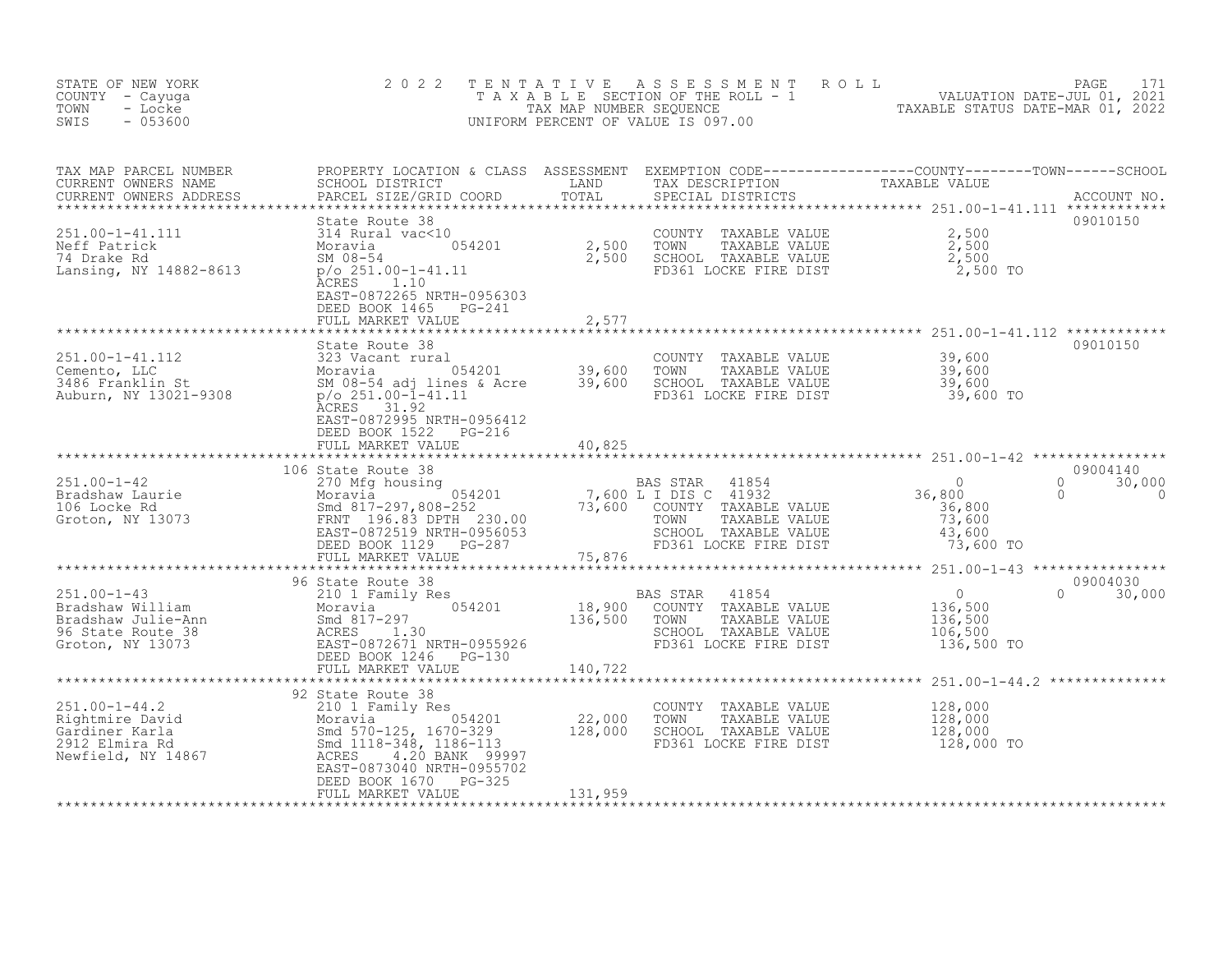| STATE OF NEW YORK<br>COUNTY - Cayuga<br>- Locke<br>TOWN<br>$-053600$<br>SWIS                                 | 2 0 2 2                                                                                                                                                                                                                                                  | TENTATIVE                    | A S S E S S M E N T<br>R O L L<br>TAXABLE SECTION OF THE ROLL - 1<br>TAXABLE STATUS DATE-JUL 01, 2021<br>NILOOM PERCENT OF WILLIE CORRECTED CORRECTED TAXABLE STATUS DATE-MAR 01, 2022<br>UNIFORM PERCENT OF VALUE IS 097.00 |                                                                          | 172<br>PAGE |
|--------------------------------------------------------------------------------------------------------------|----------------------------------------------------------------------------------------------------------------------------------------------------------------------------------------------------------------------------------------------------------|------------------------------|------------------------------------------------------------------------------------------------------------------------------------------------------------------------------------------------------------------------------|--------------------------------------------------------------------------|-------------|
| TAX MAP PARCEL NUMBER<br>CURRENT OWNERS NAME<br>CURRENT OWNERS ADDRESS                                       | PROPERTY LOCATION & CLASS ASSESSMENT EXEMPTION CODE----------------COUNTY-------TOWN------SCHOOL<br>SCHOOL DISTRICT<br>PARCEL SIZE/GRID COORD                                                                                                            | LAND<br>TOTAL                | TAX DESCRIPTION<br>SPECIAL DISTRICTS                                                                                                                                                                                         | TAXABLE VALUE                                                            | ACCOUNT NO. |
| $251.00 - 1 - 44.12$<br>Larson Michael B<br>54 State Route 38<br>Groton, NY 13073                            | 54 State Route 38<br>210 1 Family Res<br>054201<br>Moravia<br>Sm $84-4$<br>1220-207 fishing rights t<br>easement<br>ACRES<br>4.40<br>EAST-0873262 NRTH-0955171<br>DEED BOOK 1256 PG-263<br>FULL MARKET VALUE                                             | 23,200<br>137,000<br>141,237 | ENH STAR<br>41834<br>COUNTY TAXABLE VALUE<br>TOWN<br>TAXABLE VALUE<br>SCHOOL TAXABLE VALUE<br>FD361 LOCKE FIRE DIST                                                                                                          | $\overline{0}$<br>$\Omega$<br>137,000<br>137,000<br>62,100<br>137,000 TO | 74,900      |
| $251.00 - 1 - 44.111$<br>Cemento, LLC<br>c/o Michael Vitale<br>3486 Franklin Street Road<br>Auburn, NY 13021 | 70 State Route 38<br>240 Rural res<br>Moravia<br>054201<br>SM 2005-76, 2017-09 1&2<br>$P/O 251.00 - 1 - 44.11$<br>ACRES 23.26<br>EAST-0872899 NRTH-0955401<br>DEED BOOK 4042 PG-56<br>FULL MARKET VALUE                                                  | 45,700<br>173,000<br>178,351 | COUNTY TAXABLE VALUE<br>TOWN<br>TAXABLE VALUE<br>SCHOOL TAXABLE VALUE<br>FD361 LOCKE FIRE DIST<br>OMTAX Omitted Tax 520/551                                                                                                  | 173,000<br>173,000<br>173,000<br>173,000 TO<br>233.57 MT                 | 09029080    |
| Auburn, NY 13021                                                                                             | State Route 38<br>SM 2017-09-3<br>FRNT 100.00 DPTH 48.05<br>EAST-0872811 NRTH-0955225<br>DEED BOOK 4042 PG-56<br>FULL MARKET VALUE                                                                                                                       | 206                          | COUNTY TAXABLE VALUE<br>TOWN<br>TAXABLE VALUE<br>SCHOOL TAXABLE VALUE<br>FD361 LOCKE FIRE DIST                                                                                                                               | 200<br>200<br>200<br>200 TO                                              |             |
| $251.00 - 1 - 45.11$<br>Bergerstock Charles<br>4587 W Hill Rd<br>Locke, NY 13092-3166                        | State Route 38<br>314 Rural vac<10<br>Moravia<br>054201<br>Smd 967-70,Ad 965-120<br>$P$ /o 251.00-1-45.1,44.112<br>Inc $251 - 1 - 44.112, 45.1$<br>FRNT 248.16 DPTH 130.83<br>EAST-0872880 NRTH-0955016<br>DEED BOOK 1636<br>PG-170<br>FULL MARKET VALUE | 8,000<br>8,000<br>8,247      | COUNTY TAXABLE VALUE<br>TOWN<br>TAXABLE VALUE<br>SCHOOL TAXABLE VALUE<br>FD361 LOCKE FIRE DIST                                                                                                                               | 8,000<br>8,000<br>8,000<br>8,000 TO                                      | 09028030    |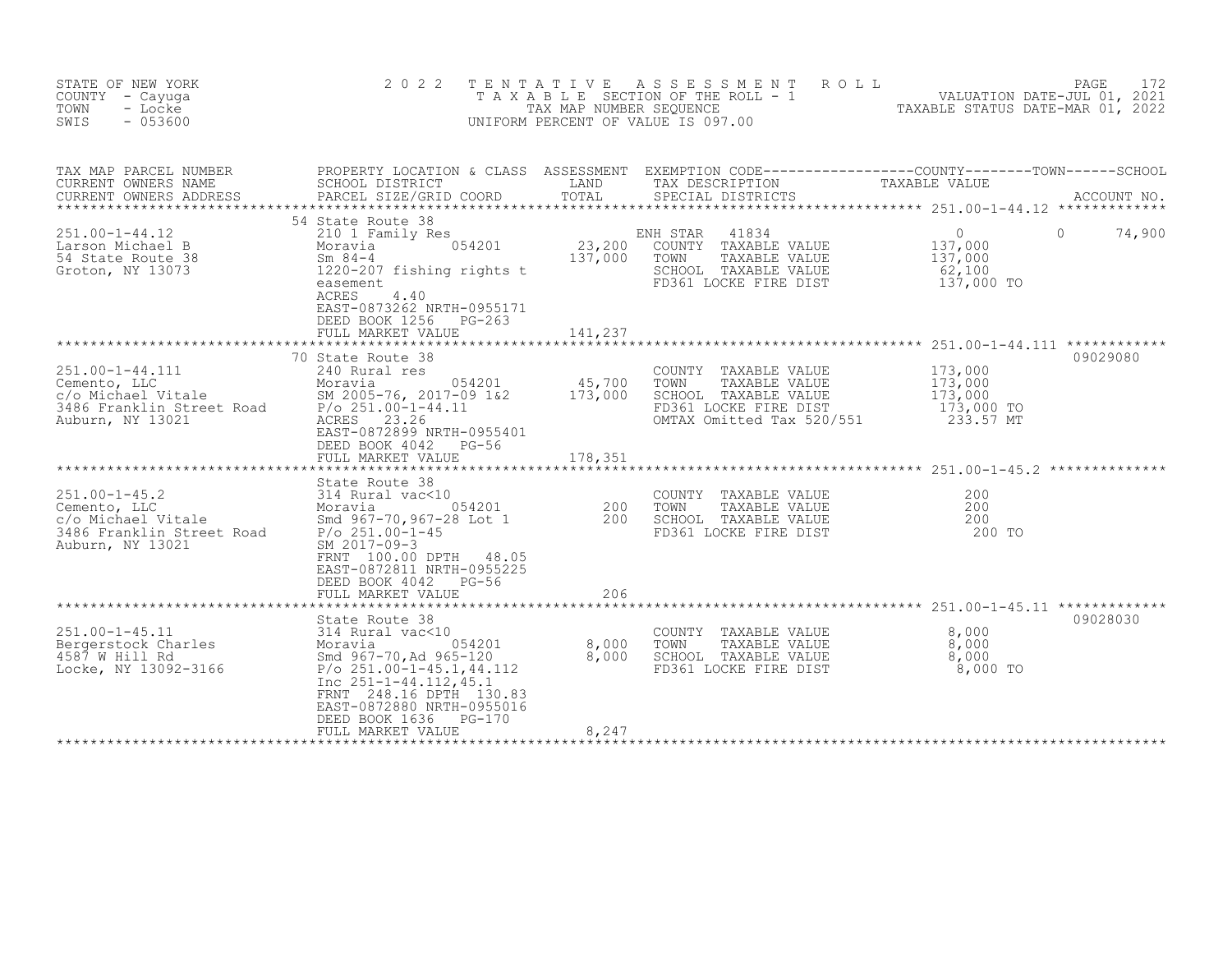| STATE OF NEW YORK<br>COUNTY - Cayuga<br>TOWN<br>- Locke<br>SWIS<br>$-053600$                                                                                                                                                                                                                                                                       | 2 0 2 2                                                                                       |         | TENTATIVE ASSESSMENT ROLL PAGE 173<br>TAXABLE SECTION OF THE ROLL - 1 VALUATION DATE-JUL 01, 2021<br>TAX MAP NUMBER SEQUENCE TAXABLE STATUS DATE-MAR 01, 2022<br>UNIFORM PERCENT OF VALUE IS 097.00 |                                                |
|----------------------------------------------------------------------------------------------------------------------------------------------------------------------------------------------------------------------------------------------------------------------------------------------------------------------------------------------------|-----------------------------------------------------------------------------------------------|---------|-----------------------------------------------------------------------------------------------------------------------------------------------------------------------------------------------------|------------------------------------------------|
| TAX MAP PARCEL NUMBER PROPERTY LOCATION & CLASS ASSESSMENT EXEMPTION CODE-----------------COUNTY--------TOWN------SCHOOL CURRENT OWNERS NAME SCHOOL DISTRICT LAND TAX DESCRIPTION CONTRENT TAXABLE VALUE<br>CURRENT OWNERS ADDRES                                                                                                                  |                                                                                               |         |                                                                                                                                                                                                     |                                                |
| 251.00-1-46<br>Heim Erica<br>5326 Sayles Corners Rd 5326 Sayles Corners Rd 5326 Sayles Corners Rd 55,000<br>Moravia, NY 13118<br>Moravia, NY 13118<br>Moravia, NY 13118<br>SAST-0873037 NRTH-0954921<br>THER DON'T 199.06 DPTH 109.57<br>THER                                                                                                      | 51 State Route 38<br>DEED BOOK 1683 PG-101<br>FULL MARKET VALUE                               | 56,701  |                                                                                                                                                                                                     | 09001130                                       |
|                                                                                                                                                                                                                                                                                                                                                    |                                                                                               |         |                                                                                                                                                                                                     | 09010022                                       |
| 251.00-1-47<br>Klock Andrew Moravia 054201 11,500<br>Kirkey Summer 5.1 1.4 # 12 FOR FRINT 323.50 DPTH 270.98<br>1356 Breesport Rd., Lot # 12 FRNT 323.50 DPTH 270.98<br>Erin, NY 14838                                                                                                                                                             | 4841 Chevalier Rd<br>EAST-0863691 NRTH-0958490<br>DEED BOOK 4181 PG-185<br>FIILL MARKET VALUE |         | COUNTY TAXABLE VALUE $21,000$<br>TOWN TAXABLE VALUE $21,000$<br>SCHOOL TAXABLE VALUE $21,000$<br>FD361 LOCKE FIRE DIST $21,000$ TO                                                                  |                                                |
|                                                                                                                                                                                                                                                                                                                                                    | FULL MARKET VALUE                                                                             | 21,649  |                                                                                                                                                                                                     |                                                |
|                                                                                                                                                                                                                                                                                                                                                    | Hilliard Rd                                                                                   |         |                                                                                                                                                                                                     | 09031021                                       |
|                                                                                                                                                                                                                                                                                                                                                    |                                                                                               |         | COUNTY TAXABLE VALUE<br>TOWN TAXABLE VALUE 7,000<br>SCHOOL TAXABLE VALUE 7,000<br>FD361 LOCKE FIRE DIST 7,000 TO                                                                                    |                                                |
|                                                                                                                                                                                                                                                                                                                                                    |                                                                                               |         |                                                                                                                                                                                                     |                                                |
|                                                                                                                                                                                                                                                                                                                                                    | 166 Canaan Hts                                                                                |         |                                                                                                                                                                                                     | 09010025                                       |
| $\begin{tabular}{l c c c c c} \multicolumn{3}{c}{251.00-1-49} & \multicolumn{3}{c}{166\,\, & \hspace{0.1cm} 14,550 & 14 & 270 \,\, & \hspace{0.1cm} 18,900 \,\, \mathrm{ENR} \  \  \, 311 & 14,550 & 14 \,\, \\ \multicolumn{3}{c}{Percy\,\, & \hspace{0.1cm} 166\,\, & \hspace{0.1cm} 166\,\, & \hspace{0.1cm} 166\,\, & \hspace{0.1cm} 17,000 &$ |                                                                                               |         |                                                                                                                                                                                                     | 14,550<br>$\Omega$<br>74,900<br>$\overline{0}$ |
|                                                                                                                                                                                                                                                                                                                                                    |                                                                                               |         |                                                                                                                                                                                                     |                                                |
|                                                                                                                                                                                                                                                                                                                                                    |                                                                                               |         |                                                                                                                                                                                                     |                                                |
|                                                                                                                                                                                                                                                                                                                                                    | FRNT 205.00 DPTH 100.00<br>EAST-0863625 NRTH-0957869<br>DEED BOOK 908<br>PG-248               |         | AS STAR 41854 0<br>COUNTY TAXABLE VALUE 106,000<br>TOWN TAXABLE VALUE 106,000<br>SCHOOL TAXABLE VALUE 76,000<br>FD361 LOCKE FIRE DIST 106,000 TO                                                    | 30,000                                         |
|                                                                                                                                                                                                                                                                                                                                                    | FULL MARKET VALUE                                                                             | 109,278 |                                                                                                                                                                                                     |                                                |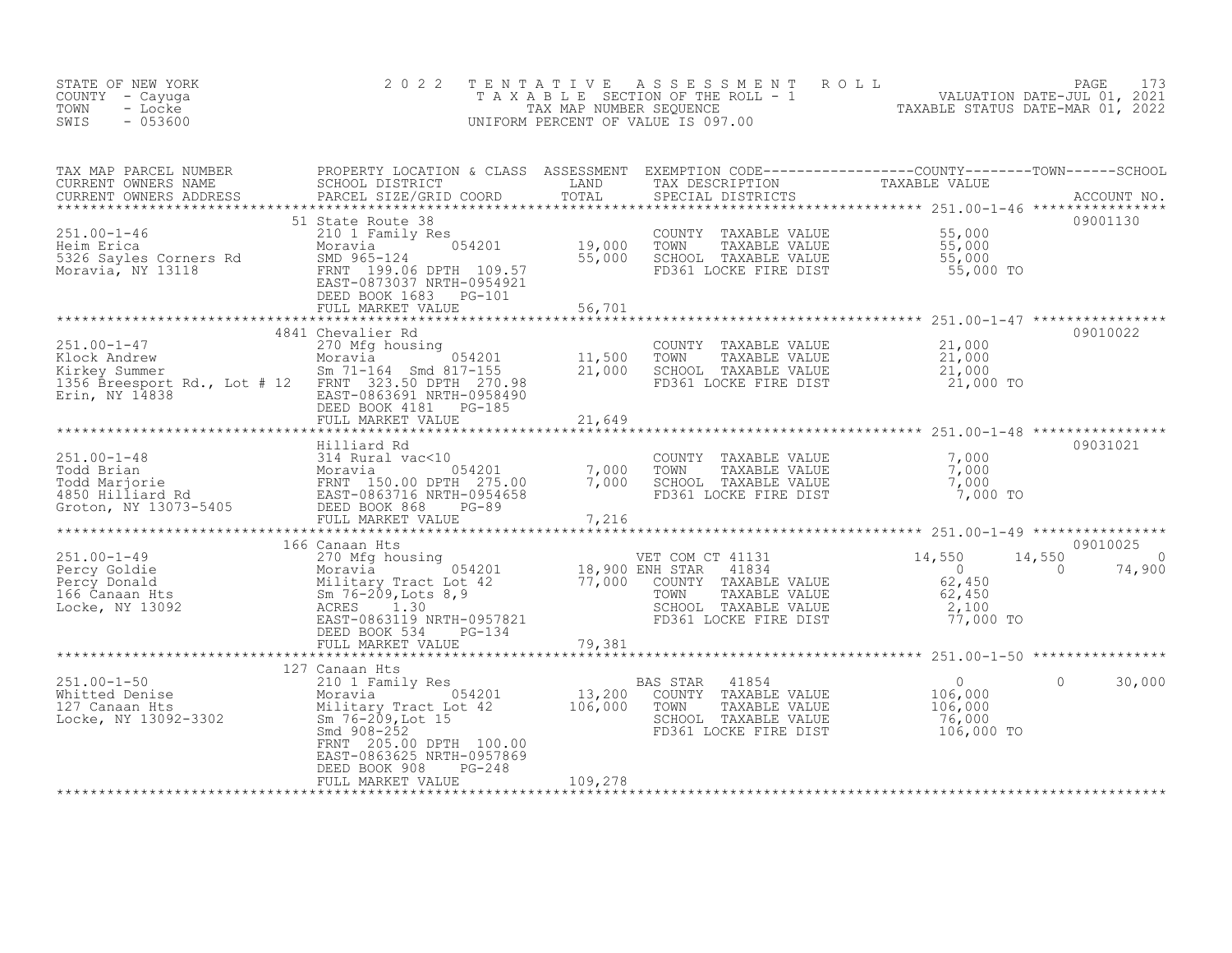| STATE OF NEW YORK<br>COUNTY - Cayuga<br>TOWN<br>- Locke<br>$-053600$<br>SWIS               | 2 0 2 2<br>TENTATIVE<br>TAXABLE                                                                                                                                                                                                                       | TAX MAP NUMBER SEQUENCE                        | A S S E S S M E N T<br>SECTION OF THE ROLL - 1<br>UNIFORM PERCENT OF VALUE IS 097.00                                          | PAGE<br>ROLL<br>174<br>VALUATION DATE-JUL 01, 2021<br>TAXABLE STATUS DATE-MAR 01, 2022                                           |
|--------------------------------------------------------------------------------------------|-------------------------------------------------------------------------------------------------------------------------------------------------------------------------------------------------------------------------------------------------------|------------------------------------------------|-------------------------------------------------------------------------------------------------------------------------------|----------------------------------------------------------------------------------------------------------------------------------|
| TAX MAP PARCEL NUMBER<br>CURRENT OWNERS NAME<br>CURRENT OWNERS ADDRESS                     | SCHOOL DISTRICT<br>PARCEL SIZE/GRID COORD                                                                                                                                                                                                             | LAND<br>TOTAL                                  | TAX DESCRIPTION<br>SPECIAL DISTRICTS                                                                                          | PROPERTY LOCATION & CLASS ASSESSMENT EXEMPTION CODE-----------------COUNTY-------TOWN-----SCHOOL<br>TAXABLE VALUE<br>ACCOUNT NO. |
| $251.00 - 1 - 51$<br>Bossard Collin J<br>5675 Skinner Hill Road<br>Moravia, NY 13118       | 140 Canaan Hts<br>210 1 Family Res<br>054201<br>Moravia<br>Sm 76-209 Lot 2 SMD1672-1<br>Encroachment Agmt 921-77<br>AD 1584-106 - Correction<br>FRNT 105.00 DPTH 192.00<br>EAST-0863548 NRTH-0958057<br>DEED BOOK 4141<br>PG-141<br>FULL MARKET VALUE | 12,400<br>116,000<br>119,588                   | COUNTY<br>TAXABLE VALUE<br>TOWN<br>TAXABLE VALUE<br>SCHOOL TAXABLE VALUE<br>FD361 LOCKE FIRE DIST                             | 116,000<br>116,000<br>116,000<br>116,000 TO                                                                                      |
| $251.00 - 1 - 52.1$<br>Reynolds Richard D<br>238 Canaan Heights Rd<br>Locke, NY 13092-3310 | ***********************<br>238 Canaan Hts<br>210 1 Family Res<br>054201<br>Moravia<br>Sm 76-209, Lot 5,6,7<br>Inc 251-1-54<br>SM 2016-28<br><b>ACRES</b><br>1.49<br>EAST-0863126 NRTH-0958029<br>DEED BOOK 1620<br>PG-186<br>FULL MARKET VALUE        | ****************<br>19,400<br>84,000<br>86,598 | COUNTY<br>TAXABLE VALUE<br>TOWN<br>TAXABLE VALUE<br>SCHOOL TAXABLE VALUE<br>FD361 LOCKE FIRE DIST                             | 84,000<br>84,000<br>84,000<br>84,000 TO<br>************************************* 251.00-1-53 *****************                   |
| $251.00 - 1 - 53$<br>Reagin Stephen<br>Reagin Janine<br>126 Canaan Hts<br>Locke, NY 13092  | 126 Canaan Hts<br>270 Mfg housing<br>054201<br>Moravia<br>Sm 76-209, L-1, Smd 921-81<br>$P/O 251 - 1 - 18.110$<br>Encroachment Agmt 921-77<br>FRNT 105.00 DPTH 192.00<br>EAST-0863659 NRTH-0958062<br>DEED BOOK 1710<br>$PG-93$<br>FULL MARKET VALUE  | 12,400<br>84,000<br>86,598<br>***********      | COUNTY TAXABLE VALUE<br>TOWN<br>TAXABLE VALUE<br>SCHOOL TAXABLE VALUE<br>FD361 LOCKE FIRE DIST                                | 84,000<br>84,000<br>84,000<br>84,000 TO<br>******************************** 251 00-1-55 ****************                         |
|                                                                                            | 179 Canaan Hts                                                                                                                                                                                                                                        |                                                |                                                                                                                               |                                                                                                                                  |
| $251.00 - 1 - 55$<br>Cole Gary E<br>179 Canaan Hts<br>Locke, NY 13092-3302                 | 210 1 Family Res<br>054201<br>Moravia<br>Sm 76-209, Lot 14<br>FRNT 205.00 DPTH 100.00<br>EAST-0863410 NRTH-0957863<br>DEED BOOK 975<br>$PG-31$<br>FULL MARKET VALUE                                                                                   | 12,400<br>102,000<br>105,155                   | <b>BAS STAR</b><br>41854<br>COUNTY<br>TAXABLE VALUE<br>TOWN<br>TAXABLE VALUE<br>SCHOOL TAXABLE VALUE<br>FD361 LOCKE FIRE DIST | $\circ$<br>30,000<br>$\Omega$<br>102,000<br>102,000<br>72,000<br>102,000 TO                                                      |
|                                                                                            |                                                                                                                                                                                                                                                       |                                                |                                                                                                                               |                                                                                                                                  |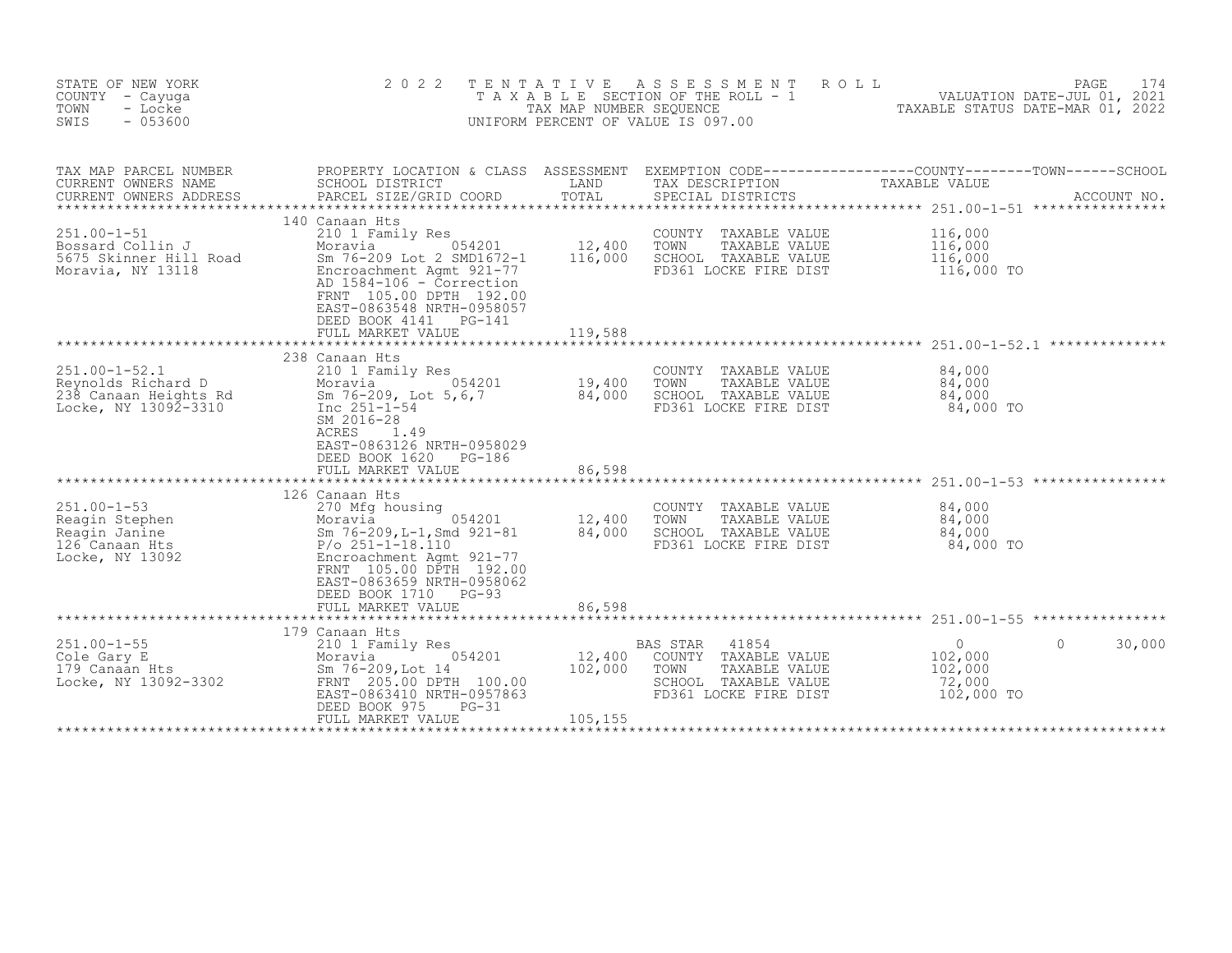| STATE OF NEW YORK<br>COUNTY - Cayuga<br>TOWN<br>- Locke<br>$-053600$<br>SWIS | 2 0 2 2                                                                                |         | TENTATIVE ASSESSMENT ROLL PAGE 175<br>TAXABLE SECTION OF THE ROLL - 1 VALUATION DATE-JUL 01, 2021<br>TAX MAP NUMBER SEQUENCE TAXABLE STATUS DATE-MAR 01, 2022<br>UNIFORM PERCENT OF VALUE IS 097.00                               |
|------------------------------------------------------------------------------|----------------------------------------------------------------------------------------|---------|-----------------------------------------------------------------------------------------------------------------------------------------------------------------------------------------------------------------------------------|
|                                                                              |                                                                                        |         | TAX MAP PARCEL NUMBER PROPERTY LOCATION & CLASS ASSESSMENT EXEMPTION CODE---------------COUNTY--------TOWN------SCHOOL CURRENT OWNERS NAME SCHOOL DISTRICT LAND TAX DESCRIPTION TAXABLE VALUE<br>CURRENT OWNERS ADDRESS PARCEL SI |
|                                                                              |                                                                                        |         |                                                                                                                                                                                                                                   |
|                                                                              |                                                                                        |         | 09008060<br>$0 \t 30,000$                                                                                                                                                                                                         |
|                                                                              | 5548 Booth Hill Rd                                                                     |         | 09029144<br>14,407 14,407                                                                                                                                                                                                         |
|                                                                              | ACRES 16.90<br>EAST-0875287 NRTH-0959963<br>DEED BOOK 1677 PG-149<br>FULL MARKET VALUE | 115,464 |                                                                                                                                                                                                                                   |
|                                                                              |                                                                                        |         | 09029145                                                                                                                                                                                                                          |
|                                                                              | EAST-0874399 NRTH-0959714<br>DEED BOOK 949<br>$PG-81$                                  |         |                                                                                                                                                                                                                                   |
|                                                                              | FULL MARKET VALUE                                                                      | 14,742  |                                                                                                                                                                                                                                   |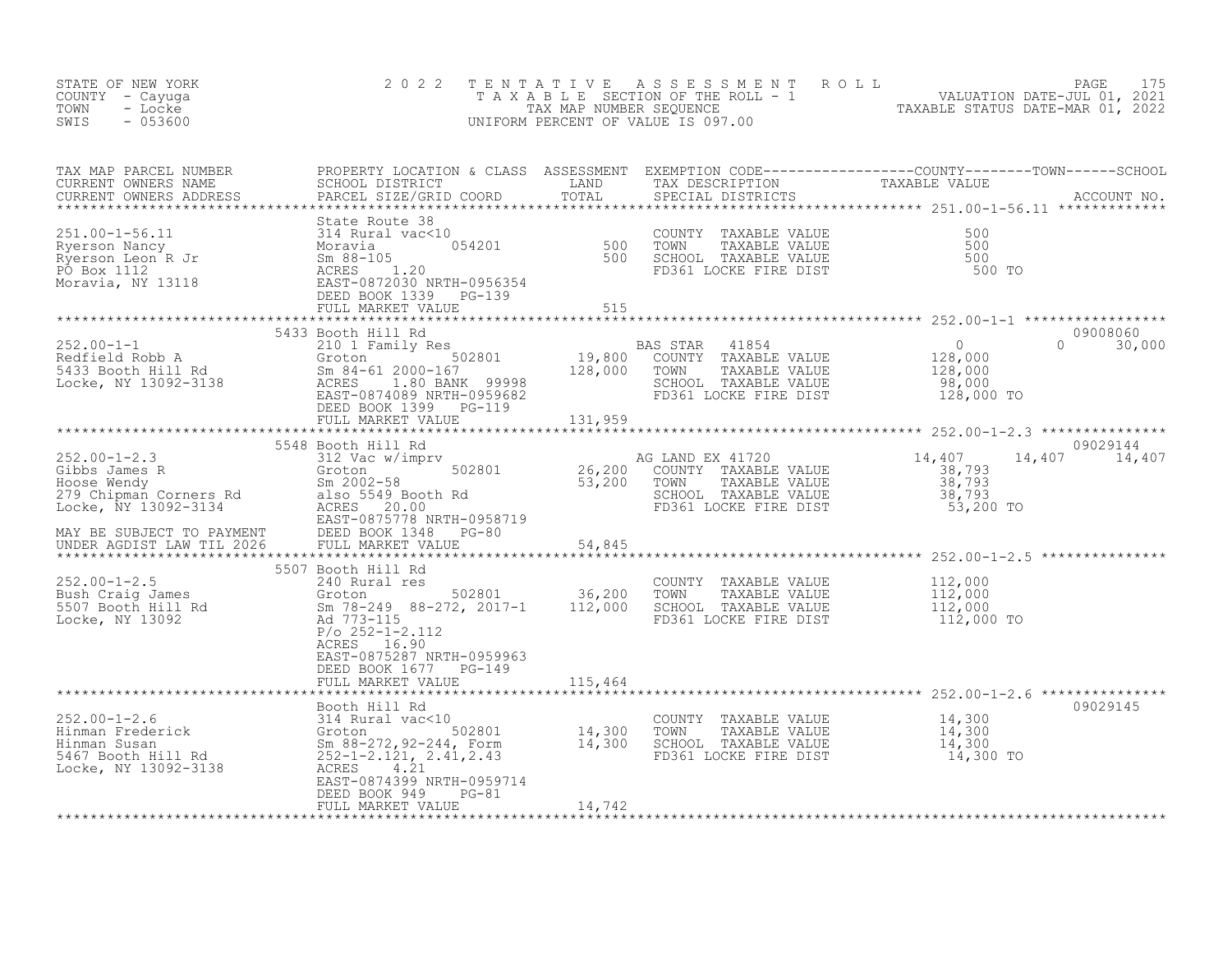| STATE OF NEW YORK<br>COUNTY - Cayuga<br>TOWN<br>- Locke<br>$-053600$<br>SWIS | 2 0 2 2                                                                                                                                                                                                                                                                                                                                                                                                                                                |         | TENTATIVE ASSESSMENT ROLL PAGE 176<br>TAXABLE SECTION OF THE ROLL - 1 VALUATION DATE-JUL 01, 2021<br>TAX MAP NUMBER SEQUENCE TAXABLE STATUS DATE-MAR 01, 2022<br>UNIFORM PERCENT OF VALUE IS 097.00 |                    |  |
|------------------------------------------------------------------------------|--------------------------------------------------------------------------------------------------------------------------------------------------------------------------------------------------------------------------------------------------------------------------------------------------------------------------------------------------------------------------------------------------------------------------------------------------------|---------|-----------------------------------------------------------------------------------------------------------------------------------------------------------------------------------------------------|--------------------|--|
|                                                                              |                                                                                                                                                                                                                                                                                                                                                                                                                                                        |         |                                                                                                                                                                                                     |                    |  |
|                                                                              | $\begin{tabular}{lllllllllllllllllllll} \textsc{rank} & \textsc{PROPERTY LOCATION & \textsc{CLASS} & \textsc{ASSESSMENT} & \textsc{EXEMPTION COD} & \textsc{CURRENT ONDE-----------COUNTY----COUNTY----CONNT------CONNT-----CNOONT-XMMEEN & \textsc{SCHODO} & \textsc{SCHODD} & \textsc{TRRIST} & \textsc{RNCOONT NO} & \textsc{LAND} & \textsc{TRX} & \textsc{DESCRIPTON} & \textsc{RNCOUNT NO} & \textsc{LAND} & \textsc{TRX} & \textsc{DSCRIPTION}$ |         |                                                                                                                                                                                                     |                    |  |
|                                                                              |                                                                                                                                                                                                                                                                                                                                                                                                                                                        |         |                                                                                                                                                                                                     |                    |  |
|                                                                              | 5483 Booth Hill Rd<br>DEED BOOK 1038 PG-309<br>FULL MARKET VALUE                                                                                                                                                                                                                                                                                                                                                                                       | 129,062 |                                                                                                                                                                                                     | $\Omega$<br>30,000 |  |
|                                                                              |                                                                                                                                                                                                                                                                                                                                                                                                                                                        |         |                                                                                                                                                                                                     | 09029143           |  |
|                                                                              | 33 Chipman Corners Rd<br>Muller Scott E 240 Rural res<br>Muller Scott E Groton 502801 32,400 COUNTY TAXABLE VALUE<br>Lagaz Joann Sm 2003-144 84,000 TOWN TAXABLE VALUE<br>233 Chipman Corners Rd<br>Legaz Joann Sm 2003-144 84,000 TOWN                                                                                                                                                                                                                |         |                                                                                                                                                                                                     | $0 \t 30,000$      |  |
|                                                                              |                                                                                                                                                                                                                                                                                                                                                                                                                                                        |         |                                                                                                                                                                                                     |                    |  |
|                                                                              | 239 Chipmans Corners Rd<br>239 Chipmans Corners Rd<br>270 Mfg housing<br>Cornell Nicole (270 Mfg housing 20,500<br>270 Mfg housing 20,500<br>270 Mfg housing 20,500<br>270 Mfg housing 20,500<br>270 Mfg housing 20,500<br>270 Mfg housing 20,                                                                                                                                                                                                         |         |                                                                                                                                                                                                     |                    |  |
|                                                                              |                                                                                                                                                                                                                                                                                                                                                                                                                                                        |         |                                                                                                                                                                                                     |                    |  |
|                                                                              | 5495 Booth Hill Rd<br>$\begin{tabular}{lllllllll} 252.00-1-2.42 & 5495\; \text{Booth Hill Rd} & \text{BAS STAR} & 41854 & 0 \\ 210\; \text{I Family Res} & \text{BAS STAR} & 41854 & 0 \\ \text{Nieves Brett} & \text{Storen} & 502801 & 20,200\; \text{COUNTY} & \text{TAXABLE VALUE} & 158,500 \\ \text{Nieves Karen} & \text{Sm } 88-272 & 158,500\; \text{SOD} & \text{TOWN} & \text{TAXABLE VALUE} & 158,500 \\ \text{S4$                         |         |                                                                                                                                                                                                     | $\Omega$<br>30,000 |  |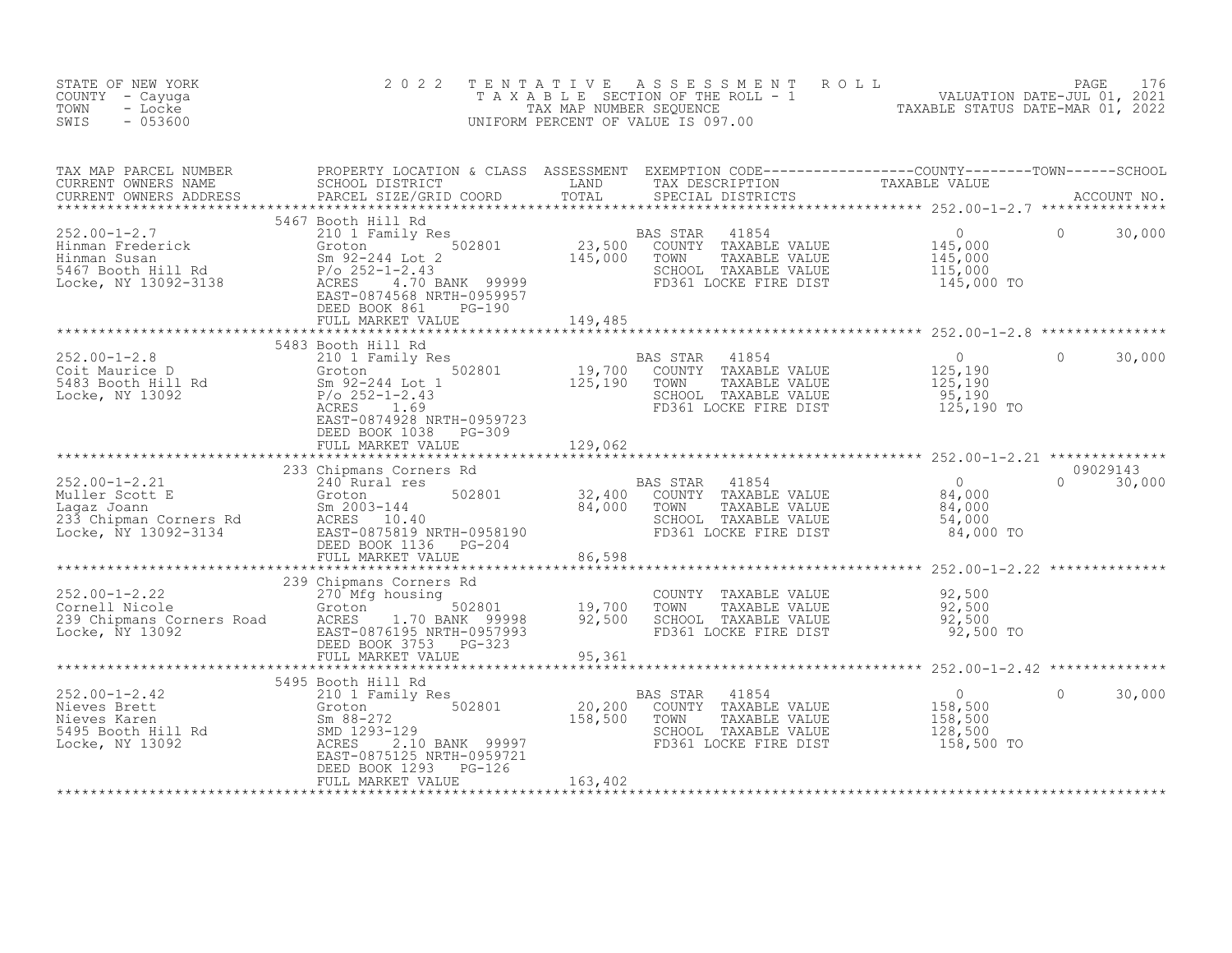| STATE OF NEW YORK | 2022 TENTATIVE ASSESSMENT ROLL     |                                  | PAGE                        |  |
|-------------------|------------------------------------|----------------------------------|-----------------------------|--|
| COUNTY – Cayuga   | TAXABLE SECTION OF THE ROLL - 1    |                                  | VALUATION DATE-JUL 01, 2021 |  |
| TOWN<br>- Locke   | TAX MAP NUMBER SEOUENCE            | TAXABLE STATUS DATE-MAR 01, 2022 |                             |  |
| $-053600$<br>SWIS | UNIFORM PERCENT OF VALUE IS 097.00 |                                  |                             |  |

| TAX MAP PARCEL NUMBER<br>CURRENT OWNERS NAME                                                                                                                                                                                                                                                  | PROPERTY LOCATION & CLASS ASSESSMENT EXEMPTION CODE----------------COUNTY-------TOWN-----SCHOOL<br>SCHOOL DISTRICT | LAND                       | TAX DESCRIPTION                                                                                                                 | TAXABLE VALUE                               |          |
|-----------------------------------------------------------------------------------------------------------------------------------------------------------------------------------------------------------------------------------------------------------------------------------------------|--------------------------------------------------------------------------------------------------------------------|----------------------------|---------------------------------------------------------------------------------------------------------------------------------|---------------------------------------------|----------|
|                                                                                                                                                                                                                                                                                               |                                                                                                                    |                            |                                                                                                                                 |                                             |          |
| $\begin{array}{cccccccc} 252.00-1-2.111 & 5527 & 800th & \text{Hill Rd} & 210 & 502801 & 502801 & 15,200 & \text{ENR RT} & 41834 & 0 & 8,730 & 8,730 & 74,900 & 0 & 74,900 & 0 & 74,900 & 0 & 74,900 & 0 & 74,900 & 0 & 74,900 & 0 & 74,900 & 0 & 74,900 & 0 & 74,900 & 0 & 74,900 & 0 & 74,$ | 5527 Booth Hill Rd                                                                                                 |                            |                                                                                                                                 |                                             | 09029140 |
|                                                                                                                                                                                                                                                                                               | 328 Powers Rd                                                                                                      |                            |                                                                                                                                 |                                             |          |
| 202.00-1-2.123<br>Randolph Kimberlee H Groton 502801<br>328 Powers Rd Form 252-1-2.122<br>Locke, NY 13092 328 Smd 792-293, SM 2017-2<br>ACRES                                                                                                                                                 | 210 1 Family Res<br>Groton 502801 31,200<br>EAST-0874245 NRTH-0960028<br>DEED BOOK 3706 PG-236                     | 161,300                    | COUNTY TAXABLE VALUE<br>TOWN<br>TAXABLE VALUE<br>SCHOOL TAXABLE VALUE<br>FD361 LOCKE FIRE DIST                                  | 161,300<br>161,300<br>161,300<br>161,300 TO |          |
|                                                                                                                                                                                                                                                                                               | FULL MARKET VALUE                                                                                                  | 166,289                    |                                                                                                                                 |                                             |          |
|                                                                                                                                                                                                                                                                                               |                                                                                                                    |                            |                                                                                                                                 |                                             |          |
| $252.00 - 1 - 3$                                                                                                                                                                                                                                                                              | 5505 Booth Hill Rd<br>210 1 Family Res<br>502801                                                                   | 12,400<br>93,000           | COUNTY TAXABLE VALUE $93,000$<br>TOWN TAXABLE VALUE $93,000$<br>SCHOOL TAXABLE VALUE $93,000$<br>FD361 LOCKE FIRE DIST $93,000$ | 93,000 TO                                   | 09029141 |
|                                                                                                                                                                                                                                                                                               | FULL MARKET VALUE                                                                                                  | 95,876                     |                                                                                                                                 |                                             |          |
|                                                                                                                                                                                                                                                                                               |                                                                                                                    |                            |                                                                                                                                 |                                             |          |
| 252.00-1-4.1<br>Norton Darrell A<br>Norton Melissa A<br>311 Smith Rd<br>Groton, NY 13073-9777<br>2004-240, 2010-213<br>315 Smith Rd<br>Groton, NY 13073-9777<br>2007 EAST-08761444 NRTH-0959798<br>2004-240, 2010-213<br>2008-1179<br>2008-2179<br>200                                        | 311 Chipmans Corners Rd<br>DEED BOOK 1579 PG-177<br>FULL MARKET VALUE                                              | 22,300<br>79,700<br>82,165 | COUNTY TAXABLE VALUE 79,700<br>TOWN TAXABLE VALUE 79,700<br>SCHOOL TAXABLE VALUE 79,700<br>FD361 LOCKE FIRE DIST                | 79,700 TO                                   | 09023020 |
|                                                                                                                                                                                                                                                                                               |                                                                                                                    |                            |                                                                                                                                 |                                             |          |
| Example of Booth Hill Rd<br>Example 12<br>Klaben Jacob 314 Rural vac<10<br>Klaben Barbara 5527 Booth Hill Rd<br>5527 Booth Hill Rd<br>5527 Booth Hill Rd<br>7/0 252.00-1-4<br>Locke, NY 13092-3137                                                                                            | Booth Hill Rd<br>502801 12,000<br>ACRES 3.00<br>EAST-0875948 NRTH-0959781<br>DEED BOOK 917<br>$PG-71$              | 12,000                     | COUNTY TAXABLE VALUE<br>TOWN      TAXABLE VALUE<br>SCHOOL TAXABLE VALUE<br>FD361 LOCKE FIRE DIST                                | 12,000<br>12,000<br>12,000<br>12,000 TO     |          |
|                                                                                                                                                                                                                                                                                               | FULL MARKET VALUE                                                                                                  | 12,371                     |                                                                                                                                 |                                             |          |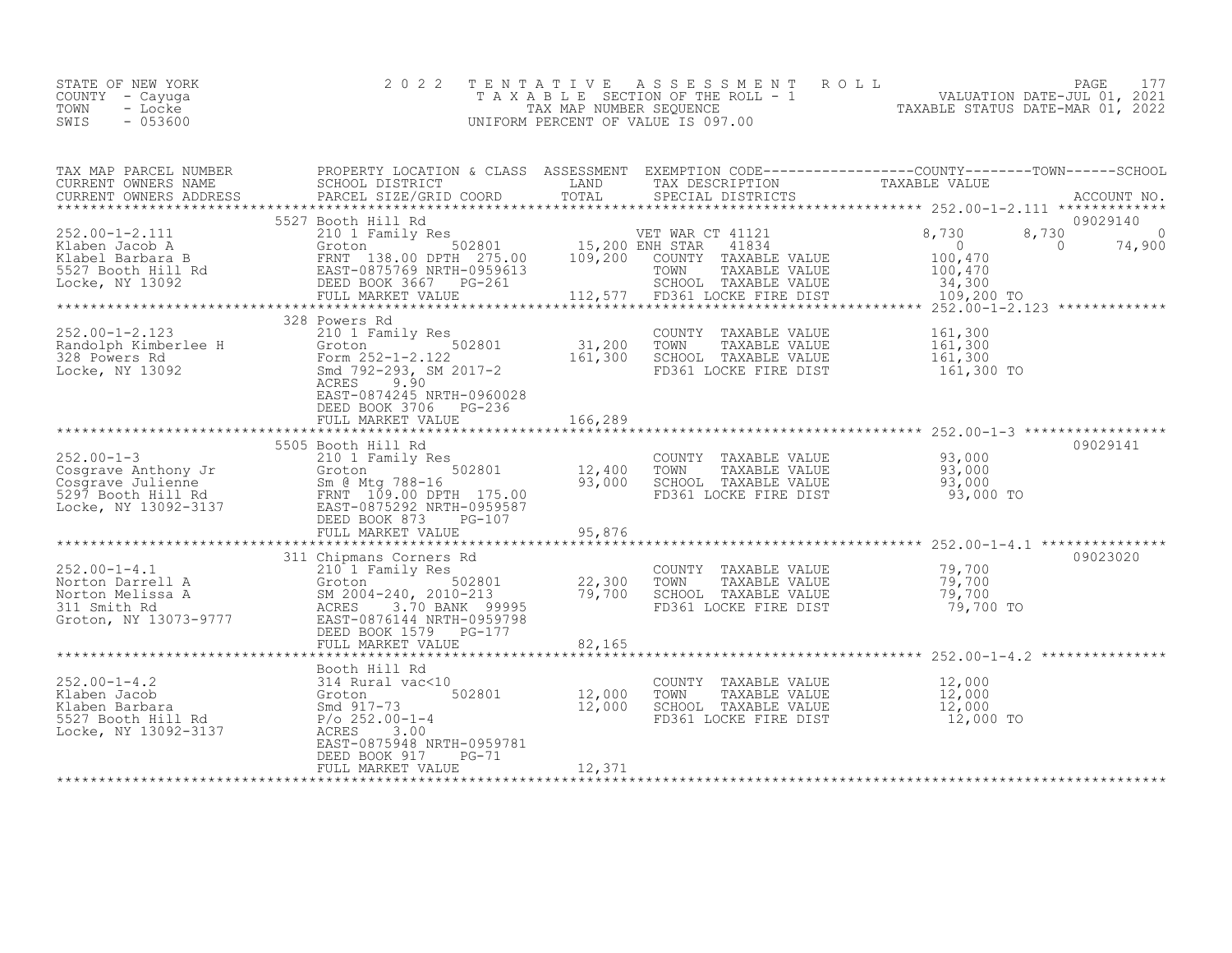| STATE OF NEW YORK<br>COUNTY - Cayuga<br>TOWN<br>- Locke<br>SWIS<br>$-053600$                                                                                                                                                                                                                                                                                                                                                                                 | 2 0 2 2                                                                                                   |         | TENTATIVE ASSESSMENT ROLL<br>UNIFORM PERCENT OF VALUE IS 097.00                                                                                                                                                                                                                                                                                                                                                                                                                         | TAXABLE SECTION OF THE ROLL - 1<br>TAXABLE SECTION OF THE ROLL - 1<br>NIFORM PERCENT OF VALUE IS 097.00<br>INIFORM PERCENT OF VALUE IS 097.00                                                                                                                                                                                                                                                                                                                   |
|--------------------------------------------------------------------------------------------------------------------------------------------------------------------------------------------------------------------------------------------------------------------------------------------------------------------------------------------------------------------------------------------------------------------------------------------------------------|-----------------------------------------------------------------------------------------------------------|---------|-----------------------------------------------------------------------------------------------------------------------------------------------------------------------------------------------------------------------------------------------------------------------------------------------------------------------------------------------------------------------------------------------------------------------------------------------------------------------------------------|-----------------------------------------------------------------------------------------------------------------------------------------------------------------------------------------------------------------------------------------------------------------------------------------------------------------------------------------------------------------------------------------------------------------------------------------------------------------|
|                                                                                                                                                                                                                                                                                                                                                                                                                                                              |                                                                                                           |         |                                                                                                                                                                                                                                                                                                                                                                                                                                                                                         |                                                                                                                                                                                                                                                                                                                                                                                                                                                                 |
|                                                                                                                                                                                                                                                                                                                                                                                                                                                              | DEED BOOK 534 PG-259<br>FULL MARKET VALUE 105,155                                                         |         |                                                                                                                                                                                                                                                                                                                                                                                                                                                                                         | $\begin{tabular}{lllllllllllllllllllll} \textsc{rank} & \textsc{PROFERTY LOCATION & \textsc{CLSS} & \textsc{ASSESSMENT} & \textsc{EXEMPTION COD} \textsc{CDE} \textsc{-------------COUNTY------CONNY------SCHOOL} & \textsc{CURRENT ONN------SCHOOL} & \textsc{LAND} & \textsc{TAXABLE} & \textsc{VALUE} & \textsc{TAXABLE} & \textsc{VALUE} & \textsc{CCOUNT NO} \textsc{.} & \textsc{COURT NO} \textsc{.} & \textsc{COURT NO} \textsc{.} & \textsc{COURT NO}$ |
|                                                                                                                                                                                                                                                                                                                                                                                                                                                              |                                                                                                           |         |                                                                                                                                                                                                                                                                                                                                                                                                                                                                                         |                                                                                                                                                                                                                                                                                                                                                                                                                                                                 |
|                                                                                                                                                                                                                                                                                                                                                                                                                                                              | 342 Chipmans Corners Rd<br>EAST-0876813 NRTH-0959966<br>DEED BOOK 1012 PG-68<br>FULL MARKET VALUE         | 118,557 | NH STAR 41834 0<br>COUNTY TAXABLE VALUE 115,000<br>TOWN TAXABLE VALUE 115,000<br>SCHOOL TAXABLE VALUE 40,100<br>FD361 LOCKE FIRE DIST 115,000 TO                                                                                                                                                                                                                                                                                                                                        | $\overline{0}$<br>$\Omega$<br>74,900                                                                                                                                                                                                                                                                                                                                                                                                                            |
|                                                                                                                                                                                                                                                                                                                                                                                                                                                              |                                                                                                           |         |                                                                                                                                                                                                                                                                                                                                                                                                                                                                                         |                                                                                                                                                                                                                                                                                                                                                                                                                                                                 |
| 252.00-1-6.11<br>Wagner George W Jr and Captural res 502801<br>240 Cunrel Res 120 COUNTY TAXABLE VALUE<br>240 Coron 502801<br>262.00-1-6, 6.1<br>252.00-1-6, 6.1<br>262.00-1-6, 6.1<br>262.00-1-6, 6.1<br>262.00-1-6, 6.1<br>262.00-1-6, 6.1<br>26                                                                                                                                                                                                           | 346 Chipmans Corners Rd<br>EAST-0877004 NRTH-0960032<br>DEED BOOK 1537 PG-76<br>FULL MARKET VALUE 146,392 |         | NH STAR 41834<br>COUNTY TAXABLE VALUE 142,000<br>TOWN TAXABLE VALUE 142,000<br>SCHOOL TAXABLE VALUE 142,000<br>FD361 LOCKE FIRE DIST 142,000 TO                                                                                                                                                                                                                                                                                                                                         | 09034030<br>$\Omega$<br>74,900                                                                                                                                                                                                                                                                                                                                                                                                                                  |
|                                                                                                                                                                                                                                                                                                                                                                                                                                                              |                                                                                                           |         |                                                                                                                                                                                                                                                                                                                                                                                                                                                                                         |                                                                                                                                                                                                                                                                                                                                                                                                                                                                 |
| 146, 392<br>252.00-1-6.12<br>Crum Howard A<br>Crum Kathleen<br>342 Chipman Corners Rd<br>362 Chipman Corners Rd<br>362 Chipman Corners Rd<br>362 Chipman Corners Rd<br>262.00-1-6.1<br>2622.00-1-6.1<br>2622.00-1-6.1<br>2622.00-1-6.1<br>2632.00-1-6.                                                                                                                                                                                                       | DEED BOOK 1537 PG-80                                                                                      |         | $\begin{tabular}{lllllllll} \multicolumn{2}{c}{\multicolumn{2}{c}{\multicolumn{2}{c}{\multicolumn{2}{c}{\multicolumn{2}{c}{\multicolumn{2}{c}{\multicolumn{2}{c}{\multicolumn{2}{c}{\multicolumn{2}{c}{\multicolumn{2}{c}{\multicolumn{2}{c}{\multicolumn{2}{c}{\multicolumn{2}{c}{\multicolumn{2}{c}{\multicolumn{2}{c}{\multicolumn{2}{c}{\multicolumn{2}{c}{\multicolumn{2}{c}{\multicolumn{2}{c}{\multicolumn{2}{c}{\multicolumn{2}{c}{\multicolumn{2}{c}{\multicolumn{2}{c}{\mult$ | 09034030<br>7,600 TO                                                                                                                                                                                                                                                                                                                                                                                                                                            |
|                                                                                                                                                                                                                                                                                                                                                                                                                                                              |                                                                                                           |         |                                                                                                                                                                                                                                                                                                                                                                                                                                                                                         |                                                                                                                                                                                                                                                                                                                                                                                                                                                                 |
| $\begin{tabular}{lllllllllllllllllllllll} \hline & 314 \text{ Chipmans Corners }\text{Rd} & 314 \text{ Chipmans Corners }\text{Rd} & 314 \text{ Chipmans Corners }\text{Rd} & 314 \text{ Chipmans}\text{Comers }\text{Rd} & 314 \text{ Groton} & 314 \text{ Groton} & 314 \text{ Groton} & 314 \text{ Groton} & 314 \text{ Groton} & 314 \text{ Groton} & 314 \text{ Groton} & 314 \text{ Groton} & 314 \text{ Groton} & 314 \text{ Groton} & 314 \text{ Gr$ | DEED BOOK 3736 PG-309                                                                                     |         |                                                                                                                                                                                                                                                                                                                                                                                                                                                                                         | 09029210<br>$\Omega$<br>30,000                                                                                                                                                                                                                                                                                                                                                                                                                                  |
|                                                                                                                                                                                                                                                                                                                                                                                                                                                              | FULL MARKET VALUE                                                                                         | 180,412 |                                                                                                                                                                                                                                                                                                                                                                                                                                                                                         |                                                                                                                                                                                                                                                                                                                                                                                                                                                                 |
|                                                                                                                                                                                                                                                                                                                                                                                                                                                              |                                                                                                           |         |                                                                                                                                                                                                                                                                                                                                                                                                                                                                                         |                                                                                                                                                                                                                                                                                                                                                                                                                                                                 |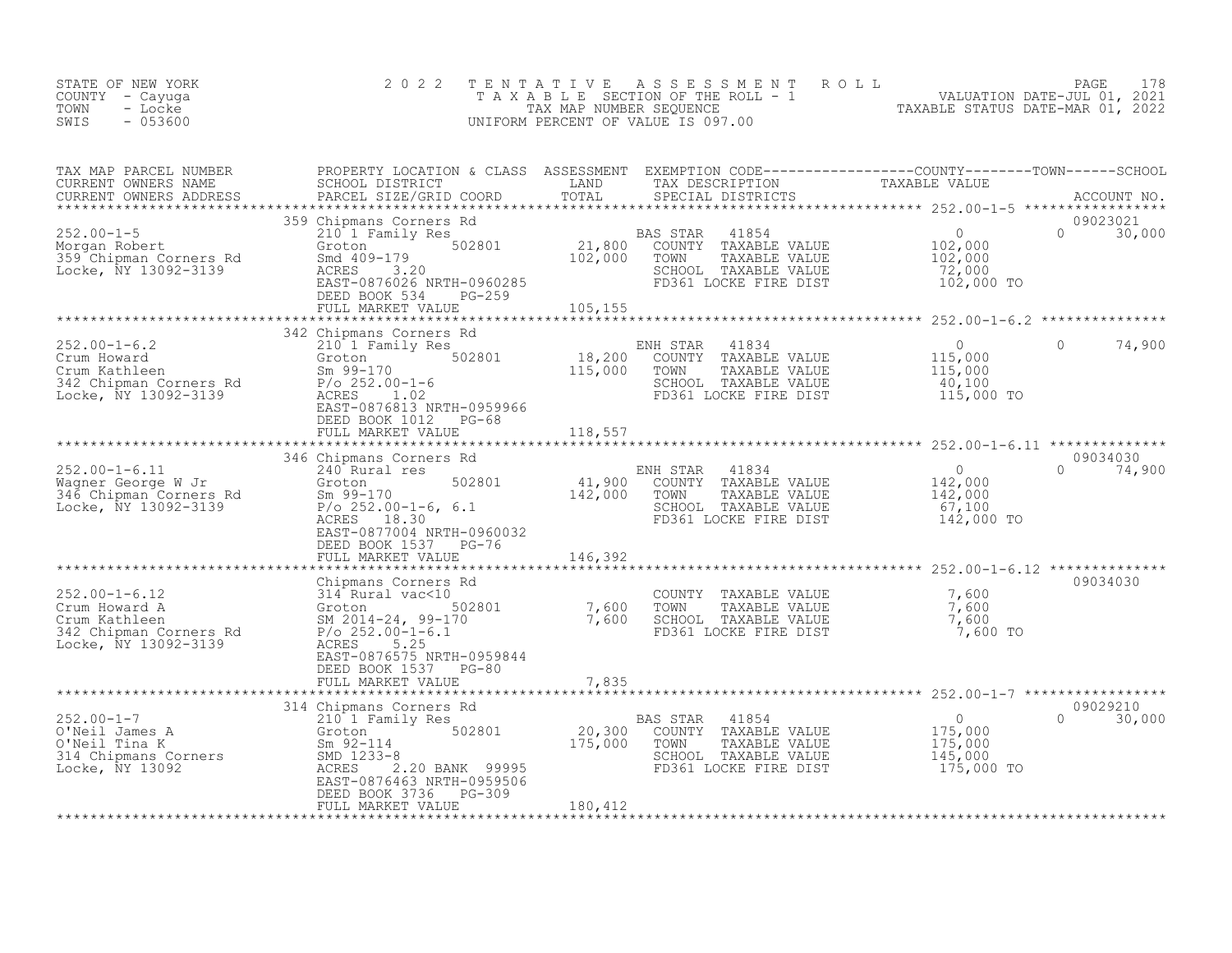| STATE OF NEW YORK<br>COUNTY - Cayuga<br>TOWN<br>- Locke<br>$-053600$<br>SWIS                                                                                     | 2 0 2 2                                                                                                                                                                                                  | TENTATIVE                  | A S S E S S M E N T R O L L<br>UNIFORM PERCENT OF VALUE IS 097.00                                                   | 179<br>PAGE<br>T A X A B L E SECTION OF THE ROLL - 1 VALUATION DATE-JUL 01, 2021                                                                                                                                       |
|------------------------------------------------------------------------------------------------------------------------------------------------------------------|----------------------------------------------------------------------------------------------------------------------------------------------------------------------------------------------------------|----------------------------|---------------------------------------------------------------------------------------------------------------------|------------------------------------------------------------------------------------------------------------------------------------------------------------------------------------------------------------------------|
| TAX MAP PARCEL NUMBER<br>CURRENT OWNERS NAME<br>CURRENT OWNERS ADDRESS                                                                                           |                                                                                                                                                                                                          |                            |                                                                                                                     | PROPERTY LOCATION & CLASS ASSESSMENT EXEMPTION CODE-----------------COUNTY--------TOWN------SCHOOL<br>SCHOOL DISTRICT LAND TAX DESCRIPTION TAXABLE VALUE<br>PARCEL SIZE/GRID COORD TOTAL SPECIAL DISTRICTS ACCOUNT NO. |
| 252.00-1-8<br>Clever Barry Clever Barry Groton 502801 7,400<br>1163 Wilson Avenue FRNT 85.00 DPTH 85.00 82,300<br>Kittanning, PA 16201 EAST-0876359 NRTH-0958908 | 5563 Howell Rd<br>DEED BOOK 4154 PG-319<br>FULL MARKET VALUE                                                                                                                                             | 84,845                     | COUNTY TAXABLE VALUE<br>TOWN<br>TAXABLE VALUE<br>SCHOOL TAXABLE VALUE<br>FD361 LOCKE FIRE DIST                      | 09008070<br>82,300<br>82,300<br>82,300<br>82,300 TO                                                                                                                                                                    |
| Exercisely Glen E<br>Brickey Glen E<br>Brickey Mary Smd 90<br>5573 Howell Rd ACRES<br>Locke, NY 13092 EAST-0                                                     | 5573 Howell Rd<br>270 Mfg housing<br>Groton 502801<br>Smd 900-56<br>2.81<br>EAST-0876456 NRTH-0959113<br>DEED BOOK 3670 PG-244<br>FULL MARKET VALUE                                                      | 21,200<br>51,000<br>52,577 | COUNTY<br>TAXABLE VALUE<br>TOWN<br>TAXABLE VALUE<br>SCHOOL TAXABLE VALUE<br>FD361 LOCKE FIRE DIST                   | 51,000<br>51,000<br>51,000<br>51,000 TO                                                                                                                                                                                |
|                                                                                                                                                                  | 5589 Howell Rd                                                                                                                                                                                           |                            |                                                                                                                     |                                                                                                                                                                                                                        |
| $252.00 - 1 - 9.12$<br>Marks Carol G<br>Marks Vicki L<br>5589 Howell Rd<br>Locke, NY 13092                                                                       | 210 1 Family Res<br>Groton 502801<br>Smd 945-56, Doublewide<br>R/s 252, 00-1-0.1<br>$P/O 252.00-1-9.1$<br>SMD 1657-338<br>ACRES<br>1.68 BANK 99997<br>EAST-0876861 NRTH-0959023<br>DEED BOOK 1657 PG-335 | $\frac{19,700}{89,700}$    | ENH STAR<br>41834<br>COUNTY TAXABLE VALUE<br>TOWN<br>TAXABLE VALUE<br>SCHOOL TAXABLE VALUE<br>FD361 LOCKE FIRE DIST | $\overline{0}$<br>$\Omega$<br>74,900<br>89,700<br>89,700<br>14,800<br>89,700 TO                                                                                                                                        |
|                                                                                                                                                                  | FULL MARKET VALUE                                                                                                                                                                                        | 92,474<br>**********       |                                                                                                                     | ***************************** 252.00-1-9.111 *************                                                                                                                                                             |
| $252.00 - 1 - 9.111$<br>Marks Dennis<br>112 Peru Rd<br>Groton, NY 13073                                                                                          | Howell Rd<br>320 Rural vacant<br>502801<br>Groton<br>$P/O 252.00-1-9.11$<br>ACRES 10.00<br>EAST-0877279 NRTH-0959273<br>DEED BOOK 1349 PG-130                                                            | 18,700<br>18,700           | COUNTY TAXABLE VALUE<br>TOWN<br>TAXABLE VALUE<br>SCHOOL TAXABLE VALUE<br>FD361 LOCKE FIRE DIST                      | 09003041<br>18,700<br>18,700<br>18,700<br>18,700 TO                                                                                                                                                                    |
|                                                                                                                                                                  | FULL MARKET VALUE                                                                                                                                                                                        | 19,278                     |                                                                                                                     |                                                                                                                                                                                                                        |
| $252.00 - 1 - 9.112$<br>contribution<br>c/o Barbara Melly<br>201 Botswick Rd<br>Ithaca, NY 14850                                                                 | Howell Rd<br>314 Rural vac<10<br>502801<br>Groton<br>Smd 1105-198<br>$P/O 252.00 - 1 - 9.11$<br>ACRES<br>5.30<br>EAST-0876789 NRTH-0959255<br>DEED BOOK 1493<br>PG-277                                   | 9,500<br>9,500             | COUNTY TAXABLE VALUE<br>TOWN<br>TAXABLE VALUE<br>SCHOOL TAXABLE VALUE<br>FD361 LOCKE FIRE DIST                      | 9,500<br>9,500<br>9,500<br>9,500 TO                                                                                                                                                                                    |

\*\*\*\*\*\*\*\*\*\*\*\*\*\*\*\*\*\*\*\*\*\*\*\*\*\*\*\*\*\*\*\*\*\*\*\*\*\*\*\*\*\*\*\*\*\*\*\*\*\*\*\*\*\*\*\*\*\*\*\*\*\*\*\*\*\*\*\*\*\*\*\*\*\*\*\*\*\*\*\*\*\*\*\*\*\*\*\*\*\*\*\*\*\*\*\*\*\*\*\*\*\*\*\*\*\*\*\*\*\*\*\*\*\*\*\*\*\*\*\*\*\*\*\*\*\*\*\*\*\*\*\*

FULL MARKET VALUE 9,794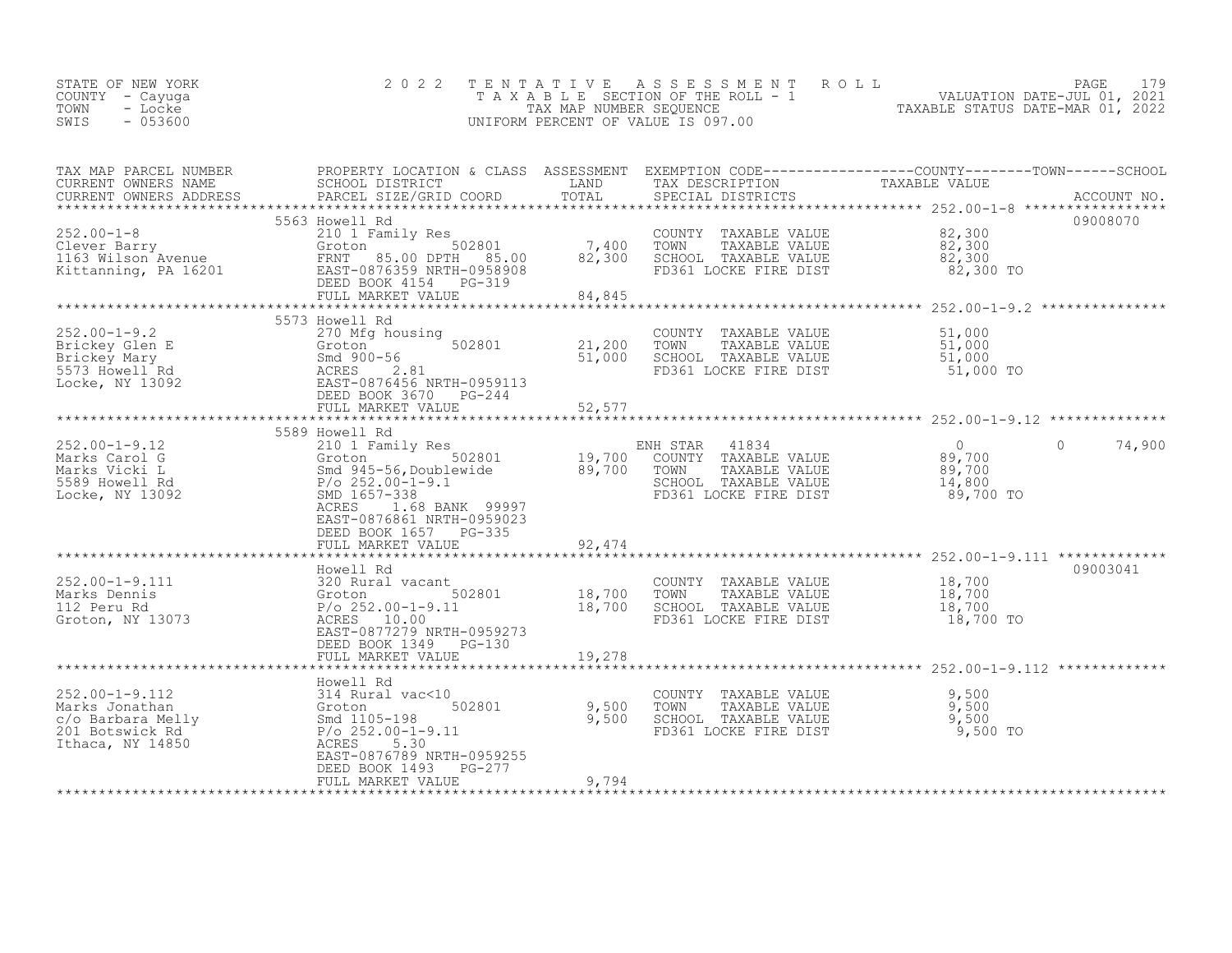| STATE OF NEW YORK<br>COUNTY - Cayuga<br>TOWN<br>- Locke<br>$-053600$<br>SWIS                                                                                                                                                                                                                                                                                                                                | 2 0 2 2                                         |                      | TENTATIVE ASSESSMENT ROLL PACE 180<br>TAXABLE SECTION OF THE ROLL - 1 VALUATION DATE-JUL 01, 2021<br>TAX MAP NUMBER SEQUENCE TAXABLE STATUS DATE-MAR 01, 2022<br>UNIFORM PERCENT OF VALUE IS 097.00 |                                                                               |                                         |
|-------------------------------------------------------------------------------------------------------------------------------------------------------------------------------------------------------------------------------------------------------------------------------------------------------------------------------------------------------------------------------------------------------------|-------------------------------------------------|----------------------|-----------------------------------------------------------------------------------------------------------------------------------------------------------------------------------------------------|-------------------------------------------------------------------------------|-----------------------------------------|
| TAX MAP PARCEL NUMBER PROPERTY LOCATION & CLASS ASSESSMENT EXEMPTION CODE---------------------COUNTY---------TOWN-------SCHOOL<br>CURRENT OWNERS NAME SCHOOL DISTRICT LAND TAX DESCRIPTION TAXABLE VALUE<br>CURRENT OWNERS ADDRESS P                                                                                                                                                                        |                                                 |                      |                                                                                                                                                                                                     |                                                                               |                                         |
|                                                                                                                                                                                                                                                                                                                                                                                                             | 5605 Howell Rd                                  |                      |                                                                                                                                                                                                     |                                                                               | 09003040<br>0 50,000                    |
|                                                                                                                                                                                                                                                                                                                                                                                                             |                                                 |                      |                                                                                                                                                                                                     |                                                                               |                                         |
| 5693 Howell Rd<br>210 1 Family Res<br>Smith Lowell 210 1 Family Res<br>Smith Constance 602801 502801 19,700 ENH STAR 41834 0<br>Smith Constance 2017<br>Smith Constance 2017<br>Smith Constance 2017<br>2010 Family Res<br>2010 502801 19,700                                                                                                                                                               | 5693 Howell Rd                                  |                      |                                                                                                                                                                                                     |                                                                               | 09030050<br>7,200<br>$\sim$ 0<br>48,000 |
|                                                                                                                                                                                                                                                                                                                                                                                                             | 5670 Howell Rd                                  |                      |                                                                                                                                                                                                     |                                                                               | 09017110                                |
| 252.00-1-12<br>Welch Debbie 270 Mfg housing<br>5635 Globe Rd Smd 686-173 30,000<br>Moravia, NY 13118 ERST-0878214 NRTH-0958758                                                                                                                                                                                                                                                                              | DEED BOOK 4178 PG-333                           | $\overline{30}$ ,000 |                                                                                                                                                                                                     |                                                                               |                                         |
|                                                                                                                                                                                                                                                                                                                                                                                                             | FULL MARKET VALUE                               | 30,928               |                                                                                                                                                                                                     |                                                                               |                                         |
|                                                                                                                                                                                                                                                                                                                                                                                                             | 5564 Howell Rd                                  |                      |                                                                                                                                                                                                     |                                                                               |                                         |
|                                                                                                                                                                                                                                                                                                                                                                                                             |                                                 |                      |                                                                                                                                                                                                     |                                                                               |                                         |
|                                                                                                                                                                                                                                                                                                                                                                                                             |                                                 |                      |                                                                                                                                                                                                     |                                                                               |                                         |
| $\begin{tabular}{lllllllll} \multicolumn{3}{c c c c c} \multicolumn{3}{c c c c} \multicolumn{3}{c c c c} \multicolumn{3}{c c c} \multicolumn{3}{c c c} \multicolumn{3}{c c c} \multicolumn{3}{c c c} \multicolumn{3}{c c c} \multicolumn{3}{c c c} \multicolumn{3}{c c c} \multicolumn{3}{c c c} \multicolumn{3}{c c c} \multicolumn{3}{c c c} \multicolumn{3}{c c c} \multicolumn{3}{c c c} \multicolumn{$ | DEED BOOK 1370<br>$PG-342$<br>FULL MARKET VALUE | 327,835              |                                                                                                                                                                                                     | 0<br>VALUE 318,000<br>VALUE 318,000<br>VALUE 318,000<br>288,000<br>318,000 TO | 09020150<br>$\Omega$<br>30,000          |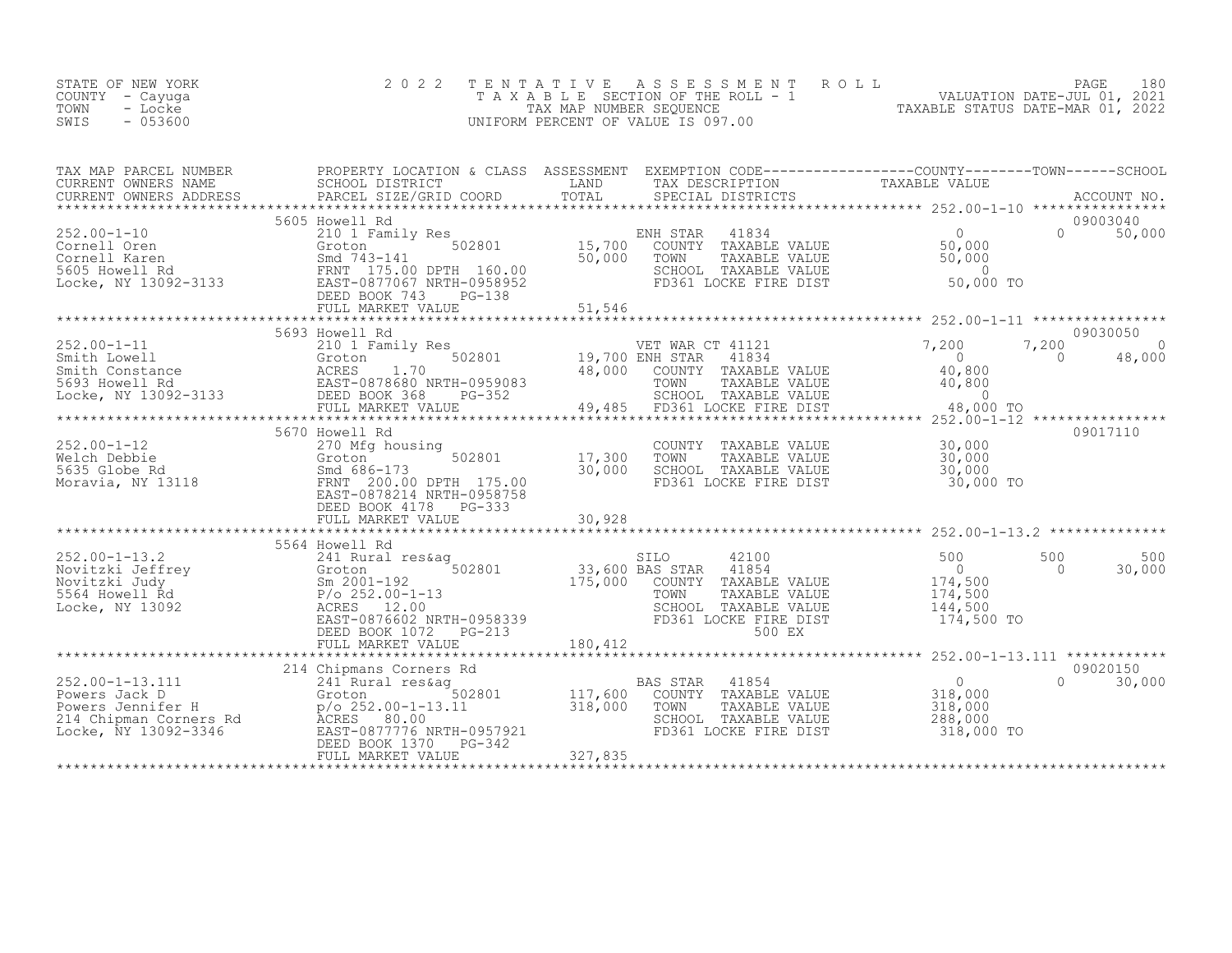| STATE OF NEW YORK<br>COUNTY - Cayuga<br>- Locke<br>TOWN<br>SWIS<br>$-053600$                                                                                                                | 2 0 2 2                                                                                                                                                                                    | T E N T A T I V E                                            | UNIFORM PERCENT OF VALUE IS 097.00                                                                                  | FENTATIVE ASSESSMENT ROLL VALUATION DATE-JUL 01, 2021<br>TAXABLE SECTION OF THE ROLL - 1 VALUATION DATE-JUL 01, 2021<br>TAXABLE STATUS DATE-MAR 01, 2022                |                    |
|---------------------------------------------------------------------------------------------------------------------------------------------------------------------------------------------|--------------------------------------------------------------------------------------------------------------------------------------------------------------------------------------------|--------------------------------------------------------------|---------------------------------------------------------------------------------------------------------------------|-------------------------------------------------------------------------------------------------------------------------------------------------------------------------|--------------------|
| TAX MAP PARCEL NUMBER<br>CURRENT OWNERS NAME<br>CURRENT OWNERS ADDRESS                                                                                                                      |                                                                                                                                                                                            |                                                              |                                                                                                                     | PROPERTY LOCATION & CLASS ASSESSMENT EXEMPTION CODE----------------COUNTY--------TOWN------SCHOOL SCHOOL SCHOOL DISTRICT LAND TAX DESCRIPTION TAXABLE VALUE ACCOUNT NO. |                    |
| $252.00 - 1 - 13.112$<br>Branagan David<br>5638 Howell Rd<br>Locke, NY 13092                                                                                                                | 5638 Howell Rd<br>241 Rural res&aq<br>Groton 502801<br>P/o 252.00-1-13.11<br>Sm 07-133 Lot 1<br>ACRES 12.51<br>EAST-0877567 NRTH-0958609<br>DEED BOOK 1313 PG-113<br>FULL MARKET VALUE     | $34,300$<br>224,300<br>231,237                               | ENH STAR<br>41834<br>COUNTY TAXABLE VALUE<br>TOWN<br>TAXABLE VALUE<br>SCHOOL TAXABLE VALUE<br>FD361 LOCKE FIRE DIST | $\overline{0}$<br>$\Omega$<br>$\frac{224}{224}$ , 300<br>149,400<br>224,300 TO                                                                                          | 09020150<br>74,900 |
| 252.00-1-13.121<br>Wengerd Eli S<br>Wengerd Eli S<br>Wengerd Elizabeth A<br>5667 Howell Rd<br>Locke, NY 13092<br>2010-63;2019-146 Lot 1<br>2010-63;2019-146 Lot 1<br>2010-63;2019-146 Lot 1 | 5645 Howell Rd<br>105 Vac farmland<br>502801<br>Groton<br>22.10<br>ACRES<br>EAST-0877915 NRTH-0959915<br>DEED BOOK 3828<br>PG-269<br>FULL MARKET VALUE                                     | 28,700<br>121,700<br>an an Silversia.<br>Tagairtí<br>125,464 | COUNTY TAXABLE VALUE<br>TOWN<br>TAXABLE VALUE<br>SCHOOL TAXABLE VALUE<br>FD361 LOCKE FIRE DIST                      | 121,700<br>121,700<br>121,700<br>121,700 TO                                                                                                                             |                    |
| 252.00-1-13.122<br>Byler Jacob J<br>769 Tollgate Hill Road<br>13.1300 Sm 2002-281sm 04-108<br>13.12<br>P/o 252.00-1-13.1; 13.12                                                             | 5669 Howell Rd<br>Sm 2010-63;2019-146 Lot 1<br>24.20<br>ACRES<br>EAST-0878240 NRTH-0959270<br>DEED BOOK 3790 PG-84<br>FULL MARKET VALUE                                                    | 32,474                                                       | COUNTY TAXABLE VALUE<br>TOWN<br>TAXABLE VALUE<br>SCHOOL TAXABLE VALUE<br>FD361 LOCKE FIRE DIST                      | 31,500<br>$\frac{31}{31}$ , 500<br>31, 500<br>31,500 TO                                                                                                                 |                    |
|                                                                                                                                                                                             |                                                                                                                                                                                            |                                                              |                                                                                                                     |                                                                                                                                                                         |                    |
|                                                                                                                                                                                             | Chipmans Corners Rd<br>DEED BOOK 4078<br>$PG-185$                                                                                                                                          | $\frac{2}{2}$ , 000                                          | COUNTY TAXABLE VALUE<br>TAXABLE VALUE<br>TOWN<br>SCHOOL TAXABLE VALUE<br>FD361 LOCKE FIRE DIST                      | 2,000<br>2,000<br>2,000<br>2,000 TO                                                                                                                                     | 09029142           |
|                                                                                                                                                                                             | FULL MARKET VALUE                                                                                                                                                                          | 2,062                                                        |                                                                                                                     |                                                                                                                                                                         |                    |
| $252.00 - 1 - 15$<br>Gibbs James R<br>Hoose Wendy A<br>279 Chipman Corners Rd<br>Locke, NY 13092-3134                                                                                       | 275 Chipmans Corners Rd<br>210 1 Family Res<br>502801<br>Groton<br>Smd 852-36, SM 2013-141<br>ACRES<br>3.44<br>EAST-0876067 NRTH-0958714<br>$PG-62$<br>DEED BOOK 1524<br>FULL MARKET VALUE | 22,400<br>80,000<br>82,474                                   | COUNTY<br>TAXABLE VALUE<br>TOWN<br>TAXABLE VALUE<br>SCHOOL TAXABLE VALUE<br>FD361 LOCKE FIRE DIST                   | 80,000<br>80,000<br>80,000<br>80,000 TO                                                                                                                                 | 09003170           |
|                                                                                                                                                                                             |                                                                                                                                                                                            |                                                              |                                                                                                                     |                                                                                                                                                                         |                    |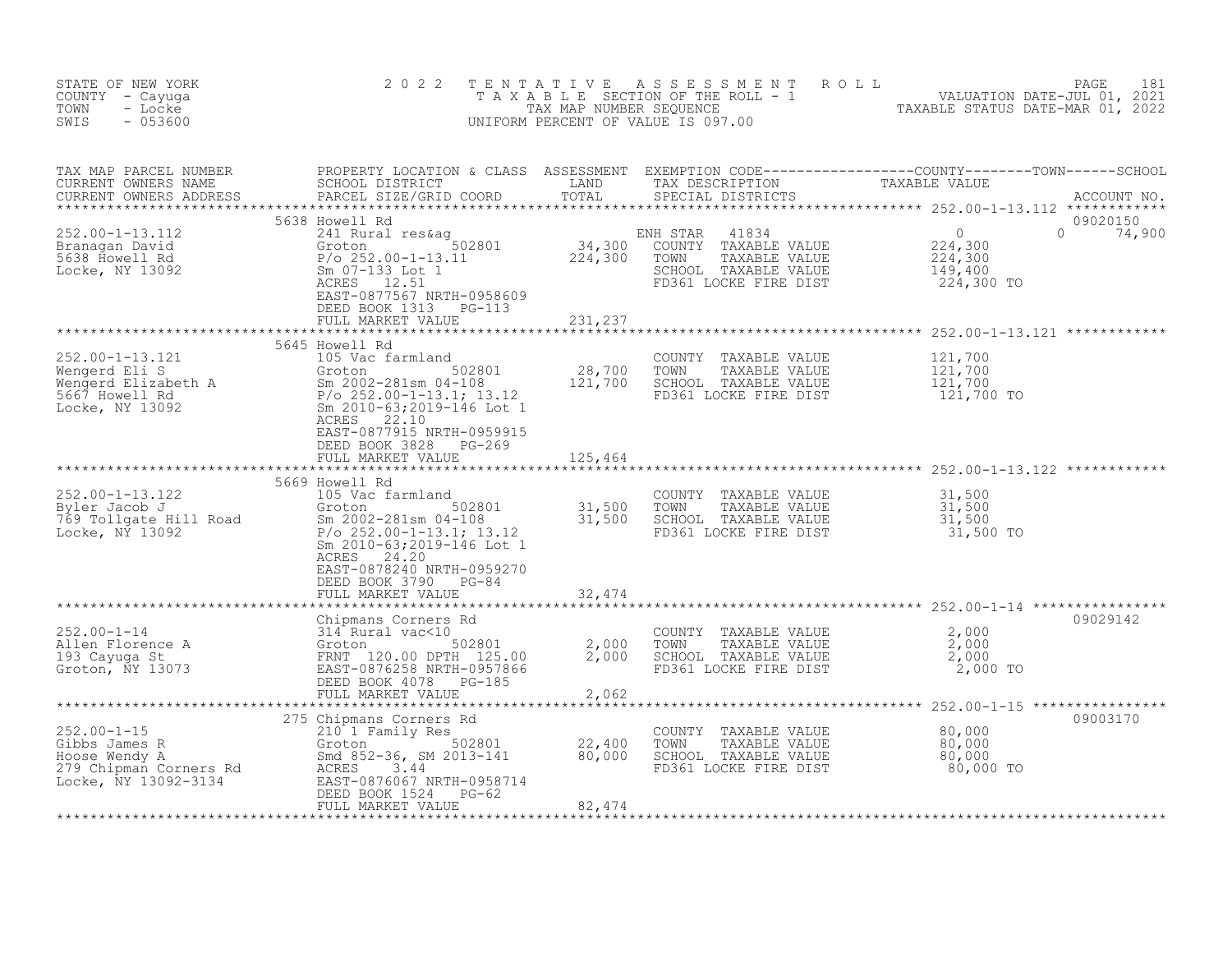| STATE OF NEW YORK<br>COUNTY - Cayuga<br>TOWN<br>- Locke<br>$-053600$<br>SWIS                                                                                                                                                                        | 2 0 2 2                                                                                                                                                                                                                                                                                                                                                | TENTATIVE                     | UNIFORM PERCENT OF VALUE IS 097.00                                                             | FENTATIVE ASSESSMENT ROLL MALUATION DATE-JUL 01, 2021<br>TAXABLE SECTION OF THE ROLL - 1 VALUATION DATE-JUL 01, 2021<br>TAXABLE STATUS DATE-MAR 01, 2022                                                   |                           |
|-----------------------------------------------------------------------------------------------------------------------------------------------------------------------------------------------------------------------------------------------------|--------------------------------------------------------------------------------------------------------------------------------------------------------------------------------------------------------------------------------------------------------------------------------------------------------------------------------------------------------|-------------------------------|------------------------------------------------------------------------------------------------|------------------------------------------------------------------------------------------------------------------------------------------------------------------------------------------------------------|---------------------------|
| TAX MAP PARCEL NUMBER<br>CURRENT OWNERS NAME<br>CURRENT OWNERS ADDRESS                                                                                                                                                                              |                                                                                                                                                                                                                                                                                                                                                        |                               |                                                                                                | PROPERTY LOCATION & CLASS ASSESSMENT EXEMPTION CODE-----------------COUNTY--------TOWN------SCHOOL<br>SCHOOL DISTRICT LAND TAX DESCRIPTION TAXABLE VALUE<br>PARCEL SIZE/GRID COORD TOTAL SPECIAL DISTRICTS |                           |
| 252.00-1-16<br>Gibbs James R<br>Hoose Wendy<br>279 Chipman Corners Rd<br>Locke, NY 13092-3134<br>279 Chipman Corners Rd<br>279 Chipman Corners Rd<br>279 Chipman Corners Rd<br>28 ACRES<br>28 ACRES<br>28 ACRES<br>28 ACRES<br>28 ACRES<br>28 ACRES | 279 Chipmans Corners Rd<br>EXERN A USE OF THE MANUSIC SERVICE CONTRACT ON A SOLUTION OF THE SALE OF SUITE OF A SALE OF SALE OF A SALE OF<br>SMORT SMORE SMORE SMORE SMORE SMORE SMORE SMORE SMORE SMORE SMORE SMORE SMORE SMORE SMORE SMORE SMORE SMORE SMO<br>ACRES 1.10<br>EAST-0876155 NRTH-0958993<br>DEED BOOK 1348 PC-83<br>DEED BOOK 1348 PG-83 |                               | 41854<br>SCHOOL TAXABLE VALUE<br>FD361 LOCKE FIRE DIST                                         | $\begin{array}{c} 0 \\ 145,000 \\ 145,000 \\ 115,000 \\ 115,000 \\ \end{array}$<br>145,000 TO                                                                                                              | 09003171<br>$0 \t 30,000$ |
|                                                                                                                                                                                                                                                     |                                                                                                                                                                                                                                                                                                                                                        |                               |                                                                                                |                                                                                                                                                                                                            |                           |
| 252.00-1-17.21<br>Seamans Howard<br>Seamans Howard<br>Seamans Mary Jane<br>5488 Booth Hill Rd<br>Locke, NY 13092-3138                                                                                                                               | 5488 Booth Hill Rd<br>BOOTH HILL RQ<br>21,500 EAS STAR 41854<br>Moravia 054201 21,500 COUNTY TAXABLE VALUE<br>Smd 856-110 148,000 TOWN TAXABLE VALUE<br>3677-282,AD3678-213 SCHOOL TAXABLE VALUE<br>P/o_inc1252,00-1-17.2&17. FD361 LOCKE FIRE DIST<br>3.00<br>ACRES                                                                                   |                               |                                                                                                | $\overline{0}$<br>$\circ$<br>$\begin{smallmatrix} & & 0\ 148,000\ 148,000\ 118,000\ 148,000\ \end{smallmatrix}$<br>148,000 TO                                                                              | 30,000                    |
|                                                                                                                                                                                                                                                     | EAST-0875100 NRTH-0959280<br>DEED BOOK 856<br>PG-107                                                                                                                                                                                                                                                                                                   |                               |                                                                                                |                                                                                                                                                                                                            |                           |
|                                                                                                                                                                                                                                                     | FULL MARKET VALUE                                                                                                                                                                                                                                                                                                                                      | 152,577                       |                                                                                                |                                                                                                                                                                                                            |                           |
|                                                                                                                                                                                                                                                     |                                                                                                                                                                                                                                                                                                                                                        | * * * * * * * * * * * * * * * |                                                                                                | ****************************** 252.00–1–17.111 ************                                                                                                                                                |                           |
| 252.00-1-17.111<br>Bishop Timothy<br>Drake Shannon<br>5776 Howell Rd<br>Locke, NY 13092                                                                                                                                                             | 5472 Booth Hill Rd<br>210 1 Family Res<br>210 1 Family Res<br>Moravia 054201<br>smd 3677-282<br>p/o incl.252.00-1-17.1&p/<br>SMD 2019-30;SMD 3705-309<br>ACRES 6.08 BANK 99995<br>ACRES<br>6.00 BANK 99995<br>EAST-0874630 NRTH-0958635                                                                                                                | 26,500<br>139,000             | COUNTY TAXABLE VALUE<br>TOWN<br>TAXABLE VALUE<br>SCHOOL TAXABLE VALUE<br>FD361 LOCKE FIRE DIST | 139,000<br>139,000<br>139,000<br>139,000 TO                                                                                                                                                                | 09025080                  |
|                                                                                                                                                                                                                                                     | DEED BOOK 3678 PG-323<br>FULL MARKET VALUE                                                                                                                                                                                                                                                                                                             | 143,299                       |                                                                                                |                                                                                                                                                                                                            |                           |
|                                                                                                                                                                                                                                                     |                                                                                                                                                                                                                                                                                                                                                        | **********                    |                                                                                                | ****************************** 252.00-1-17.112 ************                                                                                                                                                |                           |
| 252.00-1-17.112<br>Weyant Zachary T<br>176 20th Street<br>Honolulu, HI 96818                                                                                                                                                                        | Booth Hill Rd<br>105 Vac farmland<br>Moravia 054201<br>SMD 3705-309, 2019-30<br>p/o 252.00-1-17.11<br>ACRES<br>50.00 BANK 99999<br>EAST-0874630 NRTH-0958635<br>DEED BOOK 3759 PG-214<br>FULL MARKET VALUE                                                                                                                                             | 62,500<br>62,500<br>64,433    | COUNTY TAXABLE VALUE<br>TAXABLE VALUE<br>TOWN<br>SCHOOL TAXABLE VALUE<br>FD361 LOCKE FIRE DIST | 62,500<br>62,500<br>62,500<br>62,500 TO                                                                                                                                                                    | 09025080                  |
|                                                                                                                                                                                                                                                     |                                                                                                                                                                                                                                                                                                                                                        |                               |                                                                                                | ************** 252.00-1-18 *************                                                                                                                                                                   |                           |
| $252.00 - 1 - 18$<br>Allen Florence A<br>193 Cayuga St<br>Groton, NY 13073                                                                                                                                                                          | Chipmans Corners Rd<br>120 Field crops<br>120 Field crops<br>Groton 502801 75,700<br>Last Will 295-374 78,000<br>Sm J-17 7                                                                                                                                                                                                                             |                               | COUNTY TAXABLE VALUE<br>TOWN<br>TAXABLE VALUE<br>SCHOOL TAXABLE VALUE<br>FD361 LOCKE FIRE DIST | 78,000<br>78,000<br>7 <u>8,</u> 000<br>78,000 TO                                                                                                                                                           | 09003050                  |
| MAY BE SUBJECT TO PAYMENT<br>UNDER AGDIST LAW TIL 2026                                                                                                                                                                                              | ACRES<br>62.50<br>EAST-0875227 NRTH-0957217<br>DEED BOOK 4078<br>$PG-185$<br>FULL MARKET VALUE                                                                                                                                                                                                                                                         | 80,412                        |                                                                                                |                                                                                                                                                                                                            |                           |
|                                                                                                                                                                                                                                                     |                                                                                                                                                                                                                                                                                                                                                        |                               |                                                                                                |                                                                                                                                                                                                            |                           |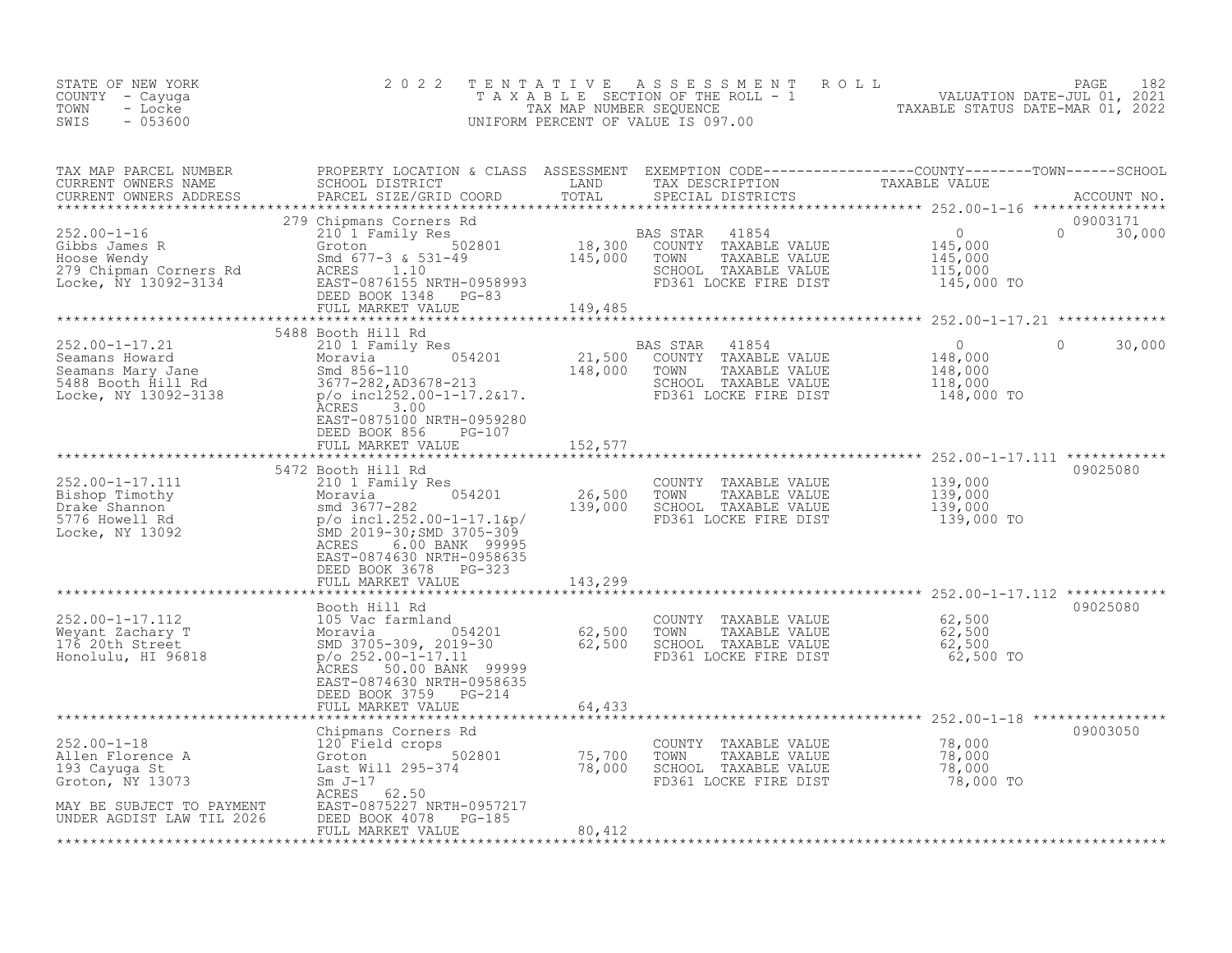| STATE OF NEW YORK<br>COUNTY - Cayuga<br>TOWN<br>- Locke<br>$-053600$<br>SWIS                                                                                                                  | 2 0 2 2                                                                                                                                                                                          | T E N T A T I V E          | A S S E S S M E N T<br>UNIFORM PERCENT OF VALUE IS 097.00                                                                   | PAGE<br>R O L L<br>TAXABLE SECTION OF THE ROLL - 1 ANDIATION DATE-JUL 01, 2021                                                                                                                                                  | 183 |
|-----------------------------------------------------------------------------------------------------------------------------------------------------------------------------------------------|--------------------------------------------------------------------------------------------------------------------------------------------------------------------------------------------------|----------------------------|-----------------------------------------------------------------------------------------------------------------------------|---------------------------------------------------------------------------------------------------------------------------------------------------------------------------------------------------------------------------------|-----|
| TAX MAP PARCEL NUMBER<br>CURRENT OWNERS NAME<br>CURRENT OWNERS ADDRESS<br>************************                                                                                            | PARCEL SIZE/GRID COORD<br>169 Chipmans Corners Rd                                                                                                                                                | TOTAL                      | SPECIAL DISTRICTS                                                                                                           | PROPERTY LOCATION & CLASS ASSESSMENT EXEMPTION CODE----------------COUNTY-------TOWN------SCHOOL<br>SCHOOL DISTRICT                         LAND         TAX DESCRIPTION               TAXABLE VALUE<br>ACCOUNT NO.<br>09003060 |     |
| $252.00 - 1 - 19$<br>Allen Florence A<br>Allen Florence A<br>193 Cayuga St<br>Groton, $\overline{N}$ 13073                                                                                    | 210 1 Family Res<br>502801<br>Groton<br>ACRES<br>1.60<br>EAST-0876252 NRTH-0956877<br>DEED BOOK 4078 PG-185<br>FULL MARKET VALUE                                                                 | 19,600<br>92,000           | COUNTY<br>TAXABLE VALUE<br>TAXABLE VALUE<br>TOWN<br>SCHOOL TAXABLE VALUE<br>FD361 LOCKE FIRE DIST                           | 92,000<br>92,000<br>92,000<br>92,000 TO                                                                                                                                                                                         |     |
| MAY BE SUBJECT TO PAYMENT<br>UNDER AGDIST LAW TIL 2026                                                                                                                                        |                                                                                                                                                                                                  | 94,845                     |                                                                                                                             |                                                                                                                                                                                                                                 |     |
| $252.00 - 1 - 20.1$<br>Exercise of Exercise Report of the S02801<br>Bishop Theodore R<br>Bishop Laura E<br>T3 Chingans Corners Road<br>Ad B80-39<br>ACBES 1 50 BANK 99999<br>Groton, NY 13073 | 73 Chipmans Corners Rd<br>210 1 Family Res<br>ACRES<br>1.50 BANK 99999<br>EAST-0876540 NRTH-0955281<br>DEED BOOK 3867 PG-53                                                                      | 19,400<br>101,000          | BAS STAR<br>41854<br>COUNTY TAXABLE VALUE<br>TOWN<br>TAXABLE VALUE<br>SCHOOL TAXABLE VALUE<br>FD361 LOCKE FIRE DIST         | 09034040<br>$\circ$<br>$\Omega$<br>30,000<br>101,000<br>101,000<br>71,000<br>101,000 TO                                                                                                                                         |     |
|                                                                                                                                                                                               | FULL MARKET VALUE                                                                                                                                                                                | 104,124                    |                                                                                                                             |                                                                                                                                                                                                                                 |     |
| 252.00-1-20.21<br>Cemento, LLC<br>3486 Franklin St<br>Auburn, NY 13021-9308                                                                                                                   | Off Chipmans Corners Rd<br>720 Mining<br>502801<br>Groton<br>Sm 96-119, Lot 1<br>$P$ /o 252.00-1-20.2,<br>ACRES 39.58<br>EAST-0874069 NRTH-0955753<br>DEED BOOK 1522 PG-216<br>FULL MARKET VALUE | 50,800<br>50,800<br>52,371 | COUNTY<br>TAXABLE VALUE<br>TAXABLE VALUE<br>TOWN<br>SCHOOL TAXABLE VALUE<br>FD361 LOCKE FIRE DIST                           | 50,800<br>50,800<br>50,800<br>50,800 TO                                                                                                                                                                                         |     |
|                                                                                                                                                                                               | Off Chipmans Corners Rd                                                                                                                                                                          | ************               |                                                                                                                             |                                                                                                                                                                                                                                 |     |
| 252.00-1-20.22<br>Cemento, LLC<br>3486 Franklin St<br>Auburn, NY 13021-9308                                                                                                                   | 105 Vac farmland<br>502801<br>Groton<br>Sm 96-119, Lot 2<br>$P/O$ 252.00-1-20.2<br>ACRES 26.54<br>EAST-0874965 NRTH-0955788<br>DEED BOOK 1522 PG-216                                             | 34,200<br>34,200           | COUNTY TAXABLE VALUE<br>TOWN<br>TAXABLE VALUE<br>SCHOOL TAXABLE VALUE<br>FD361 LOCKE FIRE DIST                              | 34,200<br>34,200<br>34,200<br>34,200 TO                                                                                                                                                                                         |     |
|                                                                                                                                                                                               | FULL MARKET VALUE                                                                                                                                                                                | 35,258                     |                                                                                                                             | ******************** 252.00-1-20.23 ************                                                                                                                                                                                |     |
| 252.00-1-20.23<br>Cemento, LLC<br>3486 Franklin St<br>Auburn, NY 13021-9308                                                                                                                   | Chipmans Corners Rd<br>120 Field crops<br>502801<br>Groton<br>Sm 96-119, Lot 3<br>P/o 252.00-1-20.2<br>ACRES 46.32<br>EAST-0876012 NRTH-0955818<br>DEED BOOK 1522 PG-216                         | 61,000<br>78,000           | 42100<br>SILO<br>COUNTY TAXABLE VALUE<br>TOWN<br>TAXABLE VALUE<br>SCHOOL TAXABLE VALUE<br>FD361 LOCKE FIRE DIST<br>2,000 EX | 2,000<br>2,000<br>2,000<br>76,000<br>76,000<br>76,000<br>76,000 TO                                                                                                                                                              |     |
|                                                                                                                                                                                               | FULL MARKET VALUE                                                                                                                                                                                | 80,412                     |                                                                                                                             |                                                                                                                                                                                                                                 |     |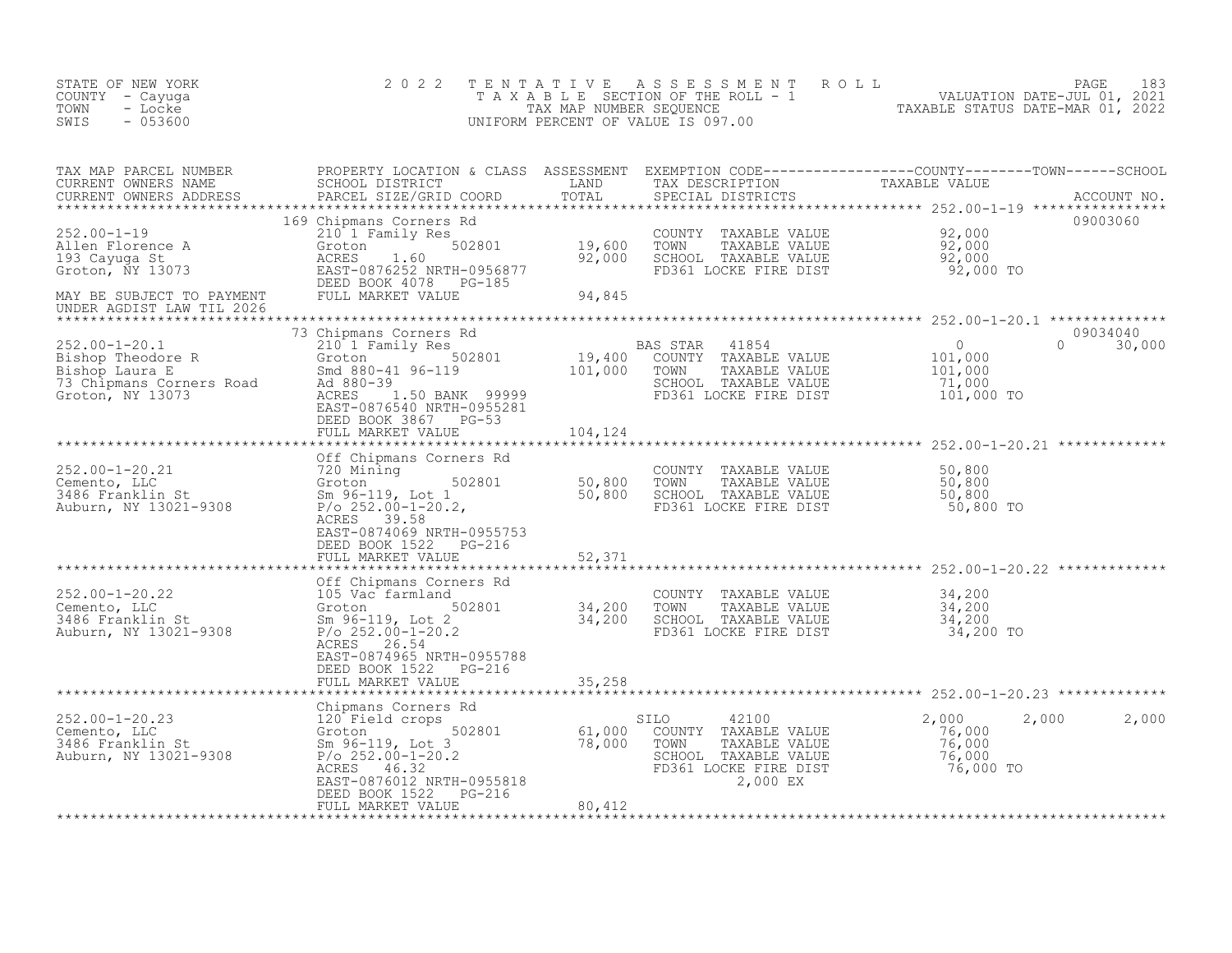| STATE OF NEW YORK<br>COUNTY - Cayuga<br>- Locke<br>TOWN<br>$-053600$<br>SWIS                                                                                                                                                                           | 2 0 2 2                                                                            | TENTATIVE | TENTATIVE ASSESSMENT ROLL PACE 184<br>TAXABLE SECTION OF THE ROLL - 1 VALUATION DATE-JUL 01, 2021<br>TAX MAP NUMBER SEQUENCE TAXABLE STATUS DATE-MAR 01, 2022<br>JNIFORM PERCENT OF VALUE IS 097.00<br>UNIFORM PERCENT OF VALUE IS 097.00 |           |                    |
|--------------------------------------------------------------------------------------------------------------------------------------------------------------------------------------------------------------------------------------------------------|------------------------------------------------------------------------------------|-----------|-------------------------------------------------------------------------------------------------------------------------------------------------------------------------------------------------------------------------------------------|-----------|--------------------|
| TAX MAP PARCEL NUMBER PROPERTY LOCATION & CLASS ASSESSMENT EXEMPTION CODE-----------------COUNTY--------TOWN------SCHOOL SCHOOL DISTRICT LAND TAX DESCRIPTION TAXABLE VALUE<br>CURRENT OWNERS ADDRESS PARCEL SIZE/GRID COORD TOTA                      |                                                                                    |           |                                                                                                                                                                                                                                           |           |                    |
| 104 Chipmans Corners Rd<br>252.00-1-20.24 210 1 Family Res<br>Whatman Richard Groton 502801 21,500 COUNTY TAXABLE VALUE 126,000<br>Whatman Ruth Smd 880-41,96-119 126,000 TOWN TAXABLE VALUE 126,000<br>104 Chipman Corners Rd P/o 252                 | EAST-0876625 NRTH-0955850<br>DEED BOOK 880<br>$PG-39$<br>FULL MARKET VALUE 129,897 |           |                                                                                                                                                                                                                                           |           | 74,900             |
|                                                                                                                                                                                                                                                        |                                                                                    |           |                                                                                                                                                                                                                                           |           | 09003071           |
|                                                                                                                                                                                                                                                        | 166 Chipmans Corners Rd<br>DEED BOOK 861 PG-327                                    | 129,897   | SCHOOL TAXABLE VALUE<br>FD361 LOCKE FIRE DIST 126,000 TO                                                                                                                                                                                  |           | $\Omega$<br>74,900 |
|                                                                                                                                                                                                                                                        |                                                                                    |           |                                                                                                                                                                                                                                           |           |                    |
| 352.00-1-22.3 56/1 Sears Rd<br>Wheeler Wayne (270 Mfg housing BAS STAR 41854 0<br>Wheeler Wayne Solem Solem States 1.00 COUNTY TAXABLE VALUE 52,000<br>Wheeler Jane ACRES 1.00 52,000 TOWN TAXABLE VALUE 52,000<br>S671 Sears Rd EAST-                 | 5671 Sears Rd                                                                      |           |                                                                                                                                                                                                                                           |           | 09021063           |
|                                                                                                                                                                                                                                                        | 5609 Sears Rd                                                                      |           |                                                                                                                                                                                                                                           |           | 09021062           |
|                                                                                                                                                                                                                                                        |                                                                                    |           |                                                                                                                                                                                                                                           |           |                    |
|                                                                                                                                                                                                                                                        |                                                                                    |           |                                                                                                                                                                                                                                           |           |                    |
| 252.00-1-22.21<br>Perreault Tanya L<br>Erreault Tanya L<br>SUSI Sears Rely Stacy W<br>502801 18,000<br>SUSI Sears 1.00<br>SUSI Sears 1.00<br>ACRES 1.00<br>ACRES 1.00<br>ERD BOOK 1688 PG-235<br>PEED BOOK 1688 PG-235<br>PEED BOOK 1688 PG-235<br>PEE | 5651 Sears Rd                                                                      |           | COUNTY TAXABLE VALUE $70,000$<br>TOWN TAXABLE VALUE 70,000<br>SCHOOL TAXABLE VALUE 70,000<br>FD361 LOCKE FIRE DIST                                                                                                                        | 70,000 TO | 09021061           |
|                                                                                                                                                                                                                                                        |                                                                                    |           |                                                                                                                                                                                                                                           |           |                    |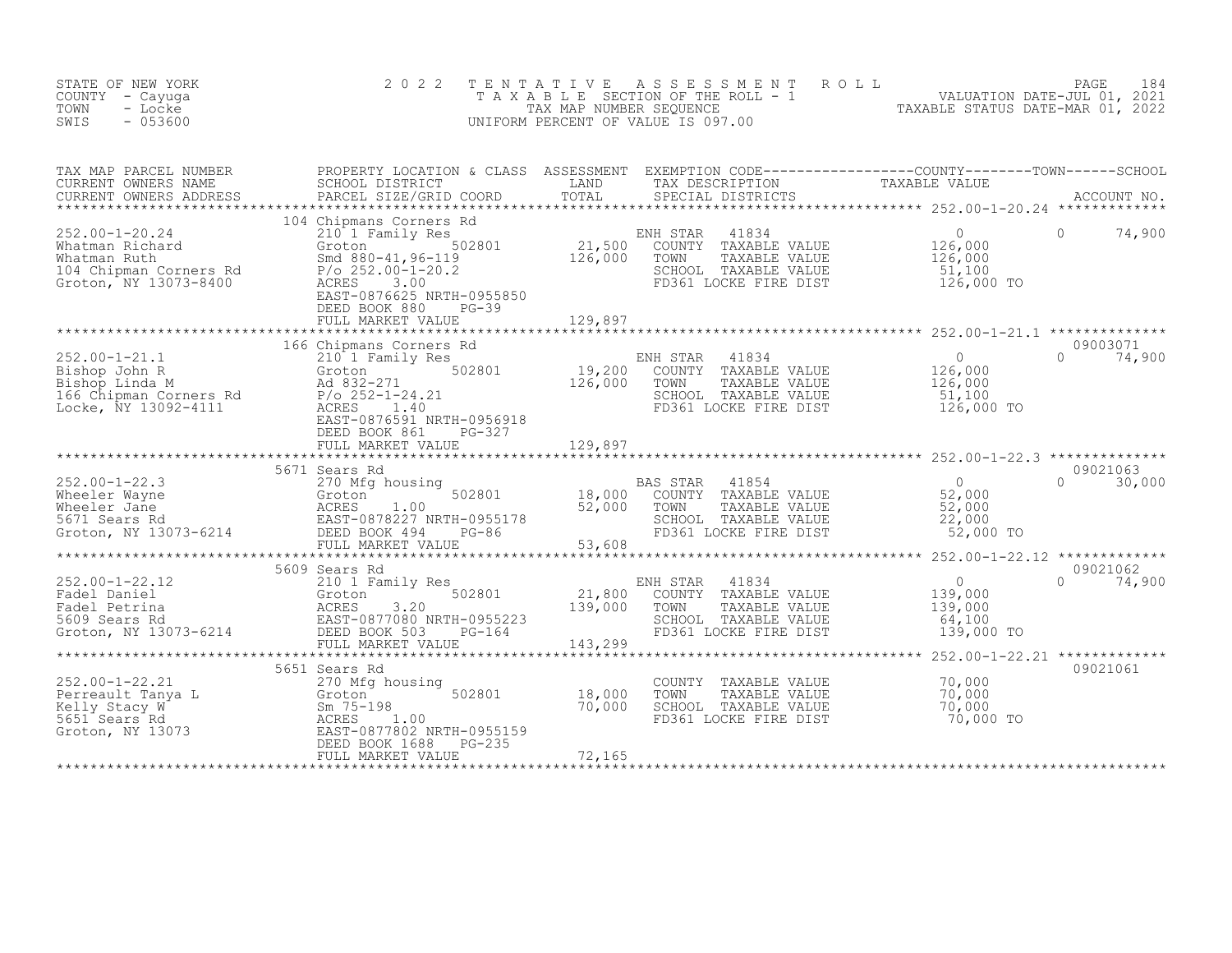| STATE OF NEW YORK<br>COUNTY - Cayuga<br>- Locke<br>TOWN<br>$-053600$<br>SWIS                                                                                                                                                                               | 2 0 2 2                                                                                              | TENTATIVE                           | UNIFORM PERCENT OF VALUE IS 097.00                                                                                                                                                                                                              | FENTATIVE ASSESSMENT ROLL<br>TAXABLE SECTION OF THE ROLL - 1 VALUATION DATE-JUL 01, 2021<br>TAXABLE STATUS DATE-MAR 01, 2022<br>INIEODM DERICENT OF VALUATION OF VALUATION DERICTION |  |
|------------------------------------------------------------------------------------------------------------------------------------------------------------------------------------------------------------------------------------------------------------|------------------------------------------------------------------------------------------------------|-------------------------------------|-------------------------------------------------------------------------------------------------------------------------------------------------------------------------------------------------------------------------------------------------|--------------------------------------------------------------------------------------------------------------------------------------------------------------------------------------|--|
| CURRENT OWNERS NAME                                                                                                                                                                                                                                        |                                                                                                      |                                     |                                                                                                                                                                                                                                                 |                                                                                                                                                                                      |  |
| 252.00-1-22.22<br>Perreault Albert W 3000 2001 Family Res<br>Ferreault Albert W 3070-6214<br>Groton, NY 13073-6214<br>Groton, NY 13073-6214<br>CRES 1.00<br>DEED ROOK 560 PG-139<br>DEED ROOK 560 PG-139<br>PERD ROOK 560 PG-139<br>PERD ROOK 56           | 5653 Sears Rd<br>DEED BOOK 560 PG-139                                                                |                                     |                                                                                                                                                                                                                                                 | $\overline{0}$<br>$\Omega$<br>30,000<br>$\frac{110,000}{110,000}$<br>80,000<br>110,000 TO                                                                                            |  |
| 352.00-1-22.111<br>Lansdowne Joel E 30201 Family Res<br>5621 Sears Rd Groton, NY 13073-6214<br>Groton, NY 13073-6214<br>CREED BOOK 1173 PG-262                                                                                                             | 5621 Sears Rd<br>FULL MARKET VALUE                                                                   | 42,268                              | N JIAK 41854<br>COUNTY TAXABLE VALUE 41,000<br>TOWN TAXABLE VALUE 41,000<br>SCHOOL TAXABLE VALUE 41,000<br>TRESCH TAXABLE VALUE<br>BAS STAR 41854<br>TOWN TAXABLE VALUE<br>SCHOOL TAXABLE VALUE<br>COSS TOCKE FIRE DIST<br>******************** | 09021060<br>$\Omega$<br>30,000<br>41,000 TO<br>******************** 252.00-1-22.113 ************                                                                                     |  |
| 252.00-1-22.113<br>Lansdowne Joel E 323 Vacant rural 202801<br>Section by the series of the state of the state of the small country TAXABLE VALUE 8,600<br>Section, NY 13073<br>Section, NY 13073<br>Section, NY 13073<br>Section, NY 130                  | Sears Rd<br>6.60<br>ACRES<br>EAST-0878150 NRTH-0955540<br>DEED BOOK 1351 PG-193<br>FULL MARKET VALUE | 8,866                               |                                                                                                                                                                                                                                                 |                                                                                                                                                                                      |  |
| 252.00-1-22.114<br>Lansdowne Joel E<br>Lansdowne Kylee<br>5621 Sears Rd<br>Groton, NY 13073<br>FRNT 106.00 DPTH 210.00<br>EAST-0877660 NPTH 210.00                                                                                                         | 5635 Sears Rd<br>DEED BOOK 1680 PG-75<br>FULL MARKET VALUE                                           | 12,800<br>40,000<br>41,237          | COUNTY TAXABLE VALUE<br>TOWN TAXABLE VALUE $40,000$<br>SCHOOL TAXABLE VALUE $40,000$<br>FD361 LOCKE FIRE DIST                                                                                                                                   | 40,000<br>40,000 TO<br>************************************* 252.00-1-23 *****************                                                                                           |  |
| 252.00-1-23<br>Brown Nancy K<br>Brown Katie<br>95 Sears Rd<br>95 Sears Rd<br>95 Sears Rd<br>95 Sears Rd<br>95 Sears Rd<br>95 Sears Rd<br>95 Sears Rd<br>95 Sears Rd<br>95 Sears Rd<br>95 Sears Rd<br>95 BRST-0878677 NRTH-0955408<br>95 BRST-0878677 NRTH- |                                                                                                      | $502801$ 12,900<br>12,900<br>13,299 | COUNTY TAXABLE VALUE<br>TOWN<br>TAXABLE VALUE<br>SCHOOL TAXABLE VALUE<br>FD361 LOCKE FIRE DIST                                                                                                                                                  | 09003080<br>12,900<br>12,900<br>12,900<br>12,900 TO                                                                                                                                  |  |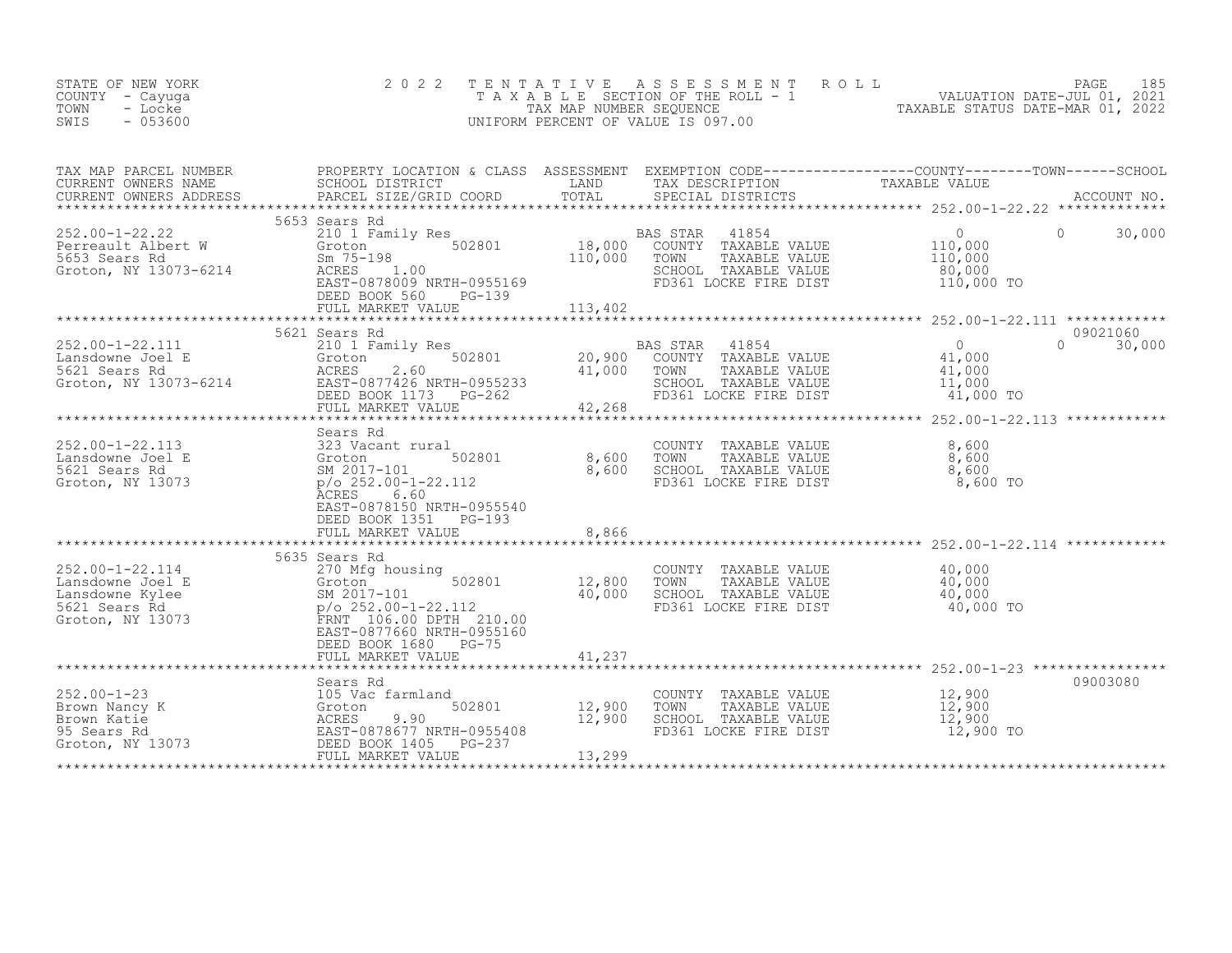| STATE OF NEW YORK<br>COUNTY<br>- Cayuqa<br>TOWN<br>- Locke<br>$-053600$<br>SWIS                                                                                     | 2022 TENTATIVE                                                                                                                                                       | ASSESSMENT<br>T A X A B L E SECTION OF THE ROLL - 1<br>TAX MAP NUMBER SEQUENCE<br>UNIFORM PERCENT OF VALUE IS 097.00                                                                | R O L L<br>186<br>PAGE<br>VALUATION DATE-JUL 01, 2021<br>TAXABLE STATUS DATE-MAR 01, 2022                             |
|---------------------------------------------------------------------------------------------------------------------------------------------------------------------|----------------------------------------------------------------------------------------------------------------------------------------------------------------------|-------------------------------------------------------------------------------------------------------------------------------------------------------------------------------------|-----------------------------------------------------------------------------------------------------------------------|
| TAX MAP PARCEL NUMBER<br>CURRENT OWNERS NAME<br>CURRENT OWNERS ADDRESS<br>*************************                                                                 | PROPERTY LOCATION & CLASS ASSESSMENT<br>SCHOOL DISTRICT                                                                                                              | LAND<br>TAX DESCRIPTION                                                                                                                                                             | EXEMPTION CODE-----------------COUNTY-------TOWN------SCHOOL<br>TAXABLE VALUE                                         |
|                                                                                                                                                                     |                                                                                                                                                                      |                                                                                                                                                                                     | 09003070                                                                                                              |
| $252.00 - 1 - 24.1$<br>Bishop, RLU Katherine<br>Brown Nancy K<br>95 Sears Rd<br>Groton, NY 13073                                                                    | 152 Chipmans Corners Rd<br>210 1 Family Res<br>502801<br>Groton<br>1.30<br>ACRES<br>EAST-0876550 NRTH-0956724<br>DEED BOOK 1405 PG-240<br>FULL MARKET VALUE          | VET WAR CT 41121<br>18,900 AGED C/T/S 41800<br>94,000 ENH STAR 41834<br>COUNTY TAXABLE VALUE<br>TAXABLE VALUE<br>TOWN<br>96,907<br>SCHOOL<br>TAXABLE VALUE<br>FD361 LOCKE FIRE DIST | 8,730 8,730<br>$42,635$ $47,000$<br>0 $47,000$<br>42,635<br>$\overline{0}$<br>47,000<br>42,635<br>42,635<br>94,000 TO |
|                                                                                                                                                                     |                                                                                                                                                                      |                                                                                                                                                                                     |                                                                                                                       |
| $252.00 - 1 - 24.21$<br>Bishop Thomas R<br>Bishop Kelly J<br>130 Chipmans Corners Road<br>Locke, NY 13092<br>MAY BE SUBJECT TO PAYMENT<br>UNDER AGDIST LAW TIL 2026 | 130 Chipmans Corners Rd<br>241 Rural res&ag<br>502801<br>Groton<br>ACRES 82.30 BANK 99999<br>EAST-0877705 NRTH-0956058<br>DEED BOOK 3876 PG-175<br>FULL MARKET VALUE | AG LAND EX 41720<br>103,900 SILO<br>42100<br>COUNTY TAXABLE VALUE<br>265,000<br>TAXABLE VALUE<br>TOWN<br>SCHOOL<br>TAXABLE VALUE<br>273,196<br>FD361 LOCKE FIRE DIST<br>18,500 EX   | 39,784<br>39,784<br>39,784<br>18,500<br>18,500<br>18,500<br>206,716<br>206,716<br>206,716<br>246,500 TO               |

\*\*\*\*\*\*\*\*\*\*\*\*\*\*\*\*\*\*\*\*\*\*\*\*\*\*\*\*\*\*\*\*\*\*\*\*\*\*\*\*\*\*\*\*\*\*\*\*\*\*\*\*\*\*\*\*\*\*\*\*\*\*\*\*\*\*\*\*\*\*\*\*\*\*\*\*\*\*\*\*\*\*\*\*\*\*\*\*\*\*\*\*\*\*\*\*\*\*\*\*\*\*\*\*\*\*\*\*\*\*\*\*\*\*\*\*\*\*\*\*\*\*\*\*\*\*\*\*\*\*\*\*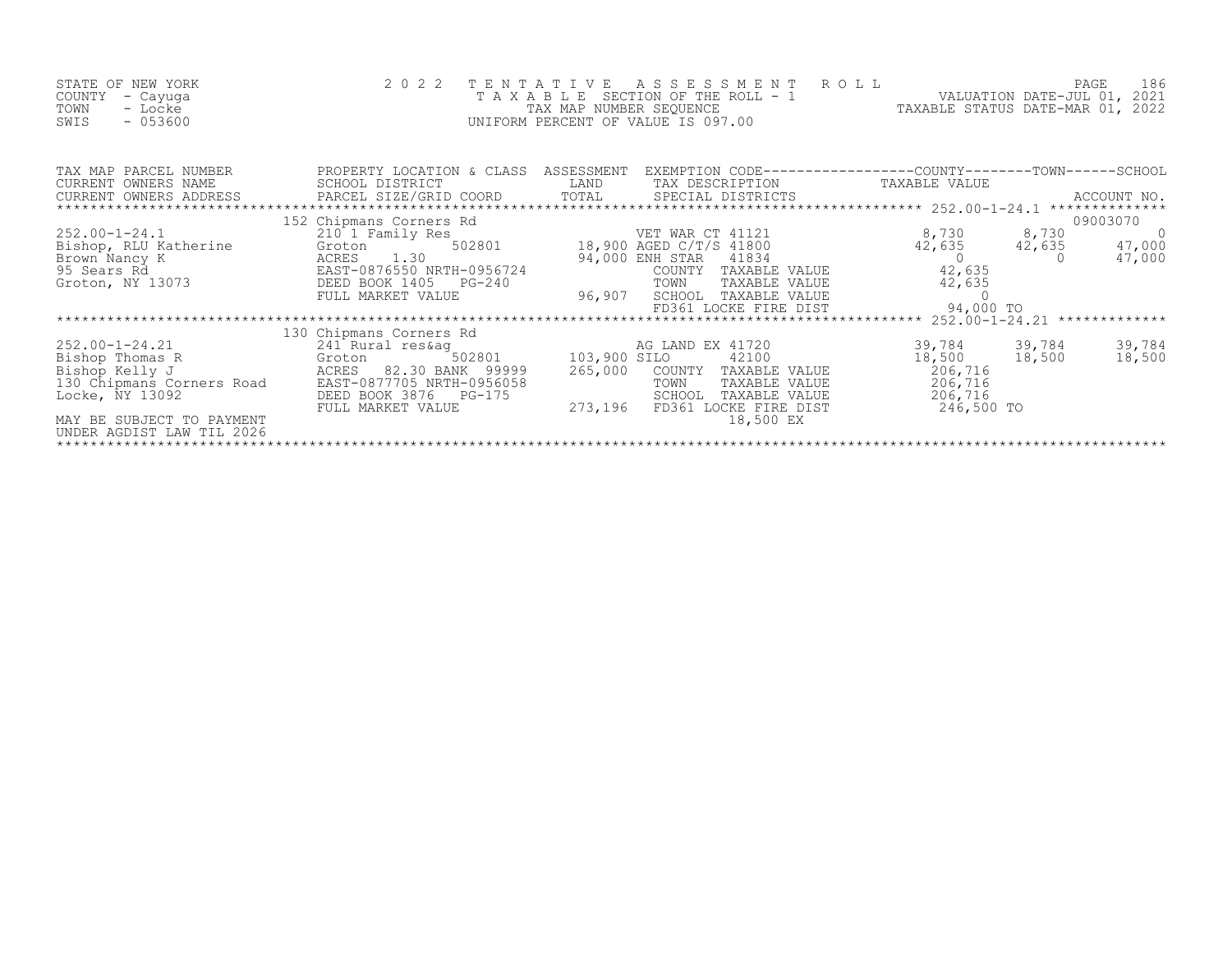|      | STATE OF NEW YORK | 2022 TENTATIVE ASSESSMENT ROLL        |  |                                  | PAGE                        |  |
|------|-------------------|---------------------------------------|--|----------------------------------|-----------------------------|--|
|      | COUNTY – Cayuga   | T A X A B L E SECTION OF THE ROLL - 1 |  |                                  | VALUATION DATE-JUL 01, 2021 |  |
| TOWN | - Locke           |                                       |  | TAXABLE STATUS DATE-MAR 01, 2022 |                             |  |
| SWIS | - 053600          | UNIFORM PERCENT OF VALUE IS 097.00    |  |                                  | RPS150/V04/L015             |  |
|      |                   |                                       |  |                                  | CURRENT DATE 4/29/2022      |  |
|      |                   |                                       |  |                                  |                             |  |

#### \*\*\* S P E C I A L D I S T R I C T S U M M A R Y \*\*\*

| CODE | DISTRICT NAME                                                                                                        | TOTAL<br>PARCELS | EXTENSION<br>TYPE                                             | EXTENSION<br>VALUE | AD VALOREM<br>VALUE                 | EXEMPT<br>AMOUNT | TAXABLE<br>VALUE                                        |
|------|----------------------------------------------------------------------------------------------------------------------|------------------|---------------------------------------------------------------|--------------------|-------------------------------------|------------------|---------------------------------------------------------|
|      | OMTAX Omitted Tax 52<br>SCOTX OMITTED SCHOOL<br>FD361 LOCKE FIRE DIS<br>LD361 LOCKE LIGHT DI<br>WD361 LOCKE WATER OM |                  | 4 MOVTAX<br>1 MOVTAX<br>882 TOTAL<br>115 TOTAL<br>121 TOTAL M | 951.25<br>796.38   | 90228,687<br>10363,400<br>10820,500 | 43,600           | 951.25<br>796.38<br>90185,087<br>10363,400<br>10820,500 |

#### \*\*\* S C H O O L D I S T R I C T S U M M A R Y \*\*\*

| CODE                       | DISTRICT NAME                        | TOTAL<br>PARCELS | ASSESSED<br>LAND                 | ASSESSED<br>TOTAL                 | <b>EXEMPT</b><br>AMOUNT        | TOTAL<br>TAXABLE                  | STAR<br>AMOUNT                   | STAR<br>TAXABLE                   |
|----------------------------|--------------------------------------|------------------|----------------------------------|-----------------------------------|--------------------------------|-----------------------------------|----------------------------------|-----------------------------------|
| 053001<br>054201<br>502801 | Southern Cayuqa<br>Moravia<br>Groton | 784<br>89        | 855,800<br>25095,247<br>2785,901 | 1842,000<br>79871,797<br>8514,890 | 233,101<br>3667,342<br>300,106 | 1608,899<br>76204,455<br>8214,784 | 120,000<br>12222,040<br>1647,000 | 1488,899<br>63982,415<br>6567,784 |
|                            | SUB-TOTAL                            | 882              | 28736,948                        | 90228,687                         | 4200,549                       | 86028,138                         | 13989,040                        | 72039,098                         |
|                            | TOTAL                                | 882              | 28736,948                        | 90228,687                         | 4200,549                       | 86028,138                         | 13989,040                        | 72039,098                         |

### \*\*\* S Y S T E M C O D E S S U M M A R Y \*\*\*

#### NO SYSTEM EXEMPTIONS AT THIS LEVEL

| 41001<br>229,451<br>229,451<br>VET CIL<br>24<br>41121<br>215,490<br>215,490<br>VET WAR CT<br>23<br>41131<br>334,650<br>334,650<br>VET COM CT<br>41132<br>29,100<br>VET COM C<br>41133<br>29,100<br>VET COM T<br>29,100<br>29,100<br>41140<br>VETDIS CTS<br>41141<br>220,800<br>220,800<br>VET DIS CT | CODE  | DESCRIPTION | TOTAL<br>PARCELS | COUNTY  | TOWN    | SCHOOL  |
|------------------------------------------------------------------------------------------------------------------------------------------------------------------------------------------------------------------------------------------------------------------------------------------------------|-------|-------------|------------------|---------|---------|---------|
|                                                                                                                                                                                                                                                                                                      | 41700 | AG BLDG     |                  | 633,000 | 633,000 | 633,000 |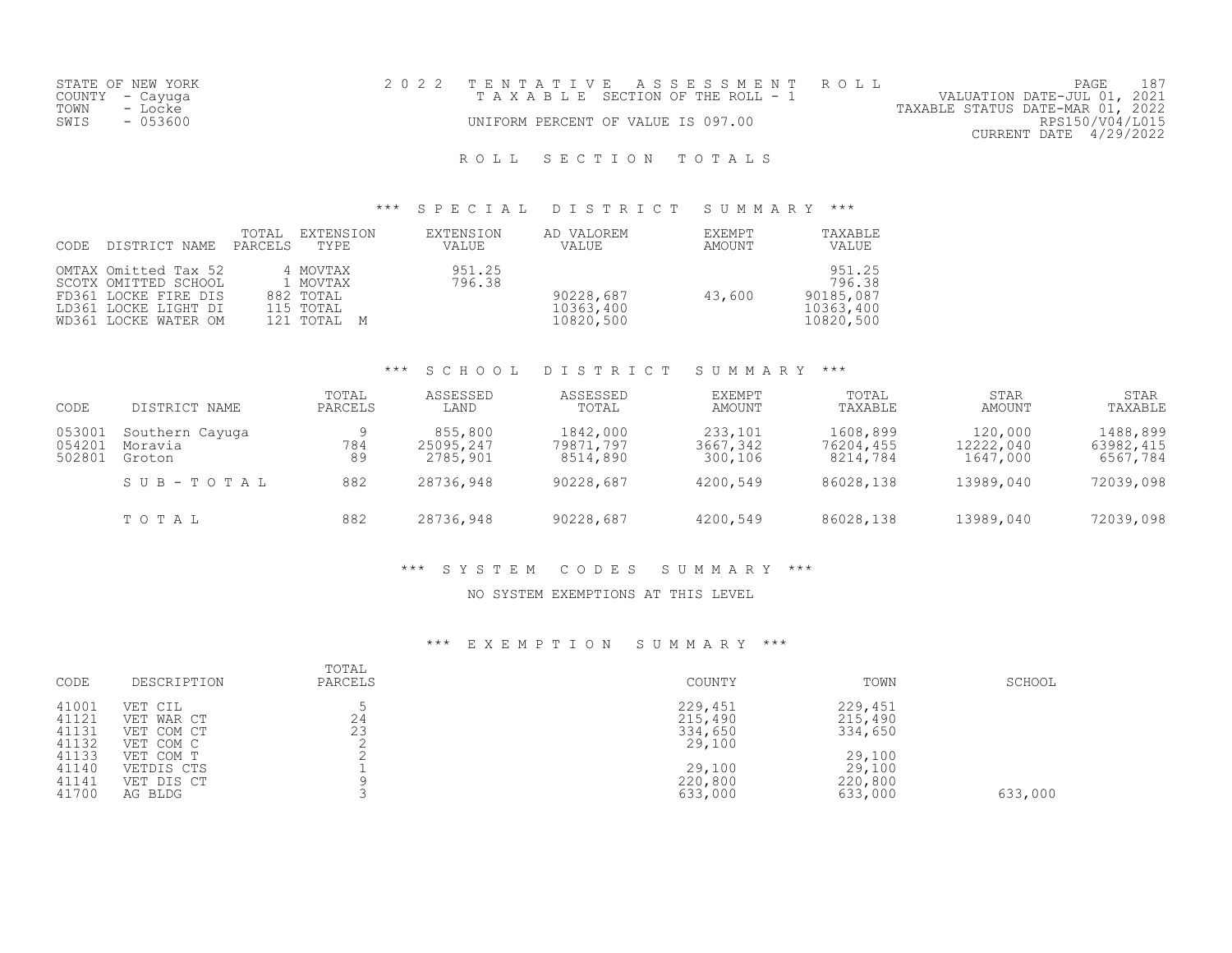|      | STATE OF NEW YORK |  |                                    | 2022 TENTATIVE ASSESSMENT ROLL  |                                  | PAGE                   | 188 |
|------|-------------------|--|------------------------------------|---------------------------------|----------------------------------|------------------------|-----|
|      | COUNTY - Cayuga   |  |                                    | TAXABLE SECTION OF THE ROLL - 1 | VALUATION DATE-JUL 01, 2021      |                        |     |
| TOWN | - Locke           |  |                                    |                                 | TAXABLE STATUS DATE-MAR 01, 2022 |                        |     |
| SWIS | $-053600$         |  | UNIFORM PERCENT OF VALUE IS 097.00 |                                 |                                  | RPS150/V04/L015        |     |
|      |                   |  |                                    |                                 |                                  | CURRENT DATE 4/29/2022 |     |
|      |                   |  |                                    |                                 |                                  |                        |     |
|      |                   |  |                                    | ROLL SECTION TOTALS             |                                  |                        |     |

#### \*\*\* E X E M P T I O N S U M M A R Y \*\*\*

| CODE           | DESCRIPTION          | TOTAL<br>PARCELS | COUNTY             | TOWN     | SCHOOL    |
|----------------|----------------------|------------------|--------------------|----------|-----------|
| 41720          | AG LAND EX           | 90               | 3260,039           | 3260,039 | 3260,039  |
| 41800<br>41802 | AGED C/T/S<br>AGED C | 10               | 184,270<br>440,270 | 184,270  | 193,000   |
| 41803          | AGED T               | b                |                    | 103,704  |           |
| 41804          | AGED S               |                  |                    |          | 70,910    |
| 41834          | ENH STAR             | 103              |                    |          | 7247,540  |
| 41854          | <b>BAS STAR</b>      | 225              |                    |          | 6741,500  |
| 41932          | L I DIS C            |                  | 136,100            |          |           |
| 41933          | L I DIS T            |                  |                    | 28,310   |           |
| 42100          | SILO                 |                  | 43,600             | 43,600   | 43,600    |
|                | TOTAL                | 525              | 5755,870           | 5311,514 | 18189,589 |

| ROLL       | DESCRIPTION | TOTAL   | ASSESSED  | ASSESSED  | TAXABLE   | TAXABLE   | TAXABLE   | <b>STAR</b> |
|------------|-------------|---------|-----------|-----------|-----------|-----------|-----------|-------------|
| <b>SEC</b> |             | PARCELS | LAND      | TOTAL     | COUNTY    | TOWN      | SCHOOL    | TAXABLE     |
|            | TAXABLE     | 882     | 28736,948 | 90228,687 | 84472,817 | 84917,173 | 86028,138 | 72039,098   |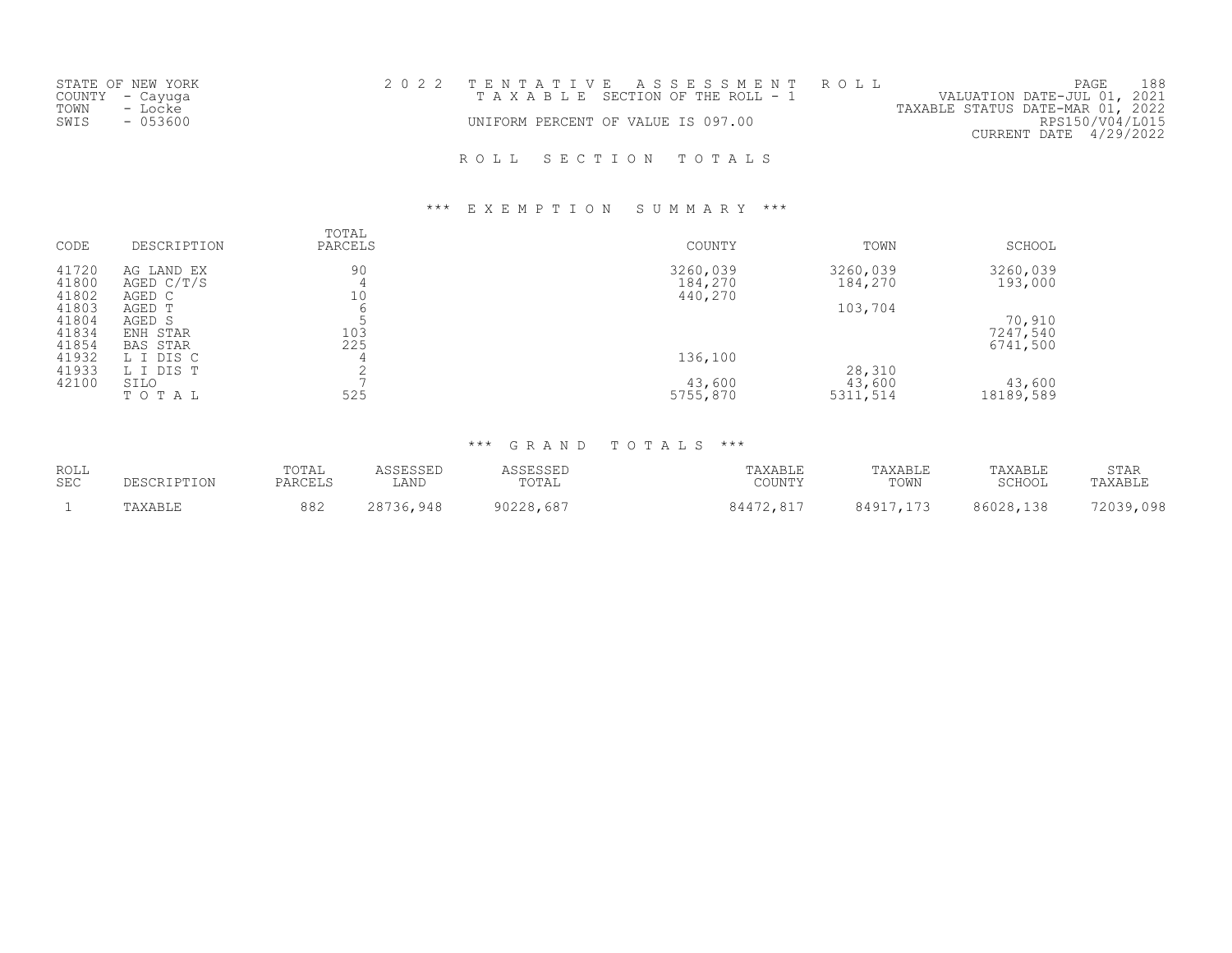| STATE OF NEW YORK | 2022 TENTATIVE ASSESSMENT ROLL                              | PAGE 189                    |  |
|-------------------|-------------------------------------------------------------|-----------------------------|--|
| COUNTY – Cayuga   | STATE OWNED LAND SECTION OF THE ROLL - 3                    | VALUATION DATE-JUL 01, 2021 |  |
| TOWN<br>- Locke   | TAXABLE STATUS DATE-MAR 01, 2022<br>TAX MAP NUMBER SEOUENCE |                             |  |
| $-053600$<br>SWIS | UNIFORM PERCENT OF VALUE IS 097.00                          |                             |  |

|                                                                                                                                                                                                                                                                                                                                                                                                                                                                        | Toll Gate Rd                |                                                                                                                                  |                           | 0140001 |          |
|------------------------------------------------------------------------------------------------------------------------------------------------------------------------------------------------------------------------------------------------------------------------------------------------------------------------------------------------------------------------------------------------------------------------------------------------------------------------|-----------------------------|----------------------------------------------------------------------------------------------------------------------------------|---------------------------|---------|----------|
| $231.00 - 1 - 17$<br>State Of Ny Cayuga County<br>Attn: Cayuga County Treasurer Prop W<br>Attn: Cayuga County Treasurer Prop W<br>160 Genesee St F1 5 ACRES 125.22 BANK 99500 290,000 TOWN TAXABLE VALUE<br>Auburn, NY 13021-0190 BAST-0872005 NRTH-0973961 BDSED BOOK 247 PG-528 RF361 REFORESTATION 290,000 TO<br>FULL MARKE                                                                                                                                         | 932 Forest s532b<br>Moravia | 532b<br>532b 290,000 STATE LAND 32252<br>054201 290,000 TOWN TAXABLE VALUE<br>290,000 TOWN TAXABLE VALUE<br>SCHOOL TAXABLE VALUE | 290,000<br>$0$<br>290,000 | $\cap$  | $\Omega$ |
|                                                                                                                                                                                                                                                                                                                                                                                                                                                                        |                             |                                                                                                                                  |                           |         |          |
|                                                                                                                                                                                                                                                                                                                                                                                                                                                                        |                             |                                                                                                                                  |                           |         |          |
|                                                                                                                                                                                                                                                                                                                                                                                                                                                                        | Cloverleaf Rd               |                                                                                                                                  |                           | 0110001 |          |
|                                                                                                                                                                                                                                                                                                                                                                                                                                                                        |                             |                                                                                                                                  |                           |         |          |
|                                                                                                                                                                                                                                                                                                                                                                                                                                                                        |                             |                                                                                                                                  |                           |         |          |
|                                                                                                                                                                                                                                                                                                                                                                                                                                                                        |                             |                                                                                                                                  |                           | 0120001 |          |
| 232.00-1-4<br>232.00-1-4 941 SOL reforest<br>209,400<br>Moravia 054201 209,400<br>$\begin{tabular}{lllllllllllll} 232.00-1-4 & 941 \: \: 80 \: \text{Moravia} & 054201 & 209,400 & \: 8000 \: \text{COWITY} & \text{TAXABLE VALUE} & 209,400 \\ \text{State Of New York} & \text{Moravia} & 054201 & 209,400 & \: 8000 \: \text{COWITY} & \text{TAXABLE VALUE} & 209,400 \\ \text{Attn: Cayage St} & \text{Rorog} & \text{Rorog} & \text{Rorog} & 209,400 & \: 8000 \$ |                             | STATE LAND 32252                                                                                                                 | 209,400                   | $\cap$  | $\Omega$ |
|                                                                                                                                                                                                                                                                                                                                                                                                                                                                        |                             |                                                                                                                                  |                           |         |          |
|                                                                                                                                                                                                                                                                                                                                                                                                                                                                        |                             |                                                                                                                                  |                           |         |          |
| $\begin{tabular}{l c c c c c c} \multicolumn{3}{c c c c} \multicolumn{3}{c c c} \multicolumn{3}{c c c} \multicolumn{3}{c c c} \multicolumn{3}{c c c} \multicolumn{3}{c c c} \multicolumn{3}{c c c} \multicolumn{3}{c c c} \multicolumn{3}{c c c} \multicolumn{3}{c c c} \multicolumn{3}{c c c} \multicolumn{3}{c c c} \multicolumn{3}{c c c} \multicolumn{3}{c c c} \multicolumn{3}{c c c} \multicolumn$                                                               |                             |                                                                                                                                  |                           |         |          |
|                                                                                                                                                                                                                                                                                                                                                                                                                                                                        |                             |                                                                                                                                  |                           | 0150001 |          |
|                                                                                                                                                                                                                                                                                                                                                                                                                                                                        |                             |                                                                                                                                  |                           | $\cap$  | $\Omega$ |
|                                                                                                                                                                                                                                                                                                                                                                                                                                                                        |                             |                                                                                                                                  |                           |         |          |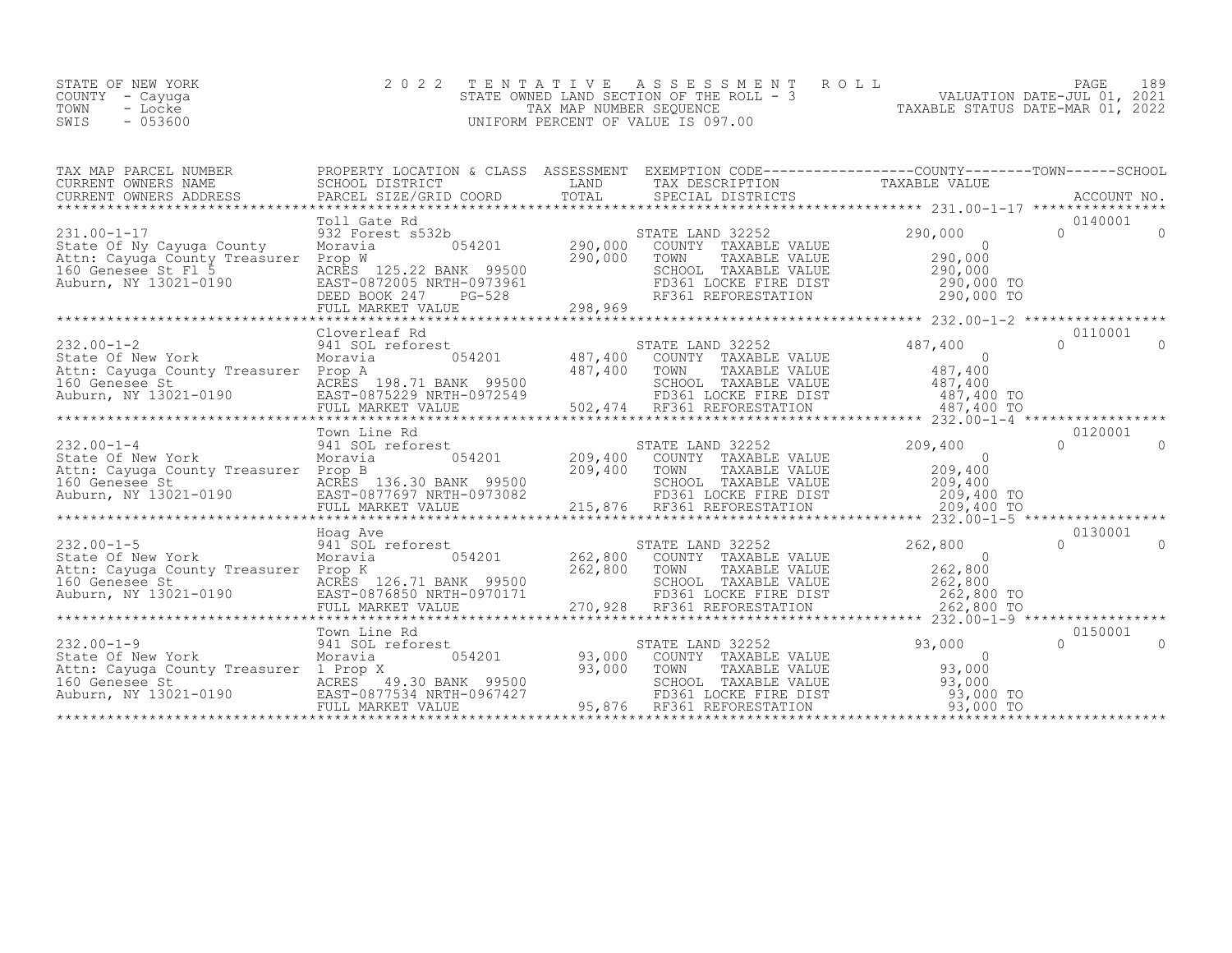| STATE OF NEW YORK | 2022 TENTATIVE ASSESSMENT ROLL           | 190<br>PAGE                      |
|-------------------|------------------------------------------|----------------------------------|
| COUNTY – Cayuga   | STATE OWNED LAND SECTION OF THE ROLL - 3 | VALUATION DATE-JUL 01, 2021      |
| TOWN<br>- Locke   | TAX MAP NUMBER SEOUENCE                  | TAXABLE STATUS DATE-MAR 01, 2022 |
| $-053600$<br>SWIS | UNIFORM PERCENT OF VALUE IS 097.00       |                                  |
|                   |                                          |                                  |

| TAX MAP PARCEL NUMBER PROPERTY LOCATION & CLASS ASSESSMENT BARRITION TAXABLE VALUE<br>CURRENT OWNERS NAME SCHOOL DISTRICT LAND TAX DESCRIPTION TAXABLE VALUE<br>CURRENT OWNERS ADDRESS PARCEL SIZE/GRID COORD TOTAL SPECIAL DISTRICT                                 |              |  |        |         |
|----------------------------------------------------------------------------------------------------------------------------------------------------------------------------------------------------------------------------------------------------------------------|--------------|--|--------|---------|
|                                                                                                                                                                                                                                                                      |              |  |        |         |
|                                                                                                                                                                                                                                                                      |              |  |        |         |
|                                                                                                                                                                                                                                                                      | Town Line Rd |  |        | 0160001 |
|                                                                                                                                                                                                                                                                      |              |  |        |         |
|                                                                                                                                                                                                                                                                      |              |  |        |         |
|                                                                                                                                                                                                                                                                      |              |  |        |         |
|                                                                                                                                                                                                                                                                      |              |  |        |         |
|                                                                                                                                                                                                                                                                      |              |  |        |         |
|                                                                                                                                                                                                                                                                      |              |  |        |         |
| $\begin{tabular}{@{}c@{}}\textbf{242.00-1-2} & 1000001 & 1010 & 1010 & 1010 & 1010 & 1010 & 1010 & 1010 & 10100000 & 10100000 & 101000000 & 101000000 & 101000000 & 101000000 & 101000000 & 101000000 & 101000000 & 101000000 & 101000000 & 101000000 & 101000000 &$ |              |  |        |         |
|                                                                                                                                                                                                                                                                      |              |  |        | 8000002 |
|                                                                                                                                                                                                                                                                      |              |  |        |         |
|                                                                                                                                                                                                                                                                      |              |  |        |         |
|                                                                                                                                                                                                                                                                      |              |  |        |         |
|                                                                                                                                                                                                                                                                      |              |  |        |         |
|                                                                                                                                                                                                                                                                      |              |  |        |         |
|                                                                                                                                                                                                                                                                      |              |  |        |         |
|                                                                                                                                                                                                                                                                      |              |  |        |         |
|                                                                                                                                                                                                                                                                      |              |  |        | 8054201 |
|                                                                                                                                                                                                                                                                      |              |  |        |         |
|                                                                                                                                                                                                                                                                      |              |  |        |         |
|                                                                                                                                                                                                                                                                      |              |  |        |         |
|                                                                                                                                                                                                                                                                      |              |  |        |         |
|                                                                                                                                                                                                                                                                      |              |  | $0$ TO |         |
| 333.00-36-4<br>State Of New York Moravia and Moravia 054201<br>Moravia 054201 0 COUNTY TAXABLE VALUE<br>Attn: Cayuga County Treasurer Transition Assessment 160 Genesee St<br>Auburn, NY 13021-0190 FULL MARKET VALUE<br>FULL MARKET VAL                             |              |  |        |         |
|                                                                                                                                                                                                                                                                      |              |  |        |         |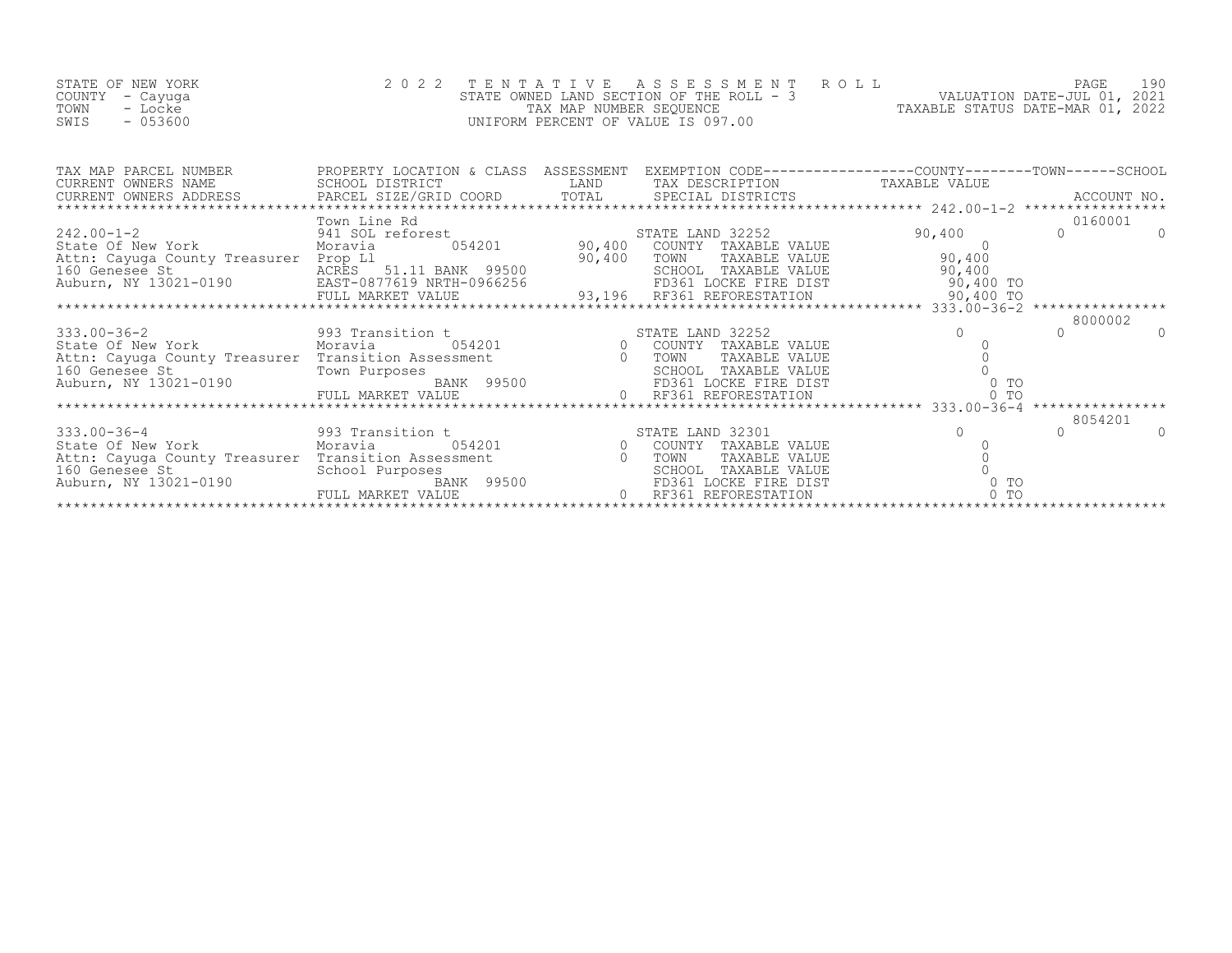| STATE OF NEW YORK | 2022 TENTATIVE ASSESSMENT ROLL           | PAGE                             |  |
|-------------------|------------------------------------------|----------------------------------|--|
| COUNTY - Cayuqa   | STATE OWNED LAND SECTION OF THE ROLL - 3 | VALUATION DATE-JUL 01, 2021      |  |
| TOWN<br>- Locke   |                                          | TAXABLE STATUS DATE-MAR 01, 2022 |  |
| - 053600<br>SWIS  | UNIFORM PERCENT OF VALUE IS 097.00       | RPS150/V04/L015                  |  |
|                   |                                          | CURRENT DATE 4/29/2022           |  |

#### \*\*\* S P E C I A L D I S T R I C T S U M M A R Y \*\*\*

| CODE | DISTRICT NAME                               | TOTAL<br>PARCELS | EXTENSION<br>TYPE  | EXTENSION<br>VALUE | AD VALOREM<br>VALUE  | <b>EXEMPT</b><br>AMOUNT | TAXABLE<br>VALUE     |
|------|---------------------------------------------|------------------|--------------------|--------------------|----------------------|-------------------------|----------------------|
|      | FD361 LOCKE FIRE DIS<br>RF361 REFORESTATION |                  | 8 TOTAL<br>8 TOTAL |                    | 1433,000<br>1433,000 |                         | 1433,000<br>1433,000 |

### \*\*\* S C H O O L D I S T R I C T S U M M A R Y \*\*\*

| CODE   | DISTRICT NAME | TOTAL<br>PARCELS | ASSESSED<br>LAND | ASSESSED<br>TOTAL | EXEMPT<br>AMOUNT | TOTAL<br>TAXABLE | <b>STAR</b><br>AMOUNT | <b>STAR</b><br>TAXABLE |
|--------|---------------|------------------|------------------|-------------------|------------------|------------------|-----------------------|------------------------|
| 054201 | Moravia       | 8                | 1433,000         | 1433,000          |                  | 1433,000         |                       | 1433,000               |
|        | SUB-TOTAL     | 8                | 1433,000         | 1433,000          |                  | 1433,000         |                       | 1433,000               |
|        | TOTAL         | 8                | 1433,000         | 1433,000          |                  | 1433,000         |                       | 1433,000               |

#### \*\*\* S Y S T E M C O D E S S U M M A R Y \*\*\*

#### NO SYSTEM EXEMPTIONS AT THIS LEVEL

| CODE           | DESCRIPTION              | TOTAL<br>PARCELS | COUNTY   | TOWN | SCHOOL |
|----------------|--------------------------|------------------|----------|------|--------|
| 32252<br>32301 | STATE LAND<br>STATE LAND |                  | 1433,000 |      |        |
|                | TOTAL                    |                  | 1433,000 |      |        |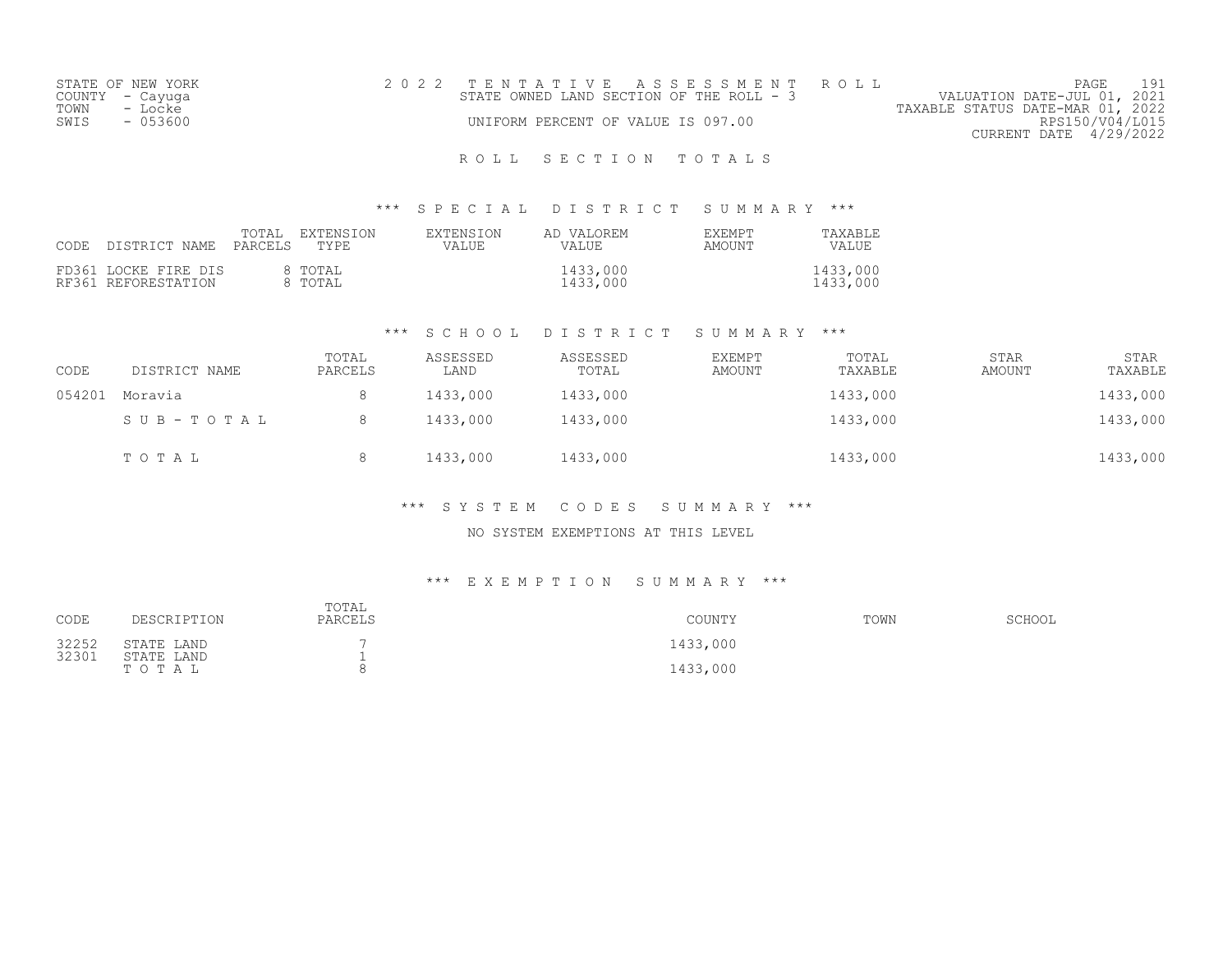|      | STATE OF NEW YORK | 2022 TENTATIVE ASSESSMENT ROLL |                                    |  |                                          |                                  |                        | PAGE | 192 |
|------|-------------------|--------------------------------|------------------------------------|--|------------------------------------------|----------------------------------|------------------------|------|-----|
|      | COUNTY - Cayuga   |                                |                                    |  | STATE OWNED LAND SECTION OF THE ROLL - 3 | VALUATION DATE-JUL 01, 2021      |                        |      |     |
| TOWN | - Locke           |                                |                                    |  |                                          | TAXABLE STATUS DATE-MAR 01, 2022 |                        |      |     |
| SWIS | $-053600$         |                                | UNIFORM PERCENT OF VALUE IS 097.00 |  |                                          |                                  | RPS150/V04/L015        |      |     |
|      |                   |                                |                                    |  |                                          |                                  | CURRENT DATE 4/29/2022 |      |     |
|      |                   |                                |                                    |  |                                          |                                  |                        |      |     |
|      |                   |                                | ROLL SECTION TOTALS                |  |                                          |                                  |                        |      |     |

| ROLL<br><b>SEC</b> | CRIPTION                   | TOTAL<br>PARCELS | LAND        | TOTAL       | 'AXABLE<br>COUNTY | "AXABLE<br>TOWN | TAXABLE<br>$CCTI\cap\cap T$ | STAR<br>TAXABLI |
|--------------------|----------------------------|------------------|-------------|-------------|-------------------|-----------------|-----------------------------|-----------------|
|                    | OWNED LAND<br><b>STATE</b> |                  | ハつつ<br>,000 | ,000<br>V33 |                   | .433,000        | 433,000                     | ,000            |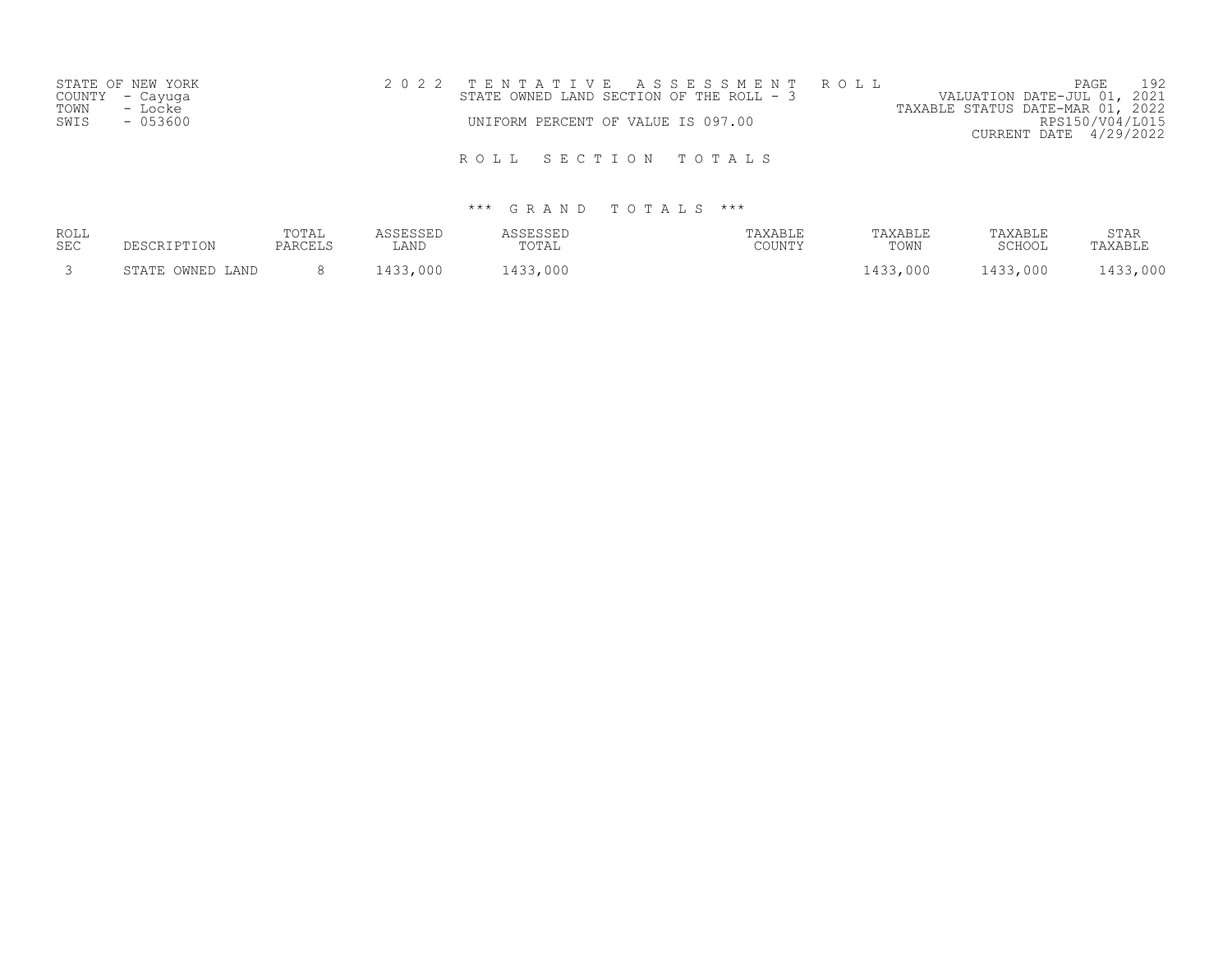| STATE OF NEW YORK<br>COUNTY - Cayuga<br>TOWN<br>- Locke<br>$-053600$<br>SWIS                                                                                              | 2 0 2 2<br>TENTATIVE                                                          | TAX MAP NUMBER SEQUENCE              | A S S E S S M E N T<br>SPECIAL FRANCHISE SECTION OF THE ROLL - 5<br>UNIFORM PERCENT OF VALUE IS 097.00                                           | ROLL<br>PAGE<br>PAGE 193<br>VALUATION DATE-JUL 01, 2021<br>TAXABLE STATUS DATE-MAR 01, 2022 | 193         |
|---------------------------------------------------------------------------------------------------------------------------------------------------------------------------|-------------------------------------------------------------------------------|--------------------------------------|--------------------------------------------------------------------------------------------------------------------------------------------------|---------------------------------------------------------------------------------------------|-------------|
| TAX MAP PARCEL NUMBER THE PROPERTY LOCATION & CLASS ASSESSMENT EXEMPTION CODE---------------COUNTY-------TOWN-----SCHOOL<br>CURRENT OWNERS NAME<br>CURRENT OWNERS ADDRESS | SCHOOL DISTRICT<br>PARCEL SIZE/GRID COORD                                     | LAND<br>TOTAL                        | TAX DESCRIPTION TAXABLE VALUE<br>SPECIAL DISTRICTS<br>SPECIAL DISTRICTS                                                                          |                                                                                             | ACCOUNT NO. |
|                                                                                                                                                                           |                                                                               |                                      |                                                                                                                                                  |                                                                                             | 09043010    |
| $500.00 - -1$<br>Nys Electric & Gas Corp<br>c/o Avangrid Management Co. Figured At 94%<br>Local Tax<br>One City Center Fl 5<br>Portland, ME 04101                         | 861 Elec & gas<br>Moravia<br>FULL MARKET VALUE                                | 054201 0<br>1782,491<br>1837,620     | COUNTY TAXABLE VALUE<br>TOWN<br>TAXABLE VALUE<br>SCHOOL TAXABLE VALUE<br>FD361 LOCKE FIRE DIST<br>LD361 LOCKE LIGHT DIST<br>WD361 LOCKE WATER OM | 1782,491<br>1782,491<br>1782,491<br>1782,491 TO<br>1194,269 TO<br>1194,269 TO M             |             |
|                                                                                                                                                                           |                                                                               |                                      |                                                                                                                                                  |                                                                                             | 09043011    |
| $500.00 - 2$<br>Nys Electric & Gas Corp<br>c/o Avangrid Management Co. Figured At 4%<br>Local Tax<br>One City Center Fl 5<br>Portland, ME 04101                           | 861 Elec & gas<br>502801<br>Groton<br>FULL MARKET VALUE                       | $\overline{0}$<br>75,851<br>78,197   | COUNTY TAXABLE VALUE<br>TOWN<br>TAXABLE VALUE<br>SCHOOL TAXABLE VALUE<br>FD361 LOCKE FIRE DIST                                                   | 75,851<br>75,851<br>75,851<br>75,851 TO                                                     |             |
|                                                                                                                                                                           |                                                                               |                                      |                                                                                                                                                  |                                                                                             | 09043013    |
| $500.00 - -3$<br>Nys Electric & Gas Corp<br>c/o Avangrid Management Co. Figured At 2%<br>Local Tax<br>One City Center Fl 5<br>Portland, ME 04101                          | 861 Elec & gas<br>Southern Cayuga 053001<br>FULL MARKET VALUE                 | $\overline{0}$<br>37,925<br>39,098   | COUNTY TAXABLE VALUE<br>TOWN<br>TAXABLE VALUE<br>SCHOOL TAXABLE VALUE<br>FD361 LOCKE FIRE DIST                                                   | 37,925<br>37,925<br>37,925<br>37,925 TO                                                     |             |
|                                                                                                                                                                           |                                                                               |                                      |                                                                                                                                                  |                                                                                             | 09043050    |
| $500.00 - 4$<br>UNIVERSITY OF THE MOTAL SURFACE OF THE VALUE PO BOX 521807<br>PO Box 521807 Figured At 94%<br>Longwood, FL 32752 FULL MARKET VALUE                        | 866 Telephone<br>054201                                                       | $\overline{0}$<br>706,143<br>727,982 | COUNTY TAXABLE VALUE<br>TOWN<br>TAXABLE VALUE<br>SCHOOL TAXABLE VALUE<br>FD361 LOCKE FIRE DIST                                                   | 706,143<br>706,143<br>706,143<br>706,143 TO<br>621,406 TO<br>621,406 TO M                   |             |
|                                                                                                                                                                           |                                                                               |                                      |                                                                                                                                                  |                                                                                             |             |
| $500.00--5$<br>Verizon New York Inc Groton<br>PO Box 521807 Figured At 4%<br>Longwood, FL 32752 FULL MARKET VA                                                            | 866 Telephone<br>FULL MARKET VALUE                                            | $502801$ 0<br>30,049<br>JE 30,978    | COUNTY TAXABLE VALUE<br>TOWN<br>TAXABLE VALUE<br>SCHOOL TAXABLE VALUE<br>FD361 LOCKE FIRE DIST                                                   | 30,049<br>30,049<br>30,049<br>30,049 TO                                                     | 09043051    |
|                                                                                                                                                                           |                                                                               |                                      |                                                                                                                                                  |                                                                                             | 09043053    |
| $500.00 - 6$<br>Verizon New York Inc<br>PO Box 521807<br>Longwood, FL 32752                                                                                               | 866 Telephone<br>Southern Cayuga 053001<br>Figured At 2%<br>FULL MARKET VALUE | $\bigcirc$<br>15,024<br>15,489       | COUNTY TAXABLE VALUE<br>TOWN<br>TAXABLE VALUE<br>SCHOOL TAXABLE VALUE<br>FD361 LOCKE FIRE DIST                                                   | 15,024<br>15,024<br>15,024<br>15,024 TO                                                     |             |

\*\*\*\*\*\*\*\*\*\*\*\*\*\*\*\*\*\*\*\*\*\*\*\*\*\*\*\*\*\*\*\*\*\*\*\*\*\*\*\*\*\*\*\*\*\*\*\*\*\*\*\*\*\*\*\*\*\*\*\*\*\*\*\*\*\*\*\*\*\*\*\*\*\*\*\*\*\*\*\*\*\*\*\*\*\*\*\*\*\*\*\*\*\*\*\*\*\*\*\*\*\*\*\*\*\*\*\*\*\*\*\*\*\*\*\*\*\*\*\*\*\*\*\*\*\*\*\*\*\*\*\*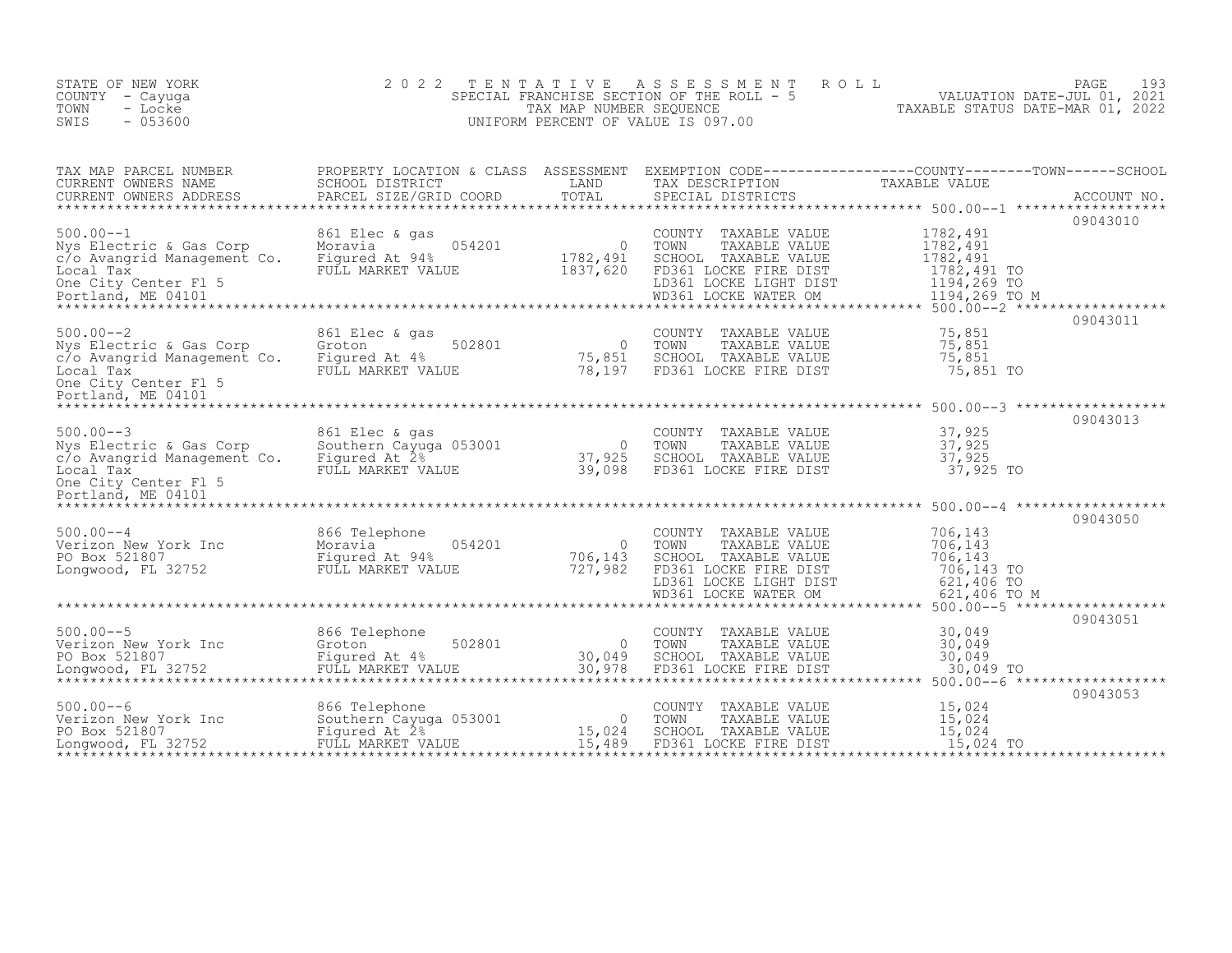| STATE OF NEW YORK<br>COUNTY<br>- Cayuga<br>- Locke<br>TOWN<br>$-053600$<br>SWIS            |                                                                                                | TAX MAP NUMBER SEQUENCE | 2022 TENTATIVE ASSESSMENT ROLL<br>SPECIAL FRANCHISE SECTION OF THE ROLL - 5<br>UNIFORM PERCENT OF VALUE IS 097.00                                   | PAGE<br>- 194<br>VALUATION DATE-JUL 01, 2021<br>TAXABLE STATUS DATE-MAR 01, 2022                         |  |  |  |  |
|--------------------------------------------------------------------------------------------|------------------------------------------------------------------------------------------------|-------------------------|-----------------------------------------------------------------------------------------------------------------------------------------------------|----------------------------------------------------------------------------------------------------------|--|--|--|--|
| TAX MAP PARCEL NUMBER<br>CURRENT OWNERS NAME<br>CURRENT OWNERS ADDRESS                     | PROPERTY LOCATION & CLASS<br>SCHOOL DISTRICT<br>PARCEL SIZE/GRID COORD TOTAL SPECIAL DISTRICTS | ASSESSMENT<br>LAND      | TAX DESCRIPTION                                                                                                                                     | EXEMPTION CODE-----------------COUNTY-------TOWN------SCHOOL<br>TAXABLE VALUE<br>ACCOUNT NO.<br>09043090 |  |  |  |  |
| $500.00 - 7$<br>Zito Media<br>Attn: Colin HIqqin<br>102 S Main St<br>Coudersport, PA 16915 | 869 Television<br>054201<br>Moravia<br>FULL MARKET VALUE                                       | 41,536<br>42,821        | TAXABLE VALUE<br>COUNTY<br>TAXABLE VALUE<br>TOWN<br>SCHOOL TAXABLE VALUE<br>FD361 LOCKE FIRE DIST<br>LD361 LOCKE LIGHT DIST<br>WD361 LOCKE WATER OM | 41,536<br>41,536<br>41,536<br>41,536 TO<br>41,536 TO<br>41,536 TO M                                      |  |  |  |  |
|                                                                                            |                                                                                                |                         |                                                                                                                                                     |                                                                                                          |  |  |  |  |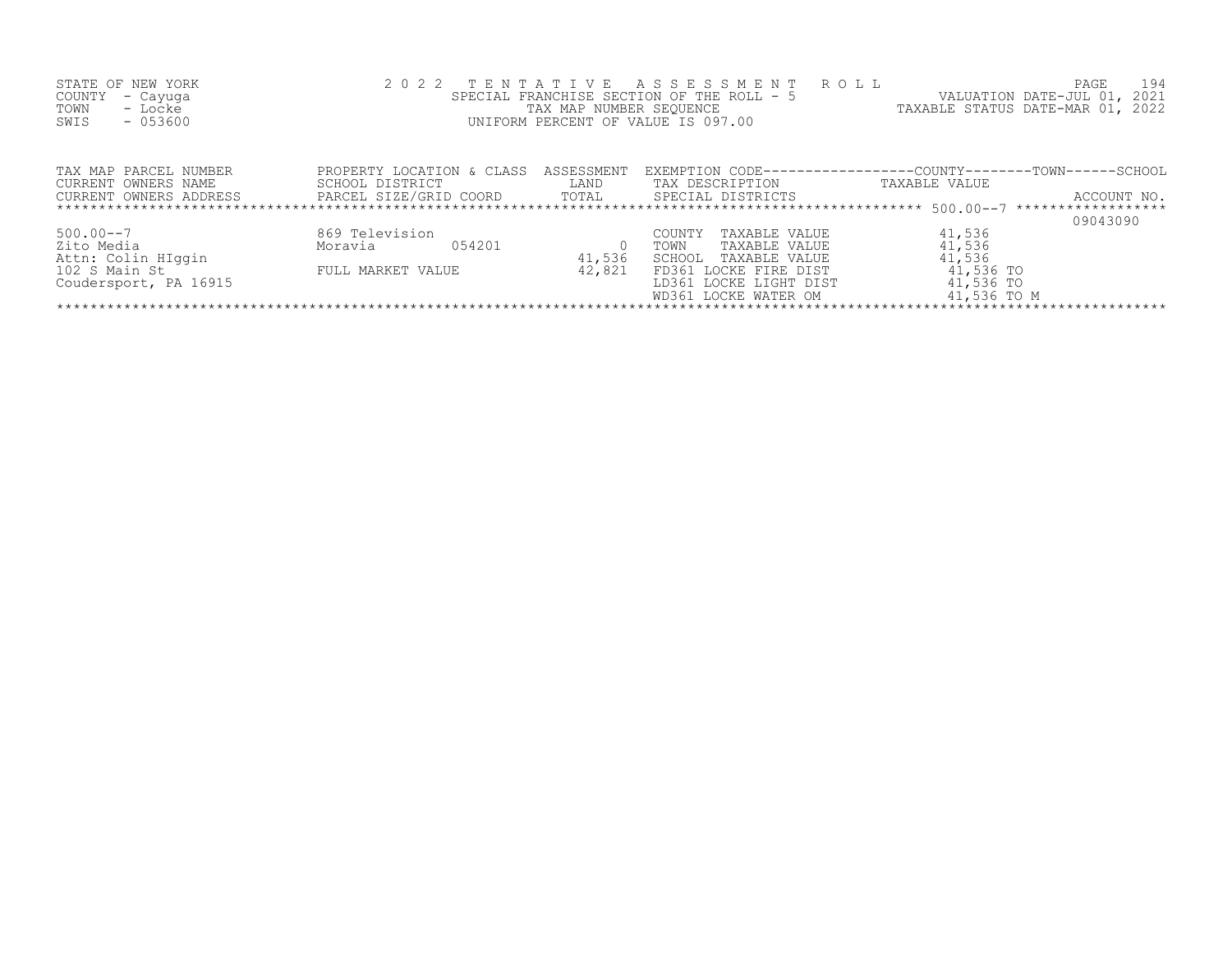|      | STATE OF NEW YORK | 2022 TENTATIVE ASSESSMENT ROLL            |  |  |                                  | PAGE                   | 195 |
|------|-------------------|-------------------------------------------|--|--|----------------------------------|------------------------|-----|
|      | COUNTY – Cayuga   | SPECIAL FRANCHISE SECTION OF THE ROLL - 5 |  |  | VALUATION DATE-JUL 01, 2021      |                        |     |
| TOWN | - Locke           |                                           |  |  | TAXABLE STATUS DATE-MAR 01, 2022 |                        |     |
| SWIS | - 053600          | UNIFORM PERCENT OF VALUE IS 097.00        |  |  |                                  | RPS150/V04/L015        |     |
|      |                   |                                           |  |  |                                  | CURRENT DATE 4/29/2022 |     |
|      |                   |                                           |  |  |                                  |                        |     |

\*\*\* S P E C I A L D I S T R I C T S U M M A R Y \*\*\*

| CODE DISTRICT NAME PARCELS TYPE                                      | TOTAL | EXTENSION                       | EXTENSION<br>VALUE | AD VALOREM<br>VALUE              | <b>EXEMPT</b><br>AMOUNT | TAXARLE<br>VALUE                 |
|----------------------------------------------------------------------|-------|---------------------------------|--------------------|----------------------------------|-------------------------|----------------------------------|
| FD361 LOCKE FIRE DIS<br>LD361 LOCKE LIGHT DI<br>WD361 LOCKE WATER OM |       | 7 TOTAL<br>3 TOTAL<br>3 TOTAL M |                    | 2689,019<br>1857,211<br>1857,211 |                         | 2689,019<br>1857,211<br>1857,211 |

#### \*\*\* S C H O O L D I S T R I C T S U M M A R Y \*\*\*

| CODE                       | DISTRICT NAME                        | TOTAL<br>PARCELS | ASSESSED<br>LAND | ASSESSED<br>TOTAL             | <b>EXEMPT</b><br>AMOUNT | TOTAL<br>TAXABLE              | <b>STAR</b><br>AMOUNT | <b>STAR</b><br>TAXABLE        |
|----------------------------|--------------------------------------|------------------|------------------|-------------------------------|-------------------------|-------------------------------|-----------------------|-------------------------------|
| 053001<br>054201<br>502801 | Southern Cayuga<br>Moravia<br>Groton | ▵<br>ے           |                  | 52,949<br>2530,170<br>105,900 |                         | 52,949<br>2530,170<br>105,900 |                       | 52,949<br>2530,170<br>105,900 |
|                            | SUB-TOTAL                            |                  |                  | 2689,019                      |                         | 2689,019                      |                       | 2689,019                      |
|                            | TOTAL                                |                  |                  | 2689,019                      |                         | 2689,019                      |                       | 2689,019                      |

#### \*\*\* S Y S T E M C O D E S S U M M A R Y \*\*\*

### NO SYSTEM EXEMPTIONS AT THIS LEVEL

#### \*\*\* E X E M P T I O N S U M M A R Y \*\*\*

NO EXEMPTIONS AT THIS LEVEL

| ROLL<br>SEC | DESCRIPTION       | TOTAL<br>PARCELS | ASSESSED<br>LAND | ACCECCEL<br>$m \wedge m \wedge$<br>eutal | TAXABLE<br>COUNTY        | TAXABLE<br>TOWN | TAXABLE<br>SCHOOL | STAR<br>TAXABLE |
|-------------|-------------------|------------------|------------------|------------------------------------------|--------------------------|-----------------|-------------------|-----------------|
|             | SPECIAL FRANCHISE |                  |                  | 2689,019                                 | 2689.<br>$\cap$ 1 $\cap$ | 2689,019        | 2689,019          | 2689,019        |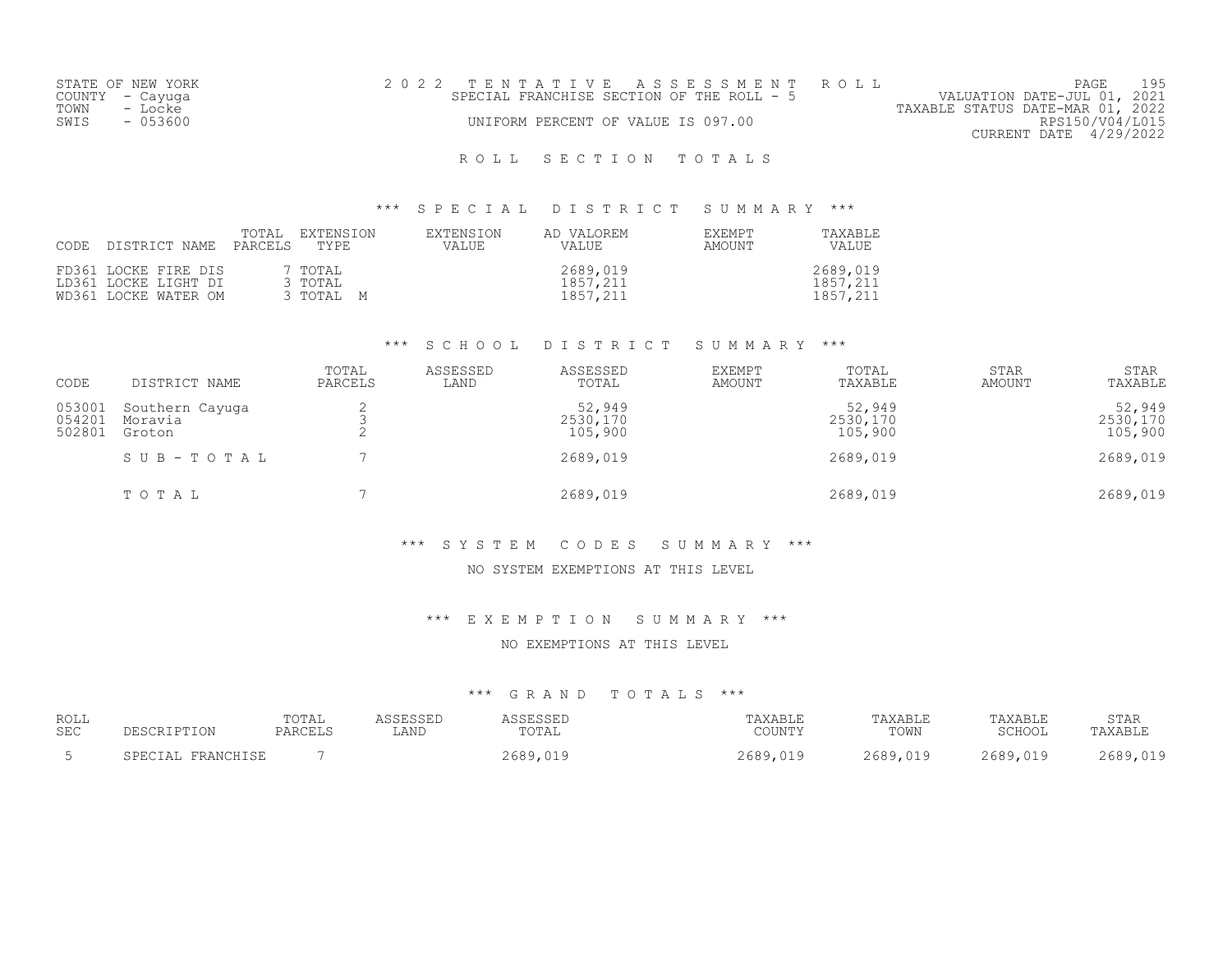| STATE OF NEW YORK | 2022 TENTATIVE ASSESSMENT ROLL          |                                  | PAGE                        | 196 |
|-------------------|-----------------------------------------|----------------------------------|-----------------------------|-----|
| COUNTY – Cayuga   | UTILITY & R.R. SECTION OF THE ROLL $-6$ |                                  | VALUATION DATE-JUL 01, 2021 |     |
| TOWN<br>- Locke   | TAX MAP NUMBER SEOUENCE                 | TAXABLE STATUS DATE-MAR 01, 2022 |                             |     |
| - 053600<br>SWIS  | UNIFORM PERCENT OF VALUE IS 097.00      |                                  |                             |     |

| TAX MAP PARCEL NUMBER<br>TAX MAP PARCER NUMBER AND ENGLISITY IN A CONSUMERT ON TAXABLE VALUE<br>CURRENT OWNERS NAME SOMEN SCHOOL DISTRICT TOTAL TO TAXABLE VALUE<br>CURRENT OWNERS ADDRESS PARCEL SIZE/GRID COORD TOTAL SPECIAL DISTRICTS ACCOUNT NO.<br>******* | PROPERTY LOCATION & CLASS ASSESSMENT EXEMPTION CODE----------------COUNTY-------TOWN------SCHOOL |                                                                                                                                 |          |
|------------------------------------------------------------------------------------------------------------------------------------------------------------------------------------------------------------------------------------------------------------------|--------------------------------------------------------------------------------------------------|---------------------------------------------------------------------------------------------------------------------------------|----------|
|                                                                                                                                                                                                                                                                  |                                                                                                  |                                                                                                                                 |          |
|                                                                                                                                                                                                                                                                  | 12163 Water St                                                                                   |                                                                                                                                 | 09040010 |
|                                                                                                                                                                                                                                                                  |                                                                                                  |                                                                                                                                 |          |
|                                                                                                                                                                                                                                                                  |                                                                                                  |                                                                                                                                 |          |
|                                                                                                                                                                                                                                                                  | 934 Toll Gate Rd                                                                                 |                                                                                                                                 |          |
| 125,000 1-1-12,11-1 231.00-1-41.711-1 234 1011 Gate Au 231.00-1-41.711-1 23.000 2000 2011 235,000 2011 235,000<br>SBC Tower Holdings Llc Moravia 254 201 3,000 7000 2000 2011 225,000<br>C/O AT&T Property Tax Dept New Tower 1996                               |                                                                                                  |                                                                                                                                 |          |
|                                                                                                                                                                                                                                                                  |                                                                                                  |                                                                                                                                 |          |
|                                                                                                                                                                                                                                                                  |                                                                                                  |                                                                                                                                 |          |
|                                                                                                                                                                                                                                                                  |                                                                                                  |                                                                                                                                 |          |
| 636.000-0000-631.900-1881 836 Telecom.eq.<br>Verizon New York Inc Southern Cayuga 053001 0 70WN TAXABLE VALUE 10,306<br>C/o Duff & Phelps 0utside Plant 10,306 SCHOOL TAXABLE VALUE 10,306<br>PO Box 2749 Poles Cables FD361 LOCKE F                             |                                                                                                  |                                                                                                                                 | 09040053 |
|                                                                                                                                                                                                                                                                  |                                                                                                  |                                                                                                                                 |          |
|                                                                                                                                                                                                                                                                  |                                                                                                  |                                                                                                                                 |          |
|                                                                                                                                                                                                                                                                  |                                                                                                  |                                                                                                                                 | 09040055 |
| 636.000-0000-631.900-1883<br>Verizon New York Inc Groton 5<br>c/o Duff & Phelps Outside Plant<br>PO Box 2749 Poles & Cable<br>Addison, TX 75001 FORM PO BOLOGICALLY<br>POLES & Cable<br>FULL MARKET VALUE                                                        |                                                                                                  | COUNTY TAXABLE VALUE $48,540$<br>TOWN TAXABLE VALUE $48,540$<br>SCHOOL TAXABLE VALUE $48,540$<br>FD361 LOCKE FIRE DIST $48,540$ |          |
|                                                                                                                                                                                                                                                                  |                                                                                                  |                                                                                                                                 |          |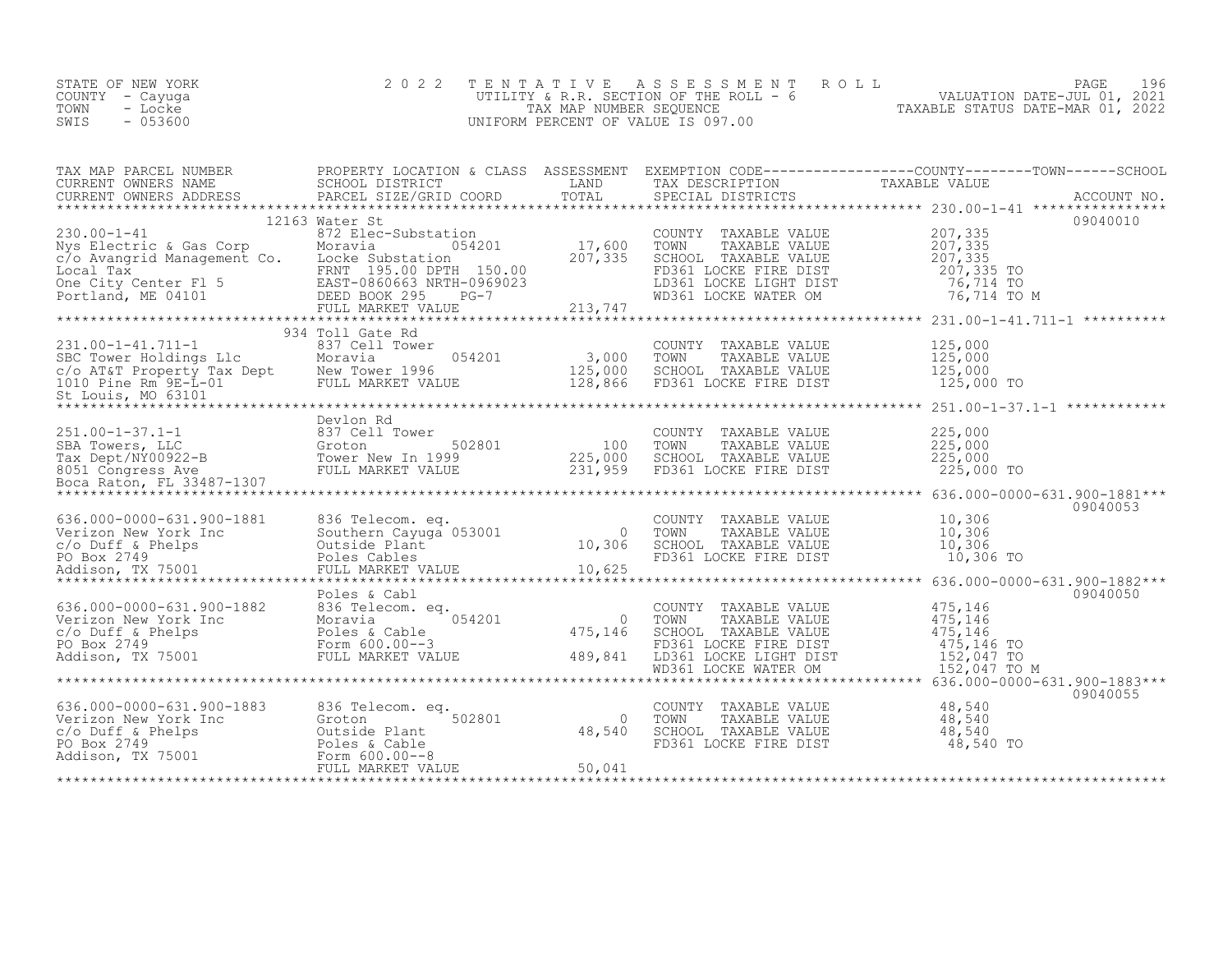| STATE OF NEW YORK<br>COUNTY - Cayuga<br>TOWN<br>- Locke<br>SWIS<br>$-053600$                                                                                                                                                                                | 2 0 2 2                                                                                                                                                                                                                               |                | TENTATIVE ASSESSMENT<br>UNIFORM PERCENT OF VALUE IS 097.00                                                 | FENTATIVE ASSESSMENT ROLL (PAGE 197<br>UTILITY & R.R. SECTION OF THE ROLL - 6 VALUATION DATE-JUL 01, 2021<br>TAX MAP NUMBER SEQUENCE (TAXABLE STATUS DATE-MAR 01, 2022                                          |
|-------------------------------------------------------------------------------------------------------------------------------------------------------------------------------------------------------------------------------------------------------------|---------------------------------------------------------------------------------------------------------------------------------------------------------------------------------------------------------------------------------------|----------------|------------------------------------------------------------------------------------------------------------|-----------------------------------------------------------------------------------------------------------------------------------------------------------------------------------------------------------------|
| TAX MAP PARCEL NUMBER<br>CURRENT OWNERS NAME<br>CURRENT OWNERS ADDRESS                                                                                                                                                                                      |                                                                                                                                                                                                                                       |                |                                                                                                            | PROPERTY LOCATION & CLASS ASSESSMENT EXEMPTION CODE------------------COUNTY--------TOWN------SCHOOL SCHOOL SCHOOL DISTRICT LAND TAX DESCRIPTION TAXABLE VALUE<br>PARCEL SIZE/GRID COORD TOTAL SPECIAL DISTRICTS |
| Nys Electric & Gas Corp<br>Communication of the Moravia and Communication of the Moravia and Communication of the Moravia and Communication<br>Communication of the Moravia and Communication of the Moravia and Electron<br>Communi                        |                                                                                                                                                                                                                                       |                | COUNTY TAXABLE VALUE<br>TOWN<br>TAXABLE VALUE<br>SCHOOL TAXABLE VALUE<br>FD361 LOCKE FIRE DIST 141,843 TO  | 141,843<br>141,843<br>$\overline{1}\overline{4}\overline{1}$ , 843                                                                                                                                              |
| 636.00-9999-131.600-1013<br>636.00-9999-131.600-1013 882 Elec Trans Imp<br>Nys Electric & Gas Corp Groton 502801 0<br>c/o Avangrid Management Co. Elec Transmission Line 14,994<br>Local Tax New On 2003 Roll One City Center F1 5 FULL MARKET VALUE 15,458 | 882 Elec Trans Imp                                                                                                                                                                                                                    |                | COUNTY TAXABLE VALUE<br>TOWN<br>TAXABLE VALUE<br>SCHOOL TAXABLE VALUE<br>FD361 LOCKE FIRE DIST 14,994 TO   | 14,994<br>14,994<br>14,994                                                                                                                                                                                      |
| 636.00-9999-131.600-1881<br>Nys Electric & Gas Corp<br>c/o Avangrid Management Co.                                                                                                                                                                          | 884 Elec Dist Out<br>Southern Cayuga 053001 0<br>New On 2003 Assmt Roll 20,085<br>Outside Plant/poles/wires 20,085<br>FULL MARKET VALUE 20,706                                                                                        |                |                                                                                                            |                                                                                                                                                                                                                 |
| 636.00-9999-131.600-1882<br>Nys Electric & Gas Corp<br>c/o Avangrid Management Co.                                                                                                                                                                          | 884 Elec Dist Out<br>$\begin{array}{ll}\n & - & - & - & - & - \\  \text{Moravia} & 054201 \\  \text{New On 2002 n} & - & - & - \\  \end{array}$<br>New On 2003 Assmt Roll 1135, 458<br>Outside Plant/poles/wires<br>FULL MARKET VALUE | $\overline{0}$ | COUNTY TAXABLE VALUE<br>TOWN<br>TAXABLE VALUE<br>SCHOOL TAXABLE VALUE<br>FD361 LOCKE FIRE DIST 1135,458 TO | 1135,458<br>1135,458<br>1135,458                                                                                                                                                                                |
| 636.00-9999-131.600-1883<br>Nys Electric & Gas Corp<br>c/o Avangrid Management Co.<br>Local Tax<br>One City Center Fl 5<br>Portland, ME 04101                                                                                                               | Groton 502801 0<br>Outside Plant/poles/wires 115,681<br>Form 600.00--1<br>20010000-1<br>.0910%<br>FULL MARKET VALUE                                                                                                                   | 119,259        | COUNTY TAXABLE VALUE<br>TOWN<br>TAXABLE VALUE<br>SCHOOL TAXABLE VALUE<br>FD361 LOCKE FIRE DIST             | 09040011<br>115,681<br>115,681<br>115,681<br>115,681 TO<br>******************************** 636.00-9999-131.600-2002 ***                                                                                        |
| 636.00-9999-131.600-2002<br>Nys Electric & Gas Corp<br>c/o Avangrid Management Co.<br>Local Tax<br>Local Tax 1 Mile Outside Vil<br>One City Center F1 5 Form 600.00--4<br>Portland, ME 04101 FULL MARKET VALUE                                              |                                                                                                                                                                                                                                       | 54,719         | COUNTY TAXABLE VALUE<br>TOWN<br>TAXABLE VALUE<br>SCHOOL TAXABLE VALUE<br>FD361 LOCKE FIRE DIST             | 53,077<br>53,077<br>53,077<br>53,077 TO                                                                                                                                                                         |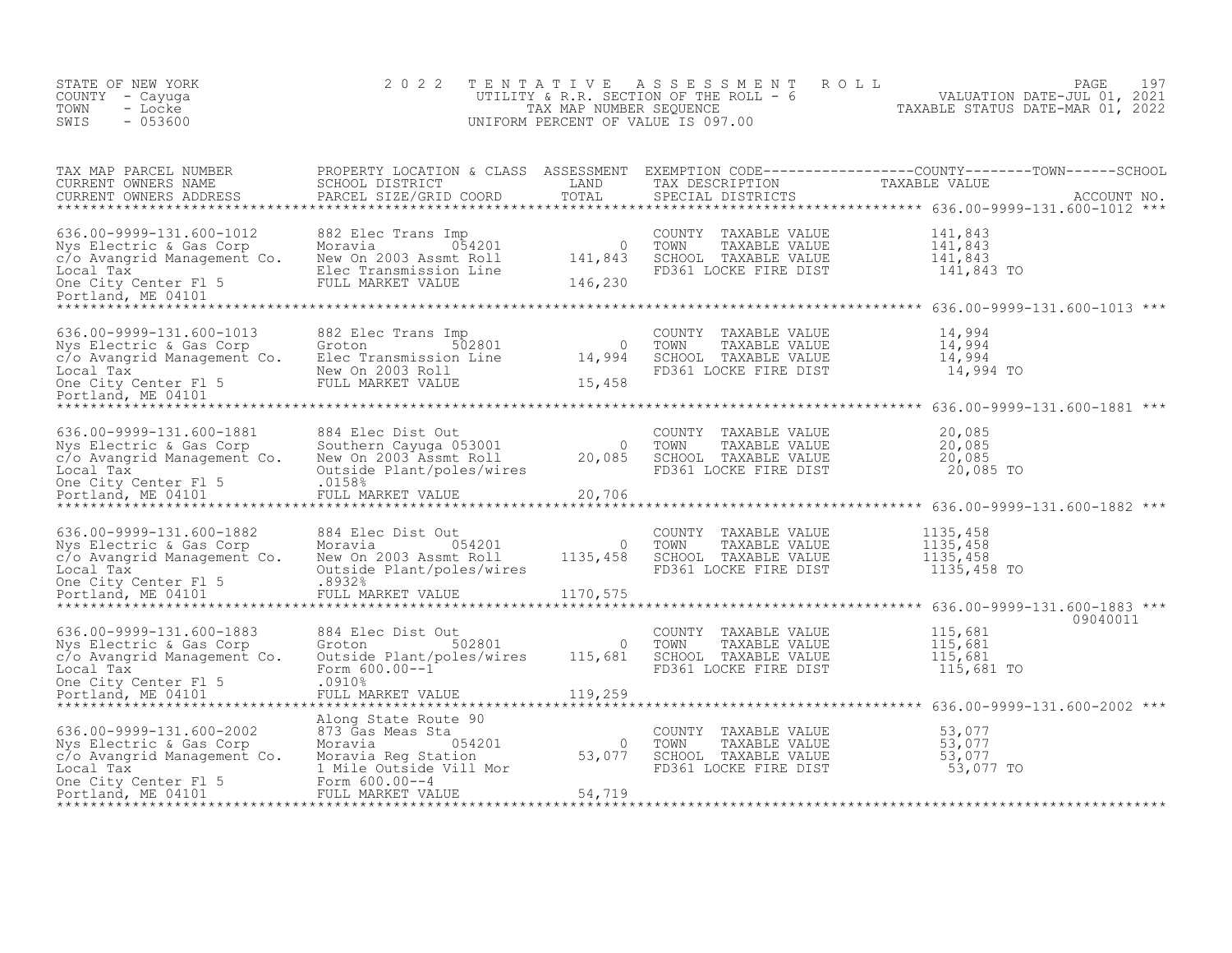| STATE OF NEW YORK | 2022 TENTATIVE ASSESSMENT ROLL          |                                  | PAGE                        | 198 |
|-------------------|-----------------------------------------|----------------------------------|-----------------------------|-----|
| COUNTY - Cayuga   | UTILITY & R.R. SECTION OF THE ROLL $-6$ |                                  | VALUATION DATE-JUL 01, 2021 |     |
| TOWN<br>- Locke   | TAX MAP NUMBER SEQUENCE                 | TAXABLE STATUS DATE-MAR 01, 2022 |                             |     |
| $-053600$<br>SWIS | UNIFORM PERCENT OF VALUE IS 097.00      |                                  |                             |     |
|                   |                                         |                                  |                             |     |

| TAX MAP PARCEL NUMBER                                                                                                                                         |                                                                                                       |         |                                    | PROPERTY LOCATION & CLASS ASSESSMENT EXEMPTION CODE----------------COUNTY-------TOWN-----SCHOOL                                                                  |  |  |  |  |
|---------------------------------------------------------------------------------------------------------------------------------------------------------------|-------------------------------------------------------------------------------------------------------|---------|------------------------------------|------------------------------------------------------------------------------------------------------------------------------------------------------------------|--|--|--|--|
| CURRENT OWNERS NAME                                                                                                                                           | SCHOOL DISTRICT                                                                                       |         | LAND TAX DESCRIPTION TAXABLE VALUE |                                                                                                                                                                  |  |  |  |  |
|                                                                                                                                                               |                                                                                                       |         |                                    | CONNEIN OWNERS ADDRESS DARCEL SIZE/GRID COORD TOTAL SPECIAL DISTRICTS (CONNEINT OWNERS ADDRESS DARCEL SIZE/GRID COORD TOTAL SPECIAL DISTRICTS (2000) ACCOUNT NO. |  |  |  |  |
|                                                                                                                                                               |                                                                                                       |         |                                    |                                                                                                                                                                  |  |  |  |  |
|                                                                                                                                                               | State Route 90                                                                                        |         |                                    |                                                                                                                                                                  |  |  |  |  |
| 636.00-9999-131.600-2012                                                                                                                                      | 873 Gas Meas Sta                                                                                      |         | COUNTY TAXABLE VALUE               | 73,935                                                                                                                                                           |  |  |  |  |
| Nys Electric & Gas Corp                                                                                                                                       | Moravia                                                                                               |         | TOWN TAXABLE VALUE                 | 73,935                                                                                                                                                           |  |  |  |  |
| c/o Avangrid Management Co. Locke-Rr Street Reg Stat. 73,935                                                                                                  |                                                                                                       |         | SCHOOL TAXABLE VALUE               | 73,935                                                                                                                                                           |  |  |  |  |
|                                                                                                                                                               |                                                                                                       |         |                                    |                                                                                                                                                                  |  |  |  |  |
|                                                                                                                                                               |                                                                                                       |         |                                    |                                                                                                                                                                  |  |  |  |  |
|                                                                                                                                                               |                                                                                                       |         |                                    |                                                                                                                                                                  |  |  |  |  |
|                                                                                                                                                               |                                                                                                       |         |                                    |                                                                                                                                                                  |  |  |  |  |
|                                                                                                                                                               |                                                                                                       |         |                                    | 09040013                                                                                                                                                         |  |  |  |  |
| 636.00-9999-131.600-2881                                                                                                                                      | 885 Gas Outside Pla<br>885 Gas Outside Pla<br>Southern Cayuga 053001 (0)<br>Gas Dist; Mains (429,692) |         | COUNTY TAXABLE VALUE               | 429,692                                                                                                                                                          |  |  |  |  |
| Nys Electric & Gas Corp                                                                                                                                       |                                                                                                       |         | TOWN<br>TAXABLE VALUE              | 429,692                                                                                                                                                          |  |  |  |  |
| c/o Avangrid Management Co.                                                                                                                                   |                                                                                                       |         | SCHOOL TAXABLE VALUE               | 429,692                                                                                                                                                          |  |  |  |  |
| Local Tax and Tax and Torm 600.00--2<br>One City Center F1 5 FULL MARKET VALUE                                                                                |                                                                                                       |         | FD361 LOCKE FIRE DIST              | 429,692 TO                                                                                                                                                       |  |  |  |  |
|                                                                                                                                                               |                                                                                                       | 442,981 |                                    |                                                                                                                                                                  |  |  |  |  |
| Portland, ME 04101                                                                                                                                            |                                                                                                       |         |                                    |                                                                                                                                                                  |  |  |  |  |
|                                                                                                                                                               |                                                                                                       |         |                                    |                                                                                                                                                                  |  |  |  |  |
|                                                                                                                                                               |                                                                                                       |         |                                    |                                                                                                                                                                  |  |  |  |  |
| 0 16.00-9999-805.600-2002<br>Buckeye Pipeline Moravia 054201<br>PO Box 56169 New On Assmt Roll 2003 5,089<br>Houston, TX 77256-6169 Gas Trans, oil Long Trans |                                                                                                       |         | COUNTY TAXABLE VALUE               | 5,089                                                                                                                                                            |  |  |  |  |
|                                                                                                                                                               |                                                                                                       |         | TOWN TAXABLE VALUE                 | 5,089                                                                                                                                                            |  |  |  |  |
|                                                                                                                                                               |                                                                                                       |         | SCHOOL TAXABLE VALUE               | 5,089                                                                                                                                                            |  |  |  |  |
|                                                                                                                                                               |                                                                                                       |         | FD361 LOCKE FIRE DIST              | 5,089 TO                                                                                                                                                         |  |  |  |  |
|                                                                                                                                                               | FULL MARKET VALUE                                                                                     | 5,246   |                                    |                                                                                                                                                                  |  |  |  |  |
|                                                                                                                                                               |                                                                                                       |         |                                    |                                                                                                                                                                  |  |  |  |  |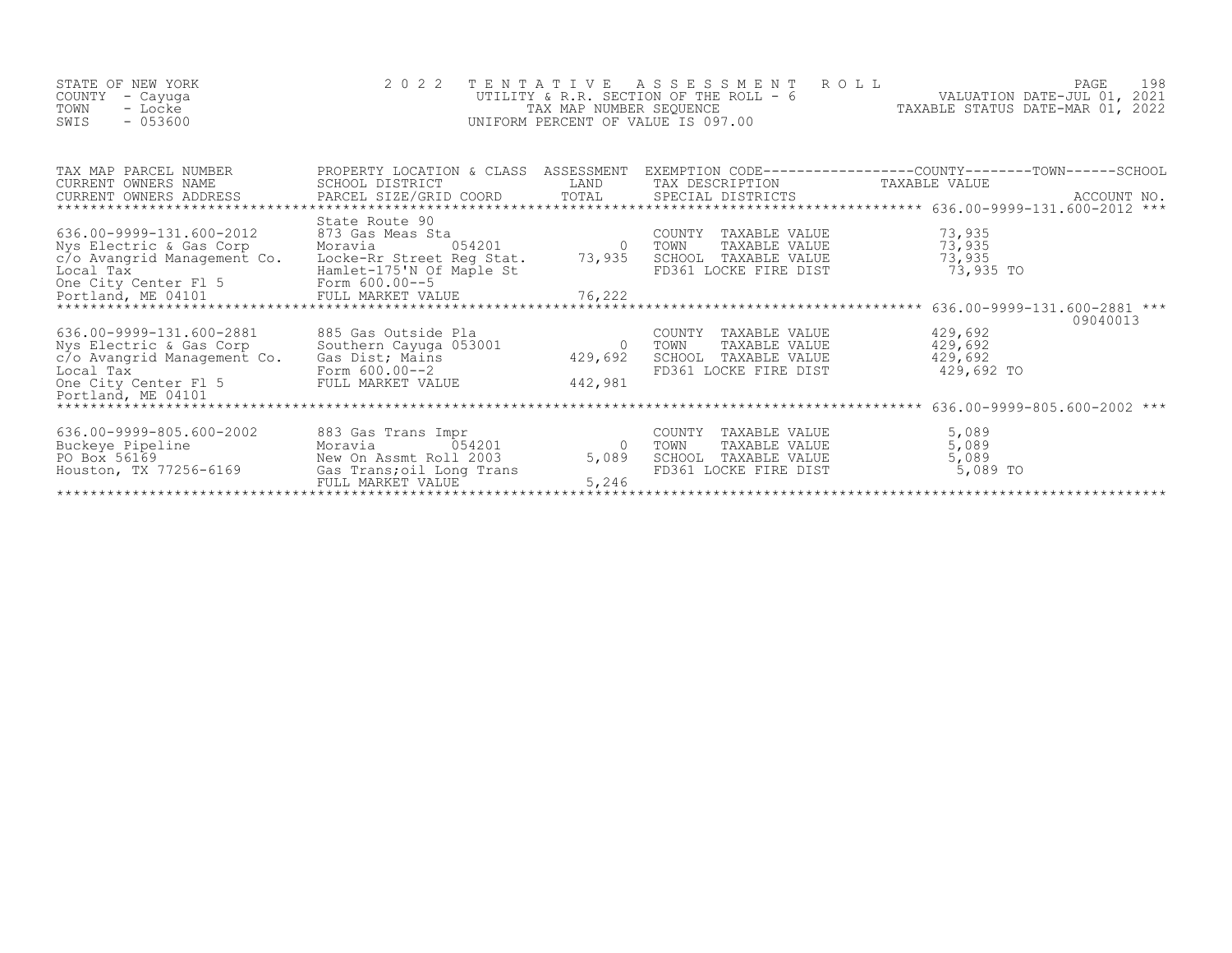| STATE OF NEW YORK | 2022 TENTATIVE ASSESSMENT ROLL         | PAGE                             |
|-------------------|----------------------------------------|----------------------------------|
| COUNTY - Cayuga   | UTILITY & R.R. SECTION OF THE ROLL - 6 | VALUATION DATE-JUL 01, 2021      |
| TOWN<br>- Locke   |                                        | TAXABLE STATUS DATE-MAR 01, 2022 |
| SWIS<br>- 053600  | UNIFORM PERCENT OF VALUE IS 097.00     | RPS150/V04/L015                  |
|                   |                                        | CURRENT DATE 4/29/2022           |
|                   |                                        |                                  |

#### \*\*\* S P E C I A L D I S T R I C T S U M M A R Y \*\*\*

| CODE | DISTRICT NAME                                                        | TOTAL<br>PARCELS TYPE | EXTENSION                        | EXTENSION<br><b>VALUE</b> | AD VALOREM<br><b>VALUE</b>     | EXEMPT<br>AMOUNT | TAXABLE<br><b>VALUE</b>        |
|------|----------------------------------------------------------------------|-----------------------|----------------------------------|---------------------------|--------------------------------|------------------|--------------------------------|
|      | FD361 LOCKE FIRE DIS<br>LD361 LOCKE LIGHT DI<br>WD361 LOCKE WATER OM |                       | 15 TOTAL<br>2 TOTAL<br>2 ТОТАЬ М |                           | 3081,181<br>228,761<br>228,761 |                  | 3081,181<br>228,761<br>228,761 |

#### \*\*\* S C H O O L D I S T R I C T S U M M A R Y \*\*\*

| CODE                       | DISTRICT NAME                        | TOTAL<br>PARCELS | ASSESSED<br>LAND | ASSESSED<br>TOTAL              | <b>EXEMPT</b><br>AMOUNT | TOTAL<br>TAXABLE               | STAR<br>AMOUNT | <b>STAR</b><br>TAXABLE         |
|----------------------------|--------------------------------------|------------------|------------------|--------------------------------|-------------------------|--------------------------------|----------------|--------------------------------|
| 053001<br>054201<br>502801 | Southern Cayuga<br>Moravia<br>Groton |                  | 20,600<br>100    | 460,083<br>2216,883<br>404,215 |                         | 460,083<br>2216,883<br>404,215 |                | 460,083<br>2216,883<br>404,215 |
|                            | SUB-TOTAL                            | 15               | 20,700           | 3081,181                       |                         | 3081,181                       |                | 3081,181                       |
|                            | TOTAL                                | 15               | 20,700           | 3081,181                       |                         | 3081,181                       |                | 3081,181                       |

#### \*\*\* S Y S T E M C O D E S S U M M A R Y \*\*\*

#### NO SYSTEM EXEMPTIONS AT THIS LEVEL

#### \*\*\* E X E M P T I O N S U M M A R Y \*\*\*

NO EXEMPTIONS AT THIS LEVEL

| ROLL<br><b>SEC</b> |                  | TOTAL<br>PARCELS | 0.000000<br>LAND | TOTAL        | AXABLE<br>COUNTY | TAXABLE<br>TOWN | TAXABLE<br>$\gamma$ $\gamma$ <sub>T1</sub> $\land$ $\gamma$ | STAR<br>$\cdot$ PAYART' |
|--------------------|------------------|------------------|------------------|--------------|------------------|-----------------|-------------------------------------------------------------|-------------------------|
|                    | ם החדי<br>ד דיחד |                  | 20,700           | 3081<br>1 R. | 3081<br>1 O T    | 3081<br>1 2 1   | ∍∩0.<br>18 <sup>-</sup><br>. <i>.</i> 101                   | 2001<br>1 Q '           |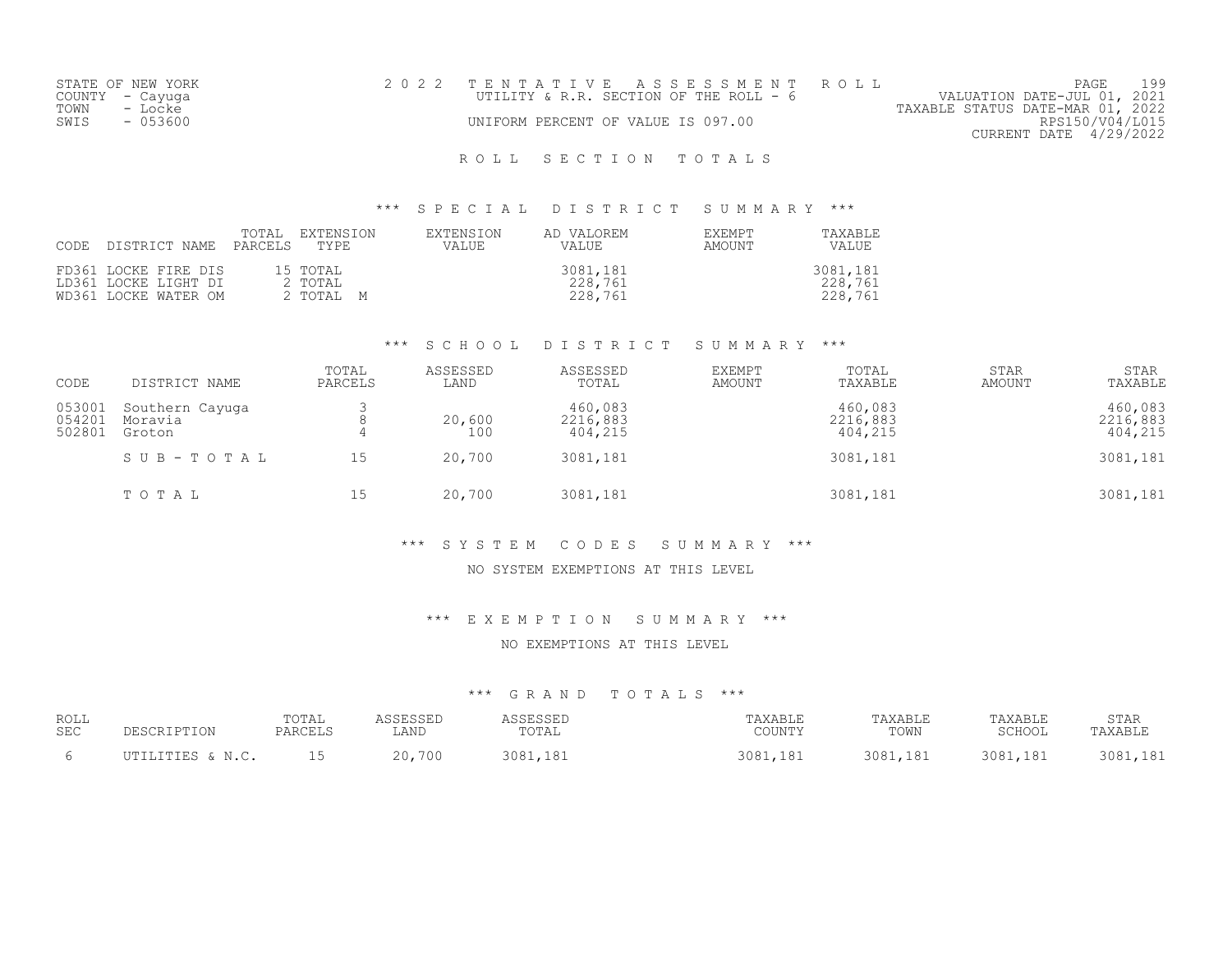| STATE OF NEW YORK | 2022 TENTATIVE ASSESSMENT ROLL        | 200<br>PAGE                      |
|-------------------|---------------------------------------|----------------------------------|
| COUNTY – Cayuqa   | WHOLLY EXEMPT SECTION OF THE ROLL - 8 | VALUATION DATE-JUL 01, 2021      |
| TOWN<br>- Locke   | TAX MAP NUMBER SEOUENCE               | TAXABLE STATUS DATE-MAR 01, 2022 |
| $-053600$<br>SWIS | UNIFORM PERCENT OF VALUE IS 097.00    |                                  |
|                   |                                       |                                  |

| TAX MAP PARCEL NUMBER<br>CURRENT OWNERS NAME<br>CURRENT OWNERS ADDRESS<br>*****************************                                                                                                                                                | PROPERTY LOCATION & CLASS ASSESSMENT EXEMPTION CODE----------------COUNTY-------TOWN-----SCHOOL<br>SCHOOL DISTRICT<br>PARCEL SIZE/GRID COORD | LAND    | TAX DESCRIPTION                                                                                                                   | TAXABLE VALUE                                               |                             |
|--------------------------------------------------------------------------------------------------------------------------------------------------------------------------------------------------------------------------------------------------------|----------------------------------------------------------------------------------------------------------------------------------------------|---------|-----------------------------------------------------------------------------------------------------------------------------------|-------------------------------------------------------------|-----------------------------|
|                                                                                                                                                                                                                                                        | Off Main Rd                                                                                                                                  |         |                                                                                                                                   |                                                             | 09017100                    |
| $220.00 - 1 - 3.15$<br>Cayuga County Real Property R Moravia<br>160 Genesee St 51 SM 2012-51<br>Auburn, NY 13021 p/o original 220.00-1-3.1                                                                                                             | 1.00 BANK 99152<br>ĀCRES<br>EAST-0857829 NRTH-0980973<br>DEED BOOK 1478 PG-43                                                                |         | COUNTY/MUN 13100<br>COUNTY TAXABLE VALUE<br>8,300 TOWN TAXABLE VALUE<br>SCHOOL TAXABLE VALUE<br>FD361 LOCKE FIRE DIST<br>8,300 EX | 8,300<br>$rac{0}{0}$<br>0 TO                                | 8,300 8,300                 |
|                                                                                                                                                                                                                                                        | Toll Gate Rd                                                                                                                                 |         |                                                                                                                                   |                                                             | 09055160                    |
|                                                                                                                                                                                                                                                        |                                                                                                                                              |         |                                                                                                                                   |                                                             |                             |
|                                                                                                                                                                                                                                                        |                                                                                                                                              |         |                                                                                                                                   |                                                             |                             |
| 1221.00-1-58<br>Nature Conservancy, Inc. 910 Priv forest<br>195 New Karner Road (1210 203,300 203,300 COUNTY TAXABLE VALUE<br>195 New Karner Road (12205 203.93)<br>203,300 TOWN TAXABLE VALUE<br>203,300 TOWN TAXABLE VALUE<br>203,300 TO             | Cloverleaf Rd                                                                                                                                |         |                                                                                                                                   |                                                             | 09004040                    |
|                                                                                                                                                                                                                                                        |                                                                                                                                              |         |                                                                                                                                   |                                                             | 09055170                    |
| 222.00-1-1<br>State Of New York<br>Fingerlakes Parks Comm<br>RD #3<br>MORES 524.70<br>RD #3<br>MORES 524.70<br>ACRES 524.70<br>ACRES 524.70<br>ACRES 524.70<br>ACRES 524.70<br>ACRES 524.70<br>Trumansburg, NY 14886-9803<br>EAST-0876239 NRTH-0978655 | Cloverleaf Rd                                                                                                                                |         | FD361 LOCKE FIRE DIST                                                                                                             | 453,100<br>$\Omega$<br>$\Omega$<br>$\cap$<br>0 <sub>T</sub> | 453,100 453,100             |
|                                                                                                                                                                                                                                                        | MARKET VALUE 467, 113<br>FULL MARKET VALUE                                                                                                   |         | $453,100$ EX<br>*************************                                                                                         | ******* 230.00-1-3 ******************                       |                             |
| $230.00 - 1 - 3$<br>Town of Locke<br>Locke, NY 13092                                                                                                                                                                                                   | Main Rd<br>822 Water supply<br>822 Water supply<br>932 Sm 2003-214<br>DEED BOOK 1145 PG-122<br>FULL MARKET VALUE                             | 170,103 | TOWNOWNED 13500<br>165,000 EX                                                                                                     | 165,000<br>$\Omega$<br>$\bigcirc$<br>$0$ TO                 | 09055120<br>165,000 165,000 |
|                                                                                                                                                                                                                                                        |                                                                                                                                              |         |                                                                                                                                   |                                                             |                             |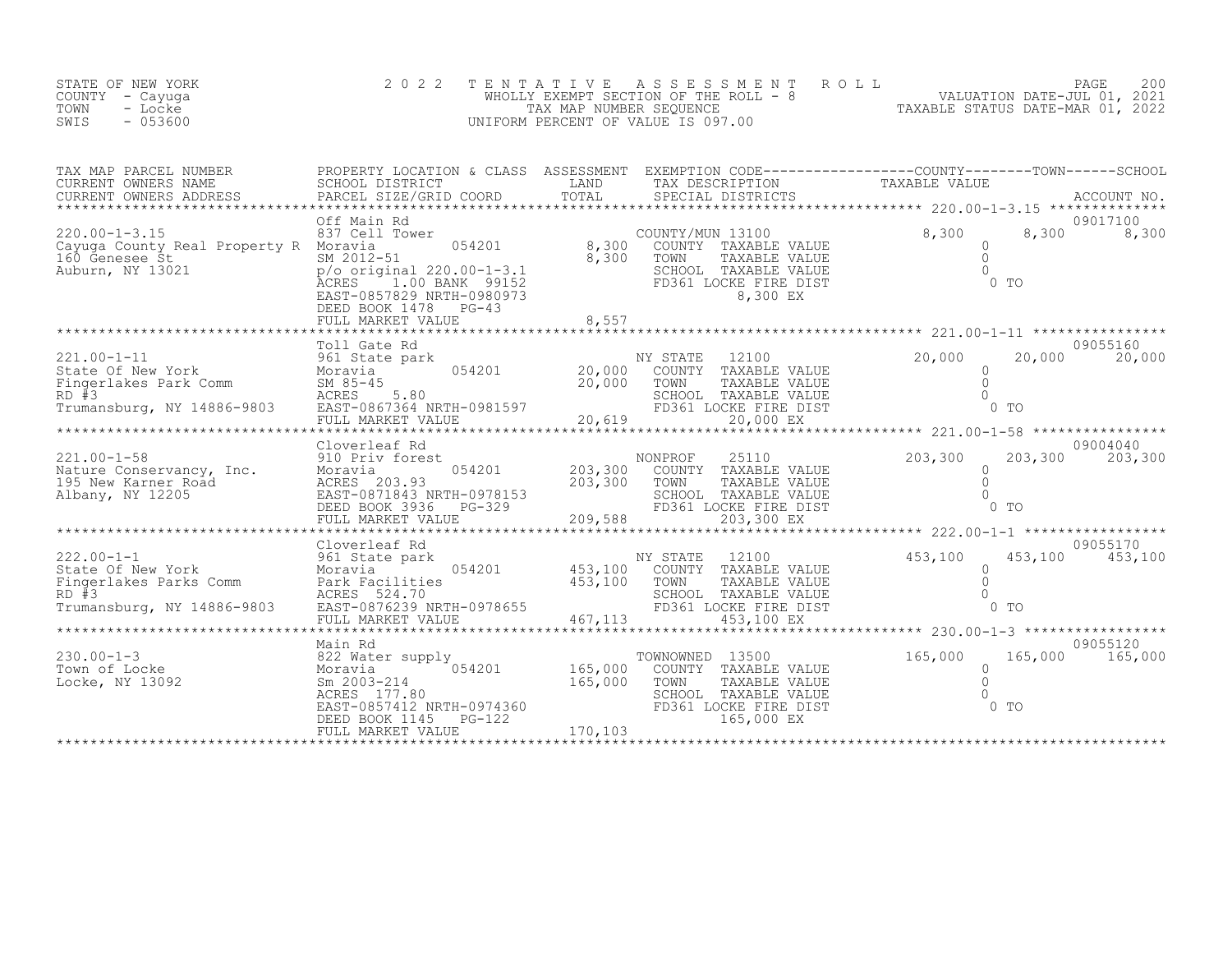| STATE OF NEW YORK<br>COUNTY - Cayuga<br>- Locke<br>TOWN<br>$-053600$<br>SWIS                                                                                                                                                                                                                                                                                         | 2 0 2 2<br>TENTATIVE                                                                                             |         | FAGE 201<br>WHOLLY EXEMPT SECTION OF THE ROLL - 8 WALUATION DATE-JUL 01, 2021<br>TAX MAP NUMBER SEQUENCE TAX MAP NUMBER SEQUENCE TAX MAP NUMBER SEQUENCE TAXABLE STATUS DATE-MAR 01, 2022<br>UNIFORM PERCENT OF VALUE IS 097.00                                          |                                                                       |                             |
|----------------------------------------------------------------------------------------------------------------------------------------------------------------------------------------------------------------------------------------------------------------------------------------------------------------------------------------------------------------------|------------------------------------------------------------------------------------------------------------------|---------|--------------------------------------------------------------------------------------------------------------------------------------------------------------------------------------------------------------------------------------------------------------------------|-----------------------------------------------------------------------|-----------------------------|
| TAX MAP PARCEL NUMBER PROPERTY LOCATION & CLASS ASSESSMENT EXEMPTION CODE--------------------COUNTY---------TOWN------SCHOOL SCHOOL DISTRICT LAND TAX DESCRIPTION TRIMBER PARCEL SIZE/GRID COORD TOTAL TOTAL SECIAL DISTRICTS                                                                                                                                        |                                                                                                                  |         |                                                                                                                                                                                                                                                                          |                                                                       |                             |
| $\begin{tabular}{lcccc} 230.00-1-24 & 4625 West Hill Rd & TOWNOWNED 135 Town of Locke & Moravi & 054201 & 50,200 COUNTY TAXALocke, NY 13092 & MacE' Works & 24.20EXECIS DCAC & RXXC & ECSI & 24.20EXECIS DBCD BOK 306 & PG-628 & 128,866FLUL MARKET VALUE & 128,86625,128,86625,128,86625,128,86626,125,00028,0002$                                                  | 4625 West Hill Rd                                                                                                |         | CONNOWNED 13500<br>COUNTY TAXABLE VALUE<br>TOWN TAXABLE VALUE<br>SCHOOL TAXABLE VALUE<br>FD361 LOCKE FIRE DIST<br>125.000 FY<br>TOWNOWNED 13500<br>125,000 EX                                                                                                            | $\Omega$<br>$\circ$<br>$\cap$<br>$0$ TO                               | 09055130<br>125,000 125,000 |
|                                                                                                                                                                                                                                                                                                                                                                      |                                                                                                                  |         |                                                                                                                                                                                                                                                                          | ********************* 230.00-1-34 ****************                    | 09002051                    |
|                                                                                                                                                                                                                                                                                                                                                                      |                                                                                                                  |         | TOWN CEM 13510<br>COUNTY TAXABLE VALUE<br>TOWN TAXABLE VALUE<br>TOWN TAXABLE VALUE<br>SCHOOL TAXABLE VALUE<br>SCHOOL TAXABLE VALUE<br>FD361 LOCKE FIRE DIST<br>LD361 LOCKE LIGHT DIST<br>160,000 EX<br>WD361 LOCKE WATER OM<br>0 TO<br>ND361 LOCKE WATER OM<br>0 TO<br>M | 160,000                                                               | 160,000 160,000             |
|                                                                                                                                                                                                                                                                                                                                                                      |                                                                                                                  |         |                                                                                                                                                                                                                                                                          | 160,000 EX<br>************************* 230.00-1-35 ***************** |                             |
| 30.00-1-35<br>CEMETERIES 27350<br>CEMETERIES 27350<br>CEMETERIES 27350<br>CEMETERIES 27350<br>CEMETERIES 27350<br>CEMETERIES 27350<br>CEMETERIES 27350<br>COUNTY TAXABLE VALUE 0<br>23,000 COUNTY TAXABLE VALUE 0<br>23,000 COUNTY TAXABLE                                                                                                                           | State Route 90                                                                                                   |         | 23,000 EX                                                                                                                                                                                                                                                                | 23,000<br>$0$ TO                                                      | 09055050<br>23,000          |
|                                                                                                                                                                                                                                                                                                                                                                      |                                                                                                                  |         |                                                                                                                                                                                                                                                                          | ************************ 231.00-1-32.12 *************                 |                             |
| $\begin{tabular}{lllllllllllll} 231.00-1-32.12 & 531\text{ Fairground} & 054201 & 60,000\text{ COUNTY} \\ \text{Locke Volumteer Fire Dept} & Moravia & 054201 & 60,000\text{ COUNTY} \\ \text{Main St} & Sm 95-148 & 700,000\text{ TOWN} \\ \text{Po Box 78} & P/o 231.00-1-32.1 & 054000 & 00000 \\ \text{Locke, NY 13092-0078} & & F D 361 & 0.0000 & 0.0000 \\ \$ | 1066 State Route 38<br>State Route 38<br>531 Fairground<br>EAST-0861578 NRTH-0971758<br>$PG-18$<br>DEED BOOK 919 |         | VOLFIREASS 26400<br>COUNTY TAXABLE VALUE<br>TOWN<br>TAXABLE VALUE<br>SCHOOL TAXABLE VALUE<br>FD361 LOCKE FIRE DIST<br>700,000 EX                                                                                                                                         | $*** 231.00$<br>700,000<br>$0$ TO                                     | 700,000 700,000             |
|                                                                                                                                                                                                                                                                                                                                                                      | FULL MARKET VALUE                                                                                                | 721,649 |                                                                                                                                                                                                                                                                          |                                                                       |                             |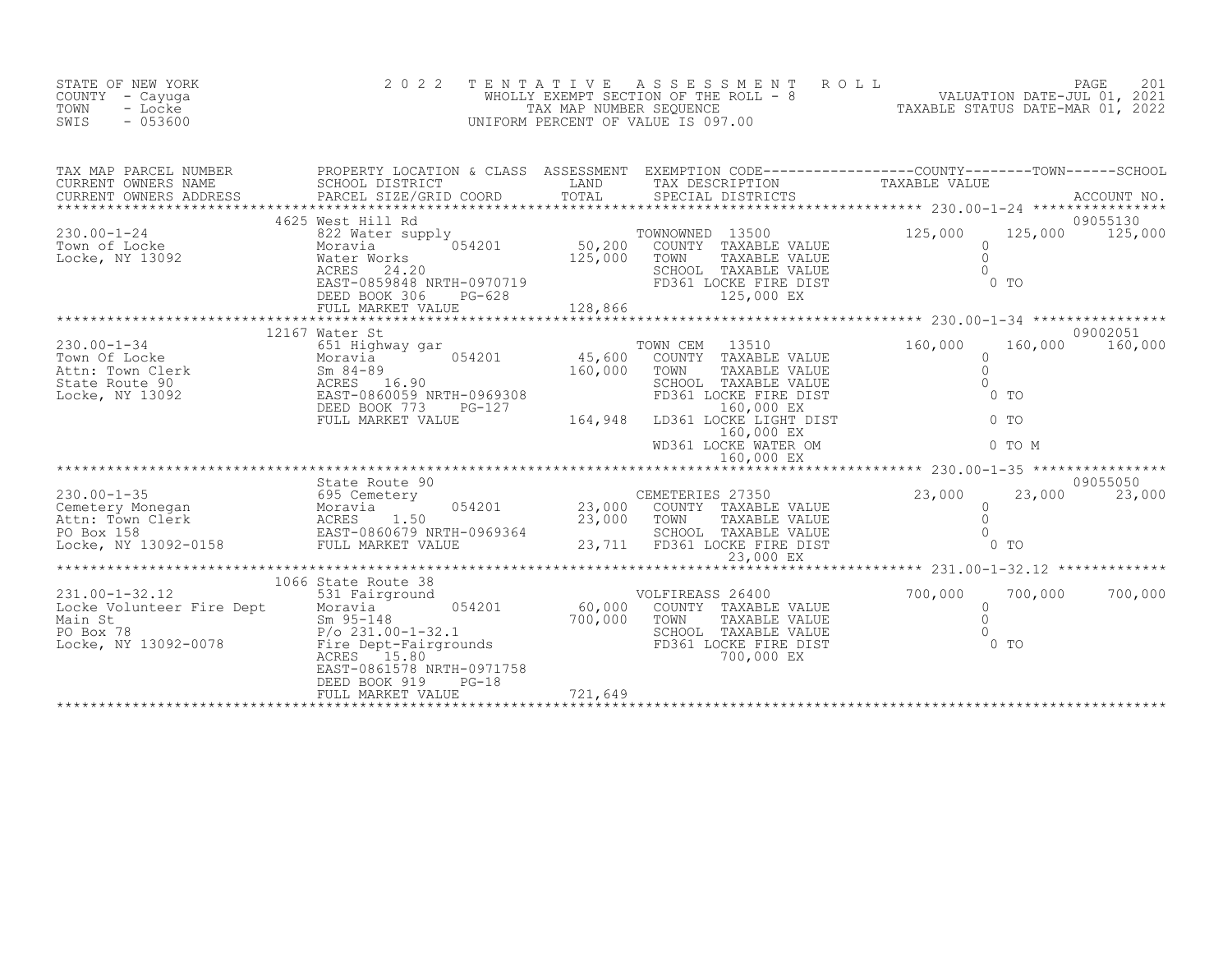| STATE OF NEW YORK<br>COUNTY - Cayuga<br>TOWN<br>- Locke<br>SWIS<br>$-053600$                                                                                                                                                     | 2 0 2 2                                                                             |     | TENTATIVE ASSESSMENT ROLL ROUDER VALUATION DATE-JUL 01, 2021<br>WHOLLY EXEMPT SECTION OF THE ROLL - 8 VALUATION DATE-JUL 01, 2021<br>UNIFORM PERCENT OF VALUE IS 097.00<br>WIFORM PERCENT OF VALUE IS 097.00                                    |        |                             |
|----------------------------------------------------------------------------------------------------------------------------------------------------------------------------------------------------------------------------------|-------------------------------------------------------------------------------------|-----|-------------------------------------------------------------------------------------------------------------------------------------------------------------------------------------------------------------------------------------------------|--------|-----------------------------|
| TAX MAP PARCEL NUMBER PROPERTY LOCATION & CLASS ASSESSMENT EXEMPTION CODE-----------------COUNTY--------TOWN------SCHOOL CURRENT OWNERS NAME SCHOOL DISTRICT LAND TAX DESCRIPTION TAXABLE VALUE<br>CURRENT OWNERS ADDRESS PARCEL |                                                                                     |     |                                                                                                                                                                                                                                                 |        |                             |
|                                                                                                                                                                                                                                  |                                                                                     |     | NONPROF 25110<br>COUNTY TAXABLE VALUE 113,000 113<br>TOWN TAXABLE VALUE 0<br>SCHOOL TAXABLE VALUE 0<br>SCHOOL TAXABLE VALUE 0<br>FD361 LOCKE FIRE DIST 0 TO<br>LD361 LOCKE LIGHT DIST 0 TO<br>113,000 EX<br>WD361 LOCKE WATER OM 0 TO M<br>113, |        | 09055070<br>113,000 113,000 |
|                                                                                                                                                                                                                                  |                                                                                     |     |                                                                                                                                                                                                                                                 |        |                             |
|                                                                                                                                                                                                                                  | Main St<br>FRNT 82.00 DPTH 108.56<br>EAST-0861380 NRTH-0968960<br>FULL MARKET VALUE | 206 |                                                                                                                                                                                                                                                 |        | 200<br>200                  |
|                                                                                                                                                                                                                                  |                                                                                     |     |                                                                                                                                                                                                                                                 |        |                             |
|                                                                                                                                                                                                                                  |                                                                                     |     |                                                                                                                                                                                                                                                 | 0 TO M | 09055080<br>195,000 195,000 |
|                                                                                                                                                                                                                                  |                                                                                     |     |                                                                                                                                                                                                                                                 |        |                             |
|                                                                                                                                                                                                                                  |                                                                                     |     | TOWNOWNED 13500                                                                                                                                                                                                                                 |        | 09055150<br>200,000 200,000 |
|                                                                                                                                                                                                                                  |                                                                                     |     |                                                                                                                                                                                                                                                 |        |                             |
|                                                                                                                                                                                                                                  |                                                                                     |     |                                                                                                                                                                                                                                                 |        |                             |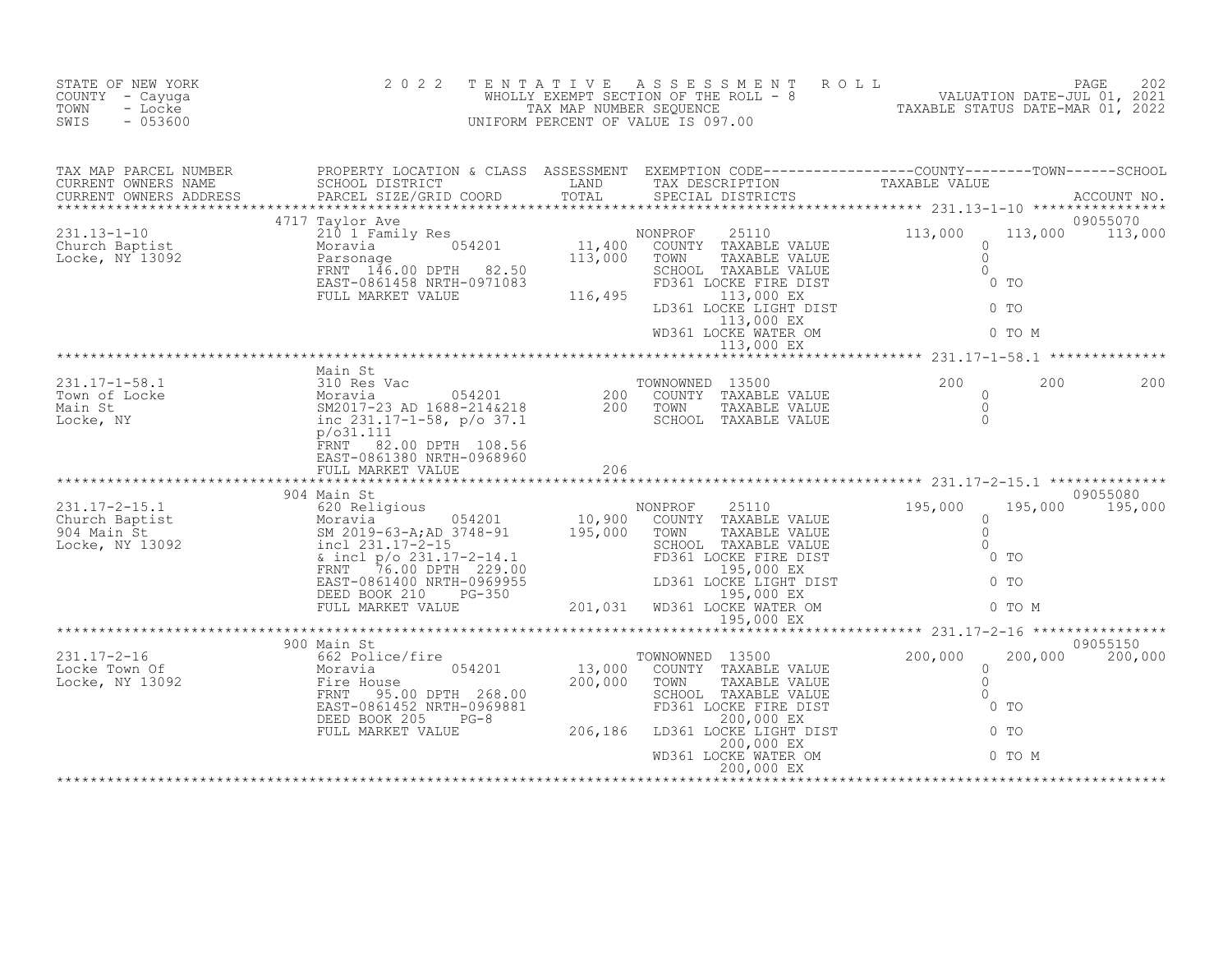| STATE OF NEW YORK<br>COUNTY - Cayuga<br>- Locke<br>TOWN<br>$-053600$<br>SWIS                                                                                                                                                                                                                                 | 2 0 2 2                             |       | TENTATIVE ASSESSMENT ROLL PAGE 203<br>WHOLLY EXEMPT SECTION OF THE ROLL - 8<br>TAX MAP NUMBER SEQUENCE TAX MAP NUMBER SEQUENCE TAXABLE STATUS DATE-MAR 01, 2022   |          |
|--------------------------------------------------------------------------------------------------------------------------------------------------------------------------------------------------------------------------------------------------------------------------------------------------------------|-------------------------------------|-------|-------------------------------------------------------------------------------------------------------------------------------------------------------------------|----------|
| TAX MAP PARCEL NUMBER PROPERTY LOCATION & CLASS ASSESSMENT EXEMPTION CODE-----------------COUNTY--------TOWN------SCHOOL SCHOOL DISTRICT LAND TAX DESCRIPTION TAXABLE VALUE<br>CURRENT OWNERS ADDRESS PARCEL SIZE/GRID COORD TOTA                                                                            |                                     |       |                                                                                                                                                                   |          |
| $\begin{array}{cccccccccccc} 231.17-2-21.2 & 882 & \text{Main set} & 54201 & 7,700 & 7,700 & 7,700 & 7,700 & 7,700 & 7,700 & 7,700 & 7,700 & 7,700 & 7,700 & 7,700 & 7,700 & 7,700 & 7,700 & 7,700 & 7,700 & 7,700 & 7,700 & 7,700 & 7,700 & 7,700 & 7,700 & 7,700 & 7,700 & 7,700 & 7$                      | 882 Main St                         |       |                                                                                                                                                                   |          |
| 240.00-1-31 Creek Rd<br>Cemetery Edsall 695 Cemetery 60.00 DPTH 90.00 5,900 COUNTY TAXABLE VALUE 6<br>Locke, NY 13092 MORY FRNT 60.00 DPTH 90.00 5,900 TOWN TAXABLE VALUE 0<br>EAST-0856186 NRTH-0961177 6,082 FD361 LOCKE FIRE DIST                                                                         | Creek Rd                            |       | 09055040<br>5,900 5,900                                                                                                                                           |          |
| $\begin{array}{cccccccc} 241.00-1-4.12 & 730 Cruthers Rd & 70WNOMNED & 13500 & 44,000 & 44,000 & 9001115 \\ & & 822 Water supply & 054201 & 18,000 & COUTY TAXABLE VALUE & 0 & 0 & 0 & 44,000 & 44,000 & 44,000 & 44,000 & 44,000 & 44,000 & 44,000 & 44,000 & 44,000 & 44,000 & 44,000 & 44,000 & 44,000 &$ | ****************<br>730 Cruthers Rd |       | **************************** 241.00-1-4.12 ***************<br>09001015                                                                                            |          |
|                                                                                                                                                                                                                                                                                                              |                                     |       | 30,000 30,000                                                                                                                                                     | 09055020 |
|                                                                                                                                                                                                                                                                                                              | FULL MARKET VALUE                   | 2,062 | COUNTY TAXABLE VALUE<br>TOWN TAXABLE VALUE<br>TOWN TAXABLE VALUE<br>SCHOOL TAXABLE VALUE<br>SCHOOL TAXABLE VALUE<br>FD361 LOCKE FIRE DIST<br>2,000 EX<br>2,000 EX | 2,000    |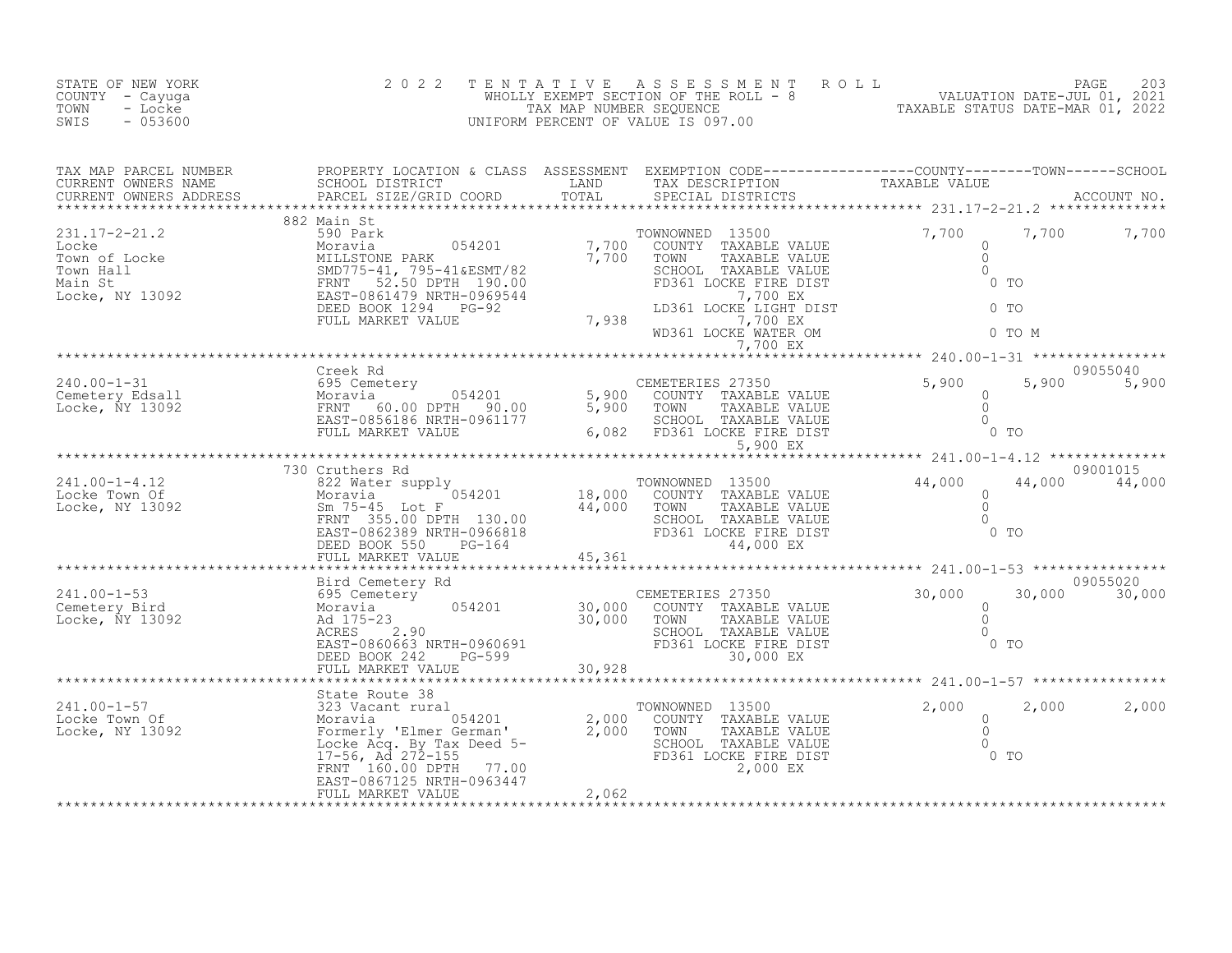| STATE OF NEW YORK | 2022 TENTATIVE ASSESSMENT ROLL        |                                  | PAGE 204                    |  |
|-------------------|---------------------------------------|----------------------------------|-----------------------------|--|
| COUNTY – Cayuqa   | WHOLLY EXEMPT SECTION OF THE ROLL - 8 |                                  | VALUATION DATE-JUL 01, 2021 |  |
| TOWN<br>- Locke   | TAX MAP NUMBER SEOUENCE               | TAXABLE STATUS DATE-MAR 01, 2022 |                             |  |
| $-053600$<br>SWIS | UNIFORM PERCENT OF VALUE IS 097.00    |                                  |                             |  |

|                                                                                                                                                                                                                                                        |                         |                   | CEMETERIES 27350<br>tery 054201 13,300 COUNTY TAXABLE VALUE |        |     |               |
|--------------------------------------------------------------------------------------------------------------------------------------------------------------------------------------------------------------------------------------------------------|-------------------------|-------------------|-------------------------------------------------------------|--------|-----|---------------|
|                                                                                                                                                                                                                                                        |                         |                   |                                                             |        |     |               |
|                                                                                                                                                                                                                                                        |                         |                   |                                                             |        |     |               |
|                                                                                                                                                                                                                                                        |                         |                   |                                                             |        |     |               |
|                                                                                                                                                                                                                                                        |                         |                   |                                                             |        |     |               |
|                                                                                                                                                                                                                                                        |                         |                   |                                                             |        |     |               |
|                                                                                                                                                                                                                                                        |                         |                   |                                                             |        |     |               |
|                                                                                                                                                                                                                                                        |                         |                   |                                                             | 100    | 100 | 100           |
|                                                                                                                                                                                                                                                        |                         |                   | COUNTY TAXABLE VALUE                                        |        |     |               |
|                                                                                                                                                                                                                                                        |                         |                   | TAXABLE VALUE                                               |        |     |               |
|                                                                                                                                                                                                                                                        |                         |                   | SCHOOL TAXABLE VALUE                                        |        |     |               |
|                                                                                                                                                                                                                                                        |                         |                   | FD361 LOCKE FIRE DIST                                       | $0$ TO |     |               |
|                                                                                                                                                                                                                                                        |                         |                   | 100 EX                                                      |        |     |               |
|                                                                                                                                                                                                                                                        | DEED BOOK 830<br>PG-283 |                   |                                                             |        |     |               |
|                                                                                                                                                                                                                                                        | FULL MARKET VALUE       | 103               |                                                             |        |     |               |
|                                                                                                                                                                                                                                                        |                         |                   |                                                             |        |     |               |
|                                                                                                                                                                                                                                                        | 5063 Devlen Rd          |                   |                                                             |        |     | 09034120      |
|                                                                                                                                                                                                                                                        |                         |                   | USA<br>14100                                                | 87,000 |     | 87,000 87,000 |
|                                                                                                                                                                                                                                                        |                         |                   | COUNTY TAXABLE VALUE<br>TOWN<br>TAXABLE VALUE               |        |     |               |
|                                                                                                                                                                                                                                                        |                         |                   | SCHOOL TAXABLE VALUE                                        |        |     |               |
|                                                                                                                                                                                                                                                        |                         |                   | FD361 LOCKE FIRE DIST                                       | $0$ To |     |               |
| 251.00-1-36<br>United States Of America<br>Faa East Div Fed Bldg<br>Jfk International Airport<br>Jamaica, NY 11430<br>CRED BOOK 806<br>FULL MARKET VALUE<br>FULL MARKET VALUE<br>CRED BOOK 806<br>PG-47<br>PULL MARKET VALUE<br>CRED BOOK 806<br>PG-47 |                         |                   | 87,000 EX                                                   |        |     |               |
|                                                                                                                                                                                                                                                        |                         | ***************** |                                                             |        |     |               |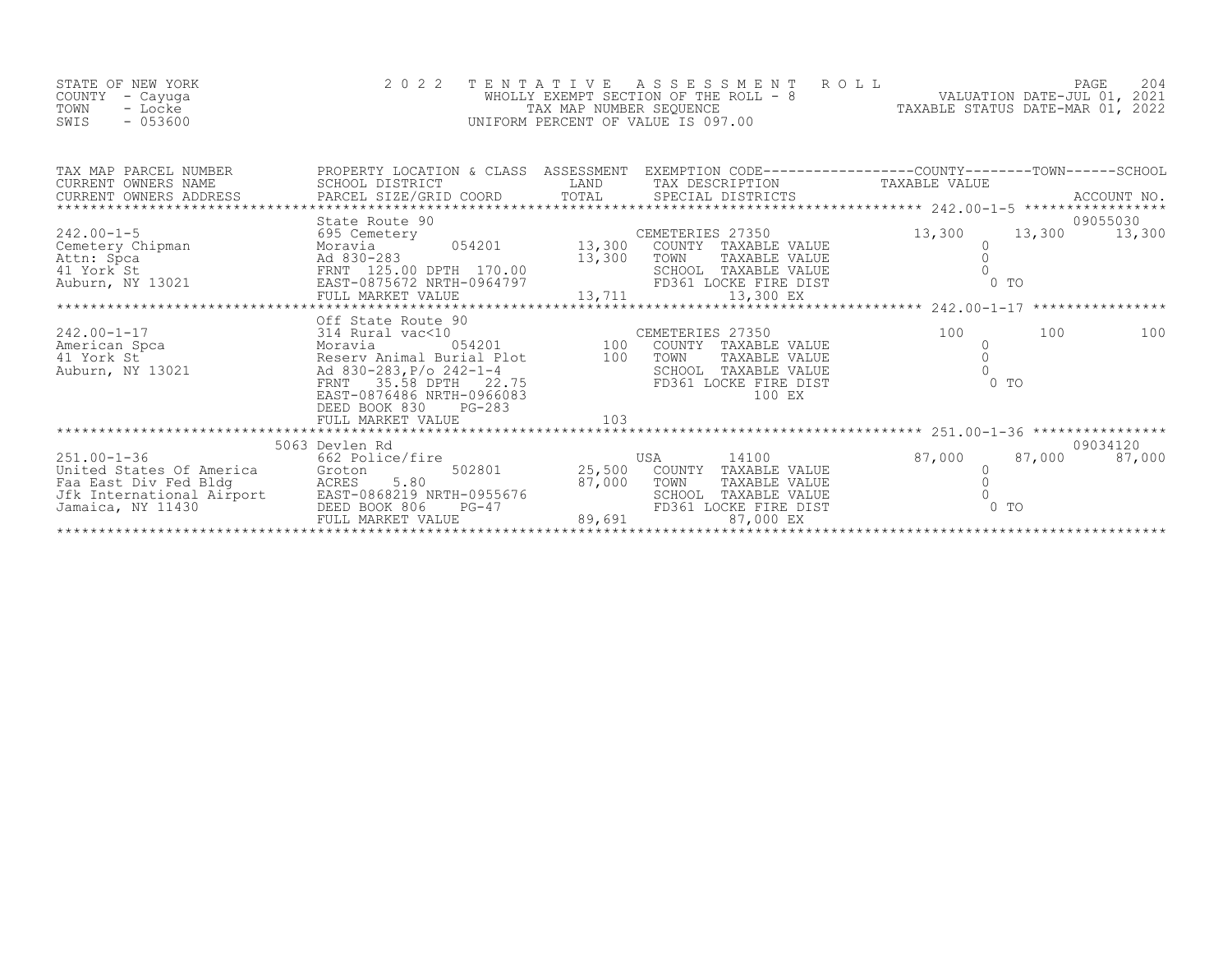|                 | STATE OF NEW YORK | 2022 TENTATIVE ASSESSMENT ROLL        | PAGE                             | 205             |
|-----------------|-------------------|---------------------------------------|----------------------------------|-----------------|
| COUNTY - Cayuga |                   | WHOLLY EXEMPT SECTION OF THE ROLL - 8 | VALUATION DATE-JUL 01, 2021      |                 |
| TOWN            | - Locke           |                                       | TAXABLE STATUS DATE-MAR 01, 2022 |                 |
| SWIS            | $-053600$         | UNIFORM PERCENT OF VALUE IS 097.00    |                                  | RPS150/V04/L015 |
|                 |                   |                                       | CURRENT DATE 4/29/2022           |                 |
|                 |                   |                                       |                                  |                 |

#### \*\*\* S P E C I A L D I S T R I C T S U M M A R Y \*\*\*

| CODE DISTRICT NAME                                                   | TOTAL<br>PARCELS TYPE | EXTENSION                        | EXTENSION<br>VALUE | AD VALOREM<br>VALUE            | EXEMPT<br>AMOUNT               | TAXABLE<br><b>VALUE</b> |
|----------------------------------------------------------------------|-----------------------|----------------------------------|--------------------|--------------------------------|--------------------------------|-------------------------|
| FD361 LOCKE FIRE DIS<br>LD361 LOCKE LIGHT DI<br>WD361 LOCKE WATER OM |                       | 20 TOTAL<br>5 TOTAL<br>5 ТОТАЬ М |                    | 2555,700<br>675,700<br>675.700 | 2555,700<br>675,700<br>675,700 |                         |

#### \*\*\* S C H O O L D I S T R I C T S U M M A R Y \*\*\*

| CODE             | DISTRICT NAME     | TOTAL<br>PARCELS | ASSESSED<br>LAND   | ASSESSED<br>TOTAL  | <b>EXEMPT</b><br>AMOUNT | TOTAL<br>TAXABLE | <b>STAR</b><br>AMOUNT | STAR<br>TAXABLE |
|------------------|-------------------|------------------|--------------------|--------------------|-------------------------|------------------|-----------------------|-----------------|
| 054201<br>502801 | Moravia<br>Groton | 20               | 1141,000<br>25,500 | 2468,900<br>87,000 | 2468,900<br>87,000      |                  |                       |                 |
|                  | SUB-TOTAL         | 21               | 1166,500           | 2555,900           | 2555,900                |                  |                       |                 |
|                  | TOTAL             | 21               | 1166,500           | 2555,900           | 2555,900                |                  |                       |                 |

### \*\*\* S Y S T E M C O D E S S U M M A R Y \*\*\*

### NO SYSTEM EXEMPTIONS AT THIS LEVEL

| CODE  | DESCRIPTION       | TOTAL<br>PARCELS | COUNTY   | TOWN     | SCHOOL   |
|-------|-------------------|------------------|----------|----------|----------|
| 12100 | NY STATE          |                  | 473,100  | 473,100  | 473,100  |
| 13100 | COUNTY/MUN        |                  | 8,300    | 8,300    | 8,300    |
| 13500 | TOWNOWNED         |                  | 543,900  | 543,900  | 543,900  |
| 13510 | TOWN CEM          |                  | 160,000  | 160,000  | 160,000  |
| 14100 | USA               |                  | 87,000   | 87,000   | 87,000   |
| 25110 | NONPROF           |                  | 511,300  | 511,300  | 511,300  |
| 26400 | VOLFIREASS        |                  | 700,000  | 700,000  | 700,000  |
| 27350 | <b>CEMETERIES</b> |                  | 72,300   | 72,300   | 72,300   |
|       | TOTAL             |                  | 2555,900 | 2555,900 | 2555,900 |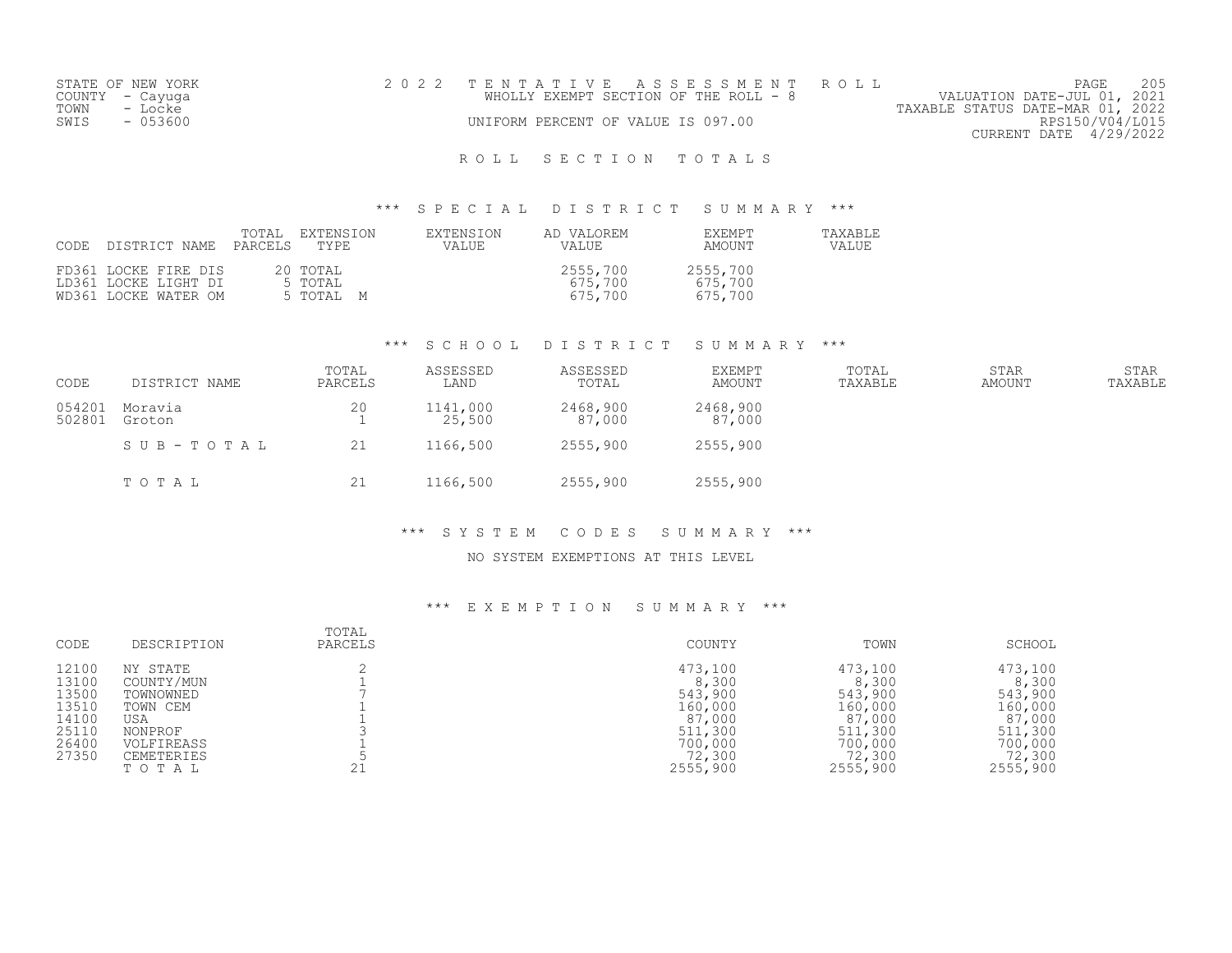| STATE OF NEW YORK | 2022 TENTATIVE ASSESSMENT ROLL |  |                                       |  |                                  |                        | PAGE | 206 |
|-------------------|--------------------------------|--|---------------------------------------|--|----------------------------------|------------------------|------|-----|
| COUNTY - Cayuga   |                                |  | WHOLLY EXEMPT SECTION OF THE ROLL - 8 |  | VALUATION DATE-JUL 01, 2021      |                        |      |     |
| TOWN<br>- Locke   |                                |  |                                       |  | TAXABLE STATUS DATE-MAR 01, 2022 |                        |      |     |
| - 053600<br>SWIS  |                                |  | UNIFORM PERCENT OF VALUE IS 097.00    |  |                                  | RPS150/V04/L015        |      |     |
|                   |                                |  |                                       |  |                                  | CURRENT DATE 4/29/2022 |      |     |
|                   |                                |  |                                       |  |                                  |                        |      |     |
|                   |                                |  | ROLL SECTION TOTALS                   |  |                                  |                        |      |     |

| <b>ROLL</b><br><b>SEC</b> | DESCRIPTION   | TOTAL<br>PARCELS   | <b>A C C F C C F L</b><br>LAND | ASSESSED<br>"OTAL | TAXABLE<br>COUNTY | TAXABLE<br>TOWN | TAXABLE<br>SCHOOL | STAR<br>TAXABLE |
|---------------------------|---------------|--------------------|--------------------------------|-------------------|-------------------|-----------------|-------------------|-----------------|
| - 8                       | WHOLLY EXEMPT | $\bigcap$ 1<br>ے ت | 1166,500                       | 2555,900          |                   |                 |                   |                 |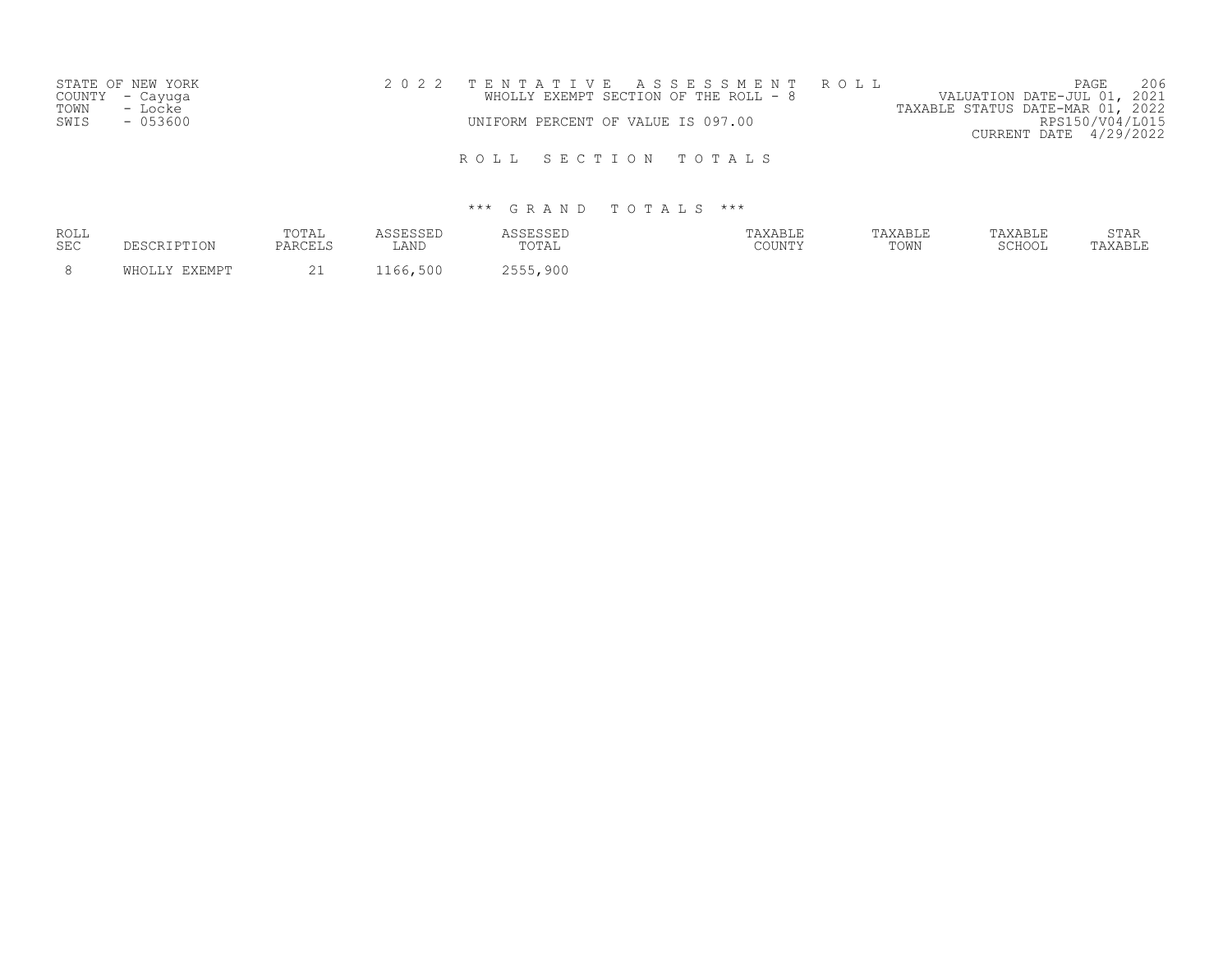| STATE OF NEW YORK |                                    | 2022 TENTATIVE ASSESSMENT ROLL |                                  | PAGE                        | 207 |
|-------------------|------------------------------------|--------------------------------|----------------------------------|-----------------------------|-----|
| COUNTY – Cayuga   |                                    |                                |                                  | VALUATION DATE-JUL 01, 2021 |     |
| TOWN<br>- Locke   |                                    | SWIS TOTALS                    | TAXABLE STATUS DATE-MAR 01, 2022 |                             |     |
| $-053600$<br>SWIS | UNIFORM PERCENT OF VALUE IS 097.00 |                                |                                  | RPS150/V04/L015             |     |
|                   |                                    |                                |                                  | CURRENT DATE 4/29/2022      |     |

# \*\*\* S P E C I A L D I S T R I C T S U M M A R Y \*\*\*

| CODE | DISTRICT NAME                                                                                                                               | TOTAL<br>PARCELS | EXTENSION<br>TYPE                                                        | EXTENSION<br>VALUE | AD VALOREM<br>VALUE                             | EXEMPT<br>AMOUNT               | TAXABLE<br>VALUE                                                    |
|------|---------------------------------------------------------------------------------------------------------------------------------------------|------------------|--------------------------------------------------------------------------|--------------------|-------------------------------------------------|--------------------------------|---------------------------------------------------------------------|
|      | OMTAX Omitted Tax 52<br>SCOTX OMITTED SCHOOL<br>FD361 LOCKE FIRE DIS<br>LD361 LOCKE LIGHT DI<br>RF361 REFORESTATION<br>WD361 LOCKE WATER OM |                  | 4 MOVTAX<br>1 MOVTAX<br>932 TOTAL<br>125 TOTAL<br>8 TOTAL<br>131 TOTAL M | 951.25<br>796.38   | 99987,587<br>13125,072<br>1433,000<br>13582,172 | 2599,300<br>675,700<br>675,700 | 951.25<br>796.38<br>97388,287<br>12449,372<br>1433,000<br>12906,472 |

#### \*\*\* S C H O O L D I S T R I C T S U M M A R Y \*\*\*

| CODE                       | DISTRICT NAME                        | TOTAL<br>PARCELS | ASSESSED<br>LAND                 | ASSESSED<br>TOTAL                 | <b>EXEMPT</b><br>AMOUNT        | TOTAL<br>TAXABLE                  | STAR<br>AMOUNT                   | STAR<br>TAXABLE                   |
|----------------------------|--------------------------------------|------------------|----------------------------------|-----------------------------------|--------------------------------|-----------------------------------|----------------------------------|-----------------------------------|
| 053001<br>054201<br>502801 | Southern Cayuga<br>Moravia<br>Groton | 14<br>823<br>96  | 855,800<br>27689,847<br>2811,501 | 2355,032<br>88520,750<br>9112,005 | 233,101<br>6136,242<br>387,106 | 2121,931<br>82384,508<br>8724,899 | 120,000<br>12222,040<br>1647,000 | 2001,931<br>70162,468<br>7077,899 |
|                            | SUB-TOTAL                            | 933              | 31357,148                        | 99987,787                         | 6756,449                       | 93231,338                         | 13989,040                        | 79242,298                         |
|                            | TOTAL                                | 933              | 31357,148                        | 99987,787                         | 6756,449                       | 93231,338                         | 13989,040                        | 79242,298                         |

### \*\*\* S Y S T E M C O D E S S U M M A R Y \*\*\*

### NO SYSTEM EXEMPTIONS AT THIS LEVEL

| CODE                                               | DESCRIPTION                                                       | TOTAL<br>PARCELS | COUNTY                                                      | TOWN                                                        | SCHOOL                                                      |
|----------------------------------------------------|-------------------------------------------------------------------|------------------|-------------------------------------------------------------|-------------------------------------------------------------|-------------------------------------------------------------|
| 12100<br>13100<br>13500<br>13510<br>14100<br>25110 | NY STATE<br>COUNTY/MUN<br>TOWNOWNED<br>TOWN CEM<br>USA<br>NONPROF |                  | 473,100<br>8,300<br>543,900<br>160,000<br>87,000<br>511,300 | 473,100<br>8,300<br>543,900<br>160,000<br>87,000<br>511,300 | 473,100<br>8,300<br>543,900<br>160,000<br>87,000<br>511,300 |
| 26400                                              | VOLFIREASS                                                        |                  | 700,000                                                     | 700,000                                                     | 700,000                                                     |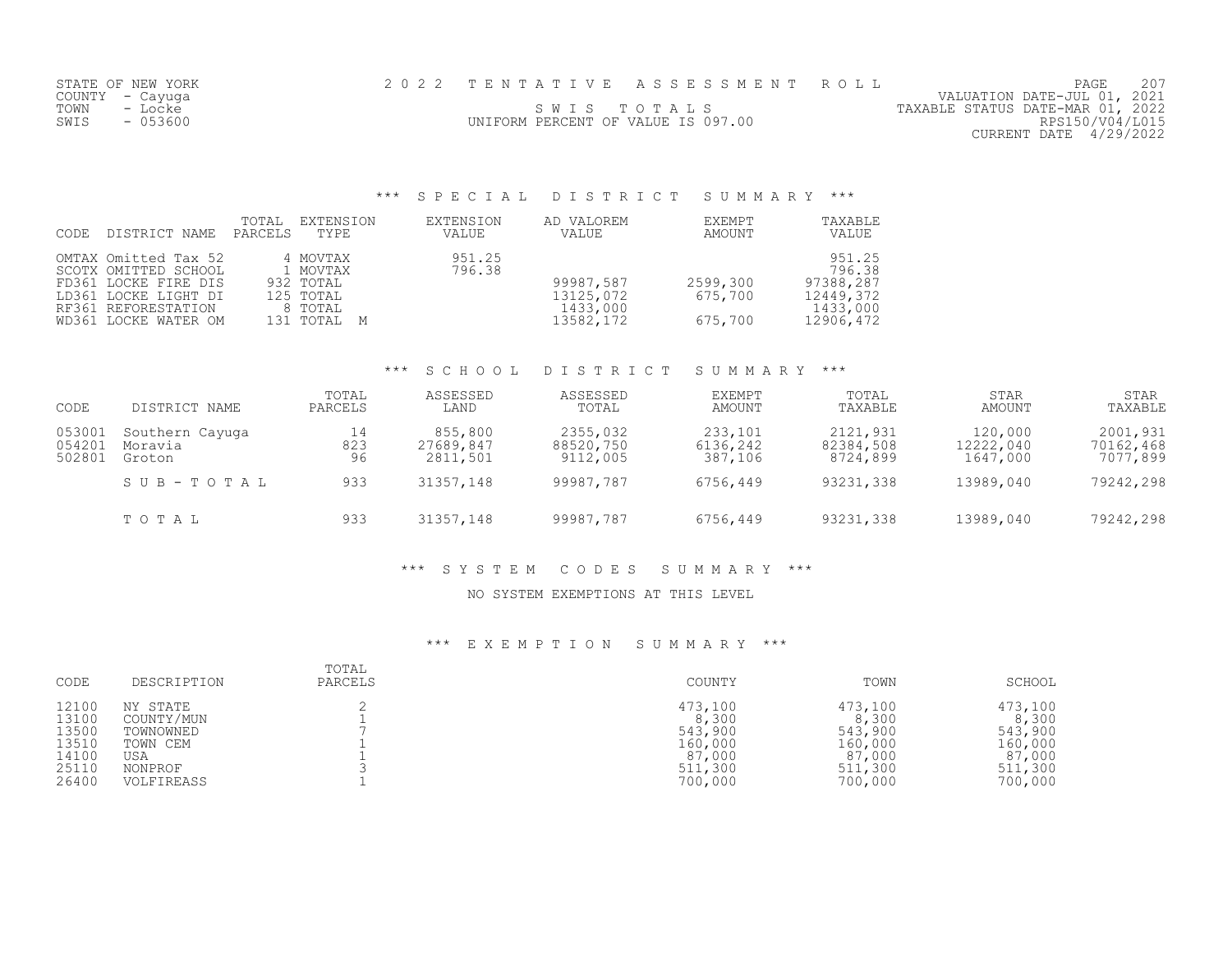| STATE OF NEW YORK | 2022 TENTATIVE ASSESSMENT ROLL     |  |                                  | PAGE                   | 208 |
|-------------------|------------------------------------|--|----------------------------------|------------------------|-----|
| COUNTY - Cayuga   |                                    |  | VALUATION DATE-JUL 01, 2021      |                        |     |
| TOWN<br>- Locke   | SWIS TOTALS                        |  | TAXABLE STATUS DATE-MAR 01, 2022 |                        |     |
| SWIS<br>$-053600$ | UNIFORM PERCENT OF VALUE IS 097.00 |  |                                  | RPS150/V04/L015        |     |
|                   |                                    |  |                                  | CURRENT DATE 4/29/2022 |     |

# \*\*\* E X E M P T I O N S U M M A R Y \*\*\*

| CODE  | DESCRIPTION     | TOTAL<br>PARCELS                        | COUNTY   | TOWN     | SCHOOL    |
|-------|-----------------|-----------------------------------------|----------|----------|-----------|
|       |                 |                                         |          |          |           |
| 27350 | CEMETERIES      | 5                                       | 72,300   | 72,300   | 72,300    |
| 32252 | STATE LAND      |                                         | 1433,000 |          |           |
| 32301 | STATE LAND      |                                         |          |          |           |
| 41001 | VET CIL         |                                         | 229,451  | 229,451  |           |
| 41121 | VET WAR CT      |                                         | 215,490  | 215,490  |           |
| 41131 | VET COM CT      | $\begin{array}{c} 24 \\ 23 \end{array}$ | 334,650  | 334,650  |           |
| 41132 | VET COM C       | $\overline{2}$                          | 29,100   |          |           |
| 41133 | VET COM T       |                                         |          | 29,100   |           |
| 41140 | VETDIS CTS      |                                         | 29,100   | 29,100   |           |
| 41141 | VET DIS CT      | 9                                       | 220,800  | 220,800  |           |
| 41700 | AG BLDG         |                                         | 633,000  | 633,000  | 633,000   |
| 41720 | AG LAND EX      | 90                                      | 3260,039 | 3260,039 | 3260,039  |
| 41800 | AGED C/T/S      | 4                                       | 184,270  | 184,270  | 193,000   |
| 41802 | AGED C          | 10                                      | 440,270  |          |           |
| 41803 | AGED T          | 6                                       |          | 103,704  |           |
| 41804 | AGED S          | 5                                       |          |          | 70,910    |
| 41834 | ENH STAR        | 103                                     |          |          | 7247,540  |
| 41854 | <b>BAS STAR</b> | 225                                     |          |          | 6741,500  |
| 41932 | L I DIS C       | 4                                       | 136,100  |          |           |
| 41933 | L I DIS T       | $\overline{c}$                          |          | 28,310   |           |
| 42100 | SILO            |                                         | 43,600   | 43,600   | 43,600    |
|       | TOTAL           | 554                                     | 9744,770 | 7867,414 | 20745,489 |

| ROLL<br><b>SEC</b> | DESCRIPTION       | TOTAL<br>PARCELS | ASSESSED<br>LAND | ASSESSED<br>TOTAL | TAXABLE<br>COUNTY | TAXABLE<br>TOWN | TAXABLE<br>SCHOOL | STAR<br>TAXABLE |
|--------------------|-------------------|------------------|------------------|-------------------|-------------------|-----------------|-------------------|-----------------|
|                    | TAXABLE           | 882              | 28736,948        | 90228,687         | 84472,817         | 84917,173       | 86028,138         | 72039,098       |
|                    | STATE OWNED LAND  |                  | 1433,000         | 1433,000          |                   | 1433,000        | 1433,000          | 1433,000        |
|                    | SPECIAL FRANCHISE |                  |                  | 2689,019          | 2689,019          | 2689,019        | 2689,019          | 2689,019        |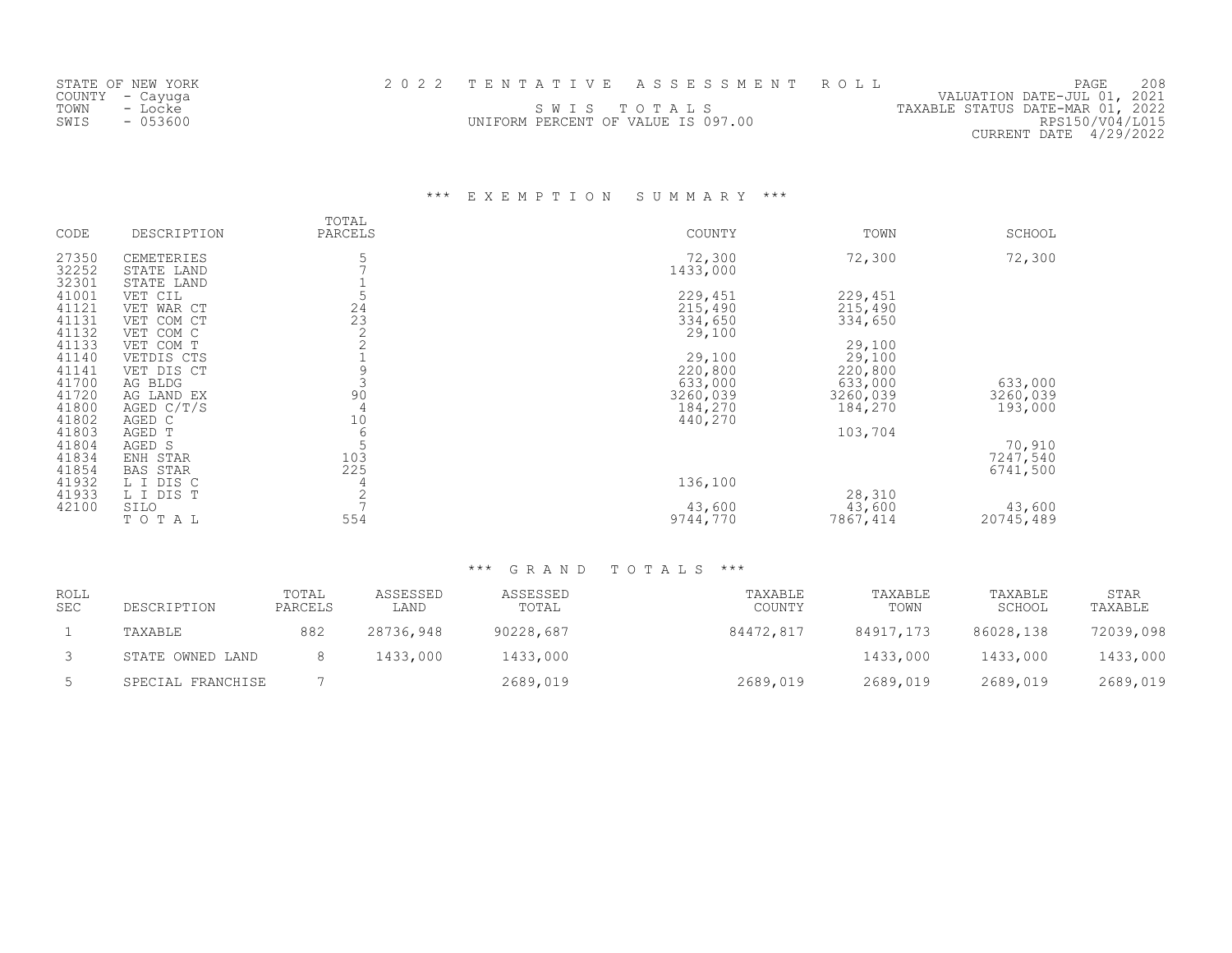| STATE OF NEW YORK |                                    | 2022 TENTATIVE ASSESSMENT ROLL |                                  | PAGE                        | 209 |
|-------------------|------------------------------------|--------------------------------|----------------------------------|-----------------------------|-----|
| COUNTY – Cayuga   |                                    |                                |                                  | VALUATION DATE-JUL 01, 2021 |     |
| TOWN<br>- Locke   |                                    | SWIS TOTALS                    | TAXABLE STATUS DATE-MAR 01, 2022 |                             |     |
| SWIS<br>- 053600  | UNIFORM PERCENT OF VALUE IS 097.00 |                                |                                  | RPS150/V04/L015             |     |
|                   |                                    |                                |                                  | CURRENT DATE 4/29/2022      |     |

| ROLL<br><b>SEC</b> | DESCRIPTION         | TOTAL<br>PARCELS | ASSESSED<br>LAND | ASSESSED<br>TOTAL | TAXABLE<br>COUNTY | TAXABLE<br>TOWN | TAXABLE<br>SCHOOL | <b>STAR</b><br>TAXABLE |
|--------------------|---------------------|------------------|------------------|-------------------|-------------------|-----------------|-------------------|------------------------|
| 6                  | UTILITIES & N.C.    | 15               | 20,700           | 3081,181          | 3081,181          | 3081,181        | 3081,181          | 3081,181               |
| 8                  | WHOLLY EXEMPT       | 21               | 1166,500         | 2555,900          |                   |                 |                   |                        |
| $\star$            | TOTAL<br><b>SUB</b> | 933              | 31357,148        | 99987,787         | 90243,017         | 92120,373       | 93231,338         | 79242,298              |
| $\star\star$       | GRAND TOTAL         | 933              | 31357,148        | 99987,787         | 90243,017         | 92120,373       | 93231,338         | 79242,298              |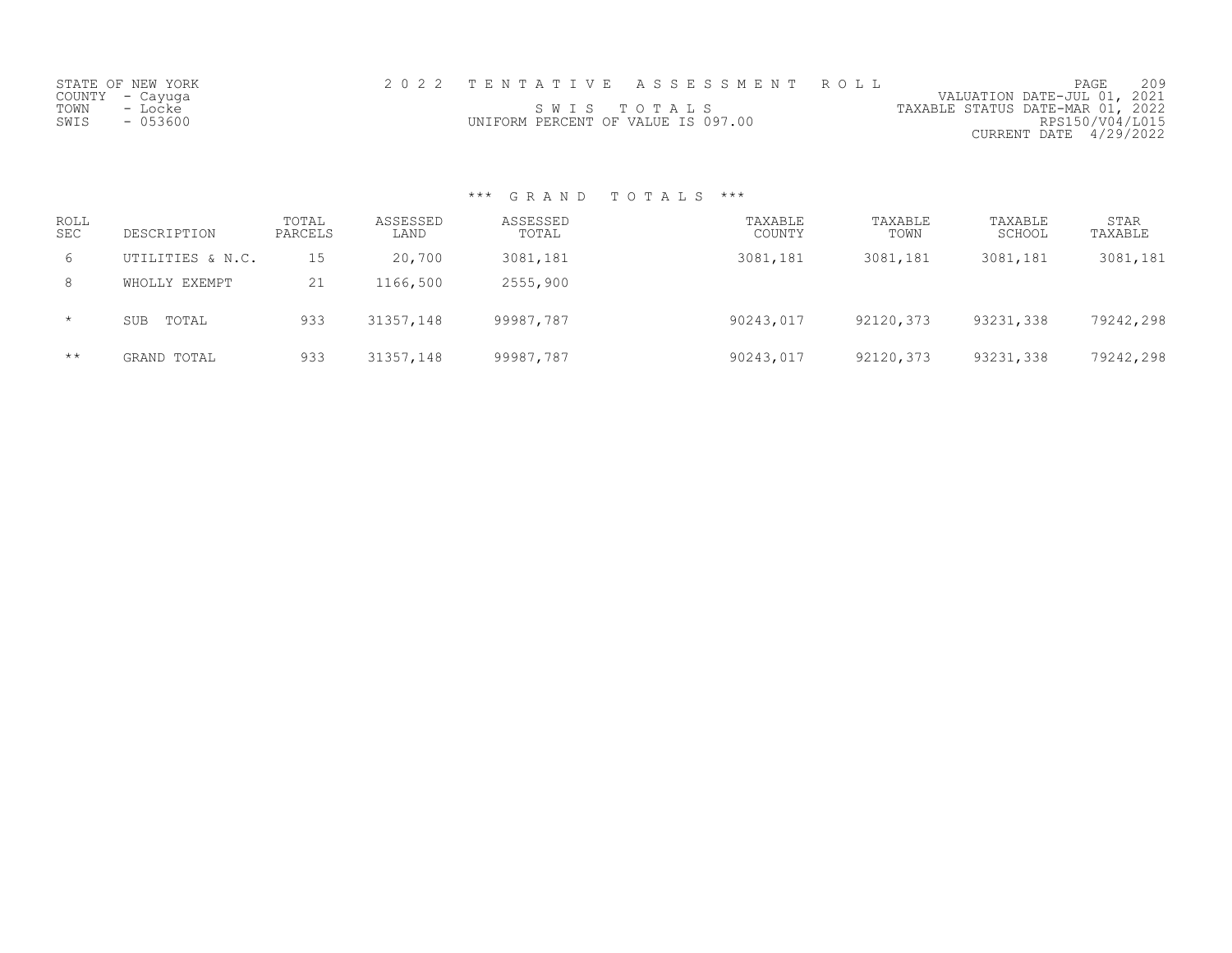|      | STATE OF NEW YORK | 2022 TENTATIVE ASSESSMENT ROLL     |  |                                  | PAGE                   |  |
|------|-------------------|------------------------------------|--|----------------------------------|------------------------|--|
|      | COUNTY – Cayuga   | TOWN TOTALS                        |  | VALUATION DATE-JUL 01, 2021      |                        |  |
| TOWN | - Locke           |                                    |  | TAXABLE STATUS DATE-MAR 01, 2022 |                        |  |
| SWIS | $-0536$           | UNIFORM PERCENT OF VALUE IS 097.00 |  |                                  | RPS150/V04/L015        |  |
|      |                   |                                    |  |                                  | CURRENT DATE 4/29/2022 |  |

# \*\*\* S P E C I A L D I S T R I C T S U M M A R Y \*\*\*

| <b>CODE</b> | DISTRICT NAME                                                                                                                               | TOTAL<br>PARCELS | EXTENSION<br>TYPE                                                        | EXTENSION<br><b>VALUE</b> | AD VALOREM<br>VALUE                             | EXEMPT<br>AMOUNT               | TAXABLE<br>VALUE                                                    |
|-------------|---------------------------------------------------------------------------------------------------------------------------------------------|------------------|--------------------------------------------------------------------------|---------------------------|-------------------------------------------------|--------------------------------|---------------------------------------------------------------------|
|             | OMTAX Omitted Tax 52<br>SCOTX OMITTED SCHOOL<br>FD361 LOCKE FIRE DIS<br>LD361 LOCKE LIGHT DI<br>RF361 REFORESTATION<br>WD361 LOCKE WATER OM |                  | 4 MOVTAX<br>1 MOVTAX<br>932 TOTAL<br>125 TOTAL<br>8 TOTAL<br>131 TOTAL M | 951.25<br>796.38          | 99987,587<br>13125,072<br>1433,000<br>13582,172 | 2599,300<br>675,700<br>675,700 | 951.25<br>796.38<br>97388,287<br>12449,372<br>1433,000<br>12906,472 |

#### \*\*\* S C H O O L D I S T R I C T S U M M A R Y \*\*\*

| CODE                       | DISTRICT NAME                        | TOTAL<br>PARCELS | ASSESSED<br>LAND                 | ASSESSED<br>TOTAL                 | EXEMPT<br>AMOUNT               | TOTAL<br>TAXABLE                  | <b>STAR</b><br>AMOUNT            | <b>STAR</b><br>TAXABLE            |
|----------------------------|--------------------------------------|------------------|----------------------------------|-----------------------------------|--------------------------------|-----------------------------------|----------------------------------|-----------------------------------|
| 053001<br>054201<br>502801 | Southern Cayuga<br>Moravia<br>Groton | 14<br>823<br>96  | 855,800<br>27689,847<br>2811,501 | 2355,032<br>88520,750<br>9112,005 | 233,101<br>6136,242<br>387,106 | 2121,931<br>82384,508<br>8724,899 | 120,000<br>12222,040<br>1647,000 | 2001,931<br>70162,468<br>7077,899 |
|                            | SUB-TOTAL                            | 933              | 31357,148                        | 99987,787                         | 6756,449                       | 93231,338                         | 13989,040                        | 79242,298                         |
|                            | TOTAL                                | 933              | 31357,148                        | 99987,787                         | 6756,449                       | 93231,338                         | 13989,040                        | 79242,298                         |

### \*\*\* S Y S T E M C O D E S S U M M A R Y \*\*\*

### NO SYSTEM EXEMPTIONS AT THIS LEVEL

| CODE  | DESCRIPTION | TOTAL<br>PARCELS | COUNTY  | TOWN    | SCHOOL  |
|-------|-------------|------------------|---------|---------|---------|
| 12100 | NY STATE    |                  | 473,100 | 473,100 | 473,100 |
| 13100 | COUNTY/MUN  |                  | 8,300   | 8,300   | 8,300   |
| 13500 | TOWNOWNED   |                  | 543,900 | 543,900 | 543,900 |
| 13510 | TOWN CEM    |                  | 160,000 | 160,000 | 160,000 |
| 14100 | USA         |                  | 87,000  | 87,000  | 87,000  |
| 25110 | NONPROF     |                  | 511,300 | 511,300 | 511,300 |
| 26400 | VOLFIREASS  |                  | 700,000 | 700,000 | 700,000 |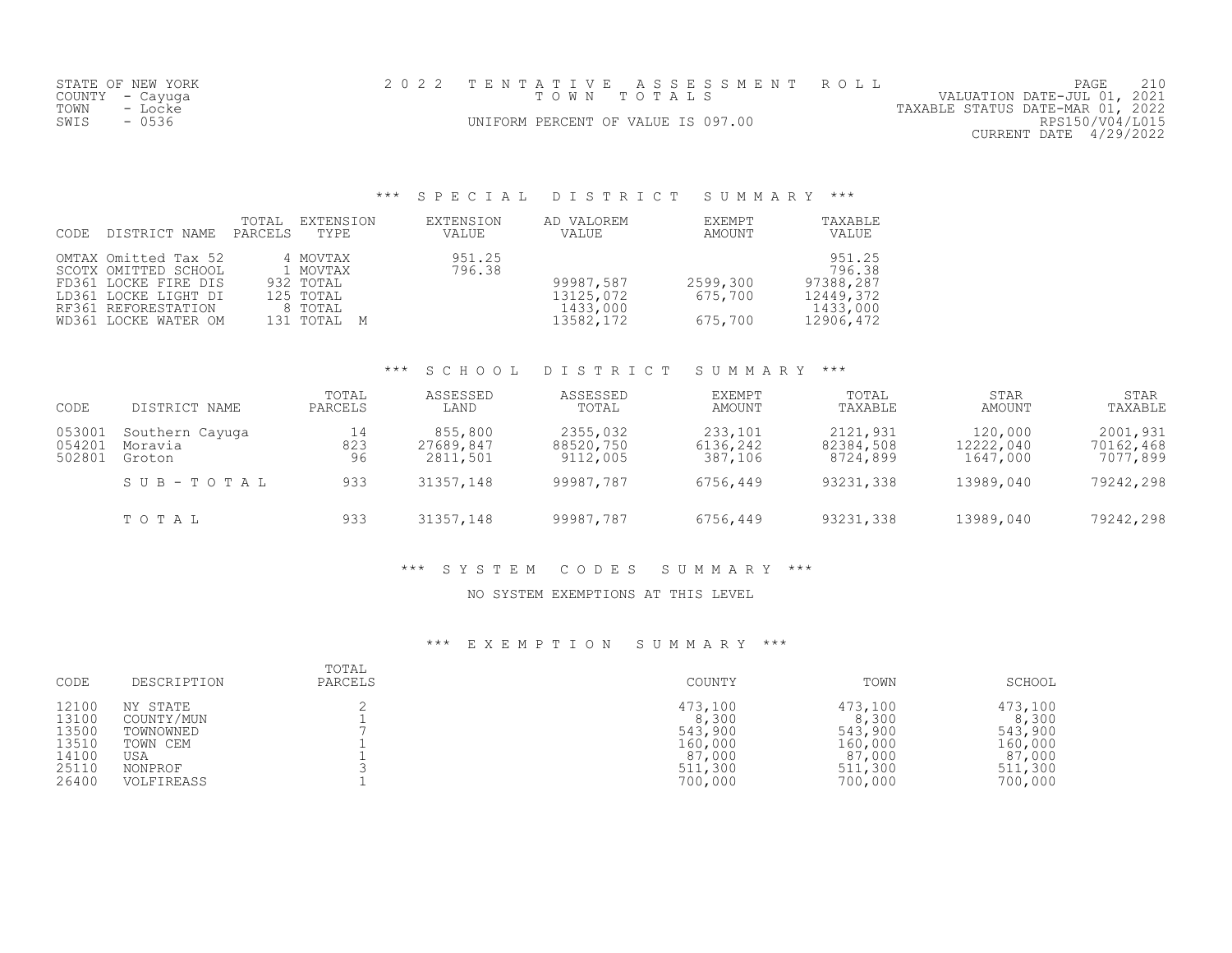| STATE OF NEW YORK | 2022 TENTATIVE ASSESSMENT ROLL     | PAGE                             |
|-------------------|------------------------------------|----------------------------------|
| COUNTY – Cayuga   | TOWN TOTALS                        | VALUATION DATE-JUL 01, 2021      |
| TOWN<br>- Locke   |                                    | TAXABLE STATUS DATE-MAR 01, 2022 |
| $-0536$<br>SWIS   | UNIFORM PERCENT OF VALUE IS 097.00 | RPS150/V04/L015                  |
|                   |                                    | CURRENT DATE 4/29/2022           |

\*\*\* E X E M P T I O N S U M M A R Y \*\*\*

| CODE                             | DESCRIPTION                                         | TOTAL<br>PARCELS                        | COUNTY                                    | TOWN                                      | SCHOOL                         |
|----------------------------------|-----------------------------------------------------|-----------------------------------------|-------------------------------------------|-------------------------------------------|--------------------------------|
| 27350<br>32252<br>32301          | CEMETERIES<br>STATE LAND<br>STATE LAND              | 5                                       | 72,300<br>1433,000                        | 72,300                                    | 72,300                         |
| 41001<br>41121<br>41131          | VET CIL<br>VET WAR CT<br>VET COM CT                 | $\begin{array}{c} 24 \\ 23 \end{array}$ | 229,451<br>215,490<br>334,650             | 229,451<br>215,490<br>334,650             |                                |
| 41132<br>41133<br>41140          | VET COM C<br>VET COM T<br>VETDIS CTS                | $\overline{2}$                          | 29,100<br>29,100                          | 29,100<br>29,100                          |                                |
| 41141<br>41700<br>41720<br>41800 | VET DIS CT<br>AG BLDG<br>AG LAND EX<br>AGED $C/T/S$ | 9<br>90<br>4                            | 220,800<br>633,000<br>3260,039<br>184,270 | 220,800<br>633,000<br>3260,039<br>184,270 | 633,000<br>3260,039<br>193,000 |
| 41802<br>41803<br>41804          | AGED C<br>AGED T<br>AGED S                          | 10<br>6                                 | 440,270                                   | 103,704                                   | 70,910                         |
| 41834<br>41854<br>41932          | ENH STAR<br><b>BAS STAR</b><br>L I DIS C            | 103<br>225<br>4                         | 136,100                                   |                                           | 7247,540<br>6741,500           |
| 41933<br>42100                   | L I DIS T<br>SILO<br>TOTAL                          | $\overline{c}$<br>554                   | 43,600<br>9744,770                        | 28,310<br>43,600<br>7867,414              | 43,600<br>20745,489            |

| ROLL<br><b>SEC</b> | DESCRIPTION       | TOTAL<br>PARCELS | ASSESSED<br>LAND | ASSESSED<br>TOTAL | TAXABLE<br>COUNTY | TAXABLE<br>TOWN | TAXABLE<br>SCHOOL | STAR<br>TAXABLE |
|--------------------|-------------------|------------------|------------------|-------------------|-------------------|-----------------|-------------------|-----------------|
|                    | TAXABLE           | 882              | 28736,948        | 90228,687         | 84472,817         | 84917,173       | 86028,138         | 72039,098       |
|                    | STATE OWNED LAND  |                  | 1433,000         | 1433,000          |                   | 1433,000        | 1433,000          | 1433,000        |
|                    | SPECIAL FRANCHISE |                  |                  | 2689,019          | 2689,019          | 2689,019        | 2689,019          | 2689,019        |